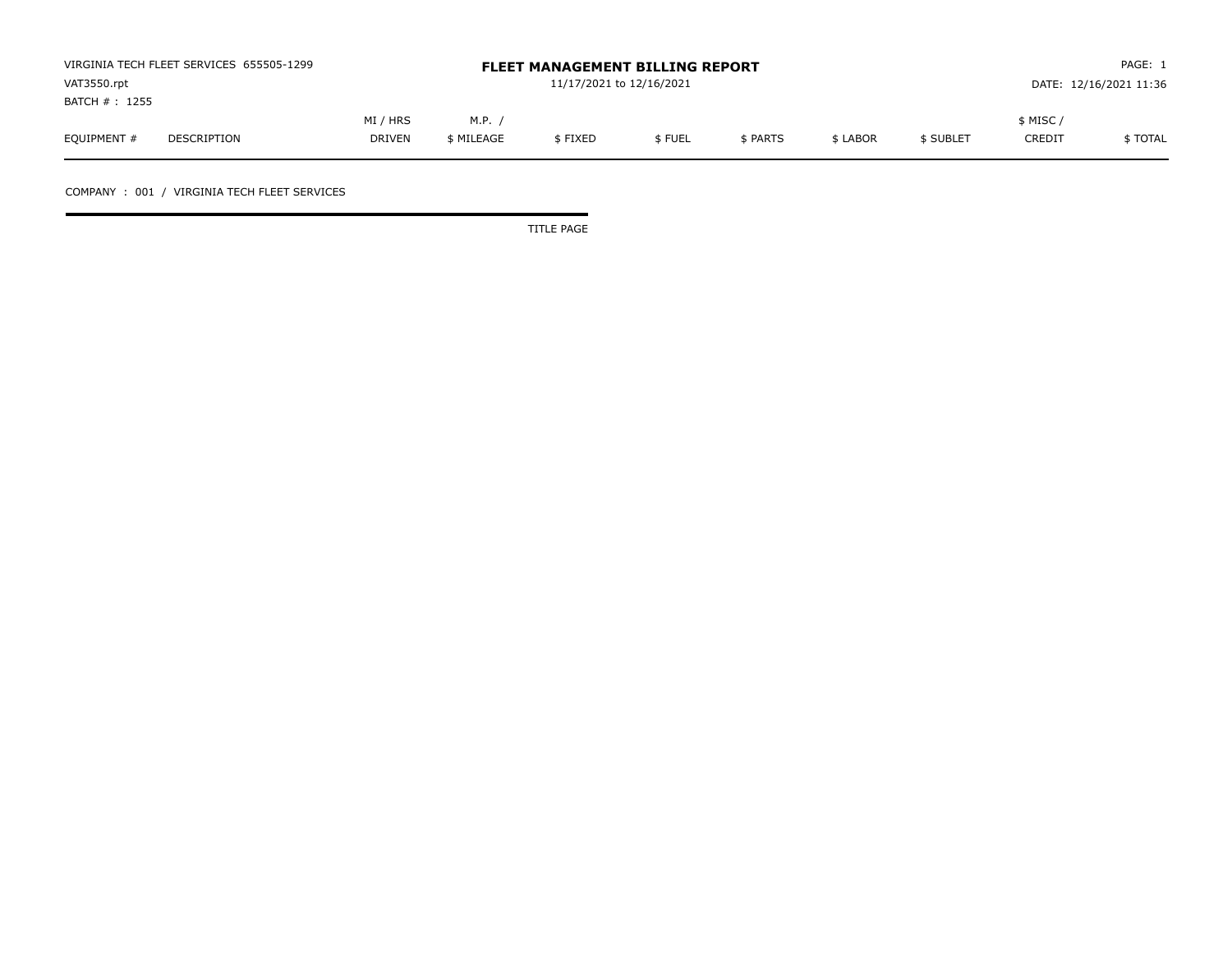| VIRGINIA TECH FLEET SERVICES 655505-1299<br>VAT3550.rpt           |            |                    |                      |         | <b>FLEET MANAGEMENT BILLING REPORT</b><br>11/17/2021 to 12/16/2021 |          |          |           |                     | PAGE: 2<br>DATE: 12/16/2021 11:36 |
|-------------------------------------------------------------------|------------|--------------------|----------------------|---------|--------------------------------------------------------------------|----------|----------|-----------|---------------------|-----------------------------------|
| BATCH # : 1255<br>EQUIPMENT #<br>DESCRIPTION                      |            | MI / HRS<br>DRIVEN | M.P. /<br>\$ MILEAGE | \$FIXED | \$FUEL                                                             | \$ PARTS | \$ LABOR | \$ SUBLET | \$ MISC /<br>CREDIT | \$TOTAL                           |
| DEPARTMENT: 000200 / Biological Systems Engineering -Ling Li 0303 |            |                    |                      |         |                                                                    |          |          |           |                     |                                   |
| ACCOUNT CODE: 230005                                              |            |                    |                      |         |                                                                    |          |          |           |                     |                                   |
| FUEL - U / 15.4 / 11 - 12/03/2021<br>$\longrightarrow$ NA /       |            |                    | 0.00                 | 0.00    | 40.98                                                              | 0.00     | 0.00     | 0.00      | 0.00                | 40.98                             |
| FUEL - U / 15.2 / 11 - 12/15/2021<br>$\longrightarrow$ NA /       |            |                    | 0.00                 | 0.00    | 40.61                                                              | 0.00     | 0.00     | 0.00      | 0.00                | 40.61                             |
| FUEL - U / 14.7 / 11 - 11/18/2021<br>$\longrightarrow$ NA /       |            |                    | 0.00                 | 0.00    | 40.65                                                              | 0.00     | 0.00     | 0.00      | 0.00                | 40.65                             |
| 69975s                                                            | 2016 F150  | 893                | 0.00                 | 0.00    | 122.24                                                             | 0.00     | 0.00     | 0.00      | 0.00                | 122.24                            |
| 230005<br>ACCT:                                                   |            | 893                | 0.00                 | 0.00    | 122.24                                                             | 0.00     | 0.00     | 0.00      | 0.00                | 122.24                            |
| ACCOUNT CODE: 230058                                              |            |                    |                      |         |                                                                    |          |          |           |                     |                                   |
| FUEL - U / 23.1 / 11 - 12/13/2021<br>$\longrightarrow$ NA /       |            |                    | 0.00                 | 0.00    | 61.54                                                              | 0.00     | 0.00     | 0.00      | 0.00                | 61.54                             |
| 41513S                                                            | 2000 K2500 | 174                | 0.00                 | 0.00    | 61.54                                                              | 0.00     | 0.00     | 0.00      | 0.00                | 61.54                             |
| FUEL - U / 25.7 / 11 - 11/17/2021<br>$\longrightarrow$ NA /       |            |                    | 0.00                 | 0.00    | 70.82                                                              | 0.00     | 0.00     | 0.00      | 0.00                | 70.82                             |
| 55273S                                                            | 2007 F150  | 326                | 0.00                 | 0.00    | 70.82                                                              | 0.00     | 0.00     | 0.00      | 0.00                | 70.82                             |
| 230058<br>ACCT:                                                   |            | 500                | 0.00                 | 0.00    | 132.36                                                             | 0.00     | 0.00     | 0.00      | 0.00                | 132.36                            |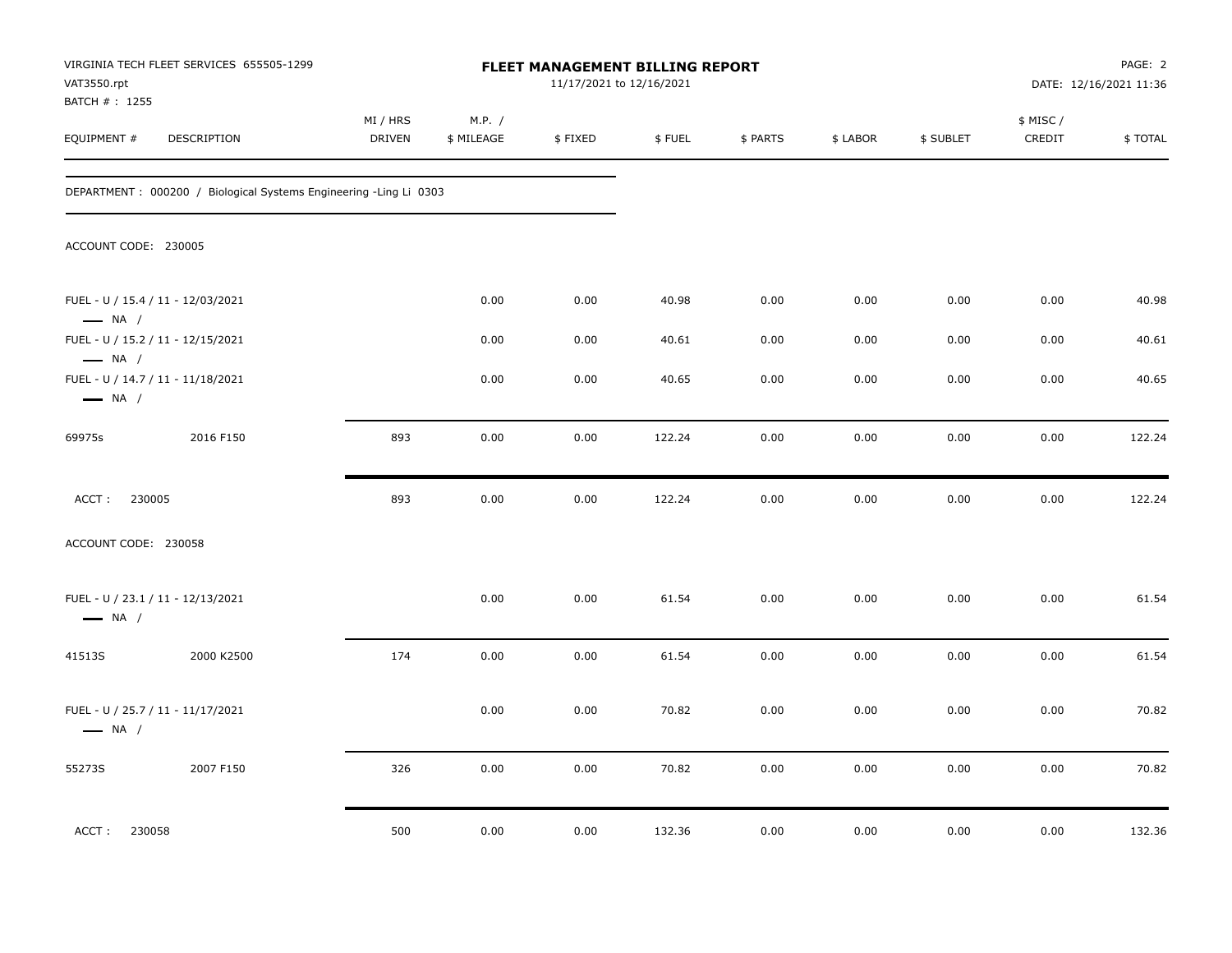| VIRGINIA TECH FLEET SERVICES 655505-1299<br>VAT3550.rpt |        |          |                  | 11/17/2021 to 12/16/2021 | <b>FLEET MANAGEMENT BILLING REPORT</b> |          |          |                  |          | PAGE: 3<br>DATE: 12/16/2021 11:36 |
|---------------------------------------------------------|--------|----------|------------------|--------------------------|----------------------------------------|----------|----------|------------------|----------|-----------------------------------|
| BATCH #: 1255                                           |        |          |                  |                          |                                        |          |          |                  |          |                                   |
|                                                         |        | MI / HRS | M.P. /           |                          |                                        |          |          |                  | \$ MISC/ |                                   |
| EQUIPMENT #<br>DESCRIPTION                              |        | DRIVEN   | \$ MILEAGE       | \$FIXED                  | \$FUEL                                 | \$ PARTS | \$ LABOR | \$ SUBLET        | CREDIT   | \$TOTAL                           |
|                                                         |        |          |                  |                          |                                        |          |          |                  |          |                                   |
| DEPARTMENT SUBTOTALS :                                  |        | 1,393    | 0.00             | 0.00                     | 254.60                                 | 0.00     | 0.00     | 0.00             | 0.00     | 254.60                            |
| <b>BREAKDOWN OF CHARGES:</b>                            |        |          | MILEAGE          |                          |                                        | 0.00     |          | PARTS (WO'S)     |          | 0.00                              |
| EQUIPMENT COUNT:                                        | 3      |          | MOTOR POOL       |                          |                                        | 0.00     |          | PARTS (IND.ISS.) |          | 0.00                              |
| DEPARTMENT:                                             | 000200 |          | <b>BASE</b>      |                          |                                        | 0.00     |          | <b>CREDITS</b>   |          | 0.00                              |
|                                                         |        |          | <b>INSURANCE</b> |                          |                                        | 0.00     |          | MISCELLANEOUS    |          | 0.00                              |
|                                                         |        |          | <b>OTHER</b>     |                          |                                        | 0.00     | LABOR    |                  |          | 0.00                              |
|                                                         |        |          | REPLACEMENT      |                          |                                        | 0.00     |          | <b>SUBLETS</b>   |          | 0.00                              |
|                                                         |        |          | <b>FUEL</b>      |                          |                                        | 254.60   |          |                  |          |                                   |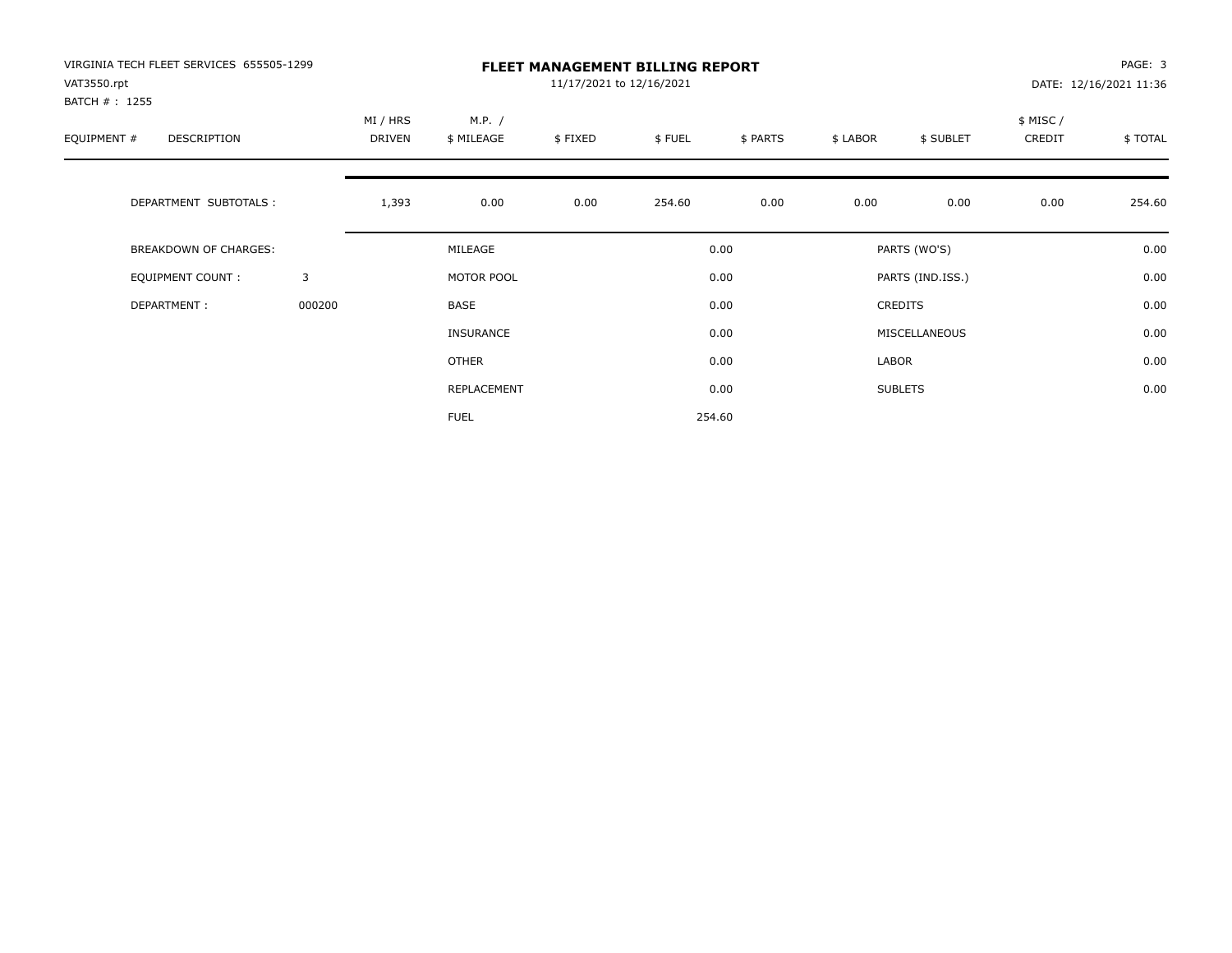| VAT3550.rpt                  | VIRGINIA TECH FLEET SERVICES 655505-1299                   |              |                           |                      | <b>FLEET MANAGEMENT BILLING REPORT</b><br>11/17/2021 to 12/16/2021 |        |          |          |                  | PAGE: 4<br>DATE: 12/16/2021 11:36 |         |  |  |  |
|------------------------------|------------------------------------------------------------|--------------|---------------------------|----------------------|--------------------------------------------------------------------|--------|----------|----------|------------------|-----------------------------------|---------|--|--|--|
| BATCH #: 1255<br>EQUIPMENT # | DESCRIPTION                                                |              | MI / HRS<br><b>DRIVEN</b> | M.P. /<br>\$ MILEAGE | \$FIXED                                                            | \$FUEL | \$ PARTS | \$ LABOR | \$ SUBLET        | \$ MISC /<br>CREDIT               | \$TOTAL |  |  |  |
|                              | DEPARTMENT: 000500 / Biochemistry - Melanie Huffman (0308) |              |                           |                      |                                                                    |        |          |          |                  |                                   |         |  |  |  |
|                              | ACCOUNT CODE: 130351                                       |              |                           |                      |                                                                    |        |          |          |                  |                                   |         |  |  |  |
| $\longrightarrow$ NA /       | FUEL - U / 9.3 / 11 - 11/30/2021                           |              |                           | 0.00                 | 0.00                                                               | 24.88  | 0.00     | 0.00     | 0.00             | 0.00                              | 24.88   |  |  |  |
| 68322S                       | 2016 Caravan                                               |              | 139                       | 0.00                 | 0.00                                                               | 24.88  | 0.00     | 0.00     | 0.00             | 0.00                              | 24.88   |  |  |  |
| ACCT:                        | 130351                                                     |              | 139                       | 0.00                 | 0.00                                                               | 24.88  | 0.00     | 0.00     | 0.00             | 0.00                              | 24.88   |  |  |  |
|                              | DEPARTMENT SUBTOTALS :                                     |              | 139                       | 0.00                 | 0.00                                                               | 24.88  | 0.00     | 0.00     | 0.00             | 0.00                              | 24.88   |  |  |  |
|                              | <b>BREAKDOWN OF CHARGES:</b>                               |              |                           | MILEAGE              |                                                                    |        | 0.00     |          | PARTS (WO'S)     |                                   | 0.00    |  |  |  |
|                              | <b>EQUIPMENT COUNT:</b>                                    | $\mathbf{1}$ |                           | MOTOR POOL           |                                                                    |        | 0.00     |          | PARTS (IND.ISS.) |                                   | 0.00    |  |  |  |
|                              | DEPARTMENT:                                                | 000500       |                           | <b>BASE</b>          |                                                                    |        | 0.00     |          | CREDITS          |                                   | 0.00    |  |  |  |
|                              |                                                            |              |                           | INSURANCE            |                                                                    |        | 0.00     |          | MISCELLANEOUS    |                                   | 0.00    |  |  |  |
|                              |                                                            |              |                           | <b>OTHER</b>         |                                                                    |        | 0.00     | LABOR    |                  |                                   | 0.00    |  |  |  |
|                              |                                                            |              |                           | REPLACEMENT          |                                                                    |        | 0.00     |          | <b>SUBLETS</b>   |                                   | 0.00    |  |  |  |
|                              |                                                            |              |                           | <b>FUEL</b>          |                                                                    |        | 24.88    |          |                  |                                   |         |  |  |  |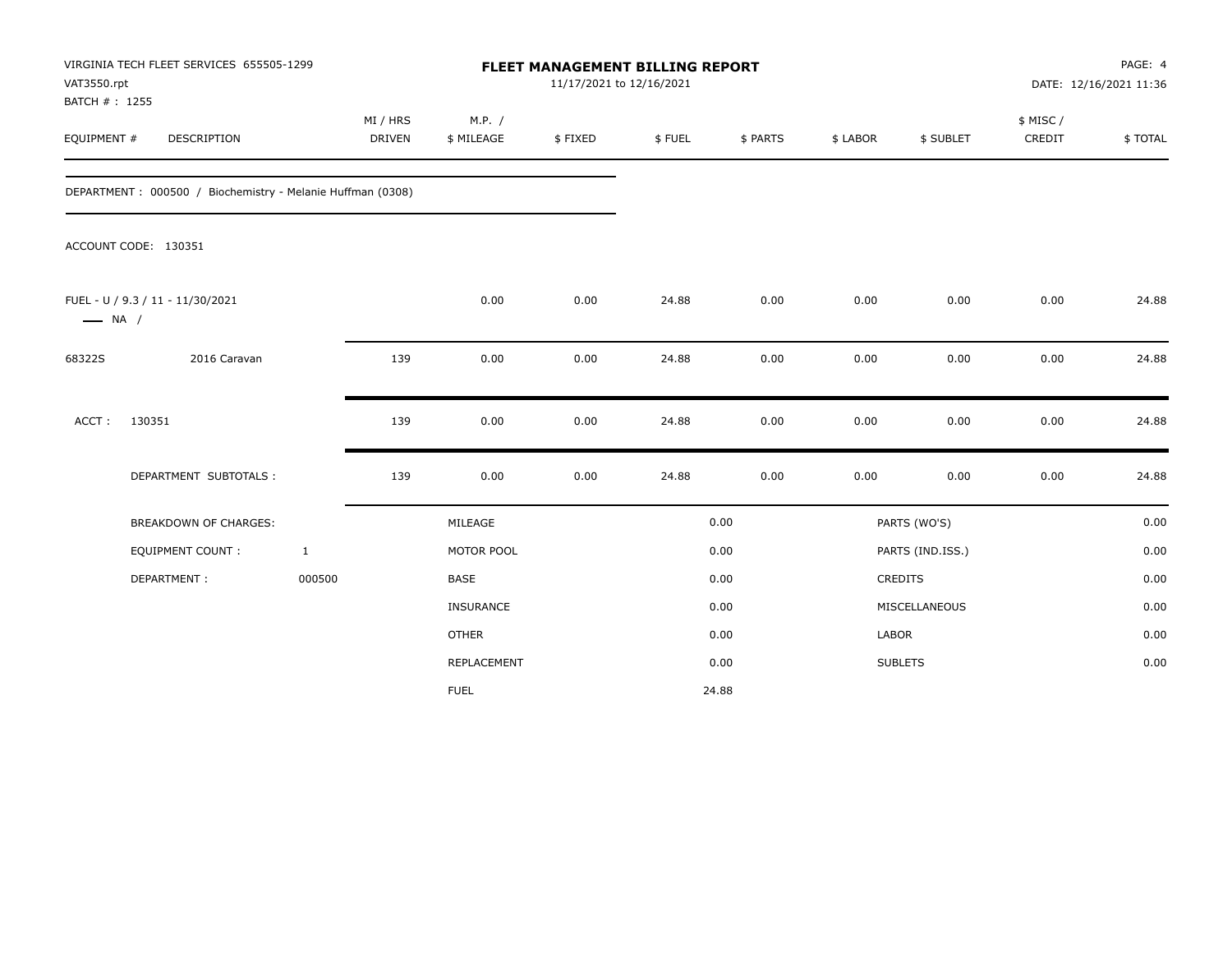| VAT3550.rpt<br>BATCH #: 1255                      | VIRGINIA TECH FLEET SERVICES 655505-1299              |                    |                      | FLEET MANAGEMENT BILLING REPORT<br>11/17/2021 to 12/16/2021 |          |          |          |           |                     | PAGE: 5<br>DATE: 12/16/2021 11:36 |
|---------------------------------------------------|-------------------------------------------------------|--------------------|----------------------|-------------------------------------------------------------|----------|----------|----------|-----------|---------------------|-----------------------------------|
| EQUIPMENT #                                       | <b>DESCRIPTION</b>                                    | MI / HRS<br>DRIVEN | M.P. /<br>\$ MILEAGE | \$FIXED                                                     | \$FUEL   | \$ PARTS | \$ LABOR | \$ SUBLET | \$ MISC /<br>CREDIT | \$TOTAL                           |
|                                                   | DEPARTMENT: 000700 / Entomology - Chelsea Wang (0319) |                    |                      |                                                             |          |          |          |           |                     |                                   |
| ACCOUNT CODE: 130364                              |                                                       |                    |                      |                                                             |          |          |          |           |                     |                                   |
| $\longrightarrow$ NA /                            | FUEL - U / 23.0 / 11 - 11/30/2021                     |                    | 0.00                 | 0.00                                                        | 61.41    | 0.00     | 0.00     | 0.00      | 0.00                | 61.41                             |
| 55090S                                            | 2007 SIERA 4\4                                        | $\mathbf 0$        | 0.00                 | 0.00                                                        | 61.41    | 0.00     | 0.00     | 0.00      | 0.00                | 61.41                             |
| ACCT: 130364                                      |                                                       | $\mathbf 0$        | 0.00                 | 0.00                                                        | 61.41    | 0.00     | 0.00     | 0.00      | 0.00                | 61.41                             |
| ACCOUNT CODE: 140053                              |                                                       |                    |                      |                                                             |          |          |          |           |                     |                                   |
| $\longrightarrow$ NA /                            | FUEL - U / 26.6 / 12 - 12/06/2021                     |                    | 0.00                 | 0.00                                                        | 70.97    | 0.00     | 0.00     | 0.00      | 0.00                | 70.97                             |
| 57570S                                            | 2009 F150                                             | 544                | 0.00                 | 0.00                                                        | 70.97    | 0.00     | 0.00     | 0.00      | 0.00                | 70.97                             |
| 140053<br>ACCT:                                   |                                                       | 544                | 0.00                 | 0.00                                                        | 70.97    | 0.00     | 0.00     | 0.00      | 0.00                | 70.97                             |
| ACCOUNT CODE: 176682                              |                                                       |                    |                      |                                                             |          |          |          |           |                     |                                   |
| WORK ORDER # 0000112794<br>$\longrightarrow$ NA / |                                                       |                    | 0.00                 | 0.00                                                        | 0.00     | 0.00     | 0.00     | 65.00     | 0.00                | 65.00                             |
| 80245S                                            | 2021 F150                                             | $\pmb{0}$          | $0.00\,$             | $0.00\,$                                                    | $0.00\,$ | 0.00     | 0.00     | 65.00     | 0.00                | 65.00                             |
| 176682<br>ACCT:                                   |                                                       | $\pmb{0}$          | $0.00\,$             | $0.00\,$                                                    | $0.00\,$ | $0.00\,$ | 0.00     | 65.00     | 0.00                | 65.00                             |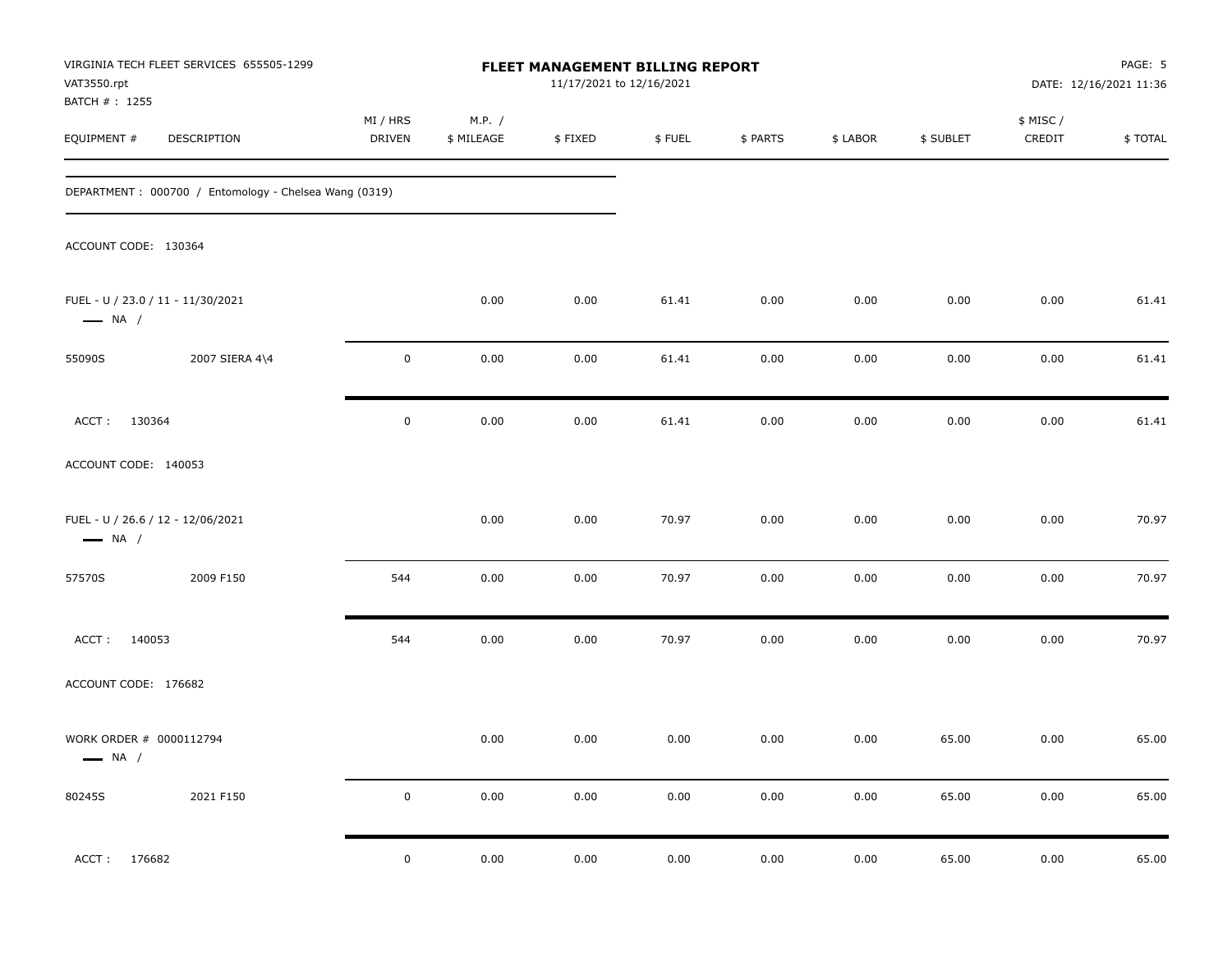| VAT3550.rpt<br>BATCH # : 1255                              | VIRGINIA TECH FLEET SERVICES 655505-1299              |                           |                      | FLEET MANAGEMENT BILLING REPORT<br>11/17/2021 to 12/16/2021 |        |          |          |           |                     | PAGE: 6<br>DATE: 12/16/2021 11:36 |
|------------------------------------------------------------|-------------------------------------------------------|---------------------------|----------------------|-------------------------------------------------------------|--------|----------|----------|-----------|---------------------|-----------------------------------|
| EQUIPMENT #                                                | DESCRIPTION                                           | MI / HRS<br><b>DRIVEN</b> | M.P. /<br>\$ MILEAGE | \$FIXED                                                     | \$FUEL | \$ PARTS | \$ LABOR | \$ SUBLET | \$ MISC /<br>CREDIT | \$TOTAL                           |
|                                                            | DEPARTMENT: 000700 / Entomology - Chelsea Wang (0319) |                           |                      |                                                             |        |          |          |           |                     |                                   |
| ACCOUNT CODE: 177924                                       |                                                       |                           |                      |                                                             |        |          |          |           |                     |                                   |
| $\longrightarrow$ NA /                                     | FUEL - U / 21.4 / 11 - 12/07/2021                     |                           | 0.00                 | 0.00                                                        | 57.08  | 0.00     | 0.00     | 0.00      | 0.00                | 57.08                             |
| 79412s                                                     | 2020 F150                                             | 406                       | 0.00                 | 0.00                                                        | 57.08  | 0.00     | 0.00     | 0.00      | 0.00                | 57.08                             |
| ACCT: 177924                                               |                                                       | 406                       | 0.00                 | 0.00                                                        | 57.08  | 0.00     | 0.00     | 0.00      | 0.00                | 57.08                             |
| ACCOUNT CODE: 230254                                       |                                                       |                           |                      |                                                             |        |          |          |           |                     |                                   |
| $\longrightarrow$ NA /                                     | FUEL - U / 21.6 / 11 - 12/09/2021                     |                           | 0.00                 | 0.00                                                        | 57.73  | 0.00     | 0.00     | 0.00      | 0.00                | 57.73                             |
| FUEL - U / 7.6 / 11 - 11/29/2021<br>$\longrightarrow$ NA / |                                                       |                           | 0.00                 | 0.00                                                        | 20.40  | 0.00     | 0.00     | 0.00      | 0.00                | 20.40                             |
| 65551S                                                     | 2013 F150                                             | $\pmb{0}$                 | 0.00                 | 0.00                                                        | 78.13  | 0.00     | 0.00     | 0.00      | 0.00                | 78.13                             |
| $\longrightarrow$ NA /                                     | FUEL - U / 14.2 / 11 - 12/03/2021                     |                           | 0.00                 | 0.00                                                        | 38.02  | 0.00     | 0.00     | 0.00      | 0.00                | 38.02                             |
| FUEL - U / 9.7 / 11 - 11/20/2021                           |                                                       |                           | 0.00                 | 0.00                                                        | 26.63  | 0.00     | 0.00     | 0.00      | 0.00                | 26.63                             |
| $\longrightarrow$ NA /<br>$\longrightarrow$ NA /           | FUEL - U / 19.3 / CC - 11/24/2021                     |                           | 0.00                 | 0.00                                                        | 64.72  | 0.00     | 0.00     | 0.00      | 0.00                | 64.72                             |
| FUEL - U / 9.4 / 11 - 11/24/2021<br>$\longrightarrow$ NA / |                                                       |                           | 0.00                 | 0.00                                                        | 25.83  | 0.00     | 0.00     | 0.00      | 0.00                | 25.83                             |
| 69987S                                                     | 2016 F150                                             | 961                       | 0.00                 | 0.00                                                        | 155.20 | 0.00     | 0.00     | 0.00      | 0.00                | 155.20                            |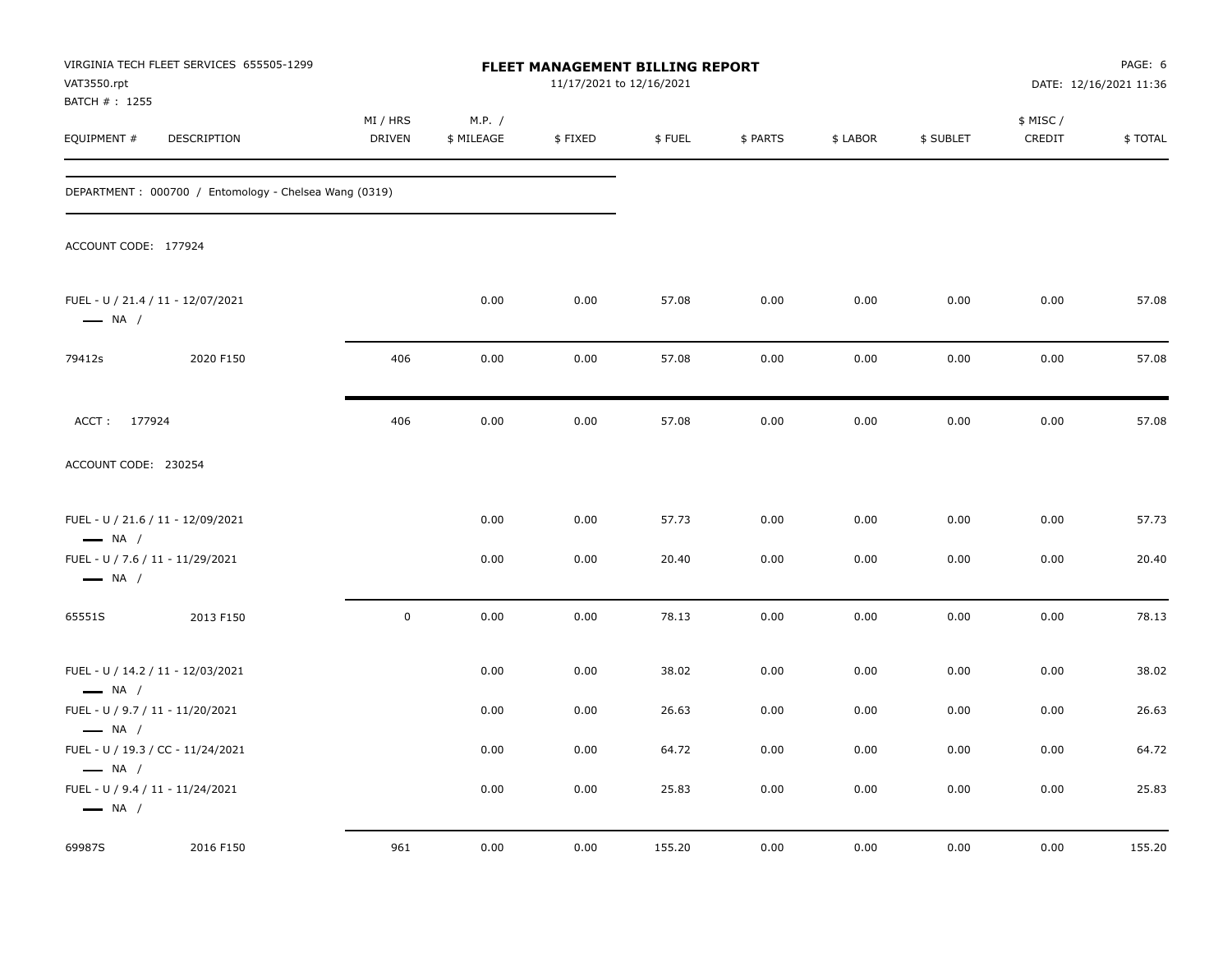| VAT3550.rpt<br>BATCH #: 1255                               | VIRGINIA TECH FLEET SERVICES 655505-1299              |                           |                      |         | FLEET MANAGEMENT BILLING REPORT<br>11/17/2021 to 12/16/2021 |          |          |           |                     | PAGE: 7<br>DATE: 12/16/2021 11:36 |
|------------------------------------------------------------|-------------------------------------------------------|---------------------------|----------------------|---------|-------------------------------------------------------------|----------|----------|-----------|---------------------|-----------------------------------|
| EQUIPMENT #                                                | DESCRIPTION                                           | MI / HRS<br><b>DRIVEN</b> | M.P. /<br>\$ MILEAGE | \$FIXED | \$FUEL                                                      | \$ PARTS | \$ LABOR | \$ SUBLET | \$ MISC /<br>CREDIT | \$ TOTAL                          |
|                                                            | DEPARTMENT: 000700 / Entomology - Chelsea Wang (0319) |                           |                      |         |                                                             |          |          |           |                     |                                   |
| $\longrightarrow$ NA /                                     | FUEL - U / 15.1 / 11 - 12/03/2021                     |                           | 0.00                 | 0.00    | 40.34                                                       | 0.00     | 0.00     | 0.00      | 0.00                | 40.34                             |
| FUEL - U / 6.4 / 11 - 11/17/2021<br>$\longrightarrow$ NA / |                                                       |                           | 0.00                 | 0.00    | 17.64                                                       | 0.00     | 0.00     | 0.00      | 0.00                | 17.64                             |
| $\longrightarrow$ NA /                                     | FUEL - U / 15.9 / 12 - 11/23/2021                     |                           | 0.00                 | 0.00    | 43.99                                                       | 0.00     | 0.00     | 0.00      | 0.00                | 43.99                             |
| $\longrightarrow$ NA /                                     | FUEL - U / 19.8 / CC - 11/24/2021                     |                           | 0.00                 | 0.00    | 67.30                                                       | 0.00     | 0.00     | 0.00      | 0.00                | 67.30                             |
| 79433S                                                     | 2020 F150                                             | 0                         | 0.00                 | 0.00    | 169.27                                                      | 0.00     | 0.00     | 0.00      | 0.00                | 169.27                            |
| ACCT:<br>230254                                            |                                                       | 961                       | 0.00                 | 0.00    | 402.60                                                      | 0.00     | 0.00     | 0.00      | 0.00                | 402.60                            |
| ACCOUNT CODE: 419125                                       |                                                       |                           |                      |         |                                                             |          |          |           |                     |                                   |
| FUEL - U / 6.3 / 11 - 11/16/2021<br>$\longrightarrow$ NA / |                                                       |                           | 0.00                 | 0.00    | 17.44                                                       | 0.00     | 0.00     | 0.00      | 0.00                | 17.44                             |
| $\longrightarrow$ NA /                                     | FUEL - U / 23.4 / CC - 11/24/2021                     |                           | 0.00                 | 0.00    | 75.96                                                       | 0.00     | 0.00     | 0.00      | 0.00                | 75.96                             |
| 48481S                                                     | 2003 SIERRA                                           | 443                       | 0.00                 | 0.00    | 93.40                                                       | 0.00     | 0.00     | 0.00      | 0.00                | 93.40                             |
| ACCT: 419125                                               |                                                       | 443                       | 0.00                 | 0.00    | 93.40                                                       | 0.00     | 0.00     | 0.00      | 0.00                | 93.40                             |
| ACCOUNT CODE: 445704                                       |                                                       |                           |                      |         |                                                             |          |          |           |                     |                                   |
| $\longrightarrow$ NA /                                     | FUEL - U / 12.0 / 11 - 11/16/2021                     |                           | 0.00                 | 0.00    | 33.18                                                       | 0.00     | 0.00     | 0.00      | 0.00                | 33.18                             |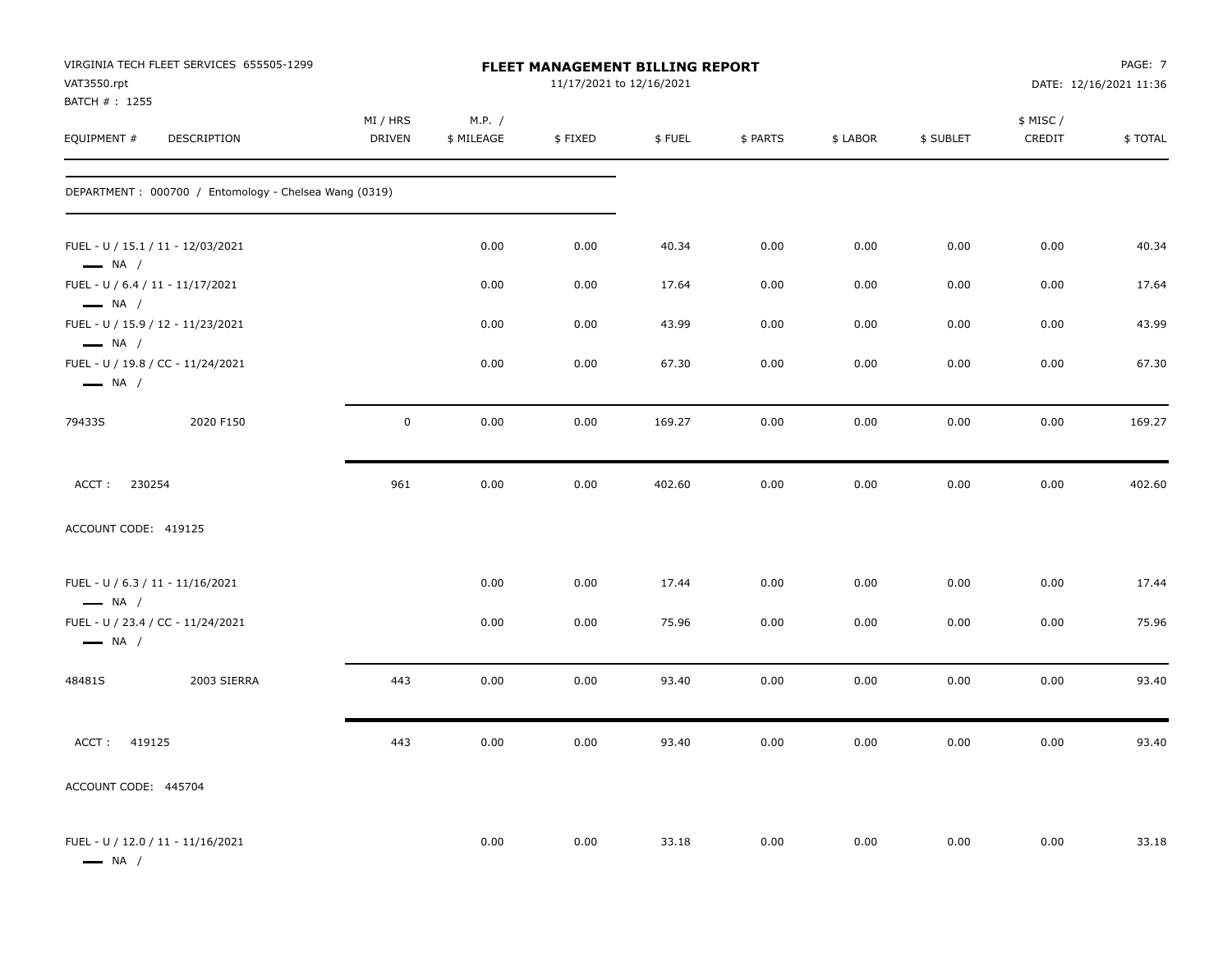| VAT3550.rpt<br>BATCH # : 1255                    | VIRGINIA TECH FLEET SERVICES 655505-1299              |                    |                      | <b>FLEET MANAGEMENT BILLING REPORT</b><br>11/17/2021 to 12/16/2021 |        |          |          |           |                     | PAGE: 8<br>DATE: 12/16/2021 11:36 |
|--------------------------------------------------|-------------------------------------------------------|--------------------|----------------------|--------------------------------------------------------------------|--------|----------|----------|-----------|---------------------|-----------------------------------|
| EQUIPMENT #                                      | DESCRIPTION                                           | MI / HRS<br>DRIVEN | M.P. /<br>\$ MILEAGE | \$FIXED                                                            | \$FUEL | \$ PARTS | \$ LABOR | \$ SUBLET | \$ MISC /<br>CREDIT | \$TOTAL                           |
|                                                  | DEPARTMENT: 000700 / Entomology - Chelsea Wang (0319) |                    |                      |                                                                    |        |          |          |           |                     |                                   |
| 65594s                                           | 2003 Silverado                                        | 154                | 0.00                 | 0.00                                                               | 33.18  | 0.00     | 0.00     | 0.00      | 0.00                | 33.18                             |
| $\longrightarrow$ NA /                           | FUEL - U / 16.7 / 11 - 12/07/2021                     |                    | 0.00                 | 0.00                                                               | 44.46  | 0.00     | 0.00     | 0.00      | 0.00                | 44.46                             |
|                                                  | FUEL - U / 10.1 / 11 - 11/16/2021                     |                    | 0.00                 | 0.00                                                               | 27.99  | 0.00     | 0.00     | 0.00      | 0.00                | 27.99                             |
| $\longrightarrow$ NA /<br>$\longrightarrow$ NA / | FUEL - U / 15.2 / CC - 11/24/2021                     |                    | 0.00                 | 0.00                                                               | 50.14  | 0.00     | 0.00     | 0.00      | 0.00                | 50.14                             |
| 68336S                                           | 2015 F150                                             | 1,178              | 0.00                 | 0.00                                                               | 122.59 | 0.00     | 0.00     | 0.00      | 0.00                | 122.59                            |
| ACCT: 445704                                     |                                                       | 1,332              | 0.00                 | 0.00                                                               | 155.77 | 0.00     | 0.00     | 0.00      | 0.00                | 155.77                            |
| ACCOUNT CODE: 450792                             |                                                       |                    |                      |                                                                    |        |          |          |           |                     |                                   |
| $\longrightarrow$ NA /                           | FUEL - U / 12.8 / 11 - 11/21/2021                     |                    | 0.00                 | 0.00                                                               | 35.22  | 0.00     | 0.00     | 0.00      | 0.00                | 35.22                             |
| 41514S                                           | 2000 DAKOTA                                           | 411                | 0.00                 | 0.00                                                               | 35.22  | 0.00     | 0.00     | 0.00      | 0.00                | 35.22                             |
| ACCT: 450792                                     |                                                       | 411                | 0.00                 | 0.00                                                               | 35.22  | 0.00     | 0.00     | 0.00      | 0.00                | 35.22                             |
| ACCOUNT CODE: 451625                             |                                                       |                    |                      |                                                                    |        |          |          |           |                     |                                   |
| $\longrightarrow$ NA /                           | FUEL - U / 76.0 / CC - 11/24/2021                     |                    | 0.00                 | 0.00                                                               | 261.92 | 0.00     | 0.00     | 0.00      | 0.00                | 261.92                            |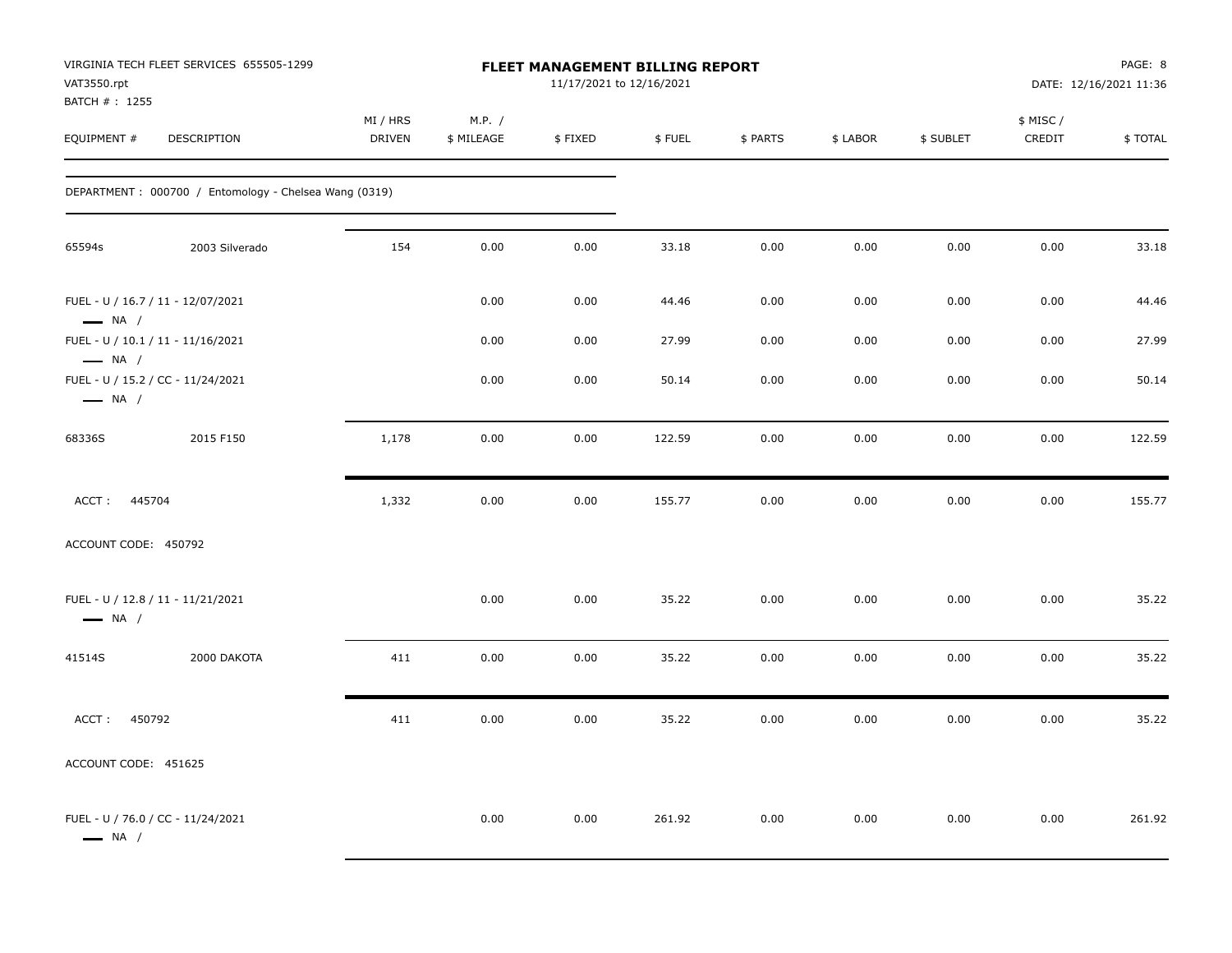| VAT3550.rpt<br>BATCH # : 1255 | VIRGINIA TECH FLEET SERVICES 655505-1299              |                           |                      |         | FLEET MANAGEMENT BILLING REPORT<br>11/17/2021 to 12/16/2021 |          |          |                  |                     | PAGE: 9<br>DATE: 12/16/2021 11:36 |
|-------------------------------|-------------------------------------------------------|---------------------------|----------------------|---------|-------------------------------------------------------------|----------|----------|------------------|---------------------|-----------------------------------|
| EQUIPMENT #                   | DESCRIPTION                                           | MI / HRS<br><b>DRIVEN</b> | M.P. /<br>\$ MILEAGE | \$FIXED | \$FUEL                                                      | \$ PARTS | \$ LABOR | \$ SUBLET        | \$ MISC /<br>CREDIT | \$TOTAL                           |
|                               | DEPARTMENT: 000700 / Entomology - Chelsea Wang (0319) |                           |                      |         |                                                             |          |          |                  |                     |                                   |
| 71540s                        | 2016 COLORADO                                         | 1,773                     | 0.00                 | 0.00    | 261.92                                                      | 0.00     | 0.00     | 0.00             | 0.00                | 261.92                            |
| ACCT:                         | 451625                                                | 1,773                     | 0.00                 | 0.00    | 261.92                                                      | 0.00     | 0.00     | 0.00             | 0.00                | 261.92                            |
|                               | ACCOUNT CODE: 479696                                  |                           |                      |         |                                                             |          |          |                  |                     |                                   |
| $\longrightarrow$ NA /        | FUEL - U / 13.9 / 11 - 12/06/2021                     |                           | 0.00                 | 0.00    | 37.19                                                       | 0.00     | 0.00     | 0.00             | 0.00                | 37.19                             |
| $\longrightarrow$ NA /        | FUEL - U / 12.4 / 11 - 12/15/2021                     |                           | 0.00                 | 0.00    | 32.97                                                       | 0.00     | 0.00     | 0.00             | 0.00                | 32.97                             |
| 69976s                        | 2016 Frontier                                         | $\mathbf 0$               | 0.00                 | 0.00    | 70.16                                                       | 0.00     | 0.00     | 0.00             | 0.00                | 70.16                             |
| ACCT:                         | 479696                                                | $\mathbf 0$               | 0.00                 | 0.00    | 70.16                                                       | 0.00     | 0.00     | 0.00             | 0.00                | 70.16                             |
|                               | DEPARTMENT SUBTOTALS :                                | 5,870                     | 0.00                 | 0.00    | 1,208.53                                                    | 0.00     | 0.00     | 65.00            | 0.00                | 1,273.53                          |
|                               | <b>BREAKDOWN OF CHARGES:</b>                          |                           | MILEAGE              |         |                                                             | 0.00     |          | PARTS (WO'S)     |                     | 0.00                              |
|                               | <b>EQUIPMENT COUNT:</b>                               | 13                        | MOTOR POOL           |         |                                                             | 0.00     |          | PARTS (IND.ISS.) |                     | 0.00                              |
|                               | DEPARTMENT:                                           | 000700                    | BASE                 |         |                                                             | 0.00     |          | CREDITS          |                     | 0.00                              |
|                               |                                                       |                           | <b>INSURANCE</b>     |         |                                                             | 0.00     |          | MISCELLANEOUS    |                     | 0.00                              |
|                               |                                                       |                           | <b>OTHER</b>         |         |                                                             | 0.00     | LABOR    |                  |                     | 0.00                              |
|                               |                                                       |                           | REPLACEMENT          |         |                                                             | 0.00     |          | <b>SUBLETS</b>   |                     | 65.00                             |
|                               |                                                       |                           | <b>FUEL</b>          |         | 1,208.53                                                    |          |          |                  |                     |                                   |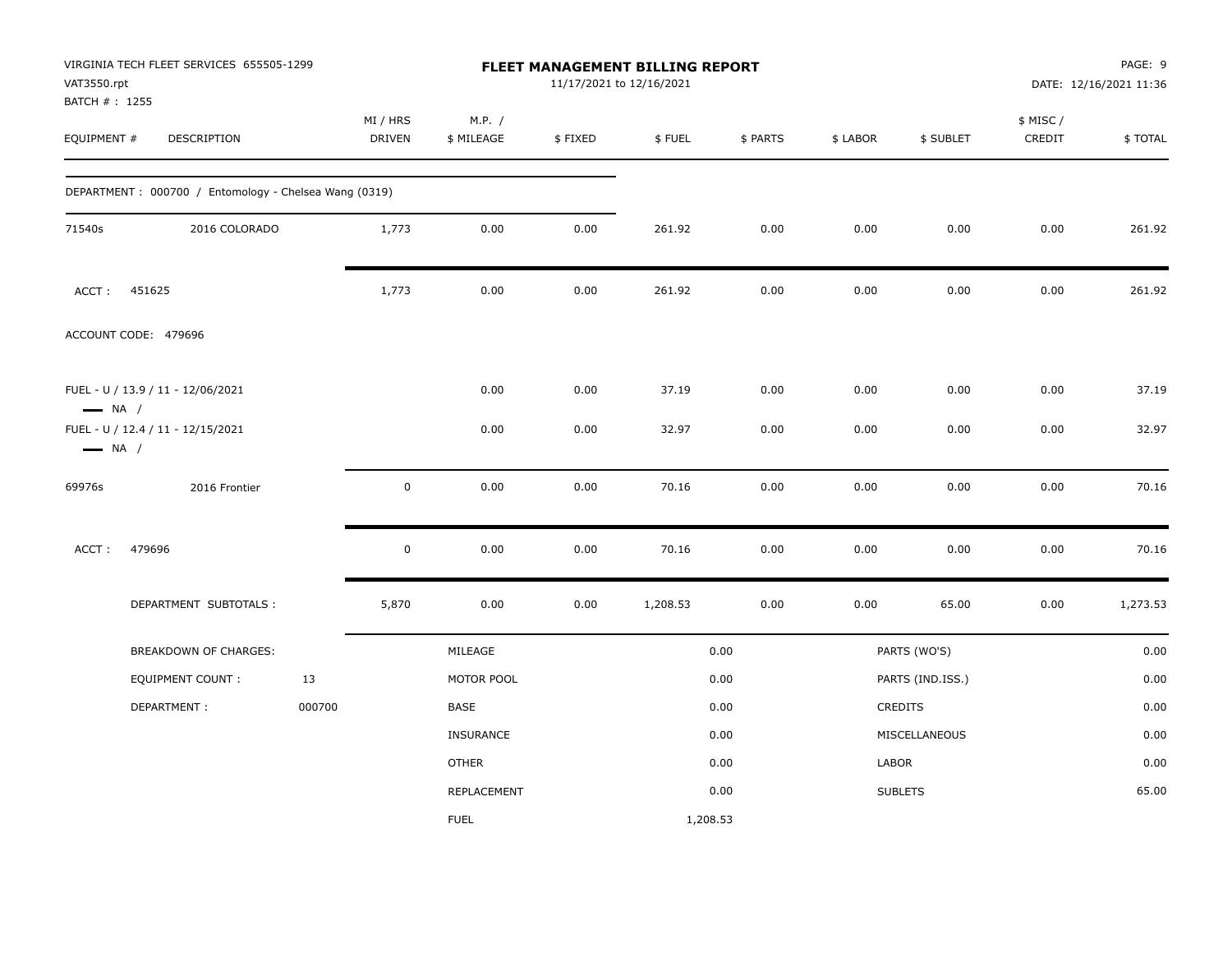| VAT3550.rpt<br>BATCH #: 1255                               | VIRGINIA TECH FLEET SERVICES 655505-1299                    |                    |                      | FLEET MANAGEMENT BILLING REPORT<br>11/17/2021 to 12/16/2021 |        |          |          |           |                    | PAGE: 10<br>DATE: 12/16/2021 11:36 |
|------------------------------------------------------------|-------------------------------------------------------------|--------------------|----------------------|-------------------------------------------------------------|--------|----------|----------|-----------|--------------------|------------------------------------|
| EQUIPMENT #                                                | DESCRIPTION                                                 | MI / HRS<br>DRIVEN | M.P. /<br>\$ MILEAGE | \$FIXED                                                     | \$FUEL | \$ PARTS | \$ LABOR | \$ SUBLET | \$ MISC/<br>CREDIT | \$TOTAL                            |
|                                                            | DEPARTMENT : 000800 / Forestry - Kathie Hollandworth (0324) |                    |                      |                                                             |        |          |          |           |                    |                                    |
| ACCOUNT CODE: 230059                                       |                                                             |                    |                      |                                                             |        |          |          |           |                    |                                    |
| FUEL - U / 5.7 / 11 - 12/08/2021<br>$\longrightarrow$ NA / |                                                             |                    | 0.00                 | 0.00                                                        | 15.22  | 0.00     | 0.00     | 0.00      | 0.00               | 15.22                              |
| 60163S                                                     | 2010 EXPLORER                                               | 72                 | 0.00                 | 0.00                                                        | 15.22  | 0.00     | 0.00     | 0.00      | 0.00               | 15.22                              |
| FUEL - U / 9.1 / 11 - 12/15/2021<br>$\longrightarrow$ NA / |                                                             |                    | 0.00                 | 0.00                                                        | 24.16  | 0.00     | 0.00     | 0.00      | 0.00               | 24.16                              |
| OTHER CHARGE<br>$\longrightarrow$ NA /                     |                                                             |                    | 0.00                 | 4.00                                                        | 0.00   | 0.00     | 0.00     | 0.00      | 0.00               | 4.00                               |
| 61748S                                                     | 2012 COLORADO                                               | 132                | 0.00                 | 4.00                                                        | 24.16  | 0.00     | 0.00     | 0.00      | 0.00               | 28.16                              |
| $\longrightarrow$ NA /                                     | FUEL - U / 19.8 / 11 - 12/03/2021                           |                    | 0.00                 | 0.00                                                        | 52.97  | 0.00     | 0.00     | 0.00      | 0.00               | 52.97                              |
| $\longrightarrow$ NA /                                     | FUEL - U / 15.7 / 11 - 12/09/2021                           |                    | 0.00                 | 0.00                                                        | 41.89  | 0.00     | 0.00     | 0.00      | 0.00               | 41.89                              |
| 68291S                                                     | 2015 F150                                                   | 1,183              | 0.00                 | 0.00                                                        | 94.86  | 0.00     | 0.00     | 0.00      | 0.00               | 94.86                              |
| FUEL - U / 8.9 / 11 - 11/17/2021<br>$\longrightarrow$ NA / |                                                             |                    | 0.00                 | 0.00                                                        | 24.51  | 0.00     | 0.00     | 0.00      | 0.00               | 24.51                              |
| FUEL - U / 8.7 / 11 - 11/30/2021<br>$\longrightarrow$ NA / |                                                             |                    | 0.00                 | 0.00                                                        | 23.12  | 0.00     | 0.00     | 0.00      | 0.00               | 23.12                              |
| OTHER CHARGE<br>$\longrightarrow$ NA /                     |                                                             |                    | 0.00                 | 1.62                                                        | 0.00   | 0.00     | 0.00     | 0.00      | 0.00               | 1.62                               |
| 76285s                                                     | 2019 F150                                                   | 925                | 0.00                 | 1.62                                                        | 47.63  | 0.00     | 0.00     | 0.00      | 0.00               | 49.25                              |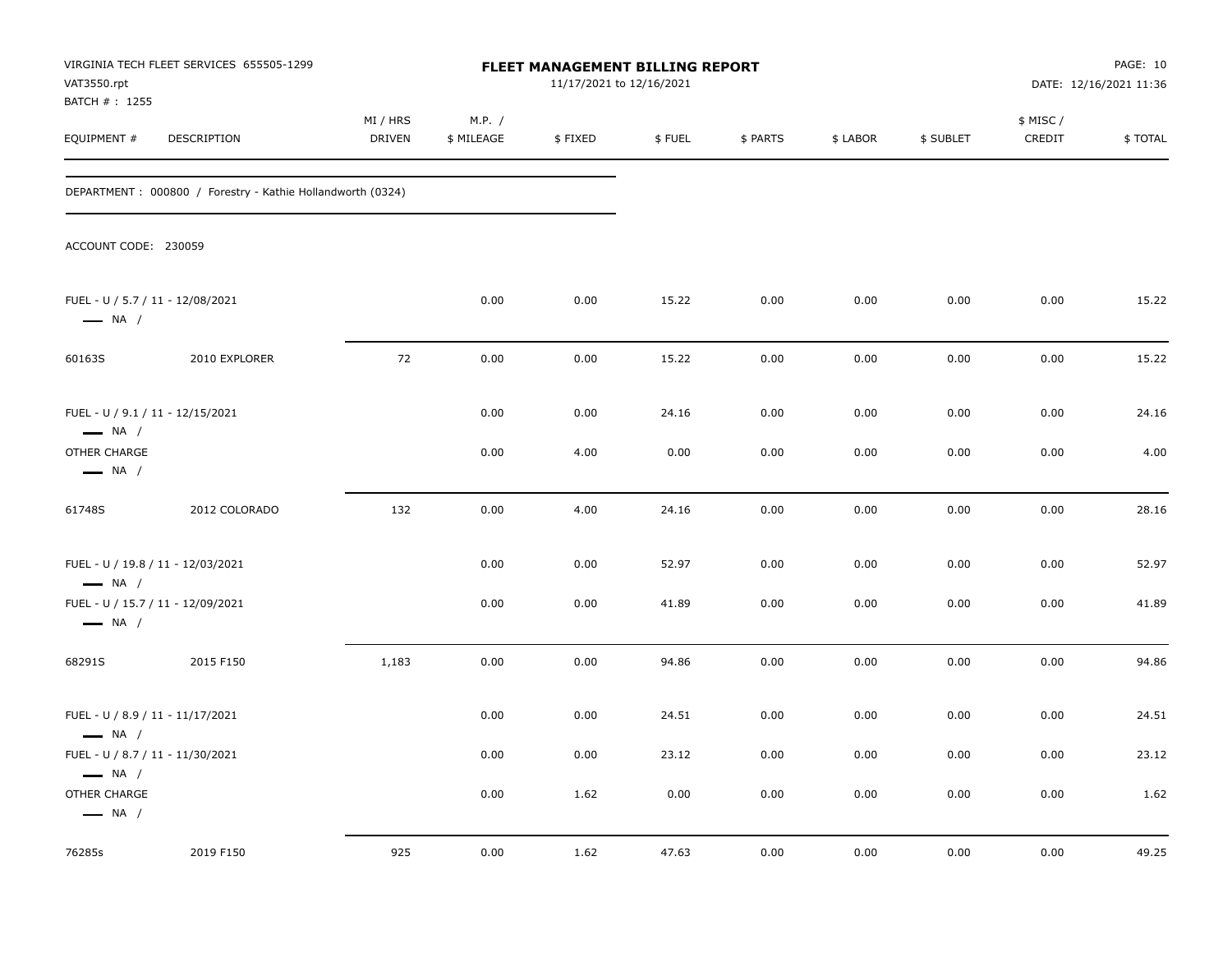| VAT3550.rpt<br>BATCH #: 1255 | VIRGINIA TECH FLEET SERVICES 655505-1299                   |                |                           |                      | 11/17/2021 to 12/16/2021 | <b>FLEET MANAGEMENT BILLING REPORT</b> |          |         |                  |                     | PAGE: 11<br>DATE: 12/16/2021 11:36 |
|------------------------------|------------------------------------------------------------|----------------|---------------------------|----------------------|--------------------------|----------------------------------------|----------|---------|------------------|---------------------|------------------------------------|
| EQUIPMENT #                  | <b>DESCRIPTION</b>                                         |                | MI / HRS<br><b>DRIVEN</b> | M.P. /<br>\$ MILEAGE | \$FIXED                  | \$FUEL                                 | \$ PARTS | \$LABOR | \$ SUBLET        | \$ MISC /<br>CREDIT | \$TOTAL                            |
|                              | DEPARTMENT: 000800 / Forestry - Kathie Hollandworth (0324) |                |                           |                      |                          |                                        |          |         |                  |                     |                                    |
| ACCT:                        | 230059                                                     |                | 2,312                     | 0.00                 | 5.62                     | 181.87                                 | 0.00     | 0.00    | 0.00             | 0.00                | 187.49                             |
|                              | DEPARTMENT SUBTOTALS :                                     |                | 2,312                     | 0.00                 | 5.62                     | 181.87                                 | 0.00     | 0.00    | 0.00             | 0.00                | 187.49                             |
|                              | <b>BREAKDOWN OF CHARGES:</b>                               |                |                           | MILEAGE              |                          |                                        | 0.00     |         | PARTS (WO'S)     |                     | 0.00                               |
|                              | <b>EQUIPMENT COUNT:</b>                                    | $\overline{4}$ |                           | MOTOR POOL           |                          |                                        | 0.00     |         | PARTS (IND.ISS.) |                     | 0.00                               |
|                              | DEPARTMENT:                                                | 000800         |                           | <b>BASE</b>          |                          |                                        | 0.00     |         | <b>CREDITS</b>   |                     | 0.00                               |
|                              |                                                            |                |                           | INSURANCE            |                          |                                        | 0.00     |         | MISCELLANEOUS    |                     | 0.00                               |
|                              |                                                            |                |                           | <b>OTHER</b>         |                          |                                        | 5.62     | LABOR   |                  |                     | 0.00                               |
|                              |                                                            |                |                           | REPLACEMENT          |                          |                                        | 0.00     |         | <b>SUBLETS</b>   |                     | 0.00                               |
|                              |                                                            |                |                           | <b>FUEL</b>          |                          |                                        | 181.87   |         |                  |                     |                                    |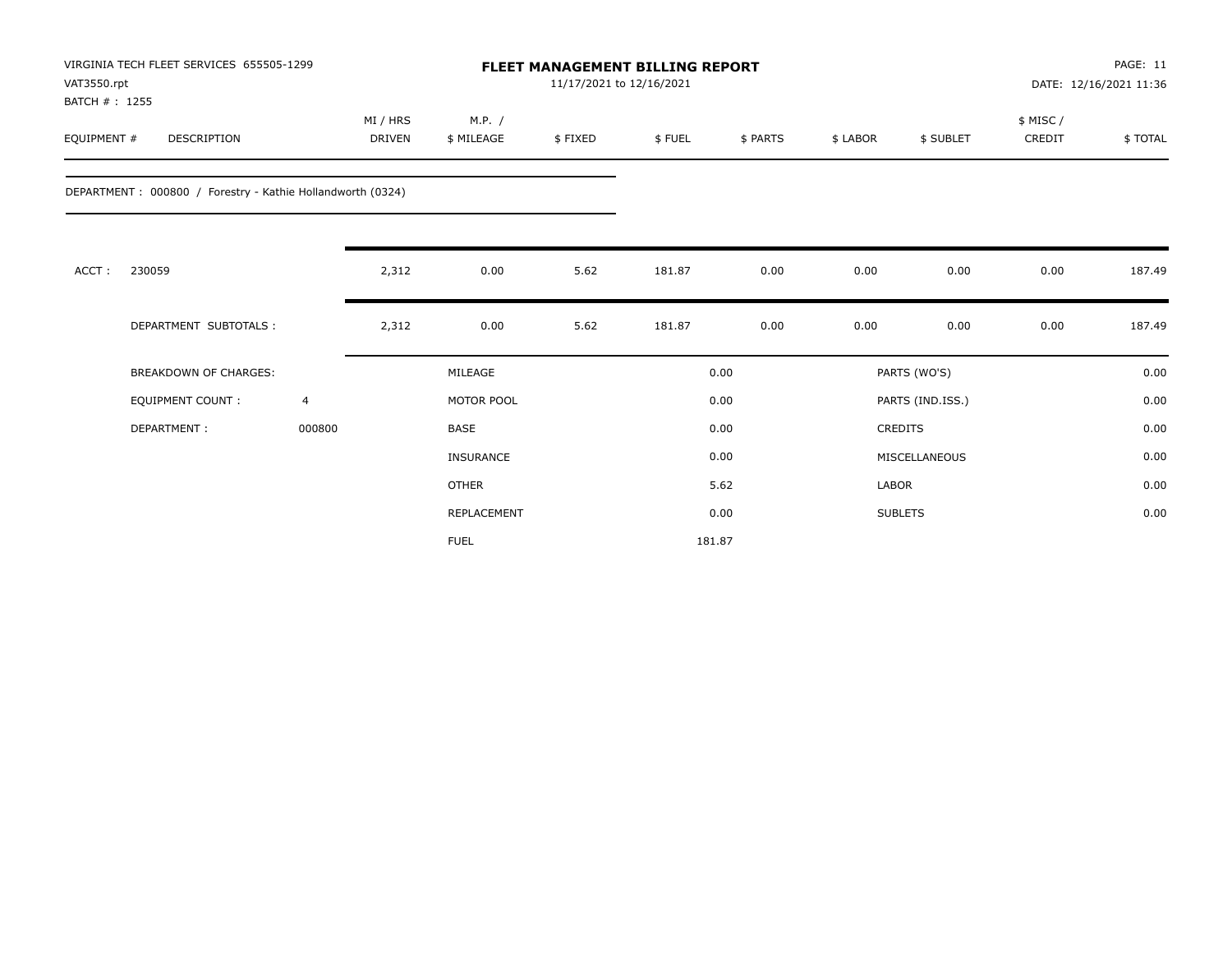| VAT3550.rpt<br>BATCH #: 1255                               | VIRGINIA TECH FLEET SERVICES 655505-1299                               |                           |                      | FLEET MANAGEMENT BILLING REPORT<br>11/17/2021 to 12/16/2021 |        |          |          |           |                    | PAGE: 12<br>DATE: 12/16/2021 11:36 |
|------------------------------------------------------------|------------------------------------------------------------------------|---------------------------|----------------------|-------------------------------------------------------------|--------|----------|----------|-----------|--------------------|------------------------------------|
| EQUIPMENT #                                                | DESCRIPTION                                                            | MI / HRS<br><b>DRIVEN</b> | M.P. /<br>\$ MILEAGE | \$FIXED                                                     | \$FUEL | \$ PARTS | \$ LABOR | \$ SUBLET | \$ MISC/<br>CREDIT | \$TOTAL                            |
|                                                            | DEPARTMENT : 000900 / Fisheries & Wildlife Sciences -Beth Jones (0321) |                           |                      |                                                             |        |          |          |           |                    |                                    |
| ACCOUNT CODE: 230060                                       |                                                                        |                           |                      |                                                             |        |          |          |           |                    |                                    |
| FUEL - U / 7.7 / 11 - 11/20/2021<br>$\longrightarrow$ NA / |                                                                        |                           | 0.00                 | 0.00                                                        | 21.14  | 0.00     | 0.00     | 0.00      | 0.00               | 21.14                              |
| 47294S                                                     | 2012 Silverado                                                         | $\mathbf 0$               | 0.00                 | 0.00                                                        | 21.14  | 0.00     | 0.00     | 0.00      | 0.00               | 21.14                              |
| $\longrightarrow$ NA /                                     | FUEL - U / 30.7 / 11 - 12/09/2021                                      |                           | 0.00                 | 0.00                                                        | 81.84  | 0.00     | 0.00     | 0.00      | 0.00               | 81.84                              |
|                                                            | FUEL - U / 17.4 / 11 - 12/15/2021                                      |                           | 0.00                 | 0.00                                                        | 46.48  | 0.00     | 0.00     | 0.00      | 0.00               | 46.48                              |
| $\longrightarrow$ NA /<br>$\longrightarrow$ NA /           | FUEL - U / 30.3 / 11 - 11/19/2021                                      |                           | 0.00                 | 0.00                                                        | 83.55  | 0.00     | 0.00     | 0.00      | 0.00               | 83.55                              |
| 69974s                                                     | 2016 F150                                                              | $\mathsf{O}\xspace$       | 0.00                 | 0.00                                                        | 211.87 | 0.00     | 0.00     | 0.00      | 0.00               | 211.87                             |
| $\longrightarrow$ NA /                                     | FUEL - U / 15.0 / 12 - 12/15/2021                                      |                           | 0.00                 | 0.00                                                        | 39.94  | 0.00     | 0.00     | 0.00      | 0.00               | 39.94                              |
| 71559s                                                     | 2017 F150                                                              | 1,941                     | 0.00                 | 0.00                                                        | 39.94  | 0.00     | 0.00     | 0.00      | 0.00               | 39.94                              |
| OTHER CHARGE<br>$\longrightarrow$ NA /                     |                                                                        |                           | 0.00                 | 13.00                                                       | 0.00   | 0.00     | 0.00     | 0.00      | 0.00               | 13.00                              |
| 74662s                                                     | 2018 F150                                                              | $\mathbf 0$               | 0.00                 | 13.00                                                       | 0.00   | 0.00     | 0.00     | 0.00      | 0.00               | 13.00                              |
| ACCT: 230060                                               |                                                                        | 1,941                     | 0.00                 | 13.00                                                       | 272.95 | 0.00     | 0.00     | 0.00      | 0.00               | 285.95                             |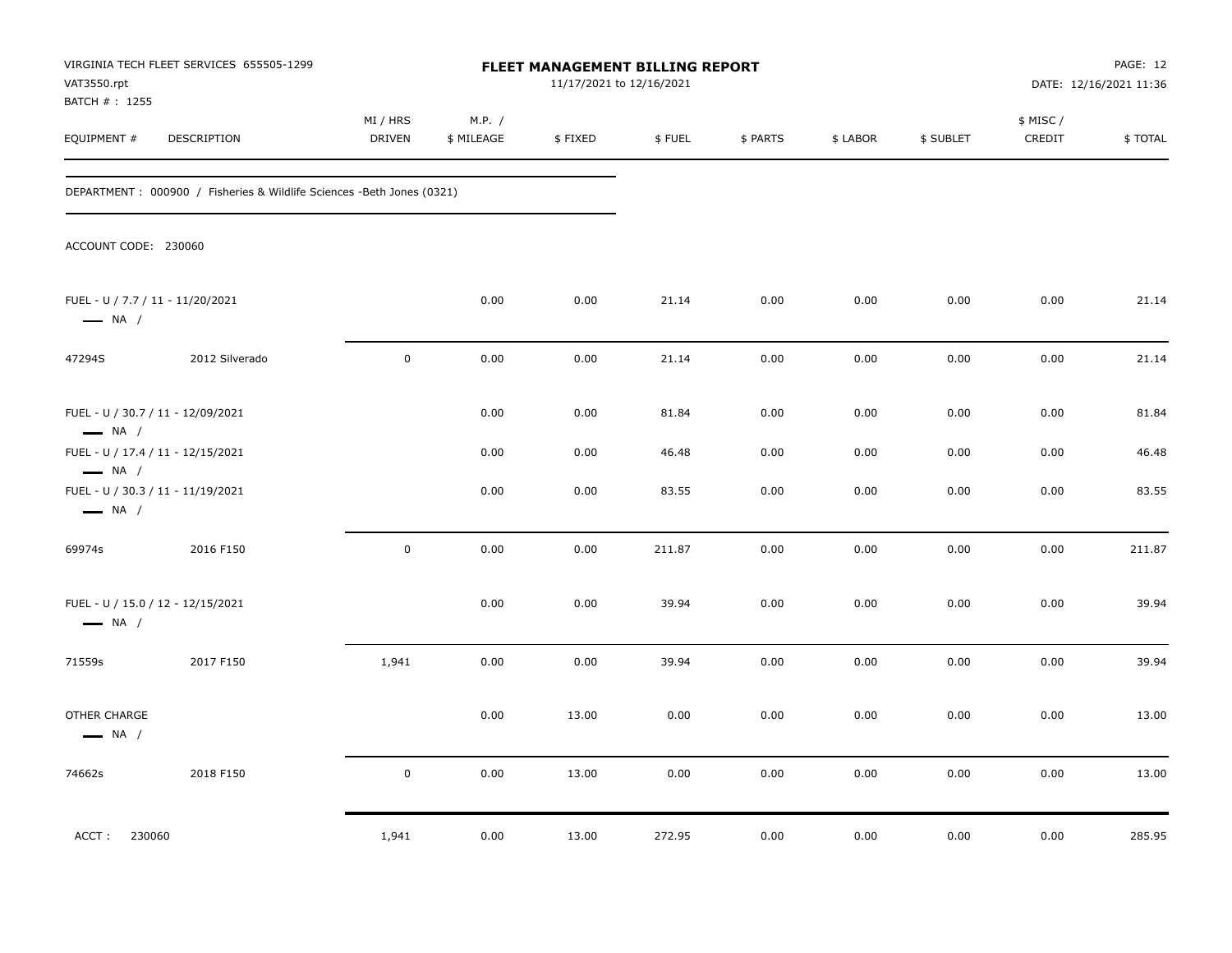|                              | VIRGINIA TECH FLEET SERVICES 655505-1299                                |               |            | <b>FLEET MANAGEMENT BILLING REPORT</b> |        |          |          |           |           | PAGE: 13               |
|------------------------------|-------------------------------------------------------------------------|---------------|------------|----------------------------------------|--------|----------|----------|-----------|-----------|------------------------|
| VAT3550.rpt<br>BATCH #: 1255 |                                                                         |               |            | 11/17/2021 to 12/16/2021               |        |          |          |           |           | DATE: 12/16/2021 11:36 |
|                              |                                                                         | MI / HRS      | M.P. /     |                                        |        |          |          |           | \$ MISC / |                        |
| EQUIPMENT #                  | <b>DESCRIPTION</b>                                                      | <b>DRIVEN</b> | \$ MILEAGE | \$FIXED                                | \$FUEL | \$ PARTS | \$ LABOR | \$ SUBLET | CREDIT    | \$TOTAL                |
|                              | DEPARTMENT : 000900 / Fisheries & Wildlife Sciences - Beth Jones (0321) |               |            |                                        |        |          |          |           |           |                        |
| ACCOUNT CODE: 234384         |                                                                         |               |            |                                        |        |          |          |           |           |                        |
| $\longrightarrow$ NA /       | FUEL - U / 20.9 / 11 - 12/09/2021                                       |               | 0.00       | 0.00                                   | 55.67  | 0.00     | 0.00     | 0.00      | 0.00      | 55.67                  |
| 47577s                       | 2003 Ram                                                                | 255           | 0.00       | 0.00                                   | 55.67  | 0.00     | 0.00     | 0.00      | 0.00      | 55.67                  |
| ACCT:                        | 234384                                                                  | 255           | 0.00       | 0.00                                   | 55.67  | 0.00     | 0.00     | 0.00      | 0.00      | 55.67                  |
| ACCOUNT CODE: 467355         |                                                                         |               |            |                                        |        |          |          |           |           |                        |
| $\longrightarrow$ NA /       | FUEL - U / 11.6 / 11 - 11/29/2021                                       |               | 0.00       | 0.00                                   | 30.87  | 0.00     | 0.00     | 0.00      | 0.00      | 30.87                  |
| 76286s                       | 2011 LIBERTY                                                            | $\mathbf 0$   | 0.00       | 0.00                                   | 30.87  | 0.00     | 0.00     | 0.00      | 0.00      | 30.87                  |
| ACCT:                        | 467355                                                                  | $\mathbf 0$   | 0.00       | 0.00                                   | 30.87  | 0.00     | 0.00     | 0.00      | 0.00      | 30.87                  |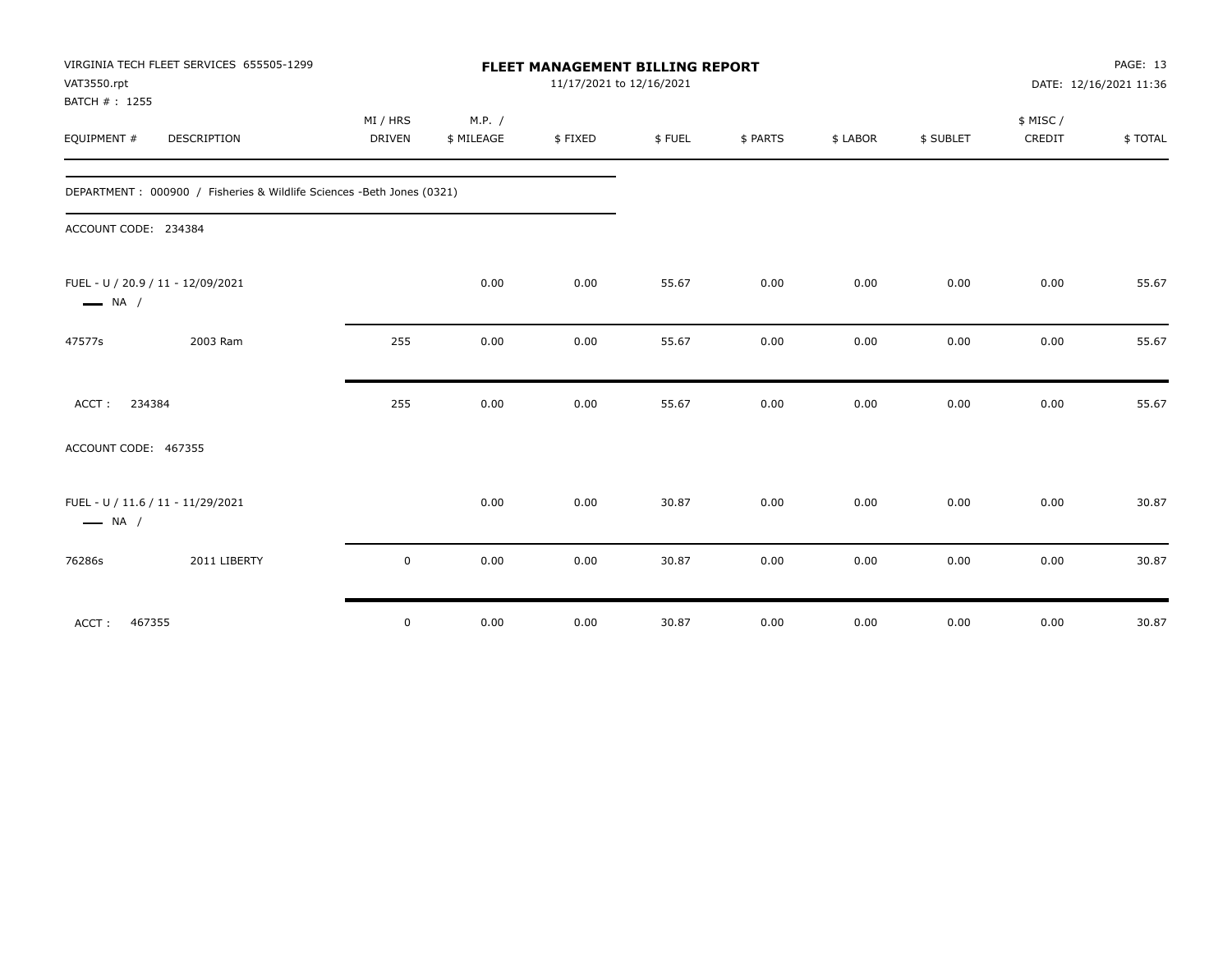| VIRGINIA TECH FLEET SERVICES 655505-1299<br>VAT3550.rpt<br>BATCH # : 1255 |        | <b>FLEET MANAGEMENT BILLING REPORT</b><br>11/17/2021 to 12/16/2021 |                      |         |        |          |          |                  |                    | PAGE: 14<br>DATE: 12/16/2021 11:36 |  |
|---------------------------------------------------------------------------|--------|--------------------------------------------------------------------|----------------------|---------|--------|----------|----------|------------------|--------------------|------------------------------------|--|
| EQUIPMENT #<br>DESCRIPTION                                                |        | MI / HRS<br>DRIVEN                                                 | M.P. /<br>\$ MILEAGE | \$FIXED | \$FUEL | \$ PARTS | \$ LABOR | \$ SUBLET        | \$ MISC/<br>CREDIT | \$TOTAL                            |  |
| DEPARTMENT SUBTOTALS :                                                    |        | 2,196                                                              | 0.00                 | 13.00   | 359.49 | 0.00     | 0.00     | 0.00             | 0.00               | 372.49                             |  |
| BREAKDOWN OF CHARGES:                                                     |        |                                                                    | MILEAGE              |         |        | 0.00     |          | PARTS (WO'S)     |                    | 0.00                               |  |
| <b>EQUIPMENT COUNT:</b>                                                   | 6      |                                                                    | MOTOR POOL           |         |        | 0.00     |          | PARTS (IND.ISS.) |                    | 0.00                               |  |
| DEPARTMENT:                                                               | 000900 |                                                                    | BASE                 |         |        | 0.00     |          | <b>CREDITS</b>   |                    | 0.00                               |  |
|                                                                           |        |                                                                    | <b>INSURANCE</b>     |         |        | 0.00     |          | MISCELLANEOUS    |                    | 0.00                               |  |
|                                                                           |        |                                                                    | <b>OTHER</b>         |         |        | 13.00    | LABOR    |                  |                    | 0.00                               |  |
|                                                                           |        |                                                                    | REPLACEMENT          |         |        | 0.00     |          | <b>SUBLETS</b>   |                    | 0.00                               |  |
|                                                                           |        |                                                                    | <b>FUEL</b>          |         |        | 359.49   |          |                  |                    |                                    |  |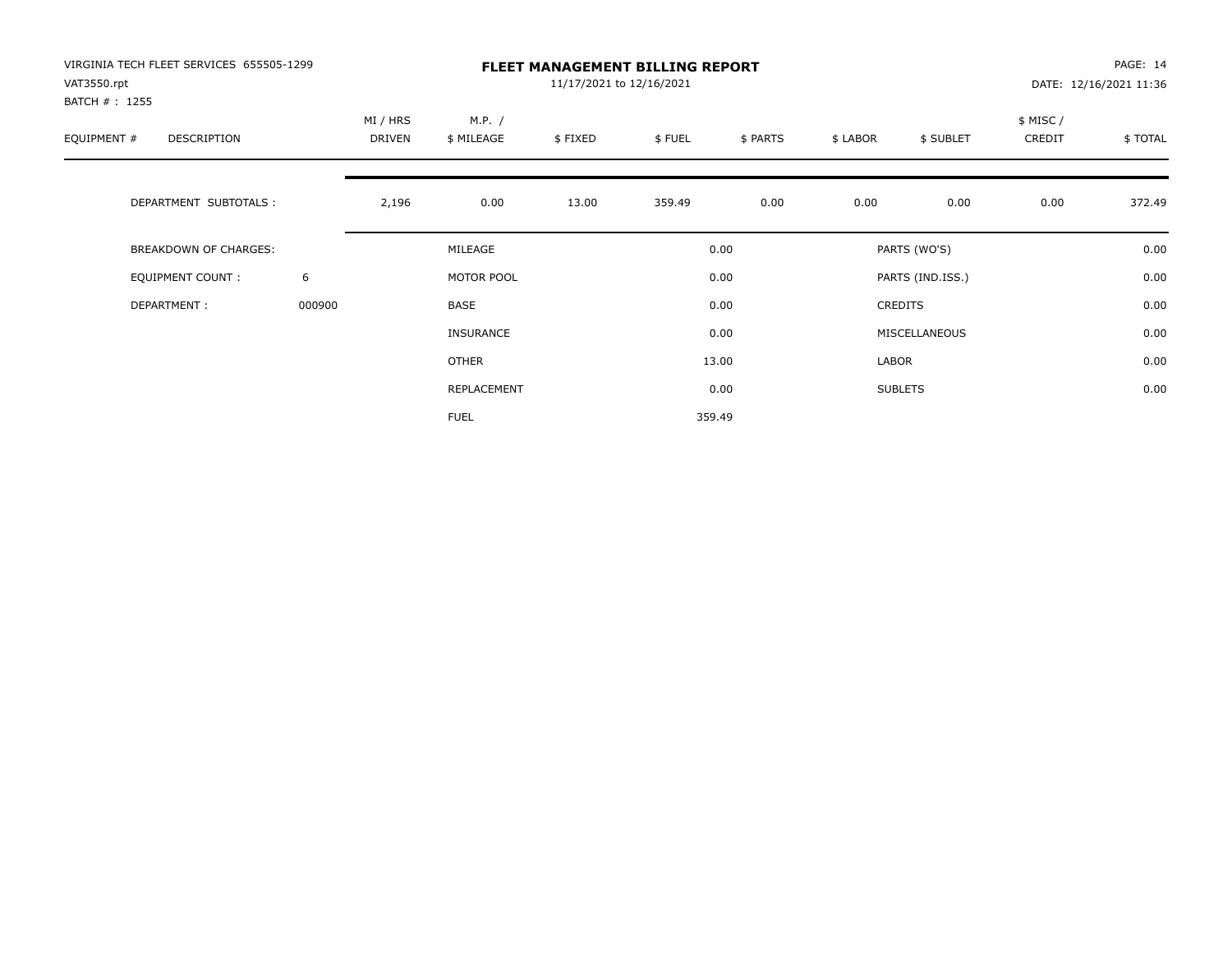| VIRGINIA TECH FLEET SERVICES 655505-1299<br>VAT3550.rpt<br>BATCH #: 1255           |                  |                           |                      | FLEET MANAGEMENT BILLING REPORT<br>11/17/2021 to 12/16/2021 |        |          |          |           |                     | PAGE: 15<br>DATE: 12/16/2021 11:36 |
|------------------------------------------------------------------------------------|------------------|---------------------------|----------------------|-------------------------------------------------------------|--------|----------|----------|-----------|---------------------|------------------------------------|
| EQUIPMENT #<br>DESCRIPTION                                                         |                  | MI / HRS<br><b>DRIVEN</b> | M.P. /<br>\$ MILEAGE | \$FIXED                                                     | \$FUEL | \$ PARTS | \$ LABOR | \$ SUBLET | \$ MISC /<br>CREDIT | \$TOTAL                            |
| DEPARTMENT : 001300 / School of Plant & Environmental Science Sabrina Allen (0404) |                  |                           |                      |                                                             |        |          |          |           |                     |                                    |
| ACCOUNT CODE: 115487                                                               |                  |                           |                      |                                                             |        |          |          |           |                     |                                    |
| FUEL - U / 6.0 / 11 - 12/08/2021<br>$\longrightarrow$ NA /                         |                  |                           | 0.00                 | 0.00                                                        | 16.02  | 0.00     | 0.00     | 0.00      | 0.00                | 16.02                              |
| ahnhort                                                                            | <b>2011 CANS</b> | $\mathbf 0$               | 0.00                 | 0.00                                                        | 16.02  | 0.00     | 0.00     | 0.00      | 0.00                | 16.02                              |
| ACCT: 115487                                                                       |                  | $\mathbf 0$               | 0.00                 | 0.00                                                        | 16.02  | 0.00     | 0.00     | 0.00      | 0.00                | 16.02                              |
| ACCOUNT CODE: 119836                                                               |                  |                           |                      |                                                             |        |          |          |           |                     |                                    |
| FUEL - U / 13.1 / 12 - 12/04/2021<br>$\longrightarrow$ NA /                        |                  |                           | 0.00                 | 0.00                                                        | 34.92  | 0.00     | 0.00     | 0.00      | 0.00                | 34.92                              |
| 45233S                                                                             | 2001 SONOMA      | 550                       | 0.00                 | 0.00                                                        | 34.92  | 0.00     | 0.00     | 0.00      | 0.00                | 34.92                              |
| ACCT: 119836                                                                       |                  | 550                       | 0.00                 | 0.00                                                        | 34.92  | 0.00     | 0.00     | 0.00      | 0.00                | 34.92                              |
| ACCOUNT CODE: 130401                                                               |                  |                           |                      |                                                             |        |          |          |           |                     |                                    |
| FUEL - U / 12.7 / 12 - 11/16/2021<br>$\longrightarrow$ NA /                        |                  |                           | 0.00                 | 0.00                                                        | 34.91  | 0.00     | 0.00     | 0.00      | 0.00                | 34.91                              |
| EHORT                                                                              | 1990 CANS        | $\mathbf 0$               | $0.00\,$             | 0.00                                                        | 34.91  | $0.00\,$ | $0.00\,$ | 0.00      | 0.00                | 34.91                              |
| 130401<br>ACCT:                                                                    |                  | $\mathbf 0$               | 0.00                 | 0.00                                                        | 34.91  | 0.00     | 0.00     | 0.00      | 0.00                | 34.91                              |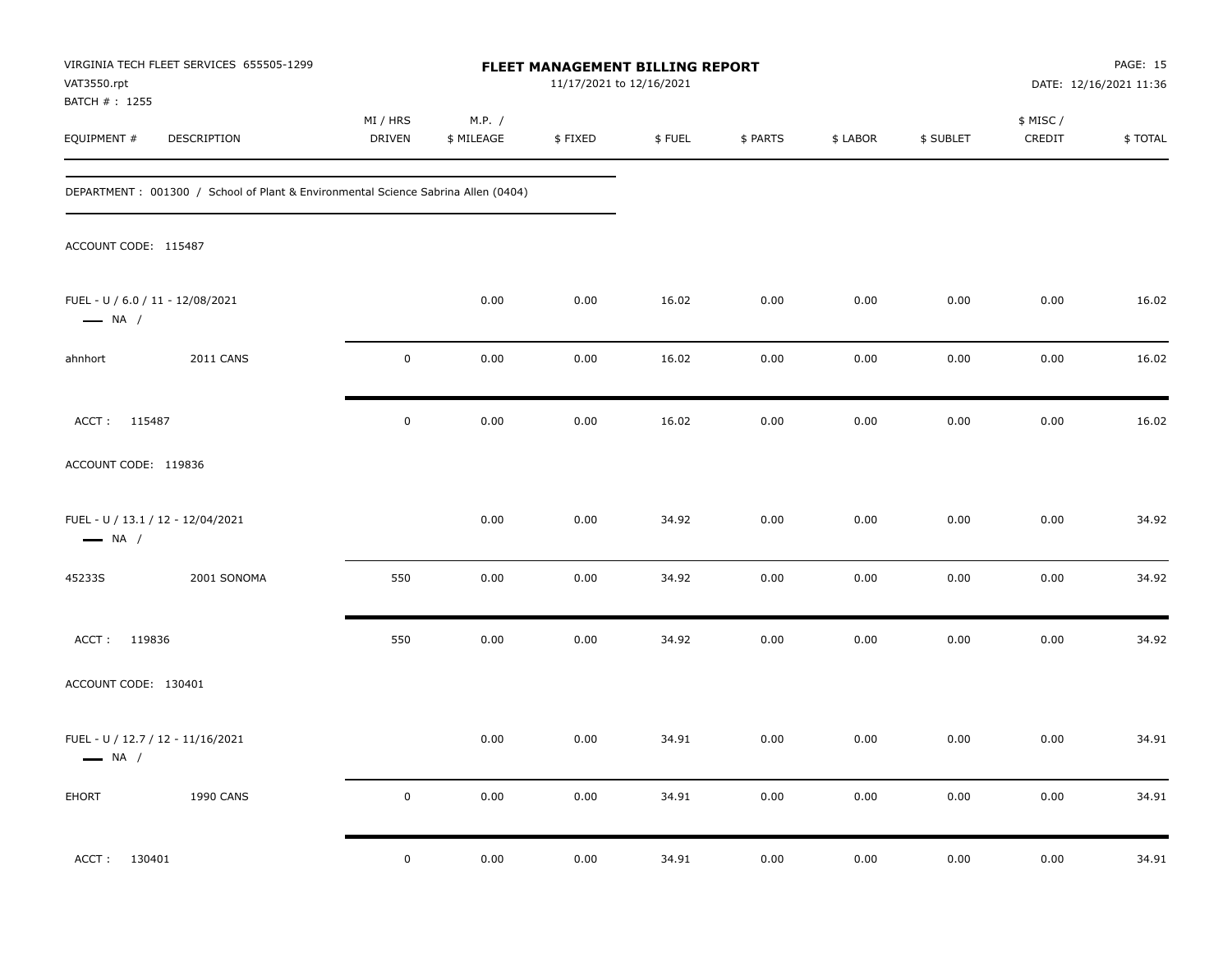| VAT3550.rpt                  | VIRGINIA TECH FLEET SERVICES 655505-1299                                          |                    |                      | FLEET MANAGEMENT BILLING REPORT<br>11/17/2021 to 12/16/2021 |        |          |          |           |                     | <b>PAGE: 16</b><br>DATE: 12/16/2021 11:36 |
|------------------------------|-----------------------------------------------------------------------------------|--------------------|----------------------|-------------------------------------------------------------|--------|----------|----------|-----------|---------------------|-------------------------------------------|
| BATCH #: 1255<br>EQUIPMENT # | DESCRIPTION                                                                       | MI / HRS<br>DRIVEN | M.P. /<br>\$ MILEAGE | \$FIXED                                                     | \$FUEL | \$ PARTS | \$ LABOR | \$ SUBLET | \$ MISC /<br>CREDIT | \$TOTAL                                   |
|                              | DEPARTMENT: 001300 / School of Plant & Environmental Science Sabrina Allen (0404) |                    |                      |                                                             |        |          |          |           |                     |                                           |
| ACCOUNT CODE: 177580         |                                                                                   |                    |                      |                                                             |        |          |          |           |                     |                                           |
| $\longrightarrow$ NA /       | FUEL - U / 26.1 / 11 - 12/10/2021                                                 |                    | 0.00                 | 0.00                                                        | 69.71  | 0.00     | 0.00     | 0.00      | 0.00                | 69.71                                     |
| 65583S                       | 2003 Silverado                                                                    | 90                 | 0.00                 | 0.00                                                        | 69.71  | 0.00     | 0.00     | 0.00      | 0.00                | 69.71                                     |
| ACCT: 177580                 |                                                                                   | 90                 | 0.00                 | 0.00                                                        | 69.71  | 0.00     | 0.00     | 0.00      | 0.00                | 69.71                                     |
| ACCOUNT CODE: 234834         |                                                                                   |                    |                      |                                                             |        |          |          |           |                     |                                           |
| $\longrightarrow$ NA /       | FUEL - U / 43.6 / CC - 11/24/2021                                                 |                    | 0.00                 | 0.00                                                        | 141.54 | 0.00     | 0.00     | 0.00      | 0.00                | 141.54                                    |
| 69982s                       | 2012 CLUB WAGON                                                                   | 653                | 0.00                 | 0.00                                                        | 141.54 | 0.00     | 0.00     | 0.00      | 0.00                | 141.54                                    |
| 234834<br>ACCT:              |                                                                                   | 653                | 0.00                 | 0.00                                                        | 141.54 | 0.00     | 0.00     | 0.00      | 0.00                | 141.54                                    |
| ACCOUNT CODE: 235278         |                                                                                   |                    |                      |                                                             |        |          |          |           |                     |                                           |
| $\longrightarrow$ NA /       | FUEL - U / 78.5 / CC - 11/24/2021                                                 |                    | 0.00                 | 0.00                                                        | 259.45 | 0.00     | 0.00     | 0.00      | 0.00                | 259.45                                    |
| 74602s                       | 2017 F250-4x4                                                                     | 1,127              | $0.00\,$             | $0.00\,$                                                    | 259.45 | 0.00     | $0.00\,$ | 0.00      | 0.00                | 259.45                                    |
| 235278<br>ACCT:              |                                                                                   | 1,127              | 0.00                 | 0.00                                                        | 259.45 | 0.00     | 0.00     | 0.00      | 0.00                | 259.45                                    |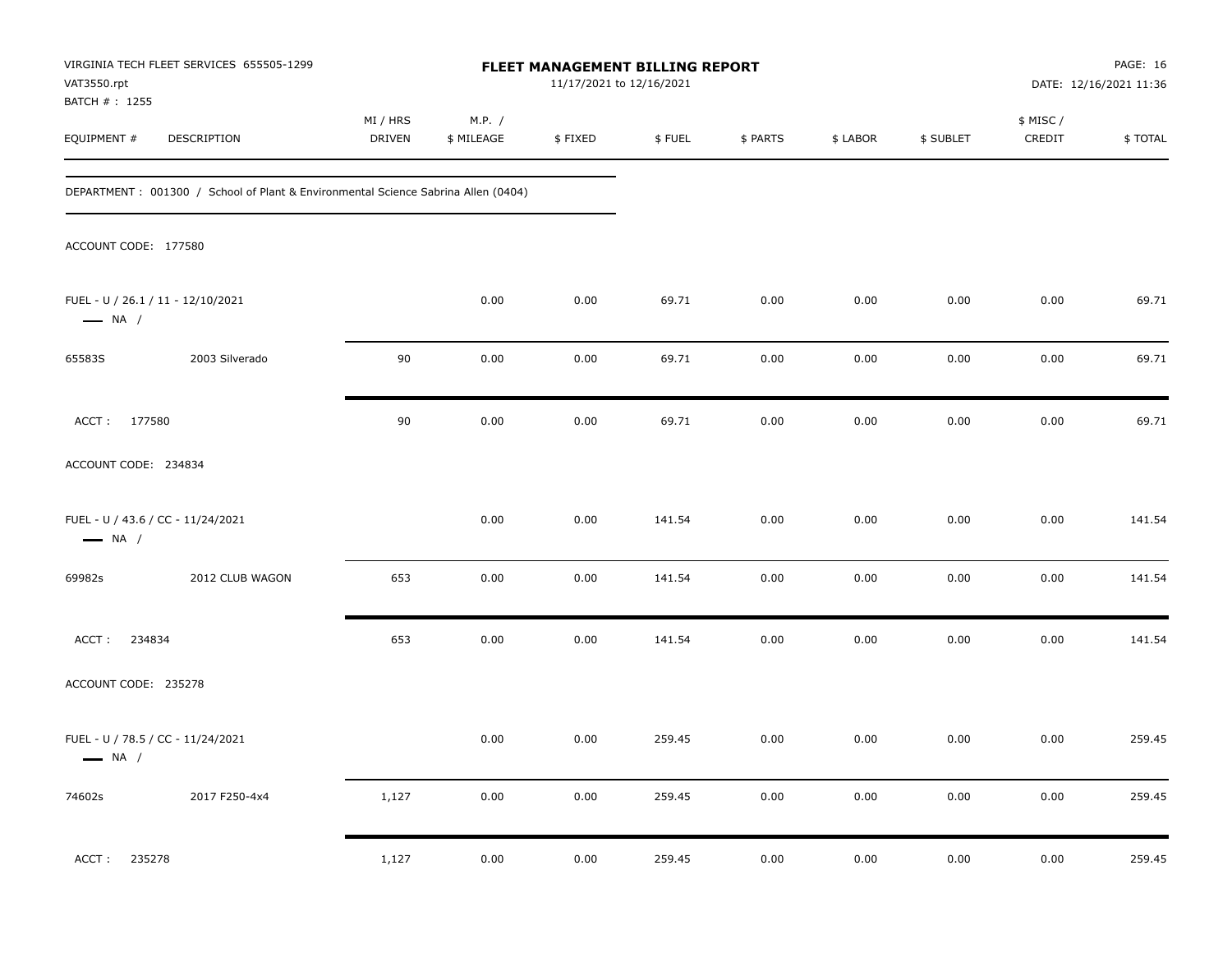| VAT3550.rpt                      | VIRGINIA TECH FLEET SERVICES 655505-1299                                          |                    |                      | FLEET MANAGEMENT BILLING REPORT<br>11/17/2021 to 12/16/2021 |        |          |          |           |                    | PAGE: 17<br>DATE: 12/16/2021 11:36 |
|----------------------------------|-----------------------------------------------------------------------------------|--------------------|----------------------|-------------------------------------------------------------|--------|----------|----------|-----------|--------------------|------------------------------------|
| BATCH #: 1255<br>EQUIPMENT #     | DESCRIPTION                                                                       | MI / HRS<br>DRIVEN | M.P. /<br>\$ MILEAGE | \$FIXED                                                     | \$FUEL | \$ PARTS | \$ LABOR | \$ SUBLET | \$ MISC/<br>CREDIT | \$TOTAL                            |
|                                  | DEPARTMENT: 001300 / School of Plant & Environmental Science Sabrina Allen (0404) |                    |                      |                                                             |        |          |          |           |                    |                                    |
| ACCOUNT CODE: 444458             |                                                                                   |                    |                      |                                                             |        |          |          |           |                    |                                    |
| $\longrightarrow$ NA /           | FUEL - U / 129.3 / CC - 11/24/2021                                                |                    | 0.00                 | 0.00                                                        | 440.05 | 0.00     | 0.00     | 0.00      | 0.00               | 440.05                             |
| 68273S                           | 2015 F250-4x4                                                                     | 1,360              | 0.00                 | 0.00                                                        | 440.05 | 0.00     | 0.00     | 0.00      | 0.00               | 440.05                             |
| ACCT: 444458                     |                                                                                   | 1,360              | 0.00                 | 0.00                                                        | 440.05 | 0.00     | 0.00     | 0.00      | 0.00               | 440.05                             |
| ACCOUNT CODE: 445774             |                                                                                   |                    |                      |                                                             |        |          |          |           |                    |                                    |
| $\longrightarrow$ NA /           | FUEL - U / 15.8 / CC - 11/24/2021                                                 |                    | 0.00                 | 0.00                                                        | 52.22  | 0.00     | 0.00     | 0.00      | 0.00               | 52.22                              |
| 63794s                           | 2009 DAKOTA                                                                       | 273                | 0.00                 | 0.00                                                        | 52.22  | 0.00     | 0.00     | 0.00      | 0.00               | 52.22                              |
| ACCT: 445774                     |                                                                                   | 273                | 0.00                 | 0.00                                                        | 52.22  | 0.00     | 0.00     | 0.00      | 0.00               | 52.22                              |
| ACCOUNT CODE: 445780             |                                                                                   |                    |                      |                                                             |        |          |          |           |                    |                                    |
| $\longrightarrow$ NA /           | FUEL - U / 26.8 / 11 - 12/01/2021                                                 |                    | 0.00                 | 0.00                                                        | 71.58  | 0.00     | 0.00     | 0.00      | 0.00               | 71.58                              |
| 65589s                           | 2005 Silverado                                                                    | $\pmb{0}$          | 0.00                 | 0.00                                                        | 71.58  | 0.00     | 0.00     | 0.00      | 0.00               | 71.58                              |
| FUEL - U / 7.4 / 12 - 12/07/2021 |                                                                                   |                    | 0.00                 | 0.00                                                        | 19.65  | 0.00     | 0.00     | 0.00      | 0.00               | 19.65                              |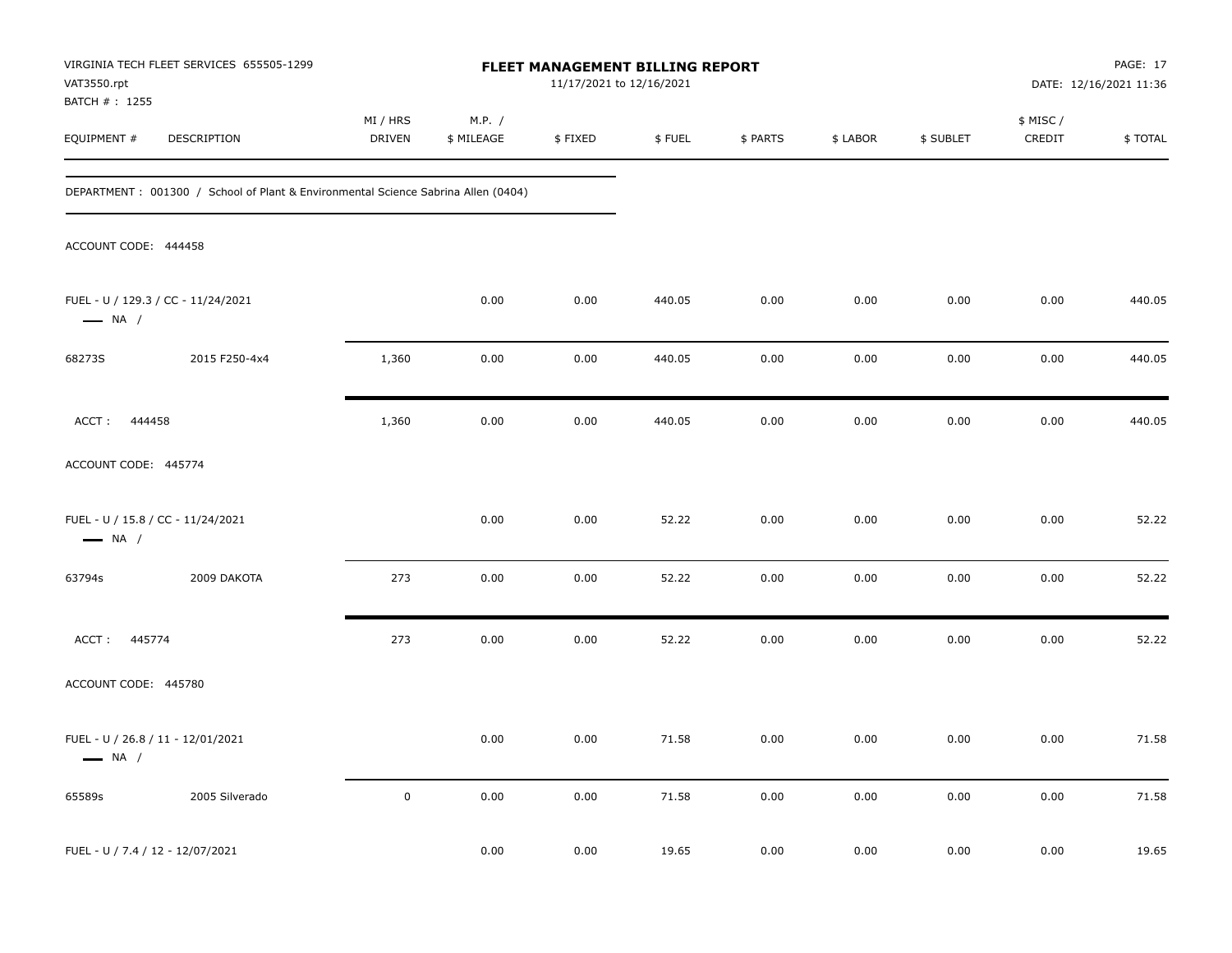| VAT3550.rpt<br>BATCH #: 1255                                                         | VIRGINIA TECH FLEET SERVICES 655505-1299                                           |                    |                      | FLEET MANAGEMENT BILLING REPORT<br>11/17/2021 to 12/16/2021 |        |          |          |           |                     | PAGE: 18<br>DATE: 12/16/2021 11:36 |
|--------------------------------------------------------------------------------------|------------------------------------------------------------------------------------|--------------------|----------------------|-------------------------------------------------------------|--------|----------|----------|-----------|---------------------|------------------------------------|
| EQUIPMENT #                                                                          | DESCRIPTION                                                                        | MI / HRS<br>DRIVEN | M.P. /<br>\$ MILEAGE | \$FIXED                                                     | \$FUEL | \$ PARTS | \$ LABOR | \$ SUBLET | \$ MISC /<br>CREDIT | \$TOTAL                            |
|                                                                                      | DEPARTMENT : 001300 / School of Plant & Environmental Science Sabrina Allen (0404) |                    |                      |                                                             |        |          |          |           |                     |                                    |
| $\longrightarrow$ NA /<br>FUEL - U / 5.5 / 11 - 11/30/2021<br>$\longrightarrow$ NA / |                                                                                    |                    | 0.00                 | 0.00                                                        | 14.60  | 0.00     | 0.00     | 0.00      | 0.00                | 14.60                              |
| 71517s                                                                               | 2016 SPORT UTIL                                                                    | 690                | 0.00                 | 0.00                                                        | 34.25  | 0.00     | 0.00     | 0.00      | 0.00                | 34.25                              |
| 445780<br>ACCT:                                                                      |                                                                                    | 690                | 0.00                 | 0.00                                                        | 105.83 | 0.00     | 0.00     | 0.00      | 0.00                | 105.83                             |
| ACCOUNT CODE: 445781                                                                 |                                                                                    |                    |                      |                                                             |        |          |          |           |                     |                                    |
| FUEL - U / 21.8 / 12 - 11/19/2021<br>$\longrightarrow$ NA /                          |                                                                                    |                    | 0.00                 | 0.00                                                        | 60.09  | 0.00     | 0.00     | 0.00      | 0.00                | 60.09                              |
| ECSES                                                                                | 1990 EQUIPMENT                                                                     | $\mathbf 0$        | 0.00                 | 0.00                                                        | 60.09  | 0.00     | 0.00     | 0.00      | 0.00                | 60.09                              |
| ACCT: 445781                                                                         |                                                                                    | $\pmb{0}$          | 0.00                 | $0.00\,$                                                    | 60.09  | 0.00     | 0.00     | 0.00      | 0.00                | 60.09                              |
| ACCOUNT CODE: 467069                                                                 |                                                                                    |                    |                      |                                                             |        |          |          |           |                     |                                    |
| $\longrightarrow$ NA /                                                               | FUEL - D / 204.8 / CC - 11/24/2021                                                 |                    | 0.00                 | 0.00                                                        | 743.67 | 0.00     | 0.00     | 0.00      | 0.00                | 743.67                             |
| 71512s                                                                               | 2016 Silverado                                                                     | 1,788              | 0.00                 | 0.00                                                        | 743.67 | 0.00     | 0.00     | 0.00      | 0.00                | 743.67                             |
| ACCT:<br>467069                                                                      |                                                                                    | 1,788              | 0.00                 | 0.00                                                        | 743.67 | 0.00     | 0.00     | 0.00      | 0.00                | 743.67                             |

ACCOUNT CODE: 467198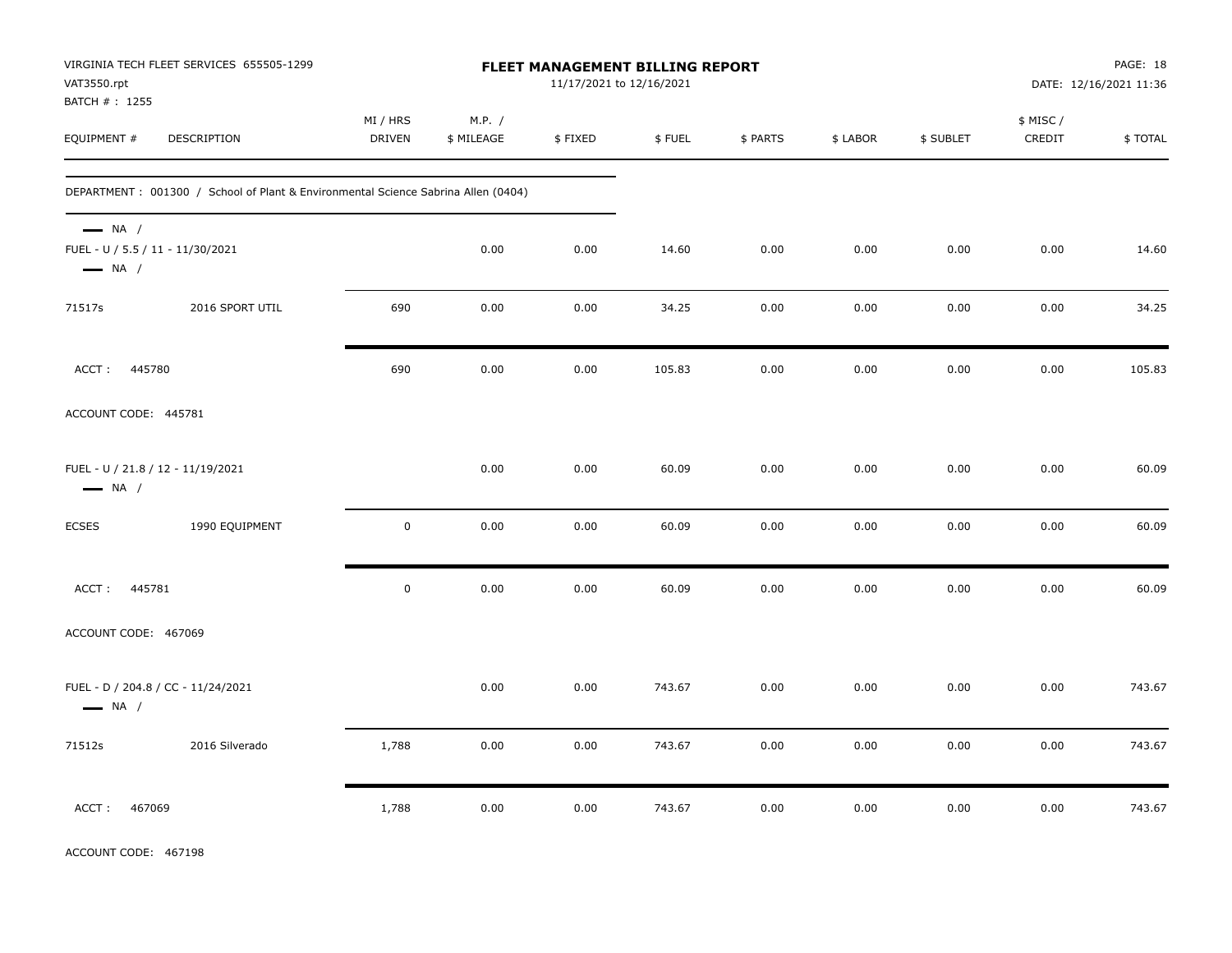| VAT3550.rpt                                                 | VIRGINIA TECH FLEET SERVICES 655505-1299                                           | FLEET MANAGEMENT BILLING REPORT<br>11/17/2021 to 12/16/2021 |                      |         |        |          |          |           |                     | PAGE: 19<br>DATE: 12/16/2021 11:36 |  |
|-------------------------------------------------------------|------------------------------------------------------------------------------------|-------------------------------------------------------------|----------------------|---------|--------|----------|----------|-----------|---------------------|------------------------------------|--|
| BATCH #: 1255<br>EQUIPMENT #                                | <b>DESCRIPTION</b>                                                                 | MI / HRS<br><b>DRIVEN</b>                                   | M.P. /<br>\$ MILEAGE | \$FIXED | \$FUEL | \$ PARTS | \$ LABOR | \$ SUBLET | \$ MISC /<br>CREDIT | \$TOTAL                            |  |
|                                                             | DEPARTMENT : 001300 / School of Plant & Environmental Science Sabrina Allen (0404) |                                                             |                      |         |        |          |          |           |                     |                                    |  |
| FUEL - U / 28.6 / CC - 11/24/2021<br>$\longrightarrow$ NA / |                                                                                    |                                                             | 0.00                 | 0.00    | 91.42  | 0.00     | 0.00     | 0.00      | 0.00                | 91.42                              |  |
| 50195S                                                      | 2006 F150                                                                          | $\mathsf 0$                                                 | 0.00                 | 0.00    | 91.42  | 0.00     | 0.00     | 0.00      | 0.00                | 91.42                              |  |
| 467198<br>ACCT:                                             |                                                                                    | $\mathsf 0$                                                 | 0.00                 | 0.00    | 91.42  | 0.00     | 0.00     | 0.00      | 0.00                | 91.42                              |  |
| ACCOUNT CODE: 881049                                        |                                                                                    |                                                             |                      |         |        |          |          |           |                     |                                    |  |
| FUEL - U / 82.9 / CC - 11/24/2021<br>$\longrightarrow$ NA / |                                                                                    |                                                             | 0.00                 | 0.00    | 267.70 | 0.00     | 0.00     | 0.00      | 0.00                | 267.70                             |  |
| 57593S                                                      | 2007 Silverado                                                                     | 1,231                                                       | 0.00                 | 0.00    | 267.70 | 0.00     | 0.00     | 0.00      | 0.00                | 267.70                             |  |
| FUEL - U / 18.0 / CC - 11/24/2021<br>$\longrightarrow$ NA / |                                                                                    |                                                             | 0.00                 | 0.00    | 59.37  | 0.00     | 0.00     | 0.00      | 0.00                | 59.37                              |  |
| 66908s                                                      | 2007 TRAILBLAZER                                                                   | 231                                                         | 0.00                 | 0.00    | 59.37  | 0.00     | 0.00     | 0.00      | 0.00                | 59.37                              |  |
| 881049<br>ACCT:                                             |                                                                                    | 1,462                                                       | 0.00                 | 0.00    | 327.07 | 0.00     | 0.00     | 0.00      | 0.00                | 327.07                             |  |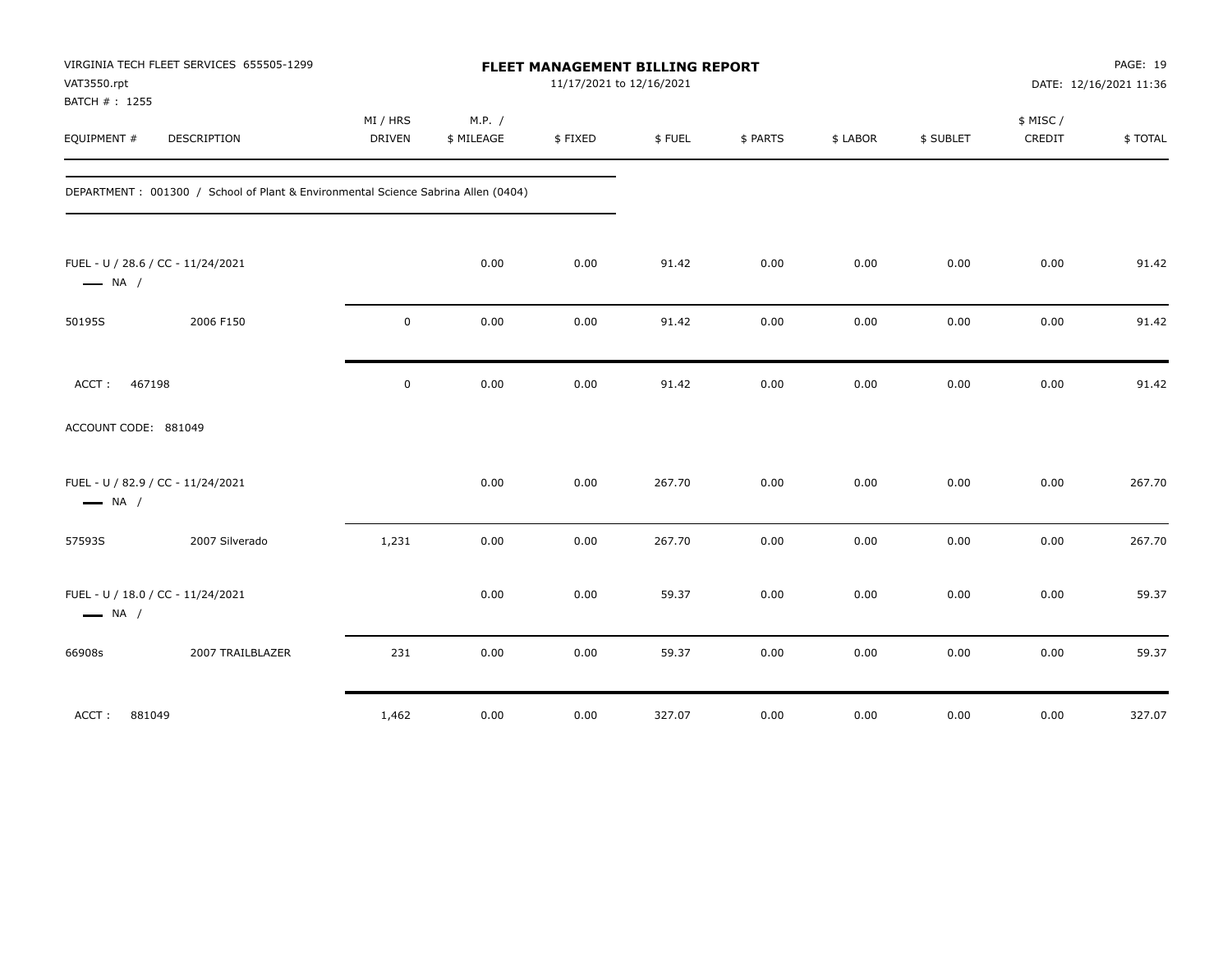| VIRGINIA TECH FLEET SERVICES 655505-1299<br>VAT3550.rpt |        | <b>FLEET MANAGEMENT BILLING REPORT</b><br>11/17/2021 to 12/16/2021 |                      |         |          |          |          |                  |                     | PAGE: 20<br>DATE: 12/16/2021 11:36 |  |
|---------------------------------------------------------|--------|--------------------------------------------------------------------|----------------------|---------|----------|----------|----------|------------------|---------------------|------------------------------------|--|
| BATCH # : 1255<br>EQUIPMENT #<br><b>DESCRIPTION</b>     |        | MI / HRS<br><b>DRIVEN</b>                                          | M.P. /<br>\$ MILEAGE | \$FIXED | \$FUEL   | \$ PARTS | \$ LABOR | \$ SUBLET        | \$ MISC /<br>CREDIT | \$TOTAL                            |  |
| DEPARTMENT SUBTOTALS :                                  |        | 7,993                                                              | 0.00                 | 0.00    | 2,376.90 | 0.00     | 0.00     | 0.00             | 0.00                | 2,376.90                           |  |
| <b>BREAKDOWN OF CHARGES:</b>                            |        |                                                                    | MILEAGE              |         |          | 0.00     |          | PARTS (WO'S)     |                     | 0.00                               |  |
| EQUIPMENT COUNT:                                        | 15     |                                                                    | MOTOR POOL           |         |          | 0.00     |          | PARTS (IND.ISS.) |                     | 0.00                               |  |
| DEPARTMENT:                                             | 001300 |                                                                    | <b>BASE</b>          |         |          | 0.00     |          | <b>CREDITS</b>   |                     | 0.00                               |  |
|                                                         |        |                                                                    | <b>INSURANCE</b>     |         |          | 0.00     |          | MISCELLANEOUS    |                     | 0.00                               |  |
|                                                         |        |                                                                    | OTHER                |         |          | 0.00     | LABOR    |                  |                     | 0.00                               |  |
|                                                         |        |                                                                    | REPLACEMENT          |         |          | 0.00     |          | <b>SUBLETS</b>   |                     | 0.00                               |  |
|                                                         |        |                                                                    | <b>FUEL</b>          |         | 2,376.90 |          |          |                  |                     |                                    |  |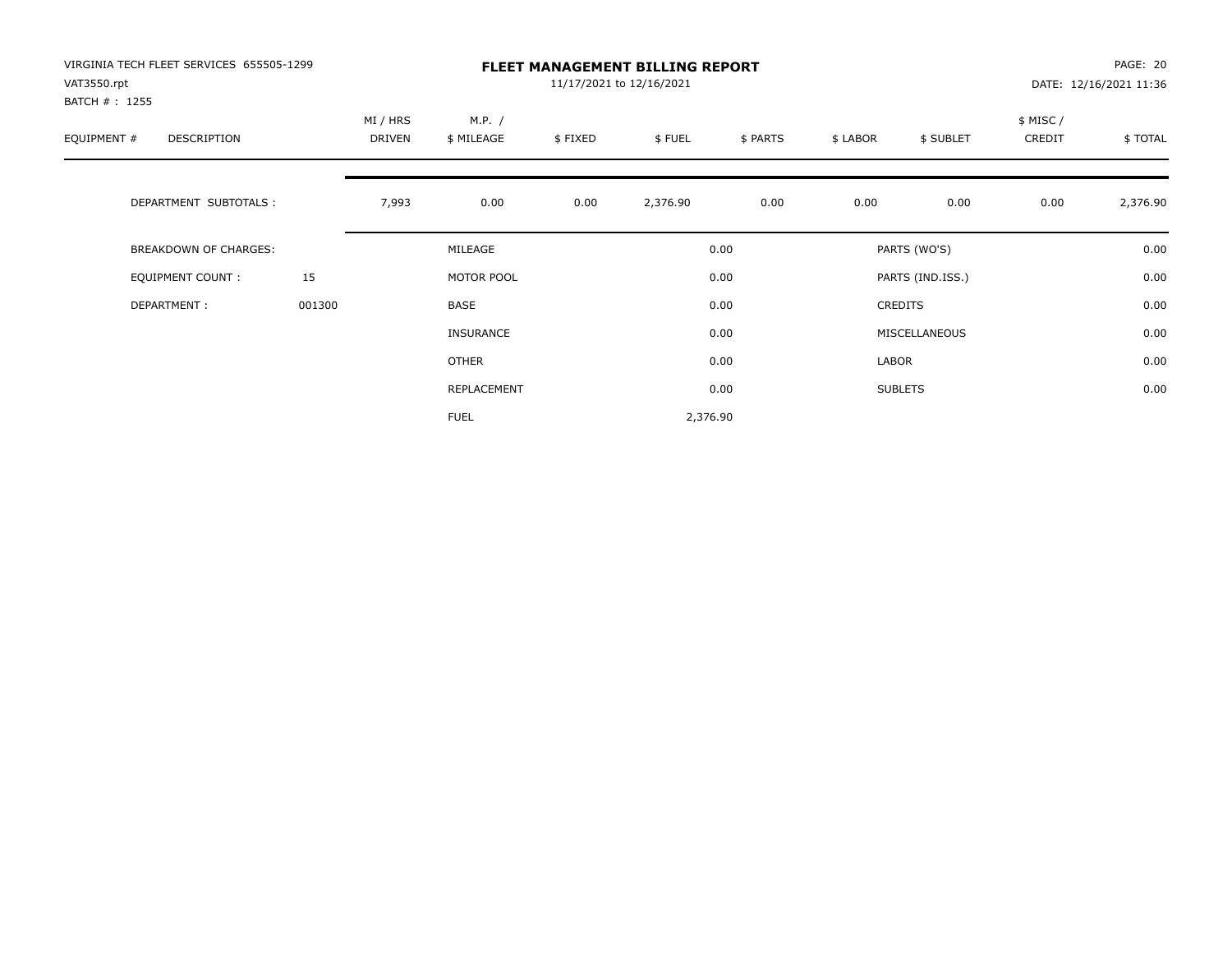| VAT3550.rpt<br>BATCH #: 1255 | VIRGINIA TECH FLEET SERVICES 655505-1299                 |                           |                      | FLEET MANAGEMENT BILLING REPORT<br>11/17/2021 to 12/16/2021 |        |          |          |                  |                     | PAGE: 21<br>DATE: 12/16/2021 11:36 |
|------------------------------|----------------------------------------------------------|---------------------------|----------------------|-------------------------------------------------------------|--------|----------|----------|------------------|---------------------|------------------------------------|
| EQUIPMENT #                  | <b>DESCRIPTION</b>                                       | MI / HRS<br><b>DRIVEN</b> | M.P. /<br>\$ MILEAGE | \$FIXED                                                     | \$FUEL | \$ PARTS | \$ LABOR | \$ SUBLET        | \$ MISC /<br>CREDIT | \$TOTAL                            |
|                              | DEPARTMENT : 001400 / Food Science - Trina Pauley (0418) |                           |                      |                                                             |        |          |          |                  |                     |                                    |
|                              | ACCOUNT CODE: 120312                                     |                           |                      |                                                             |        |          |          |                  |                     |                                    |
| $\longrightarrow$ NA /       | FUEL - U / 15.8 / 12 - 11/19/2021                        |                           | 0.00                 | 0.00                                                        | 43.66  | 0.00     | 0.00     | 0.00             | 0.00                | 43.66                              |
| 71583s                       | 2017 Transit-150                                         | 267                       | 0.00                 | 0.00                                                        | 43.66  | 0.00     | 0.00     | 0.00             | 0.00                | 43.66                              |
| ACCT:                        | 120312                                                   | 267                       | 0.00                 | 0.00                                                        | 43.66  | 0.00     | 0.00     | 0.00             | 0.00                | 43.66                              |
|                              | DEPARTMENT SUBTOTALS :                                   | 267                       | 0.00                 | 0.00                                                        | 43.66  | 0.00     | 0.00     | 0.00             | 0.00                | 43.66                              |
|                              | <b>BREAKDOWN OF CHARGES:</b>                             |                           | MILEAGE              |                                                             |        | 0.00     |          | PARTS (WO'S)     |                     | 0.00                               |
|                              | <b>EQUIPMENT COUNT:</b>                                  | $\mathbf{1}$              | MOTOR POOL           |                                                             |        | 0.00     |          | PARTS (IND.ISS.) |                     | 0.00                               |
|                              | DEPARTMENT:                                              | 001400                    | <b>BASE</b>          |                                                             |        | 0.00     |          | <b>CREDITS</b>   |                     | 0.00                               |
|                              |                                                          |                           | <b>INSURANCE</b>     |                                                             |        | 0.00     |          | MISCELLANEOUS    |                     | 0.00                               |
|                              |                                                          |                           | <b>OTHER</b>         |                                                             |        | 0.00     | LABOR    |                  |                     | 0.00                               |
|                              |                                                          |                           | REPLACEMENT          |                                                             |        | 0.00     |          | <b>SUBLETS</b>   |                     | 0.00                               |
|                              |                                                          |                           | <b>FUEL</b>          |                                                             |        | 43.66    |          |                  |                     |                                    |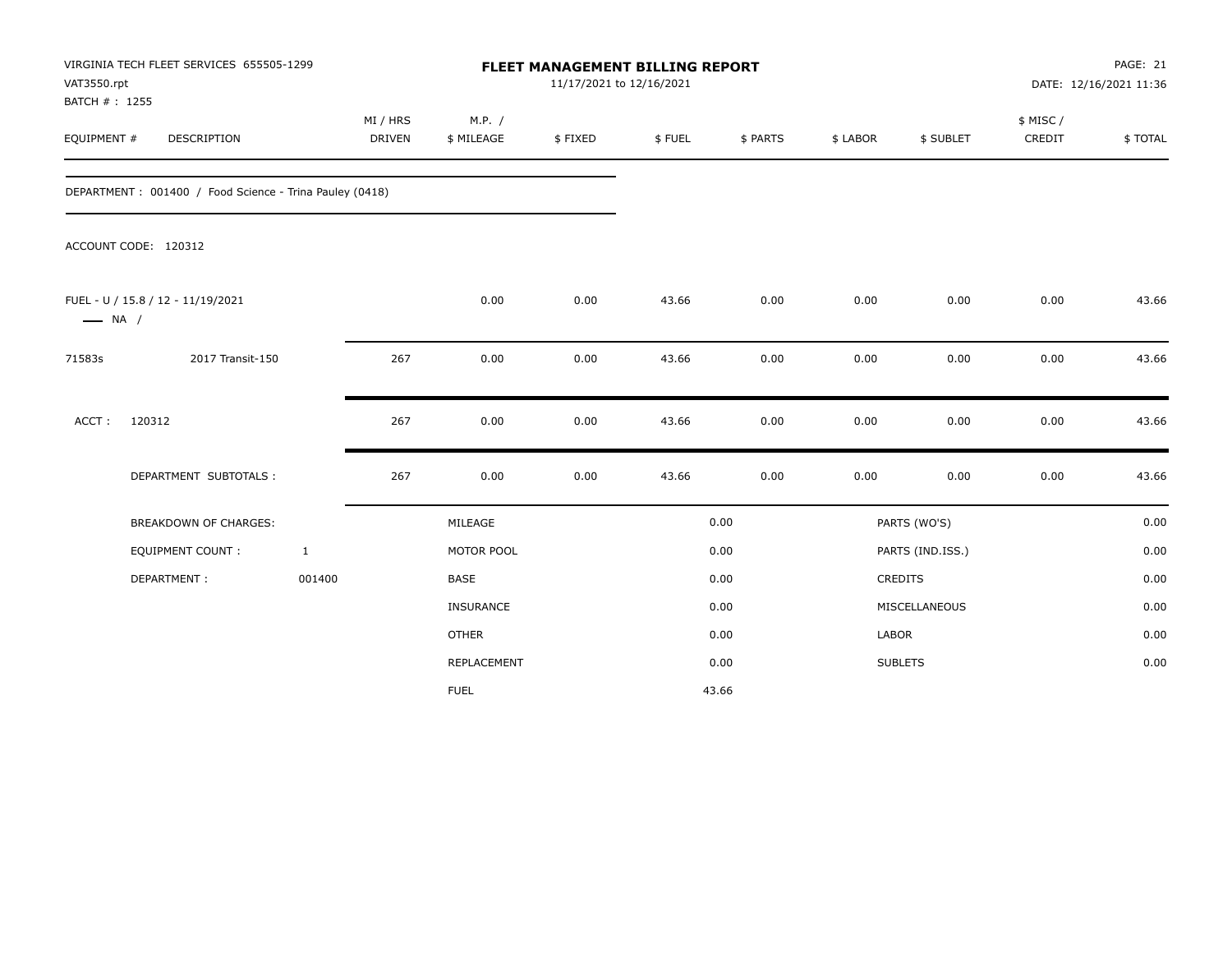| VAT3550.rpt            | VIRGINIA TECH FLEET SERVICES 655505-1299<br>BATCH # : 1255<br><b>DESCRIPTION</b> |                |                           |                      | 11/17/2021 to 12/16/2021 | FLEET MANAGEMENT BILLING REPORT |          |          |                  | PAGE: 22<br>DATE: 12/16/2021 11:36 |         |
|------------------------|----------------------------------------------------------------------------------|----------------|---------------------------|----------------------|--------------------------|---------------------------------|----------|----------|------------------|------------------------------------|---------|
| EQUIPMENT #            |                                                                                  |                | MI / HRS<br><b>DRIVEN</b> | M.P. /<br>\$ MILEAGE | \$FIXED                  | \$FUEL                          | \$ PARTS | \$ LABOR | \$ SUBLET        | \$ MISC /<br>CREDIT                | \$TOTAL |
|                        | DEPARTMENT: 002000 / Southern Piedmont AREC - 2375 Darvills Rd, Blackstone 23824 |                |                           |                      |                          |                                 |          |          |                  |                                    |         |
|                        | ACCOUNT CODE: 140081                                                             |                |                           |                      |                          |                                 |          |          |                  |                                    |         |
| $\longrightarrow$ NA / | FUEL - U / 18.8 / CC - 11/24/2021                                                |                |                           | 0.00                 | 0.00                     | 62.10                           | 0.00     | 0.00     | 0.00             | 0.00                               | 62.10   |
| 58866S                 | 2011 F250                                                                        |                | 1,405                     | 0.00                 | 0.00                     | 62.10                           | 0.00     | 0.00     | 0.00             | 0.00                               | 62.10   |
| $\longrightarrow$ NA / | WORK ORDER # 0000112800                                                          |                |                           | 0.00                 | 0.00                     | 0.00                            | 0.00     | 0.00     | 50.00            | 0.00                               | 50.00   |
| 80246S                 | 2021 ESCAPE                                                                      |                | $\mathbf 0$               | 0.00                 | 0.00                     | 0.00                            | 0.00     | 0.00     | 50.00            | 0.00                               | 50.00   |
| ACCT:                  | 140081                                                                           |                | 1,405                     | 0.00                 | 0.00                     | 62.10                           | 0.00     | 0.00     | 50.00            | 0.00                               | 112.10  |
|                        | DEPARTMENT SUBTOTALS :                                                           |                | 1,405                     | 0.00                 | 0.00                     | 62.10                           | 0.00     | 0.00     | 50.00            | 0.00                               | 112.10  |
|                        | <b>BREAKDOWN OF CHARGES:</b>                                                     |                |                           | MILEAGE              |                          |                                 | 0.00     |          | PARTS (WO'S)     |                                    | 0.00    |
|                        | <b>EQUIPMENT COUNT:</b>                                                          | $\overline{2}$ |                           | MOTOR POOL           |                          |                                 | 0.00     |          | PARTS (IND.ISS.) |                                    | 0.00    |
|                        | DEPARTMENT:                                                                      | 002000         |                           | BASE                 |                          |                                 | 0.00     |          | <b>CREDITS</b>   |                                    | 0.00    |
|                        |                                                                                  |                |                           | INSURANCE            |                          |                                 | 0.00     |          | MISCELLANEOUS    |                                    | 0.00    |
|                        |                                                                                  |                |                           | <b>OTHER</b>         |                          |                                 | 0.00     | LABOR    |                  |                                    | 0.00    |
|                        |                                                                                  |                |                           | REPLACEMENT          |                          |                                 | 0.00     |          | <b>SUBLETS</b>   |                                    | 50.00   |
|                        |                                                                                  |                |                           | <b>FUEL</b>          |                          |                                 | 62.10    |          |                  |                                    |         |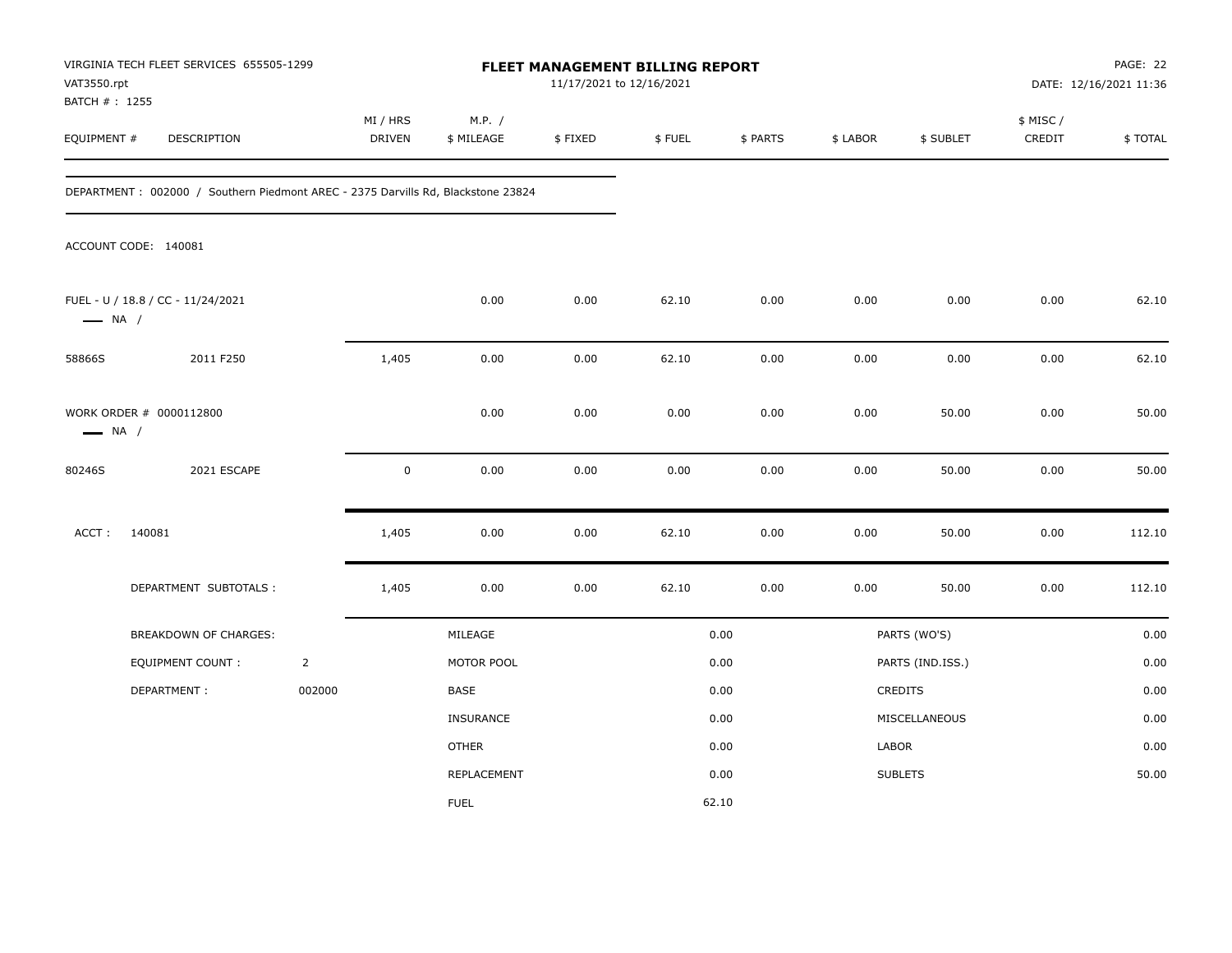| VAT3550.rpt<br>BATCH #: 1255 | VIRGINIA TECH FLEET SERVICES 655505-1299                                    |                    |                      | FLEET MANAGEMENT BILLING REPORT<br>11/17/2021 to 12/16/2021 |        |          |          |                  |                     | PAGE: 23<br>DATE: 12/16/2021 11:36 |
|------------------------------|-----------------------------------------------------------------------------|--------------------|----------------------|-------------------------------------------------------------|--------|----------|----------|------------------|---------------------|------------------------------------|
| EQUIPMENT #                  | DESCRIPTION                                                                 | MI / HRS<br>DRIVEN | M.P. /<br>\$ MILEAGE | \$FIXED                                                     | \$FUEL | \$ PARTS | \$ LABOR | \$ SUBLET        | \$ MISC /<br>CREDIT | \$TOTAL                            |
|                              | DEPARTMENT: 002300 / Wood Science & Forest Products - Debbie Garnand (0324) |                    |                      |                                                             |        |          |          |                  |                     |                                    |
|                              | ACCOUNT CODE: 130484                                                        |                    |                      |                                                             |        |          |          |                  |                     |                                    |
| $\longrightarrow$ NA /       | FUEL - U / 6.4 / 11 - 12/03/2021                                            |                    | 0.00                 | 0.00                                                        | 17.01  | 0.00     | 0.00     | 0.00             | 0.00                | 17.01                              |
| 50167S                       | 2005 SIERRA                                                                 | 142                | 0.00                 | 0.00                                                        | 17.01  | 0.00     | 0.00     | 0.00             | 0.00                | 17.01                              |
| ACCT:                        | 130484                                                                      | 142                | 0.00                 | 0.00                                                        | 17.01  | 0.00     | 0.00     | 0.00             | 0.00                | 17.01                              |
|                              | DEPARTMENT SUBTOTALS :                                                      | 142                | 0.00                 | 0.00                                                        | 17.01  | 0.00     | 0.00     | 0.00             | 0.00                | 17.01                              |
|                              | <b>BREAKDOWN OF CHARGES:</b>                                                |                    | MILEAGE              |                                                             |        | 0.00     |          | PARTS (WO'S)     |                     | 0.00                               |
|                              | EQUIPMENT COUNT:                                                            | $\mathbf{1}$       | MOTOR POOL           |                                                             |        | 0.00     |          | PARTS (IND.ISS.) |                     | 0.00                               |
|                              | DEPARTMENT:                                                                 | 002300             | <b>BASE</b>          |                                                             |        | 0.00     |          | CREDITS          |                     | 0.00                               |
|                              |                                                                             |                    | <b>INSURANCE</b>     |                                                             |        | 0.00     |          | MISCELLANEOUS    |                     | 0.00                               |
|                              |                                                                             |                    | <b>OTHER</b>         |                                                             |        | 0.00     | LABOR    |                  |                     | 0.00                               |
|                              |                                                                             |                    | <b>REPLACEMENT</b>   |                                                             |        | 0.00     |          | <b>SUBLETS</b>   |                     | 0.00                               |
|                              |                                                                             |                    | <b>FUEL</b>          |                                                             |        | 17.01    |          |                  |                     |                                    |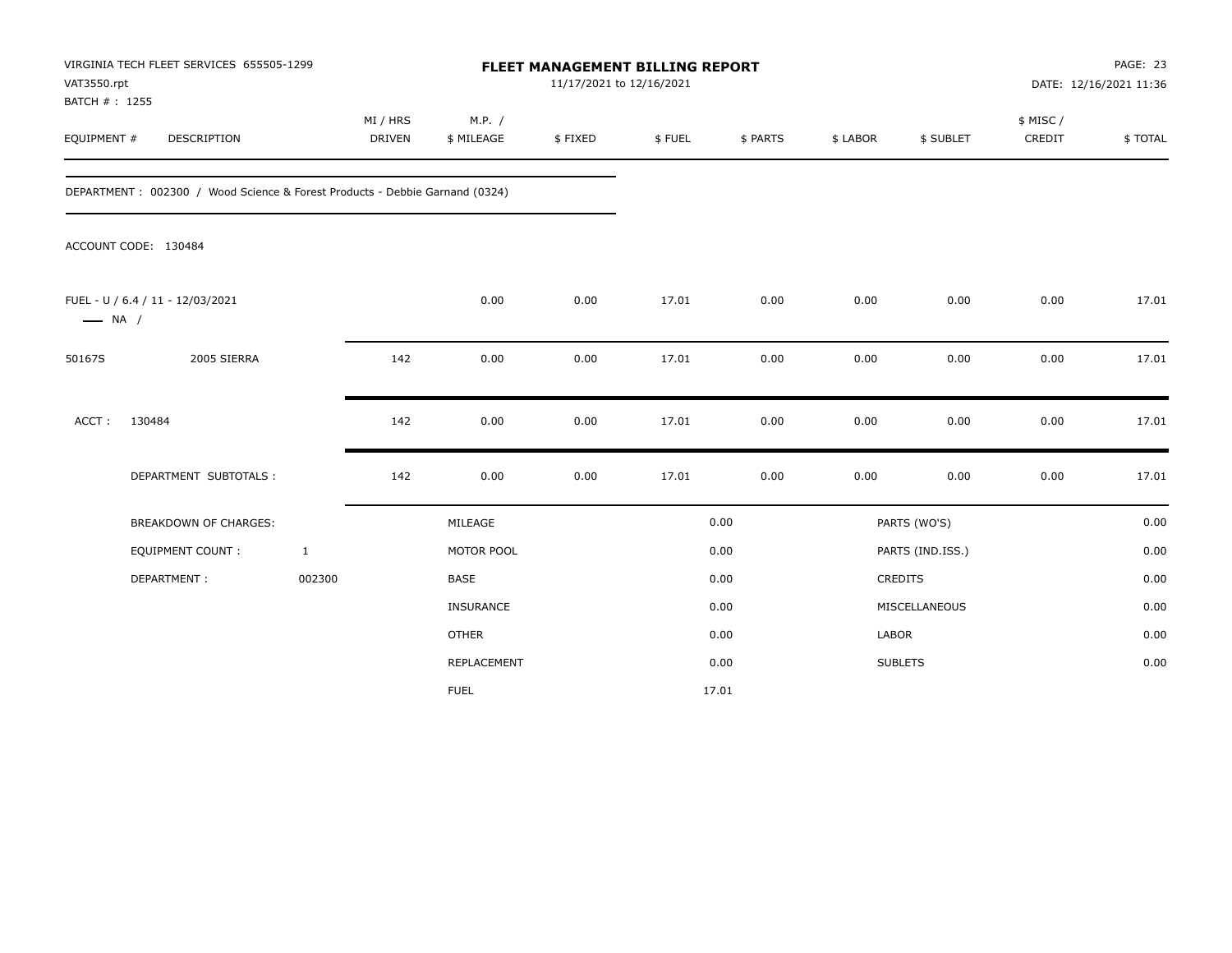| VAT3550.rpt<br>BATCH #: 1255 | VIRGINIA TECH FLEET SERVICES 655505-1299                                   |                           | FLEET MANAGEMENT BILLING REPORT<br>11/17/2021 to 12/16/2021 |         |        |          |          |                  |                     | PAGE: 24<br>DATE: 12/16/2021 11:36 |  |
|------------------------------|----------------------------------------------------------------------------|---------------------------|-------------------------------------------------------------|---------|--------|----------|----------|------------------|---------------------|------------------------------------|--|
| EQUIPMENT #                  | DESCRIPTION                                                                | MI / HRS<br><b>DRIVEN</b> | M.P. /<br>\$ MILEAGE                                        | \$FIXED | \$FUEL | \$ PARTS | \$ LABOR | \$ SUBLET        | \$ MISC /<br>CREDIT | \$TOTAL                            |  |
|                              | DEPARTMENT: 002500 / Eastern Shore AREC - 33446 Research Dr, Painter 23420 |                           |                                                             |         |        |          |          |                  |                     |                                    |  |
|                              | ACCOUNT CODE: 230570                                                       |                           |                                                             |         |        |          |          |                  |                     |                                    |  |
| $\longrightarrow$ NA /       | WORK ORDER # 0000112803                                                    |                           | 0.00                                                        | 0.00    | 0.00   | 0.00     | 0.00     | 50.00            | 0.00                | 50.00                              |  |
| 80247S                       | 2021 F150                                                                  | $\mathbf 0$               | 0.00                                                        | 0.00    | 0.00   | 0.00     | 0.00     | 50.00            | 0.00                | 50.00                              |  |
| ACCT:                        | 230570                                                                     | $\mathbf 0$               | 0.00                                                        | 0.00    | 0.00   | 0.00     | 0.00     | 50.00            | 0.00                | 50.00                              |  |
|                              | DEPARTMENT SUBTOTALS :                                                     | $\mathbf 0$               | 0.00                                                        | 0.00    | 0.00   | 0.00     | 0.00     | 50.00            | 0.00                | 50.00                              |  |
|                              | <b>BREAKDOWN OF CHARGES:</b>                                               |                           | MILEAGE                                                     |         |        | 0.00     |          | PARTS (WO'S)     |                     | 0.00                               |  |
|                              | <b>EQUIPMENT COUNT:</b>                                                    | $\mathbf{1}$              | MOTOR POOL                                                  |         |        | 0.00     |          | PARTS (IND.ISS.) |                     | 0.00                               |  |
|                              | DEPARTMENT:                                                                | 002500                    | <b>BASE</b>                                                 |         |        | 0.00     |          | CREDITS          |                     | 0.00                               |  |
|                              |                                                                            |                           | INSURANCE                                                   |         |        | 0.00     |          | MISCELLANEOUS    |                     | 0.00                               |  |
|                              |                                                                            |                           | <b>OTHER</b>                                                |         |        | 0.00     | LABOR    |                  |                     | 0.00                               |  |
|                              |                                                                            |                           | REPLACEMENT                                                 |         |        | 0.00     |          | <b>SUBLETS</b>   |                     | 50.00                              |  |
|                              |                                                                            |                           | <b>FUEL</b>                                                 |         |        | 0.00     |          |                  |                     |                                    |  |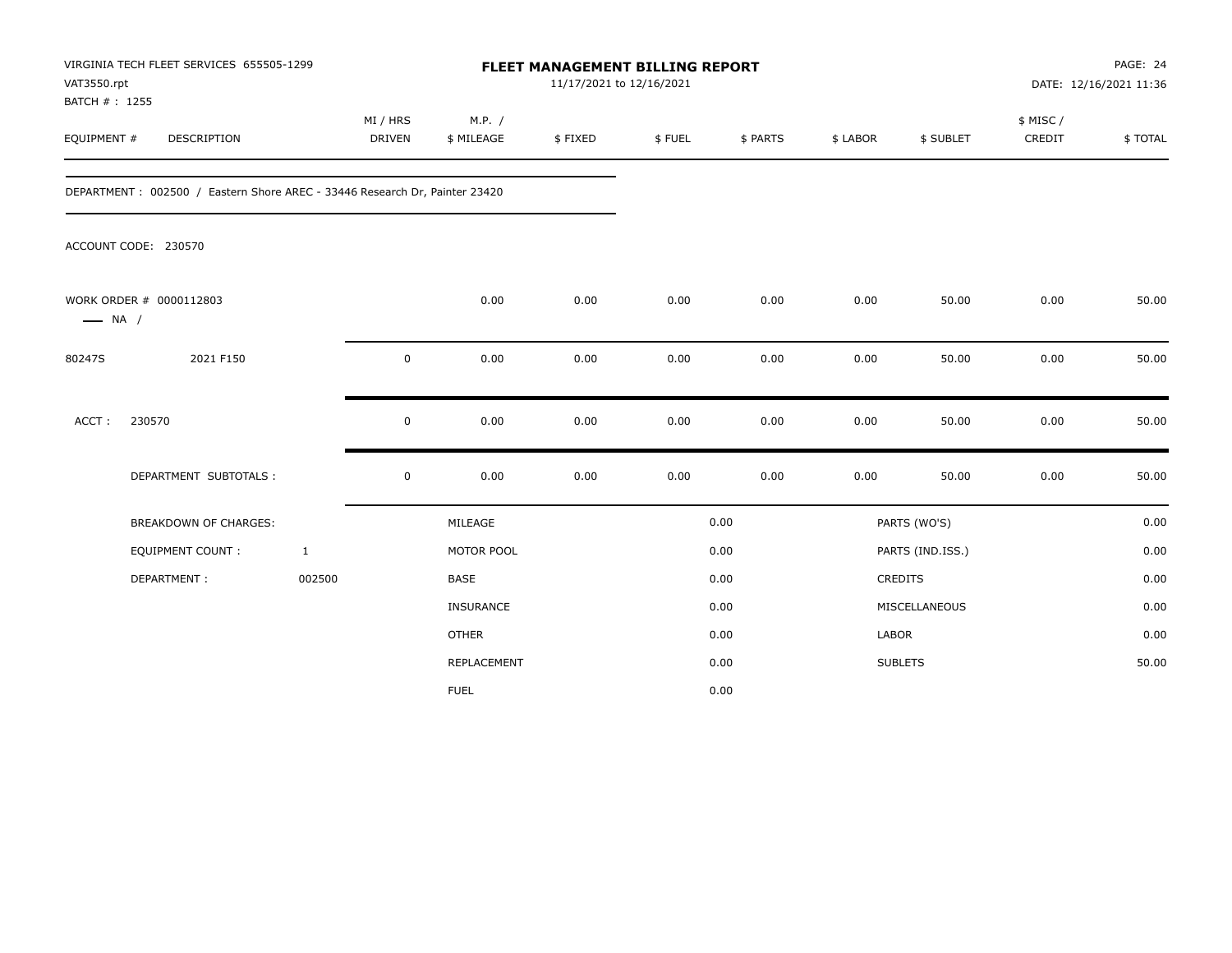| VAT3550.rpt<br>BATCH # : 1255          | VIRGINIA TECH FLEET SERVICES 655505-1299                                    |                           |                      | FLEET MANAGEMENT BILLING REPORT<br>11/17/2021 to 12/16/2021 |        |          |          |           |                     | PAGE: 25<br>DATE: 12/16/2021 11:36 |
|----------------------------------------|-----------------------------------------------------------------------------|---------------------------|----------------------|-------------------------------------------------------------|--------|----------|----------|-----------|---------------------|------------------------------------|
| EQUIPMENT #                            | <b>DESCRIPTION</b>                                                          | MI / HRS<br><b>DRIVEN</b> | M.P. /<br>\$ MILEAGE | \$FIXED                                                     | \$FUEL | \$ PARTS | \$ LABOR | \$ SUBLET | \$ MISC /<br>CREDIT | \$TOTAL                            |
|                                        | DEPARTMENT : 002800 / Agriculture & Life Sciences - Jasmine Phillips (0341) |                           |                      |                                                             |        |          |          |           |                     |                                    |
| ACCOUNT CODE: 141321                   |                                                                             |                           |                      |                                                             |        |          |          |           |                     |                                    |
| $\longrightarrow$ NA /                 | FUEL - U / 17.1 / CC - 11/24/2021                                           |                           | 0.00                 | 0.00                                                        | 56.28  | 0.00     | 0.00     | 0.00      | 0.00                | 56.28                              |
| 69981s                                 | 2009 Caravan                                                                | 351                       | 0.00                 | 0.00                                                        | 56.28  | 0.00     | 0.00     | 0.00      | 0.00                | 56.28                              |
| ACCT: 141321                           |                                                                             | 351                       | 0.00                 | 0.00                                                        | 56.28  | 0.00     | 0.00     | 0.00      | 0.00                | 56.28                              |
| ACCOUNT CODE: 998745                   |                                                                             |                           |                      |                                                             |        |          |          |           |                     |                                    |
| $\longrightarrow$ NA /                 | FUEL - U / 10.5 / 11 - 12/08/2021                                           |                           | 0.00                 | 0.00                                                        | 28.12  | 0.00     | 0.00     | 0.00      | 0.00                | 28.12                              |
| $\longrightarrow$ NA /                 | FUEL - U / 22.7 / CC - 11/24/2021                                           |                           | 0.00                 | 0.00                                                        | 72.25  | 0.00     | 0.00     | 0.00      | 0.00                | 72.25                              |
| OTHER CHARGE<br>$\longrightarrow$ NA / |                                                                             |                           | 0.00                 | 83.56                                                       | 0.00   | 0.00     | 0.00     | 0.00      | 0.00                | 83.56                              |
| 69954s                                 | 2016 IMPALA                                                                 | 656                       | 0.00                 | 83.56                                                       | 100.37 | 0.00     | 0.00     | 0.00      | 0.00                | 183.93                             |
| ACCT: 998745                           |                                                                             | 656                       | 0.00                 | 83.56                                                       | 100.37 | 0.00     | 0.00     | 0.00      | 0.00                | 183.93                             |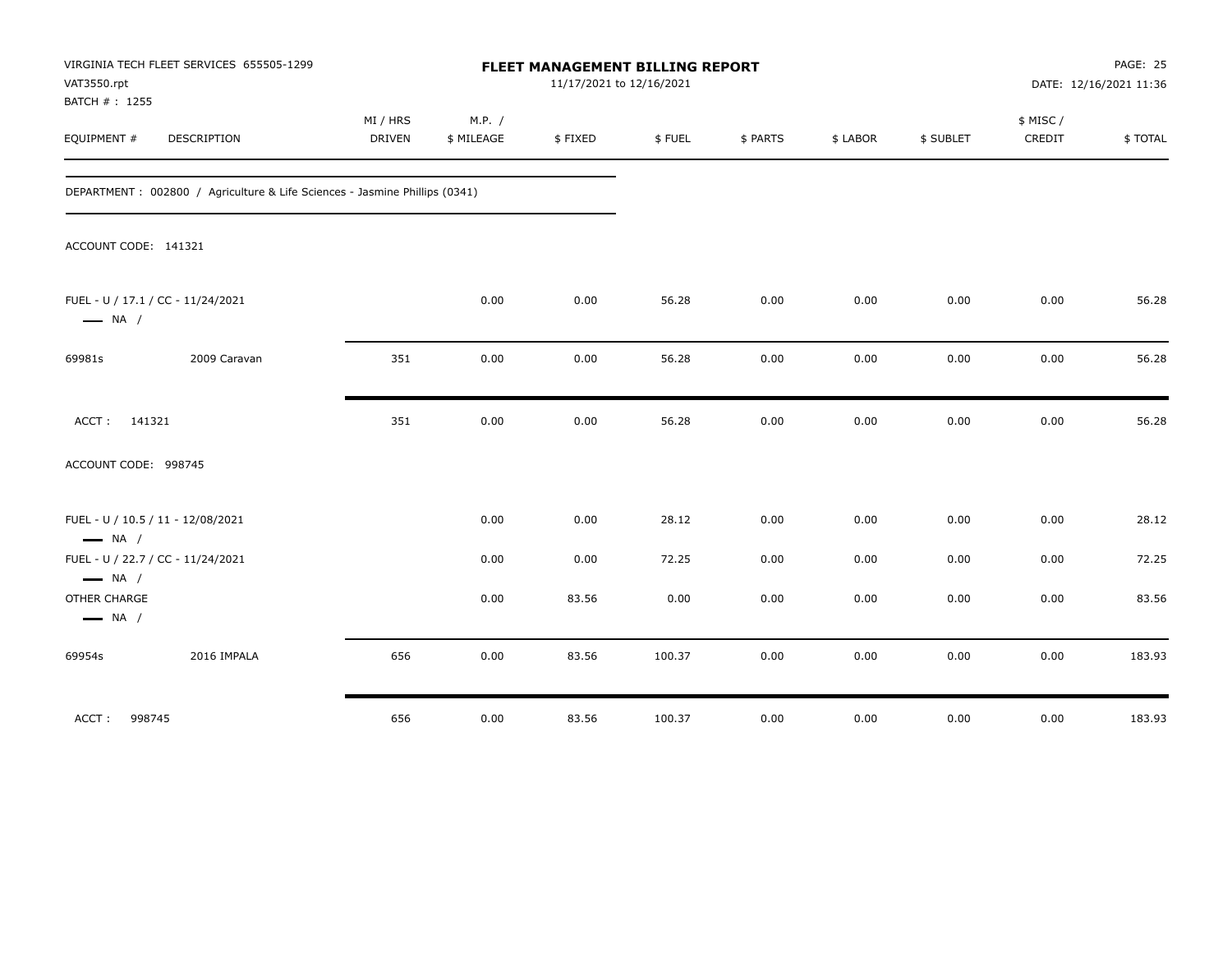| VIRGINIA TECH FLEET SERVICES 655505-1299<br>VAT3550.rpt<br>BATCH #: 1255 |                |                    |                      | 11/17/2021 to 12/16/2021 | <b>FLEET MANAGEMENT BILLING REPORT</b> |          |          |                  |                    | PAGE: 26<br>DATE: 12/16/2021 11:36 |
|--------------------------------------------------------------------------|----------------|--------------------|----------------------|--------------------------|----------------------------------------|----------|----------|------------------|--------------------|------------------------------------|
| EQUIPMENT #<br>DESCRIPTION                                               |                | MI / HRS<br>DRIVEN | M.P. /<br>\$ MILEAGE | \$FIXED                  | \$FUEL                                 | \$ PARTS | \$ LABOR | \$ SUBLET        | \$ MISC/<br>CREDIT | \$TOTAL                            |
| DEPARTMENT SUBTOTALS :                                                   |                | 1,007              | 0.00                 | 83.56                    | 156.65                                 | 0.00     | 0.00     | 0.00             | 0.00               | 240.21                             |
| <b>BREAKDOWN OF CHARGES:</b>                                             |                |                    | MILEAGE              |                          |                                        | 0.00     |          | PARTS (WO'S)     |                    | 0.00                               |
| EQUIPMENT COUNT:                                                         | $\overline{2}$ |                    | MOTOR POOL           |                          |                                        | 0.00     |          | PARTS (IND.ISS.) |                    | 0.00                               |
| DEPARTMENT:                                                              | 002800         |                    | <b>BASE</b>          |                          |                                        | 0.00     |          | <b>CREDITS</b>   |                    | 0.00                               |
|                                                                          |                |                    | <b>INSURANCE</b>     |                          |                                        | 0.00     |          | MISCELLANEOUS    |                    | 0.00                               |
|                                                                          |                |                    | OTHER                |                          |                                        | 83.56    | LABOR    |                  |                    | 0.00                               |
|                                                                          |                |                    | REPLACEMENT          |                          |                                        | 0.00     |          | <b>SUBLETS</b>   |                    | 0.00                               |
|                                                                          |                |                    | <b>FUEL</b>          |                          |                                        | 156.65   |          |                  |                    |                                    |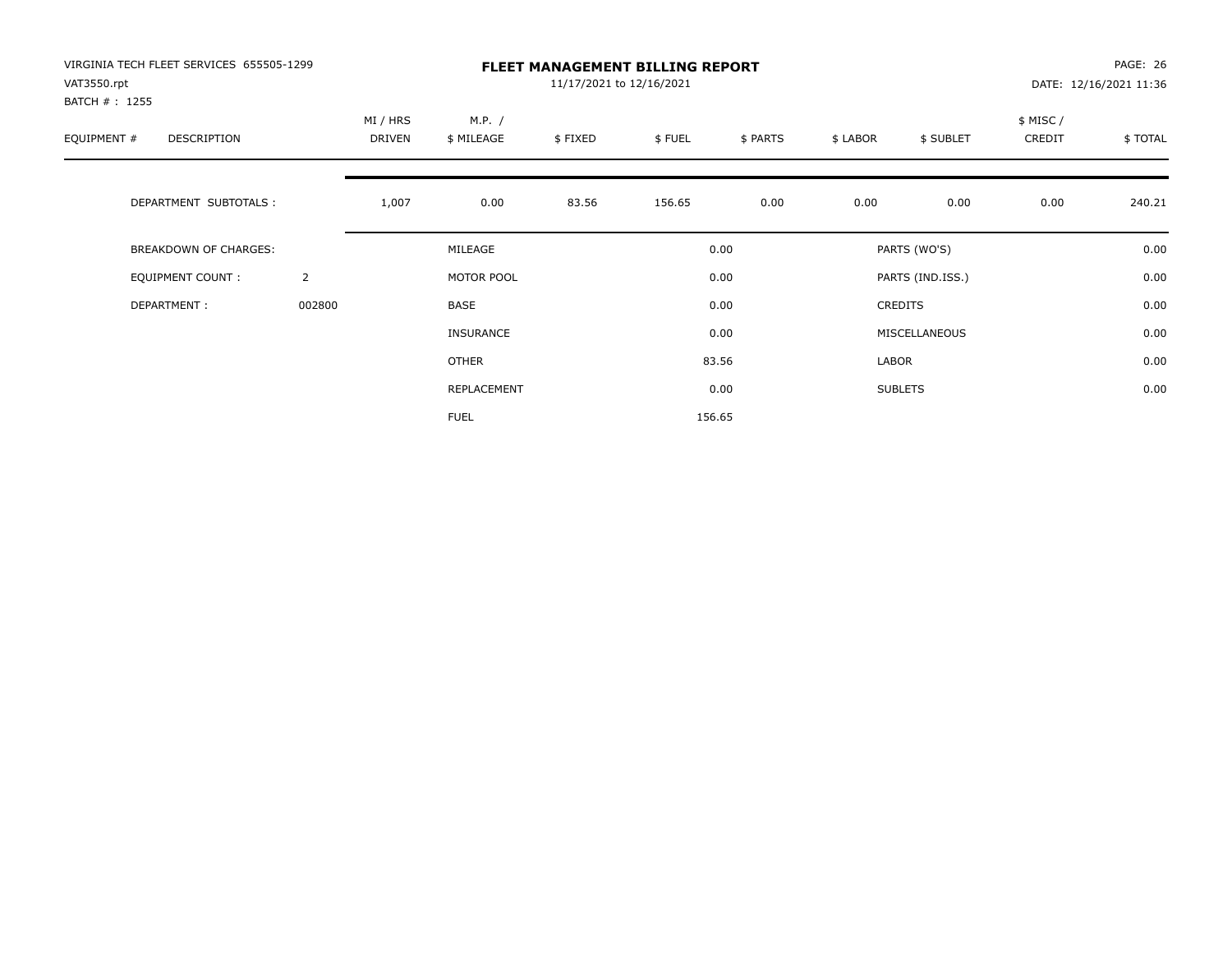| VAT3550.rpt                                                 | VIRGINIA TECH FLEET SERVICES 655505-1299                                 |                           |                      | FLEET MANAGEMENT BILLING REPORT<br>11/17/2021 to 12/16/2021 |        |          |          |           |                     | PAGE: 27<br>DATE: 12/16/2021 11:36 |
|-------------------------------------------------------------|--------------------------------------------------------------------------|---------------------------|----------------------|-------------------------------------------------------------|--------|----------|----------|-----------|---------------------|------------------------------------|
| BATCH # : 1255<br>EQUIPMENT #                               | DESCRIPTION                                                              | MI / HRS<br><b>DRIVEN</b> | M.P. /<br>\$ MILEAGE | \$FIXED                                                     | \$FUEL | \$ PARTS | \$ LABOR | \$ SUBLET | \$ MISC /<br>CREDIT | \$TOTAL                            |
|                                                             | DEPARTMENT : 003300 / College of Veterinary Medicine - Karen Hall (0342) |                           |                      |                                                             |        |          |          |           |                     |                                    |
| ACCOUNT CODE: 122183                                        |                                                                          |                           |                      |                                                             |        |          |          |           |                     |                                    |
| FUEL - U / 5.0 / 11 - 12/02/2021<br>$\longrightarrow$ NA /  |                                                                          |                           | 0.00                 | 0.00                                                        | 13.38  | 0.00     | 0.00     | 0.00      | 0.00                | 13.38                              |
| 52486S                                                      | 2006 Silverado                                                           | 32                        | 0.00                 | 0.00                                                        | 13.38  | 0.00     | 0.00     | 0.00      | 0.00                | 13.38                              |
| ACCT: 122183                                                |                                                                          | 32                        | 0.00                 | 0.00                                                        | 13.38  | 0.00     | 0.00     | 0.00      | 0.00                | 13.38                              |
| ACCOUNT CODE: 122702                                        |                                                                          |                           |                      |                                                             |        |          |          |           |                     |                                    |
| FUEL - U / 17.0 / 11 - 11/23/2021<br>$\longrightarrow$ NA / |                                                                          |                           | 0.00                 | 0.00                                                        | 46.98  | 0.00     | 0.00     | 0.00      | 0.00                | 46.98                              |
| 55213S                                                      | 2007 SUBURBAN                                                            | 198                       | 0.00                 | 0.00                                                        | 46.98  | 0.00     | 0.00     | 0.00      | 0.00                | 46.98                              |
| FUEL - U / 14.2 / 12 - 11/30/2021<br>$\longrightarrow$ NA / |                                                                          |                           | 0.00                 | 0.00                                                        | 38.02  | 0.00     | 0.00     | 0.00      | 0.00                | 38.02                              |
| 55271S                                                      | 2008 COLORADO                                                            | 200                       | 0.00                 | 0.00                                                        | 38.02  | 0.00     | 0.00     | 0.00      | 0.00                | 38.02                              |
| FUEL - D / 2.6 / 13 - 12/08/2021<br>$\longrightarrow$ NA /  |                                                                          |                           | 0.00                 | 0.00                                                        | 7.31   | 0.00     | 0.00     | 0.00      | 0.00                | 7.31                               |
| FUEL - D / 1.1 / 13 - 12/09/2021<br>$\longrightarrow$ NA /  |                                                                          |                           | 0.00                 | 0.00                                                        | 3.01   | 0.00     | 0.00     | 0.00      | 0.00                | 3.01                               |
| 58879S                                                      | 2011 F250-4x4                                                            | 229                       | 0.00                 | 0.00                                                        | 10.32  | 0.00     | 0.00     | 0.00      | 0.00                | 10.32                              |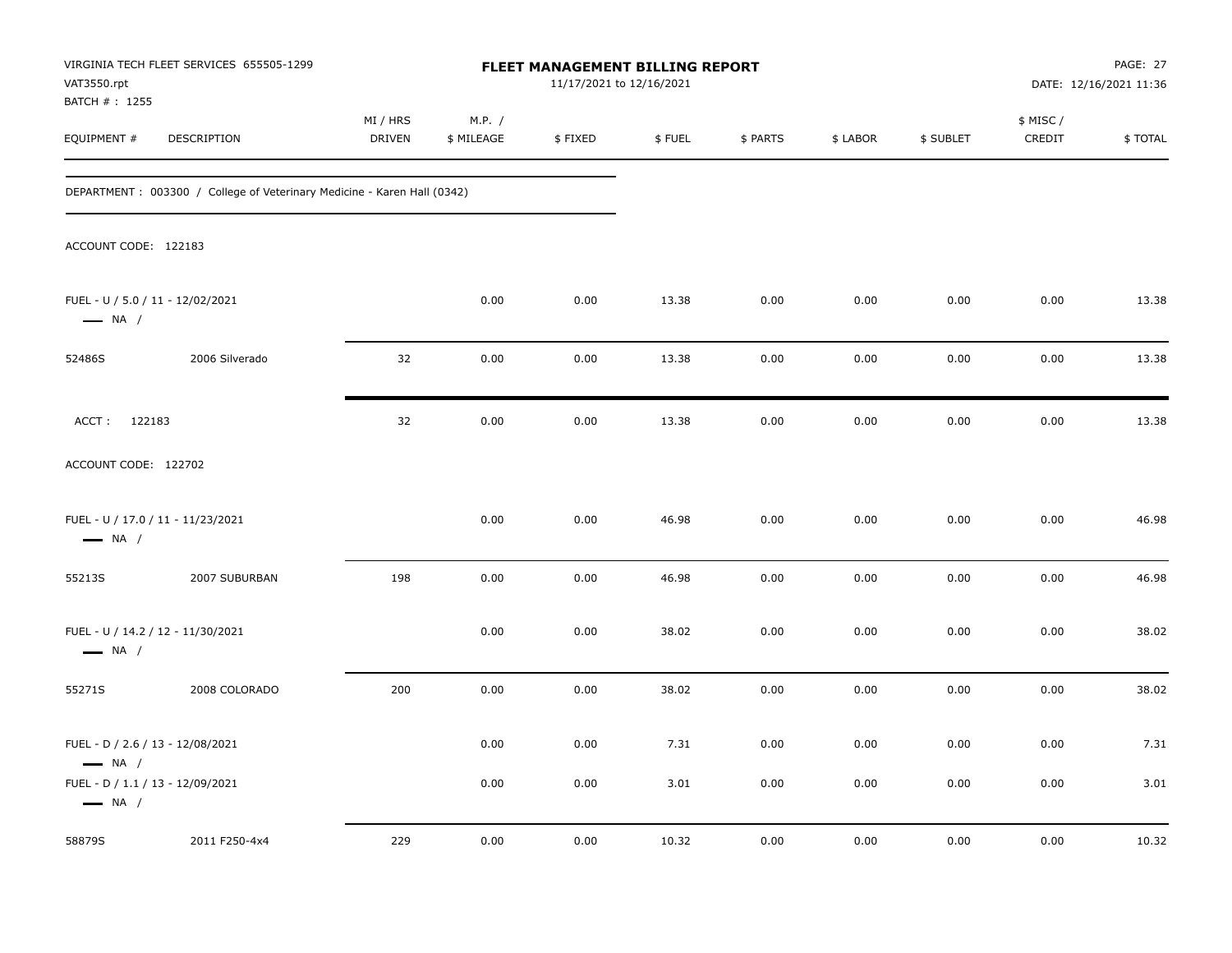| VAT3550.rpt<br>BATCH # : 1255                               | VIRGINIA TECH FLEET SERVICES 655505-1299                                |                           |                      | FLEET MANAGEMENT BILLING REPORT<br>11/17/2021 to 12/16/2021 |        |          |          |           |                     | PAGE: 28<br>DATE: 12/16/2021 11:36 |
|-------------------------------------------------------------|-------------------------------------------------------------------------|---------------------------|----------------------|-------------------------------------------------------------|--------|----------|----------|-----------|---------------------|------------------------------------|
| EQUIPMENT #                                                 | DESCRIPTION                                                             | MI / HRS<br><b>DRIVEN</b> | M.P. /<br>\$ MILEAGE | \$FIXED                                                     | \$FUEL | \$ PARTS | \$ LABOR | \$ SUBLET | \$ MISC /<br>CREDIT | \$TOTAL                            |
|                                                             | DEPARTMENT: 003300 / College of Veterinary Medicine - Karen Hall (0342) |                           |                      |                                                             |        |          |          |           |                     |                                    |
| ACCT: 122702                                                |                                                                         | 627                       | 0.00                 | 0.00                                                        | 95.32  | 0.00     | 0.00     | 0.00      | 0.00                | 95.32                              |
| ACCOUNT CODE: 230455                                        |                                                                         |                           |                      |                                                             |        |          |          |           |                     |                                    |
| FUEL - U / 18.1 / 11 - 11/19/2021<br>$\longrightarrow$ NA / |                                                                         |                           | 0.00                 | 0.00                                                        | 49.93  | 0.00     | 0.00     | 0.00      | 0.00                | 49.93                              |
| 27105s                                                      | 2001 E350                                                               | 164                       | 0.00                 | 0.00                                                        | 49.93  | 0.00     | 0.00     | 0.00      | 0.00                | 49.93                              |
| FUEL - U / 26.8 / 11 - 12/02/2021<br>$\longrightarrow$ NA / |                                                                         |                           | 0.00                 | 0.00                                                        | 71.58  | 0.00     | 0.00     | 0.00      | 0.00                | 71.58                              |
| FUEL - U / 29.6 / 11 - 12/10/2021<br>$\longrightarrow$ NA / |                                                                         |                           | 0.00                 | 0.00                                                        | 79.06  | 0.00     | 0.00     | 0.00      | 0.00                | 79.06                              |
| FUEL - U / 30.2 / 11 - 11/23/2021<br>$\longrightarrow$ NA / |                                                                         |                           | 0.00                 | 0.00                                                        | 83.43  | 0.00     | 0.00     | 0.00      | 0.00                | 83.43                              |
| 55280S                                                      | 2008 Silverado                                                          | 451                       | 0.00                 | 0.00                                                        | 234.07 | 0.00     | 0.00     | 0.00      | 0.00                | 234.07                             |
| FUEL - U / 12.4 / 12 - 12/08/2021<br>$\longrightarrow$ NA / |                                                                         |                           | 0.00                 | 0.00                                                        | 33.08  | 0.00     | 0.00     | 0.00      | 0.00                | 33.08                              |
| 60190S                                                      | 2011 F250-4x4                                                           | $\mathsf 0$               | 0.00                 | 0.00                                                        | 33.08  | 0.00     | 0.00     | 0.00      | 0.00                | 33.08                              |
| ACCT:<br>230455                                             |                                                                         | 615                       | 0.00                 | 0.00                                                        | 317.08 | 0.00     | 0.00     | 0.00      | 0.00                | 317.08                             |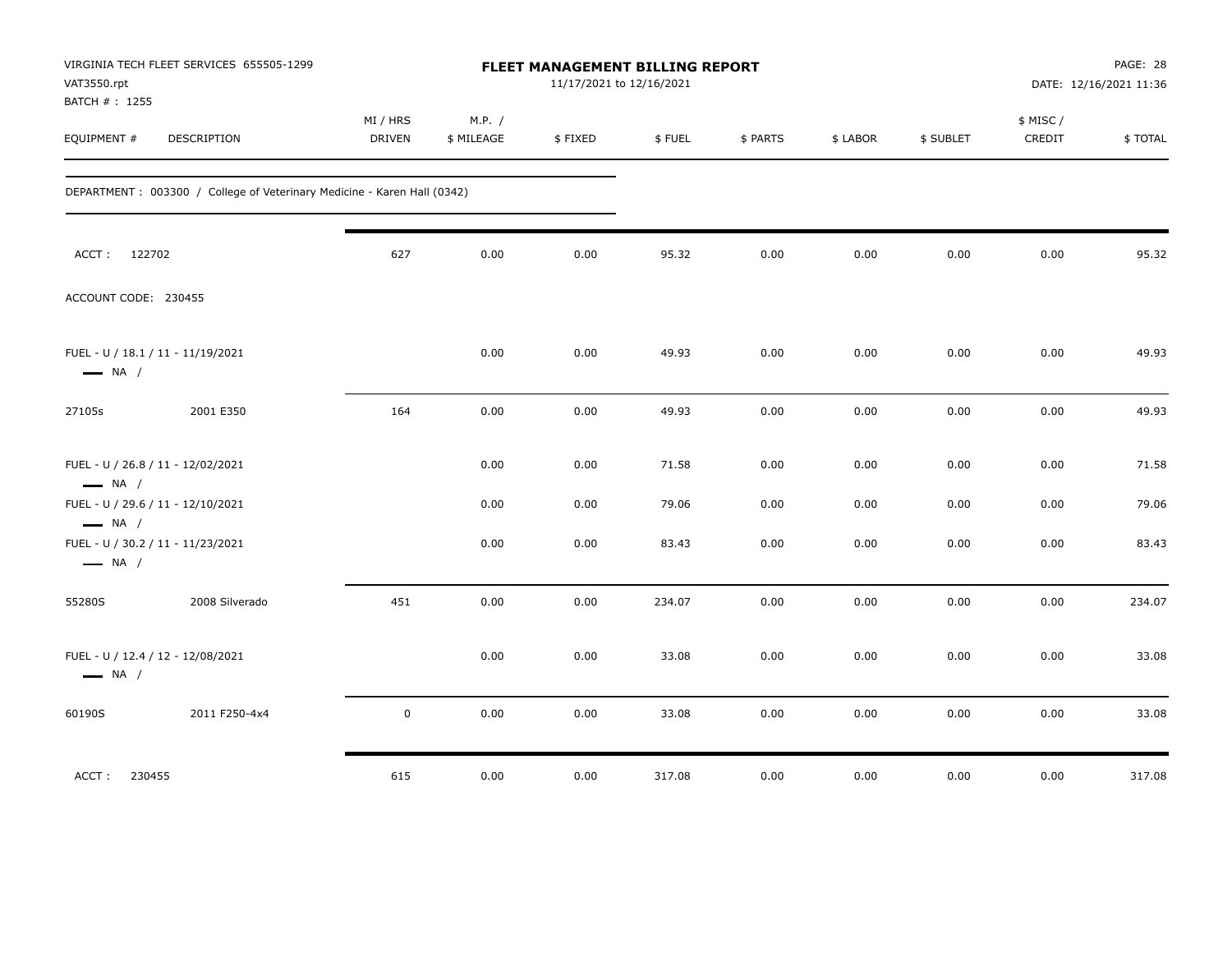| VIRGINIA TECH FLEET SERVICES 655505-1299<br>VAT3550.rpt |                |                    |                      | 11/17/2021 to 12/16/2021 | <b>FLEET MANAGEMENT BILLING REPORT</b> |          |          |                  |                    | PAGE: 29<br>DATE: 12/16/2021 11:36 |
|---------------------------------------------------------|----------------|--------------------|----------------------|--------------------------|----------------------------------------|----------|----------|------------------|--------------------|------------------------------------|
| BATCH #: 1255<br>EQUIPMENT #<br>DESCRIPTION             |                | MI / HRS<br>DRIVEN | M.P. /<br>\$ MILEAGE | \$FIXED                  | \$FUEL                                 | \$ PARTS | \$ LABOR | \$ SUBLET        | \$ MISC/<br>CREDIT | \$TOTAL                            |
| DEPARTMENT SUBTOTALS :                                  |                | 1,274              | 0.00                 | 0.00                     | 425.78                                 | 0.00     | 0.00     | 0.00             | 0.00               | 425.78                             |
| <b>BREAKDOWN OF CHARGES:</b>                            |                |                    | MILEAGE              |                          |                                        | 0.00     |          | PARTS (WO'S)     |                    | 0.00                               |
| EQUIPMENT COUNT:                                        | $\overline{7}$ |                    | MOTOR POOL           |                          |                                        | 0.00     |          | PARTS (IND.ISS.) |                    | 0.00                               |
| DEPARTMENT:                                             | 003300         |                    | <b>BASE</b>          |                          |                                        | 0.00     |          | <b>CREDITS</b>   |                    | 0.00                               |
|                                                         |                |                    | <b>INSURANCE</b>     |                          |                                        | 0.00     |          | MISCELLANEOUS    |                    | 0.00                               |
|                                                         |                |                    | <b>OTHER</b>         |                          |                                        | 0.00     | LABOR    |                  |                    | 0.00                               |
|                                                         |                |                    | REPLACEMENT          |                          |                                        | 0.00     |          | <b>SUBLETS</b>   |                    | 0.00                               |
|                                                         |                |                    | <b>FUEL</b>          |                          |                                        | 425.78   |          |                  |                    |                                    |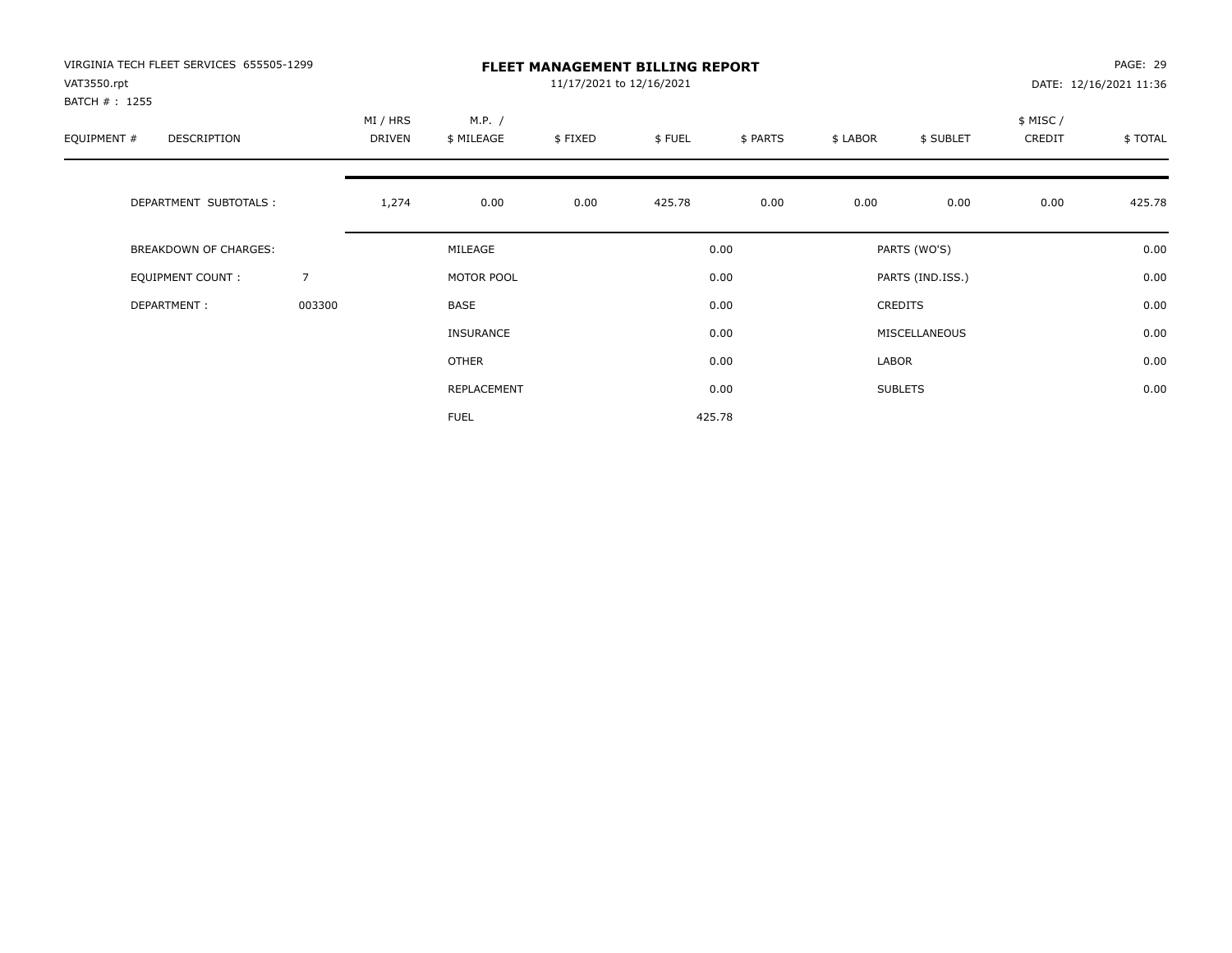| VAT3550.rpt<br>BATCH #: 1255 | VIRGINIA TECH FLEET SERVICES 655505-1299                               |                           |                      | FLEET MANAGEMENT BILLING REPORT<br>11/17/2021 to 12/16/2021 |        |          |          |                  |                     | PAGE: 30<br>DATE: 12/16/2021 11:36 |
|------------------------------|------------------------------------------------------------------------|---------------------------|----------------------|-------------------------------------------------------------|--------|----------|----------|------------------|---------------------|------------------------------------|
| EQUIPMENT #                  | DESCRIPTION                                                            | MI / HRS<br><b>DRIVEN</b> | M.P. /<br>\$ MILEAGE | \$FIXED                                                     | \$FUEL | \$ PARTS | \$ LABOR | \$ SUBLET        | \$ MISC /<br>CREDIT | \$TOTAL                            |
|                              | DEPARTMENT: 003400 / College of Veterinary Medicine - Angela Webb 0442 |                           |                      |                                                             |        |          |          |                  |                     |                                    |
|                              | ACCOUNT CODE: 120404                                                   |                           |                      |                                                             |        |          |          |                  |                     |                                    |
| $\longrightarrow$ NA /       | FUEL - U / 20.6 / 11 - 11/18/2021                                      |                           | 0.00                 | 0.00                                                        | 56.77  | 0.00     | 0.00     | 0.00             | 0.00                | 56.77                              |
| 40059S                       | 1998 PICKUP                                                            | 298                       | 0.00                 | $0.00\,$                                                    | 56.77  | 0.00     | 0.00     | 0.00             | 0.00                | 56.77                              |
| ACCT:                        | 120404                                                                 | 298                       | 0.00                 | 0.00                                                        | 56.77  | 0.00     | 0.00     | 0.00             | 0.00                | 56.77                              |
|                              | DEPARTMENT SUBTOTALS :                                                 | 298                       | 0.00                 | 0.00                                                        | 56.77  | 0.00     | 0.00     | 0.00             | 0.00                | 56.77                              |
|                              | <b>BREAKDOWN OF CHARGES:</b>                                           |                           | MILEAGE              |                                                             |        | 0.00     |          | PARTS (WO'S)     |                     | 0.00                               |
|                              | <b>EQUIPMENT COUNT:</b>                                                | $\mathbf{1}$              | MOTOR POOL           |                                                             |        | 0.00     |          | PARTS (IND.ISS.) |                     | 0.00                               |
|                              | DEPARTMENT:                                                            | 003400                    | <b>BASE</b>          |                                                             |        | 0.00     |          | <b>CREDITS</b>   |                     | 0.00                               |
|                              |                                                                        |                           | INSURANCE            |                                                             |        | 0.00     |          | MISCELLANEOUS    |                     | 0.00                               |
|                              |                                                                        |                           | <b>OTHER</b>         |                                                             |        | 0.00     | LABOR    |                  |                     | 0.00                               |
|                              |                                                                        |                           | REPLACEMENT          |                                                             |        | 0.00     |          | <b>SUBLETS</b>   |                     | 0.00                               |
|                              |                                                                        |                           | <b>FUEL</b>          |                                                             |        | 56.77    |          |                  |                     |                                    |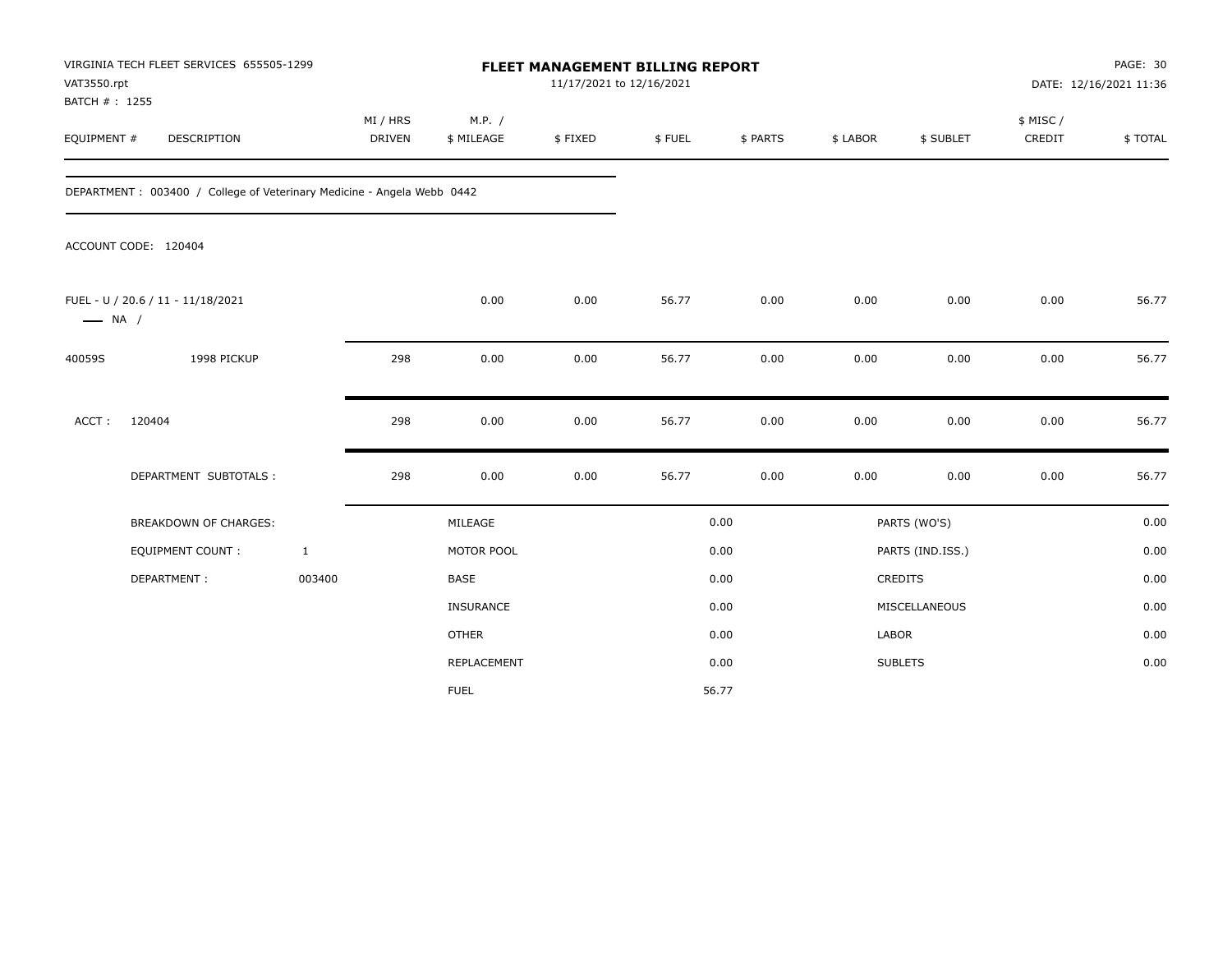| VAT3550.rpt<br>BATCH #: 1255                 | VIRGINIA TECH FLEET SERVICES 655505-1299                                    |              |                           |                      | 11/17/2021 to 12/16/2021 | FLEET MANAGEMENT BILLING REPORT |          |          |                  |                    | PAGE: 31<br>DATE: 12/16/2021 11:36 |
|----------------------------------------------|-----------------------------------------------------------------------------|--------------|---------------------------|----------------------|--------------------------|---------------------------------|----------|----------|------------------|--------------------|------------------------------------|
| EQUIPMENT #                                  | DESCRIPTION                                                                 |              | MI / HRS<br><b>DRIVEN</b> | M.P. /<br>\$ MILEAGE | \$FIXED                  | \$FUEL                          | \$ PARTS | \$ LABOR | \$ SUBLET        | \$ MISC/<br>CREDIT | \$TOTAL                            |
|                                              | DEPARTMENT: 003700 / Population Health Sciences Dept - Tammy Stevers (0395) |              |                           |                      |                          |                                 |          |          |                  |                    |                                    |
|                                              | ACCOUNT CODE: 118799                                                        |              |                           |                      |                          |                                 |          |          |                  |                    |                                    |
| $\longrightarrow$ NA /                       | FUEL - U / 14.8 / CC - 11/24/2021                                           |              |                           | 0.00                 | 0.00                     | 47.19                           | 0.00     | 0.00     | 0.00             | 0.00               | 47.19                              |
| <b>BASE CHARGE</b><br>$\longrightarrow$ NA / |                                                                             |              |                           | 0.00                 | 483.00                   | 0.00                            | 0.00     | 0.00     | 0.00             | 0.00               | 483.00                             |
| <b>PA10</b>                                  | 2016 IMPALA                                                                 |              | 904                       | 0.00                 | 483.00                   | 47.19                           | 0.00     | 0.00     | 0.00             | 0.00               | 530.19                             |
| ACCT:                                        | 118799                                                                      |              | 904                       | 0.00                 | 483.00                   | 47.19                           | 0.00     | 0.00     | 0.00             | 0.00               | 530.19                             |
|                                              | DEPARTMENT SUBTOTALS :                                                      |              | 904                       | 0.00                 | 483.00                   | 47.19                           | 0.00     | 0.00     | 0.00             | 0.00               | 530.19                             |
|                                              | <b>BREAKDOWN OF CHARGES:</b>                                                |              |                           | MILEAGE              |                          |                                 | 0.00     |          | PARTS (WO'S)     |                    | 0.00                               |
|                                              | <b>EQUIPMENT COUNT:</b>                                                     | $\mathbf{1}$ |                           | MOTOR POOL           |                          |                                 | 0.00     |          | PARTS (IND.ISS.) |                    | 0.00                               |
|                                              | DEPARTMENT:                                                                 | 003700       |                           | BASE                 |                          |                                 | 483.00   |          | <b>CREDITS</b>   |                    | 0.00                               |
|                                              |                                                                             |              |                           | INSURANCE            |                          |                                 | 0.00     |          | MISCELLANEOUS    |                    | 0.00                               |
|                                              |                                                                             |              |                           | <b>OTHER</b>         |                          |                                 | 0.00     | LABOR    |                  |                    | 0.00                               |
|                                              |                                                                             |              |                           | REPLACEMENT          |                          |                                 | 0.00     |          | <b>SUBLETS</b>   |                    | 0.00                               |
|                                              |                                                                             |              |                           | <b>FUEL</b>          |                          |                                 | 47.19    |          |                  |                    |                                    |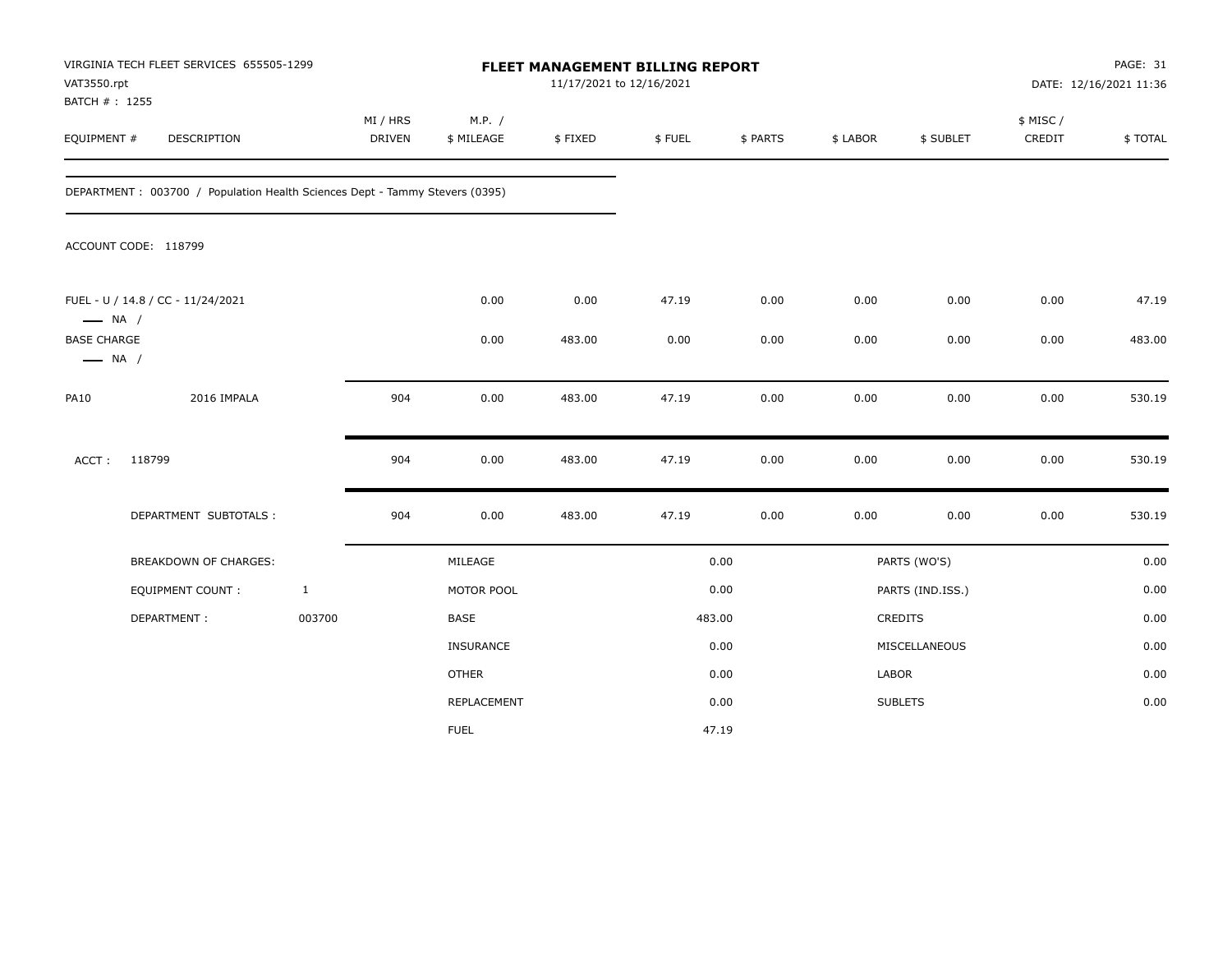| VAT3550.rpt                                      | VIRGINIA TECH FLEET SERVICES 655505-1299                           |                    |                      | FLEET MANAGEMENT BILLING REPORT<br>11/17/2021 to 12/16/2021 |        |          |          |           |                    | PAGE: 32<br>DATE: 12/16/2021 11:36 |
|--------------------------------------------------|--------------------------------------------------------------------|--------------------|----------------------|-------------------------------------------------------------|--------|----------|----------|-----------|--------------------|------------------------------------|
| BATCH # : 1255<br>EQUIPMENT #                    | DESCRIPTION                                                        | MI / HRS<br>DRIVEN | M.P. /<br>\$ MILEAGE | \$FIXED                                                     | \$FUEL | \$ PARTS | \$ LABOR | \$ SUBLET | \$ MISC/<br>CREDIT | \$TOTAL                            |
|                                                  | DEPARTMENT: 003900 / CVM Teaching Hospital - Jenny Robinson (0442) |                    |                      |                                                             |        |          |          |           |                    |                                    |
| ACCOUNT CODE: 117722                             |                                                                    |                    |                      |                                                             |        |          |          |           |                    |                                    |
| $\longrightarrow$ NA /                           | FUEL - U / 19.0 / 11 - 12/06/2021                                  |                    | 0.00                 | 0.00                                                        | 50.65  | 0.00     | 0.00     | 0.00      | 0.00               | 50.65                              |
| $\longrightarrow$ NA /                           | FUEL - U / 11.3 / 11 - 12/08/2021                                  |                    | 0.00                 | 0.00                                                        | 30.04  | 0.00     | 0.00     | 0.00      | 0.00               | 30.04                              |
| $\longrightarrow$ NA /                           | FUEL - U / 15.8 / 11 - 12/15/2021                                  |                    | 0.00                 | 0.00                                                        | 42.24  | 0.00     | 0.00     | 0.00      | 0.00               | 42.24                              |
| $\longrightarrow$ NA /                           | FUEL - U / 29.6 / CC - 11/24/2021                                  |                    | 0.00                 | 0.00                                                        | 97.70  | 0.00     | 0.00     | 0.00      | 0.00               | 97.70                              |
| 60195S                                           | 2011 F250-4x4                                                      | 2,321              | 0.00                 | 0.00                                                        | 220.63 | 0.00     | 0.00     | 0.00      | 0.00               | 220.63                             |
| $\longrightarrow$ NA /                           | FUEL - U / 10.0 / 11 - 12/03/2021                                  |                    | 0.00                 | 0.00                                                        | 26.75  | 0.00     | 0.00     | 0.00      | 0.00               | 26.75                              |
| $\longrightarrow$ NA /                           | FUEL - U / 12.0 / 12 - 12/07/2021                                  |                    | 0.00                 | 0.00                                                        | 32.12  | 0.00     | 0.00     | 0.00      | 0.00               | 32.12                              |
| $\longrightarrow$ NA /                           | FUEL - U / 11.6 / 11 - 12/15/2021                                  |                    | 0.00                 | 0.00                                                        | 30.92  | 0.00     | 0.00     | 0.00      | 0.00               | 30.92                              |
|                                                  | FUEL - U / 13.6 / 11 - 11/16/2021                                  |                    | 0.00                 | 0.00                                                        | 37.56  | 0.00     | 0.00     | 0.00      | 0.00               | 37.56                              |
| $\longrightarrow$ NA /                           | FUEL - U / 17.8 / 11 - 11/22/2021                                  |                    | 0.00                 | 0.00                                                        | 49.16  | 0.00     | 0.00     | 0.00      | 0.00               | 49.16                              |
| $\longrightarrow$ NA /<br>$\longrightarrow$ NA / | FUEL - U / 32.4 / 12 - 11/30/2021                                  |                    | 0.00                 | 0.00                                                        | 86.43  | 0.00     | 0.00     | 0.00      | 0.00               | 86.43                              |
| 61720S                                           | 2011 F250                                                          | 1,064              | 0.00                 | 0.00                                                        | 262.94 | 0.00     | 0.00     | 0.00      | 0.00               | 262.94                             |
| $\longrightarrow$ NA /                           | FUEL - U / 19.6 / 11 - 12/01/2021                                  |                    | 0.00                 | 0.00                                                        | 52.36  | 0.00     | 0.00     | 0.00      | 0.00               | 52.36                              |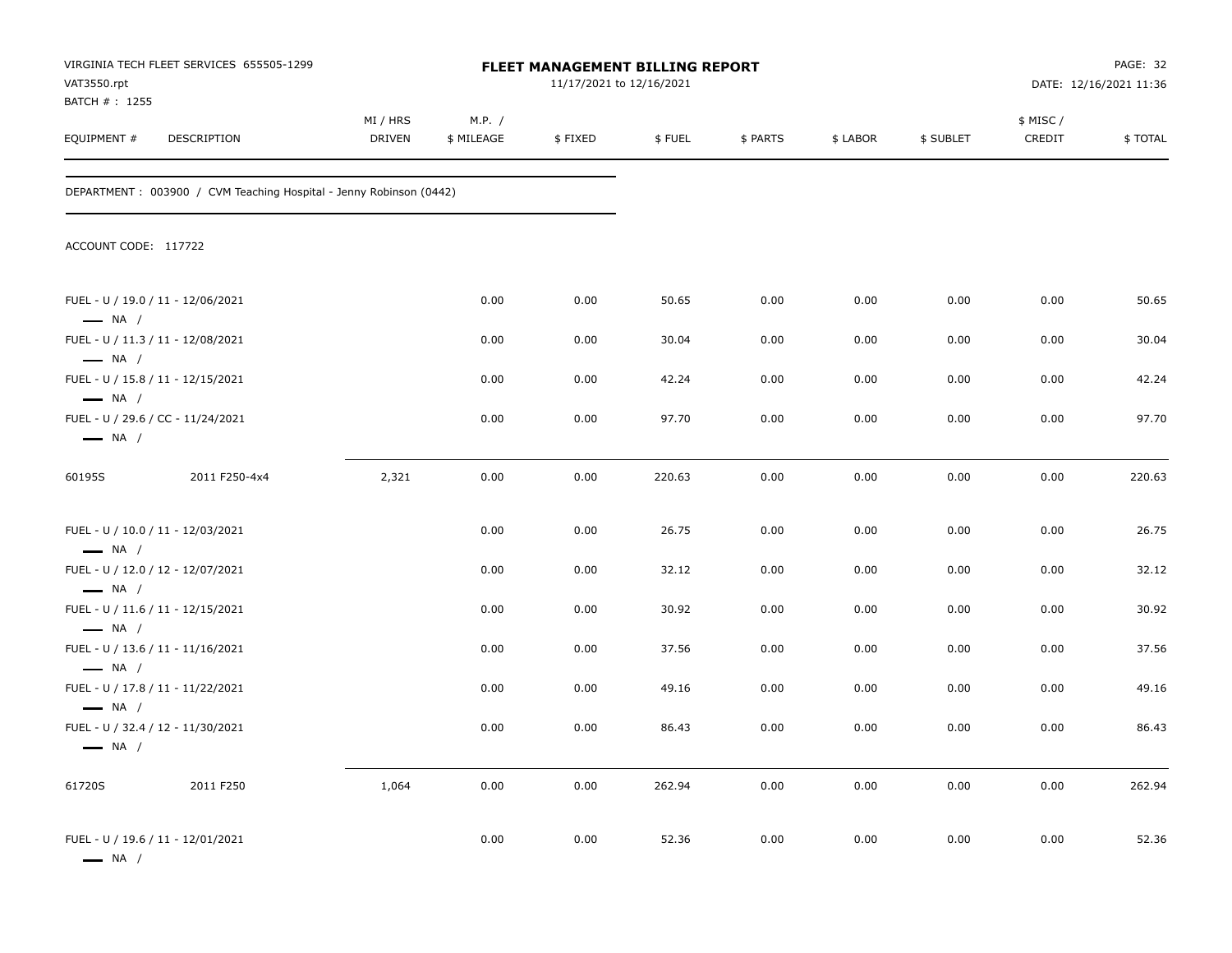| VAT3550.rpt                                                | VIRGINIA TECH FLEET SERVICES 655505-1299                           |                           |                      |         | FLEET MANAGEMENT BILLING REPORT<br>11/17/2021 to 12/16/2021 |          |          |           |                     | PAGE: 33<br>DATE: 12/16/2021 11:36 |
|------------------------------------------------------------|--------------------------------------------------------------------|---------------------------|----------------------|---------|-------------------------------------------------------------|----------|----------|-----------|---------------------|------------------------------------|
| BATCH #: 1255<br>EQUIPMENT #                               | DESCRIPTION                                                        | MI / HRS<br><b>DRIVEN</b> | M.P. /<br>\$ MILEAGE | \$FIXED | \$FUEL                                                      | \$ PARTS | \$ LABOR | \$ SUBLET | \$ MISC /<br>CREDIT | \$TOTAL                            |
|                                                            | DEPARTMENT: 003900 / CVM Teaching Hospital - Jenny Robinson (0442) |                           |                      |         |                                                             |          |          |           |                     |                                    |
| $\longrightarrow$ NA /                                     | FUEL - U / 10.5 / 12 - 12/02/2021                                  |                           | 0.00                 | 0.00    | 28.01                                                       | 0.00     | 0.00     | 0.00      | 0.00                | 28.01                              |
| $\longrightarrow$ NA /                                     | FUEL - U / 17.1 / 11 - 12/13/2021                                  |                           | 0.00                 | 0.00    | 45.60                                                       | 0.00     | 0.00     | 0.00      | 0.00                | 45.60                              |
| $\longrightarrow$ NA /                                     | FUEL - U / 11.0 / 11 - 12/14/2021                                  |                           | 0.00                 | 0.00    | 29.26                                                       | 0.00     | 0.00     | 0.00      | 0.00                | 29.26                              |
| $\longrightarrow$ NA /                                     | FUEL - U / 11.0 / 12 - 12/16/2021                                  |                           | 0.00                 | 0.00    | 29.24                                                       | 0.00     | 0.00     | 0.00      | 0.00                | 29.24                              |
| $\longrightarrow$ NA /                                     | FUEL - U / 13.3 / 11 - 11/17/2021                                  |                           | 0.00                 | 0.00    | 36.79                                                       | 0.00     | 0.00     | 0.00      | 0.00                | 36.79                              |
| FUEL - U / 6.8 / 11 - 11/18/2021<br>$\longrightarrow$ NA / |                                                                    |                           | 0.00                 | 0.00    | 18.88                                                       | 0.00     | 0.00     | 0.00      | 0.00                | 18.88                              |
| 66996S                                                     | 2015 F250-4x4                                                      | 966                       | 0.00                 | 0.00    | 240.14                                                      | 0.00     | 0.00     | 0.00      | 0.00                | 240.14                             |
| $\longrightarrow$ NA /                                     | FUEL - U / 19.4 / 11 - 12/01/2021                                  |                           | 0.00                 | 0.00    | 51.80                                                       | 0.00     | 0.00     | 0.00      | 0.00                | 51.80                              |
| $\longrightarrow$ NA /                                     | FUEL - U / 22.3 / 11 - 12/07/2021                                  |                           | 0.00                 | 0.00    | 59.54                                                       | 0.00     | 0.00     | 0.00      | 0.00                | 59.54                              |
| $\longrightarrow$ NA /                                     | FUEL - U / 17.9 / 11 - 12/08/2021                                  |                           | 0.00                 | 0.00    | 47.87                                                       | 0.00     | 0.00     | 0.00      | 0.00                | 47.87                              |
| $\longrightarrow$ NA /                                     | FUEL - U / 16.8 / 11 - 11/16/2021                                  |                           | 0.00                 | 0.00    | 46.26                                                       | 0.00     | 0.00     | 0.00      | 0.00                | 46.26                              |
| $\longrightarrow$ NA /                                     | FUEL - U / 13.7 / 11 - 11/18/2021                                  |                           | 0.00                 | 0.00    | 37.67                                                       | 0.00     | 0.00     | 0.00      | 0.00                | 37.67                              |
| $\longrightarrow$ NA /                                     | FUEL - U / 16.8 / 12 - 11/22/2021                                  |                           | 0.00                 | 0.00    | 46.29                                                       | 0.00     | 0.00     | 0.00      | 0.00                | 46.29                              |
| 74639S                                                     | 2018 F250-4x4                                                      | 1,281                     | 0.00                 | 0.00    | 289.43                                                      | 0.00     | 0.00     | 0.00      | 0.00                | 289.43                             |
| ACCT: 117722                                               |                                                                    | 5,632                     | 0.00                 | 0.00    | 1,013.14                                                    | 0.00     | 0.00     | 0.00      | 0.00                | 1,013.14                           |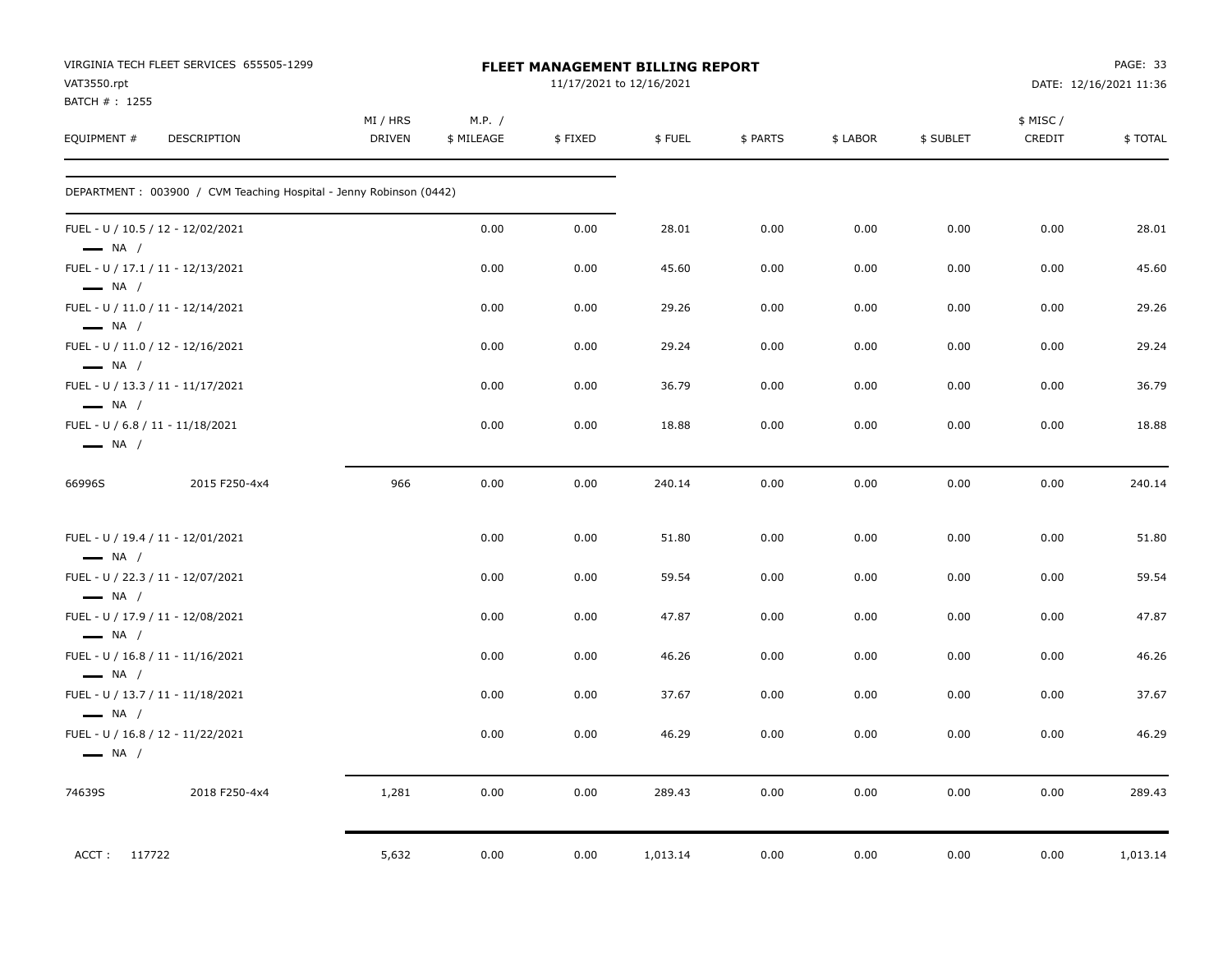| VAT3550.rpt                                                | VIRGINIA TECH FLEET SERVICES 655505-1299                           |                           |                      | <b>FLEET MANAGEMENT BILLING REPORT</b><br>11/17/2021 to 12/16/2021 |        |          |          |           |                     | PAGE: 34<br>DATE: 12/16/2021 11:36 |
|------------------------------------------------------------|--------------------------------------------------------------------|---------------------------|----------------------|--------------------------------------------------------------------|--------|----------|----------|-----------|---------------------|------------------------------------|
| BATCH # : 1255<br>EQUIPMENT #                              | DESCRIPTION                                                        | MI / HRS<br><b>DRIVEN</b> | M.P. /<br>\$ MILEAGE | \$FIXED                                                            | \$FUEL | \$ PARTS | \$ LABOR | \$ SUBLET | \$ MISC /<br>CREDIT | \$TOTAL                            |
|                                                            | DEPARTMENT: 003900 / CVM Teaching Hospital - Jenny Robinson (0442) |                           |                      |                                                                    |        |          |          |           |                     |                                    |
| ACCOUNT CODE: 117998                                       |                                                                    |                           |                      |                                                                    |        |          |          |           |                     |                                    |
| $\longrightarrow$ NA /                                     | FUEL - U / 21.3 / 11 - 12/01/2021                                  |                           | 0.00                 | 0.00                                                               | 56.95  | 0.00     | 0.00     | 0.00      | 0.00                | 56.95                              |
| $\longrightarrow$ NA /                                     | FUEL - U / 10.5 / 11 - 12/08/2021                                  |                           | 0.00                 | 0.00                                                               | 28.06  | 0.00     | 0.00     | 0.00      | 0.00                | 28.06                              |
| FUEL - U / 9.6 / 11 - 12/09/2021<br>$\longrightarrow$ NA / |                                                                    |                           | 0.00                 | 0.00                                                               | 25.58  | 0.00     | 0.00     | 0.00      | 0.00                | 25.58                              |
| 58810S                                                     | 2009 F350 4\4                                                      | 428                       | 0.00                 | 0.00                                                               | 110.59 | 0.00     | 0.00     | 0.00      | 0.00                | 110.59                             |
| ACCT: 117998                                               |                                                                    | 428                       | 0.00                 | 0.00                                                               | 110.59 | 0.00     | 0.00     | 0.00      | 0.00                | 110.59                             |
| ACCOUNT CODE: 120014                                       |                                                                    |                           |                      |                                                                    |        |          |          |           |                     |                                    |
| $\longrightarrow$ NA /                                     | FUEL - U / 14.8 / 11 - 12/01/2021                                  |                           | 0.00                 | 0.00                                                               | 39.38  | 0.00     | 0.00     | 0.00      | 0.00                | 39.38                              |
| $\longrightarrow$ NA /                                     | FUEL - U / 10.9 / 11 - 12/03/2021                                  |                           | 0.00                 | 0.00                                                               | 29.10  | 0.00     | 0.00     | 0.00      | 0.00                | 29.10                              |
| $\longrightarrow$ NA /                                     | FUEL - U / 13.8 / 11 - 12/09/2021                                  |                           | 0.00                 | 0.00                                                               | 36.85  | 0.00     | 0.00     | 0.00      | 0.00                | 36.85                              |
|                                                            | FUEL - U / 16.2 / 11 - 12/14/2021                                  |                           | 0.00                 | 0.00                                                               | 43.33  | 0.00     | 0.00     | 0.00      | 0.00                | 43.33                              |
| $\longrightarrow$ NA /                                     | FUEL - U / 17.3 / 11 - 11/19/2021                                  |                           | 0.00                 | 0.00                                                               | 47.61  | 0.00     | 0.00     | 0.00      | 0.00                | 47.61                              |
| $\longrightarrow$ NA /<br>$\longrightarrow$ NA /           | FUEL - U / 24.7 / 11 - 11/24/2021                                  |                           | 0.00                 | 0.00                                                               | 68.03  | 0.00     | 0.00     | 0.00      | 0.00                | 68.03                              |
| 47263S                                                     | 2012 F250-4x4                                                      | 1,047                     | 0.00                 | 0.00                                                               | 264.30 | 0.00     | 0.00     | 0.00      | 0.00                | 264.30                             |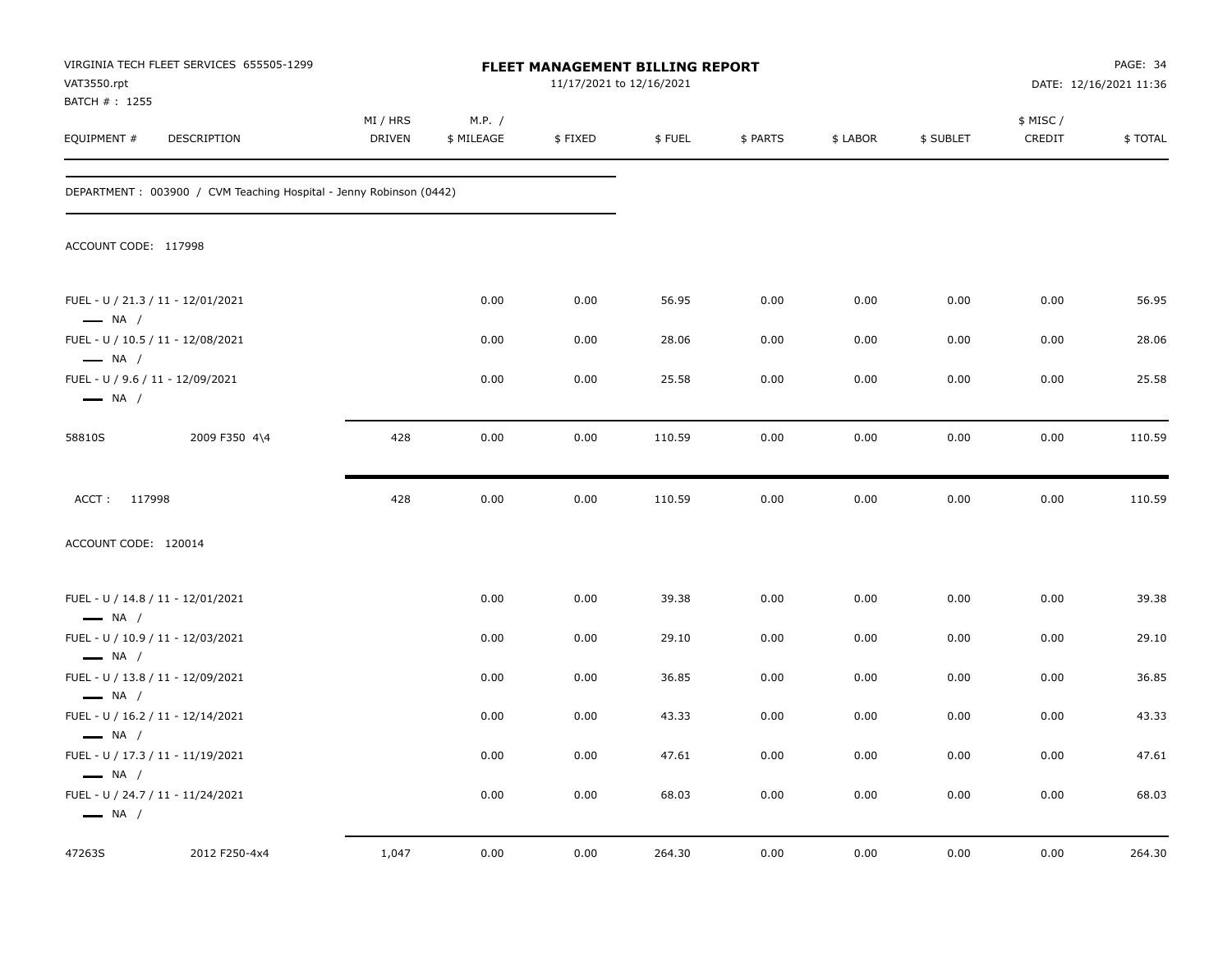| VAT3550.rpt                                                | VIRGINIA TECH FLEET SERVICES 655505-1299                            |                           |                      | FLEET MANAGEMENT BILLING REPORT<br>11/17/2021 to 12/16/2021 |        |          |          |           |                    | <b>PAGE: 35</b><br>DATE: 12/16/2021 11:36 |
|------------------------------------------------------------|---------------------------------------------------------------------|---------------------------|----------------------|-------------------------------------------------------------|--------|----------|----------|-----------|--------------------|-------------------------------------------|
| BATCH # : 1255<br>EQUIPMENT #                              | DESCRIPTION                                                         | MI / HRS<br><b>DRIVEN</b> | M.P. /<br>\$ MILEAGE | \$FIXED                                                     | \$FUEL | \$ PARTS | \$ LABOR | \$ SUBLET | \$ MISC/<br>CREDIT | \$TOTAL                                   |
|                                                            | DEPARTMENT : 003900 / CVM Teaching Hospital - Jenny Robinson (0442) |                           |                      |                                                             |        |          |          |           |                    |                                           |
| $\longrightarrow$ NA /                                     | FUEL - U / 8.9 / 11 - 12/01/2021                                    |                           | 0.00                 | 0.00                                                        | 23.76  | 0.00     | 0.00     | 0.00      | 0.00               | 23.76                                     |
|                                                            | FUEL - U / 8.6 / 11 - 12/03/2021                                    |                           | 0.00                 | 0.00                                                        | 22.88  | 0.00     | 0.00     | 0.00      | 0.00               | 22.88                                     |
| $\longrightarrow$ NA /<br>$\longrightarrow$ NA /           | FUEL - U / 11.1 / 12 - 12/06/2021                                   |                           | 0.00                 | 0.00                                                        | 29.61  | 0.00     | 0.00     | 0.00      | 0.00               | 29.61                                     |
| $\longrightarrow$ NA /                                     | FUEL - U / 14.5 / 11 - 12/07/2021                                   |                           | 0.00                 | 0.00                                                        | 38.71  | 0.00     | 0.00     | 0.00      | 0.00               | 38.71                                     |
| $\longrightarrow$ NA /                                     | FUEL - U / 17.2 / 11 - 12/14/2021                                   |                           | 0.00                 | 0.00                                                        | 45.98  | 0.00     | 0.00     | 0.00      | 0.00               | 45.98                                     |
| $-$ NA $/$                                                 | FUEL - U / 12.4 / 11 - 11/18/2021                                   |                           | 0.00                 | 0.00                                                        | 34.11  | 0.00     | 0.00     | 0.00      | 0.00               | 34.11                                     |
| $\longrightarrow$ NA /                                     | FUEL - U / 9.0 / 11 - 11/19/2021                                    |                           | 0.00                 | 0.00                                                        | 24.84  | 0.00     | 0.00     | 0.00      | 0.00               | 24.84                                     |
| $\longrightarrow$ NA /                                     | FUEL - U / 29.9 / 11 - 11/29/2021                                   |                           | 0.00                 | 0.00                                                        | 82.47  | 0.00     | 0.00     | 0.00      | 0.00               | 82.47                                     |
| 55087S                                                     | 2007 Silverado                                                      | 1,153                     | 0.00                 | 0.00                                                        | 302.36 | 0.00     | 0.00     | 0.00      | 0.00               | 302.36                                    |
| FUEL - U / 5.2 / 11 - 12/02/2021<br>$\longrightarrow$ NA / |                                                                     |                           | 0.00                 | 0.00                                                        | 13.83  | 0.00     | 0.00     | 0.00      | 0.00               | 13.83                                     |
| $\longrightarrow$ NA /                                     | FUEL - U / 3.4 / 11 - 12/06/2021                                    |                           | 0.00                 | 0.00                                                        | 9.05   | 0.00     | 0.00     | 0.00      | 0.00               | 9.05                                      |
| $\longrightarrow$ NA /                                     | FUEL - U / 4.5 / 12 - 12/08/2021                                    |                           | 0.00                 | 0.00                                                        | 12.10  | 0.00     | 0.00     | 0.00      | 0.00               | 12.10                                     |
| $\longrightarrow$ NA /                                     | FUEL - U / 18.0 / 11 - 12/13/2021                                   |                           | 0.00                 | 0.00                                                        | 48.06  | 0.00     | 0.00     | 0.00      | 0.00               | 48.06                                     |
|                                                            | FUEL - U / 14.7 / 11 - 12/15/2021                                   |                           | 0.00                 | 0.00                                                        | 39.25  | 0.00     | 0.00     | 0.00      | 0.00               | 39.25                                     |
| $\longrightarrow$ NA /<br>$\longrightarrow$ NA /           | FUEL - U / 8.3 / 11 - 11/16/2021                                    |                           | 0.00                 | 0.00                                                        | 22.94  | 0.00     | 0.00     | 0.00      | 0.00               | 22.94                                     |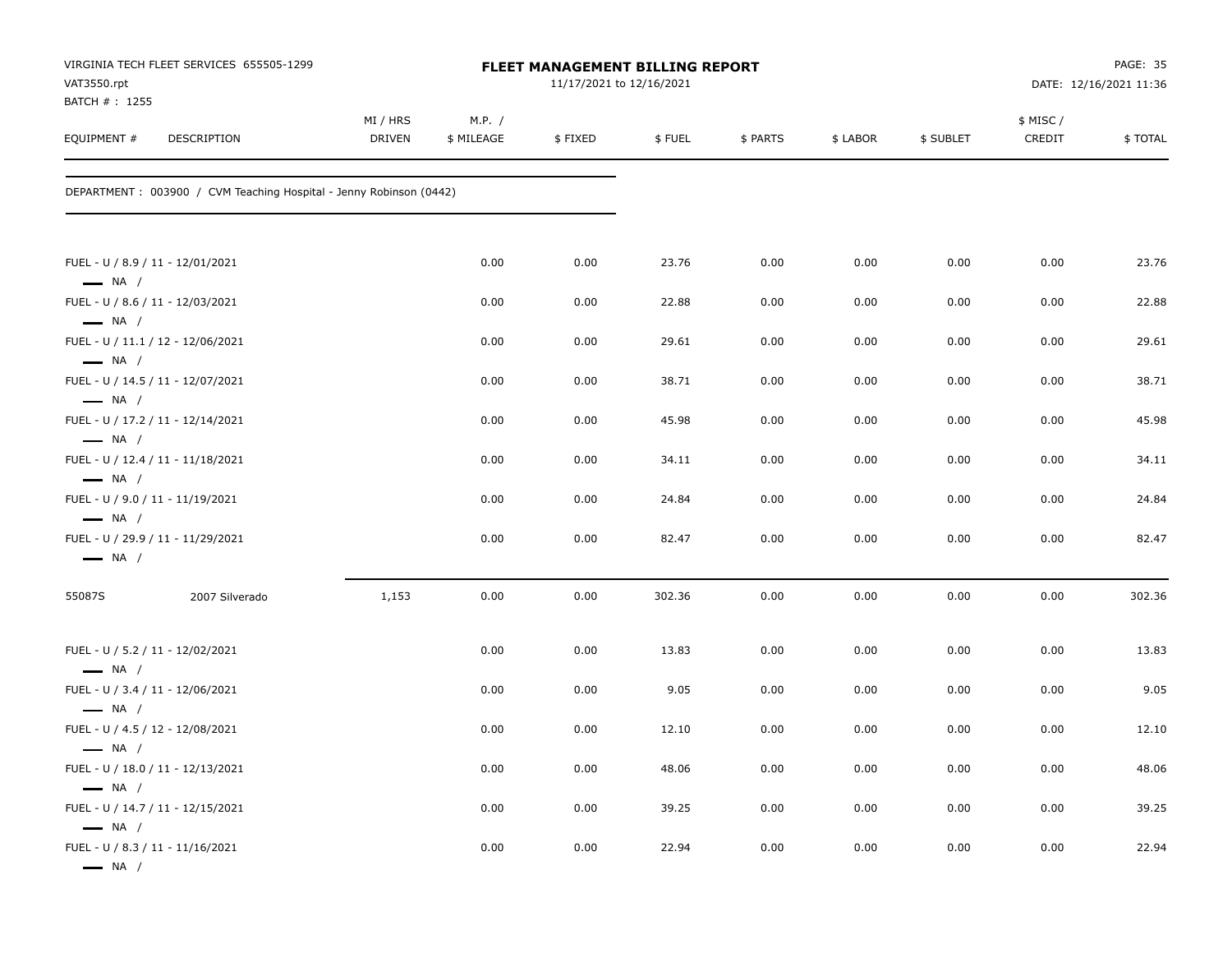| VAT3550.rpt                   | VIRGINIA TECH FLEET SERVICES 655505-1299                            |                           |                      | FLEET MANAGEMENT BILLING REPORT<br>11/17/2021 to 12/16/2021 |        |          |          |           |                    | PAGE: 36<br>DATE: 12/16/2021 11:36 |
|-------------------------------|---------------------------------------------------------------------|---------------------------|----------------------|-------------------------------------------------------------|--------|----------|----------|-----------|--------------------|------------------------------------|
| BATCH # : 1255<br>EQUIPMENT # | DESCRIPTION                                                         | MI / HRS<br><b>DRIVEN</b> | M.P. /<br>\$ MILEAGE | \$FIXED                                                     | \$FUEL | \$ PARTS | \$ LABOR | \$ SUBLET | \$ MISC/<br>CREDIT | \$TOTAL                            |
|                               | DEPARTMENT : 003900 / CVM Teaching Hospital - Jenny Robinson (0442) |                           |                      |                                                             |        |          |          |           |                    |                                    |
| $\longrightarrow$ NA /        | FUEL - U / 67.2 / CC - 11/24/2021                                   |                           | 0.00                 | 0.00                                                        | 219.77 | 0.00     | 0.00     | 0.00      | 0.00               | 219.77                             |
| $\longrightarrow$ NA /        | FUEL - U / 16.7 / 11 - 11/24/2021                                   |                           | 0.00                 | 0.00                                                        | 46.01  | 0.00     | 0.00     | 0.00      | 0.00               | 46.01                              |
| 60156S                        | 2010 EXPLORER                                                       | 4,125                     | 0.00                 | 0.00                                                        | 411.01 | 0.00     | 0.00     | 0.00      | 0.00               | 411.01                             |
| $\longrightarrow$ NA /        | FUEL - U / 14.0 / 11 - 12/01/2021                                   |                           | 0.00                 | 0.00                                                        | 37.38  | 0.00     | 0.00     | 0.00      | 0.00               | 37.38                              |
| $\longrightarrow$ NA /        | FUEL - U / 29.5 / 11 - 12/03/2021                                   |                           | 0.00                 | 0.00                                                        | 78.87  | 0.00     | 0.00     | 0.00      | 0.00               | 78.87                              |
| $\equiv$ NA /                 | FUEL - U / 30.0 / 12 - 12/07/2021                                   |                           | 0.00                 | 0.00                                                        | 80.10  | 0.00     | 0.00     | 0.00      | 0.00               | 80.10                              |
| $\longrightarrow$ NA /        | FUEL - U / 28.4 / 11 - 12/08/2021                                   |                           | 0.00                 | 0.00                                                        | 75.80  | 0.00     | 0.00     | 0.00      | 0.00               | 75.80                              |
| $\longrightarrow$ NA /        | FUEL - U / 28.8 / 11 - 12/13/2021                                   |                           | 0.00                 | 0.00                                                        | 76.90  | 0.00     | 0.00     | 0.00      | 0.00               | 76.90                              |
| $\longrightarrow$ NA /        | FUEL - U / 16.8 / 11 - 12/14/2021                                   |                           | 0.00                 | 0.00                                                        | 44.80  | 0.00     | 0.00     | 0.00      | 0.00               | 44.80                              |
| $\longrightarrow$ NA /        | FUEL - U / 28.4 / 11 - 11/19/2021                                   |                           | 0.00                 | 0.00                                                        | 78.38  | 0.00     | 0.00     | 0.00      | 0.00               | 78.38                              |
| $\longrightarrow$ NA /        | FUEL - U / 41.1 / CC - 11/24/2021                                   |                           | 0.00                 | 0.00                                                        | 136.47 | 0.00     | 0.00     | 0.00      | 0.00               | 136.47                             |
| $\longrightarrow$ NA /        | FUEL - U / 13.9 / 11 - 11/24/2021                                   |                           | 0.00                 | 0.00                                                        | 38.25  | 0.00     | 0.00     | 0.00      | 0.00               | 38.25                              |
| 61792s                        | 2013 F250-4x4                                                       | 3,899                     | 0.00                 | 0.00                                                        | 646.95 | 0.00     | 0.00     | 0.00      | 0.00               | 646.95                             |
| $\longrightarrow$ NA /        | FUEL - U / 9.0 / 11 - 12/02/2021                                    |                           | 0.00                 | 0.00                                                        | 24.03  | 0.00     | 0.00     | 0.00      | 0.00               | 24.03                              |
| $\longrightarrow$ NA /        | FUEL - U / 12.3 / 11 - 12/06/2021                                   |                           | 0.00                 | 0.00                                                        | 32.71  | 0.00     | 0.00     | 0.00      | 0.00               | 32.71                              |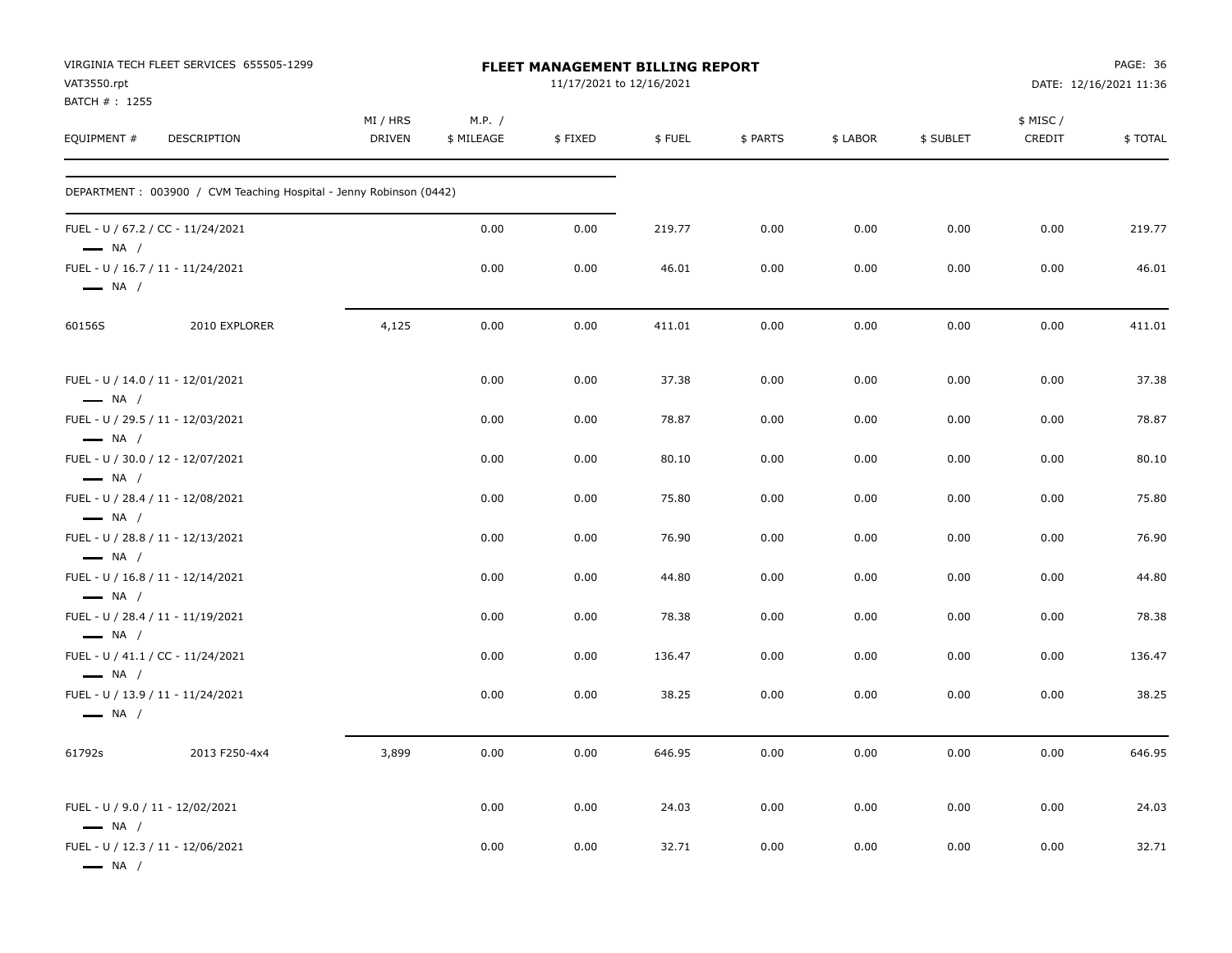| VAT3550.rpt                                                | VIRGINIA TECH FLEET SERVICES 655505-1299                            |                           |                      | FLEET MANAGEMENT BILLING REPORT<br>11/17/2021 to 12/16/2021 |        |          |          |           |                     | PAGE: 37<br>DATE: 12/16/2021 11:36 |
|------------------------------------------------------------|---------------------------------------------------------------------|---------------------------|----------------------|-------------------------------------------------------------|--------|----------|----------|-----------|---------------------|------------------------------------|
| BATCH #: 1255<br>EQUIPMENT #                               | <b>DESCRIPTION</b>                                                  | MI / HRS<br><b>DRIVEN</b> | M.P. /<br>\$ MILEAGE | \$FIXED                                                     | \$FUEL | \$ PARTS | \$ LABOR | \$ SUBLET | \$ MISC /<br>CREDIT | \$TOTAL                            |
|                                                            | DEPARTMENT : 003900 / CVM Teaching Hospital - Jenny Robinson (0442) |                           |                      |                                                             |        |          |          |           |                     |                                    |
| FUEL - U / 8.8 / 11 - 12/08/2021<br>$\longrightarrow$ NA / |                                                                     |                           | 0.00                 | 0.00                                                        | 23.50  | 0.00     | 0.00     | 0.00      | 0.00                | 23.50                              |
| $\longrightarrow$ NA /                                     | FUEL - U / 11.8 / 11 - 11/24/2021                                   |                           | 0.00                 | 0.00                                                        | 32.46  | 0.00     | 0.00     | 0.00      | 0.00                | 32.46                              |
| $\longrightarrow$ NA /                                     | FUEL - U / 19.2 / 11 - 11/30/2021                                   |                           | 0.00                 | 0.00                                                        | 51.37  | 0.00     | 0.00     | 0.00      | 0.00                | 51.37                              |
| 66952S                                                     | 2015 F250-4x4                                                       | 601                       | 0.00                 | 0.00                                                        | 164.07 | 0.00     | 0.00     | 0.00      | 0.00                | 164.07                             |
| $\longrightarrow$ NA /                                     | FUEL - U / 29.7 / 11 - 12/03/2021                                   |                           | 0.00                 | 0.00                                                        | 79.27  | 0.00     | 0.00     | 0.00      | 0.00                | 79.27                              |
| $\longrightarrow$ NA /                                     | FUEL - U / 32.1 / 11 - 12/10/2021                                   |                           | 0.00                 | 0.00                                                        | 85.76  | 0.00     | 0.00     | 0.00      | 0.00                | 85.76                              |
| $\longrightarrow$ NA /                                     | FUEL - U / 37.4 / 11 - 11/23/2021                                   |                           | 0.00                 | 0.00                                                        | 103.20 | 0.00     | 0.00     | 0.00      | 0.00                | 103.20                             |
| $\longrightarrow$ NA /                                     | FUEL - U / 31.0 / 11 - 11/30/2021                                   |                           | 0.00                 | 0.00                                                        | 82.80  | 0.00     | 0.00     | 0.00      | 0.00                | 82.80                              |
| 71509s                                                     | 2017 F250                                                           | 1,553                     | 0.00                 | 0.00                                                        | 351.03 | 0.00     | 0.00     | 0.00      | 0.00                | 351.03                             |
| $\longrightarrow$ NA /                                     | FUEL - U / 38.5 / 11 - 12/03/2021                                   |                           | 0.00                 | 0.00                                                        | 102.80 | 0.00     | 0.00     | 0.00      | 0.00                | 102.80                             |
| $\longrightarrow$ NA /                                     | FUEL - U / 32.5 / 11 - 12/06/2021                                   |                           | 0.00                 | 0.00                                                        | 86.78  | 0.00     | 0.00     | 0.00      | 0.00                | 86.78                              |
| $\longrightarrow$ NA /                                     | FUEL - U / 16.0 / 11 - 12/08/2021                                   |                           | 0.00                 | 0.00                                                        | 42.72  | 0.00     | 0.00     | 0.00      | 0.00                | 42.72                              |
| $\longrightarrow$ NA /                                     | FUEL - U / 35.0 / 11 - 12/09/2021                                   |                           | 0.00                 | 0.00                                                        | 93.48  | 0.00     | 0.00     | 0.00      | 0.00                | 93.48                              |
| $\longrightarrow$ NA /                                     | FUEL - U / 38.4 / 11 - 11/18/2021                                   |                           | 0.00                 | 0.00                                                        | 105.93 | 0.00     | 0.00     | 0.00      | 0.00                | 105.93                             |
| $\longrightarrow$ NA $/$                                   | FUEL - U / 22.5 / 11 - 11/19/2021                                   |                           | 0.00                 | 0.00                                                        | 62.10  | 0.00     | 0.00     | 0.00      | 0.00                | 62.10                              |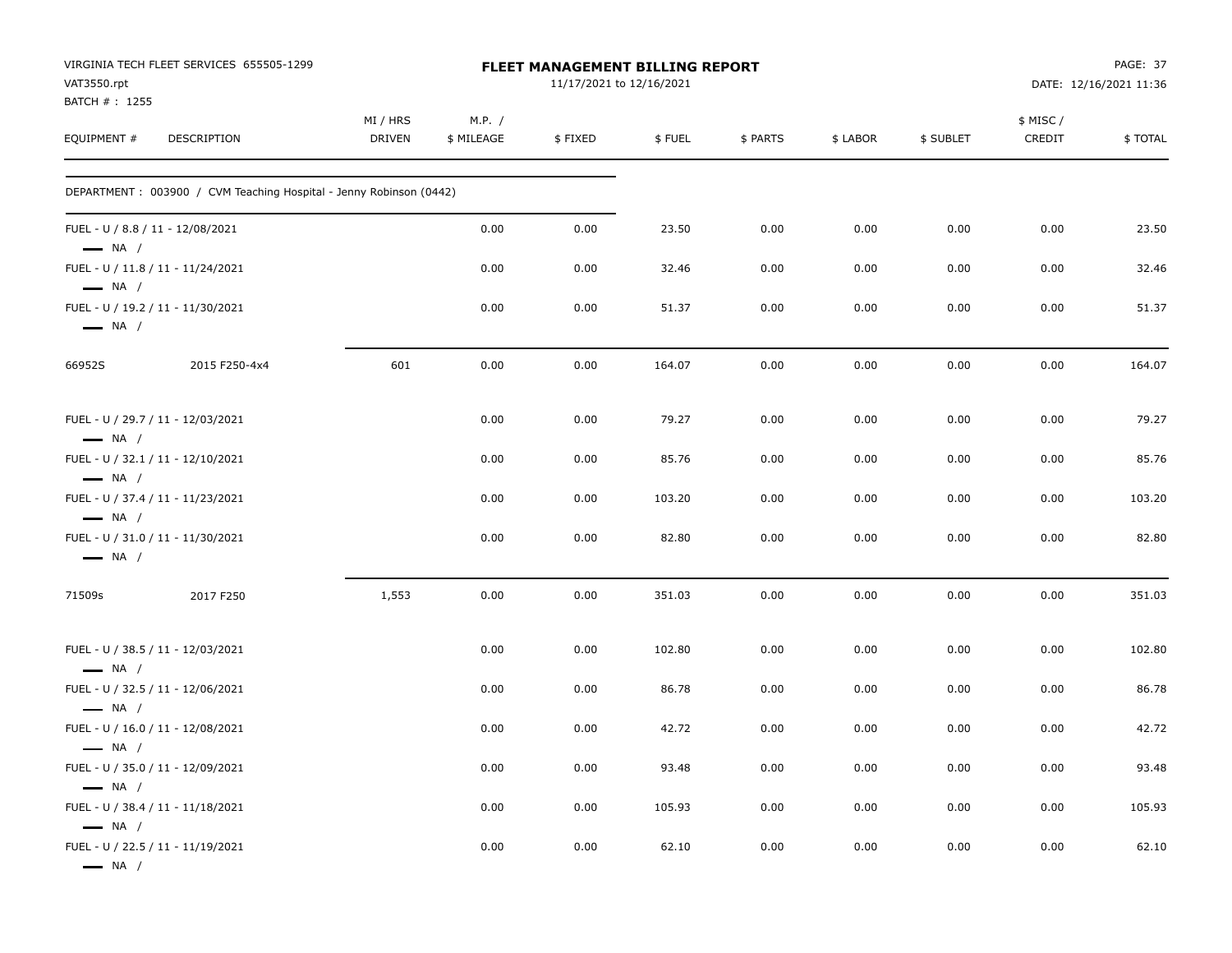| VAT3550.rpt                                      | VIRGINIA TECH FLEET SERVICES 655505-1299<br>BATCH #: 1255<br>DESCRIPTION |        | FLEET MANAGEMENT BILLING REPORT<br>11/17/2021 to 12/16/2021 |                      |         |          |          |              |                  |                    | PAGE: 38<br>DATE: 12/16/2021 11:36 |
|--------------------------------------------------|--------------------------------------------------------------------------|--------|-------------------------------------------------------------|----------------------|---------|----------|----------|--------------|------------------|--------------------|------------------------------------|
| EQUIPMENT #                                      |                                                                          |        | MI / HRS<br><b>DRIVEN</b>                                   | M.P. /<br>\$ MILEAGE | \$FIXED | \$FUEL   | \$ PARTS | \$ LABOR     | \$ SUBLET        | \$ MISC/<br>CREDIT | \$TOTAL                            |
|                                                  | DEPARTMENT: 003900 / CVM Teaching Hospital - Jenny Robinson (0442)       |        |                                                             |                      |         |          |          |              |                  |                    |                                    |
| $\longrightarrow$ NA /                           | FUEL - U / 41.4 / CC - 11/24/2021                                        |        |                                                             | 0.00                 | 0.00    | 132.03   | 0.00     | 0.00         | 0.00             | 0.00               | 132.03                             |
|                                                  | FUEL - U / 40.3 / 11 - 11/29/2021                                        |        |                                                             | 0.00                 | 0.00    | 111.26   | 0.00     | 0.00         | 0.00             | 0.00               | 111.26                             |
| $\longrightarrow$ NA /<br>$\longrightarrow$ NA / | FUEL - U / 43.4 / 11 - 11/30/2021                                        |        |                                                             | 0.00                 | 0.00    | 115.93   | 0.00     | 0.00         | 0.00             | 0.00               | 115.93                             |
| 77304s                                           | 2019 F250-4x4                                                            |        | 4,494                                                       | 0.00                 | 0.00    | 853.03   | 0.00     | 0.00         | 0.00             | 0.00               | 853.03                             |
| ACCT:                                            | 120014                                                                   |        | 16,872                                                      | 0.00                 | 0.00    | 2,992.75 | 0.00     | 0.00         | 0.00             | 0.00               | 2,992.75                           |
|                                                  | DEPARTMENT SUBTOTALS:                                                    |        | 22,932                                                      | 0.00                 | 0.00    | 4,116.48 | 0.00     | 0.00         | 0.00             | 0.00               | 4,116.48                           |
|                                                  | BREAKDOWN OF CHARGES:                                                    |        |                                                             | MILEAGE              |         |          | 0.00     |              | PARTS (WO'S)     |                    | 0.00                               |
|                                                  | EQUIPMENT COUNT:                                                         | 12     |                                                             | MOTOR POOL           |         |          | 0.00     |              | PARTS (IND.ISS.) |                    | 0.00                               |
|                                                  | DEPARTMENT:                                                              | 003900 |                                                             | <b>BASE</b>          |         |          | 0.00     |              | CREDITS          |                    | 0.00                               |
|                                                  |                                                                          |        |                                                             | INSURANCE            |         |          | 0.00     |              | MISCELLANEOUS    |                    | 0.00                               |
|                                                  |                                                                          |        |                                                             | <b>OTHER</b>         |         |          | 0.00     | <b>LABOR</b> |                  |                    | 0.00                               |
|                                                  |                                                                          |        |                                                             | REPLACEMENT          |         |          | 0.00     |              | <b>SUBLETS</b>   |                    | 0.00                               |
|                                                  |                                                                          |        |                                                             | <b>FUEL</b>          |         | 4,116.48 |          |              |                  |                    |                                    |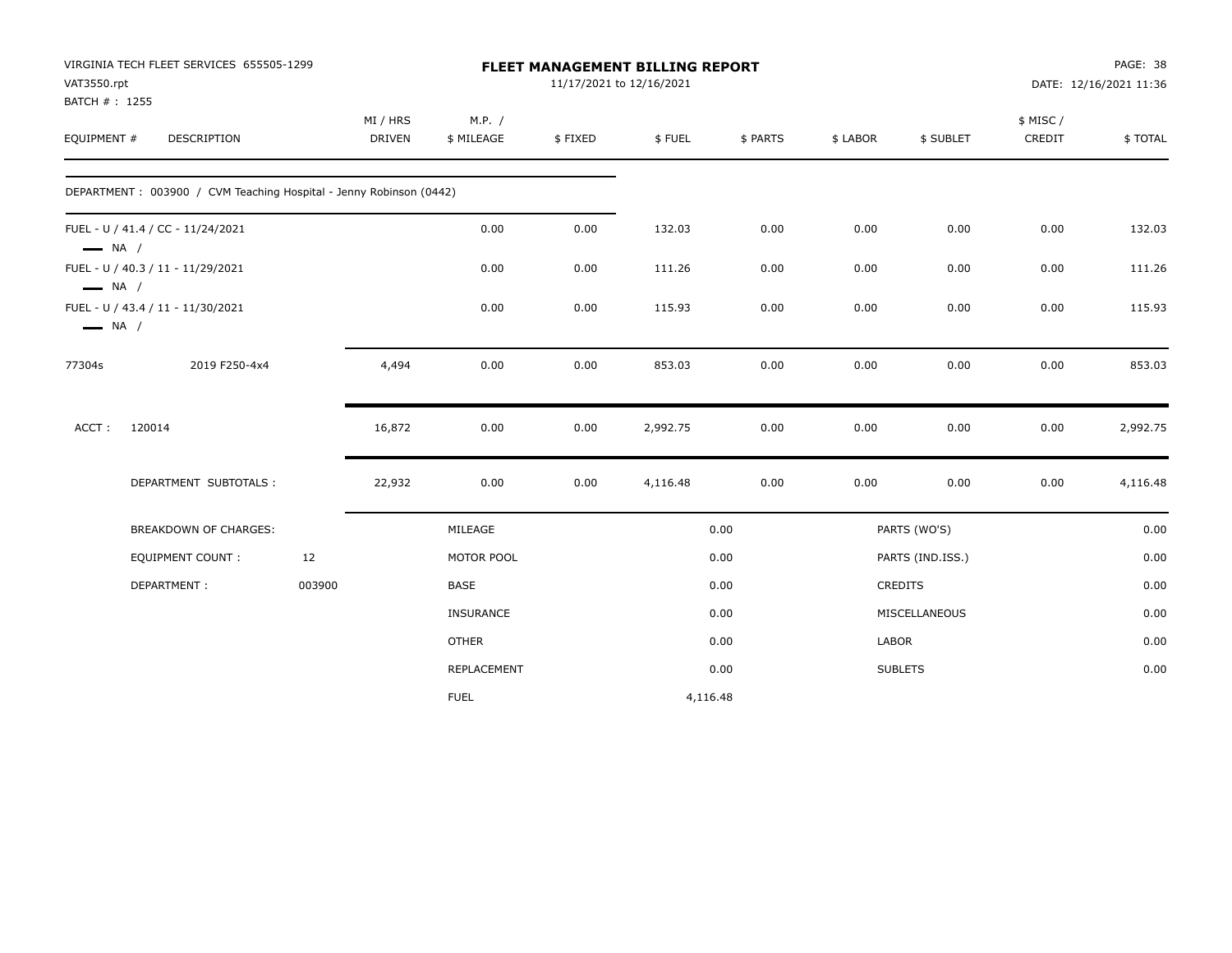| VAT3550.rpt                                                 | VIRGINIA TECH FLEET SERVICES 655505-1299                 | FLEET MANAGEMENT BILLING REPORT<br>11/17/2021 to 12/16/2021<br>M.P. / |            |         |        |          |          |           | PAGE: 39<br>DATE: 12/16/2021 11:36 |         |
|-------------------------------------------------------------|----------------------------------------------------------|-----------------------------------------------------------------------|------------|---------|--------|----------|----------|-----------|------------------------------------|---------|
| BATCH # : 1255<br>EQUIPMENT #                               | DESCRIPTION                                              | MI / HRS<br><b>DRIVEN</b>                                             | \$ MILEAGE | \$FIXED | \$FUEL | \$ PARTS | \$ LABOR | \$ SUBLET | \$ MISC /<br>CREDIT                | \$TOTAL |
|                                                             | DEPARTMENT: 004000 / Biology - Stacie Quesenberry (0406) |                                                                       |            |         |        |          |          |           |                                    |         |
| ACCOUNT CODE: 120473                                        |                                                          |                                                                       |            |         |        |          |          |           |                                    |         |
| $\longrightarrow$ NA /                                      | FUEL - U / 23.7 / 11 - 11/17/2021                        |                                                                       | 0.00       | 0.00    | 65.49  | 0.00     | 0.00     | 0.00      | 0.00                               | 65.49   |
| 77325s                                                      | 2019 RAM P-UP                                            | 260                                                                   | 0.00       | 0.00    | 65.49  | 0.00     | 0.00     | 0.00      | 0.00                               | 65.49   |
| ACCT: 120473                                                |                                                          | 260                                                                   | 0.00       | 0.00    | 65.49  | 0.00     | 0.00     | 0.00      | 0.00                               | 65.49   |
| ACCOUNT CODE: 122884                                        |                                                          |                                                                       |            |         |        |          |          |           |                                    |         |
| $\longrightarrow$ NA /                                      | FUEL - U / 41.1 / CC - 11/24/2021                        |                                                                       | 0.00       | 0.00    | 134.99 | 0.00     | 0.00     | 0.00      | 0.00                               | 134.99  |
| 69970S                                                      | 2016 Transit-350                                         | 314                                                                   | 0.00       | 0.00    | 134.99 | 0.00     | 0.00     | 0.00      | 0.00                               | 134.99  |
| FUEL - U / 18.7 / 11 - 11/22/2021<br>$\longrightarrow$ NA / |                                                          |                                                                       | 0.00       | 0.00    | 51.47  | 0.00     | 0.00     | 0.00      | 0.00                               | 51.47   |
| $\longrightarrow$ NA /                                      | FUEL - U / 43.0 / CC - 11/24/2021                        |                                                                       | 0.00       | 0.00    | 141.80 | 0.00     | 0.00     | 0.00      | 0.00                               | 141.80  |
| 69971S                                                      | 2016 Transist Wagon                                      | 996                                                                   | 0.00       | 0.00    | 193.27 | 0.00     | 0.00     | 0.00      | 0.00                               | 193.27  |
| ACCT: 122884                                                |                                                          | 1,310                                                                 | 0.00       | 0.00    | 328.26 | 0.00     | 0.00     | 0.00      | 0.00                               | 328.26  |

ACCOUNT CODE: 177124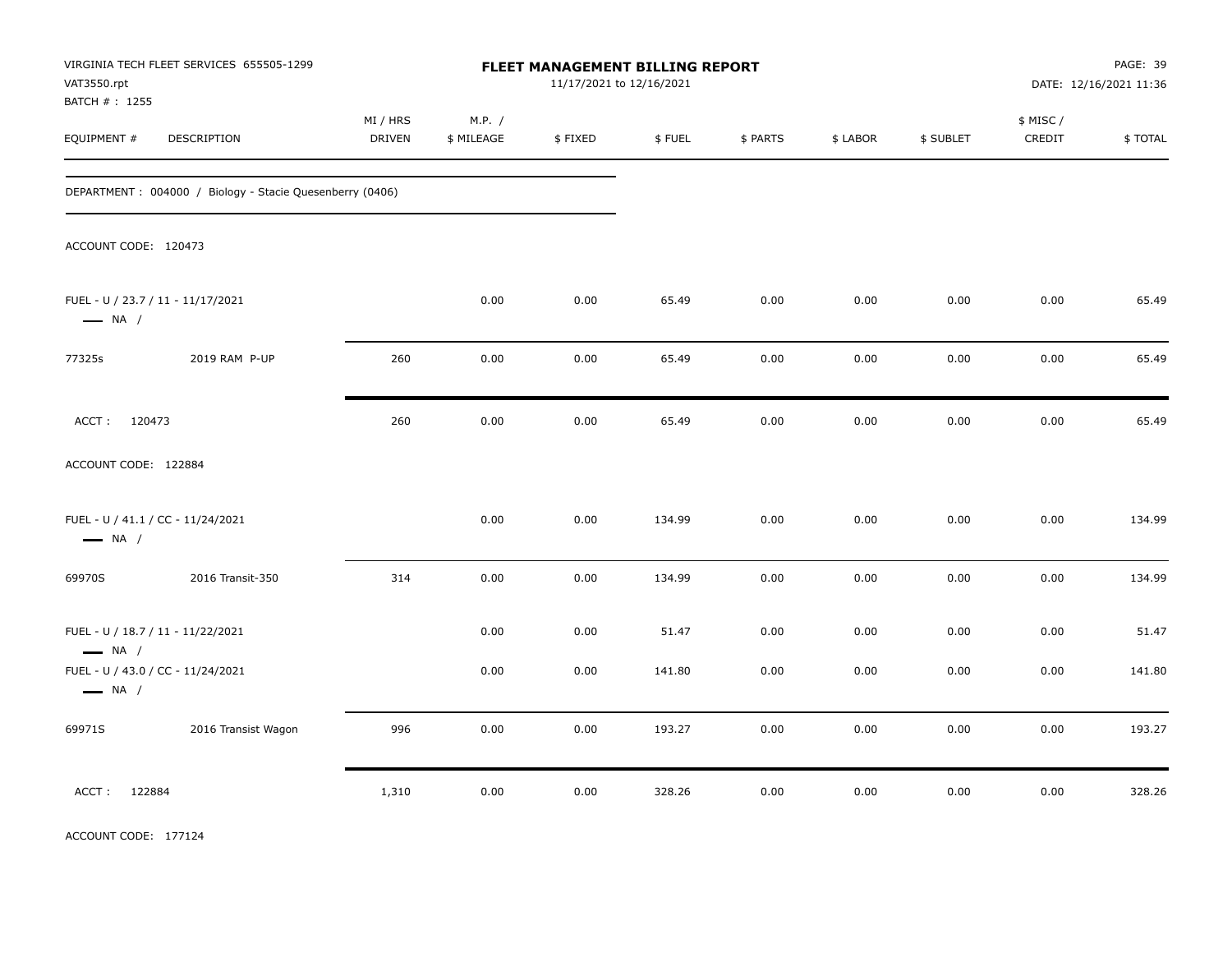| VAT3550.rpt                                      | VIRGINIA TECH FLEET SERVICES 655505-1299                 | FLEET MANAGEMENT BILLING REPORT<br>11/17/2021 to 12/16/2021 |                      |         |        |          |          | PAGE: 40<br>DATE: 12/16/2021 11:36 |                     |         |
|--------------------------------------------------|----------------------------------------------------------|-------------------------------------------------------------|----------------------|---------|--------|----------|----------|------------------------------------|---------------------|---------|
| BATCH #: 1255<br>EQUIPMENT #                     | DESCRIPTION                                              | MI / HRS<br>DRIVEN                                          | M.P. /<br>\$ MILEAGE | \$FIXED | \$FUEL | \$ PARTS | \$ LABOR | \$ SUBLET                          | \$ MISC /<br>CREDIT | \$TOTAL |
|                                                  | DEPARTMENT: 004000 / Biology - Stacie Quesenberry (0406) |                                                             |                      |         |        |          |          |                                    |                     |         |
| $\longrightarrow$ NA /                           | FUEL - U / 28.7 / 11 - 12/15/2021                        |                                                             | 0.00                 | 0.00    | 76.60  | 0.00     | 0.00     | 0.00                               | 0.00                | 76.60   |
|                                                  | FUEL - U / 20.6 / 12 - 11/16/2021                        |                                                             | 0.00                 | 0.00    | 56.88  | 0.00     | 0.00     | 0.00                               | 0.00                | 56.88   |
| $\longrightarrow$ NA /<br>$\longrightarrow$ NA / | FUEL - U / 18.8 / 12 - 11/23/2021                        |                                                             | 0.00                 | 0.00    | 51.97  | 0.00     | 0.00     | 0.00                               | 0.00                | 51.97   |
| 65607S                                           | 2013 PICKUP 4X4                                          | 1,170                                                       | 0.00                 | 0.00    | 185.45 | 0.00     | 0.00     | 0.00                               | 0.00                | 185.45  |
| ACCT: 177124                                     |                                                          | 1,170                                                       | 0.00                 | 0.00    | 185.45 | 0.00     | 0.00     | 0.00                               | 0.00                | 185.45  |
| ACCOUNT CODE: 412698                             |                                                          |                                                             |                      |         |        |          |          |                                    |                     |         |
| $\longrightarrow$ NA /                           | FUEL - U / 12.3 / 11 - 12/10/2021                        |                                                             | 0.00                 | 0.00    | 32.76  | 0.00     | 0.00     | 0.00                               | 0.00                | 32.76   |
| 55298S                                           | 2008 EXPLORER                                            | 103                                                         | 0.00                 | 0.00    | 32.76  | 0.00     | 0.00     | 0.00                               | 0.00                | 32.76   |
| 412698<br>ACCT:                                  |                                                          | 103                                                         | 0.00                 | 0.00    | 32.76  | 0.00     | 0.00     | 0.00                               | 0.00                | 32.76   |
| ACCOUNT CODE: 450702                             |                                                          |                                                             |                      |         |        |          |          |                                    |                     |         |
| $\longrightarrow$ NA /                           | FUEL - U / 13.6 / CC - 11/24/2021                        |                                                             | 0.00                 | 0.00    | 43.42  | 0.00     | 0.00     | 0.00                               | 0.00                | 43.42   |
| 55086S                                           | 2007 COLORADO                                            | 252                                                         | 0.00                 | 0.00    | 43.42  | 0.00     | 0.00     | 0.00                               | 0.00                | 43.42   |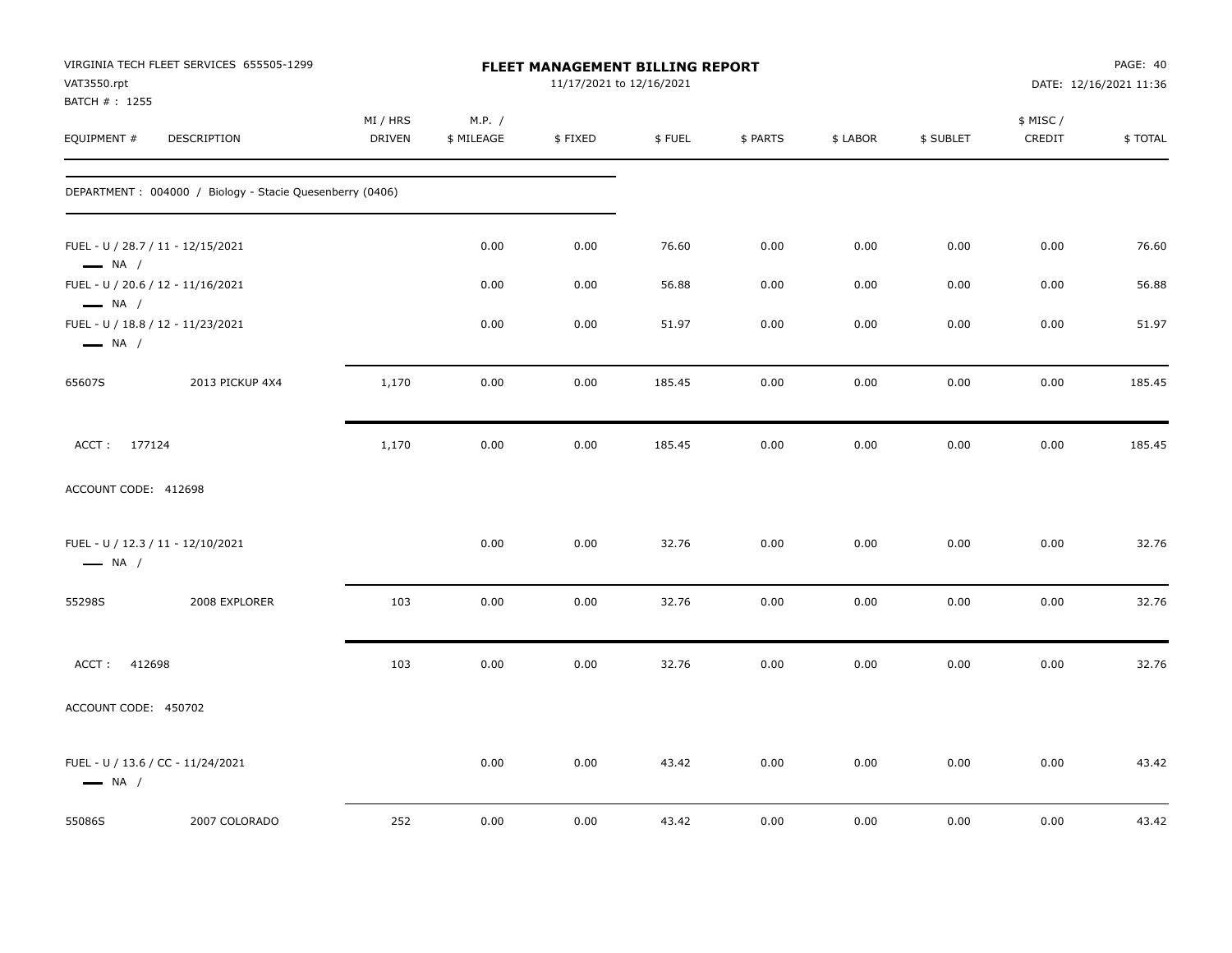| VAT3550.rpt<br>BATCH #: 1255 | VIRGINIA TECH FLEET SERVICES 655505-1299                 |        | FLEET MANAGEMENT BILLING REPORT<br>11/17/2021 to 12/16/2021 |                      |         |          |          |              |                  |                    | PAGE: 41<br>DATE: 12/16/2021 11:36 |
|------------------------------|----------------------------------------------------------|--------|-------------------------------------------------------------|----------------------|---------|----------|----------|--------------|------------------|--------------------|------------------------------------|
| EQUIPMENT #                  | DESCRIPTION                                              |        | MI / HRS<br><b>DRIVEN</b>                                   | M.P. /<br>\$ MILEAGE | \$FIXED | \$FUEL   | \$ PARTS | \$ LABOR     | \$ SUBLET        | \$ MISC/<br>CREDIT | \$TOTAL                            |
|                              | DEPARTMENT: 004000 / Biology - Stacie Quesenberry (0406) |        |                                                             |                      |         |          |          |              |                  |                    |                                    |
| $\longrightarrow$ NA /       | FUEL - U / 56.2 / CC - 11/24/2021                        |        |                                                             | $0.00\,$             | 0.00    | 181.84   | 0.00     | 0.00         | 0.00             | 0.00               | 181.84                             |
| 66987S                       | 2014 F150                                                |        | 226                                                         | 0.00                 | 0.00    | 181.84   | 0.00     | 0.00         | 0.00             | 0.00               | 181.84                             |
| $\longrightarrow$ NA /       | FUEL - U / 55.0 / CC - 11/24/2021                        |        |                                                             | 0.00                 | 0.00    | 173.35   | 0.00     | 0.00         | 0.00             | 0.00               | 173.35                             |
| 79441S                       | 2020 F150                                                |        | 927                                                         | 0.00                 | 0.00    | 173.35   | 0.00     | 0.00         | 0.00             | 0.00               | 173.35                             |
| ACCT:                        | 450702                                                   |        | 1,405                                                       | 0.00                 | 0.00    | 398.61   | 0.00     | 0.00         | 0.00             | 0.00               | 398.61                             |
|                              | DEPARTMENT SUBTOTALS :                                   |        | 4,248                                                       | 0.00                 | 0.00    | 1,010.57 | 0.00     | 0.00         | 0.00             | 0.00               | 1,010.57                           |
|                              | <b>BREAKDOWN OF CHARGES:</b>                             |        |                                                             | MILEAGE              |         |          | 0.00     |              | PARTS (WO'S)     |                    | 0.00                               |
|                              | <b>EQUIPMENT COUNT:</b>                                  | 8      |                                                             | MOTOR POOL           |         |          | 0.00     |              | PARTS (IND.ISS.) |                    | 0.00                               |
|                              | DEPARTMENT:                                              | 004000 |                                                             | BASE                 |         |          | 0.00     |              | <b>CREDITS</b>   |                    | 0.00                               |
|                              |                                                          |        |                                                             | <b>INSURANCE</b>     |         |          | 0.00     |              | MISCELLANEOUS    |                    | 0.00                               |
|                              |                                                          |        |                                                             | <b>OTHER</b>         |         |          | 0.00     | <b>LABOR</b> |                  |                    | 0.00                               |
|                              |                                                          |        |                                                             | REPLACEMENT          |         |          | 0.00     |              | <b>SUBLETS</b>   |                    | 0.00                               |
|                              |                                                          |        |                                                             | <b>FUEL</b>          |         | 1,010.57 |          |              |                  |                    |                                    |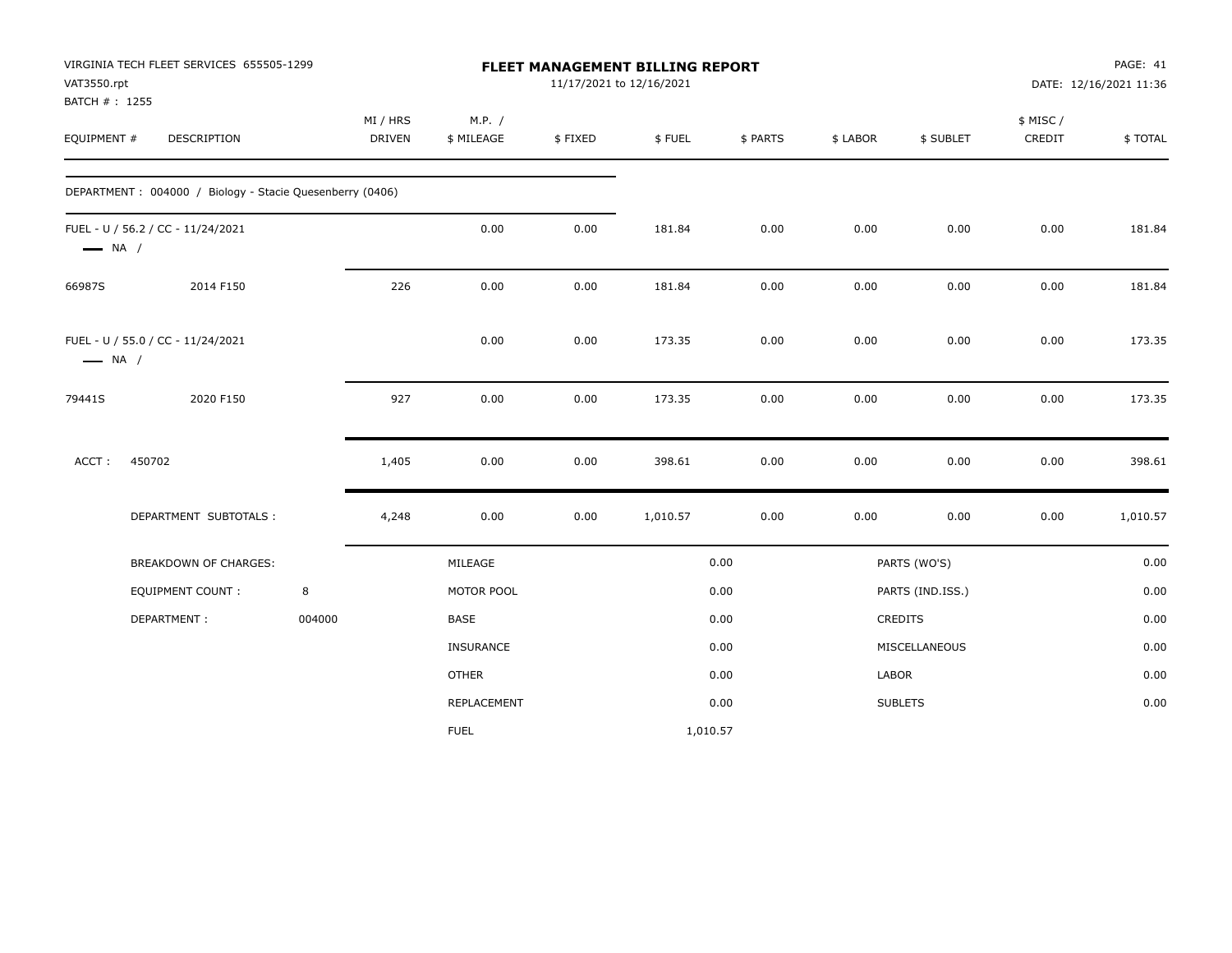| VAT3550.rpt<br>BATCH # : 1255                | VIRGINIA TECH FLEET SERVICES 655505-1299                    |                |                    |                      |                | <b>FLEET MANAGEMENT BILLING REPORT</b><br>11/17/2021 to 12/16/2021 |              |              |                  | PAGE: 42<br>DATE: 12/16/2021 11:36 |                 |
|----------------------------------------------|-------------------------------------------------------------|----------------|--------------------|----------------------|----------------|--------------------------------------------------------------------|--------------|--------------|------------------|------------------------------------|-----------------|
| EQUIPMENT #                                  | DESCRIPTION                                                 |                | MI / HRS<br>DRIVEN | M.P. /<br>\$ MILEAGE | \$FIXED        | \$FUEL                                                             | \$ PARTS     | \$ LABOR     | \$ SUBLET        | \$ MISC /<br>CREDIT                | \$TOTAL         |
|                                              | DEPARTMENT : 004100 / Computer Science - Robert Marcum 0902 |                |                    |                      |                |                                                                    |              |              |                  |                                    |                 |
|                                              | ACCOUNT CODE: 120490                                        |                |                    |                      |                |                                                                    |              |              |                  |                                    |                 |
| <b>BASE CHARGE</b><br>$\longrightarrow$ NA / |                                                             |                |                    | 0.00                 | 553.00         | 0.00                                                               | 0.00         | 0.00         | 0.00             | 0.00                               | 553.00          |
| <b>PA11</b>                                  | 2016 Caravan                                                |                | $\mathbf 0$        | 0.00                 | 553.00         | 0.00                                                               | 0.00         | 0.00         | 0.00             | 0.00                               | 553.00          |
| $\longrightarrow$ NA /<br><b>BASE CHARGE</b> | FUEL - U / 8.4 / 12 - 12/14/2021                            |                |                    | 0.00<br>0.00         | 0.00<br>483.00 | 22.32<br>0.00                                                      | 0.00<br>0.00 | 0.00<br>0.00 | 0.00<br>0.00     | 0.00<br>0.00                       | 22.32<br>483.00 |
| $\longrightarrow$ NA /<br>pa131              | 2016 IMPALA                                                 |                | 31                 | 0.00                 | 483.00         | 22.32                                                              | 0.00         | 0.00         | 0.00             | 0.00                               | 505.32          |
| ACCT:                                        | 120490                                                      |                | 31                 | 0.00                 | 1,036.00       | 22.32                                                              | 0.00         | 0.00         | 0.00             | 0.00                               | 1,058.32        |
|                                              | DEPARTMENT SUBTOTALS :                                      |                | 31                 | 0.00                 | 1,036.00       | 22.32                                                              | 0.00         | 0.00         | 0.00             | 0.00                               | 1,058.32        |
|                                              | BREAKDOWN OF CHARGES:                                       |                |                    | MILEAGE              |                |                                                                    | 0.00         |              | PARTS (WO'S)     |                                    | 0.00            |
|                                              | EQUIPMENT COUNT:                                            | $\overline{2}$ |                    | MOTOR POOL           |                |                                                                    | 0.00         |              | PARTS (IND.ISS.) |                                    | 0.00            |
|                                              | DEPARTMENT:                                                 | 004100         |                    | BASE                 |                | 1,036.00                                                           |              |              | CREDITS          |                                    | 0.00            |
|                                              |                                                             |                |                    | INSURANCE            |                |                                                                    | 0.00         |              | MISCELLANEOUS    |                                    | 0.00            |
|                                              |                                                             |                |                    | <b>OTHER</b>         |                |                                                                    | 0.00         | LABOR        |                  |                                    | 0.00            |
|                                              |                                                             |                |                    | REPLACEMENT          |                |                                                                    | 0.00         |              | <b>SUBLETS</b>   |                                    | 0.00            |
|                                              |                                                             |                |                    | <b>FUEL</b>          |                |                                                                    | 22.32        |              |                  |                                    |                 |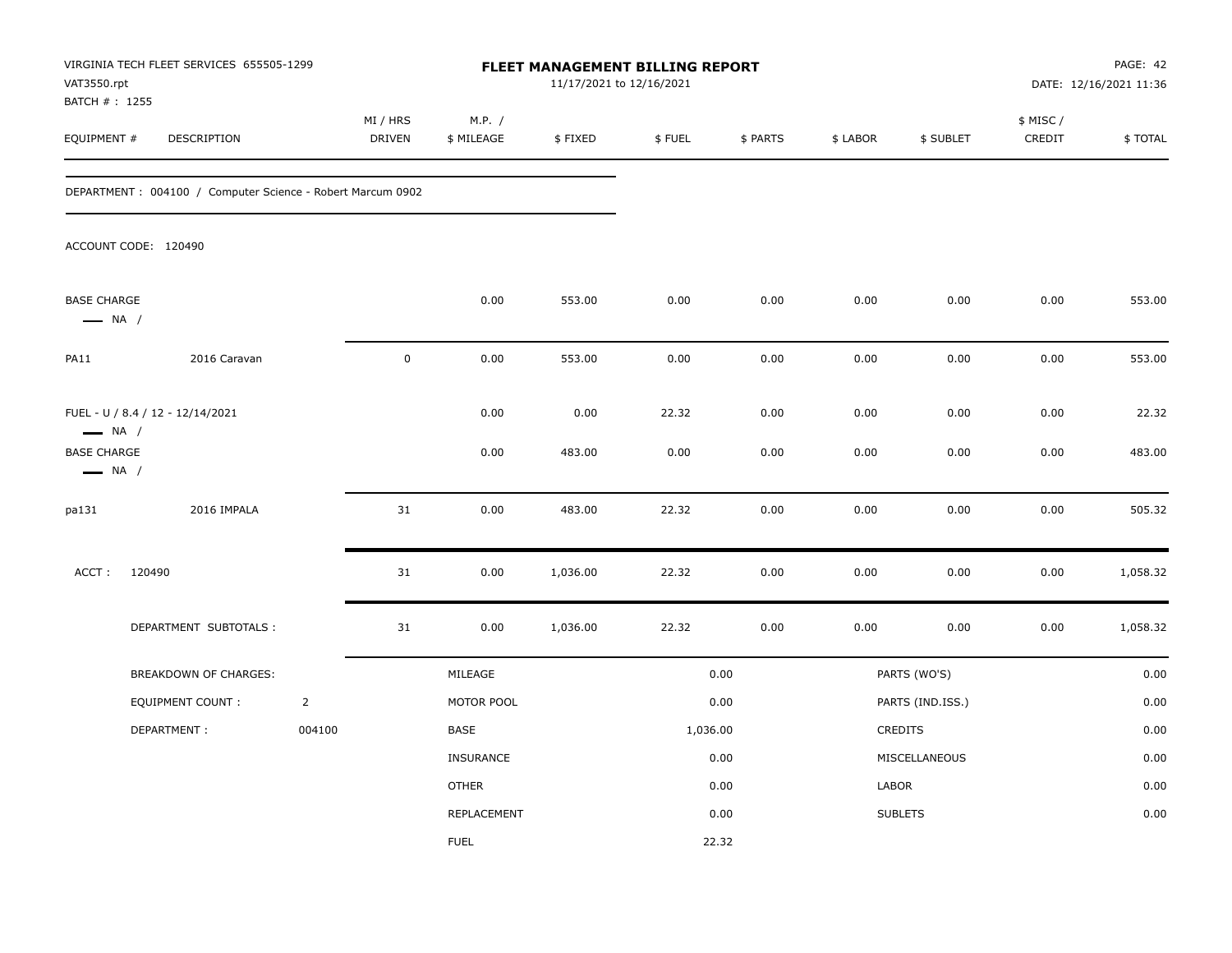| VAT3550.rpt<br>BATCH #: 1255 | VIRGINIA TECH FLEET SERVICES 655505-1299             |              |                           |                      |         |        | FLEET MANAGEMENT BILLING REPORT<br>11/17/2021 to 12/16/2021 |          |                  | PAGE: 43<br>DATE: 12/16/2021 11:36 |         |  |
|------------------------------|------------------------------------------------------|--------------|---------------------------|----------------------|---------|--------|-------------------------------------------------------------|----------|------------------|------------------------------------|---------|--|
| EQUIPMENT #                  | <b>DESCRIPTION</b>                                   |              | MI / HRS<br><b>DRIVEN</b> | M.P. /<br>\$ MILEAGE | \$FIXED | \$FUEL | \$ PARTS                                                    | \$ LABOR | \$ SUBLET        | \$ MISC/<br>CREDIT                 | \$TOTAL |  |
|                              | DEPARTMENT: 004400 / Geosciences -Jo Thomason (0420) |              |                           |                      |         |        |                                                             |          |                  |                                    |         |  |
|                              | ACCOUNT CODE: 120556                                 |              |                           |                      |         |        |                                                             |          |                  |                                    |         |  |
| $\longrightarrow$ NA /       | FUEL - U / 15.3 / CC - 11/24/2021                    |              |                           | 0.00                 | 0.00    | 50.39  | 0.00                                                        | 0.00     | 0.00             | 0.00                               | 50.39   |  |
| 58894S                       | 2010 SUB4X4                                          |              | 732                       | 0.00                 | 0.00    | 50.39  | 0.00                                                        | 0.00     | 0.00             | 0.00                               | 50.39   |  |
| ACCT:                        | 120556                                               |              | 732                       | 0.00                 | 0.00    | 50.39  | 0.00                                                        | 0.00     | 0.00             | 0.00                               | 50.39   |  |
|                              | DEPARTMENT SUBTOTALS :                               |              | 732                       | 0.00                 | 0.00    | 50.39  | 0.00                                                        | 0.00     | 0.00             | 0.00                               | 50.39   |  |
|                              | BREAKDOWN OF CHARGES:                                |              |                           | MILEAGE              |         |        | 0.00                                                        |          | PARTS (WO'S)     |                                    | 0.00    |  |
|                              | <b>EQUIPMENT COUNT:</b>                              | $\mathbf{1}$ |                           | MOTOR POOL           |         |        | 0.00                                                        |          | PARTS (IND.ISS.) |                                    | 0.00    |  |
|                              | DEPARTMENT:                                          | 004400       |                           | <b>BASE</b>          |         |        | 0.00                                                        |          | <b>CREDITS</b>   |                                    | 0.00    |  |
|                              |                                                      |              |                           | INSURANCE            |         |        | 0.00                                                        |          | MISCELLANEOUS    |                                    | 0.00    |  |
|                              |                                                      |              |                           | <b>OTHER</b>         |         |        | 0.00                                                        | LABOR    |                  |                                    | 0.00    |  |
|                              |                                                      |              |                           | REPLACEMENT          |         |        | 0.00                                                        |          | <b>SUBLETS</b>   |                                    | 0.00    |  |
|                              |                                                      |              |                           | <b>FUEL</b>          |         |        | 50.39                                                       |          |                  |                                    |         |  |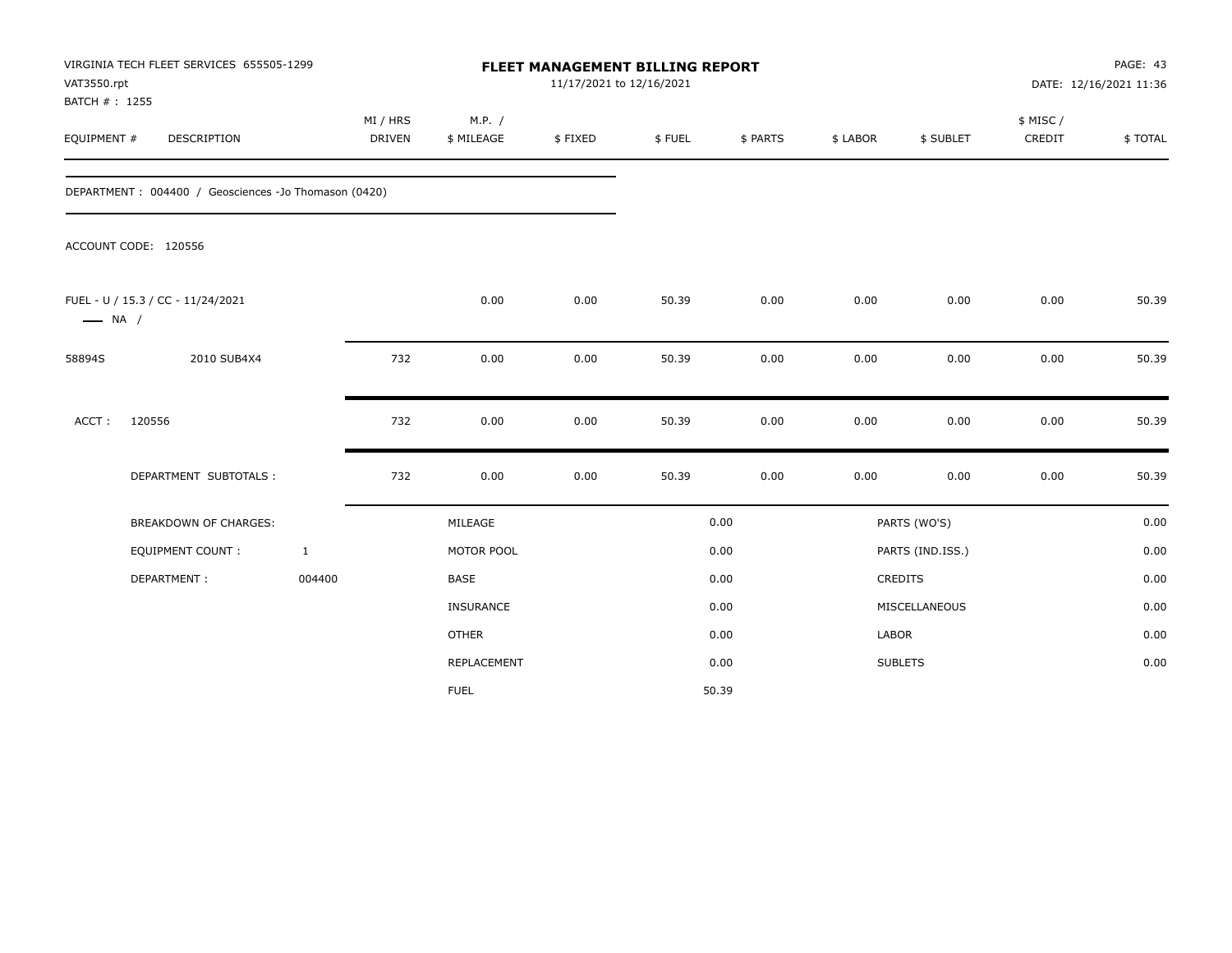| VAT3550.rpt<br>BATCH #: 1255                                | VIRGINIA TECH FLEET SERVICES 655505-1299                                            | FLEET MANAGEMENT BILLING REPORT<br>11/17/2021 to 12/16/2021 |                      |         |        |          |          | PAGE: 44<br>DATE: 12/16/2021 11:36 |                    |         |
|-------------------------------------------------------------|-------------------------------------------------------------------------------------|-------------------------------------------------------------|----------------------|---------|--------|----------|----------|------------------------------------|--------------------|---------|
| EQUIPMENT #                                                 | <b>DESCRIPTION</b>                                                                  | MI / HRS<br><b>DRIVEN</b>                                   | M.P. /<br>\$ MILEAGE | \$FIXED | \$FUEL | \$ PARTS | \$ LABOR | \$ SUBLET                          | \$ MISC/<br>CREDIT | \$TOTAL |
|                                                             | DEPARTMENT : 007700 / VT Engage: Community Learning Collaborative - Sharon Luz 0168 |                                                             |                      |         |        |          |          |                                    |                    |         |
| ACCOUNT CODE: 123334                                        |                                                                                     |                                                             |                      |         |        |          |          |                                    |                    |         |
| FUEL - U / 14.3 / 11 - 11/19/2021<br>$\longrightarrow$ NA / |                                                                                     |                                                             | 0.00                 | 0.00    | 39.36  | 0.00     | 0.00     | 0.00                               | 0.00               | 39.36   |
| 65571S                                                      | 2013 Caravan                                                                        | 278                                                         | 0.00                 | 0.00    | 39.36  | 0.00     | 0.00     | 0.00                               | 0.00               | 39.36   |
| FUEL - U / 10.8 / 12 - 12/03/2021<br>$\longrightarrow$ NA / |                                                                                     |                                                             | 0.00                 | 0.00    | 28.84  | 0.00     | 0.00     | 0.00                               | 0.00               | 28.84   |
| WORK ORDER # 0000112786<br>$\longrightarrow$ NA /           |                                                                                     |                                                             | 0.00                 | 0.00    | 0.00   | 7.26     | 53.75    | 0.00                               | 0.00               | 61.01   |
| 68327S                                                      | 2016 Caravan                                                                        | 184                                                         | 0.00                 | 0.00    | 28.84  | 7.26     | 53.75    | 0.00                               | 0.00               | 89.85   |
| FUEL - U / 8.2 / 12 - 12/03/2021<br>$\longrightarrow$ NA /  |                                                                                     |                                                             | 0.00                 | 0.00    | 21.76  | 0.00     | 0.00     | 0.00                               | 0.00               | 21.76   |
| FUEL - U / 11.2 / 11 - 11/16/2021<br>$\longrightarrow$ NA / |                                                                                     |                                                             | 0.00                 | 0.00    | 30.97  | 0.00     | 0.00     | 0.00                               | 0.00               | 30.97   |
| 76299s                                                      | 2019 Caravan                                                                        | 339                                                         | 0.00                 | 0.00    | 52.73  | 0.00     | 0.00     | 0.00                               | 0.00               | 52.73   |
| ACCT: 123334                                                |                                                                                     | 801                                                         | 0.00                 | 0.00    | 120.93 | 7.26     | 53.75    | 0.00                               | 0.00               | 181.94  |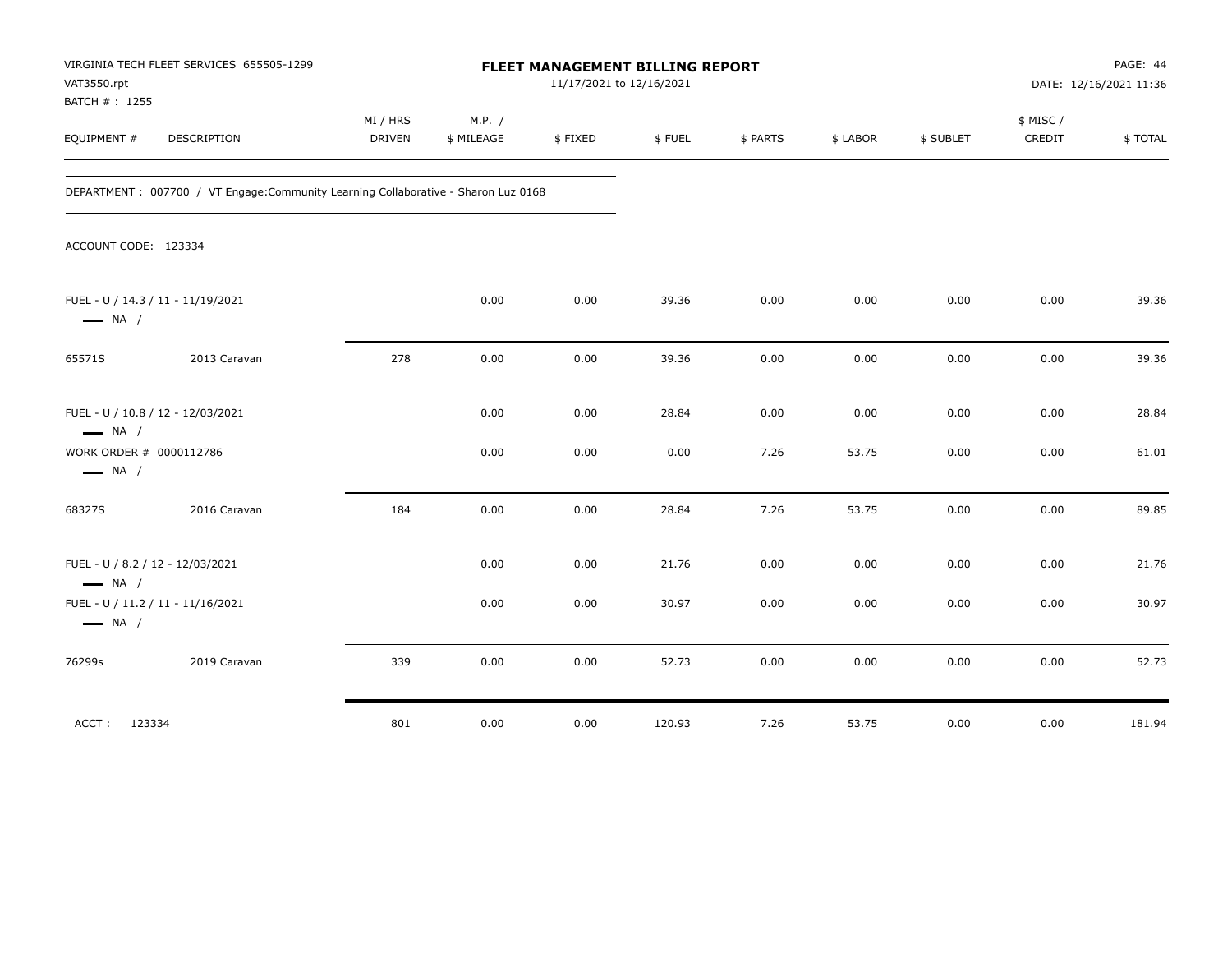| VIRGINIA TECH FLEET SERVICES 655505-1299 |        | <b>FLEET MANAGEMENT BILLING REPORT</b><br>11/17/2021 to 12/16/2021 |                  |         |        |          |          |                  |           | PAGE: 45               |  |
|------------------------------------------|--------|--------------------------------------------------------------------|------------------|---------|--------|----------|----------|------------------|-----------|------------------------|--|
| VAT3550.rpt                              |        |                                                                    |                  |         |        |          |          |                  |           | DATE: 12/16/2021 11:36 |  |
| BATCH #: 1255                            |        |                                                                    |                  |         |        |          |          |                  |           |                        |  |
|                                          |        | MI / HRS                                                           | M.P. /           |         |        |          |          |                  | \$ MISC / |                        |  |
| EQUIPMENT #<br>DESCRIPTION               |        | DRIVEN                                                             | \$ MILEAGE       | \$FIXED | \$FUEL | \$ PARTS | \$ LABOR | \$ SUBLET        | CREDIT    | \$ TOTAL               |  |
|                                          |        |                                                                    |                  |         |        |          |          |                  |           |                        |  |
| DEPARTMENT SUBTOTALS :                   |        | 801                                                                | 0.00             | 0.00    | 120.93 | 7.26     | 53.75    | 0.00             | 0.00      | 181.94                 |  |
| <b>BREAKDOWN OF CHARGES:</b>             |        |                                                                    | MILEAGE          |         |        | 0.00     |          | PARTS (WO'S)     |           | 7.26                   |  |
| <b>EQUIPMENT COUNT:</b>                  | 3      |                                                                    | MOTOR POOL       |         |        | 0.00     |          | PARTS (IND.ISS.) |           | 0.00                   |  |
| DEPARTMENT:                              | 007700 |                                                                    | BASE             |         |        | 0.00     |          | <b>CREDITS</b>   |           | 0.00                   |  |
|                                          |        |                                                                    | <b>INSURANCE</b> |         |        | 0.00     |          | MISCELLANEOUS    |           | 0.00                   |  |
|                                          |        |                                                                    | OTHER            |         |        | 0.00     | LABOR    |                  |           | 53.75                  |  |
|                                          |        |                                                                    | REPLACEMENT      |         |        | 0.00     |          | <b>SUBLETS</b>   |           | 0.00                   |  |
|                                          |        |                                                                    | <b>FUEL</b>      |         |        | 120.93   |          |                  |           |                        |  |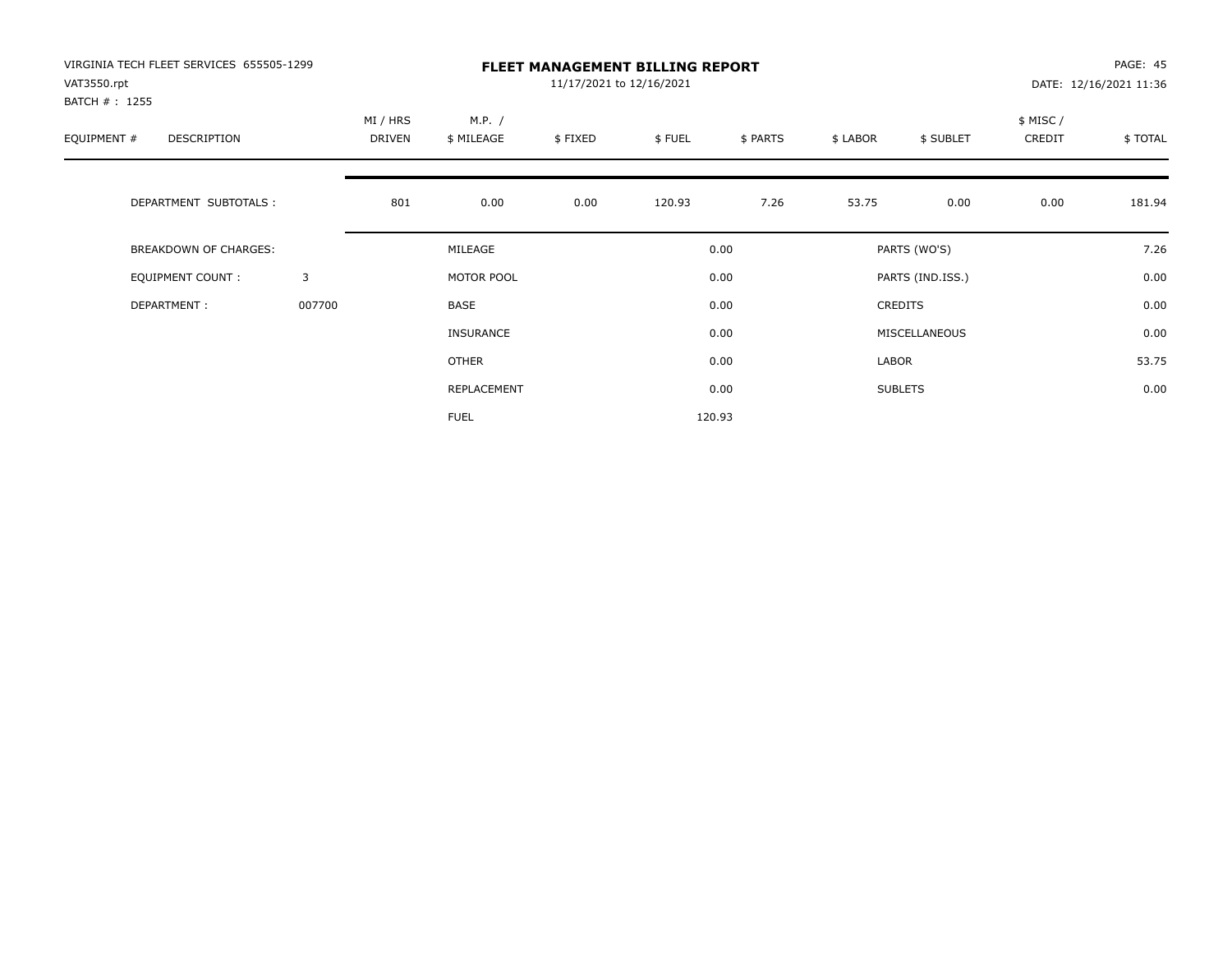| VAT3550.rpt<br>BATCH #: 1255 | VIRGINIA TECH FLEET SERVICES 655505-1299                                  |                    |                      |         | FLEET MANAGEMENT BILLING REPORT<br>11/17/2021 to 12/16/2021 |          |          |                  | <b>PAGE: 46</b><br>DATE: 12/16/2021 11:36 |         |  |
|------------------------------|---------------------------------------------------------------------------|--------------------|----------------------|---------|-------------------------------------------------------------|----------|----------|------------------|-------------------------------------------|---------|--|
| EQUIPMENT #                  | DESCRIPTION                                                               | MI / HRS<br>DRIVEN | M.P. /<br>\$ MILEAGE | \$FIXED | \$FUEL                                                      | \$ PARTS | \$ LABOR | \$ SUBLET        | \$ MISC /<br>CREDIT                       | \$TOTAL |  |
|                              | DEPARTMENT: 010100 / Aerospace & Ocean Engineering - Courtney Loan (0203) |                    |                      |         |                                                             |          |          |                  |                                           |         |  |
|                              | ACCOUNT CODE: 230534                                                      |                    |                      |         |                                                             |          |          |                  |                                           |         |  |
| $\longrightarrow$ NA /       | FUEL - U / 24.0 / 11 - 12/09/2021                                         |                    | 0.00                 | 0.00    | 63.95                                                       | 0.00     | 0.00     | 0.00             | 0.00                                      | 63.95   |  |
| 40052S                       | 1998 C1500                                                                | $\mathbf 0$        | 0.00                 | 0.00    | 63.95                                                       | 0.00     | 0.00     | 0.00             | 0.00                                      | 63.95   |  |
| ACCT:                        | 230534                                                                    | $\mathbf 0$        | 0.00                 | 0.00    | 63.95                                                       | 0.00     | 0.00     | 0.00             | 0.00                                      | 63.95   |  |
|                              | DEPARTMENT SUBTOTALS :                                                    | $\mathsf 0$        | 0.00                 | 0.00    | 63.95                                                       | 0.00     | 0.00     | 0.00             | 0.00                                      | 63.95   |  |
|                              | <b>BREAKDOWN OF CHARGES:</b>                                              |                    | MILEAGE              |         |                                                             | 0.00     |          | PARTS (WO'S)     |                                           | 0.00    |  |
|                              | EQUIPMENT COUNT:                                                          | $\mathbf{1}$       | MOTOR POOL           |         |                                                             | 0.00     |          | PARTS (IND.ISS.) |                                           | 0.00    |  |
|                              | DEPARTMENT:                                                               | 010100             | <b>BASE</b>          |         |                                                             | 0.00     |          | CREDITS          |                                           | 0.00    |  |
|                              |                                                                           |                    | <b>INSURANCE</b>     |         |                                                             | 0.00     |          | MISCELLANEOUS    |                                           | 0.00    |  |
|                              |                                                                           |                    | <b>OTHER</b>         |         |                                                             | 0.00     | LABOR    |                  |                                           | 0.00    |  |
|                              |                                                                           |                    | <b>REPLACEMENT</b>   |         |                                                             | 0.00     |          | <b>SUBLETS</b>   |                                           | 0.00    |  |
|                              |                                                                           |                    | <b>FUEL</b>          |         |                                                             | 63.95    |          |                  |                                           |         |  |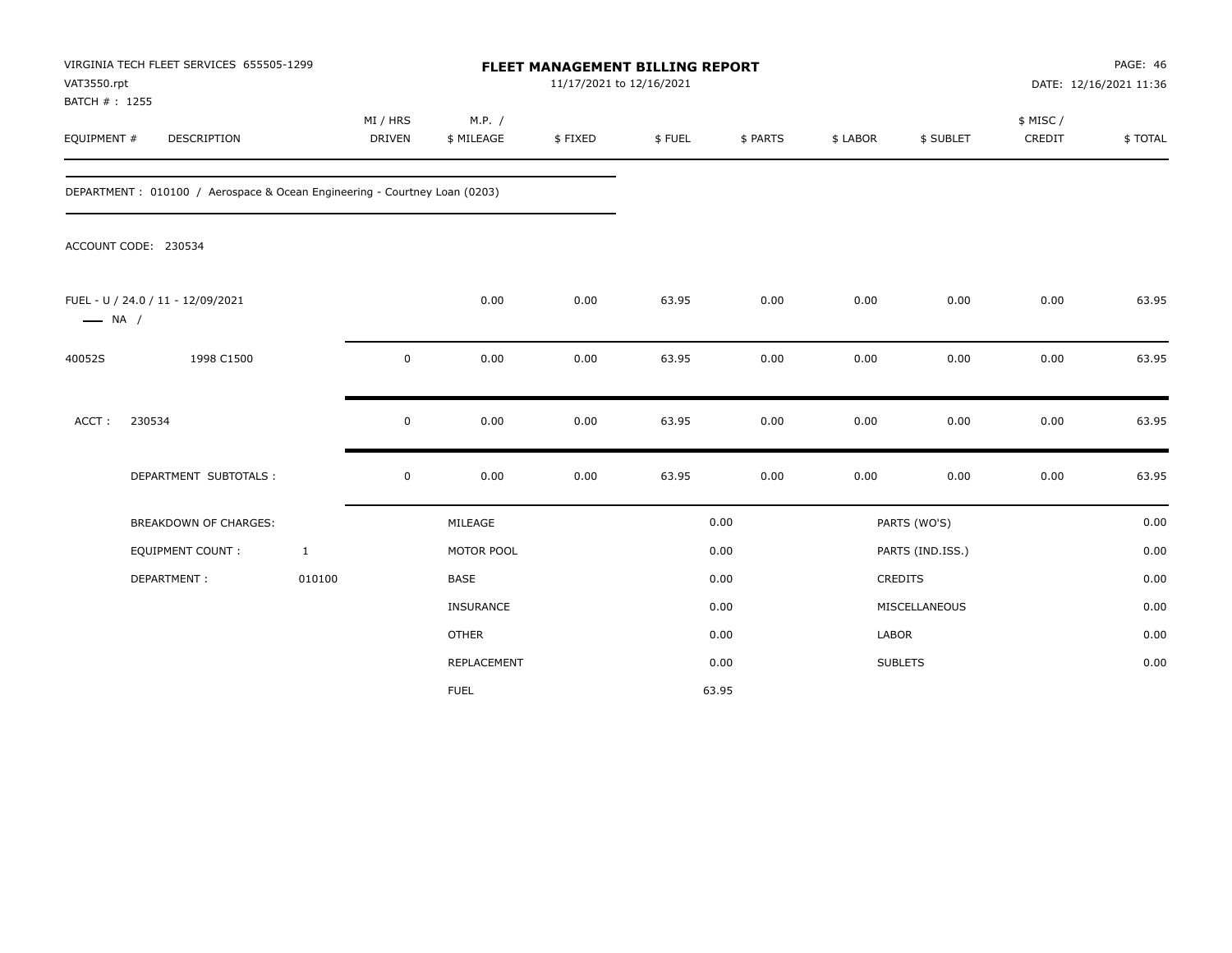|                                              | VIRGINIA TECH FLEET SERVICES 655505-1299<br>VAT3550.rpt<br>BATCH #: 1255        |              |                           |                      | 11/17/2021 to 12/16/2021 | FLEET MANAGEMENT BILLING REPORT |          |          |                  |                    | PAGE: 47<br>DATE: 12/16/2021 11:36 |
|----------------------------------------------|---------------------------------------------------------------------------------|--------------|---------------------------|----------------------|--------------------------|---------------------------------|----------|----------|------------------|--------------------|------------------------------------|
| EQUIPMENT #                                  | DESCRIPTION                                                                     |              | MI / HRS<br><b>DRIVEN</b> | M.P. /<br>\$ MILEAGE | \$FIXED                  | \$ FUEL                         | \$ PARTS | \$ LABOR | \$ SUBLET        | \$ MISC/<br>CREDIT | \$TOTAL                            |
|                                              | DEPARTMENT: 010300 / Civil & Environmental Engineering - Bonnie Franklin (0105) |              |                           |                      |                          |                                 |          |          |                  |                    |                                    |
|                                              | ACCOUNT CODE: 120896                                                            |              |                           |                      |                          |                                 |          |          |                  |                    |                                    |
| $\longrightarrow$ NA /                       | FUEL - U / 21.4 / 11 - 12/07/2021                                               |              |                           | 0.00                 | 0.00                     | 57.22                           | 0.00     | 0.00     | 0.00             | 0.00               | 57.22                              |
| <b>BASE CHARGE</b><br>$\longrightarrow$ NA / |                                                                                 |              |                           | 0.00                 | 502.00                   | 0.00                            | 0.00     | 0.00     | 0.00             | 0.00               | 502.00                             |
| PA143                                        | 2013 F250                                                                       |              | 134                       | 0.00                 | 502.00                   | 57.22                           | 0.00     | 0.00     | 0.00             | 0.00               | 559.22                             |
| ACCT:                                        | 120896                                                                          |              | 134                       | 0.00                 | 502.00                   | 57.22                           | 0.00     | 0.00     | 0.00             | 0.00               | 559.22                             |
|                                              | DEPARTMENT SUBTOTALS :                                                          |              | 134                       | 0.00                 | 502.00                   | 57.22                           | 0.00     | 0.00     | 0.00             | 0.00               | 559.22                             |
|                                              | BREAKDOWN OF CHARGES:                                                           |              |                           | MILEAGE              |                          |                                 | 0.00     |          | PARTS (WO'S)     |                    | 0.00                               |
|                                              | <b>EQUIPMENT COUNT:</b>                                                         | $\mathbf{1}$ |                           | MOTOR POOL           |                          |                                 | 0.00     |          | PARTS (IND.ISS.) |                    | 0.00                               |
|                                              | DEPARTMENT:                                                                     | 010300       |                           | BASE                 |                          |                                 | 502.00   |          | <b>CREDITS</b>   |                    | 0.00                               |
|                                              |                                                                                 |              |                           | INSURANCE            |                          |                                 | 0.00     |          | MISCELLANEOUS    |                    | 0.00                               |
|                                              |                                                                                 |              |                           | <b>OTHER</b>         |                          |                                 | 0.00     | LABOR    |                  |                    | 0.00                               |
|                                              |                                                                                 |              |                           | REPLACEMENT          |                          |                                 | 0.00     |          | <b>SUBLETS</b>   |                    | 0.00                               |
|                                              |                                                                                 |              |                           | <b>FUEL</b>          |                          |                                 | 57.22    |          |                  |                    |                                    |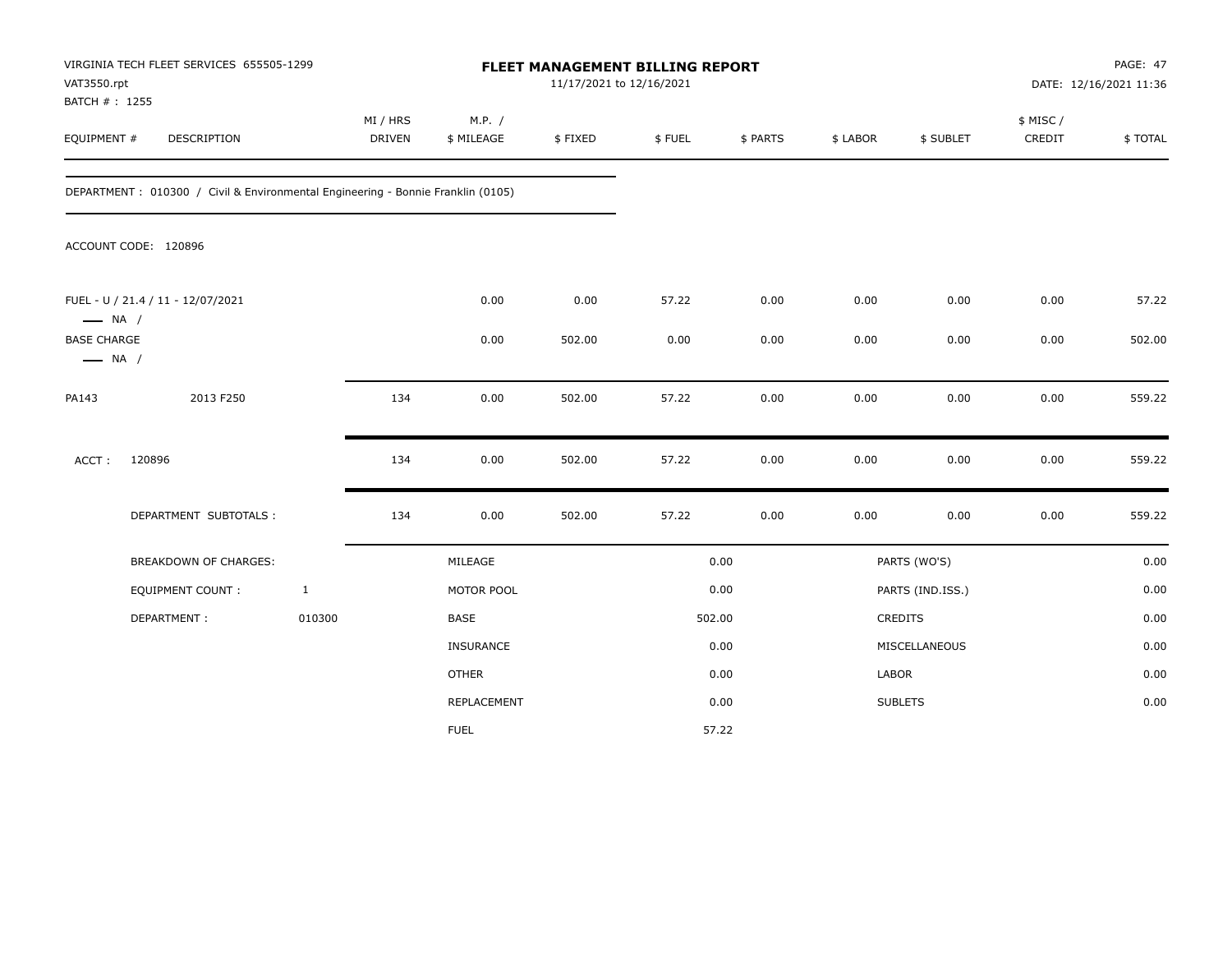| VAT3550.rpt<br>BATCH # : 1255                               | VIRGINIA TECH FLEET SERVICES 655505-1299                                          |                           |                      | <b>FLEET MANAGEMENT BILLING REPORT</b><br>11/17/2021 to 12/16/2021 |        |          |          |           | PAGE: 48<br>DATE: 12/16/2021 11:36 |         |
|-------------------------------------------------------------|-----------------------------------------------------------------------------------|---------------------------|----------------------|--------------------------------------------------------------------|--------|----------|----------|-----------|------------------------------------|---------|
| EQUIPMENT #                                                 | DESCRIPTION                                                                       | MI / HRS<br><b>DRIVEN</b> | M.P. /<br>\$ MILEAGE | \$FIXED                                                            | \$FUEL | \$ PARTS | \$ LABOR | \$ SUBLET | \$ MISC /<br>CREDIT                | \$TOTAL |
|                                                             | DEPARTMENT: 010305 / Occoquan Monitoring Lab 9408 Prince WilliamSt Manassas 20110 |                           |                      |                                                                    |        |          |          |           |                                    |         |
| ACCOUNT CODE: 467284                                        |                                                                                   |                           |                      |                                                                    |        |          |          |           |                                    |         |
| FUEL - U / 33.2 / CC - 11/24/2021<br>$\longrightarrow$ NA / |                                                                                   |                           | 0.00                 | 0.00                                                               | 108.58 | 0.00     | 0.00     | 0.00      | 0.00                               | 108.58  |
| 41455S                                                      | 2000 CHEROKEE                                                                     | 465                       | 0.00                 | 0.00                                                               | 108.58 | 0.00     | 0.00     | 0.00      | 0.00                               | 108.58  |
| FUEL - U / 34.0 / CC - 11/24/2021<br>$\longrightarrow$ NA / |                                                                                   |                           | 0.00                 | 0.00                                                               | 112.36 | 0.00     | 0.00     | 0.00      | 0.00                               | 112.36  |
| 41496S                                                      | 2000 Astro                                                                        | 523                       | 0.00                 | 0.00                                                               | 112.36 | 0.00     | 0.00     | 0.00      | 0.00                               | 112.36  |
| FUEL - U / 15.3 / CC - 11/24/2021<br>$\longrightarrow$ NA / |                                                                                   |                           | 0.00                 | 0.00                                                               | 48.86  | 0.00     | 0.00     | 0.00      | 0.00                               | 48.86   |
| 55231S                                                      | 2007 COLORADO                                                                     | 251                       | 0.00                 | 0.00                                                               | 48.86  | 0.00     | 0.00     | 0.00      | 0.00                               | 48.86   |
| FUEL - U / 52.1 / CC - 11/24/2021<br>$\longrightarrow$ NA / |                                                                                   |                           | 0.00                 | 0.00                                                               | 169.02 | 0.00     | 0.00     | 0.00      | 0.00                               | 169.02  |
| 55257S                                                      | 2008 Ram                                                                          | 661                       | 0.00                 | 0.00                                                               | 169.02 | 0.00     | 0.00     | 0.00      | 0.00                               | 169.02  |
| FUEL - U / 69.5 / CC - 11/24/2021<br>$\longrightarrow$ NA / |                                                                                   |                           | 0.00                 | 0.00                                                               | 223.48 | 0.00     | 0.00     | 0.00      | 0.00                               | 223.48  |
| 77324s                                                      | 2019 F150                                                                         | 900                       | 0.00                 | 0.00                                                               | 223.48 | 0.00     | 0.00     | 0.00      | 0.00                               | 223.48  |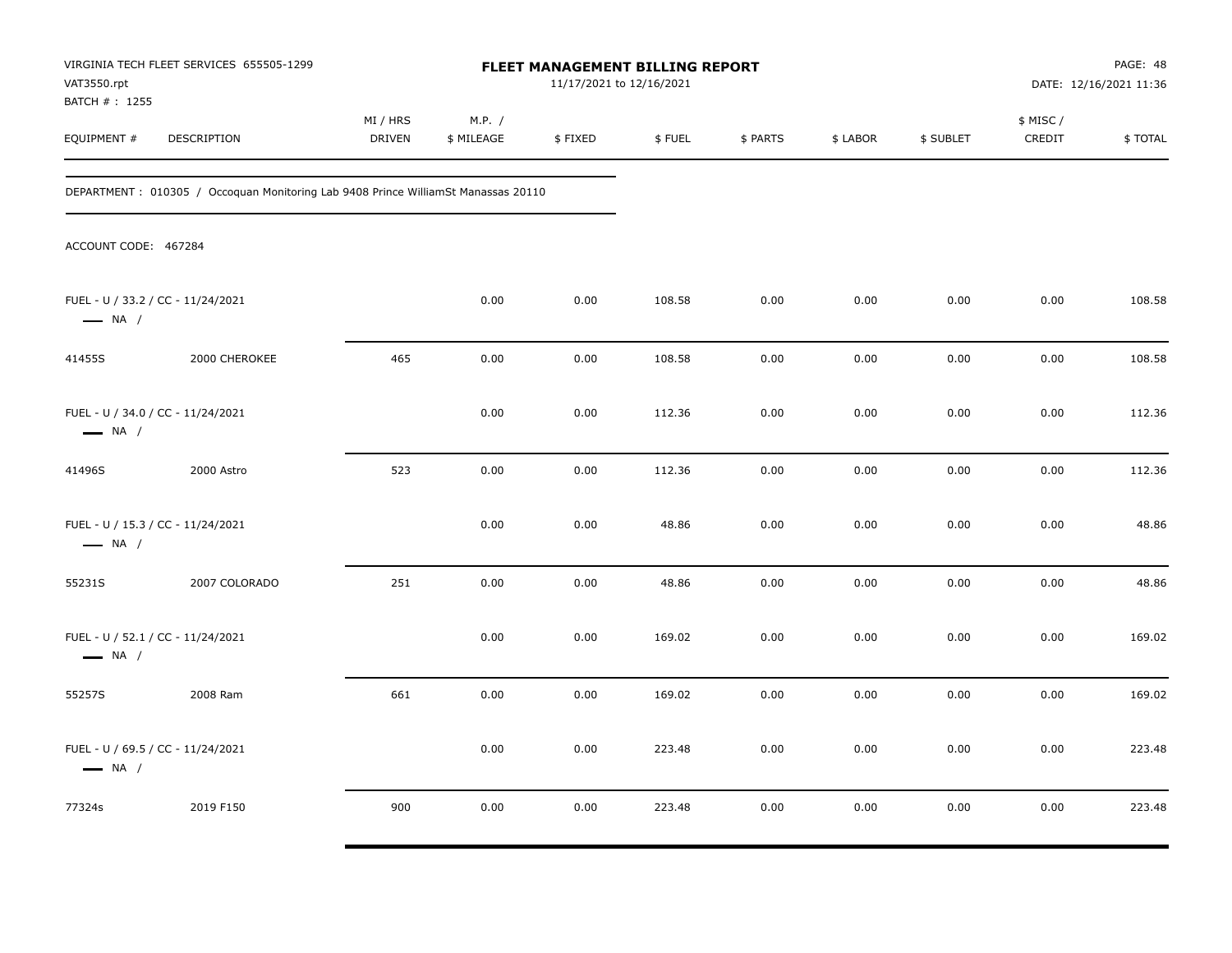|             | VIRGINIA TECH FLEET SERVICES 655505-1299<br>VAT3550.rpt<br>BATCH #: 1255          |        |                           |                      | <b>FLEET MANAGEMENT BILLING REPORT</b><br>11/17/2021 to 12/16/2021 |        |          |          |                  |                    | PAGE: 49<br>DATE: 12/16/2021 11:36 |
|-------------|-----------------------------------------------------------------------------------|--------|---------------------------|----------------------|--------------------------------------------------------------------|--------|----------|----------|------------------|--------------------|------------------------------------|
| EQUIPMENT # | <b>DESCRIPTION</b>                                                                |        | MI / HRS<br><b>DRIVEN</b> | M.P. /<br>\$ MILEAGE | \$FIXED                                                            | \$FUEL | \$ PARTS | \$ LABOR | \$ SUBLET        | \$ MISC/<br>CREDIT | \$TOTAL                            |
|             | DEPARTMENT: 010305 / Occoquan Monitoring Lab 9408 Prince WilliamSt Manassas 20110 |        |                           |                      |                                                                    |        |          |          |                  |                    |                                    |
| ACCT:       | 467284                                                                            |        | 2,800                     | 0.00                 | 0.00                                                               | 662.30 | 0.00     | 0.00     | 0.00             | 0.00               | 662.30                             |
|             | DEPARTMENT SUBTOTALS :                                                            |        | 2,800                     | 0.00                 | 0.00                                                               | 662.30 | 0.00     | 0.00     | 0.00             | 0.00               | 662.30                             |
|             | <b>BREAKDOWN OF CHARGES:</b>                                                      |        |                           | MILEAGE              |                                                                    |        | 0.00     |          | PARTS (WO'S)     |                    | 0.00                               |
|             | <b>EQUIPMENT COUNT:</b>                                                           | 5      |                           | MOTOR POOL           |                                                                    |        | 0.00     |          | PARTS (IND.ISS.) |                    | 0.00                               |
|             | DEPARTMENT:                                                                       | 010305 |                           | BASE                 |                                                                    |        | 0.00     |          | <b>CREDITS</b>   |                    | 0.00                               |
|             |                                                                                   |        |                           | <b>INSURANCE</b>     |                                                                    |        | 0.00     |          | MISCELLANEOUS    |                    | 0.00                               |
|             |                                                                                   |        |                           | <b>OTHER</b>         |                                                                    |        | 0.00     | LABOR    |                  |                    | 0.00                               |
|             |                                                                                   |        |                           | <b>REPLACEMENT</b>   |                                                                    |        | 0.00     |          | <b>SUBLETS</b>   |                    | 0.00                               |
|             |                                                                                   |        |                           | <b>FUEL</b>          |                                                                    |        | 662.30   |          |                  |                    |                                    |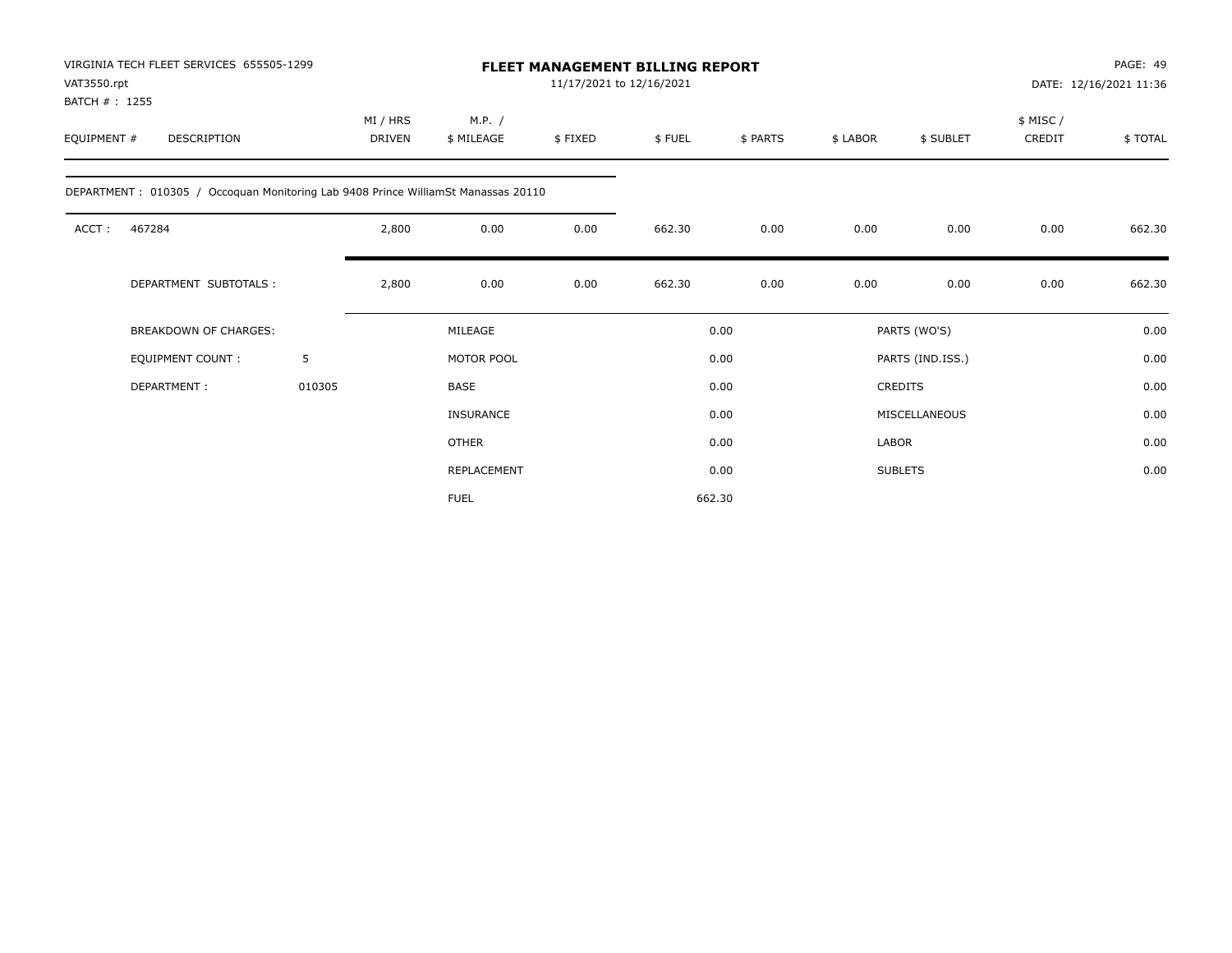| VAT3550.rpt<br>BATCH #: 1255 | VIRGINIA TECH FLEET SERVICES 655505-1299                                   |              | FLEET MANAGEMENT BILLING REPORT<br>11/17/2021 to 12/16/2021 |                      |         |        |          |          | PAGE: 50<br>DATE: 12/16/2021 11:36 |                    |         |
|------------------------------|----------------------------------------------------------------------------|--------------|-------------------------------------------------------------|----------------------|---------|--------|----------|----------|------------------------------------|--------------------|---------|
| EQUIPMENT #                  | DESCRIPTION                                                                |              | MI / HRS<br><b>DRIVEN</b>                                   | M.P. /<br>\$ MILEAGE | \$FIXED | \$FUEL | \$ PARTS | \$ LABOR | \$ SUBLET                          | \$ MISC/<br>CREDIT | \$TOTAL |
|                              | DEPARTMENT: 010400 / Electrical & Computer Engineering - Kim Medley (0111) |              |                                                             |                      |         |        |          |          |                                    |                    |         |
|                              | ACCOUNT CODE: 232406                                                       |              |                                                             |                      |         |        |          |          |                                    |                    |         |
| $\longrightarrow$ NA /       | FUEL - U / 16.5 / 11 - 11/19/2021                                          |              |                                                             | 0.00                 | 0.00    | 45.40  | 0.00     | 0.00     | 0.00                               | 0.00               | 45.40   |
| $\longrightarrow$ NA /       | FUEL - U / 7.5 / 11 - 11/19/2021                                           |              |                                                             | 0.00                 | 0.00    | 20.67  | 0.00     | 0.00     | 0.00                               | 0.00               | 20.67   |
| 50170S                       | 2005 Silverado                                                             |              | 365                                                         | 0.00                 | 0.00    | 66.07  | 0.00     | 0.00     | 0.00                               | 0.00               | 66.07   |
| ACCT:                        | 232406                                                                     |              | 365                                                         | 0.00                 | 0.00    | 66.07  | 0.00     | 0.00     | 0.00                               | 0.00               | 66.07   |
|                              | DEPARTMENT SUBTOTALS :                                                     |              | 365                                                         | 0.00                 | 0.00    | 66.07  | 0.00     | 0.00     | 0.00                               | 0.00               | 66.07   |
|                              | <b>BREAKDOWN OF CHARGES:</b>                                               |              |                                                             | MILEAGE              |         |        | 0.00     |          | PARTS (WO'S)                       |                    | 0.00    |
|                              | <b>EQUIPMENT COUNT:</b>                                                    | $\mathbf{1}$ |                                                             | MOTOR POOL           |         |        | 0.00     |          | PARTS (IND.ISS.)                   |                    | 0.00    |
|                              | DEPARTMENT:                                                                | 010400       |                                                             | BASE                 |         |        | 0.00     |          | <b>CREDITS</b>                     |                    | 0.00    |
|                              |                                                                            |              |                                                             | INSURANCE            |         |        | 0.00     |          | MISCELLANEOUS                      |                    | 0.00    |
|                              |                                                                            |              |                                                             | <b>OTHER</b>         |         |        | 0.00     | LABOR    |                                    |                    | 0.00    |
|                              |                                                                            |              |                                                             | REPLACEMENT          |         |        | 0.00     |          | <b>SUBLETS</b>                     |                    | 0.00    |
|                              |                                                                            |              |                                                             | <b>FUEL</b>          |         |        | 66.07    |          |                                    |                    |         |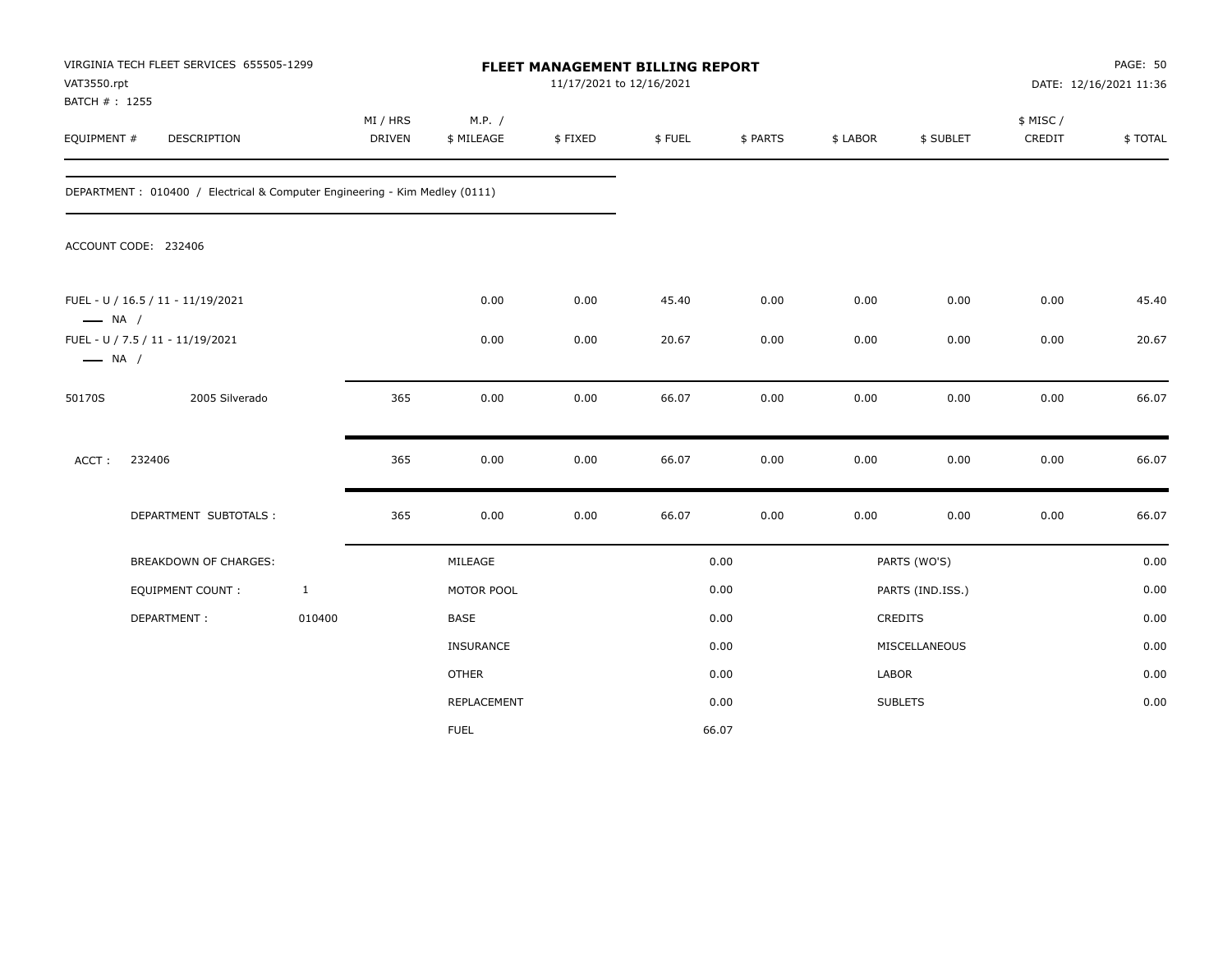| VAT3550.rpt                  | VIRGINIA TECH FLEET SERVICES 655505-1299                                     |                           |                      | PAGE: 51<br>FLEET MANAGEMENT BILLING REPORT<br>11/17/2021 to 12/16/2021<br>DATE: 12/16/2021 11:36 |        |          |          |                  |                     |         |
|------------------------------|------------------------------------------------------------------------------|---------------------------|----------------------|---------------------------------------------------------------------------------------------------|--------|----------|----------|------------------|---------------------|---------|
| BATCH #: 1255<br>EQUIPMENT # | DESCRIPTION                                                                  | MI / HRS<br><b>DRIVEN</b> | M.P. /<br>\$ MILEAGE | \$FIXED                                                                                           | \$FUEL | \$ PARTS | \$ LABOR | \$ SUBLET        | \$ MISC /<br>CREDIT | \$TOTAL |
|                              | DEPARTMENT: 010600 / Industrial & Systems Engineering - Nicole Conner (0118) |                           |                      |                                                                                                   |        |          |          |                  |                     |         |
|                              | ACCOUNT CODE: 122057                                                         |                           |                      |                                                                                                   |        |          |          |                  |                     |         |
| $\longrightarrow$ NA /       | FUEL - U / 27.0 / 12 - 12/08/2021                                            |                           | 0.00                 | 0.00                                                                                              | 72.14  | 0.00     | 0.00     | 0.00             | 0.00                | 72.14   |
| 33038S                       | 1992 K2500 4X4                                                               | 225                       | 0.00                 | 0.00                                                                                              | 72.14  | 0.00     | 0.00     | 0.00             | 0.00                | 72.14   |
| ACCT:                        | 122057                                                                       | 225                       | 0.00                 | 0.00                                                                                              | 72.14  | 0.00     | 0.00     | 0.00             | 0.00                | 72.14   |
|                              | DEPARTMENT SUBTOTALS :                                                       | 225                       | 0.00                 | 0.00                                                                                              | 72.14  | 0.00     | 0.00     | 0.00             | 0.00                | 72.14   |
|                              | BREAKDOWN OF CHARGES:                                                        |                           | MILEAGE              |                                                                                                   |        | 0.00     |          | PARTS (WO'S)     |                     | 0.00    |
|                              | EQUIPMENT COUNT:                                                             | $\mathbf{1}$              | MOTOR POOL           |                                                                                                   |        | 0.00     |          | PARTS (IND.ISS.) |                     | 0.00    |
|                              | DEPARTMENT:                                                                  | 010600                    | <b>BASE</b>          |                                                                                                   |        | 0.00     |          | CREDITS          |                     | 0.00    |
|                              |                                                                              |                           | <b>INSURANCE</b>     |                                                                                                   |        | 0.00     |          | MISCELLANEOUS    |                     | 0.00    |
|                              |                                                                              |                           | <b>OTHER</b>         |                                                                                                   |        | 0.00     | LABOR    |                  |                     | 0.00    |
|                              |                                                                              |                           | REPLACEMENT          |                                                                                                   |        | 0.00     |          | <b>SUBLETS</b>   |                     | 0.00    |
|                              |                                                                              |                           | <b>FUEL</b>          |                                                                                                   |        | 72.14    |          |                  |                     |         |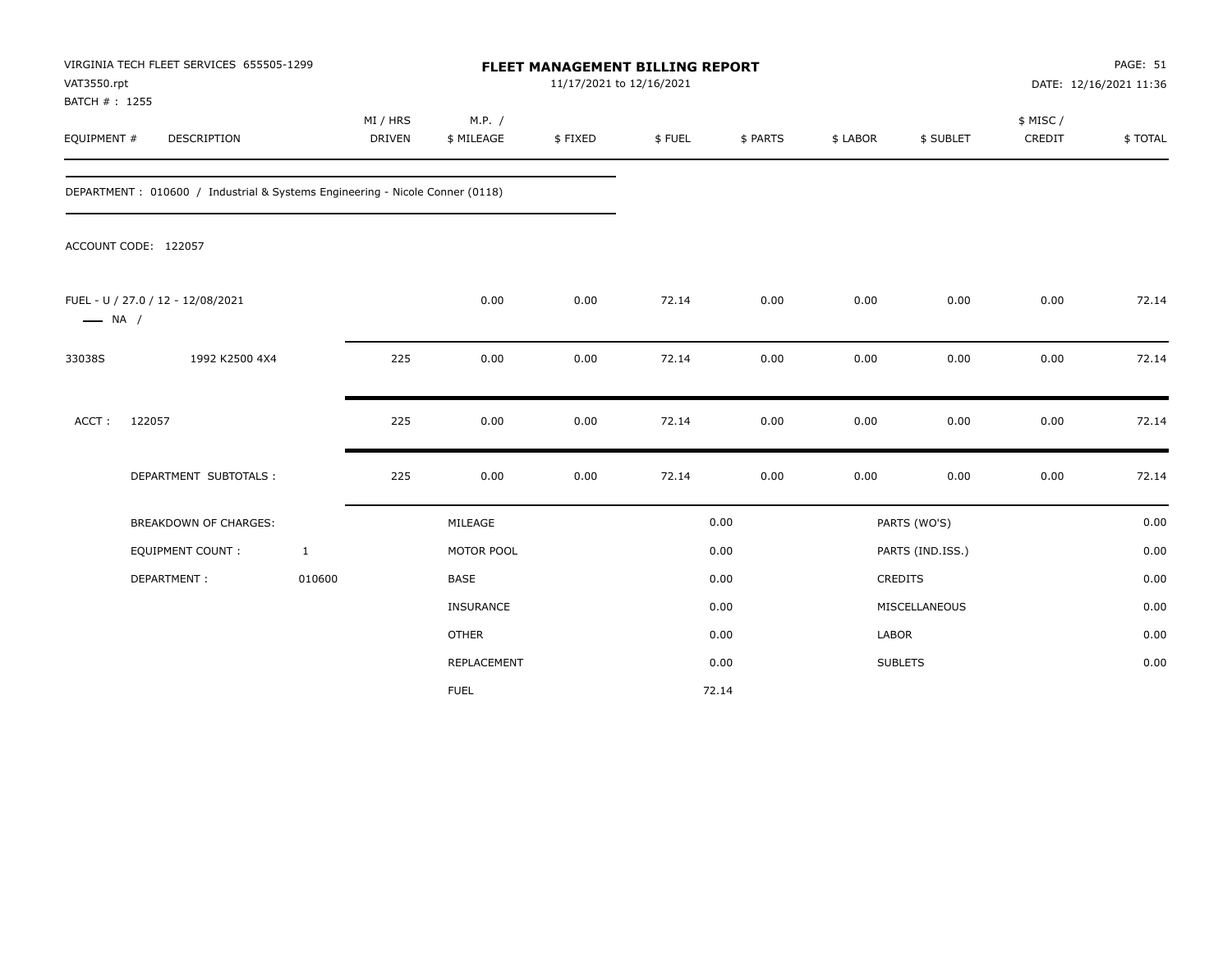| VAT3550.rpt                                                                       | VIRGINIA TECH FLEET SERVICES 655505-1299<br>BATCH # : 1255      |                |                    |                      |                | <b>FLEET MANAGEMENT BILLING REPORT</b><br>11/17/2021 to 12/16/2021 |              |              |                  |                     | PAGE: 52<br>DATE: 12/16/2021 11:36 |  |
|-----------------------------------------------------------------------------------|-----------------------------------------------------------------|----------------|--------------------|----------------------|----------------|--------------------------------------------------------------------|--------------|--------------|------------------|---------------------|------------------------------------|--|
| EQUIPMENT #                                                                       | DESCRIPTION                                                     |                | MI / HRS<br>DRIVEN | M.P. /<br>\$ MILEAGE | \$FIXED        | \$FUEL                                                             | \$ PARTS     | \$ LABOR     | \$ SUBLET        | \$ MISC /<br>CREDIT | \$TOTAL                            |  |
|                                                                                   | DEPARTMENT: 010700 / Mechanical Engineering - Hope Lewis (0238) |                |                    |                      |                |                                                                    |              |              |                  |                     |                                    |  |
|                                                                                   | ACCOUNT CODE: 121970                                            |                |                    |                      |                |                                                                    |              |              |                  |                     |                                    |  |
| <b>BASE CHARGE</b><br>$\longrightarrow$ NA /                                      |                                                                 |                |                    | 0.00                 | 602.00         | 0.00                                                               | 0.00         | 0.00         | 0.00             | 0.00                | 602.00                             |  |
| <b>PA20</b>                                                                       | 2012 12 PAS VAN                                                 |                | $\pmb{0}$          | 0.00                 | 602.00         | 0.00                                                               | 0.00         | 0.00         | 0.00             | 0.00                | 602.00                             |  |
| FUEL - U / 24.5 / CC - 11/24/2021<br>$\longrightarrow$ NA /<br><b>BASE CHARGE</b> |                                                                 |                |                    | 0.00<br>0.00         | 0.00<br>502.00 | 80.25<br>0.00                                                      | 0.00<br>0.00 | 0.00<br>0.00 | 0.00<br>0.00     | 0.00<br>0.00        | 80.25<br>502.00                    |  |
| $\longrightarrow$ NA /                                                            |                                                                 |                |                    |                      |                |                                                                    |              |              |                  |                     |                                    |  |
| <b>PA48</b>                                                                       | 2006 F150                                                       |                | 101                | 0.00                 | 502.00         | 80.25                                                              | 0.00         | 0.00         | 0.00             | 0.00                | 582.25                             |  |
| ACCT:                                                                             | 121970                                                          |                | 101                | 0.00                 | 1,104.00       | 80.25                                                              | 0.00         | 0.00         | 0.00             | 0.00                | 1,184.25                           |  |
|                                                                                   | DEPARTMENT SUBTOTALS :                                          |                | 101                | 0.00                 | 1,104.00       | 80.25                                                              | 0.00         | 0.00         | 0.00             | 0.00                | 1,184.25                           |  |
|                                                                                   | BREAKDOWN OF CHARGES:                                           |                |                    | MILEAGE              |                |                                                                    | 0.00         |              | PARTS (WO'S)     |                     | 0.00                               |  |
|                                                                                   | EQUIPMENT COUNT:                                                | $\overline{2}$ |                    | MOTOR POOL           |                |                                                                    | 0.00         |              | PARTS (IND.ISS.) |                     | 0.00                               |  |
|                                                                                   | DEPARTMENT:                                                     | 010700         |                    | BASE                 |                | 1,104.00                                                           |              |              | CREDITS          |                     | 0.00                               |  |
|                                                                                   |                                                                 |                |                    | <b>INSURANCE</b>     |                |                                                                    | 0.00         |              | MISCELLANEOUS    |                     | 0.00                               |  |
|                                                                                   |                                                                 |                |                    | <b>OTHER</b>         |                |                                                                    | 0.00         | LABOR        |                  |                     | 0.00                               |  |
|                                                                                   |                                                                 |                |                    | REPLACEMENT          |                |                                                                    | 0.00         |              | <b>SUBLETS</b>   |                     | 0.00                               |  |
|                                                                                   |                                                                 |                |                    | <b>FUEL</b>          |                |                                                                    | 80.25        |              |                  |                     |                                    |  |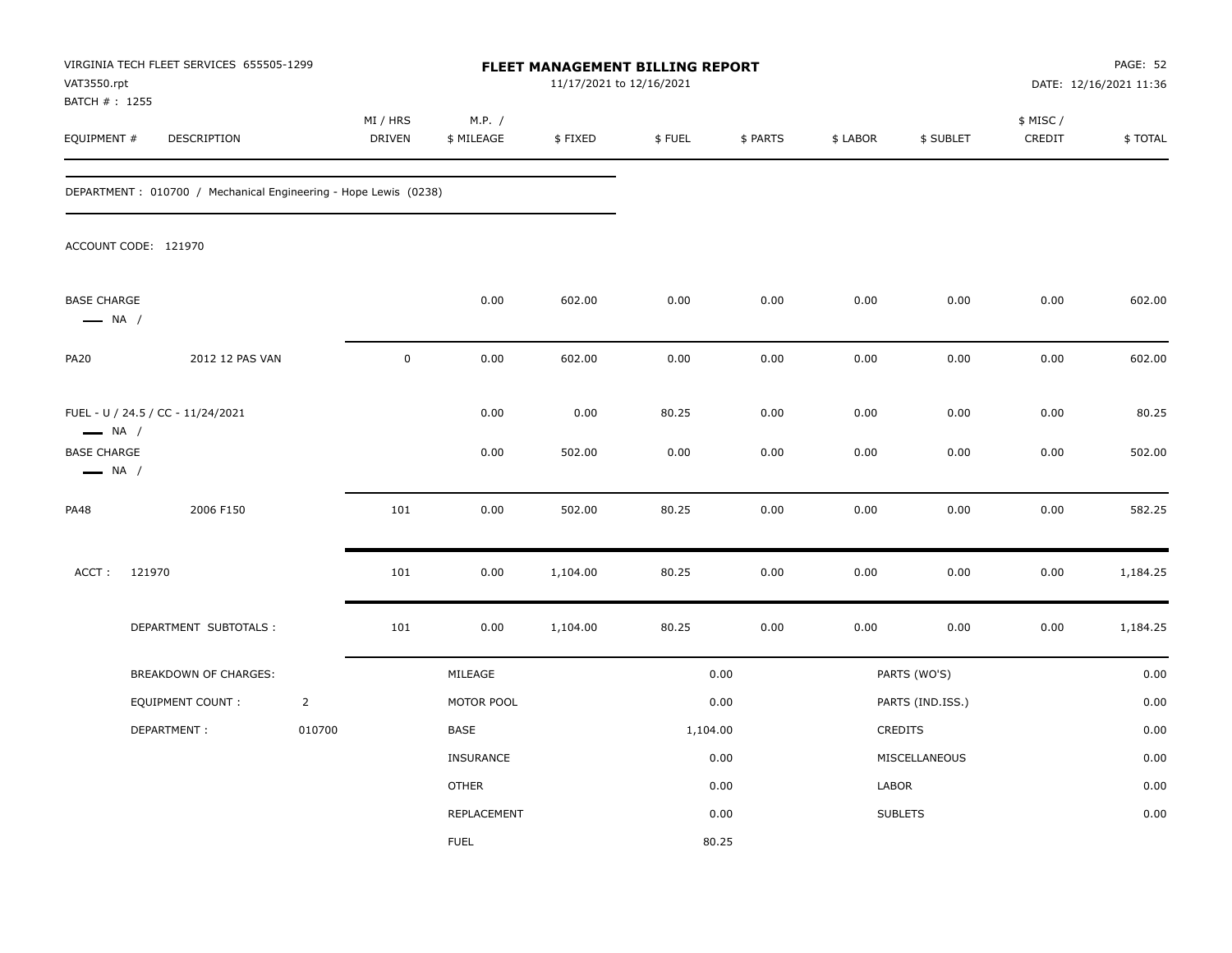| VAT3550.rpt<br>BATCH #: 1255 | VIRGINIA TECH FLEET SERVICES 655505-1299          |              | FLEET MANAGEMENT BILLING REPORT<br>11/17/2021 to 12/16/2021 |                      |         |        |          | DATE: 12/16/2021 11:36 |                  |                    |         |  |
|------------------------------|---------------------------------------------------|--------------|-------------------------------------------------------------|----------------------|---------|--------|----------|------------------------|------------------|--------------------|---------|--|
| EQUIPMENT #                  | <b>DESCRIPTION</b>                                |              | MI / HRS<br><b>DRIVEN</b>                                   | M.P. /<br>\$ MILEAGE | \$FIXED | \$FUEL | \$ PARTS | \$ LABOR               | \$ SUBLET        | \$ MISC/<br>CREDIT | \$TOTAL |  |
|                              | DEPARTMENT: 010711 / CENTIRE - Miriam Snyder 0238 |              |                                                             |                      |         |        |          |                        |                  |                    |         |  |
|                              | ACCOUNT CODE: 235584                              |              |                                                             |                      |         |        |          |                        |                  |                    |         |  |
| $\longrightarrow$ NA /       | FUEL - U / 11.9 / 12 - 12/11/2021                 |              |                                                             | 0.00                 | 0.00    | 31.80  | 0.00     | 0.00                   | 0.00             | 0.00               | 31.80   |  |
| 86m989                       | 2021 EQUIP                                        |              | 129                                                         | 0.00                 | 0.00    | 31.80  | 0.00     | 0.00                   | 0.00             | 0.00               | 31.80   |  |
| ACCT:                        | 235584                                            |              | 129                                                         | 0.00                 | 0.00    | 31.80  | 0.00     | 0.00                   | 0.00             | 0.00               | 31.80   |  |
|                              | DEPARTMENT SUBTOTALS :                            |              | 129                                                         | 0.00                 | 0.00    | 31.80  | 0.00     | 0.00                   | 0.00             | 0.00               | 31.80   |  |
|                              | <b>BREAKDOWN OF CHARGES:</b>                      |              |                                                             | MILEAGE              |         |        | 0.00     |                        | PARTS (WO'S)     |                    | 0.00    |  |
|                              | <b>EQUIPMENT COUNT:</b>                           | $\mathbf{1}$ |                                                             | MOTOR POOL           |         |        | 0.00     |                        | PARTS (IND.ISS.) |                    | 0.00    |  |
|                              | DEPARTMENT:                                       | 010711       |                                                             | <b>BASE</b>          |         |        | 0.00     |                        | <b>CREDITS</b>   |                    | 0.00    |  |
|                              |                                                   |              |                                                             | INSURANCE            |         |        | 0.00     |                        | MISCELLANEOUS    |                    | 0.00    |  |
|                              |                                                   |              |                                                             | <b>OTHER</b>         |         |        | 0.00     | LABOR                  |                  |                    | 0.00    |  |
|                              |                                                   |              |                                                             | REPLACEMENT          |         |        | 0.00     |                        | <b>SUBLETS</b>   |                    | 0.00    |  |
|                              |                                                   |              |                                                             | <b>FUEL</b>          |         |        | 31.80    |                        |                  |                    |         |  |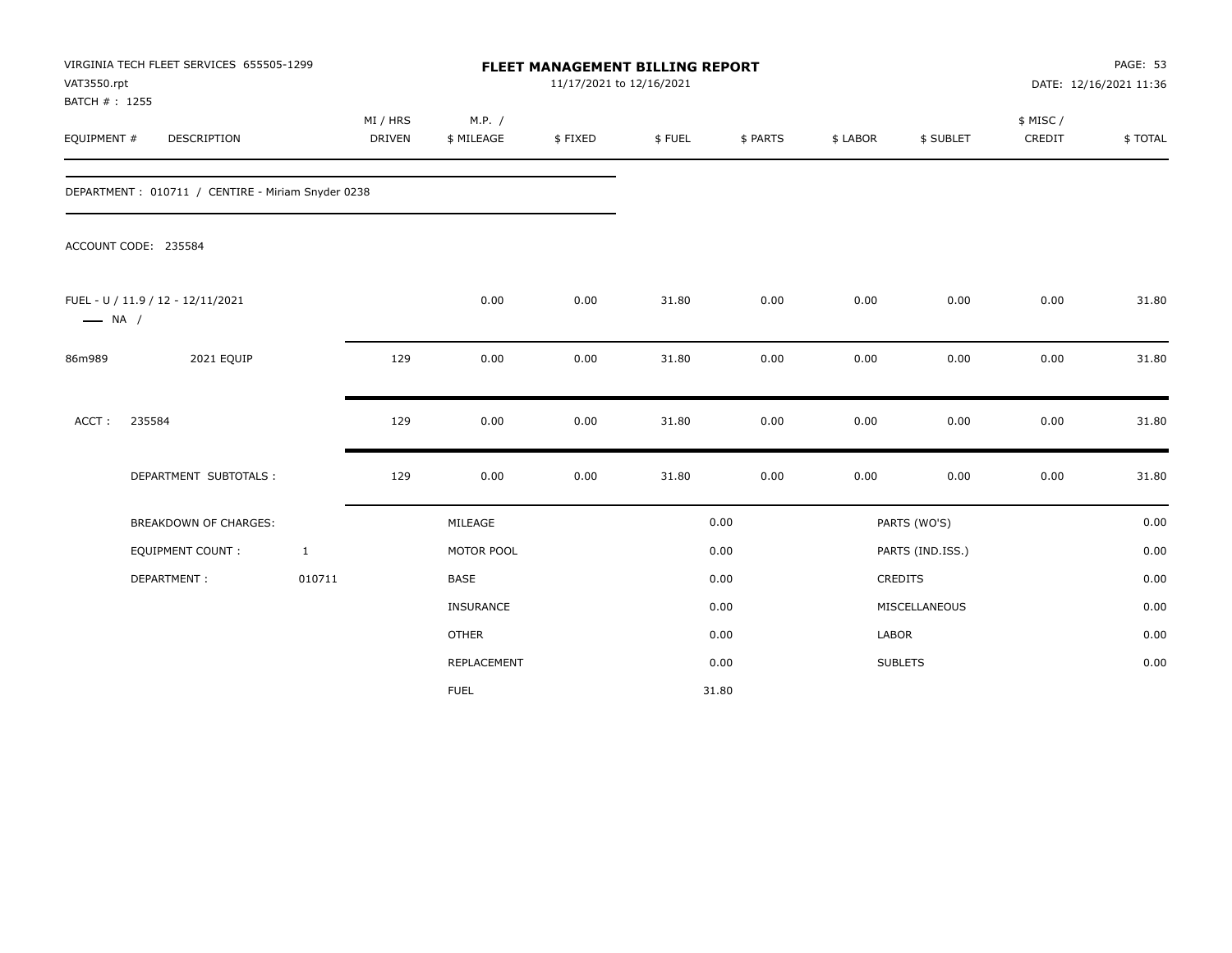| VAT3550.rpt<br>BATCH #: 1255                     | VIRGINIA TECH FLEET SERVICES 655505-1299                    |               | <b>FLEET MANAGEMENT BILLING REPORT</b><br>11/17/2021 to 12/16/2021 |         |        |          |          |           | PAGE: 54<br>DATE: 12/16/2021 11:36 |         |
|--------------------------------------------------|-------------------------------------------------------------|---------------|--------------------------------------------------------------------|---------|--------|----------|----------|-----------|------------------------------------|---------|
|                                                  |                                                             | MI / HRS      | M.P. /                                                             |         |        |          |          |           | \$ MISC/                           |         |
| EQUIPMENT #                                      | DESCRIPTION                                                 | <b>DRIVEN</b> | \$ MILEAGE                                                         | \$FIXED | \$FUEL | \$ PARTS | \$ LABOR | \$ SUBLET | CREDIT                             | \$TOTAL |
|                                                  | DEPARTMENT: 013701 / VITALS - Ancillary Carolyn Sink (0443) |               |                                                                    |         |        |          |          |           |                                    |         |
| ACCOUNT CODE: 179149                             |                                                             |               |                                                                    |         |        |          |          |           |                                    |         |
|                                                  | FUEL - U / 8.2 / 11 - 12/01/2021                            |               | 0.00                                                               | 0.00    | 22.00  | 0.00     | 0.00     | 0.00      | 0.00                               | 22.00   |
| $\longrightarrow$ NA /<br>$\longrightarrow$ NA / | FUEL - U / 10.1 / 11 - 12/07/2021                           |               | 0.00                                                               | 0.00    | 26.86  | 0.00     | 0.00     | 0.00      | 0.00                               | 26.86   |
| $\longrightarrow$ NA /                           | FUEL - U / 10.1 / 11 - 12/13/2021                           |               | 0.00                                                               | 0.00    | 27.05  | 0.00     | 0.00     | 0.00      | 0.00                               | 27.05   |
| $\longrightarrow$ NA /                           | FUEL - U / 10.0 / 11 - 11/18/2021                           |               | 0.00                                                               | 0.00    | 27.68  | 0.00     | 0.00     | 0.00      | 0.00                               | 27.68   |
| $\longrightarrow$ NA /                           | FUEL - U / 8.2 / 11 - 11/23/2021                            |               | 0.00                                                               | 0.00    | 22.63  | 0.00     | 0.00     | 0.00      | 0.00                               | 22.63   |
| <b>BASE CHARGE</b><br>$\longrightarrow$ NA /     |                                                             |               | 0.00                                                               | 461.00  | 0.00   | 0.00     | 0.00     | 0.00      | 0.00                               | 461.00  |
| pa64                                             | 2017 Corolla                                                | 1,609         | 0.00                                                               | 461.00  | 126.22 | 0.00     | 0.00     | 0.00      | 0.00                               | 587.22  |
| ACCT:<br>179149                                  |                                                             | 1,609         | 0.00                                                               | 461.00  | 126.22 | 0.00     | 0.00     | 0.00      | 0.00                               | 587.22  |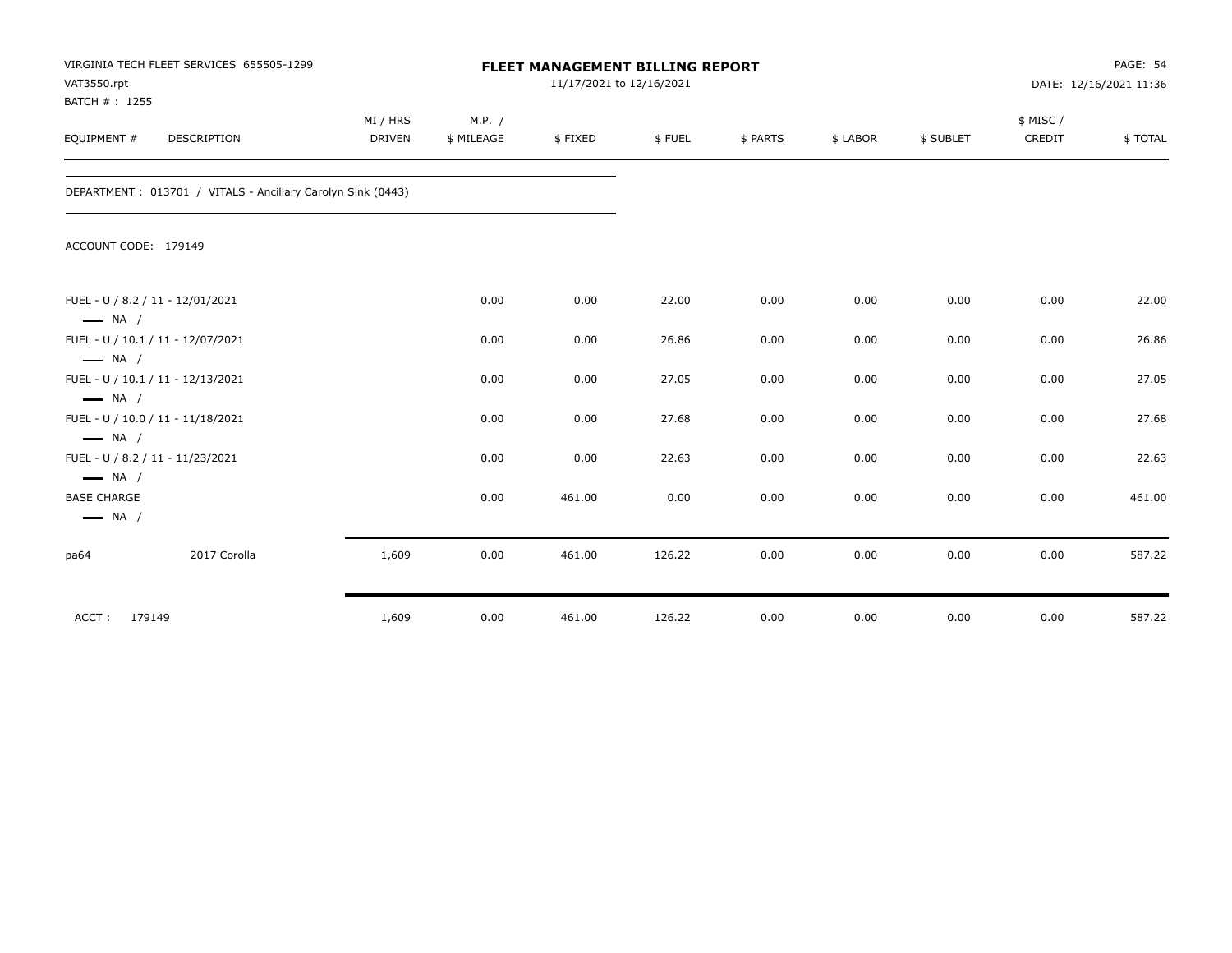| VIRGINIA TECH FLEET SERVICES 655505-1299<br>VAT3550.rpt |              | <b>FLEET MANAGEMENT BILLING REPORT</b><br>11/17/2021 to 12/16/2021 |                      |         |        |          |          |                  |                    | PAGE: 55<br>DATE: 12/16/2021 11:36 |  |
|---------------------------------------------------------|--------------|--------------------------------------------------------------------|----------------------|---------|--------|----------|----------|------------------|--------------------|------------------------------------|--|
| BATCH # : 1255<br>EQUIPMENT #<br>DESCRIPTION            |              | MI / HRS<br>DRIVEN                                                 | M.P. /<br>\$ MILEAGE | \$FIXED | \$FUEL | \$ PARTS | \$ LABOR | \$ SUBLET        | \$ MISC/<br>CREDIT | \$TOTAL                            |  |
| DEPARTMENT SUBTOTALS :                                  |              | 1,609                                                              | 0.00                 | 461.00  | 126.22 | 0.00     | 0.00     | 0.00             | 0.00               | 587.22                             |  |
| BREAKDOWN OF CHARGES:                                   |              |                                                                    | MILEAGE              |         |        | 0.00     |          | PARTS (WO'S)     |                    | 0.00                               |  |
| <b>EQUIPMENT COUNT:</b>                                 | $\mathbf{1}$ |                                                                    | MOTOR POOL           |         |        | 0.00     |          | PARTS (IND.ISS.) |                    | 0.00                               |  |
| DEPARTMENT:                                             | 013701       |                                                                    | BASE                 |         |        | 461.00   |          | <b>CREDITS</b>   |                    | 0.00                               |  |
|                                                         |              |                                                                    | <b>INSURANCE</b>     |         |        | 0.00     |          | MISCELLANEOUS    |                    | 0.00                               |  |
|                                                         |              |                                                                    | <b>OTHER</b>         |         |        | 0.00     | LABOR    |                  |                    | 0.00                               |  |
|                                                         |              |                                                                    | REPLACEMENT          |         |        | 0.00     |          | <b>SUBLETS</b>   |                    | 0.00                               |  |
|                                                         |              |                                                                    | <b>FUEL</b>          |         |        | 126.22   |          |                  |                    |                                    |  |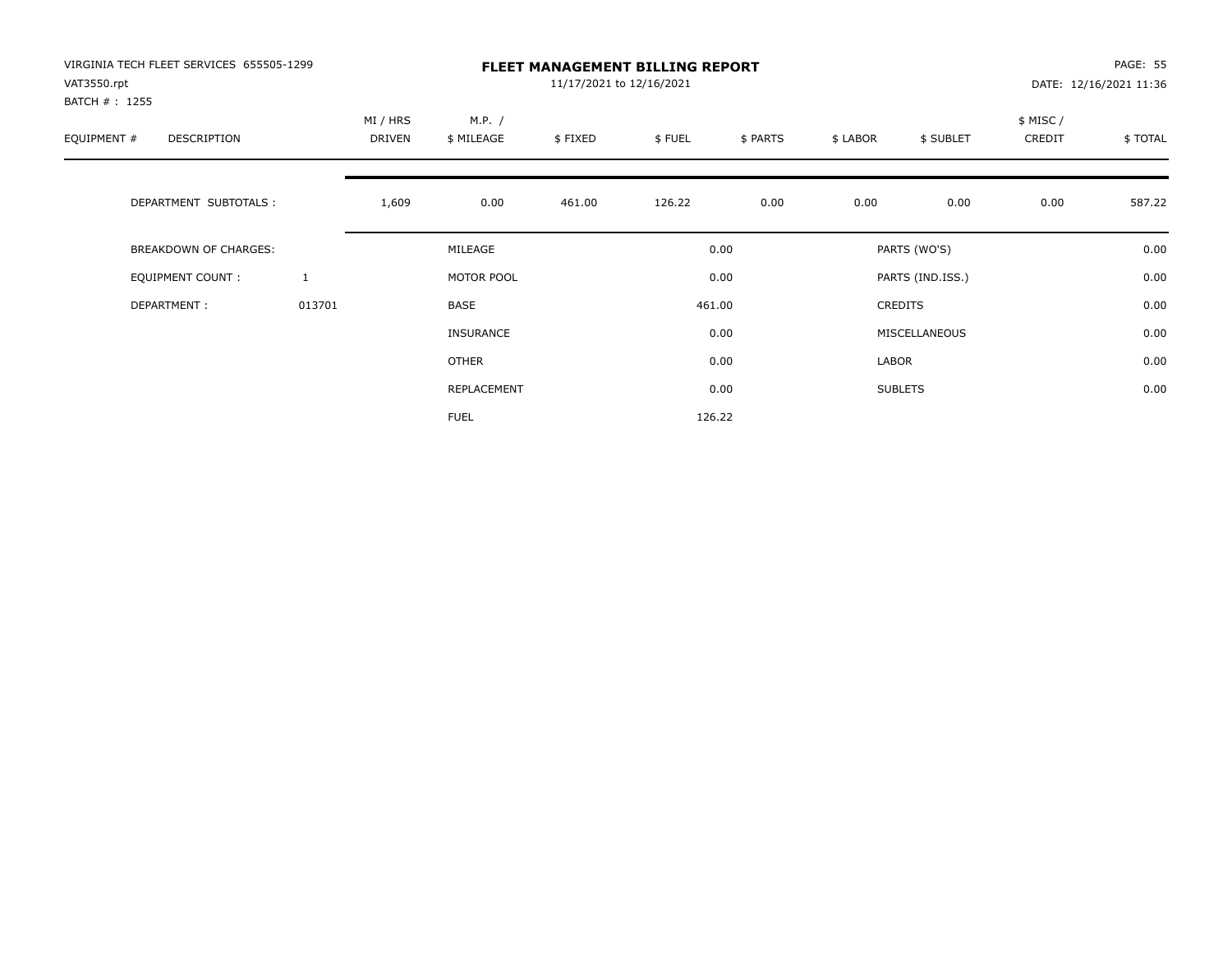| VAT3550.rpt                   | VIRGINIA TECH FLEET SERVICES 655505-1299                                         |                | FLEET MANAGEMENT BILLING REPORT<br>11/17/2021 to 12/16/2021 |                      |         |        |          |          | <b>PAGE: 56</b><br>DATE: 12/16/2021 11:36 |                     |         |
|-------------------------------|----------------------------------------------------------------------------------|----------------|-------------------------------------------------------------|----------------------|---------|--------|----------|----------|-------------------------------------------|---------------------|---------|
| BATCH # : 1255<br>EQUIPMENT # | DESCRIPTION                                                                      |                | MI / HRS<br>DRIVEN                                          | M.P. /<br>\$ MILEAGE | \$FIXED | \$FUEL | \$ PARTS | \$ LABOR | \$ SUBLET                                 | \$ MISC /<br>CREDIT | \$TOTAL |
|                               | DEPARTMENT: 017100 / Reynolds Homestead - 463 Homestead Lane (0512) Critz, 24082 |                |                                                             |                      |         |        |          |          |                                           |                     |         |
|                               | ACCOUNT CODE: 548023                                                             |                |                                                             |                      |         |        |          |          |                                           |                     |         |
| $\longrightarrow$ NA /        | FUEL - U / 44.8 / CC - 11/24/2021                                                |                |                                                             | 0.00                 | 0.00    | 142.14 | 0.00     | 0.00     | 0.00                                      | 0.00                | 142.14  |
| 68262S                        | 2007 COMPASS                                                                     |                | 868                                                         | 0.00                 | 0.00    | 142.14 | 0.00     | 0.00     | 0.00                                      | 0.00                | 142.14  |
| $\longrightarrow$ NA /        | FUEL - U / 29.7 / CC - 11/24/2021                                                |                |                                                             | 0.00                 | 0.00    | 96.87  | 0.00     | 0.00     | 0.00                                      | 0.00                | 96.87   |
| 68334S                        | 2016 BUS                                                                         |                | 335                                                         | 0.00                 | 0.00    | 96.87  | 0.00     | 0.00     | 0.00                                      | 0.00                | 96.87   |
| ACCT:                         | 548023                                                                           |                | 1,203                                                       | 0.00                 | 0.00    | 239.01 | 0.00     | 0.00     | 0.00                                      | 0.00                | 239.01  |
|                               | DEPARTMENT SUBTOTALS :                                                           |                | 1,203                                                       | 0.00                 | 0.00    | 239.01 | 0.00     | 0.00     | 0.00                                      | 0.00                | 239.01  |
|                               | BREAKDOWN OF CHARGES:                                                            |                |                                                             | MILEAGE              |         |        | 0.00     |          | PARTS (WO'S)                              |                     | 0.00    |
|                               | <b>EQUIPMENT COUNT:</b>                                                          | $\overline{2}$ |                                                             | MOTOR POOL           |         |        | 0.00     |          | PARTS (IND.ISS.)                          |                     | 0.00    |
|                               | DEPARTMENT:                                                                      | 017100         |                                                             | BASE                 |         |        | 0.00     |          | CREDITS                                   |                     | 0.00    |
|                               |                                                                                  |                |                                                             | INSURANCE            |         |        | 0.00     |          | MISCELLANEOUS                             |                     | 0.00    |
|                               |                                                                                  |                |                                                             | <b>OTHER</b>         |         |        | 0.00     | LABOR    |                                           |                     | 0.00    |
|                               |                                                                                  |                |                                                             | REPLACEMENT          |         |        | 0.00     |          | <b>SUBLETS</b>                            |                     | 0.00    |
|                               |                                                                                  |                |                                                             | <b>FUEL</b>          |         | 239.01 |          |          |                                           |                     |         |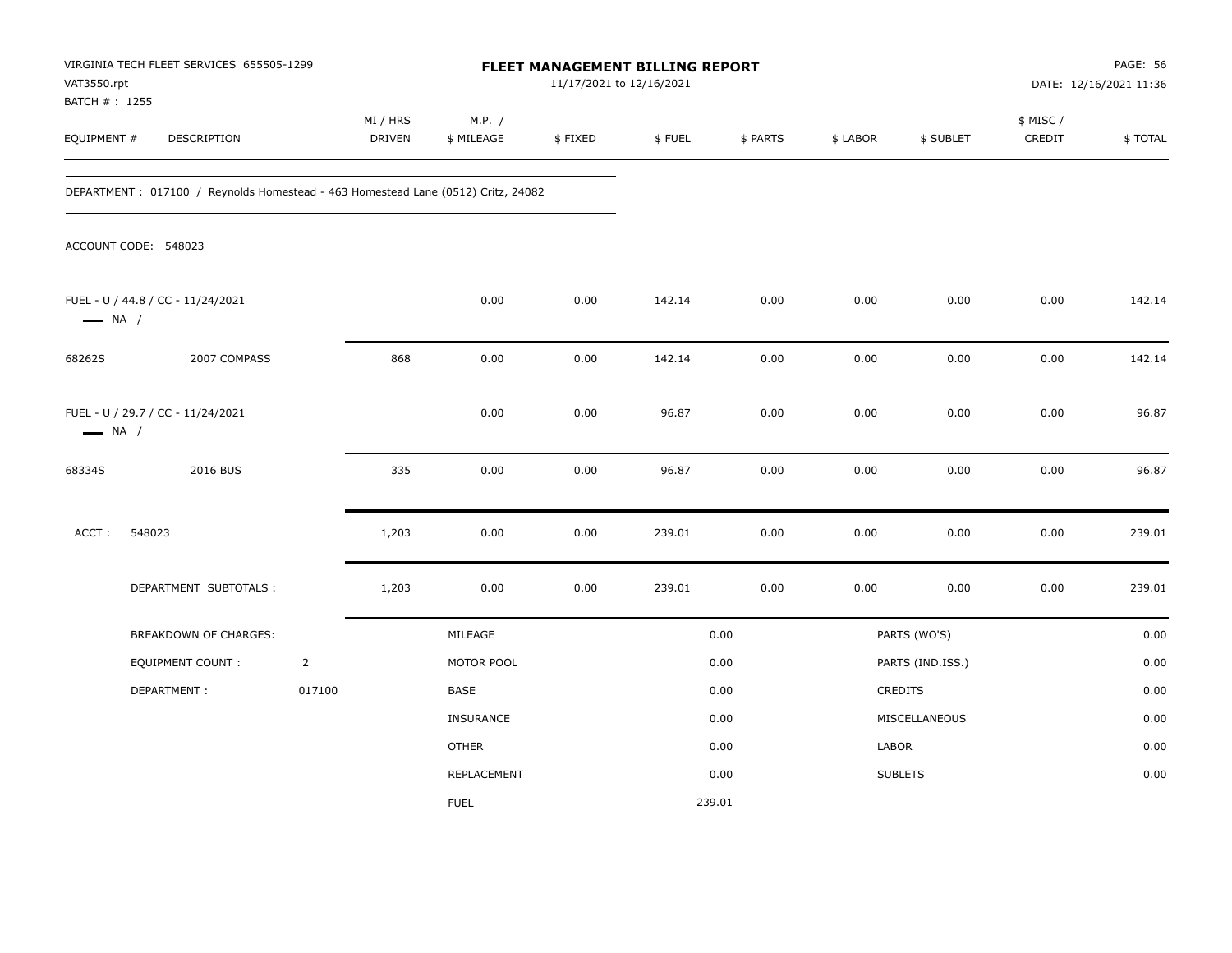| VAT3550.rpt<br>BATCH # : 1255          | VIRGINIA TECH FLEET SERVICES 655505-1299                                        |                | FLEET MANAGEMENT BILLING REPORT<br>11/17/2021 to 12/16/2021 |                      |         |        |          |          | <b>PAGE: 57</b><br>DATE: 12/16/2021 11:36 |                     |         |
|----------------------------------------|---------------------------------------------------------------------------------|----------------|-------------------------------------------------------------|----------------------|---------|--------|----------|----------|-------------------------------------------|---------------------|---------|
| EQUIPMENT #                            | DESCRIPTION                                                                     |                | MI / HRS<br>DRIVEN                                          | M.P. /<br>\$ MILEAGE | \$FIXED | \$FUEL | \$ PARTS | \$ LABOR | \$ SUBLET                                 | \$ MISC /<br>CREDIT | \$TOTAL |
|                                        | DEPARTMENT : 018300 / VT Carilion Research Inst 2 Riverside Circle Rke VA 24016 |                |                                                             |                      |         |        |          |          |                                           |                     |         |
|                                        | ACCOUNT CODE: 118636                                                            |                |                                                             |                      |         |        |          |          |                                           |                     |         |
| $\longrightarrow$ NA /                 | FUEL - U / 49.0 / CC - 11/24/2021                                               |                |                                                             | 0.00                 | 0.00    | 162.69 | 0.00     | 0.00     | 0.00                                      | 0.00                | 162.69  |
| 68294S                                 | 2015 COMPASS                                                                    |                | 1,168                                                       | 0.00                 | 0.00    | 162.69 | 0.00     | 0.00     | 0.00                                      | 0.00                | 162.69  |
| OTHER CHARGE<br>$\longrightarrow$ NA / |                                                                                 |                |                                                             | 0.00                 | 25.99   | 0.00   | 0.00     | 0.00     | 0.00                                      | 0.00                | 25.99   |
| 71501s                                 | 2016 Caravan                                                                    |                | $\mathbf 0$                                                 | 0.00                 | 25.99   | 0.00   | 0.00     | 0.00     | 0.00                                      | 0.00                | 25.99   |
| ACCT:                                  | 118636                                                                          |                | 1,168                                                       | 0.00                 | 25.99   | 162.69 | 0.00     | 0.00     | 0.00                                      | 0.00                | 188.68  |
|                                        | DEPARTMENT SUBTOTALS :                                                          |                | 1,168                                                       | 0.00                 | 25.99   | 162.69 | 0.00     | 0.00     | 0.00                                      | 0.00                | 188.68  |
|                                        | BREAKDOWN OF CHARGES:                                                           |                |                                                             | MILEAGE              |         |        | 0.00     |          | PARTS (WO'S)                              |                     | 0.00    |
|                                        | <b>EQUIPMENT COUNT:</b>                                                         | $\overline{2}$ |                                                             | MOTOR POOL           |         |        | 0.00     |          | PARTS (IND.ISS.)                          |                     | 0.00    |
|                                        | DEPARTMENT:                                                                     | 018300         |                                                             | <b>BASE</b>          |         |        | 0.00     |          | CREDITS                                   |                     | 0.00    |
|                                        |                                                                                 |                |                                                             | INSURANCE            |         |        | 0.00     |          | MISCELLANEOUS                             |                     | 0.00    |
|                                        |                                                                                 |                |                                                             | <b>OTHER</b>         |         |        | 25.99    | LABOR    |                                           |                     | 0.00    |
|                                        |                                                                                 |                |                                                             | REPLACEMENT          |         |        | 0.00     |          | <b>SUBLETS</b>                            |                     | 0.00    |
|                                        |                                                                                 |                |                                                             | <b>FUEL</b>          |         | 162.69 |          |          |                                           |                     |         |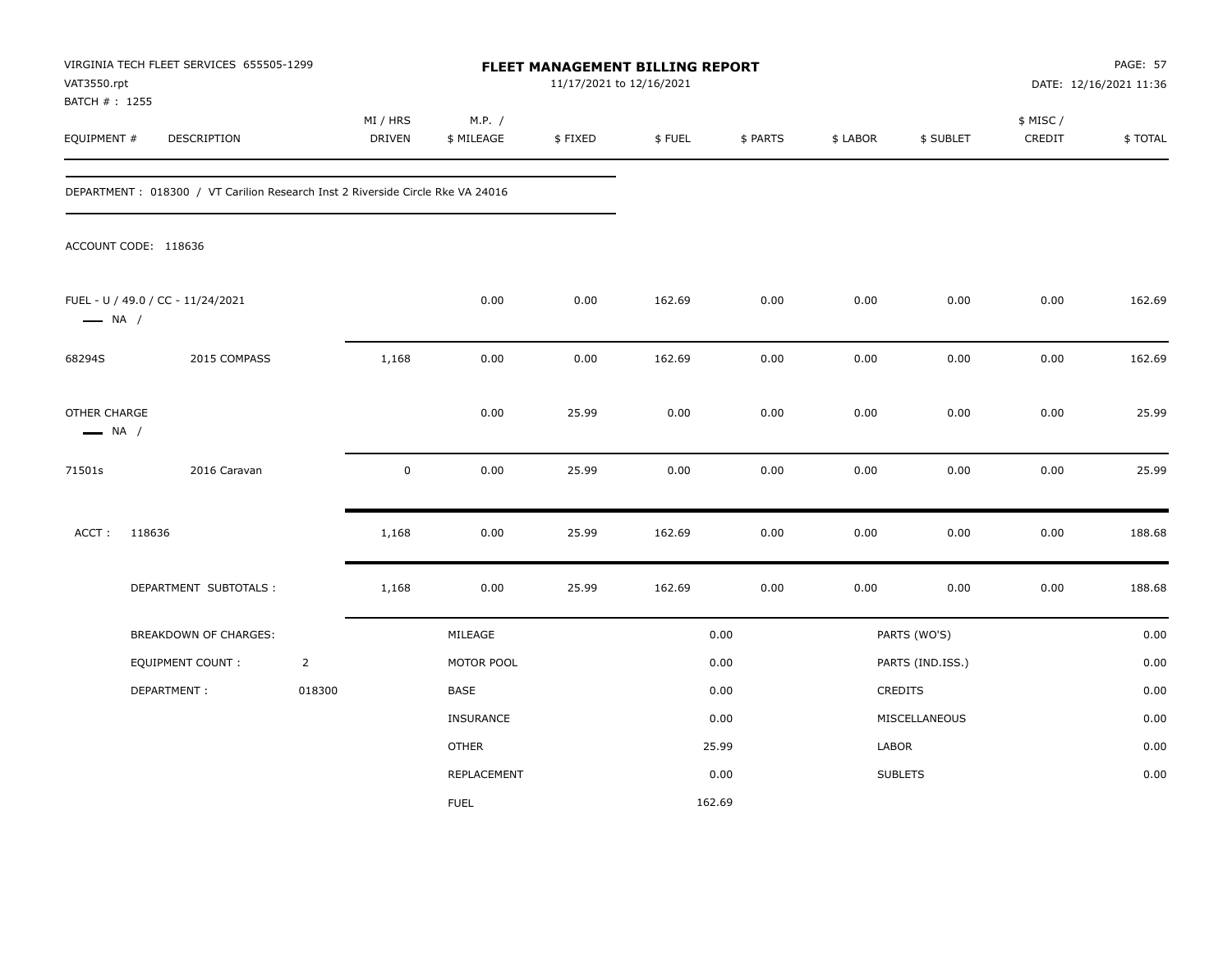| VAT3550.rpt                 | VIRGINIA TECH FLEET SERVICES 655505-1299                                        | FLEET MANAGEMENT BILLING REPORT<br>11/17/2021 to 12/16/2021 |                      |         |        |          |          |           | PAGE: 58<br>DATE: 12/16/2021 11:36 |         |
|-----------------------------|---------------------------------------------------------------------------------|-------------------------------------------------------------|----------------------|---------|--------|----------|----------|-----------|------------------------------------|---------|
| BATCH #: 1255<br>EQUIPMENT# | DESCRIPTION                                                                     | MI / HRS<br><b>DRIVEN</b>                                   | M.P. /<br>\$ MILEAGE | \$FIXED | \$FUEL | \$ PARTS | \$ LABOR | \$ SUBLET | \$ MISC/<br>CREDIT                 | \$TOTAL |
|                             | DEPARTMENT: 021200 / Central District 150B Slayton Ave Ste 112D, Danville 24540 |                                                             |                      |         |        |          |          |           |                                    |         |
| ACCOUNT CODE: 230128        |                                                                                 |                                                             |                      |         |        |          |          |           |                                    |         |
| $\longrightarrow$ NA /      | FUEL - U / 43.7 / CC - 11/24/2021                                               |                                                             | 0.00                 | 0.00    | 140.05 | 0.00     | 0.00     | 0.00      | 0.00                               | 140.05  |
| 48465S                      | 2003 SAVANA                                                                     | 217                                                         | 0.00                 | 0.00    | 140.05 | 0.00     | 0.00     | 0.00      | 0.00                               | 140.05  |
| $\longrightarrow$ NA /      | FUEL - U / 15.2 / CC - 11/24/2021                                               |                                                             | 0.00                 | 0.00    | 50.00  | 0.00     | 0.00     | 0.00      | 0.00                               | 50.00   |
| 48470S                      | 2003 SAVANA                                                                     | 344                                                         | 0.00                 | 0.00    | 50.00  | 0.00     | 0.00     | 0.00      | 0.00                               | 50.00   |
| $\longrightarrow$ NA /      | FUEL - U / 14.9 / CC - 11/24/2021                                               |                                                             | 0.00                 | 0.00    | 50.00  | 0.00     | 0.00     | 0.00      | 0.00                               | 50.00   |
| 57597s                      | 2009 Caravan                                                                    | 361                                                         | 0.00                 | 0.00    | 50.00  | 0.00     | 0.00     | 0.00      | 0.00                               | 50.00   |
| $\longrightarrow$ NA /      | FUEL - U / 43.8 / CC - 11/24/2021                                               |                                                             | 0.00                 | 0.00    | 139.30 | 0.00     | 0.00     | 0.00      | 0.00                               | 139.30  |
| 65622S                      | 2013 F250                                                                       | 252                                                         | 0.00                 | 0.00    | 139.30 | 0.00     | 0.00     | 0.00      | 0.00                               | 139.30  |
| $\longrightarrow$ NA /      | FUEL - U / 10.0 / CC - 11/24/2021                                               |                                                             | 0.00                 | 0.00    | 31.56  | 0.00     | 0.00     | 0.00      | 0.00                               | 31.56   |
| 68268S                      | 2014 ECONLINE                                                                   | 154                                                         | $0.00\,$             | 0.00    | 31.56  | $0.00\,$ | 0.00     | 0.00      | $0.00\,$                           | 31.56   |
|                             | FUEL - U / 14.5 / CC - 11/24/2021                                               |                                                             | 0.00                 | 0.00    | 47.96  | 0.00     | 0.00     | $0.00\,$  | 0.00                               | 47.96   |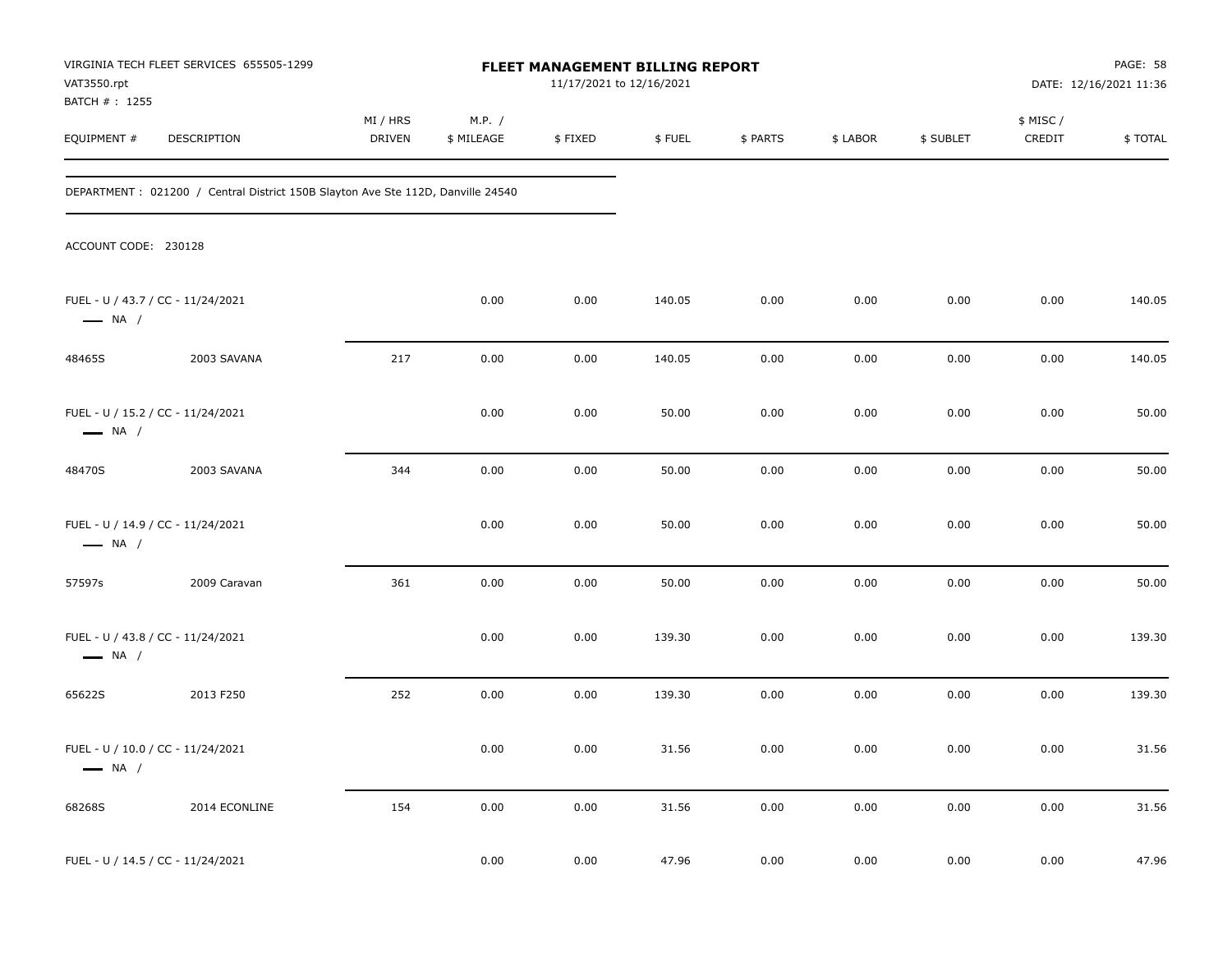| VAT3550.rpt<br>BATCH #: 1255 | VIRGINIA TECH FLEET SERVICES 655505-1299                                        |                |                           |                      |         | FLEET MANAGEMENT BILLING REPORT<br>11/17/2021 to 12/16/2021 |          |          |                  | PAGE: 59<br>DATE: 12/16/2021 11:36 |         |
|------------------------------|---------------------------------------------------------------------------------|----------------|---------------------------|----------------------|---------|-------------------------------------------------------------|----------|----------|------------------|------------------------------------|---------|
| EQUIPMENT #                  | <b>DESCRIPTION</b>                                                              |                | MI / HRS<br><b>DRIVEN</b> | M.P. /<br>\$ MILEAGE | \$FIXED | \$FUEL                                                      | \$ PARTS | \$ LABOR | \$ SUBLET        | \$ MISC/<br>CREDIT                 | \$TOTAL |
|                              | DEPARTMENT: 021200 / Central District 150B Slayton Ave Ste 112D, Danville 24540 |                |                           |                      |         |                                                             |          |          |                  |                                    |         |
| $\longrightarrow$ NA /       |                                                                                 |                |                           |                      |         |                                                             |          |          |                  |                                    |         |
| 71582s                       | 2012 IMPALA                                                                     |                | 330                       | 0.00                 | 0.00    | 47.96                                                       | 0.00     | 0.00     | 0.00             | 0.00                               | 47.96   |
| $\longrightarrow$ NA /       | FUEL - U / 47.8 / CC - 11/24/2021                                               |                |                           | 0.00                 | 0.00    | 153.00                                                      | 0.00     | 0.00     | 0.00             | 0.00                               | 153.00  |
| 79420s                       | 2018 Caravan                                                                    |                | 1,162                     | 0.00                 | 0.00    | 153.00                                                      | 0.00     | 0.00     | 0.00             | 0.00                               | 153.00  |
| ACCT:                        | 230128                                                                          |                | 2,820                     | 0.00                 | 0.00    | 611.87                                                      | 0.00     | 0.00     | 0.00             | 0.00                               | 611.87  |
|                              | DEPARTMENT SUBTOTALS :                                                          |                | 2,820                     | 0.00                 | 0.00    | 611.87                                                      | 0.00     | 0.00     | 0.00             | 0.00                               | 611.87  |
|                              | BREAKDOWN OF CHARGES:                                                           |                |                           | MILEAGE              |         |                                                             | 0.00     |          | PARTS (WO'S)     |                                    | 0.00    |
|                              | <b>EQUIPMENT COUNT:</b>                                                         | $\overline{7}$ |                           | MOTOR POOL           |         |                                                             | 0.00     |          | PARTS (IND.ISS.) |                                    | 0.00    |
|                              | DEPARTMENT:                                                                     | 021200         |                           | BASE                 |         |                                                             | 0.00     |          | CREDITS          |                                    | 0.00    |
|                              |                                                                                 |                |                           | <b>INSURANCE</b>     |         |                                                             | 0.00     |          | MISCELLANEOUS    |                                    | 0.00    |
|                              |                                                                                 |                |                           | <b>OTHER</b>         |         |                                                             | 0.00     | LABOR    |                  |                                    | 0.00    |
|                              |                                                                                 |                |                           | REPLACEMENT          |         |                                                             | 0.00     |          | <b>SUBLETS</b>   |                                    | 0.00    |
|                              |                                                                                 |                |                           | <b>FUEL</b>          |         |                                                             | 611.87   |          |                  |                                    |         |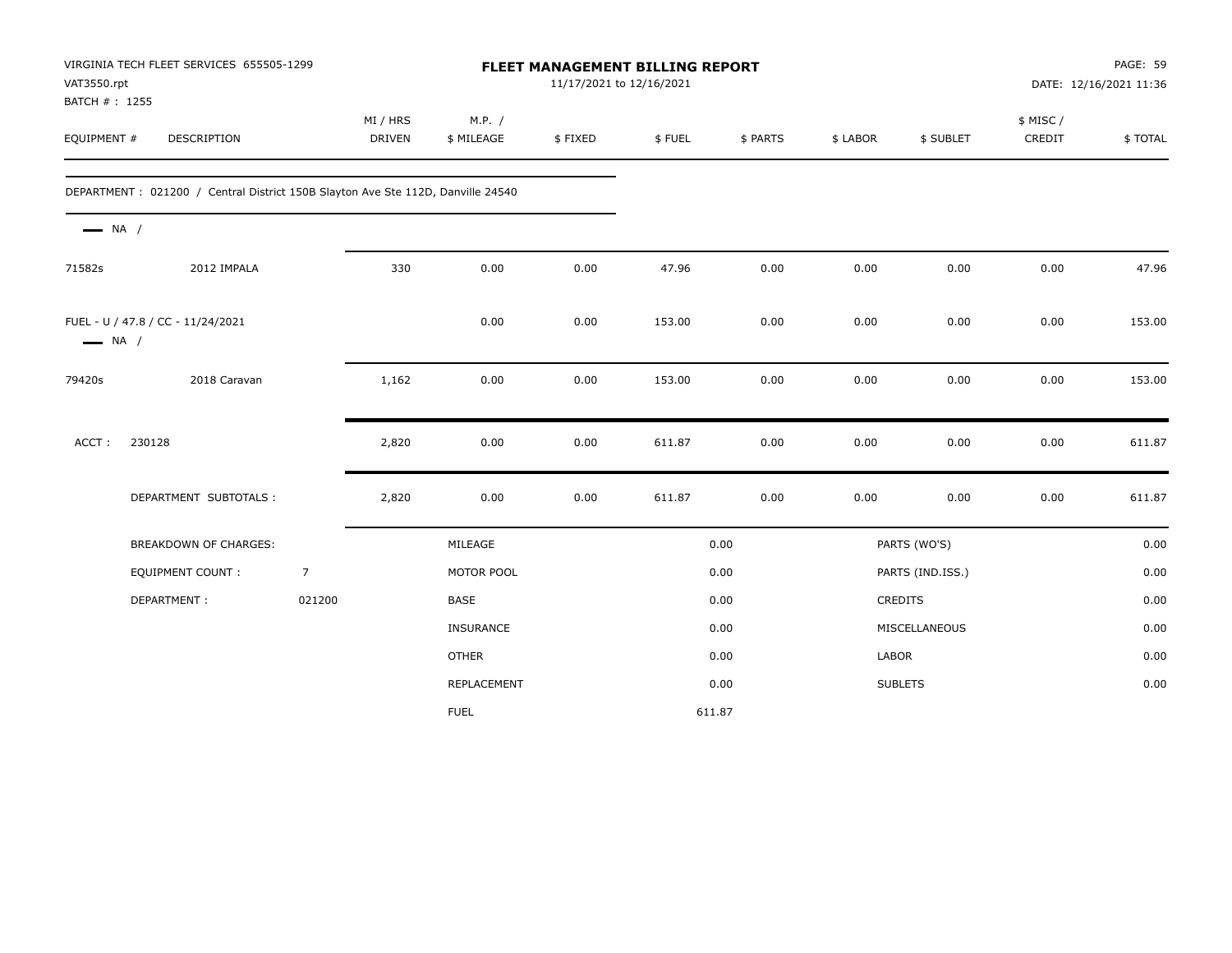| VAT3550.rpt                            | VIRGINIA TECH FLEET SERVICES 655505-1299                                 | FLEET MANAGEMENT BILLING REPORT<br>11/17/2021 to 12/16/2021 |                      |                |               |              |              |              | PAGE: 60<br>DATE: 12/16/2021 11:36 |                 |
|----------------------------------------|--------------------------------------------------------------------------|-------------------------------------------------------------|----------------------|----------------|---------------|--------------|--------------|--------------|------------------------------------|-----------------|
| BATCH # : 1255<br>EQUIPMENT #          | DESCRIPTION                                                              | MI / HRS<br><b>DRIVEN</b>                                   | M.P. /<br>\$ MILEAGE | \$FIXED        | \$FUEL        | \$ PARTS     | \$ LABOR     | \$ SUBLET    | \$ MISC /<br>CREDIT                | \$TOTAL         |
|                                        | DEPARTMENT : 021300 / VCE-SE District 6321 Holland Rd. Suffolk, VA 23437 |                                                             |                      |                |               |              |              |              |                                    |                 |
| ACCOUNT CODE: 141156                   |                                                                          |                                                             |                      |                |               |              |              |              |                                    |                 |
| $\longrightarrow$ NA /                 | FUEL - U / 10.6 / CC - 11/24/2021                                        |                                                             | 0.00                 | 0.00           | 35.01         | 0.00         | 0.00         | 0.00         | 0.00                               | 35.01           |
| 79423s                                 | 2020 Rogue                                                               | 392                                                         | 0.00                 | 0.00           | 35.01         | 0.00         | 0.00         | 0.00         | 0.00                               | 35.01           |
| $\longrightarrow$ NA /                 | FUEL - U / 12.4 / CC - 11/24/2021                                        |                                                             | 0.00                 | 0.00           | 40.03         | 0.00         | 0.00         | 0.00         | 0.00                               | 40.03           |
| 80224S                                 | 2021 Rogue                                                               | 361                                                         | 0.00                 | 0.00           | 40.03         | 0.00         | 0.00         | 0.00         | 0.00                               | 40.03           |
| ACCT: 141156                           |                                                                          | 753                                                         | 0.00                 | 0.00           | 75.04         | 0.00         | 0.00         | 0.00         | 0.00                               | 75.04           |
| ACCOUNT CODE: 230372                   |                                                                          |                                                             |                      |                |               |              |              |              |                                    |                 |
| $\longrightarrow$ NA /<br>OTHER CHARGE | FUEL - U / 13.0 / CC - 11/24/2021                                        |                                                             | 0.00<br>0.00         | 0.00<br>389.40 | 42.77<br>0.00 | 0.00<br>0.00 | 0.00<br>0.00 | 0.00<br>0.00 | 0.00<br>0.00                       | 42.77<br>389.40 |
| $\longrightarrow$ NA /                 |                                                                          |                                                             |                      |                |               |              |              |              |                                    |                 |
| 68343s                                 | 2016 IMPALA                                                              | 170                                                         | 0.00                 | 389.40         | 42.77         | 0.00         | 0.00         | 0.00         | 0.00                               | 432.17          |
| $\longrightarrow$ NA /                 | FUEL - U / 31.6 / CC - 11/24/2021                                        |                                                             | 0.00                 | 0.00           | 101.02        | 0.00         | 0.00         | 0.00         | 0.00                               | 101.02          |
| 77319s                                 | 2017 Caravan                                                             | $\mathbf 0$                                                 | 0.00                 | 0.00           | 101.02        | 0.00         | 0.00         | 0.00         | 0.00                               | 101.02          |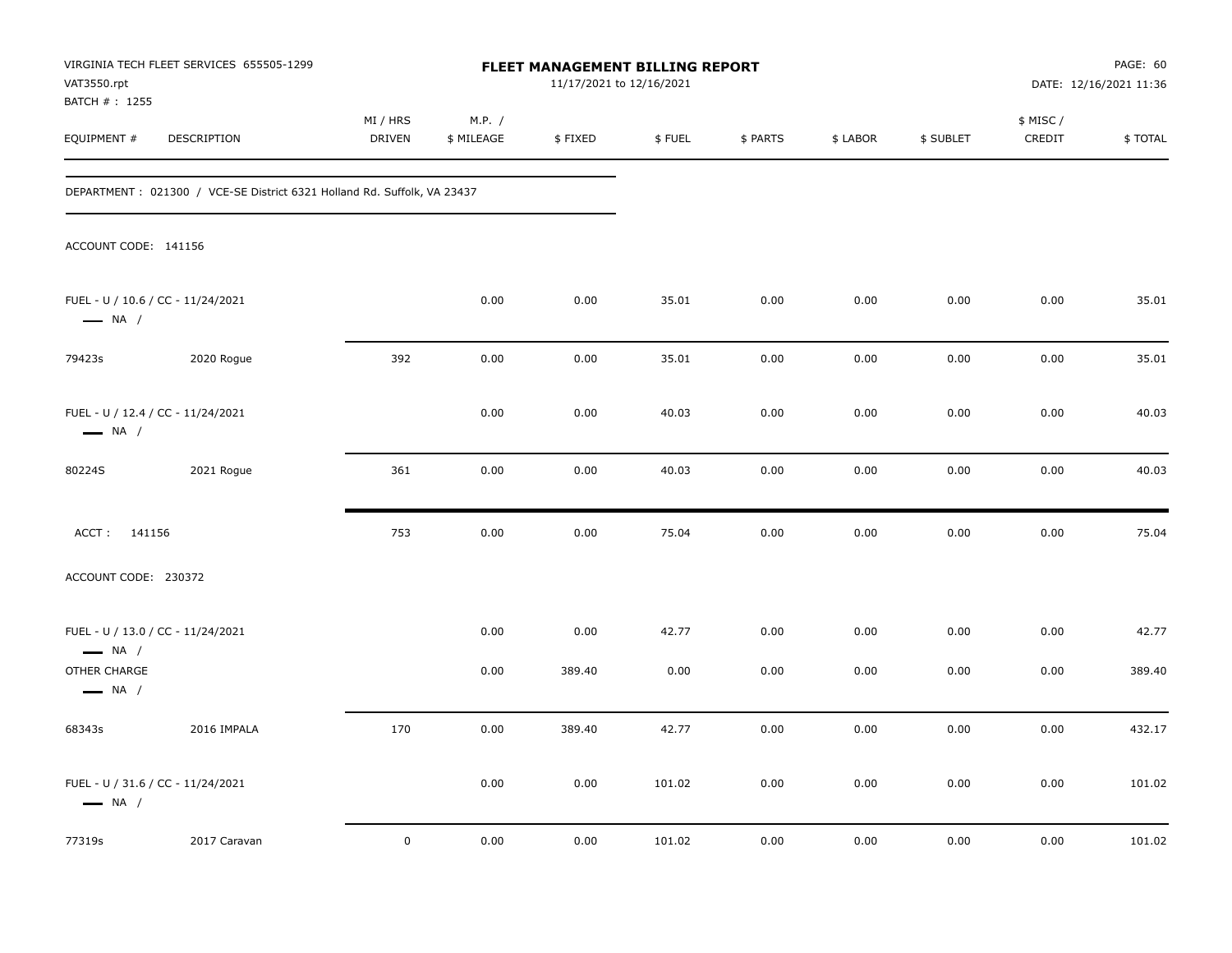| VAT3550.rpt            | VIRGINIA TECH FLEET SERVICES 655505-1299                                |        | FLEET MANAGEMENT BILLING REPORT<br>11/17/2021 to 12/16/2021 |              |         |        |          |              |                  | PAGE: 61<br>DATE: 12/16/2021 11:36 |         |
|------------------------|-------------------------------------------------------------------------|--------|-------------------------------------------------------------|--------------|---------|--------|----------|--------------|------------------|------------------------------------|---------|
| BATCH #: 1255          |                                                                         |        |                                                             |              |         |        |          |              |                  |                                    |         |
|                        |                                                                         |        | MI / HRS                                                    | M.P. /       |         |        |          |              |                  | \$ MISC /                          |         |
| EQUIPMENT #            | <b>DESCRIPTION</b>                                                      |        | <b>DRIVEN</b>                                               | \$ MILEAGE   | \$FIXED | \$FUEL | \$ PARTS | \$ LABOR     | \$ SUBLET        | CREDIT                             | \$TOTAL |
|                        | DEPARTMENT: 021300 / VCE-SE District 6321 Holland Rd. Suffolk, VA 23437 |        |                                                             |              |         |        |          |              |                  |                                    |         |
| $\longrightarrow$ NA / | FUEL - U / 19.8 / CC - 11/24/2021                                       |        |                                                             | 0.00         | 0.00    | 65.25  | 0.00     | 0.00         | 0.00             | 0.00                               | 65.25   |
| 79428s                 | 2020 Rogue                                                              |        | 501                                                         | 0.00         | 0.00    | 65.25  | 0.00     | 0.00         | 0.00             | 0.00                               | 65.25   |
| ACCT:                  | 230372                                                                  |        | 671                                                         | 0.00         | 389.40  | 209.04 | 0.00     | 0.00         | 0.00             | 0.00                               | 598.44  |
|                        | DEPARTMENT SUBTOTALS :                                                  |        | 1,424                                                       | 0.00         | 389.40  | 284.08 | 0.00     | 0.00         | 0.00             | 0.00                               | 673.48  |
|                        | BREAKDOWN OF CHARGES:                                                   |        |                                                             | MILEAGE      |         |        | 0.00     |              | PARTS (WO'S)     |                                    | 0.00    |
|                        | <b>EQUIPMENT COUNT:</b>                                                 | 5      |                                                             | MOTOR POOL   |         |        | 0.00     |              | PARTS (IND.ISS.) |                                    | 0.00    |
|                        | DEPARTMENT:                                                             | 021300 |                                                             | <b>BASE</b>  |         |        | 0.00     |              | CREDITS          |                                    | 0.00    |
|                        |                                                                         |        |                                                             | INSURANCE    |         |        | 0.00     |              | MISCELLANEOUS    |                                    | 0.00    |
|                        |                                                                         |        |                                                             | <b>OTHER</b> |         |        | 389.40   | <b>LABOR</b> |                  |                                    | 0.00    |
|                        |                                                                         |        |                                                             | REPLACEMENT  |         |        | 0.00     |              | <b>SUBLETS</b>   |                                    | 0.00    |
|                        |                                                                         |        |                                                             | <b>FUEL</b>  |         |        | 284.08   |              |                  |                                    |         |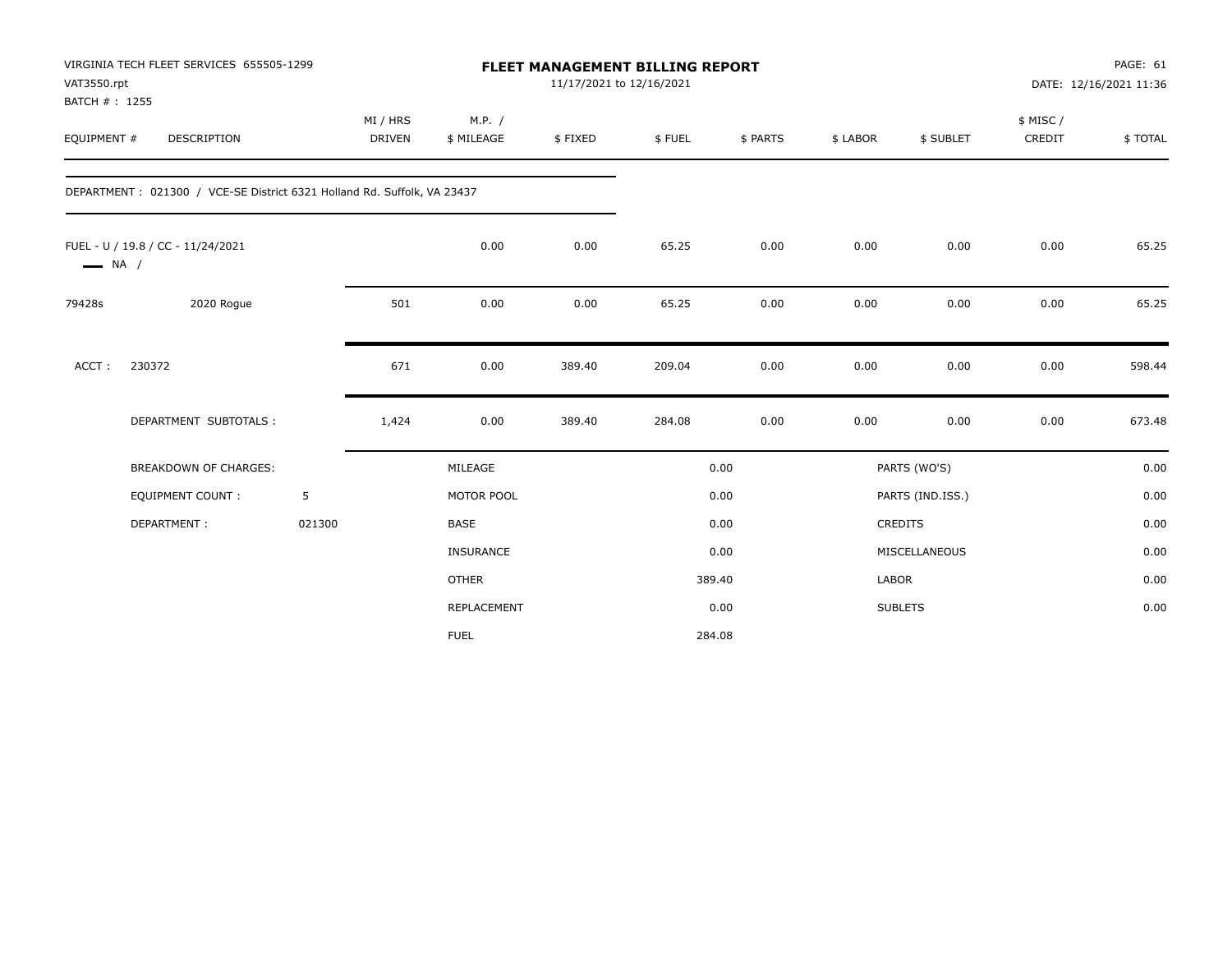| VAT3550.rpt                   | VIRGINIA TECH FLEET SERVICES 655505-1299                                          |                | FLEET MANAGEMENT BILLING REPORT<br>11/17/2021 to 12/16/2021 |                      |         |        |          |          | PAGE: 62<br>DATE: 12/16/2021 11:36 |                     |         |
|-------------------------------|-----------------------------------------------------------------------------------|----------------|-------------------------------------------------------------|----------------------|---------|--------|----------|----------|------------------------------------|---------------------|---------|
| BATCH # : 1255<br>EQUIPMENT # | DESCRIPTION                                                                       |                | MI / HRS<br>DRIVEN                                          | M.P. /<br>\$ MILEAGE | \$FIXED | \$FUEL | \$ PARTS | \$ LABOR | \$ SUBLET                          | \$ MISC /<br>CREDIT | \$TOTAL |
|                               | DEPARTMENT: 021600 / Northern Dist 2322 BlueStoneHillsDr St140 Harrisonburg 22801 |                |                                                             |                      |         |        |          |          |                                    |                     |         |
|                               | ACCOUNT CODE: 140264                                                              |                |                                                             |                      |         |        |          |          |                                    |                     |         |
| $\longrightarrow$ NA /        | FUEL - U / 58.9 / CC - 11/24/2021                                                 |                |                                                             | 0.00                 | 0.00    | 193.53 | 0.00     | 0.00     | 0.00                               | 0.00                | 193.53  |
| 60244s                        | 2011 IMPALA                                                                       |                | 1,529                                                       | 0.00                 | 0.00    | 193.53 | 0.00     | 0.00     | 0.00                               | 0.00                | 193.53  |
| $\longrightarrow$ NA /        | FUEL - U / 27.6 / CC - 11/24/2021                                                 |                |                                                             | 0.00                 | 0.00    | 90.21  | 0.00     | 0.00     | 0.00                               | 0.00                | 90.21   |
| 74609s                        | 2010 INSIGHT                                                                      |                | 1,141                                                       | 0.00                 | 0.00    | 90.21  | 0.00     | 0.00     | 0.00                               | 0.00                | 90.21   |
| ACCT:                         | 140264                                                                            |                | 2,670                                                       | 0.00                 | 0.00    | 283.74 | 0.00     | 0.00     | 0.00                               | 0.00                | 283.74  |
|                               | DEPARTMENT SUBTOTALS :                                                            |                | 2,670                                                       | 0.00                 | 0.00    | 283.74 | 0.00     | 0.00     | 0.00                               | 0.00                | 283.74  |
|                               | <b>BREAKDOWN OF CHARGES:</b>                                                      |                |                                                             | MILEAGE              |         |        | 0.00     |          | PARTS (WO'S)                       |                     | 0.00    |
|                               | <b>EQUIPMENT COUNT:</b>                                                           | $\overline{2}$ |                                                             | MOTOR POOL           |         |        | 0.00     |          | PARTS (IND.ISS.)                   |                     | 0.00    |
|                               | DEPARTMENT:                                                                       | 021600         |                                                             | BASE                 |         |        | 0.00     |          | CREDITS                            |                     | 0.00    |
|                               |                                                                                   |                |                                                             | INSURANCE            |         |        | 0.00     |          | MISCELLANEOUS                      |                     | 0.00    |
|                               |                                                                                   |                |                                                             | <b>OTHER</b>         |         |        | 0.00     | LABOR    |                                    |                     | 0.00    |
|                               |                                                                                   |                |                                                             | REPLACEMENT          |         |        | 0.00     |          | <b>SUBLETS</b>                     |                     | 0.00    |
|                               |                                                                                   |                |                                                             | <b>FUEL</b>          |         | 283.74 |          |          |                                    |                     |         |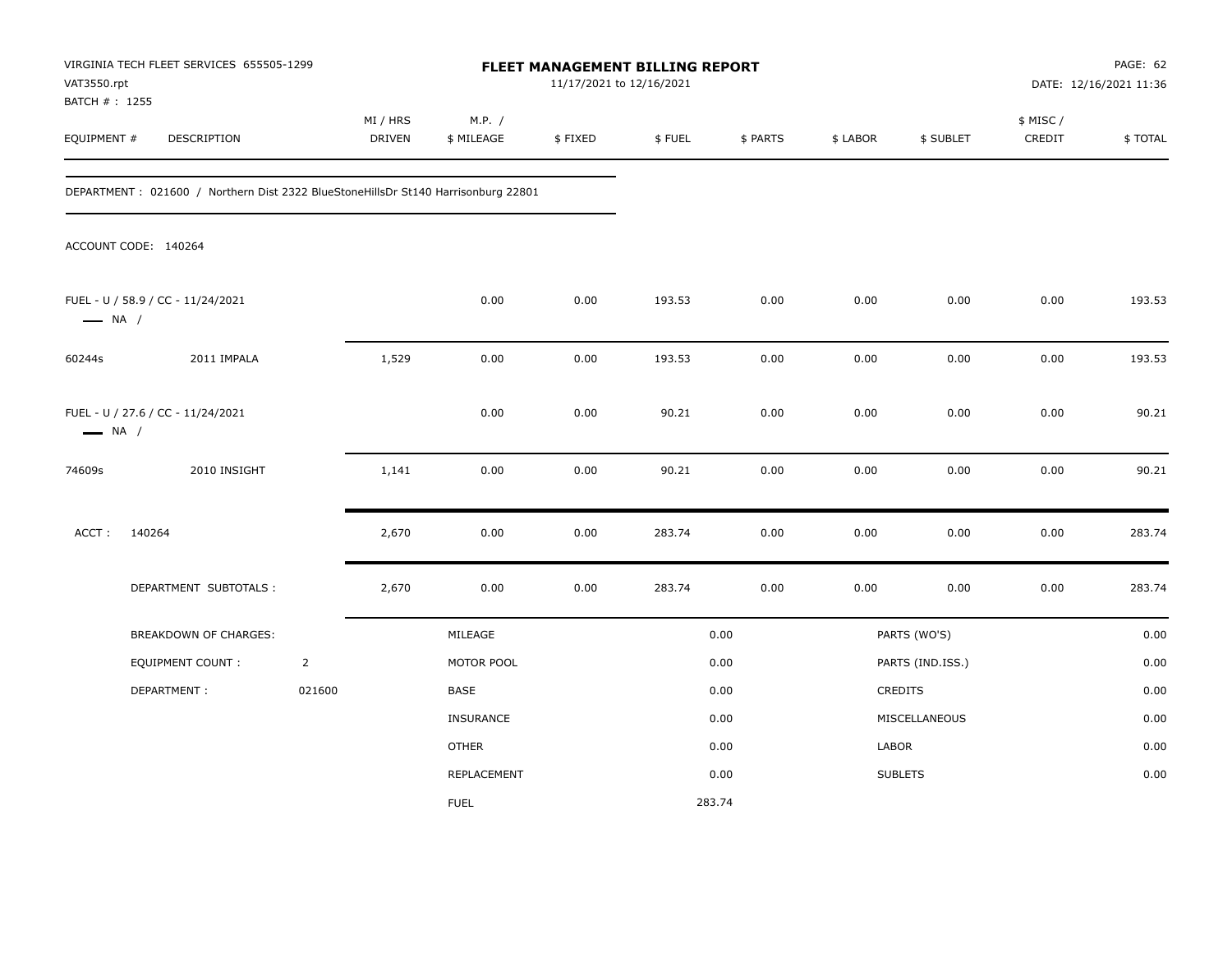| VAT3550.rpt<br>BATCH #: 1255                      | VIRGINIA TECH FLEET SERVICES 655505-1299                            | FLEET MANAGEMENT BILLING REPORT<br>11/17/2021 to 12/16/2021 |                      |          |        |          |          | PAGE: 63<br>DATE: 12/16/2021 11:36 |                     |         |
|---------------------------------------------------|---------------------------------------------------------------------|-------------------------------------------------------------|----------------------|----------|--------|----------|----------|------------------------------------|---------------------|---------|
| EQUIPMENT #                                       | <b>DESCRIPTION</b>                                                  | MI / HRS<br><b>DRIVEN</b>                                   | M.P. /<br>\$ MILEAGE | \$FIXED  | \$FUEL | \$ PARTS | \$ LABOR | \$ SUBLET                          | \$ MISC /<br>CREDIT | \$TOTAL |
|                                                   | DEPARTMENT: 021700 / Southwest District PO Box 1955, Abingdon 24212 |                                                             |                      |          |        |          |          |                                    |                     |         |
| ACCOUNT CODE: 140281                              |                                                                     |                                                             |                      |          |        |          |          |                                    |                     |         |
| $\longrightarrow$ NA /                            | FUEL - U / 28.8 / CC - 11/24/2021                                   |                                                             | 0.00                 | 0.00     | 83.91  | 0.00     | 0.00     | 0.00                               | 0.00                | 83.91   |
| 58817s                                            | 2009 IMPALA                                                         | 769                                                         | 0.00                 | 0.00     | 83.91  | 0.00     | 0.00     | 0.00                               | 0.00                | 83.91   |
| $\longrightarrow$ NA /                            | FUEL - U / 69.7 / CC - 11/24/2021                                   |                                                             | 0.00                 | 0.00     | 223.80 | 0.00     | 0.00     | 0.00                               | 0.00                | 223.80  |
| 77316s                                            | 2018 Caravan                                                        | 1,684                                                       | 0.00                 | 0.00     | 223.80 | 0.00     | 0.00     | 0.00                               | 0.00                | 223.80  |
| $\longrightarrow$ NA /                            | FUEL - U / 22.5 / CC - 11/24/2021                                   |                                                             | 0.00                 | 0.00     | 76.66  | 0.00     | 0.00     | 0.00                               | 0.00                | 76.66   |
| 77317s                                            | 2017 Caravan                                                        | 495                                                         | 0.00                 | 0.00     | 76.66  | 0.00     | 0.00     | 0.00                               | 0.00                | 76.66   |
| WORK ORDER # 0000112784<br>$\longrightarrow$ NA / |                                                                     |                                                             | 0.00                 | 0.00     | 0.00   | 0.00     | 0.00     | 50.00                              | 0.00                | 50.00   |
| 80244s                                            | 2021 EXPLORER                                                       | $\mathbf 0$                                                 | 0.00                 | 0.00     | 0.00   | 0.00     | 0.00     | 50.00                              | 0.00                | 50.00   |
| ACCT: 140281                                      |                                                                     | 2,948                                                       | 0.00                 | 0.00     | 384.37 | 0.00     | 0.00     | 50.00                              | 0.00                | 434.37  |
| ACCOUNT CODE: 230115                              |                                                                     |                                                             |                      |          |        |          |          |                                    |                     |         |
|                                                   | FUEL - U / 11.4 / CC - 11/24/2021                                   |                                                             | 0.00                 | $0.00\,$ | 36.41  | 0.00     | 0.00     | 0.00                               | 0.00                | 36.41   |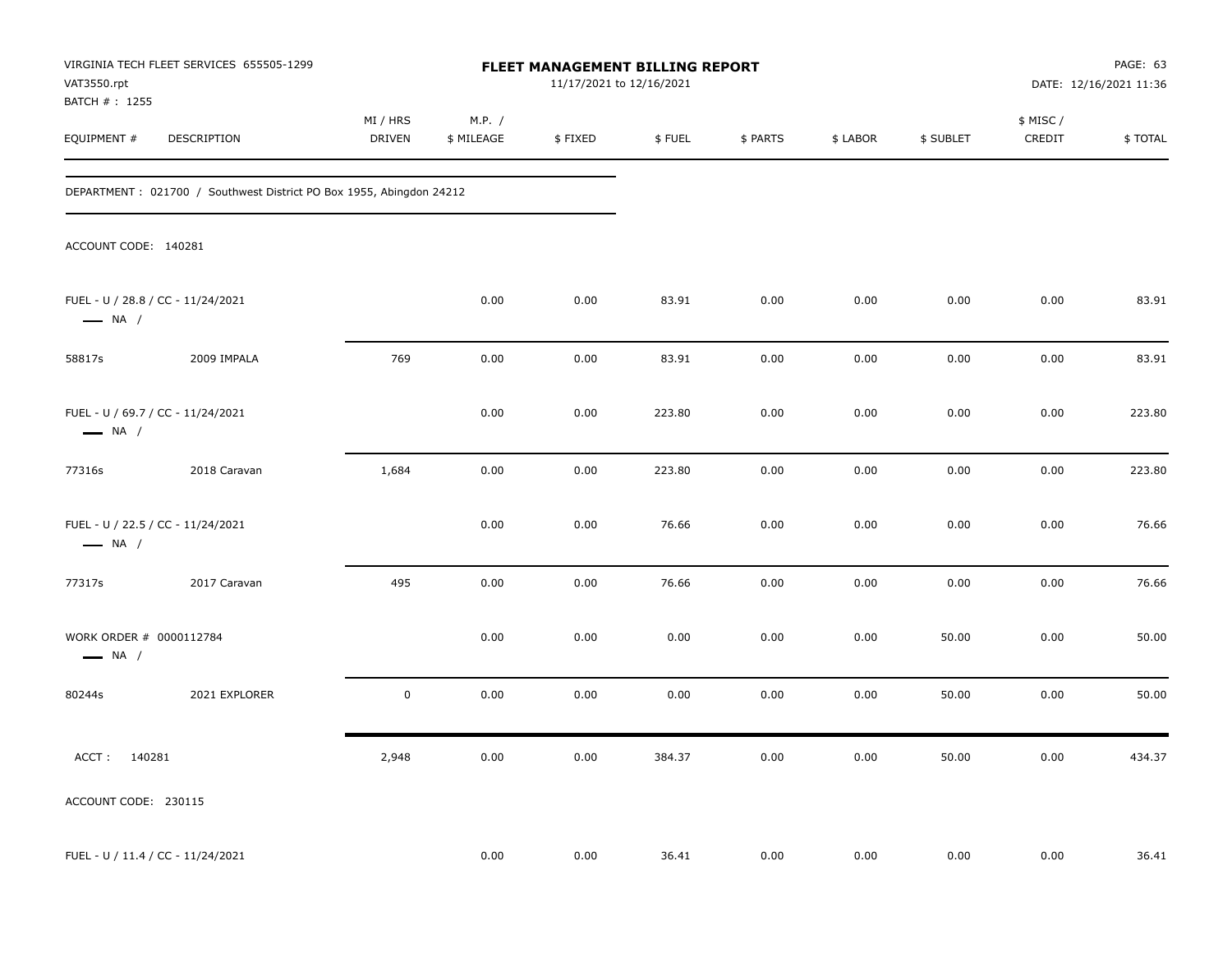| VAT3550.rpt<br>BATCH #: 1255 | VIRGINIA TECH FLEET SERVICES 655505-1299                            |        |                           |                      | FLEET MANAGEMENT BILLING REPORT<br>11/17/2021 to 12/16/2021 |        |          |          |                  |                     | PAGE: 64<br>DATE: 12/16/2021 11:36 |
|------------------------------|---------------------------------------------------------------------|--------|---------------------------|----------------------|-------------------------------------------------------------|--------|----------|----------|------------------|---------------------|------------------------------------|
| EQUIPMENT #                  | DESCRIPTION                                                         |        | MI / HRS<br><b>DRIVEN</b> | M.P. /<br>\$ MILEAGE | \$FIXED                                                     | \$FUEL | \$ PARTS | \$ LABOR | \$ SUBLET        | \$ MISC /<br>CREDIT | \$TOTAL                            |
|                              | DEPARTMENT: 021700 / Southwest District PO Box 1955, Abingdon 24212 |        |                           |                      |                                                             |        |          |          |                  |                     |                                    |
| $\longrightarrow$ NA /       |                                                                     |        |                           |                      |                                                             |        |          |          |                  |                     |                                    |
| 71580s                       | 2012 IMPALA                                                         |        | 417                       | 0.00                 | 0.00                                                        | 36.41  | 0.00     | 0.00     | 0.00             | 0.00                | 36.41                              |
| $\longrightarrow$ NA /       | FUEL - U / 11.0 / CC - 11/24/2021                                   |        |                           | 0.00                 | 0.00                                                        | 36.42  | 0.00     | 0.00     | 0.00             | 0.00                | 36.42                              |
| 71581s                       | 2012 IMPALA                                                         |        | 20                        | 0.00                 | 0.00                                                        | 36.42  | 0.00     | 0.00     | 0.00             | 0.00                | 36.42                              |
| ACCT:                        | 230115                                                              |        | 437                       | 0.00                 | 0.00                                                        | 72.83  | 0.00     | 0.00     | 0.00             | 0.00                | 72.83                              |
|                              | DEPARTMENT SUBTOTALS :                                              |        | 3,385                     | 0.00                 | 0.00                                                        | 457.20 | 0.00     | 0.00     | 50.00            | 0.00                | 507.20                             |
|                              | <b>BREAKDOWN OF CHARGES:</b>                                        |        |                           | MILEAGE              |                                                             |        | 0.00     |          | PARTS (WO'S)     |                     | 0.00                               |
|                              | EQUIPMENT COUNT:                                                    | 6      |                           | MOTOR POOL           |                                                             |        | 0.00     |          | PARTS (IND.ISS.) |                     | 0.00                               |
|                              | DEPARTMENT:                                                         | 021700 |                           | BASE                 |                                                             |        | 0.00     |          | CREDITS          |                     | 0.00                               |
|                              |                                                                     |        |                           | INSURANCE            |                                                             |        | 0.00     |          | MISCELLANEOUS    |                     | 0.00                               |
|                              |                                                                     |        |                           | <b>OTHER</b>         |                                                             |        | 0.00     | LABOR    |                  |                     | 0.00                               |
|                              |                                                                     |        |                           | REPLACEMENT          |                                                             |        | 0.00     |          | <b>SUBLETS</b>   |                     | 50.00                              |
|                              |                                                                     |        |                           | <b>FUEL</b>          |                                                             |        | 457.20   |          |                  |                     |                                    |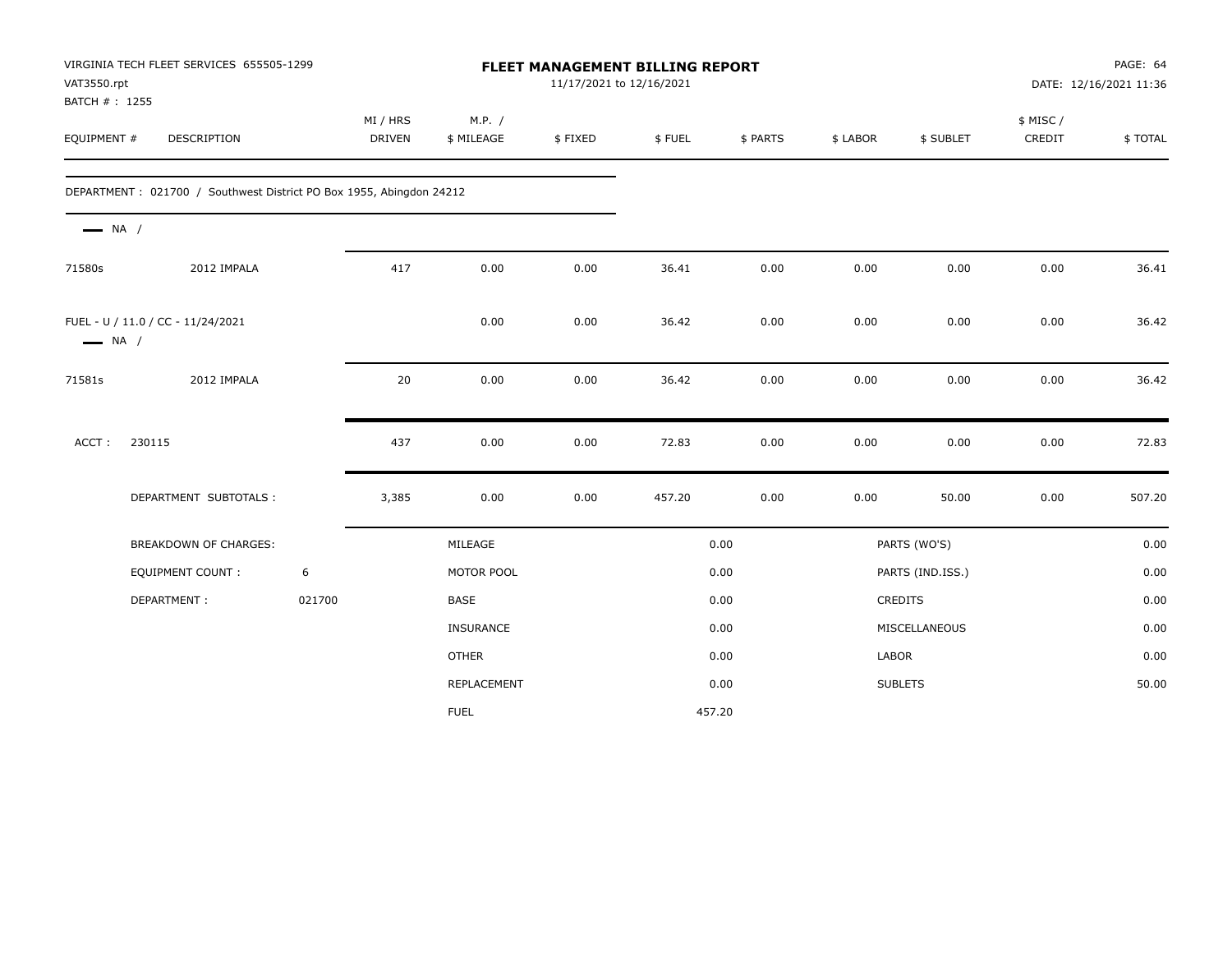| VAT3550.rpt<br>BATCH #: 1255 | VIRGINIA TECH FLEET SERVICES 655505-1299                                      | FLEET MANAGEMENT BILLING REPORT<br>11/17/2021 to 12/16/2021 |                      |         |        |          |          | PAGE: 65<br>DATE: 12/16/2021 11:36 |                     |         |
|------------------------------|-------------------------------------------------------------------------------|-------------------------------------------------------------|----------------------|---------|--------|----------|----------|------------------------------------|---------------------|---------|
| EQUIPMENT #                  | <b>DESCRIPTION</b>                                                            | MI / HRS<br><b>DRIVEN</b>                                   | M.P. /<br>\$ MILEAGE | \$FIXED | \$FUEL | \$ PARTS | \$ LABOR | \$ SUBLET                          | \$ MISC /<br>CREDIT | \$TOTAL |
|                              | DEPARTMENT: 022100 / Middleburg AREC 5527 Sullivans Mill Rd, Middleburg 20117 |                                                             |                      |         |        |          |          |                                    |                     |         |
|                              | ACCOUNT CODE: 441600                                                          |                                                             |                      |         |        |          |          |                                    |                     |         |
| $\longrightarrow$ NA /       | FUEL - D / 27.0 / CC - 11/24/2021                                             |                                                             | 0.00                 | 0.00    | 100.00 | 0.00     | 0.00     | 0.00                               | 0.00                | 100.00  |
| 71514s                       | 2008 DOOLIE 4\4                                                               | 2,227                                                       | 0.00                 | 0.00    | 100.00 | 0.00     | 0.00     | 0.00                               | 0.00                | 100.00  |
| ACCT:                        | 441600                                                                        | 2,227                                                       | 0.00                 | 0.00    | 100.00 | 0.00     | 0.00     | 0.00                               | 0.00                | 100.00  |
|                              | DEPARTMENT SUBTOTALS :                                                        | 2,227                                                       | 0.00                 | 0.00    | 100.00 | 0.00     | 0.00     | 0.00                               | 0.00                | 100.00  |
|                              | <b>BREAKDOWN OF CHARGES:</b>                                                  |                                                             | MILEAGE              |         |        | 0.00     |          | PARTS (WO'S)                       |                     | 0.00    |
|                              | <b>EQUIPMENT COUNT:</b>                                                       | $\mathbf{1}$                                                | MOTOR POOL           |         |        | 0.00     |          | PARTS (IND.ISS.)                   |                     | 0.00    |
|                              | DEPARTMENT:                                                                   | 022100                                                      | <b>BASE</b>          |         |        | 0.00     |          | <b>CREDITS</b>                     |                     | 0.00    |
|                              |                                                                               |                                                             | INSURANCE            |         |        | 0.00     |          | MISCELLANEOUS                      |                     | 0.00    |
|                              |                                                                               |                                                             | <b>OTHER</b>         |         |        | 0.00     | LABOR    |                                    |                     | 0.00    |
|                              |                                                                               |                                                             | REPLACEMENT          |         |        | 0.00     |          | <b>SUBLETS</b>                     |                     | 0.00    |
|                              |                                                                               |                                                             | <b>FUEL</b>          |         |        | 100.00   |          |                                    |                     |         |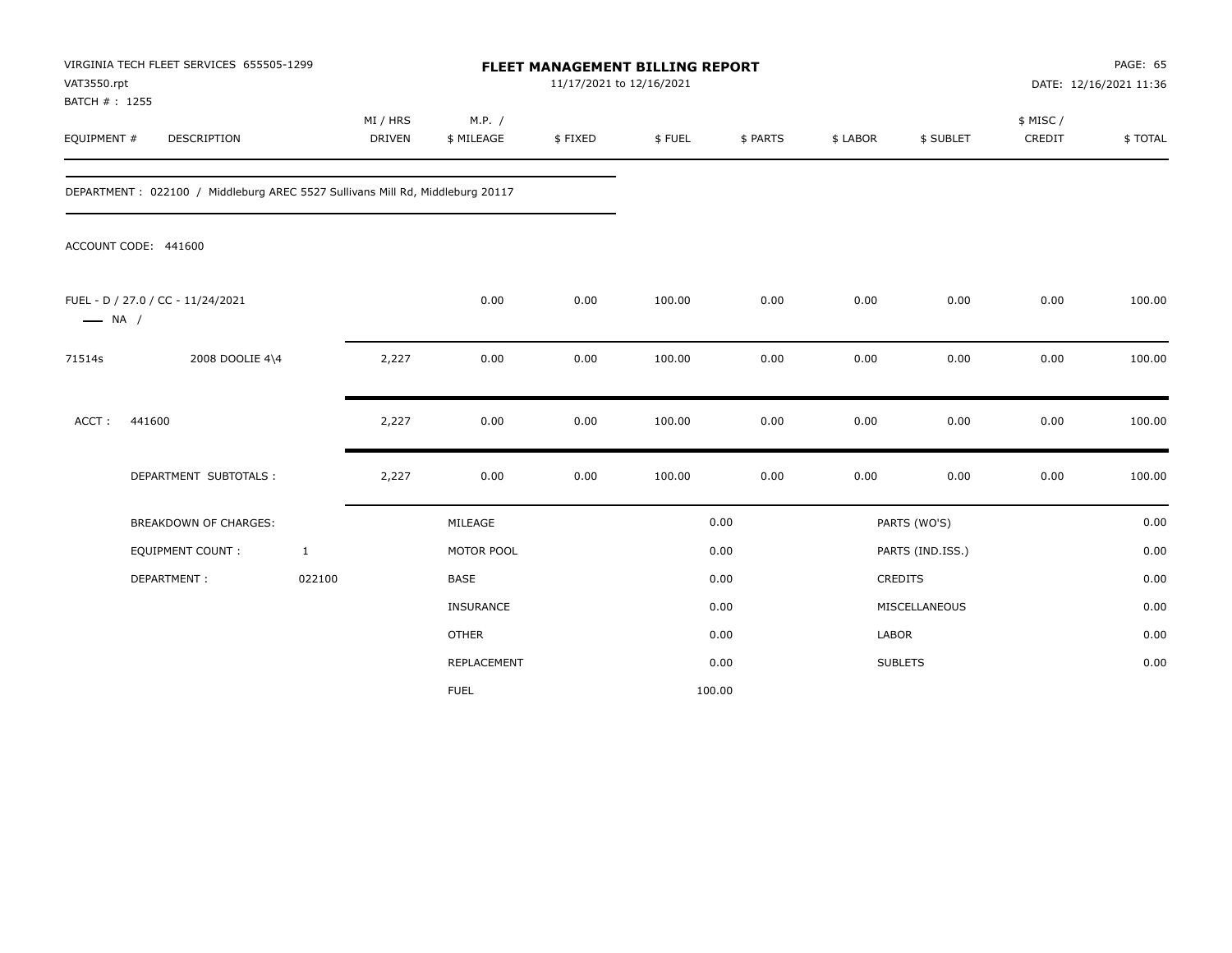| VAT3550.rpt<br>BATCH #: 1255                 | VIRGINIA TECH FLEET SERVICES 655505-1299                                     |              | FLEET MANAGEMENT BILLING REPORT<br>11/17/2021 to 12/16/2021 |                      |         |        |          |          | PAGE: 66<br>DATE: 12/16/2021 11:36 |                    |         |
|----------------------------------------------|------------------------------------------------------------------------------|--------------|-------------------------------------------------------------|----------------------|---------|--------|----------|----------|------------------------------------|--------------------|---------|
| EQUIPMENT #                                  | DESCRIPTION                                                                  |              | MI / HRS<br><b>DRIVEN</b>                                   | M.P. /<br>\$ MILEAGE | \$FIXED | \$FUEL | \$ PARTS | \$ LABOR | \$ SUBLET                          | \$ MISC/<br>CREDIT | \$TOTAL |
|                                              | DEPARTMENT: 022500 / Northeast District Seafood 102 S King St, Hampton 23669 |              |                                                             |                      |         |        |          |          |                                    |                    |         |
|                                              | ACCOUNT CODE: 130520                                                         |              |                                                             |                      |         |        |          |          |                                    |                    |         |
| $\longrightarrow$ NA /                       | FUEL - U / 28.7 / CC - 11/24/2021                                            |              |                                                             | 0.00                 | 0.00    | 93.09  | 0.00     | 0.00     | 0.00                               | 0.00               | 93.09   |
| <b>BASE CHARGE</b><br>$\longrightarrow$ NA / |                                                                              |              |                                                             | 0.00                 | 553.00  | 0.00   | 0.00     | 0.00     | 0.00                               | 0.00               | 553.00  |
| <b>PA51</b>                                  | 2016 Caravan                                                                 |              | 748                                                         | 0.00                 | 553.00  | 93.09  | 0.00     | 0.00     | 0.00                               | 0.00               | 646.09  |
| ACCT:                                        | 130520                                                                       |              | 748                                                         | 0.00                 | 553.00  | 93.09  | 0.00     | 0.00     | 0.00                               | 0.00               | 646.09  |
|                                              | DEPARTMENT SUBTOTALS :                                                       |              | 748                                                         | 0.00                 | 553.00  | 93.09  | 0.00     | 0.00     | 0.00                               | 0.00               | 646.09  |
|                                              | <b>BREAKDOWN OF CHARGES:</b>                                                 |              |                                                             | MILEAGE              |         |        | 0.00     |          | PARTS (WO'S)                       |                    | 0.00    |
|                                              | <b>EQUIPMENT COUNT:</b>                                                      | $\mathbf{1}$ |                                                             | MOTOR POOL           |         |        | 0.00     |          | PARTS (IND.ISS.)                   |                    | 0.00    |
|                                              | DEPARTMENT:                                                                  | 022500       |                                                             | BASE                 |         |        | 553.00   |          | <b>CREDITS</b>                     |                    | 0.00    |
|                                              |                                                                              |              |                                                             | INSURANCE            |         |        | 0.00     |          | MISCELLANEOUS                      |                    | 0.00    |
|                                              |                                                                              |              |                                                             | <b>OTHER</b>         |         |        | 0.00     | LABOR    |                                    |                    | 0.00    |
|                                              |                                                                              |              |                                                             | REPLACEMENT          |         |        | 0.00     |          | <b>SUBLETS</b>                     |                    | 0.00    |
|                                              |                                                                              |              |                                                             | <b>FUEL</b>          |         |        | 93.09    |          |                                    |                    |         |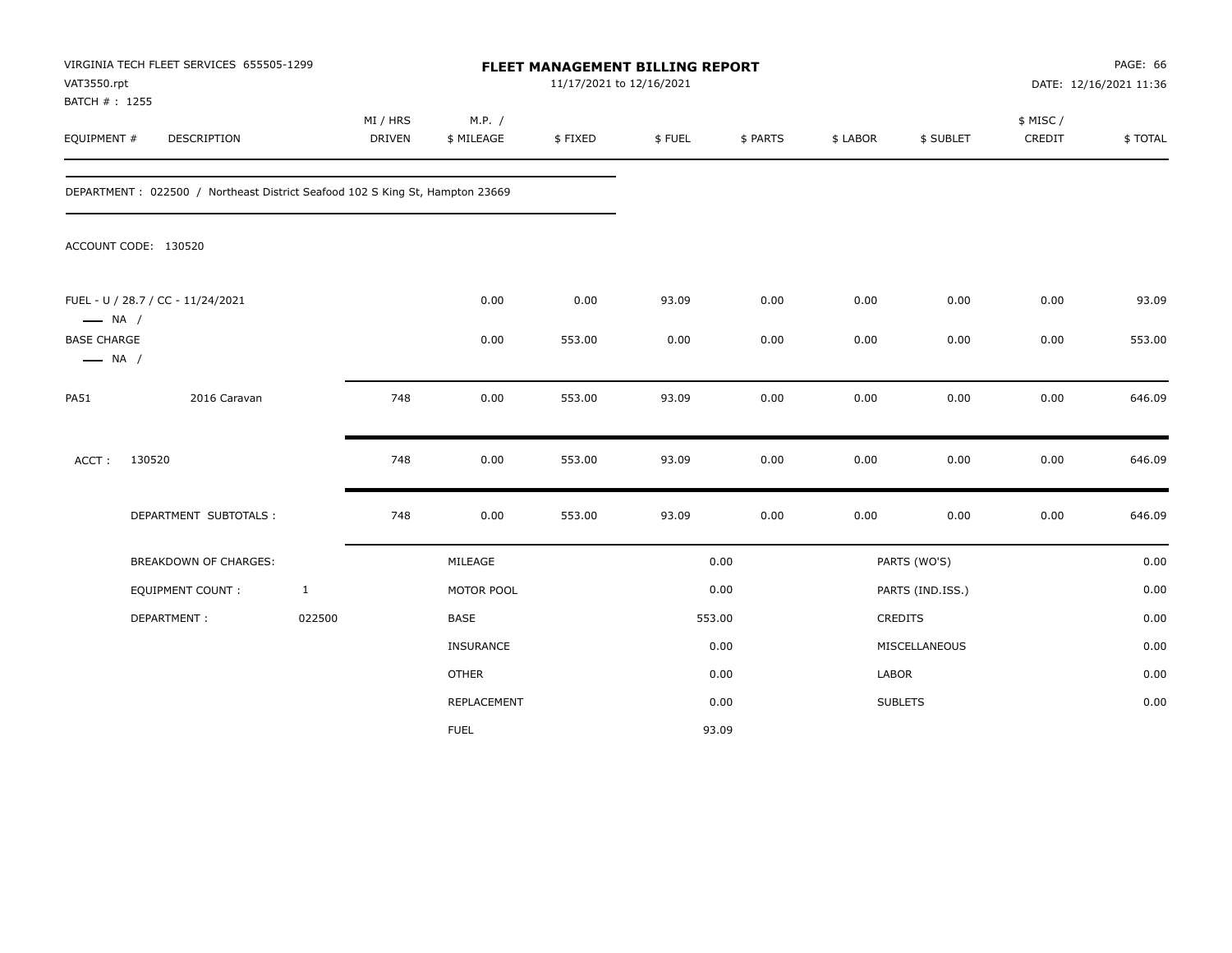| VAT3550.rpt<br>BATCH #: 1255 | VIRGINIA TECH FLEET SERVICES 655505-1299            |              |                    |                      |         | FLEET MANAGEMENT BILLING REPORT<br>11/17/2021 to 12/16/2021 |          |          |                  | <b>PAGE: 67</b><br>DATE: 12/16/2021 11:36 |         |  |
|------------------------------|-----------------------------------------------------|--------------|--------------------|----------------------|---------|-------------------------------------------------------------|----------|----------|------------------|-------------------------------------------|---------|--|
| EQUIPMENT #                  | DESCRIPTION                                         |              | MI / HRS<br>DRIVEN | M.P. /<br>\$ MILEAGE | \$FIXED | \$FUEL                                                      | \$ PARTS | \$ LABOR | \$ SUBLET        | \$ MISC/<br>CREDIT                        | \$TOTAL |  |
|                              | DEPARTMENT: 024100 / Library - Cathy Duerbeck(0434) |              |                    |                      |         |                                                             |          |          |                  |                                           |         |  |
|                              | ACCOUNT CODE: 121293                                |              |                    |                      |         |                                                             |          |          |                  |                                           |         |  |
| $\longrightarrow$ NA /       | FUEL - U / 23.6 / 11 - 11/16/2021                   |              |                    | 0.00                 | 0.00    | 65.08                                                       | 0.00     | 0.00     | 0.00             | 0.00                                      | 65.08   |  |
| 69953S                       | 2016 SAVANA                                         |              | 241                | 0.00                 | 0.00    | 65.08                                                       | 0.00     | 0.00     | 0.00             | 0.00                                      | 65.08   |  |
| ACCT:                        | 121293                                              |              | 241                | 0.00                 | 0.00    | 65.08                                                       | 0.00     | 0.00     | 0.00             | 0.00                                      | 65.08   |  |
|                              | DEPARTMENT SUBTOTALS :                              |              | 241                | 0.00                 | 0.00    | 65.08                                                       | 0.00     | 0.00     | 0.00             | 0.00                                      | 65.08   |  |
|                              | <b>BREAKDOWN OF CHARGES:</b>                        |              |                    | MILEAGE              |         |                                                             | 0.00     |          | PARTS (WO'S)     |                                           | 0.00    |  |
|                              | <b>EQUIPMENT COUNT:</b>                             | $\mathbf{1}$ |                    | MOTOR POOL           |         |                                                             | 0.00     |          | PARTS (IND.ISS.) |                                           | 0.00    |  |
|                              | DEPARTMENT:                                         | 024100       |                    | <b>BASE</b>          |         |                                                             | 0.00     |          | <b>CREDITS</b>   |                                           | 0.00    |  |
|                              |                                                     |              |                    | INSURANCE            |         |                                                             | 0.00     |          | MISCELLANEOUS    |                                           | 0.00    |  |
|                              |                                                     |              |                    | <b>OTHER</b>         |         |                                                             | 0.00     | LABOR    |                  |                                           | 0.00    |  |
|                              |                                                     |              |                    | REPLACEMENT          |         |                                                             | 0.00     |          | <b>SUBLETS</b>   |                                           | 0.00    |  |
|                              |                                                     |              |                    | <b>FUEL</b>          |         |                                                             | 65.08    |          |                  |                                           |         |  |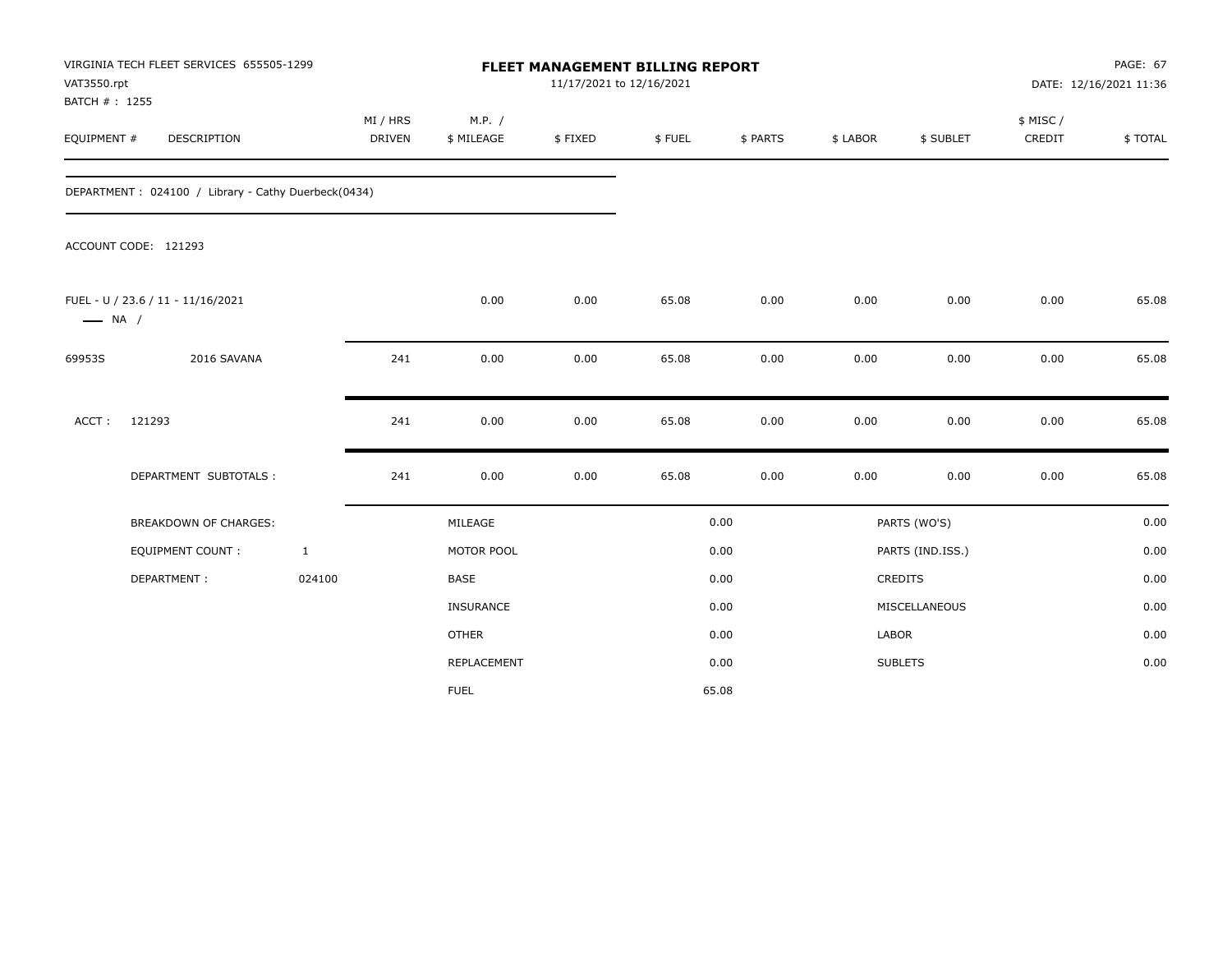| VAT3550.rpt                                  | VIRGINIA TECH FLEET SERVICES 655505-1299                             |                           | FLEET MANAGEMENT BILLING REPORT<br>11/17/2021 to 12/16/2021 |         |        |          |              |                  | PAGE: 68<br>DATE: 12/16/2021 11:36 |         |
|----------------------------------------------|----------------------------------------------------------------------|---------------------------|-------------------------------------------------------------|---------|--------|----------|--------------|------------------|------------------------------------|---------|
| BATCH #: 1255<br>EQUIPMENT #                 | DESCRIPTION                                                          | MI / HRS<br><b>DRIVEN</b> | M.P. /<br>\$ MILEAGE                                        | \$FIXED | \$FUEL | \$ PARTS | \$ LABOR     | \$ SUBLET        | \$ MISC /<br>CREDIT                | \$TOTAL |
|                                              | DEPARTMENT : 030506 / Airport, Executive Flights - Melissa Ball 0558 |                           |                                                             |         |        |          |              |                  |                                    |         |
|                                              | ACCOUNT CODE: 117993                                                 |                           |                                                             |         |        |          |              |                  |                                    |         |
| <b>BASE CHARGE</b><br>$\longrightarrow$ NA / |                                                                      |                           | 0.00                                                        | 602.00  | 0.00   | 0.00     | 0.00         | 0.00             | 0.00                               | 602.00  |
| <b>PA78</b>                                  | 2012 12 PAS VAN                                                      | 0                         | 0.00                                                        | 602.00  | 0.00   | 0.00     | 0.00         | 0.00             | 0.00                               | 602.00  |
| ACCT:                                        | 117993                                                               | 0                         | 0.00                                                        | 602.00  | 0.00   | 0.00     | 0.00         | 0.00             | 0.00                               | 602.00  |
|                                              | DEPARTMENT SUBTOTALS :                                               | $\mathsf 0$               | 0.00                                                        | 602.00  | 0.00   | 0.00     | 0.00         | 0.00             | 0.00                               | 602.00  |
|                                              | <b>BREAKDOWN OF CHARGES:</b>                                         |                           | MILEAGE                                                     |         |        | 0.00     |              | PARTS (WO'S)     |                                    | 0.00    |
|                                              | <b>EQUIPMENT COUNT:</b>                                              | $\mathbf{1}$              | MOTOR POOL                                                  |         |        | 0.00     |              | PARTS (IND.ISS.) |                                    | 0.00    |
|                                              | DEPARTMENT:                                                          | 030506                    | BASE                                                        |         |        | 602.00   |              | CREDITS          |                                    | 0.00    |
|                                              |                                                                      |                           | INSURANCE                                                   |         |        | 0.00     |              | MISCELLANEOUS    |                                    | 0.00    |
|                                              |                                                                      |                           | <b>OTHER</b>                                                |         |        | 0.00     | <b>LABOR</b> |                  |                                    | 0.00    |
|                                              |                                                                      |                           | REPLACEMENT                                                 |         |        | 0.00     |              | <b>SUBLETS</b>   |                                    | 0.00    |
|                                              |                                                                      |                           | <b>FUEL</b>                                                 |         |        | 0.00     |              |                  |                                    |         |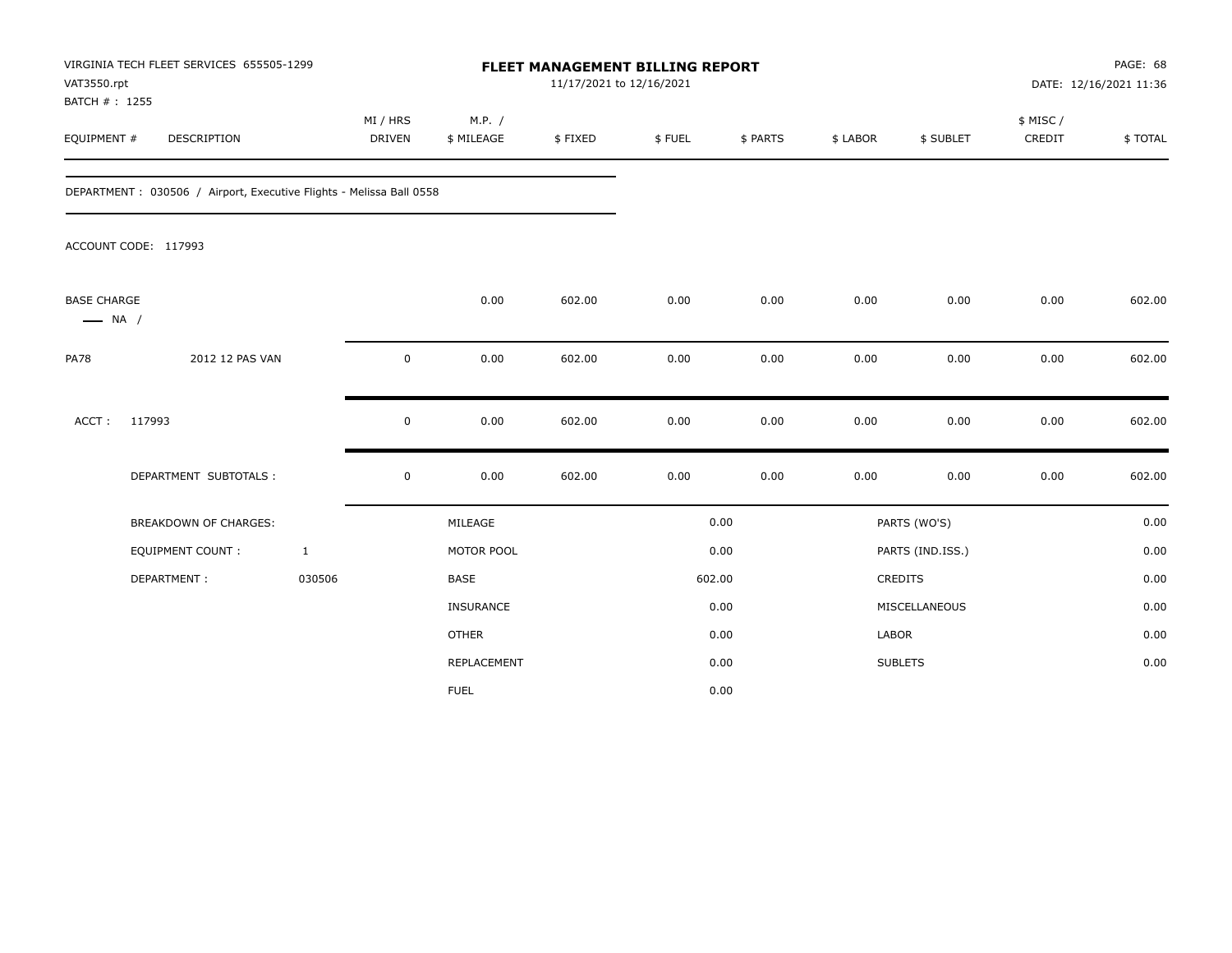| VAT3550.rpt                  | VIRGINIA TECH FLEET SERVICES 655505-1299            |              | FLEET MANAGEMENT BILLING REPORT<br>11/17/2021 to 12/16/2021 |                      |         |        |          |          |                  | PAGE: 69<br>DATE: 12/16/2021 11:36 |         |  |
|------------------------------|-----------------------------------------------------|--------------|-------------------------------------------------------------|----------------------|---------|--------|----------|----------|------------------|------------------------------------|---------|--|
| BATCH #: 1255<br>EQUIPMENT # | <b>DESCRIPTION</b>                                  |              | MI / HRS<br><b>DRIVEN</b>                                   | M.P. /<br>\$ MILEAGE | \$FIXED | \$FUEL | \$ PARTS | \$ LABOR | \$ SUBLET        | \$ MISC/<br>CREDIT                 | \$TOTAL |  |
|                              | DEPARTMENT: 030800 / VTTI - Michelle Crigger (0536) |              |                                                             |                      |         |        |          |          |                  |                                    |         |  |
|                              | ACCOUNT CODE: 418892                                |              |                                                             |                      |         |        |          |          |                  |                                    |         |  |
| $\longrightarrow$ NA /       | FUEL - U / 8.6 / 02 - 12/15/2021                    |              |                                                             | 0.00                 | 0.00    | 22.88  | 0.00     | 0.00     | 0.00             | 0.00                               | 22.88   |  |
| 2018S                        | 2020 Outback                                        |              | $\mathbf 0$                                                 | 0.00                 | 0.00    | 22.88  | 0.00     | 0.00     | 0.00             | 0.00                               | 22.88   |  |
| ACCT:                        | 418892                                              |              | $\mathbf 0$                                                 | 0.00                 | 0.00    | 22.88  | 0.00     | 0.00     | 0.00             | 0.00                               | 22.88   |  |
|                              | DEPARTMENT SUBTOTALS :                              |              | $\mathbf 0$                                                 | 0.00                 | 0.00    | 22.88  | 0.00     | 0.00     | 0.00             | 0.00                               | 22.88   |  |
|                              | <b>BREAKDOWN OF CHARGES:</b>                        |              |                                                             | MILEAGE              |         |        | 0.00     |          | PARTS (WO'S)     |                                    | 0.00    |  |
|                              | <b>EQUIPMENT COUNT:</b>                             | $\mathbf{1}$ |                                                             | MOTOR POOL           |         |        | 0.00     |          | PARTS (IND.ISS.) |                                    | 0.00    |  |
|                              | DEPARTMENT:                                         | 030800       |                                                             | <b>BASE</b>          |         |        | 0.00     |          | <b>CREDITS</b>   |                                    | 0.00    |  |
|                              |                                                     |              |                                                             | <b>INSURANCE</b>     |         |        | 0.00     |          | MISCELLANEOUS    |                                    | 0.00    |  |
|                              |                                                     |              |                                                             | <b>OTHER</b>         |         |        | 0.00     | LABOR    |                  |                                    | 0.00    |  |
|                              |                                                     |              |                                                             | REPLACEMENT          |         |        | 0.00     |          | <b>SUBLETS</b>   |                                    | 0.00    |  |
|                              |                                                     |              |                                                             | <b>FUEL</b>          |         |        | 22.88    |          |                  |                                    |         |  |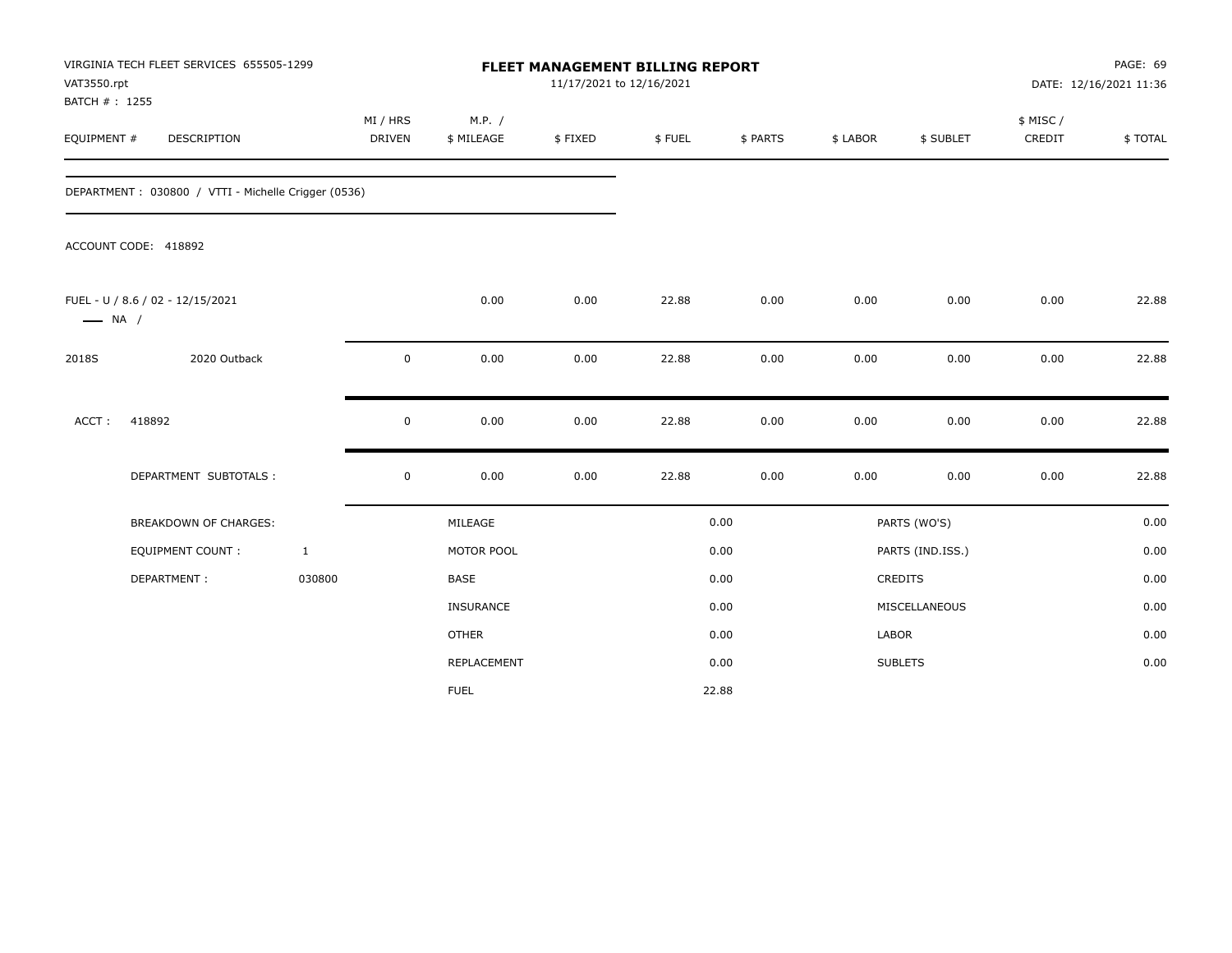| VAT3550.rpt<br>BATCH #: 1255 | VIRGINIA TECH FLEET SERVICES 655505-1299                             | FLEET MANAGEMENT BILLING REPORT<br>11/17/2021 to 12/16/2021 |                      |         |        |          |          |           | <b>PAGE: 70</b><br>DATE: 12/16/2021 11:36 |         |
|------------------------------|----------------------------------------------------------------------|-------------------------------------------------------------|----------------------|---------|--------|----------|----------|-----------|-------------------------------------------|---------|
| EQUIPMENT #                  | <b>DESCRIPTION</b>                                                   | MI / HRS<br><b>DRIVEN</b>                                   | M.P. /<br>\$ MILEAGE | \$FIXED | \$FUEL | \$ PARTS | \$ LABOR | \$ SUBLET | \$ MISC /<br>CREDIT                       | \$TOTAL |
|                              | DEPARTMENT : 030801 / VTTI, Administrative - Michelle Crigger (0536) |                                                             |                      |         |        |          |          |           |                                           |         |
| ACCOUNT CODE: 230384         |                                                                      |                                                             |                      |         |        |          |          |           |                                           |         |
| $\longrightarrow$ NA /       | FUEL - U / 20.2 / CC - 11/24/2021                                    |                                                             | 0.00                 | 0.00    | 62.55  | 0.00     | 0.00     | 0.00      | 0.00                                      | 62.55   |
| 66945s                       | 2014 FOCUS                                                           | 1,717                                                       | 0.00                 | 0.00    | 62.55  | 0.00     | 0.00     | 0.00      | 0.00                                      | 62.55   |
| 230384<br>ACCT:              |                                                                      | 1,717                                                       | 0.00                 | 0.00    | 62.55  | 0.00     | 0.00     | 0.00      | 0.00                                      | 62.55   |
| ACCOUNT CODE: 230780         |                                                                      |                                                             |                      |         |        |          |          |           |                                           |         |
| $\longrightarrow$ NA /       | FUEL - U / 67.9 / 12 - 12/10/2021                                    |                                                             | 0.00                 | 0.00    | 181.27 | 0.00     | 0.00     | 0.00      | 0.00                                      | 181.27  |
| $\longrightarrow$ NA /       | FUEL - U / 57.0 / 11 - 11/17/2021                                    |                                                             | 0.00                 | 0.00    | 157.32 | 0.00     | 0.00     | 0.00      | 0.00                                      | 157.32  |
| $\longrightarrow$ NA /       | FUEL - U / 53.9 / 11 - 11/23/2021                                    |                                                             | 0.00                 | 0.00    | 148.79 | 0.00     | 0.00     | 0.00      | 0.00                                      | 148.79  |
| etr2                         | 2001 EQUIPMENT                                                       | $\mathbf 0$                                                 | 0.00                 | 0.00    | 487.38 | 0.00     | 0.00     | 0.00      | 0.00                                      | 487.38  |
| ACCT: 230780                 |                                                                      | $\mathbf 0$                                                 | 0.00                 | 0.00    | 487.38 | 0.00     | 0.00     | 0.00      | 0.00                                      | 487.38  |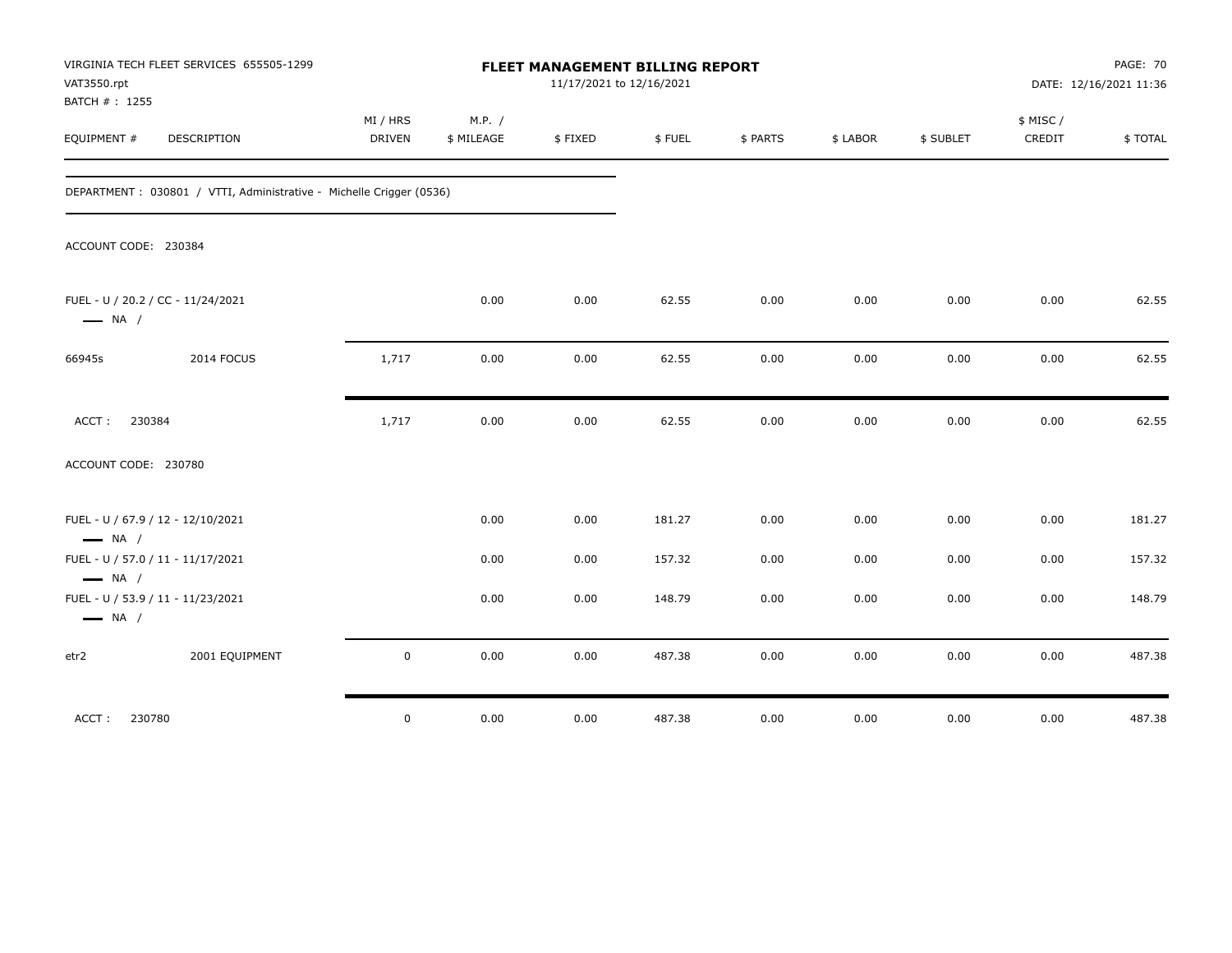| VIRGINIA TECH FLEET SERVICES 655505-1299<br>VAT3550.rpt |                | <b>FLEET MANAGEMENT BILLING REPORT</b><br>11/17/2021 to 12/16/2021 |                      |         |        |          |          |                  |                    | PAGE: 71<br>DATE: 12/16/2021 11:36 |  |
|---------------------------------------------------------|----------------|--------------------------------------------------------------------|----------------------|---------|--------|----------|----------|------------------|--------------------|------------------------------------|--|
| BATCH #: 1255<br>EQUIPMENT #<br>DESCRIPTION             |                | MI / HRS<br>DRIVEN                                                 | M.P. /<br>\$ MILEAGE | \$FIXED | \$FUEL | \$ PARTS | \$ LABOR | \$ SUBLET        | \$ MISC/<br>CREDIT | \$TOTAL                            |  |
| DEPARTMENT SUBTOTALS :                                  |                | 1,717                                                              | 0.00                 | 0.00    | 549.93 | 0.00     | 0.00     | 0.00             | 0.00               | 549.93                             |  |
| <b>BREAKDOWN OF CHARGES:</b>                            |                |                                                                    | MILEAGE              |         |        | 0.00     |          | PARTS (WO'S)     |                    | 0.00                               |  |
| EQUIPMENT COUNT:                                        | $\overline{2}$ |                                                                    | MOTOR POOL           |         |        | 0.00     |          | PARTS (IND.ISS.) |                    | 0.00                               |  |
| DEPARTMENT:                                             | 030801         |                                                                    | <b>BASE</b>          |         |        | 0.00     |          | <b>CREDITS</b>   |                    | 0.00                               |  |
|                                                         |                |                                                                    | <b>INSURANCE</b>     |         |        | 0.00     |          | MISCELLANEOUS    |                    | 0.00                               |  |
|                                                         |                |                                                                    | <b>OTHER</b>         |         |        | 0.00     | LABOR    |                  |                    | 0.00                               |  |
|                                                         |                |                                                                    | REPLACEMENT          |         |        | 0.00     |          | <b>SUBLETS</b>   |                    | 0.00                               |  |
|                                                         |                |                                                                    | <b>FUEL</b>          |         |        | 549.93   |          |                  |                    |                                    |  |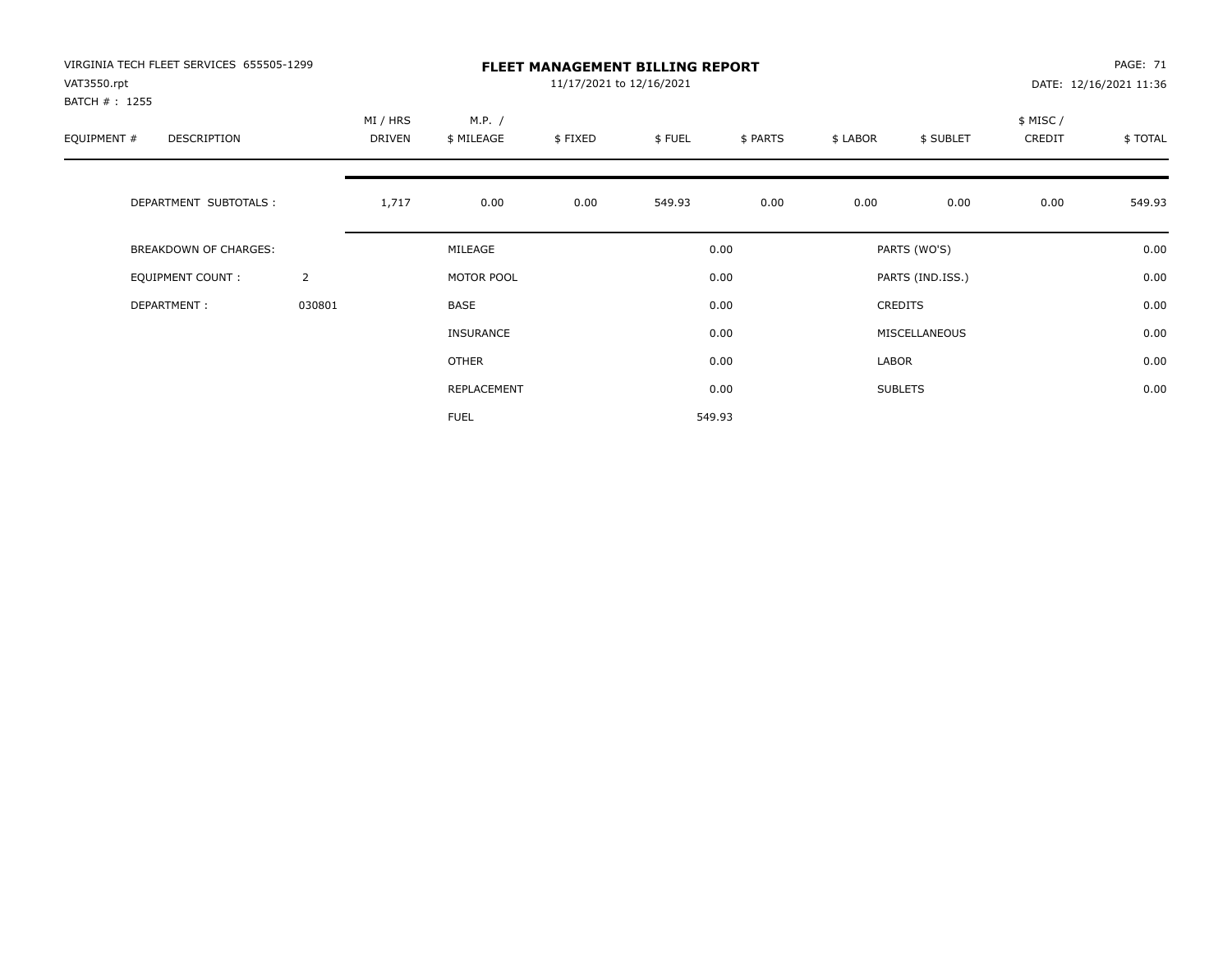| VAT3550.rpt            | VIRGINIA TECH FLEET SERVICES 655505-1299                           |              | <b>FLEET MANAGEMENT BILLING REPORT</b><br>11/17/2021 to 12/16/2021 |              |         |        |          |              | PAGE: 72<br>DATE: 12/16/2021 11:36 |           |         |
|------------------------|--------------------------------------------------------------------|--------------|--------------------------------------------------------------------|--------------|---------|--------|----------|--------------|------------------------------------|-----------|---------|
| BATCH #: 1255          |                                                                    |              | MI / HRS                                                           | M.P. /       |         |        |          |              |                                    | \$ MISC / |         |
| EQUIPMENT #            | DESCRIPTION                                                        |              | <b>DRIVEN</b>                                                      | \$ MILEAGE   | \$FIXED | \$FUEL | \$ PARTS | \$ LABOR     | \$ SUBLET                          | CREDIT    | \$TOTAL |
|                        | DEPARTMENT: 030802 / VTTI, Human Factors - Michelle Crigger (0536) |              |                                                                    |              |         |        |          |              |                                    |           |         |
|                        | ACCOUNT CODE: 235670                                               |              |                                                                    |              |         |        |          |              |                                    |           |         |
| $\longrightarrow$ NA / | FUEL - U / 15.6 / CC - 11/24/2021                                  |              |                                                                    | 0.00         | 0.00    | 51.24  | 0.00     | 0.00         | 0.00                               | 0.00      | 51.24   |
| 2016s                  | 2011 LaCrosse                                                      |              | 630                                                                | 0.00         | 0.00    | 51.24  | 0.00     | 0.00         | 0.00                               | 0.00      | 51.24   |
| ACCT:                  | 235670                                                             |              | 630                                                                | 0.00         | 0.00    | 51.24  | 0.00     | 0.00         | 0.00                               | 0.00      | 51.24   |
|                        | DEPARTMENT SUBTOTALS :                                             |              | 630                                                                | 0.00         | 0.00    | 51.24  | 0.00     | 0.00         | 0.00                               | 0.00      | 51.24   |
|                        | <b>BREAKDOWN OF CHARGES:</b>                                       |              |                                                                    | MILEAGE      |         |        | 0.00     |              | PARTS (WO'S)                       |           | 0.00    |
|                        | <b>EQUIPMENT COUNT:</b>                                            | $\mathbf{1}$ |                                                                    | MOTOR POOL   |         |        | 0.00     |              | PARTS (IND.ISS.)                   |           | 0.00    |
|                        | DEPARTMENT:                                                        | 030802       |                                                                    | <b>BASE</b>  |         |        | 0.00     |              | CREDITS                            |           | 0.00    |
|                        |                                                                    |              |                                                                    | INSURANCE    |         |        | 0.00     |              | MISCELLANEOUS                      |           | 0.00    |
|                        |                                                                    |              |                                                                    | <b>OTHER</b> |         |        | 0.00     | <b>LABOR</b> |                                    |           | 0.00    |
|                        |                                                                    |              |                                                                    | REPLACEMENT  |         |        | 0.00     |              | <b>SUBLETS</b>                     |           | 0.00    |
|                        |                                                                    |              |                                                                    | <b>FUEL</b>  |         |        | 51.24    |              |                                    |           |         |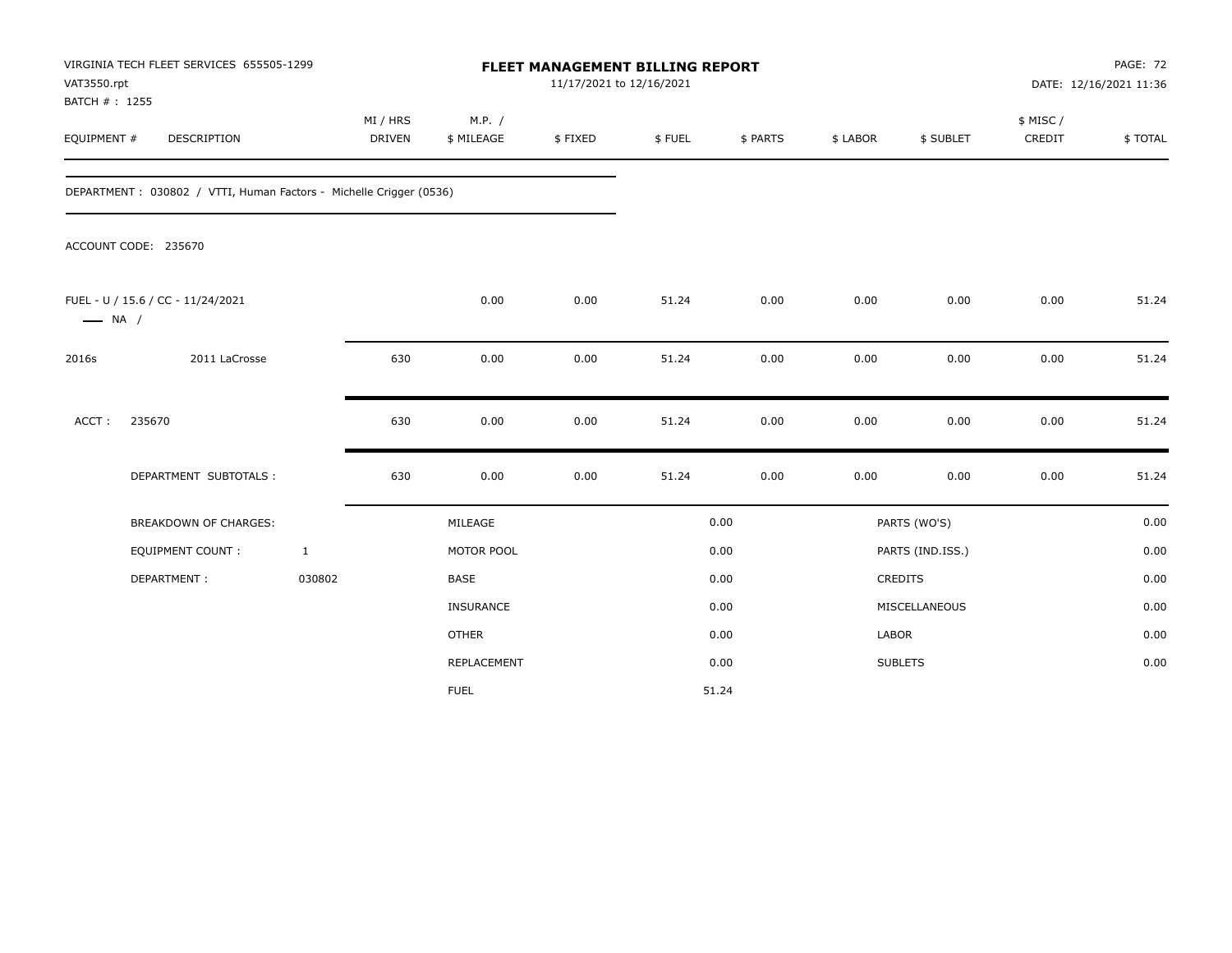| VAT3550.rpt<br>BATCH #: 1255 | VIRGINIA TECH FLEET SERVICES 655505-1299                        |              |                    |                      | 11/17/2021 to 12/16/2021 | FLEET MANAGEMENT BILLING REPORT |          |          |                  |                    | <b>PAGE: 73</b><br>DATE: 12/16/2021 11:36 |
|------------------------------|-----------------------------------------------------------------|--------------|--------------------|----------------------|--------------------------|---------------------------------|----------|----------|------------------|--------------------|-------------------------------------------|
| EQUIPMENT #                  | DESCRIPTION                                                     |              | MI / HRS<br>DRIVEN | M.P. /<br>\$ MILEAGE | \$FIXED                  | \$FUEL                          | \$ PARTS | \$ LABOR | \$ SUBLET        | \$ MISC/<br>CREDIT | \$TOTAL                                   |
|                              | DEPARTMENT: 030803 / VTTI, Smart Road - Michelle Crigger (0536) |              |                    |                      |                          |                                 |          |          |                  |                    |                                           |
|                              | ACCOUNT CODE: 230209                                            |              |                    |                      |                          |                                 |          |          |                  |                    |                                           |
| $\longrightarrow$ NA /       | FUEL - D / 50.0 / 13 - 12/02/2021                               |              |                    | 0.00                 | 0.00                     | 140.50                          | 0.00     | 0.00     | 0.00             | 0.00               | 140.50                                    |
| $\longrightarrow$ NA /       | FUEL - D / 15.0 / 13 - 12/14/2021                               |              |                    | 0.00                 | 0.00                     | 42.15                           | 0.00     | 0.00     | 0.00             | 0.00               | 42.15                                     |
| etr                          | 1999 CANS                                                       |              | $\mathbf 0$        | 0.00                 | 0.00                     | 182.65                          | 0.00     | 0.00     | 0.00             | 0.00               | 182.65                                    |
| ACCT:                        | 230209                                                          |              | $\mathsf 0$        | 0.00                 | 0.00                     | 182.65                          | 0.00     | 0.00     | 0.00             | 0.00               | 182.65                                    |
|                              | DEPARTMENT SUBTOTALS :                                          |              | $\mathbf 0$        | 0.00                 | 0.00                     | 182.65                          | 0.00     | 0.00     | 0.00             | 0.00               | 182.65                                    |
|                              | BREAKDOWN OF CHARGES:                                           |              |                    | MILEAGE              |                          |                                 | 0.00     |          | PARTS (WO'S)     |                    | 0.00                                      |
|                              | EQUIPMENT COUNT :                                               | $\mathbf{1}$ |                    | MOTOR POOL           |                          |                                 | 0.00     |          | PARTS (IND.ISS.) |                    | 0.00                                      |
|                              | DEPARTMENT:                                                     | 030803       |                    | BASE                 |                          |                                 | 0.00     |          | CREDITS          |                    | 0.00                                      |
|                              |                                                                 |              |                    | <b>INSURANCE</b>     |                          |                                 | 0.00     |          | MISCELLANEOUS    |                    | 0.00                                      |
|                              |                                                                 |              |                    | <b>OTHER</b>         |                          |                                 | 0.00     | LABOR    |                  |                    | 0.00                                      |
|                              |                                                                 |              |                    | REPLACEMENT          |                          |                                 | 0.00     |          | <b>SUBLETS</b>   |                    | 0.00                                      |
|                              |                                                                 |              |                    | <b>FUEL</b>          |                          | 182.65                          |          |          |                  |                    |                                           |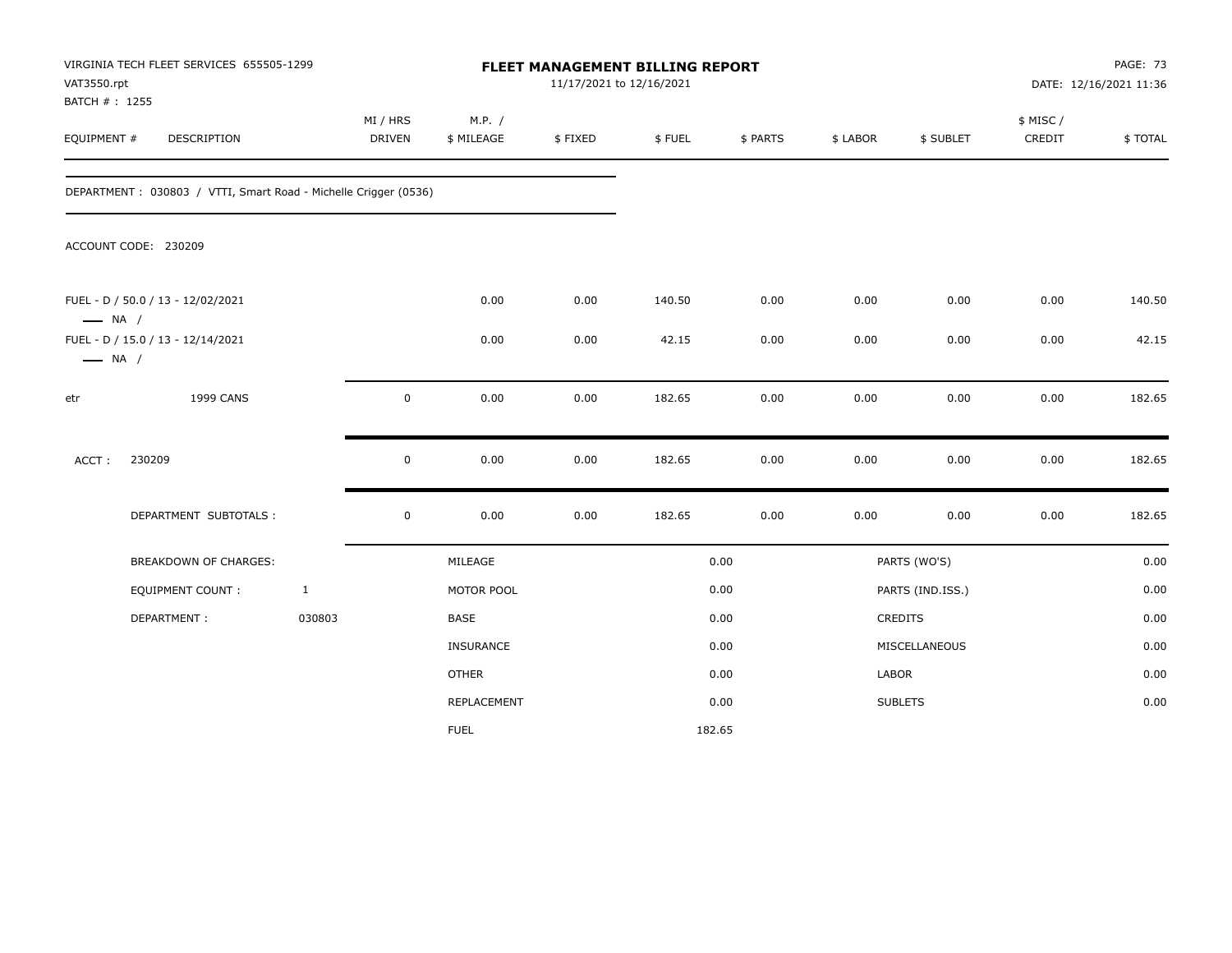| VAT3550.rpt<br>BATCH #: 1255           | VIRGINIA TECH FLEET SERVICES 655505-1299                                       |                           |                      | FLEET MANAGEMENT BILLING REPORT<br>11/17/2021 to 12/16/2021 |        |          |              |                  |                     | PAGE: 74<br>DATE: 12/16/2021 11:36 |
|----------------------------------------|--------------------------------------------------------------------------------|---------------------------|----------------------|-------------------------------------------------------------|--------|----------|--------------|------------------|---------------------|------------------------------------|
| EQUIPMENT #                            | DESCRIPTION                                                                    | MI / HRS<br><b>DRIVEN</b> | M.P. /<br>\$ MILEAGE | \$FIXED                                                     | \$FUEL | \$ PARTS | \$ LABOR     | \$ SUBLET        | \$ MISC /<br>CREDIT | \$TOTAL                            |
|                                        | DEPARTMENT: 030806 / VTTI, Advanced Vehicle Dynamics - Michelle Crigger (0536) |                           |                      |                                                             |        |          |              |                  |                     |                                    |
|                                        | ACCOUNT CODE: 233260                                                           |                           |                      |                                                             |        |          |              |                  |                     |                                    |
| OTHER CHARGE<br>$\longrightarrow$ NA / |                                                                                |                           | 0.00                 | 44.60                                                       | 0.00   | 0.00     | 0.00         | 0.00             | 0.00                | 44.60                              |
| 68282S                                 | 2015 TRAILER                                                                   | $\mathbf 0$               | 0.00                 | 44.60                                                       | 0.00   | 0.00     | 0.00         | 0.00             | 0.00                | 44.60                              |
| ACCT:                                  | 233260                                                                         | 0                         | 0.00                 | 44.60                                                       | 0.00   | 0.00     | 0.00         | 0.00             | 0.00                | 44.60                              |
|                                        | DEPARTMENT SUBTOTALS :                                                         | $\mathsf 0$               | 0.00                 | 44.60                                                       | 0.00   | 0.00     | 0.00         | 0.00             | 0.00                | 44.60                              |
|                                        | <b>BREAKDOWN OF CHARGES:</b>                                                   |                           | MILEAGE              |                                                             |        | 0.00     |              | PARTS (WO'S)     |                     | 0.00                               |
|                                        | EQUIPMENT COUNT :                                                              | $\mathbf{1}$              | MOTOR POOL           |                                                             |        | 0.00     |              | PARTS (IND.ISS.) |                     | 0.00                               |
|                                        | DEPARTMENT:                                                                    | 030806                    | BASE                 |                                                             |        | 0.00     |              | CREDITS          |                     | 0.00                               |
|                                        |                                                                                |                           | INSURANCE            |                                                             |        | 0.00     |              | MISCELLANEOUS    |                     | 0.00                               |
|                                        |                                                                                |                           | <b>OTHER</b>         |                                                             |        | 44.60    | <b>LABOR</b> |                  |                     | 0.00                               |
|                                        |                                                                                |                           | REPLACEMENT          |                                                             |        | 0.00     |              | <b>SUBLETS</b>   |                     | 0.00                               |
|                                        |                                                                                |                           | <b>FUEL</b>          |                                                             |        | 0.00     |              |                  |                     |                                    |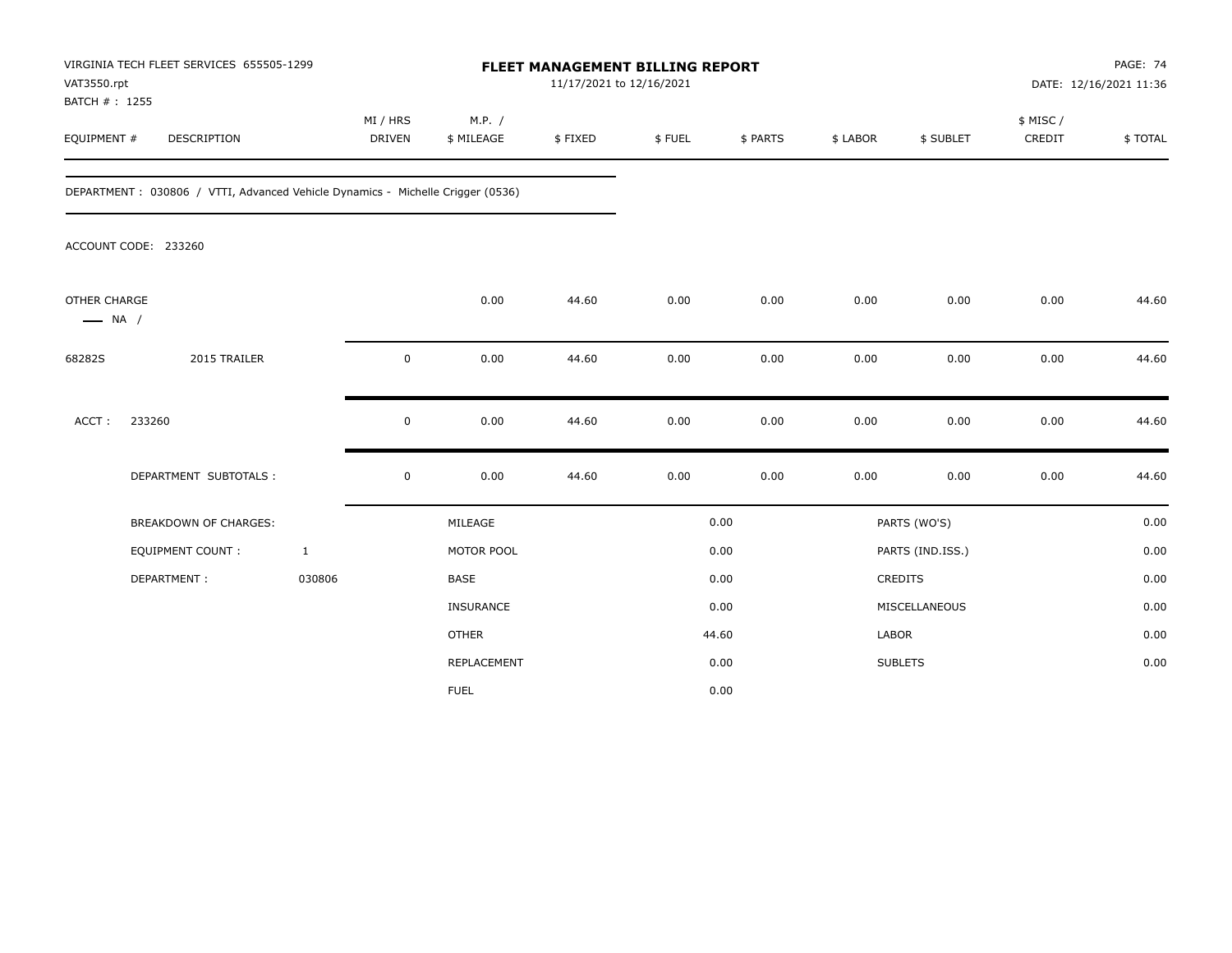| VAT3550.rpt<br>BATCH #: 1255 | VIRGINIA TECH FLEET SERVICES 655505-1299                      |              |                           |                      | 11/17/2021 to 12/16/2021 | <b>FLEET MANAGEMENT BILLING REPORT</b> |          |          |                  |                     | <b>PAGE: 75</b><br>DATE: 12/16/2021 11:36 |
|------------------------------|---------------------------------------------------------------|--------------|---------------------------|----------------------|--------------------------|----------------------------------------|----------|----------|------------------|---------------------|-------------------------------------------|
| EQUIPMENT #                  | DESCRIPTION                                                   |              | MI / HRS<br><b>DRIVEN</b> | M.P. /<br>\$ MILEAGE | \$FIXED                  | \$FUEL                                 | \$ PARTS | \$ LABOR | \$ SUBLET        | \$ MISC /<br>CREDIT | \$TOTAL                                   |
|                              | DEPARTMENT: 030807 / VTTI, Pavement - Michelle Crigger (0536) |              |                           |                      |                          |                                        |          |          |                  |                     |                                           |
|                              | ACCOUNT CODE: 467228                                          |              |                           |                      |                          |                                        |          |          |                  |                     |                                           |
| $\longrightarrow$ NA /       | FUEL - D / 131.0 / CC - 11/24/2021                            |              |                           | 0.00                 | 0.00                     | 482.60                                 | 0.00     | 0.00     | 0.00             | 0.00                | 482.60                                    |
| 45250                        | 2015 VHD64F                                                   |              | $\mathbf 0$               | 0.00                 | 0.00                     | 482.60                                 | 0.00     | 0.00     | 0.00             | 0.00                | 482.60                                    |
| ACCT:                        | 467228                                                        |              | $\mathbf 0$               | 0.00                 | 0.00                     | 482.60                                 | 0.00     | 0.00     | 0.00             | 0.00                | 482.60                                    |
|                              | DEPARTMENT SUBTOTALS :                                        |              | $\mathbf 0$               | 0.00                 | 0.00                     | 482.60                                 | 0.00     | 0.00     | 0.00             | 0.00                | 482.60                                    |
|                              | <b>BREAKDOWN OF CHARGES:</b>                                  |              |                           | MILEAGE              |                          |                                        | 0.00     |          | PARTS (WO'S)     |                     | 0.00                                      |
|                              | <b>EQUIPMENT COUNT:</b>                                       | $\mathbf{1}$ |                           | MOTOR POOL           |                          |                                        | 0.00     |          | PARTS (IND.ISS.) |                     | 0.00                                      |
|                              | DEPARTMENT:                                                   | 030807       |                           | <b>BASE</b>          |                          |                                        | 0.00     |          | CREDITS          |                     | 0.00                                      |
|                              |                                                               |              |                           | INSURANCE            |                          |                                        | 0.00     |          | MISCELLANEOUS    |                     | 0.00                                      |
|                              |                                                               |              |                           | <b>OTHER</b>         |                          |                                        | 0.00     | LABOR    |                  |                     | 0.00                                      |
|                              |                                                               |              |                           | <b>REPLACEMENT</b>   |                          |                                        | 0.00     |          | <b>SUBLETS</b>   |                     | 0.00                                      |
|                              |                                                               |              |                           | <b>FUEL</b>          |                          | 482.60                                 |          |          |                  |                     |                                           |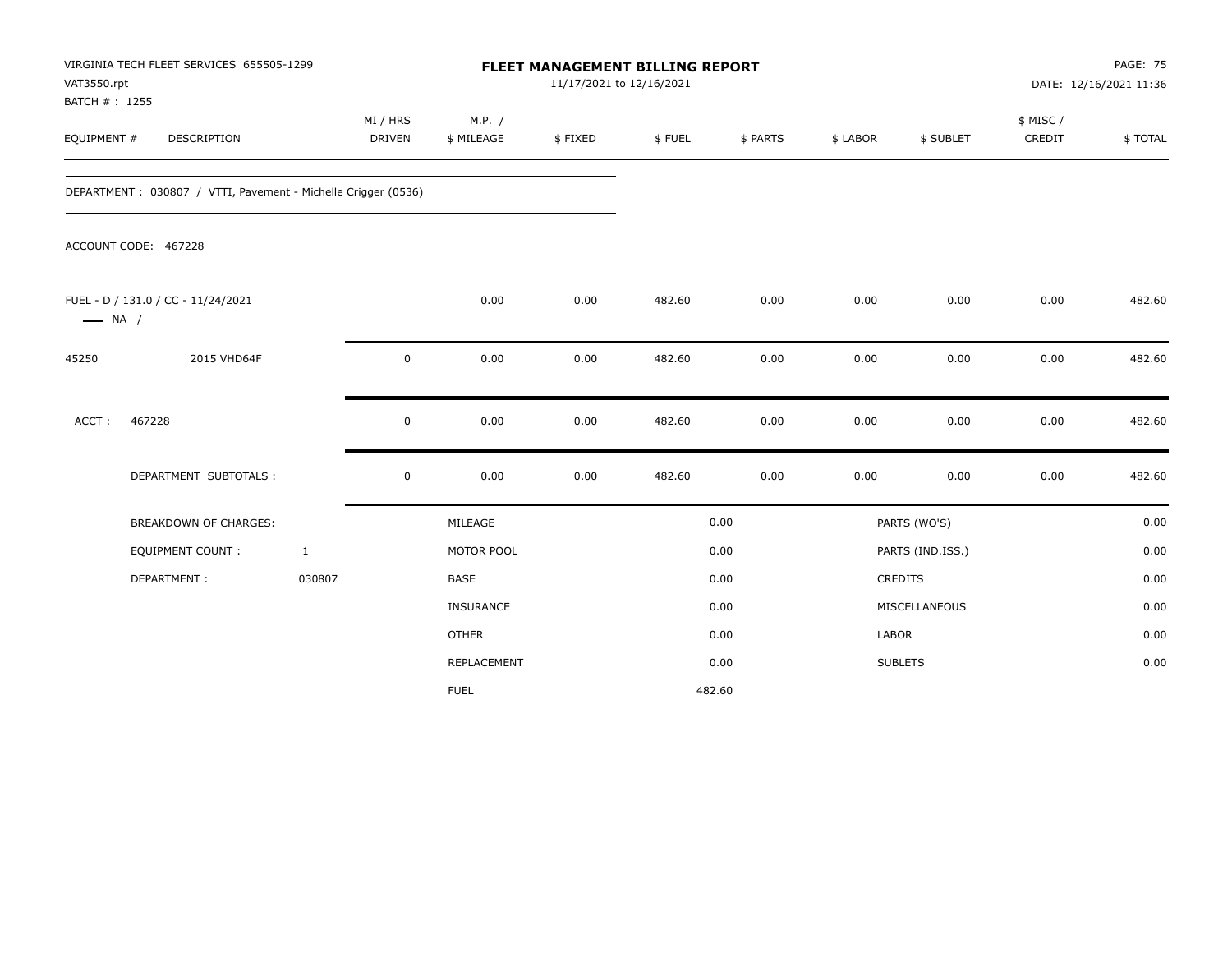| VAT3550.rpt<br>BATCH #: 1255 | VIRGINIA TECH FLEET SERVICES 655505-1299                 |                    |                      | <b>FLEET MANAGEMENT BILLING REPORT</b><br>11/17/2021 to 12/16/2021 |        |          |          |           |                    | <b>PAGE: 76</b><br>DATE: 12/16/2021 11:36 |
|------------------------------|----------------------------------------------------------|--------------------|----------------------|--------------------------------------------------------------------|--------|----------|----------|-----------|--------------------|-------------------------------------------|
| EQUIPMENT #                  | DESCRIPTION                                              | MI / HRS<br>DRIVEN | M.P. /<br>\$ MILEAGE | \$FIXED                                                            | \$FUEL | \$ PARTS | \$ LABOR | \$ SUBLET | \$ MISC/<br>CREDIT | \$TOTAL                                   |
|                              | DEPARTMENT: 030808 / VTTI, RCE - Michelle Crigger (0536) |                    |                      |                                                                    |        |          |          |           |                    |                                           |
| ACCOUNT CODE: 234659         |                                                          |                    |                      |                                                                    |        |          |          |           |                    |                                           |
| $\longrightarrow$ NA /       | FUEL - U / 20.3 / 11 - 12/03/2021                        |                    | 0.00                 | 0.00                                                               | 54.15  | 0.00     | 0.00     | 0.00      | 0.00               | 54.15                                     |
| 49033s                       | 2004 TAHOE                                               | 135                | 0.00                 | 0.00                                                               | 54.15  | 0.00     | 0.00     | 0.00      | 0.00               | 54.15                                     |
| ACCT:<br>234659              |                                                          | 135                | 0.00                 | 0.00                                                               | 54.15  | 0.00     | 0.00     | 0.00      | 0.00               | 54.15                                     |
| ACCOUNT CODE: 235570         |                                                          |                    |                      |                                                                    |        |          |          |           |                    |                                           |
| $\longrightarrow$ NA /       | FUEL - U / 22.4 / 11 - 11/23/2021                        |                    | 0.00                 | 0.00                                                               | 61.82  | 0.00     | 0.00     | 0.00      | 0.00               | 61.82                                     |
| 68295S                       | 1999 Ram Pickup                                          | 167                | 0.00                 | 0.00                                                               | 61.82  | 0.00     | 0.00     | 0.00      | 0.00               | 61.82                                     |
| ACCT:<br>235570              |                                                          | 167                | 0.00                 | 0.00                                                               | 61.82  | 0.00     | 0.00     | 0.00      | 0.00               | 61.82                                     |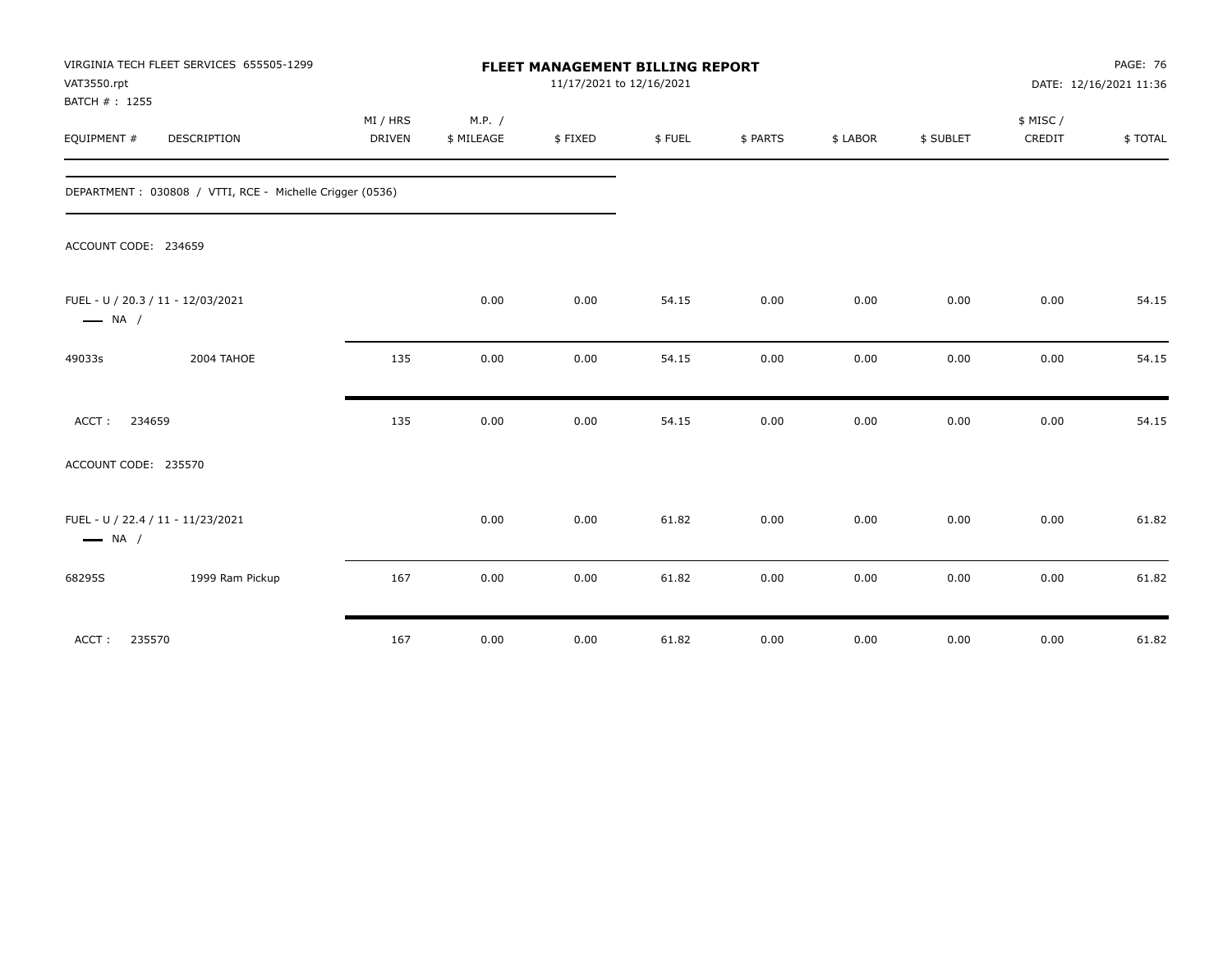| VIRGINIA TECH FLEET SERVICES 655505-1299<br>VAT3550.rpt |                |                    |                      | 11/17/2021 to 12/16/2021 | <b>FLEET MANAGEMENT BILLING REPORT</b> |          |          |                  |                     | <b>PAGE: 77</b><br>DATE: 12/16/2021 11:36 |
|---------------------------------------------------------|----------------|--------------------|----------------------|--------------------------|----------------------------------------|----------|----------|------------------|---------------------|-------------------------------------------|
| BATCH #: 1255<br>EQUIPMENT #<br><b>DESCRIPTION</b>      |                | MI / HRS<br>DRIVEN | M.P. /<br>\$ MILEAGE | \$FIXED                  | \$FUEL                                 | \$ PARTS | \$ LABOR | \$ SUBLET        | \$ MISC /<br>CREDIT | \$TOTAL                                   |
| DEPARTMENT SUBTOTALS :                                  |                | 302                | 0.00                 | 0.00                     | 115.97                                 | 0.00     | 0.00     | 0.00             | 0.00                | 115.97                                    |
| <b>BREAKDOWN OF CHARGES:</b>                            |                |                    | MILEAGE              |                          |                                        | 0.00     |          | PARTS (WO'S)     |                     | 0.00                                      |
| EQUIPMENT COUNT:                                        | $\overline{2}$ |                    | MOTOR POOL           |                          |                                        | 0.00     |          | PARTS (IND.ISS.) |                     | 0.00                                      |
| DEPARTMENT:                                             | 030808         |                    | <b>BASE</b>          |                          |                                        | 0.00     |          | <b>CREDITS</b>   |                     | 0.00                                      |
|                                                         |                |                    | INSURANCE            |                          |                                        | 0.00     |          | MISCELLANEOUS    |                     | 0.00                                      |
|                                                         |                |                    | OTHER                |                          |                                        | 0.00     | LABOR    |                  |                     | 0.00                                      |
|                                                         |                |                    | REPLACEMENT          |                          |                                        | 0.00     |          | <b>SUBLETS</b>   |                     | 0.00                                      |
|                                                         |                |                    | <b>FUEL</b>          |                          |                                        | 115.97   |          |                  |                     |                                           |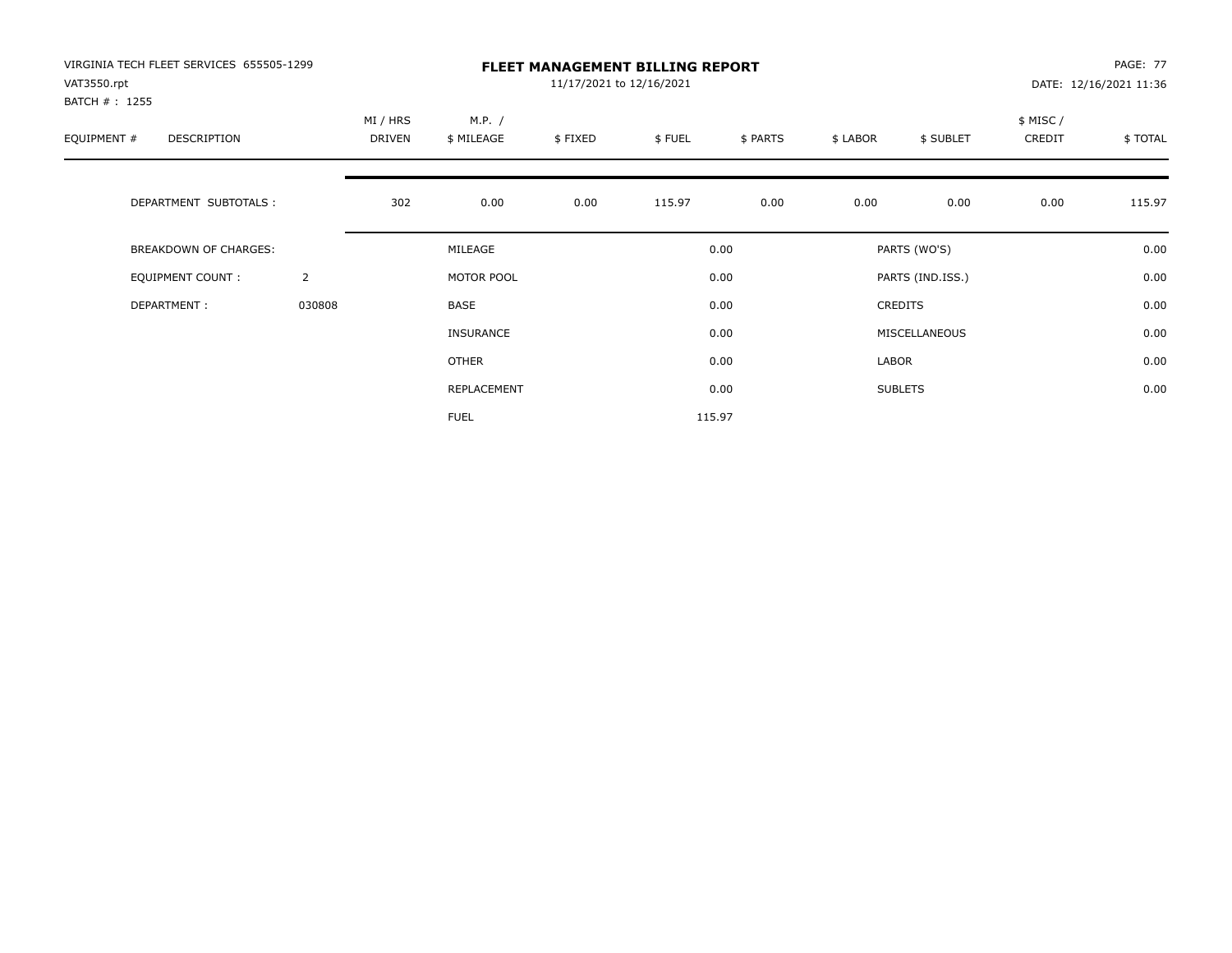| VAT3550.rpt<br>BATCH #: 1255 | VIRGINIA TECH FLEET SERVICES 655505-1299                    |          |            | FLEET MANAGEMENT BILLING REPORT<br>11/17/2021 to 12/16/2021 |        |          |          |           |           | PAGE: 78<br>DATE: 12/16/2021 11:36 |
|------------------------------|-------------------------------------------------------------|----------|------------|-------------------------------------------------------------|--------|----------|----------|-----------|-----------|------------------------------------|
|                              |                                                             | MI / HRS | M.P. /     |                                                             |        |          |          |           | \$ MISC / |                                    |
| EQUIPMENT #                  | DESCRIPTION                                                 | DRIVEN   | \$ MILEAGE | \$FIXED                                                     | \$FUEL | \$ PARTS | \$ LABOR | \$ SUBLET | CREDIT    | \$TOTAL                            |
|                              | DEPARTMENT : 030811 / Intern Park - Michelle Crigger (0536) |          |            |                                                             |        |          |          |           |           |                                    |
| ACCOUNT CODE: 235290         |                                                             |          |            |                                                             |        |          |          |           |           |                                    |
| $\longrightarrow$ NA /       | FUEL - U / 7.4 / 12 - 12/01/2021                            |          | 0.00       | 0.00                                                        | 19.86  | 0.00     | 0.00     | 0.00      | 0.00      | 19.86                              |
| $\longrightarrow$ NA /       | FUEL - U / 6.5 / 12 - 12/01/2021                            |          | 0.00       | 0.00                                                        | 17.36  | 0.00     | 0.00     | 0.00      | 0.00      | 17.36                              |
| $\longrightarrow$ NA /       | FUEL - U / 12.7 / 12 - 12/06/2021                           |          | 0.00       | 0.00                                                        | 33.91  | 0.00     | 0.00     | 0.00      | 0.00      | 33.91                              |
| 58838S                       | 2010 IMPALA                                                 | 300      | 0.00       | 0.00                                                        | 71.13  | 0.00     | 0.00     | 0.00      | 0.00      | 71.13                              |
| $\longrightarrow$ NA /       | FUEL - U / 12.0 / 12 - 12/02/2021                           |          | 0.00       | 0.00                                                        | 32.15  | 0.00     | 0.00     | 0.00      | 0.00      | 32.15                              |
| 58842S                       | 2010 IMPALA                                                 | 140      | 0.00       | 0.00                                                        | 32.15  | 0.00     | 0.00     | 0.00      | 0.00      | 32.15                              |
| 235290<br>ACCT:              |                                                             | 440      | 0.00       | 0.00                                                        | 103.28 | 0.00     | 0.00     | 0.00      | 0.00      | 103.28                             |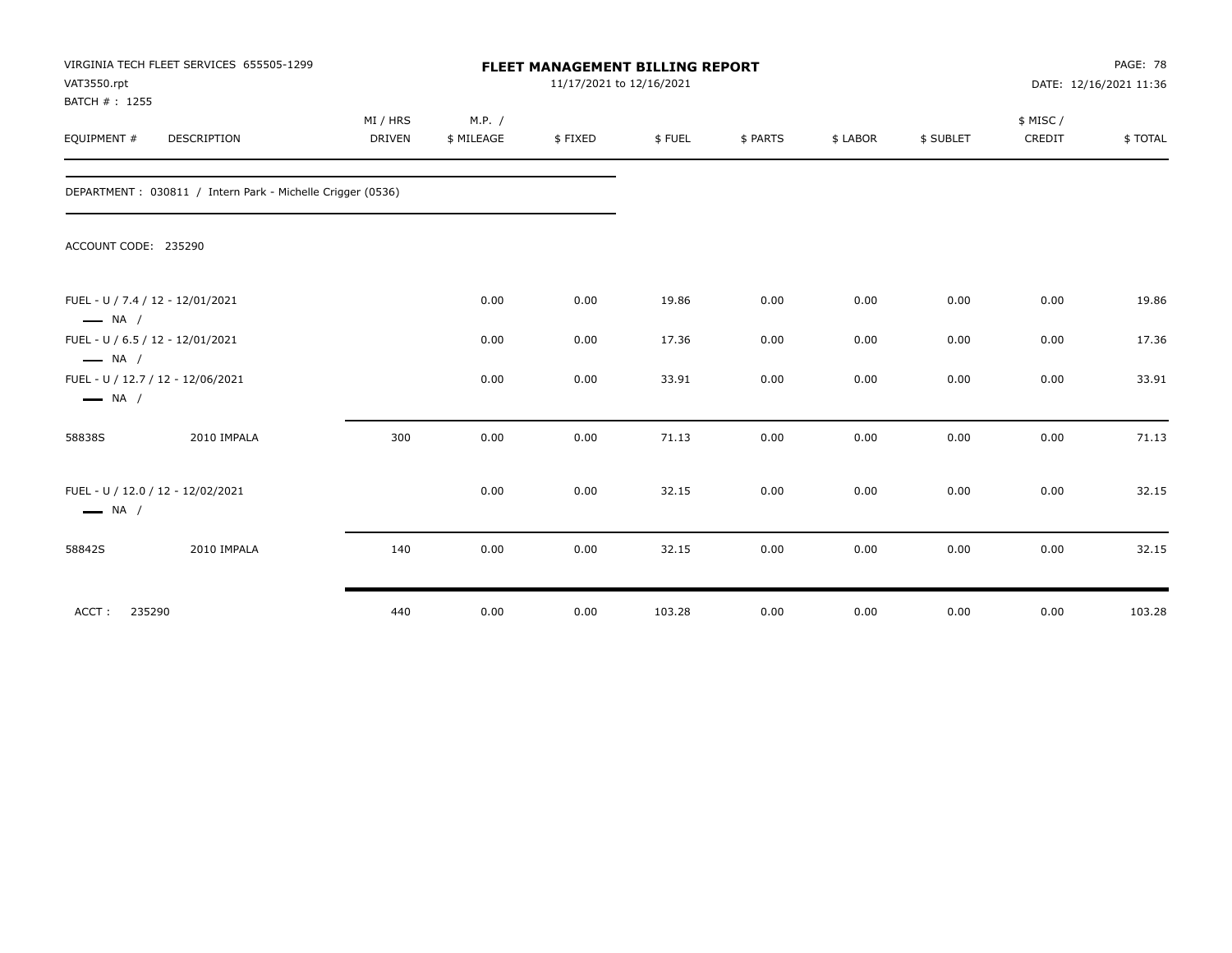| VIRGINIA TECH FLEET SERVICES 655505-1299<br>VAT3550.rpt<br>BATCH # : 1255 |                |                    |                      | 11/17/2021 to 12/16/2021 | <b>FLEET MANAGEMENT BILLING REPORT</b> |          |          |                  |                     | PAGE: 79<br>DATE: 12/16/2021 11:36 |
|---------------------------------------------------------------------------|----------------|--------------------|----------------------|--------------------------|----------------------------------------|----------|----------|------------------|---------------------|------------------------------------|
| EQUIPMENT #<br>DESCRIPTION                                                |                | MI / HRS<br>DRIVEN | M.P. /<br>\$ MILEAGE | \$FIXED                  | \$FUEL                                 | \$ PARTS | \$ LABOR | \$ SUBLET        | \$ MISC /<br>CREDIT | \$TOTAL                            |
| DEPARTMENT SUBTOTALS :                                                    |                | 440                | 0.00                 | 0.00                     | 103.28                                 | 0.00     | 0.00     | 0.00             | 0.00                | 103.28                             |
| BREAKDOWN OF CHARGES:                                                     |                |                    | MILEAGE              |                          |                                        | 0.00     |          | PARTS (WO'S)     |                     | 0.00                               |
| <b>EQUIPMENT COUNT:</b>                                                   | $\overline{2}$ |                    | MOTOR POOL           |                          |                                        | 0.00     |          | PARTS (IND.ISS.) |                     | 0.00                               |
| DEPARTMENT:                                                               | 030811         |                    | <b>BASE</b>          |                          |                                        | 0.00     |          | <b>CREDITS</b>   |                     | 0.00                               |
|                                                                           |                |                    | <b>INSURANCE</b>     |                          |                                        | 0.00     |          | MISCELLANEOUS    |                     | 0.00                               |
|                                                                           |                |                    | <b>OTHER</b>         |                          |                                        | 0.00     | LABOR    |                  |                     | 0.00                               |
|                                                                           |                |                    | REPLACEMENT          |                          |                                        | 0.00     |          | <b>SUBLETS</b>   |                     | 0.00                               |
|                                                                           |                |                    | <b>FUEL</b>          |                          |                                        | 103.28   |          |                  |                     |                                    |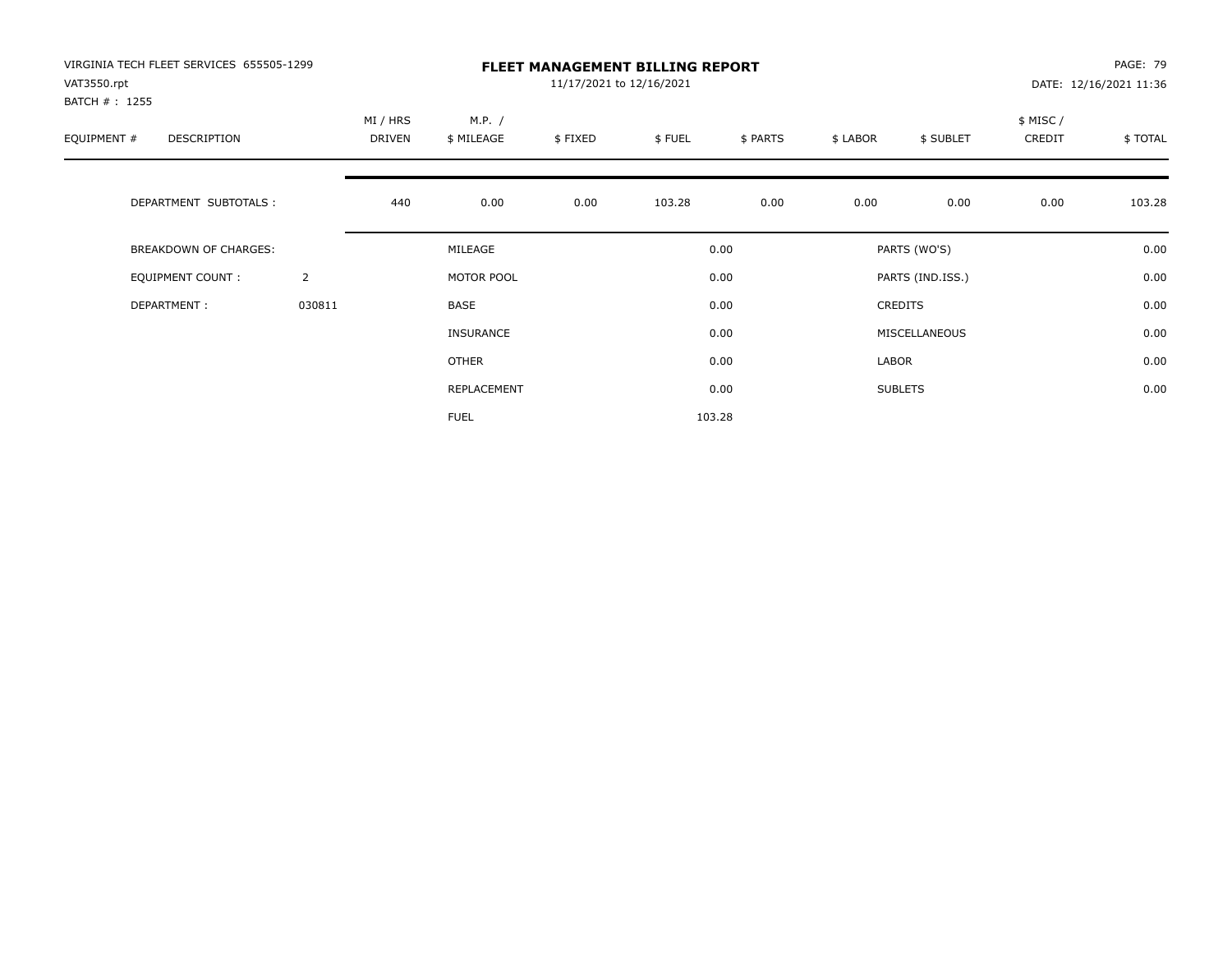| VAT3550.rpt<br>BATCH #: 1255                                     | VIRGINIA TECH FLEET SERVICES 655505-1299                            |              |                    |                      | FLEET MANAGEMENT BILLING REPORT<br>11/17/2021 to 12/16/2021 |        |          |          |                  |                     | PAGE: 80<br>DATE: 12/16/2021 11:36 |
|------------------------------------------------------------------|---------------------------------------------------------------------|--------------|--------------------|----------------------|-------------------------------------------------------------|--------|----------|----------|------------------|---------------------|------------------------------------|
| EQUIPMENT #                                                      | DESCRIPTION                                                         |              | MI / HRS<br>DRIVEN | M.P. /<br>\$ MILEAGE | \$FIXED                                                     | \$FUEL | \$ PARTS | \$ LABOR | \$ SUBLET        | \$ MISC /<br>CREDIT | \$TOTAL                            |
|                                                                  | DEPARTMENT: 030812 / VTTI, Trucks & Buses - Michelle Crigger (0536) |              |                    |                      |                                                             |        |          |          |                  |                     |                                    |
|                                                                  | ACCOUNT CODE: 451602                                                |              |                    |                      |                                                             |        |          |          |                  |                     |                                    |
| $\longrightarrow$ NA /                                           | FUEL - D / 24.8 / 13 - 12/01/2021                                   |              |                    | 0.00                 | 0.00                                                        | 69.58  | 0.00     | 0.00     | 0.00             | 0.00                | 69.58                              |
|                                                                  | FUEL - D / 16.0 / 14 - 12/01/2021                                   |              |                    | 0.00                 | 0.00                                                        | 45.04  | 0.00     | 0.00     | 0.00             | 0.00                | 45.04                              |
| $\longrightarrow$ NA /<br>OTHER CHARGE<br>$\longrightarrow$ NA / |                                                                     |              |                    | 0.00                 | 81.00                                                       | 0.00   | 0.00     | 0.00     | 0.00             | 0.00                | 81.00                              |
| 66975S                                                           | 2015 LONESTAR                                                       |              | 1,092              | 0.00                 | 81.00                                                       | 114.62 | 0.00     | 0.00     | 0.00             | 0.00                | 195.62                             |
| ACCT:                                                            | 451602                                                              |              | 1,092              | 0.00                 | 81.00                                                       | 114.62 | 0.00     | 0.00     | 0.00             | 0.00                | 195.62                             |
|                                                                  | DEPARTMENT SUBTOTALS :                                              |              | 1,092              | 0.00                 | 81.00                                                       | 114.62 | $0.00\,$ | 0.00     | 0.00             | 0.00                | 195.62                             |
|                                                                  | BREAKDOWN OF CHARGES:                                               |              |                    | MILEAGE              |                                                             |        | 0.00     |          | PARTS (WO'S)     |                     | 0.00                               |
|                                                                  | <b>EQUIPMENT COUNT:</b>                                             | $\mathbf{1}$ |                    | MOTOR POOL           |                                                             |        | 0.00     |          | PARTS (IND.ISS.) |                     | 0.00                               |
|                                                                  | DEPARTMENT:                                                         | 030812       |                    | BASE                 |                                                             |        | 0.00     |          | <b>CREDITS</b>   |                     | 0.00                               |
|                                                                  |                                                                     |              |                    | <b>INSURANCE</b>     |                                                             |        | 0.00     |          | MISCELLANEOUS    |                     | 0.00                               |
|                                                                  |                                                                     |              |                    | <b>OTHER</b>         |                                                             |        | 81.00    | LABOR    |                  |                     | 0.00                               |
|                                                                  |                                                                     |              |                    | <b>REPLACEMENT</b>   |                                                             |        | 0.00     |          | <b>SUBLETS</b>   |                     | 0.00                               |
|                                                                  |                                                                     |              |                    | <b>FUEL</b>          |                                                             |        | 114.62   |          |                  |                     |                                    |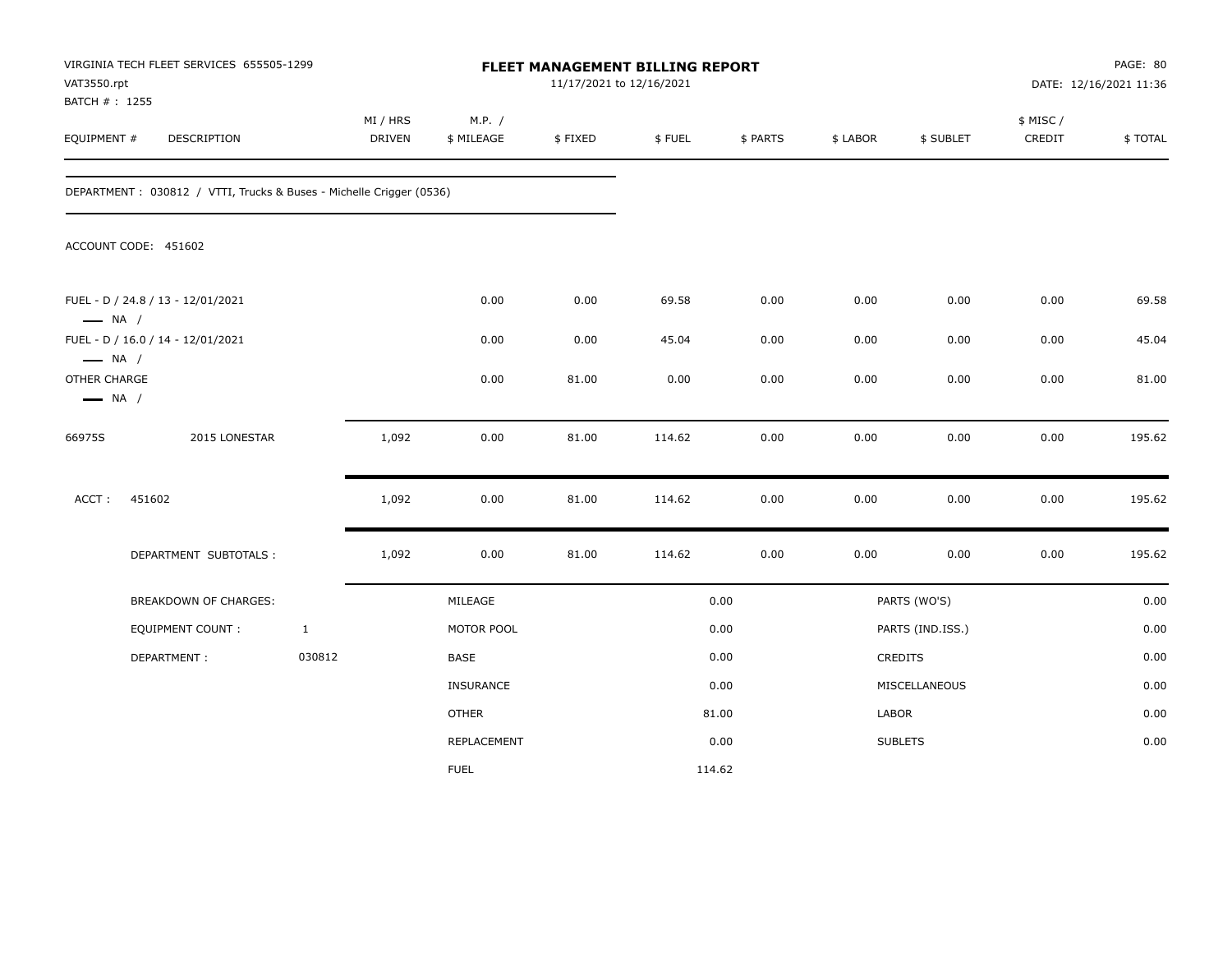| VAT3550.rpt<br>BATCH #: 1255                                | VIRGINIA TECH FLEET SERVICES 655505-1299                                      |                    |                      | 11/17/2021 to 12/16/2021 | FLEET MANAGEMENT BILLING REPORT |          |          |           |                    | PAGE: 81<br>DATE: 12/16/2021 11:36 |
|-------------------------------------------------------------|-------------------------------------------------------------------------------|--------------------|----------------------|--------------------------|---------------------------------|----------|----------|-----------|--------------------|------------------------------------|
| EQUIPMENT #                                                 | DESCRIPTION                                                                   | MI / HRS<br>DRIVEN | M.P. /<br>\$ MILEAGE | \$FIXED                  | \$FUEL                          | \$ PARTS | \$ LABOR | \$ SUBLET | \$ MISC/<br>CREDIT | \$TOTAL                            |
|                                                             | DEPARTMENT : 030820 / VTTI Advanced Automotive Research Michelle Crigger 0536 |                    |                      |                          |                                 |          |          |           |                    |                                    |
| ACCOUNT CODE: 460657                                        |                                                                               |                    |                      |                          |                                 |          |          |           |                    |                                    |
| FUEL - U / 11.0 / 12 - 11/19/2021<br>$\longrightarrow$ NA / |                                                                               |                    | 0.00                 | 0.00                     | 30.47                           | 0.00     | 0.00     | 0.00      | 0.00               | 30.47                              |
| 74607s                                                      | 2017 Acadia                                                                   | $\mathbf 0$        | 0.00                 | 0.00                     | 30.47                           | 0.00     | 0.00     | 0.00      | 0.00               | 30.47                              |
| ACCT:<br>460657                                             |                                                                               | $\mathbf 0$        | 0.00                 | 0.00                     | 30.47                           | 0.00     | 0.00     | 0.00      | 0.00               | 30.47                              |
| ACCOUNT CODE: 460966                                        |                                                                               |                    |                      |                          |                                 |          |          |           |                    |                                    |
| FUEL - U / 12.0 / CC - 11/24/2021<br>$\longrightarrow$ NA / |                                                                               |                    | 0.00                 | 0.00                     | 39.73                           | 0.00     | 0.00     | 0.00      | 0.00               | 39.73                              |
| EL3                                                         | 2017 EQUIPMENT                                                                | 2,328              | 0.00                 | 0.00                     | 39.73                           | 0.00     | 0.00     | 0.00      | 0.00               | 39.73                              |
| ACCT:<br>460966                                             |                                                                               | 2,328              | 0.00                 | 0.00                     | 39.73                           | 0.00     | 0.00     | 0.00      | 0.00               | 39.73                              |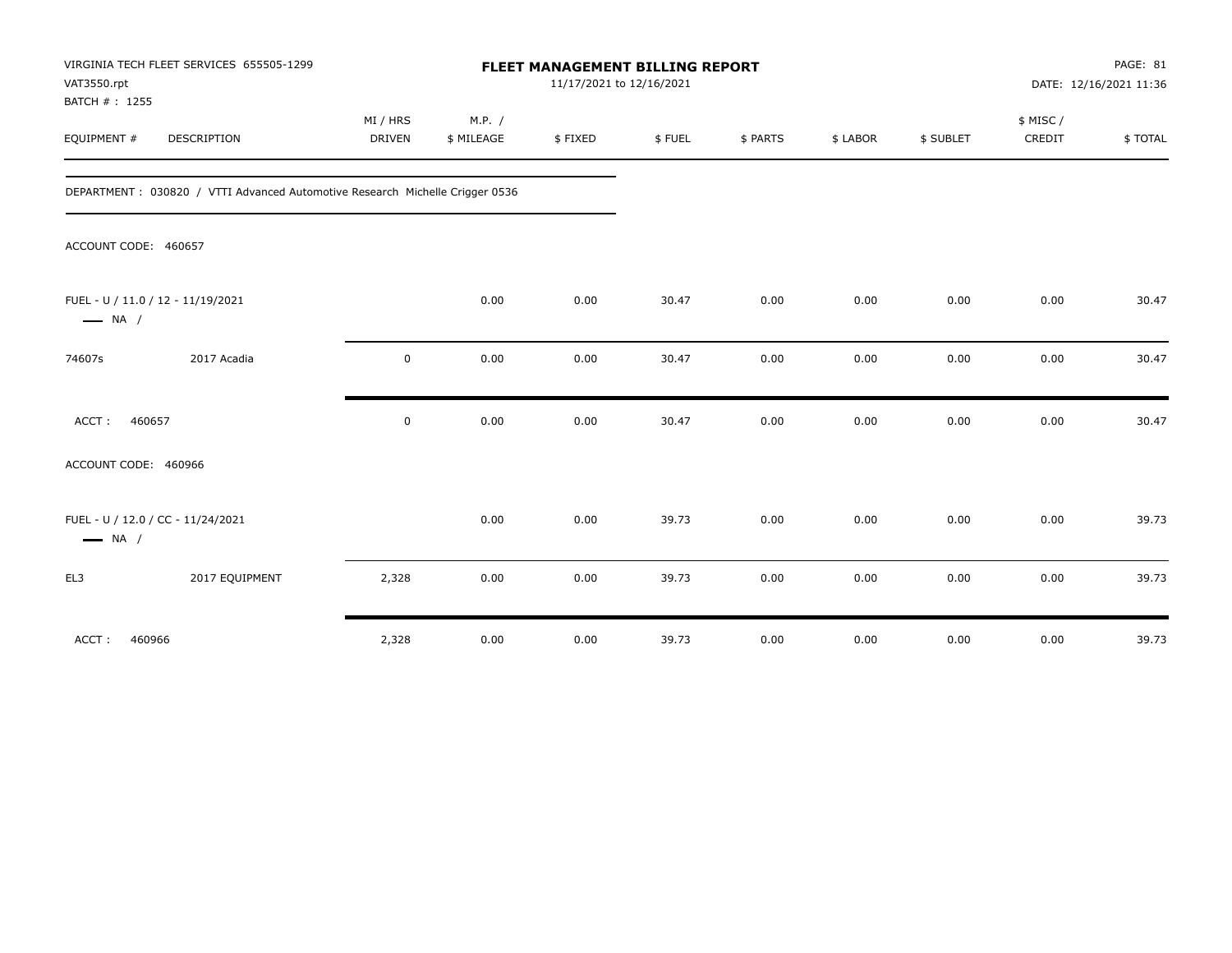| VIRGINIA TECH FLEET SERVICES 655505-1299<br>VAT3550.rpt |                |                    |                      | 11/17/2021 to 12/16/2021 | <b>FLEET MANAGEMENT BILLING REPORT</b> |          |          |                  |                    | PAGE: 82<br>DATE: 12/16/2021 11:36 |
|---------------------------------------------------------|----------------|--------------------|----------------------|--------------------------|----------------------------------------|----------|----------|------------------|--------------------|------------------------------------|
| BATCH #: 1255<br>EQUIPMENT #<br>DESCRIPTION             |                | MI / HRS<br>DRIVEN | M.P. /<br>\$ MILEAGE | \$FIXED                  | \$FUEL                                 | \$ PARTS | \$ LABOR | \$ SUBLET        | \$ MISC/<br>CREDIT | \$TOTAL                            |
| DEPARTMENT SUBTOTALS :                                  |                | 2,328              | 0.00                 | 0.00                     | 70.20                                  | 0.00     | 0.00     | 0.00             | 0.00               | 70.20                              |
| BREAKDOWN OF CHARGES:                                   |                |                    | MILEAGE              |                          |                                        | 0.00     |          | PARTS (WO'S)     |                    | 0.00                               |
| <b>EQUIPMENT COUNT:</b>                                 | $\overline{2}$ |                    | MOTOR POOL           |                          |                                        | 0.00     |          | PARTS (IND.ISS.) |                    | 0.00                               |
| DEPARTMENT:                                             | 030820         |                    | BASE                 |                          |                                        | 0.00     |          | <b>CREDITS</b>   |                    | 0.00                               |
|                                                         |                |                    | <b>INSURANCE</b>     |                          |                                        | 0.00     |          | MISCELLANEOUS    |                    | 0.00                               |
|                                                         |                |                    | OTHER                |                          |                                        | 0.00     | LABOR    |                  |                    | 0.00                               |
|                                                         |                |                    | REPLACEMENT          |                          |                                        | 0.00     |          | <b>SUBLETS</b>   |                    | 0.00                               |
|                                                         |                |                    | <b>FUEL</b>          |                          |                                        | 70.20    |          |                  |                    |                                    |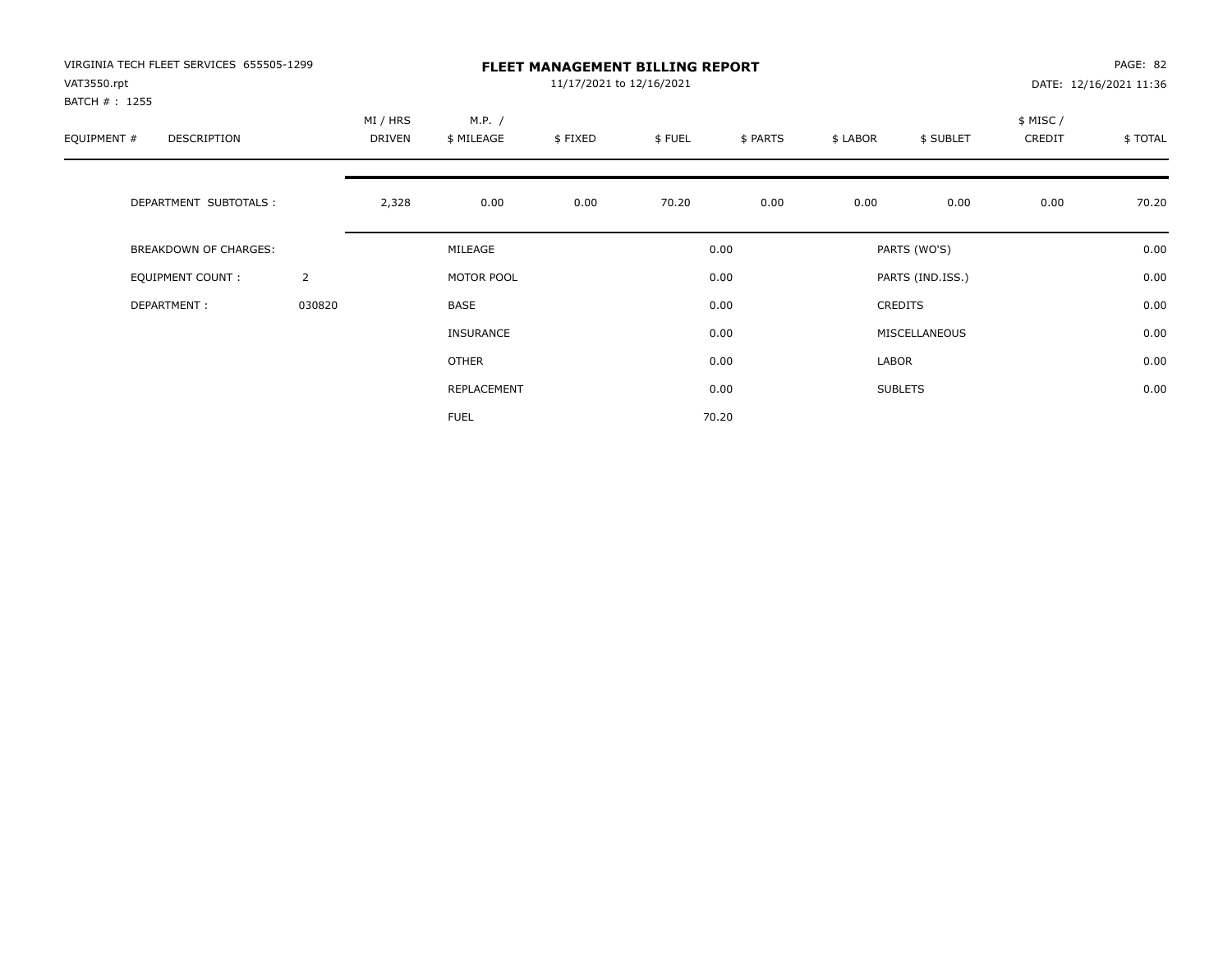| VAT3550.rpt                  | VIRGINIA TECH FLEET SERVICES 655505-1299                                      |                           |                      | FLEET MANAGEMENT BILLING REPORT<br>11/17/2021 to 12/16/2021 |        |          |              |                  |                     | PAGE: 83<br>DATE: 12/16/2021 11:36 |
|------------------------------|-------------------------------------------------------------------------------|---------------------------|----------------------|-------------------------------------------------------------|--------|----------|--------------|------------------|---------------------|------------------------------------|
| BATCH #: 1255<br>EQUIPMENT # | DESCRIPTION                                                                   | MI / HRS<br><b>DRIVEN</b> | M.P. /<br>\$ MILEAGE | \$FIXED                                                     | \$FUEL | \$ PARTS | \$ LABOR     | \$ SUBLET        | \$ MISC /<br>CREDIT | \$TOTAL                            |
|                              | DEPARTMENT: 031800 / Equine Ctr-17690 Old Waterford Rd Leesburg 20176 P Wolak |                           |                      |                                                             |        |          |              |                  |                     |                                    |
|                              | ACCOUNT CODE: 124572                                                          |                           |                      |                                                             |        |          |              |                  |                     |                                    |
| $\longrightarrow$ NA /       | FUEL - D / 12.7 / CC - 11/24/2021                                             |                           | 0.00                 | 0.00                                                        | 45.69  | 0.00     | 0.00         | 0.00             | 0.00                | 45.69                              |
| 48977S                       | 2003 F450                                                                     | 86                        | 0.00                 | 0.00                                                        | 45.69  | 0.00     | 0.00         | 0.00             | 0.00                | 45.69                              |
| ACCT:                        | 124572                                                                        | 86                        | 0.00                 | 0.00                                                        | 45.69  | 0.00     | 0.00         | 0.00             | 0.00                | 45.69                              |
|                              | DEPARTMENT SUBTOTALS :                                                        | 86                        | 0.00                 | 0.00                                                        | 45.69  | 0.00     | 0.00         | 0.00             | 0.00                | 45.69                              |
|                              | <b>BREAKDOWN OF CHARGES:</b>                                                  |                           | MILEAGE              |                                                             |        | 0.00     |              | PARTS (WO'S)     |                     | 0.00                               |
|                              | EQUIPMENT COUNT :                                                             | $\mathbf{1}$              | MOTOR POOL           |                                                             |        | 0.00     |              | PARTS (IND.ISS.) |                     | 0.00                               |
|                              | DEPARTMENT:                                                                   | 031800                    | BASE                 |                                                             |        | 0.00     |              | CREDITS          |                     | 0.00                               |
|                              |                                                                               |                           | INSURANCE            |                                                             |        | 0.00     |              | MISCELLANEOUS    |                     | 0.00                               |
|                              |                                                                               |                           | <b>OTHER</b>         |                                                             |        | 0.00     | <b>LABOR</b> |                  |                     | 0.00                               |
|                              |                                                                               |                           | REPLACEMENT          |                                                             |        | 0.00     |              | <b>SUBLETS</b>   |                     | 0.00                               |
|                              |                                                                               |                           | <b>FUEL</b>          |                                                             |        | 45.69    |              |                  |                     |                                    |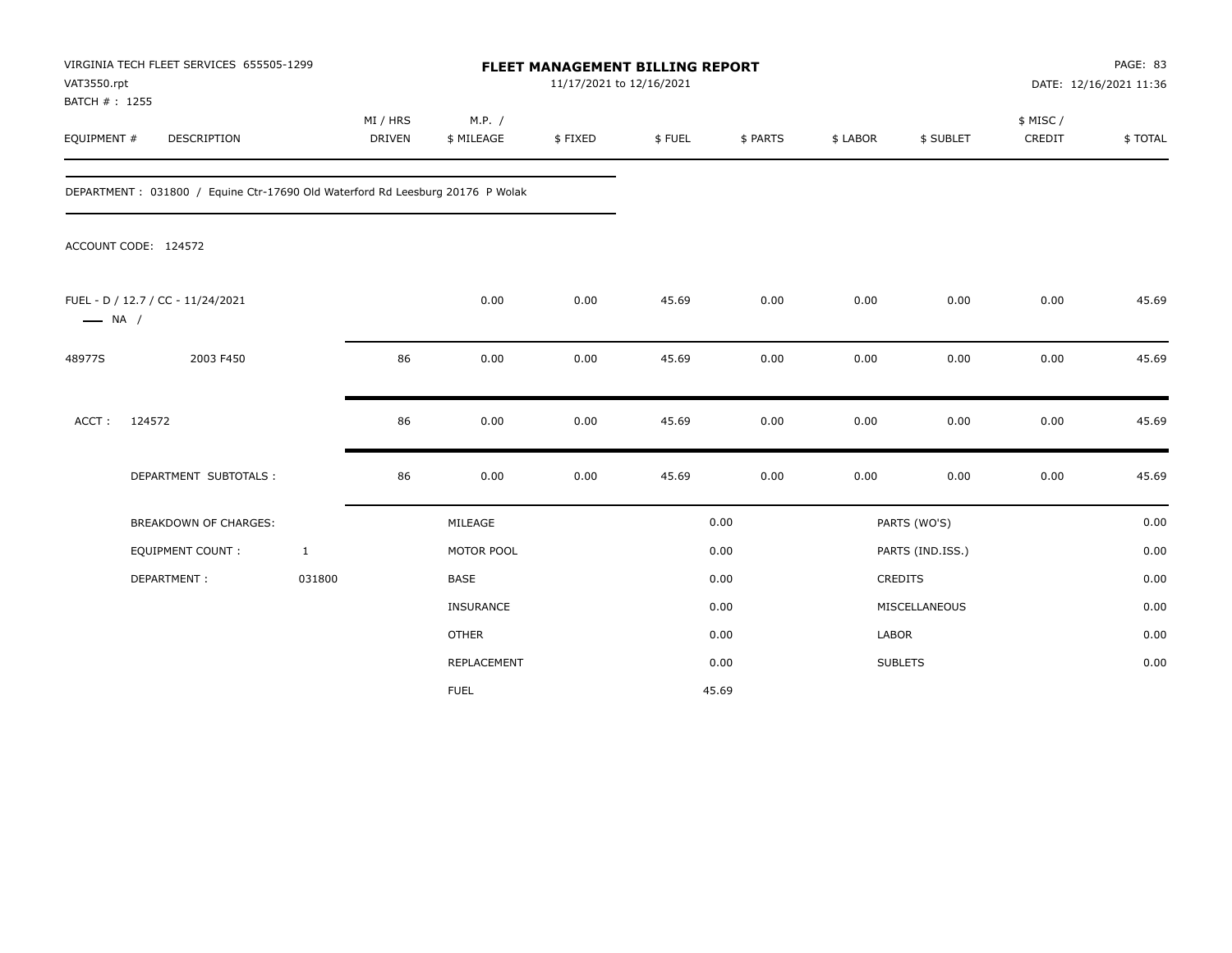| VAT3550.rpt<br>BATCH #: 1255 | VIRGINIA TECH FLEET SERVICES 655505-1299                        |              |               |                      | <b>FLEET MANAGEMENT BILLING REPORT</b><br>11/17/2021 to 12/16/2021 |        |          |              |                  |                     | PAGE: 84<br>DATE: 12/16/2021 11:36 |
|------------------------------|-----------------------------------------------------------------|--------------|---------------|----------------------|--------------------------------------------------------------------|--------|----------|--------------|------------------|---------------------|------------------------------------|
| EQUIPMENT #                  | DESCRIPTION                                                     | MI / HRS     | <b>DRIVEN</b> | M.P. /<br>\$ MILEAGE | \$FIXED                                                            | \$FUEL | \$ PARTS | \$ LABOR     | \$ SUBLET        | \$ MISC /<br>CREDIT | \$TOTAL                            |
|                              | DEPARTMENT: 032703 / Lab Animal Research - Julie Settlage (497) |              |               |                      |                                                                    |        |          |              |                  |                     |                                    |
|                              | ACCOUNT CODE: 230366                                            |              |               |                      |                                                                    |        |          |              |                  |                     |                                    |
| $\longrightarrow$ NA /       | FUEL - U / 24.5 / CC - 11/24/2021                               |              |               | 0.00                 | 0.00                                                               | 80.67  | 0.00     | 0.00         | 0.00             | 0.00                | 80.67                              |
| 61756S                       | 2013 Express 3500                                               |              | 281           | 0.00                 | 0.00                                                               | 80.67  | 0.00     | 0.00         | 0.00             | 0.00                | 80.67                              |
| ACCT:                        | 230366                                                          |              | 281           | 0.00                 | 0.00                                                               | 80.67  | 0.00     | 0.00         | 0.00             | 0.00                | 80.67                              |
|                              | DEPARTMENT SUBTOTALS :                                          |              | 281           | 0.00                 | 0.00                                                               | 80.67  | 0.00     | 0.00         | 0.00             | 0.00                | 80.67                              |
|                              | BREAKDOWN OF CHARGES:                                           |              |               | MILEAGE              |                                                                    |        | 0.00     |              | PARTS (WO'S)     |                     | 0.00                               |
|                              | <b>EQUIPMENT COUNT:</b>                                         | $\mathbf{1}$ |               | MOTOR POOL           |                                                                    |        | 0.00     |              | PARTS (IND.ISS.) |                     | 0.00                               |
|                              | DEPARTMENT:                                                     | 032703       |               | <b>BASE</b>          |                                                                    |        | 0.00     |              | CREDITS          |                     | 0.00                               |
|                              |                                                                 |              |               | INSURANCE            |                                                                    |        | 0.00     |              | MISCELLANEOUS    |                     | 0.00                               |
|                              |                                                                 |              |               | <b>OTHER</b>         |                                                                    |        | 0.00     | <b>LABOR</b> |                  |                     | 0.00                               |
|                              |                                                                 |              |               | REPLACEMENT          |                                                                    |        | 0.00     |              | <b>SUBLETS</b>   |                     | 0.00                               |
|                              |                                                                 |              |               | <b>FUEL</b>          |                                                                    |        | 80.67    |              |                  |                     |                                    |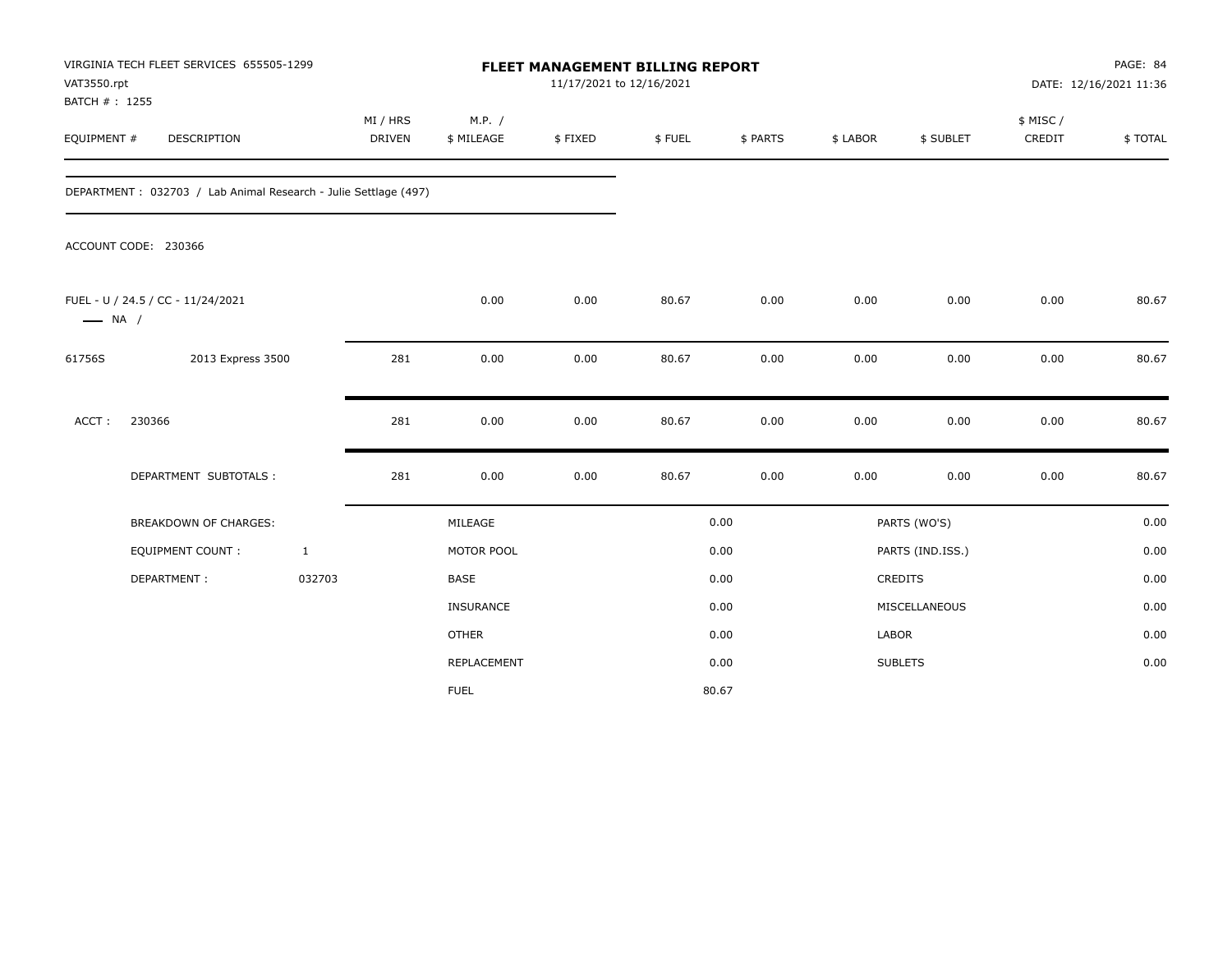| VAT3550.rpt            | VIRGINIA TECH FLEET SERVICES 655505-1299<br>BATCH #: 1255<br>DESCRIPTION    |                |                    |                      |          | FLEET MANAGEMENT BILLING REPORT<br>11/17/2021 to 12/16/2021 |          |          |                  | PAGE: 85<br>DATE: 12/16/2021 11:36 |         |
|------------------------|-----------------------------------------------------------------------------|----------------|--------------------|----------------------|----------|-------------------------------------------------------------|----------|----------|------------------|------------------------------------|---------|
| EQUIPMENT #            |                                                                             |                | MI / HRS<br>DRIVEN | M.P. /<br>\$ MILEAGE | \$FIXED  | \$FUEL                                                      | \$ PARTS | \$ LABOR | \$ SUBLET        | \$ MISC /<br>CREDIT                | \$TOTAL |
|                        | DEPARTMENT : 034000 / Agriculture & Life Sciences - Jasmine Phillips (0341) |                |                    |                      |          |                                                             |          |          |                  |                                    |         |
|                        | ACCOUNT CODE: 230340                                                        |                |                    |                      |          |                                                             |          |          |                  |                                    |         |
| $\longrightarrow$ NA / | FUEL - U / 11.8 / 11 - 12/03/2021                                           |                |                    | 0.00                 | 0.00     | 31.40                                                       | 0.00     | 0.00     | 0.00             | 0.00                               | 31.40   |
| 74678s                 | 2018 EXPLORER                                                               |                | 548                | 0.00                 | 0.00     | 31.40                                                       | 0.00     | 0.00     | 0.00             | 0.00                               | 31.40   |
| $\longrightarrow$ NA / | FUEL - U / 12.0 / CC - 11/24/2021                                           |                |                    | 0.00                 | 0.00     | 39.48                                                       | 0.00     | 0.00     | 0.00             | 0.00                               | 39.48   |
| 79448S                 | 2020 EXPLORER                                                               |                | $\mathbf 0$        | 0.00                 | $0.00\,$ | 39.48                                                       | 0.00     | 0.00     | 0.00             | 0.00                               | 39.48   |
| ACCT:                  | 230340                                                                      |                | 548                | 0.00                 | 0.00     | 70.88                                                       | 0.00     | 0.00     | 0.00             | 0.00                               | 70.88   |
|                        | DEPARTMENT SUBTOTALS :                                                      |                | 548                | 0.00                 | $0.00\,$ | 70.88                                                       | 0.00     | 0.00     | 0.00             | 0.00                               | 70.88   |
|                        | BREAKDOWN OF CHARGES:                                                       |                |                    | MILEAGE              |          |                                                             | 0.00     |          | PARTS (WO'S)     |                                    | 0.00    |
|                        | <b>EQUIPMENT COUNT:</b>                                                     | $\overline{2}$ |                    | MOTOR POOL           |          |                                                             | 0.00     |          | PARTS (IND.ISS.) |                                    | 0.00    |
|                        | DEPARTMENT:                                                                 | 034000         |                    | <b>BASE</b>          |          |                                                             | 0.00     |          | CREDITS          |                                    | 0.00    |
|                        |                                                                             |                |                    | <b>INSURANCE</b>     |          |                                                             | 0.00     |          | MISCELLANEOUS    |                                    | 0.00    |
|                        |                                                                             |                |                    | <b>OTHER</b>         |          |                                                             | 0.00     | LABOR    |                  |                                    | 0.00    |
|                        |                                                                             |                |                    | REPLACEMENT          |          |                                                             | 0.00     |          | <b>SUBLETS</b>   |                                    | 0.00    |
|                        |                                                                             |                |                    | <b>FUEL</b>          |          |                                                             | 70.88    |          |                  |                                    |         |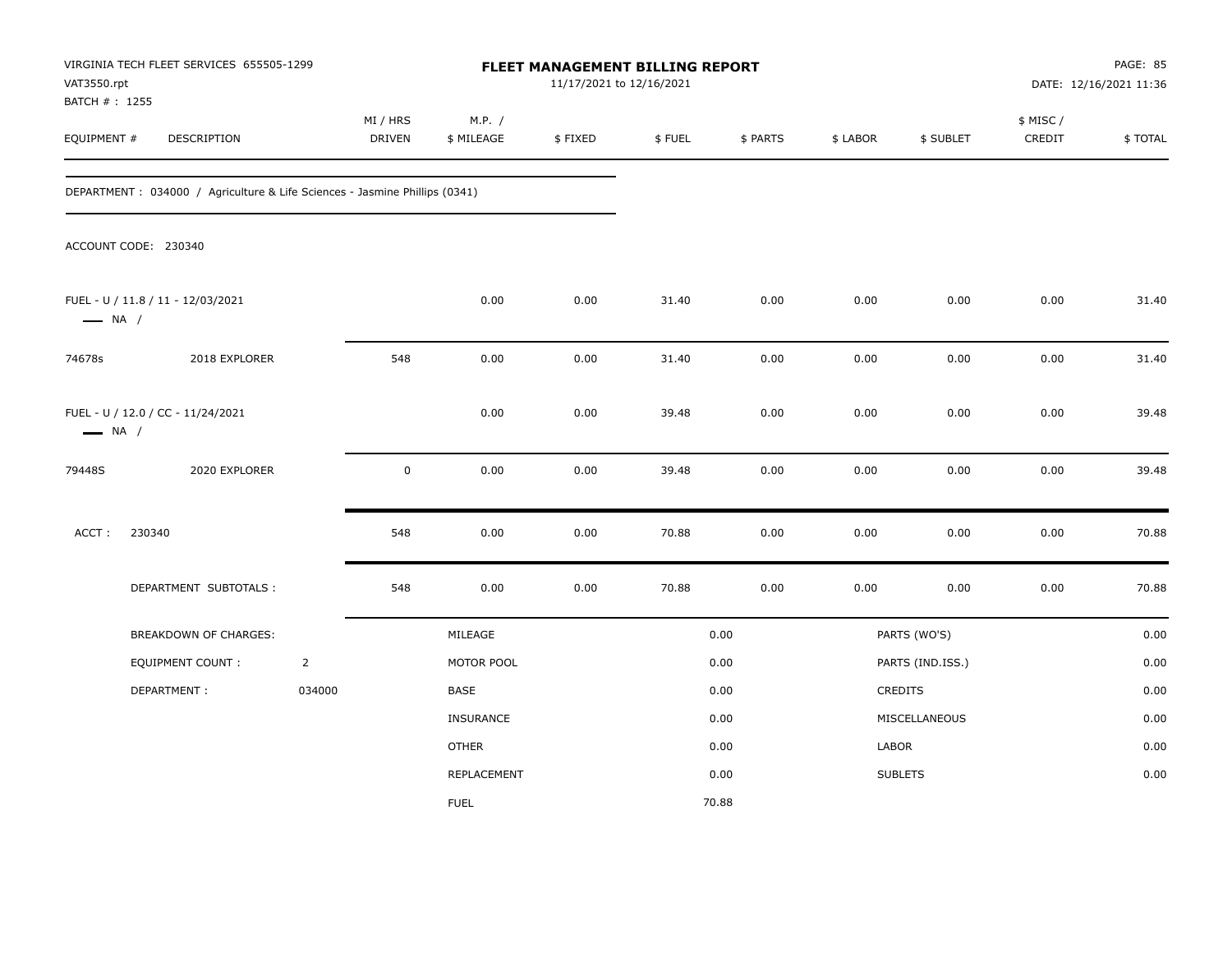| VAT3550.rpt<br>BATCH #: 1255 | VIRGINIA TECH FLEET SERVICES 655505-1299           | <b>FLEET MANAGEMENT BILLING REPORT</b><br>11/17/2021 to 12/16/2021 |            |         |        |          |          |           | PAGE: 86<br>DATE: 12/16/2021 11:36 |          |
|------------------------------|----------------------------------------------------|--------------------------------------------------------------------|------------|---------|--------|----------|----------|-----------|------------------------------------|----------|
|                              |                                                    | MI / HRS                                                           | M.P. /     |         |        |          |          |           | \$ MISC/                           |          |
| EQUIPMENT #                  | DESCRIPTION                                        | DRIVEN                                                             | \$ MILEAGE | \$FIXED | \$FUEL | \$ PARTS | \$ LABOR | \$ SUBLET | CREDIT                             | \$ TOTAL |
|                              | DEPARTMENT: 034525 / Ware Lab -Dewey Spangler 0297 |                                                                    |            |         |        |          |          |           |                                    |          |
| ACCOUNT CODE: 115953         |                                                    |                                                                    |            |         |        |          |          |           |                                    |          |
| $\longrightarrow$ NA /       | FUEL - D / 14.0 / 14 - 12/03/2021                  |                                                                    | 0.00       | 0.00    | 39.34  | 0.00     | 0.00     | 0.00      | 0.00                               | 39.34    |
| $\longrightarrow$ NA /       | FUEL - D / 42.3 / 14 - 12/03/2021                  |                                                                    | 0.00       | 0.00    | 118.98 | 0.00     | 0.00     | 0.00      | 0.00                               | 118.98   |
| $\longrightarrow$ NA /       | FUEL - D / 39.0 / 14 - 11/16/2021                  |                                                                    | 0.00       | 0.00    | 116.91 | 0.00     | 0.00     | 0.00      | 0.00                               | 116.91   |
| 55251S                       | 2007 SIERA 4\4                                     | 781                                                                | 0.00       | 0.00    | 275.23 | 0.00     | 0.00     | 0.00      | 0.00                               | 275.23   |
| $\longrightarrow$ NA /       | FUEL - D / 32.7 / 14 - 12/01/2021                  |                                                                    | 0.00       | 0.00    | 91.75  | 0.00     | 0.00     | 0.00      | 0.00                               | 91.75    |
| 76271s                       | 2019 F-350                                         | 834                                                                | 0.00       | 0.00    | 91.75  | 0.00     | 0.00     | 0.00      | 0.00                               | 91.75    |
| ACCT: 115953                 |                                                    | 1,615                                                              | 0.00       | 0.00    | 366.98 | 0.00     | 0.00     | 0.00      | 0.00                               | 366.98   |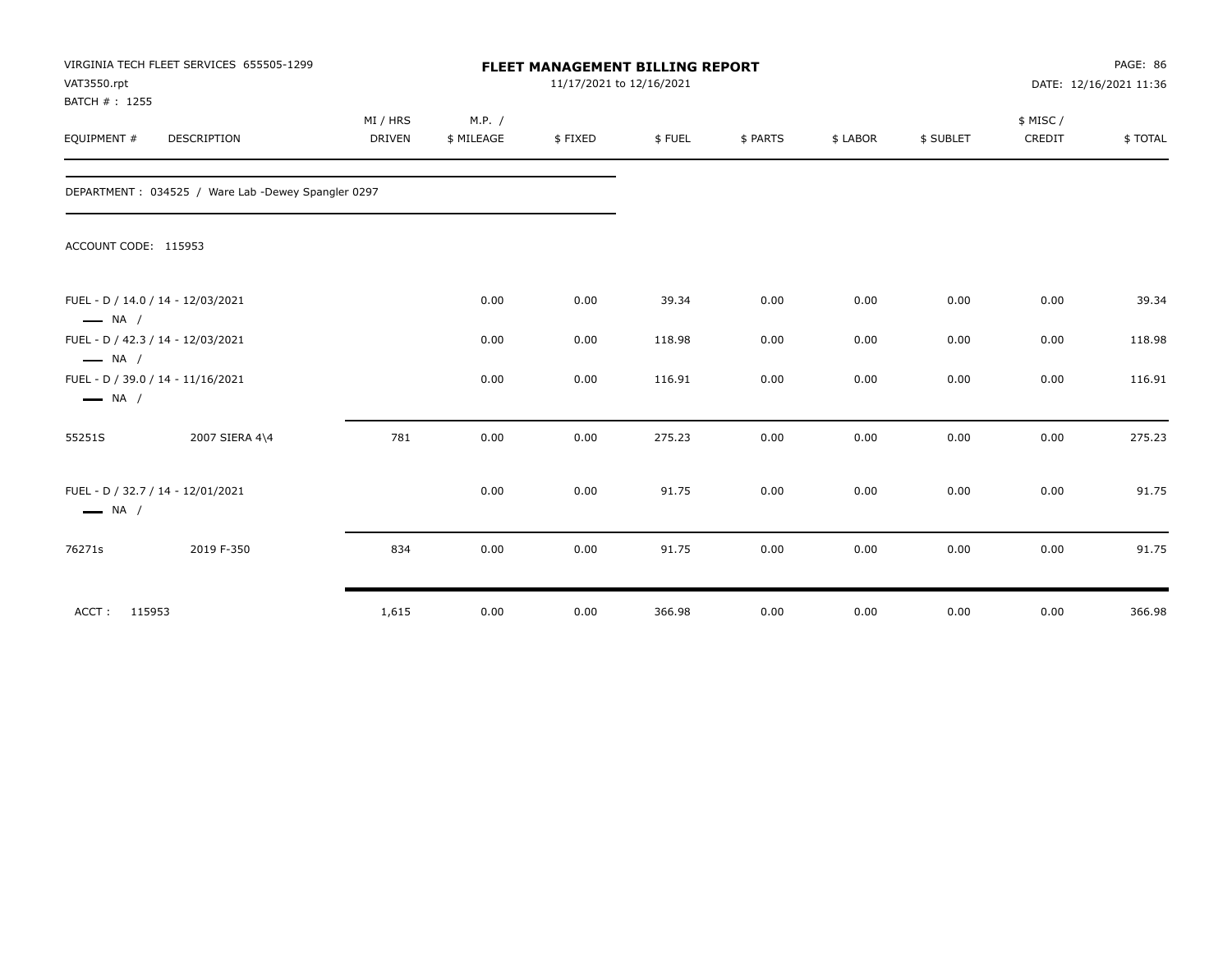| VIRGINIA TECH FLEET SERVICES 655505-1299<br>VAT3550.rpt |                | <b>FLEET MANAGEMENT BILLING REPORT</b><br>11/17/2021 to 12/16/2021 |                      |         |        |          |          |                  |                    | PAGE: 87<br>DATE: 12/16/2021 11:36 |  |
|---------------------------------------------------------|----------------|--------------------------------------------------------------------|----------------------|---------|--------|----------|----------|------------------|--------------------|------------------------------------|--|
| BATCH # : 1255<br>EQUIPMENT #<br>DESCRIPTION            |                | MI / HRS<br>DRIVEN                                                 | M.P. /<br>\$ MILEAGE | \$FIXED | \$FUEL | \$ PARTS | \$ LABOR | \$ SUBLET        | \$ MISC/<br>CREDIT | \$TOTAL                            |  |
| DEPARTMENT SUBTOTALS :                                  |                | 1,615                                                              | 0.00                 | 0.00    | 366.98 | 0.00     | 0.00     | 0.00             | 0.00               | 366.98                             |  |
| BREAKDOWN OF CHARGES:                                   |                |                                                                    | MILEAGE              |         |        | 0.00     |          | PARTS (WO'S)     |                    | 0.00                               |  |
| <b>EQUIPMENT COUNT:</b>                                 | $\overline{2}$ |                                                                    | MOTOR POOL           |         |        | 0.00     |          | PARTS (IND.ISS.) |                    | 0.00                               |  |
| DEPARTMENT:                                             | 034525         |                                                                    | BASE                 |         |        | 0.00     |          | <b>CREDITS</b>   |                    | 0.00                               |  |
|                                                         |                |                                                                    | <b>INSURANCE</b>     |         |        | 0.00     |          | MISCELLANEOUS    |                    | 0.00                               |  |
|                                                         |                |                                                                    | <b>OTHER</b>         |         |        | 0.00     | LABOR    |                  |                    | 0.00                               |  |
|                                                         |                |                                                                    | REPLACEMENT          |         |        | 0.00     |          | <b>SUBLETS</b>   |                    | 0.00                               |  |
|                                                         |                |                                                                    | <b>FUEL</b>          |         |        | 366.98   |          |                  |                    |                                    |  |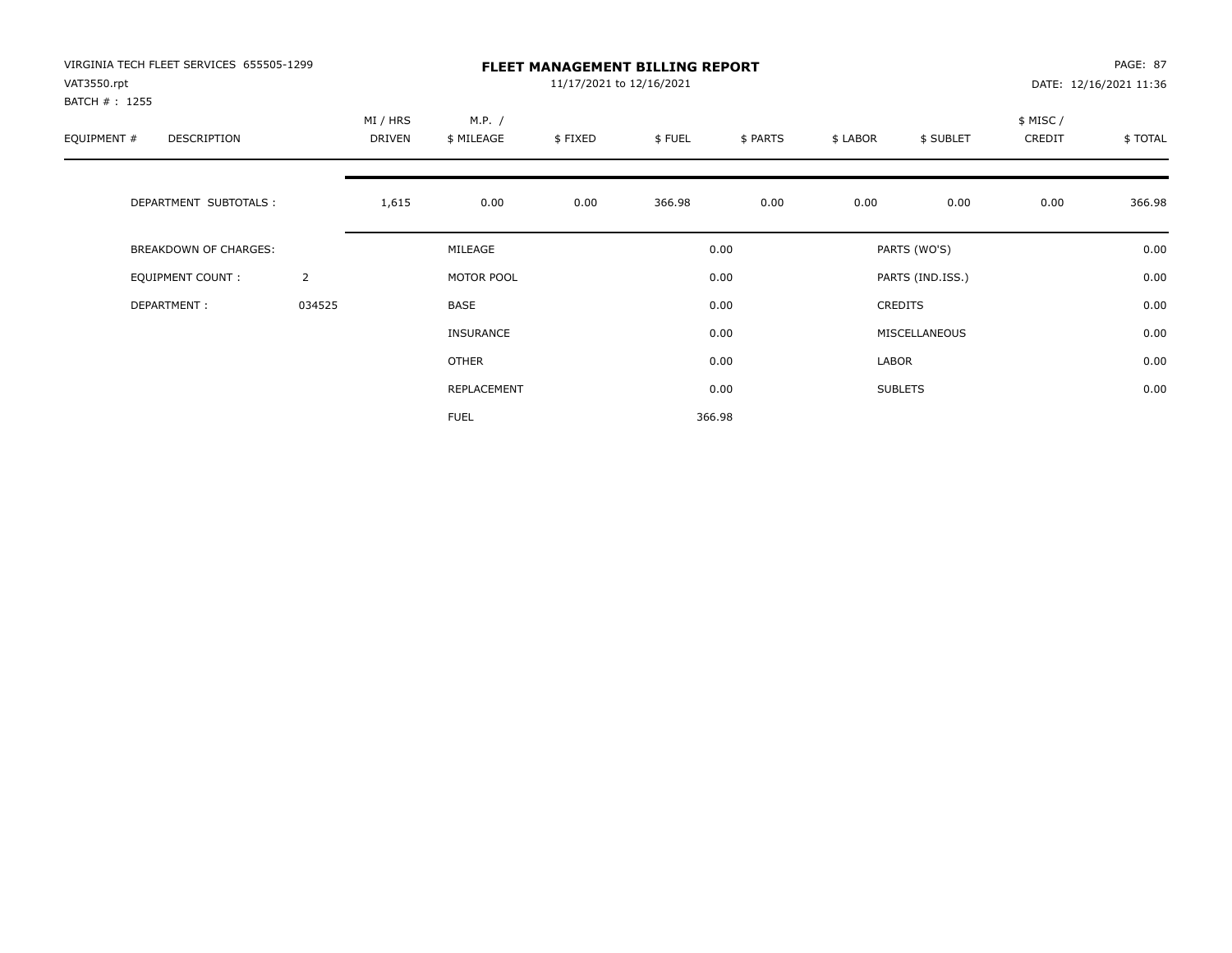| VAT3550.rpt                  | VIRGINIA TECH FLEET SERVICES 655505-1299                             |              |                           |                      |         |        | <b>FLEET MANAGEMENT BILLING REPORT</b><br>11/17/2021 to 12/16/2021 |              |                  |                     | PAGE: 88<br>DATE: 12/16/2021 11:36 |  |  |
|------------------------------|----------------------------------------------------------------------|--------------|---------------------------|----------------------|---------|--------|--------------------------------------------------------------------|--------------|------------------|---------------------|------------------------------------|--|--|
| BATCH #: 1255<br>EQUIPMENT # | DESCRIPTION                                                          |              | MI / HRS<br><b>DRIVEN</b> | M.P. /<br>\$ MILEAGE | \$FIXED | \$FUEL | \$ PARTS                                                           | \$ LABOR     | \$ SUBLET        | \$ MISC /<br>CREDIT | \$TOTAL                            |  |  |
|                              | DEPARTMENT: 034700 / Price's Fork Building Fire -Jennifer Yates 0205 |              |                           |                      |         |        |                                                                    |              |                  |                     |                                    |  |  |
|                              | ACCOUNT CODE: 177122                                                 |              |                           |                      |         |        |                                                                    |              |                  |                     |                                    |  |  |
| $\longrightarrow$ NA /       | FUEL - U / 23.0 / 11 - 11/30/2021                                    |              |                           | 0.00                 | 0.00    | 61.41  | 0.00                                                               | 0.00         | 0.00             | 0.00                | 61.41                              |  |  |
| 39297S                       | 1997 C1500                                                           |              | 322                       | 0.00                 | 0.00    | 61.41  | 0.00                                                               | 0.00         | 0.00             | 0.00                | 61.41                              |  |  |
| ACCT:                        | 177122                                                               |              | 322                       | 0.00                 | 0.00    | 61.41  | 0.00                                                               | 0.00         | 0.00             | 0.00                | 61.41                              |  |  |
|                              | DEPARTMENT SUBTOTALS :                                               |              | 322                       | 0.00                 | 0.00    | 61.41  | 0.00                                                               | 0.00         | 0.00             | 0.00                | 61.41                              |  |  |
|                              | BREAKDOWN OF CHARGES:                                                |              |                           | MILEAGE              |         |        | 0.00                                                               |              | PARTS (WO'S)     |                     | 0.00                               |  |  |
|                              | EQUIPMENT COUNT :                                                    | $\mathbf{1}$ |                           | MOTOR POOL           |         |        | 0.00                                                               |              | PARTS (IND.ISS.) |                     | 0.00                               |  |  |
|                              | DEPARTMENT:                                                          | 034700       |                           | <b>BASE</b>          |         |        | 0.00                                                               |              | CREDITS          |                     | 0.00                               |  |  |
|                              |                                                                      |              |                           | INSURANCE            |         |        | 0.00                                                               |              | MISCELLANEOUS    |                     | 0.00                               |  |  |
|                              |                                                                      |              |                           | <b>OTHER</b>         |         |        | 0.00                                                               | <b>LABOR</b> |                  |                     | 0.00                               |  |  |
|                              |                                                                      |              |                           | REPLACEMENT          |         |        | 0.00                                                               |              | <b>SUBLETS</b>   |                     | 0.00                               |  |  |
|                              |                                                                      |              |                           | <b>FUEL</b>          |         |        | 61.41                                                              |              |                  |                     |                                    |  |  |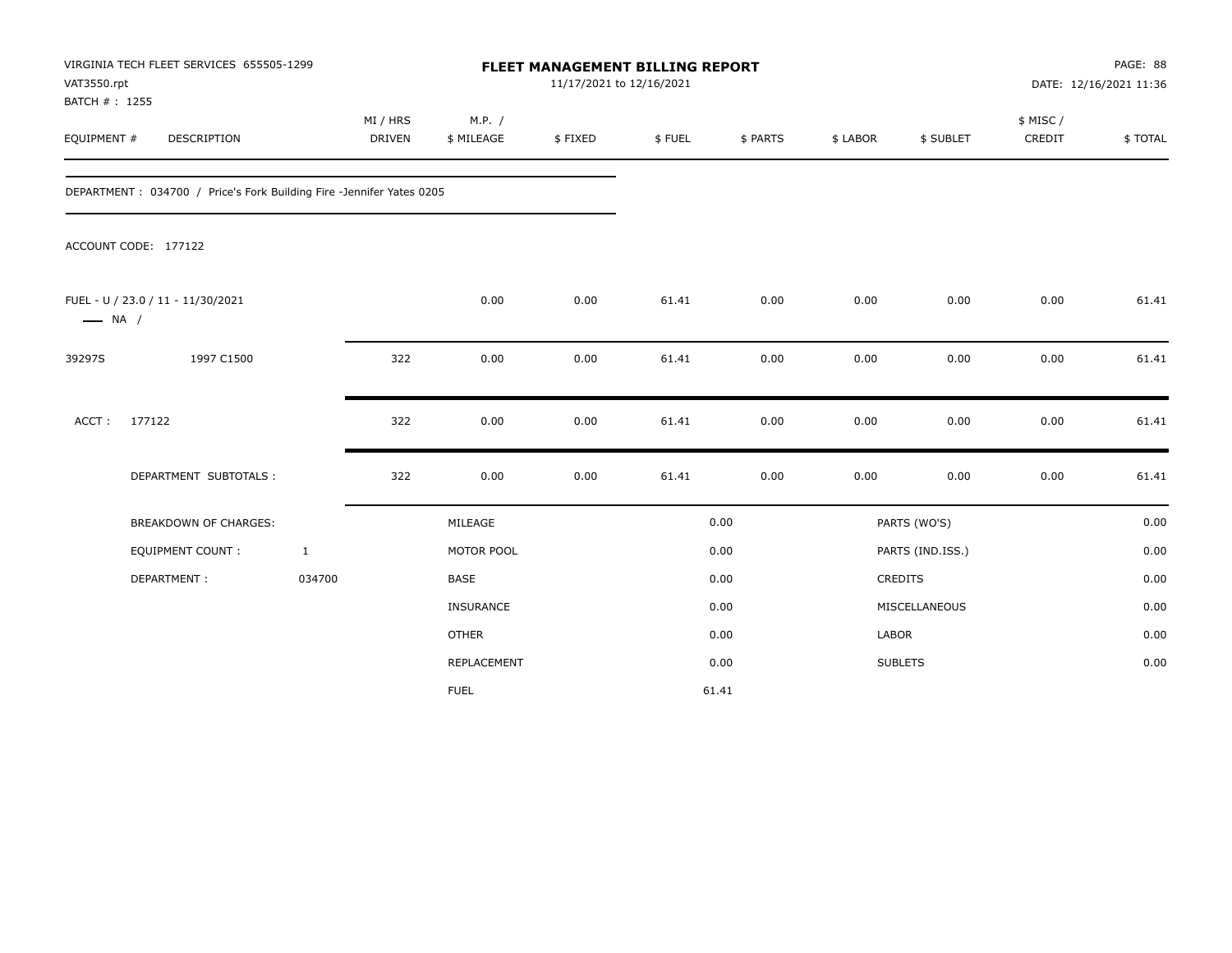| VAT3550.rpt<br>BATCH #: 1255                 | VIRGINIA TECH FLEET SERVICES 655505-1299                 |              |                    |                      |         | FLEET MANAGEMENT BILLING REPORT<br>11/17/2021 to 12/16/2021 |          |          |                  | PAGE: 89<br>DATE: 12/16/2021 11:36 |         |  |
|----------------------------------------------|----------------------------------------------------------|--------------|--------------------|----------------------|---------|-------------------------------------------------------------|----------|----------|------------------|------------------------------------|---------|--|
| EQUIPMENT #                                  | DESCRIPTION                                              |              | MI / HRS<br>DRIVEN | M.P. /<br>\$ MILEAGE | \$FIXED | \$FUEL                                                      | \$ PARTS | \$ LABOR | \$ SUBLET        | \$ MISC/<br>CREDIT                 | \$TOTAL |  |
|                                              | DEPARTMENT: 034900 / Graduate School - Kevin Kish (0325) |              |                    |                      |         |                                                             |          |          |                  |                                    |         |  |
|                                              | ACCOUNT CODE: 121469                                     |              |                    |                      |         |                                                             |          |          |                  |                                    |         |  |
| $\longrightarrow$ NA /                       | FUEL - U / 10.5 / 11 - 11/18/2021                        |              |                    | 0.00                 | 0.00    | 28.87                                                       | 0.00     | 0.00     | 0.00             | 0.00                               | 28.87   |  |
| <b>BASE CHARGE</b><br>$\longrightarrow$ NA / |                                                          |              |                    | 0.00                 | 553.00  | 0.00                                                        | 0.00     | 0.00     | 0.00             | 0.00                               | 553.00  |  |
| <b>PA35</b>                                  | 2010 Caravan                                             |              | 82                 | 0.00                 | 553.00  | 28.87                                                       | 0.00     | 0.00     | 0.00             | 0.00                               | 581.87  |  |
| ACCT:                                        | 121469                                                   |              | 82                 | 0.00                 | 553.00  | 28.87                                                       | 0.00     | 0.00     | 0.00             | 0.00                               | 581.87  |  |
|                                              | DEPARTMENT SUBTOTALS :                                   |              | 82                 | 0.00                 | 553.00  | 28.87                                                       | 0.00     | 0.00     | 0.00             | 0.00                               | 581.87  |  |
|                                              | BREAKDOWN OF CHARGES:                                    |              |                    | MILEAGE              |         |                                                             | 0.00     |          | PARTS (WO'S)     |                                    | 0.00    |  |
|                                              | EQUIPMENT COUNT :                                        | $\mathbf{1}$ |                    | MOTOR POOL           |         |                                                             | 0.00     |          | PARTS (IND.ISS.) |                                    | 0.00    |  |
|                                              | DEPARTMENT:                                              | 034900       |                    | BASE                 |         |                                                             | 553.00   |          | CREDITS          |                                    | 0.00    |  |
|                                              |                                                          |              |                    | INSURANCE            |         |                                                             | 0.00     |          | MISCELLANEOUS    |                                    | 0.00    |  |
|                                              |                                                          |              |                    | <b>OTHER</b>         |         |                                                             | 0.00     | LABOR    |                  |                                    | 0.00    |  |
|                                              |                                                          |              |                    | REPLACEMENT          |         |                                                             | 0.00     |          | <b>SUBLETS</b>   |                                    | 0.00    |  |
|                                              |                                                          |              |                    | <b>FUEL</b>          |         |                                                             | 28.87    |          |                  |                                    |         |  |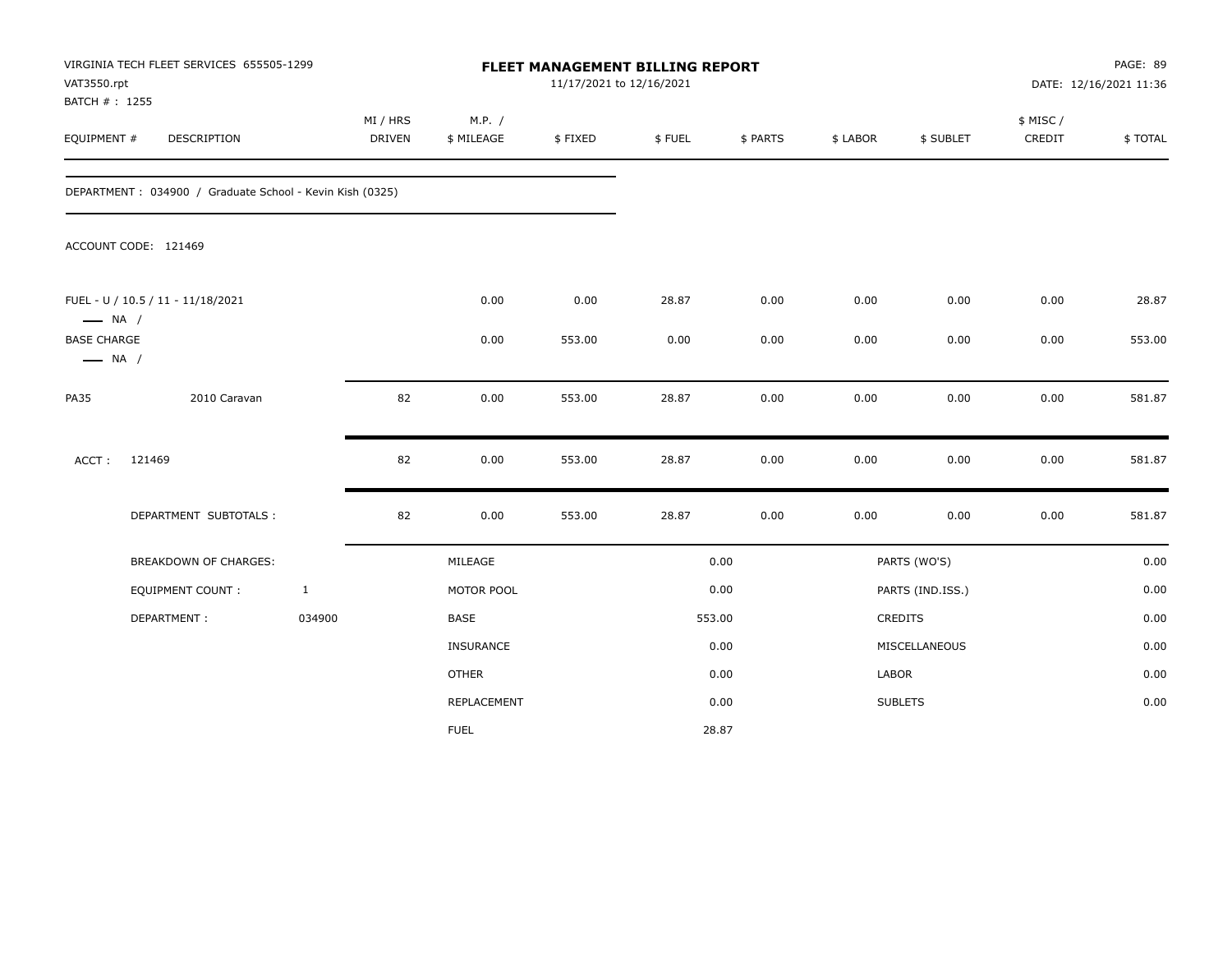| VAT3550.rpt<br>BATCH #: 1255                 | VIRGINIA TECH FLEET SERVICES 655505-1299                                        |              |                    |                      |         | FLEET MANAGEMENT BILLING REPORT<br>11/17/2021 to 12/16/2021 |          |          |                  | PAGE: 90<br>DATE: 12/16/2021 11:36 |         |  |
|----------------------------------------------|---------------------------------------------------------------------------------|--------------|--------------------|----------------------|---------|-------------------------------------------------------------|----------|----------|------------------|------------------------------------|---------|--|
| EQUIPMENT #                                  | DESCRIPTION                                                                     |              | MI / HRS<br>DRIVEN | M.P. /<br>\$ MILEAGE | \$FIXED | \$FUEL                                                      | \$ PARTS | \$ LABOR | \$ SUBLET        | \$ MISC /<br>CREDIT                | \$TOTAL |  |
|                                              | DEPARTMENT : 039900 / Center for the Arts at VT - Moss Arts Gwyneth Strope 0916 |              |                    |                      |         |                                                             |          |          |                  |                                    |         |  |
|                                              | ACCOUNT CODE: 155212                                                            |              |                    |                      |         |                                                             |          |          |                  |                                    |         |  |
| $\longrightarrow$ NA /                       | FUEL - U / 18.0 / 12 - 12/01/2021                                               |              |                    | 0.00                 | 0.00    | 48.17                                                       | 0.00     | 0.00     | 0.00             | 0.00                               | 48.17   |  |
| <b>BASE CHARGE</b><br>$\longrightarrow$ NA / |                                                                                 |              |                    | 0.00                 | 602.00  | 0.00                                                        | 0.00     | 0.00     | 0.00             | 0.00                               | 602.00  |  |
| <b>PA14</b>                                  | 2010 12 PAS VAN                                                                 |              | 82                 | 0.00                 | 602.00  | 48.17                                                       | 0.00     | 0.00     | 0.00             | 0.00                               | 650.17  |  |
| ACCT:                                        | 155212                                                                          |              | 82                 | 0.00                 | 602.00  | 48.17                                                       | 0.00     | 0.00     | 0.00             | 0.00                               | 650.17  |  |
|                                              | DEPARTMENT SUBTOTALS :                                                          |              | 82                 | 0.00                 | 602.00  | 48.17                                                       | 0.00     | 0.00     | 0.00             | 0.00                               | 650.17  |  |
|                                              | <b>BREAKDOWN OF CHARGES:</b>                                                    |              |                    | MILEAGE              |         |                                                             | 0.00     |          | PARTS (WO'S)     |                                    | 0.00    |  |
|                                              | EQUIPMENT COUNT:                                                                | $\mathbf{1}$ |                    | MOTOR POOL           |         |                                                             | 0.00     |          | PARTS (IND.ISS.) |                                    | 0.00    |  |
|                                              | DEPARTMENT:                                                                     | 039900       |                    | BASE                 |         | 602.00                                                      |          |          | CREDITS          |                                    | 0.00    |  |
|                                              |                                                                                 |              |                    | INSURANCE            |         |                                                             | 0.00     |          | MISCELLANEOUS    |                                    | 0.00    |  |
|                                              |                                                                                 |              |                    | <b>OTHER</b>         |         |                                                             | 0.00     | LABOR    |                  |                                    | 0.00    |  |
|                                              |                                                                                 |              |                    | REPLACEMENT          |         |                                                             | 0.00     |          | <b>SUBLETS</b>   |                                    | 0.00    |  |
|                                              |                                                                                 |              |                    | <b>FUEL</b>          |         |                                                             | 48.17    |          |                  |                                    |         |  |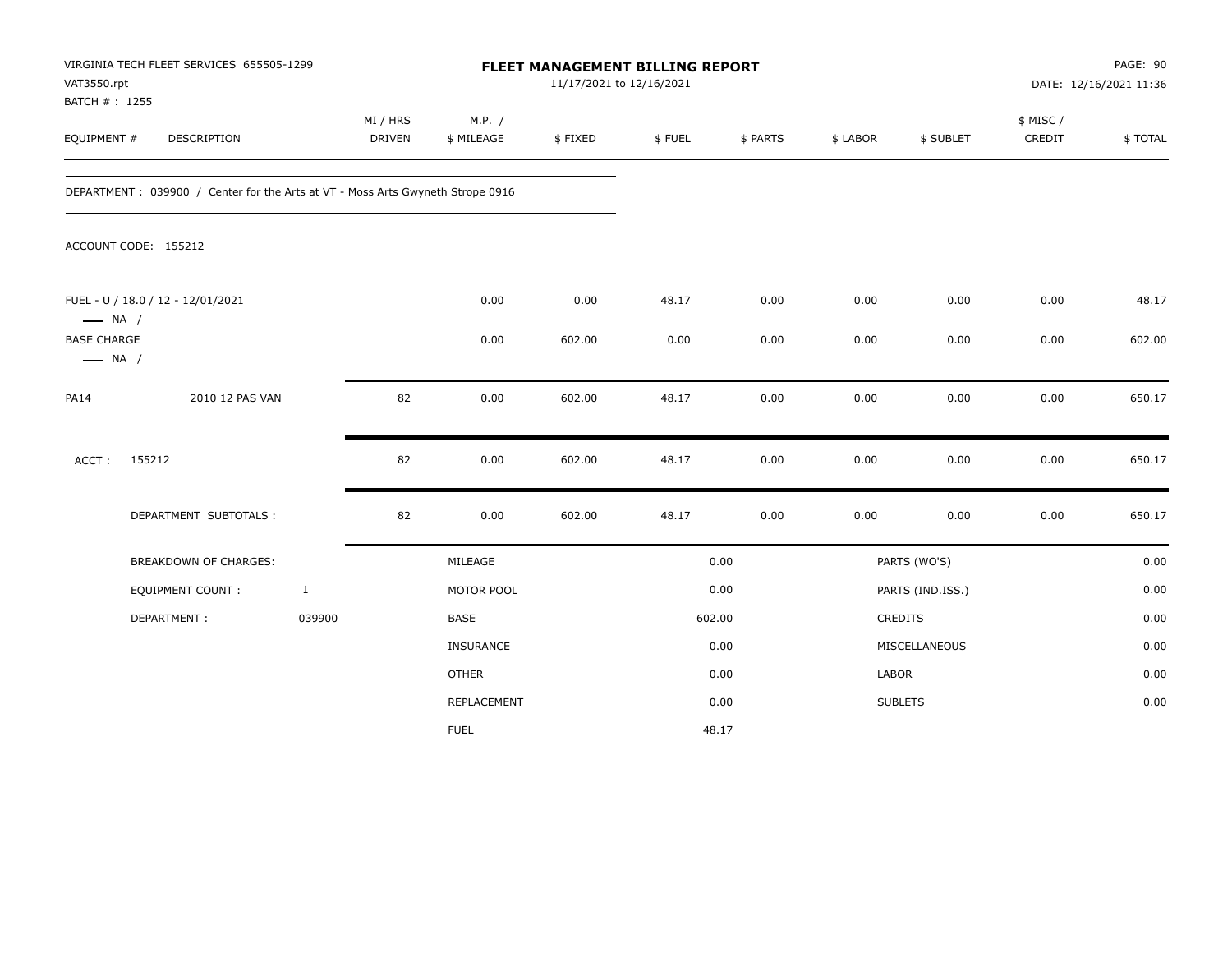| VAT3550.rpt<br>BATCH #: 1255 | VIRGINIA TECH FLEET SERVICES 655505-1299                             |                    |                      |         | FLEET MANAGEMENT BILLING REPORT<br>11/17/2021 to 12/16/2021 |          |          |                  | PAGE: 91<br>DATE: 12/16/2021 11:36 |         |  |
|------------------------------|----------------------------------------------------------------------|--------------------|----------------------|---------|-------------------------------------------------------------|----------|----------|------------------|------------------------------------|---------|--|
| EQUIPMENT #                  | DESCRIPTION                                                          | MI / HRS<br>DRIVEN | M.P. /<br>\$ MILEAGE | \$FIXED | \$FUEL                                                      | \$ PARTS | \$ LABOR | \$ SUBLET        | \$ MISC /<br>CREDIT                | \$TOTAL |  |
|                              | DEPARTMENT : 040000 / Undergraduate Admissions -Samantha Boyd (0202) |                    |                      |         |                                                             |          |          |                  |                                    |         |  |
|                              | ACCOUNT CODE: 118456                                                 |                    |                      |         |                                                             |          |          |                  |                                    |         |  |
| $\longrightarrow$ NA /       | FUEL - U / 13.9 / 11 - 11/17/2021                                    |                    | 0.00                 | 0.00    | 38.31                                                       | 0.00     | 0.00     | 0.00             | 0.00                               | 38.31   |  |
| 60233S                       | 2010 Caravan                                                         | 352                | 0.00                 | 0.00    | 38.31                                                       | 0.00     | 0.00     | 0.00             | 0.00                               | 38.31   |  |
| ACCT:                        | 118456                                                               | 352                | 0.00                 | 0.00    | 38.31                                                       | 0.00     | 0.00     | 0.00             | 0.00                               | 38.31   |  |
|                              | DEPARTMENT SUBTOTALS :                                               | 352                | 0.00                 | 0.00    | 38.31                                                       | 0.00     | 0.00     | 0.00             | 0.00                               | 38.31   |  |
|                              | <b>BREAKDOWN OF CHARGES:</b>                                         |                    | MILEAGE              |         |                                                             | 0.00     |          | PARTS (WO'S)     |                                    | 0.00    |  |
|                              | EQUIPMENT COUNT:                                                     | $\mathbf{1}$       | MOTOR POOL           |         |                                                             | 0.00     |          | PARTS (IND.ISS.) |                                    | 0.00    |  |
|                              | DEPARTMENT:                                                          | 040000             | <b>BASE</b>          |         |                                                             | 0.00     |          | CREDITS          |                                    | 0.00    |  |
|                              |                                                                      |                    | <b>INSURANCE</b>     |         |                                                             | 0.00     |          | MISCELLANEOUS    |                                    | 0.00    |  |
|                              |                                                                      |                    | <b>OTHER</b>         |         |                                                             | 0.00     | LABOR    |                  |                                    | 0.00    |  |
|                              |                                                                      |                    | <b>REPLACEMENT</b>   |         |                                                             | 0.00     |          | <b>SUBLETS</b>   |                                    | 0.00    |  |
|                              |                                                                      |                    | <b>FUEL</b>          |         |                                                             | 38.31    |          |                  |                                    |         |  |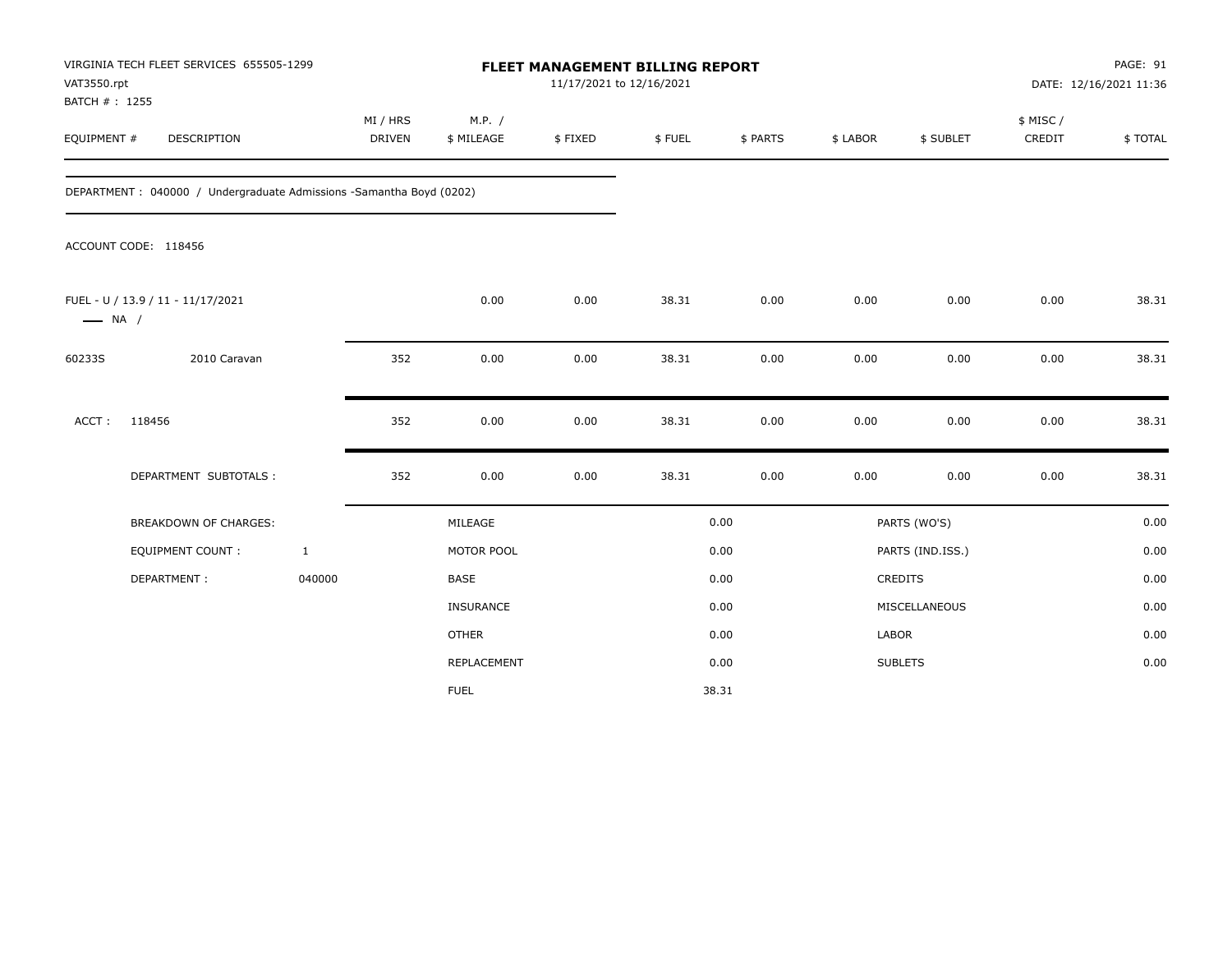| VAT3550.rpt<br>BATCH #: 1255 | VIRGINIA TECH FLEET SERVICES 655505-1299                        | FLEET MANAGEMENT BILLING REPORT<br>11/17/2021 to 12/16/2021 |                      |         |        |          |          |           | PAGE: 92<br>DATE: 12/16/2021 11:36 |         |
|------------------------------|-----------------------------------------------------------------|-------------------------------------------------------------|----------------------|---------|--------|----------|----------|-----------|------------------------------------|---------|
| EQUIPMENT #                  | DESCRIPTION                                                     | MI / HRS<br><b>DRIVEN</b>                                   | M.P. /<br>\$ MILEAGE | \$FIXED | \$FUEL | \$ PARTS | \$ LABOR | \$ SUBLET | \$ MISC/<br>CREDIT                 | \$TOTAL |
|                              | DEPARTMENT : 040100 / University Registrar - Robin Lucas (0134) |                                                             |                      |         |        |          |          |           |                                    |         |
| ACCOUNT CODE: 123640         |                                                                 |                                                             |                      |         |        |          |          |           |                                    |         |
| $\longrightarrow$ NA /       | FUEL - U / 11.8 / 11 - 11/18/2021                               |                                                             | 0.00                 | 0.00    | 32.65  | 0.00     | 0.00     | 0.00      | 0.00                               | 32.65   |
| 47551S                       | 2002 Astro                                                      | 127                                                         | 0.00                 | 0.00    | 32.65  | 0.00     | 0.00     | 0.00      | 0.00                               | 32.65   |
| $\longrightarrow$ NA /       | FUEL - U / 23.5 / 11 - 12/06/2021                               |                                                             | 0.00                 | 0.00    | 62.85  | 0.00     | 0.00     | 0.00      | 0.00                               | 62.85   |
| 50164S                       | 2005 SAVANA                                                     | 214                                                         | 0.00                 | 0.00    | 62.85  | 0.00     | 0.00     | 0.00      | 0.00                               | 62.85   |
| $\longrightarrow$ NA /       | FUEL - U / 10.6 / 11 - 11/18/2021                               |                                                             | 0.00                 | 0.00    | 29.23  | 0.00     | 0.00     | 0.00      | 0.00                               | 29.23   |
| 50200S                       | 2006 SAVANA                                                     | 72                                                          | 0.00                 | 0.00    | 29.23  | 0.00     | 0.00     | 0.00      | 0.00                               | 29.23   |
| ACCT:<br>123640              |                                                                 | 413                                                         | 0.00                 | 0.00    | 124.73 | 0.00     | 0.00     | 0.00      | 0.00                               | 124.73  |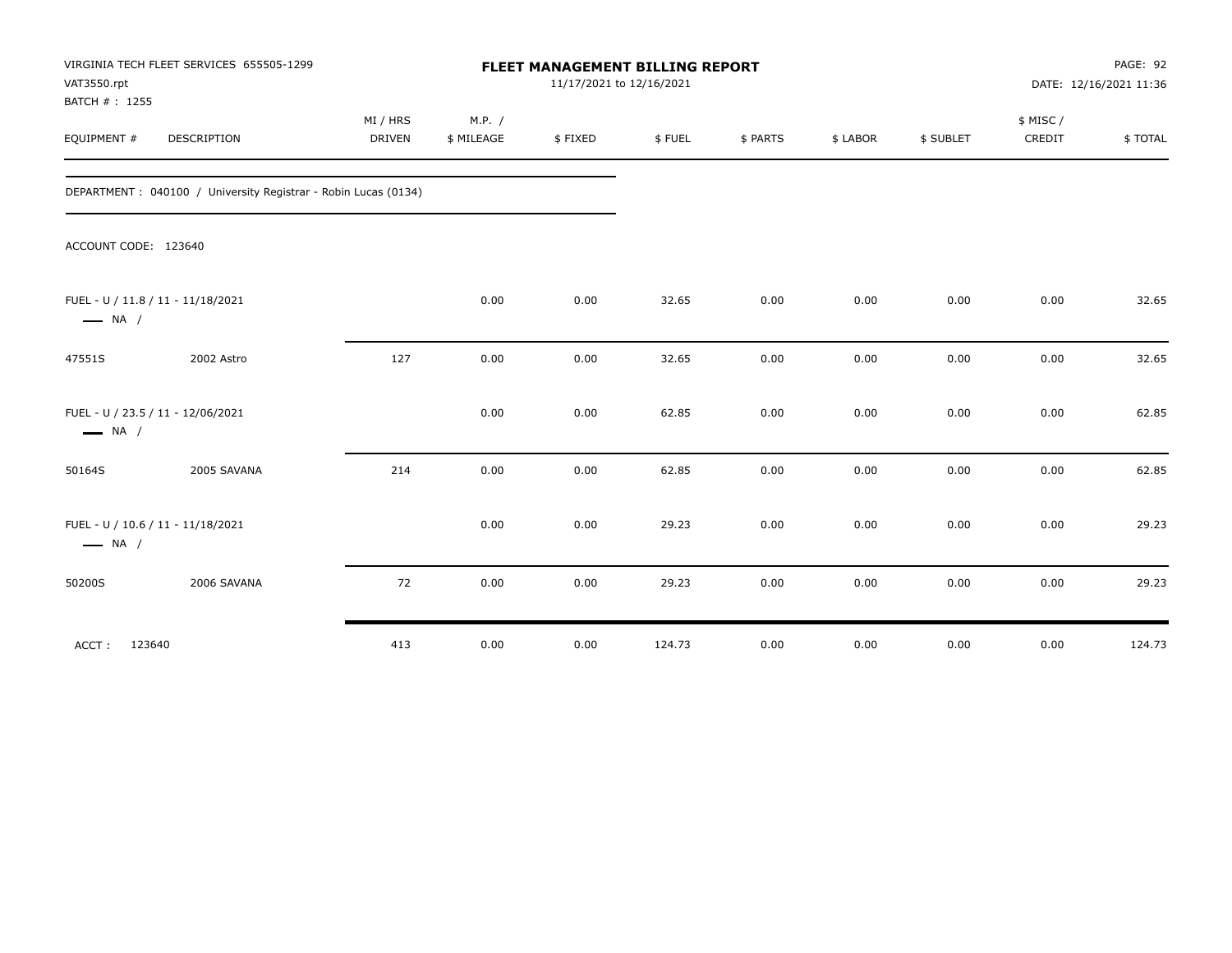| VIRGINIA TECH FLEET SERVICES 655505-1299<br>VAT3550.rpt |        | <b>FLEET MANAGEMENT BILLING REPORT</b><br>11/17/2021 to 12/16/2021 |                      |         |        |          |          |                  |                     | PAGE: 93<br>DATE: 12/16/2021 11:36 |  |
|---------------------------------------------------------|--------|--------------------------------------------------------------------|----------------------|---------|--------|----------|----------|------------------|---------------------|------------------------------------|--|
| BATCH #: 1255<br>EQUIPMENT #<br><b>DESCRIPTION</b>      |        | MI / HRS<br>DRIVEN                                                 | M.P. /<br>\$ MILEAGE | \$FIXED | \$FUEL | \$ PARTS | \$ LABOR | \$ SUBLET        | \$ MISC /<br>CREDIT | \$TOTAL                            |  |
| DEPARTMENT SUBTOTALS :                                  |        | 413                                                                | 0.00                 | 0.00    | 124.73 | 0.00     | 0.00     | 0.00             | 0.00                | 124.73                             |  |
| <b>BREAKDOWN OF CHARGES:</b>                            |        |                                                                    | MILEAGE              |         |        | 0.00     |          | PARTS (WO'S)     |                     | 0.00                               |  |
| EQUIPMENT COUNT:                                        | 3      |                                                                    | MOTOR POOL           |         |        | 0.00     |          | PARTS (IND.ISS.) |                     | 0.00                               |  |
| DEPARTMENT:                                             | 040100 |                                                                    | <b>BASE</b>          |         |        | 0.00     |          | <b>CREDITS</b>   |                     | 0.00                               |  |
|                                                         |        |                                                                    | INSURANCE            |         |        | 0.00     |          | MISCELLANEOUS    |                     | 0.00                               |  |
|                                                         |        |                                                                    | <b>OTHER</b>         |         |        | 0.00     | LABOR    |                  |                     | 0.00                               |  |
|                                                         |        |                                                                    | REPLACEMENT          |         |        | 0.00     |          | <b>SUBLETS</b>   |                     | 0.00                               |  |
|                                                         |        |                                                                    | <b>FUEL</b>          |         |        | 124.73   |          |                  |                     |                                    |  |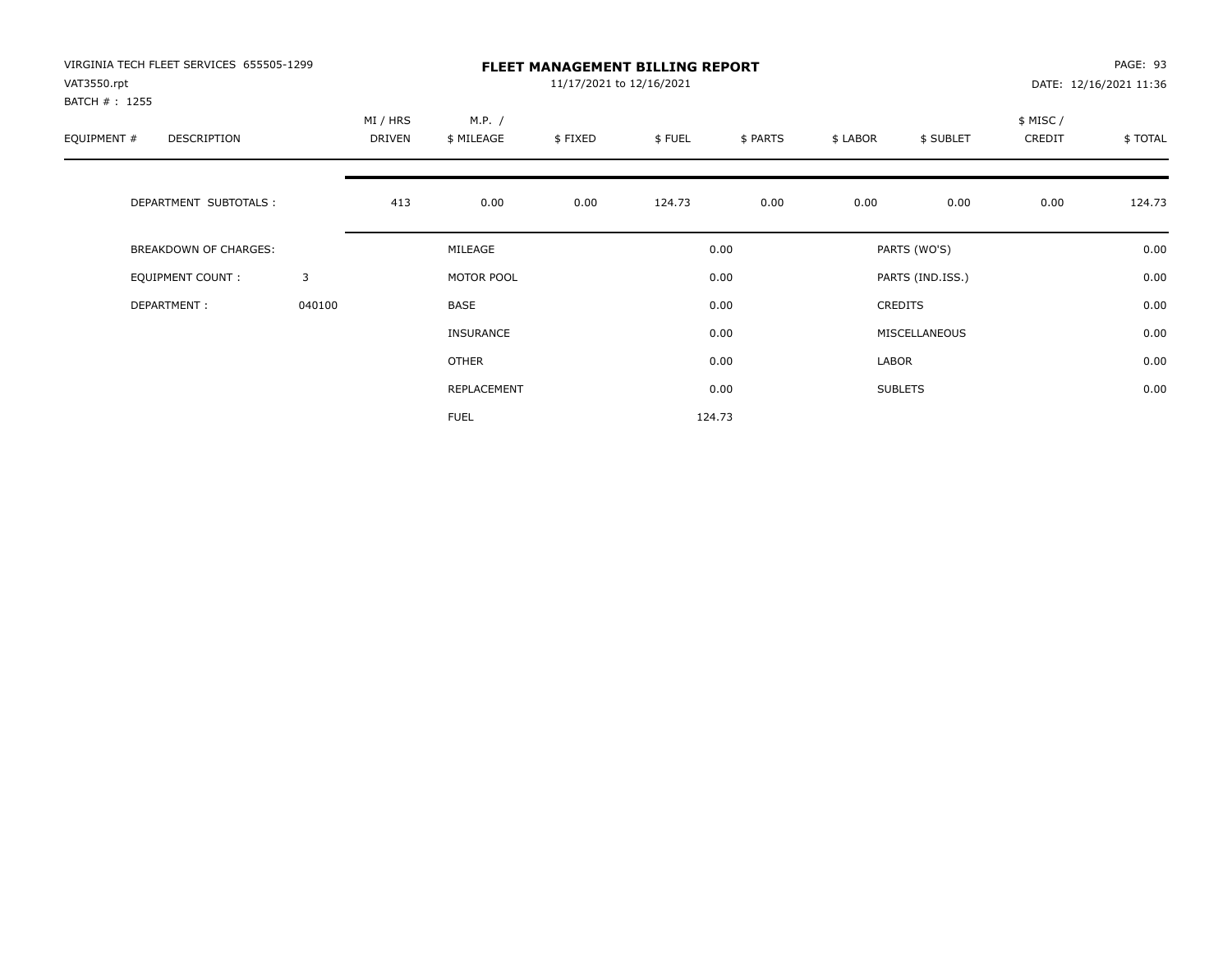| VAT3550.rpt                  | VIRGINIA TECH FLEET SERVICES 655505-1299                          |                           | <b>FLEET MANAGEMENT BILLING REPORT</b><br>11/17/2021 to 12/16/2021 |         |        |          |              |                  |                     | PAGE: 94<br>DATE: 12/16/2021 11:36 |  |
|------------------------------|-------------------------------------------------------------------|---------------------------|--------------------------------------------------------------------|---------|--------|----------|--------------|------------------|---------------------|------------------------------------|--|
| BATCH #: 1255<br>EQUIPMENT # | DESCRIPTION                                                       | MI / HRS<br><b>DRIVEN</b> | M.P. /<br>\$ MILEAGE                                               | \$FIXED | \$FUEL | \$ PARTS | \$ LABOR     | \$ SUBLET        | \$ MISC /<br>CREDIT | \$TOTAL                            |  |
|                              | DEPARTMENT : 040902 / DSA Com & Innovative Tech Brandy Morse 0255 |                           |                                                                    |         |        |          |              |                  |                     |                                    |  |
|                              | ACCOUNT CODE: 655523                                              |                           |                                                                    |         |        |          |              |                  |                     |                                    |  |
| $\longrightarrow$ NA /       | FUEL - U / 15.4 / 11 - 11/19/2021                                 |                           | 0.00                                                               | 0.00    | 42.61  | 0.00     | 0.00         | 0.00             | 0.00                | 42.61                              |  |
| 71567s                       | 2017 Caravan                                                      | 220                       | 0.00                                                               | 0.00    | 42.61  | 0.00     | 0.00         | 0.00             | 0.00                | 42.61                              |  |
| ACCT:                        | 655523                                                            | 220                       | 0.00                                                               | 0.00    | 42.61  | 0.00     | 0.00         | 0.00             | 0.00                | 42.61                              |  |
|                              | DEPARTMENT SUBTOTALS :                                            | 220                       | 0.00                                                               | 0.00    | 42.61  | 0.00     | 0.00         | 0.00             | 0.00                | 42.61                              |  |
|                              | BREAKDOWN OF CHARGES:                                             |                           | MILEAGE                                                            |         |        | 0.00     |              | PARTS (WO'S)     |                     | 0.00                               |  |
|                              | EQUIPMENT COUNT :                                                 | $\mathbf{1}$              | MOTOR POOL                                                         |         |        | 0.00     |              | PARTS (IND.ISS.) |                     | 0.00                               |  |
|                              | DEPARTMENT:                                                       | 040902                    | <b>BASE</b>                                                        |         |        | 0.00     |              | CREDITS          |                     | 0.00                               |  |
|                              |                                                                   |                           | INSURANCE                                                          |         |        | 0.00     |              | MISCELLANEOUS    |                     | 0.00                               |  |
|                              |                                                                   |                           | <b>OTHER</b>                                                       |         |        | 0.00     | <b>LABOR</b> |                  |                     | 0.00                               |  |
|                              |                                                                   |                           | REPLACEMENT                                                        |         |        | 0.00     |              | <b>SUBLETS</b>   |                     | 0.00                               |  |
|                              |                                                                   |                           | <b>FUEL</b>                                                        |         |        | 42.61    |              |                  |                     |                                    |  |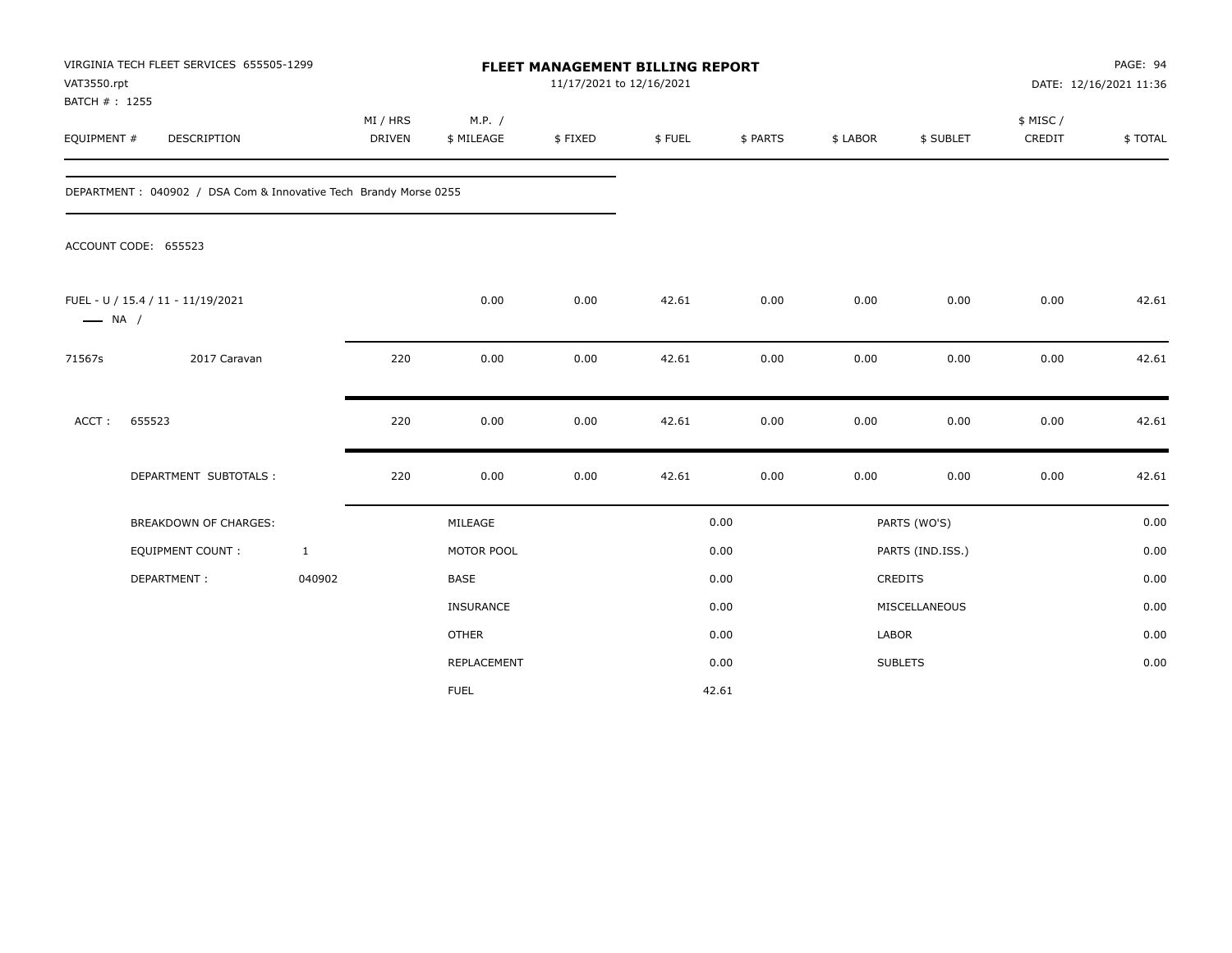| VAT3550.rpt<br>BATCH #: 1255 | VIRGINIA TECH FLEET SERVICES 655505-1299    |              | FLEET MANAGEMENT BILLING REPORT<br>11/17/2021 to 12/16/2021 |                      |         |        |          |          | PAGE: 95<br>DATE: 12/16/2021 11:36 |                    |         |
|------------------------------|---------------------------------------------|--------------|-------------------------------------------------------------|----------------------|---------|--------|----------|----------|------------------------------------|--------------------|---------|
| EQUIPMENT #                  | DESCRIPTION                                 |              | MI / HRS<br><b>DRIVEN</b>                                   | M.P. /<br>\$ MILEAGE | \$FIXED | \$FUEL | \$ PARTS | \$ LABOR | \$ SUBLET                          | \$ MISC/<br>CREDIT | \$TOTAL |
|                              | DEPARTMENT: 043800 / PROVOST - Robyn Duncan |              | 0132                                                        |                      |         |        |          |          |                                    |                    |         |
|                              | ACCOUNT CODE: 121604                        |              |                                                             |                      |         |        |          |          |                                    |                    |         |
| $\longrightarrow$ NA /       | FUEL - U / 6.7 / 11 - 11/16/2021            |              |                                                             | 0.00                 | 0.00    | 18.38  | 0.00     | 0.00     | 0.00                               | 0.00               | 18.38   |
| $\longrightarrow$ NA /       | FUEL - U / 25.2 / CC - 11/24/2021           |              |                                                             | 0.00                 | 0.00    | 83.06  | 0.00     | 0.00     | 0.00                               | 0.00               | 83.06   |
| 79407s                       | 2020 Edge                                   |              | 947                                                         | 0.00                 | 0.00    | 101.44 | 0.00     | 0.00     | 0.00                               | 0.00               | 101.44  |
| ACCT:                        | 121604                                      |              | 947                                                         | 0.00                 | 0.00    | 101.44 | 0.00     | 0.00     | 0.00                               | 0.00               | 101.44  |
|                              | DEPARTMENT SUBTOTALS :                      |              | 947                                                         | 0.00                 | 0.00    | 101.44 | 0.00     | 0.00     | 0.00                               | 0.00               | 101.44  |
|                              | BREAKDOWN OF CHARGES:                       |              |                                                             | MILEAGE              |         |        | 0.00     |          | PARTS (WO'S)                       |                    | 0.00    |
|                              | EQUIPMENT COUNT :                           | $\mathbf{1}$ |                                                             | MOTOR POOL           |         |        | 0.00     |          | PARTS (IND.ISS.)                   |                    | 0.00    |
|                              | DEPARTMENT:                                 | 043800       |                                                             | <b>BASE</b>          |         |        | 0.00     |          | CREDITS                            |                    | 0.00    |
|                              |                                             |              |                                                             | INSURANCE            |         |        | 0.00     |          | MISCELLANEOUS                      |                    | 0.00    |
|                              |                                             |              |                                                             | <b>OTHER</b>         |         |        | 0.00     | LABOR    |                                    |                    | 0.00    |
|                              |                                             |              |                                                             | REPLACEMENT          |         |        | 0.00     |          | <b>SUBLETS</b>                     |                    | 0.00    |
|                              |                                             |              |                                                             | <b>FUEL</b>          |         |        | 101.44   |          |                                    |                    |         |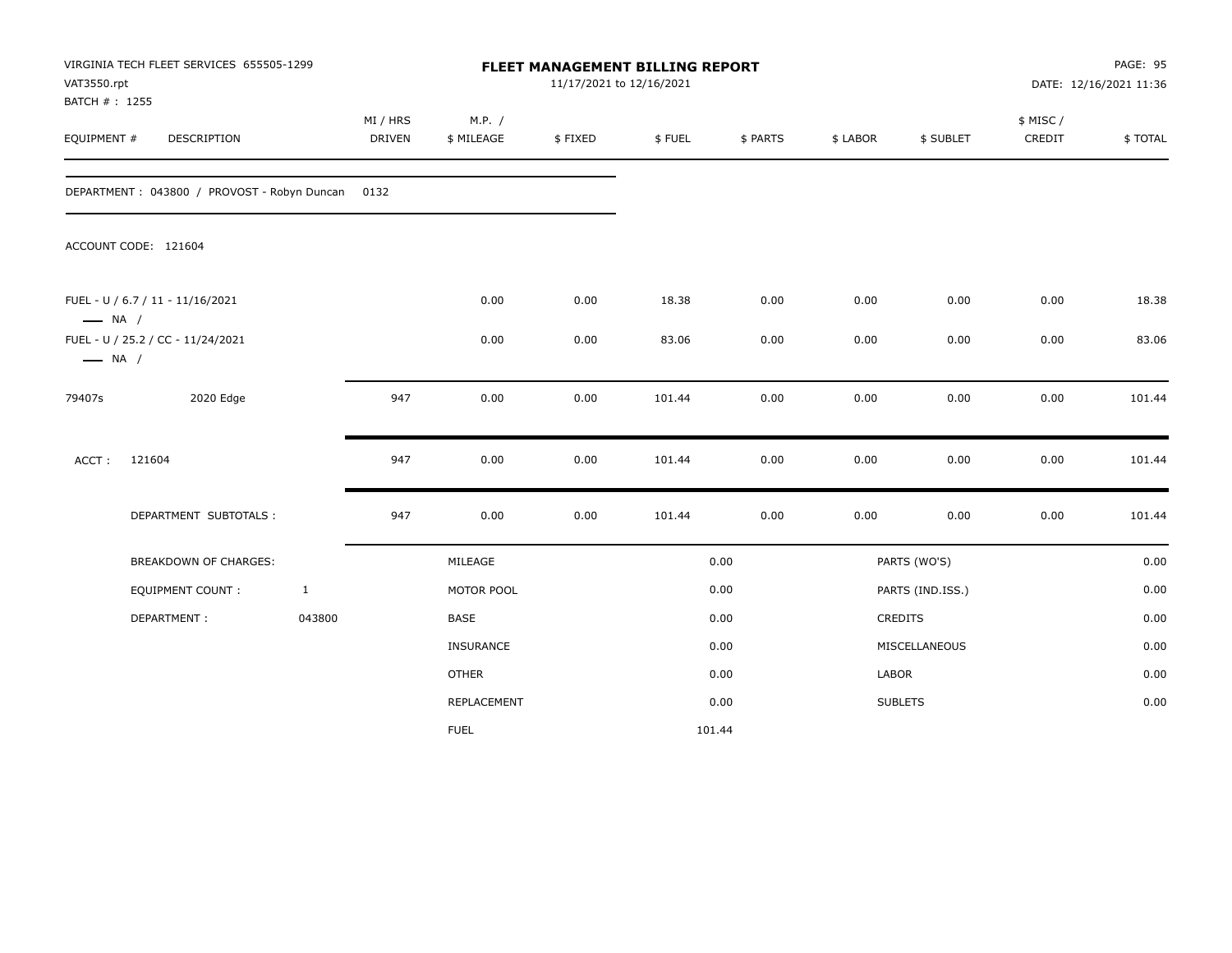| VAT3550.rpt<br>BATCH #: 1255                               | VIRGINIA TECH FLEET SERVICES 655505-1299                              | FLEET MANAGEMENT BILLING REPORT<br>11/17/2021 to 12/16/2021 |                      |               |               |              |              |              |                     | PAGE: 96<br>DATE: 12/16/2021 11:36 |
|------------------------------------------------------------|-----------------------------------------------------------------------|-------------------------------------------------------------|----------------------|---------------|---------------|--------------|--------------|--------------|---------------------|------------------------------------|
| EQUIPMENT #                                                | DESCRIPTION                                                           | MI / HRS<br>DRIVEN                                          | M.P. /<br>\$ MILEAGE | \$FIXED       | \$FUEL        | \$ PARTS     | \$ LABOR     | \$ SUBLET    | \$ MISC /<br>CREDIT | \$TOTAL                            |
|                                                            | DEPARTMENT : 044000 / Controllers Office Rachel Burger Mail Code 0312 |                                                             |                      |               |               |              |              |              |                     |                                    |
| ACCOUNT CODE: 124391                                       |                                                                       |                                                             |                      |               |               |              |              |              |                     |                                    |
| $\longrightarrow$ NA /                                     | FUEL - U / 10.1 / 11 - 11/18/2021                                     |                                                             | 0.00                 | 0.00          | 27.93         | 0.00         | 0.00         | 0.00         | 0.00                | 27.93                              |
| 68287s                                                     | 2015 FOCUS                                                            | 193                                                         | 0.00                 | 0.00          | 27.93         | 0.00         | 0.00         | 0.00         | 0.00                | 27.93                              |
| FUEL - U / 8.9 / 12 - 12/14/2021<br>$\longrightarrow$ NA / |                                                                       |                                                             | 0.00                 | 0.00          | 23.76         | 0.00         | 0.00         | 0.00         | 0.00                | 23.76                              |
| 68289s                                                     | 2015 FOCUS                                                            | 110                                                         | 0.00                 | 0.00          | 23.76         | 0.00         | 0.00         | 0.00         | 0.00                | 23.76                              |
| FUEL - U / 9.6 / 11 - 11/16/2021<br>$\longrightarrow$ NA / |                                                                       |                                                             | 0.00                 | 0.00          | 26.47         | 0.00         | 0.00         | 0.00         | 0.00                | 26.47                              |
| 74605s                                                     | 2017 FOCUS                                                            | 160                                                         | 0.00                 | 0.00          | 26.47         | 0.00         | 0.00         | 0.00         | 0.00                | 26.47                              |
| $\longrightarrow$ NA /<br>OTHER CHARGE                     | FUEL - U / 14.4 / 12 - 11/19/2021                                     |                                                             | 0.00<br>0.00         | 0.00<br>18.06 | 39.85<br>0.00 | 0.00<br>0.00 | 0.00<br>0.00 | 0.00<br>0.00 | 0.00<br>0.00        | 39.85<br>18.06                     |
| $\longrightarrow$ NA /<br>77302s                           | 2019 IMPALA                                                           | 559                                                         | 0.00                 | 18.06         | 39.85         | 0.00         | 0.00         | 0.00         | 0.00                | 57.91                              |
| ACCT: 124391                                               |                                                                       | 1,022                                                       | 0.00                 | 18.06         | 118.01        | 0.00         | 0.00         | 0.00         | 0.00                | 136.07                             |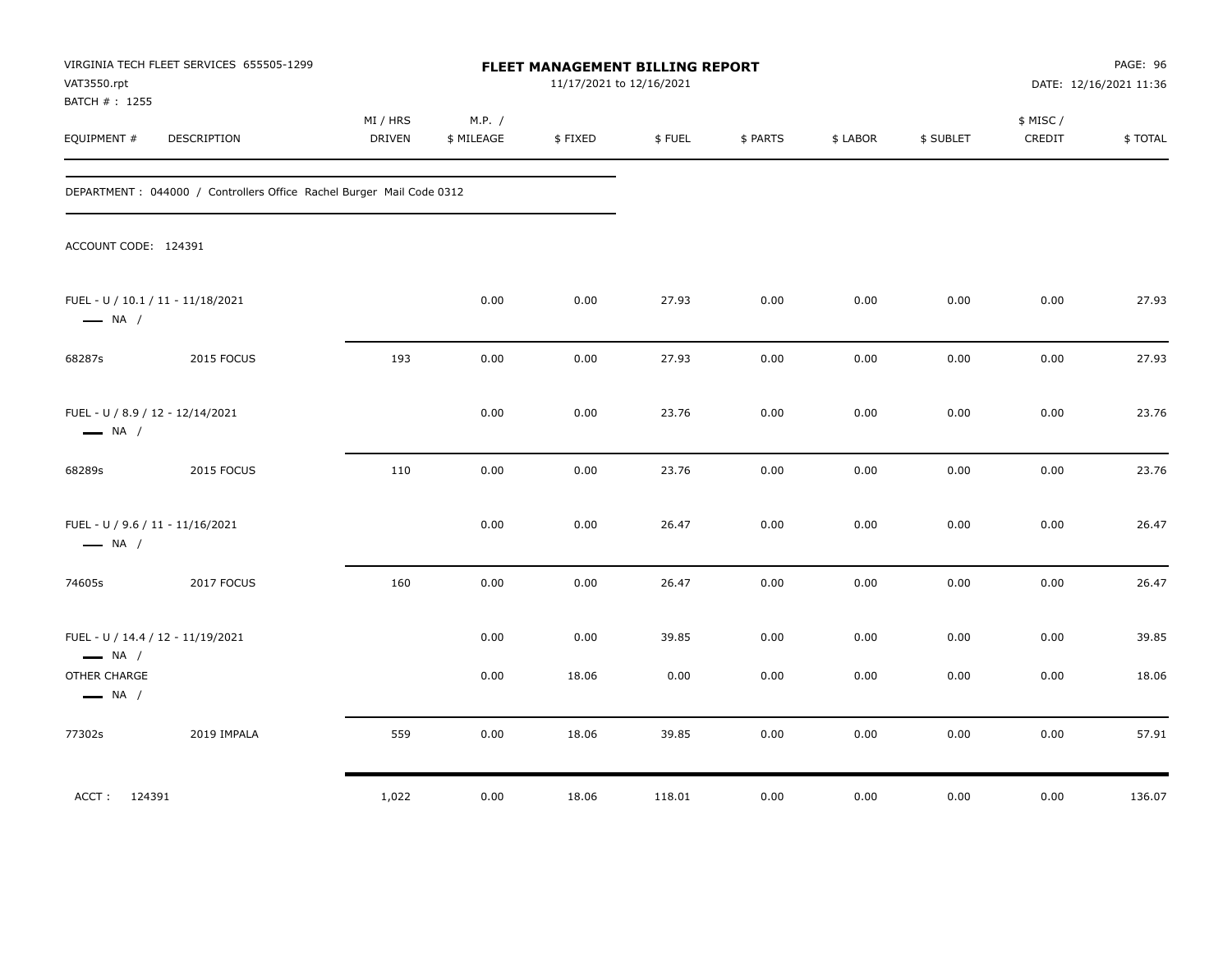| VIRGINIA TECH FLEET SERVICES 655505-1299<br>VAT3550.rpt |                | <b>FLEET MANAGEMENT BILLING REPORT</b><br>11/17/2021 to 12/16/2021 |                      |         |        |          |          |                  |                    | PAGE: 97<br>DATE: 12/16/2021 11:36 |  |
|---------------------------------------------------------|----------------|--------------------------------------------------------------------|----------------------|---------|--------|----------|----------|------------------|--------------------|------------------------------------|--|
| BATCH # : 1255<br>EQUIPMENT #<br>DESCRIPTION            |                | MI / HRS<br>DRIVEN                                                 | M.P. /<br>\$ MILEAGE | \$FIXED | \$FUEL | \$ PARTS | \$ LABOR | \$ SUBLET        | \$ MISC/<br>CREDIT | \$TOTAL                            |  |
| DEPARTMENT SUBTOTALS :                                  |                | 1,022                                                              | 0.00                 | 18.06   | 118.01 | 0.00     | 0.00     | 0.00             | 0.00               | 136.07                             |  |
| <b>BREAKDOWN OF CHARGES:</b>                            |                |                                                                    | MILEAGE              |         |        | 0.00     |          | PARTS (WO'S)     |                    | 0.00                               |  |
| EQUIPMENT COUNT:                                        | $\overline{4}$ |                                                                    | MOTOR POOL           |         |        | 0.00     |          | PARTS (IND.ISS.) |                    | 0.00                               |  |
| DEPARTMENT:                                             | 044000         |                                                                    | <b>BASE</b>          |         |        | 0.00     |          | <b>CREDITS</b>   |                    | 0.00                               |  |
|                                                         |                |                                                                    | <b>INSURANCE</b>     |         |        | 0.00     |          | MISCELLANEOUS    |                    | 0.00                               |  |
|                                                         |                |                                                                    | OTHER                |         |        | 18.06    | LABOR    |                  |                    | 0.00                               |  |
|                                                         |                |                                                                    | REPLACEMENT          |         |        | 0.00     |          | <b>SUBLETS</b>   |                    | 0.00                               |  |
|                                                         |                |                                                                    | <b>FUEL</b>          |         |        | 118.01   |          |                  |                    |                                    |  |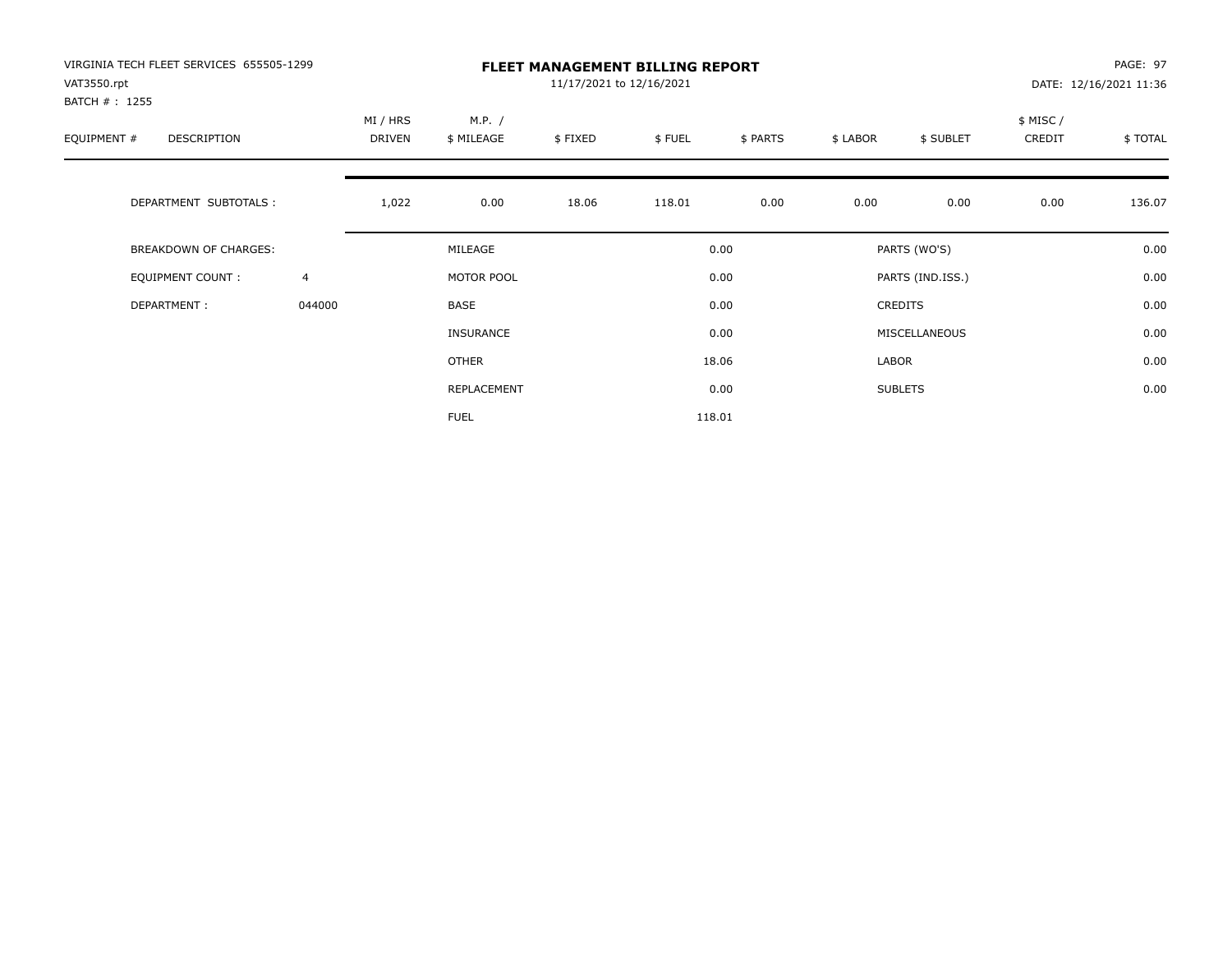| VAT3550.rpt<br>BATCH #: 1255            | VIRGINIA TECH FLEET SERVICES 655505-1299   | FLEET MANAGEMENT BILLING REPORT<br>11/17/2021 to 12/16/2021 |                      |         |        |          |          |           |                     | PAGE: 98<br>DATE: 12/16/2021 11:36 |  |
|-----------------------------------------|--------------------------------------------|-------------------------------------------------------------|----------------------|---------|--------|----------|----------|-----------|---------------------|------------------------------------|--|
| EQUIPMENT #                             | <b>DESCRIPTION</b>                         | MI / HRS<br><b>DRIVEN</b>                                   | M.P. /<br>\$ MILEAGE | \$FIXED | \$FUEL | \$ PARTS | \$ LABOR | \$ SUBLET | \$ MISC /<br>CREDIT | \$TOTAL                            |  |
|                                         | DEPARTMENT: 047010 / SURPLUS - Ron Barrett | MAIL CODE 0359                                              |                      |         |        |          |          |           |                     |                                    |  |
| ACCOUNT CODE: 554600                    |                                            |                                                             |                      |         |        |          |          |           |                     |                                    |  |
| $\longrightarrow$ NA /                  | FUEL - D / 28.8 / 14 - 11/19/2021          |                                                             | 0.00                 | 0.00    | 86.25  | 0.00     | 0.00     | 0.00      | 0.00                | 86.25                              |  |
|                                         | FUEL - D / 34.8 / CC - 11/24/2021          |                                                             | 0.00                 | 0.00    | 135.69 | 0.00     | 0.00     | 0.00      | 0.00                | 135.69                             |  |
| $\equiv$ NA /<br>$\longrightarrow$ NA / | FUEL - D / 35.0 / 13 - 11/30/2021          |                                                             | 0.00                 | 0.00    | 98.24  | 0.00     | 0.00     | 0.00      | 0.00                | 98.24                              |  |
| 47286S                                  | 2013 M2-106                                | 979                                                         | 0.00                 | 0.00    | 320.18 | 0.00     | 0.00     | 0.00      | 0.00                | 320.18                             |  |
| $\longrightarrow$ NA /                  | FUEL - U / 22.6 / 12 - 12/10/2021          |                                                             | 0.00                 | 0.00    | 60.32  | 0.00     | 0.00     | 0.00      | 0.00                | 60.32                              |  |
| $\longrightarrow$ NA /                  | FUEL - U / 21.9 / CC - 11/24/2021          |                                                             | 0.00                 | 0.00    | 72.30  | 0.00     | 0.00     | 0.00      | 0.00                | 72.30                              |  |
| 69977s                                  | 2016 SAVANA                                | 520                                                         | 0.00                 | 0.00    | 132.62 | 0.00     | 0.00     | 0.00      | 0.00                | 132.62                             |  |
| ACCT:                                   | 554600                                     | 1,499                                                       | 0.00                 | 0.00    | 452.80 | 0.00     | 0.00     | 0.00      | 0.00                | 452.80                             |  |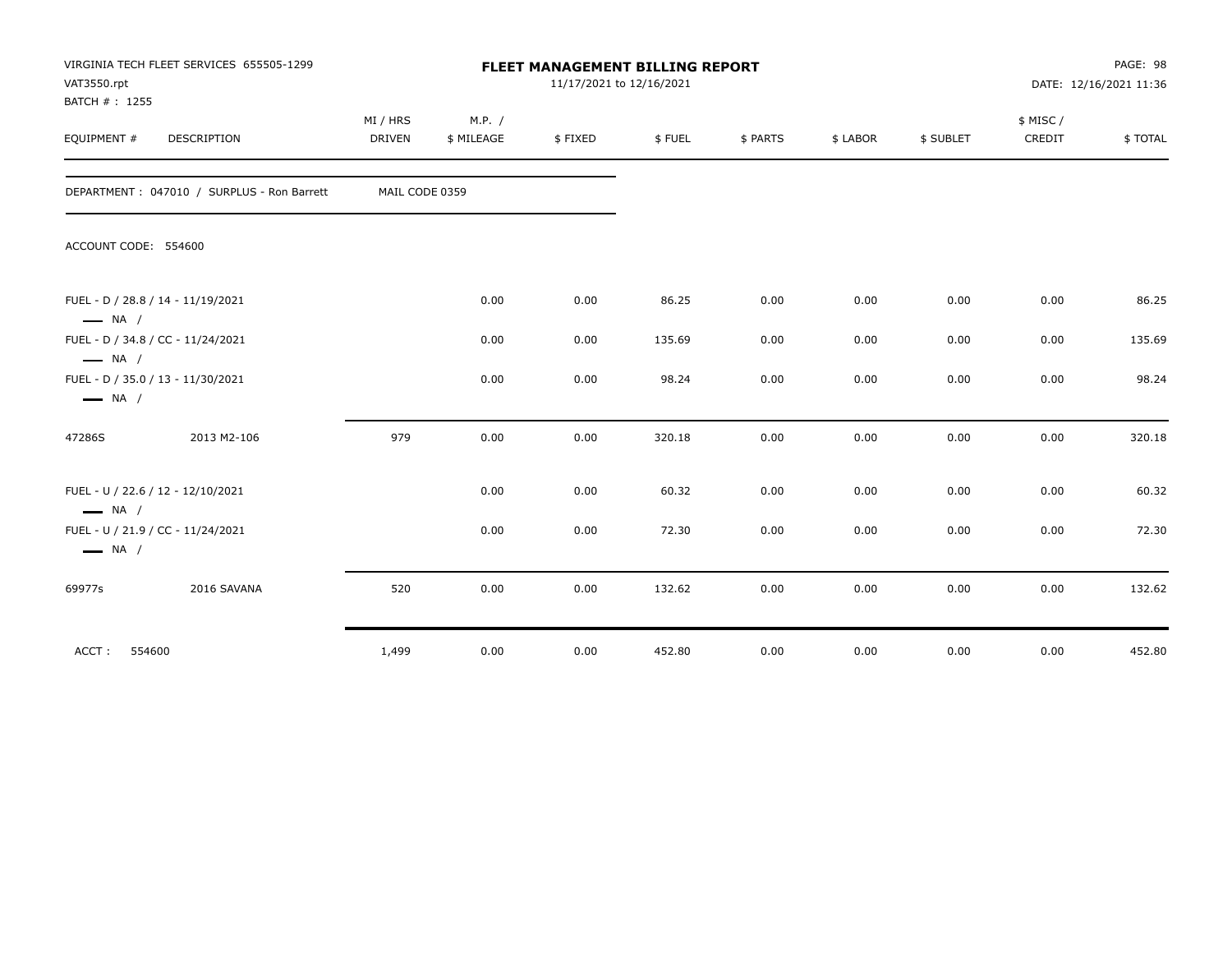| VIRGINIA TECH FLEET SERVICES 655505-1299<br>VAT3550.rpt |                | PAGE: 99<br><b>FLEET MANAGEMENT BILLING REPORT</b><br>11/17/2021 to 12/16/2021<br>DATE: 12/16/2021 11:36 |                      |         |        |          |          |                  |                    |         |
|---------------------------------------------------------|----------------|----------------------------------------------------------------------------------------------------------|----------------------|---------|--------|----------|----------|------------------|--------------------|---------|
| BATCH # : 1255<br>EQUIPMENT #<br>DESCRIPTION            |                | MI / HRS<br><b>DRIVEN</b>                                                                                | M.P. /<br>\$ MILEAGE | \$FIXED | \$FUEL | \$ PARTS | \$ LABOR | \$ SUBLET        | \$ MISC/<br>CREDIT | \$TOTAL |
| DEPARTMENT SUBTOTALS :                                  |                | 1,499                                                                                                    | 0.00                 | 0.00    | 452.80 | 0.00     | 0.00     | 0.00             | 0.00               | 452.80  |
| <b>BREAKDOWN OF CHARGES:</b>                            |                |                                                                                                          | MILEAGE              |         |        | 0.00     |          | PARTS (WO'S)     |                    | 0.00    |
| EQUIPMENT COUNT:                                        | $\overline{2}$ |                                                                                                          | MOTOR POOL           |         |        | 0.00     |          | PARTS (IND.ISS.) |                    | 0.00    |
| DEPARTMENT:                                             | 047010         |                                                                                                          | <b>BASE</b>          |         |        | 0.00     |          | <b>CREDITS</b>   |                    | 0.00    |
|                                                         |                |                                                                                                          | <b>INSURANCE</b>     |         |        | 0.00     |          | MISCELLANEOUS    |                    | 0.00    |
|                                                         |                |                                                                                                          | OTHER                |         |        | 0.00     | LABOR    |                  |                    | 0.00    |
|                                                         |                |                                                                                                          | REPLACEMENT          |         |        | 0.00     |          | <b>SUBLETS</b>   |                    | 0.00    |
|                                                         |                |                                                                                                          | <b>FUEL</b>          |         |        | 452.80   |          |                  |                    |         |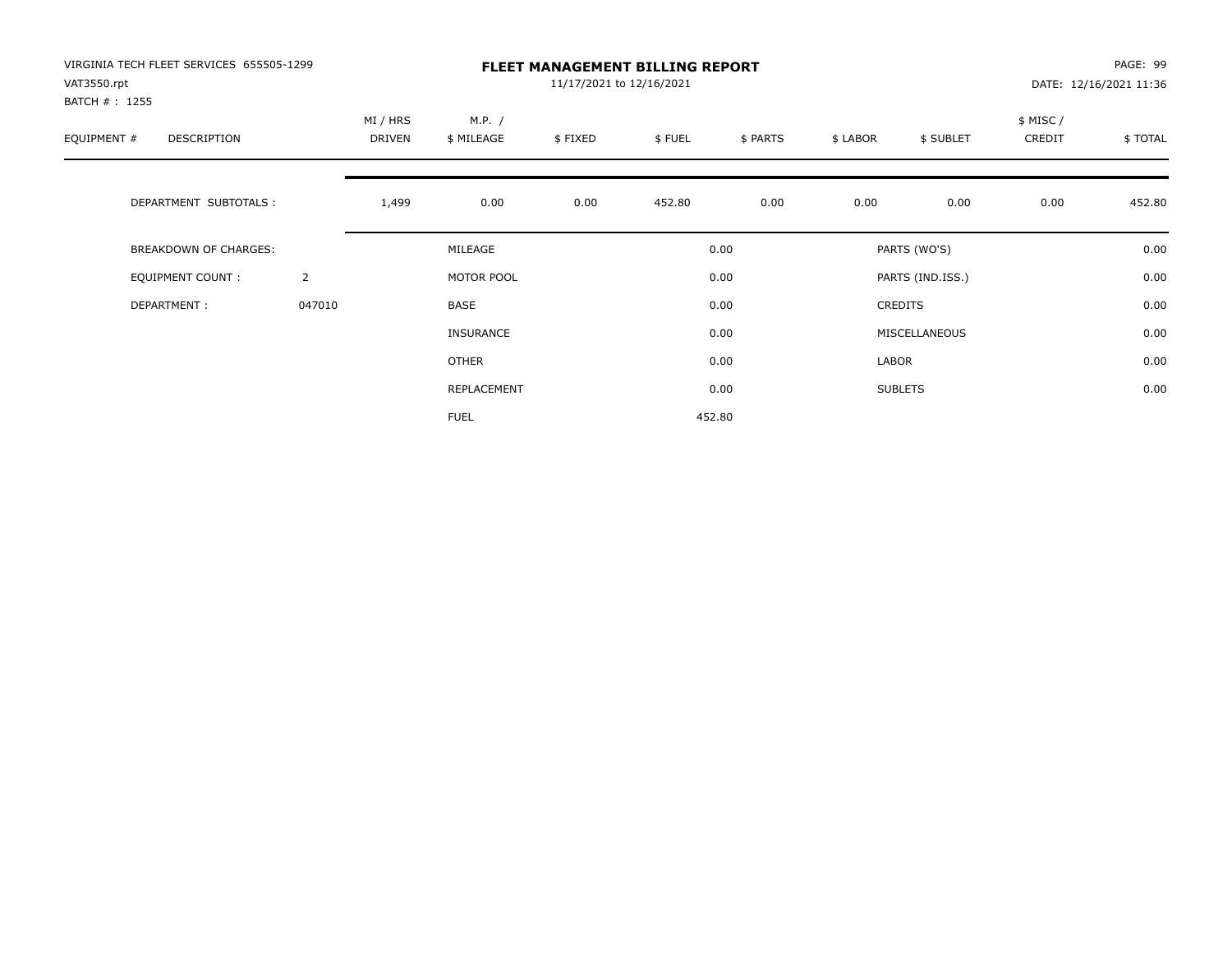| VAT3550.rpt<br>BATCH #: 1255                     | VIRGINIA TECH FLEET SERVICES 655505-1299                 |                    | <b>FLEET MANAGEMENT BILLING REPORT</b><br>11/17/2021 to 12/16/2021 |         |        |          |          |           |                     | PAGE: 100<br>DATE: 12/16/2021 11:36 |  |
|--------------------------------------------------|----------------------------------------------------------|--------------------|--------------------------------------------------------------------|---------|--------|----------|----------|-----------|---------------------|-------------------------------------|--|
| EQUIPMENT #                                      | DESCRIPTION                                              | MI / HRS<br>DRIVEN | M.P. /<br>\$ MILEAGE                                               | \$FIXED | \$FUEL | \$ PARTS | \$ LABOR | \$ SUBLET | \$ MISC /<br>CREDIT | \$TOTAL                             |  |
|                                                  | DEPARTMENT : 047100 / University Police Dee Perkins 0523 |                    |                                                                    |         |        |          |          |           |                     |                                     |  |
| ACCOUNT CODE: 121720                             |                                                          |                    |                                                                    |         |        |          |          |           |                     |                                     |  |
| $\longrightarrow$ NA /                           | FUEL - U / 7.6 / 11 - 12/04/2021                         |                    | 0.00                                                               | 0.00    | 20.40  | 0.00     | 0.00     | 0.00      | 0.00                | 20.40                               |  |
| $\longrightarrow$ NA /                           | FUEL - U / 6.4 / 12 - 12/14/2021                         |                    | 0.00                                                               | 0.00    | 17.19  | 0.00     | 0.00     | 0.00      | 0.00                | 17.19                               |  |
| $\longrightarrow$ NA /                           | FUEL - U / 11.0 / 12 - 11/16/2021                        |                    | 0.00                                                               | 0.00    | 30.39  | 0.00     | 0.00     | 0.00      | 0.00                | 30.39                               |  |
| $\longrightarrow$ NA /                           | FUEL - U / 7.5 / 11 - 11/28/2021                         |                    | 0.00                                                               | 0.00    | 20.78  | 0.00     | 0.00     | 0.00      | 0.00                | 20.78                               |  |
| 57577s                                           | 2009 EXPLORER                                            | 390                | 0.00                                                               | 0.00    | 88.76  | 0.00     | 0.00     | 0.00      | 0.00                | 88.76                               |  |
| $\longrightarrow$ NA /                           | FUEL - U / 10.4 / 12 - 12/05/2021                        |                    | 0.00                                                               | 0.00    | 27.87  | 0.00     | 0.00     | 0.00      | 0.00                | 27.87                               |  |
| $\longrightarrow$ NA /                           | FUEL - U / 61.3 / CC - 11/24/2021                        |                    | 0.00                                                               | 0.00    | 203.71 | 0.00     | 0.00     | 0.00      | 0.00                | 203.71                              |  |
| 65610s                                           | 2013 TAHOE                                               | 70                 | 0.00                                                               | 0.00    | 231.58 | 0.00     | 0.00     | 0.00      | 0.00                | 231.58                              |  |
| $\longrightarrow$ NA /                           | FUEL - U / 5.6 / 11 - 12/04/2021                         |                    | 0.00                                                               | 0.00    | 14.87  | 0.00     | 0.00     | 0.00      | 0.00                | 14.87                               |  |
|                                                  | FUEL - U / 12.2 / 11 - 11/27/2021                        |                    | 0.00                                                               | 0.00    | 33.62  | 0.00     | 0.00     | 0.00      | 0.00                | 33.62                               |  |
| $\longrightarrow$ NA /<br>$\longrightarrow$ NA / | FUEL - U / 18.9 / 11 - 11/28/2021                        |                    | 0.00                                                               | 0.00    | 52.08  | 0.00     | 0.00     | 0.00      | 0.00                | 52.08                               |  |
| 65619s                                           | 2013 TAHOE                                               | 473                | 0.00                                                               | 0.00    | 100.57 | 0.00     | 0.00     | 0.00      | 0.00                | 100.57                              |  |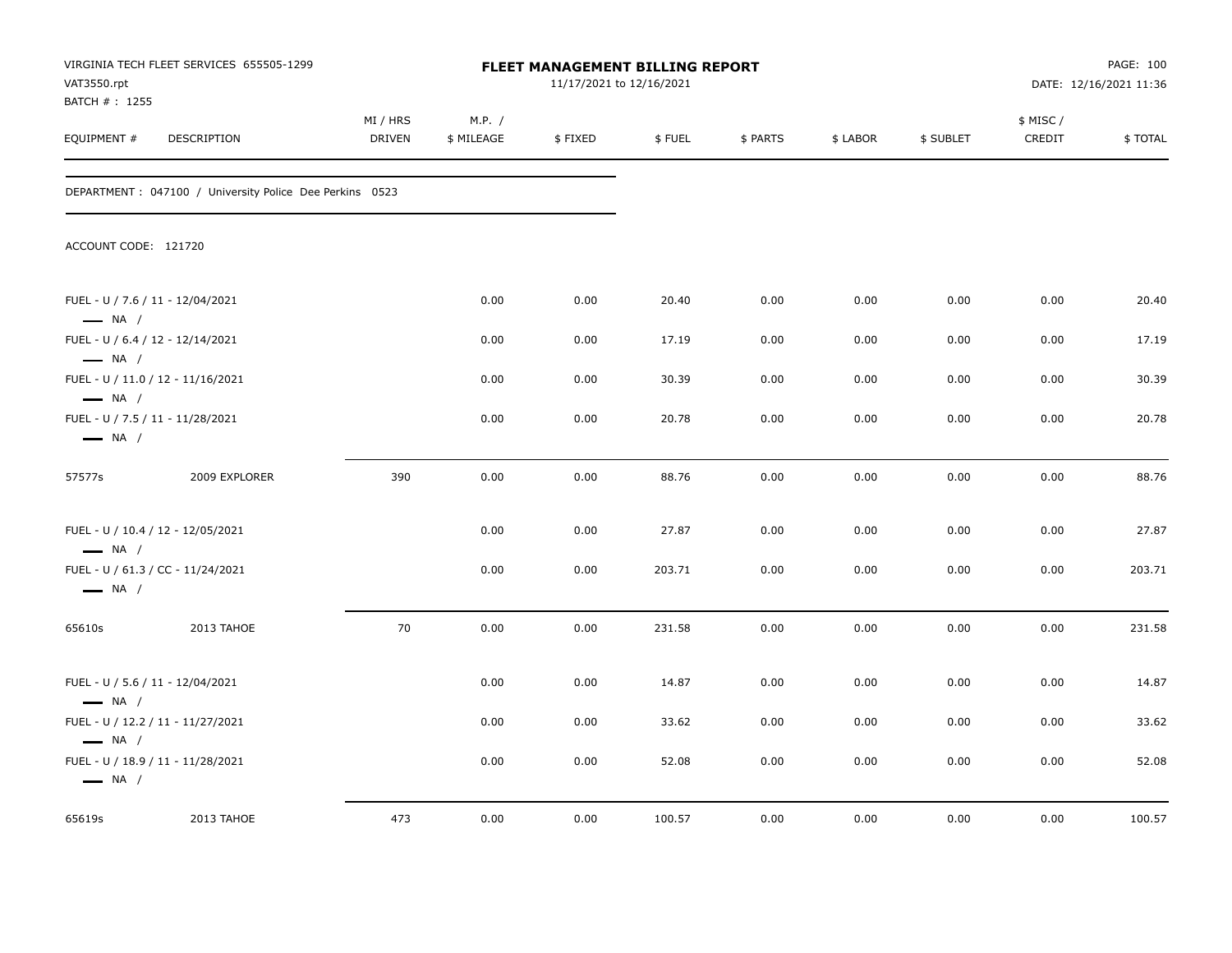| VIRGINIA TECH FLEET SERVICES 655505-1299<br>VAT3550.rpt<br>BATCH #: 1255 |                           |                      | <b>FLEET MANAGEMENT BILLING REPORT</b><br>11/17/2021 to 12/16/2021 |        |          |          | PAGE: 101<br>DATE: 12/16/2021 11:36 |                     |         |
|--------------------------------------------------------------------------|---------------------------|----------------------|--------------------------------------------------------------------|--------|----------|----------|-------------------------------------|---------------------|---------|
| EQUIPMENT #<br>DESCRIPTION                                               | MI / HRS<br><b>DRIVEN</b> | M.P. /<br>\$ MILEAGE | \$FIXED                                                            | \$FUEL | \$ PARTS | \$ LABOR | \$ SUBLET                           | \$ MISC /<br>CREDIT | \$TOTAL |
| DEPARTMENT : 047100 / University Police Dee Perkins 0523                 |                           |                      |                                                                    |        |          |          |                                     |                     |         |
| FUEL - U / 4.4 / 11 - 12/01/2021<br>$\longrightarrow$ NA /               |                           | 0.00                 | 0.00                                                               | 11.72  | 0.00     | 0.00     | 0.00                                | 0.00                | 11.72   |
| FUEL - U / 2.2 / 11 - 12/02/2021<br>$\longrightarrow$ NA /               |                           | 0.00                 | 0.00                                                               | 5.85   | 0.00     | 0.00     | 0.00                                | 0.00                | 5.85    |
| FUEL - U / 3.6 / 11 - 12/02/2021<br>$\longrightarrow$ NA /               |                           | 0.00                 | 0.00                                                               | 9.51   | 0.00     | 0.00     | 0.00                                | 0.00                | 9.51    |
| FUEL - U / 4.9 / 11 - 12/06/2021<br>$\longrightarrow$ NA /               |                           | 0.00                 | 0.00                                                               | 13.19  | 0.00     | 0.00     | 0.00                                | 0.00                | 13.19   |
| FUEL - U / 3.5 / 11 - 12/07/2021<br>$\longrightarrow$ NA /               |                           | 0.00                 | 0.00                                                               | 9.26   | 0.00     | 0.00     | 0.00                                | 0.00                | 9.26    |
| FUEL - U / 2.6 / 11 - 12/09/2021<br>$\longrightarrow$ NA /               |                           | 0.00                 | 0.00                                                               | 7.00   | 0.00     | 0.00     | 0.00                                | 0.00                | 7.00    |
| FUEL - U / 3.0 / 11 - 12/10/2021<br>$\longrightarrow$ NA /               |                           | 0.00                 | 0.00                                                               | 8.12   | 0.00     | 0.00     | 0.00                                | 0.00                | 8.12    |
| FUEL - U / 2.4 / 11 - 12/10/2021<br>$\longrightarrow$ NA /               |                           | 0.00                 | 0.00                                                               | 6.35   | 0.00     | 0.00     | 0.00                                | 0.00                | 6.35    |
| FUEL - U / 1.9 / 11 - 12/11/2021<br>$\longrightarrow$ NA /               |                           | 0.00                 | 0.00                                                               | 4.99   | 0.00     | 0.00     | 0.00                                | 0.00                | 4.99    |
| FUEL - U / 1.6 / 11 - 12/12/2021<br>$\longrightarrow$ NA /               |                           | 0.00                 | 0.00                                                               | 4.17   | 0.00     | 0.00     | 0.00                                | 0.00                | 4.17    |
| FUEL - U / 4.4 / 11 - 12/14/2021<br>$\longrightarrow$ NA /               |                           | 0.00                 | 0.00                                                               | 11.85  | 0.00     | 0.00     | 0.00                                | 0.00                | 11.85   |
| FUEL - U / 1.8 / 11 - 12/15/2021<br>$\longrightarrow$ NA /               |                           | 0.00                 | 0.00                                                               | 4.78   | 0.00     | 0.00     | 0.00                                | 0.00                | 4.78    |
| FUEL - U / 3.2 / 11 - 11/17/2021<br>$\longrightarrow$ NA /               |                           | 0.00                 | 0.00                                                               | 8.94   | 0.00     | 0.00     | 0.00                                | 0.00                | 8.94    |
| FUEL - U / 3.0 / 11 - 11/18/2021<br>$\longrightarrow$ NA /               |                           | 0.00                 | 0.00                                                               | 8.22   | 0.00     | 0.00     | 0.00                                | 0.00                | 8.22    |
| FUEL - U / 2.6 / 11 - 11/19/2021<br>$\equiv$ NA /                        |                           | 0.00                 | 0.00                                                               | 7.18   | 0.00     | 0.00     | 0.00                                | 0.00                | 7.18    |
| FUEL - U / 4.9 / 11 - 11/24/2021<br>$\longrightarrow$ NA /               |                           | 0.00                 | 0.00                                                               | 13.55  | 0.00     | 0.00     | 0.00                                | 0.00                | 13.55   |
| FUEL - U / 3.0 / 11 - 11/28/2021                                         |                           | 0.00                 | 0.00                                                               | 8.28   | 0.00     | 0.00     | 0.00                                | 0.00                | 8.28    |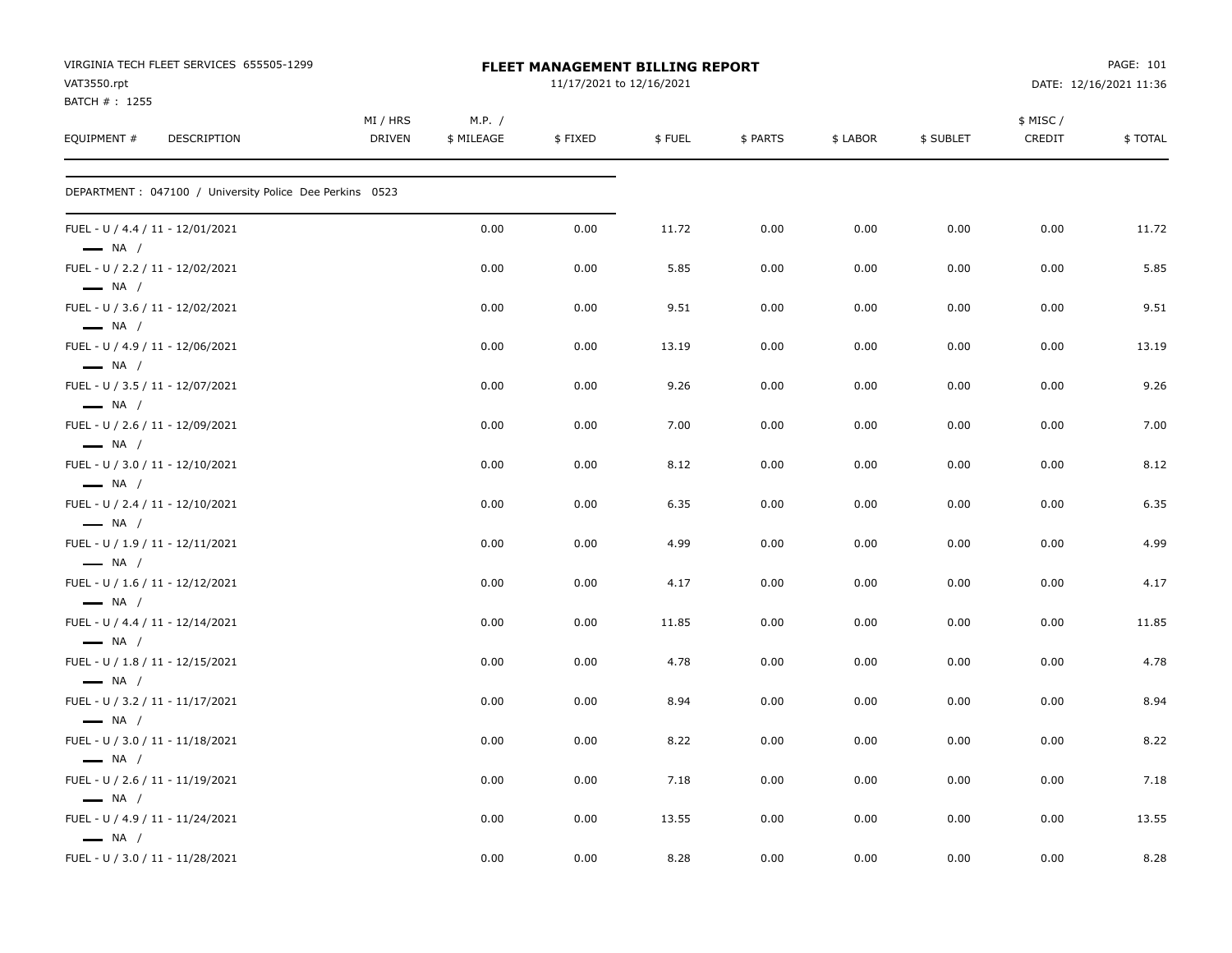| VAT3550.rpt                                                | VIRGINIA TECH FLEET SERVICES 655505-1299                 | FLEET MANAGEMENT BILLING REPORT<br>11/17/2021 to 12/16/2021 |                      |         |        |          |          |           |                    | PAGE: 102<br>DATE: 12/16/2021 11:36 |  |
|------------------------------------------------------------|----------------------------------------------------------|-------------------------------------------------------------|----------------------|---------|--------|----------|----------|-----------|--------------------|-------------------------------------|--|
| BATCH #: 1255<br>EQUIPMENT #                               | <b>DESCRIPTION</b>                                       | MI / HRS<br><b>DRIVEN</b>                                   | M.P. /<br>\$ MILEAGE | \$FIXED | \$FUEL | \$ PARTS | \$ LABOR | \$ SUBLET | \$ MISC/<br>CREDIT | \$TOTAL                             |  |
|                                                            | DEPARTMENT : 047100 / University Police Dee Perkins 0523 |                                                             |                      |         |        |          |          |           |                    |                                     |  |
| $\longrightarrow$ NA /                                     |                                                          |                                                             |                      |         |        |          |          |           |                    |                                     |  |
| 68350s                                                     | 2016 EXPLORER                                            | 528                                                         | 0.00                 | 0.00    | 142.96 | 0.00     | 0.00     | 0.00      | 0.00               | 142.96                              |  |
| $\longrightarrow$ NA /                                     | FUEL - U / 16.3 / 11 - 12/06/2021                        |                                                             | 0.00                 | 0.00    | 43.52  | 0.00     | 0.00     | 0.00      | 0.00               | 43.52                               |  |
| $\longrightarrow$ NA /                                     | FUEL - U / 15.3 / 12 - 12/12/2021                        |                                                             | 0.00                 | 0.00    | 40.96  | 0.00     | 0.00     | 0.00      | 0.00               | 40.96                               |  |
| $\longrightarrow$ NA /                                     | FUEL - U / 18.3 / CC - 11/24/2021                        |                                                             | 0.00                 | 0.00    | 60.00  | 0.00     | 0.00     | 0.00      | 0.00               | 60.00                               |  |
| $\longrightarrow$ NA /                                     | FUEL - U / 14.0 / 12 - 11/26/2021                        |                                                             | 0.00                 | 0.00    | 38.61  | 0.00     | 0.00     | 0.00      | 0.00               | 38.61                               |  |
| 69951s                                                     | 2016 EXPLORER                                            | 316                                                         | 0.00                 | 0.00    | 183.09 | 0.00     | 0.00     | 0.00      | 0.00               | 183.09                              |  |
| FUEL - U / 8.5 / 11 - 12/09/2021<br>$\longrightarrow$ NA / |                                                          |                                                             | 0.00                 | 0.00    | 22.56  | 0.00     | 0.00     | 0.00      | 0.00               | 22.56                               |  |
| FUEL - U / 4.3 / 12 - 12/09/2021                           |                                                          |                                                             | 0.00                 | 0.00    | 11.51  | 0.00     | 0.00     | 0.00      | 0.00               | 11.51                               |  |
| $\longrightarrow$ NA /<br>FUEL - U / 4.0 / 11 - 12/10/2021 |                                                          |                                                             | 0.00                 | 0.00    | 10.57  | 0.00     | 0.00     | 0.00      | 0.00               | 10.57                               |  |
| $\longrightarrow$ NA /<br>FUEL - U / 4.3 / 11 - 12/11/2021 |                                                          |                                                             | 0.00                 | 0.00    | 11.43  | 0.00     | 0.00     | 0.00      | 0.00               | 11.43                               |  |
| $\longrightarrow$ NA /<br>FUEL - U / 5.1 / 11 - 12/12/2021 |                                                          |                                                             | 0.00                 | 0.00    | 13.70  | 0.00     | 0.00     | 0.00      | 0.00               | 13.70                               |  |
| $\longrightarrow$ NA /<br>FUEL - U / 5.5 / 12 - 12/14/2021 |                                                          |                                                             | 0.00                 | 0.00    | 14.77  | 0.00     | 0.00     | 0.00      | 0.00               | 14.77                               |  |
| $\longrightarrow$ NA /<br>FUEL - U / 2.0 / 12 - 11/17/2021 |                                                          |                                                             | 0.00                 | 0.00    | 5.63   | 0.00     | 0.00     | 0.00      | 0.00               | 5.63                                |  |
| $\longrightarrow$ NA /<br>FUEL - U / 5.2 / 11 - 11/18/2021 |                                                          |                                                             | 0.00                 | 0.00    | 14.32  | 0.00     | 0.00     | 0.00      | 0.00               | 14.32                               |  |
| $\longrightarrow$ NA /                                     | FUEL - U / 4.0 / 12 - 11/20/2021                         |                                                             | 0.00                 | 0.00    | 10.93  | 0.00     | 0.00     | 0.00      | $0.00\,$           | 10.93                               |  |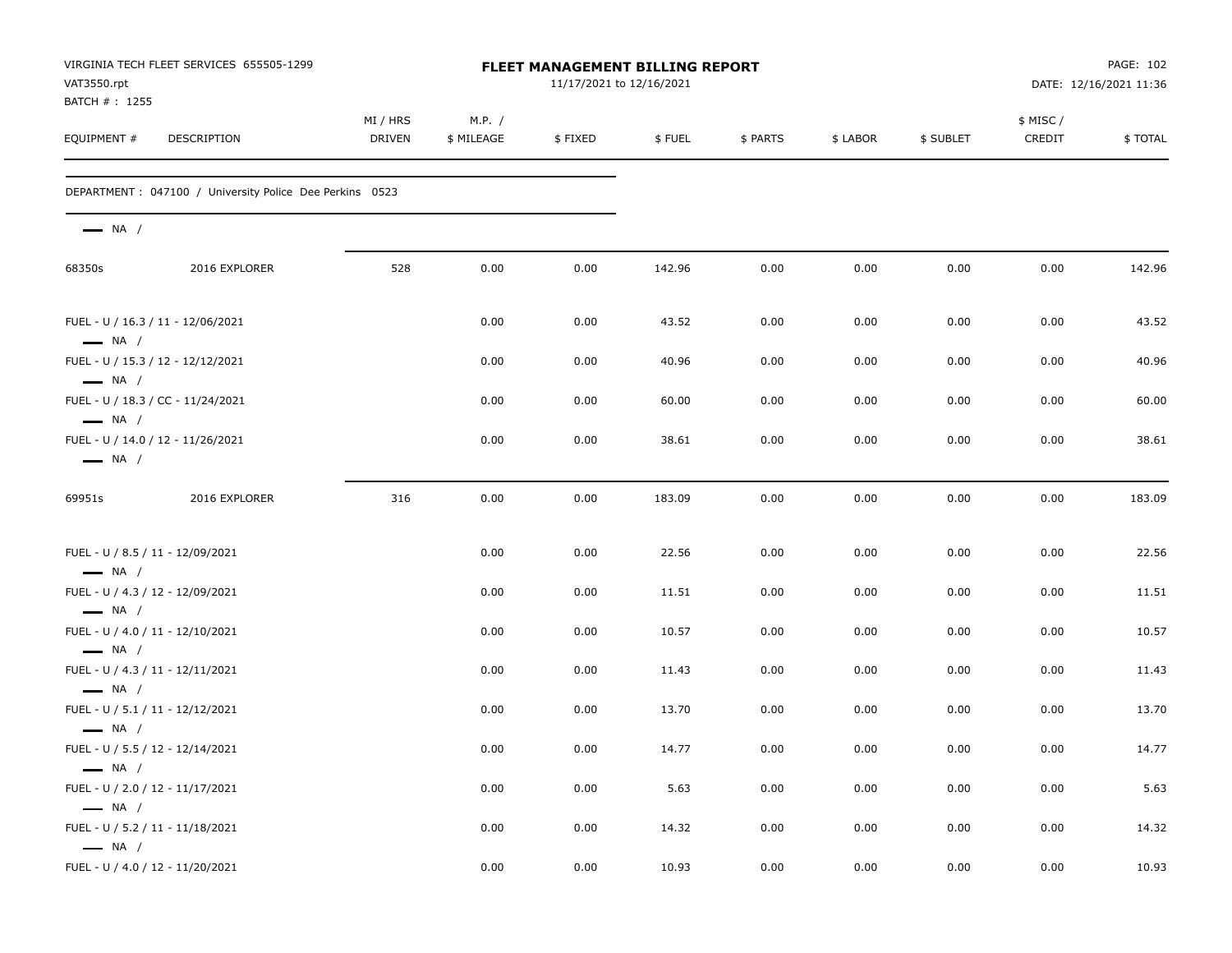| VAT3550.rpt                                                                          | VIRGINIA TECH FLEET SERVICES 655505-1299                 | FLEET MANAGEMENT BILLING REPORT<br>11/17/2021 to 12/16/2021 |                      |         |        |          |          |           |                    | PAGE: 103<br>DATE: 12/16/2021 11:36 |  |
|--------------------------------------------------------------------------------------|----------------------------------------------------------|-------------------------------------------------------------|----------------------|---------|--------|----------|----------|-----------|--------------------|-------------------------------------|--|
| BATCH #: 1255<br>EQUIPMENT #                                                         | DESCRIPTION                                              | MI / HRS<br>DRIVEN                                          | M.P. /<br>\$ MILEAGE | \$FIXED | \$FUEL | \$ PARTS | \$ LABOR | \$ SUBLET | \$ MISC/<br>CREDIT | \$TOTAL                             |  |
|                                                                                      | DEPARTMENT : 047100 / University Police Dee Perkins 0523 |                                                             |                      |         |        |          |          |           |                    |                                     |  |
| $\longrightarrow$ NA /                                                               |                                                          |                                                             |                      |         |        |          |          |           |                    |                                     |  |
| FUEL - U / 4.8 / 11 - 11/23/2021<br>$\longrightarrow$ NA /                           |                                                          |                                                             | 0.00                 | 0.00    | 13.22  | 0.00     | 0.00     | 0.00      | 0.00               | 13.22                               |  |
| FUEL - U / 5.2 / 11 - 11/27/2021<br>$\longrightarrow$ NA /                           |                                                          |                                                             | 0.00                 | 0.00    | 14.24  | 0.00     | 0.00     | 0.00      | 0.00               | 14.24                               |  |
| FUEL - U / 3.6 / 11 - 11/28/2021<br>$\longrightarrow$ NA /                           |                                                          |                                                             | 0.00                 | 0.00    | 9.80   | 0.00     | 0.00     | 0.00      | 0.00               | 9.80                                |  |
| FUEL - U / 4.0 / 11 - 11/29/2021<br>$\longrightarrow$ NA /                           |                                                          |                                                             | 0.00                 | 0.00    | 10.90  | 0.00     | 0.00     | 0.00      | 0.00               | 10.90                               |  |
| 69985s                                                                               | 2016 EXPLORER                                            | 609                                                         | 0.00                 | 0.00    | 163.58 | 0.00     | 0.00     | 0.00      | 0.00               | 163.58                              |  |
| FUEL - U / 9.8 / 12 - 12/02/2021<br>$\longrightarrow$ NA /                           |                                                          |                                                             | 0.00                 | 0.00    | 26.19  | 0.00     | 0.00     | 0.00      | 0.00               | 26.19                               |  |
| FUEL - U / 2.1 / 11 - 12/10/2021<br>$\longrightarrow$ NA /                           |                                                          |                                                             | 0.00                 | 0.00    | 5.69   | 0.00     | 0.00     | 0.00      | 0.00               | 5.69                                |  |
| 71528S                                                                               | 2017 EXPLORER                                            | 0                                                           | 0.00                 | 0.00    | 31.88  | 0.00     | 0.00     | 0.00      | 0.00               | 31.88                               |  |
| $\longrightarrow$ NA /                                                               | FUEL - U / 10.4 / 12 - 12/02/2021                        |                                                             | 0.00                 | 0.00    | 27.71  | 0.00     | 0.00     | 0.00      | 0.00               | 27.71                               |  |
| FUEL - U / 9.4 / 12 - 12/04/2021                                                     |                                                          |                                                             | 0.00                 | 0.00    | 25.12  | 0.00     | 0.00     | 0.00      | 0.00               | 25.12                               |  |
| $\longrightarrow$ NA /<br>FUEL - U / 9.5 / 12 - 12/08/2021<br>$\longrightarrow$ NA / |                                                          |                                                             | 0.00                 | 0.00    | 25.26  | 0.00     | 0.00     | 0.00      | 0.00               | 25.26                               |  |
| FUEL - U / 7.4 / 12 - 12/11/2021<br>$\longrightarrow$ NA /                           |                                                          |                                                             | 0.00                 | 0.00    | 19.62  | 0.00     | 0.00     | 0.00      | 0.00               | 19.62                               |  |
| FUEL - U / 6.3 / 12 - 12/12/2021<br>$\longrightarrow$ NA /                           |                                                          |                                                             | 0.00                 | 0.00    | 16.87  | 0.00     | 0.00     | 0.00      | 0.00               | 16.87                               |  |
| FUEL - U / 9.5 / 12 - 11/17/2021<br>$\longrightarrow$ NA /                           |                                                          |                                                             | 0.00                 | 0.00    | 26.25  | 0.00     | 0.00     | 0.00      | 0.00               | 26.25                               |  |
| FUEL - U / 6.0 / 12 - 11/19/2021                                                     |                                                          |                                                             | 0.00                 | 0.00    | 16.42  | 0.00     | 0.00     | 0.00      | 0.00               | 16.42                               |  |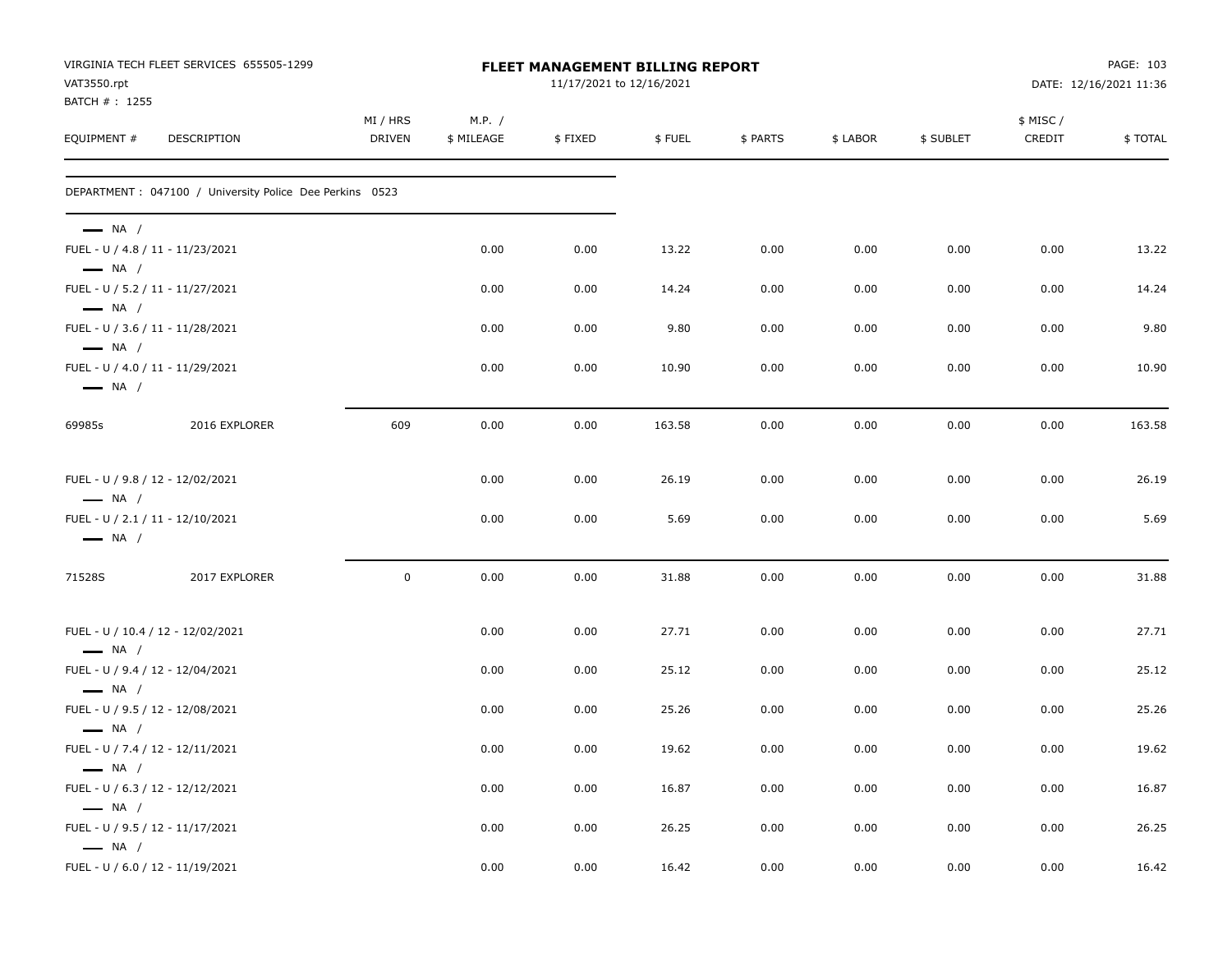| VAT3550.rpt                                      | VIRGINIA TECH FLEET SERVICES 655505-1299                 | FLEET MANAGEMENT BILLING REPORT<br>11/17/2021 to 12/16/2021 |                      |         |        |          |          |           |                    | PAGE: 104<br>DATE: 12/16/2021 11:36 |  |
|--------------------------------------------------|----------------------------------------------------------|-------------------------------------------------------------|----------------------|---------|--------|----------|----------|-----------|--------------------|-------------------------------------|--|
| BATCH #: 1255<br>EQUIPMENT #                     | DESCRIPTION                                              | MI / HRS<br>DRIVEN                                          | M.P. /<br>\$ MILEAGE | \$FIXED | \$FUEL | \$ PARTS | \$ LABOR | \$ SUBLET | \$ MISC/<br>CREDIT | \$TOTAL                             |  |
|                                                  | DEPARTMENT : 047100 / University Police Dee Perkins 0523 |                                                             |                      |         |        |          |          |           |                    |                                     |  |
| $\longrightarrow$ NA /<br>$\longrightarrow$ NA / | FUEL - U / 4.1 / 12 - 11/20/2021                         |                                                             | 0.00                 | 0.00    | 11.43  | 0.00     | 0.00     | 0.00      | 0.00               | 11.43                               |  |
|                                                  | FUEL - U / 5.6 / 12 - 11/21/2021                         |                                                             | 0.00                 | 0.00    | 15.51  | 0.00     | 0.00     | 0.00      | 0.00               | 15.51                               |  |
| $\longrightarrow$ NA /<br>$\longrightarrow$ NA / | FUEL - U / 6.3 / 12 - 11/22/2021                         |                                                             | 0.00                 | 0.00    | 17.28  | 0.00     | 0.00     | 0.00      | 0.00               | 17.28                               |  |
| 71584s                                           | 2017 EXPLORER                                            | 732                                                         | 0.00                 | 0.00    | 201.47 | 0.00     | 0.00     | 0.00      | 0.00               | 201.47                              |  |
| $\longrightarrow$ NA /                           | FUEL - U / 9.3 / 11 - 12/01/2021                         |                                                             | 0.00                 | 0.00    | 24.75  | 0.00     | 0.00     | 0.00      | 0.00               | 24.75                               |  |
| $\longrightarrow$ NA /                           | FUEL - U / 8.9 / 11 - 12/03/2021                         |                                                             | 0.00                 | 0.00    | 23.74  | 0.00     | 0.00     | 0.00      | 0.00               | 23.74                               |  |
|                                                  | FUEL - U / 10.3 / 11 - 12/07/2021                        |                                                             | 0.00                 | 0.00    | 27.39  | 0.00     | 0.00     | 0.00      | 0.00               | 27.39                               |  |
| $\longrightarrow$ NA /                           | FUEL - U / 3.5 / 11 - 12/08/2021                         |                                                             | 0.00                 | 0.00    | 9.43   | 0.00     | 0.00     | 0.00      | 0.00               | 9.43                                |  |
| $\longrightarrow$ NA /                           | FUEL - U / 6.5 / 12 - 12/14/2021                         |                                                             | 0.00                 | 0.00    | 17.36  | 0.00     | 0.00     | 0.00      | 0.00               | 17.36                               |  |
| $\longrightarrow$ NA /                           | FUEL - U / 10.8 / 11 - 11/18/2021                        |                                                             | 0.00                 | 0.00    | 29.70  | 0.00     | 0.00     | 0.00      | 0.00               | 29.70                               |  |
| $\longrightarrow$ NA /<br>$\longrightarrow$ NA / | FUEL - U / 10.6 / 11 - 11/29/2021                        |                                                             | 0.00                 | 0.00    | 28.30  | 0.00     | 0.00     | 0.00      | 0.00               | 28.30                               |  |
| 74641S                                           | 2015 EXPLORER                                            | 423                                                         | 0.00                 | 0.00    | 160.67 | 0.00     | 0.00     | 0.00      | 0.00               | 160.67                              |  |
| $\longrightarrow$ NA /                           | FUEL - U / 9.6 / 12 - 12/02/2021                         |                                                             | 0.00                 | 0.00    | 25.50  | 0.00     | 0.00     | 0.00      | 0.00               | 25.50                               |  |
| $\longrightarrow$ NA /                           | FUEL - U / 2.4 / 11 - 12/03/2021                         |                                                             | 0.00                 | 0.00    | 6.43   | 0.00     | 0.00     | 0.00      | 0.00               | 6.43                                |  |
|                                                  | FUEL - U / 5.4 / 11 - 12/04/2021                         |                                                             | 0.00                 | 0.00    | 14.50  | 0.00     | 0.00     | 0.00      | 0.00               | 14.50                               |  |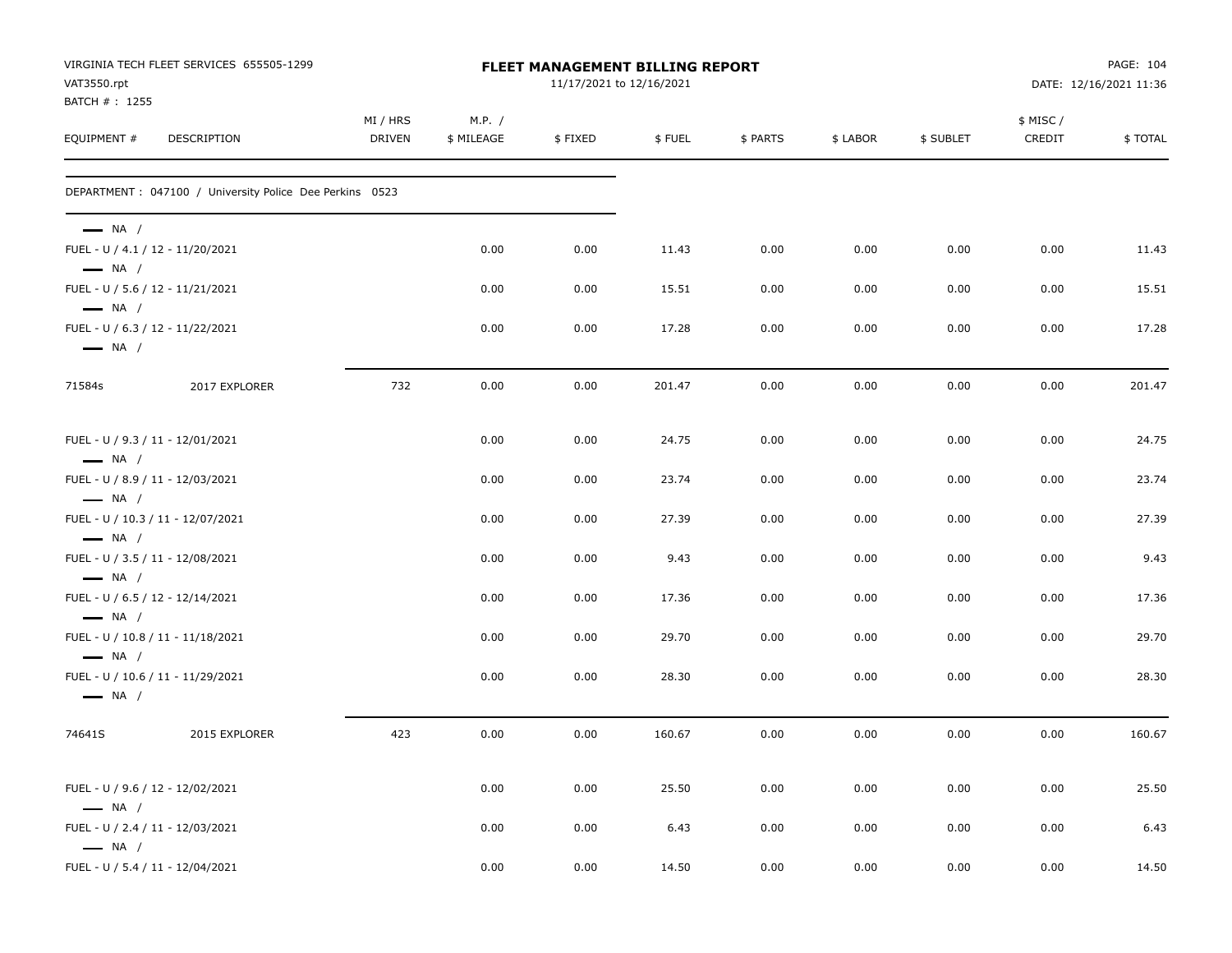|                                                            | VIRGINIA TECH FLEET SERVICES 655505-1299                 | <b>FLEET MANAGEMENT BILLING REPORT</b><br>11/17/2021 to 12/16/2021 |            |         |        |          |          |           | PAGE: 105 |                        |
|------------------------------------------------------------|----------------------------------------------------------|--------------------------------------------------------------------|------------|---------|--------|----------|----------|-----------|-----------|------------------------|
| VAT3550.rpt<br>BATCH # : 1255                              |                                                          |                                                                    |            |         |        |          |          |           |           | DATE: 12/16/2021 11:36 |
|                                                            |                                                          | MI / HRS                                                           | M.P. /     |         |        |          |          |           | \$ MISC/  |                        |
| EQUIPMENT #                                                | DESCRIPTION                                              | <b>DRIVEN</b>                                                      | \$ MILEAGE | \$FIXED | \$FUEL | \$ PARTS | \$ LABOR | \$ SUBLET | CREDIT    | \$TOTAL                |
|                                                            | DEPARTMENT : 047100 / University Police Dee Perkins 0523 |                                                                    |            |         |        |          |          |           |           |                        |
| $\longrightarrow$ NA /                                     |                                                          |                                                                    |            |         |        |          |          |           |           |                        |
| $\longrightarrow$ NA /                                     | FUEL - U / 2.2 / 11 - 12/04/2021                         |                                                                    | 0.00       | 0.00    | 5.74   | 0.00     | 0.00     | 0.00      | 0.00      | 5.74                   |
| $\longrightarrow$ NA /                                     | FUEL - U / 5.0 / 11 - 12/05/2021                         |                                                                    | 0.00       | 0.00    | 13.35  | 0.00     | 0.00     | 0.00      | 0.00      | 13.35                  |
| FUEL - U / 7.1 / 11 - 12/10/2021                           |                                                          |                                                                    | 0.00       | 0.00    | 19.04  | 0.00     | 0.00     | 0.00      | 0.00      | 19.04                  |
| $\longrightarrow$ NA /                                     | FUEL - U / 6.9 / 12 - 12/12/2021                         |                                                                    | 0.00       | 0.00    | 18.34  | 0.00     | 0.00     | 0.00      | 0.00      | 18.34                  |
| $\longrightarrow$ NA /                                     | FUEL - U / 2.6 / 11 - 12/13/2021                         |                                                                    | 0.00       | 0.00    | 6.92   | 0.00     | 0.00     | 0.00      | 0.00      | 6.92                   |
| $\longrightarrow$ NA /<br>FUEL - U / 2.5 / 11 - 12/14/2021 |                                                          |                                                                    | 0.00       | 0.00    | 6.57   | 0.00     | 0.00     | 0.00      | 0.00      | 6.57                   |
| $\longrightarrow$ NA /<br>FUEL - U / 2.3 / 11 - 12/14/2021 |                                                          |                                                                    | 0.00       | 0.00    | 6.09   | 0.00     | 0.00     | 0.00      | 0.00      | 6.09                   |
| $\longrightarrow$ NA /                                     | FUEL - U / 3.8 / 11 - 12/15/2021                         |                                                                    | 0.00       | 0.00    | 10.09  | 0.00     | 0.00     | 0.00      | 0.00      | 10.09                  |
| $\longrightarrow$ NA /                                     |                                                          |                                                                    |            |         |        |          |          |           |           |                        |
| $\longrightarrow$ NA /                                     | FUEL - U / 5.1 / 11 - 11/16/2021                         |                                                                    | 0.00       | 0.00    | 14.19  | 0.00     | 0.00     | 0.00      | 0.00      | 14.19                  |
| $\longrightarrow$ NA /                                     | FUEL - U / 2.1 / 11 - 11/17/2021                         |                                                                    | 0.00       | 0.00    | 5.74   | 0.00     | 0.00     | 0.00      | 0.00      | 5.74                   |
| FUEL - U / 8.5 / 11 - 11/18/2021                           |                                                          |                                                                    | 0.00       | 0.00    | 23.43  | 0.00     | 0.00     | 0.00      | 0.00      | 23.43                  |
| $\longrightarrow$ NA /                                     | FUEL - U / 4.1 / 11 - 11/19/2021                         |                                                                    | 0.00       | 0.00    | 11.18  | 0.00     | 0.00     | 0.00      | 0.00      | 11.18                  |
| $\longrightarrow$ NA /                                     | FUEL - U / 2.2 / 11 - 11/20/2021                         |                                                                    | 0.00       | 0.00    | 6.04   | 0.00     | 0.00     | 0.00      | 0.00      | 6.04                   |
| $\longrightarrow$ NA /<br>FUEL - U / 5.6 / 12 - 11/23/2021 |                                                          |                                                                    | 0.00       | 0.00    | 15.48  | 0.00     | 0.00     | 0.00      | 0.00      | 15.48                  |
| $\longrightarrow$ NA /                                     | FUEL - U / 6.5 / 11 - 11/25/2021                         |                                                                    | 0.00       | 0.00    | 17.97  | 0.00     | 0.00     | 0.00      | 0.00      | 17.97                  |
| $\longrightarrow$ NA /                                     |                                                          |                                                                    |            |         |        |          |          |           |           |                        |
| $\longrightarrow$ NA /                                     | FUEL - U / 3.3 / 11 - 11/29/2021                         |                                                                    | 0.00       | 0.00    | 8.76   | 0.00     | 0.00     | 0.00      | 0.00      | 8.76                   |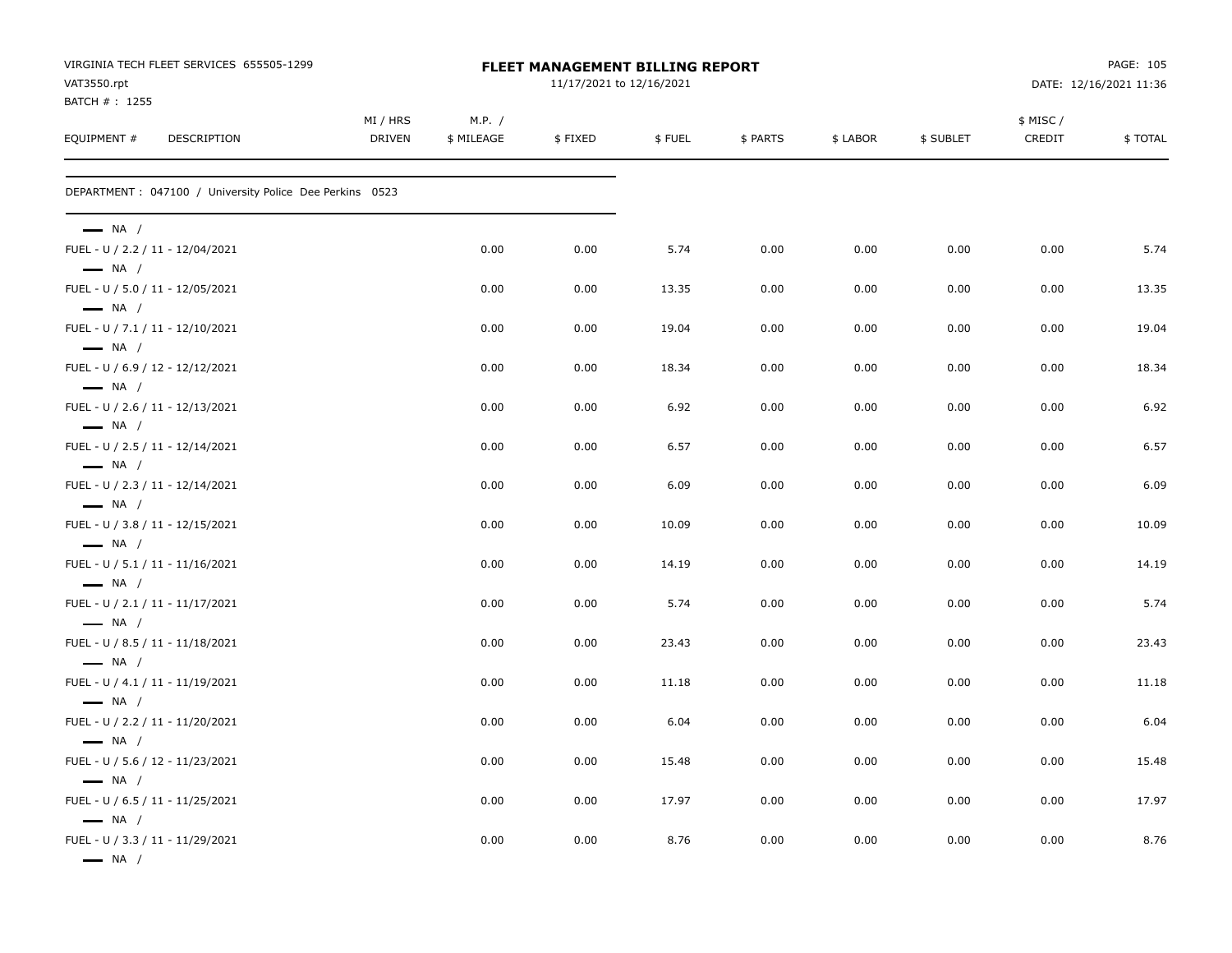| VAT3550.rpt<br>BATCH #: 1255 | VIRGINIA TECH FLEET SERVICES 655505-1299                 |                           |                      | <b>FLEET MANAGEMENT BILLING REPORT</b><br>11/17/2021 to 12/16/2021 |        |          |          |           |                     | PAGE: 106<br>DATE: 12/16/2021 11:36 |
|------------------------------|----------------------------------------------------------|---------------------------|----------------------|--------------------------------------------------------------------|--------|----------|----------|-----------|---------------------|-------------------------------------|
| EQUIPMENT #                  | DESCRIPTION                                              | MI / HRS<br><b>DRIVEN</b> | M.P. /<br>\$ MILEAGE | \$FIXED                                                            | \$FUEL | \$ PARTS | \$ LABOR | \$ SUBLET | \$ MISC /<br>CREDIT | \$TOTAL                             |
|                              | DEPARTMENT : 047100 / University Police Dee Perkins 0523 |                           |                      |                                                                    |        |          |          |           |                     |                                     |
| $\longrightarrow$ NA /       | FUEL - U / 4.9 / 11 - 11/30/2021                         |                           | 0.00                 | 0.00                                                               | 13.00  | 0.00     | 0.00     | 0.00      | 0.00                | 13.00                               |
| $\longrightarrow$ NA /       | FUEL - U / 1.4 / 11 - 11/30/2021                         |                           | 0.00                 | 0.00                                                               | 3.63   | 0.00     | 0.00     | 0.00      | 0.00                | 3.63                                |
| $\longrightarrow$ NA /       | FUEL - U / 2.9 / 11 - 11/30/2021                         |                           | 0.00                 | 0.00                                                               | 7.69   | 0.00     | 0.00     | 0.00      | 0.00                | 7.69                                |
| 74644S                       | 2018 EXPLORER                                            | 817                       | 0.00                 | 0.00                                                               | 259.68 | 0.00     | 0.00     | 0.00      | 0.00                | 259.68                              |
| $\longrightarrow$ NA /       | FUEL - U / 3.1 / 12 - 12/01/2021                         |                           | 0.00                 | 0.00                                                               | 8.22   | 0.00     | 0.00     | 0.00      | 0.00                | 8.22                                |
| $\longrightarrow$ NA /       | FUEL - U / 6.4 / 12 - 12/03/2021                         |                           | 0.00                 | 0.00                                                               | 17.03  | 0.00     | 0.00     | 0.00      | 0.00                | 17.03                               |
| $\longrightarrow$ NA /       | FUEL - U / 4.2 / 12 - 12/03/2021                         |                           | 0.00                 | 0.00                                                               | 11.24  | 0.00     | 0.00     | 0.00      | 0.00                | 11.24                               |
| $\longrightarrow$ NA /       | FUEL - U / 4.5 / 12 - 12/05/2021                         |                           | 0.00                 | 0.00                                                               | 11.96  | 0.00     | 0.00     | 0.00      | 0.00                | 11.96                               |
| $\longrightarrow$ NA /       | FUEL - U / 4.2 / 11 - 12/06/2021                         |                           | 0.00                 | 0.00                                                               | 11.16  | 0.00     | 0.00     | 0.00      | 0.00                | 11.16                               |
| $\longrightarrow$ NA /       | FUEL - U / 4.2 / 12 - 12/08/2021                         |                           | 0.00                 | 0.00                                                               | 11.19  | 0.00     | 0.00     | 0.00      | 0.00                | 11.19                               |
|                              | FUEL - U / 2.9 / 11 - 12/09/2021                         |                           | 0.00                 | 0.00                                                               | 7.61   | 0.00     | 0.00     | 0.00      | 0.00                | 7.61                                |
| $\longrightarrow$ NA /       | FUEL - U / 4.4 / 12 - 12/09/2021                         |                           | 0.00                 | 0.00                                                               | 11.67  | 0.00     | 0.00     | 0.00      | 0.00                | 11.67                               |
| $\longrightarrow$ NA /       | FUEL - U / 5.0 / 12 - 12/13/2021                         |                           | 0.00                 | 0.00                                                               | 13.35  | 0.00     | 0.00     | 0.00      | 0.00                | 13.35                               |
| $\longrightarrow$ NA /       | FUEL - U / 3.3 / 12 - 12/14/2021                         |                           | 0.00                 | 0.00                                                               | 8.68   | 0.00     | 0.00     | 0.00      | 0.00                | 8.68                                |
| $\longrightarrow$ NA /       | FUEL - U / 1.9 / 11 - 12/14/2021                         |                           | 0.00                 | 0.00                                                               | 5.05   | 0.00     | 0.00     | 0.00      | 0.00                | 5.05                                |
| $\longrightarrow$ NA /       | FUEL - U / 2.7 / 12 - 12/15/2021                         |                           | 0.00                 | 0.00                                                               | 7.18   | 0.00     | 0.00     | 0.00      | 0.00                | 7.18                                |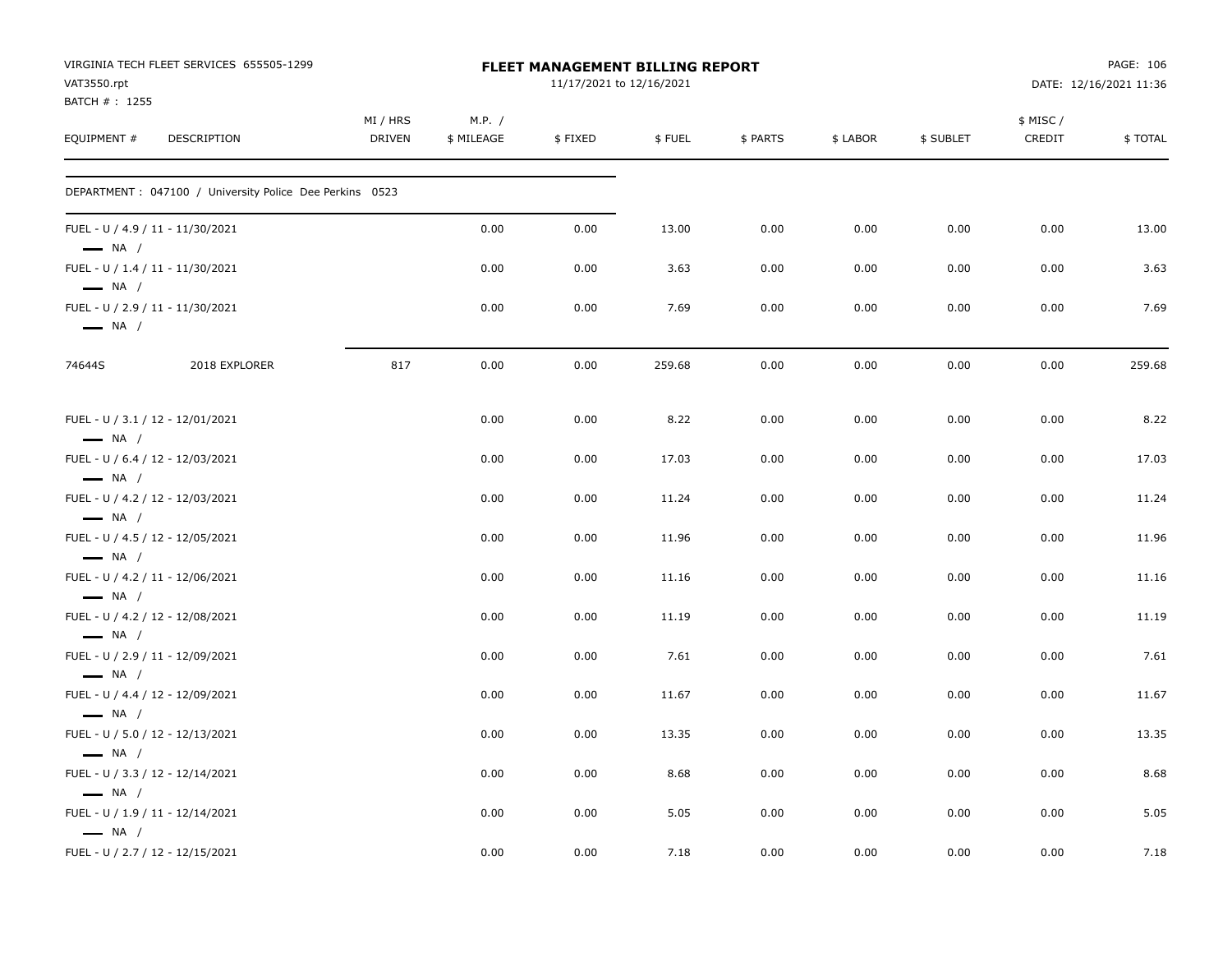| VAT3550.rpt<br>BATCH #: 1255 | VIRGINIA TECH FLEET SERVICES 655505-1299                 | FLEET MANAGEMENT BILLING REPORT<br>11/17/2021 to 12/16/2021 |                      |         |        |          |          |           |                    | PAGE: 107<br>DATE: 12/16/2021 11:36 |  |
|------------------------------|----------------------------------------------------------|-------------------------------------------------------------|----------------------|---------|--------|----------|----------|-----------|--------------------|-------------------------------------|--|
| EQUIPMENT #                  | DESCRIPTION                                              | MI / HRS<br><b>DRIVEN</b>                                   | M.P. /<br>\$ MILEAGE | \$FIXED | \$FUEL | \$ PARTS | \$ LABOR | \$ SUBLET | \$ MISC/<br>CREDIT | \$TOTAL                             |  |
|                              | DEPARTMENT : 047100 / University Police Dee Perkins 0523 |                                                             |                      |         |        |          |          |           |                    |                                     |  |
| $\longrightarrow$ NA /       | FUEL - U / 3.8 / 11 - 11/16/2021                         |                                                             | 0.00                 | 0.00    | 10.49  | 0.00     | 0.00     | 0.00      | 0.00               | 10.49                               |  |
| $\longrightarrow$ NA /       |                                                          |                                                             |                      |         |        |          |          |           |                    |                                     |  |
| $\longrightarrow$ NA /       | FUEL - U / 3.9 / 12 - 11/17/2021                         |                                                             | 0.00                 | 0.00    | 10.87  | 0.00     | 0.00     | 0.00      | 0.00               | 10.87                               |  |
| $\longrightarrow$ NA /       | FUEL - U / 0.1 / 11 - 11/19/2021                         |                                                             | 0.00                 | 0.00    | 0.28   | 0.00     | 0.00     | 0.00      | 0.00               | 0.28                                |  |
| $\longrightarrow$ NA /       | FUEL - U / 3.8 / 11 - 11/19/2021                         |                                                             | 0.00                 | 0.00    | 10.60  | 0.00     | 0.00     | 0.00      | 0.00               | 10.60                               |  |
| $\longrightarrow$ NA /       | FUEL - U / 3.4 / 12 - 11/20/2021                         |                                                             | 0.00                 | 0.00    | 9.44   | 0.00     | 0.00     | 0.00      | 0.00               | 9.44                                |  |
| $\longrightarrow$ NA /       | FUEL - U / 1.9 / 11 - 11/20/2021                         |                                                             | 0.00                 | 0.00    | 5.19   | 0.00     | 0.00     | 0.00      | 0.00               | 5.19                                |  |
| $\longrightarrow$ NA /       | FUEL - U / 3.5 / 12 - 11/21/2021                         |                                                             | 0.00                 | 0.00    | 9.60   | 0.00     | 0.00     | 0.00      | 0.00               | 9.60                                |  |
| $\longrightarrow$ NA /       | FUEL - U / 3.1 / 12 - 11/24/2021                         |                                                             | 0.00                 | 0.00    | 8.58   | 0.00     | 0.00     | 0.00      | 0.00               | 8.58                                |  |
| $\longrightarrow$ NA /       | FUEL - U / 3.7 / 12 - 11/26/2021                         |                                                             | 0.00                 | 0.00    | 10.10  | 0.00     | 0.00     | 0.00      | 0.00               | 10.10                               |  |
| $\longrightarrow$ NA /       | FUEL - U / 7.0 / 12 - 11/29/2021                         |                                                             | 0.00                 | 0.00    | 19.38  | 0.00     | 0.00     | 0.00      | 0.00               | 19.38                               |  |
| $\longrightarrow$ NA /       | FUEL - U / 3.9 / 12 - 11/30/2021                         |                                                             | 0.00                 | 0.00    | 10.52  | 0.00     | 0.00     | 0.00      | 0.00               | 10.52                               |  |
| 74645S                       | 2018 EXPLORER                                            | 825                                                         | 0.00                 | 0.00    | 229.39 | 0.00     | 0.00     | 0.00      | 0.00               | 229.39                              |  |
| $\longrightarrow$ NA /       | FUEL - U / 7.2 / 11 - 12/03/2021                         |                                                             | 0.00                 | 0.00    | 19.12  | 0.00     | 0.00     | 0.00      | 0.00               | 19.12                               |  |
| $\longrightarrow$ NA /       | FUEL - U / 0.5 / 12 - 12/12/2021                         |                                                             | 0.00                 | 0.00    | 1.34   | 0.00     | 0.00     | 0.00      | 0.00               | 1.34                                |  |
| $\longrightarrow$ NA /       | FUEL - U / 10.0 / CC - 11/24/2021                        |                                                             | 0.00                 | 0.00    | 33.06  | 0.00     | 0.00     | 0.00      | 0.00               | 33.06                               |  |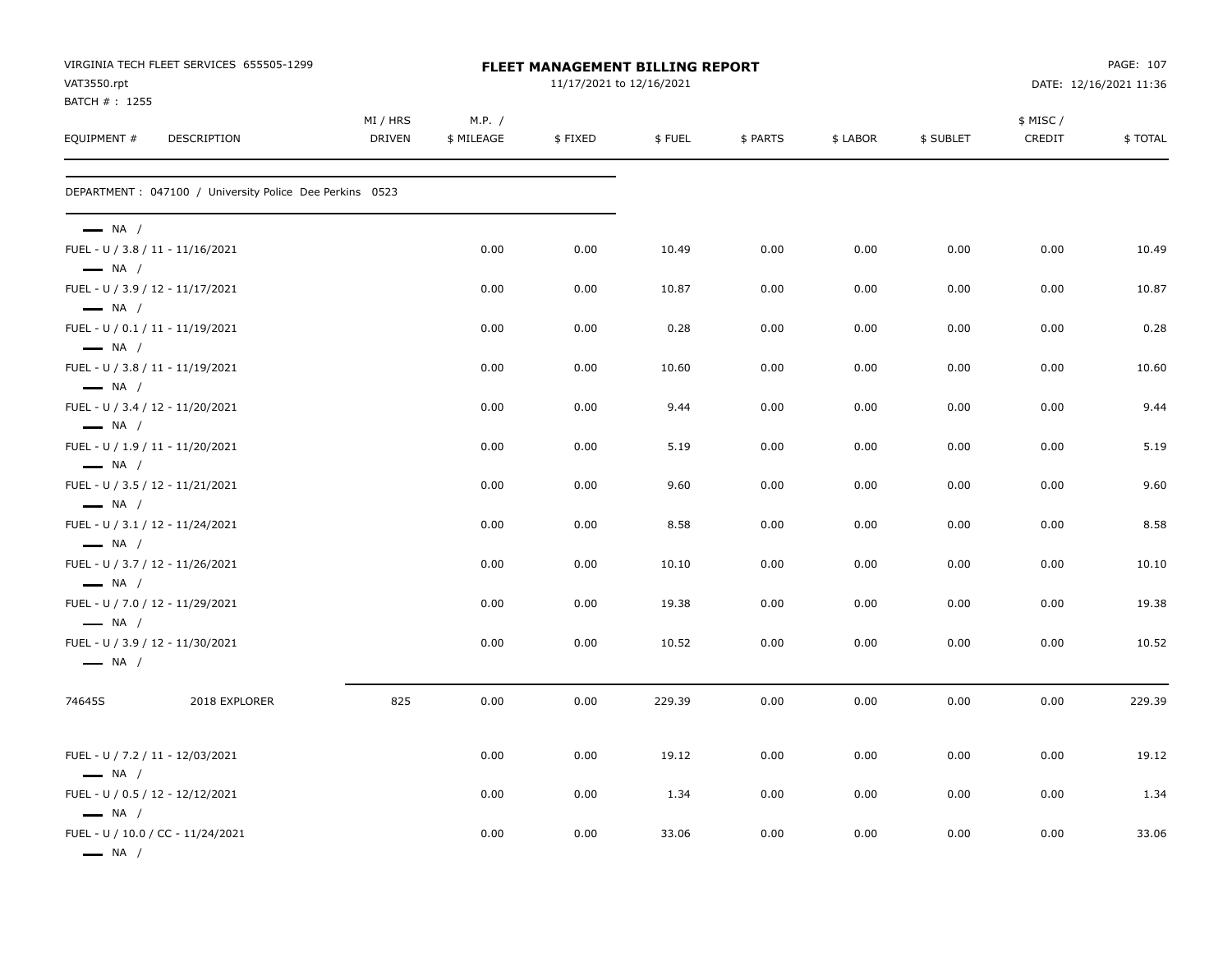| VAT3550.rpt<br>BATCH # : 1255                                                        | VIRGINIA TECH FLEET SERVICES 655505-1299                 | FLEET MANAGEMENT BILLING REPORT<br>11/17/2021 to 12/16/2021 |                      |         |        |          |          |           |                    | PAGE: 108<br>DATE: 12/16/2021 11:36 |  |
|--------------------------------------------------------------------------------------|----------------------------------------------------------|-------------------------------------------------------------|----------------------|---------|--------|----------|----------|-----------|--------------------|-------------------------------------|--|
| EQUIPMENT #                                                                          | DESCRIPTION                                              | MI / HRS<br>DRIVEN                                          | M.P. /<br>\$ MILEAGE | \$FIXED | \$FUEL | \$ PARTS | \$ LABOR | \$ SUBLET | \$ MISC/<br>CREDIT | \$TOTAL                             |  |
|                                                                                      | DEPARTMENT : 047100 / University Police Dee Perkins 0523 |                                                             |                      |         |        |          |          |           |                    |                                     |  |
| 74661S                                                                               | 2018 TAURUS                                              | 147                                                         | 0.00                 | 0.00    | 53.52  | 0.00     | 0.00     | 0.00      | 0.00               | 53.52                               |  |
| $\longrightarrow$ NA /                                                               | FUEL - U / 14.4 / 12 - 12/05/2021                        |                                                             | 0.00                 | 0.00    | 38.31  | 0.00     | 0.00     | 0.00      | 0.00               | 38.31                               |  |
|                                                                                      | FUEL - U / 10.9 / 11 - 12/12/2021                        |                                                             | 0.00                 | 0.00    | 29.05  | 0.00     | 0.00     | 0.00      | 0.00               | 29.05                               |  |
| $\longrightarrow$ NA /<br>$\longrightarrow$ NA /                                     | FUEL - U / 11.1 / 11 - 11/17/2021                        |                                                             | 0.00                 | 0.00    | 30.55  | 0.00     | 0.00     | 0.00      | 0.00               | 30.55                               |  |
| FUEL - U / 7.0 / 11 - 11/21/2021<br>$\longrightarrow$ NA /                           |                                                          |                                                             | 0.00                 | 0.00    | 19.32  | 0.00     | 0.00     | 0.00      | 0.00               | 19.32                               |  |
| FUEL - U / 5.1 / 11 - 11/21/2021<br>$\longrightarrow$ NA /                           |                                                          |                                                             | 0.00                 | 0.00    | 13.99  | 0.00     | 0.00     | 0.00      | 0.00               | 13.99                               |  |
| 76258s                                                                               | 2019 F150                                                | 572                                                         | 0.00                 | 0.00    | 131.22 | 0.00     | 0.00     | 0.00      | 0.00               | 131.22                              |  |
| FUEL - U / 6.9 / 11 - 12/01/2021<br>$\longrightarrow$ NA /                           |                                                          |                                                             | 0.00                 | 0.00    | 18.32  | 0.00     | 0.00     | 0.00      | 0.00               | 18.32                               |  |
| FUEL - U / 3.7 / 11 - 12/02/2021                                                     |                                                          |                                                             | 0.00                 | 0.00    | 9.83   | 0.00     | 0.00     | 0.00      | 0.00               | 9.83                                |  |
| $\longrightarrow$ NA /<br>FUEL - U / 3.3 / 11 - 12/03/2021<br>$\longrightarrow$ NA / |                                                          |                                                             | 0.00                 | 0.00    | 8.84   | 0.00     | 0.00     | 0.00      | 0.00               | 8.84                                |  |
| FUEL - U / 5.0 / 11 - 12/04/2021                                                     |                                                          |                                                             | 0.00                 | 0.00    | 13.32  | 0.00     | 0.00     | 0.00      | 0.00               | 13.32                               |  |
| $\longrightarrow$ NA /<br>FUEL - U / 3.9 / 11 - 12/07/2021                           |                                                          |                                                             | 0.00                 | 0.00    | 10.36  | 0.00     | 0.00     | 0.00      | 0.00               | 10.36                               |  |
| — NA /<br>FUEL - U / 8.3 / 11 - 12/11/2021                                           |                                                          |                                                             | 0.00                 | 0.00    | 22.03  | 0.00     | 0.00     | 0.00      | 0.00               | 22.03                               |  |
| $\longrightarrow$ NA /<br>FUEL - U / 4.5 / 11 - 12/12/2021<br>$\longrightarrow$ NA / |                                                          |                                                             | 0.00                 | 0.00    | 11.99  | 0.00     | 0.00     | 0.00      | 0.00               | 11.99                               |  |
| FUEL - U / 7.2 / 11 - 12/14/2021<br>$\longrightarrow$ NA /                           |                                                          |                                                             | 0.00                 | 0.00    | 19.09  | 0.00     | 0.00     | 0.00      | $0.00\,$           | 19.09                               |  |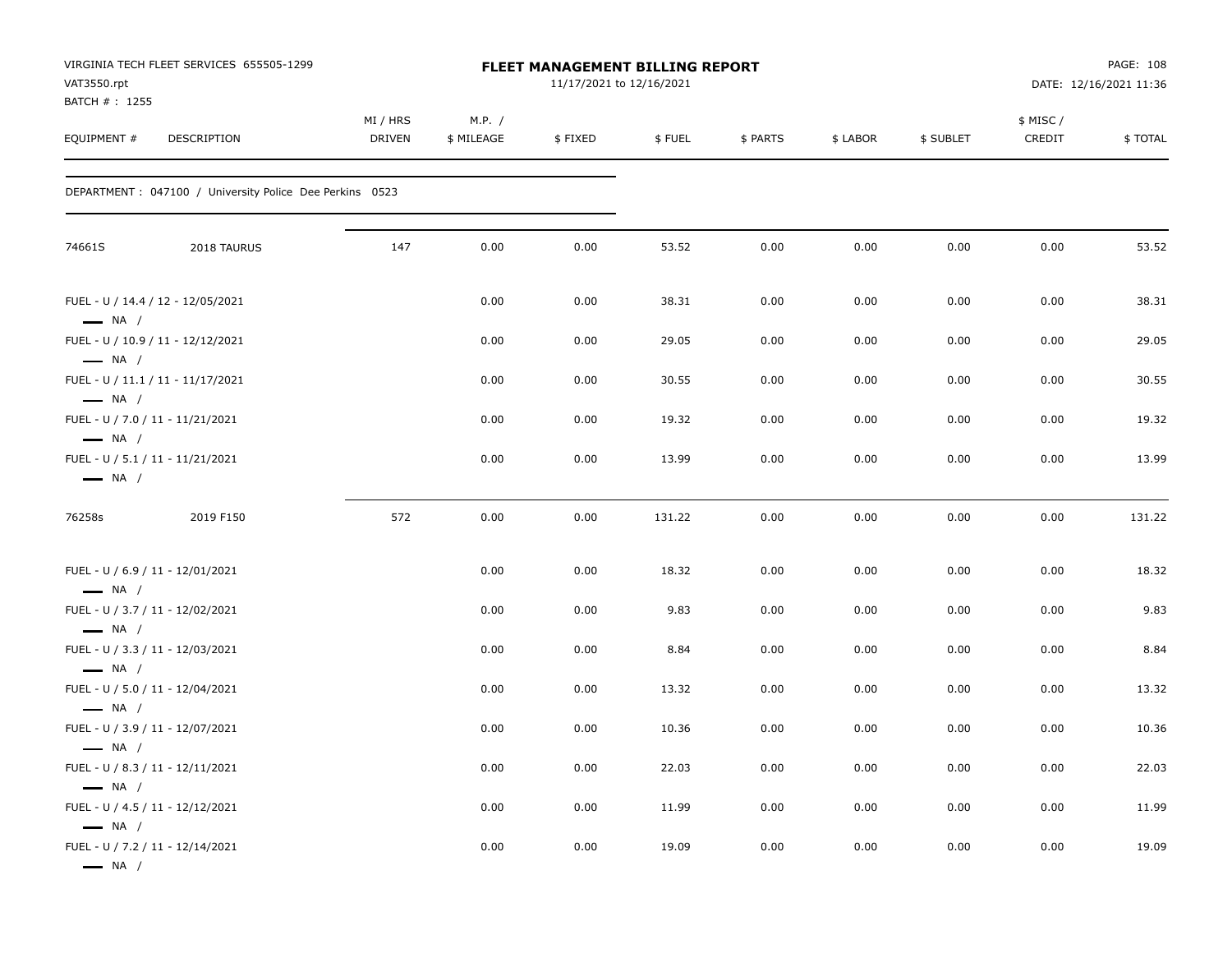| VAT3550.rpt<br>BATCH #: 1255                               | VIRGINIA TECH FLEET SERVICES 655505-1299                 |                    |                      | <b>FLEET MANAGEMENT BILLING REPORT</b><br>11/17/2021 to 12/16/2021 |        |          |          |           |                     | PAGE: 109<br>DATE: 12/16/2021 11:36 |
|------------------------------------------------------------|----------------------------------------------------------|--------------------|----------------------|--------------------------------------------------------------------|--------|----------|----------|-----------|---------------------|-------------------------------------|
| EQUIPMENT #                                                | DESCRIPTION                                              | MI / HRS<br>DRIVEN | M.P. /<br>\$ MILEAGE | \$FIXED                                                            | \$FUEL | \$ PARTS | \$ LABOR | \$ SUBLET | \$ MISC /<br>CREDIT | \$TOTAL                             |
|                                                            | DEPARTMENT : 047100 / University Police Dee Perkins 0523 |                    |                      |                                                                    |        |          |          |           |                     |                                     |
| FUEL - U / 5.3 / 12 - 12/15/2021<br>$\longrightarrow$ NA / |                                                          |                    | 0.00                 | 0.00                                                               | 14.26  | 0.00     | 0.00     | 0.00      | 0.00                | 14.26                               |
| FUEL - U / 5.9 / 11 - 11/16/2021<br>$\longrightarrow$ NA / |                                                          |                    | 0.00                 | 0.00                                                               | 16.34  | 0.00     | 0.00     | 0.00      | 0.00                | 16.34                               |
| FUEL - U / 6.8 / 11 - 11/21/2021<br>$\longrightarrow$ NA / |                                                          |                    | 0.00                 | 0.00                                                               | 18.88  | 0.00     | 0.00     | 0.00      | 0.00                | 18.88                               |
| FUEL - U / 2.5 / 11 - 11/23/2021<br>$\longrightarrow$ NA / |                                                          |                    | 0.00                 | 0.00                                                               | 6.93   | 0.00     | 0.00     | 0.00      | 0.00                | 6.93                                |
| FUEL - U / 5.5 / 11 - 11/23/2021<br>$\longrightarrow$ NA / |                                                          |                    | 0.00                 | 0.00                                                               | 15.21  | 0.00     | 0.00     | 0.00      | 0.00                | 15.21                               |
| FUEL - U / 4.3 / 11 - 11/26/2021<br>$\longrightarrow$ NA / |                                                          |                    | 0.00                 | 0.00                                                               | 11.92  | 0.00     | 0.00     | 0.00      | 0.00                | 11.92                               |
| 76259s                                                     | 2019 EXPLORER                                            | 351                | 0.00                 | 0.00                                                               | 197.32 | 0.00     | 0.00     | 0.00      | 0.00                | 197.32                              |
| FUEL - U / 2.8 / 12 - 12/01/2021<br>$\longrightarrow$ NA / |                                                          |                    | 0.00                 | 0.00                                                               | 7.40   | 0.00     | 0.00     | 0.00      | 0.00                | 7.40                                |
| FUEL - U / 6.8 / 11 - 12/05/2021<br>$\longrightarrow$ NA / |                                                          |                    | 0.00                 | 0.00                                                               | 18.24  | 0.00     | 0.00     | 0.00      | 0.00                | 18.24                               |
| FUEL - U / 6.2 / 12 - 12/07/2021<br>$\longrightarrow$ NA / |                                                          |                    | 0.00                 | 0.00                                                               | 16.63  | 0.00     | 0.00     | 0.00      | 0.00                | 16.63                               |
| FUEL - U / 2.1 / 12 - 12/09/2021<br>$\longrightarrow$ NA / |                                                          |                    | 0.00                 | 0.00                                                               | 5.66   | 0.00     | 0.00     | 0.00      | 0.00                | 5.66                                |
| FUEL - U / 3.4 / 11 - 12/12/2021<br>$\longrightarrow$ NA / |                                                          |                    | 0.00                 | 0.00                                                               | 9.05   | 0.00     | 0.00     | 0.00      | 0.00                | 9.05                                |
| FUEL - U / 3.6 / 11 - 12/15/2021<br>$\longrightarrow$ NA / |                                                          |                    | 0.00                 | 0.00                                                               | 9.51   | 0.00     | 0.00     | 0.00      | 0.00                | 9.51                                |
| FUEL - U / 5.5 / 11 - 11/16/2021<br>$\longrightarrow$ NA / |                                                          |                    | 0.00                 | 0.00                                                               | 15.24  | 0.00     | 0.00     | 0.00      | 0.00                | 15.24                               |
| FUEL - U / 4.6 / 11 - 11/21/2021<br>$\longrightarrow$ NA / |                                                          |                    | 0.00                 | 0.00                                                               | 12.78  | 0.00     | 0.00     | 0.00      | 0.00                | 12.78                               |
| FUEL - U / 4.2 / 11 - 11/30/2021                           |                                                          |                    | 0.00                 | 0.00                                                               | 11.19  | 0.00     | 0.00     | 0.00      | 0.00                | 11.19                               |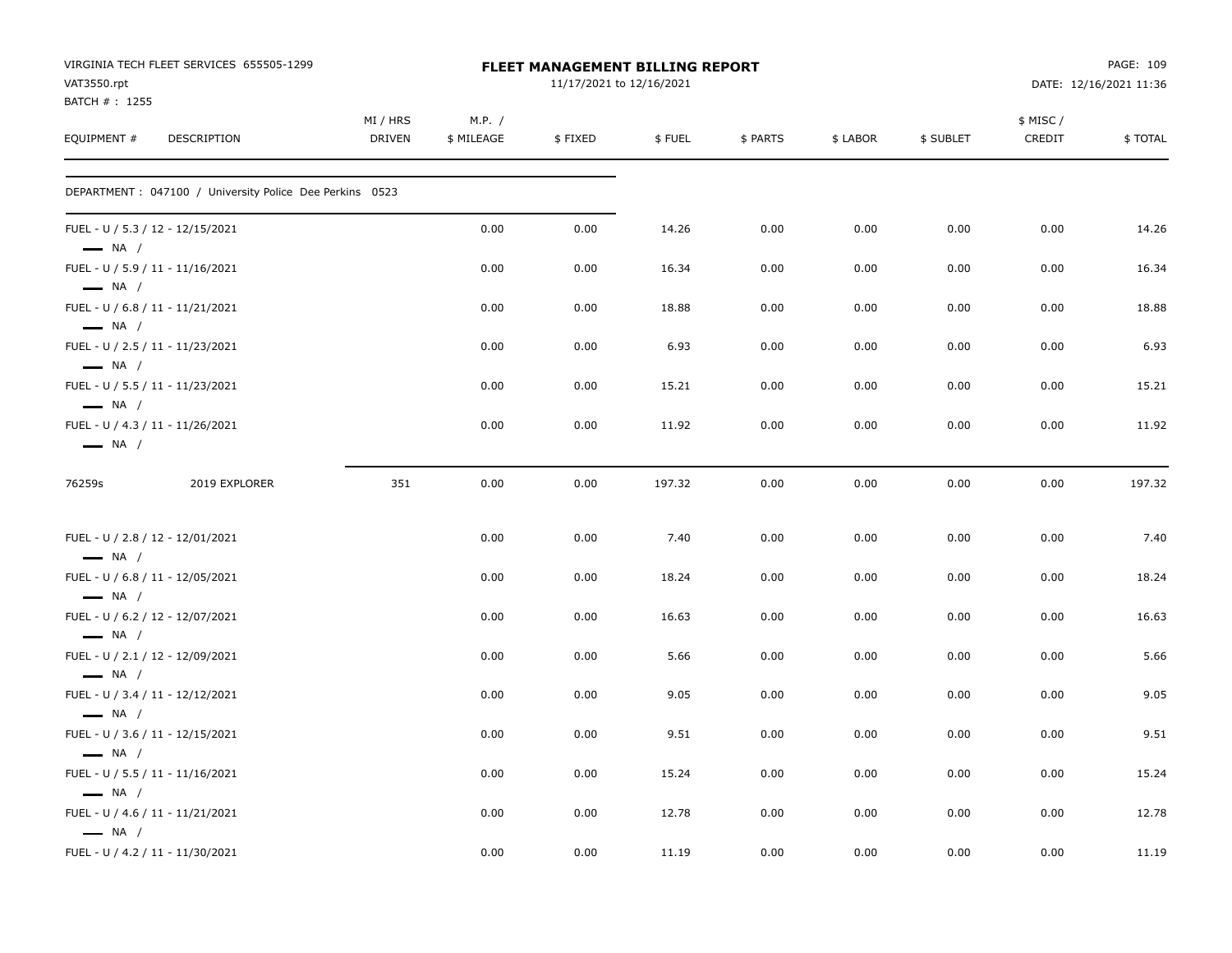| VAT3550.rpt                                                | VIRGINIA TECH FLEET SERVICES 655505-1299                 |                           |                      | <b>FLEET MANAGEMENT BILLING REPORT</b><br>11/17/2021 to 12/16/2021 |        |          |          | PAGE: 110<br>DATE: 12/16/2021 11:36 |                    |         |
|------------------------------------------------------------|----------------------------------------------------------|---------------------------|----------------------|--------------------------------------------------------------------|--------|----------|----------|-------------------------------------|--------------------|---------|
| BATCH # : 1255<br>EQUIPMENT #                              | DESCRIPTION                                              | MI / HRS<br><b>DRIVEN</b> | M.P. /<br>\$ MILEAGE | \$FIXED                                                            | \$FUEL | \$ PARTS | \$ LABOR | \$ SUBLET                           | \$ MISC/<br>CREDIT | \$TOTAL |
|                                                            | DEPARTMENT : 047100 / University Police Dee Perkins 0523 |                           |                      |                                                                    |        |          |          |                                     |                    |         |
| $\longrightarrow$ NA /                                     |                                                          |                           |                      |                                                                    |        |          |          |                                     |                    |         |
| 76263S                                                     | 2019 EXPLORER                                            | 383                       | 0.00                 | 0.00                                                               | 105.70 | 0.00     | 0.00     | 0.00                                | 0.00               | 105.70  |
| FUEL - U / 5.4 / 12 - 12/05/2021<br>$\longrightarrow$ NA / |                                                          |                           | 0.00                 | 0.00                                                               | 14.28  | 0.00     | 0.00     | 0.00                                | 0.00               | 14.28   |
| FUEL - U / 2.5 / 11 - 12/08/2021<br>$\longrightarrow$ NA / |                                                          |                           | 0.00                 | 0.00                                                               | 6.68   | 0.00     | 0.00     | 0.00                                | 0.00               | 6.68    |
| FUEL - U / 4.1 / 11 - 12/12/2021<br>$\longrightarrow$ NA / |                                                          |                           | 0.00                 | 0.00                                                               | 11.05  | 0.00     | 0.00     | 0.00                                | 0.00               | 11.05   |
| FUEL - U / 3.0 / 12 - 11/18/2021<br>$\longrightarrow$ NA / |                                                          |                           | 0.00                 | 0.00                                                               | 8.39   | 0.00     | 0.00     | 0.00                                | 0.00               | 8.39    |
| FUEL - U / 3.7 / 11 - 11/18/2021<br>$\longrightarrow$ NA / |                                                          |                           | 0.00                 | 0.00                                                               | 10.13  | 0.00     | 0.00     | 0.00                                | 0.00               | 10.13   |
| FUEL - U / 4.7 / 11 - 11/28/2021<br>$\longrightarrow$ NA / |                                                          |                           | 0.00                 | 0.00                                                               | 12.94  | 0.00     | 0.00     | 0.00                                | 0.00               | 12.94   |
| 76264S                                                     | 2019 EXPLORER                                            | 205                       | 0.00                 | 0.00                                                               | 63.47  | 0.00     | 0.00     | 0.00                                | 0.00               | 63.47   |
| FUEL - U / 9.1 / 11 - 12/04/2021<br>$\longrightarrow$ NA / |                                                          |                           | 0.00                 | 0.00                                                               | 24.16  | 0.00     | 0.00     | 0.00                                | 0.00               | 24.16   |
| FUEL - U / 6.0 / 11 - 12/07/2021<br>$\longrightarrow$ NA / |                                                          |                           | 0.00                 | 0.00                                                               | 16.02  | 0.00     | 0.00     | 0.00                                | 0.00               | 16.02   |
| FUEL - U / 9.4 / 11 - 12/13/2021<br>$\longrightarrow$ NA / |                                                          |                           | 0.00                 | 0.00                                                               | 25.07  | 0.00     | 0.00     | 0.00                                | 0.00               | 25.07   |
| FUEL - U / 6.3 / 11 - 12/15/2021<br>$\longrightarrow$ NA / |                                                          |                           | 0.00                 | 0.00                                                               | 16.71  | 0.00     | 0.00     | 0.00                                | 0.00               | 16.71   |
| FUEL - U / 8.2 / 11 - 11/18/2021                           |                                                          |                           | 0.00                 | 0.00                                                               | 22.63  | 0.00     | 0.00     | 0.00                                | 0.00               | 22.63   |
| $\longrightarrow$ NA /<br>FUEL - U / 7.6 / 11 - 11/21/2021 |                                                          |                           | 0.00                 | 0.00                                                               | 20.98  | 0.00     | 0.00     | 0.00                                | 0.00               | 20.98   |
| $\longrightarrow$ NA /<br>FUEL - U / 5.2 / 11 - 11/23/2021 |                                                          |                           | 0.00                 | 0.00                                                               | 14.35  | 0.00     | 0.00     | 0.00                                | $0.00\,$           | 14.35   |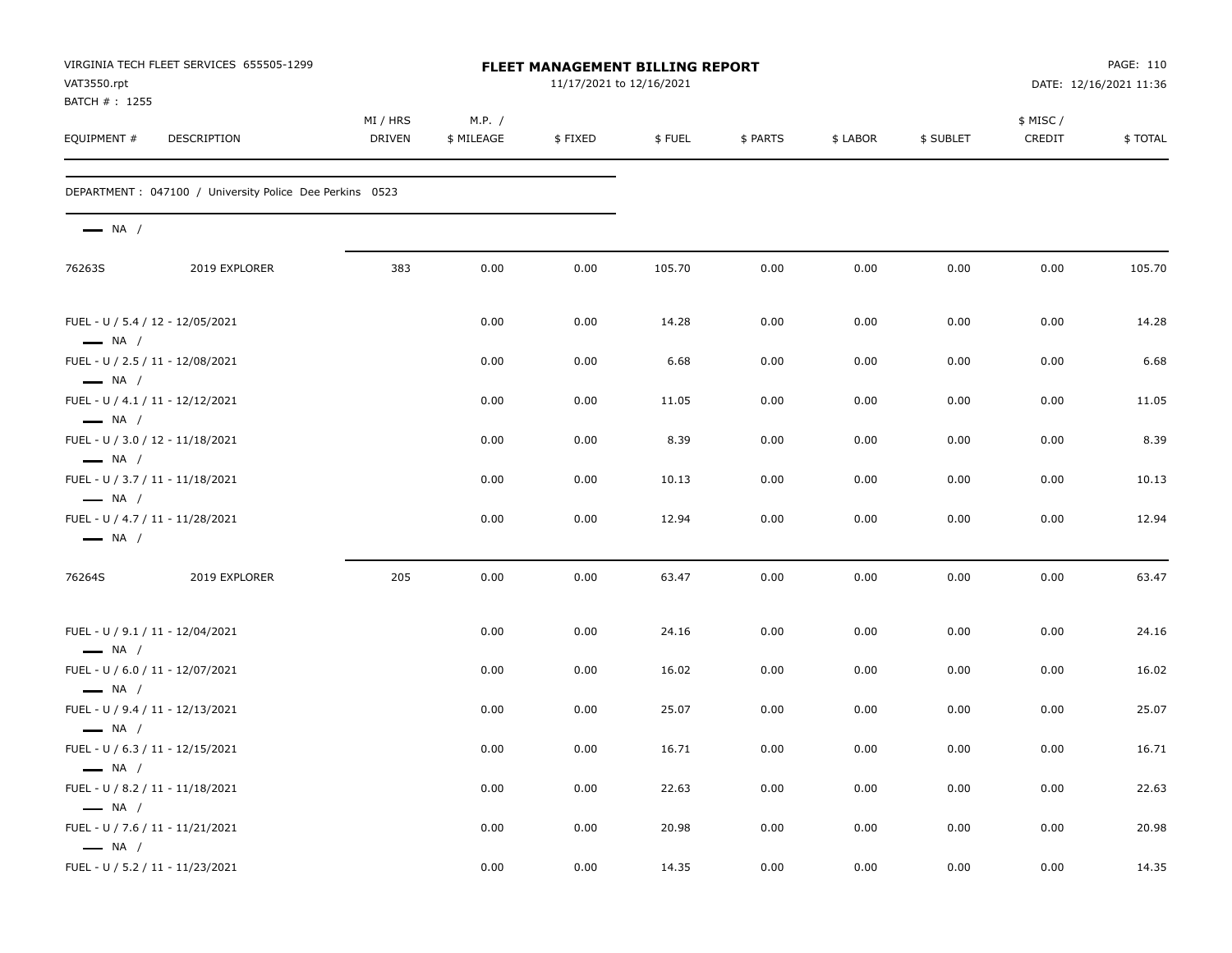| VAT3550.rpt                                      | VIRGINIA TECH FLEET SERVICES 655505-1299                 |                    |                      | FLEET MANAGEMENT BILLING REPORT<br>11/17/2021 to 12/16/2021 |        |          |          |           |                    | PAGE: 111<br>DATE: 12/16/2021 11:36 |
|--------------------------------------------------|----------------------------------------------------------|--------------------|----------------------|-------------------------------------------------------------|--------|----------|----------|-----------|--------------------|-------------------------------------|
| BATCH #: 1255<br>EQUIPMENT #                     | DESCRIPTION                                              | MI / HRS<br>DRIVEN | M.P. /<br>\$ MILEAGE | \$FIXED                                                     | \$FUEL | \$ PARTS | \$ LABOR | \$ SUBLET | \$ MISC/<br>CREDIT | \$TOTAL                             |
|                                                  | DEPARTMENT : 047100 / University Police Dee Perkins 0523 |                    |                      |                                                             |        |          |          |           |                    |                                     |
| $\longrightarrow$ NA /<br>$\longrightarrow$ NA / | FUEL - U / 7.5 / 11 - 11/29/2021                         |                    | 0.00                 | 0.00                                                        | 20.76  | 0.00     | 0.00     | 0.00      | 0.00               | 20.76                               |
| 76295s                                           | 2019 Frontier                                            | 812                | 0.00                 | 0.00                                                        | 160.68 | 0.00     | 0.00     | 0.00      | 0.00               | 160.68                              |
| $\longrightarrow$ NA /                           | FUEL - U / 3.4 / 11 - 12/03/2021                         |                    | 0.00                 | 0.00                                                        | 9.13   | 0.00     | 0.00     | 0.00      | 0.00               | 9.13                                |
| $\longrightarrow$ NA /                           | FUEL - U / 4.4 / 11 - 12/08/2021                         |                    | 0.00                 | 0.00                                                        | 11.83  | 0.00     | 0.00     | 0.00      | 0.00               | 11.83                               |
| $\longrightarrow$ NA /                           | FUEL - U / 7.1 / 11 - 12/13/2021                         |                    | 0.00                 | 0.00                                                        | 18.96  | 0.00     | 0.00     | 0.00      | 0.00               | 18.96                               |
| $\longrightarrow$ NA /                           | FUEL - U / 3.3 / 11 - 11/23/2021                         |                    | 0.00                 | 0.00                                                        | 9.03   | 0.00     | 0.00     | 0.00      | 0.00               | 9.03                                |
| $\longrightarrow$ NA /                           | FUEL - U / 3.4 / 11 - 11/27/2021                         |                    | 0.00                 | 0.00                                                        | 9.25   | 0.00     | 0.00     | 0.00      | 0.00               | 9.25                                |
| 79413S                                           | 2020 EXPLORER                                            | 216                | 0.00                 | 0.00                                                        | 58.20  | 0.00     | 0.00     | 0.00      | 0.00               | 58.20                               |
| $\longrightarrow$ NA /                           | FUEL - U / 4.0 / 11 - 12/01/2021                         |                    | 0.00                 | 0.00                                                        | 10.68  | 0.00     | 0.00     | 0.00      | 0.00               | 10.68                               |
| $\longrightarrow$ NA /                           | FUEL - U / 8.5 / 11 - 12/08/2021                         |                    | 0.00                 | 0.00                                                        | 22.70  | 0.00     | 0.00     | 0.00      | 0.00               | 22.70                               |
| $\longrightarrow$ NA /                           | FUEL - U / 3.0 / 11 - 12/09/2021                         |                    | 0.00                 | 0.00                                                        | 8.01   | 0.00     | 0.00     | 0.00      | 0.00               | 8.01                                |
| $\longrightarrow$ NA /                           | FUEL - U / 3.7 / 11 - 12/13/2021                         |                    | 0.00                 | 0.00                                                        | 9.80   | 0.00     | 0.00     | 0.00      | 0.00               | 9.80                                |
| $\longrightarrow$ NA /                           | FUEL - U / 9.2 / 11 - 11/19/2021                         |                    | 0.00                 | 0.00                                                        | 25.31  | 0.00     | 0.00     | 0.00      | 0.00               | 25.31                               |
| $\longrightarrow$ NA /                           | FUEL - U / 5.1 / 12 - 11/25/2021                         |                    | 0.00                 | 0.00                                                        | 14.08  | 0.00     | 0.00     | 0.00      | 0.00               | 14.08                               |
| WORK ORDER # 0000112757                          |                                                          |                    | 0.00                 | 0.00                                                        | 0.00   | 17.75    | 35.00    | 0.00      | 5.00               | 57.75                               |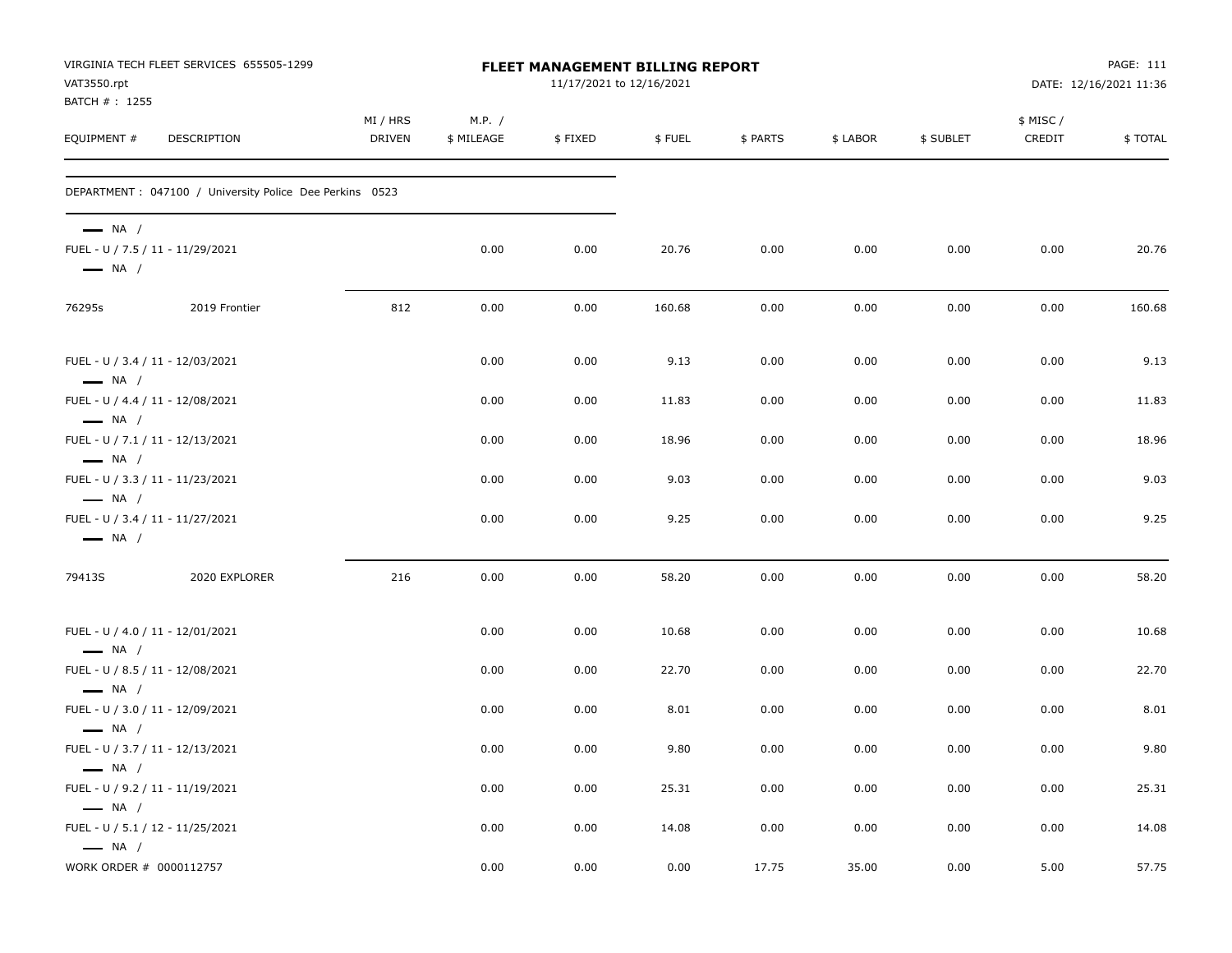| VAT3550.rpt                   | VIRGINIA TECH FLEET SERVICES 655505-1299                 |                           |                      | FLEET MANAGEMENT BILLING REPORT<br>11/17/2021 to 12/16/2021 |        |          |          | PAGE: 112<br>DATE: 12/16/2021 11:36 |                    |         |
|-------------------------------|----------------------------------------------------------|---------------------------|----------------------|-------------------------------------------------------------|--------|----------|----------|-------------------------------------|--------------------|---------|
| BATCH # : 1255<br>EQUIPMENT # | DESCRIPTION                                              | MI / HRS<br><b>DRIVEN</b> | M.P. /<br>\$ MILEAGE | \$FIXED                                                     | \$FUEL | \$ PARTS | \$ LABOR | \$ SUBLET                           | \$ MISC/<br>CREDIT | \$TOTAL |
|                               | DEPARTMENT : 047100 / University Police Dee Perkins 0523 |                           |                      |                                                             |        |          |          |                                     |                    |         |
| $\longrightarrow$ NA /        |                                                          |                           |                      |                                                             |        |          |          |                                     |                    |         |
| 79414S                        | 2020 EXPLORER                                            | 339                       | 0.00                 | 0.00                                                        | 90.58  | 17.75    | 35.00    | 0.00                                | 5.00               | 148.33  |
| $\longrightarrow$ NA /        | FUEL - U / 5.8 / 11 - 12/05/2021                         |                           | 0.00                 | 0.00                                                        | 15.54  | 0.00     | 0.00     | 0.00                                | 0.00               | 15.54   |
| $\longrightarrow$ NA /        | FUEL - U / 4.6 / 11 - 12/09/2021                         |                           | 0.00                 | 0.00                                                        | 12.36  | 0.00     | 0.00     | 0.00                                | 0.00               | 12.36   |
| $\longrightarrow$ NA /        | FUEL - U / 5.6 / 11 - 12/14/2021                         |                           | 0.00                 | 0.00                                                        | 15.03  | 0.00     | 0.00     | 0.00                                | 0.00               | 15.03   |
| $\longrightarrow$ NA /        | FUEL - U / 7.8 / 11 - 11/30/2021                         |                           | 0.00                 | 0.00                                                        | 20.88  | 0.00     | 0.00     | 0.00                                | 0.00               | 20.88   |
| $\longrightarrow$ NA /        | WORK ORDER # 0000112763                                  |                           | 0.00                 | 0.00                                                        | 0.00   | 17.75    | 35.00    | 0.00                                | 5.00               | 57.75   |
| 79415S                        | 2020 EXPLORER                                            | 263                       | 0.00                 | 0.00                                                        | 63.81  | 17.75    | 35.00    | 0.00                                | 5.00               | 121.56  |
| $\longrightarrow$ NA /        | FUEL - U / 3.0 / 11 - 12/01/2021                         |                           | 0.00                 | 0.00                                                        | 7.93   | 0.00     | 0.00     | 0.00                                | 0.00               | 7.93    |
|                               | FUEL - U / 4.2 / 11 - 12/04/2021                         |                           | 0.00                 | 0.00                                                        | 11.29  | 0.00     | 0.00     | 0.00                                | 0.00               | 11.29   |
| $\longrightarrow$ NA /        | FUEL - U / 2.7 / 11 - 12/05/2021                         |                           | 0.00                 | 0.00                                                        | 7.10   | 0.00     | 0.00     | 0.00                                | 0.00               | 7.10    |
| $\longrightarrow$ NA /        | FUEL - U / 1.9 / 11 - 12/06/2021                         |                           | 0.00                 | 0.00                                                        | 4.94   | 0.00     | 0.00     | 0.00                                | 0.00               | 4.94    |
| $\longrightarrow$ NA /        | FUEL - U / 5.5 / 12 - 11/18/2021                         |                           | 0.00                 | 0.00                                                        | 15.29  | 0.00     | 0.00     | 0.00                                | 0.00               | 15.29   |
| $\longrightarrow$ NA /        | FUEL - U / 0.2 / 11 - 11/19/2021                         |                           | 0.00                 | 0.00                                                        | 0.50   | $0.00\,$ | 0.00     | 0.00                                | 0.00               | 0.50    |
| $\longrightarrow$ NA /        | FUEL - U / 6.6 / 11 - 11/20/2021                         |                           | 0.00                 | 0.00                                                        | 18.22  | 0.00     | 0.00     | 0.00                                | 0.00               | 18.22   |
| $\longrightarrow$ NA /        | FUEL - U / 3.8 / 11 - 11/25/2021                         |                           | 0.00                 | 0.00                                                        | 10.35  | 0.00     | 0.00     | 0.00                                | 0.00               | 10.35   |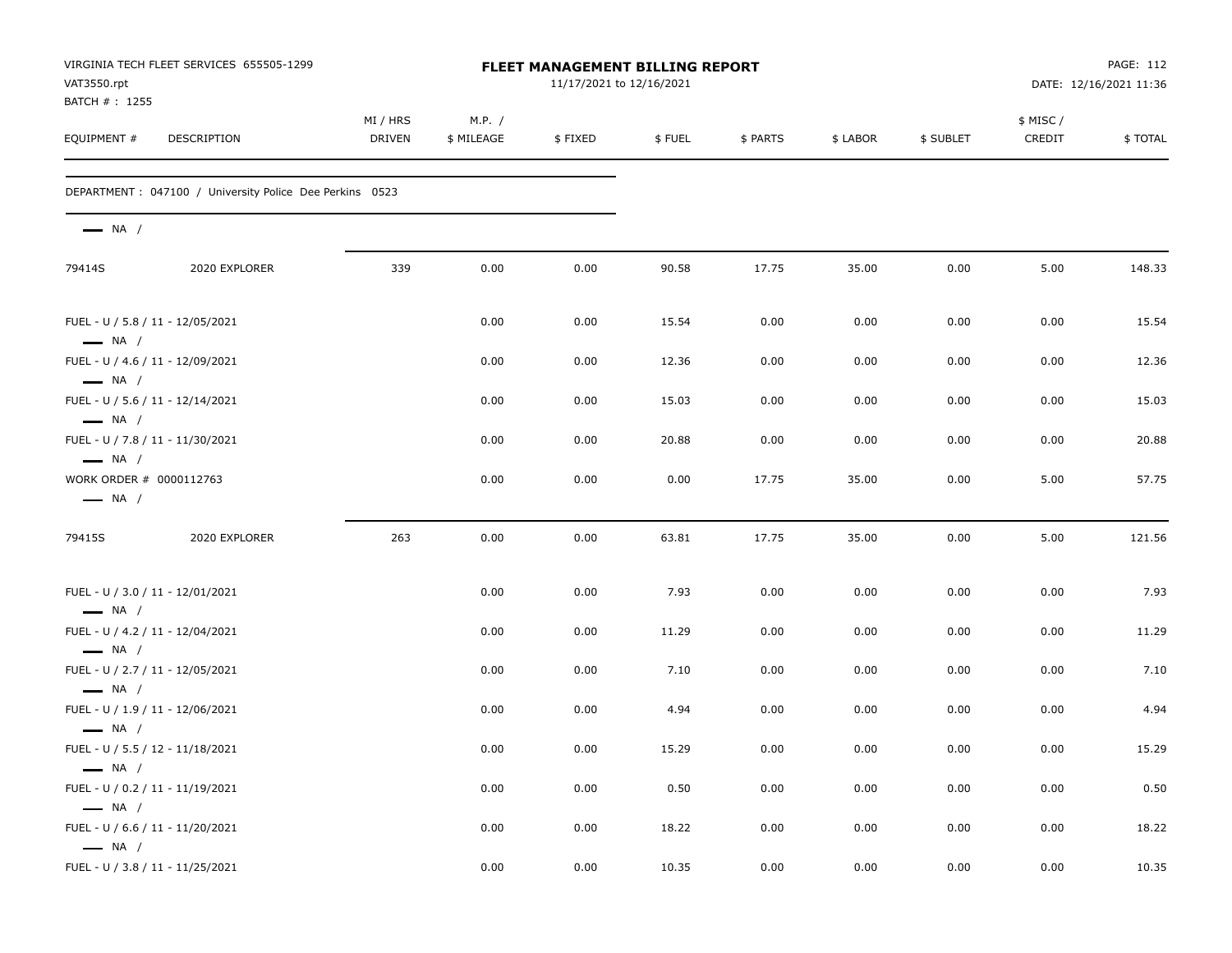| VAT3550.rpt<br>BATCH #: 1255                                                          | VIRGINIA TECH FLEET SERVICES 655505-1299                 |                           | FLEET MANAGEMENT BILLING REPORT<br>11/17/2021 to 12/16/2021 |         |        |          |          |           | PAGE: 113<br>DATE: 12/16/2021 11:36 |         |  |
|---------------------------------------------------------------------------------------|----------------------------------------------------------|---------------------------|-------------------------------------------------------------|---------|--------|----------|----------|-----------|-------------------------------------|---------|--|
| EQUIPMENT #                                                                           | DESCRIPTION                                              | MI / HRS<br><b>DRIVEN</b> | M.P. /<br>\$ MILEAGE                                        | \$FIXED | \$FUEL | \$ PARTS | \$ LABOR | \$ SUBLET | \$ MISC /<br>CREDIT                 | \$TOTAL |  |
|                                                                                       | DEPARTMENT : 047100 / University Police Dee Perkins 0523 |                           |                                                             |         |        |          |          |           |                                     |         |  |
| $\longrightarrow$ NA /<br>FUEL - U / 2.5 / 11 - 11/30/2021<br>$\longrightarrow$ NA /  |                                                          |                           | 0.00                                                        | 0.00    | 6.65   | 0.00     | 0.00     | 0.00      | 0.00                                | 6.65    |  |
| 79427S                                                                                | 2020 EXPLORER                                            | 252                       | 0.00                                                        | 0.00    | 82.27  | 0.00     | 0.00     | 0.00      | 0.00                                | 82.27   |  |
| FUEL - U / 11.6 / 11 - 12/03/2021<br>$\longrightarrow$ NA /                           |                                                          |                           | 0.00                                                        | 0.00    | 31.08  | 0.00     | 0.00     | 0.00      | 0.00                                | 31.08   |  |
| FUEL - U / 8.1 / 11 - 12/13/2021<br>$\longrightarrow$ NA /                            |                                                          |                           | 0.00                                                        | 0.00    | 21.63  | 0.00     | 0.00     | 0.00      | 0.00                                | 21.63   |  |
| FUEL - U / 12.2 / 11 - 11/19/2021<br>$\longrightarrow$ NA /                           |                                                          |                           | 0.00                                                        | 0.00    | 33.64  | 0.00     | 0.00     | 0.00      | 0.00                                | 33.64   |  |
| WORK ORDER # 0000112765<br>$\longrightarrow$ NA /                                     |                                                          |                           | 0.00                                                        | 0.00    | 0.00   | 17.75    | 55.00    | 0.00      | 5.00                                | 77.75   |  |
| <b>URS4365</b>                                                                        | 2019 TAURUS                                              | 547                       | 0.00                                                        | 0.00    | 86.35  | 17.75    | 55.00    | 0.00      | 5.00                                | 164.10  |  |
| FUEL - U / 4.7 / 11 - 12/05/2021<br>$\longrightarrow$ NA /                            |                                                          |                           | 0.00                                                        | 0.00    | 12.63  | 0.00     | 0.00     | 0.00      | 0.00                                | 12.63   |  |
| FUEL - U / 12.5 / 11 - 12/12/2021<br>$\longrightarrow$ NA /                           |                                                          |                           | 0.00                                                        | 0.00    | 33.38  | 0.00     | 0.00     | 0.00      | 0.00                                | 33.38   |  |
| <b>URT3602</b>                                                                        | 2019 IMPALA                                              | 387                       | 0.00                                                        | 0.00    | 46.01  | 0.00     | 0.00     | 0.00      | 0.00                                | 46.01   |  |
| FUEL - U / 9.5 / 11 - 12/01/2021<br>$\longrightarrow$ NA /                            |                                                          |                           | 0.00                                                        | 0.00    | 25.23  | 0.00     | 0.00     | 0.00      | 0.00                                | 25.23   |  |
| FUEL - U / 12.6 / 11 - 12/15/2021                                                     |                                                          |                           | 0.00                                                        | 0.00    | 33.62  | 0.00     | 0.00     | 0.00      | 0.00                                | 33.62   |  |
| $\longrightarrow$ NA /<br>FUEL - U / 14.6 / 12 - 11/17/2021<br>$\longrightarrow$ NA / |                                                          |                           | 0.00                                                        | 0.00    | 40.32  | 0.00     | 0.00     | 0.00      | 0.00                                | 40.32   |  |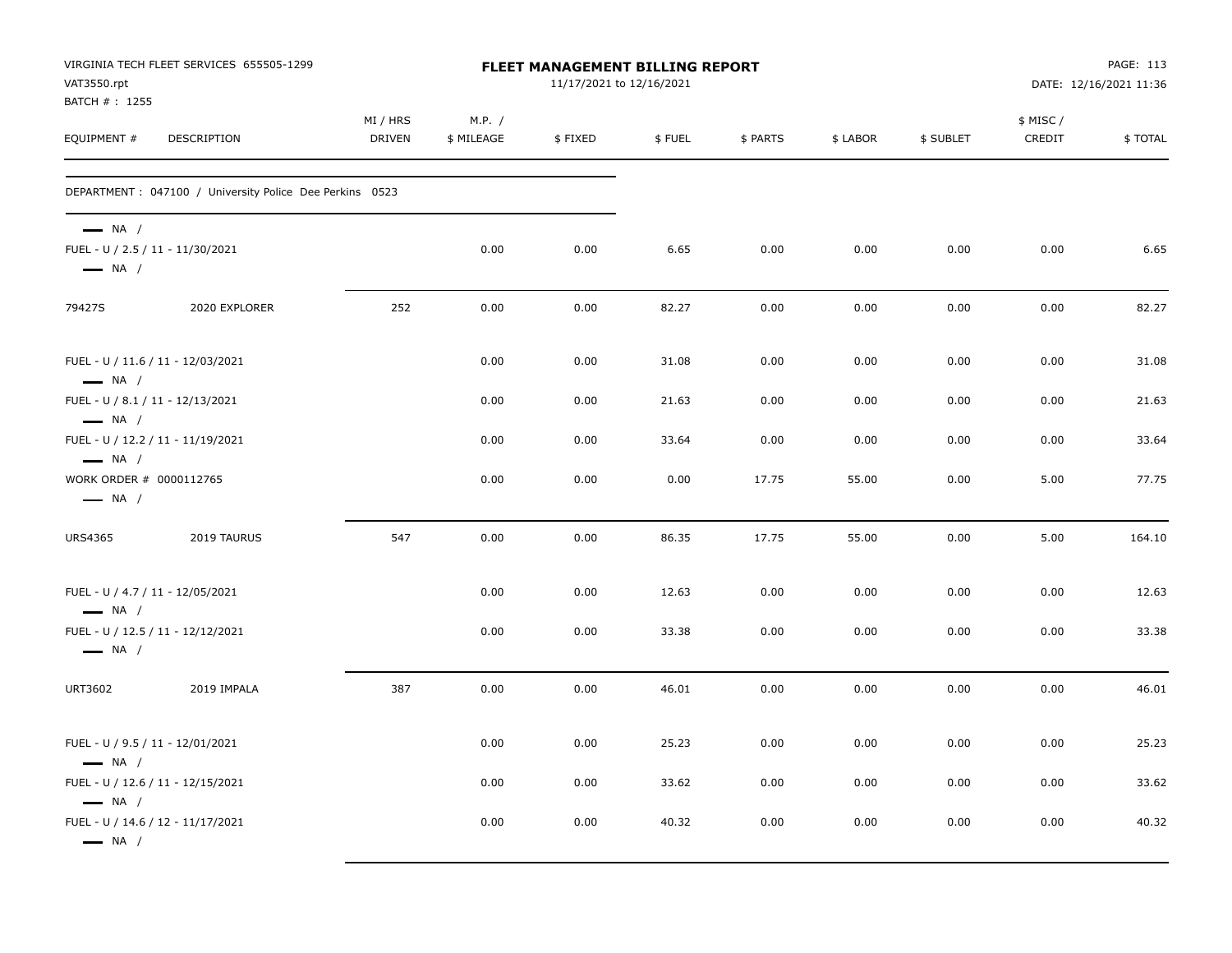| VAT3550.rpt<br>BATCH #: 1255 | VIRGINIA TECH FLEET SERVICES 655505-1299                 |                           |                      |         | FLEET MANAGEMENT BILLING REPORT<br>11/17/2021 to 12/16/2021 |          |          |           |                    | PAGE: 114<br>DATE: 12/16/2021 11:36 |
|------------------------------|----------------------------------------------------------|---------------------------|----------------------|---------|-------------------------------------------------------------|----------|----------|-----------|--------------------|-------------------------------------|
| EQUIPMENT #                  | DESCRIPTION                                              | MI / HRS<br><b>DRIVEN</b> | M.P. /<br>\$ MILEAGE | \$FIXED | \$FUEL                                                      | \$ PARTS | \$ LABOR | \$ SUBLET | \$ MISC/<br>CREDIT | \$TOTAL                             |
|                              | DEPARTMENT : 047100 / University Police Dee Perkins 0523 |                           |                      |         |                                                             |          |          |           |                    |                                     |
| <b>VDM9678</b>               | 2015 IMPALA                                              | 839                       | 0.00                 | 0.00    | 99.17                                                       | 0.00     | 0.00     | 0.00      | 0.00               | 99.17                               |
| $\longrightarrow$ NA /       | FUEL - U / 12.0 / 11 - 12/02/2021                        |                           | 0.00                 | 0.00    | 32.07                                                       | 0.00     | 0.00     | 0.00      | 0.00               | 32.07                               |
| $\longrightarrow$ NA /       | FUEL - U / 14.0 / 11 - 12/08/2021                        |                           | 0.00                 | 0.00    | 37.43                                                       | 0.00     | 0.00     | 0.00      | 0.00               | 37.43                               |
| $\longrightarrow$ NA /       | FUEL - U / 15.1 / 12 - 12/15/2021                        |                           | 0.00                 | 0.00    | 40.18                                                       | 0.00     | 0.00     | 0.00      | 0.00               | 40.18                               |
| $\longrightarrow$ NA /       | FUEL - U / 14.4 / 11 - 11/18/2021                        |                           | 0.00                 | 0.00    | 39.69                                                       | 0.00     | 0.00     | 0.00      | 0.00               | 39.69                               |
| VXJ3047                      | 2017 TAURUS                                              | 1,132                     | 0.00                 | 0.00    | 149.37                                                      | 0.00     | 0.00     | 0.00      | 0.00               | 149.37                              |
| $\longrightarrow$ NA /       | FUEL - U / 14.5 / 12 - 12/09/2021                        |                           | 0.00                 | 0.00    | 38.63                                                       | 0.00     | 0.00     | 0.00      | 0.00               | 38.63                               |
| $\longrightarrow$ NA /       | FUEL - U / 15.8 / 12 - 11/21/2021                        |                           | 0.00                 | 0.00    | 43.66                                                       | 0.00     | 0.00     | 0.00      | 0.00               | 43.66                               |
| $\longrightarrow$ NA /       | FUEL - U / 17.2 / CC - 11/24/2021                        |                           | 0.00                 | 0.00    | 56.84                                                       | 0.00     | 0.00     | 0.00      | 0.00               | 56.84                               |
| WNV9176                      | 2014 CHARGER                                             | 909                       | 0.00                 | 0.00    | 139.13                                                      | 0.00     | 0.00     | 0.00      | 0.00               | 139.13                              |
| ACCT: 121720                 |                                                          | 12,537                    | 0.00                 | 0.00    | 3,320.43                                                    | 53.25    | 125.00   | 0.00      | 15.00              | 3,513.68                            |
| ACCOUNT CODE: 122016         |                                                          |                           |                      |         |                                                             |          |          |           |                    |                                     |
| $\longrightarrow$ NA /       | FUEL - U / 13.8 / 12 - 12/08/2021                        |                           | 0.00                 | 0.00    | 36.77                                                       | 0.00     | 0.00     | 0.00      | 0.00               | 36.77                               |
|                              | FUEL - U / 14.7 / 12 - 12/12/2021                        |                           | 0.00                 | 0.00    | 39.25                                                       | 0.00     | 0.00     | 0.00      | 0.00               | 39.25                               |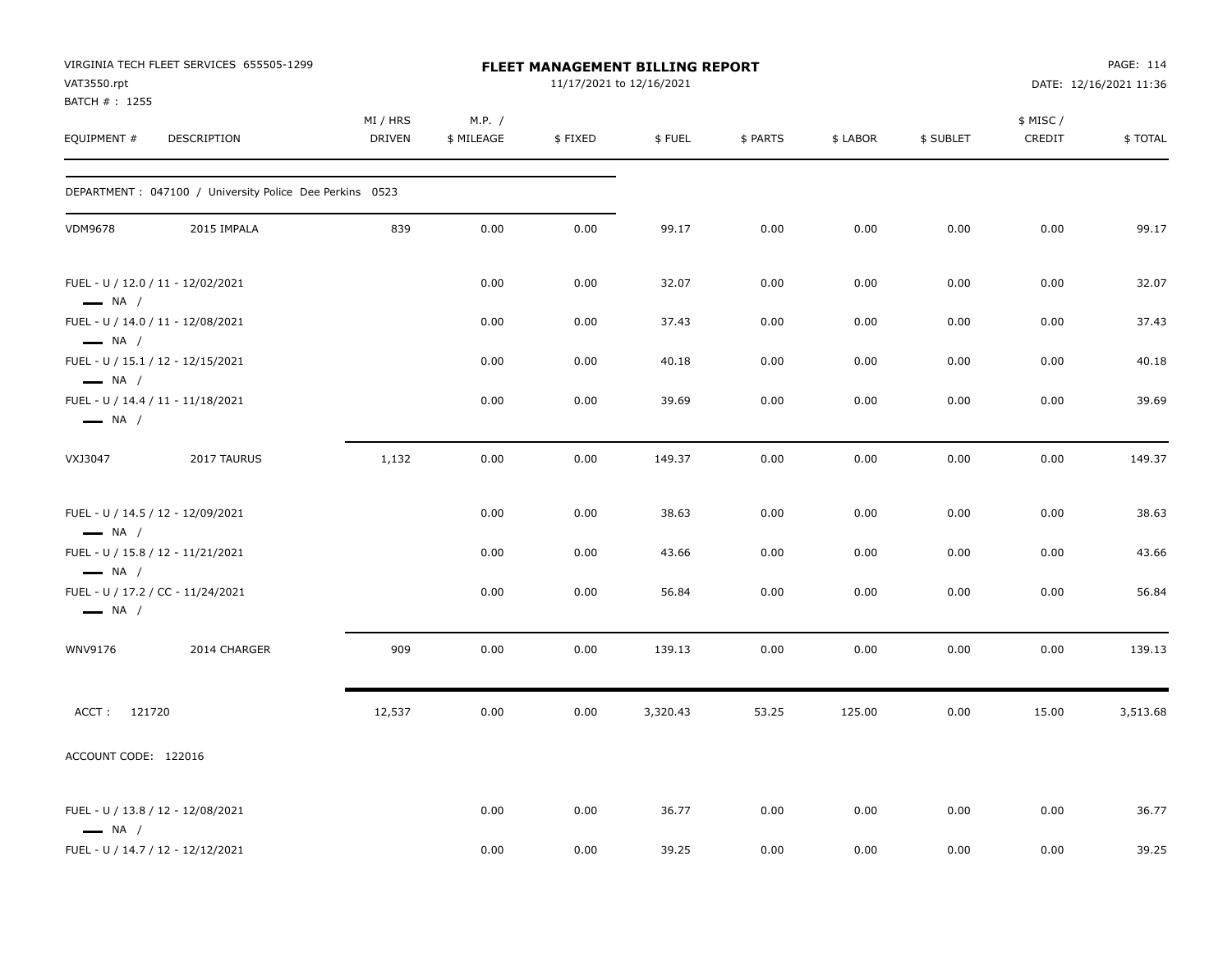| VAT3550.rpt<br>BATCH #: 1255                     | VIRGINIA TECH FLEET SERVICES 655505-1299                 |        |                           |                      |         | <b>FLEET MANAGEMENT BILLING REPORT</b><br>11/17/2021 to 12/16/2021 |          |          |                  |                     | PAGE: 115<br>DATE: 12/16/2021 11:36 |
|--------------------------------------------------|----------------------------------------------------------|--------|---------------------------|----------------------|---------|--------------------------------------------------------------------|----------|----------|------------------|---------------------|-------------------------------------|
| EQUIPMENT #                                      | <b>DESCRIPTION</b>                                       |        | MI / HRS<br><b>DRIVEN</b> | M.P. /<br>\$ MILEAGE | \$FIXED | \$FUEL                                                             | \$ PARTS | \$ LABOR | \$ SUBLET        | \$ MISC /<br>CREDIT | \$TOTAL                             |
|                                                  | DEPARTMENT : 047100 / University Police Dee Perkins 0523 |        |                           |                      |         |                                                                    |          |          |                  |                     |                                     |
| $\longrightarrow$ NA /<br>$\longrightarrow$ NA / | FUEL - U / 7.5 / 11 - 11/20/2021                         |        |                           | 0.00                 | 0.00    | 20.81                                                              | 0.00     | 0.00     | 0.00             | 0.00                | 20.81                               |
| 71555s                                           | 2017 Caravan                                             |        | 496                       | 0.00                 | 0.00    | 96.83                                                              | 0.00     | 0.00     | 0.00             | 0.00                | 96.83                               |
| ACCT:                                            | 122016                                                   |        | 496                       | 0.00                 | 0.00    | 96.83                                                              | 0.00     | 0.00     | 0.00             | 0.00                | 96.83                               |
|                                                  | DEPARTMENT SUBTOTALS :                                   |        | 13,033                    | 0.00                 | 0.00    | 3,417.26                                                           | 53.25    | 125.00   | 0.00             | 15.00               | 3,610.51                            |
|                                                  | BREAKDOWN OF CHARGES:                                    |        |                           | MILEAGE              |         |                                                                    | 0.00     |          | PARTS (WO'S)     |                     | 53.25                               |
|                                                  | <b>EQUIPMENT COUNT:</b>                                  | 27     |                           | MOTOR POOL           |         |                                                                    | 0.00     |          | PARTS (IND.ISS.) |                     | 0.00                                |
|                                                  | DEPARTMENT:                                              | 047100 |                           | <b>BASE</b>          |         |                                                                    | 0.00     |          | CREDITS          |                     | 0.00                                |
|                                                  |                                                          |        |                           | INSURANCE            |         |                                                                    | 0.00     |          | MISCELLANEOUS    |                     | 15.00                               |
|                                                  |                                                          |        |                           | <b>OTHER</b>         |         |                                                                    | 0.00     | LABOR    |                  |                     | 125.00                              |
|                                                  |                                                          |        |                           | REPLACEMENT          |         |                                                                    | 0.00     |          | <b>SUBLETS</b>   |                     | 0.00                                |
|                                                  |                                                          |        |                           | <b>FUEL</b>          |         | 3,417.26                                                           |          |          |                  |                     |                                     |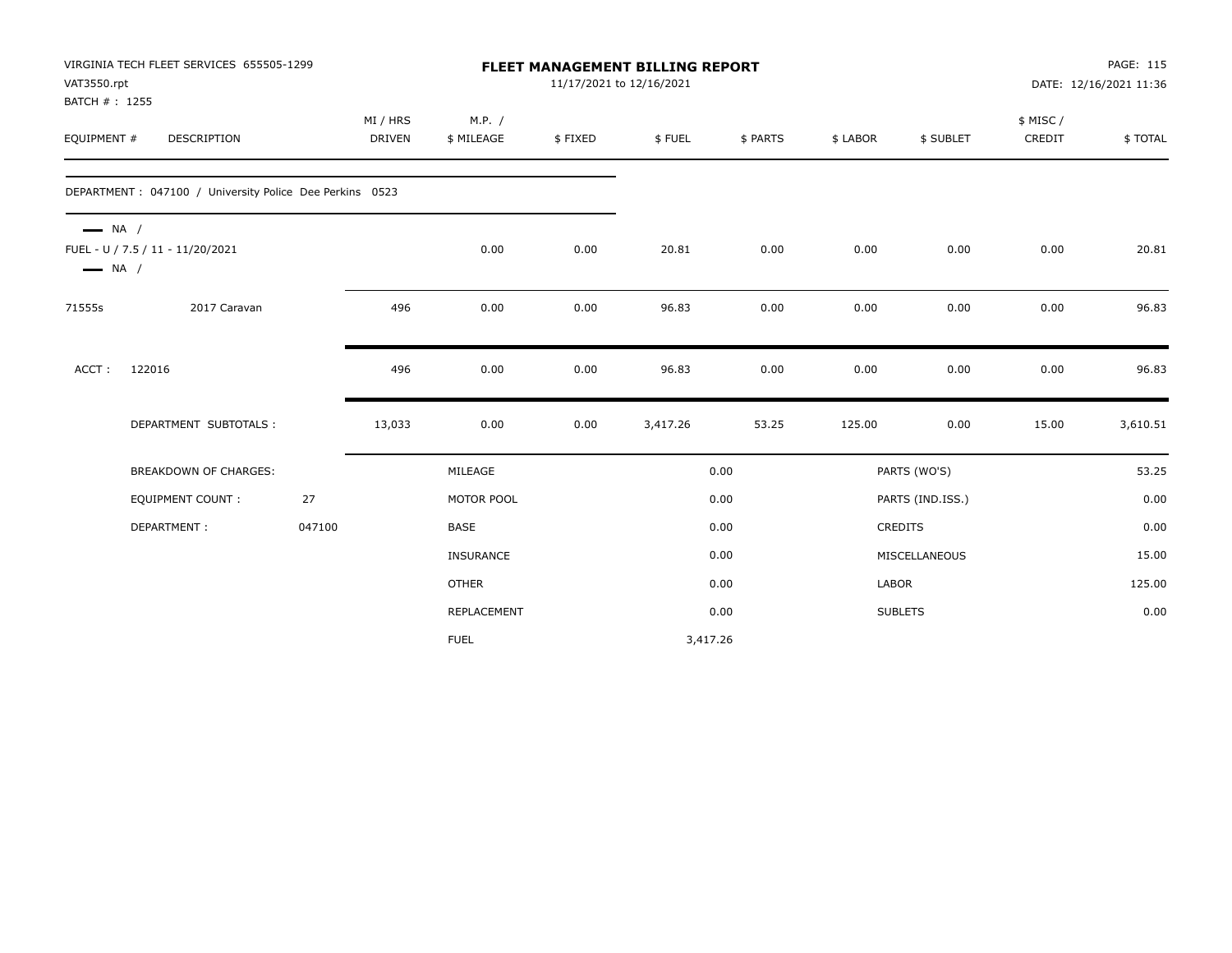| VAT3550.rpt<br>BATCH #: 1255                                                         | VIRGINIA TECH FLEET SERVICES 655505-1299                    |                           |                      | FLEET MANAGEMENT BILLING REPORT<br>11/17/2021 to 12/16/2021 |        | PAGE: 116<br>DATE: 12/16/2021 11:36 |          |           |                    |         |
|--------------------------------------------------------------------------------------|-------------------------------------------------------------|---------------------------|----------------------|-------------------------------------------------------------|--------|-------------------------------------|----------|-----------|--------------------|---------|
| EQUIPMENT #                                                                          | DESCRIPTION                                                 | MI / HRS<br><b>DRIVEN</b> | M.P. /<br>\$ MILEAGE | \$FIXED                                                     | \$FUEL | \$ PARTS                            | \$ LABOR | \$ SUBLET | \$ MISC/<br>CREDIT | \$TOTAL |
|                                                                                      | DEPARTMENT : 047101 / Virginia Tech Rescue Dee Perkins 0523 |                           |                      |                                                             |        |                                     |          |           |                    |         |
| ACCOUNT CODE: 155103                                                                 |                                                             |                           |                      |                                                             |        |                                     |          |           |                    |         |
| WORK ORDER # 0000112759<br>$\longrightarrow$ NA /                                    |                                                             |                           | 0.00                 | 0.00                                                        | 0.00   | 0.00                                | 52.50    | 0.00      | 0.00               | 52.50   |
| 58826S                                                                               | 2009 TRAILER                                                | $\mathsf 0$               | 0.00                 | 0.00                                                        | 0.00   | 0.00                                | 52.50    | 0.00      | 0.00               | 52.50   |
| $\longrightarrow$ NA /                                                               | FUEL - D / 10.8 / 13 - 12/15/2021                           |                           | 0.00                 | 0.00                                                        | 30.32  | 0.00                                | 0.00     | 0.00      | 0.00               | 30.32   |
| $\longrightarrow$ NA /                                                               | FUEL - D / 13.0 / 14 - 11/19/2021                           |                           | 0.00                 | 0.00                                                        | 38.91  | 0.00                                | 0.00     | 0.00      | 0.00               | 38.91   |
| $\longrightarrow$ NA /                                                               | FUEL - D / 12.1 / 13 - 11/21/2021                           |                           | 0.00                 | 0.00                                                        | 36.18  | 0.00                                | 0.00     | 0.00      | 0.00               | 36.18   |
| 58864S                                                                               | 2009 AMBULANCE                                              | 122                       | 0.00                 | 0.00                                                        | 105.41 | 0.00                                | 0.00     | 0.00      | 0.00               | 105.41  |
| FUEL - U / 8.9 / 12 - 12/02/2021<br>$\longrightarrow$ NA /                           |                                                             |                           | 0.00                 | 0.00                                                        | 23.84  | 0.00                                | 0.00     | 0.00      | 0.00               | 23.84   |
| FUEL - U / 8.8 / 11 - 12/03/2021<br>$\longrightarrow$ NA /                           |                                                             |                           | 0.00                 | 0.00                                                        | 23.44  | 0.00                                | 0.00     | 0.00      | 0.00               | 23.44   |
| $\longrightarrow$ NA /                                                               | FUEL - U / 17.6 / 12 - 12/04/2021                           |                           | 0.00                 | 0.00                                                        | 46.89  | 0.00                                | 0.00     | 0.00      | 0.00               | 46.89   |
| $\longrightarrow$ NA /                                                               | FUEL - U / 13.6 / 11 - 12/08/2021                           |                           | 0.00                 | 0.00                                                        | 36.26  | 0.00                                | 0.00     | 0.00      | 0.00               | 36.26   |
| $\longrightarrow$ NA /                                                               | FUEL - U / 12.6 / 12 - 12/14/2021                           |                           | 0.00                 | 0.00                                                        | 33.56  | 0.00                                | 0.00     | 0.00      | 0.00               | 33.56   |
| FUEL - U / 9.2 / 12 - 11/16/2021                                                     |                                                             |                           | 0.00                 | 0.00                                                        | 25.42  | 0.00                                | 0.00     | 0.00      | 0.00               | 25.42   |
| $\longrightarrow$ NA /<br>FUEL - U / 8.7 / 12 - 11/18/2021<br>$\longrightarrow$ NA / |                                                             |                           | 0.00                 | 0.00                                                        | 23.87  | 0.00                                | 0.00     | 0.00      | 0.00               | 23.87   |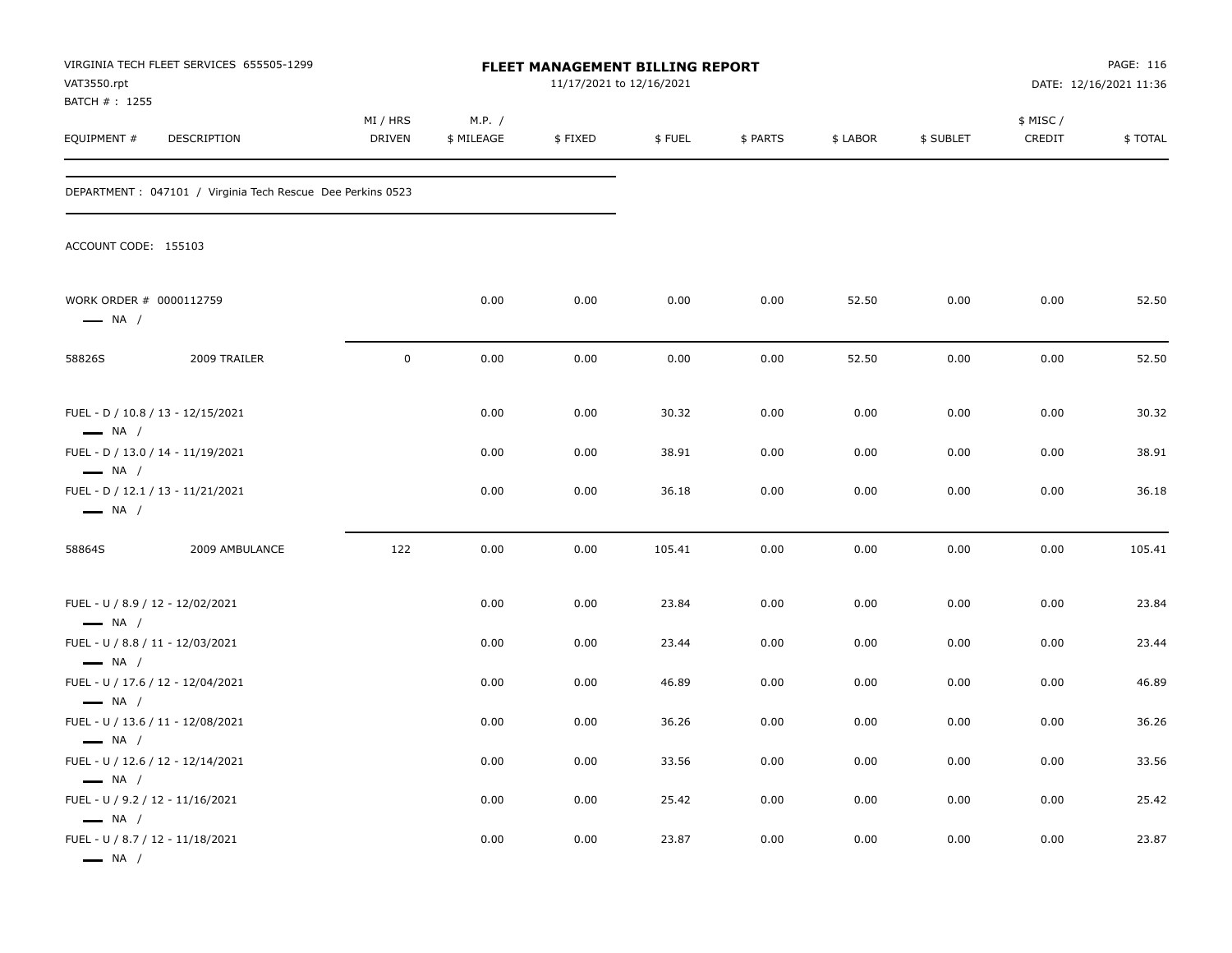| VAT3550.rpt                  | VIRGINIA TECH FLEET SERVICES 655505-1299                    |                           |                      | FLEET MANAGEMENT BILLING REPORT<br>11/17/2021 to 12/16/2021 |        |          |          |           |                     | PAGE: 117<br>DATE: 12/16/2021 11:36 |
|------------------------------|-------------------------------------------------------------|---------------------------|----------------------|-------------------------------------------------------------|--------|----------|----------|-----------|---------------------|-------------------------------------|
| BATCH #: 1255<br>EQUIPMENT # | DESCRIPTION                                                 | MI / HRS<br><b>DRIVEN</b> | M.P. /<br>\$ MILEAGE | \$FIXED                                                     | \$FUEL | \$ PARTS | \$ LABOR | \$ SUBLET | \$ MISC /<br>CREDIT | \$TOTAL                             |
|                              | DEPARTMENT : 047101 / Virginia Tech Rescue Dee Perkins 0523 |                           |                      |                                                             |        |          |          |           |                     |                                     |
| $\longrightarrow$ NA /       | FUEL - U / 12.6 / 11 - 11/19/2021                           |                           | 0.00                 | 0.00                                                        | 34.78  | 0.00     | 0.00     | 0.00      | 0.00                | 34.78                               |
| $\longrightarrow$ NA /       | FUEL - U / 11.8 / CC - 11/24/2021                           |                           | 0.00                 | 0.00                                                        | 38.85  | 0.00     | 0.00     | 0.00      | 0.00                | 38.85                               |
| $\longrightarrow$ NA /       | FUEL - U / 12.6 / 11 - 11/29/2021                           |                           | 0.00                 | 0.00                                                        | 33.75  | 0.00     | 0.00     | 0.00      | 0.00                | 33.75                               |
| $\longrightarrow$ NA /       | FUEL - U / 2.2 / 12 - 11/30/2021                            |                           | 0.00                 | 0.00                                                        | 5.87   | 0.00     | 0.00     | 0.00      | 0.00                | 5.87                                |
| $\longrightarrow$ NA /       | FUEL - U / 7.2 / 12 - 11/30/2021                            |                           | 0.00                 | 0.00                                                        | 19.33  | 0.00     | 0.00     | 0.00      | 0.00                | 19.33                               |
| 74606s                       | 2017 AMBULANCE                                              | 333                       | 0.00                 | 0.00                                                        | 345.86 | 0.00     | 0.00     | 0.00      | 0.00                | 345.86                              |
| $\longrightarrow$ NA /       | FUEL - U / 7.5 / 12 - 12/01/2021                            |                           | 0.00                 | 0.00                                                        | 19.92  | 0.00     | 0.00     | 0.00      | 0.00                | 19.92                               |
| $\longrightarrow$ NA /       | FUEL - U / 10.2 / 11 - 12/05/2021                           |                           | 0.00                 | 0.00                                                        | 27.21  | 0.00     | 0.00     | 0.00      | 0.00                | 27.21                               |
| $\longrightarrow$ NA /       | FUEL - U / 4.3 / 11 - 12/08/2021                            |                           | 0.00                 | 0.00                                                        | 11.43  | 0.00     | 0.00     | 0.00      | 0.00                | 11.43                               |
| $\longrightarrow$ NA /       | FUEL - U / 7.4 / 11 - 12/11/2021                            |                           | 0.00                 | 0.00                                                        | 19.76  | 0.00     | 0.00     | 0.00      | 0.00                | 19.76                               |
| $\longrightarrow$ NA /       | FUEL - U / 7.9 / 11 - 11/18/2021                            |                           | 0.00                 | 0.00                                                        | 21.80  | 0.00     | 0.00     | 0.00      | 0.00                | 21.80                               |
| 74651s                       | 2018 EXPLORER                                               | 408                       | 0.00                 | 0.00                                                        | 100.12 | 0.00     | 0.00     | 0.00      | 0.00                | 100.12                              |
| $\longrightarrow$ NA /       | FUEL - U / 10.4 / 11 - 12/05/2021                           |                           | 0.00                 | 0.00                                                        | 27.74  | 0.00     | 0.00     | 0.00      | 0.00                | 27.74                               |
| $\longrightarrow$ NA /       | FUEL - U / 12.4 / 11 - 12/12/2021                           |                           | 0.00                 | 0.00                                                        | 33.00  | 0.00     | 0.00     | 0.00      | 0.00                | 33.00                               |
| $\longrightarrow$ NA /       | FUEL - U / 11.5 / 11 - 11/19/2021                           |                           | 0.00                 | 0.00                                                        | 31.77  | 0.00     | 0.00     | 0.00      | 0.00                | 31.77                               |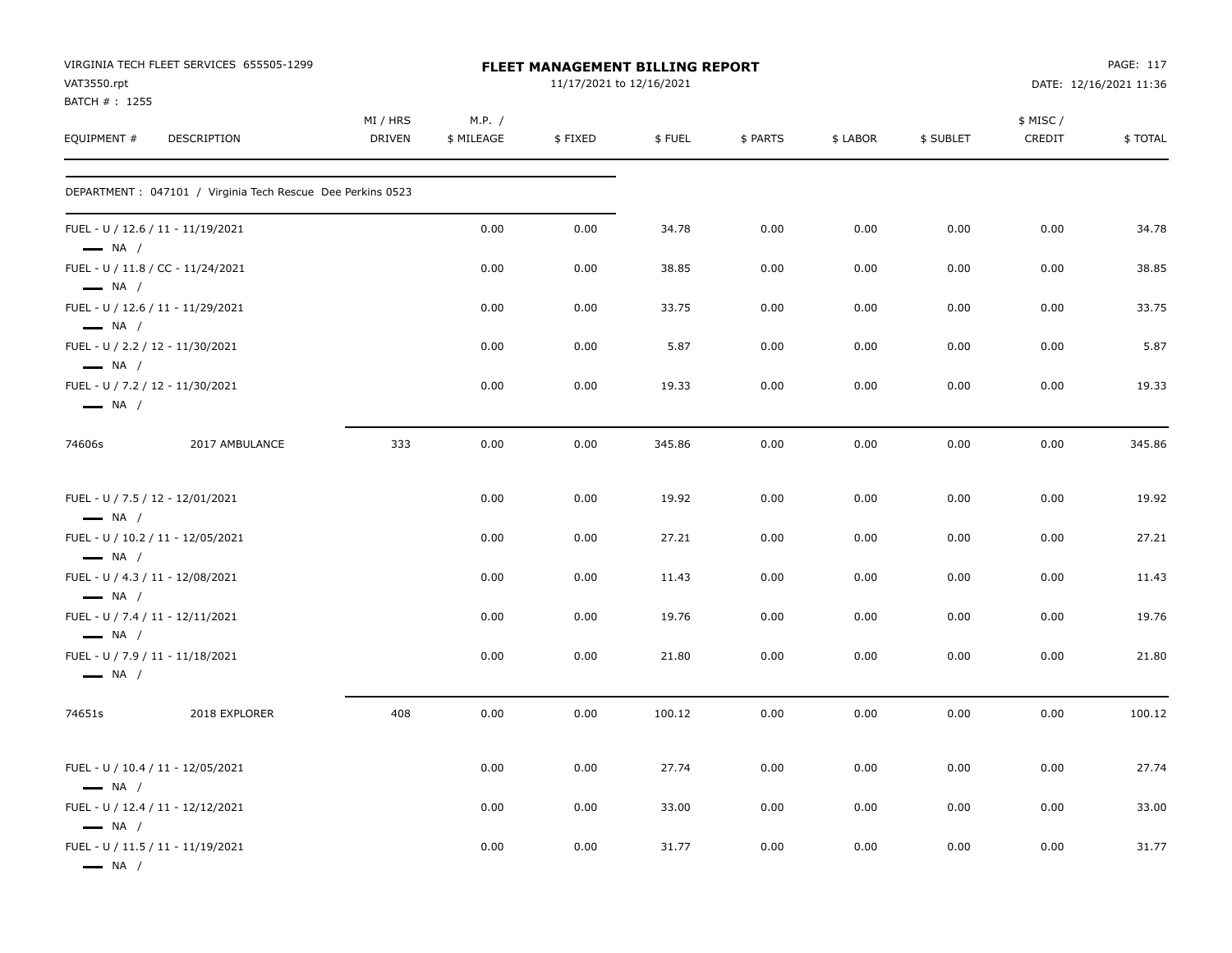| VAT3550.rpt<br>BATCH #: 1255                                                         | VIRGINIA TECH FLEET SERVICES 655505-1299                   |                           |                      | <b>FLEET MANAGEMENT BILLING REPORT</b><br>11/17/2021 to 12/16/2021 |        | PAGE: 118<br>DATE: 12/16/2021 11:36 |          |           |                    |         |  |
|--------------------------------------------------------------------------------------|------------------------------------------------------------|---------------------------|----------------------|--------------------------------------------------------------------|--------|-------------------------------------|----------|-----------|--------------------|---------|--|
| EQUIPMENT #                                                                          | DESCRIPTION                                                | MI / HRS<br><b>DRIVEN</b> | M.P. /<br>\$ MILEAGE | \$FIXED                                                            | \$FUEL | \$ PARTS                            | \$ LABOR | \$ SUBLET | \$ MISC/<br>CREDIT | \$TOTAL |  |
|                                                                                      | DEPARTMENT: 047101 / Virginia Tech Rescue Dee Perkins 0523 |                           |                      |                                                                    |        |                                     |          |           |                    |         |  |
| FUEL - U / 9.5 / 11 - 11/29/2021<br>$\longrightarrow$ NA /                           |                                                            |                           | 0.00                 | 0.00                                                               | 25.47  | 0.00                                | 0.00     | 0.00      | 0.00               | 25.47   |  |
| 74653s                                                                               | 2018 EXPLORER                                              | 534                       | 0.00                 | 0.00                                                               | 117.98 | 0.00                                | 0.00     | 0.00      | 0.00               | 117.98  |  |
| FUEL - U / 14.0 / 12 - 12/04/2021<br>$\longrightarrow$ NA /                          |                                                            |                           | 0.00                 | 0.00                                                               | 37.49  | 0.00                                | 0.00     | 0.00      | 0.00               | 37.49   |  |
| FUEL - U / 10.8 / 12 - 12/05/2021<br>$\longrightarrow$ NA /                          |                                                            |                           | 0.00                 | 0.00                                                               | 28.86  | 0.00                                | 0.00     | 0.00      | 0.00               | 28.86   |  |
| FUEL - U / 11.2 / 12 - 12/05/2021<br>$\longrightarrow$ NA /                          |                                                            |                           | 0.00                 | 0.00                                                               | 29.80  | 0.00                                | 0.00     | 0.00      | 0.00               | 29.80   |  |
| FUEL - U / 11.9 / 12 - 12/06/2021<br>$\longrightarrow$ NA /                          |                                                            |                           | 0.00                 | 0.00                                                               | 31.69  | 0.00                                | 0.00     | 0.00      | 0.00               | 31.69   |  |
| FUEL - U / 11.7 / 12 - 12/07/2021<br>$\longrightarrow$ NA /                          |                                                            |                           | 0.00                 | 0.00                                                               | 31.21  | 0.00                                | 0.00     | 0.00      | 0.00               | 31.21   |  |
| FUEL - U / 11.0 / 12 - 12/09/2021<br>$\longrightarrow$ NA /                          |                                                            |                           | 0.00                 | 0.00                                                               | 29.45  | 0.00                                | 0.00     | 0.00      | 0.00               | 29.45   |  |
| FUEL - U / 9.9 / 12 - 12/10/2021<br>$\longrightarrow$ NA /                           |                                                            |                           | 0.00                 | 0.00                                                               | 26.46  | 0.00                                | 0.00     | 0.00      | 0.00               | 26.46   |  |
| FUEL - U / 9.5 / 11 - 12/11/2021<br>$\longrightarrow$ NA /                           |                                                            |                           | 0.00                 | 0.00                                                               | 25.31  | 0.00                                | 0.00     | 0.00      | 0.00               | 25.31   |  |
| FUEL - U / 10.8 / 11 - 12/13/2021<br>$\longrightarrow$ NA /                          |                                                            |                           | 0.00                 | 0.00                                                               | 28.76  | 0.00                                | 0.00     | 0.00      | 0.00               | 28.76   |  |
| FUEL - U / 12.6 / 12 - 11/19/2021<br>$\longrightarrow$ NA /                          |                                                            |                           | 0.00                 | 0.00                                                               | 34.89  | 0.00                                | 0.00     | 0.00      | 0.00               | 34.89   |  |
| FUEL - U / 8.5 / 12 - 11/21/2021<br>$\longrightarrow$ NA /                           |                                                            |                           | 0.00                 | 0.00                                                               | 23.46  | 0.00                                | 0.00     | 0.00      | 0.00               | 23.46   |  |
| FUEL - U / 12.2 / 12 - 11/23/2021                                                    |                                                            |                           | 0.00                 | 0.00                                                               | 33.67  | 0.00                                | 0.00     | 0.00      | 0.00               | 33.67   |  |
| $\longrightarrow$ NA /<br>FUEL - U / 8.2 / 11 - 11/30/2021<br>$\longrightarrow$ NA / |                                                            |                           | 0.00                 | 0.00                                                               | 22.00  | 0.00                                | 0.00     | 0.00      | 0.00               | 22.00   |  |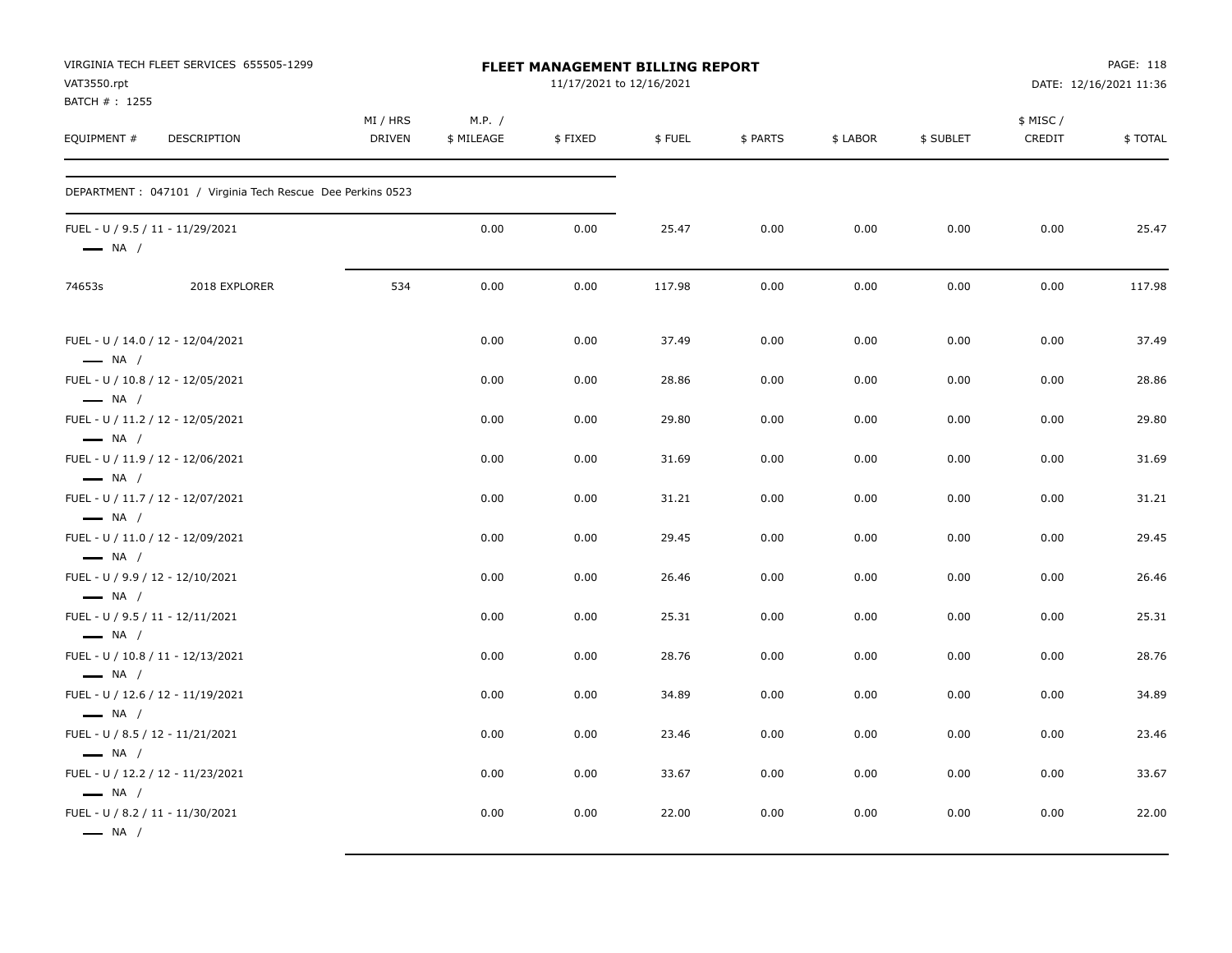| VAT3550.rpt<br>BATCH #: 1255                 | VIRGINIA TECH FLEET SERVICES 655505-1299                    |                    |                      |         | <b>FLEET MANAGEMENT BILLING REPORT</b><br>11/17/2021 to 12/16/2021 |          |          |           |                    | PAGE: 119<br>DATE: 12/16/2021 11:36 |
|----------------------------------------------|-------------------------------------------------------------|--------------------|----------------------|---------|--------------------------------------------------------------------|----------|----------|-----------|--------------------|-------------------------------------|
| EQUIPMENT #                                  | DESCRIPTION                                                 | MI / HRS<br>DRIVEN | M.P. /<br>\$ MILEAGE | \$FIXED | \$FUEL                                                             | \$ PARTS | \$ LABOR | \$ SUBLET | \$ MISC/<br>CREDIT | \$TOTAL                             |
|                                              | DEPARTMENT : 047101 / Virginia Tech Rescue Dee Perkins 0523 |                    |                      |         |                                                                    |          |          |           |                    |                                     |
| 77303s                                       | 2019 AMBULANCE                                              | 506                | 0.00                 | 0.00    | 383.05                                                             | 0.00     | 0.00     | 0.00      | 0.00               | 383.05                              |
| $\longrightarrow$ NA /                       | FUEL - U / 2.4 / 01 - 12/03/2021                            |                    | 0.00                 | 0.00    | 6.27                                                               | 0.00     | 0.00     | 0.00      | 0.00               | 6.27                                |
| <b>ERESCUE</b>                               | <b>2008 CANS</b>                                            | $\mathbf 0$        | 0.00                 | 0.00    | 6.27                                                               | 0.00     | 0.00     | 0.00      | 0.00               | 6.27                                |
| $\longrightarrow$ NA /                       | FUEL - U / 13.8 / 11 - 12/07/2021                           |                    | 0.00                 | 0.00    | 36.85                                                              | 0.00     | 0.00     | 0.00      | 0.00               | 36.85                               |
| $\longrightarrow$ NA /                       | FUEL - U / 9.8 / 12 - 12/13/2021                            |                    | 0.00                 | 0.00    | 26.19                                                              | 0.00     | 0.00     | 0.00      | 0.00               | 26.19                               |
| $\longrightarrow$ NA /                       | FUEL - U / 16.8 / 11 - 11/18/2021                           |                    | 0.00                 | 0.00    | 46.45                                                              | 0.00     | 0.00     | 0.00      | 0.00               | 46.45                               |
| <b>BASE CHARGE</b><br>$\longrightarrow$ NA / |                                                             |                    | 0.00                 | 519.00  | 0.00                                                               | 0.00     | 0.00     | 0.00      | 0.00               | 519.00                              |
| PA145                                        | 2009 F350                                                   | 250                | 0.00                 | 519.00  | 109.49                                                             | 0.00     | 0.00     | 0.00      | 0.00               | 628.49                              |
| ACCT:                                        | 155103                                                      | 2,153              | 0.00                 | 519.00  | 1,168.18                                                           | 0.00     | 52.50    | 0.00      | 0.00               | 1,739.68                            |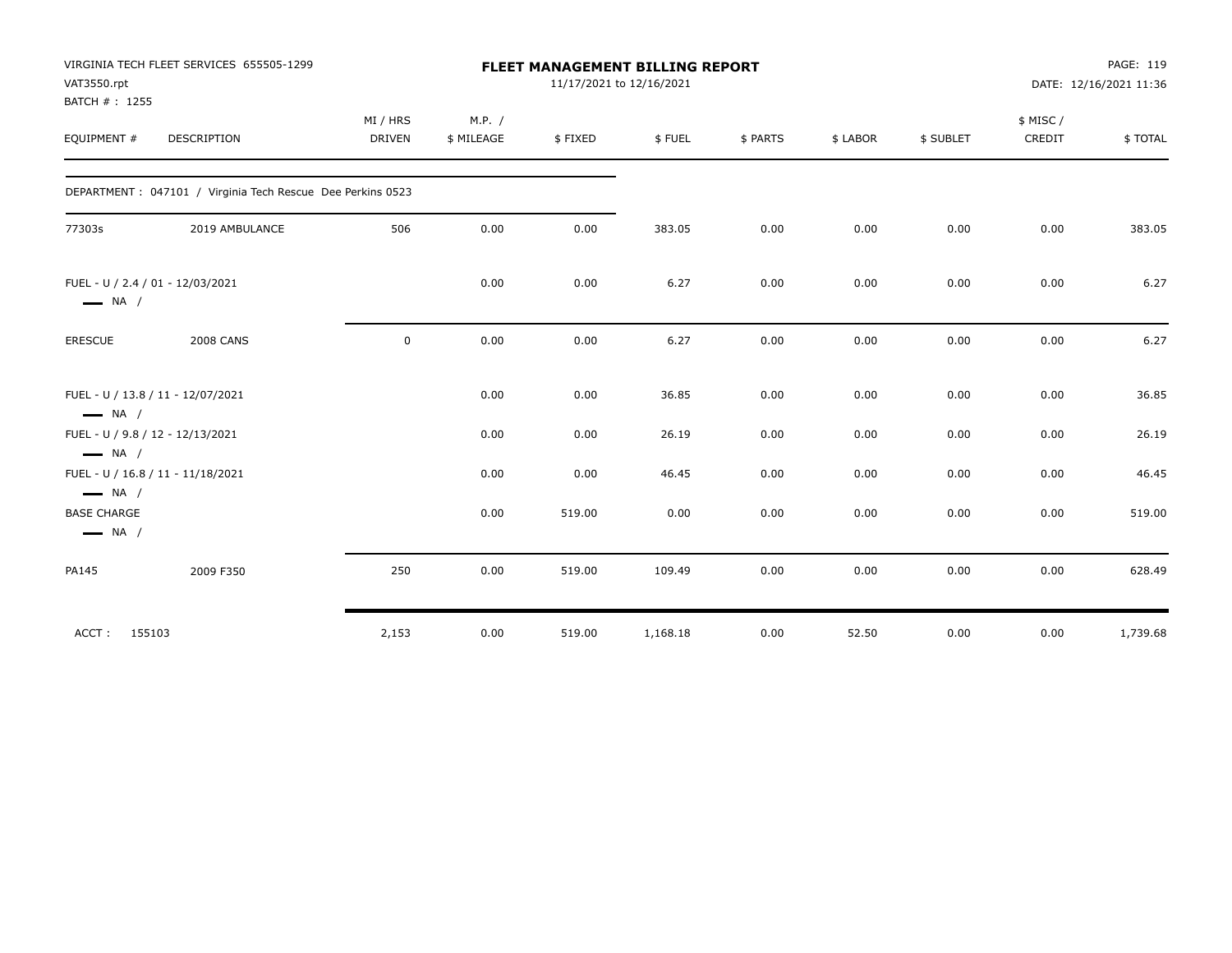| VIRGINIA TECH FLEET SERVICES 655505-1299<br>VAT3550.rpt<br>BATCH # : 1255 |        |                    |                      |         | <b>FLEET MANAGEMENT BILLING REPORT</b><br>11/17/2021 to 12/16/2021 |          |          |                  |                     | PAGE: 120<br>DATE: 12/16/2021 11:36 |
|---------------------------------------------------------------------------|--------|--------------------|----------------------|---------|--------------------------------------------------------------------|----------|----------|------------------|---------------------|-------------------------------------|
| EQUIPMENT #<br>DESCRIPTION                                                |        | MI / HRS<br>DRIVEN | M.P. /<br>\$ MILEAGE | \$FIXED | \$FUEL                                                             | \$ PARTS | \$ LABOR | \$ SUBLET        | \$ MISC /<br>CREDIT | \$TOTAL                             |
| DEPARTMENT SUBTOTALS :                                                    |        | 2,153              | 0.00                 | 519.00  | 1,168.18                                                           | 0.00     | 52.50    | 0.00             | 0.00                | 1,739.68                            |
| <b>BREAKDOWN OF CHARGES:</b>                                              |        |                    | MILEAGE              |         |                                                                    | 0.00     |          | PARTS (WO'S)     |                     | 0.00                                |
| EQUIPMENT COUNT:                                                          | 8      |                    | MOTOR POOL           |         |                                                                    | 0.00     |          | PARTS (IND.ISS.) |                     | 0.00                                |
| DEPARTMENT:                                                               | 047101 |                    | BASE                 |         |                                                                    | 519.00   |          | <b>CREDITS</b>   |                     | 0.00                                |
|                                                                           |        |                    | <b>INSURANCE</b>     |         |                                                                    | 0.00     |          | MISCELLANEOUS    |                     | 0.00                                |
|                                                                           |        |                    | OTHER                |         |                                                                    | 0.00     | LABOR    |                  |                     | 52.50                               |
|                                                                           |        |                    | REPLACEMENT          |         |                                                                    | 0.00     |          | <b>SUBLETS</b>   |                     | 0.00                                |
|                                                                           |        |                    | <b>FUEL</b>          |         | 1,168.18                                                           |          |          |                  |                     |                                     |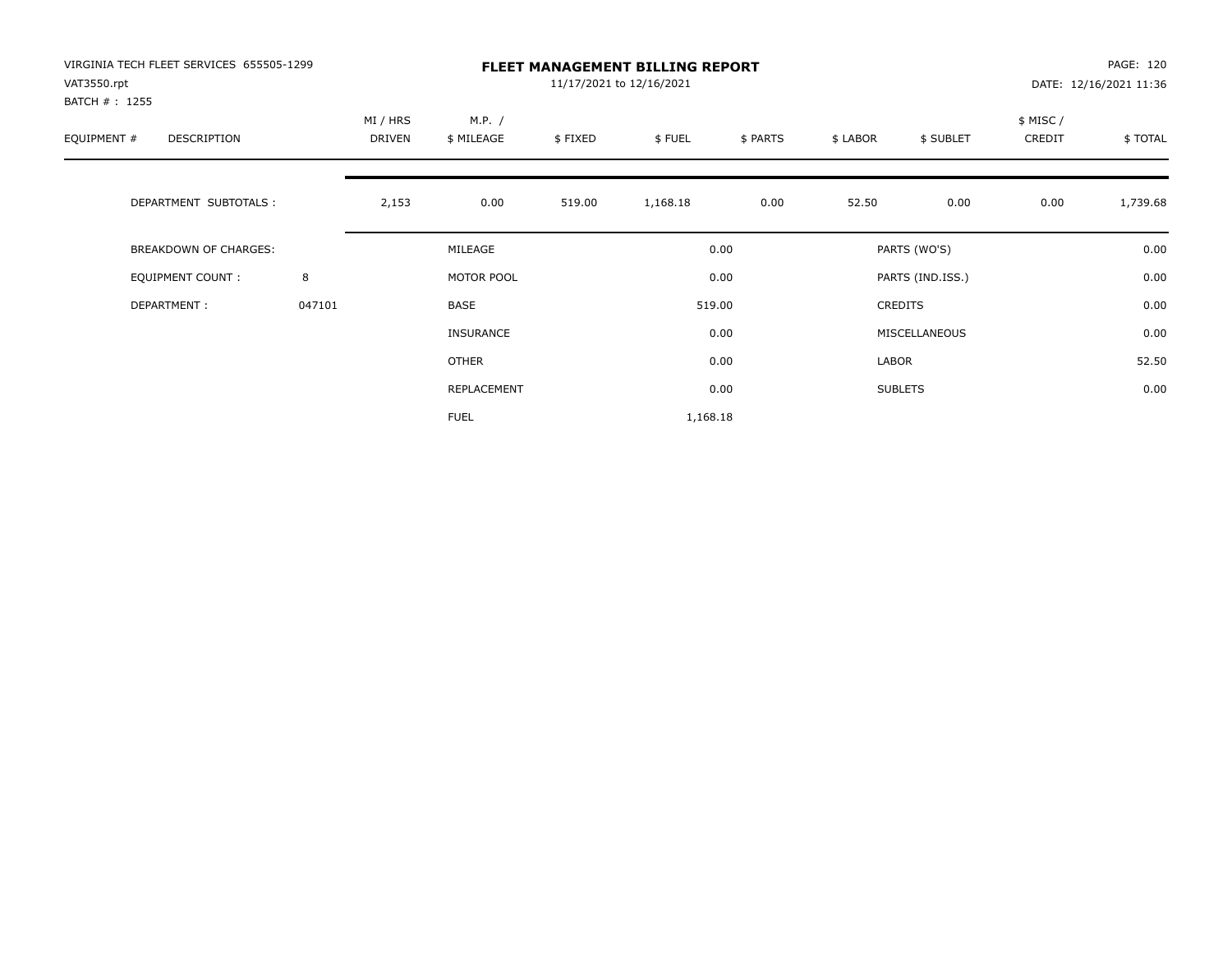| VAT3550.rpt                                                                          | VIRGINIA TECH FLEET SERVICES 655505-1299                  | FLEET MANAGEMENT BILLING REPORT<br>11/17/2021 to 12/16/2021 |                        |         |        |          | PAGE: 121<br>DATE: 12/16/2021 11:36 |           |                    |          |
|--------------------------------------------------------------------------------------|-----------------------------------------------------------|-------------------------------------------------------------|------------------------|---------|--------|----------|-------------------------------------|-----------|--------------------|----------|
| BATCH #: 1255<br>EQUIPMENT #                                                         | DESCRIPTION                                               | MI / HRS<br>DRIVEN                                          | M.P. $/$<br>\$ MILEAGE | \$FIXED | \$FUEL | \$ PARTS | \$ LABOR                            | \$ SUBLET | \$ MISC/<br>CREDIT | \$ TOTAL |
|                                                                                      | DEPARTMENT : 047200 / Campus Mail Center Brandy Cole 0372 |                                                             |                        |         |        |          |                                     |           |                    |          |
| ACCOUNT CODE: 121724                                                                 |                                                           |                                                             |                        |         |        |          |                                     |           |                    |          |
| $\longrightarrow$ NA /                                                               | FUEL - U / 26.5 / 12 - 12/01/2021                         |                                                             | 0.00                   | 0.00    | 70.65  | 0.00     | 0.00                                | 0.00      | 0.00               | 70.65    |
| 55240S                                                                               | 2007 SAVANA                                               | 245                                                         | 0.00                   | 0.00    | 70.65  | 0.00     | 0.00                                | 0.00      | 0.00               | 70.65    |
| $\longrightarrow$ NA /                                                               | FUEL - U / 11.2 / 12 - 12/03/2021                         |                                                             | 0.00                   | 0.00    | 29.88  | 0.00     | 0.00                                | 0.00      | 0.00               | 29.88    |
|                                                                                      | FUEL - U / 16.3 / 12 - 12/10/2021                         |                                                             | 0.00                   | 0.00    | 43.63  | 0.00     | 0.00                                | 0.00      | 0.00               | 43.63    |
| $\longrightarrow$ NA /<br>$\longrightarrow$ NA /                                     | FUEL - U / 14.4 / 12 - 11/18/2021                         |                                                             | 0.00                   | 0.00    | 39.72  | 0.00     | 0.00                                | 0.00      | 0.00               | 39.72    |
| FUEL - U / 9.1 / 11 - 11/23/2021                                                     |                                                           |                                                             | 0.00                   | 0.00    | 25.12  | 0.00     | 0.00                                | 0.00      | 0.00               | 25.12    |
| $\longrightarrow$ NA /<br>FUEL - U / 9.5 / 11 - 11/30/2021<br>$\longrightarrow$ NA / |                                                           |                                                             | 0.00                   | 0.00    | 25.47  | 0.00     | 0.00                                | 0.00      | 0.00               | 25.47    |
| 60211S                                                                               | 2011 Express 2500                                         | 475                                                         | 0.00                   | 0.00    | 163.82 | 0.00     | 0.00                                | 0.00      | 0.00               | 163.82   |
| $\longrightarrow$ NA /                                                               | FUEL - U / 17.5 / 11 - 12/14/2021                         |                                                             | 0.00                   | 0.00    | 46.73  | 0.00     | 0.00                                | 0.00      | 0.00               | 46.73    |
| 79424s                                                                               | 2020 Transit-350                                          | 215                                                         | 0.00                   | 0.00    | 46.73  | 0.00     | 0.00                                | 0.00      | 0.00               | 46.73    |
| $\longrightarrow$ NA /                                                               | FUEL - U / 15.8 / 11 - 12/02/2021                         |                                                             | 0.00                   | 0.00    | 42.29  | 0.00     | 0.00                                | 0.00      | 0.00               | 42.29    |
| 79425s                                                                               | 2020 Transit-350                                          | 174                                                         | 0.00                   | 0.00    | 42.29  | 0.00     | 0.00                                | 0.00      | 0.00               | 42.29    |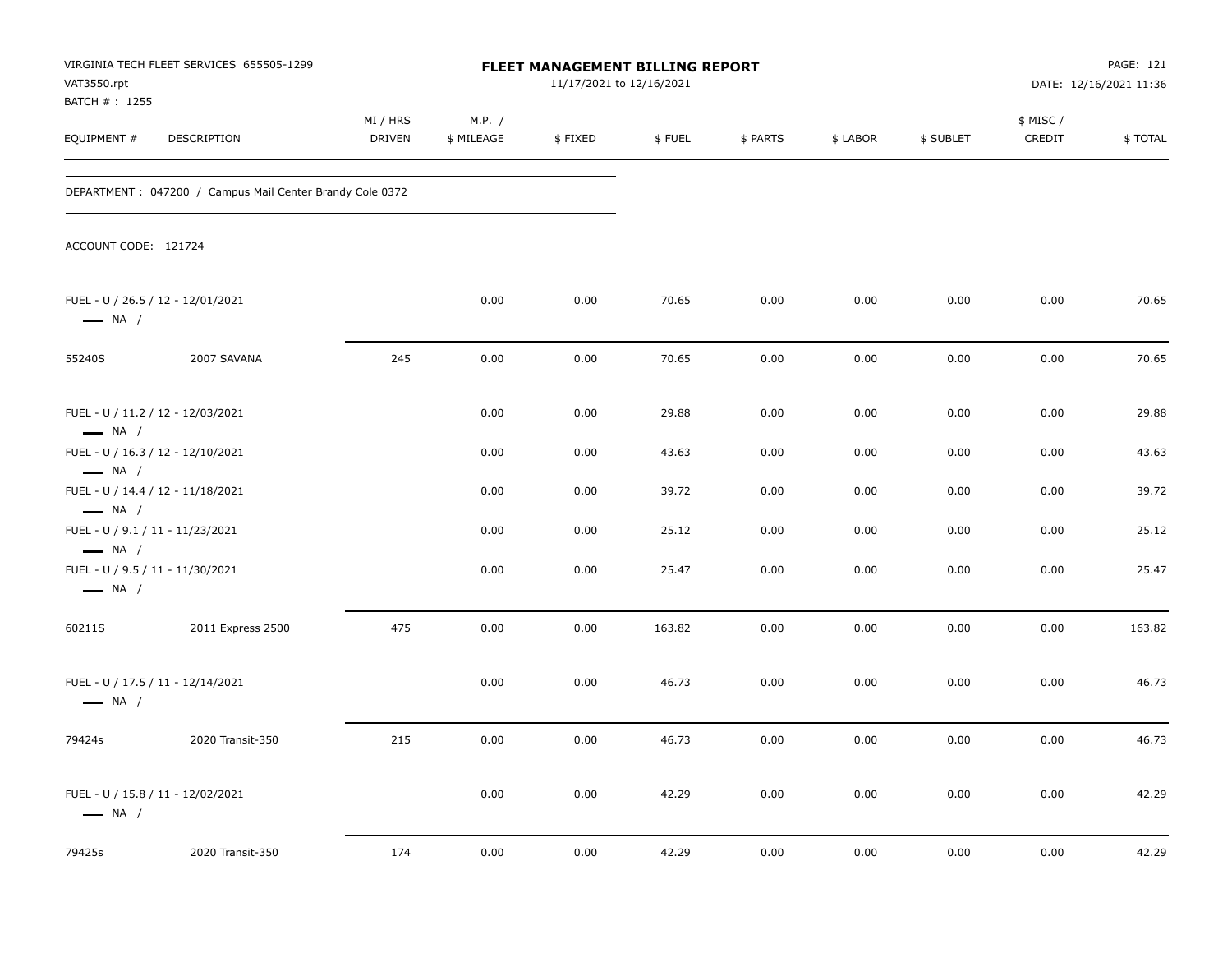| VAT3550.rpt                                  | VIRGINIA TECH FLEET SERVICES 655505-1299<br>BATCH #: 1255 |        |                    |                      |         | FLEET MANAGEMENT BILLING REPORT<br>11/17/2021 to 12/16/2021 |          |          |                  | PAGE: 122<br>DATE: 12/16/2021 11:36 |         |  |
|----------------------------------------------|-----------------------------------------------------------|--------|--------------------|----------------------|---------|-------------------------------------------------------------|----------|----------|------------------|-------------------------------------|---------|--|
| EQUIPMENT #                                  | DESCRIPTION                                               |        | MI / HRS<br>DRIVEN | M.P. /<br>\$ MILEAGE | \$FIXED | \$FUEL                                                      | \$ PARTS | \$ LABOR | \$ SUBLET        | \$ MISC /<br>CREDIT                 | \$TOTAL |  |
|                                              | DEPARTMENT : 047200 / Campus Mail Center Brandy Cole 0372 |        |                    |                      |         |                                                             |          |          |                  |                                     |         |  |
| $\longrightarrow$ NA /                       | FUEL - U / 13.5 / 11 - 12/13/2021                         |        |                    | 0.00                 | 0.00    | 36.05                                                       | 0.00     | 0.00     | 0.00             | 0.00                                | 36.05   |  |
| 79426s                                       | 2020 Transit-350                                          |        | 166                | 0.00                 | 0.00    | 36.05                                                       | 0.00     | 0.00     | 0.00             | 0.00                                | 36.05   |  |
| <b>BASE CHARGE</b><br>$\longrightarrow$ NA / |                                                           |        |                    | 0.00                 | 502.00  | 0.00                                                        | 0.00     | 0.00     | 0.00             | 0.00                                | 502.00  |  |
| <b>PA76</b>                                  | 2013 CARGO VAN                                            |        | $\mathsf 0$        | 0.00                 | 502.00  | 0.00                                                        | 0.00     | 0.00     | 0.00             | 0.00                                | 502.00  |  |
| ACCT:                                        | 121724                                                    |        | 1,275              | 0.00                 | 502.00  | 359.54                                                      | 0.00     | 0.00     | 0.00             | 0.00                                | 861.54  |  |
|                                              | DEPARTMENT SUBTOTALS :                                    |        | 1,275              | 0.00                 | 502.00  | 359.54                                                      | 0.00     | 0.00     | 0.00             | 0.00                                | 861.54  |  |
|                                              | BREAKDOWN OF CHARGES:                                     |        |                    | MILEAGE              |         |                                                             | 0.00     |          | PARTS (WO'S)     |                                     | 0.00    |  |
|                                              | <b>EQUIPMENT COUNT:</b>                                   | 6      |                    | MOTOR POOL           |         |                                                             | 0.00     |          | PARTS (IND.ISS.) |                                     | 0.00    |  |
|                                              | DEPARTMENT:                                               | 047200 |                    | <b>BASE</b>          |         | 502.00                                                      |          |          | CREDITS          |                                     | 0.00    |  |
|                                              |                                                           |        |                    | INSURANCE            |         |                                                             | 0.00     |          | MISCELLANEOUS    |                                     | 0.00    |  |
|                                              |                                                           |        |                    | <b>OTHER</b>         |         |                                                             | 0.00     | LABOR    |                  |                                     | 0.00    |  |
|                                              |                                                           |        |                    | REPLACEMENT          |         |                                                             | 0.00     |          | <b>SUBLETS</b>   |                                     | 0.00    |  |
|                                              |                                                           |        |                    | <b>FUEL</b>          |         |                                                             | 359.54   |          |                  |                                     |         |  |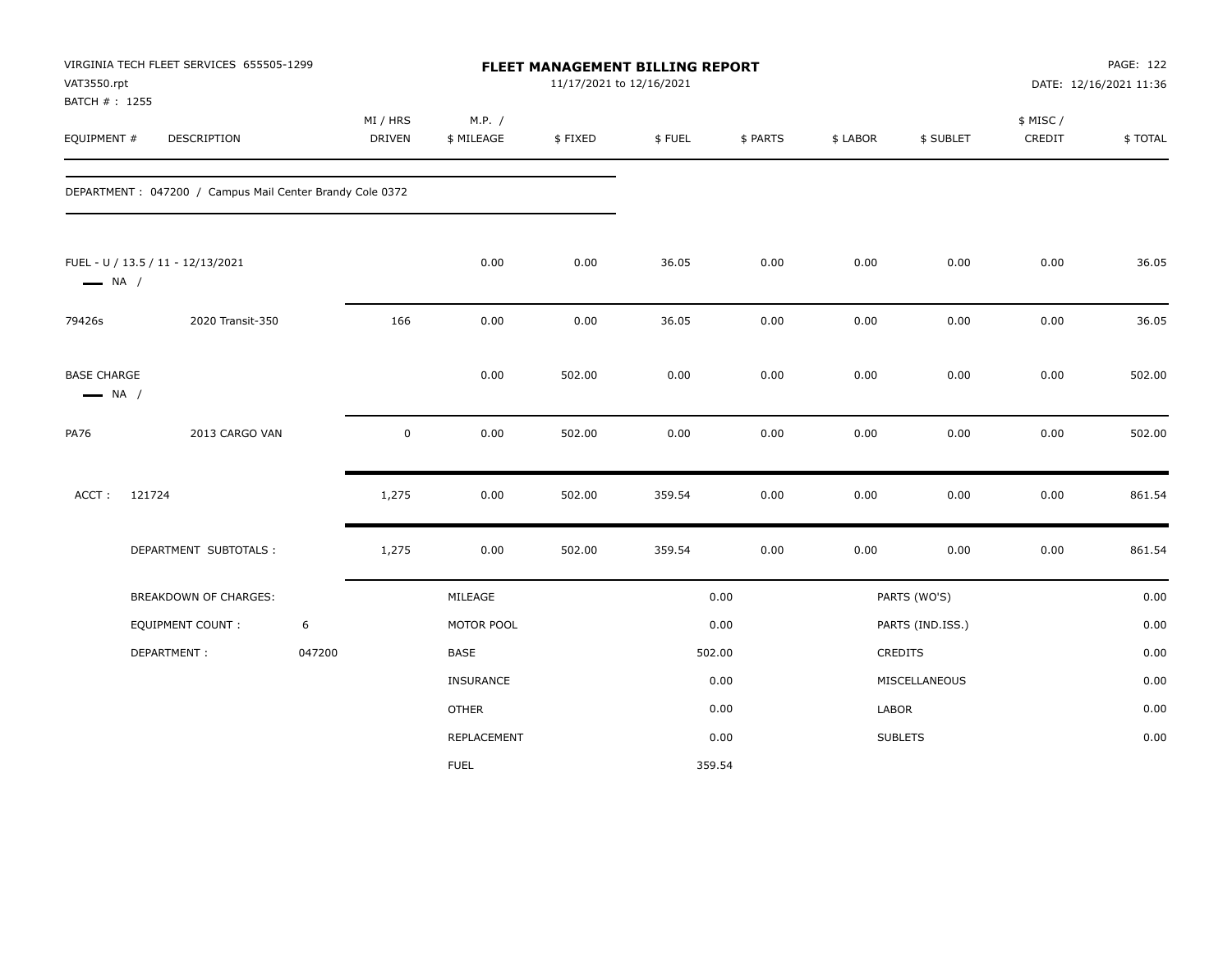| VAT3550.rpt<br>BATCH #: 1255                 | VIRGINIA TECH FLEET SERVICES 655505-1299                                 |              |                           |                      | 11/17/2021 to 12/16/2021 | FLEET MANAGEMENT BILLING REPORT<br>DATE: 12/16/2021 11:36 |          |          |                  |                    | PAGE: 123 |
|----------------------------------------------|--------------------------------------------------------------------------|--------------|---------------------------|----------------------|--------------------------|-----------------------------------------------------------|----------|----------|------------------|--------------------|-----------|
| EQUIPMENT #                                  | DESCRIPTION                                                              |              | MI / HRS<br><b>DRIVEN</b> | M.P. /<br>\$ MILEAGE | \$FIXED                  | \$FUEL                                                    | \$ PARTS | \$ LABOR | \$ SUBLET        | \$ MISC/<br>CREDIT | \$TOTAL   |
|                                              | DEPARTMENT : 047400 / Institue for Critical Technology Lisa Stables 0193 |              |                           |                      |                          |                                                           |          |          |                  |                    |           |
|                                              | ACCOUNT CODE: 117424                                                     |              |                           |                      |                          |                                                           |          |          |                  |                    |           |
| $\longrightarrow$ NA /                       | FUEL - U / 13.9 / 11 - 12/14/2021                                        |              |                           | 0.00                 | 0.00                     | 36.98                                                     | 0.00     | 0.00     | 0.00             | 0.00               | 36.98     |
| <b>BASE CHARGE</b><br>$\longrightarrow$ NA / |                                                                          |              |                           | 0.00                 | 553.00                   | 0.00                                                      | 0.00     | 0.00     | 0.00             | 0.00               | 553.00    |
| <b>PA17</b>                                  | 2016 Caravan                                                             |              | 82                        | 0.00                 | 553.00                   | 36.98                                                     | 0.00     | 0.00     | 0.00             | 0.00               | 589.98    |
| ACCT:                                        | 117424                                                                   |              | 82                        | 0.00                 | 553.00                   | 36.98                                                     | 0.00     | 0.00     | 0.00             | 0.00               | 589.98    |
|                                              | DEPARTMENT SUBTOTALS :                                                   |              | 82                        | 0.00                 | 553.00                   | 36.98                                                     | 0.00     | 0.00     | 0.00             | 0.00               | 589.98    |
|                                              | BREAKDOWN OF CHARGES:                                                    |              |                           | MILEAGE              |                          |                                                           | 0.00     |          | PARTS (WO'S)     |                    | 0.00      |
|                                              | <b>EQUIPMENT COUNT:</b>                                                  | $\mathbf{1}$ |                           | MOTOR POOL           |                          |                                                           | 0.00     |          | PARTS (IND.ISS.) |                    | 0.00      |
|                                              | DEPARTMENT:                                                              | 047400       |                           | BASE                 |                          |                                                           | 553.00   |          | <b>CREDITS</b>   |                    | 0.00      |
|                                              |                                                                          |              |                           | <b>INSURANCE</b>     |                          |                                                           | 0.00     |          | MISCELLANEOUS    |                    | 0.00      |
|                                              |                                                                          |              |                           | <b>OTHER</b>         |                          |                                                           | 0.00     | LABOR    |                  |                    | 0.00      |
|                                              |                                                                          |              |                           | REPLACEMENT          |                          |                                                           | 0.00     |          | <b>SUBLETS</b>   |                    | 0.00      |
|                                              |                                                                          |              |                           | <b>FUEL</b>          |                          |                                                           | 36.98    |          |                  |                    |           |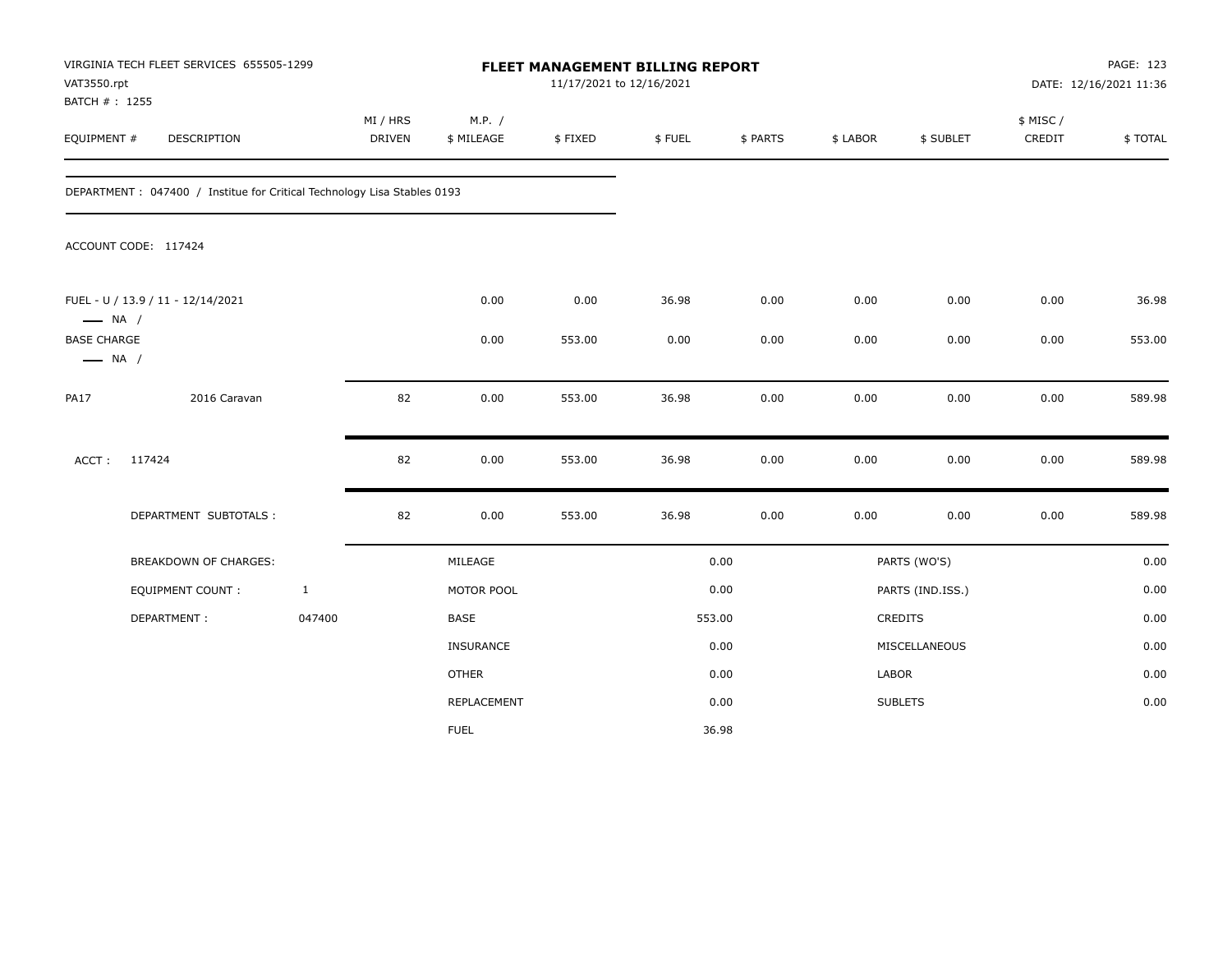| VAT3550.rpt                   | VIRGINIA TECH FLEET SERVICES 655505-1299                      |                |                    |                      |         | <b>FLEET MANAGEMENT BILLING REPORT</b><br>11/17/2021 to 12/16/2021 |          |          |                  | PAGE: 124<br>DATE: 12/16/2021 11:36 |         |  |
|-------------------------------|---------------------------------------------------------------|----------------|--------------------|----------------------|---------|--------------------------------------------------------------------|----------|----------|------------------|-------------------------------------|---------|--|
| BATCH # : 1255<br>EQUIPMENT # | DESCRIPTION                                                   |                | MI / HRS<br>DRIVEN | M.P. /<br>\$ MILEAGE | \$FIXED | \$FUEL                                                             | \$ PARTS | \$ LABOR | \$ SUBLET        | \$ MISC /<br>CREDIT                 | \$TOTAL |  |
|                               | DEPARTMENT : 047404 / ICTAS-MAAP Initiative Lisa Stables 0193 |                |                    |                      |         |                                                                    |          |          |                  |                                     |         |  |
|                               | ACCOUNT CODE: 235187                                          |                |                    |                      |         |                                                                    |          |          |                  |                                     |         |  |
| $\longrightarrow$ NA /        | FUEL - U / 25.4 / 12 - 12/02/2021                             |                |                    | 0.00                 | 0.00    | 67.84                                                              | 0.00     | 0.00     | 0.00             | 0.00                                | 67.84   |  |
| 66974S                        | 2015 F250-4x4                                                 |                | 267                | 0.00                 | 0.00    | 67.84                                                              | 0.00     | 0.00     | 0.00             | 0.00                                | 67.84   |  |
| $\longrightarrow$ NA /        | FUEL - U / 6.2 / 12 - 12/06/2021                              |                |                    | 0.00                 | 0.00    | 16.53                                                              | 0.00     | 0.00     | 0.00             | 0.00                                | 16.53   |  |
| $\longrightarrow$ NA /        | FUEL - U / 23.1 / 11 - 11/23/2021                             |                |                    | 0.00                 | 0.00    | 63.65                                                              | 0.00     | 0.00     | 0.00             | 0.00                                | 63.65   |  |
| 74679s                        | 2018 EXPEDITION                                               |                | 450                | 0.00                 | 0.00    | 80.18                                                              | 0.00     | 0.00     | 0.00             | 0.00                                | 80.18   |  |
| ACCT:                         | 235187                                                        |                | 717                | 0.00                 | 0.00    | 148.02                                                             | 0.00     | 0.00     | 0.00             | 0.00                                | 148.02  |  |
|                               | DEPARTMENT SUBTOTALS :                                        |                | 717                | 0.00                 | 0.00    | 148.02                                                             | 0.00     | 0.00     | 0.00             | 0.00                                | 148.02  |  |
|                               | BREAKDOWN OF CHARGES:                                         |                |                    | MILEAGE              |         |                                                                    | 0.00     |          | PARTS (WO'S)     |                                     | 0.00    |  |
|                               | EQUIPMENT COUNT:                                              | $\overline{2}$ |                    | MOTOR POOL           |         |                                                                    | 0.00     |          | PARTS (IND.ISS.) |                                     | 0.00    |  |
|                               | DEPARTMENT:                                                   | 047404         |                    | BASE                 |         |                                                                    | 0.00     |          | CREDITS          |                                     | 0.00    |  |
|                               |                                                               |                |                    | <b>INSURANCE</b>     |         |                                                                    | 0.00     |          | MISCELLANEOUS    |                                     | 0.00    |  |
|                               |                                                               |                |                    | <b>OTHER</b>         |         |                                                                    | 0.00     | LABOR    |                  |                                     | 0.00    |  |
|                               |                                                               |                |                    | REPLACEMENT          |         |                                                                    | 0.00     |          | <b>SUBLETS</b>   |                                     | 0.00    |  |
|                               |                                                               |                |                    | <b>FUEL</b>          |         | 148.02                                                             |          |          |                  |                                     |         |  |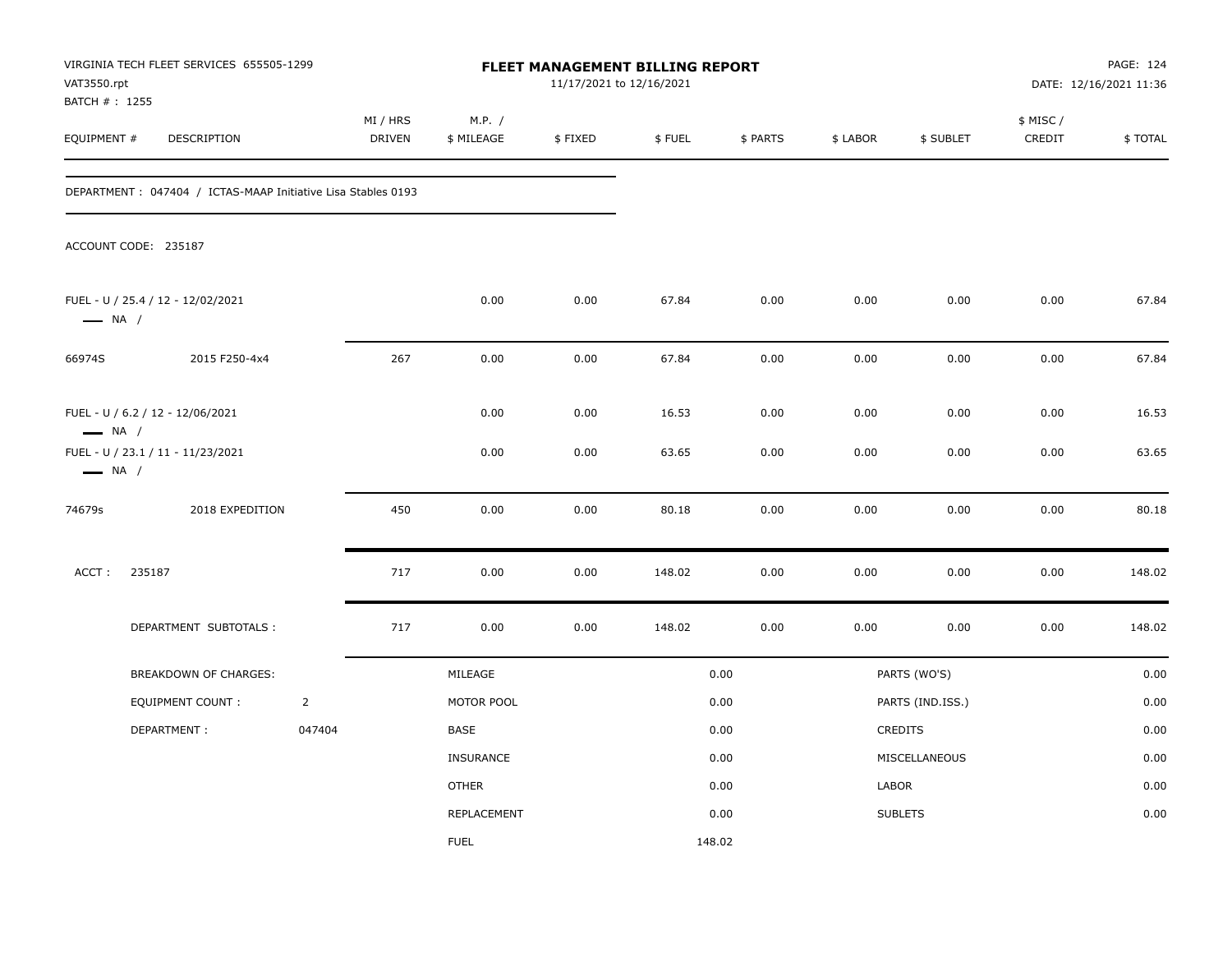| VAT3550.rpt<br>BATCH #: 1255                 | VIRGINIA TECH FLEET SERVICES 655505-1299                                   | <b>FLEET MANAGEMENT BILLING REPORT</b><br>11/17/2021 to 12/16/2021 |                      |          |        |          |          |           |                     | PAGE: 125<br>DATE: 12/16/2021 11:36 |  |
|----------------------------------------------|----------------------------------------------------------------------------|--------------------------------------------------------------------|----------------------|----------|--------|----------|----------|-----------|---------------------|-------------------------------------|--|
| EQUIPMENT #                                  | DESCRIPTION                                                                | MI / HRS<br><b>DRIVEN</b>                                          | M.P. /<br>\$ MILEAGE | \$FIXED  | \$FUEL | \$ PARTS | \$ LABOR | \$ SUBLET | \$ MISC /<br>CREDIT | \$TOTAL                             |  |
|                                              | DEPARTMENT : 048100 / Environmental Health & Safety Michelle Van Dyke 0523 |                                                                    |                      |          |        |          |          |           |                     |                                     |  |
| ACCOUNT CODE: 115135                         |                                                                            |                                                                    |                      |          |        |          |          |           |                     |                                     |  |
| $\longrightarrow$ NA /                       | FUEL - U / 14.1 / CC - 11/24/2021                                          |                                                                    | 0.00                 | 0.00     | 45.81  | 0.00     | 0.00     | 0.00      | 0.00                | 45.81                               |  |
| <b>BASE CHARGE</b><br>$\longrightarrow$ NA / |                                                                            |                                                                    | 0.00                 | 483.00   | 0.00   | 0.00     | 0.00     | 0.00      | 0.00                | 483.00                              |  |
| <b>PA59</b>                                  | 2016 IMPALA                                                                | 580                                                                | 0.00                 | 483.00   | 45.81  | 0.00     | 0.00     | 0.00      | 0.00                | 528.81                              |  |
| ACCT: 115135                                 |                                                                            | 580                                                                | 0.00                 | 483.00   | 45.81  | 0.00     | 0.00     | 0.00      | 0.00                | 528.81                              |  |
| ACCOUNT CODE: 115136                         |                                                                            |                                                                    |                      |          |        |          |          |           |                     |                                     |  |
| $\longrightarrow$ NA /                       | FUEL - U / 25.8 / 11 - 12/10/2021                                          |                                                                    | 0.00                 | 0.00     | 68.75  | 0.00     | 0.00     | 0.00      | 0.00                | 68.75                               |  |
| <b>BASE CHARGE</b><br>$\longrightarrow$ NA / |                                                                            |                                                                    | 0.00                 | 502.00   | 0.00   | 0.00     | 0.00     | 0.00      | 0.00                | 502.00                              |  |
| <b>PA12</b>                                  | 2013 F250                                                                  | 101                                                                | 0.00                 | 502.00   | 68.75  | 0.00     | 0.00     | 0.00      | 0.00                | 570.75                              |  |
| <b>BASE CHARGE</b><br>$\longrightarrow$ NA / |                                                                            |                                                                    | 0.00                 | 600.00   | 0.00   | 0.00     | 0.00     | 0.00      | 0.00                | 600.00                              |  |
| <b>PA73</b>                                  | 2012 E350                                                                  | 131                                                                | 0.00                 | 600.00   | 0.00   | 0.00     | 0.00     | 0.00      | 0.00                | 600.00                              |  |
| ACCT: 115136                                 |                                                                            | 232                                                                | 0.00                 | 1,102.00 | 68.75  | 0.00     | 0.00     | 0.00      | 0.00                | 1,170.75                            |  |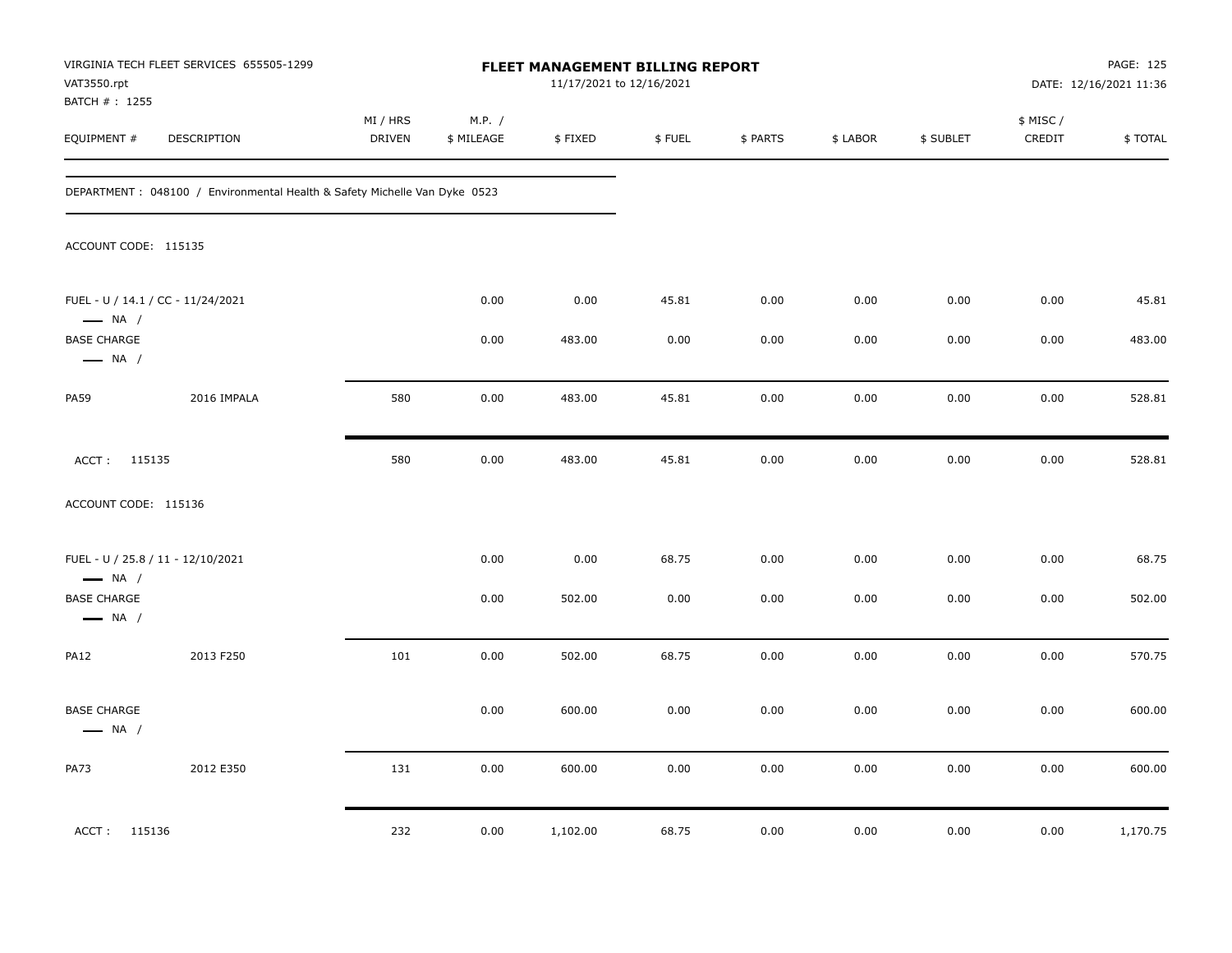| VAT3550.rpt                                                 | VIRGINIA TECH FLEET SERVICES 655505-1299                                   | FLEET MANAGEMENT BILLING REPORT<br>11/17/2021 to 12/16/2021 |                      |         |        |          |          |           | PAGE: 126<br>DATE: 12/16/2021 11:36 |          |
|-------------------------------------------------------------|----------------------------------------------------------------------------|-------------------------------------------------------------|----------------------|---------|--------|----------|----------|-----------|-------------------------------------|----------|
| BATCH # : 1255<br>EQUIPMENT #                               | DESCRIPTION                                                                | MI / HRS<br>DRIVEN                                          | M.P. /<br>\$ MILEAGE | \$FIXED | \$FUEL | \$ PARTS | \$ LABOR | \$ SUBLET | \$ MISC /<br>CREDIT                 | \$TOTAL  |
|                                                             | DEPARTMENT : 048100 / Environmental Health & Safety Michelle Van Dyke 0523 |                                                             |                      |         |        |          |          |           |                                     |          |
| ACCOUNT CODE: 121737                                        |                                                                            |                                                             |                      |         |        |          |          |           |                                     |          |
| FUEL - U / 19.7 / 11 - 12/08/2021<br>$\longrightarrow$ NA / |                                                                            |                                                             | 0.00                 | 0.00    | 52.52  | 0.00     | 0.00     | 0.00      | 0.00                                | 52.52    |
| 41362S                                                      | 1999 SAFARI                                                                | 227                                                         | 0.00                 | 0.00    | 52.52  | 0.00     | 0.00     | 0.00      | 0.00                                | 52.52    |
| FUEL - U / 27.1 / 12 - 12/02/2021<br>$\longrightarrow$ NA / |                                                                            |                                                             | 0.00                 | 0.00    | 72.41  | 0.00     | 0.00     | 0.00      | 0.00                                | 72.41    |
| Esafety                                                     | <b>2004 CANS</b>                                                           | $\mathsf 0$                                                 | 0.00                 | 0.00    | 72.41  | 0.00     | 0.00     | 0.00      | 0.00                                | 72.41    |
| FUEL - U / 2.3 / 11 - 12/09/2021<br>$\longrightarrow$ NA /  |                                                                            |                                                             | 0.00                 | 0.00    | 6.19   | 0.00     | 0.00     | 0.00      | 0.00                                | 6.19     |
| FUEL - U / 14.7 / 11 - 12/09/2021<br>$\longrightarrow$ NA / |                                                                            |                                                             | 0.00                 | 0.00    | 39.28  | 0.00     | 0.00     | 0.00      | 0.00                                | 39.28    |
| <b>BASE CHARGE</b><br>$\longrightarrow$ NA /                |                                                                            |                                                             | 0.00                 | 502.00  | 0.00   | 0.00     | 0.00     | 0.00      | 0.00                                | 502.00   |
| PA32                                                        | 2007 SIERRA                                                                | 16                                                          | 0.00                 | 502.00  | 45.47  | 0.00     | 0.00     | 0.00      | 0.00                                | 547.47   |
| FUEL - U / 11.8 / 11 - 11/30/2021<br>$\longrightarrow$ NA / |                                                                            |                                                             | 0.00                 | 0.00    | 31.40  | 0.00     | 0.00     | 0.00      | 0.00                                | 31.40    |
| <b>BASE CHARGE</b><br>$\longrightarrow$ NA /                |                                                                            |                                                             | 0.00                 | 483.00  | 0.00   | 0.00     | 0.00     | 0.00      | 0.00                                | 483.00   |
| <b>PA33</b>                                                 | 2014 IMPALA                                                                | 246                                                         | $0.00\,$             | 483.00  | 31.40  | $0.00\,$ | 0.00     | 0.00      | 0.00                                | 514.40   |
| 121737<br>ACCT:                                             |                                                                            | 489                                                         | 0.00                 | 985.00  | 201.80 | 0.00     | 0.00     | 0.00      | 0.00                                | 1,186.80 |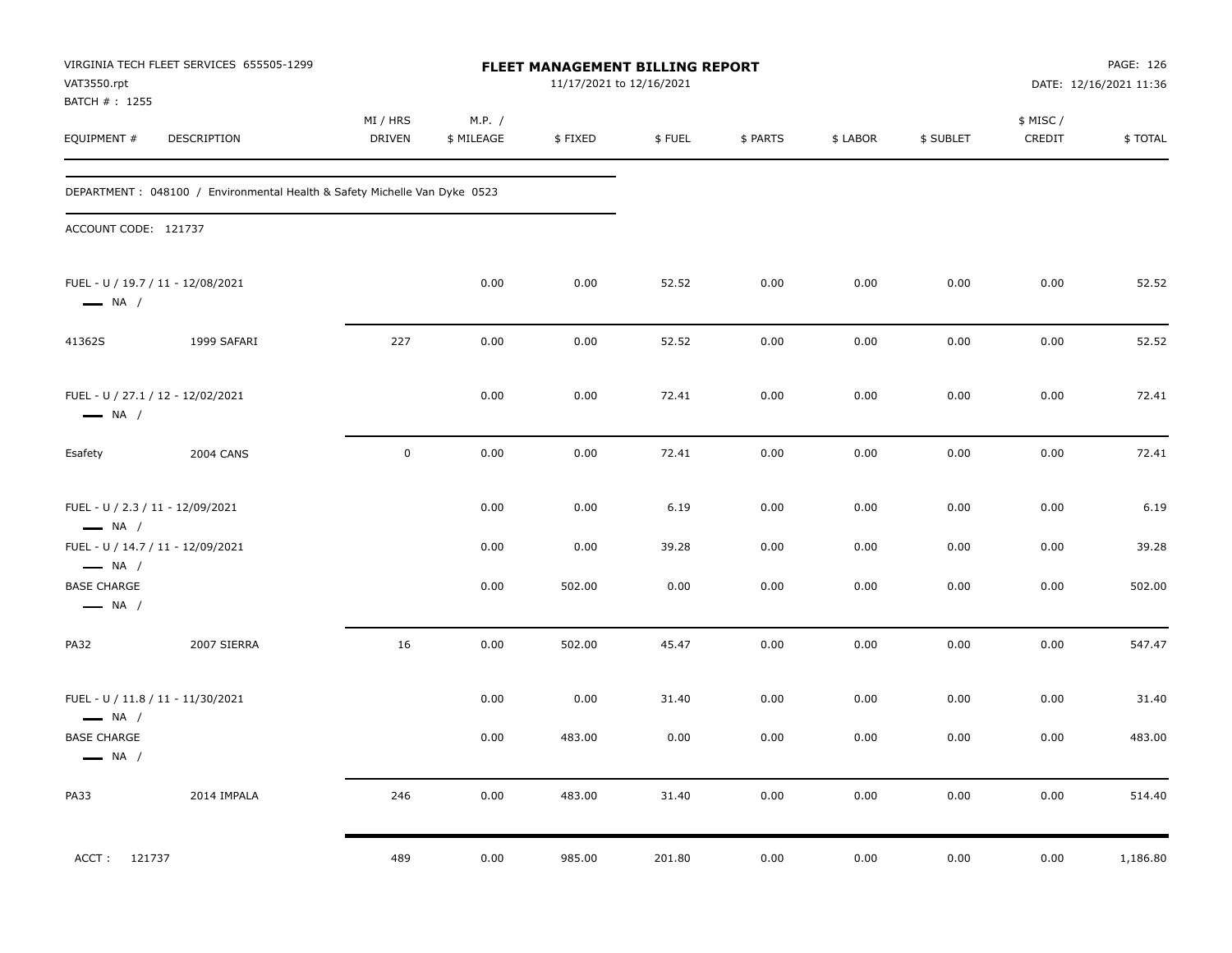| VIRGINIA TECH FLEET SERVICES 655505-1299<br>VAT3550.rpt |        | <b>FLEET MANAGEMENT BILLING REPORT</b><br>11/17/2021 to 12/16/2021 |                      |          |          |          |          |                  |                     | PAGE: 127<br>DATE: 12/16/2021 11:36 |  |
|---------------------------------------------------------|--------|--------------------------------------------------------------------|----------------------|----------|----------|----------|----------|------------------|---------------------|-------------------------------------|--|
| BATCH # : 1255<br>EQUIPMENT #<br>DESCRIPTION            |        | MI / HRS<br>DRIVEN                                                 | M.P. /<br>\$ MILEAGE | \$FIXED  | \$FUEL   | \$ PARTS | \$ LABOR | \$ SUBLET        | \$ MISC /<br>CREDIT | \$TOTAL                             |  |
| DEPARTMENT SUBTOTALS :                                  |        | 1,301                                                              | 0.00                 | 2,570.00 | 316.36   | 0.00     | 0.00     | 0.00             | 0.00                | 2,886.36                            |  |
| <b>BREAKDOWN OF CHARGES:</b>                            |        |                                                                    | MILEAGE              |          |          | 0.00     |          | PARTS (WO'S)     |                     | 0.00                                |  |
| EQUIPMENT COUNT:                                        | 7      |                                                                    | MOTOR POOL           |          |          | 0.00     |          | PARTS (IND.ISS.) |                     | 0.00                                |  |
| DEPARTMENT:                                             | 048100 |                                                                    | <b>BASE</b>          |          | 2,570.00 |          |          | <b>CREDITS</b>   |                     | 0.00                                |  |
|                                                         |        |                                                                    | <b>INSURANCE</b>     |          |          | 0.00     |          | MISCELLANEOUS    |                     | 0.00                                |  |
|                                                         |        |                                                                    | OTHER                |          |          | 0.00     | LABOR    |                  |                     | 0.00                                |  |
|                                                         |        |                                                                    | REPLACEMENT          |          |          | 0.00     |          | <b>SUBLETS</b>   |                     | 0.00                                |  |
|                                                         |        |                                                                    | <b>FUEL</b>          |          |          | 316.36   |          |                  |                     |                                     |  |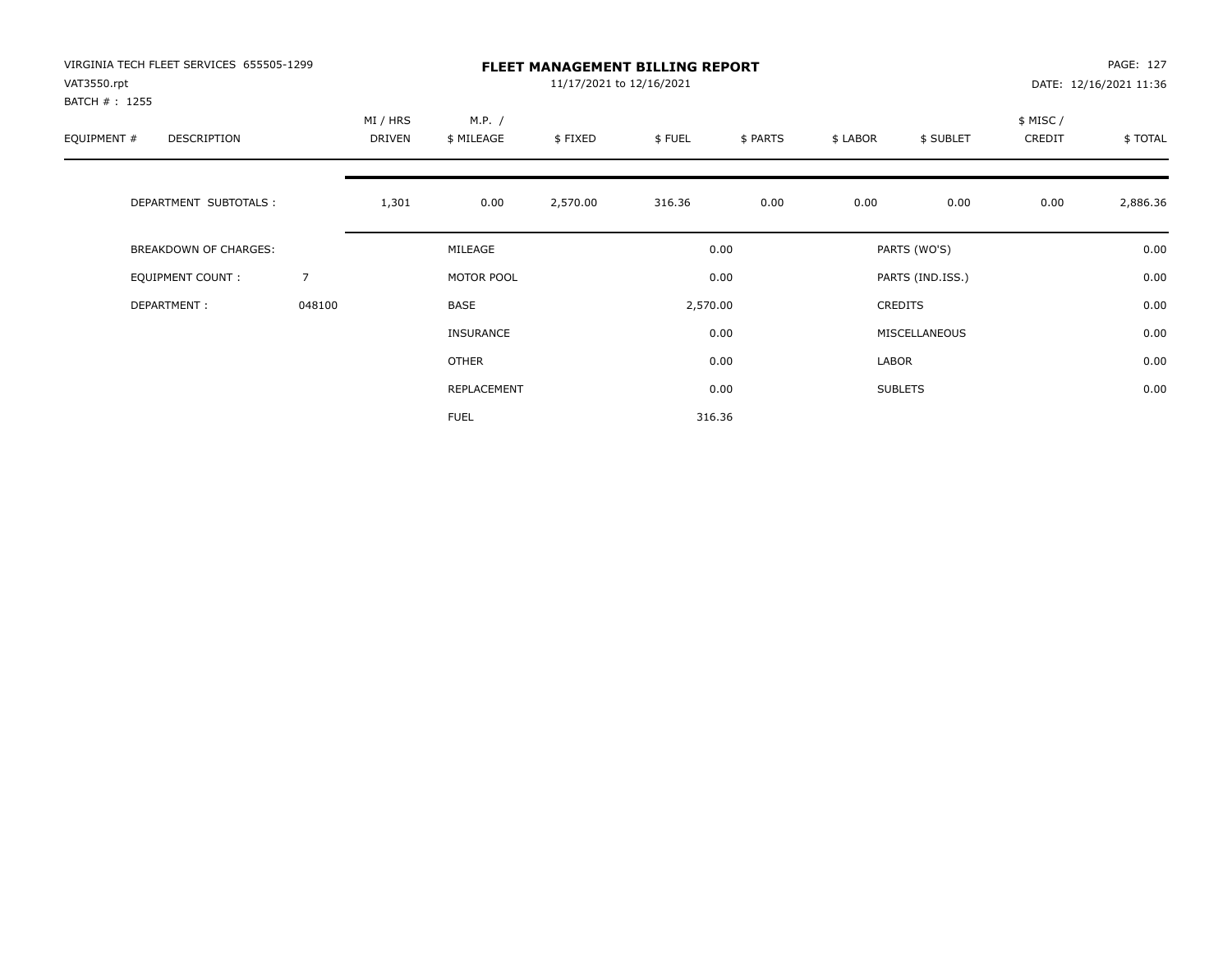| VAT3550.rpt<br>BATCH #: 1255 | VIRGINIA TECH FLEET SERVICES 655505-1299                    |                           | FLEET MANAGEMENT BILLING REPORT<br>11/17/2021 to 12/16/2021 |         |        |          |          |           |                    | PAGE: 128<br>DATE: 12/16/2021 11:36 |  |
|------------------------------|-------------------------------------------------------------|---------------------------|-------------------------------------------------------------|---------|--------|----------|----------|-----------|--------------------|-------------------------------------|--|
| EQUIPMENT #                  | DESCRIPTION                                                 | MI / HRS<br><b>DRIVEN</b> | M.P. /<br>\$ MILEAGE                                        | \$FIXED | \$FUEL | \$ PARTS | \$ LABOR | \$ SUBLET | \$ MISC/<br>CREDIT | \$ TOTAL                            |  |
|                              | DEPARTMENT: 048500 / EMERGENCY MANAGEMENT Bobbi Meyers 0195 |                           |                                                             |         |        |          |          |           |                    |                                     |  |
| ACCOUNT CODE: 116942         |                                                             |                           |                                                             |         |        |          |          |           |                    |                                     |  |
| $\longrightarrow$ NA /       | FUEL - U / 15.2 / 11 - 12/01/2021                           |                           | 0.00                                                        | 0.00    | 40.56  | 0.00     | 0.00     | 0.00      | 0.00               | 40.56                               |  |
| $\longrightarrow$ NA /       | FUEL - U / 14.4 / 11 - 12/07/2021                           |                           | 0.00                                                        | 0.00    | 38.37  | 0.00     | 0.00     | 0.00      | 0.00               | 38.37                               |  |
| $\longrightarrow$ NA /       | FUEL - U / 15.4 / 11 - 11/18/2021                           |                           | 0.00                                                        | 0.00    | 42.39  | 0.00     | 0.00     | 0.00      | 0.00               | 42.39                               |  |
| 69992s                       | 2017 EXPLORER                                               | 777                       | 0.00                                                        | 0.00    | 121.32 | 0.00     | 0.00     | 0.00      | 0.00               | 121.32                              |  |
| $\longrightarrow$ NA /       | FUEL - U / 10.8 / 12 - 12/06/2021                           |                           | 0.00                                                        | 0.00    | 28.89  | 0.00     | 0.00     | 0.00      | 0.00               | 28.89                               |  |
| 79449S                       | 2020 EXPLORER                                               | 100                       | 0.00                                                        | 0.00    | 28.89  | 0.00     | 0.00     | 0.00      | 0.00               | 28.89                               |  |
| ACCT: 116942                 |                                                             | 877                       | 0.00                                                        | 0.00    | 150.21 | 0.00     | 0.00     | 0.00      | 0.00               | 150.21                              |  |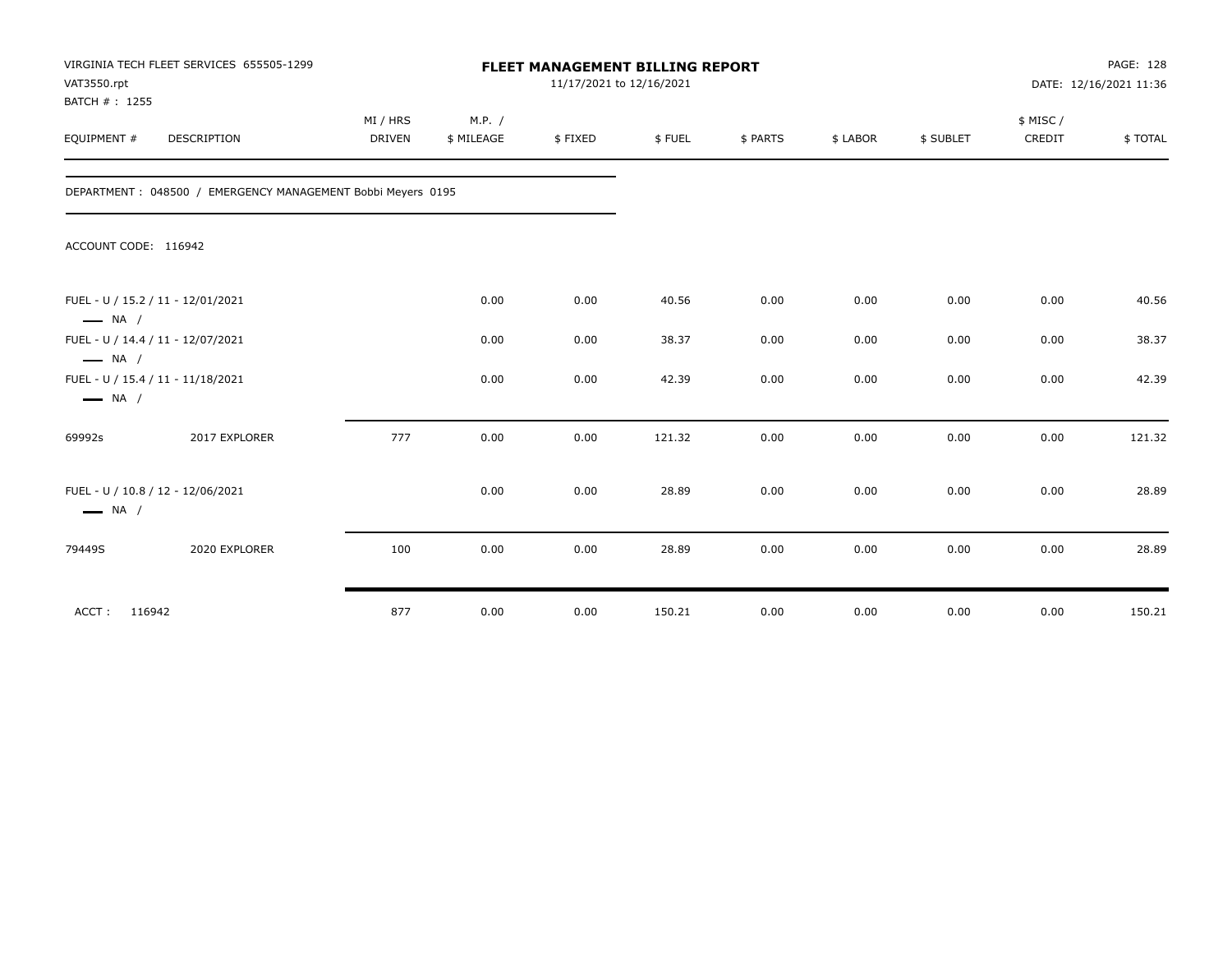| VIRGINIA TECH FLEET SERVICES 655505-1299<br>VAT3550.rpt<br>BATCH # : 1255 |                | <b>FLEET MANAGEMENT BILLING REPORT</b><br>11/17/2021 to 12/16/2021 |                      |         |        |          |          |                  |                     | PAGE: 129<br>DATE: 12/16/2021 11:36 |  |
|---------------------------------------------------------------------------|----------------|--------------------------------------------------------------------|----------------------|---------|--------|----------|----------|------------------|---------------------|-------------------------------------|--|
| EQUIPMENT #<br>DESCRIPTION                                                |                | MI / HRS<br><b>DRIVEN</b>                                          | M.P. /<br>\$ MILEAGE | \$FIXED | \$FUEL | \$ PARTS | \$ LABOR | \$ SUBLET        | \$ MISC /<br>CREDIT | \$TOTAL                             |  |
| DEPARTMENT SUBTOTALS :                                                    |                | 877                                                                | 0.00                 | 0.00    | 150.21 | 0.00     | 0.00     | 0.00             | 0.00                | 150.21                              |  |
| <b>BREAKDOWN OF CHARGES:</b>                                              |                |                                                                    | MILEAGE              |         |        | 0.00     |          | PARTS (WO'S)     |                     | 0.00                                |  |
| EQUIPMENT COUNT:                                                          | $\overline{2}$ |                                                                    | MOTOR POOL           |         |        | 0.00     |          | PARTS (IND.ISS.) |                     | 0.00                                |  |
| DEPARTMENT:                                                               | 048500         |                                                                    | <b>BASE</b>          |         |        | 0.00     |          | <b>CREDITS</b>   |                     | 0.00                                |  |
|                                                                           |                |                                                                    | <b>INSURANCE</b>     |         |        | 0.00     |          | MISCELLANEOUS    |                     | 0.00                                |  |
|                                                                           |                |                                                                    | OTHER                |         |        | 0.00     | LABOR    |                  |                     | 0.00                                |  |
|                                                                           |                |                                                                    | REPLACEMENT          |         |        | 0.00     |          | <b>SUBLETS</b>   |                     | 0.00                                |  |
|                                                                           |                |                                                                    | <b>FUEL</b>          |         |        | 150.21   |          |                  |                     |                                     |  |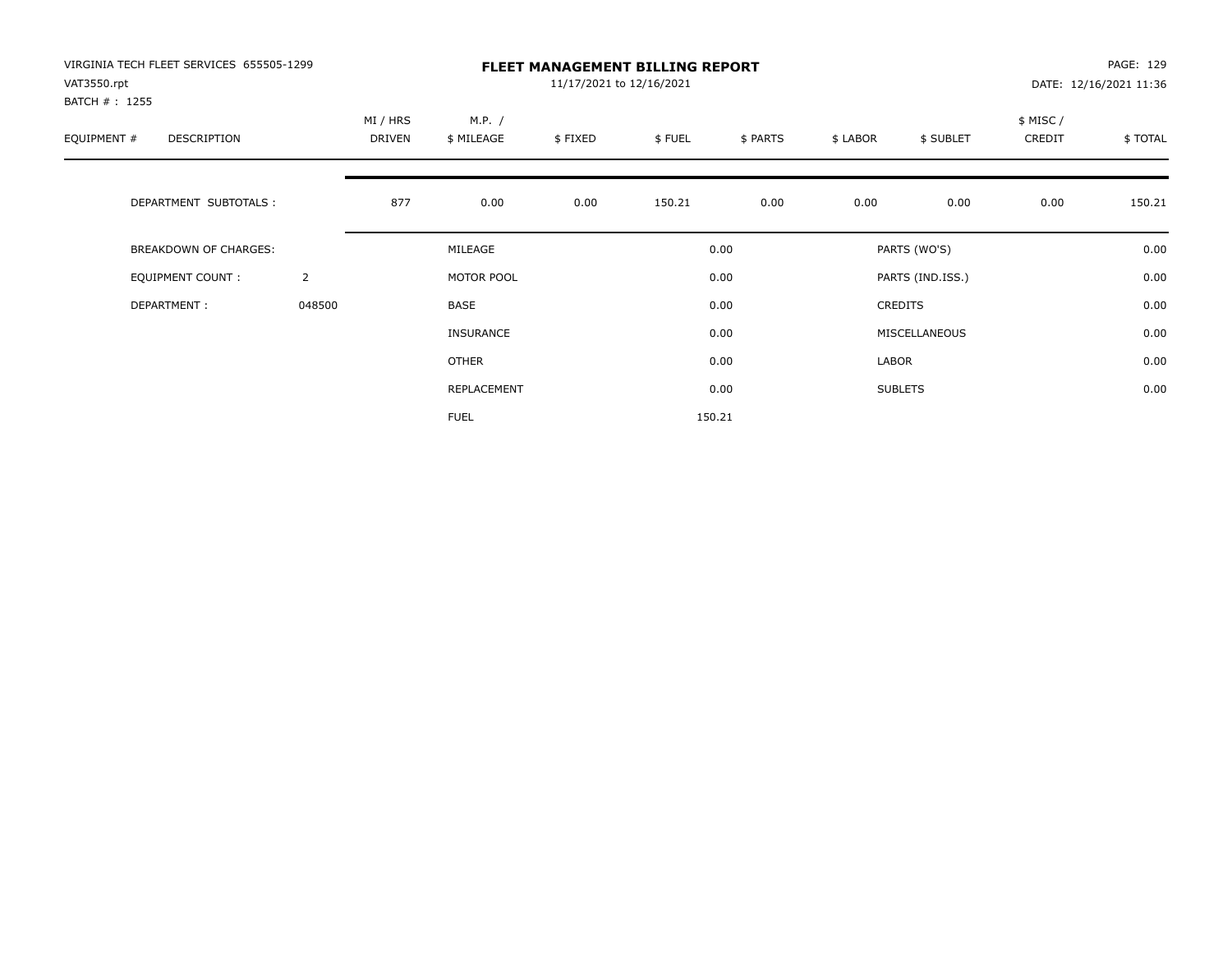| VAT3550.rpt                                  | VIRGINIA TECH FLEET SERVICES 655505-1299                                    |                    |                      | 11/17/2021 to 12/16/2021 |        | <b>FLEET MANAGEMENT BILLING REPORT</b><br>DATE: 12/16/2021 11:36 |          |           |                     |         |
|----------------------------------------------|-----------------------------------------------------------------------------|--------------------|----------------------|--------------------------|--------|------------------------------------------------------------------|----------|-----------|---------------------|---------|
| BATCH # : 1255<br>EQUIPMENT #                | DESCRIPTION                                                                 | MI / HRS<br>DRIVEN | M.P. /<br>\$ MILEAGE | \$FIXED                  | \$FUEL | \$ PARTS                                                         | \$ LABOR | \$ SUBLET | \$ MISC /<br>CREDIT | \$TOTAL |
|                                              | DEPARTMENT : 048600 / UNIV RELATIONS Business Service Ctr Wynoka Price 0336 |                    |                      |                          |        |                                                                  |          |           |                     |         |
| ACCOUNT CODE: 121707                         |                                                                             |                    |                      |                          |        |                                                                  |          |           |                     |         |
| $\longrightarrow$ NA /                       | FUEL - U / 17.0 / 11 - 12/07/2021                                           |                    | 0.00                 | 0.00                     | 45.39  | 0.00                                                             | 0.00     | 0.00      | 0.00                | 45.39   |
| <b>BASE CHARGE</b><br>$\longrightarrow$ NA / |                                                                             |                    | 0.00                 | 553.00                   | 0.00   | 0.00                                                             | 0.00     | 0.00      | 0.00                | 553.00  |
| PA28                                         | 2013 Caravan                                                                | 753                | 0.00                 | 553.00                   | 45.39  | 0.00                                                             | 0.00     | 0.00      | 0.00                | 598.39  |
| ACCT: 121707                                 |                                                                             | 753                | 0.00                 | 553.00                   | 45.39  | 0.00                                                             | 0.00     | 0.00      | 0.00                | 598.39  |
| ACCOUNT CODE: 887100                         |                                                                             |                    |                      |                          |        |                                                                  |          |           |                     |         |
| $\longrightarrow$ NA /                       | FUEL - U / 14.1 / CC - 11/24/2021                                           |                    | 0.00                 | 0.00                     | 47.93  | 0.00                                                             | 0.00     | 0.00      | 0.00                | 47.93   |
| <b>UAC7407</b>                               | 2003 Town & Country                                                         | 341                | 0.00                 | 0.00                     | 47.93  | 0.00                                                             | 0.00     | 0.00      | 0.00                | 47.93   |
| $\longrightarrow$ NA /                       | FUEL - U / 58.0 / CC - 11/24/2021                                           |                    | 0.00                 | 0.00                     | 184.95 | 0.00                                                             | 0.00     | 0.00      | 0.00                | 184.95  |
| <b>VBR6603</b>                               | 2013 Frontier                                                               | 1,047              | 0.00                 | 0.00                     | 184.95 | 0.00                                                             | 0.00     | 0.00      | 0.00                | 184.95  |
| $\longrightarrow$ NA /                       | FUEL - U / 55.6 / CC - 11/24/2021                                           |                    | 0.00                 | 0.00                     | 180.06 | 0.00                                                             | 0.00     | 0.00      | 0.00                | 180.06  |
| <b>VBR6604</b>                               | 2013 ESCAPE                                                                 | 1,994              | 0.00                 | 0.00                     | 180.06 | 0.00                                                             | 0.00     | 0.00      | 0.00                | 180.06  |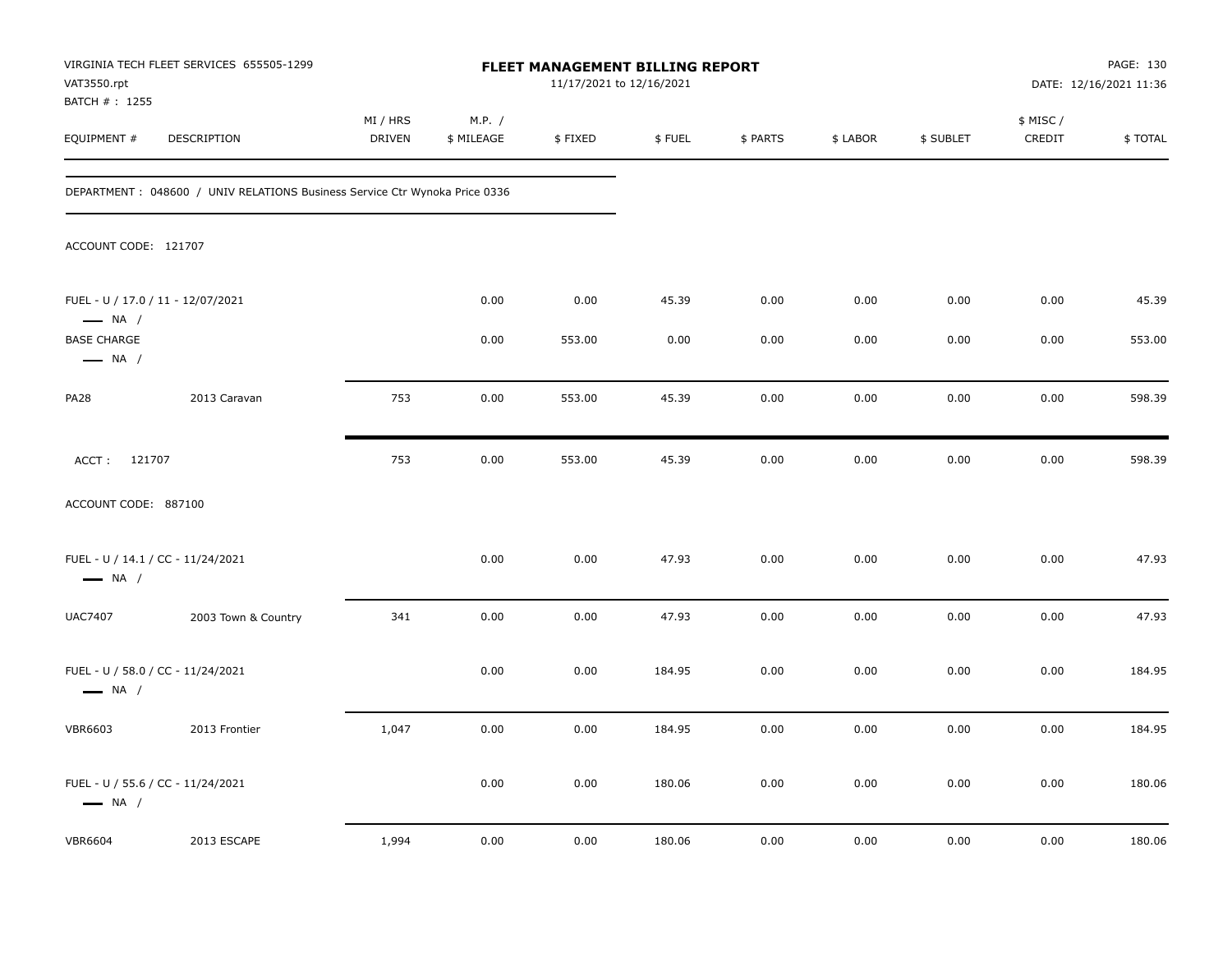| VAT3550.rpt<br>BATCH #: 1255 | VIRGINIA TECH FLEET SERVICES 655505-1299                                    |                |                           |                      |         | FLEET MANAGEMENT BILLING REPORT<br>11/17/2021 to 12/16/2021 |          |          |                  |                     | PAGE: 131<br>DATE: 12/16/2021 11:36 |  |
|------------------------------|-----------------------------------------------------------------------------|----------------|---------------------------|----------------------|---------|-------------------------------------------------------------|----------|----------|------------------|---------------------|-------------------------------------|--|
| EQUIPMENT #                  | <b>DESCRIPTION</b>                                                          |                | MI / HRS<br><b>DRIVEN</b> | M.P. /<br>\$ MILEAGE | \$FIXED | \$FUEL                                                      | \$ PARTS | \$ LABOR | \$ SUBLET        | \$ MISC /<br>CREDIT | \$TOTAL                             |  |
|                              | DEPARTMENT : 048600 / UNIV RELATIONS Business Service Ctr Wynoka Price 0336 |                |                           |                      |         |                                                             |          |          |                  |                     |                                     |  |
| ACCT:                        | 887100                                                                      |                | 3,382                     | 0.00                 | 0.00    | 412.94                                                      | 0.00     | 0.00     | 0.00             | 0.00                | 412.94                              |  |
|                              | DEPARTMENT SUBTOTALS :                                                      |                | 4,135                     | 0.00                 | 553.00  | 458.33                                                      | 0.00     | 0.00     | 0.00             | 0.00                | 1,011.33                            |  |
|                              | <b>BREAKDOWN OF CHARGES:</b>                                                |                |                           | MILEAGE              |         |                                                             | 0.00     |          | PARTS (WO'S)     |                     | 0.00                                |  |
|                              | EQUIPMENT COUNT:                                                            | $\overline{4}$ |                           | MOTOR POOL           |         |                                                             | 0.00     |          | PARTS (IND.ISS.) |                     | 0.00                                |  |
|                              | DEPARTMENT:                                                                 | 048600         |                           | <b>BASE</b>          |         |                                                             | 553.00   |          | <b>CREDITS</b>   |                     | 0.00                                |  |
|                              |                                                                             |                |                           | <b>INSURANCE</b>     |         |                                                             | 0.00     |          | MISCELLANEOUS    |                     | 0.00                                |  |
|                              |                                                                             |                |                           | <b>OTHER</b>         |         |                                                             | 0.00     | LABOR    |                  |                     | 0.00                                |  |
|                              |                                                                             |                |                           | REPLACEMENT          |         |                                                             | 0.00     |          | <b>SUBLETS</b>   |                     | 0.00                                |  |
|                              |                                                                             |                |                           | <b>FUEL</b>          |         |                                                             | 458.33   |          |                  |                     |                                     |  |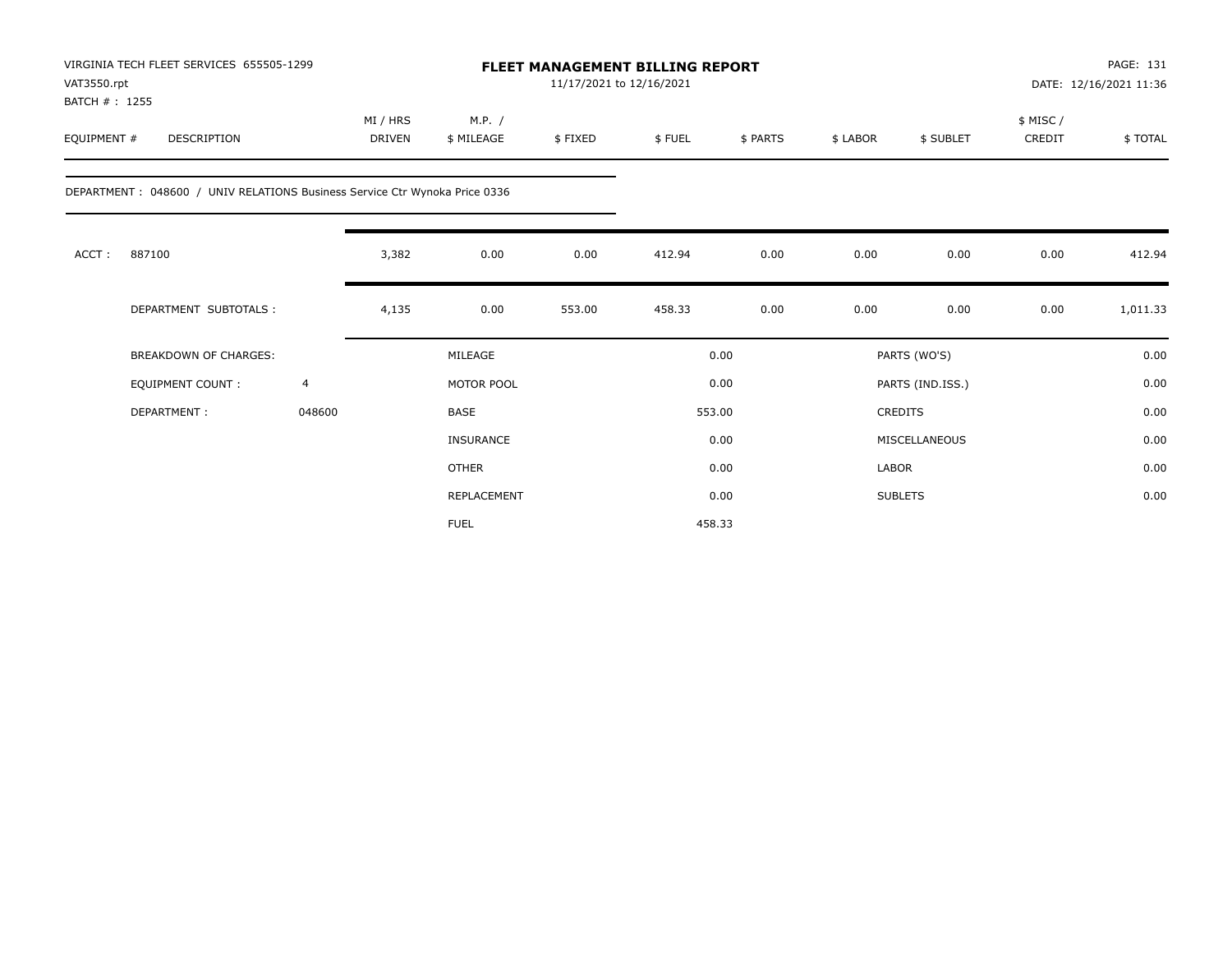| VAT3550.rpt<br>BATCH # : 1255                    | VIRGINIA TECH FLEET SERVICES 655505-1299               |              |                           |                      |         | FLEET MANAGEMENT BILLING REPORT<br>11/17/2021 to 12/16/2021 |          |          |                  | PAGE: 132<br>DATE: 12/16/2021 11:36 |         |  |
|--------------------------------------------------|--------------------------------------------------------|--------------|---------------------------|----------------------|---------|-------------------------------------------------------------|----------|----------|------------------|-------------------------------------|---------|--|
| EQUIPMENT #                                      | <b>DESCRIPTION</b>                                     |              | MI / HRS<br><b>DRIVEN</b> | M.P. /<br>\$ MILEAGE | \$FIXED | \$FUEL                                                      | \$ PARTS | \$ LABOR | \$ SUBLET        | \$ MISC/<br>CREDIT                  | \$TOTAL |  |
|                                                  | DEPARTMENT : 048701 / Athletic Fund Kellie Shaver 0502 |              |                           |                      |         |                                                             |          |          |                  |                                     |         |  |
|                                                  | ACCOUNT CODE: 883344                                   |              |                           |                      |         |                                                             |          |          |                  |                                     |         |  |
| $\longrightarrow$ NA /                           | FUEL - U / 13.9 / 12 - 12/03/2021                      |              |                           | 0.00                 | 0.00    | 37.06                                                       | 0.00     | 0.00     | 0.00             | 0.00                                | 37.06   |  |
|                                                  | FUEL - U / 8.5 / 11 - 11/27/2021                       |              |                           | 0.00                 | 0.00    | 23.32                                                       | 0.00     | 0.00     | 0.00             | 0.00                                | 23.32   |  |
| $\longrightarrow$ NA /<br>$\longrightarrow$ NA / | FUEL - U / 13.6 / 11 - 11/29/2021                      |              |                           | 0.00                 | 0.00    | 36.42                                                       | 0.00     | 0.00     | 0.00             | 0.00                                | 36.42   |  |
| OTHER CHARGE<br>$\longrightarrow$ NA /           |                                                        |              |                           | 0.00                 | 31.50   | 0.00                                                        | 0.00     | 0.00     | 0.00             | 0.00                                | 31.50   |  |
| 80232S                                           | 2019 Caravan                                           |              | 1,138                     | 0.00                 | 31.50   | 96.80                                                       | 0.00     | 0.00     | 0.00             | 0.00                                | 128.30  |  |
| ACCT:                                            | 883344                                                 |              | 1,138                     | 0.00                 | 31.50   | 96.80                                                       | 0.00     | 0.00     | 0.00             | 0.00                                | 128.30  |  |
|                                                  | DEPARTMENT SUBTOTALS :                                 |              | 1,138                     | 0.00                 | 31.50   | 96.80                                                       | 0.00     | 0.00     | 0.00             | 0.00                                | 128.30  |  |
|                                                  | BREAKDOWN OF CHARGES:                                  |              |                           | MILEAGE              |         |                                                             | 0.00     |          | PARTS (WO'S)     |                                     | 0.00    |  |
|                                                  | EQUIPMENT COUNT:                                       | $\mathbf{1}$ |                           | MOTOR POOL           |         |                                                             | 0.00     |          | PARTS (IND.ISS.) |                                     | 0.00    |  |
|                                                  | DEPARTMENT:                                            | 048701       |                           | BASE                 |         |                                                             | 0.00     |          | <b>CREDITS</b>   |                                     | 0.00    |  |
|                                                  |                                                        |              |                           | INSURANCE            |         |                                                             | 0.00     |          | MISCELLANEOUS    |                                     | 0.00    |  |
|                                                  |                                                        |              |                           | <b>OTHER</b>         |         |                                                             | 31.50    | LABOR    |                  |                                     | 0.00    |  |
|                                                  |                                                        |              |                           | <b>REPLACEMENT</b>   |         |                                                             | 0.00     |          | <b>SUBLETS</b>   |                                     | 0.00    |  |
|                                                  |                                                        |              |                           | <b>FUEL</b>          |         |                                                             | 96.80    |          |                  |                                     |         |  |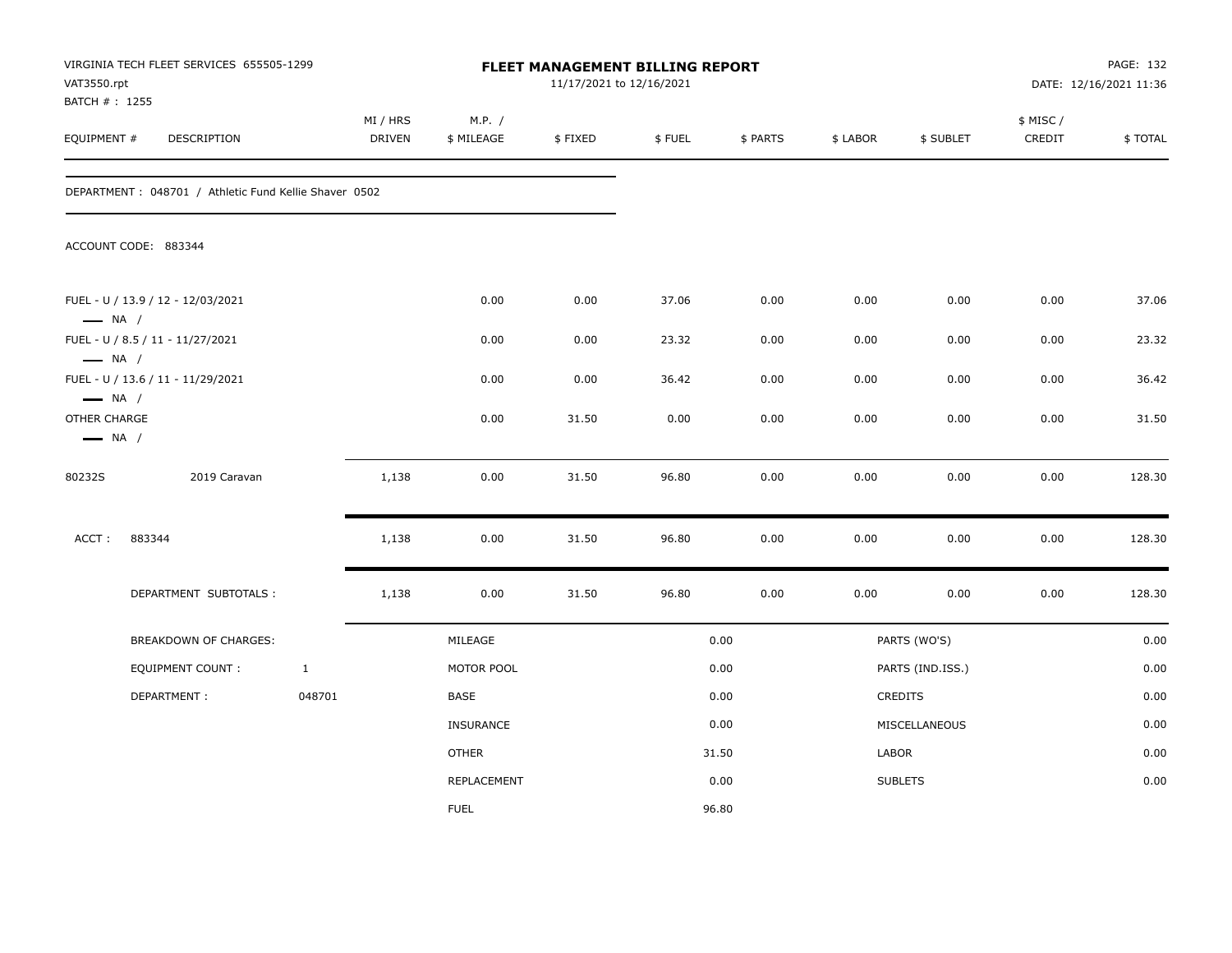| VAT3550.rpt<br>BATCH #: 1255 | VIRGINIA TECH FLEET SERVICES 655505-1299                              | FLEET MANAGEMENT BILLING REPORT<br>11/17/2021 to 12/16/2021 |                      |         |        |          |          |           | PAGE: 133<br>DATE: 12/16/2021 11:36 |         |
|------------------------------|-----------------------------------------------------------------------|-------------------------------------------------------------|----------------------|---------|--------|----------|----------|-----------|-------------------------------------|---------|
| EQUIPMENT #                  | DESCRIPTION                                                           | MI / HRS<br><b>DRIVEN</b>                                   | M.P. /<br>\$ MILEAGE | \$FIXED | \$FUEL | \$ PARTS | \$ LABOR | \$ SUBLET | \$ MISC /<br>CREDIT                 | \$TOTAL |
|                              | DEPARTMENT: 049000 / FS-AVP/Chief Facilities Office Renae Criner 0529 |                                                             |                      |         |        |          |          |           |                                     |         |
|                              | ACCOUNT CODE: 121771                                                  |                                                             |                      |         |        |          |          |           |                                     |         |
| $\longrightarrow$ NA /       | FUEL - U / 9.7 / 11 - 12/06/2021                                      |                                                             | 0.00                 | 0.00    | 25.82  | 0.00     | 0.00     | 0.00      | 0.00                                | 25.82   |
| $\longrightarrow$ NA /       | FUEL - U / 11.1 / CC - 12/07/2021                                     |                                                             | 0.00                 | 0.00    | 35.00  | 0.00     | 0.00     | 0.00      | 0.00                                | 35.00   |
| 74689S                       | 2018 EXPLORER                                                         | 375                                                         | 0.00                 | 0.00    | 60.82  | 0.00     | 0.00     | 0.00      | 0.00                                | 60.82   |
| $\longrightarrow$ NA /       | FUEL - U / 16.3 / 11 - 12/01/2021                                     |                                                             | 0.00                 | 0.00    | 43.44  | 0.00     | 0.00     | 0.00      | 0.00                                | 43.44   |
| $\longrightarrow$ NA /       | FUEL - U / 3.6 / 12 - 12/07/2021                                      |                                                             | 0.00                 | 0.00    | 9.72   | 0.00     | 0.00     | 0.00      | 0.00                                | 9.72    |
| 80210s                       | 2020 EXPLORER                                                         | 223                                                         | 0.00                 | 0.00    | 53.16  | 0.00     | 0.00     | 0.00      | 0.00                                | 53.16   |
| $\longrightarrow$ NA /       | WORK ORDER # 0000112804                                               |                                                             | 0.00                 | 0.00    | 0.00   | 0.00     | 0.00     | 25.00     | 0.00                                | 25.00   |
| EGUV093                      | 2021 All Terrain                                                      | $\mathbf 0$                                                 | 0.00                 | 0.00    | 0.00   | 0.00     | 0.00     | 25.00     | 0.00                                | 25.00   |
| ACCT: 121771                 |                                                                       | 598                                                         | 0.00                 | 0.00    | 113.98 | 0.00     | 0.00     | 25.00     | 0.00                                | 138.98  |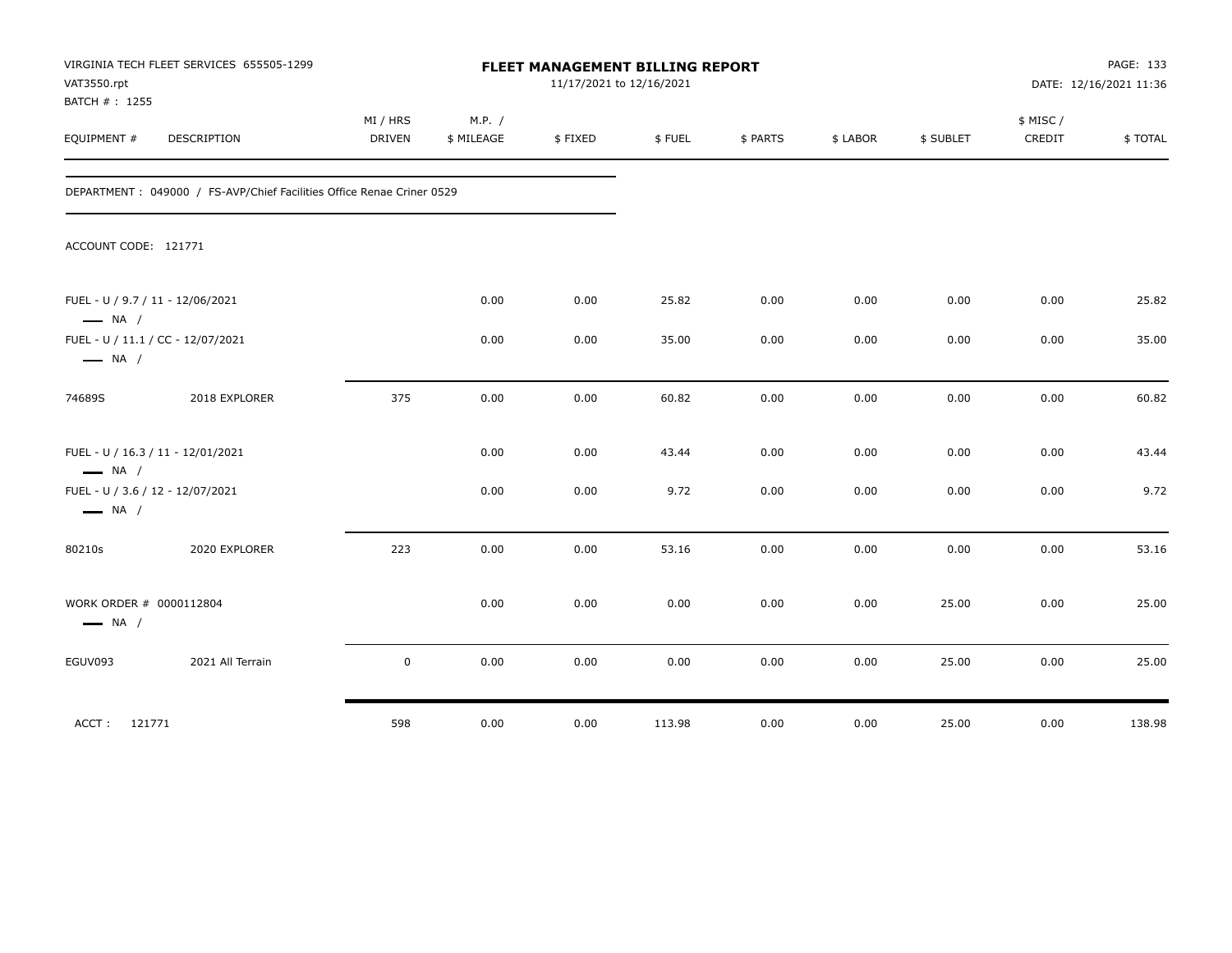| VIRGINIA TECH FLEET SERVICES 655505-1299<br>VAT3550.rpt |        | PAGE: 134<br><b>FLEET MANAGEMENT BILLING REPORT</b><br>11/17/2021 to 12/16/2021<br>DATE: 12/16/2021 11:36 |                      |         |        |          |          |                  |                     |         |
|---------------------------------------------------------|--------|-----------------------------------------------------------------------------------------------------------|----------------------|---------|--------|----------|----------|------------------|---------------------|---------|
| BATCH #: 1255<br>EQUIPMENT #<br><b>DESCRIPTION</b>      |        | MI / HRS<br>DRIVEN                                                                                        | M.P. /<br>\$ MILEAGE | \$FIXED | \$FUEL | \$ PARTS | \$ LABOR | \$ SUBLET        | \$ MISC /<br>CREDIT | \$TOTAL |
| DEPARTMENT SUBTOTALS :                                  |        | 598                                                                                                       | 0.00                 | 0.00    | 113.98 | 0.00     | 0.00     | 25.00            | 0.00                | 138.98  |
| <b>BREAKDOWN OF CHARGES:</b>                            |        |                                                                                                           | MILEAGE              |         |        | 0.00     |          | PARTS (WO'S)     |                     | 0.00    |
| EQUIPMENT COUNT:                                        | 3      |                                                                                                           | MOTOR POOL           |         |        | 0.00     |          | PARTS (IND.ISS.) |                     | 0.00    |
| DEPARTMENT:                                             | 049000 |                                                                                                           | <b>BASE</b>          |         |        | 0.00     |          | <b>CREDITS</b>   |                     | 0.00    |
|                                                         |        |                                                                                                           | INSURANCE            |         |        | 0.00     |          | MISCELLANEOUS    |                     | 0.00    |
|                                                         |        |                                                                                                           | OTHER                |         |        | 0.00     | LABOR    |                  |                     | 0.00    |
|                                                         |        |                                                                                                           | REPLACEMENT          |         |        | 0.00     |          | <b>SUBLETS</b>   |                     | 25.00   |
|                                                         |        |                                                                                                           | <b>FUEL</b>          |         |        | 113.98   |          |                  |                     |         |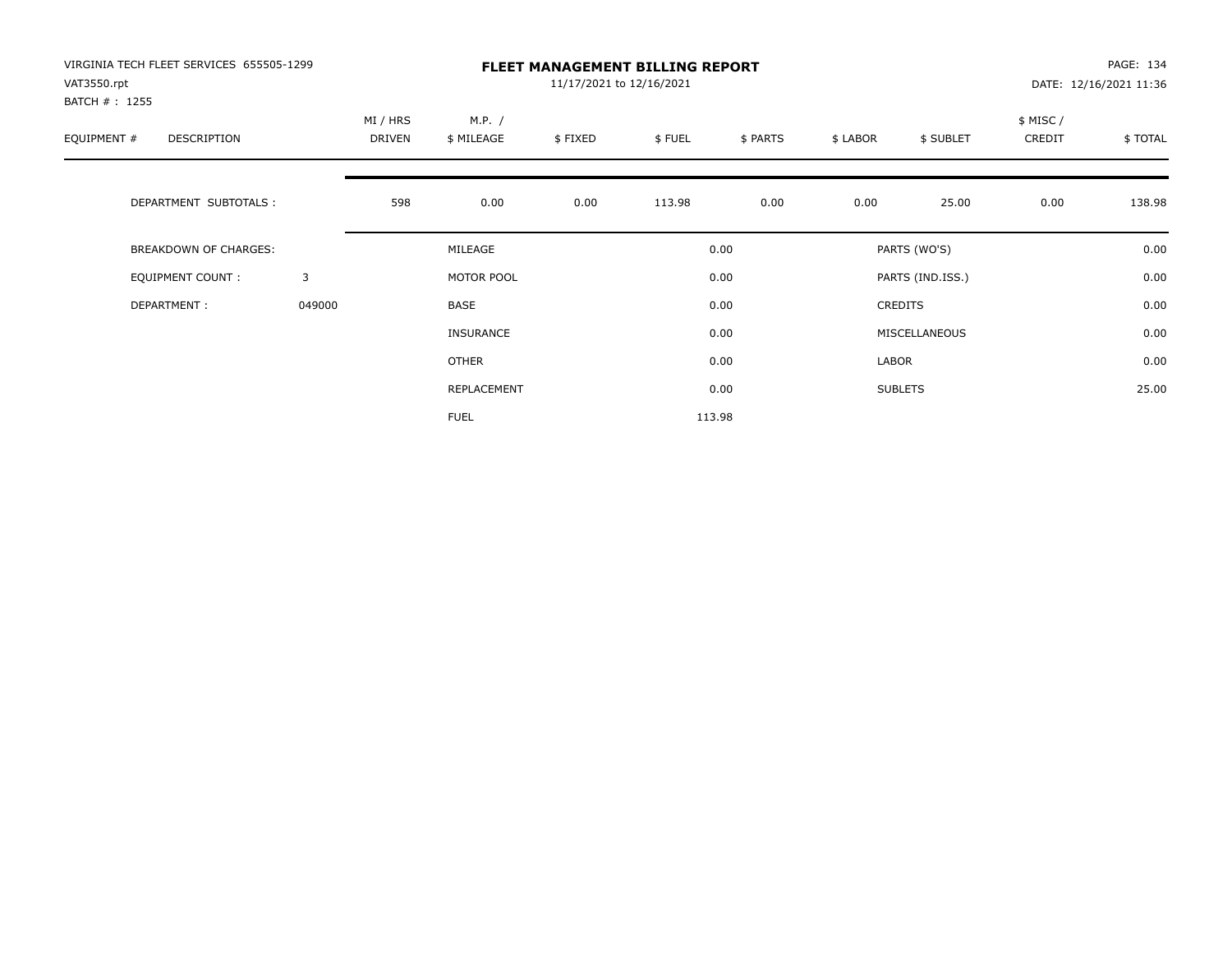| VAT3550.rpt<br>BATCH #: 1255                                | VIRGINIA TECH FLEET SERVICES 655505-1299                       |                           |                      | FLEET MANAGEMENT BILLING REPORT<br>11/17/2021 to 12/16/2021 |        |          |          | PAGE: 135<br>DATE: 12/16/2021 11:36 |                    |         |
|-------------------------------------------------------------|----------------------------------------------------------------|---------------------------|----------------------|-------------------------------------------------------------|--------|----------|----------|-------------------------------------|--------------------|---------|
| EQUIPMENT #                                                 | DESCRIPTION                                                    | MI / HRS<br><b>DRIVEN</b> | M.P. /<br>\$ MILEAGE | \$FIXED                                                     | \$FUEL | \$ PARTS | \$ LABOR | \$ SUBLET                           | \$ MISC/<br>CREDIT | \$TOTAL |
|                                                             | DEPARTMENT : 050000 / FS- CUSTODIAL Services Renae Criner 0529 |                           |                      |                                                             |        |          |          |                                     |                    |         |
| ACCOUNT CODE: 121774                                        |                                                                |                           |                      |                                                             |        |          |          |                                     |                    |         |
| FUEL - U / 20.7 / 11 - 12/06/2021<br>$\longrightarrow$ NA / |                                                                |                           | 0.00                 | 0.00                                                        | 55.27  | 0.00     | 0.00     | 0.00                                | 0.00               | 55.27   |
| $\longrightarrow$ NA /                                      | FUEL - U / 15.0 / 11 - 11/16/2021                              |                           | 0.00                 | 0.00                                                        | 41.40  | 0.00     | 0.00     | 0.00                                | 0.00               | 41.40   |
| 48539S                                                      | 2003 SAVANA                                                    | 233                       | 0.00                 | 0.00                                                        | 96.67  | 0.00     | 0.00     | 0.00                                | 0.00               | 96.67   |
| FUEL - U / 24.6 / 12 - 12/09/2021<br>$\longrightarrow$ NA / |                                                                |                           | 0.00                 | 0.00                                                        | 65.63  | 0.00     | 0.00     | 0.00                                | 0.00               | 65.63   |
| 52451S                                                      | 2006 SAVANA                                                    | 189                       | 0.00                 | 0.00                                                        | 65.63  | 0.00     | 0.00     | 0.00                                | 0.00               | 65.63   |
| FUEL - U / 19.7 / 11 - 12/08/2021<br>$\longrightarrow$ NA / |                                                                |                           | 0.00                 | 0.00                                                        | 52.65  | 0.00     | 0.00     | 0.00                                | 0.00               | 52.65   |
| $\longrightarrow$ NA /                                      | FUEL - U / 20.9 / 11 - 11/29/2021                              |                           | 0.00                 | 0.00                                                        | 55.91  | 0.00     | 0.00     | 0.00                                | 0.00               | 55.91   |
| 55245S                                                      | 2007 Express 2500                                              | 211                       | 0.00                 | 0.00                                                        | 108.56 | 0.00     | 0.00     | 0.00                                | 0.00               | 108.56  |
| FUEL - U / 14.3 / 11 - 12/01/2021<br>$\longrightarrow$ NA / |                                                                |                           | 0.00                 | 0.00                                                        | 38.18  | 0.00     | 0.00     | 0.00                                | 0.00               | 38.18   |
| 77306s                                                      | 2019 Caravan                                                   | 142                       | 0.00                 | 0.00                                                        | 38.18  | 0.00     | 0.00     | 0.00                                | 0.00               | 38.18   |
| $\longrightarrow$ NA /                                      | FUEL - U / 10.9 / 11 - 12/01/2021                              |                           | 0.00                 | 0.00                                                        | 29.16  | 0.00     | 0.00     | 0.00                                | $0.00\,$           | 29.16   |
|                                                             | FUEL - U / 14.5 / 12 - 12/13/2021                              |                           | 0.00                 | 0.00                                                        | 38.71  | 0.00     | 0.00     | $0.00\,$                            | $0.00\,$           | 38.71   |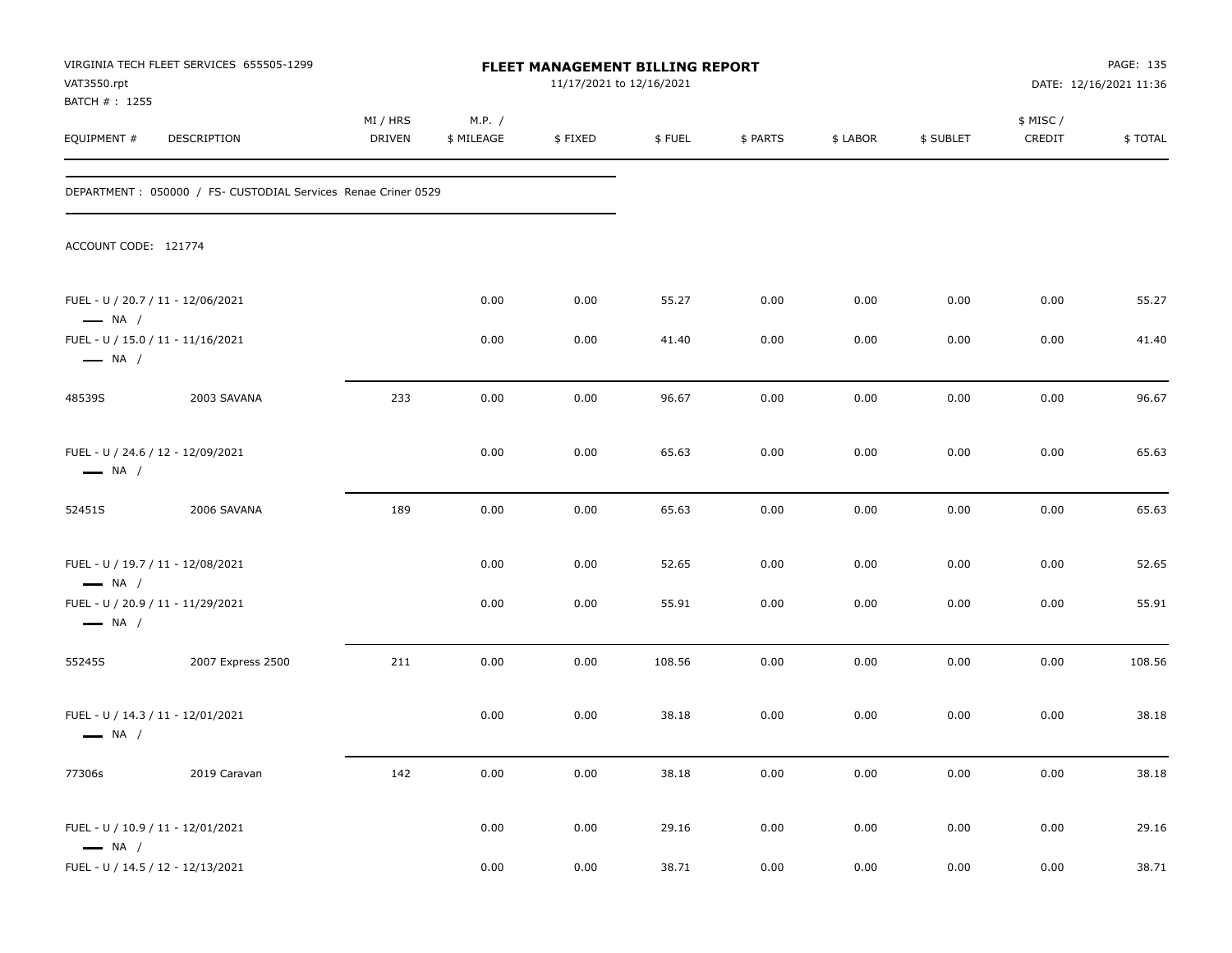| VAT3550.rpt<br>BATCH #: 1255                                                          | VIRGINIA TECH FLEET SERVICES 655505-1299                      |                           |                      | FLEET MANAGEMENT BILLING REPORT<br>11/17/2021 to 12/16/2021 |        |          |          | PAGE: 136<br>DATE: 12/16/2021 11:36 |                    |         |
|---------------------------------------------------------------------------------------|---------------------------------------------------------------|---------------------------|----------------------|-------------------------------------------------------------|--------|----------|----------|-------------------------------------|--------------------|---------|
| EQUIPMENT #                                                                           | DESCRIPTION                                                   | MI / HRS<br><b>DRIVEN</b> | M.P. /<br>\$ MILEAGE | \$FIXED                                                     | \$FUEL | \$ PARTS | \$ LABOR | \$ SUBLET                           | \$ MISC/<br>CREDIT | \$TOTAL |
|                                                                                       | DEPARTMENT: 050000 / FS- CUSTODIAL Services Renae Criner 0529 |                           |                      |                                                             |        |          |          |                                     |                    |         |
| $\longrightarrow$ NA /<br>FUEL - U / 11.5 / 11 - 11/18/2021<br>$\longrightarrow$ NA / |                                                               |                           | 0.00                 | 0.00                                                        | 31.74  | 0.00     | 0.00     | 0.00                                | 0.00               | 31.74   |
| 77307s                                                                                | 2019 Frontier                                                 | 365                       | 0.00                 | 0.00                                                        | 99.61  | 0.00     | 0.00     | 0.00                                | 0.00               | 99.61   |
| FUEL - U / 10.8 / 11 - 11/19/2021<br>$\longrightarrow$ NA /                           |                                                               |                           | 0.00                 | 0.00                                                        | 29.81  | 0.00     | 0.00     | 0.00                                | 0.00               | 29.81   |
| 80226S                                                                                | 2021 Transit Connect                                          | 143                       | 0.00                 | 0.00                                                        | 29.81  | 0.00     | 0.00     | 0.00                                | 0.00               | 29.81   |
| FUEL - U / 14.1 / 11 - 11/23/2021<br>$\longrightarrow$ NA /                           |                                                               |                           | 0.00                 | 0.00                                                        | 38.92  | 0.00     | 0.00     | 0.00                                | 0.00               | 38.92   |
| 80236S                                                                                | 2021 Frontier                                                 | 150                       | 0.00                 | 0.00                                                        | 38.92  | 0.00     | 0.00     | 0.00                                | 0.00               | 38.92   |
| FUEL - U / 4.0 / 11 - 12/09/2021<br>$\longrightarrow$ NA /                            |                                                               |                           | 0.00                 | 0.00                                                        | 10.68  | 0.00     | 0.00     | 0.00                                | 0.00               | 10.68   |
| EGUV076                                                                               | 2017 WORKMAN                                                  | $\pmb{0}$                 | 0.00                 | 0.00                                                        | 10.68  | 0.00     | 0.00     | 0.00                                | 0.00               | 10.68   |
| FUEL - U / 3.4 / 12 - 11/18/2021<br>$\longrightarrow$ NA /                            |                                                               |                           | 0.00                 | 0.00                                                        | 9.30   | 0.00     | 0.00     | 0.00                                | 0.00               | 9.30    |
| EGUV089                                                                               | 2022 GATOR                                                    | 95                        | 0.00                 | 0.00                                                        | 9.30   | 0.00     | 0.00     | 0.00                                | 0.00               | 9.30    |
| ACCT: 121774                                                                          |                                                               | 1,528                     | 0.00                 | 0.00                                                        | 497.36 | 0.00     | 0.00     | 0.00                                | 0.00               | 497.36  |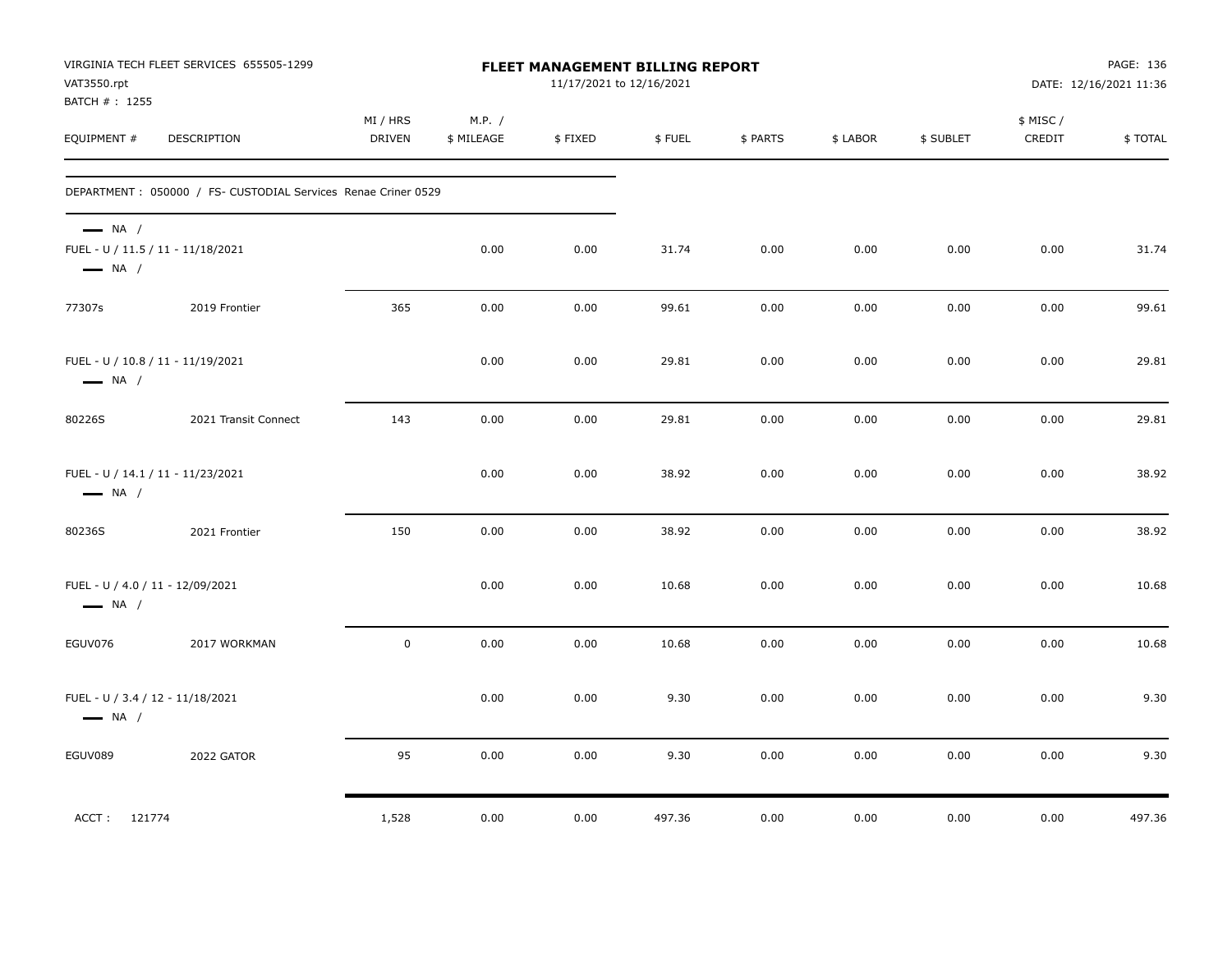| VIRGINIA TECH FLEET SERVICES 655505-1299<br>VAT3550.rpt<br>BATCH # : 1255 |        |                           |                      | PAGE: 137<br>DATE: 12/16/2021 11:36 |        |          |          |                  |                     |         |
|---------------------------------------------------------------------------|--------|---------------------------|----------------------|-------------------------------------|--------|----------|----------|------------------|---------------------|---------|
| EQUIPMENT #<br>DESCRIPTION                                                |        | MI / HRS<br><b>DRIVEN</b> | M.P. /<br>\$ MILEAGE | \$FIXED                             | \$FUEL | \$ PARTS | \$ LABOR | \$ SUBLET        | \$ MISC /<br>CREDIT | \$TOTAL |
| DEPARTMENT SUBTOTALS :                                                    |        | 1,528                     | 0.00                 | 0.00                                | 497.36 | 0.00     | 0.00     | 0.00             | 0.00                | 497.36  |
| <b>BREAKDOWN OF CHARGES:</b>                                              |        |                           | MILEAGE              |                                     |        | 0.00     |          | PARTS (WO'S)     |                     | 0.00    |
| EQUIPMENT COUNT:                                                          | 9      |                           | MOTOR POOL           |                                     |        | 0.00     |          | PARTS (IND.ISS.) |                     | 0.00    |
| DEPARTMENT:                                                               | 050000 |                           | <b>BASE</b>          |                                     |        | 0.00     |          | <b>CREDITS</b>   |                     | 0.00    |
|                                                                           |        |                           | <b>INSURANCE</b>     |                                     |        | 0.00     |          | MISCELLANEOUS    |                     | 0.00    |
|                                                                           |        |                           | OTHER                |                                     |        | 0.00     | LABOR    |                  |                     | 0.00    |
|                                                                           |        |                           | REPLACEMENT          |                                     |        | 0.00     |          | <b>SUBLETS</b>   |                     | 0.00    |
|                                                                           |        |                           | <b>FUEL</b>          |                                     |        | 497.36   |          |                  |                     |         |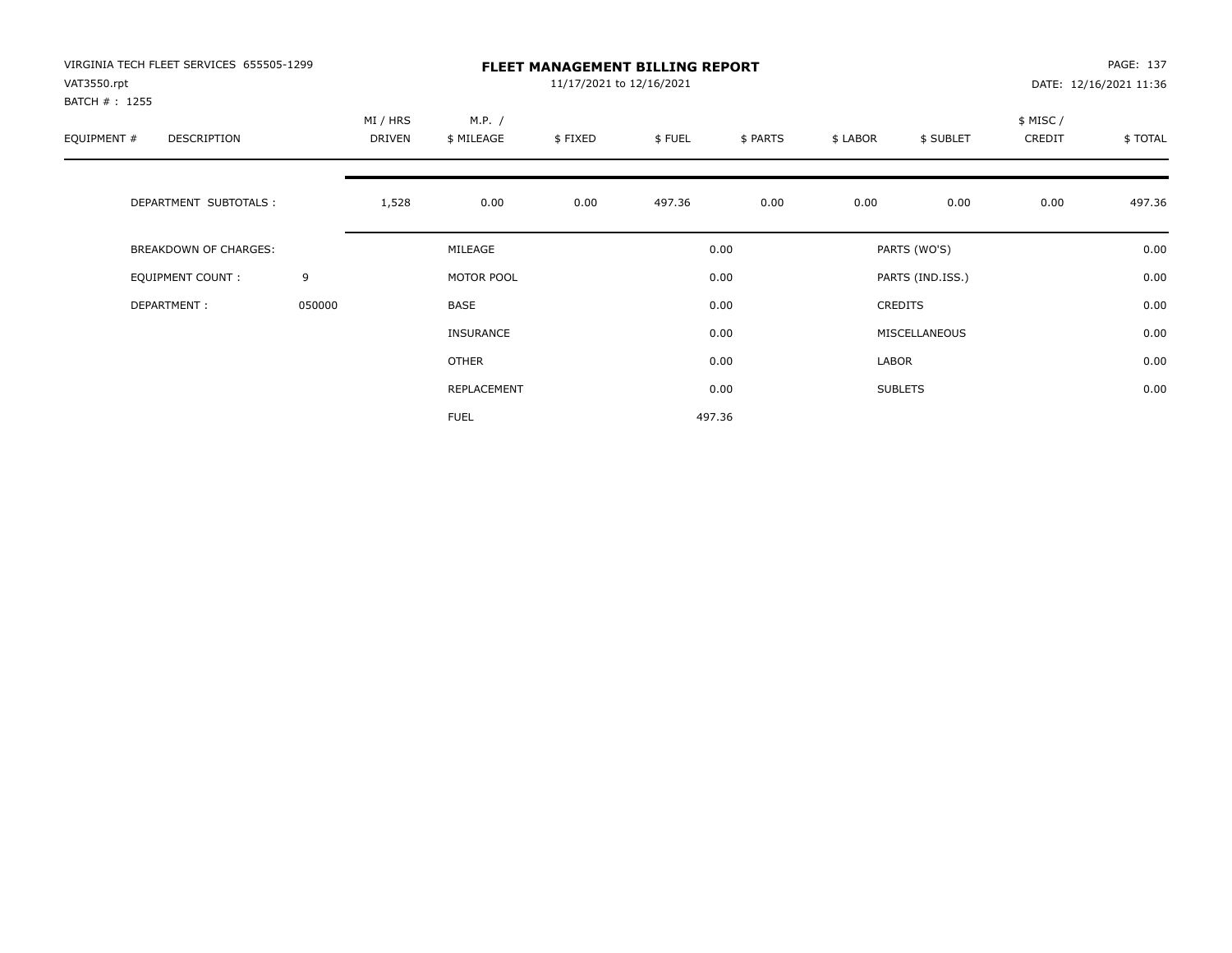| VAT3550.rpt                  | VIRGINIA TECH FLEET SERVICES 655505-1299                                | FLEET MANAGEMENT BILLING REPORT<br>11/17/2021 to 12/16/2021 |                      |         |        |          |          |           | PAGE: 138<br>DATE: 12/16/2021 11:36 |         |
|------------------------------|-------------------------------------------------------------------------|-------------------------------------------------------------|----------------------|---------|--------|----------|----------|-----------|-------------------------------------|---------|
| BATCH #: 1255<br>EQUIPMENT # | DESCRIPTION                                                             | MI / HRS<br><b>DRIVEN</b>                                   | M.P. /<br>\$ MILEAGE | \$FIXED | \$FUEL | \$ PARTS | \$ LABOR | \$ SUBLET | \$ MISC /<br>CREDIT                 | \$TOTAL |
|                              | DEPARTMENT : 050010 / FS - Facilities Enginnering Ops Renae Criner 0529 |                                                             |                      |         |        |          |          |           |                                     |         |
| ACCOUNT CODE: 115676         |                                                                         |                                                             |                      |         |        |          |          |           |                                     |         |
| $\longrightarrow$ NA /       | FUEL - U / 10.3 / 11 - 11/22/2021                                       |                                                             | 0.00                 | 0.00    | 28.29  | 0.00     | 0.00     | 0.00      | 0.00                                | 28.29   |
| 27168S                       | 1999 RANGER                                                             | 123                                                         | 0.00                 | 0.00    | 28.29  | 0.00     | 0.00     | 0.00      | 0.00                                | 28.29   |
| $\longrightarrow$ NA /       | FUEL - U / 14.9 / 11 - 11/30/2021                                       |                                                             | 0.00                 | 0.00    | 39.65  | 0.00     | 0.00     | 0.00      | 0.00                                | 39.65   |
| 77331s                       | 2019 Journey                                                            | 193                                                         | 0.00                 | 0.00    | 39.65  | 0.00     | 0.00     | 0.00      | 0.00                                | 39.65   |
| ACCT: 115676                 |                                                                         | 316                                                         | 0.00                 | 0.00    | 67.94  | 0.00     | 0.00     | 0.00      | 0.00                                | 67.94   |
| ACCOUNT CODE: 118211         |                                                                         |                                                             |                      |         |        |          |          |           |                                     |         |
| $\longrightarrow$ NA /       | FUEL - U / 15.7 / 12 - 11/17/2021                                       |                                                             | 0.00                 | 0.00    | 43.41  | 0.00     | 0.00     | 0.00      | 0.00                                | 43.41   |
| 27109S                       | 2001 SAFARI                                                             | 145                                                         | 0.00                 | 0.00    | 43.41  | 0.00     | 0.00     | 0.00      | 0.00                                | 43.41   |
| $\longrightarrow$ NA /       | FUEL - U / 23.0 / 11 - 11/24/2021                                       |                                                             | 0.00                 | 0.00    | 63.48  | 0.00     | 0.00     | 0.00      | 0.00                                | 63.48   |
| 48484S                       | 2003 F150                                                               | 169                                                         | 0.00                 | 0.00    | 63.48  | 0.00     | 0.00     | 0.00      | 0.00                                | 63.48   |
|                              | FUEL - U / 27.2 / 11 - 12/09/2021                                       |                                                             | 0.00                 | 0.00    | 72.57  | 0.00     | 0.00     | 0.00      | 0.00                                | 72.57   |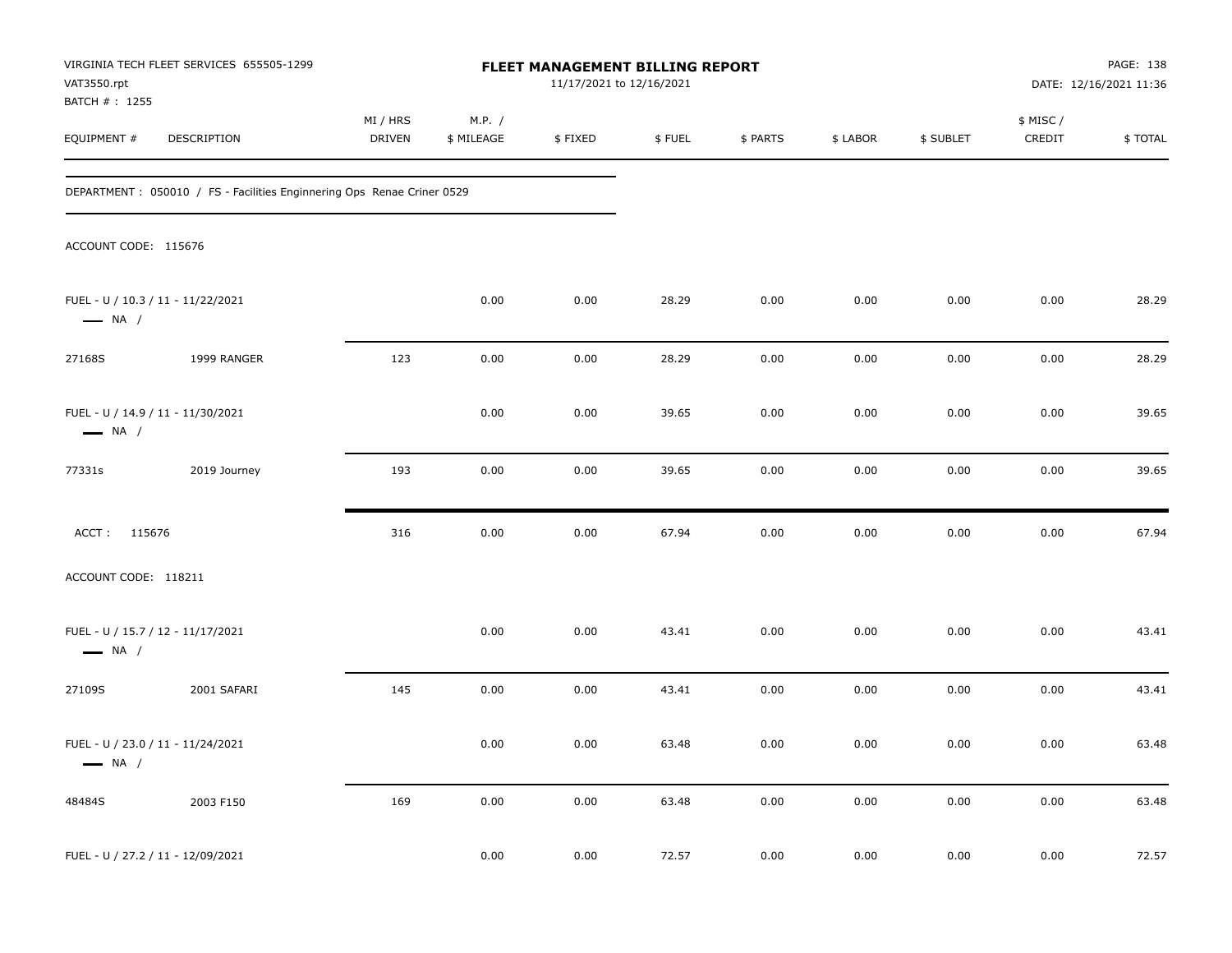| VAT3550.rpt<br>BATCH #: 1255                                | VIRGINIA TECH FLEET SERVICES 655505-1299                                |                    |                      | <b>FLEET MANAGEMENT BILLING REPORT</b><br>11/17/2021 to 12/16/2021 |        |          | PAGE: 139<br>DATE: 12/16/2021 11:36 |           |                     |         |
|-------------------------------------------------------------|-------------------------------------------------------------------------|--------------------|----------------------|--------------------------------------------------------------------|--------|----------|-------------------------------------|-----------|---------------------|---------|
| EQUIPMENT #                                                 | DESCRIPTION                                                             | MI / HRS<br>DRIVEN | M.P. /<br>\$ MILEAGE | \$FIXED                                                            | \$FUEL | \$ PARTS | \$ LABOR                            | \$ SUBLET | \$ MISC /<br>CREDIT | \$TOTAL |
|                                                             | DEPARTMENT : 050010 / FS - Facilities Enginnering Ops Renae Criner 0529 |                    |                      |                                                                    |        |          |                                     |           |                     |         |
| $\longrightarrow$ NA /                                      |                                                                         |                    |                      |                                                                    |        |          |                                     |           |                     |         |
| 48504S                                                      | 2003 SAVANA                                                             | 154                | 0.00                 | 0.00                                                               | 72.57  | 0.00     | 0.00                                | 0.00      | 0.00                | 72.57   |
| FUEL - U / 6.9 / 11 - 12/02/2021<br>$\longrightarrow$ NA /  |                                                                         |                    | 0.00                 | 0.00                                                               | 18.40  | 0.00     | 0.00                                | 0.00      | 0.00                | 18.40   |
| FUEL - U / 8.8 / 11 - 12/14/2021<br>$\longrightarrow$ NA /  |                                                                         |                    | 0.00                 | 0.00                                                               | 23.58  | 0.00     | 0.00                                | 0.00      | 0.00                | 23.58   |
| 49004S                                                      | 2004 F150                                                               | $\mathbf 0$        | 0.00                 | 0.00                                                               | 41.98  | 0.00     | 0.00                                | 0.00      | 0.00                | 41.98   |
| FUEL - U / 7.3 / 12 - 12/13/2021<br>$\longrightarrow$ NA /  |                                                                         |                    | 0.00                 | 0.00                                                               | 19.41  | 0.00     | 0.00                                | 0.00      | 0.00                | 19.41   |
| FUEL - U / 27.8 / 11 - 11/17/2021<br>$\longrightarrow$ NA / |                                                                         |                    | 0.00                 | 0.00                                                               | 76.59  | 0.00     | 0.00                                | 0.00      | 0.00                | 76.59   |
| 50165S                                                      | 2005 SAVANA                                                             | 422                | 0.00                 | 0.00                                                               | 96.00  | 0.00     | 0.00                                | 0.00      | 0.00                | 96.00   |
| FUEL - U / 16.8 / 11 - 12/15/2021<br>$\longrightarrow$ NA / |                                                                         |                    | 0.00                 | 0.00                                                               | 44.80  | 0.00     | 0.00                                | 0.00      | 0.00                | 44.80   |
| FUEL - U / 17.3 / 11 - 11/22/2021<br>$\longrightarrow$ NA / |                                                                         |                    | 0.00                 | 0.00                                                               | 47.83  | 0.00     | 0.00                                | 0.00      | 0.00                | 47.83   |
| 68347S                                                      | 2016 Caravan                                                            | 142                | 0.00                 | 0.00                                                               | 92.63  | 0.00     | 0.00                                | 0.00      | 0.00                | 92.63   |
| FUEL - U / 15.8 / 12 - 11/18/2021<br>$\longrightarrow$ NA / |                                                                         |                    | 0.00                 | 0.00                                                               | 43.53  | 0.00     | 0.00                                | 0.00      | 0.00                | 43.53   |
| 71570s                                                      | 2017 F250                                                               | 101                | 0.00                 | 0.00                                                               | 43.53  | 0.00     | 0.00                                | 0.00      | 0.00                | 43.53   |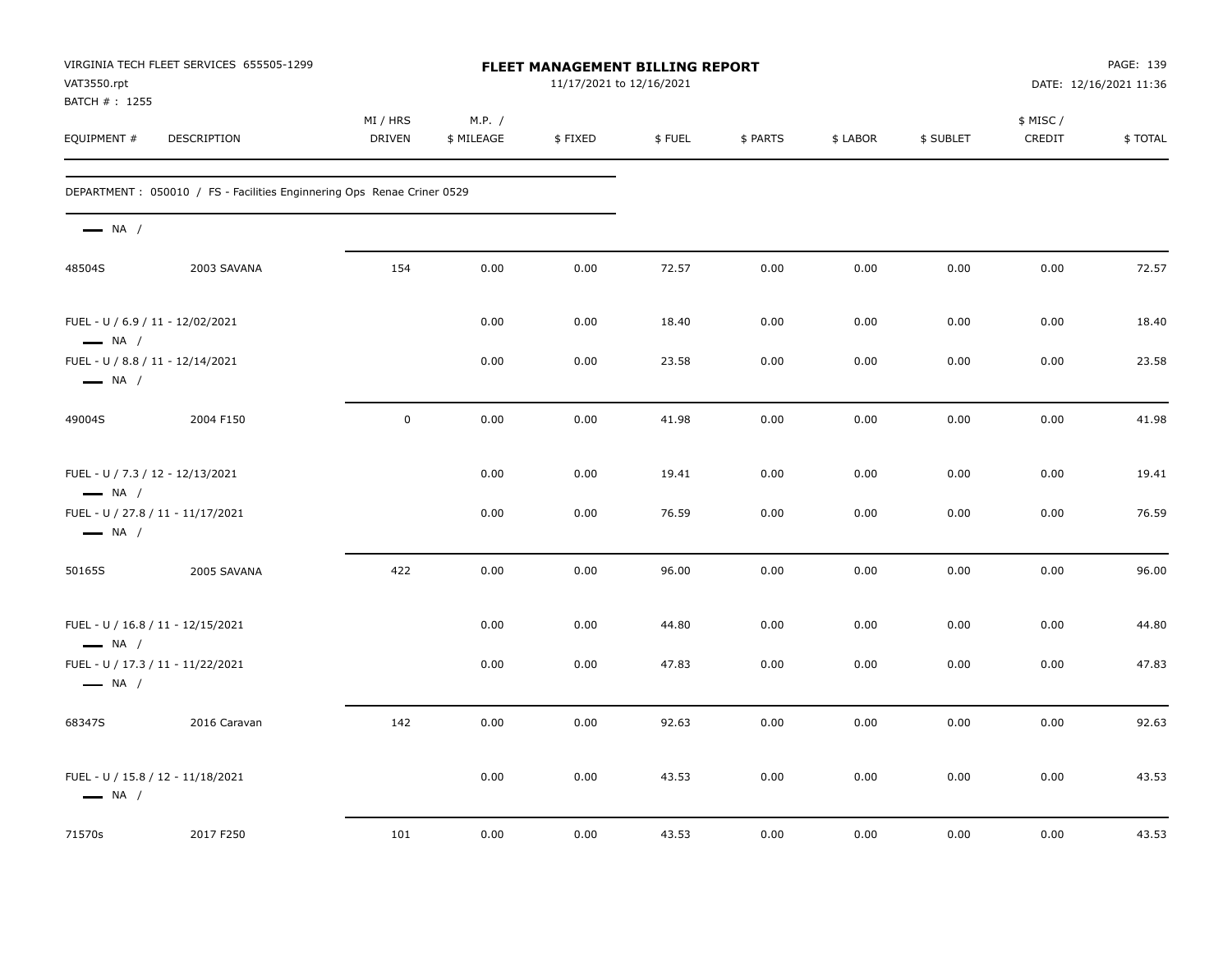| VAT3550.rpt<br>BATCH #: 1255                               | VIRGINIA TECH FLEET SERVICES 655505-1299                               |                           |                      | FLEET MANAGEMENT BILLING REPORT<br>11/17/2021 to 12/16/2021 |        |          |          |           |                    | PAGE: 140<br>DATE: 12/16/2021 11:36 |
|------------------------------------------------------------|------------------------------------------------------------------------|---------------------------|----------------------|-------------------------------------------------------------|--------|----------|----------|-----------|--------------------|-------------------------------------|
| EQUIPMENT#                                                 | DESCRIPTION                                                            | MI / HRS<br><b>DRIVEN</b> | M.P. /<br>\$ MILEAGE | \$FIXED                                                     | \$FUEL | \$ PARTS | \$ LABOR | \$ SUBLET | \$ MISC/<br>CREDIT | \$TOTAL                             |
|                                                            | DEPARTMENT: 050010 / FS - Facilities Enginnering Ops Renae Criner 0529 |                           |                      |                                                             |        |          |          |           |                    |                                     |
| $\longrightarrow$ NA /                                     | FUEL - U / 25.1 / 12 - 12/02/2021                                      |                           | 0.00                 | 0.00                                                        | 66.99  | 0.00     | 0.00     | 0.00      | 0.00               | 66.99                               |
| $\longrightarrow$ NA /                                     | FUEL - U / 29.7 / 11 - 12/13/2021                                      |                           | 0.00                 | 0.00                                                        | 79.30  | 0.00     | 0.00     | 0.00      | 0.00               | 79.30                               |
| $\longrightarrow$ NA /                                     | FUEL - U / 28.0 / 12 - 11/19/2021                                      |                           | 0.00                 | 0.00                                                        | 77.14  | 0.00     | 0.00     | 0.00      | 0.00               | 77.14                               |
| 71571s                                                     | 2017 F250-4x4                                                          | 507                       | 0.00                 | 0.00                                                        | 223.43 | 0.00     | 0.00     | 0.00      | 0.00               | 223.43                              |
| FUEL - U / 4.6 / 11 - 11/17/2021<br>$\longrightarrow$ NA / |                                                                        |                           | 0.00                 | 0.00                                                        | 12.75  | 0.00     | 0.00     | 0.00      | 0.00               | 12.75                               |
| eguv041                                                    | 2014 WORKMAN                                                           | $\mathbf 0$               | 0.00                 | 0.00                                                        | 12.75  | 0.00     | 0.00     | 0.00      | 0.00               | 12.75                               |
| ACCT: 118211                                               |                                                                        | 1,640                     | 0.00                 | 0.00                                                        | 689.78 | 0.00     | 0.00     | 0.00      | 0.00               | 689.78                              |
| ACCOUNT CODE: 119672                                       |                                                                        |                           |                      |                                                             |        |          |          |           |                    |                                     |
| $\longrightarrow$ NA /                                     | FUEL - U / 18.2 / 11 - 12/03/2021                                      |                           | 0.00                 | 0.00                                                        | 48.46  | 0.00     | 0.00     | 0.00      | 0.00               | 48.46                               |
| $\longrightarrow$ NA /                                     | FUEL - U / 18.1 / 11 - 12/15/2021                                      |                           | 0.00                 | 0.00                                                        | 48.19  | 0.00     | 0.00     | 0.00      | 0.00               | 48.19                               |
| $\longrightarrow$ NA /                                     | FUEL - U / 18.6 / 11 - 11/16/2021                                      |                           | 0.00                 | 0.00                                                        | 51.31  | 0.00     | 0.00     | 0.00      | 0.00               | 51.31                               |
| 52547S                                                     | 2007 Caravan                                                           | 442                       | 0.00                 | 0.00                                                        | 147.96 | 0.00     | $0.00\,$ | 0.00      | 0.00               | 147.96                              |
| $\longrightarrow$ NA /                                     | FUEL - U / 13.7 / 11 - 11/19/2021                                      |                           | 0.00                 | 0.00                                                        | 37.92  | 0.00     | 0.00     | 0.00      | 0.00               | 37.92                               |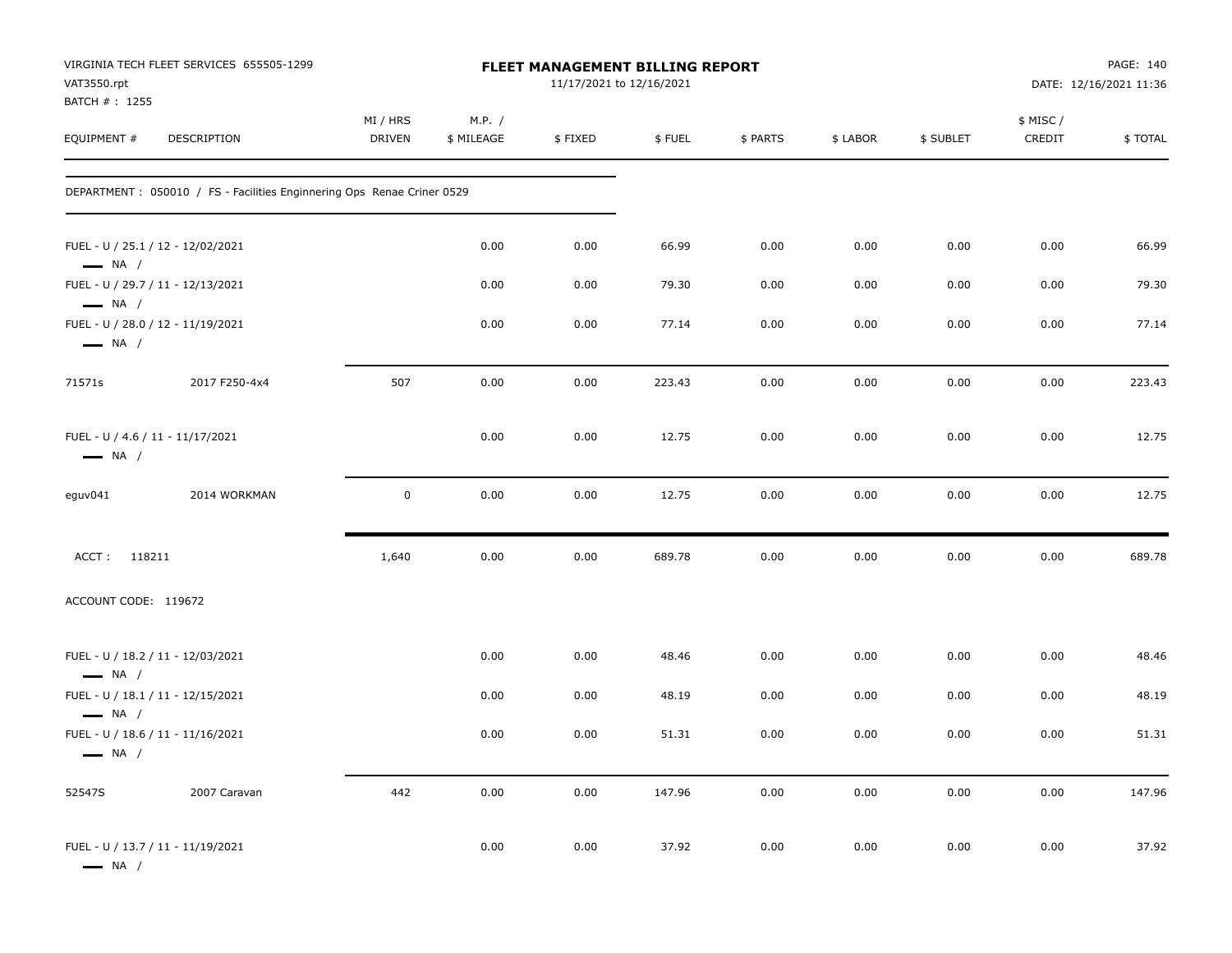| VAT3550.rpt<br>BATCH #: 1255                               | VIRGINIA TECH FLEET SERVICES 655505-1299                                |                           |                      | FLEET MANAGEMENT BILLING REPORT<br>11/17/2021 to 12/16/2021 |        |          |          |           |                    | PAGE: 141<br>DATE: 12/16/2021 11:36 |
|------------------------------------------------------------|-------------------------------------------------------------------------|---------------------------|----------------------|-------------------------------------------------------------|--------|----------|----------|-----------|--------------------|-------------------------------------|
| EQUIPMENT #                                                | <b>DESCRIPTION</b>                                                      | MI / HRS<br><b>DRIVEN</b> | M.P. /<br>\$ MILEAGE | \$FIXED                                                     | \$FUEL | \$ PARTS | \$ LABOR | \$ SUBLET | \$ MISC/<br>CREDIT | \$TOTAL                             |
|                                                            | DEPARTMENT : 050010 / FS - Facilities Enginnering Ops Renae Criner 0529 |                           |                      |                                                             |        |          |          |           |                    |                                     |
| $\longrightarrow$ NA /                                     | FUEL - U / 25.7 / CC - 11/24/2021                                       |                           | 0.00                 | 0.00                                                        | 79.81  | 0.00     | 0.00     | 0.00      | 0.00               | 79.81                               |
| 68270S                                                     | 2015 EXPLORER                                                           | 773                       | 0.00                 | 0.00                                                        | 117.73 | 0.00     | 0.00     | 0.00      | 0.00               | 117.73                              |
| ACCT: 119672                                               |                                                                         | 1,215                     | 0.00                 | 0.00                                                        | 265.69 | 0.00     | 0.00     | 0.00      | 0.00               | 265.69                              |
| ACCOUNT CODE: 123159                                       |                                                                         |                           |                      |                                                             |        |          |          |           |                    |                                     |
| FUEL - D / 2.1 / 13 - 12/01/2021<br>$\longrightarrow$ NA / |                                                                         |                           | 0.00                 | 0.00                                                        | 5.87   | 0.00     | 0.00     | 0.00      | 0.00               | 5.87                                |
| FUEL - D / 0.5 / 14 - 12/01/2021<br>$\longrightarrow$ NA / |                                                                         |                           | 0.00                 | 0.00                                                        | 1.32   | 0.00     | 0.00     | 0.00      | 0.00               | 1.32                                |
| 45259S                                                     | 2002 NPR                                                                | $\mathbf 0$               | 0.00                 | 0.00                                                        | 7.19   | 0.00     | 0.00     | 0.00      | 0.00               | 7.19                                |
| FUEL - D / 0.3 / 14 - 12/02/2021<br>$\longrightarrow$ NA / |                                                                         |                           | 0.00                 | 0.00                                                        | 0.84   | 0.00     | 0.00     | 0.00      | 0.00               | 0.84                                |
| $\longrightarrow$ NA /                                     | FUEL - D / 42.2 / 14 - 12/02/2021                                       |                           | 0.00                 | 0.00                                                        | 118.58 | 0.00     | 0.00     | 0.00      | 0.00               | 118.58                              |
| 69972s                                                     | 2016 CREW CAB                                                           | 242                       | 0.00                 | 0.00                                                        | 119.42 | 0.00     | 0.00     | 0.00      | 0.00               | 119.42                              |
| ACCT: 123159                                               |                                                                         | 242                       | 0.00                 | 0.00                                                        | 126.61 | 0.00     | 0.00     | 0.00      | 0.00               | 126.61                              |
| ACCOUNT CODE: 175545                                       |                                                                         |                           |                      |                                                             |        |          |          |           |                    |                                     |
|                                                            | FUEL - U / 17.8 / 12 - 12/07/2021                                       |                           | 0.00                 | 0.00                                                        | 47.39  | 0.00     | 0.00     | 0.00      | 0.00               | 47.39                               |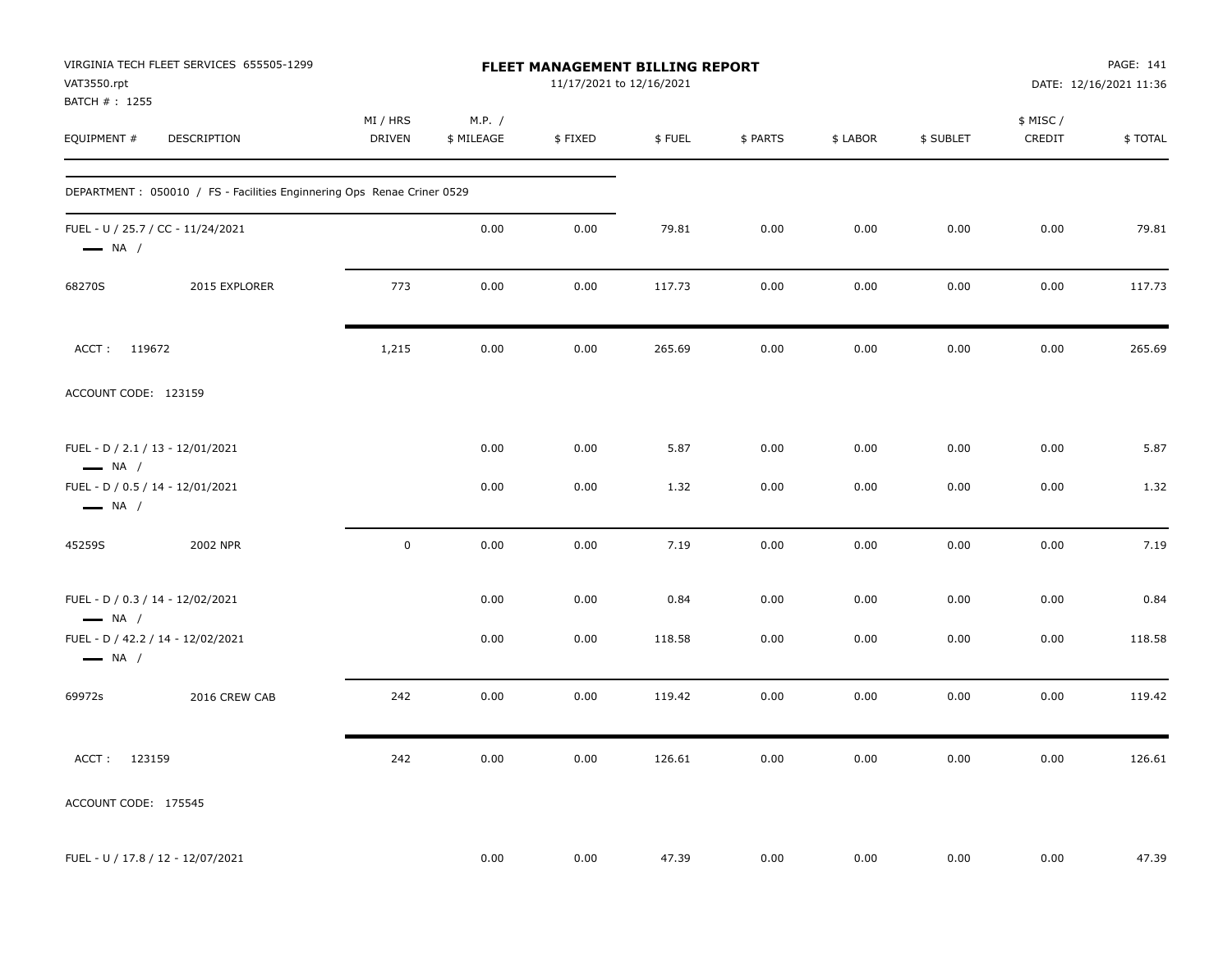| VAT3550.rpt<br>BATCH #: 1255                                | VIRGINIA TECH FLEET SERVICES 655505-1299                                |                           |                      | FLEET MANAGEMENT BILLING REPORT<br>11/17/2021 to 12/16/2021 |        |          |          |           |                     | PAGE: 142<br>DATE: 12/16/2021 11:36 |
|-------------------------------------------------------------|-------------------------------------------------------------------------|---------------------------|----------------------|-------------------------------------------------------------|--------|----------|----------|-----------|---------------------|-------------------------------------|
| EQUIPMENT #                                                 | DESCRIPTION                                                             | MI / HRS<br><b>DRIVEN</b> | M.P. /<br>\$ MILEAGE | \$FIXED                                                     | \$FUEL | \$ PARTS | \$ LABOR | \$ SUBLET | \$ MISC /<br>CREDIT | \$TOTAL                             |
|                                                             | DEPARTMENT : 050010 / FS - Facilities Enginnering Ops Renae Criner 0529 |                           |                      |                                                             |        |          |          |           |                     |                                     |
| $\longrightarrow$ NA /                                      |                                                                         |                           |                      |                                                             |        |          |          |           |                     |                                     |
| 76300s                                                      | 2019 Journey                                                            | 236                       | 0.00                 | 0.00                                                        | 47.39  | 0.00     | 0.00     | 0.00      | 0.00                | 47.39                               |
| ACCT: 175545                                                |                                                                         | 236                       | 0.00                 | 0.00                                                        | 47.39  | 0.00     | $0.00\,$ | 0.00      | 0.00                | 47.39                               |
| ACCOUNT CODE: 175725                                        |                                                                         |                           |                      |                                                             |        |          |          |           |                     |                                     |
| FUEL - U / 3.1 / 12 - 12/10/2021<br>$\longrightarrow$ NA /  |                                                                         |                           | 0.00                 | 0.00                                                        | 8.28   | 0.00     | 0.00     | 0.00      | 0.00                | 8.28                                |
| FUEL - U / 25.7 / 12 - 12/14/2021<br>$\longrightarrow$ NA / |                                                                         |                           | 0.00                 | 0.00                                                        | 68.51  | 0.00     | 0.00     | 0.00      | 0.00                | 68.51                               |
| 69994s                                                      | 2016 Express 3500                                                       | 231                       | 0.00                 | 0.00                                                        | 76.79  | 0.00     | 0.00     | 0.00      | 0.00                | 76.79                               |
| FUEL - U / 18.4 / 12 - 12/10/2021<br>$\longrightarrow$ NA / |                                                                         |                           | 0.00                 | 0.00                                                        | 48.99  | 0.00     | 0.00     | 0.00      | 0.00                | 48.99                               |
| FUEL - U / 19.3 / 12 - 11/29/2021<br>$\longrightarrow$ NA / |                                                                         |                           | 0.00                 | 0.00                                                        | 51.53  | 0.00     | 0.00     | 0.00      | 0.00                | 51.53                               |
| 74670s                                                      | 2018 Transit-350                                                        | 308                       | 0.00                 | 0.00                                                        | 100.52 | 0.00     | 0.00     | 0.00      | 0.00                | 100.52                              |
| ACCT: 175725                                                |                                                                         | 539                       | 0.00                 | 0.00                                                        | 177.31 | 0.00     | 0.00     | 0.00      | 0.00                | 177.31                              |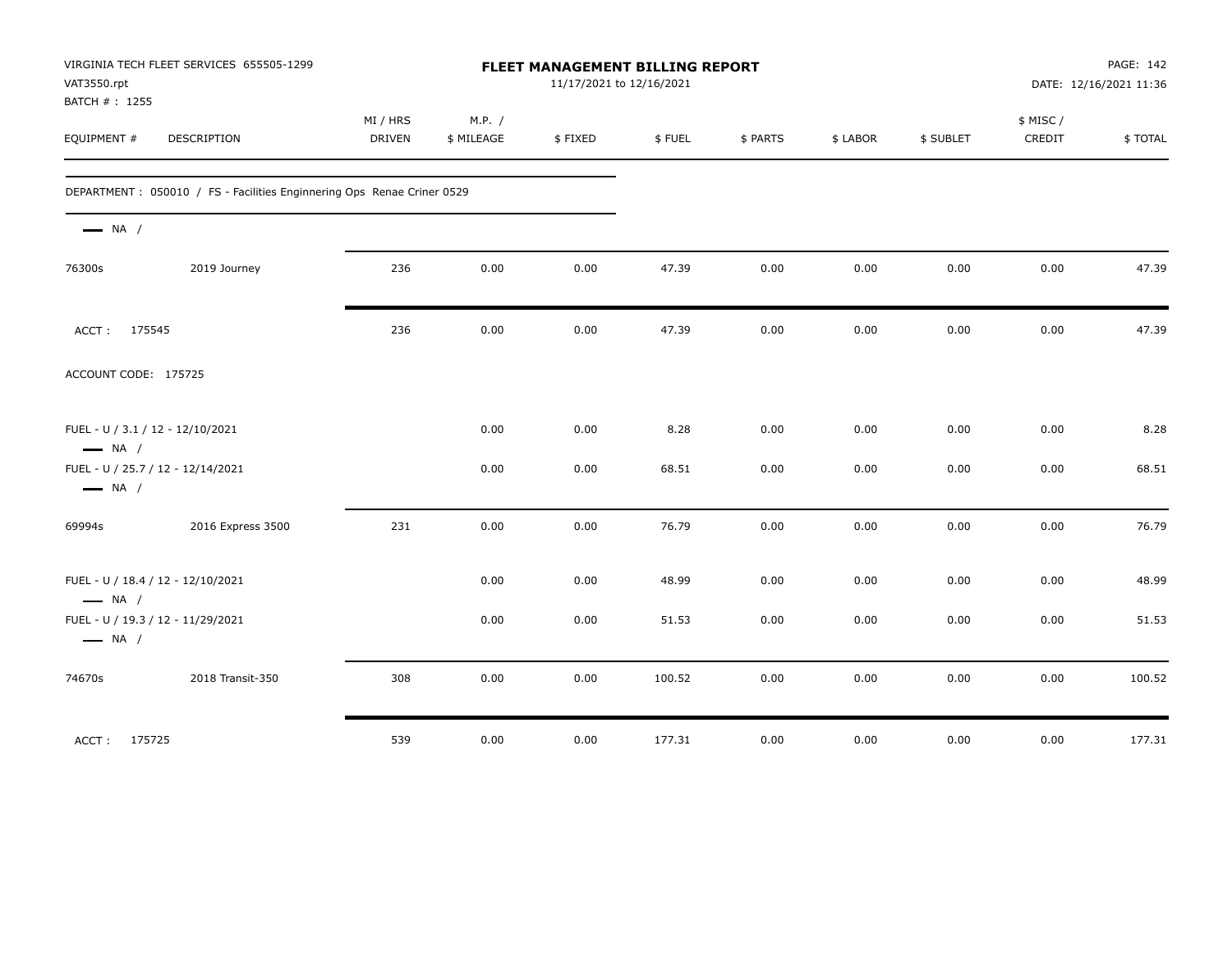| VIRGINIA TECH FLEET SERVICES 655505-1299<br>VAT3550.rpt<br>BATCH # : 1255 |        |                    |                      | PAGE: 143<br>DATE: 12/16/2021 11:36 |          |          |          |                  |                     |          |
|---------------------------------------------------------------------------|--------|--------------------|----------------------|-------------------------------------|----------|----------|----------|------------------|---------------------|----------|
| EQUIPMENT #<br><b>DESCRIPTION</b>                                         |        | MI / HRS<br>DRIVEN | M.P. /<br>\$ MILEAGE | \$FIXED                             | \$FUEL   | \$ PARTS | \$ LABOR | \$ SUBLET        | \$ MISC /<br>CREDIT | \$TOTAL  |
| DEPARTMENT SUBTOTALS :                                                    |        | 4,188              | 0.00                 | 0.00                                | 1,374.72 | 0.00     | 0.00     | 0.00             | 0.00                | 1,374.72 |
| <b>BREAKDOWN OF CHARGES:</b>                                              |        |                    | MILEAGE              |                                     |          | 0.00     |          | PARTS (WO'S)     |                     | 0.00     |
| EQUIPMENT COUNT:                                                          | 18     |                    | MOTOR POOL           |                                     |          | 0.00     |          | PARTS (IND.ISS.) |                     | 0.00     |
| DEPARTMENT:                                                               | 050010 |                    | <b>BASE</b>          |                                     |          | 0.00     |          | <b>CREDITS</b>   |                     | 0.00     |
|                                                                           |        |                    | <b>INSURANCE</b>     |                                     |          | 0.00     |          | MISCELLANEOUS    |                     | 0.00     |
|                                                                           |        |                    | OTHER                |                                     |          | 0.00     | LABOR    |                  |                     | 0.00     |
|                                                                           |        |                    | REPLACEMENT          |                                     |          | 0.00     |          | <b>SUBLETS</b>   |                     | 0.00     |
|                                                                           |        |                    | <b>FUEL</b>          |                                     | 1,374.72 |          |          |                  |                     |          |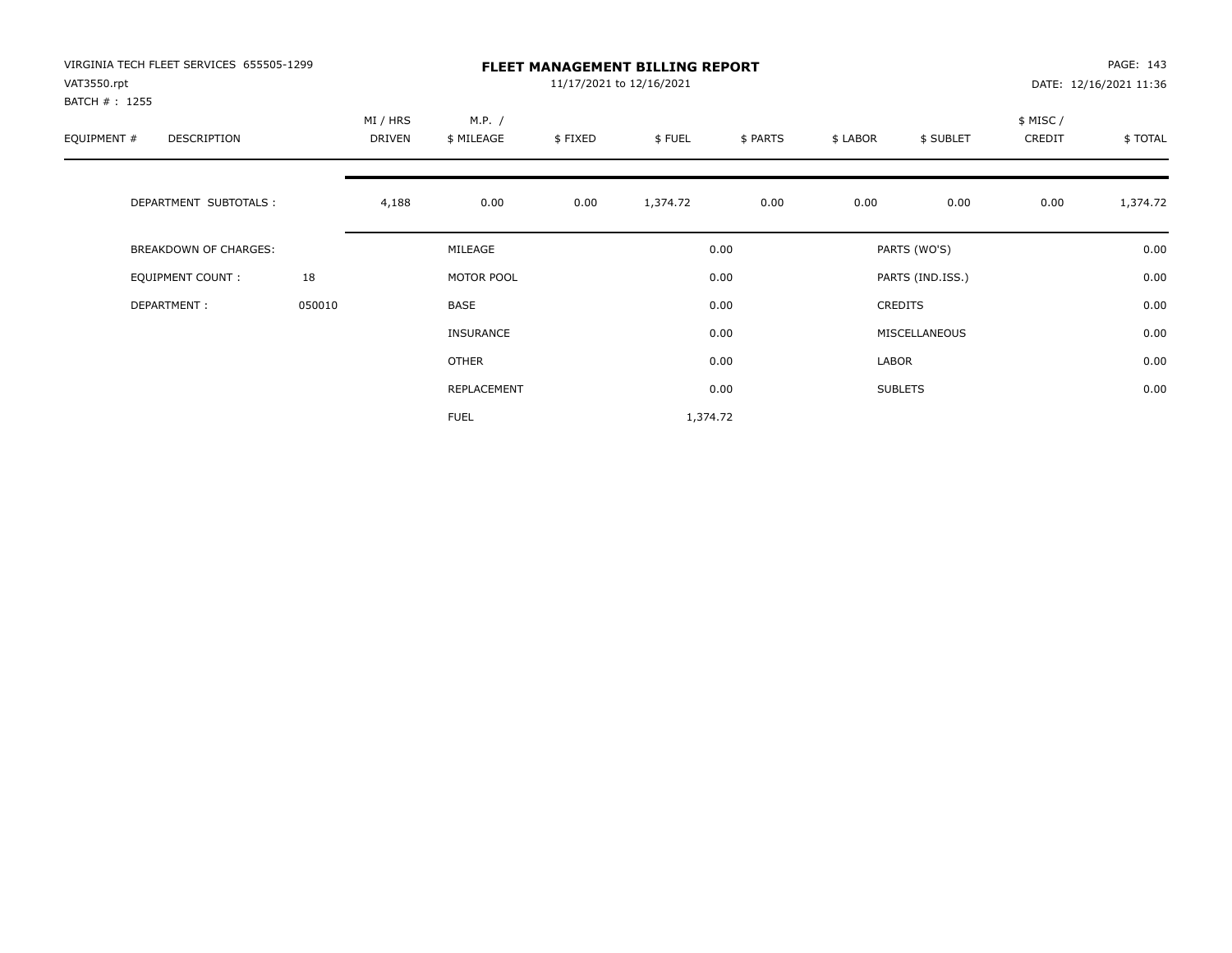| VAT3550.rpt<br>BATCH #: 1255                                                          | VIRGINIA TECH FLEET SERVICES 655505-1299                         | FLEET MANAGEMENT BILLING REPORT<br>11/17/2021 to 12/16/2021 |                      |         |        |          |          |           | PAGE: 144<br>DATE: 12/16/2021 11:36 |         |
|---------------------------------------------------------------------------------------|------------------------------------------------------------------|-------------------------------------------------------------|----------------------|---------|--------|----------|----------|-----------|-------------------------------------|---------|
| EQUIPMENT #                                                                           | DESCRIPTION                                                      | MI / HRS<br>DRIVEN                                          | M.P. /<br>\$ MILEAGE | \$FIXED | \$FUEL | \$ PARTS | \$ LABOR | \$ SUBLET | \$ MISC/<br>CREDIT                  | \$TOTAL |
|                                                                                       | DEPARTMENT : 050011 / FS - Buildings & Grounds Renae Criner 0529 |                                                             |                      |         |        |          |          |           |                                     |         |
| ACCOUNT CODE: 118210                                                                  |                                                                  |                                                             |                      |         |        |          |          |           |                                     |         |
| FUEL - U / 27.0 / 11 - 12/09/2021<br>$\longrightarrow$ NA /                           |                                                                  |                                                             | 0.00                 | 0.00    | 72.09  | 0.00     | 0.00     | 0.00      | 0.00                                | 72.09   |
| 27152S                                                                                | 2001 Ram                                                         | 245                                                         | 0.00                 | 0.00    | 72.09  | 0.00     | 0.00     | 0.00      | 0.00                                | 72.09   |
| FUEL - U / 0.3 / 12 - 12/08/2021<br>$\longrightarrow$ NA /                            |                                                                  |                                                             | 0.00                 | 0.00    | 0.83   | 0.00     | 0.00     | 0.00      | 0.00                                | 0.83    |
| FUEL - U / 0.2 / 12 - 12/08/2021                                                      |                                                                  |                                                             | 0.00                 | 0.00    | 0.48   | 0.00     | 0.00     | 0.00      | 0.00                                | 0.48    |
| $\longrightarrow$ NA /<br>FUEL - U / 14.5 / 12 - 12/08/2021<br>$\longrightarrow$ NA / |                                                                  |                                                             | 0.00                 | 0.00    | 38.82  | 0.00     | 0.00     | 0.00      | 0.00                                | 38.82   |
| 41414S                                                                                | 1997 F350 4\4                                                    | 50                                                          | 0.00                 | 0.00    | 40.13  | 0.00     | 0.00     | 0.00      | 0.00                                | 40.13   |
| FUEL - U / 22.0 / 11 - 11/30/2021<br>$\longrightarrow$ NA /                           |                                                                  |                                                             | 0.00                 | 0.00    | 58.74  | 0.00     | 0.00     | 0.00      | 0.00                                | 58.74   |
| 48524S                                                                                | 2003 F150                                                        | 185                                                         | 0.00                 | 0.00    | 58.74  | 0.00     | 0.00     | 0.00      | 0.00                                | 58.74   |
| FUEL - U / 27.2 / 11 - 12/07/2021<br>$\longrightarrow$ NA /                           |                                                                  |                                                             | 0.00                 | 0.00    | 72.70  | 0.00     | 0.00     | 0.00      | 0.00                                | 72.70   |
| 55093S                                                                                | 2007 SIERRA                                                      | $\mathbf 0$                                                 | 0.00                 | 0.00    | 72.70  | 0.00     | 0.00     | $0.00\,$  | $0.00\,$                            | 72.70   |
| FUEL - U / 16.2 / 11 - 12/13/2021<br>$\longrightarrow$ NA /                           |                                                                  |                                                             | 0.00                 | 0.00    | 43.36  | 0.00     | 0.00     | 0.00      | 0.00                                | 43.36   |
| FUEL - U / 14.2 / 11 - 11/17/2021                                                     |                                                                  |                                                             | 0.00                 | 0.00    | 39.25  | $0.00\,$ | 0.00     | 0.00      | $0.00\,$                            | 39.25   |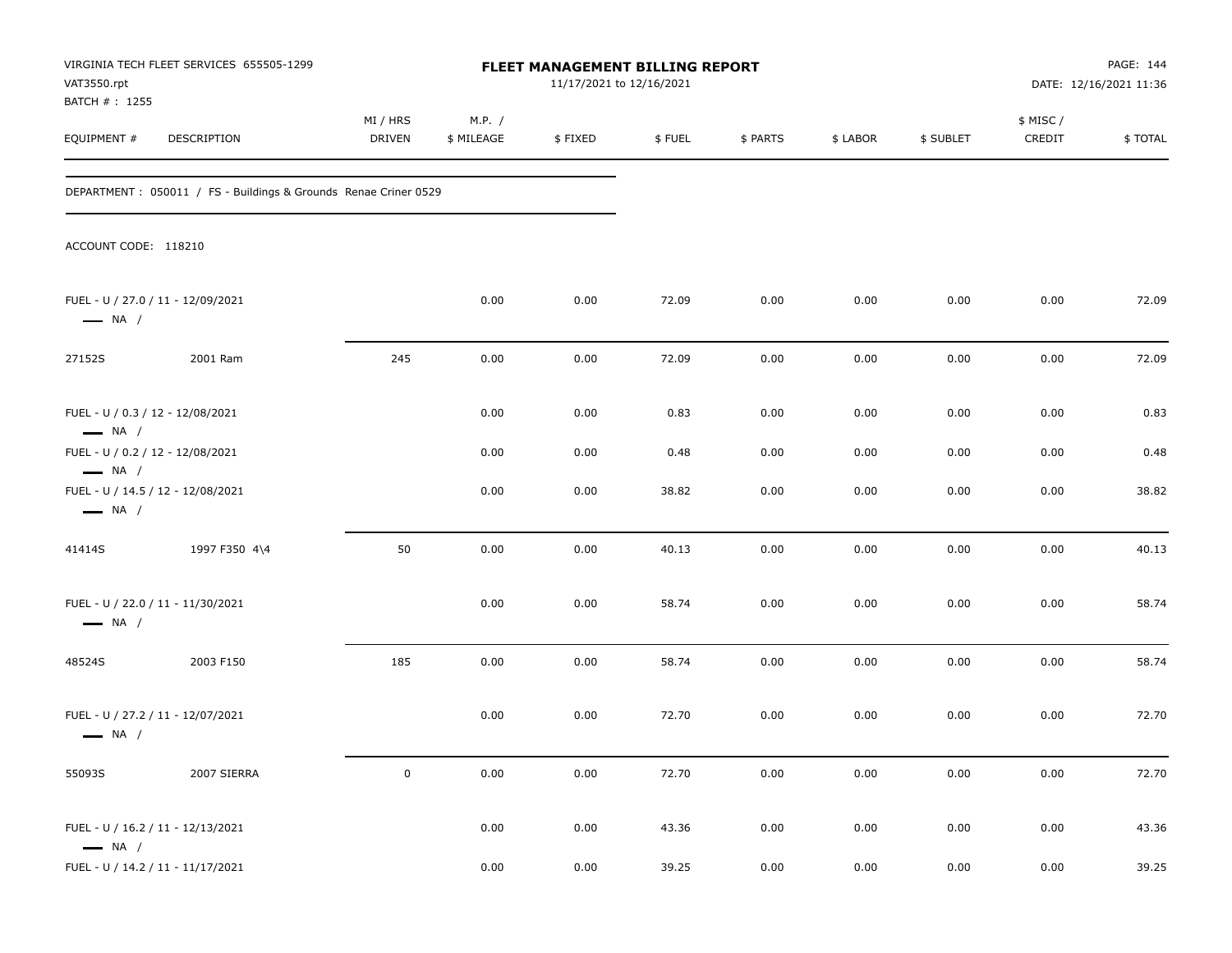| VAT3550.rpt<br>BATCH #: 1255                                | VIRGINIA TECH FLEET SERVICES 655505-1299                         | <b>FLEET MANAGEMENT BILLING REPORT</b><br>11/17/2021 to 12/16/2021 |                      |         |        |          |          |           |                    | PAGE: 145<br>DATE: 12/16/2021 11:36 |  |
|-------------------------------------------------------------|------------------------------------------------------------------|--------------------------------------------------------------------|----------------------|---------|--------|----------|----------|-----------|--------------------|-------------------------------------|--|
| EQUIPMENT #                                                 | DESCRIPTION                                                      | MI / HRS<br>DRIVEN                                                 | M.P. /<br>\$ MILEAGE | \$FIXED | \$FUEL | \$ PARTS | \$ LABOR | \$ SUBLET | \$ MISC/<br>CREDIT | \$TOTAL                             |  |
|                                                             | DEPARTMENT : 050011 / FS - Buildings & Grounds Renae Criner 0529 |                                                                    |                      |         |        |          |          |           |                    |                                     |  |
| $\longrightarrow$ NA /                                      |                                                                  |                                                                    |                      |         |        |          |          |           |                    |                                     |  |
| 65598S                                                      | 2014 RAM VAN                                                     | 335                                                                | 0.00                 | 0.00    | 82.61  | 0.00     | 0.00     | 0.00      | 0.00               | 82.61                               |  |
| FUEL - U / 27.9 / 11 - 12/09/2021<br>$\longrightarrow$ NA / |                                                                  |                                                                    | 0.00                 | 0.00    | 74.60  | 0.00     | 0.00     | 0.00      | 0.00               | 74.60                               |  |
| 65636S                                                      | 2014 F250                                                        | 146                                                                | 0.00                 | 0.00    | 74.60  | 0.00     | 0.00     | 0.00      | 0.00               | 74.60                               |  |
| FUEL - U / 30.0 / 11 - 12/03/2021<br>$\longrightarrow$ NA / |                                                                  |                                                                    | 0.00                 | 0.00    | 80.13  | 0.00     | 0.00     | 0.00      | 0.00               | 80.13                               |  |
| 65637S                                                      | 2014 F250                                                        | 185                                                                | 0.00                 | 0.00    | 80.13  | 0.00     | 0.00     | 0.00      | 0.00               | 80.13                               |  |
| FUEL - U / 26.8 / 11 - 11/23/2021<br>$\longrightarrow$ NA / |                                                                  |                                                                    | 0.00                 | 0.00    | 73.89  | 0.00     | 0.00     | 0.00      | 0.00               | 73.89                               |  |
| 65638S                                                      | 2014 F250                                                        | 157                                                                | 0.00                 | 0.00    | 73.89  | 0.00     | 0.00     | 0.00      | 0.00               | 73.89                               |  |
| FUEL - U / 28.0 / 12 - 12/10/2021<br>$\longrightarrow$ NA / |                                                                  |                                                                    | 0.00                 | 0.00    | 74.76  | 0.00     | 0.00     | 0.00      | 0.00               | 74.76                               |  |
| FUEL - U / 26.0 / 12 - 11/17/2021<br>$\longrightarrow$ NA / |                                                                  |                                                                    | 0.00                 | 0.00    | 71.76  | 0.00     | 0.00     | 0.00      | 0.00               | 71.76                               |  |
| 65645S                                                      | 2014 F250                                                        | 318                                                                | 0.00                 | 0.00    | 146.52 | 0.00     | 0.00     | 0.00      | 0.00               | 146.52                              |  |
| FUEL - U / 6.1 / 02 - 12/06/2021<br>$\longrightarrow$ NA /  |                                                                  |                                                                    | 0.00                 | 0.00    | 16.21  | 0.00     | 0.00     | 0.00      | 0.00               | 16.21                               |  |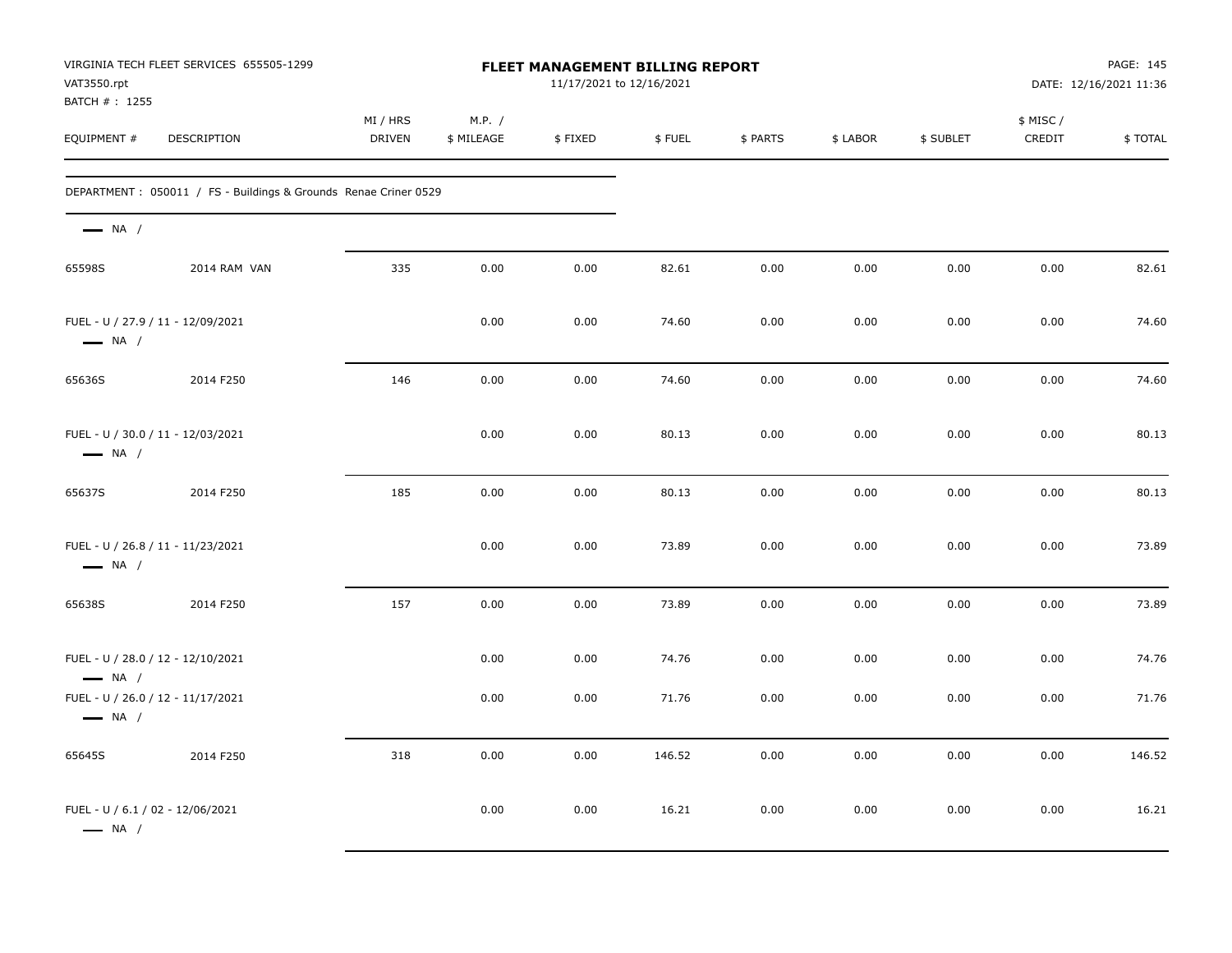| VAT3550.rpt<br>BATCH #: 1255 | VIRGINIA TECH FLEET SERVICES 655505-1299                        | FLEET MANAGEMENT BILLING REPORT<br>11/17/2021 to 12/16/2021 |                      |         |        |          |          |           | PAGE: 146<br>DATE: 12/16/2021 11:36 |         |
|------------------------------|-----------------------------------------------------------------|-------------------------------------------------------------|----------------------|---------|--------|----------|----------|-----------|-------------------------------------|---------|
| EQUIPMENT #                  | DESCRIPTION                                                     | MI / HRS<br>DRIVEN                                          | M.P. /<br>\$ MILEAGE | \$FIXED | \$FUEL | \$ PARTS | \$ LABOR | \$ SUBLET | \$ MISC /<br>CREDIT                 | \$TOTAL |
|                              | DEPARTMENT: 050011 / FS - Buildings & Grounds Renae Criner 0529 |                                                             |                      |         |        |          |          |           |                                     |         |
| E-MS                         | 1990 PHYSICALPL                                                 | $\mathsf 0$                                                 | 0.00                 | 0.00    | 16.21  | 0.00     | 0.00     | 0.00      | 0.00                                | 16.21   |
| 118210<br>ACCT:              |                                                                 | 1,621                                                       | 0.00                 | 0.00    | 717.62 | 0.00     | 0.00     | 0.00      | 0.00                                | 717.62  |
| ACCOUNT CODE: 118211         |                                                                 |                                                             |                      |         |        |          |          |           |                                     |         |
| $\longrightarrow$ NA /       | FUEL - U / 20.2 / 11 - 11/28/2021                               |                                                             | 0.00                 | 0.00    | 55.75  | 0.00     | 0.00     | 0.00      | 0.00                                | 55.75   |
| 77321s                       | 2019 Express 2500                                               | 197                                                         | 0.00                 | 0.00    | 55.75  | 0.00     | 0.00     | 0.00      | 0.00                                | 55.75   |
| $\longrightarrow$ NA /       | FUEL - U / 26.3 / 11 - 12/02/2021                               |                                                             | 0.00                 | 0.00    | 70.11  | 0.00     | 0.00     | 0.00      | 0.00                                | 70.11   |
| 77322s                       | 2019 Express 2500                                               | 267                                                         | 0.00                 | 0.00    | 70.11  | 0.00     | 0.00     | 0.00      | 0.00                                | 70.11   |
| ACCT: 118211                 |                                                                 | 464                                                         | 0.00                 | 0.00    | 125.86 | 0.00     | 0.00     | 0.00      | 0.00                                | 125.86  |
| ACCOUNT CODE: 118216         |                                                                 |                                                             |                      |         |        |          |          |           |                                     |         |
| $\longrightarrow$ NA /       | FUEL - U / 21.7 / 12 - 12/03/2021                               |                                                             | 0.00                 | 0.00    | 57.91  | 0.00     | 0.00     | 0.00      | 0.00                                | 57.91   |
| $\longrightarrow$ NA /       | FUEL - U / 26.4 / 12 - 11/16/2021                               |                                                             | 0.00                 | 0.00    | 72.92  | 0.00     | 0.00     | 0.00      | 0.00                                | 72.92   |
| 47284S                       | 2012 F250-4x4                                                   | 547                                                         | 0.00                 | 0.00    | 130.83 | 0.00     | 0.00     | 0.00      | 0.00                                | 130.83  |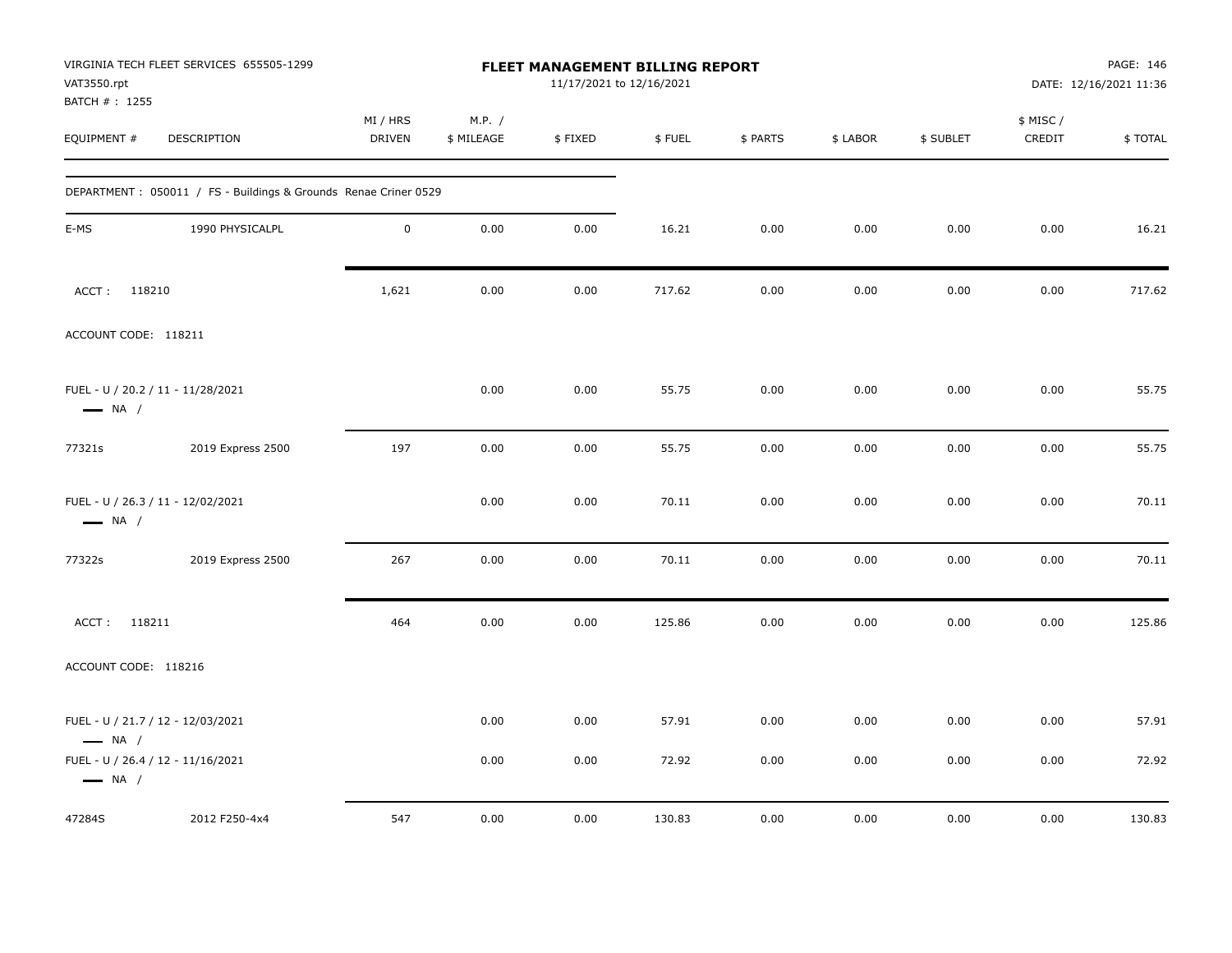| VAT3550.rpt                  | VIRGINIA TECH FLEET SERVICES 655505-1299                         |                           |                      | <b>FLEET MANAGEMENT BILLING REPORT</b><br>11/17/2021 to 12/16/2021 |        |          |          |           |                     | PAGE: 147<br>DATE: 12/16/2021 11:36 |
|------------------------------|------------------------------------------------------------------|---------------------------|----------------------|--------------------------------------------------------------------|--------|----------|----------|-----------|---------------------|-------------------------------------|
| BATCH #: 1255<br>EQUIPMENT # | DESCRIPTION                                                      | MI / HRS<br><b>DRIVEN</b> | M.P. /<br>\$ MILEAGE | \$FIXED                                                            | \$FUEL | \$ PARTS | \$ LABOR | \$ SUBLET | \$ MISC /<br>CREDIT | \$TOTAL                             |
|                              | DEPARTMENT : 050011 / FS - Buildings & Grounds Renae Criner 0529 |                           |                      |                                                                    |        |          |          |           |                     |                                     |
| $\longrightarrow$ NA /       | FUEL - U / 14.1 / 11 - 12/10/2021                                |                           | 0.00                 | 0.00                                                               | 37.75  | 0.00     | 0.00     | 0.00      | 0.00                | 37.75                               |
| 48979s                       | 2004 ESCAPE                                                      | 166                       | 0.00                 | 0.00                                                               | 37.75  | 0.00     | 0.00     | 0.00      | 0.00                | 37.75                               |
| $\longrightarrow$ NA /       | FUEL - U / 25.3 / 11 - 12/09/2021                                |                           | 0.00                 | 0.00                                                               | 67.42  | 0.00     | 0.00     | 0.00      | 0.00                | 67.42                               |
| 49009s                       | 2004 F150                                                        | $\mathbf 0$               | 0.00                 | 0.00                                                               | 67.42  | 0.00     | 0.00     | 0.00      | 0.00                | 67.42                               |
| $\longrightarrow$ NA /       | FUEL - U / 20.0 / 11 - 12/06/2021                                |                           | 0.00                 | 0.00                                                               | 53.40  | 0.00     | 0.00     | 0.00      | 0.00                | 53.40                               |
| 49026S                       | 2004 Silverado                                                   | $\mathbf 0$               | 0.00                 | 0.00                                                               | 53.40  | 0.00     | 0.00     | 0.00      | 0.00                | 53.40                               |
| $\longrightarrow$ NA /       | FUEL - U / 23.1 / 11 - 12/07/2021                                |                           | 0.00                 | 0.00                                                               | 61.60  | 0.00     | 0.00     | 0.00      | 0.00                | 61.60                               |
| $\longrightarrow$ NA /       | FUEL - U / 25.3 / 11 - 11/17/2021                                |                           | 0.00                 | 0.00                                                               | 69.72  | 0.00     | 0.00     | 0.00      | 0.00                | 69.72                               |
| 50126S                       | 2005 F150                                                        | 223                       | 0.00                 | 0.00                                                               | 131.32 | 0.00     | 0.00     | 0.00      | 0.00                | 131.32                              |
| $\longrightarrow$ NA /       | FUEL - U / 26.6 / 11 - 12/08/2021                                |                           | 0.00                 | 0.00                                                               | 71.05  | 0.00     | 0.00     | 0.00      | 0.00                | 71.05                               |
| 52515S                       | 2006 SAVANA                                                      | 203                       | 0.00                 | 0.00                                                               | 71.05  | 0.00     | 0.00     | 0.00      | 0.00                | 71.05                               |
| $\longrightarrow$ NA /       | FUEL - U / 15.4 / 11 - 12/03/2021                                |                           | 0.00                 | 0.00                                                               | 41.04  | 0.00     | 0.00     | 0.00      | 0.00                | 41.04                               |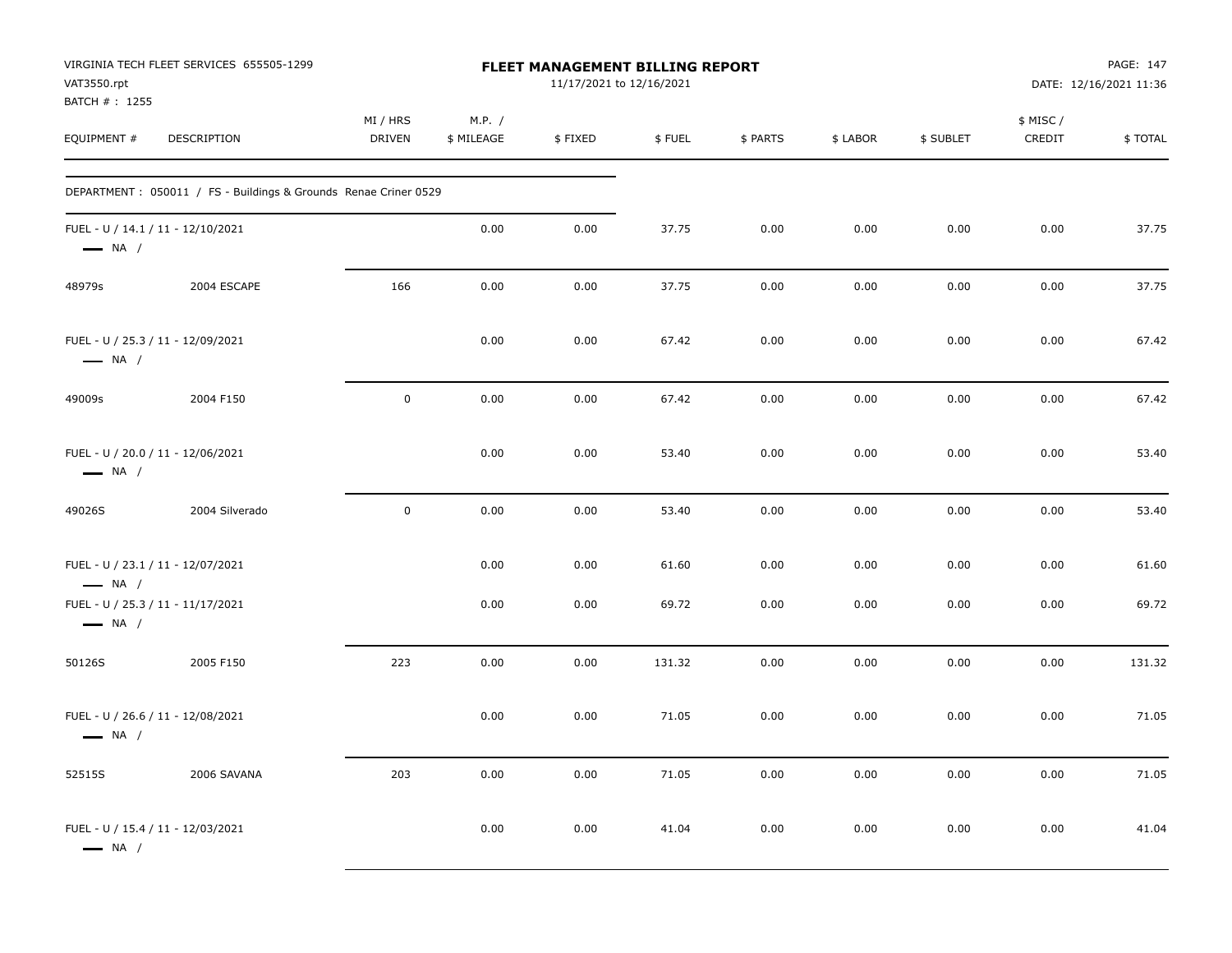| VAT3550.rpt<br>BATCH #: 1255 | VIRGINIA TECH FLEET SERVICES 655505-1299                         |                           |                      | FLEET MANAGEMENT BILLING REPORT<br>11/17/2021 to 12/16/2021 |        |          |          | PAGE: 148<br>DATE: 12/16/2021 11:36 |                     |         |
|------------------------------|------------------------------------------------------------------|---------------------------|----------------------|-------------------------------------------------------------|--------|----------|----------|-------------------------------------|---------------------|---------|
| EQUIPMENT #                  | DESCRIPTION                                                      | MI / HRS<br><b>DRIVEN</b> | M.P. /<br>\$ MILEAGE | \$FIXED                                                     | \$FUEL | \$ PARTS | \$ LABOR | \$ SUBLET                           | \$ MISC /<br>CREDIT | \$TOTAL |
|                              | DEPARTMENT : 050011 / FS - Buildings & Grounds Renae Criner 0529 |                           |                      |                                                             |        |          |          |                                     |                     |         |
| 52546S                       | 2007 Caravan                                                     | 207                       | 0.00                 | 0.00                                                        | 41.04  | 0.00     | 0.00     | 0.00                                | 0.00                | 41.04   |
| $\longrightarrow$ NA /       | FUEL - U / 25.3 / 11 - 12/03/2021                                |                           | 0.00                 | 0.00                                                        | 67.60  | 0.00     | 0.00     | 0.00                                | 0.00                | 67.60   |
| $\longrightarrow$ NA /       | FUEL - U / 26.7 / 11 - 11/19/2021                                |                           | 0.00                 | 0.00                                                        | 73.77  | 0.00     | 0.00     | 0.00                                | 0.00                | 73.77   |
| 55092S                       | 2007 SIERRA                                                      | $\mathbf 0$               | 0.00                 | 0.00                                                        | 141.37 | 0.00     | 0.00     | 0.00                                | 0.00                | 141.37  |
| $\longrightarrow$ NA /       | FUEL - U / 25.0 / 11 - 11/29/2021                                |                           | 0.00                 | 0.00                                                        | 66.75  | 0.00     | 0.00     | 0.00                                | 0.00                | 66.75   |
| 55244S                       | 2007 Express 2500                                                | 167                       | 0.00                 | 0.00                                                        | 66.75  | 0.00     | 0.00     | 0.00                                | 0.00                | 66.75   |
| $\longrightarrow$ NA /       | FUEL - U / 26.9 / 11 - 12/01/2021                                |                           | 0.00                 | 0.00                                                        | 71.88  | 0.00     | 0.00     | 0.00                                | 0.00                | 71.88   |
| 61745S                       | 2013 Express 2500                                                | 193                       | 0.00                 | 0.00                                                        | 71.88  | 0.00     | 0.00     | 0.00                                | 0.00                | 71.88   |
| $\longrightarrow$ NA /       | FUEL - U / 22.5 / 11 - 12/03/2021                                |                           | 0.00                 | 0.00                                                        | 60.08  | 0.00     | 0.00     | 0.00                                | 0.00                | 60.08   |
| 61790s                       | 2003 SIERRA                                                      | $\mathbf 0$               | 0.00                 | 0.00                                                        | 60.08  | 0.00     | 0.00     | 0.00                                | 0.00                | 60.08   |
| $\longrightarrow$ NA /       | FUEL - U / 25.6 / 12 - 11/29/2021                                |                           | 0.00                 | 0.00                                                        | 68.41  | 0.00     | 0.00     | 0.00                                | 0.00                | 68.41   |
| 65564S                       | 2014 F250                                                        | 177                       | 0.00                 | 0.00                                                        | 68.41  | 0.00     | 0.00     | 0.00                                | 0.00                | 68.41   |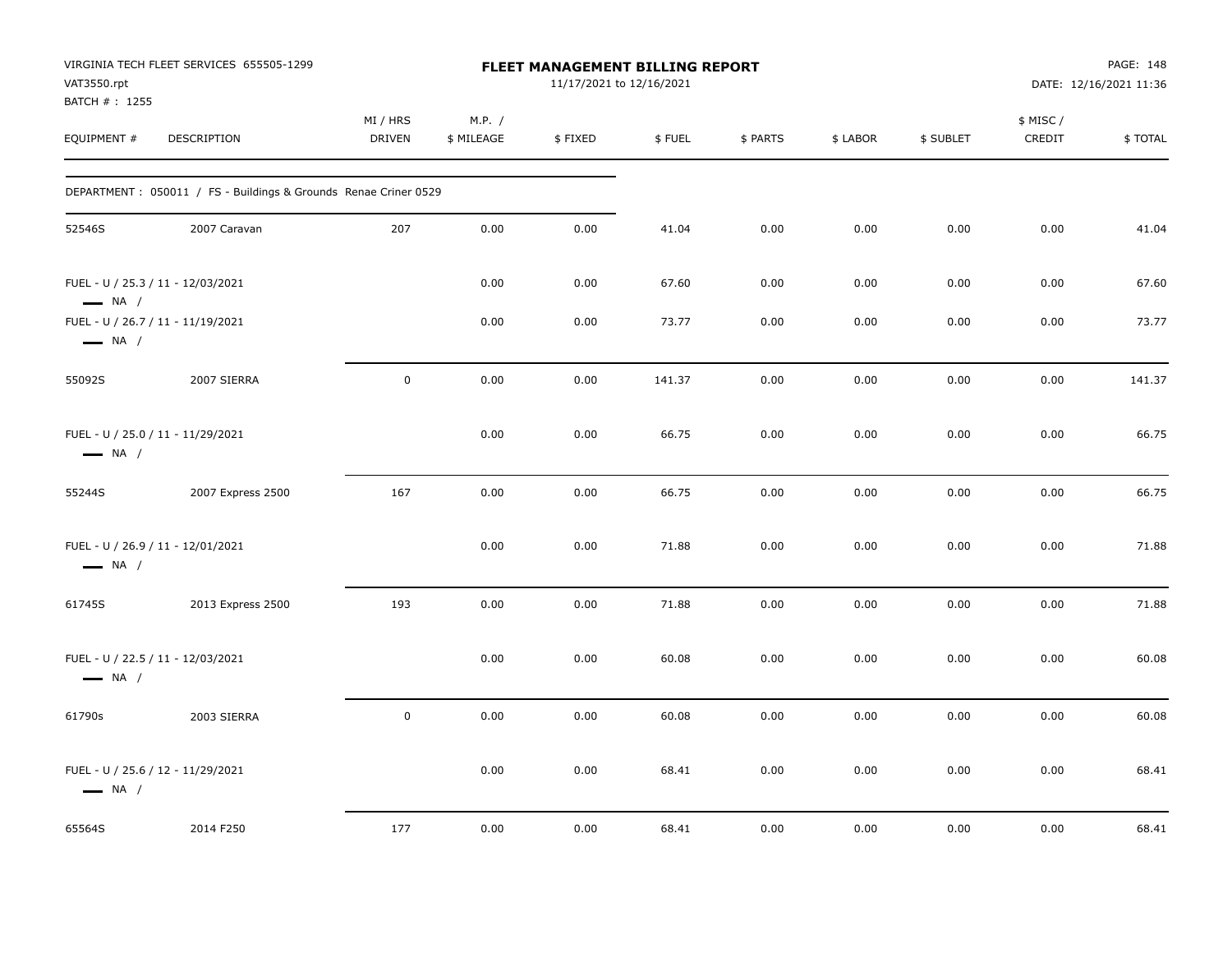| VAT3550.rpt<br>BATCH #: 1255                                | VIRGINIA TECH FLEET SERVICES 655505-1299                         |                           |                      |         | FLEET MANAGEMENT BILLING REPORT<br>11/17/2021 to 12/16/2021 |          | PAGE: 149<br>DATE: 12/16/2021 11:36 |           |                     |          |
|-------------------------------------------------------------|------------------------------------------------------------------|---------------------------|----------------------|---------|-------------------------------------------------------------|----------|-------------------------------------|-----------|---------------------|----------|
| EQUIPMENT #                                                 | DESCRIPTION                                                      | MI / HRS<br><b>DRIVEN</b> | M.P. /<br>\$ MILEAGE | \$FIXED | \$FUEL                                                      | \$ PARTS | \$ LABOR                            | \$ SUBLET | \$ MISC /<br>CREDIT | \$TOTAL  |
|                                                             | DEPARTMENT : 050011 / FS - Buildings & Grounds Renae Criner 0529 |                           |                      |         |                                                             |          |                                     |           |                     |          |
| FUEL - U / 29.0 / 11 - 12/06/2021<br>$\longrightarrow$ NA / |                                                                  |                           | 0.00                 | 0.00    | 77.35                                                       | 0.00     | 0.00                                | 0.00      | 0.00                | 77.35    |
| 65646S                                                      | 2014 F250                                                        | 243                       | 0.00                 | 0.00    | 77.35                                                       | 0.00     | 0.00                                | 0.00      | 0.00                | 77.35    |
| ACCT: 118216                                                |                                                                  | 2,126                     | 0.00                 | 0.00    | 1,018.65                                                    | 0.00     | 0.00                                | 0.00      | 0.00                | 1,018.65 |
| ACCOUNT CODE: 119618                                        |                                                                  |                           |                      |         |                                                             |          |                                     |           |                     |          |
| FUEL - U / 30.5 / 11 - 12/15/2021<br>$\longrightarrow$ NA / |                                                                  |                           | 0.00                 | 0.00    | 81.33                                                       | 0.00     | 0.00                                | 0.00      | 0.00                | 81.33    |
| FUEL - U / 28.8 / 11 - 11/30/2021<br>$\longrightarrow$ NA / |                                                                  |                           | 0.00                 | 0.00    | 76.95                                                       | 0.00     | 0.00                                | 0.00      | 0.00                | 76.95    |
| 47283S                                                      | 2012 F250-4x4                                                    | 287                       | 0.00                 | 0.00    | 158.28                                                      | 0.00     | 0.00                                | 0.00      | 0.00                | 158.28   |
| FUEL - U / 21.4 / 11 - 12/01/2021<br>$\longrightarrow$ NA / |                                                                  |                           | 0.00                 | 0.00    | 57.14                                                       | 0.00     | 0.00                                | 0.00      | 0.00                | 57.14    |
| 49003S                                                      | 2004 F150                                                        | 215                       | 0.00                 | 0.00    | 57.14                                                       | 0.00     | 0.00                                | 0.00      | 0.00                | 57.14    |
| FUEL - U / 30.2 / 11 - 12/08/2021<br>$\longrightarrow$ NA / |                                                                  |                           | 0.00                 | 0.00    | 80.50                                                       | 0.00     | 0.00                                | 0.00      | 0.00                | 80.50    |
| 55091S                                                      | 2007 SIERRA                                                      | 179                       | 0.00                 | 0.00    | 80.50                                                       | 0.00     | 0.00                                | 0.00      | 0.00                | 80.50    |
| FUEL - U / 15.3 / 11 - 12/03/2021<br>$\longrightarrow$ NA / |                                                                  |                           | 0.00                 | 0.00    | 40.90                                                       | 0.00     | 0.00                                | 0.00      | 0.00                | 40.90    |
| FUEL - U / 14.6 / 12 - 12/09/2021                           |                                                                  |                           | 0.00                 | 0.00    | 38.90                                                       | 0.00     | 0.00                                | 0.00      | 0.00                | 38.90    |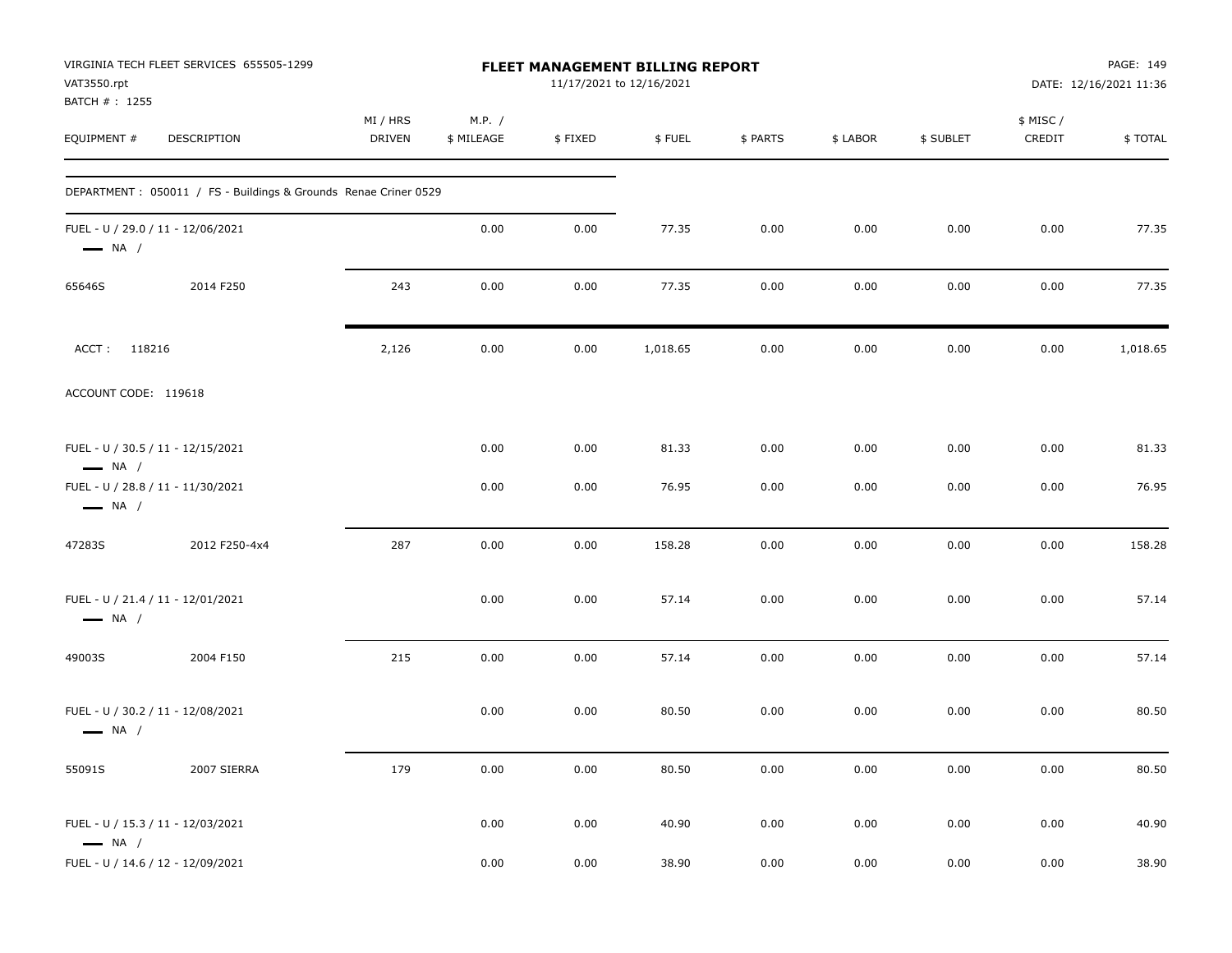| VAT3550.rpt<br>BATCH #: 1255                     | VIRGINIA TECH FLEET SERVICES 655505-1299                        | FLEET MANAGEMENT BILLING REPORT<br>11/17/2021 to 12/16/2021 |                      |         |        |          |          |           | PAGE: 150<br>DATE: 12/16/2021 11:36 |         |
|--------------------------------------------------|-----------------------------------------------------------------|-------------------------------------------------------------|----------------------|---------|--------|----------|----------|-----------|-------------------------------------|---------|
| EQUIPMENT #                                      | DESCRIPTION                                                     | MI / HRS<br><b>DRIVEN</b>                                   | M.P. /<br>\$ MILEAGE | \$FIXED | \$FUEL | \$ PARTS | \$ LABOR | \$ SUBLET | \$ MISC /<br>CREDIT                 | \$TOTAL |
|                                                  | DEPARTMENT: 050011 / FS - Buildings & Grounds Renae Criner 0529 |                                                             |                      |         |        |          |          |           |                                     |         |
| $\longrightarrow$ NA /<br>$\longrightarrow$ NA / | FUEL - U / 18.4 / 11 - 11/22/2021                               |                                                             | 0.00                 | 0.00    | 50.73  | 0.00     | 0.00     | 0.00      | 0.00                                | 50.73   |
| $\longrightarrow$ NA /                           | FUEL - U / 16.1 / 12 - 11/30/2021                               |                                                             | 0.00                 | 0.00    | 42.96  | 0.00     | 0.00     | 0.00      | 0.00                                | 42.96   |
| 55217S                                           | 2008 F350                                                       | 547                                                         | 0.00                 | 0.00    | 173.49 | 0.00     | 0.00     | 0.00      | 0.00                                | 173.49  |
| $\longrightarrow$ NA /                           | FUEL - U / 21.4 / 12 - 12/06/2021                               |                                                             | 0.00                 | 0.00    | 57.16  | 0.00     | 0.00     | 0.00      | 0.00                                | 57.16   |
| 61744S                                           | 2013 Express 2500                                               | 140                                                         | 0.00                 | 0.00    | 57.16  | 0.00     | 0.00     | 0.00      | 0.00                                | 57.16   |
| $\longrightarrow$ NA /                           | FUEL - U / 28.4 / 11 - 12/01/2021                               |                                                             | 0.00                 | 0.00    | 75.69  | 0.00     | 0.00     | 0.00      | 0.00                                | 75.69   |
| 65635S                                           | 2014 F250                                                       | 214                                                         | 0.00                 | 0.00    | 75.69  | 0.00     | 0.00     | 0.00      | 0.00                                | 75.69   |
| $\longrightarrow$ NA /                           | FUEL - U / 17.5 / 11 - 12/07/2021                               |                                                             | 0.00                 | 0.00    | 46.73  | 0.00     | 0.00     | 0.00      | 0.00                                | 46.73   |
| $\longrightarrow$ NA /                           | FUEL - U / 24.5 / 11 - 11/24/2021                               |                                                             | 0.00                 | 0.00    | 67.68  | 0.00     | 0.00     | 0.00      | 0.00                                | 67.68   |
| 65647S                                           | 2014 F250                                                       | 312                                                         | 0.00                 | 0.00    | 114.41 | 0.00     | 0.00     | 0.00      | 0.00                                | 114.41  |
| ACCT: 119618                                     |                                                                 | 1,894                                                       | 0.00                 | 0.00    | 716.67 | 0.00     | 0.00     | 0.00      | 0.00                                | 716.67  |

ACCOUNT CODE: 119619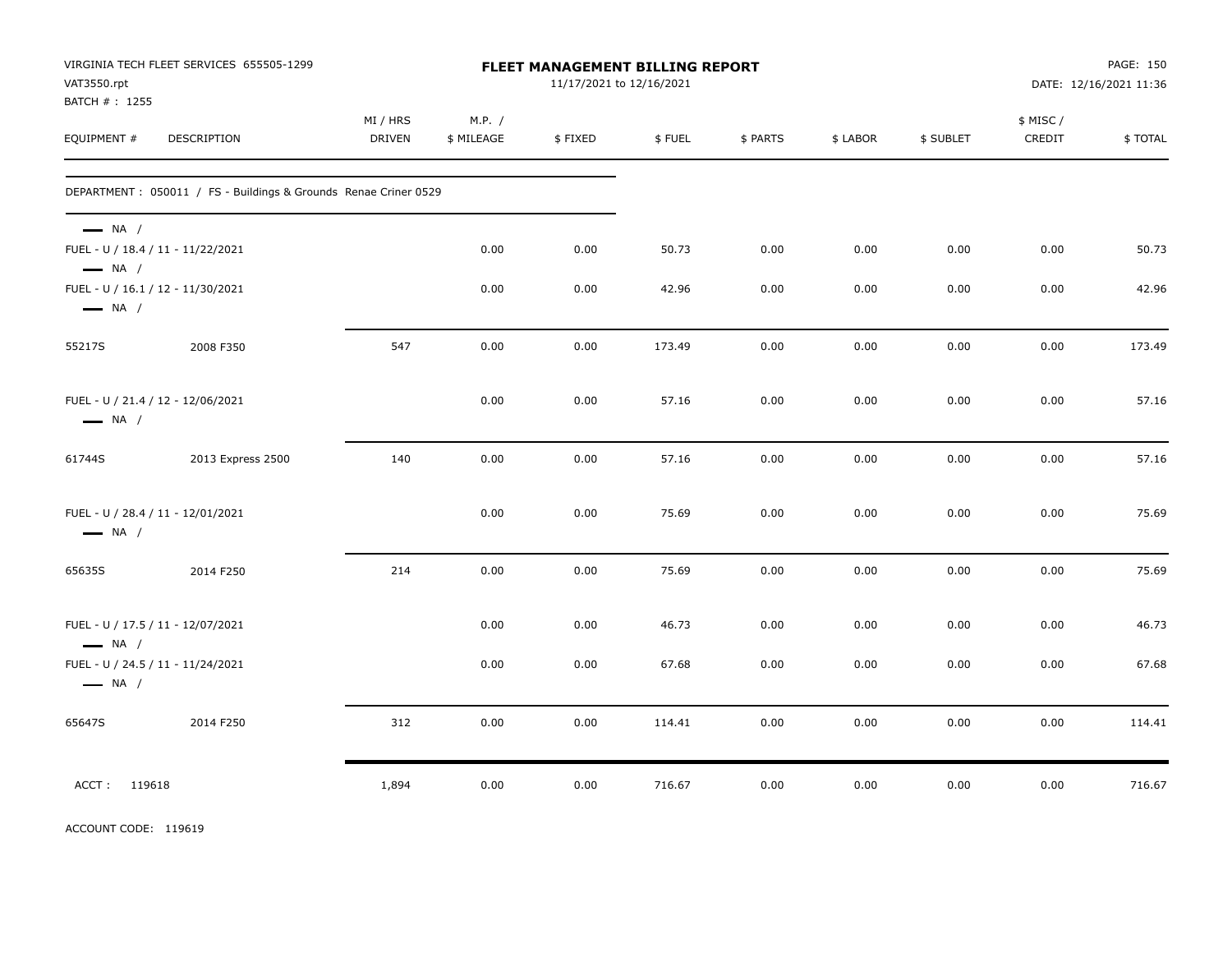| VAT3550.rpt<br>BATCH #: 1255 | VIRGINIA TECH FLEET SERVICES 655505-1299                         |                           |                      | FLEET MANAGEMENT BILLING REPORT<br>11/17/2021 to 12/16/2021 |        |          |          | PAGE: 151<br>DATE: 12/16/2021 11:36 |                     |         |
|------------------------------|------------------------------------------------------------------|---------------------------|----------------------|-------------------------------------------------------------|--------|----------|----------|-------------------------------------|---------------------|---------|
| EQUIPMENT #                  | DESCRIPTION                                                      | MI / HRS<br><b>DRIVEN</b> | M.P. /<br>\$ MILEAGE | \$FIXED                                                     | \$FUEL | \$ PARTS | \$ LABOR | \$ SUBLET                           | \$ MISC /<br>CREDIT | \$TOTAL |
|                              | DEPARTMENT : 050011 / FS - Buildings & Grounds Renae Criner 0529 |                           |                      |                                                             |        |          |          |                                     |                     |         |
| $\longrightarrow$ NA /       | FUEL - U / 22.8 / 11 - 12/07/2021                                |                           | 0.00                 | 0.00                                                        | 60.96  | 0.00     | 0.00     | 0.00                                | 0.00                | 60.96   |
| 49034S                       | 2004 Express 2500                                                | 168                       | 0.00                 | 0.00                                                        | 60.96  | 0.00     | 0.00     | 0.00                                | 0.00                | 60.96   |
| $\longrightarrow$ NA /       | FUEL - U / 21.1 / 11 - 12/08/2021                                |                           | 0.00                 | 0.00                                                        | 56.39  | 0.00     | 0.00     | 0.00                                | 0.00                | 56.39   |
| $\longrightarrow$ NA /       | FUEL - U / 20.7 / 11 - 11/16/2021                                |                           | 0.00                 | 0.00                                                        | 57.19  | 0.00     | 0.00     | 0.00                                | 0.00                | 57.19   |
| 49045S                       | 2004 Express 2500                                                | 231                       | 0.00                 | 0.00                                                        | 113.58 | 0.00     | 0.00     | 0.00                                | 0.00                | 113.58  |
| ACCT: 119619                 |                                                                  | 399                       | 0.00                 | 0.00                                                        | 174.54 | 0.00     | 0.00     | 0.00                                | 0.00                | 174.54  |
| ACCOUNT CODE: 119620         |                                                                  |                           |                      |                                                             |        |          |          |                                     |                     |         |
| $\longrightarrow$ NA /       | FUEL - U / 18.7 / 12 - 11/29/2021                                |                           | 0.00                 | 0.00                                                        | 49.82  | 0.00     | 0.00     | 0.00                                | 0.00                | 49.82   |
| 50129S                       | 2005 F150                                                        | 102                       | 0.00                 | 0.00                                                        | 49.82  | 0.00     | 0.00     | 0.00                                | 0.00                | 49.82   |
| $\longrightarrow$ NA /       | FUEL - U / 17.4 / 11 - 12/02/2021                                |                           | 0.00                 | 0.00                                                        | 46.38  | 0.00     | 0.00     | 0.00                                | 0.00                | 46.38   |
| $\longrightarrow$ NA /       | FUEL - U / 2.5 / 11 - 12/14/2021                                 |                           | 0.00                 | 0.00                                                        | 6.57   | 0.00     | 0.00     | 0.00                                | 0.00                | 6.57    |
| $\longrightarrow$ NA /       | FUEL - U / 20.3 / 11 - 11/16/2021                                |                           | 0.00                 | 0.00                                                        | 56.11  | 0.00     | 0.00     | 0.00                                | 0.00                | 56.11   |
| 50137S                       | 2005 F150                                                        | 356                       | 0.00                 | 0.00                                                        | 109.06 | 0.00     | 0.00     | 0.00                                | 0.00                | 109.06  |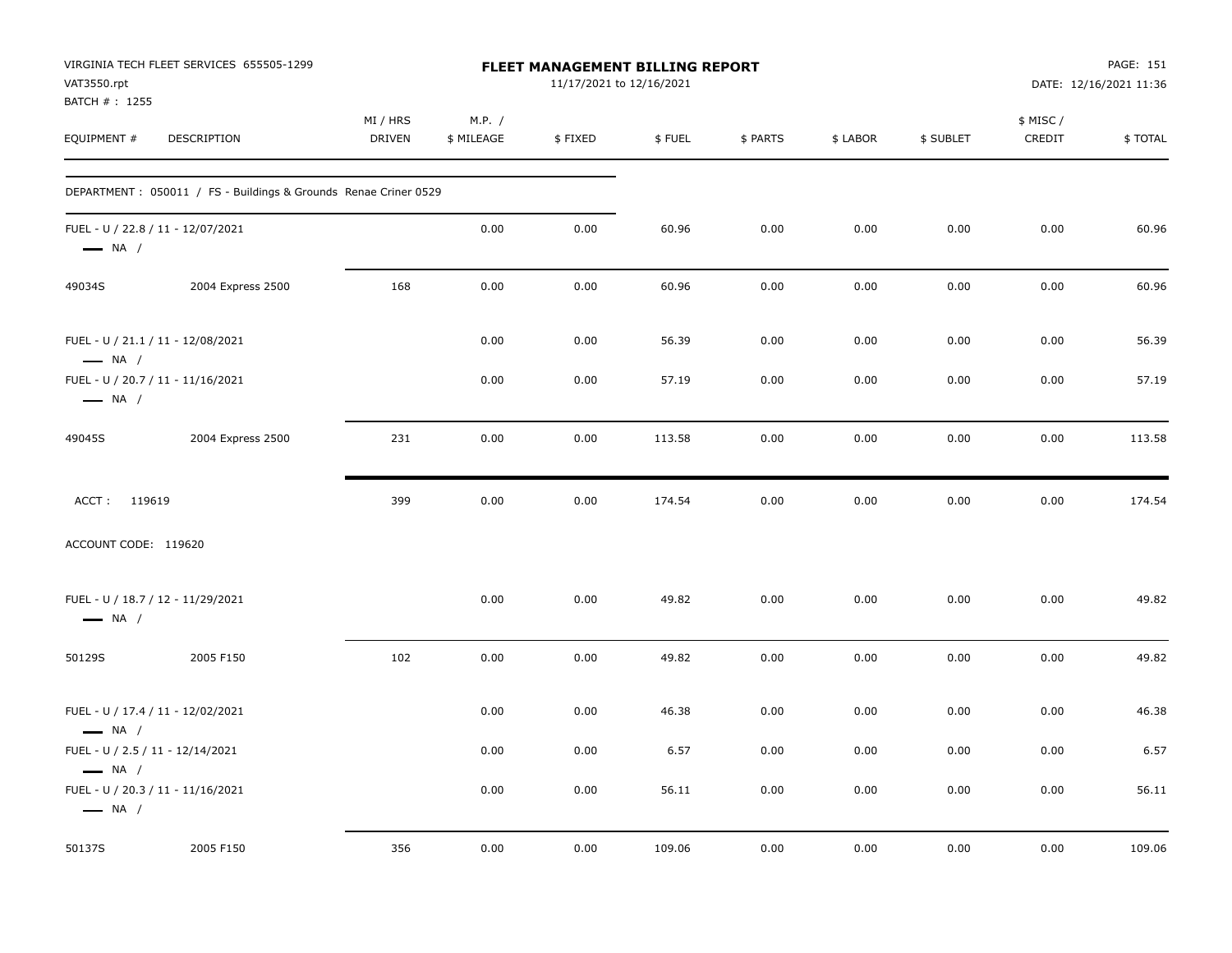| VAT3550.rpt<br>BATCH #: 1255                     | VIRGINIA TECH FLEET SERVICES 655505-1299                         | FLEET MANAGEMENT BILLING REPORT<br>11/17/2021 to 12/16/2021 |                      |         |        |          |          |           | PAGE: 152<br>DATE: 12/16/2021 11:36 |         |  |
|--------------------------------------------------|------------------------------------------------------------------|-------------------------------------------------------------|----------------------|---------|--------|----------|----------|-----------|-------------------------------------|---------|--|
| EQUIPMENT #                                      | <b>DESCRIPTION</b>                                               | MI / HRS<br><b>DRIVEN</b>                                   | M.P. /<br>\$ MILEAGE | \$FIXED | \$FUEL | \$ PARTS | \$ LABOR | \$ SUBLET | \$ MISC /<br>CREDIT                 | \$TOTAL |  |
|                                                  | DEPARTMENT : 050011 / FS - Buildings & Grounds Renae Criner 0529 |                                                             |                      |         |        |          |          |           |                                     |         |  |
| ACCT: 119620                                     |                                                                  | 458                                                         | 0.00                 | 0.00    | 158.88 | 0.00     | 0.00     | 0.00      | 0.00                                | 158.88  |  |
| ACCOUNT CODE: 119621                             |                                                                  |                                                             |                      |         |        |          |          |           |                                     |         |  |
| $\longrightarrow$ NA /                           | FUEL - U / 27.6 / 11 - 12/06/2021                                |                                                             | 0.00                 | 0.00    | 73.56  | 0.00     | 0.00     | 0.00      | 0.00                                | 73.56   |  |
| 41547S                                           | 2001 Ram                                                         | 295                                                         | 0.00                 | 0.00    | 73.56  | 0.00     | 0.00     | 0.00      | 0.00                                | 73.56   |  |
| ACCT: 119621                                     |                                                                  | 295                                                         | 0.00                 | 0.00    | 73.56  | 0.00     | 0.00     | 0.00      | 0.00                                | 73.56   |  |
| ACCOUNT CODE: 121806                             |                                                                  |                                                             |                      |         |        |          |          |           |                                     |         |  |
| $\longrightarrow$ NA /                           | FUEL - U / 17.8 / 11 - 12/01/2021                                |                                                             | 0.00                 | 0.00    | 47.61  | 0.00     | 0.00     | 0.00      | 0.00                                | 47.61   |  |
| $\longrightarrow$ NA /                           | FUEL - U / 19.8 / 11 - 11/19/2021                                |                                                             | 0.00                 | 0.00    | 54.70  | 0.00     | 0.00     | 0.00      | 0.00                                | 54.70   |  |
| 41539s                                           | 1998 K1500                                                       | 309                                                         | 0.00                 | 0.00    | 102.31 | 0.00     | 0.00     | 0.00      | 0.00                                | 102.31  |  |
| $\longrightarrow$ NA /                           | FUEL - U / 20.9 / 11 - 12/06/2021                                |                                                             | 0.00                 | 0.00    | 55.88  | 0.00     | 0.00     | 0.00      | 0.00                                | 55.88   |  |
|                                                  | FUEL - U / 14.8 / 11 - 12/09/2021                                |                                                             | 0.00                 | 0.00    | 39.52  | 0.00     | 0.00     | 0.00      | 0.00                                | 39.52   |  |
| $\longrightarrow$ NA /<br>$\longrightarrow$ NA / | FUEL - U / 17.5 / 11 - 12/15/2021                                |                                                             | 0.00                 | 0.00    | 46.70  | 0.00     | 0.00     | 0.00      | 0.00                                | 46.70   |  |
| $\longrightarrow$ NA /                           | FUEL - U / 26.8 / 11 - 11/17/2021                                |                                                             | 0.00                 | 0.00    | 73.83  | 0.00     | 0.00     | 0.00      | 0.00                                | 73.83   |  |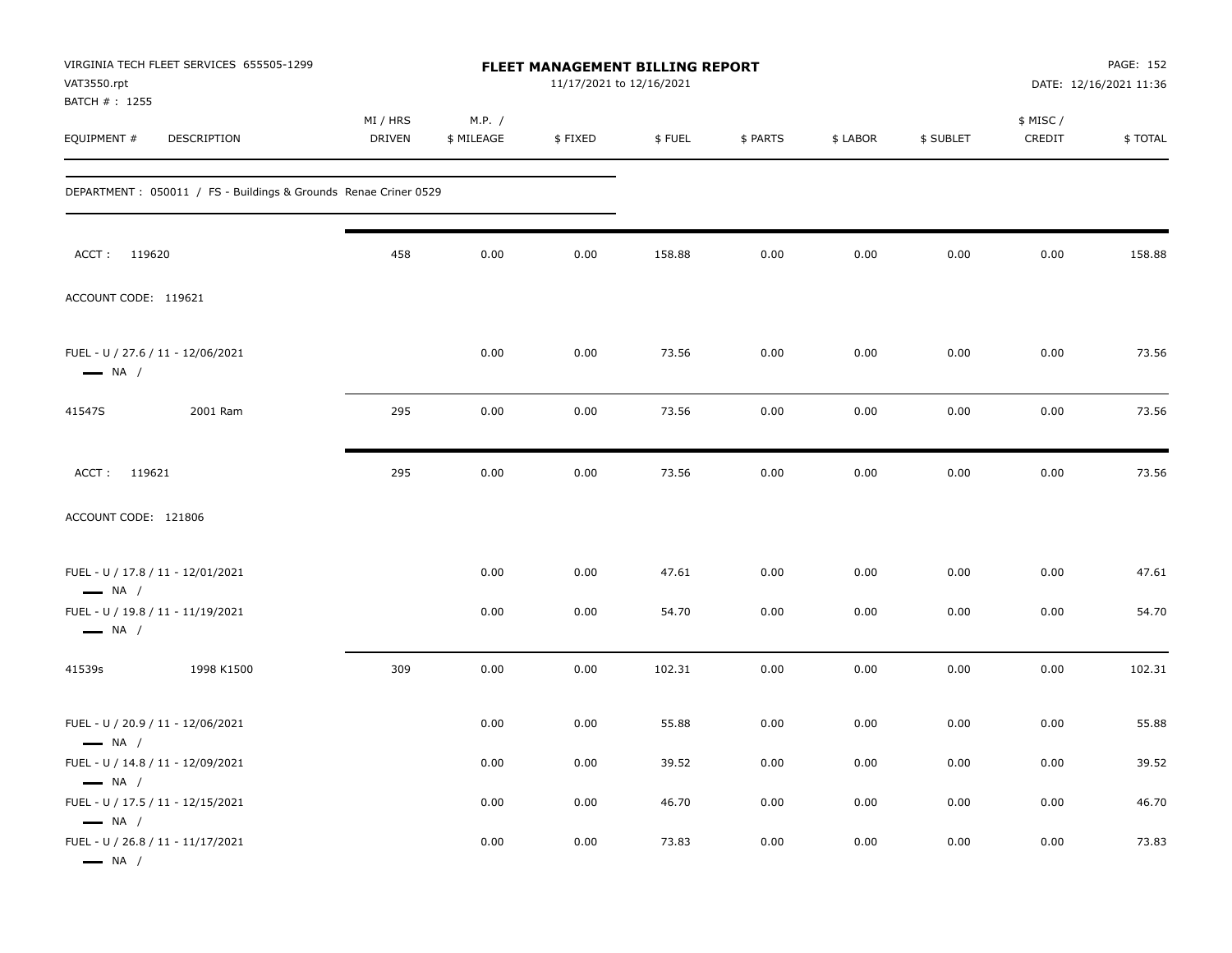| VAT3550.rpt<br>BATCH #: 1255                     | VIRGINIA TECH FLEET SERVICES 655505-1299                         |                    |                      | FLEET MANAGEMENT BILLING REPORT<br>11/17/2021 to 12/16/2021 |        |          |          |           |                     | PAGE: 153<br>DATE: 12/16/2021 11:36 |
|--------------------------------------------------|------------------------------------------------------------------|--------------------|----------------------|-------------------------------------------------------------|--------|----------|----------|-----------|---------------------|-------------------------------------|
| EQUIPMENT #                                      | DESCRIPTION                                                      | MI / HRS<br>DRIVEN | M.P. /<br>\$ MILEAGE | \$FIXED                                                     | \$FUEL | \$ PARTS | \$ LABOR | \$ SUBLET | \$ MISC /<br>CREDIT | \$TOTAL                             |
|                                                  | DEPARTMENT : 050011 / FS - Buildings & Grounds Renae Criner 0529 |                    |                      |                                                             |        |          |          |           |                     |                                     |
| $\longrightarrow$ NA /                           | FUEL - U / 19.2 / 11 - 11/30/2021                                |                    | 0.00                 | 0.00                                                        | 51.29  | 0.00     | 0.00     | 0.00      | 0.00                | 51.29                               |
| 41550S                                           | 2001 Ram                                                         | 651                | 0.00                 | 0.00                                                        | 267.22 | 0.00     | 0.00     | 0.00      | 0.00                | 267.22                              |
| $\longrightarrow$ NA /                           | FUEL - U / 29.1 / 11 - 12/10/2021                                |                    | 0.00                 | 0.00                                                        | 77.67  | 0.00     | 0.00     | 0.00      | 0.00                | 77.67                               |
| 45219S                                           | 2001 Ram                                                         | 184                | 0.00                 | 0.00                                                        | 77.67  | 0.00     | 0.00     | 0.00      | 0.00                | 77.67                               |
| $\longrightarrow$ NA /                           | FUEL - D / 20.0 / 14 - 12/02/2021                                |                    | 0.00                 | 0.00                                                        | 56.20  | 0.00     | 0.00     | 0.00      | 0.00                | 56.20                               |
| 47257S                                           | 2006 4300                                                        | 21                 | 0.00                 | 0.00                                                        | 56.20  | 0.00     | 0.00     | 0.00      | 0.00                | 56.20                               |
| $\longrightarrow$ NA /                           | FUEL - U / 30.1 / 11 - 12/07/2021                                |                    | 0.00                 | 0.00                                                        | 80.23  | 0.00     | 0.00     | 0.00      | 0.00                | 80.23                               |
| 47274S                                           | 2012 F250-4x4                                                    | 308                | 0.00                 | 0.00                                                        | 80.23  | 0.00     | 0.00     | 0.00      | 0.00                | 80.23                               |
| $\longrightarrow$ NA /                           | FUEL - U / 30.2 / 11 - 12/06/2021                                |                    | 0.00                 | 0.00                                                        | 80.71  | 0.00     | 0.00     | 0.00      | 0.00                | 80.71                               |
|                                                  | FUEL - U / 28.6 / 11 - 12/15/2021                                |                    | 0.00                 | 0.00                                                        | 76.39  | 0.00     | 0.00     | 0.00      | 0.00                | 76.39                               |
| $\longrightarrow$ NA /<br>$\longrightarrow$ NA / | FUEL - U / 29.0 / 11 - 11/19/2021                                |                    | 0.00                 | 0.00                                                        | 80.12  | 0.00     | 0.00     | 0.00      | 0.00                | 80.12                               |
| 47275S                                           | 2012 F250-4x4                                                    | 612                | 0.00                 | 0.00                                                        | 237.22 | 0.00     | 0.00     | 0.00      | 0.00                | 237.22                              |
|                                                  | FUEL - U / 29.7 / 12 - 11/16/2021                                |                    | 0.00                 | 0.00                                                        | 81.94  | 0.00     | 0.00     | 0.00      | 0.00                | 81.94                               |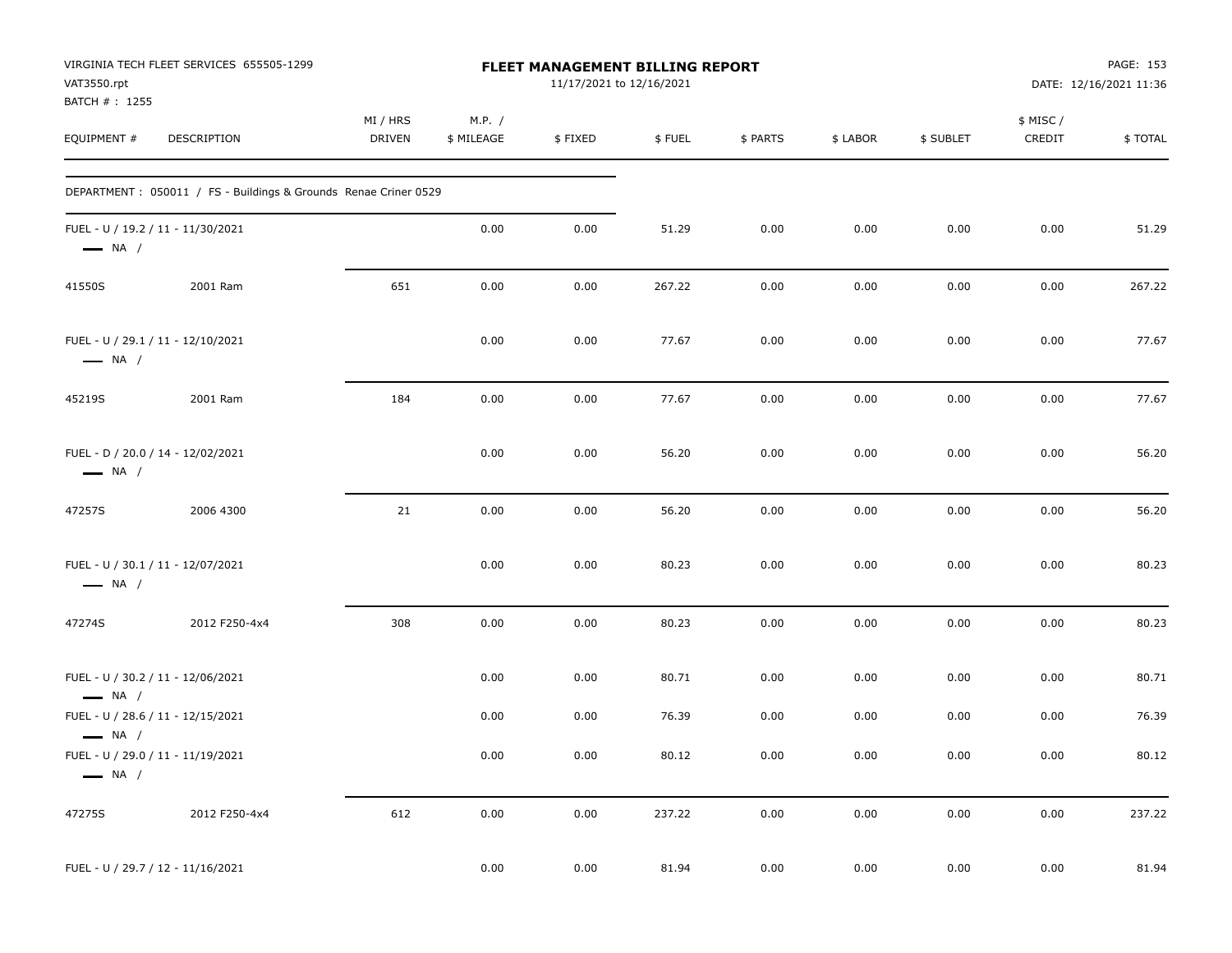| VAT3550.rpt                   | VIRGINIA TECH FLEET SERVICES 655505-1299                        | FLEET MANAGEMENT BILLING REPORT<br>11/17/2021 to 12/16/2021 |                      |         |        |          |          |           | PAGE: 154<br>DATE: 12/16/2021 11:36 |         |
|-------------------------------|-----------------------------------------------------------------|-------------------------------------------------------------|----------------------|---------|--------|----------|----------|-----------|-------------------------------------|---------|
| BATCH # : 1255<br>EQUIPMENT # | DESCRIPTION                                                     | MI / HRS<br>DRIVEN                                          | M.P. /<br>\$ MILEAGE | \$FIXED | \$FUEL | \$ PARTS | \$ LABOR | \$ SUBLET | \$ MISC /<br>CREDIT                 | \$TOTAL |
|                               | DEPARTMENT: 050011 / FS - Buildings & Grounds Renae Criner 0529 |                                                             |                      |         |        |          |          |           |                                     |         |
| $\longrightarrow$ NA /        |                                                                 |                                                             |                      |         |        |          |          |           |                                     |         |
| 47276S                        | 2012 F250-4x4                                                   | 199                                                         | 0.00                 | 0.00    | 81.94  | 0.00     | 0.00     | 0.00      | 0.00                                | 81.94   |
| $\longrightarrow$ NA /        | FUEL - D / 22.0 / 14 - 12/13/2021                               |                                                             | 0.00                 | 0.00    | 61.88  | 0.00     | 0.00     | 0.00      | 0.00                                | 61.88   |
| $\longrightarrow$ NA /        | FUEL - D / 26.4 / 14 - 11/16/2021                               |                                                             | 0.00                 | 0.00    | 79.32  | 0.00     | 0.00     | 0.00      | 0.00                                | 79.32   |
| 48474S                        | 2003 Silverado                                                  | 502                                                         | 0.00                 | 0.00    | 141.20 | 0.00     | 0.00     | 0.00      | 0.00                                | 141.20  |
| $\longrightarrow$ NA /        | FUEL - U / 29.3 / 12 - 12/09/2021                               |                                                             | 0.00                 | 0.00    | 78.18  | 0.00     | 0.00     | 0.00      | 0.00                                | 78.18   |
| $\longrightarrow$ NA /        | FUEL - U / 29.2 / 11 - 11/30/2021                               |                                                             | 0.00                 | 0.00    | 77.83  | 0.00     | 0.00     | 0.00      | 0.00                                | 77.83   |
| 48506s                        | 2003 Silverado                                                  | $\mathsf 0$                                                 | 0.00                 | 0.00    | 156.01 | 0.00     | 0.00     | 0.00      | 0.00                                | 156.01  |
| $\longrightarrow$ NA /        | FUEL - U / 19.0 / 11 - 12/15/2021                               |                                                             | 0.00                 | 0.00    | 50.73  | 0.00     | 0.00     | 0.00      | 0.00                                | 50.73   |
| 48507s                        | 2003 Silverado                                                  | 134                                                         | 0.00                 | 0.00    | 50.73  | 0.00     | 0.00     | 0.00      | 0.00                                | 50.73   |
| $\longrightarrow$ NA /        | FUEL - U / 38.6 / 12 - 12/10/2021                               |                                                             | 0.00                 | 0.00    | 103.01 | 0.00     | 0.00     | 0.00      | 0.00                                | 103.01  |
| 48533S                        | 2003 SIERRA                                                     | 258                                                         | 0.00                 | 0.00    | 103.01 | 0.00     | 0.00     | 0.00      | 0.00                                | 103.01  |
|                               | FUEL - U / 25.2 / 12 - 12/02/2021                               |                                                             | 0.00                 | 0.00    | 67.20  | 0.00     | 0.00     | 0.00      | 0.00                                | 67.20   |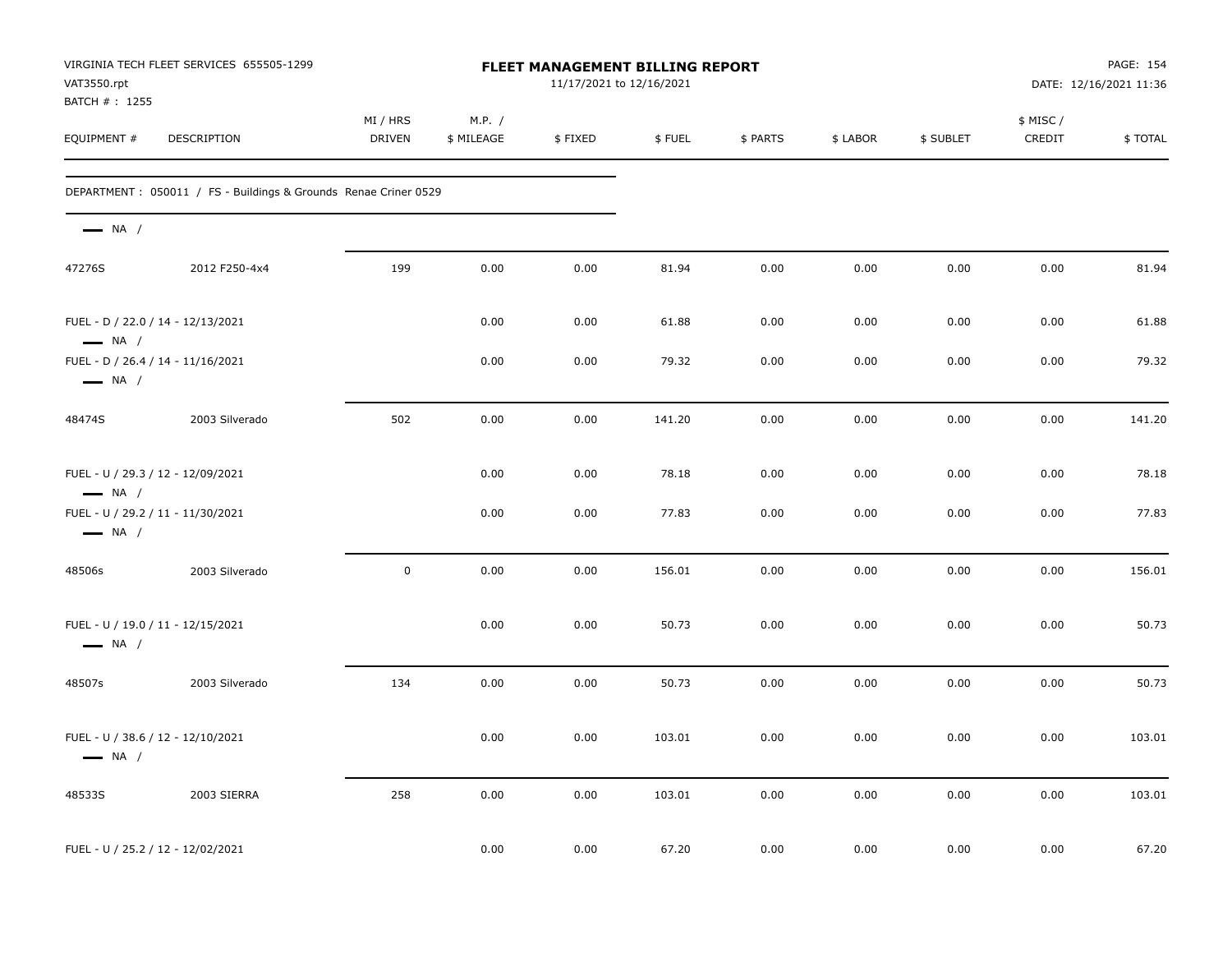| VAT3550.rpt<br>BATCH #: 1255                     | VIRGINIA TECH FLEET SERVICES 655505-1299                         | <b>FLEET MANAGEMENT BILLING REPORT</b><br>11/17/2021 to 12/16/2021 |                      |         |        |          |          |           |                    | PAGE: 155<br>DATE: 12/16/2021 11:36 |
|--------------------------------------------------|------------------------------------------------------------------|--------------------------------------------------------------------|----------------------|---------|--------|----------|----------|-----------|--------------------|-------------------------------------|
| EQUIPMENT #                                      | DESCRIPTION                                                      | MI / HRS<br><b>DRIVEN</b>                                          | M.P. /<br>\$ MILEAGE | \$FIXED | \$FUEL | \$ PARTS | \$ LABOR | \$ SUBLET | \$ MISC/<br>CREDIT | \$TOTAL                             |
|                                                  | DEPARTMENT : 050011 / FS - Buildings & Grounds Renae Criner 0529 |                                                                    |                      |         |        |          |          |           |                    |                                     |
| $\longrightarrow$ NA /<br>$\longrightarrow$ NA / | FUEL - U / 26.0 / 12 - 12/13/2021                                |                                                                    | 0.00                 | 0.00    | 69.42  | 0.00     | 0.00     | 0.00      | 0.00               | 69.42                               |
| $\longrightarrow$ NA /                           | FUEL - U / 22.3 / 12 - 11/19/2021                                |                                                                    | 0.00                 | 0.00    | 61.60  | 0.00     | 0.00     | 0.00      | 0.00               | 61.60                               |
| 49000S                                           | 2004 F150                                                        | 494                                                                | 0.00                 | 0.00    | 198.22 | 0.00     | 0.00     | 0.00      | 0.00               | 198.22                              |
| $\longrightarrow$ NA /                           | FUEL - U / 23.0 / 12 - 12/15/2021                                |                                                                    | 0.00                 | 0.00    | 61.41  | 0.00     | 0.00     | 0.00      | 0.00               | 61.41                               |
| $\longrightarrow$ NA /                           | FUEL - U / 24.9 / 11 - 11/29/2021                                |                                                                    | 0.00                 | 0.00    | 66.40  | 0.00     | 0.00     | 0.00      | 0.00               | 66.40                               |
| 49006S                                           | 2004 F150                                                        | 333                                                                | 0.00                 | 0.00    | 127.81 | 0.00     | 0.00     | 0.00      | 0.00               | 127.81                              |
| $\longrightarrow$ NA /                           | FUEL - U / 26.3 / 11 - 12/03/2021                                |                                                                    | 0.00                 | 0.00    | 70.14  | 0.00     | 0.00     | 0.00      | 0.00               | 70.14                               |
| $\longrightarrow$ NA /                           | FUEL - U / 25.3 / 11 - 12/14/2021                                |                                                                    | 0.00                 | 0.00    | 67.60  | 0.00     | 0.00     | 0.00      | 0.00               | 67.60                               |
| $\longrightarrow$ NA /                           | FUEL - U / 30.8 / 11 - 11/19/2021                                |                                                                    | 0.00                 | 0.00    | 85.06  | 0.00     | 0.00     | 0.00      | 0.00               | 85.06                               |
| 50144S                                           | 2005 SIERRA                                                      | 629                                                                | 0.00                 | 0.00    | 222.80 | 0.00     | 0.00     | 0.00      | 0.00               | 222.80                              |
| $\longrightarrow$ NA /                           | FUEL - D / 26.9 / 14 - 12/13/2021                                |                                                                    | 0.00                 | 0.00    | 75.53  | 0.00     | 0.00     | 0.00      | 0.00               | 75.53                               |
| 50147S                                           | 2006 7600                                                        | 108                                                                | 0.00                 | 0.00    | 75.53  | 0.00     | 0.00     | 0.00      | 0.00               | 75.53                               |
|                                                  | FUEL - D / 19.8 / 14 - 12/07/2021                                |                                                                    | 0.00                 | 0.00    | 55.67  | 0.00     | 0.00     | 0.00      | 0.00               | 55.67                               |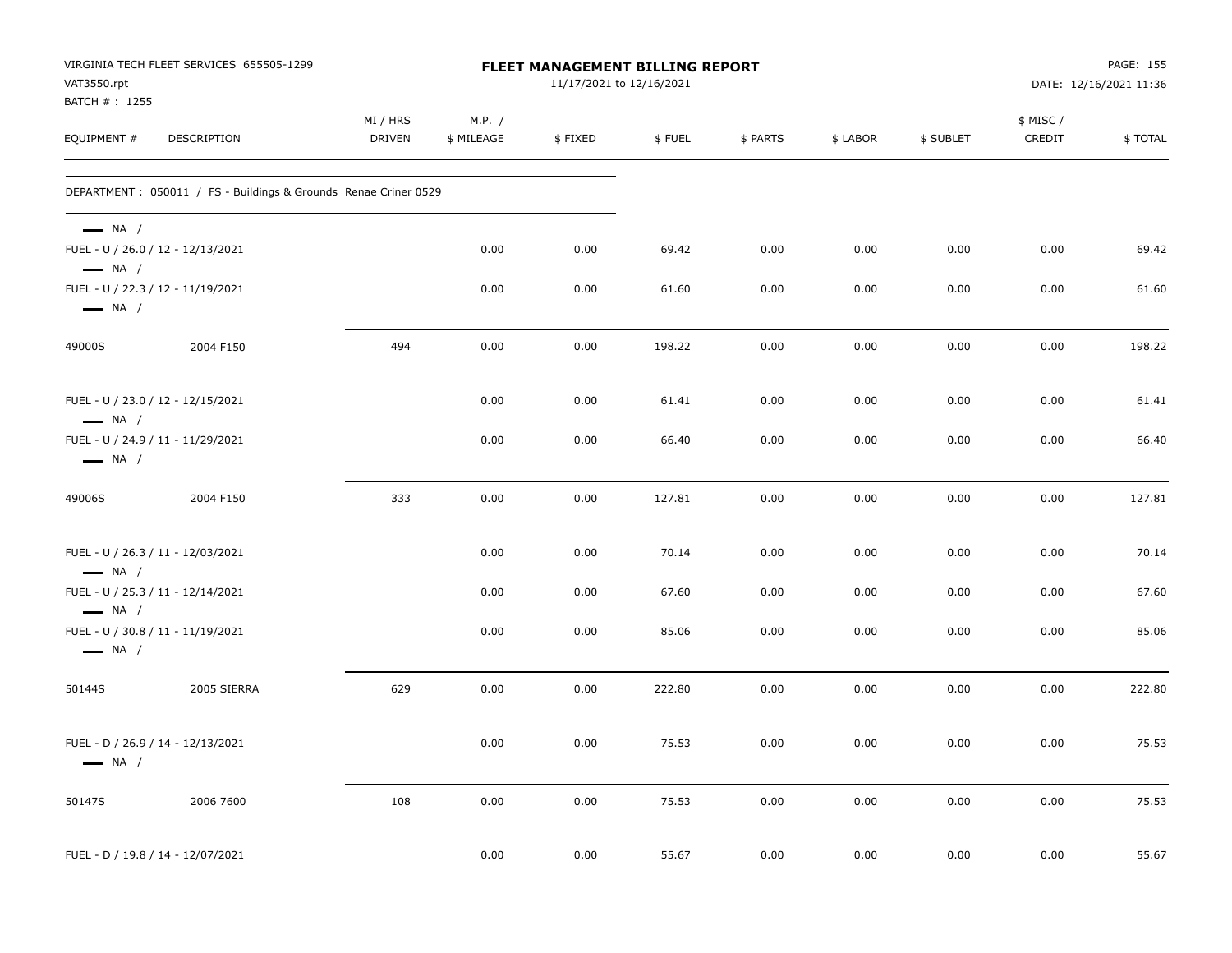| VAT3550.rpt<br>BATCH #: 1255                                | VIRGINIA TECH FLEET SERVICES 655505-1299                        | FLEET MANAGEMENT BILLING REPORT<br>11/17/2021 to 12/16/2021 |                      |         |        |          |          |           |                     | PAGE: 156<br>DATE: 12/16/2021 11:36 |  |
|-------------------------------------------------------------|-----------------------------------------------------------------|-------------------------------------------------------------|----------------------|---------|--------|----------|----------|-----------|---------------------|-------------------------------------|--|
| EQUIPMENT #                                                 | DESCRIPTION                                                     | MI / HRS<br><b>DRIVEN</b>                                   | M.P. /<br>\$ MILEAGE | \$FIXED | \$FUEL | \$ PARTS | \$ LABOR | \$ SUBLET | \$ MISC /<br>CREDIT | \$TOTAL                             |  |
|                                                             | DEPARTMENT: 050011 / FS - Buildings & Grounds Renae Criner 0529 |                                                             |                      |         |        |          |          |           |                     |                                     |  |
| $\longrightarrow$ NA /<br>$\longrightarrow$ NA /            | FUEL - D / 19.2 / 13 - 12/13/2021                               |                                                             | 0.00                 | 0.00    | 53.87  | 0.00     | 0.00     | 0.00      | 0.00                | 53.87                               |  |
| $\longrightarrow$ NA /                                      | FUEL - D / 22.2 / 14 - 11/23/2021                               |                                                             | 0.00                 | 0.00    | 66.72  | 0.00     | 0.00     | 0.00      | 0.00                | 66.72                               |  |
| 50173S                                                      | 2005 F350                                                       | 333                                                         | 0.00                 | 0.00    | 176.26 | 0.00     | 0.00     | 0.00      | 0.00                | 176.26                              |  |
| $\longrightarrow$ NA /                                      | FUEL - U / 24.7 / 11 - 12/04/2021                               |                                                             | 0.00                 | 0.00    | 65.98  | 0.00     | 0.00     | 0.00      | 0.00                | 65.98                               |  |
| $\longrightarrow$ NA /                                      | FUEL - U / 12.1 / 11 - 12/11/2021                               |                                                             | 0.00                 | 0.00    | 32.39  | 0.00     | 0.00     | 0.00      | 0.00                | 32.39                               |  |
| 52502S                                                      | 2006 Silverado                                                  | 264                                                         | 0.00                 | 0.00    | 98.37  | 0.00     | 0.00     | 0.00      | 0.00                | 98.37                               |  |
| $\longrightarrow$ NA /                                      | FUEL - U / 19.0 / 12 - 12/03/2021                               |                                                             | 0.00                 | 0.00    | 50.73  | 0.00     | 0.00     | 0.00      | 0.00                | 50.73                               |  |
| FUEL - U / 19.5 / 11 - 12/10/2021<br>$\longrightarrow$ NA / |                                                                 |                                                             | 0.00                 | 0.00    | 52.07  | 0.00     | 0.00     | 0.00      | 0.00                | 52.07                               |  |
| $\longrightarrow$ NA /                                      | FUEL - U / 21.0 / 11 - 11/23/2021                               |                                                             | 0.00                 | 0.00    | 57.96  | 0.00     | 0.00     | 0.00      | 0.00                | 57.96                               |  |
| 52510S                                                      | 2006 F150                                                       | 516                                                         | 0.00                 | 0.00    | 160.76 | 0.00     | 0.00     | 0.00      | 0.00                | 160.76                              |  |
| $\longrightarrow$ NA /                                      | FUEL - D / 27.0 / 14 - 12/06/2021                               |                                                             | 0.00                 | 0.00    | 75.87  | 0.00     | 0.00     | 0.00      | 0.00                | 75.87                               |  |
| $\longrightarrow$ NA /                                      | FUEL - D / 14.7 / 13 - 11/16/2021                               |                                                             | 0.00                 | 0.00    | 44.19  | 0.00     | 0.00     | 0.00      | 0.00                | 44.19                               |  |
| 55227S                                                      | 2008 F350                                                       | 158                                                         | 0.00                 | 0.00    | 120.06 | 0.00     | 0.00     | 0.00      | 0.00                | 120.06                              |  |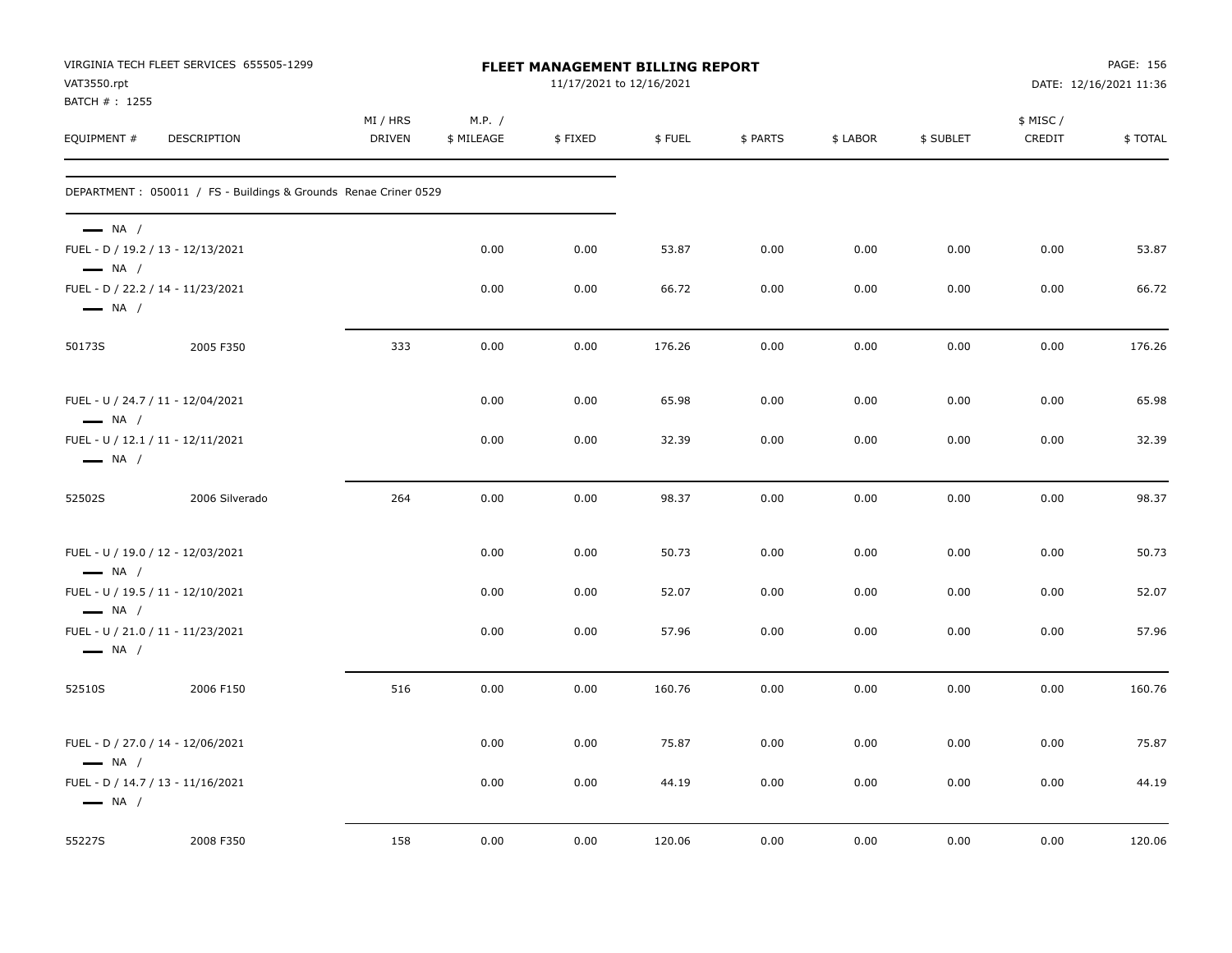| VAT3550.rpt<br>BATCH #: 1255                                                         | VIRGINIA TECH FLEET SERVICES 655505-1299                         | FLEET MANAGEMENT BILLING REPORT<br>11/17/2021 to 12/16/2021 |                      |         |        |          |          |           |                     | PAGE: 157<br>DATE: 12/16/2021 11:36 |
|--------------------------------------------------------------------------------------|------------------------------------------------------------------|-------------------------------------------------------------|----------------------|---------|--------|----------|----------|-----------|---------------------|-------------------------------------|
| EQUIPMENT #                                                                          | <b>DESCRIPTION</b>                                               | MI / HRS<br><b>DRIVEN</b>                                   | M.P. /<br>\$ MILEAGE | \$FIXED | \$FUEL | \$ PARTS | \$ LABOR | \$ SUBLET | \$ MISC /<br>CREDIT | \$TOTAL                             |
|                                                                                      | DEPARTMENT : 050011 / FS - Buildings & Grounds Renae Criner 0529 |                                                             |                      |         |        |          |          |           |                     |                                     |
| $\longrightarrow$ NA /                                                               | FUEL - D / 18.5 / 13 - 12/01/2021                                |                                                             | 0.00                 | 0.00    | 52.07  | 0.00     | 0.00     | 0.00      | 0.00                | 52.07                               |
| FUEL - D / 3.9 / 13 - 12/08/2021                                                     |                                                                  |                                                             | 0.00                 | 0.00    | 10.87  | 0.00     | 0.00     | 0.00      | 0.00                | 10.87                               |
| $\longrightarrow$ NA /<br>FUEL - D / 1.6 / 13 - 12/08/2021<br>$\longrightarrow$ NA / |                                                                  |                                                             | 0.00                 | 0.00    | 4.44   | 0.00     | 0.00     | 0.00      | 0.00                | 4.44                                |
|                                                                                      | FUEL - D / 11.7 / 14 - 12/08/2021                                |                                                             | 0.00                 | 0.00    | 32.79  | 0.00     | 0.00     | 0.00      | 0.00                | 32.79                               |
| $\longrightarrow$ NA /<br>$\longrightarrow$ NA /                                     | FUEL - D / 19.1 / 14 - 12/08/2021                                |                                                             | 0.00                 | 0.00    | 53.64  | 0.00     | 0.00     | 0.00      | 0.00                | 53.64                               |
| $\longrightarrow$ NA /                                                               | FUEL - D / 15.4 / 13 - 11/19/2021                                |                                                             | 0.00                 | 0.00    | 46.11  | 0.00     | 0.00     | 0.00      | 0.00                | 46.11                               |
| 58858S                                                                               | 2009 F250-4x4                                                    | 273                                                         | 0.00                 | 0.00    | 199.92 | 0.00     | 0.00     | 0.00      | 0.00                | 199.92                              |
| $\longrightarrow$ NA /                                                               | FUEL - U / 24.0 / 11 - 12/07/2021                                |                                                             | 0.00                 | 0.00    | 64.11  | 0.00     | 0.00     | 0.00      | 0.00                | 64.11                               |
| $\longrightarrow$ NA /                                                               | FUEL - U / 25.9 / 11 - 12/13/2021                                |                                                             | 0.00                 | 0.00    | 69.07  | 0.00     | 0.00     | 0.00      | 0.00                | 69.07                               |
| $\longrightarrow$ NA /                                                               | FUEL - U / 25.6 / 11 - 11/16/2021                                |                                                             | 0.00                 | 0.00    | 70.63  | 0.00     | 0.00     | 0.00      | 0.00                | 70.63                               |
| $\longrightarrow$ NA /                                                               | FUEL - U / 25.6 / 11 - 11/29/2021                                |                                                             | 0.00                 | 0.00    | 68.25  | 0.00     | 0.00     | 0.00      | 0.00                | 68.25                               |
| 60153S                                                                               | 2010 SAVANA                                                      | 935                                                         | 0.00                 | 0.00    | 272.06 | 0.00     | 0.00     | 0.00      | 0.00                | 272.06                              |
| $\longrightarrow$ NA /                                                               | FUEL - D / 17.5 / 13 - 12/08/2021                                |                                                             | 0.00                 | 0.00    | 49.06  | 0.00     | 0.00     | 0.00      | 0.00                | 49.06                               |
| 61737S                                                                               | 2013 SA515                                                       | 73                                                          | 0.00                 | 0.00    | 49.06  | 0.00     | 0.00     | 0.00      | 0.00                | 49.06                               |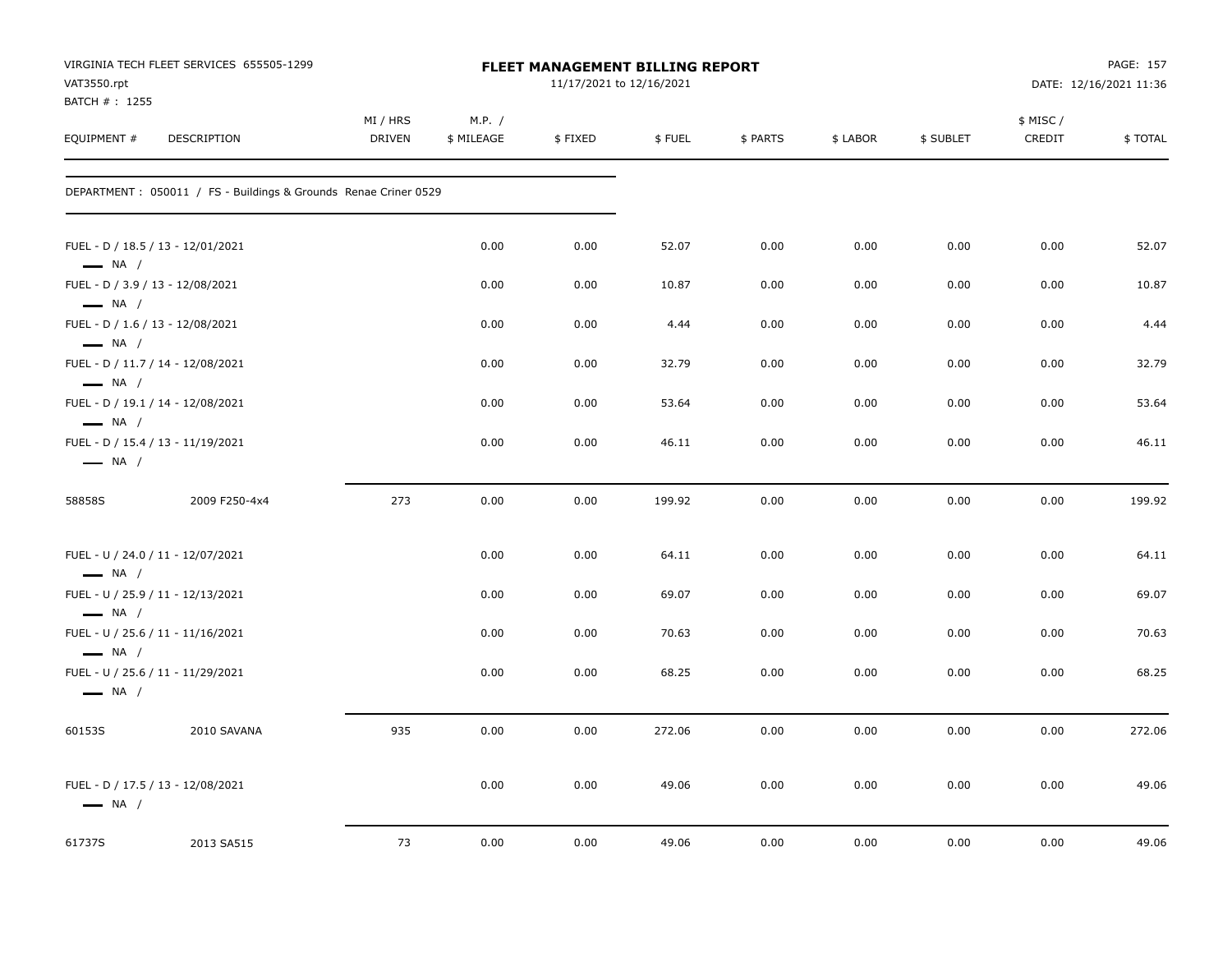| VAT3550.rpt<br>BATCH #: 1255                                                          | VIRGINIA TECH FLEET SERVICES 655505-1299                        | <b>FLEET MANAGEMENT BILLING REPORT</b><br>11/17/2021 to 12/16/2021 |                      |         |        |          |          |           | PAGE: 158<br>DATE: 12/16/2021 11:36 |         |
|---------------------------------------------------------------------------------------|-----------------------------------------------------------------|--------------------------------------------------------------------|----------------------|---------|--------|----------|----------|-----------|-------------------------------------|---------|
| EQUIPMENT #                                                                           | DESCRIPTION                                                     | MI / HRS<br><b>DRIVEN</b>                                          | M.P. /<br>\$ MILEAGE | \$FIXED | \$FUEL | \$ PARTS | \$ LABOR | \$ SUBLET | \$ MISC /<br>CREDIT                 | \$TOTAL |
|                                                                                       | DEPARTMENT: 050011 / FS - Buildings & Grounds Renae Criner 0529 |                                                                    |                      |         |        |          |          |           |                                     |         |
| FUEL - U / 19.6 / 11 - 12/15/2021<br>$\longrightarrow$ NA /                           |                                                                 |                                                                    | 0.00                 | 0.00    | 52.20  | 0.00     | 0.00     | 0.00      | 0.00                                | 52.20   |
| FUEL - U / 20.1 / 11 - 11/30/2021<br>$\longrightarrow$ NA /                           |                                                                 |                                                                    | 0.00                 | 0.00    | 53.72  | 0.00     | 0.00     | 0.00      | 0.00                                | 53.72   |
| 65560S                                                                                | 2014 F250-4x4                                                   | 222                                                                | 0.00                 | 0.00    | 105.92 | 0.00     | 0.00     | 0.00      | 0.00                                | 105.92  |
| FUEL - U / 25.6 / 12 - 11/19/2021<br>$\longrightarrow$ NA /                           |                                                                 |                                                                    | 0.00                 | 0.00    | 70.60  | 0.00     | 0.00     | 0.00      | 0.00                                | 70.60   |
| 65563S                                                                                | 2014 F250                                                       | 180                                                                | 0.00                 | 0.00    | 70.60  | 0.00     | 0.00     | 0.00      | 0.00                                | 70.60   |
| FUEL - U / 25.4 / 12 - 12/02/2021<br>$\longrightarrow$ NA /                           |                                                                 |                                                                    | 0.00                 | 0.00    | 67.82  | 0.00     | 0.00     | 0.00      | 0.00                                | 67.82   |
| FUEL - U / 26.6 / 11 - 12/10/2021                                                     |                                                                 |                                                                    | 0.00                 | 0.00    | 71.13  | 0.00     | 0.00     | 0.00      | 0.00                                | 71.13   |
| $\longrightarrow$ NA /<br>FUEL - U / 19.5 / 12 - 11/22/2021<br>$\longrightarrow$ NA / |                                                                 |                                                                    | 0.00                 | 0.00    | 53.79  | 0.00     | 0.00     | 0.00      | 0.00                                | 53.79   |
| 65565S                                                                                | 2014 F250                                                       | 437                                                                | 0.00                 | 0.00    | 192.74 | 0.00     | 0.00     | 0.00      | 0.00                                | 192.74  |
| FUEL - D / 25.8 / 14 - 12/07/2021<br>$\longrightarrow$ NA /                           |                                                                 |                                                                    | 0.00                 | 0.00    | 72.50  | 0.00     | 0.00     | 0.00      | 0.00                                | 72.50   |
| 68280S                                                                                | 2008 F450                                                       | 136                                                                | 0.00                 | 0.00    | 72.50  | 0.00     | 0.00     | 0.00      | 0.00                                | 72.50   |
| FUEL - D / 44.4 / 14 - 11/30/2021<br>$\longrightarrow$ NA /                           |                                                                 |                                                                    | 0.00                 | 0.00    | 124.68 | 0.00     | 0.00     | 0.00      | 0.00                                | 124.68  |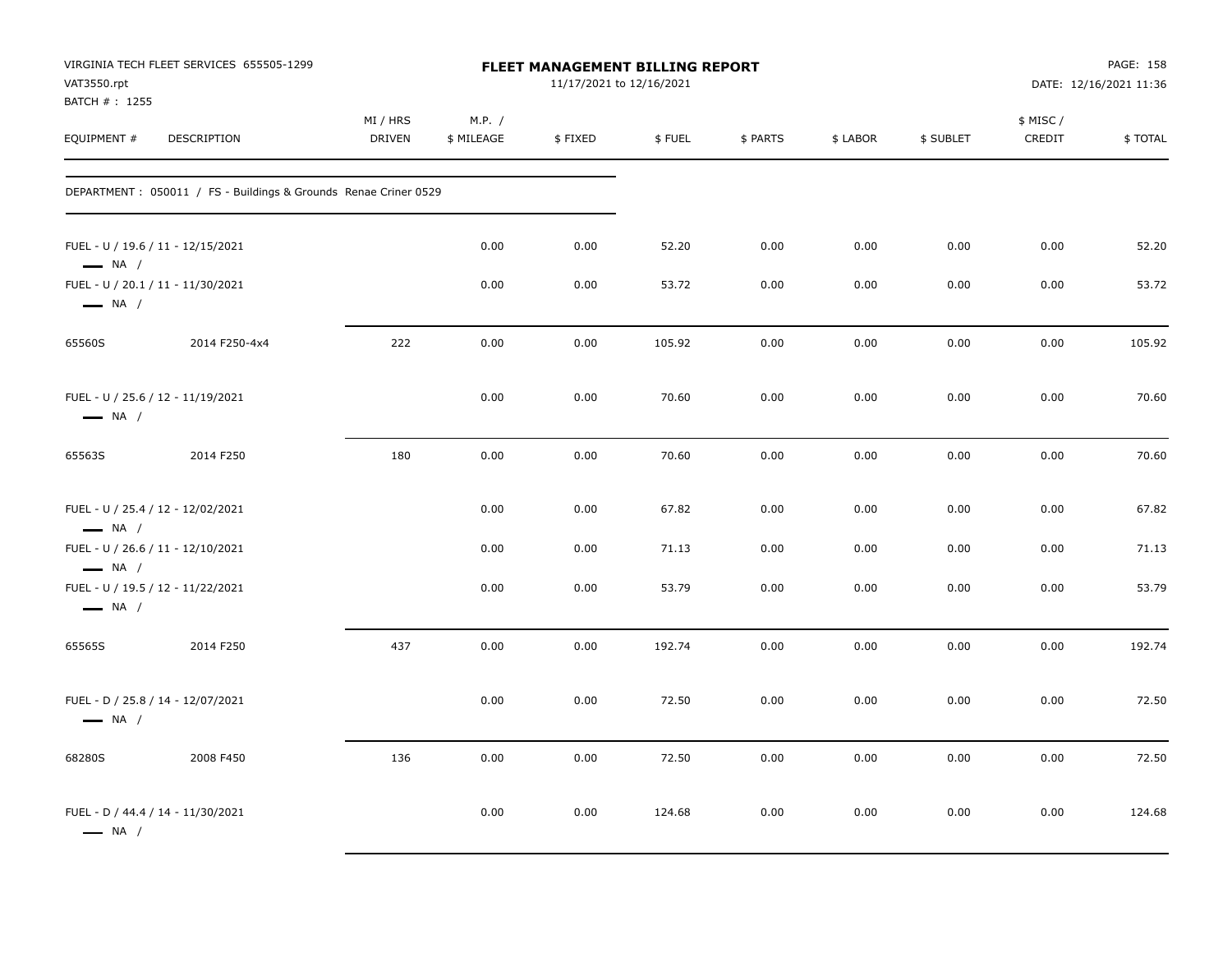| VAT3550.rpt                                      | VIRGINIA TECH FLEET SERVICES 655505-1299                         | FLEET MANAGEMENT BILLING REPORT<br>11/17/2021 to 12/16/2021 |                      |         |        |          |          |           |                     | PAGE: 159<br>DATE: 12/16/2021 11:36 |  |
|--------------------------------------------------|------------------------------------------------------------------|-------------------------------------------------------------|----------------------|---------|--------|----------|----------|-----------|---------------------|-------------------------------------|--|
| BATCH #: 1255<br>EQUIPMENT #                     | DESCRIPTION                                                      | MI / HRS<br><b>DRIVEN</b>                                   | M.P. /<br>\$ MILEAGE | \$FIXED | \$FUEL | \$ PARTS | \$ LABOR | \$ SUBLET | \$ MISC /<br>CREDIT | \$TOTAL                             |  |
|                                                  | DEPARTMENT : 050011 / FS - Buildings & Grounds Renae Criner 0529 |                                                             |                      |         |        |          |          |           |                     |                                     |  |
| 71508s                                           | 2017 7600                                                        | 161                                                         | 0.00                 | 0.00    | 124.68 | 0.00     | 0.00     | 0.00      | 0.00                | 124.68                              |  |
| $\longrightarrow$ NA /                           | FUEL - D / 17.5 / 14 - 12/06/2021                                |                                                             | 0.00                 | 0.00    | 49.09  | 0.00     | 0.00     | 0.00      | 0.00                | 49.09                               |  |
| 77311s                                           | 2019 F250                                                        | 121                                                         | 0.00                 | 0.00    | 49.09  | 0.00     | 0.00     | 0.00      | 0.00                | 49.09                               |  |
| $\longrightarrow$ NA /                           | FUEL - U / 32.4 / 12 - 12/07/2021                                |                                                             | 0.00                 | 0.00    | 86.59  | 0.00     | 0.00     | 0.00      | 0.00                | 86.59                               |  |
| $\longrightarrow$ NA /                           | FUEL - U / 25.0 / 12 - 12/11/2021                                |                                                             | 0.00                 | 0.00    | 66.75  | 0.00     | 0.00     | 0.00      | 0.00                | 66.75                               |  |
| $\longrightarrow$ NA /                           | FUEL - U / 27.7 / 11 - 11/20/2021                                |                                                             | 0.00                 | 0.00    | 76.56  | 0.00     | 0.00     | 0.00      | 0.00                | 76.56                               |  |
| 80230S                                           | 2021 F450                                                        | 291                                                         | 0.00                 | 0.00    | 229.90 | 0.00     | 0.00     | 0.00      | 0.00                | 229.90                              |  |
| $\longrightarrow$ NA /                           | FUEL - U / 4.3 / 11 - 12/01/2021                                 |                                                             | 0.00                 | 0.00    | 11.45  | 0.00     | 0.00     | 0.00      | 0.00                | 11.45                               |  |
| $\longrightarrow$ NA /                           | FUEL - U / 1.9 / 11 - 12/01/2021                                 |                                                             | 0.00                 | 0.00    | 5.15   | 0.00     | 0.00     | 0.00      | 0.00                | 5.15                                |  |
| $\longrightarrow$ NA /                           | FUEL - U / 3.2 / 11 - 12/01/2021                                 |                                                             | 0.00                 | 0.00    | 8.65   | 0.00     | 0.00     | 0.00      | 0.00                | 8.65                                |  |
|                                                  | FUEL - U / 2.3 / 12 - 12/01/2021                                 |                                                             | 0.00                 | 0.00    | 6.17   | 0.00     | 0.00     | 0.00      | 0.00                | 6.17                                |  |
| $\longrightarrow$ NA /                           | FUEL - D / 0.2 / 13 - 12/01/2021                                 |                                                             | 0.00                 | 0.00    | 0.48   | 0.00     | 0.00     | 0.00      | 0.00                | 0.48                                |  |
| $\longrightarrow$ NA /                           | FUEL - D / 6.2 / 13 - 12/01/2021                                 |                                                             | 0.00                 | 0.00    | 17.42  | 0.00     | 0.00     | 0.00      | 0.00                | 17.42                               |  |
| $\longrightarrow$ NA /<br>$\longrightarrow$ NA / | FUEL - D / 0.4 / 14 - 12/01/2021                                 |                                                             | 0.00                 | 0.00    | 1.21   | 0.00     | 0.00     | 0.00      | 0.00                | 1.21                                |  |
|                                                  | FUEL - D / 32.1 / 14 - 12/01/2021                                |                                                             | 0.00                 | 0.00    | 90.20  | 0.00     | 0.00     | 0.00      | 0.00                | 90.20                               |  |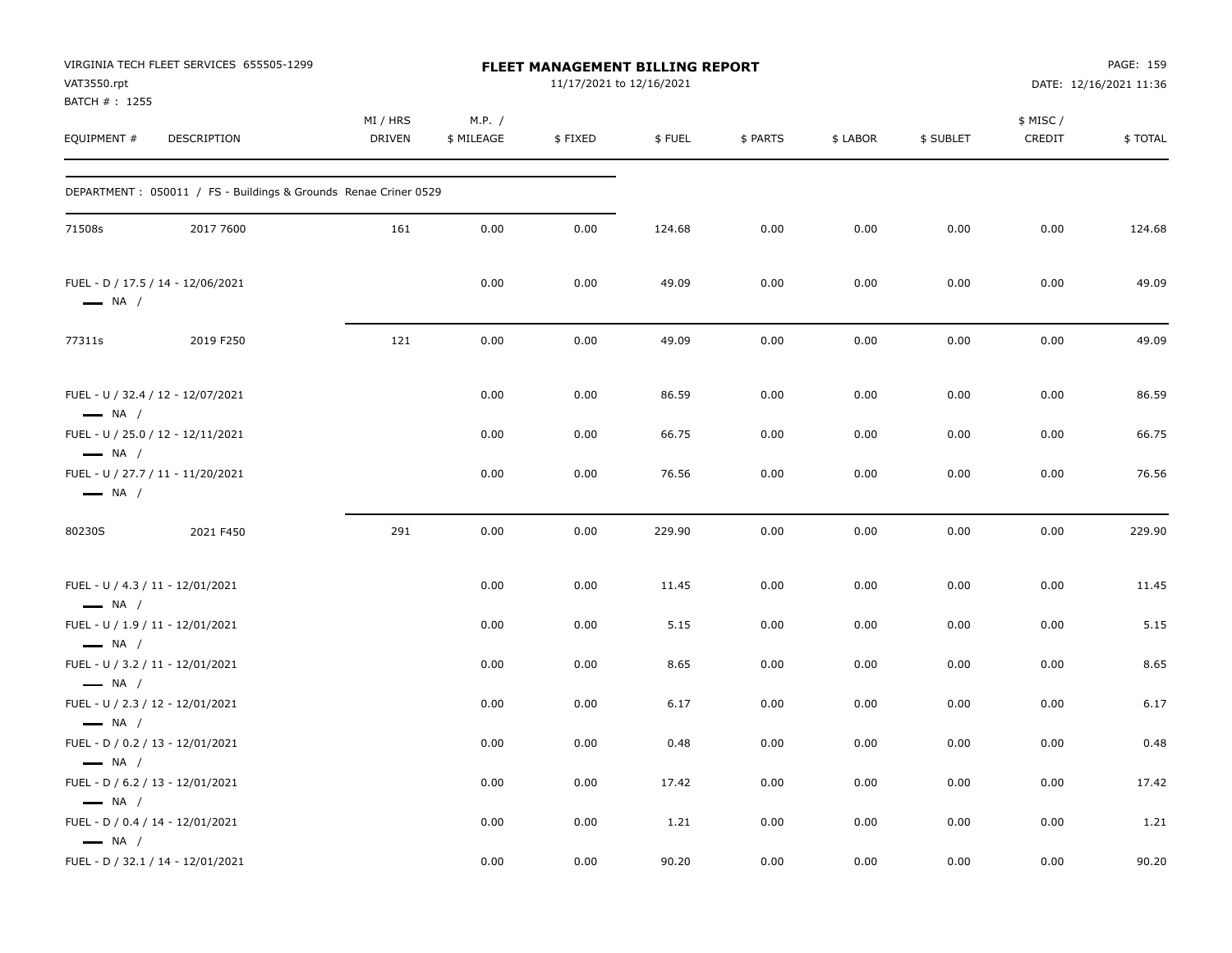| VIRGINIA TECH FLEET SERVICES 655505-1299<br>VAT3550.rpt          |                           |                      | FLEET MANAGEMENT BILLING REPORT<br>11/17/2021 to 12/16/2021 |        |          |          | PAGE: 160<br>DATE: 12/16/2021 11:36 |                     |         |
|------------------------------------------------------------------|---------------------------|----------------------|-------------------------------------------------------------|--------|----------|----------|-------------------------------------|---------------------|---------|
| BATCH #: 1255<br>EQUIPMENT #<br>DESCRIPTION                      | MI / HRS<br><b>DRIVEN</b> | M.P. /<br>\$ MILEAGE | \$FIXED                                                     | \$FUEL | \$ PARTS | \$ LABOR | \$ SUBLET                           | \$ MISC /<br>CREDIT | \$TOTAL |
| DEPARTMENT : 050011 / FS - Buildings & Grounds Renae Criner 0529 |                           |                      |                                                             |        |          |          |                                     |                     |         |
| $\longrightarrow$ NA /                                           |                           |                      |                                                             |        |          |          |                                     |                     |         |
| FUEL - D / 0.1 / 14 - 12/01/2021<br>$\longrightarrow$ NA /       |                           | 0.00                 | 0.00                                                        | 0.25   | 0.00     | 0.00     | 0.00                                | 0.00                | 0.25    |
| FUEL - D / 6.9 / 14 - 12/01/2021<br>$\longrightarrow$ NA /       |                           | 0.00                 | 0.00                                                        | 19.25  | 0.00     | 0.00     | 0.00                                | 0.00                | 19.25   |
| FUEL - U / 2.7 / 11 - 12/02/2021                                 |                           | 0.00                 | 0.00                                                        | 7.13   | 0.00     | 0.00     | 0.00                                | 0.00                | 7.13    |
| $\longrightarrow$ NA /<br>FUEL - U / 5.0 / 12 - 12/02/2021       |                           | 0.00                 | 0.00                                                        | 13.35  | 0.00     | 0.00     | 0.00                                | 0.00                | 13.35   |
| $\longrightarrow$ NA /<br>FUEL - U / 2.7 / 12 - 12/02/2021       |                           | 0.00                 | 0.00                                                        | 7.16   | 0.00     | 0.00     | 0.00                                | 0.00                | 7.16    |
| $\longrightarrow$ NA /<br>FUEL - U / 3.0 / 11 - 12/02/2021       |                           | 0.00                 | 0.00                                                        | 8.04   | 0.00     | 0.00     | 0.00                                | 0.00                | 8.04    |
| $\longrightarrow$ NA /<br>FUEL - D / 13.8 / 13 - 12/02/2021      |                           | 0.00                 | 0.00                                                        | 38.67  | 0.00     | 0.00     | 0.00                                | 0.00                | 38.67   |
| $\longrightarrow$ NA /<br>FUEL - D / 0.3 / 13 - 12/02/2021       |                           | 0.00                 | 0.00                                                        | 0.84   | 0.00     | 0.00     | 0.00                                | 0.00                | 0.84    |
| $\longrightarrow$ NA /<br>FUEL - D / 10.1 / 14 - 12/02/2021      |                           | 0.00                 | 0.00                                                        | 28.30  | 0.00     | 0.00     | 0.00                                | 0.00                | 28.30   |
| $\longrightarrow$ NA /<br>FUEL - U / 2.0 / 11 - 12/02/2021       |                           | 0.00                 | 0.00                                                        | 5.34   | 0.00     | 0.00     | 0.00                                | 0.00                | 5.34    |
| $\longrightarrow$ NA /<br>FUEL - U / 1.0 / 11 - 12/02/2021       |                           | 0.00                 | 0.00                                                        | 2.67   | 0.00     | 0.00     | 0.00                                | 0.00                | 2.67    |
| $\longrightarrow$ NA /<br>FUEL - U / 4.3 / 11 - 12/02/2021       |                           | 0.00                 | 0.00                                                        | 11.59  | 0.00     | 0.00     | 0.00                                | 0.00                | 11.59   |
| $\longrightarrow$ NA /<br>FUEL - U / 3.3 / 11 - 12/02/2021       |                           | 0.00                 | 0.00                                                        | 8.89   | 0.00     | 0.00     | 0.00                                | 0.00                | 8.89    |
| $\longrightarrow$ NA /                                           |                           |                      | 0.00                                                        | 5.42   |          |          | 0.00                                | 0.00                |         |
| FUEL - U / 2.0 / 11 - 12/02/2021<br>$\longrightarrow$ NA /       |                           | 0.00                 |                                                             |        | 0.00     | 0.00     |                                     |                     | 5.42    |
| FUEL - U / 5.2 / 11 - 12/02/2021<br>$\longrightarrow$ NA /       |                           | 0.00                 | 0.00                                                        | 13.94  | 0.00     | 0.00     | 0.00                                | 0.00                | 13.94   |
| FUEL - U / 1.5 / 11 - 12/03/2021<br>$\longrightarrow$ NA /       |                           | 0.00                 | 0.00                                                        | 4.06   | 0.00     | 0.00     | 0.00                                | 0.00                | 4.06    |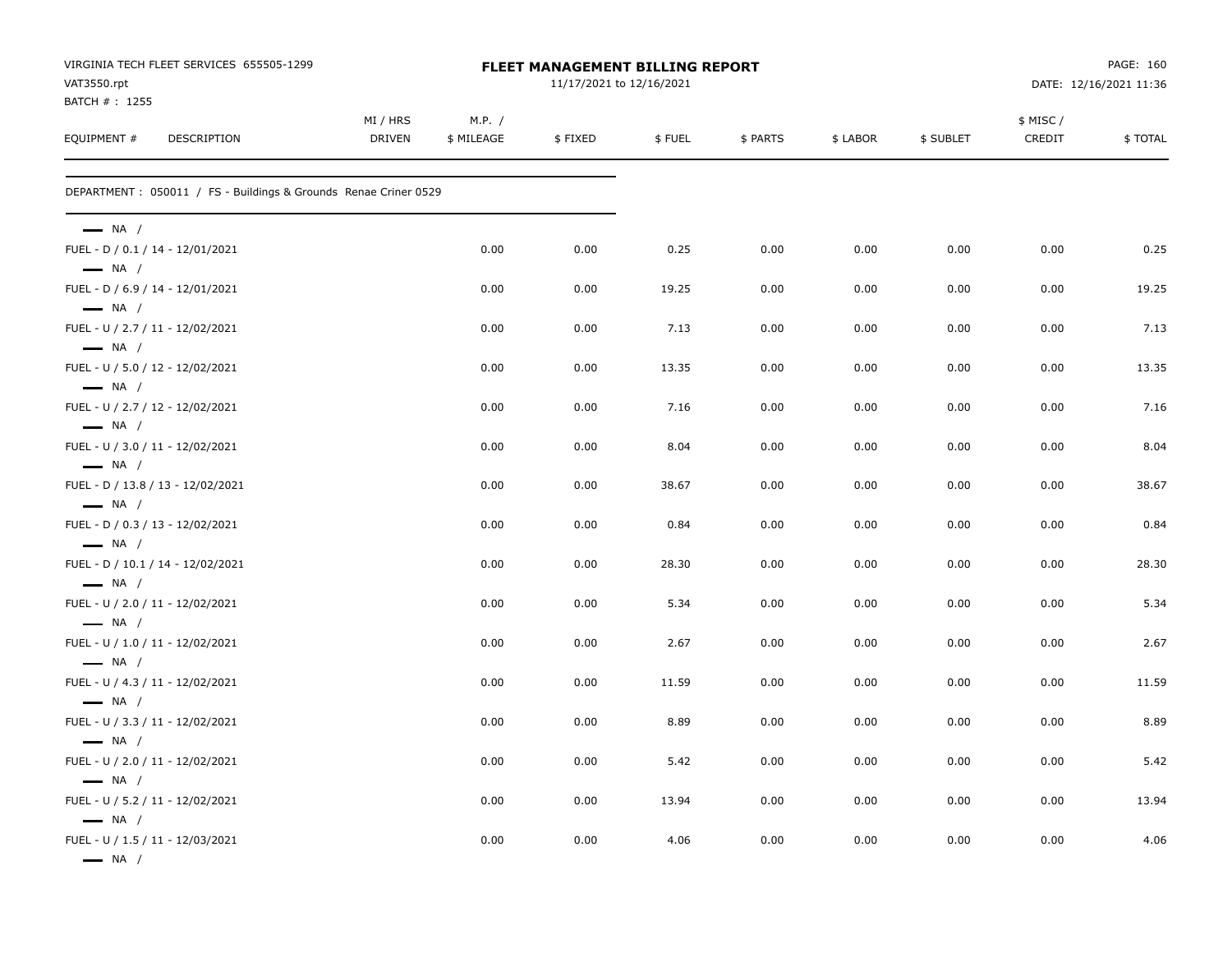| VIRGINIA TECH FLEET SERVICES 655505-1299<br>VAT3550.rpt<br>BATCH # : 1255 |                           |                      | FLEET MANAGEMENT BILLING REPORT<br>11/17/2021 to 12/16/2021 |        |          |          | PAGE: 161<br>DATE: 12/16/2021 11:36 |                    |         |
|---------------------------------------------------------------------------|---------------------------|----------------------|-------------------------------------------------------------|--------|----------|----------|-------------------------------------|--------------------|---------|
| EQUIPMENT #<br><b>DESCRIPTION</b>                                         | MI / HRS<br><b>DRIVEN</b> | M.P. /<br>\$ MILEAGE | \$FIXED                                                     | \$FUEL | \$ PARTS | \$ LABOR | \$ SUBLET                           | \$ MISC/<br>CREDIT | \$TOTAL |
| DEPARTMENT: 050011 / FS - Buildings & Grounds Renae Criner 0529           |                           |                      |                                                             |        |          |          |                                     |                    |         |
| FUEL - U / 1.8 / 11 - 12/03/2021<br>$\longrightarrow$ NA /                |                           | 0.00                 | 0.00                                                        | 4.75   | 0.00     | 0.00     | 0.00                                | 0.00               | 4.75    |
| FUEL - U / 10.8 / 12 - 12/03/2021<br>$\longrightarrow$ NA /               |                           | 0.00                 | 0.00                                                        | 28.84  | 0.00     | 0.00     | 0.00                                | 0.00               | 28.84   |
| FUEL - U / 0.0 / 12 - 12/03/2021<br>$\longrightarrow$ NA /                |                           | 0.00                 | 0.00                                                        | 0.11   | 0.00     | 0.00     | 0.00                                | 0.00               | 0.11    |
| FUEL - U / 1.4 / 12 - 12/03/2021<br>$\longrightarrow$ NA /                |                           | 0.00                 | 0.00                                                        | 3.68   | 0.00     | 0.00     | 0.00                                | 0.00               | 3.68    |
| FUEL - U / 5.9 / 12 - 12/03/2021<br>$\longrightarrow$ NA /                |                           | 0.00                 | 0.00                                                        | 15.81  | 0.00     | 0.00     | 0.00                                | 0.00               | 15.81   |
| FUEL - U / 9.5 / 11 - 12/03/2021<br>$\longrightarrow$ NA /                |                           | 0.00                 | 0.00                                                        | 25.47  | 0.00     | 0.00     | 0.00                                | 0.00               | 25.47   |
| FUEL - U / 3.0 / 11 - 12/03/2021<br>$\longrightarrow$ NA /                |                           | 0.00                 | 0.00                                                        | 7.90   | 0.00     | 0.00     | 0.00                                | 0.00               | 7.90    |
| FUEL - U / 4.1 / 11 - 12/03/2021<br>$\longrightarrow$ NA /                |                           | 0.00                 | 0.00                                                        | 10.95  | 0.00     | 0.00     | 0.00                                | 0.00               | 10.95   |
| FUEL - U / 4.6 / 11 - 12/03/2021<br>$\longrightarrow$ NA /                |                           | 0.00                 | 0.00                                                        | 12.18  | 0.00     | 0.00     | 0.00                                | 0.00               | 12.18   |
| FUEL - U / 3.8 / 12 - 12/04/2021<br>$\longrightarrow$ NA /                |                           | 0.00                 | 0.00                                                        | 10.12  | 0.00     | 0.00     | 0.00                                | 0.00               | 10.12   |
| FUEL - D / 4.4 / 13 - 12/04/2021<br>$\longrightarrow$ NA /                |                           | 0.00                 | 0.00                                                        | 12.45  | 0.00     | 0.00     | 0.00                                | 0.00               | 12.45   |
| FUEL - U / 1.7 / 11 - 12/04/2021<br>$\longrightarrow$ NA /                |                           | 0.00                 | 0.00                                                        | 4.49   | 0.00     | 0.00     | 0.00                                | 0.00               | 4.49    |
| FUEL - U / 12.1 / 11 - 12/04/2021<br>$\longrightarrow$ NA /               |                           | 0.00                 | 0.00                                                        | 32.25  | 0.00     | 0.00     | 0.00                                | 0.00               | 32.25   |
| FUEL - U / 2.7 / 11 - 12/06/2021<br>$\longrightarrow$ NA /                |                           | 0.00                 | 0.00                                                        | 7.24   | 0.00     | 0.00     | 0.00                                | 0.00               | 7.24    |
| FUEL - U / 2.0 / 11 - 12/06/2021<br>$\longrightarrow$ NA /                |                           | 0.00                 | 0.00                                                        | 5.34   | 0.00     | 0.00     | 0.00                                | 0.00               | 5.34    |
| FUEL - U / 7.5 / 11 - 12/06/2021<br>$\longrightarrow$ NA /                |                           | 0.00                 | 0.00                                                        | 20.00  | 0.00     | 0.00     | 0.00                                | 0.00               | 20.00   |
| FUEL - U / 1.7 / 11 - 12/06/2021                                          |                           | 0.00                 | 0.00                                                        | 4.59   | 0.00     | 0.00     | 0.00                                | 0.00               | 4.59    |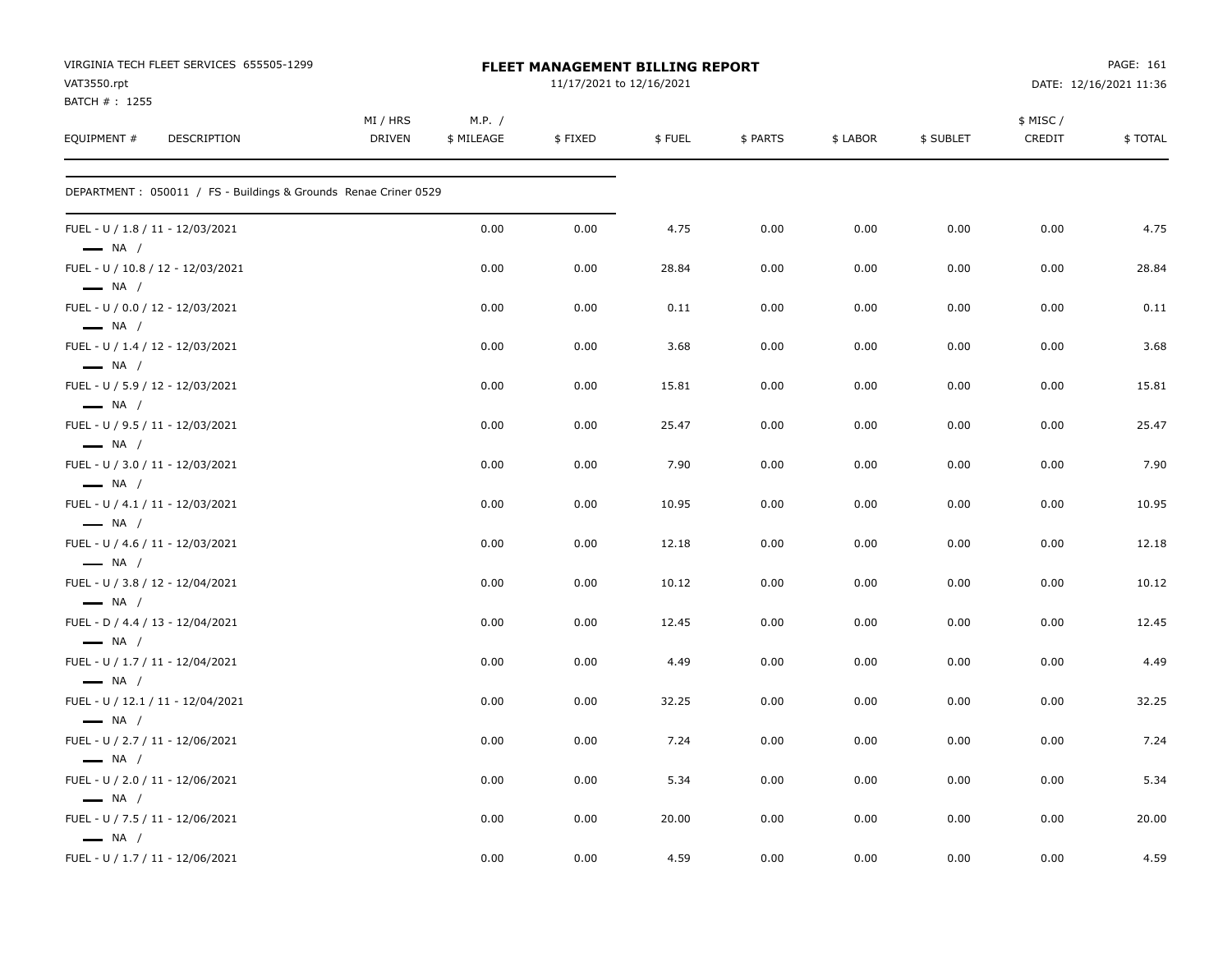| VAT3550.rpt<br>BATCH #: 1255                               | VIRGINIA TECH FLEET SERVICES 655505-1299                         |                           |                      | FLEET MANAGEMENT BILLING REPORT<br>11/17/2021 to 12/16/2021 |        |          |          | PAGE: 162<br>DATE: 12/16/2021 11:36 |                     |         |
|------------------------------------------------------------|------------------------------------------------------------------|---------------------------|----------------------|-------------------------------------------------------------|--------|----------|----------|-------------------------------------|---------------------|---------|
| EQUIPMENT #                                                | DESCRIPTION                                                      | MI / HRS<br><b>DRIVEN</b> | M.P. /<br>\$ MILEAGE | \$FIXED                                                     | \$FUEL | \$ PARTS | \$ LABOR | \$ SUBLET                           | \$ MISC /<br>CREDIT | \$TOTAL |
|                                                            | DEPARTMENT : 050011 / FS - Buildings & Grounds Renae Criner 0529 |                           |                      |                                                             |        |          |          |                                     |                     |         |
| $\longrightarrow$ NA /                                     |                                                                  |                           |                      |                                                             |        |          |          |                                     |                     |         |
| FUEL - U / 4.2 / 12 - 12/06/2021                           |                                                                  |                           | 0.00                 | 0.00                                                        | 11.21  | 0.00     | 0.00     | 0.00                                | 0.00                | 11.21   |
| $\longrightarrow$ NA /<br>FUEL - U / 3.5 / 11 - 12/06/2021 |                                                                  |                           | 0.00                 | 0.00                                                        | 9.34   | 0.00     | 0.00     | 0.00                                | 0.00                | 9.34    |
| $\longrightarrow$ NA /                                     |                                                                  |                           |                      |                                                             |        |          |          |                                     |                     |         |
| FUEL - U / 1.9 / 11 - 12/06/2021<br>$\longrightarrow$ NA / |                                                                  |                           | 0.00                 | 0.00                                                        | 5.07   | 0.00     | 0.00     | 0.00                                | 0.00                | 5.07    |
| FUEL - U / 0.5 / 11 - 12/06/2021                           |                                                                  |                           | 0.00                 | 0.00                                                        | 1.28   | 0.00     | 0.00     | 0.00                                | 0.00                | 1.28    |
| $\longrightarrow$ NA /                                     |                                                                  |                           |                      |                                                             |        |          |          |                                     |                     |         |
| FUEL - U / 3.3 / 11 - 12/07/2021<br>$\longrightarrow$ NA / |                                                                  |                           | 0.00                 | 0.00                                                        | 8.78   | 0.00     | 0.00     | 0.00                                | 0.00                | 8.78    |
| FUEL - U / 2.1 / 11 - 12/07/2021                           |                                                                  |                           | 0.00                 | 0.00                                                        | 5.58   | 0.00     | 0.00     | 0.00                                | 0.00                | 5.58    |
| $\longrightarrow$ NA /                                     |                                                                  |                           |                      |                                                             |        |          |          |                                     |                     |         |
| FUEL - U / 4.0 / 11 - 12/07/2021                           |                                                                  |                           | 0.00                 | 0.00                                                        | 10.68  | 0.00     | 0.00     | 0.00                                | 0.00                | 10.68   |
| $\longrightarrow$ NA /                                     |                                                                  |                           |                      |                                                             |        |          |          |                                     |                     |         |
| FUEL - U / 4.5 / 11 - 12/07/2021<br>$\longrightarrow$ NA / |                                                                  |                           | 0.00                 | 0.00                                                        | 11.96  | 0.00     | 0.00     | 0.00                                | 0.00                | 11.96   |
| FUEL - U / 4.9 / 11 - 12/07/2021                           |                                                                  |                           | 0.00                 | 0.00                                                        | 13.03  | 0.00     | 0.00     | 0.00                                | 0.00                | 13.03   |
| $\longrightarrow$ NA /                                     |                                                                  |                           |                      |                                                             |        |          |          |                                     |                     |         |
| FUEL - U / 4.0 / 11 - 12/07/2021                           |                                                                  |                           | 0.00                 | 0.00                                                        | 10.79  | 0.00     | 0.00     | 0.00                                | 0.00                | 10.79   |
| $\longrightarrow$ NA /                                     |                                                                  |                           |                      |                                                             |        |          |          |                                     |                     |         |
| FUEL - D / 2.0 / 13 - 12/08/2021<br>$\longrightarrow$ NA / |                                                                  |                           | 0.00                 | 0.00                                                        | 5.48   | 0.00     | 0.00     | 0.00                                | 0.00                | 5.48    |
| FUEL - D / 5.4 / 13 - 12/08/2021                           |                                                                  |                           | 0.00                 | 0.00                                                        | 15.12  | 0.00     | 0.00     | 0.00                                | 0.00                | 15.12   |
| $\longrightarrow$ NA /                                     |                                                                  |                           |                      |                                                             |        |          |          |                                     |                     |         |
| FUEL - D / 8.4 / 14 - 12/08/2021                           |                                                                  |                           | 0.00                 | 0.00                                                        | 23.58  | 0.00     | 0.00     | 0.00                                | 0.00                | 23.58   |
| $\longrightarrow$ NA /                                     |                                                                  |                           |                      |                                                             |        |          |          |                                     |                     |         |
| FUEL - U / 3.7 / 11 - 12/08/2021                           |                                                                  |                           | 0.00                 | 0.00                                                        | 9.96   | 0.00     | 0.00     | 0.00                                | 0.00                | 9.96    |
| $\longrightarrow$ NA /<br>FUEL - U / 3.9 / 11 - 12/09/2021 |                                                                  |                           | 0.00                 | 0.00                                                        | 10.47  | 0.00     | 0.00     | 0.00                                | 0.00                | 10.47   |
| $\longrightarrow$ NA /                                     |                                                                  |                           |                      |                                                             |        |          |          |                                     |                     |         |
| FUEL - U / 7.5 / 11 - 12/09/2021                           |                                                                  |                           | 0.00                 | 0.00                                                        | 20.02  | 0.00     | 0.00     | 0.00                                | 0.00                | 20.02   |
| $\longrightarrow$ NA /                                     |                                                                  |                           |                      |                                                             |        |          |          |                                     |                     |         |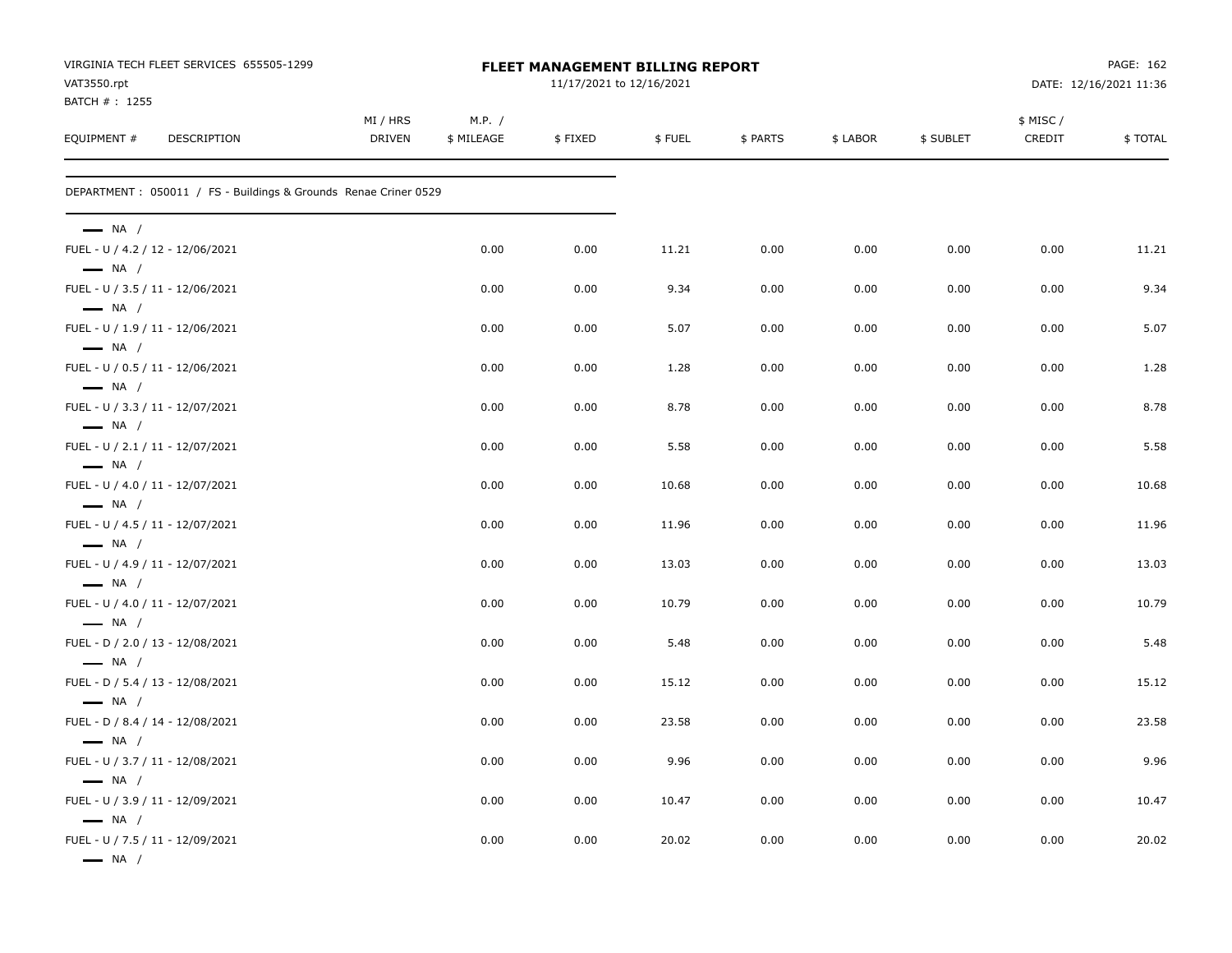| VIRGINIA TECH FLEET SERVICES 655505-1299<br>VAT3550.rpt<br>BATCH #: 1255 |                           |                      | FLEET MANAGEMENT BILLING REPORT<br>11/17/2021 to 12/16/2021 |        |          | PAGE: 163<br>DATE: 12/16/2021 11:36 |           |                    |         |
|--------------------------------------------------------------------------|---------------------------|----------------------|-------------------------------------------------------------|--------|----------|-------------------------------------|-----------|--------------------|---------|
| EQUIPMENT #<br><b>DESCRIPTION</b>                                        | MI / HRS<br><b>DRIVEN</b> | M.P. /<br>\$ MILEAGE | \$FIXED                                                     | \$FUEL | \$ PARTS | \$ LABOR                            | \$ SUBLET | \$ MISC/<br>CREDIT | \$TOTAL |
| DEPARTMENT : 050011 / FS - Buildings & Grounds Renae Criner 0529         |                           |                      |                                                             |        |          |                                     |           |                    |         |
| FUEL - U / 4.4 / 11 - 12/09/2021<br>$\longrightarrow$ NA /               |                           | 0.00                 | 0.00                                                        | 11.61  | 0.00     | 0.00                                | 0.00      | 0.00               | 11.61   |
| FUEL - U / 1.1 / 11 - 12/09/2021<br>$\longrightarrow$ NA /               |                           | 0.00                 | 0.00                                                        | 2.83   | 0.00     | 0.00                                | 0.00      | 0.00               | 2.83    |
| FUEL - U / 1.9 / 12 - 12/10/2021<br>$\longrightarrow$ NA /               |                           | 0.00                 | 0.00                                                        | 5.05   | 0.00     | 0.00                                | 0.00      | 0.00               | 5.05    |
| FUEL - U / 3.5 / 11 - 12/10/2021<br>$\longrightarrow$ NA /               |                           | 0.00                 | 0.00                                                        | 9.45   | 0.00     | 0.00                                | 0.00      | 0.00               | 9.45    |
| FUEL - U / 4.0 / 11 - 12/10/2021<br>$\longrightarrow$ NA /               |                           | 0.00                 | 0.00                                                        | 10.68  | 0.00     | 0.00                                | 0.00      | 0.00               | 10.68   |
| FUEL - U / 4.6 / 11 - 12/11/2021<br>$\longrightarrow$ NA /               |                           | 0.00                 | 0.00                                                        | 12.26  | 0.00     | 0.00                                | 0.00      | 0.00               | 12.26   |
| FUEL - U / 2.1 / 11 - 12/13/2021<br>$\longrightarrow$ NA /               |                           | 0.00                 | 0.00                                                        | 5.61   | 0.00     | 0.00                                | 0.00      | 0.00               | 5.61    |
| FUEL - D / 42.5 / 14 - 12/13/2021<br>$\longrightarrow$ NA /              |                           | 0.00                 | 0.00                                                        | 119.31 | 0.00     | 0.00                                | 0.00      | 0.00               | 119.31  |
| FUEL - U / 1.9 / 11 - 12/13/2021<br>$\longrightarrow$ NA /               |                           | 0.00                 | 0.00                                                        | 5.15   | 0.00     | 0.00                                | 0.00      | 0.00               | 5.15    |
| FUEL - U / 3.3 / 12 - 12/13/2021<br>$\longrightarrow$ NA /               |                           | 0.00                 | 0.00                                                        | 8.89   | 0.00     | 0.00                                | 0.00      | 0.00               | 8.89    |
| FUEL - D / 0.0 / 13 - 12/13/2021<br>$\longrightarrow$ NA /               |                           | 0.00                 | 0.00                                                        | 0.03   | 0.00     | 0.00                                | 0.00      | 0.00               | 0.03    |
| FUEL - D / 1.5 / 13 - 12/13/2021<br>$\longrightarrow$ NA /               |                           | 0.00                 | 0.00                                                        | 4.24   | 0.00     | 0.00                                | 0.00      | 0.00               | 4.24    |
| FUEL - D / 0.8 / 13 - 12/13/2021<br>$\longrightarrow$ NA /               |                           | 0.00                 | 0.00                                                        | 2.28   | 0.00     | 0.00                                | 0.00      | 0.00               | 2.28    |
| FUEL - D / 20.3 / 14 - 12/13/2021<br>$\longrightarrow$ NA /              |                           | 0.00                 | 0.00                                                        | 57.04  | 0.00     | 0.00                                | 0.00      | 0.00               | 57.04   |
| FUEL - D / 7.3 / 14 - 12/13/2021<br>$\equiv$ NA /                        |                           | 0.00                 | 0.00                                                        | 20.40  | 0.00     | 0.00                                | 0.00      | 0.00               | 20.40   |
| FUEL - U / 1.1 / 11 - 12/13/2021<br>$\longrightarrow$ NA /               |                           | 0.00                 | 0.00                                                        | 2.96   | 0.00     | 0.00                                | 0.00      | 0.00               | 2.96    |
| FUEL - U / 4.4 / 11 - 12/13/2021                                         |                           | 0.00                 | 0.00                                                        | 11.64  | 0.00     | 0.00                                | 0.00      | 0.00               | 11.64   |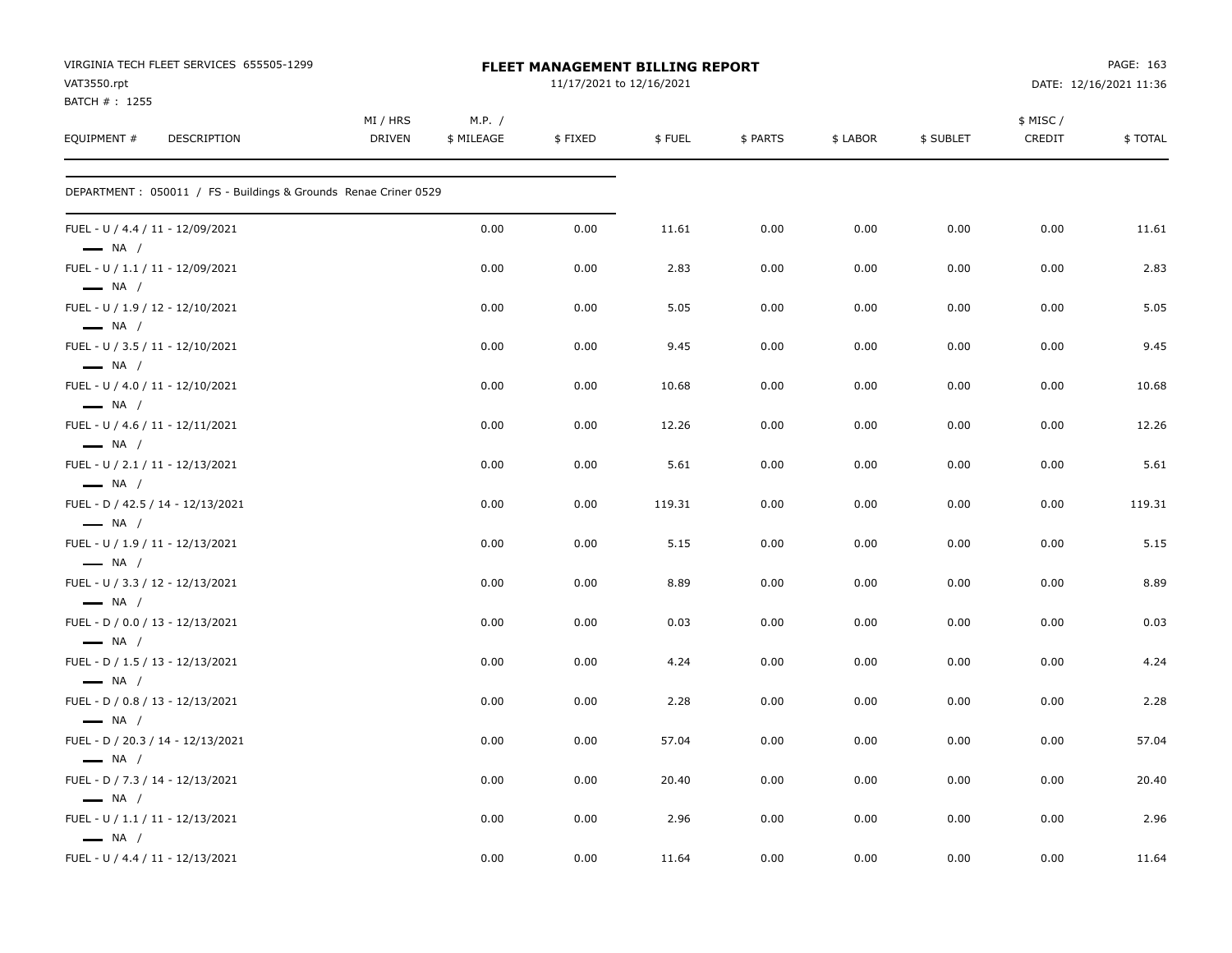| VIRGINIA TECH FLEET SERVICES 655505-1299<br>VAT3550.rpt                              |                           |                      | FLEET MANAGEMENT BILLING REPORT<br>11/17/2021 to 12/16/2021 |        |          | PAGE: 164<br>DATE: 12/16/2021 11:36 |           |                     |         |
|--------------------------------------------------------------------------------------|---------------------------|----------------------|-------------------------------------------------------------|--------|----------|-------------------------------------|-----------|---------------------|---------|
| BATCH #: 1255<br>EQUIPMENT #<br>DESCRIPTION                                          | MI / HRS<br><b>DRIVEN</b> | M.P. /<br>\$ MILEAGE | \$FIXED                                                     | \$FUEL | \$ PARTS | \$ LABOR                            | \$ SUBLET | \$ MISC /<br>CREDIT | \$TOTAL |
| DEPARTMENT : 050011 / FS - Buildings & Grounds Renae Criner 0529                     |                           |                      |                                                             |        |          |                                     |           |                     |         |
| $\longrightarrow$ NA /                                                               |                           |                      |                                                             |        |          |                                     |           |                     |         |
| FUEL - U / 2.4 / 11 - 12/13/2021<br>$\longrightarrow$ NA /                           |                           | 0.00                 | 0.00                                                        | 6.43   | 0.00     | 0.00                                | 0.00      | 0.00                | 6.43    |
| FUEL - U / 3.0 / 11 - 12/13/2021                                                     |                           | 0.00                 | 0.00                                                        | 8.01   | 0.00     | 0.00                                | 0.00      | 0.00                | 8.01    |
| $\longrightarrow$ NA /<br>FUEL - U / 9.9 / 11 - 12/13/2021<br>$\longrightarrow$ NA / |                           | 0.00                 | 0.00                                                        | 26.46  | 0.00     | 0.00                                | 0.00      | 0.00                | 26.46   |
| FUEL - U / 3.2 / 11 - 12/14/2021<br>$\longrightarrow$ NA /                           |                           | 0.00                 | 0.00                                                        | 8.57   | 0.00     | 0.00                                | 0.00      | 0.00                | 8.57    |
| FUEL - U / 1.0 / 12 - 12/14/2021<br>$\longrightarrow$ NA /                           |                           | 0.00                 | 0.00                                                        | 2.67   | 0.00     | 0.00                                | 0.00      | 0.00                | 2.67    |
| FUEL - U / 4.2 / 12 - 12/14/2021                                                     |                           | 0.00                 | 0.00                                                        | 11.16  | 0.00     | 0.00                                | 0.00      | 0.00                | 11.16   |
| $\longrightarrow$ NA /<br>FUEL - D / 2.6 / 13 - 12/14/2021<br>$\longrightarrow$ NA / |                           | 0.00                 | 0.00                                                        | 7.19   | 0.00     | 0.00                                | 0.00      | 0.00                | 7.19    |
| FUEL - D / 5.2 / 14 - 12/14/2021<br>$\longrightarrow$ NA /                           |                           | 0.00                 | 0.00                                                        | 14.47  | 0.00     | 0.00                                | 0.00      | 0.00                | 14.47   |
| FUEL - U / 2.5 / 11 - 12/14/2021<br>$\longrightarrow$ NA /                           |                           | 0.00                 | 0.00                                                        | 6.68   | 0.00     | 0.00                                | 0.00      | 0.00                | 6.68    |
| FUEL - U / 3.5 / 11 - 12/14/2021<br>$\longrightarrow$ NA /                           |                           | 0.00                 | 0.00                                                        | 9.40   | 0.00     | 0.00                                | 0.00      | 0.00                | 9.40    |
| FUEL - U / 4.0 / 12 - 12/15/2021<br>$\longrightarrow$ NA /                           |                           | 0.00                 | 0.00                                                        | 10.73  | 0.00     | 0.00                                | 0.00      | 0.00                | 10.73   |
| FUEL - U / 5.0 / 12 - 12/15/2021<br>$\longrightarrow$ NA /                           |                           | 0.00                 | 0.00                                                        | 13.43  | 0.00     | 0.00                                | 0.00      | 0.00                | 13.43   |
| FUEL - D / 8.3 / 14 - 12/15/2021<br>$\longrightarrow$ NA /                           |                           | 0.00                 | 0.00                                                        | 23.32  | 0.00     | 0.00                                | 0.00      | 0.00                | 23.32   |
| FUEL - U / 2.8 / 11 - 12/15/2021                                                     |                           | 0.00                 | 0.00                                                        | 14.08  | 0.00     | 0.00                                | 0.00      | 0.00                | 14.08   |
| $\longrightarrow$ NA /<br>FUEL - U / 6.2 / 11 - 12/15/2021<br>$\longrightarrow$ NA / |                           | 0.00                 | 0.00                                                        | 21.42  | 0.00     | 0.00                                | 0.00      | 0.00                | 21.42   |
| FUEL - U / 2.0 / 11 - 12/15/2021<br>$\longrightarrow$ NA /                           |                           | 0.00                 | 0.00                                                        | 5.37   | 0.00     | 0.00                                | 0.00      | 0.00                | 5.37    |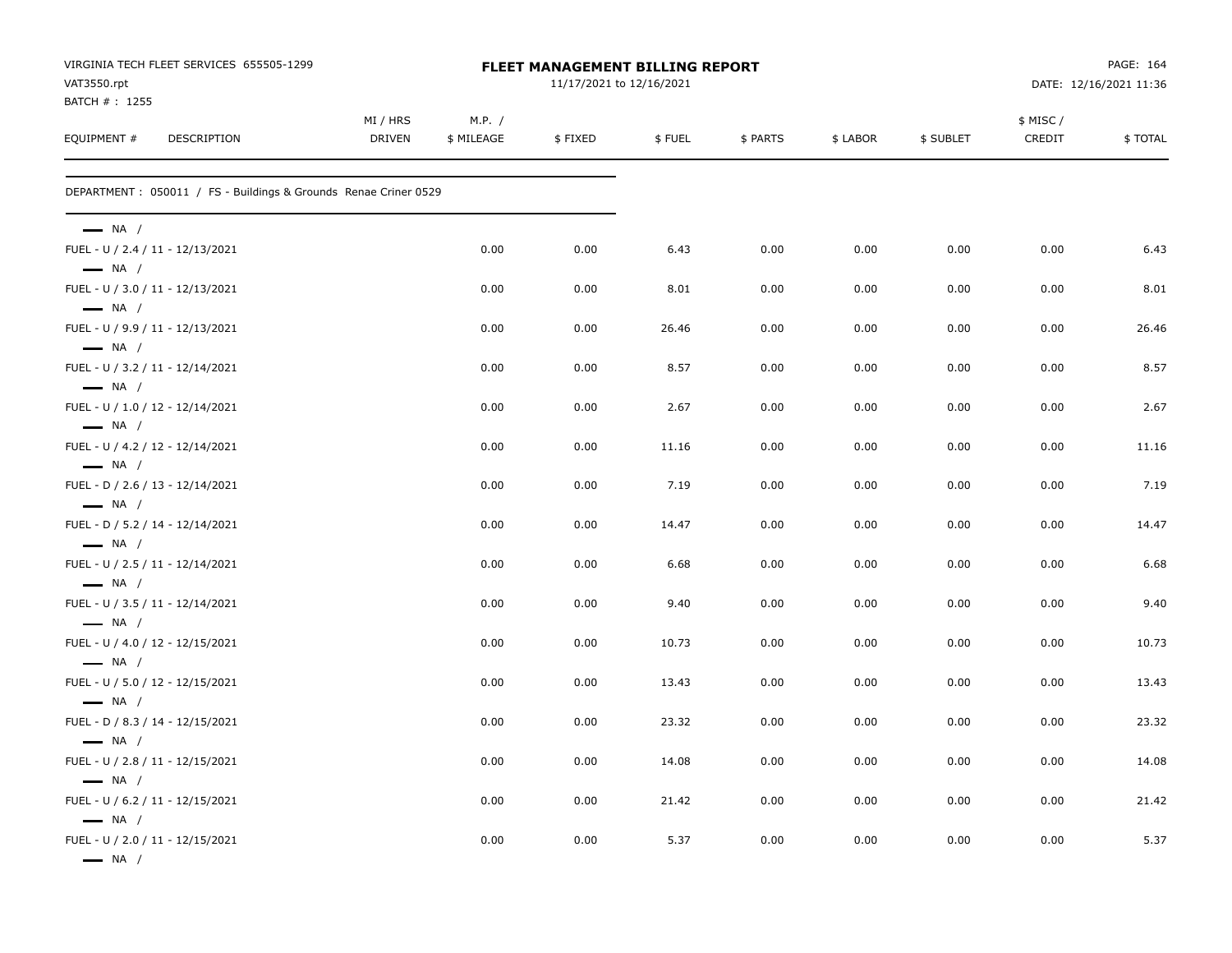| VIRGINIA TECH FLEET SERVICES 655505-1299<br>VAT3550.rpt<br>BATCH #: 1255 |                           |                      | FLEET MANAGEMENT BILLING REPORT<br>11/17/2021 to 12/16/2021 |        |          | PAGE: 165<br>DATE: 12/16/2021 11:36 |           |                     |         |
|--------------------------------------------------------------------------|---------------------------|----------------------|-------------------------------------------------------------|--------|----------|-------------------------------------|-----------|---------------------|---------|
| EQUIPMENT #<br>DESCRIPTION                                               | MI / HRS<br><b>DRIVEN</b> | M.P. /<br>\$ MILEAGE | \$FIXED                                                     | \$FUEL | \$ PARTS | \$ LABOR                            | \$ SUBLET | \$ MISC /<br>CREDIT | \$TOTAL |
| DEPARTMENT : 050011 / FS - Buildings & Grounds Renae Criner 0529         |                           |                      |                                                             |        |          |                                     |           |                     |         |
| FUEL - U / 2.0 / 11 - 11/16/2021<br>$\longrightarrow$ NA /               |                           | 0.00                 | 0.00                                                        | 5.52   | 0.00     | 0.00                                | 0.00      | 0.00                | 5.52    |
| FUEL - U / 5.0 / 11 - 12/16/2021<br>$\longrightarrow$ NA /               |                           | 0.00                 | 0.00                                                        | 18.87  | 0.00     | 0.00                                | 0.00      | 0.00                | 18.87   |
| FUEL - D / 40.4 / 13 - 11/16/2021<br>$\longrightarrow$ NA /              |                           | 0.00                 | 0.00                                                        | 121.17 | 0.00     | 0.00                                | 0.00      | 0.00                | 121.17  |
| FUEL - D / 10.2 / 14 - 11/16/2021<br>$\longrightarrow$ NA /              |                           | 0.00                 | 0.00                                                        | 30.57  | 0.00     | 0.00                                | 0.00      | 0.00                | 30.57   |
| FUEL - U / 2.0 / 11 - 11/16/2021<br>$\longrightarrow$ NA /               |                           | 0.00                 | 0.00                                                        | 5.58   | 0.00     | 0.00                                | 0.00      | 0.00                | 5.58    |
| FUEL - U / 2.1 / 11 - 11/16/2021<br>$\longrightarrow$ NA /               |                           | 0.00                 | 0.00                                                        | 5.69   | 0.00     | 0.00                                | 0.00      | 0.00                | 5.69    |
| FUEL - U / 6.8 / 11 - 11/17/2021<br>$\longrightarrow$ NA /               |                           | 0.00                 | 0.00                                                        | 18.77  | 0.00     | 0.00                                | 0.00      | 0.00                | 18.77   |
| FUEL - U / 2.4 / 11 - 11/17/2021<br>$\longrightarrow$ NA /               |                           | 0.00                 | 0.00                                                        | 6.54   | 0.00     | 0.00                                | 0.00      | 0.00                | 6.54    |
| FUEL - U / 5.9 / 12 - 11/17/2021<br>$\longrightarrow$ NA /               |                           | 0.00                 | 0.00                                                        | 16.15  | 0.00     | 0.00                                | 0.00      | 0.00                | 16.15   |
| FUEL - U / 5.1 / 12 - 11/17/2021<br>$\longrightarrow$ NA /               |                           | 0.00                 | 0.00                                                        | 14.10  | 0.00     | 0.00                                | 0.00      | 0.00                | 14.10   |
| FUEL - D / 10.6 / 13 - 11/17/2021<br>$\longrightarrow$ NA /              |                           | 0.00                 | 0.00                                                        | 31.77  | 0.00     | 0.00                                | 0.00      | 0.00                | 31.77   |
| FUEL - U / 2.3 / 11 - 11/17/2021<br>$\longrightarrow$ NA /               |                           | 0.00                 | 0.00                                                        | 6.46   | 0.00     | 0.00                                | 0.00      | 0.00                | 6.46    |
| FUEL - U / 1.1 / 11 - 11/17/2021<br>$\longrightarrow$ NA /               |                           | 0.00                 | 0.00                                                        | 2.93   | 0.00     | 0.00                                | 0.00      | 0.00                | 2.93    |
| FUEL - U / 12.6 / 11 - 11/18/2021<br>$\longrightarrow$ NA /              |                           | 0.00                 | 0.00                                                        | 34.64  | 0.00     | 0.00                                | 0.00      | 0.00                | 34.64   |
| FUEL - U / 3.6 / 11 - 11/18/2021<br>$\longrightarrow$ NA /               |                           | 0.00                 | 0.00                                                        | 9.88   | 0.00     | 0.00                                | 0.00      | 0.00                | 9.88    |
| FUEL - U / 6.3 / 12 - 11/18/2021<br>$\longrightarrow$ NA /               |                           | 0.00                 | 0.00                                                        | 25.84  | 0.00     | 0.00                                | 0.00      | 0.00                | 25.84   |
| FUEL - U / 11.4 / 12 - 11/18/2021                                        |                           | 0.00                 | 0.00                                                        | 31.41  | 0.00     | 0.00                                | 0.00      | 0.00                | 31.41   |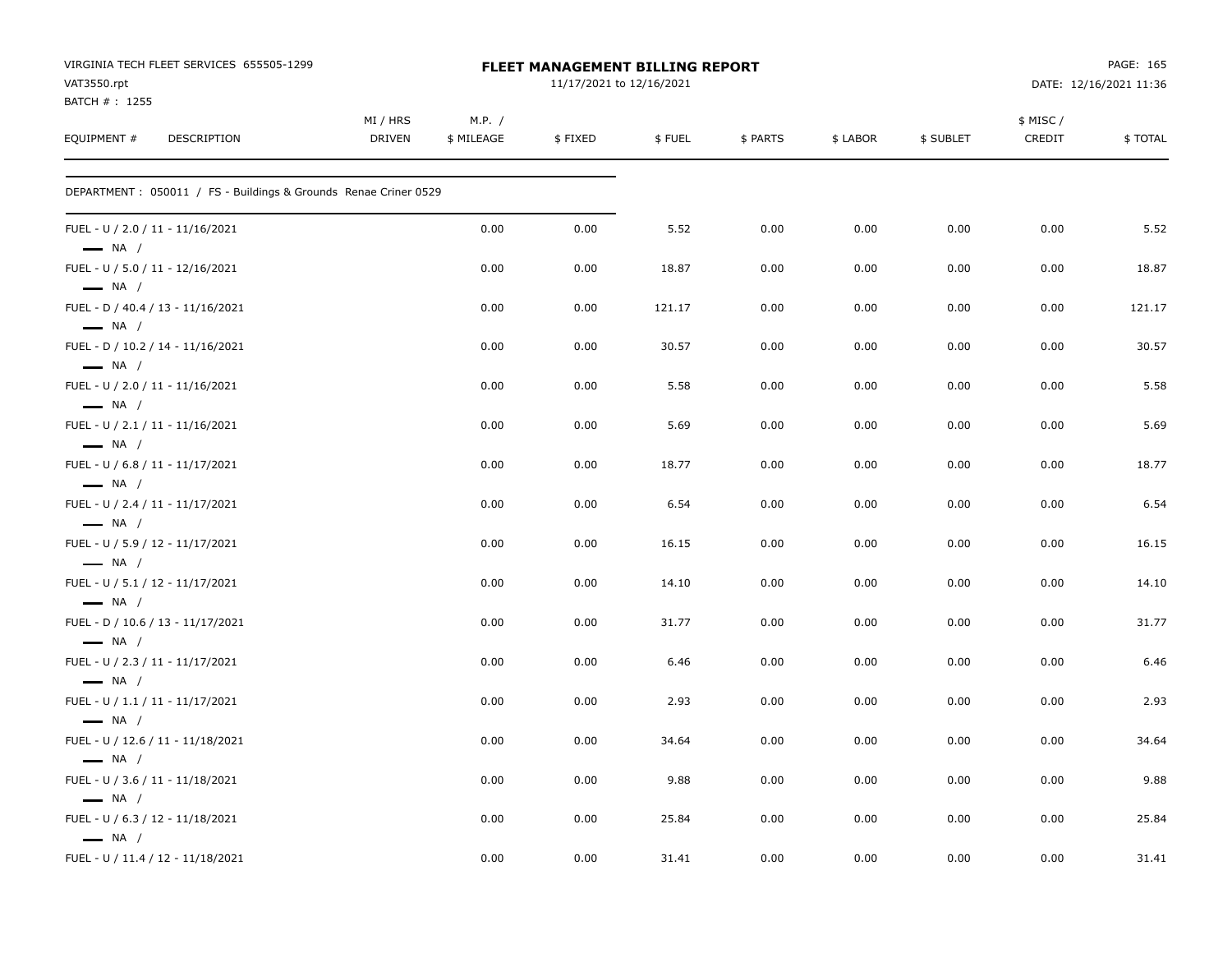| VAT3550.rpt                                                                           | VIRGINIA TECH FLEET SERVICES 655505-1299                         |                    |                      | <b>FLEET MANAGEMENT BILLING REPORT</b><br>11/17/2021 to 12/16/2021 |        |          | PAGE: 166<br>DATE: 12/16/2021 11:36 |           |                     |         |
|---------------------------------------------------------------------------------------|------------------------------------------------------------------|--------------------|----------------------|--------------------------------------------------------------------|--------|----------|-------------------------------------|-----------|---------------------|---------|
| BATCH #: 1255<br>EQUIPMENT #                                                          | DESCRIPTION                                                      | MI / HRS<br>DRIVEN | M.P. /<br>\$ MILEAGE | \$FIXED                                                            | \$FUEL | \$ PARTS | \$ LABOR                            | \$ SUBLET | \$ MISC /<br>CREDIT | \$TOTAL |
|                                                                                       | DEPARTMENT : 050011 / FS - Buildings & Grounds Renae Criner 0529 |                    |                      |                                                                    |        |          |                                     |           |                     |         |
| $\longrightarrow$ NA /                                                                |                                                                  |                    |                      |                                                                    |        |          |                                     |           |                     |         |
| FUEL - D / 32.1 / 14 - 11/18/2021<br>$\longrightarrow$ NA /                           |                                                                  |                    | 0.00                 | 0.00                                                               | 96.39  | 0.00     | 0.00                                | 0.00      | 0.00                | 96.39   |
| FUEL - U / 3.7 / 12 - 11/18/2021<br>$\longrightarrow$ NA /                            |                                                                  |                    | 0.00                 | 0.00                                                               | 10.29  | 0.00     | 0.00                                | 0.00      | 0.00                | 10.29   |
| FUEL - U / 2.2 / 12 - 11/18/2021<br>$\longrightarrow$ NA /                            |                                                                  |                    | 0.00                 | 0.00                                                               | 6.15   | 0.00     | 0.00                                | 0.00      | 0.00                | 6.15    |
| FUEL - U / 5.2 / 11 - 11/19/2021<br>$\longrightarrow$ NA /                            |                                                                  |                    | 0.00                 | 0.00                                                               | 14.41  | 0.00     | 0.00                                | 0.00      | 0.00                | 14.41   |
| FUEL - U / 2.0 / 11 - 11/19/2021<br>$\longrightarrow$ NA /                            |                                                                  |                    | 0.00                 | 0.00                                                               | 5.49   | 0.00     | 0.00                                | 0.00      | 0.00                | 5.49    |
| FUEL - U / 3.5 / 12 - 11/19/2021<br>$\longrightarrow$ NA /                            |                                                                  |                    | 0.00                 | 0.00                                                               | 9.77   | 0.00     | 0.00                                | 0.00      | 0.00                | 9.77    |
| FUEL - U / 3.2 / 12 - 11/19/2021                                                      |                                                                  |                    | 0.00                 | 0.00                                                               | 8.83   | 0.00     | 0.00                                | 0.00      | 0.00                | 8.83    |
| $\longrightarrow$ NA /<br>FUEL - U / 7.9 / 11 - 11/20/2021                            |                                                                  |                    | 0.00                 | 0.00                                                               | 21.83  | 0.00     | 0.00                                | 0.00      | 0.00                | 21.83   |
| $\longrightarrow$ NA /<br>FUEL - U / 3.6 / 11 - 11/20/2021                            |                                                                  |                    | 0.00                 | 0.00                                                               | 9.88   | 0.00     | 0.00                                | 0.00      | 0.00                | 9.88    |
| $\longrightarrow$ NA /<br>FUEL - U / 1.0 / 12 - 11/20/2021                            |                                                                  |                    | 0.00                 | 0.00                                                               | 2.76   | 0.00     | 0.00                                | 0.00      | 0.00                | 2.76    |
| $\longrightarrow$ NA /<br>FUEL - D / 0.1 / 14 - 11/20/2021                            |                                                                  |                    | 0.00                 | 0.00                                                               | 0.33   | 0.00     | 0.00                                | 0.00      | 0.00                | 0.33    |
| $\longrightarrow$ NA /<br>FUEL - D / 5.6 / 14 - 11/20/2021                            |                                                                  |                    | 0.00                 | 0.00                                                               | 16.80  | 0.00     | 0.00                                | 0.00      | 0.00                | 16.80   |
| $\longrightarrow$ NA /<br>FUEL - U / 8.5 / 11 - 11/20/2021                            |                                                                  |                    | 0.00                 | 0.00                                                               | 23.49  | 0.00     | 0.00                                | 0.00      | 0.00                | 23.49   |
| $\longrightarrow$ NA /<br>FUEL - U / 3.2 / 11 - 11/20/2021                            |                                                                  |                    | 0.00                 | 0.00                                                               | 8.83   | 0.00     | 0.00                                | 0.00      | 0.00                | 8.83    |
| $\longrightarrow$ NA /<br>FUEL - U / 4.1 / 11 - 11/22/2021                            |                                                                  |                    | 0.00                 | 0.00                                                               | 11.32  | 0.00     | 0.00                                | 0.00      | 0.00                | 11.32   |
| $\longrightarrow$ NA /<br>FUEL - U / 12.7 / 11 - 11/22/2021<br>$\longrightarrow$ NA / |                                                                  |                    | 0.00                 | 0.00                                                               | 35.08  | 0.00     | 0.00                                | 0.00      | 0.00                | 35.08   |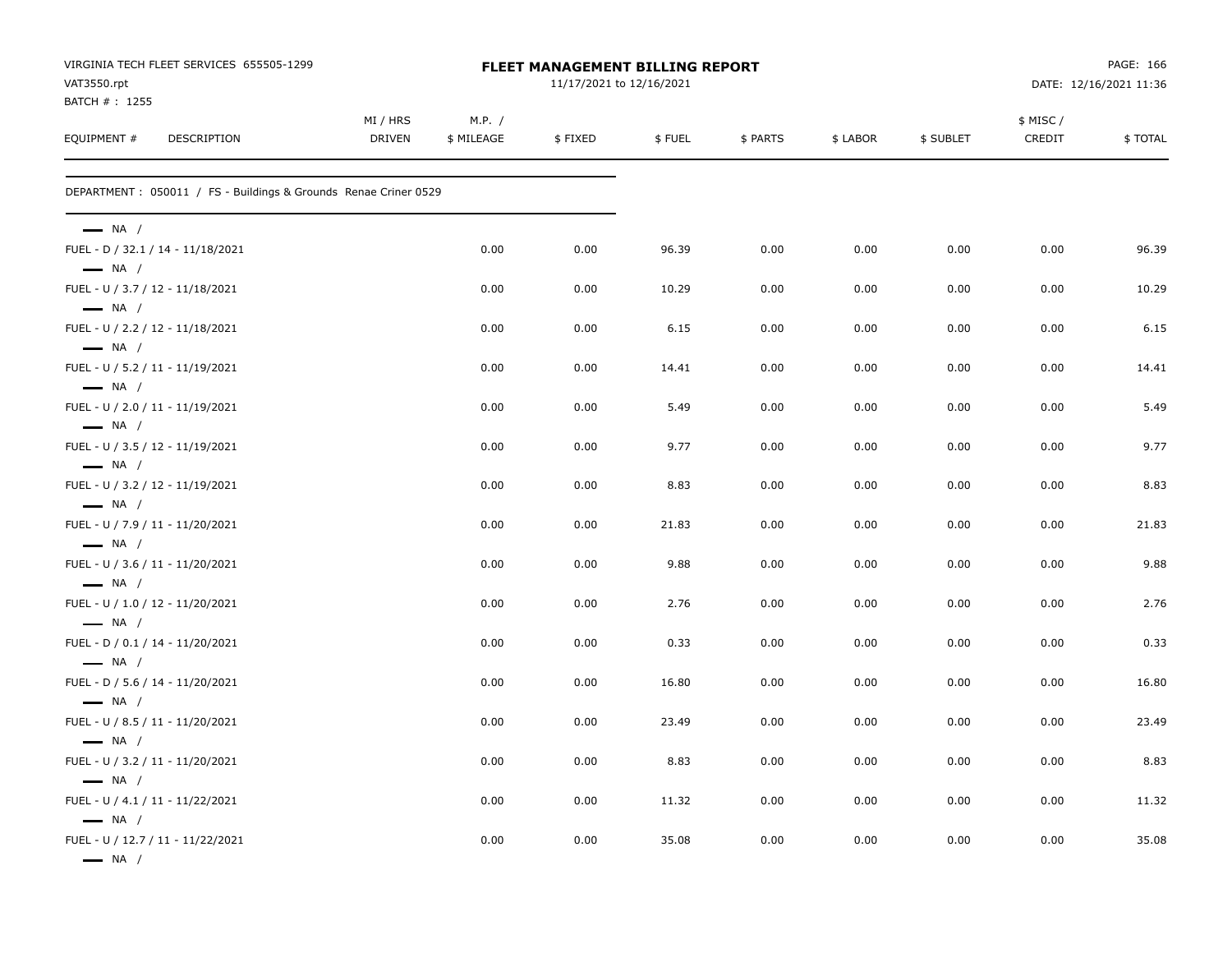| VIRGINIA TECH FLEET SERVICES 655505-1299<br>VAT3550.rpt          |                           |                      | <b>FLEET MANAGEMENT BILLING REPORT</b><br>11/17/2021 to 12/16/2021 |        |          | PAGE: 167<br>DATE: 12/16/2021 11:36 |           |                     |         |
|------------------------------------------------------------------|---------------------------|----------------------|--------------------------------------------------------------------|--------|----------|-------------------------------------|-----------|---------------------|---------|
| BATCH #: 1255<br>EQUIPMENT #<br>DESCRIPTION                      | MI / HRS<br><b>DRIVEN</b> | M.P. /<br>\$ MILEAGE | \$FIXED                                                            | \$FUEL | \$ PARTS | \$ LABOR                            | \$ SUBLET | \$ MISC /<br>CREDIT | \$TOTAL |
| DEPARTMENT : 050011 / FS - Buildings & Grounds Renae Criner 0529 |                           |                      |                                                                    |        |          |                                     |           |                     |         |
| FUEL - U / 2.1 / 12 - 11/22/2021<br>$\longrightarrow$ NA /       |                           | 0.00                 | 0.00                                                               | 5.80   | 0.00     | 0.00                                | 0.00      | 0.00                | 5.80    |
| FUEL - U / 3.5 / 12 - 11/22/2021<br>$\longrightarrow$ NA /       |                           | 0.00                 | 0.00                                                               | 9.58   | 0.00     | 0.00                                | 0.00      | 0.00                | 9.58    |
| FUEL - U / 3.0 / 11 - 11/22/2021<br>$\longrightarrow$ NA /       |                           | 0.00                 | 0.00                                                               | 8.28   | 0.00     | 0.00                                | 0.00      | 0.00                | 8.28    |
| FUEL - U / 2.8 / 11 - 11/22/2021<br>$\longrightarrow$ NA /       |                           | 0.00                 | 0.00                                                               | 7.73   | 0.00     | 0.00                                | 0.00      | 0.00                | 7.73    |
| FUEL - U / 7.5 / 11 - 11/23/2021<br>$\longrightarrow$ NA /       |                           | 0.00                 | 0.00                                                               | 20.56  | 0.00     | 0.00                                | 0.00      | 0.00                | 20.56   |
| FUEL - U / 3.0 / 11 - 11/23/2021<br>$\longrightarrow$ NA /       |                           | 0.00                 | 0.00                                                               | 8.28   | 0.00     | 0.00                                | 0.00      | 0.00                | 8.28    |
| FUEL - U / 2.0 / 11 - 11/23/2021<br>$\longrightarrow$ NA /       |                           | 0.00                 | 0.00                                                               | 5.52   | 0.00     | 0.00                                | 0.00      | 0.00                | 5.52    |
| FUEL - U / 1.9 / 11 - 11/23/2021<br>$\longrightarrow$ NA /       |                           | 0.00                 | 0.00                                                               | 5.13   | 0.00     | 0.00                                | 0.00      | 0.00                | 5.13    |
| FUEL - U / 3.5 / 11 - 11/23/2021<br>$\longrightarrow$ NA /       |                           | 0.00                 | 0.00                                                               | 9.52   | 0.00     | 0.00                                | 0.00      | 0.00                | 9.52    |
| FUEL - U / 3.2 / 12 - 11/23/2021<br>$\longrightarrow$ NA /       |                           | 0.00                 | 0.00                                                               | 8.72   | 0.00     | 0.00                                | 0.00      | 0.00                | 8.72    |
| FUEL - U / 4.2 / 12 - 11/23/2021<br>$\longrightarrow$ NA /       |                           | 0.00                 | 0.00                                                               | 11.54  | 0.00     | 0.00                                | 0.00      | 0.00                | 11.54   |
| FUEL - U / 2.5 / 11 - 11/29/2021<br>$\longrightarrow$ NA /       |                           | 0.00                 | 0.00                                                               | 6.57   | 0.00     | 0.00                                | 0.00      | 0.00                | 6.57    |
| FUEL - U / 1.0 / 11 - 11/29/2021<br>$\longrightarrow$ NA /       |                           | 0.00                 | 0.00                                                               | 2.72   | 0.00     | 0.00                                | 0.00      | 0.00                | 2.72    |
| FUEL - U / 1.0 / 12 - 11/29/2021<br>$\longrightarrow$ NA /       |                           | 0.00                 | 0.00                                                               | 2.67   | 0.00     | 0.00                                | 0.00      | 0.00                | 2.67    |
| FUEL - U / 1.0 / 11 - 11/29/2021<br>$\equiv$ NA /                |                           | 0.00                 | 0.00                                                               | 2.67   | 0.00     | 0.00                                | 0.00      | 0.00                | 2.67    |
| FUEL - D / 14.1 / 13 - 11/29/2021<br>$\longrightarrow$ NA /      |                           | 0.00                 | 0.00                                                               | 39.71  | 0.00     | 0.00                                | 0.00      | 0.00                | 39.71   |
| FUEL - U / 0.6 / 11 - 11/29/2021                                 |                           | 0.00                 | 0.00                                                               | 1.50   | 0.00     | 0.00                                | 0.00      | 0.00                | 1.50    |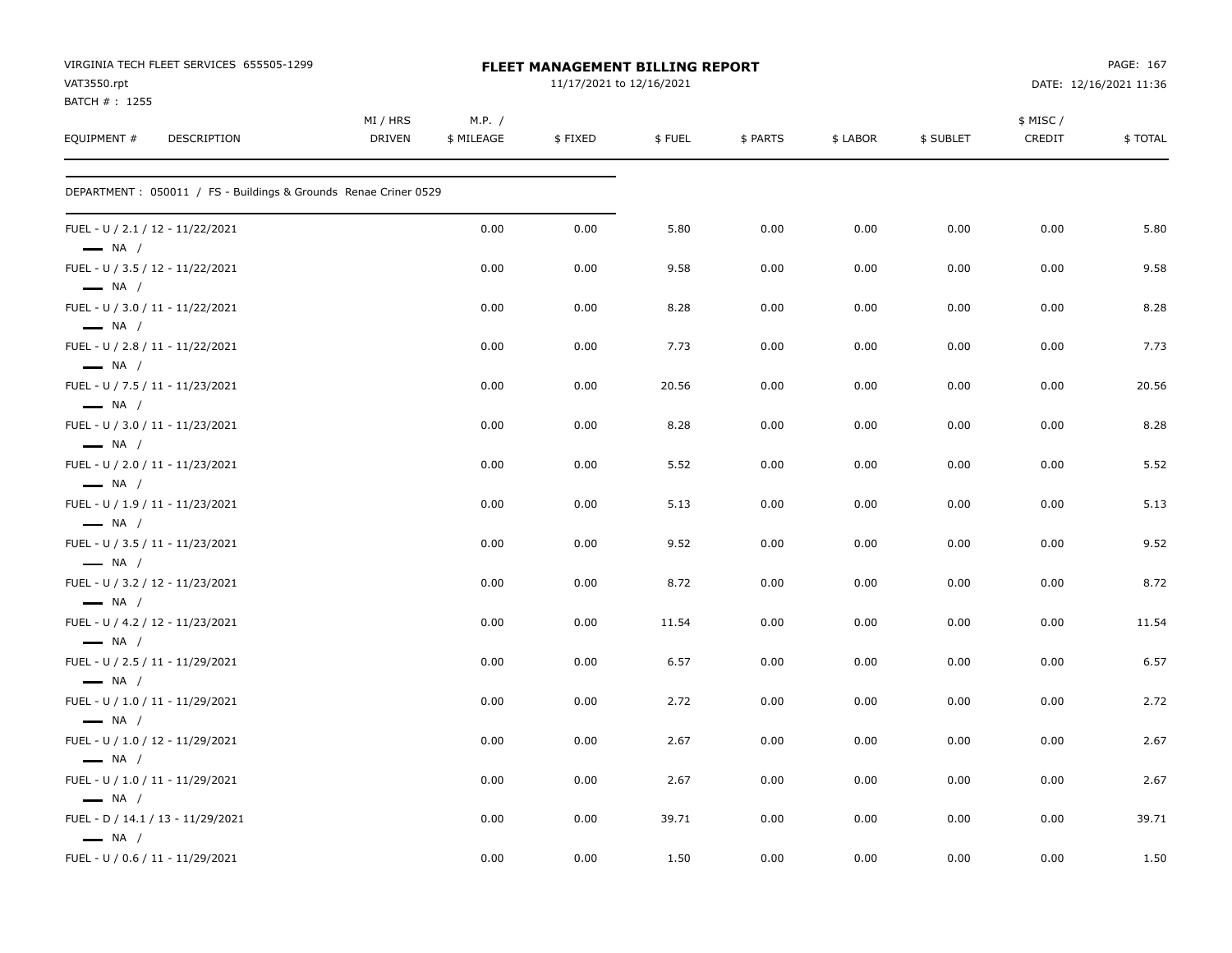| VAT3550.rpt<br>BATCH #: 1255                                                         | VIRGINIA TECH FLEET SERVICES 655505-1299                        |                           |                      |         | <b>FLEET MANAGEMENT BILLING REPORT</b><br>11/17/2021 to 12/16/2021 | PAGE: 168<br>DATE: 12/16/2021 11:36 |          |           |                     |          |
|--------------------------------------------------------------------------------------|-----------------------------------------------------------------|---------------------------|----------------------|---------|--------------------------------------------------------------------|-------------------------------------|----------|-----------|---------------------|----------|
| EQUIPMENT #                                                                          | DESCRIPTION                                                     | MI / HRS<br><b>DRIVEN</b> | M.P. /<br>\$ MILEAGE | \$FIXED | \$FUEL                                                             | \$ PARTS                            | \$ LABOR | \$ SUBLET | \$ MISC /<br>CREDIT | \$TOTAL  |
|                                                                                      | DEPARTMENT: 050011 / FS - Buildings & Grounds Renae Criner 0529 |                           |                      |         |                                                                    |                                     |          |           |                     |          |
| $\longrightarrow$ NA /<br>FUEL - U / 2.0 / 11 - 11/30/2021                           |                                                                 |                           | 0.00                 | 0.00    | 5.37                                                               | 0.00                                | 0.00     | 0.00      | 0.00                | 5.37     |
| $\longrightarrow$ NA /<br>FUEL - U / 3.3 / 12 - 11/30/2021                           |                                                                 |                           | 0.00                 | 0.00    | 8.84                                                               | 0.00                                | 0.00     | 0.00      | 0.00                | 8.84     |
| $\longrightarrow$ NA /<br>FUEL - U / 6.3 / 12 - 11/30/2021<br>$\longrightarrow$ NA / |                                                                 |                           | 0.00                 | 0.00    | 16.74                                                              | 0.00                                | 0.00     | 0.00      | 0.00                | 16.74    |
| $\longrightarrow$ NA /                                                               | FUEL - D / 10.5 / 14 - 11/30/2021                               |                           | 0.00                 | 0.00    | 29.59                                                              | 0.00                                | 0.00     | 0.00      | 0.00                | 29.59    |
| FUEL - U / 3.2 / 11 - 11/30/2021<br>$\longrightarrow$ NA /                           |                                                                 |                           | 0.00                 | 0.00    | 8.60                                                               | 0.00                                | 0.00     | 0.00      | 0.00                | 8.60     |
| FUEL - U / 1.0 / 11 - 11/30/2021<br>$\longrightarrow$ NA /                           |                                                                 |                           | 0.00                 | 0.00    | 2.67                                                               | 0.00                                | 0.00     | 0.00      | 0.00                | 2.67     |
| FUEL - U / 3.6 / 11 - 11/30/2021<br>$\longrightarrow$ NA /                           |                                                                 |                           | 0.00                 | 0.00    | 9.67                                                               | 0.00                                | 0.00     | 0.00      | 0.00                | 9.67     |
| FUEL - U / 0.6 / 11 - 11/30/2021<br>$\longrightarrow$ NA /                           |                                                                 |                           | 0.00                 | 0.00    | 1.52                                                               | 0.00                                | 0.00     | 0.00      | 0.00                | 1.52     |
| egr19                                                                                | 1990 CAN                                                        | $\mathbf 0$               | 0.00                 | 0.00    | 2,080.01                                                           | 0.00                                | 0.00     | 0.00      | 0.00                | 2,080.01 |
| ACCT: 121806                                                                         |                                                                 | 8,842                     | 0.00                 | 0.00    | 5,980.03                                                           | 0.00                                | 0.00     | 0.00      | 0.00                | 5,980.03 |
| ACCOUNT CODE: 123159                                                                 |                                                                 |                           |                      |         |                                                                    |                                     |          |           |                     |          |
| $\longrightarrow$ NA /                                                               | FUEL - U / 24.1 / 11 - 12/08/2021                               |                           | 0.00                 | 0.00    | 64.40                                                              | 0.00                                | 0.00     | 0.00      | 0.00                | 64.40    |
| $\longrightarrow$ NA /                                                               | FUEL - U / 24.2 / 12 - 11/29/2021                               |                           | 0.00                 | 0.00    | 66.87                                                              | 0.00                                | 0.00     | 0.00      | 0.00                | 66.87    |
| 71586s                                                                               | 2017 Express 2500                                               | 356                       | 0.00                 | 0.00    | 131.27                                                             | 0.00                                | 0.00     | 0.00      | 0.00                | 131.27   |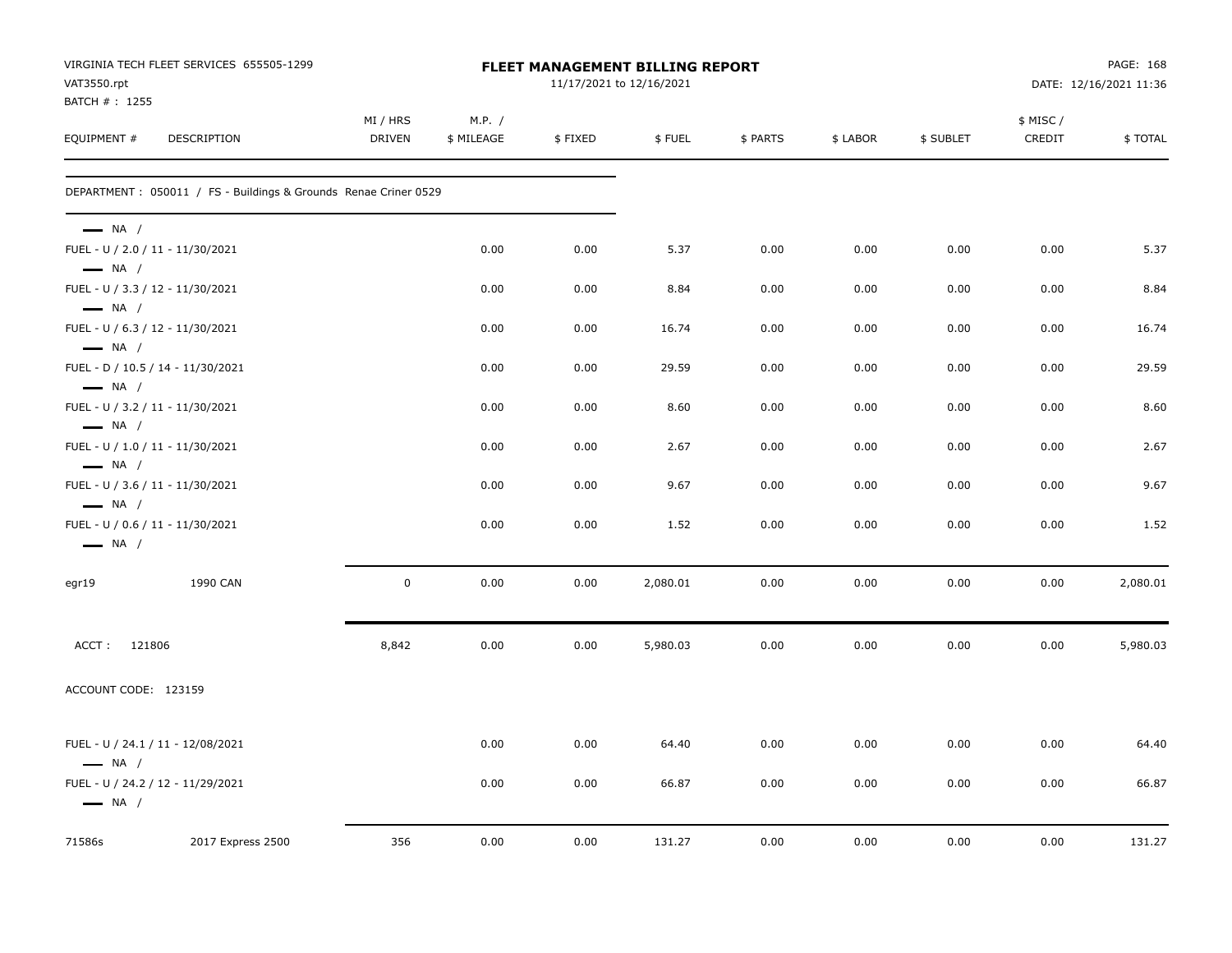| VAT3550.rpt<br>BATCH # : 1255                    | VIRGINIA TECH FLEET SERVICES 655505-1299                         |        | <b>FLEET MANAGEMENT BILLING REPORT</b><br>11/17/2021 to 12/16/2021 |                      |         |          |          |          | PAGE: 169<br>DATE: 12/16/2021 11:36 |                     |          |
|--------------------------------------------------|------------------------------------------------------------------|--------|--------------------------------------------------------------------|----------------------|---------|----------|----------|----------|-------------------------------------|---------------------|----------|
| EQUIPMENT #                                      | DESCRIPTION                                                      |        | MI / HRS<br><b>DRIVEN</b>                                          | M.P. /<br>\$ MILEAGE | \$FIXED | \$FUEL   | \$ PARTS | \$ LABOR | \$ SUBLET                           | \$ MISC /<br>CREDIT | \$TOTAL  |
|                                                  | DEPARTMENT : 050011 / FS - Buildings & Grounds Renae Criner 0529 |        |                                                                    |                      |         |          |          |          |                                     |                     |          |
|                                                  | ACCT: 123159                                                     |        | 356                                                                | 0.00                 | 0.00    | 131.27   | 0.00     | 0.00     | 0.00                                | 0.00                | 131.27   |
|                                                  | ACCOUNT CODE: 176035                                             |        |                                                                    |                      |         |          |          |          |                                     |                     |          |
| $\longrightarrow$ NA /                           | FUEL - U / 27.2 / 12 - 12/02/2021                                |        |                                                                    | 0.00                 | 0.00    | 72.68    | 0.00     | 0.00     | 0.00                                | 0.00                | 72.68    |
|                                                  | FUEL - U / 25.5 / 11 - 12/10/2021                                |        |                                                                    | 0.00                 | 0.00    | 68.11    | 0.00     | 0.00     | 0.00                                | 0.00                | 68.11    |
| $\longrightarrow$ NA /<br>$\longrightarrow$ NA / | FUEL - U / 27.3 / 11 - 11/18/2021                                |        |                                                                    | 0.00                 | 0.00    | 75.40    | 0.00     | 0.00     | 0.00                                | 0.00                | 75.40    |
| 60206S                                           | 2011 SAVANA                                                      |        | 581                                                                | 0.00                 | 0.00    | 216.19   | 0.00     | 0.00     | 0.00                                | 0.00                | 216.19   |
| ACCT:                                            | 176035                                                           |        | 581                                                                | 0.00                 | 0.00    | 216.19   | 0.00     | 0.00     | 0.00                                | 0.00                | 216.19   |
|                                                  | DEPARTMENT SUBTOTALS :                                           |        | 17,036                                                             | 0.00                 | 0.00    | 9,313.27 | 0.00     | 0.00     | 0.00                                | 0.00                | 9,313.27 |
|                                                  | <b>BREAKDOWN OF CHARGES:</b>                                     |        |                                                                    | MILEAGE              |         |          | 0.00     |          | PARTS (WO'S)                        |                     | 0.00     |
|                                                  | EQUIPMENT COUNT :                                                | 69     |                                                                    | MOTOR POOL           |         |          | 0.00     |          | PARTS (IND.ISS.)                    |                     | 0.00     |
|                                                  | DEPARTMENT:                                                      | 050011 |                                                                    | BASE                 |         |          | 0.00     |          | CREDITS                             |                     | 0.00     |
|                                                  |                                                                  |        |                                                                    | <b>INSURANCE</b>     |         |          | 0.00     |          | MISCELLANEOUS                       |                     | 0.00     |
|                                                  |                                                                  |        |                                                                    | <b>OTHER</b>         |         |          | 0.00     | LABOR    |                                     |                     | 0.00     |
|                                                  |                                                                  |        |                                                                    | REPLACEMENT          |         |          | 0.00     |          | <b>SUBLETS</b>                      |                     | 0.00     |
|                                                  |                                                                  |        |                                                                    | <b>FUEL</b>          |         | 9,313.27 |          |          |                                     |                     |          |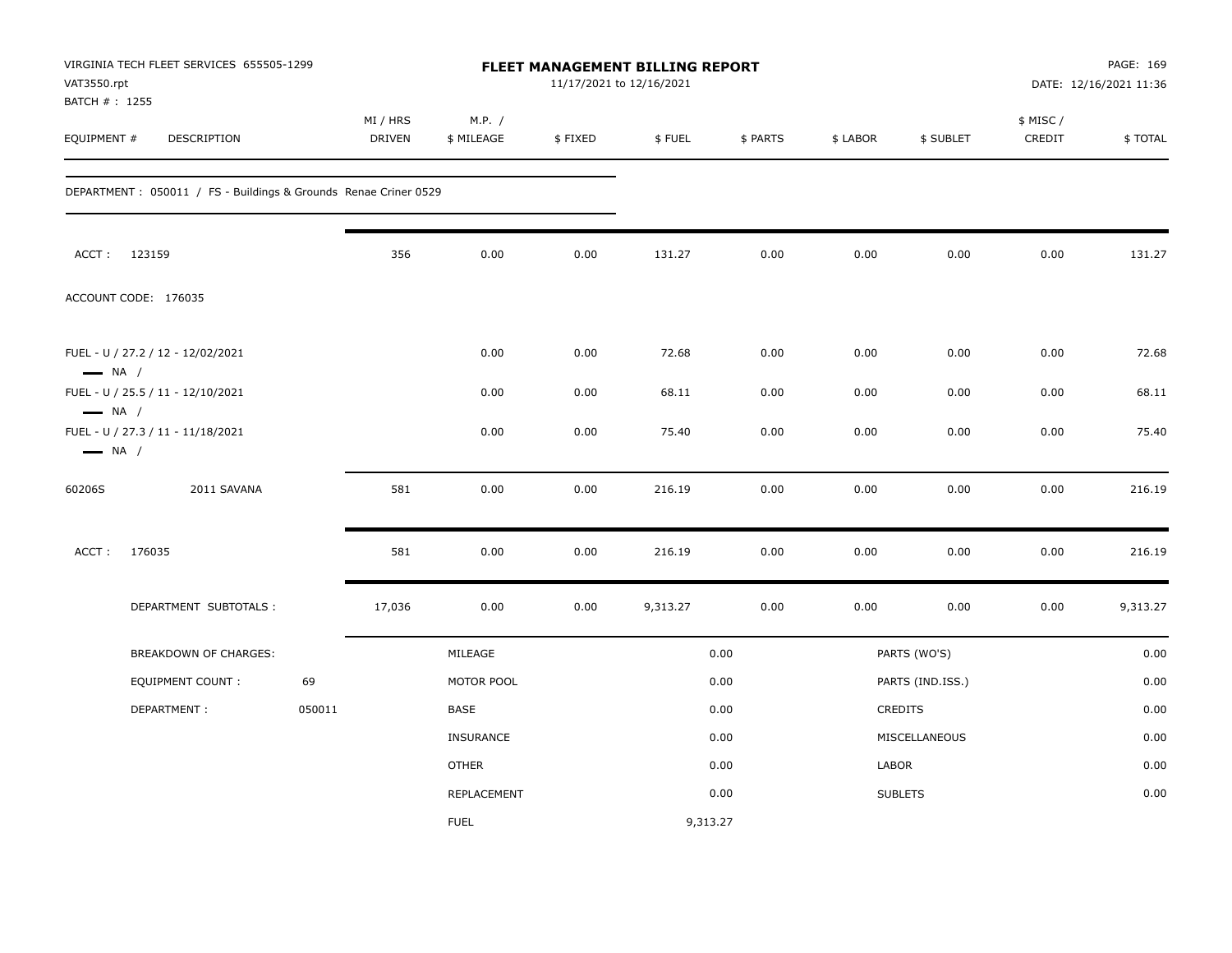| VAT3550.rpt                   | VIRGINIA TECH FLEET SERVICES 655505-1299                               |                    | FLEET MANAGEMENT BILLING REPORT<br>11/17/2021 to 12/16/2021 |         |        |          |          |           | PAGE: 170<br>DATE: 12/16/2021 11:36 |         |  |
|-------------------------------|------------------------------------------------------------------------|--------------------|-------------------------------------------------------------|---------|--------|----------|----------|-----------|-------------------------------------|---------|--|
| BATCH # : 1255<br>EQUIPMENT # | DESCRIPTION                                                            | MI / HRS<br>DRIVEN | M.P. /<br>\$ MILEAGE                                        | \$FIXED | \$FUEL | \$ PARTS | \$ LABOR | \$ SUBLET | \$ MISC /<br>CREDIT                 | \$TOTAL |  |
|                               | DEPARTMENT : 050012 / FS - Facilities Operations-Adm Renae Criner 0529 |                    |                                                             |         |        |          |          |           |                                     |         |  |
| ACCOUNT CODE: 119644          |                                                                        |                    |                                                             |         |        |          |          |           |                                     |         |  |
| $\longrightarrow$ NA /        | FUEL - U / 16.5 / 12 - 11/19/2021                                      |                    | 0.00                                                        | 0.00    | 45.43  | 0.00     | 0.00     | 0.00      | 0.00                                | 45.43   |  |
| 48532S                        | 2003 S-10                                                              | 174                | 0.00                                                        | 0.00    | 45.43  | 0.00     | 0.00     | 0.00      | 0.00                                | 45.43   |  |
| ACCT: 119644                  |                                                                        | 174                | 0.00                                                        | 0.00    | 45.43  | 0.00     | 0.00     | 0.00      | 0.00                                | 45.43   |  |
| ACCOUNT CODE: 121806          |                                                                        |                    |                                                             |         |        |          |          |           |                                     |         |  |
| $\longrightarrow$ NA /        | FUEL - U / 18.4 / 12 - 11/17/2021                                      |                    | 0.00                                                        | 0.00    | 50.78  | 0.00     | 0.00     | 0.00      | 0.00                                | 50.78   |  |
| 74647s                        | 2018 Frontier                                                          | 233                | 0.00                                                        | 0.00    | 50.78  | 0.00     | 0.00     | 0.00      | 0.00                                | 50.78   |  |
| ACCT: 121806                  |                                                                        | 233                | 0.00                                                        | 0.00    | 50.78  | 0.00     | 0.00     | 0.00      | 0.00                                | 50.78   |  |
| ACCOUNT CODE: 175663          |                                                                        |                    |                                                             |         |        |          |          |           |                                     |         |  |
| $\longrightarrow$ NA /        | FUEL - U / 19.8 / 12 - 12/07/2021                                      |                    | 0.00                                                        | 0.00    | 52.73  | 0.00     | 0.00     | 0.00      | 0.00                                | 52.73   |  |
| $\longrightarrow$ NA /        | FUEL - U / 21.3 / 11 - 11/17/2021                                      |                    | 0.00                                                        | 0.00    | 58.87  | 0.00     | 0.00     | 0.00      | 0.00                                | 58.87   |  |
| 77326s                        | 2019 VAN                                                               | $\mathbf 0$        | 0.00                                                        | 0.00    | 111.60 | 0.00     | 0.00     | 0.00      | 0.00                                | 111.60  |  |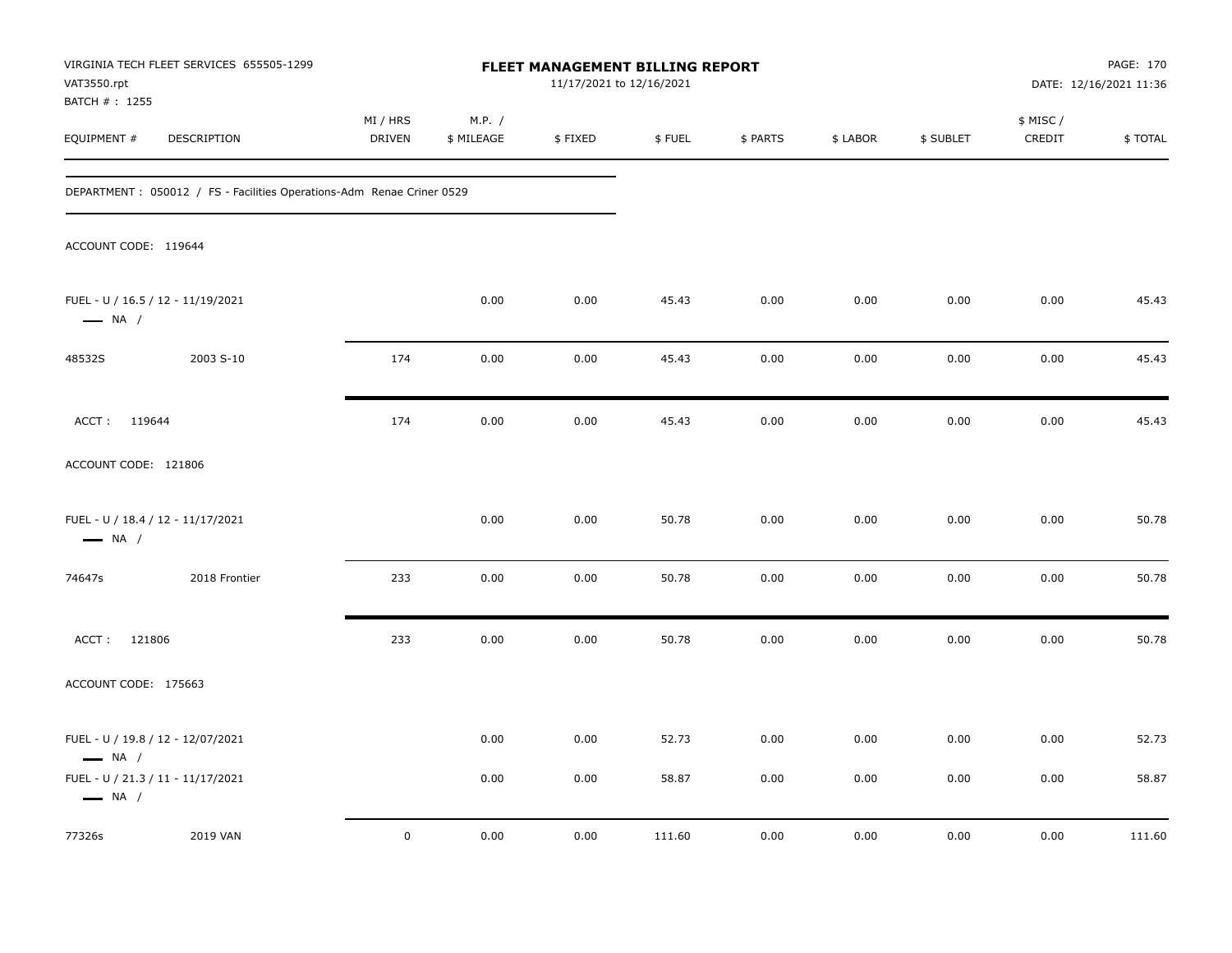| VAT3550.rpt<br>BATCH #: 1255 | VIRGINIA TECH FLEET SERVICES 655505-1299                               |        |                    |                      | <b>FLEET MANAGEMENT BILLING REPORT</b><br>11/17/2021 to 12/16/2021 |        |          |          | PAGE: 171<br>DATE: 12/16/2021 11:36 |                    |         |
|------------------------------|------------------------------------------------------------------------|--------|--------------------|----------------------|--------------------------------------------------------------------|--------|----------|----------|-------------------------------------|--------------------|---------|
| EQUIPMENT #                  | <b>DESCRIPTION</b>                                                     |        | MI / HRS<br>DRIVEN | M.P. /<br>\$ MILEAGE | \$FIXED                                                            | \$FUEL | \$ PARTS | \$ LABOR | \$ SUBLET                           | \$ MISC/<br>CREDIT | \$TOTAL |
|                              | DEPARTMENT : 050012 / FS - Facilities Operations-Adm Renae Criner 0529 |        |                    |                      |                                                                    |        |          |          |                                     |                    |         |
| ACCT:                        | 175663                                                                 |        | $\mathbf 0$        | 0.00                 | 0.00                                                               | 111.60 | 0.00     | 0.00     | 0.00                                | 0.00               | 111.60  |
|                              | DEPARTMENT SUBTOTALS :                                                 |        | 407                | 0.00                 | 0.00                                                               | 207.81 | 0.00     | 0.00     | 0.00                                | 0.00               | 207.81  |
|                              | <b>BREAKDOWN OF CHARGES:</b>                                           |        |                    | MILEAGE              |                                                                    |        | 0.00     |          | PARTS (WO'S)                        |                    | 0.00    |
|                              | EQUIPMENT COUNT:                                                       | 3      |                    | MOTOR POOL           |                                                                    |        | 0.00     |          | PARTS (IND.ISS.)                    |                    | 0.00    |
|                              | DEPARTMENT:                                                            | 050012 |                    | BASE                 |                                                                    |        | 0.00     |          | <b>CREDITS</b>                      |                    | 0.00    |
|                              |                                                                        |        |                    | <b>INSURANCE</b>     |                                                                    |        | 0.00     |          | MISCELLANEOUS                       |                    | 0.00    |
|                              |                                                                        |        |                    | <b>OTHER</b>         |                                                                    |        | 0.00     | LABOR    |                                     |                    | 0.00    |
|                              |                                                                        |        |                    | REPLACEMENT          |                                                                    |        | 0.00     |          | <b>SUBLETS</b>                      |                    | 0.00    |
|                              |                                                                        |        |                    | <b>FUEL</b>          |                                                                    |        | 207.81   |          |                                     |                    |         |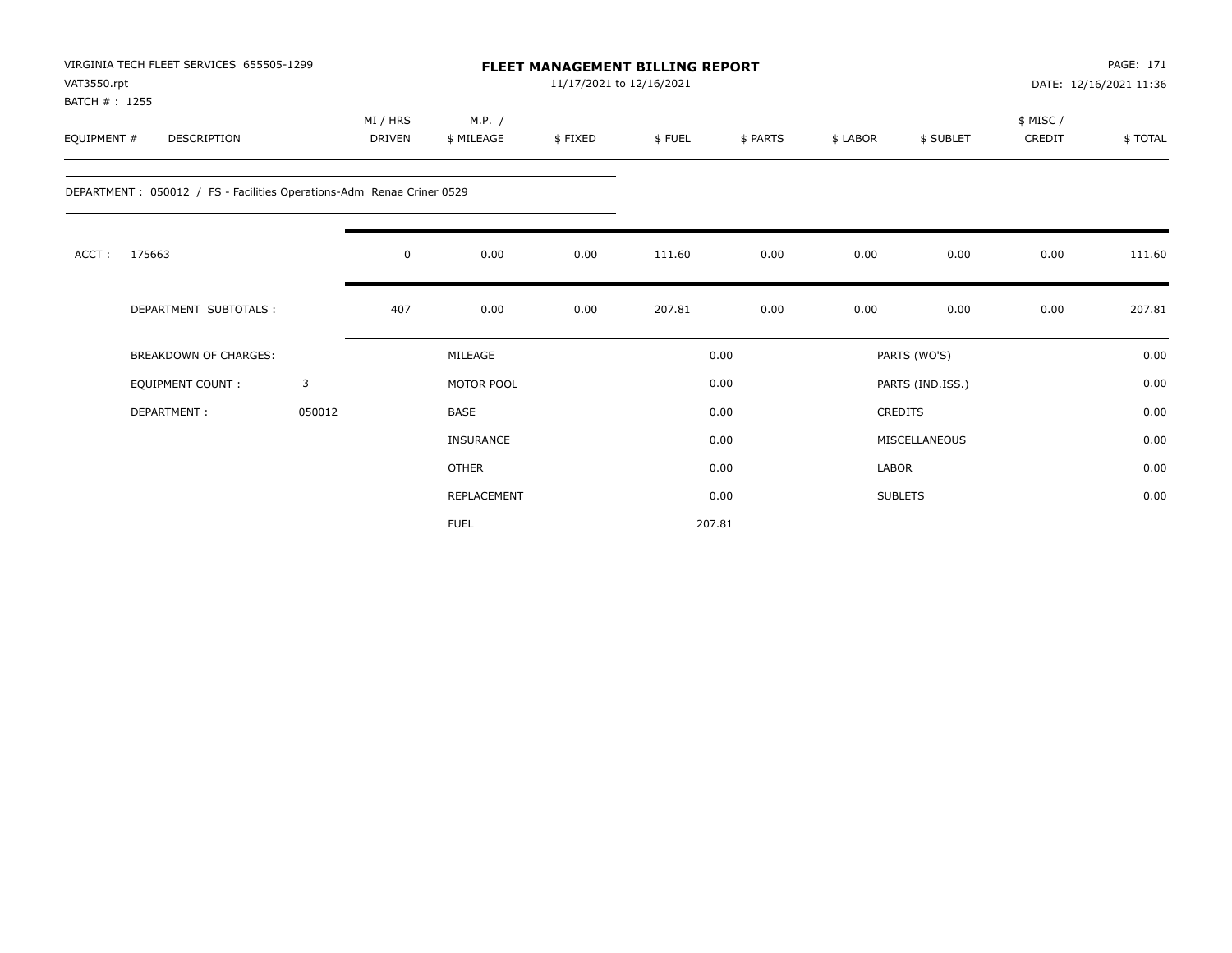| VAT3550.rpt<br>BATCH #: 1255 | VIRGINIA TECH FLEET SERVICES 655505-1299                            | FLEET MANAGEMENT BILLING REPORT<br>11/17/2021 to 12/16/2021 |                           |                      |         |        |          | PAGE: 172<br>DATE: 12/16/2021 11:36 |                  |                     |         |
|------------------------------|---------------------------------------------------------------------|-------------------------------------------------------------|---------------------------|----------------------|---------|--------|----------|-------------------------------------|------------------|---------------------|---------|
| EQUIPMENT #                  | DESCRIPTION                                                         |                                                             | MI / HRS<br><b>DRIVEN</b> | M.P. /<br>\$ MILEAGE | \$FIXED | \$FUEL | \$ PARTS | \$ LABOR                            | \$ SUBLET        | \$ MISC /<br>CREDIT | \$TOTAL |
|                              | DEPARTMENT : 050015 / FS - Power Plant Operations Renae Criner 0529 |                                                             |                           |                      |         |        |          |                                     |                  |                     |         |
|                              | ACCOUNT CODE: 121852                                                |                                                             |                           |                      |         |        |          |                                     |                  |                     |         |
| $\longrightarrow$ NA /       | FUEL - U / 13.1 / 11 - 12/15/2021                                   |                                                             |                           | 0.00                 | 0.00    | 34.98  | 0.00     | 0.00                                | 0.00             | 0.00                | 34.98   |
| 48986S                       | 2004 ESCAPE                                                         |                                                             | 225                       | 0.00                 | 0.00    | 34.98  | 0.00     | 0.00                                | 0.00             | 0.00                | 34.98   |
| ACCT:                        | 121852                                                              |                                                             | 225                       | 0.00                 | 0.00    | 34.98  | 0.00     | 0.00                                | 0.00             | 0.00                | 34.98   |
|                              | DEPARTMENT SUBTOTALS :                                              |                                                             | 225                       | 0.00                 | 0.00    | 34.98  | 0.00     | 0.00                                | 0.00             | 0.00                | 34.98   |
|                              | <b>BREAKDOWN OF CHARGES:</b>                                        |                                                             |                           | MILEAGE              |         |        | 0.00     |                                     | PARTS (WO'S)     |                     | 0.00    |
|                              | <b>EQUIPMENT COUNT:</b>                                             | $\mathbf{1}$                                                |                           | MOTOR POOL           |         |        | 0.00     |                                     | PARTS (IND.ISS.) |                     | 0.00    |
|                              | DEPARTMENT:                                                         | 050015                                                      |                           | BASE                 |         |        | 0.00     |                                     | CREDITS          |                     | 0.00    |
|                              |                                                                     |                                                             |                           | INSURANCE            |         |        | 0.00     |                                     | MISCELLANEOUS    |                     | 0.00    |
|                              |                                                                     |                                                             |                           | <b>OTHER</b>         |         |        | 0.00     | <b>LABOR</b>                        |                  |                     | 0.00    |
|                              |                                                                     |                                                             |                           | REPLACEMENT          |         |        | 0.00     |                                     | <b>SUBLETS</b>   |                     | 0.00    |
|                              |                                                                     |                                                             |                           | <b>FUEL</b>          |         |        | 34.98    |                                     |                  |                     |         |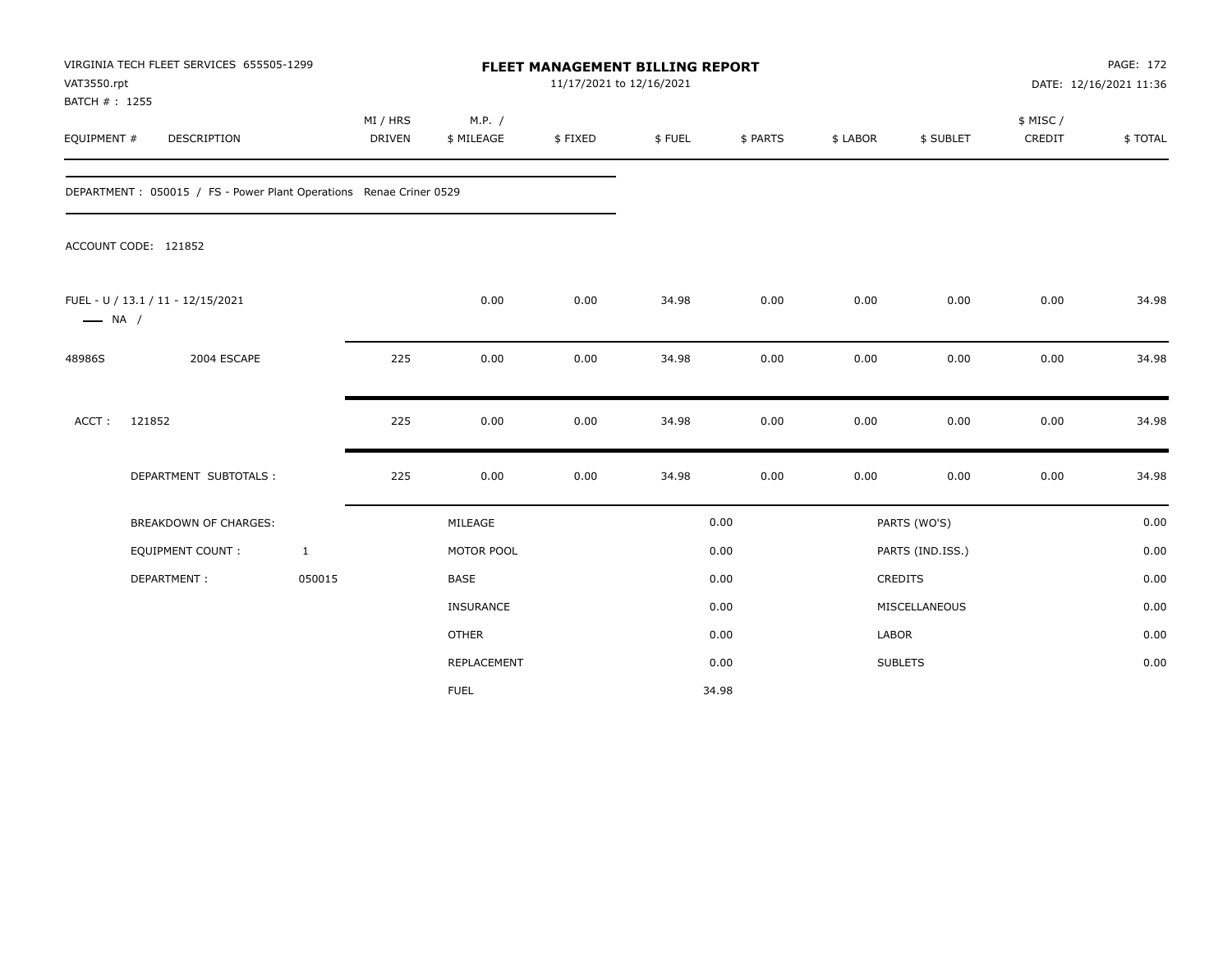| VAT3550.rpt<br>BATCH # : 1255                                                         | VIRGINIA TECH FLEET SERVICES 655505-1299                          |                    | FLEET MANAGEMENT BILLING REPORT<br>11/17/2021 to 12/16/2021 |         |        |          |          | PAGE: 173<br>DATE: 12/16/2021 11:36 |                     |          |
|---------------------------------------------------------------------------------------|-------------------------------------------------------------------|--------------------|-------------------------------------------------------------|---------|--------|----------|----------|-------------------------------------|---------------------|----------|
| EQUIPMENT #                                                                           | DESCRIPTION                                                       | MI / HRS<br>DRIVEN | M.P. /<br>\$ MILEAGE                                        | \$FIXED | \$FUEL | \$ PARTS | \$ LABOR | \$ SUBLET                           | \$ MISC /<br>CREDIT | \$ TOTAL |
|                                                                                       | DEPARTMENT : 050083 / FS - Mechanical Utilities Renae Criner 0529 |                    |                                                             |         |        |          |          |                                     |                     |          |
| ACCOUNT CODE: 122672                                                                  |                                                                   |                    |                                                             |         |        |          |          |                                     |                     |          |
| FUEL - U / 18.8 / 11 - 11/16/2021<br>$\longrightarrow$ NA /                           |                                                                   |                    | 0.00                                                        | 0.00    | 51.92  | 0.00     | 0.00     | 0.00                                | 0.00                | 51.92    |
| 49005s                                                                                | 2004 F150                                                         | 152                | 0.00                                                        | 0.00    | 51.92  | 0.00     | 0.00     | 0.00                                | 0.00                | 51.92    |
| FUEL - U / 27.7 / 11 - 12/08/2021<br>$\longrightarrow$ NA /                           |                                                                   |                    | 0.00                                                        | 0.00    | 73.96  | 0.00     | 0.00     | 0.00                                | 0.00                | 73.96    |
| FUEL - U / 27.2 / 11 - 11/29/2021<br>$\longrightarrow$ NA /                           |                                                                   |                    | 0.00                                                        | 0.00    | 72.65  | 0.00     | 0.00     | 0.00                                | 0.00                | 72.65    |
| 65561S                                                                                | 2014 F250                                                         | 394                | 0.00                                                        | 0.00    | 146.61 | 0.00     | 0.00     | 0.00                                | 0.00                | 146.61   |
| FUEL - U / 25.6 / 11 - 12/08/2021<br>$\longrightarrow$ NA /                           |                                                                   |                    | 0.00                                                        | 0.00    | 68.35  | 0.00     | 0.00     | 0.00                                | 0.00                | 68.35    |
| FUEL - U / 27.0 / 11 - 12/15/2021                                                     |                                                                   |                    | 0.00                                                        | 0.00    | 72.09  | 0.00     | 0.00     | 0.00                                | 0.00                | 72.09    |
| $\longrightarrow$ NA /<br>FUEL - U / 29.0 / 11 - 11/18/2021<br>$\longrightarrow$ NA / |                                                                   |                    | 0.00                                                        | 0.00    | 80.04  | 0.00     | 0.00     | 0.00                                | 0.00                | 80.04    |
| FUEL - U / 24.5 / 11 - 11/30/2021<br>$\longrightarrow$ NA /                           |                                                                   |                    | 0.00                                                        | 0.00    | 65.41  | 0.00     | 0.00     | 0.00                                | 0.00                | 65.41    |
| 65562S                                                                                | 2014 F250                                                         | 695                | 0.00                                                        | 0.00    | 285.89 | 0.00     | 0.00     | 0.00                                | 0.00                | 285.89   |
| FUEL - U / 30.0 / 12 - 12/03/2021<br>$\longrightarrow$ NA /                           |                                                                   |                    | 0.00                                                        | 0.00    | 80.10  | 0.00     | 0.00     | 0.00                                | 0.00                | 80.10    |
| 66969S                                                                                | 2015 F250-4x4                                                     | 171                | 0.00                                                        | 0.00    | 80.10  | 0.00     | 0.00     | 0.00                                | 0.00                | 80.10    |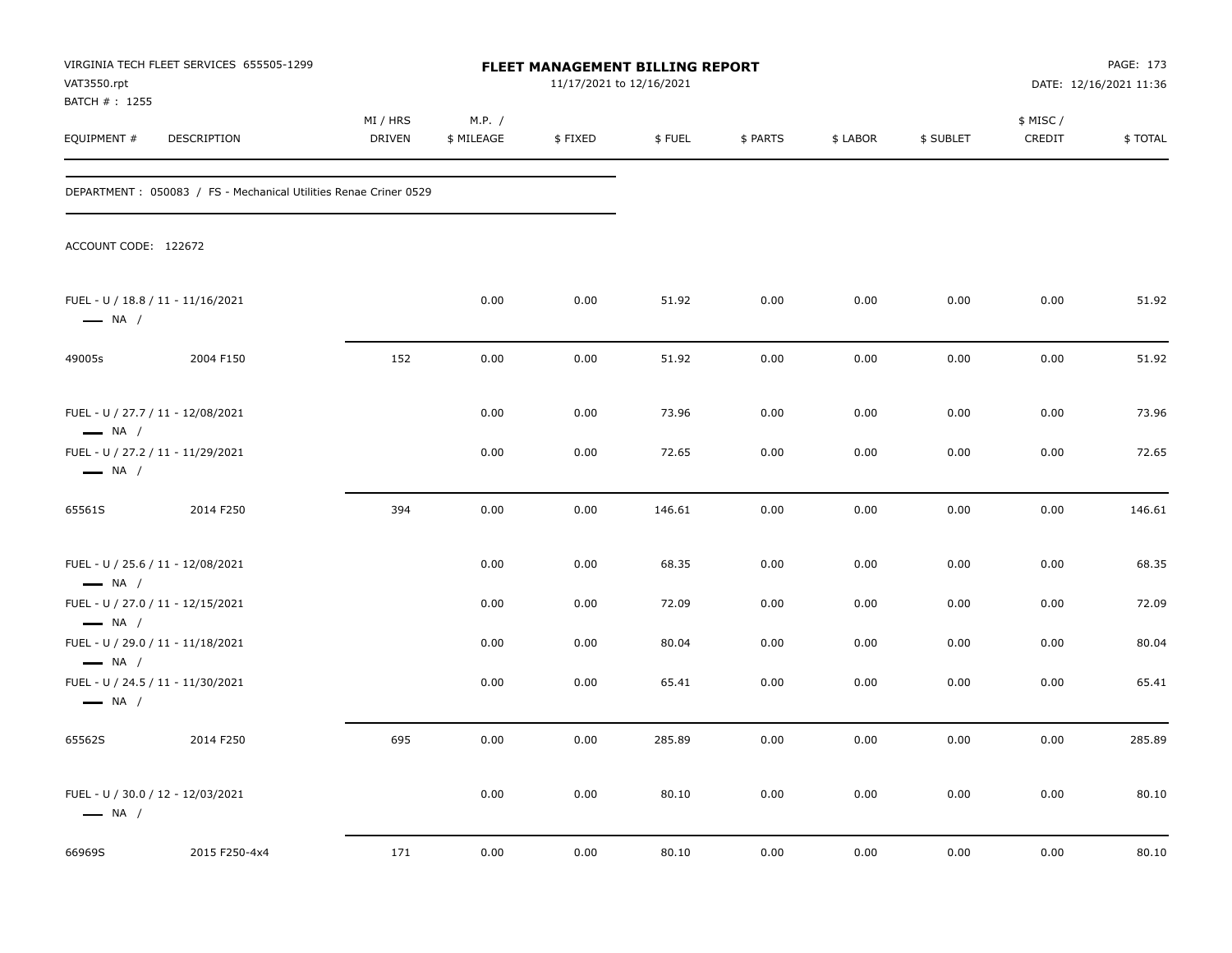| VAT3550.rpt<br>BATCH #: 1255                                | VIRGINIA TECH FLEET SERVICES 655505-1299                          |        | FLEET MANAGEMENT BILLING REPORT<br>11/17/2021 to 12/16/2021 |                      |         |        |          | PAGE: 174<br>DATE: 12/16/2021 11:36 |                  |                     |         |  |
|-------------------------------------------------------------|-------------------------------------------------------------------|--------|-------------------------------------------------------------|----------------------|---------|--------|----------|-------------------------------------|------------------|---------------------|---------|--|
| EQUIPMENT #                                                 | DESCRIPTION                                                       |        | MI / HRS<br><b>DRIVEN</b>                                   | M.P. /<br>\$ MILEAGE | \$FIXED | \$FUEL | \$ PARTS | \$ LABOR                            | \$ SUBLET        | \$ MISC /<br>CREDIT | \$TOTAL |  |
|                                                             | DEPARTMENT : 050083 / FS - Mechanical Utilities Renae Criner 0529 |        |                                                             |                      |         |        |          |                                     |                  |                     |         |  |
| $\longrightarrow$ NA /                                      | FUEL - U / 28.2 / 12 - 12/13/2021                                 |        |                                                             | 0.00                 | 0.00    | 75.35  | 0.00     | 0.00                                | 0.00             | 0.00                | 75.35   |  |
|                                                             | FUEL - U / 22.4 / 12 - 11/16/2021                                 |        |                                                             | 0.00                 | 0.00    | 61.85  | 0.00     | 0.00                                | 0.00             | 0.00                | 61.85   |  |
| $\longrightarrow$ NA /                                      | FUEL - U / 30.0 / 12 - 11/29/2021<br>$\longrightarrow$ NA /       |        |                                                             | 0.00                 | 0.00    | 80.10  | 0.00     | 0.00                                | 0.00             | 0.00                | 80.10   |  |
| 66970S                                                      | 2015 F250-4x4                                                     |        | 567                                                         | 0.00                 | 0.00    | 217.30 | 0.00     | 0.00                                | 0.00             | 0.00                | 217.30  |  |
| FUEL - D / 16.5 / 13 - 12/07/2021<br>$\longrightarrow$ NA / |                                                                   |        |                                                             | 0.00                 | 0.00    | 46.34  | 0.00     | 0.00                                | 0.00             | 0.00                | 46.34   |  |
| 74627s                                                      | 2018 Workstar 7400                                                |        | 76                                                          | 0.00                 | 0.00    | 46.34  | 0.00     | 0.00                                | 0.00             | 0.00                | 46.34   |  |
| ACCT:                                                       | 122672                                                            |        | 2,055                                                       | 0.00                 | 0.00    | 828.16 | 0.00     | 0.00                                | 0.00             | 0.00                | 828.16  |  |
|                                                             | DEPARTMENT SUBTOTALS :                                            |        | 2,055                                                       | 0.00                 | 0.00    | 828.16 | 0.00     | 0.00                                | 0.00             | 0.00                | 828.16  |  |
|                                                             | BREAKDOWN OF CHARGES:                                             |        |                                                             | MILEAGE              |         |        | 0.00     |                                     | PARTS (WO'S)     |                     | 0.00    |  |
|                                                             | EQUIPMENT COUNT:                                                  | 6      |                                                             | MOTOR POOL           |         |        | 0.00     |                                     | PARTS (IND.ISS.) |                     | 0.00    |  |
|                                                             | DEPARTMENT:                                                       | 050083 |                                                             | BASE                 |         |        | 0.00     |                                     | CREDITS          |                     | 0.00    |  |
|                                                             |                                                                   |        |                                                             | <b>INSURANCE</b>     |         |        | 0.00     |                                     | MISCELLANEOUS    |                     | 0.00    |  |
|                                                             |                                                                   |        |                                                             | <b>OTHER</b>         |         |        | 0.00     | LABOR                               |                  |                     | 0.00    |  |
|                                                             |                                                                   |        |                                                             | REPLACEMENT          |         |        | 0.00     |                                     | <b>SUBLETS</b>   |                     | 0.00    |  |
|                                                             |                                                                   |        |                                                             | <b>FUEL</b>          |         |        | 828.16   |                                     |                  |                     |         |  |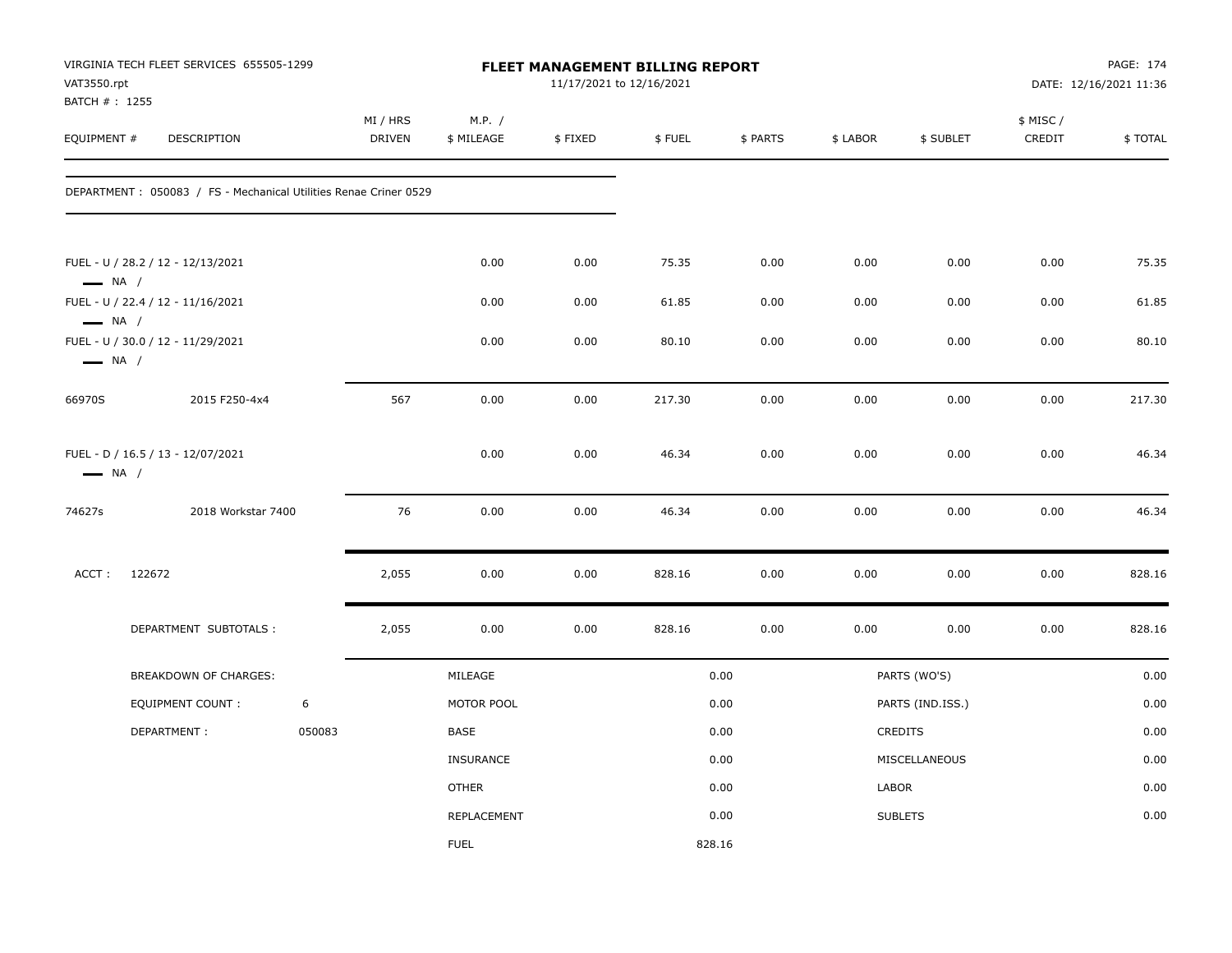| VAT3550.rpt                   | VIRGINIA TECH FLEET SERVICES 655505-1299                                  |                | FLEET MANAGEMENT BILLING REPORT<br>11/17/2021 to 12/16/2021 |                      |         |        |          |          |                  | PAGE: 175<br>DATE: 12/16/2021 11:36 |         |
|-------------------------------|---------------------------------------------------------------------------|----------------|-------------------------------------------------------------|----------------------|---------|--------|----------|----------|------------------|-------------------------------------|---------|
| BATCH # : 1255<br>EQUIPMENT # | DESCRIPTION                                                               |                | MI / HRS<br><b>DRIVEN</b>                                   | M.P. /<br>\$ MILEAGE | \$FIXED | \$FUEL | \$ PARTS | \$ LABOR | \$ SUBLET        | \$ MISC /<br>CREDIT                 | \$TOTAL |
|                               | DEPARTMENT : 050300 / FS - University Building Official Renae Criner 0529 |                |                                                             |                      |         |        |          |          |                  |                                     |         |
|                               | ACCOUNT CODE: 118166                                                      |                |                                                             |                      |         |        |          |          |                  |                                     |         |
| $\longrightarrow$ NA /        | FUEL - U / 14.1 / 11 - 11/23/2021                                         |                |                                                             | 0.00                 | 0.00    | 39.00  | 0.00     | 0.00     | 0.00             | 0.00                                | 39.00   |
| 68269S                        | 2015 EXPLORER                                                             |                | 270                                                         | 0.00                 | 0.00    | 39.00  | 0.00     | 0.00     | 0.00             | 0.00                                | 39.00   |
|                               | WORK ORDER # 0000112805<br>$\longrightarrow$ NA /                         |                |                                                             | 0.00                 | 0.00    | 0.00   | 0.00     | 0.00     | 25.00            | 0.00                                | 25.00   |
| EGUV094                       | 2021 All Terrain                                                          |                | $\mathbf 0$                                                 | 0.00                 | 0.00    | 0.00   | 0.00     | 0.00     | 25.00            | 0.00                                | 25.00   |
| ACCT:                         | 118166                                                                    |                | 270                                                         | 0.00                 | 0.00    | 39.00  | 0.00     | 0.00     | 25.00            | 0.00                                | 64.00   |
|                               | DEPARTMENT SUBTOTALS :                                                    |                | 270                                                         | 0.00                 | 0.00    | 39.00  | 0.00     | 0.00     | 25.00            | 0.00                                | 64.00   |
|                               | BREAKDOWN OF CHARGES:                                                     |                |                                                             | MILEAGE              |         |        | 0.00     |          | PARTS (WO'S)     |                                     | 0.00    |
|                               | <b>EQUIPMENT COUNT:</b>                                                   | $\overline{2}$ |                                                             | MOTOR POOL           |         |        | 0.00     |          | PARTS (IND.ISS.) |                                     | 0.00    |
|                               | DEPARTMENT:                                                               | 050300         |                                                             | BASE                 |         |        | 0.00     |          | CREDITS          |                                     | 0.00    |
|                               |                                                                           |                |                                                             | <b>INSURANCE</b>     |         |        | 0.00     |          | MISCELLANEOUS    |                                     | 0.00    |
|                               |                                                                           |                |                                                             | <b>OTHER</b>         |         |        | 0.00     | LABOR    |                  |                                     | 0.00    |
|                               |                                                                           |                |                                                             | <b>REPLACEMENT</b>   |         |        | 0.00     |          | <b>SUBLETS</b>   |                                     | 25.00   |
|                               |                                                                           |                |                                                             | <b>FUEL</b>          |         |        | 39.00    |          |                  |                                     |         |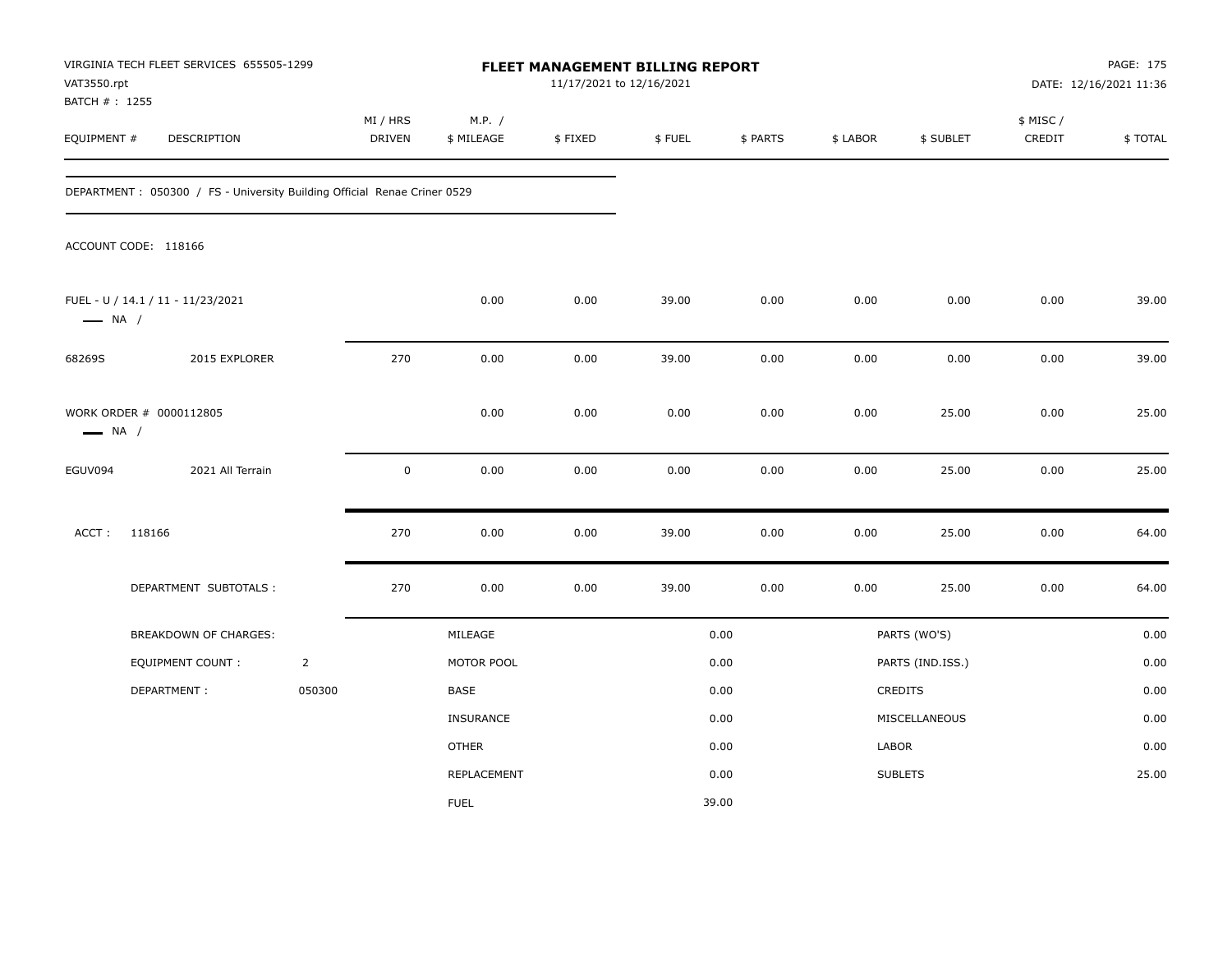| VAT3550.rpt                                                | VIRGINIA TECH FLEET SERVICES 655505-1299                        | FLEET MANAGEMENT BILLING REPORT<br>11/17/2021 to 12/16/2021 |                      |              |                |              |              | PAGE: 176<br>DATE: 12/16/2021 11:36 |                    |                |
|------------------------------------------------------------|-----------------------------------------------------------------|-------------------------------------------------------------|----------------------|--------------|----------------|--------------|--------------|-------------------------------------|--------------------|----------------|
| BATCH #: 1255<br>EQUIPMENT #                               | DESCRIPTION                                                     | MI / HRS<br><b>DRIVEN</b>                                   | M.P. /<br>\$ MILEAGE | \$FIXED      | \$FUEL         | \$ PARTS     | \$ LABOR     | \$ SUBLET                           | \$ MISC/<br>CREDIT | \$TOTAL        |
|                                                            | DEPARTMENT : 051600 / FS AVP Ops/Construction Renae Criner 0529 |                                                             |                      |              |                |              |              |                                     |                    |                |
| ACCOUNT CODE: 176160                                       |                                                                 |                                                             |                      |              |                |              |              |                                     |                    |                |
| $\longrightarrow$ NA /                                     | FUEL - U / 13.2 / 11 - 12/06/2021                               |                                                             | 0.00                 | 0.00         | 35.35          | 0.00         | 0.00         | 0.00                                | 0.00               | 35.35          |
| $\longrightarrow$ NA /                                     | FUEL - U / 11.1 / 12 - 11/29/2021                               |                                                             | 0.00                 | 0.00         | 29.74          | 0.00         | 0.00         | 0.00                                | 0.00               | 29.74          |
| 69980s                                                     | 2016 EXPLORER                                                   | 719                                                         | 0.00                 | 0.00         | 65.09          | 0.00         | 0.00         | 0.00                                | 0.00               | 65.09          |
| $\longrightarrow$ NA /                                     | FUEL - U / 13.2 / 11 - 12/01/2021                               |                                                             | 0.00                 | 0.00         | 35.32          | 0.00         | 0.00         | 0.00                                | 0.00               | 35.32          |
| 74691s                                                     | 2018 ESCAPE                                                     | 271                                                         | 0.00                 | 0.00         | 35.32          | 0.00         | 0.00         | 0.00                                | 0.00               | 35.32          |
| $\longrightarrow$ NA /                                     | FUEL - U / 12.2 / 11 - 12/01/2021                               |                                                             | 0.00                 | 0.00         | 32.68          | 0.00         | 0.00         | 0.00                                | 0.00               | 32.68          |
| 74692s                                                     | 2018 ESCAPE                                                     | 203                                                         | 0.00                 | 0.00         | 32.68          | 0.00         | 0.00         | 0.00                                | 0.00               | 32.68          |
| $\longrightarrow$ NA /<br>FUEL - U / 7.1 / 12 - 11/17/2021 | FUEL - U / 10.8 / 11 - 12/09/2021                               |                                                             | 0.00<br>0.00         | 0.00<br>0.00 | 28.89<br>19.57 | 0.00<br>0.00 | 0.00<br>0.00 | 0.00<br>0.00                        | 0.00<br>0.00       | 28.89<br>19.57 |
| $\longrightarrow$ NA /<br>74693s                           | 2018 ESCAPE                                                     | 224                                                         | 0.00                 | 0.00         | 48.46          | 0.00         | 0.00         | 0.00                                | 0.00               | 48.46          |
| FUEL - U / 8.4 / 11 - 12/14/2021<br>$\longrightarrow$ NA / |                                                                 |                                                             | 0.00                 | 0.00         | 22.37          | 0.00         | 0.00         | 0.00                                | $0.00\,$           | 22.37          |
| FUEL - U / 9.1 / 11 - 11/23/2021                           |                                                                 |                                                             | 0.00                 | 0.00         | 25.23          | 0.00         | 0.00         | 0.00                                | $0.00\,$           | 25.23          |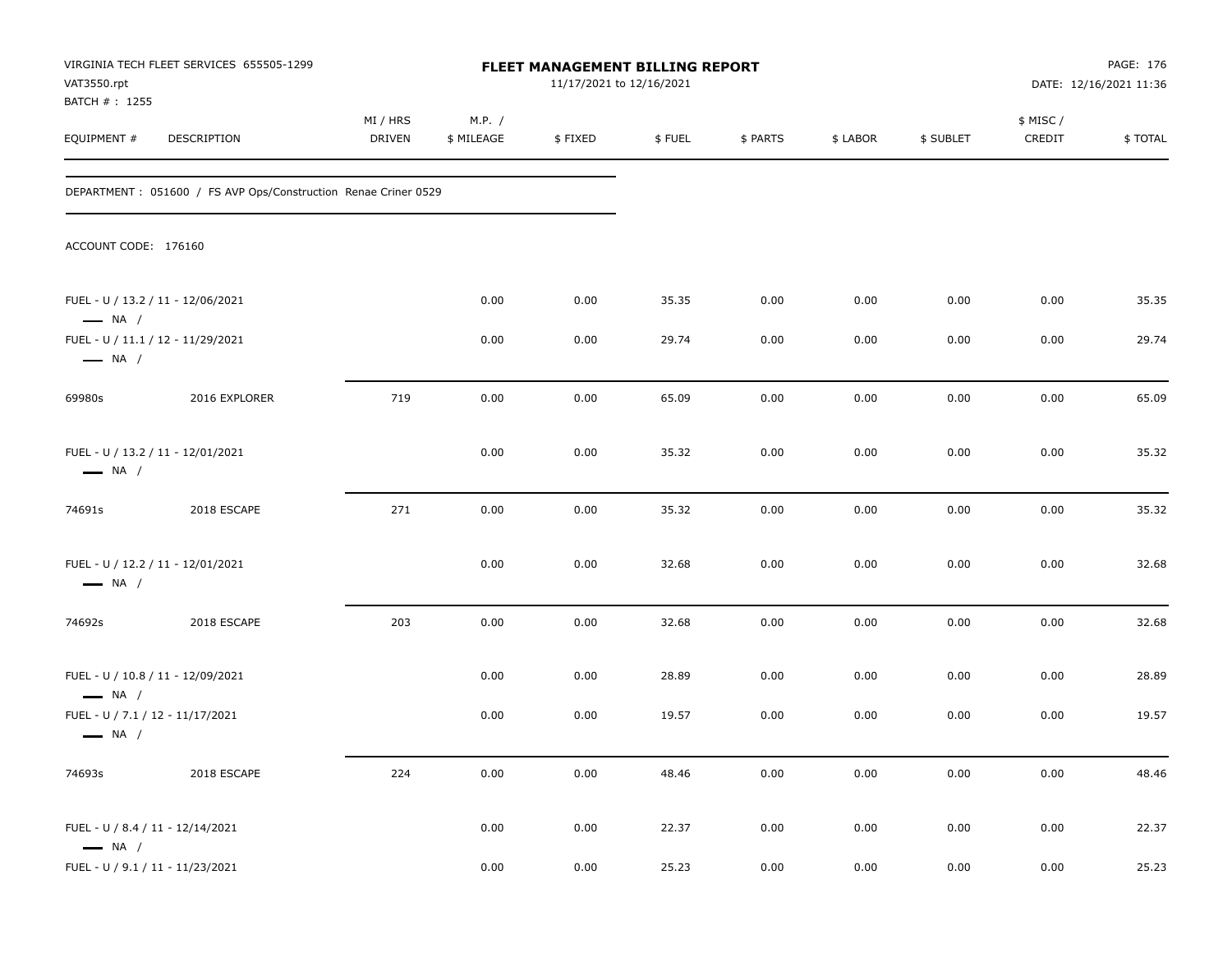|                        | VIRGINIA TECH FLEET SERVICES 655505-1299                        |        |                    | FLEET MANAGEMENT BILLING REPORT |                          |        |          |                | PAGE: 177        |                    |                        |
|------------------------|-----------------------------------------------------------------|--------|--------------------|---------------------------------|--------------------------|--------|----------|----------------|------------------|--------------------|------------------------|
| VAT3550.rpt            |                                                                 |        |                    |                                 | 11/17/2021 to 12/16/2021 |        |          |                |                  |                    | DATE: 12/16/2021 11:36 |
| BATCH #: 1255          |                                                                 |        |                    |                                 |                          |        |          |                |                  |                    |                        |
| EQUIPMENT #            | DESCRIPTION                                                     |        | MI / HRS<br>DRIVEN | M.P. /<br>\$ MILEAGE            | \$FIXED                  | \$FUEL | \$ PARTS | \$ LABOR       | \$ SUBLET        | \$ MISC/<br>CREDIT | \$TOTAL                |
|                        |                                                                 |        |                    |                                 |                          |        |          |                |                  |                    |                        |
|                        | DEPARTMENT : 051600 / FS AVP Ops/Construction Renae Criner 0529 |        |                    |                                 |                          |        |          |                |                  |                    |                        |
| $\longrightarrow$ NA / |                                                                 |        |                    |                                 |                          |        |          |                |                  |                    |                        |
| $\longrightarrow$ NA / | FUEL - U / 11.0 / CC - 11/24/2021                               |        |                    | 0.00                            | 0.00                     | 35.08  | 0.00     | 0.00           | 0.00             | 0.00               | 35.08                  |
| OTHER CHARGE           |                                                                 |        |                    | 0.00                            | 6.50                     | 0.00   | 0.00     | 0.00           | 0.00             | 0.00               | 6.50                   |
| $\longrightarrow$ NA / |                                                                 |        |                    |                                 |                          |        |          |                |                  |                    |                        |
| 80228S                 | 2021 Rogue                                                      |        | 1,161              | 0.00                            | 6.50                     | 82.68  | 0.00     | 0.00           | 0.00             | 0.00               | 89.18                  |
|                        |                                                                 |        |                    |                                 |                          |        |          |                |                  |                    |                        |
| ACCT:                  | 176160                                                          |        | 2,578              | 0.00                            | 6.50                     | 264.23 | 0.00     | 0.00           | 0.00             | 0.00               | 270.73                 |
|                        | DEPARTMENT SUBTOTALS :                                          |        | 2,578              | 0.00                            | 6.50                     | 264.23 | 0.00     | 0.00           | 0.00             | 0.00               | 270.73                 |
|                        |                                                                 |        |                    |                                 |                          |        |          |                |                  |                    |                        |
|                        | BREAKDOWN OF CHARGES:                                           |        |                    | MILEAGE                         |                          |        | 0.00     |                | PARTS (WO'S)     |                    | 0.00                   |
|                        | EQUIPMENT COUNT :                                               | 5      |                    | MOTOR POOL                      |                          |        | 0.00     |                | PARTS (IND.ISS.) |                    | 0.00                   |
|                        | DEPARTMENT:                                                     | 051600 |                    | <b>BASE</b>                     |                          |        | 0.00     | <b>CREDITS</b> |                  |                    | 0.00                   |
|                        |                                                                 |        |                    | <b>INSURANCE</b>                |                          |        | 0.00     |                | MISCELLANEOUS    |                    | 0.00                   |
|                        |                                                                 |        |                    | <b>OTHER</b>                    |                          |        | 6.50     | LABOR          |                  |                    | 0.00                   |
|                        |                                                                 |        |                    | <b>REPLACEMENT</b>              |                          |        | 0.00     |                | <b>SUBLETS</b>   |                    | 0.00                   |
|                        |                                                                 |        |                    | <b>FUEL</b>                     |                          | 264.23 |          |                |                  |                    |                        |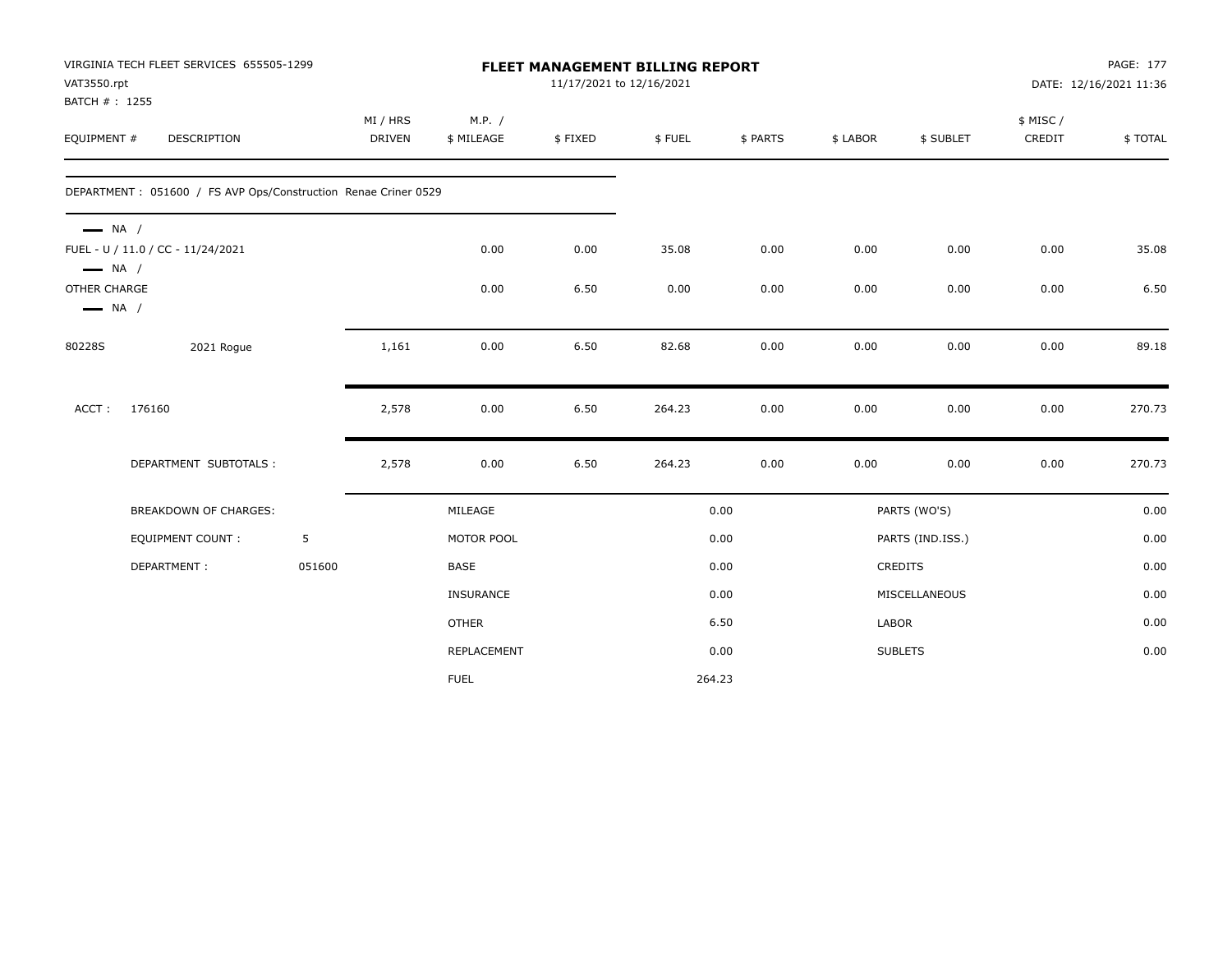| VAT3550.rpt<br>BATCH # : 1255 | VIRGINIA TECH FLEET SERVICES 655505-1299                          |                | FLEET MANAGEMENT BILLING REPORT<br>11/17/2021 to 12/16/2021 |                      |         |        |          |          |                  | PAGE: 178<br>DATE: 12/16/2021 11:36 |         |
|-------------------------------|-------------------------------------------------------------------|----------------|-------------------------------------------------------------|----------------------|---------|--------|----------|----------|------------------|-------------------------------------|---------|
| EQUIPMENT #                   | DESCRIPTION                                                       |                | MI / HRS<br><b>DRIVEN</b>                                   | M.P. /<br>\$ MILEAGE | \$FIXED | \$FUEL | \$ PARTS | \$ LABOR | \$ SUBLET        | \$ MISC /<br>CREDIT                 | \$TOTAL |
|                               | DEPARTMENT : 054300 / Hokie Stone Remediation - Renae Criner 0529 |                |                                                             |                      |         |        |          |          |                  |                                     |         |
|                               | ACCOUNT CODE: 177305                                              |                |                                                             |                      |         |        |          |          |                  |                                     |         |
| $\longrightarrow$ NA /        | FUEL - U / 29.5 / 12 - 12/07/2021                                 |                |                                                             | 0.00                 | 0.00    | 78.77  | 0.00     | 0.00     | 0.00             | 0.00                                | 78.77   |
| 55225s                        | 2007 SIERRA                                                       |                | 281                                                         | 0.00                 | 0.00    | 78.77  | 0.00     | 0.00     | 0.00             | 0.00                                | 78.77   |
| $\longrightarrow$ NA /        | FUEL - U / 17.1 / 11 - 12/02/2021                                 |                |                                                             | 0.00                 | 0.00    | 45.58  | 0.00     | 0.00     | 0.00             | 0.00                                | 45.58   |
| $\longrightarrow$ NA /        | FUEL - U / 5.3 / 12 - 11/30/2021                                  |                |                                                             | 0.00                 | 0.00    | 14.04  | 0.00     | 0.00     | 0.00             | 0.00                                | 14.04   |
| 74666s                        | 2018 F150                                                         |                | 201                                                         | 0.00                 | 0.00    | 59.62  | 0.00     | 0.00     | 0.00             | 0.00                                | 59.62   |
| ACCT:                         | 177305                                                            |                | 482                                                         | 0.00                 | 0.00    | 138.39 | 0.00     | 0.00     | 0.00             | 0.00                                | 138.39  |
|                               | DEPARTMENT SUBTOTALS :                                            |                | 482                                                         | 0.00                 | 0.00    | 138.39 | 0.00     | 0.00     | 0.00             | 0.00                                | 138.39  |
|                               | BREAKDOWN OF CHARGES:                                             |                |                                                             | MILEAGE              |         |        | 0.00     |          | PARTS (WO'S)     |                                     | 0.00    |
|                               | <b>EQUIPMENT COUNT:</b>                                           | $\overline{2}$ |                                                             | MOTOR POOL           |         |        | 0.00     |          | PARTS (IND.ISS.) |                                     | 0.00    |
|                               | DEPARTMENT:                                                       | 054300         |                                                             | BASE                 |         |        | 0.00     |          | CREDITS          |                                     | 0.00    |
|                               |                                                                   |                |                                                             | <b>INSURANCE</b>     |         |        | 0.00     |          | MISCELLANEOUS    |                                     | 0.00    |
|                               |                                                                   |                |                                                             | <b>OTHER</b>         |         |        | 0.00     | LABOR    |                  |                                     | 0.00    |
|                               |                                                                   |                |                                                             | REPLACEMENT          |         |        | 0.00     |          | <b>SUBLETS</b>   |                                     | 0.00    |
|                               |                                                                   |                |                                                             | <b>FUEL</b>          |         | 138.39 |          |          |                  |                                     |         |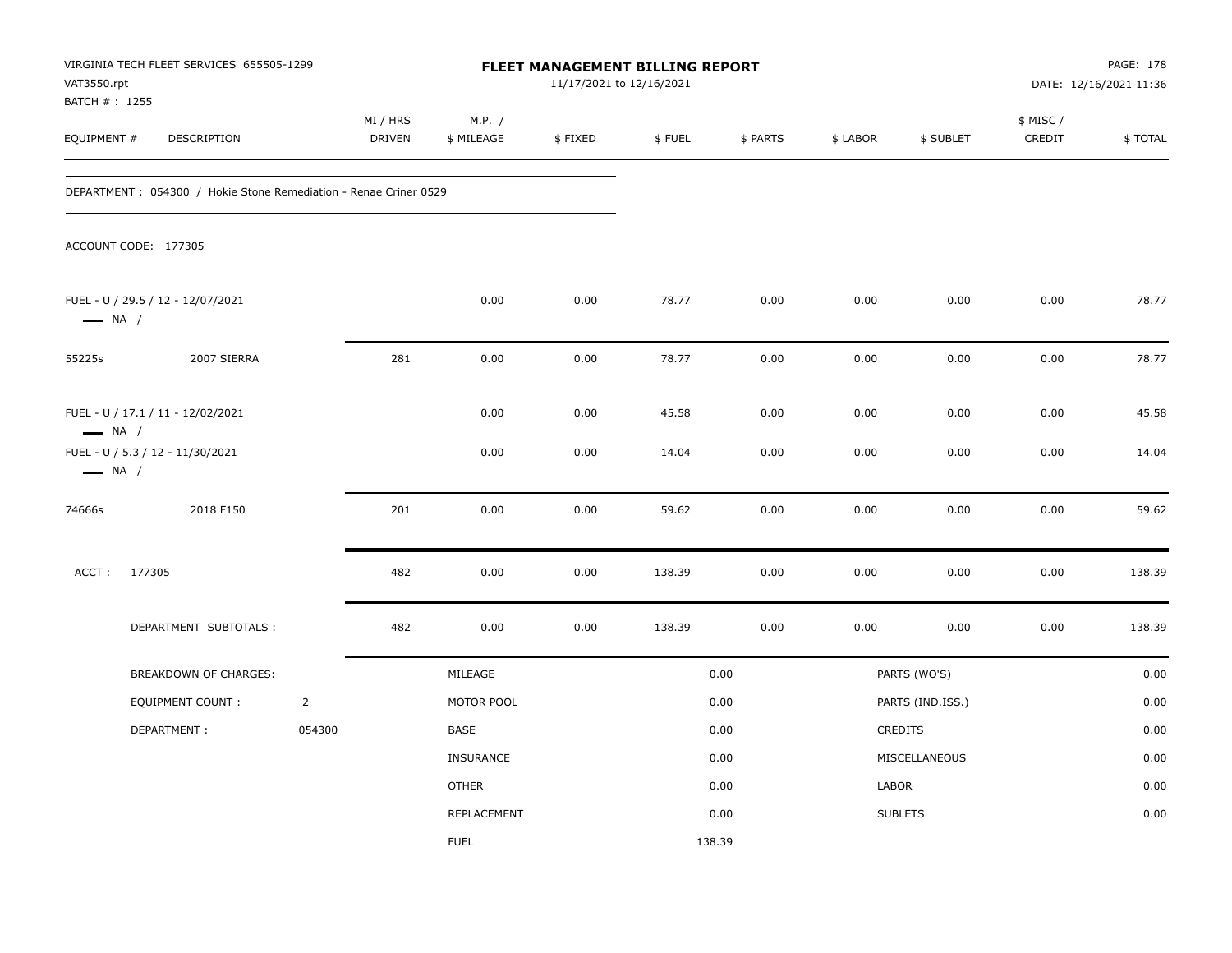| VAT3550.rpt<br>BATCH #: 1255 | VIRGINIA TECH FLEET SERVICES 655505-1299                               |                | <b>FLEET MANAGEMENT BILLING REPORT</b><br>11/17/2021 to 12/16/2021 |                      |         |        |          |          |                  | PAGE: 179<br>DATE: 12/16/2021 11:36 |         |
|------------------------------|------------------------------------------------------------------------|----------------|--------------------------------------------------------------------|----------------------|---------|--------|----------|----------|------------------|-------------------------------------|---------|
| EQUIPMENT #                  | DESCRIPTION                                                            |                | MI / HRS<br>DRIVEN                                                 | M.P. /<br>\$ MILEAGE | \$FIXED | \$FUEL | \$ PARTS | \$ LABOR | \$ SUBLET        | \$ MISC /<br>CREDIT                 | \$TOTAL |
|                              | DEPARTMENT: 058500 / FS - Univ Design & Construction Renae Criner 0529 |                |                                                                    |                      |         |        |          |          |                  |                                     |         |
|                              | ACCOUNT CODE: 120091                                                   |                |                                                                    |                      |         |        |          |          |                  |                                     |         |
| $\longrightarrow$ NA /       | FUEL - U / 9.8 / 11 - 12/11/2021                                       |                |                                                                    | 0.00                 | 0.00    | 26.19  | 0.00     | 0.00     | 0.00             | 0.00                                | 26.19   |
| $\longrightarrow$ NA /       | FUEL - U / 11.2 / 11 - 11/18/2021                                      |                |                                                                    | 0.00                 | 0.00    | 30.88  | 0.00     | 0.00     | 0.00             | 0.00                                | 30.88   |
| 69996s                       | 2016 COMPASS                                                           |                | $\mathbf 0$                                                        | 0.00                 | 0.00    | 57.07  | 0.00     | 0.00     | 0.00             | 0.00                                | 57.07   |
| $\longrightarrow$ NA /       | FUEL - U / 8.3 / 12 - 12/07/2021                                       |                |                                                                    | 0.00                 | 0.00    | 22.05  | 0.00     | 0.00     | 0.00             | 0.00                                | 22.05   |
| EGUV090                      | 2021 GATOR                                                             |                | 108                                                                | 0.00                 | 0.00    | 22.05  | 0.00     | 0.00     | 0.00             | 0.00                                | 22.05   |
| ACCT:                        | 120091                                                                 |                | 108                                                                | 0.00                 | 0.00    | 79.12  | 0.00     | 0.00     | 0.00             | 0.00                                | 79.12   |
|                              | DEPARTMENT SUBTOTALS :                                                 |                | 108                                                                | 0.00                 | 0.00    | 79.12  | 0.00     | 0.00     | 0.00             | 0.00                                | 79.12   |
|                              | BREAKDOWN OF CHARGES:                                                  |                |                                                                    | MILEAGE              |         |        | 0.00     |          | PARTS (WO'S)     |                                     | 0.00    |
|                              | <b>EQUIPMENT COUNT:</b>                                                | $\overline{2}$ |                                                                    | MOTOR POOL           |         |        | 0.00     |          | PARTS (IND.ISS.) |                                     | 0.00    |
|                              | DEPARTMENT:                                                            | 058500         |                                                                    | BASE                 |         |        | 0.00     |          | CREDITS          |                                     | 0.00    |
|                              |                                                                        |                |                                                                    | <b>INSURANCE</b>     |         |        | 0.00     |          | MISCELLANEOUS    |                                     | 0.00    |
|                              |                                                                        |                |                                                                    | <b>OTHER</b>         |         |        | 0.00     | LABOR    |                  |                                     | 0.00    |
|                              |                                                                        |                |                                                                    | REPLACEMENT          |         |        | 0.00     |          | <b>SUBLETS</b>   |                                     | 0.00    |
|                              |                                                                        |                |                                                                    | <b>FUEL</b>          |         |        | 79.12    |          |                  |                                     |         |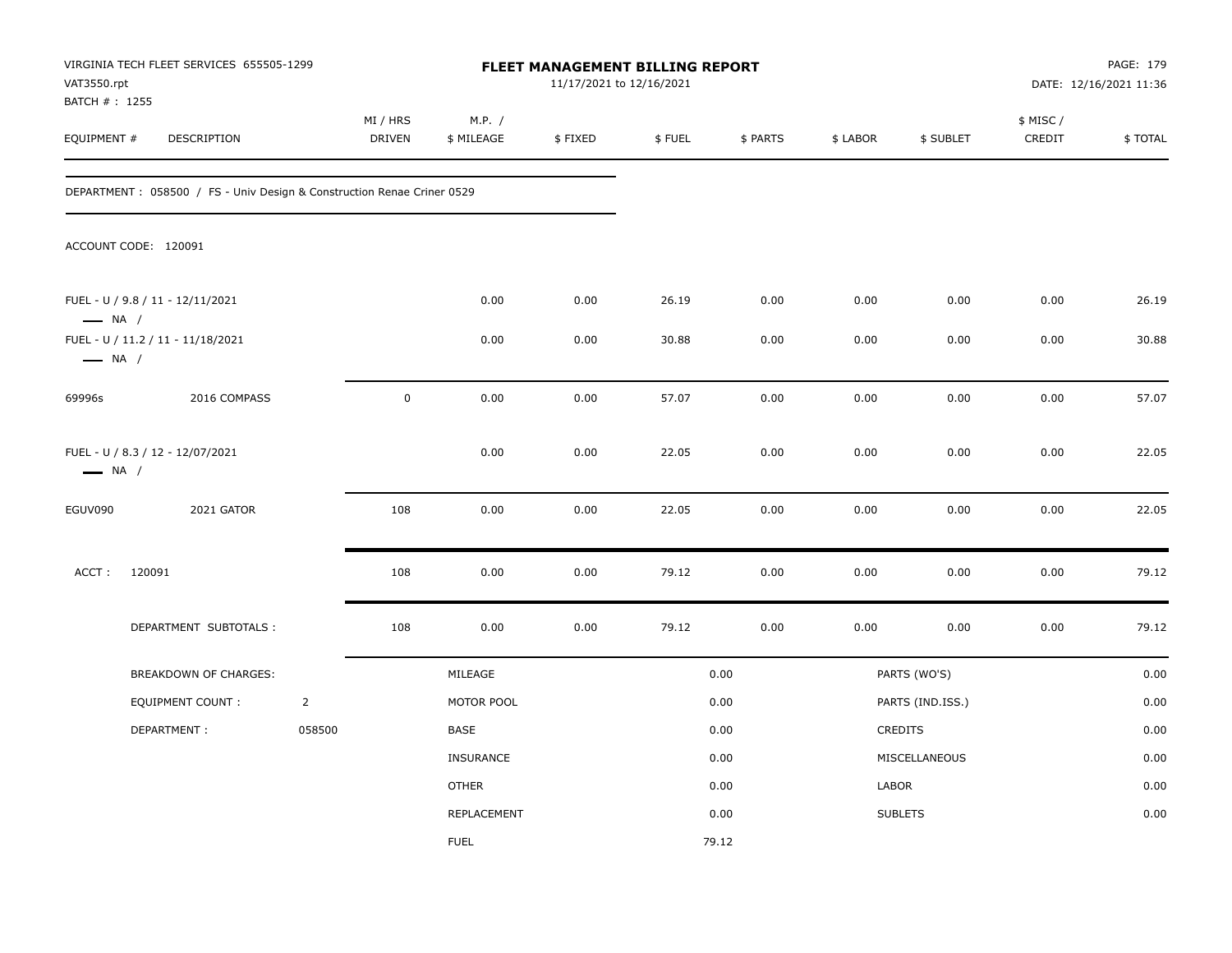| VAT3550.rpt<br>BATCH #: 1255 | VIRGINIA TECH FLEET SERVICES 655505-1299                    |                           | FLEET MANAGEMENT BILLING REPORT<br>11/17/2021 to 12/16/2021 |          |        |          |          |                  |                     | PAGE: 180<br>DATE: 12/16/2021 11:36 |  |
|------------------------------|-------------------------------------------------------------|---------------------------|-------------------------------------------------------------|----------|--------|----------|----------|------------------|---------------------|-------------------------------------|--|
| EQUIPMENT #                  | DESCRIPTION                                                 | MI / HRS<br><b>DRIVEN</b> | M.P. /<br>\$ MILEAGE                                        | \$FIXED  | \$FUEL | \$ PARTS | \$ LABOR | \$ SUBLET        | \$ MISC /<br>CREDIT | \$TOTAL                             |  |
|                              | DEPARTMENT: 059400 / AUGUSTA EXT PO BOX 590 VERONA VA 24482 |                           |                                                             |          |        |          |          |                  |                     |                                     |  |
|                              | ACCOUNT CODE: 140186                                        |                           |                                                             |          |        |          |          |                  |                     |                                     |  |
| $\longrightarrow$ NA /       | FUEL - U / 21.6 / CC - 11/24/2021                           |                           | 0.00                                                        | 0.00     | 71.38  | 0.00     | 0.00     | 0.00             | 0.00                | 71.38                               |  |
| 65555S                       | 2013 Caravan                                                | 549                       | 0.00                                                        | $0.00\,$ | 71.38  | 0.00     | 0.00     | 0.00             | 0.00                | 71.38                               |  |
| ACCT:                        | 140186                                                      | 549                       | 0.00                                                        | 0.00     | 71.38  | 0.00     | 0.00     | 0.00             | 0.00                | 71.38                               |  |
|                              | DEPARTMENT SUBTOTALS :                                      | 549                       | 0.00                                                        | 0.00     | 71.38  | 0.00     | 0.00     | 0.00             | 0.00                | 71.38                               |  |
|                              | <b>BREAKDOWN OF CHARGES:</b>                                |                           | MILEAGE                                                     |          |        | 0.00     |          | PARTS (WO'S)     |                     | 0.00                                |  |
|                              | <b>EQUIPMENT COUNT:</b>                                     | $\mathbf{1}$              | MOTOR POOL                                                  |          |        | 0.00     |          | PARTS (IND.ISS.) |                     | 0.00                                |  |
|                              | DEPARTMENT:                                                 | 059400                    | <b>BASE</b>                                                 |          |        | 0.00     |          | <b>CREDITS</b>   |                     | 0.00                                |  |
|                              |                                                             |                           | INSURANCE                                                   |          |        | 0.00     |          | MISCELLANEOUS    |                     | 0.00                                |  |
|                              |                                                             |                           | <b>OTHER</b>                                                |          |        | 0.00     | LABOR    |                  |                     | 0.00                                |  |
|                              |                                                             |                           | REPLACEMENT                                                 |          |        | 0.00     |          | <b>SUBLETS</b>   |                     | 0.00                                |  |
|                              |                                                             |                           | <b>FUEL</b>                                                 |          |        | 71.38    |          |                  |                     |                                     |  |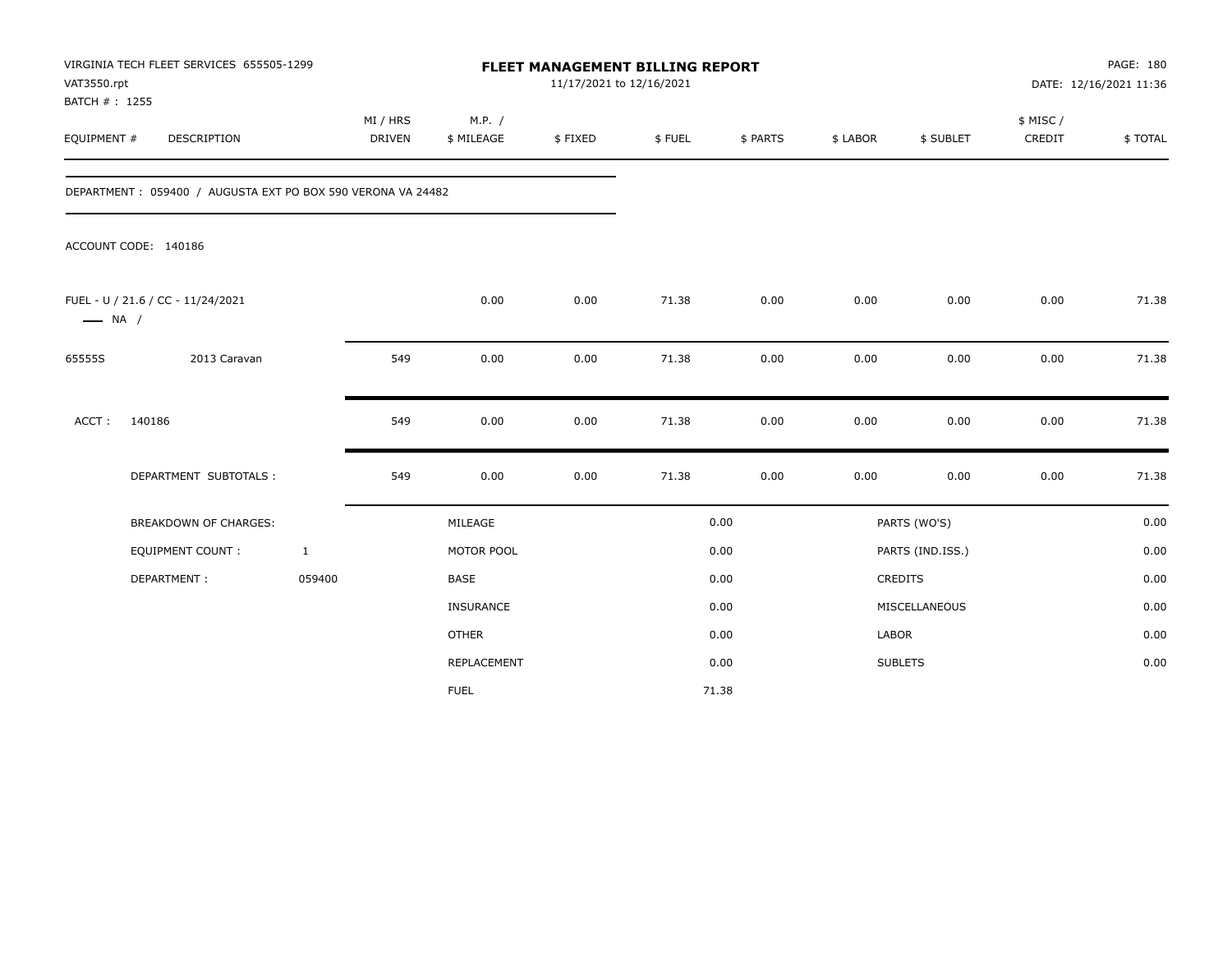| VAT3550.rpt<br>BATCH #: 1255 | VIRGINIA TECH FLEET SERVICES 655505-1299                           |                           |                      | <b>FLEET MANAGEMENT BILLING REPORT</b> | 11/17/2021 to 12/16/2021 |          |              |                  |                     | PAGE: 181<br>DATE: 12/16/2021 11:36 |
|------------------------------|--------------------------------------------------------------------|---------------------------|----------------------|----------------------------------------|--------------------------|----------|--------------|------------------|---------------------|-------------------------------------|
| EQUIPMENT #                  | DESCRIPTION                                                        | MI / HRS<br><b>DRIVEN</b> | M.P. /<br>\$ MILEAGE | \$FIXED                                | \$FUEL                   | \$ PARTS | \$ LABOR     | \$ SUBLET        | \$ MISC /<br>CREDIT | \$TOTAL                             |
|                              | DEPARTMENT: 061100 / CULPEPER CO EXT 101 S. WEST CULPEPER VA 22701 |                           |                      |                                        |                          |          |              |                  |                     |                                     |
|                              | ACCOUNT CODE: 140249                                               |                           |                      |                                        |                          |          |              |                  |                     |                                     |
| $\longrightarrow$ NA /       | FUEL - U / 35.8 / CC - 11/24/2021                                  |                           | 0.00                 | 0.00                                   | 117.51                   | 0.00     | 0.00         | 0.00             | 0.00                | 117.51                              |
| 65572s                       | 2013 Caravan                                                       | 872                       | 0.00                 | 0.00                                   | 117.51                   | 0.00     | 0.00         | 0.00             | 0.00                | 117.51                              |
| ACCT:                        | 140249                                                             | 872                       | 0.00                 | 0.00                                   | 117.51                   | 0.00     | 0.00         | 0.00             | 0.00                | 117.51                              |
|                              | DEPARTMENT SUBTOTALS :                                             | 872                       | 0.00                 | 0.00                                   | 117.51                   | 0.00     | 0.00         | 0.00             | 0.00                | 117.51                              |
|                              | <b>BREAKDOWN OF CHARGES:</b>                                       |                           | MILEAGE              |                                        |                          | 0.00     |              | PARTS (WO'S)     |                     | 0.00                                |
|                              | <b>EQUIPMENT COUNT:</b>                                            | $\mathbf{1}$              | MOTOR POOL           |                                        |                          | 0.00     |              | PARTS (IND.ISS.) |                     | 0.00                                |
|                              | DEPARTMENT:                                                        | 061100                    | <b>BASE</b>          |                                        |                          | 0.00     |              | CREDITS          |                     | 0.00                                |
|                              |                                                                    |                           | INSURANCE            |                                        |                          | 0.00     |              | MISCELLANEOUS    |                     | 0.00                                |
|                              |                                                                    |                           | <b>OTHER</b>         |                                        |                          | 0.00     | <b>LABOR</b> |                  |                     | 0.00                                |
|                              |                                                                    |                           | REPLACEMENT          |                                        |                          | 0.00     |              | <b>SUBLETS</b>   |                     | 0.00                                |
|                              |                                                                    |                           | <b>FUEL</b>          |                                        |                          | 117.51   |              |                  |                     |                                     |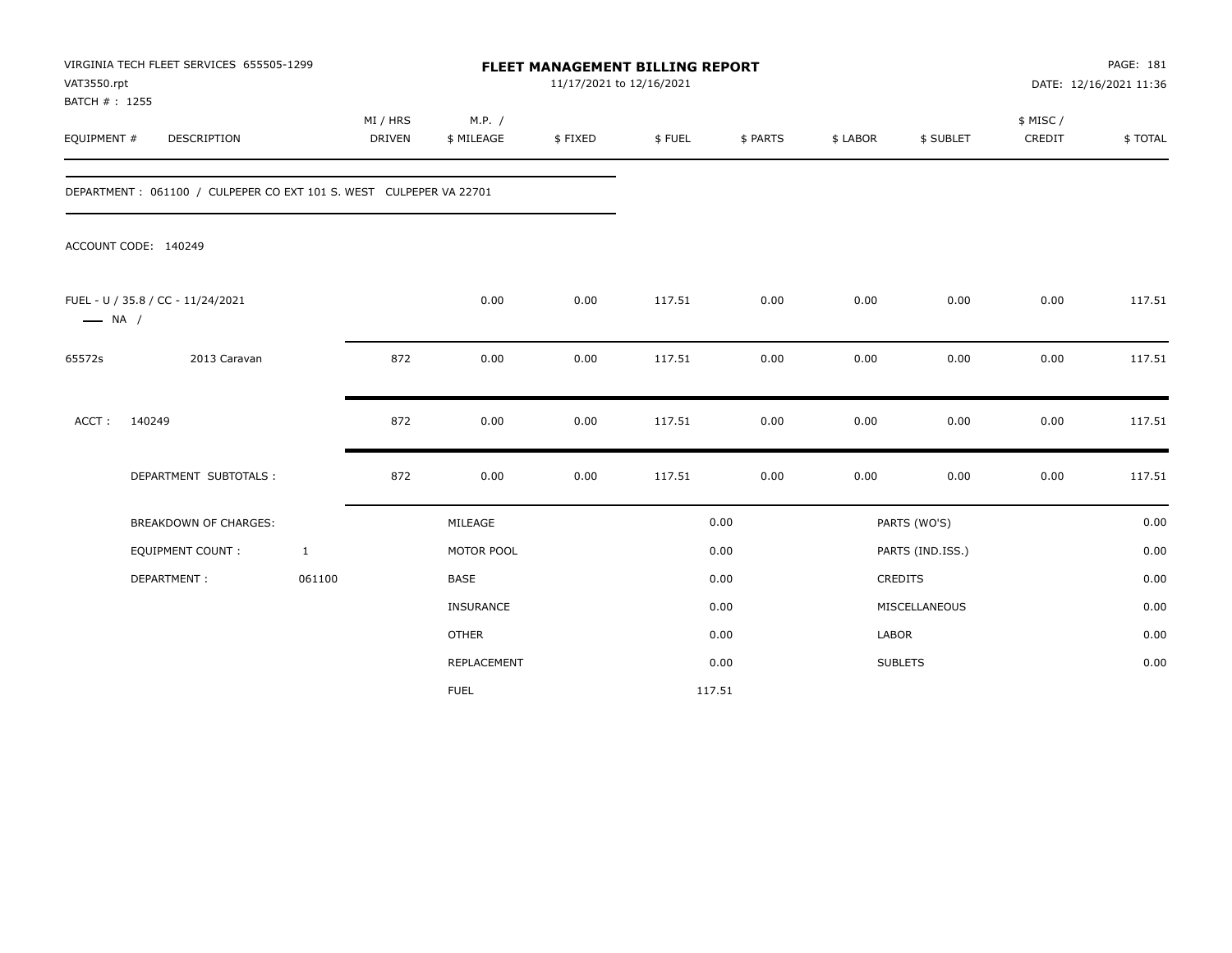| VAT3550.rpt<br>BATCH #: 1255 | VIRGINIA TECH FLEET SERVICES 655505-1299                                 |                           |                      | FLEET MANAGEMENT BILLING REPORT<br>11/17/2021 to 12/16/2021 |        |          |              |                  |                     | PAGE: 182<br>DATE: 12/16/2021 11:36 |
|------------------------------|--------------------------------------------------------------------------|---------------------------|----------------------|-------------------------------------------------------------|--------|----------|--------------|------------------|---------------------|-------------------------------------|
| EQUIPMENT #                  | DESCRIPTION                                                              | MI / HRS<br><b>DRIVEN</b> | M.P. /<br>\$ MILEAGE | \$FIXED                                                     | \$FUEL | \$ PARTS | \$ LABOR     | \$ SUBLET        | \$ MISC /<br>CREDIT | \$TOTAL                             |
|                              | DEPARTMENT: 061800 / Fauguier Coop Ext 24 Pelham St. Warrenton, VA 20186 |                           |                      |                                                             |        |          |              |                  |                     |                                     |
|                              | ACCOUNT CODE: 140251                                                     |                           |                      |                                                             |        |          |              |                  |                     |                                     |
| $\longrightarrow$ NA /       | FUEL - U / 29.4 / CC - 11/24/2021                                        |                           | 0.00                 | 0.00                                                        | 95.93  | 0.00     | 0.00         | 0.00             | 0.00                | 95.93                               |
| 80213S                       | 2020 Caravan                                                             | 622                       | 0.00                 | 0.00                                                        | 95.93  | 0.00     | 0.00         | 0.00             | 0.00                | 95.93                               |
| ACCT:                        | 140251                                                                   | 622                       | 0.00                 | 0.00                                                        | 95.93  | 0.00     | 0.00         | 0.00             | 0.00                | 95.93                               |
|                              | DEPARTMENT SUBTOTALS :                                                   | 622                       | 0.00                 | 0.00                                                        | 95.93  | 0.00     | 0.00         | 0.00             | 0.00                | 95.93                               |
|                              | <b>BREAKDOWN OF CHARGES:</b>                                             |                           | MILEAGE              |                                                             |        | 0.00     |              | PARTS (WO'S)     |                     | 0.00                                |
|                              | <b>EQUIPMENT COUNT:</b>                                                  | $\mathbf{1}$              | MOTOR POOL           |                                                             |        | 0.00     |              | PARTS (IND.ISS.) |                     | 0.00                                |
|                              | DEPARTMENT:                                                              | 061800                    | BASE                 |                                                             |        | 0.00     |              | CREDITS          |                     | 0.00                                |
|                              |                                                                          |                           | INSURANCE            |                                                             |        | 0.00     |              | MISCELLANEOUS    |                     | 0.00                                |
|                              |                                                                          |                           | <b>OTHER</b>         |                                                             |        | 0.00     | <b>LABOR</b> |                  |                     | 0.00                                |
|                              |                                                                          |                           | REPLACEMENT          |                                                             |        | 0.00     |              | <b>SUBLETS</b>   |                     | 0.00                                |
|                              |                                                                          |                           | <b>FUEL</b>          |                                                             |        | 95.93    |              |                  |                     |                                     |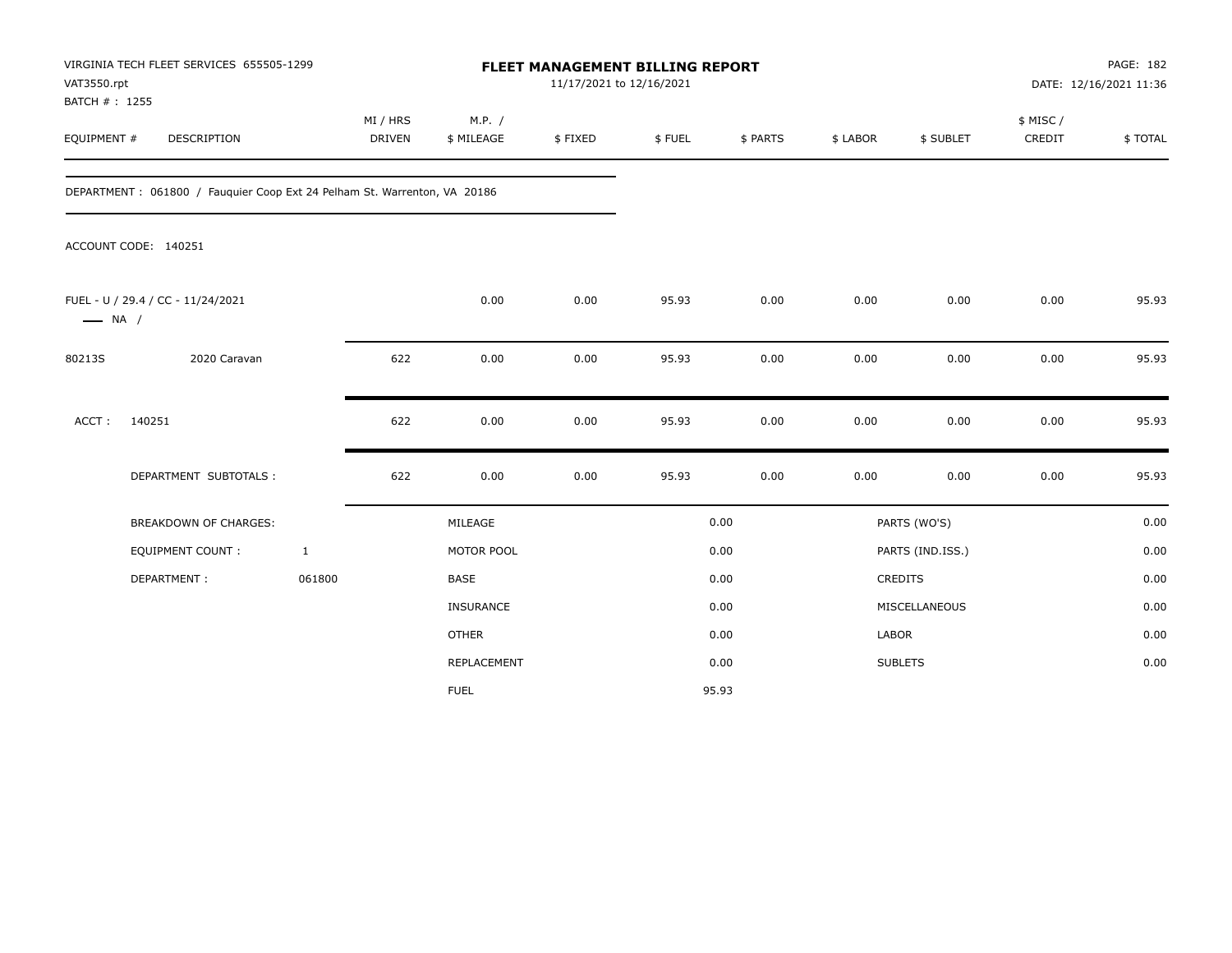| VAT3550.rpt                  | VIRGINIA TECH FLEET SERVICES 655505-1299                                   |                           |                      | <b>FLEET MANAGEMENT BILLING REPORT</b><br>11/17/2021 to 12/16/2021 |        |          |              |                  |                     | PAGE: 183<br>DATE: 12/16/2021 11:36 |  |
|------------------------------|----------------------------------------------------------------------------|---------------------------|----------------------|--------------------------------------------------------------------|--------|----------|--------------|------------------|---------------------|-------------------------------------|--|
| BATCH #: 1255<br>EQUIPMENT # | DESCRIPTION                                                                | MI / HRS<br><b>DRIVEN</b> | M.P. /<br>\$ MILEAGE | \$FIXED                                                            | \$FUEL | \$ PARTS | \$ LABOR     | \$ SUBLET        | \$ MISC /<br>CREDIT | \$TOTAL                             |  |
|                              | DEPARTMENT: 062200 / FREDERICK CO EXT 107 N. KENT WINCHESTER VA 22601-5000 |                           |                      |                                                                    |        |          |              |                  |                     |                                     |  |
|                              | ACCOUNT CODE: 140252                                                       |                           |                      |                                                                    |        |          |              |                  |                     |                                     |  |
| $\longrightarrow$ NA /       | FUEL - U / 20.2 / CC - 11/24/2021                                          |                           | 0.00                 | 0.00                                                               | 65.52  | 0.00     | 0.00         | 0.00             | 0.00                | 65.52                               |  |
| 79410s                       | 2020 Rogue                                                                 | 566                       | 0.00                 | 0.00                                                               | 65.52  | 0.00     | 0.00         | 0.00             | 0.00                | 65.52                               |  |
| ACCT:                        | 140252                                                                     | 566                       | 0.00                 | 0.00                                                               | 65.52  | 0.00     | 0.00         | 0.00             | 0.00                | 65.52                               |  |
|                              | DEPARTMENT SUBTOTALS :                                                     | 566                       | 0.00                 | 0.00                                                               | 65.52  | 0.00     | 0.00         | 0.00             | 0.00                | 65.52                               |  |
|                              | <b>BREAKDOWN OF CHARGES:</b>                                               |                           | MILEAGE              |                                                                    |        | 0.00     |              | PARTS (WO'S)     |                     | 0.00                                |  |
|                              | <b>EQUIPMENT COUNT:</b>                                                    | $\mathbf{1}$              | MOTOR POOL           |                                                                    |        | 0.00     |              | PARTS (IND.ISS.) |                     | 0.00                                |  |
|                              | DEPARTMENT:                                                                | 062200                    | <b>BASE</b>          |                                                                    |        | 0.00     |              | <b>CREDITS</b>   |                     | 0.00                                |  |
|                              |                                                                            |                           | <b>INSURANCE</b>     |                                                                    |        | 0.00     |              | MISCELLANEOUS    |                     | 0.00                                |  |
|                              |                                                                            |                           | <b>OTHER</b>         |                                                                    |        | 0.00     | <b>LABOR</b> |                  |                     | 0.00                                |  |
|                              |                                                                            |                           | REPLACEMENT          |                                                                    |        | 0.00     |              | <b>SUBLETS</b>   |                     | 0.00                                |  |
|                              |                                                                            |                           | <b>FUEL</b>          |                                                                    |        | 65.52    |              |                  |                     |                                     |  |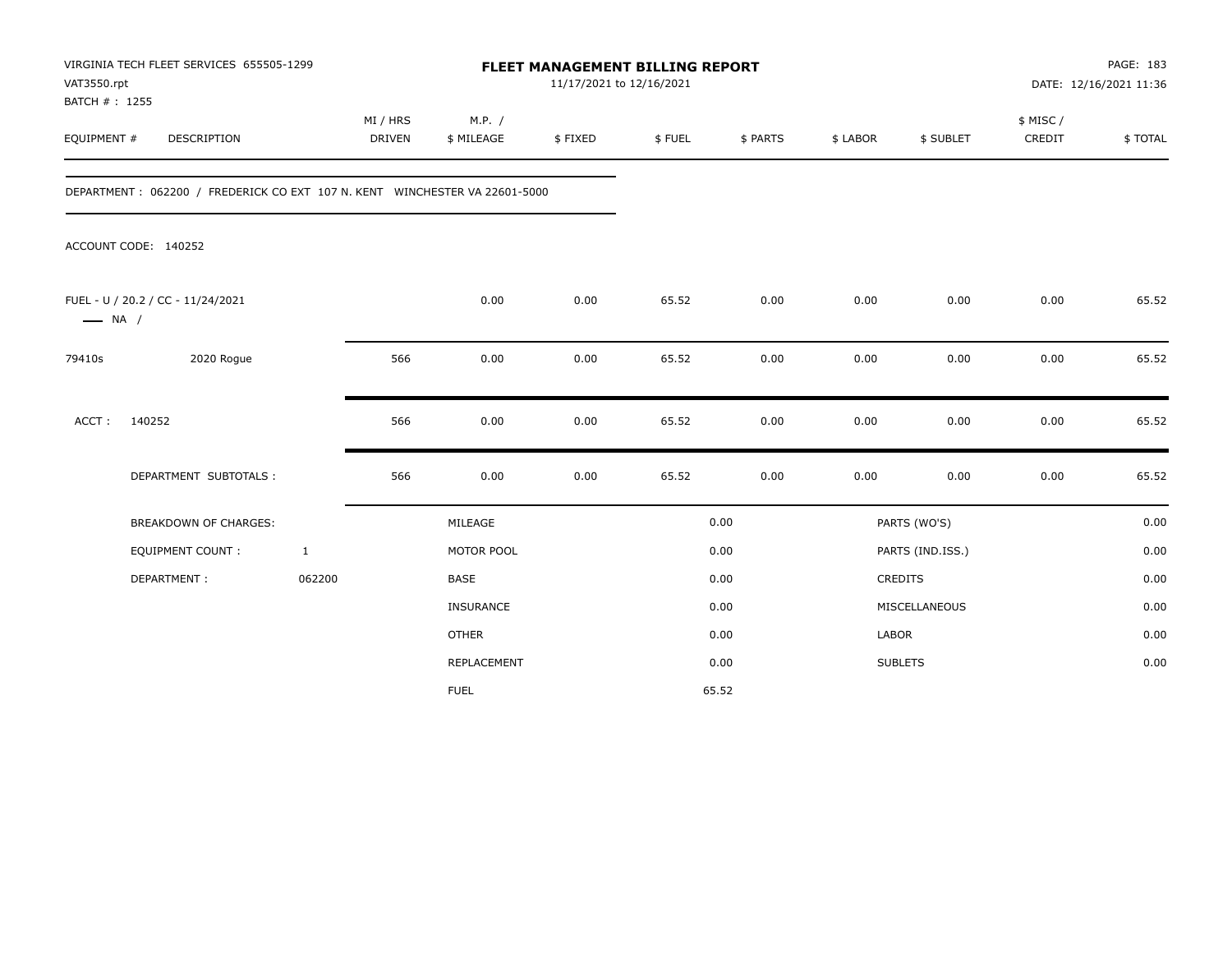| VAT3550.rpt<br>BATCH #: 1255                               | VIRGINIA TECH FLEET SERVICES 655505-1299                        |                           |                      | FLEET MANAGEMENT BILLING REPORT<br>11/17/2021 to 12/16/2021 |        |          |          |           |                    | PAGE: 184<br>DATE: 12/16/2021 11:36 |
|------------------------------------------------------------|-----------------------------------------------------------------|---------------------------|----------------------|-------------------------------------------------------------|--------|----------|----------|-----------|--------------------|-------------------------------------|
| EQUIPMENT #                                                | DESCRIPTION                                                     | MI / HRS<br><b>DRIVEN</b> | M.P. /<br>\$ MILEAGE | \$FIXED                                                     | \$FUEL | \$ PARTS | \$ LABOR | \$ SUBLET | \$ MISC/<br>CREDIT | \$TOTAL                             |
|                                                            | DEPARTMENT: 063800 / Family Resources Program Stacy Harris 0228 |                           |                      |                                                             |        |          |          |           |                    |                                     |
| ACCOUNT CODE: 146100                                       |                                                                 |                           |                      |                                                             |        |          |          |           |                    |                                     |
| FUEL - U / 2.1 / 12 - 11/17/2021<br>$\longrightarrow$ NA / |                                                                 |                           | 0.00                 | 0.00                                                        | 5.85   | 0.00     | 0.00     | 0.00      | 0.00               | 5.85                                |
| <b>BASE CHARGE</b><br>$\longrightarrow$ NA /               |                                                                 |                           | 0.00                 | 373.00                                                      | 0.00   | 0.00     | 0.00     | 0.00      | 0.00               | 373.00                              |
| <b>PA74</b>                                                | 2016 IMPALA                                                     | 3                         | 0.00                 | 373.00                                                      | 5.85   | 0.00     | 0.00     | 0.00      | 0.00               | 378.85                              |
| ACCT: 146100                                               |                                                                 | 3                         | 0.00                 | 373.00                                                      | 5.85   | 0.00     | 0.00     | 0.00      | 0.00               | 378.85                              |
| ACCOUNT CODE: 146117                                       |                                                                 |                           |                      |                                                             |        |          |          |           |                    |                                     |
| FUEL - U / 0.0 / 12 - 12/07/2021<br>$\longrightarrow$ NA / |                                                                 |                           | 0.00                 | 0.00                                                        | 0.03   | 0.00     | 0.00     | 0.00      | 0.00               | 0.03                                |
| FUEL - U / 8.5 / 12 - 12/07/2021<br>$\longrightarrow$ NA / |                                                                 |                           | 0.00                 | 0.00                                                        | 22.72  | 0.00     | 0.00     | 0.00      | 0.00               | 22.72                               |
| $\longrightarrow$ NA /                                     | FUEL - U / 12.9 / CC - 11/24/2021                               |                           | 0.00                 | 0.00                                                        | 42.64  | 0.00     | 0.00     | 0.00      | 0.00               | 42.64                               |
| <b>BASE CHARGE</b><br>$\longrightarrow$ NA /               |                                                                 |                           | 0.00                 | 373.00                                                      | 0.00   | 0.00     | 0.00     | 0.00      | 0.00               | 373.00                              |
| PA83                                                       | 2016 IMPALA                                                     | 277                       | 0.00                 | 373.00                                                      | 65.39  | 0.00     | 0.00     | 0.00      | 0.00               | 438.39                              |
| ACCT: 146117                                               |                                                                 | 277                       | 0.00                 | 373.00                                                      | 65.39  | 0.00     | 0.00     | 0.00      | 0.00               | 438.39                              |

ACCOUNT CODE: 146118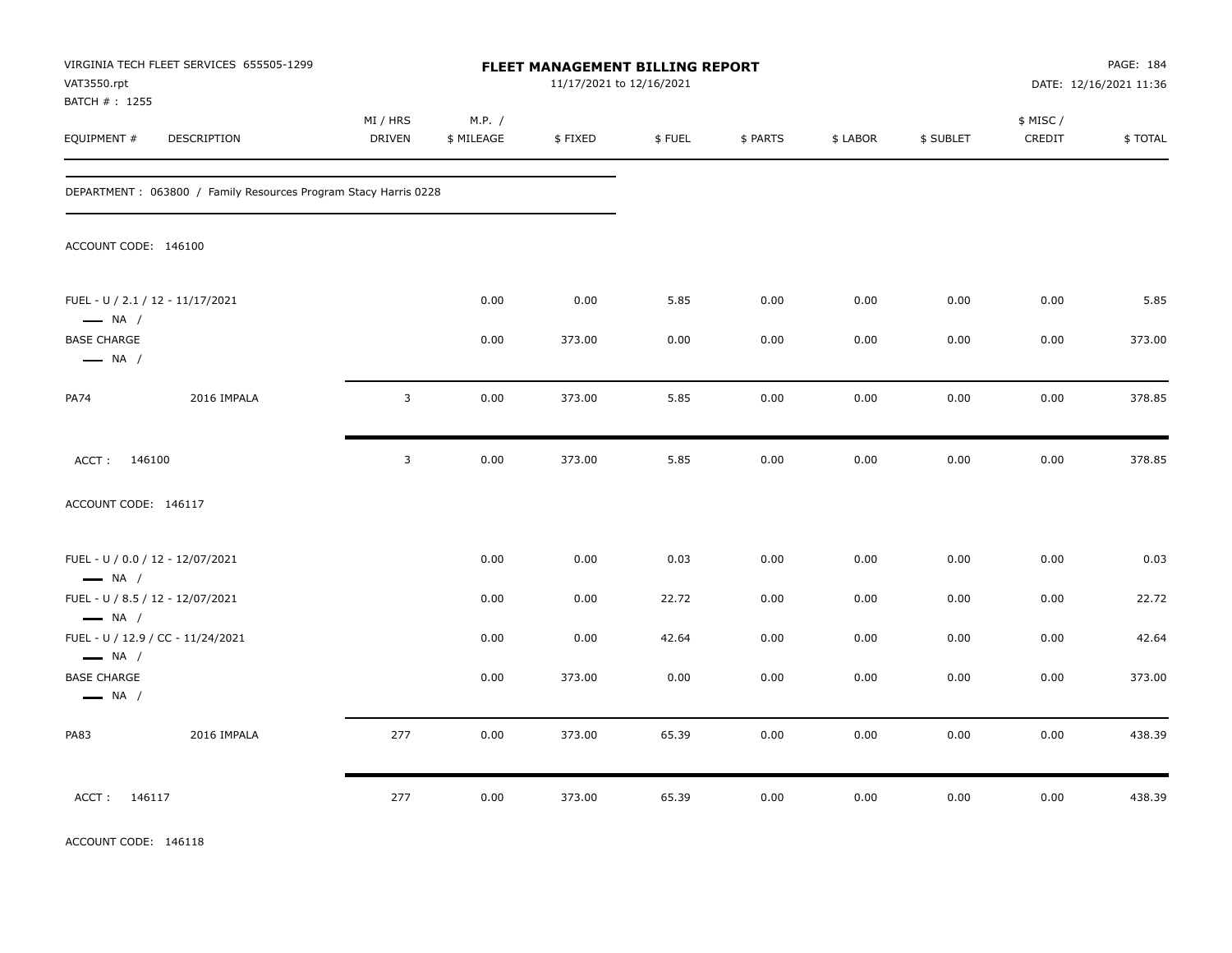| VAT3550.rpt<br>BATCH # : 1255                | VIRGINIA TECH FLEET SERVICES 655505-1299                        |                    |                      | FLEET MANAGEMENT BILLING REPORT<br>11/17/2021 to 12/16/2021 |        |          |          |           |                     | PAGE: 185<br>DATE: 12/16/2021 11:36 |
|----------------------------------------------|-----------------------------------------------------------------|--------------------|----------------------|-------------------------------------------------------------|--------|----------|----------|-----------|---------------------|-------------------------------------|
| EQUIPMENT #                                  | DESCRIPTION                                                     | MI / HRS<br>DRIVEN | M.P. /<br>\$ MILEAGE | \$FIXED                                                     | \$FUEL | \$ PARTS | \$ LABOR | \$ SUBLET | \$ MISC /<br>CREDIT | \$TOTAL                             |
|                                              | DEPARTMENT: 063800 / Family Resources Program Stacy Harris 0228 |                    |                      |                                                             |        |          |          |           |                     |                                     |
| $\longrightarrow$ NA /                       | FUEL - U / 11.4 / 12 - 12/09/2021                               |                    | 0.00                 | 0.00                                                        | 30.33  | 0.00     | 0.00     | 0.00      | 0.00                | 30.33                               |
| <b>BASE CHARGE</b><br>$\longrightarrow$ NA / |                                                                 |                    | 0.00                 | 373.00                                                      | 0.00   | 0.00     | 0.00     | 0.00      | 0.00                | 373.00                              |
| <b>PA25</b>                                  | 2012 IMPALA                                                     | 349                | 0.00                 | 373.00                                                      | 30.33  | 0.00     | 0.00     | 0.00      | 0.00                | 403.33                              |
| ACCT: 146118                                 |                                                                 | 349                | 0.00                 | 373.00                                                      | 30.33  | 0.00     | 0.00     | 0.00      | 0.00                | 403.33                              |
| ACCOUNT CODE: 546483                         |                                                                 |                    |                      |                                                             |        |          |          |           |                     |                                     |
| $\longrightarrow$ NA /                       | FUEL - U / 17.9 / CC - 11/24/2021                               |                    | 0.00                 | 0.00                                                        | 58.07  | 0.00     | 0.00     | 0.00      | 0.00                | 58.07                               |
| <b>BASE CHARGE</b><br>$\longrightarrow$ NA / |                                                                 |                    | 0.00                 | 403.00                                                      | 0.00   | 0.00     | 0.00     | 0.00      | 0.00                | 403.00                              |
| PA116                                        | 2011 Caravan                                                    | 341                | 0.00                 | 403.00                                                      | 58.07  | 0.00     | 0.00     | 0.00      | 0.00                | 461.07                              |
| <b>BASE CHARGE</b><br>$\longrightarrow$ NA / |                                                                 |                    | 0.00                 | 351.00                                                      | 0.00   | 0.00     | 0.00     | 0.00      | 0.00                | 351.00                              |
| <b>PA40</b>                                  | 2017 Corolla                                                    | 427                | 0.00                 | 351.00                                                      | 0.00   | 0.00     | 0.00     | 0.00      | 0.00                | 351.00                              |
| 546483<br>ACCT:                              |                                                                 | 768                | 0.00                 | 754.00                                                      | 58.07  | 0.00     | 0.00     | 0.00      | 0.00                | 812.07                              |

ACCOUNT CODE: 546484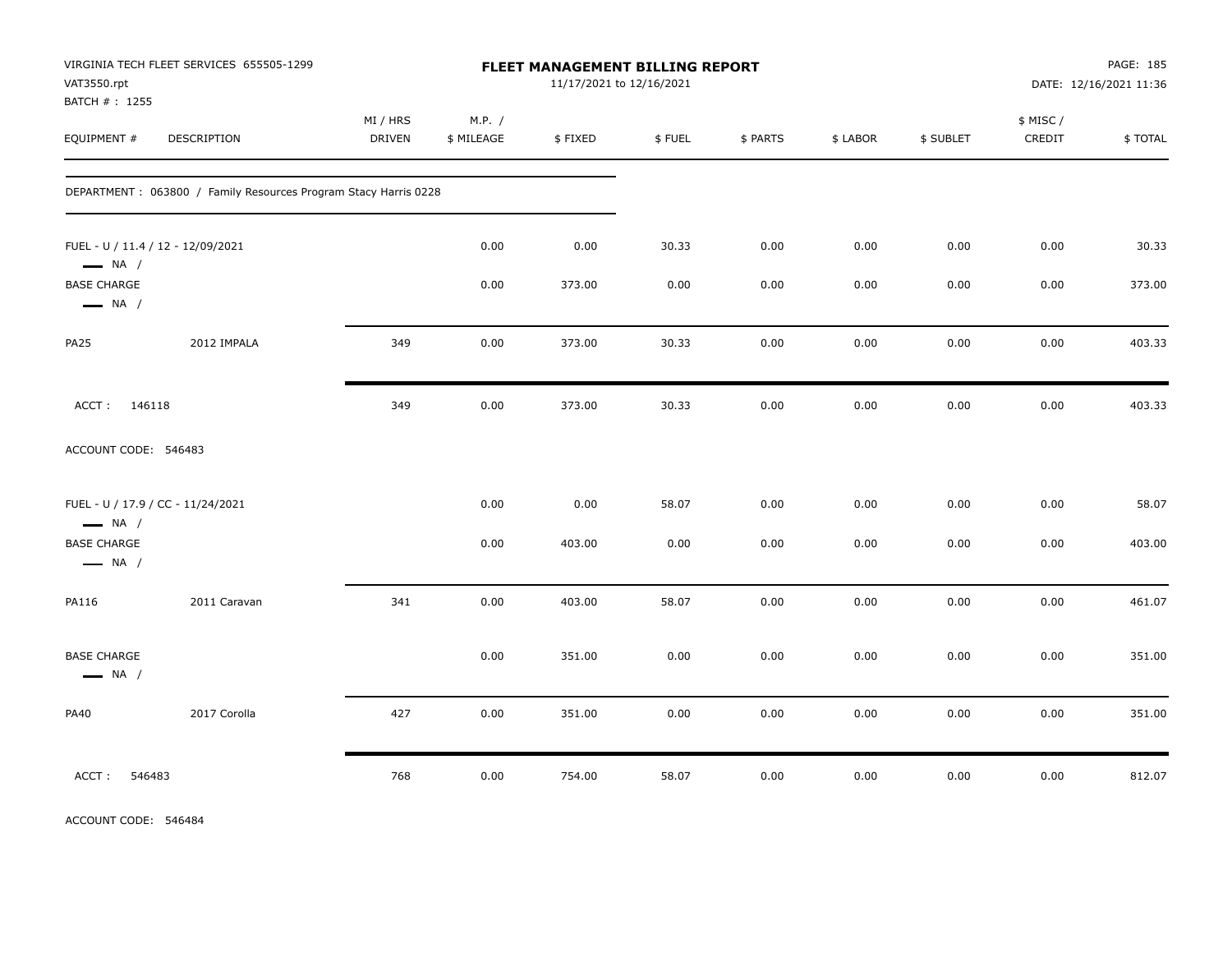| VAT3550.rpt<br>BATCH #: 1255                               | VIRGINIA TECH FLEET SERVICES 655505-1299                        |                           |                      | <b>FLEET MANAGEMENT BILLING REPORT</b><br>11/17/2021 to 12/16/2021 |        |          |          |           |                    | PAGE: 186<br>DATE: 12/16/2021 11:36 |
|------------------------------------------------------------|-----------------------------------------------------------------|---------------------------|----------------------|--------------------------------------------------------------------|--------|----------|----------|-----------|--------------------|-------------------------------------|
| EQUIPMENT #                                                | <b>DESCRIPTION</b>                                              | MI / HRS<br><b>DRIVEN</b> | M.P. /<br>\$ MILEAGE | \$FIXED                                                            | \$FUEL | \$ PARTS | \$ LABOR | \$ SUBLET | \$ MISC/<br>CREDIT | \$TOTAL                             |
|                                                            | DEPARTMENT: 063800 / Family Resources Program Stacy Harris 0228 |                           |                      |                                                                    |        |          |          |           |                    |                                     |
| FUEL - U / 3.4 / 11 - 11/17/2021<br>$\longrightarrow$ NA / |                                                                 |                           | 0.00                 | 0.00                                                               | 9.44   | 0.00     | 0.00     | 0.00      | 0.00               | 9.44                                |
| FUEL - U / 9.1 / CC - 11/24/2021<br>$\longrightarrow$ NA / |                                                                 |                           | 0.00                 | 0.00                                                               | 30.00  | 0.00     | 0.00     | 0.00      | 0.00               | 30.00                               |
| <b>BASE CHARGE</b><br>$\longrightarrow$ NA /               |                                                                 |                           | 0.00                 | 351.00                                                             | 0.00   | 0.00     | 0.00     | 0.00      | 0.00               | 351.00                              |
| <b>PA118</b>                                               | 2018 Corolla                                                    | 277                       | 0.00                 | 351.00                                                             | 39.44  | 0.00     | 0.00     | 0.00      | 0.00               | 390.44                              |
| $\longrightarrow$ NA /                                     | FUEL - U / 25.2 / CC - 11/24/2021                               |                           | 0.00                 | 0.00                                                               | 83.12  | 0.00     | 0.00     | 0.00      | 0.00               | 83.12                               |
| <b>BASE CHARGE</b><br>$\longrightarrow$ NA /               |                                                                 |                           | 0.00                 | 351.00                                                             | 0.00   | 0.00     | 0.00     | 0.00      | 0.00               | 351.00                              |
| Pa119                                                      | 2017 Corolla                                                    | 338                       | 0.00                 | 351.00                                                             | 83.12  | 0.00     | 0.00     | 0.00      | 0.00               | 434.12                              |
| FUEL - U / 8.5 / CC - 11/24/2021<br>$\longrightarrow$ NA / |                                                                 |                           | 0.00                 | 0.00                                                               | 28.54  | 0.00     | 0.00     | 0.00      | 0.00               | 28.54                               |
| <b>BASE CHARGE</b><br>$\longrightarrow$ NA /               |                                                                 |                           | 0.00                 | 351.00                                                             | 0.00   | 0.00     | 0.00     | 0.00      | 0.00               | 351.00                              |
| PA30                                                       | 2017 Corolla                                                    | 175                       | 0.00                 | 351.00                                                             | 28.54  | 0.00     | 0.00     | 0.00      | 0.00               | 379.54                              |
| $\longrightarrow$ NA /                                     | FUEL - U / 10.8 / CC - 11/24/2021                               |                           | 0.00                 | 0.00                                                               | 34.60  | 0.00     | 0.00     | 0.00      | 0.00               | 34.60                               |
| <b>BASE CHARGE</b><br>$\longrightarrow$ NA /               |                                                                 |                           | 0.00                 | 351.00                                                             | 0.00   | 0.00     | 0.00     | 0.00      | 0.00               | 351.00                              |
| <b>PA45</b>                                                | 2017 Corolla                                                    | 451                       | 0.00                 | 351.00                                                             | 34.60  | 0.00     | 0.00     | 0.00      | 0.00               | 385.60                              |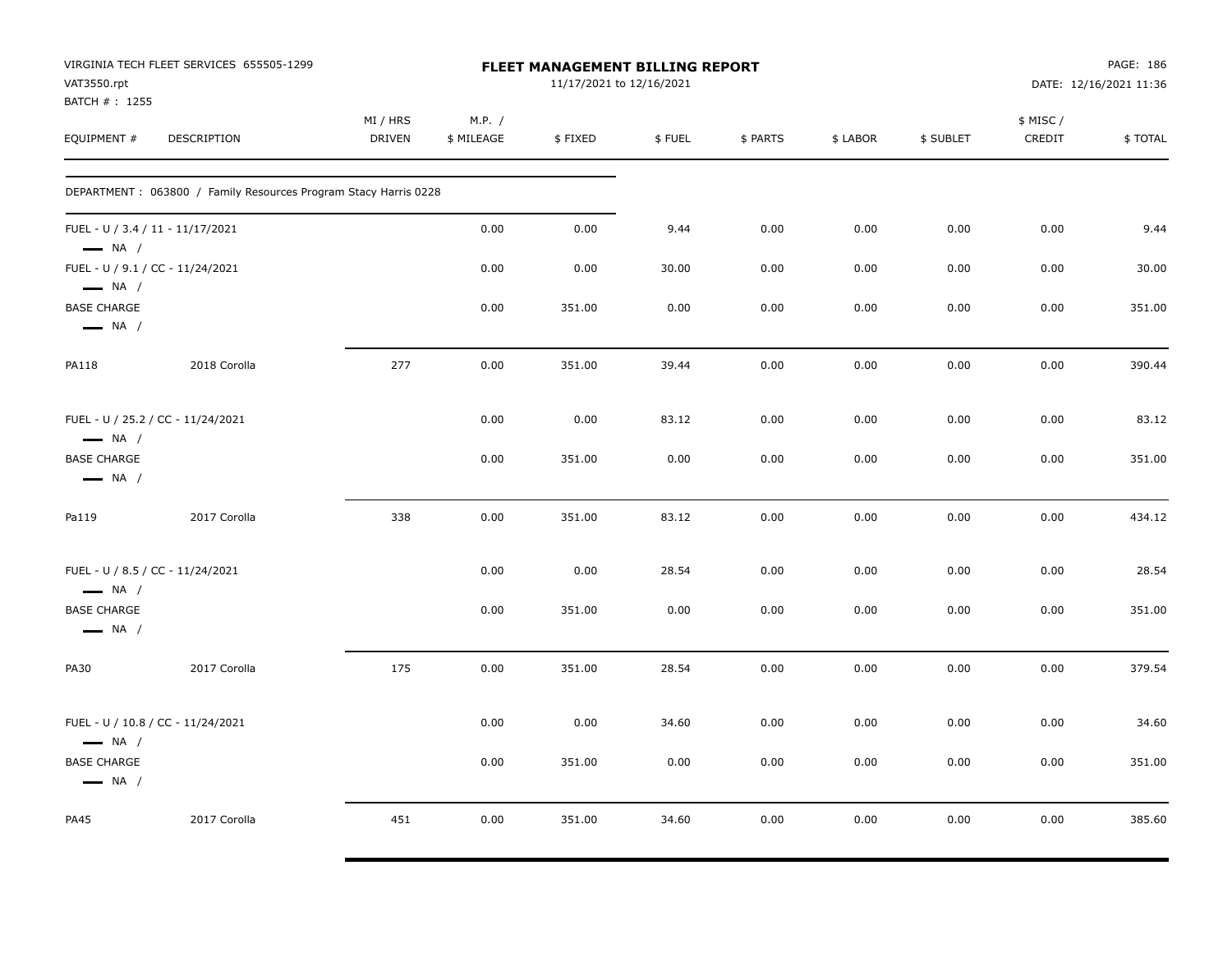| VAT3550.rpt<br>BATCH #: 1255                                           | VIRGINIA TECH FLEET SERVICES 655505-1299                        |        |                    |                      |          | FLEET MANAGEMENT BILLING REPORT<br>11/17/2021 to 12/16/2021 |          |          |                  |                     | PAGE: 187<br>DATE: 12/16/2021 11:36 |
|------------------------------------------------------------------------|-----------------------------------------------------------------|--------|--------------------|----------------------|----------|-------------------------------------------------------------|----------|----------|------------------|---------------------|-------------------------------------|
| EQUIPMENT #                                                            | <b>DESCRIPTION</b>                                              |        | MI / HRS<br>DRIVEN | M.P. /<br>\$ MILEAGE | \$FIXED  | \$FUEL                                                      | \$ PARTS | \$ LABOR | \$ SUBLET        | \$ MISC /<br>CREDIT | \$TOTAL                             |
|                                                                        | DEPARTMENT: 063800 / Family Resources Program Stacy Harris 0228 |        |                    |                      |          |                                                             |          |          |                  |                     |                                     |
| ACCT:                                                                  | 546484                                                          |        | 1,241              | 0.00                 | 1,404.00 | 185.70                                                      | 0.00     | 0.00     | 0.00             | 0.00                | 1,589.70                            |
|                                                                        | ACCOUNT CODE: 546485                                            |        |                    |                      |          |                                                             |          |          |                  |                     |                                     |
| $\longrightarrow$ NA /                                                 | FUEL - U / 16.7 / 11 - 11/16/2021                               |        |                    | 0.00                 | 0.00     | 46.06                                                       | 0.00     | 0.00     | 0.00             | 0.00                | 46.06                               |
|                                                                        | FUEL - U / 13.9 / CC - 11/24/2021                               |        |                    | 0.00                 | 0.00     | 45.22                                                       | 0.00     | 0.00     | 0.00             | 0.00                | 45.22                               |
| $\longrightarrow$ NA /<br><b>BASE CHARGE</b><br>$\longrightarrow$ NA / |                                                                 |        |                    | 0.00                 | 403.00   | 0.00                                                        | 0.00     | 0.00     | 0.00             | 0.00                | 403.00                              |
| PA109                                                                  | 2013 Caravan                                                    |        | 720                | 0.00                 | 403.00   | 91.28                                                       | 0.00     | 0.00     | 0.00             | 0.00                | 494.28                              |
| ACCT:                                                                  | 546485                                                          |        | 720                | 0.00                 | 403.00   | 91.28                                                       | 0.00     | 0.00     | 0.00             | 0.00                | 494.28                              |
|                                                                        | DEPARTMENT SUBTOTALS :                                          |        | 3,358              | 0.00                 | 3,680.00 | 436.62                                                      | 0.00     | 0.00     | 0.00             | 0.00                | 4,116.62                            |
|                                                                        | BREAKDOWN OF CHARGES:                                           |        |                    | MILEAGE              |          |                                                             | 0.00     |          | PARTS (WO'S)     |                     | 0.00                                |
|                                                                        | <b>EQUIPMENT COUNT:</b>                                         | 10     |                    | MOTOR POOL           |          |                                                             | 0.00     |          | PARTS (IND.ISS.) |                     | 0.00                                |
|                                                                        | DEPARTMENT:                                                     | 063800 |                    | BASE                 |          | 3,680.00                                                    |          |          | CREDITS          |                     | 0.00                                |
|                                                                        |                                                                 |        |                    | <b>INSURANCE</b>     |          |                                                             | 0.00     |          | MISCELLANEOUS    |                     | 0.00                                |
|                                                                        |                                                                 |        |                    | <b>OTHER</b>         |          |                                                             | 0.00     | LABOR    |                  |                     | 0.00                                |
|                                                                        |                                                                 |        |                    | <b>REPLACEMENT</b>   |          |                                                             | 0.00     |          | <b>SUBLETS</b>   |                     | 0.00                                |
|                                                                        |                                                                 |        |                    | <b>FUEL</b>          |          | 436.62                                                      |          |          |                  |                     |                                     |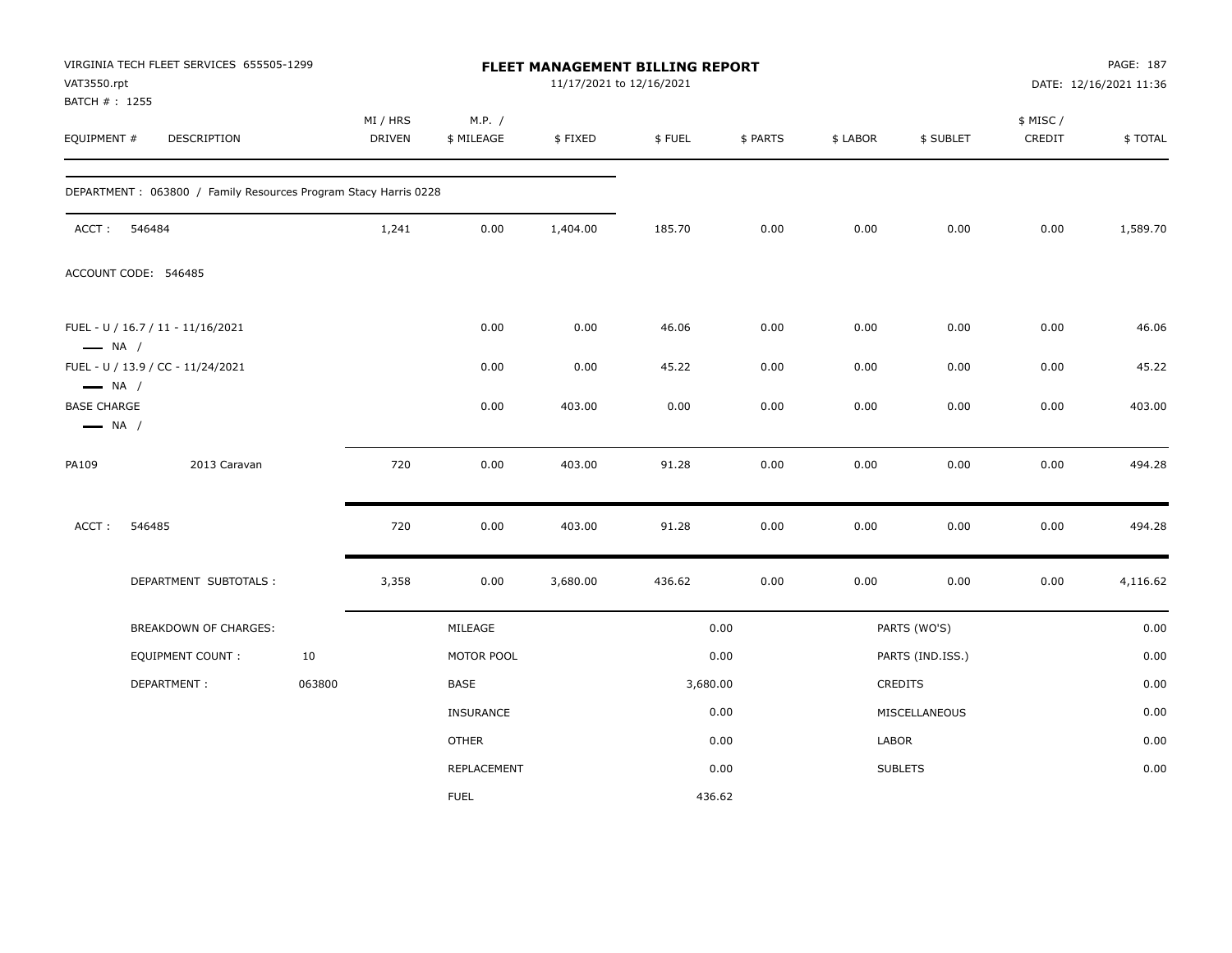| VAT3550.rpt<br>BATCH #: 1255                                           | VIRGINIA TECH FLEET SERVICES 655505-1299                             |              |                    |                      | FLEET MANAGEMENT BILLING REPORT<br>11/17/2021 to 12/16/2021 |        |          |          |                  |                     | PAGE: 188<br>DATE: 12/16/2021 11:36 |
|------------------------------------------------------------------------|----------------------------------------------------------------------|--------------|--------------------|----------------------|-------------------------------------------------------------|--------|----------|----------|------------------|---------------------|-------------------------------------|
| EQUIPMENT #                                                            | DESCRIPTION                                                          |              | MI / HRS<br>DRIVEN | M.P. /<br>\$ MILEAGE | \$FIXED                                                     | \$FUEL | \$ PARTS | \$ LABOR | \$ SUBLET        | \$ MISC /<br>CREDIT | \$TOTAL                             |
|                                                                        | DEPARTMENT: 063900 / ELI Overhead Clearing Account Bryan Ducote 0272 |              |                    |                      |                                                             |        |          |          |                  |                     |                                     |
|                                                                        | ACCOUNT CODE: 564012                                                 |              |                    |                      |                                                             |        |          |          |                  |                     |                                     |
| $\longrightarrow$ NA /                                                 | FUEL - U / 1.0 / 12 - 12/01/2021                                     |              |                    | 0.00                 | 0.00                                                        | 2.67   | 0.00     | 0.00     | 0.00             | 0.00                | 2.67                                |
|                                                                        | FUEL - U / 25.0 / CC - 11/24/2021                                    |              |                    | 0.00                 | 0.00                                                        | 82.04  | 0.00     | 0.00     | 0.00             | 0.00                | 82.04                               |
| $\longrightarrow$ NA /<br><b>BASE CHARGE</b><br>$\longrightarrow$ NA / |                                                                      |              |                    | 0.00                 | 602.00                                                      | 0.00   | 0.00     | 0.00     | 0.00             | 0.00                | 602.00                              |
| <b>PA31</b>                                                            | 2012 12 PAS VAN                                                      |              | 34                 | 0.00                 | 602.00                                                      | 84.71  | 0.00     | 0.00     | 0.00             | 0.00                | 686.71                              |
| ACCT:                                                                  | 564012                                                               |              | 34                 | 0.00                 | 602.00                                                      | 84.71  | 0.00     | 0.00     | 0.00             | 0.00                | 686.71                              |
|                                                                        | DEPARTMENT SUBTOTALS :                                               |              | 34                 | 0.00                 | 602.00                                                      | 84.71  | 0.00     | 0.00     | 0.00             | 0.00                | 686.71                              |
|                                                                        | BREAKDOWN OF CHARGES:                                                |              |                    | MILEAGE              |                                                             |        | 0.00     |          | PARTS (WO'S)     |                     | 0.00                                |
|                                                                        | <b>EQUIPMENT COUNT:</b>                                              | $\mathbf{1}$ |                    | MOTOR POOL           |                                                             |        | 0.00     |          | PARTS (IND.ISS.) |                     | 0.00                                |
|                                                                        | DEPARTMENT:                                                          | 063900       |                    | <b>BASE</b>          |                                                             |        | 602.00   |          | CREDITS          |                     | 0.00                                |
|                                                                        |                                                                      |              |                    | <b>INSURANCE</b>     |                                                             |        | 0.00     |          | MISCELLANEOUS    |                     | 0.00                                |
|                                                                        |                                                                      |              |                    | <b>OTHER</b>         |                                                             |        | 0.00     | LABOR    |                  |                     | 0.00                                |
|                                                                        |                                                                      |              |                    | <b>REPLACEMENT</b>   |                                                             |        | 0.00     |          | <b>SUBLETS</b>   |                     | 0.00                                |
|                                                                        |                                                                      |              |                    | <b>FUEL</b>          |                                                             |        | 84.71    |          |                  |                     |                                     |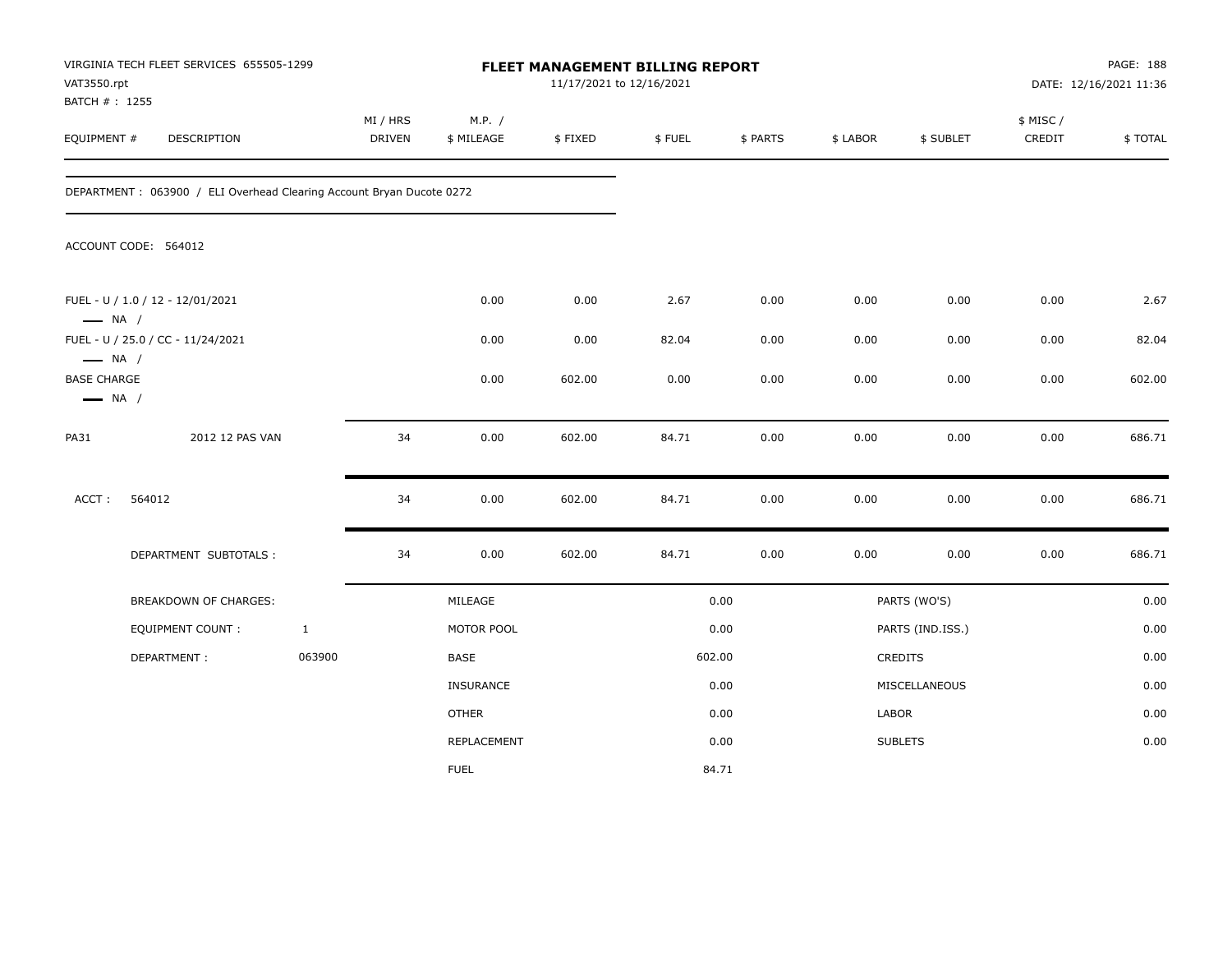| VAT3550.rpt<br>BATCH #: 1255                               | VIRGINIA TECH FLEET SERVICES 655505-1299   |                           |                      |         | FLEET MANAGEMENT BILLING REPORT<br>11/17/2021 to 12/16/2021 |          |          |           |                    | PAGE: 189<br>DATE: 12/16/2021 11:36 |
|------------------------------------------------------------|--------------------------------------------|---------------------------|----------------------|---------|-------------------------------------------------------------|----------|----------|-----------|--------------------|-------------------------------------|
| EQUIPMENT #                                                | <b>DESCRIPTION</b>                         | MI / HRS<br><b>DRIVEN</b> | M.P. /<br>\$ MILEAGE | \$FIXED | \$FUEL                                                      | \$ PARTS | \$ LABOR | \$ SUBLET | \$ MISC/<br>CREDIT | \$TOTAL                             |
|                                                            | DEPARTMENT: 064300 / 4-H - Kathy Sealander | MAIL CODE 0419            |                      |         |                                                             |          |          |           |                    |                                     |
| ACCOUNT CODE: 140309                                       |                                            |                           |                      |         |                                                             |          |          |           |                    |                                     |
| $\longrightarrow$ NA /                                     | FUEL - U / 16.0 / CC - 11/24/2021          |                           | 0.00                 | 0.00    | 52.95                                                       | 0.00     | 0.00     | 0.00      | 0.00               | 52.95                               |
| 66913s                                                     | 2013 Caravan                               | 365                       | 0.00                 | 0.00    | 52.95                                                       | 0.00     | 0.00     | 0.00      | 0.00               | 52.95                               |
| $\longrightarrow$ NA /                                     | FUEL - U / 15.2 / CC - 11/24/2021          |                           | 0.00                 | 0.00    | 50.00                                                       | 0.00     | 0.00     | 0.00      | 0.00               | 50.00                               |
| 68320S                                                     | 2016 Caravan                               | 330                       | 0.00                 | 0.00    | 50.00                                                       | 0.00     | 0.00     | 0.00      | 0.00               | 50.00                               |
| FUEL - U / 0.6 / 11 - 12/09/2021<br>$\longrightarrow$ NA / |                                            |                           | 0.00                 | 0.00    | 1.50                                                        | 0.00     | 0.00     | 0.00      | 0.00               | 1.50                                |
|                                                            | FUEL - U / 14.6 / 11 - 12/09/2021          |                           | 0.00                 | 0.00    | 39.06                                                       | 0.00     | 0.00     | 0.00      | 0.00               | 39.06                               |
| $\longrightarrow$ NA /<br>$\longrightarrow$ NA /           | FUEL - U / 14.3 / CC - 11/24/2021          |                           | 0.00                 | 0.00    | 47.02                                                       | 0.00     | 0.00     | 0.00      | 0.00               | 47.02                               |
| 69957S                                                     | 2016 IMPALA                                | 362                       | 0.00                 | 0.00    | 87.58                                                       | 0.00     | 0.00     | 0.00      | 0.00               | 87.58                               |
| ACCT: 140309                                               |                                            | 1,057                     | 0.00                 | 0.00    | 190.53                                                      | 0.00     | 0.00     | 0.00      | 0.00               | 190.53                              |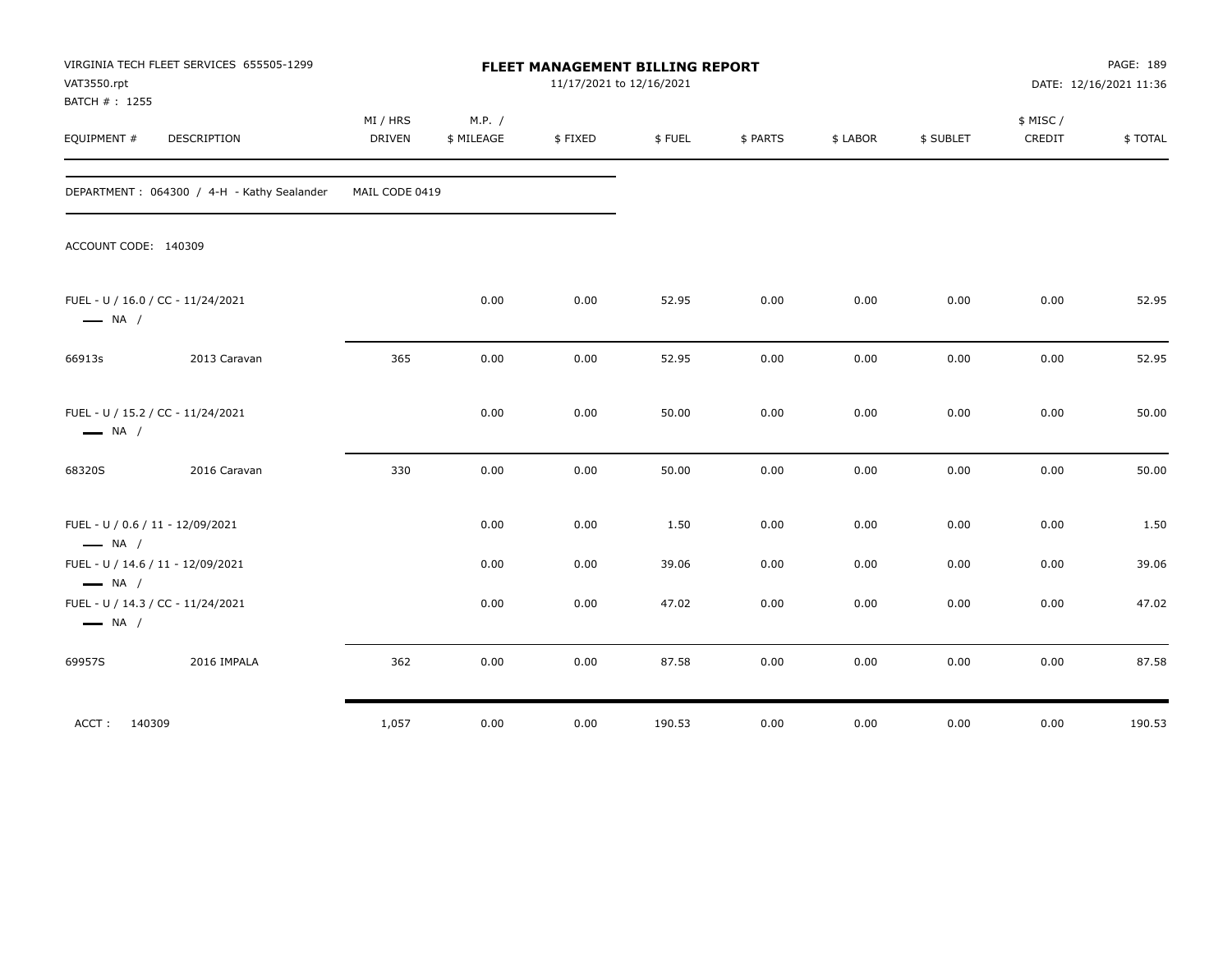| VIRGINIA TECH FLEET SERVICES 655505-1299<br>VAT3550.rpt<br>BATCH # : 1255 |        |                    |                      | 11/17/2021 to 12/16/2021 | <b>FLEET MANAGEMENT BILLING REPORT</b> |          |          |                  |                    | PAGE: 190<br>DATE: 12/16/2021 11:36 |
|---------------------------------------------------------------------------|--------|--------------------|----------------------|--------------------------|----------------------------------------|----------|----------|------------------|--------------------|-------------------------------------|
| EQUIPMENT #<br>DESCRIPTION                                                |        | MI / HRS<br>DRIVEN | M.P. /<br>\$ MILEAGE | \$FIXED                  | \$FUEL                                 | \$ PARTS | \$ LABOR | \$ SUBLET        | \$ MISC/<br>CREDIT | \$TOTAL                             |
| DEPARTMENT SUBTOTALS :                                                    |        | 1,057              | 0.00                 | 0.00                     | 190.53                                 | 0.00     | 0.00     | 0.00             | 0.00               | 190.53                              |
| <b>BREAKDOWN OF CHARGES:</b>                                              |        |                    | MILEAGE              |                          |                                        | 0.00     |          | PARTS (WO'S)     |                    | 0.00                                |
| EQUIPMENT COUNT:                                                          | 3      |                    | MOTOR POOL           |                          |                                        | 0.00     |          | PARTS (IND.ISS.) |                    | 0.00                                |
| DEPARTMENT:                                                               | 064300 |                    | <b>BASE</b>          |                          |                                        | 0.00     |          | <b>CREDITS</b>   |                    | 0.00                                |
|                                                                           |        |                    | <b>INSURANCE</b>     |                          |                                        | 0.00     |          | MISCELLANEOUS    |                    | 0.00                                |
|                                                                           |        |                    | OTHER                |                          |                                        | 0.00     | LABOR    |                  |                    | 0.00                                |
|                                                                           |        |                    | REPLACEMENT          |                          |                                        | 0.00     |          | <b>SUBLETS</b>   |                    | 0.00                                |
|                                                                           |        |                    | <b>FUEL</b>          |                          |                                        | 190.53   |          |                  |                    |                                     |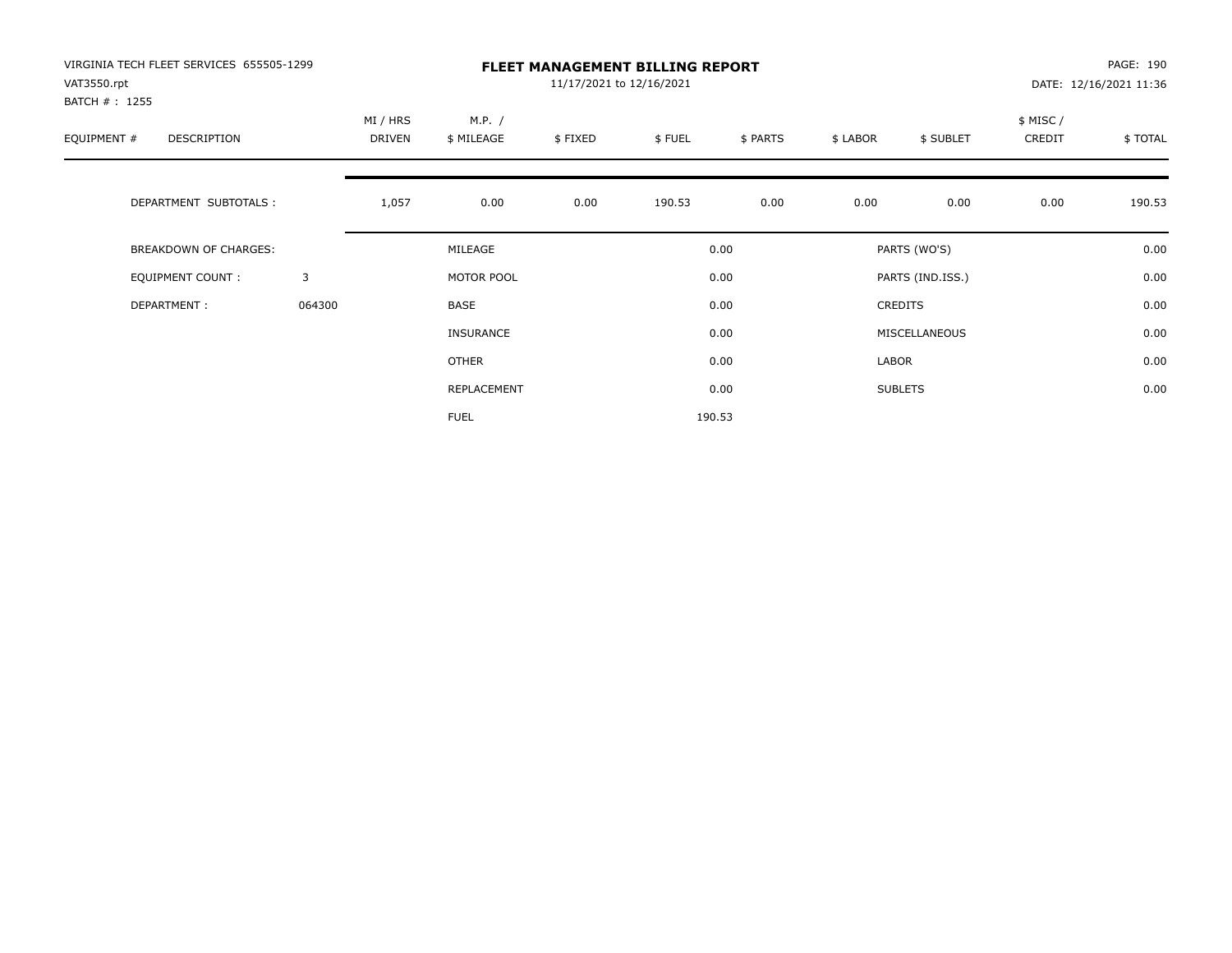| VAT3550.rpt                  | VIRGINIA TECH FLEET SERVICES 655505-1299                                  |                           |                      | FLEET MANAGEMENT BILLING REPORT<br>11/17/2021 to 12/16/2021 |        |          |              |                  |                     | PAGE: 191<br>DATE: 12/16/2021 11:36 |
|------------------------------|---------------------------------------------------------------------------|---------------------------|----------------------|-------------------------------------------------------------|--------|----------|--------------|------------------|---------------------|-------------------------------------|
| BATCH #: 1255<br>EQUIPMENT # | DESCRIPTION                                                               | MI / HRS<br><b>DRIVEN</b> | M.P. /<br>\$ MILEAGE | \$FIXED                                                     | \$FUEL | \$ PARTS | \$ LABOR     | \$ SUBLET        | \$ MISC /<br>CREDIT | \$TOTAL                             |
|                              | DEPARTMENT: 066900 / VCE Highland Coop Ext. PO Box 528 Monterey, VA 24465 |                           |                      |                                                             |        |          |              |                  |                     |                                     |
|                              | ACCOUNT CODE: 140194                                                      |                           |                      |                                                             |        |          |              |                  |                     |                                     |
| $\longrightarrow$ NA /       | FUEL - U / 43.2 / CC - 11/24/2021                                         |                           | 0.00                 | 0.00                                                        | 146.95 | 0.00     | 0.00         | 0.00             | 0.00                | 146.95                              |
| 68326s                       | 2016 Caravan                                                              | 974                       | 0.00                 | 0.00                                                        | 146.95 | 0.00     | 0.00         | 0.00             | 0.00                | 146.95                              |
| ACCT:                        | 140194                                                                    | 974                       | 0.00                 | 0.00                                                        | 146.95 | 0.00     | 0.00         | 0.00             | 0.00                | 146.95                              |
|                              | DEPARTMENT SUBTOTALS :                                                    | 974                       | 0.00                 | 0.00                                                        | 146.95 | 0.00     | 0.00         | 0.00             | 0.00                | 146.95                              |
|                              | <b>BREAKDOWN OF CHARGES:</b>                                              |                           | MILEAGE              |                                                             |        | 0.00     |              | PARTS (WO'S)     |                     | 0.00                                |
|                              | <b>EQUIPMENT COUNT:</b>                                                   | $\mathbf{1}$              | MOTOR POOL           |                                                             |        | 0.00     |              | PARTS (IND.ISS.) |                     | 0.00                                |
|                              | DEPARTMENT:                                                               | 066900                    | BASE                 |                                                             |        | 0.00     |              | CREDITS          |                     | 0.00                                |
|                              |                                                                           |                           | INSURANCE            |                                                             |        | 0.00     |              | MISCELLANEOUS    |                     | 0.00                                |
|                              |                                                                           |                           | <b>OTHER</b>         |                                                             |        | 0.00     | <b>LABOR</b> |                  |                     | 0.00                                |
|                              |                                                                           |                           | REPLACEMENT          |                                                             |        | 0.00     |              | <b>SUBLETS</b>   |                     | 0.00                                |
|                              |                                                                           |                           | <b>FUEL</b>          |                                                             |        | 146.95   |              |                  |                     |                                     |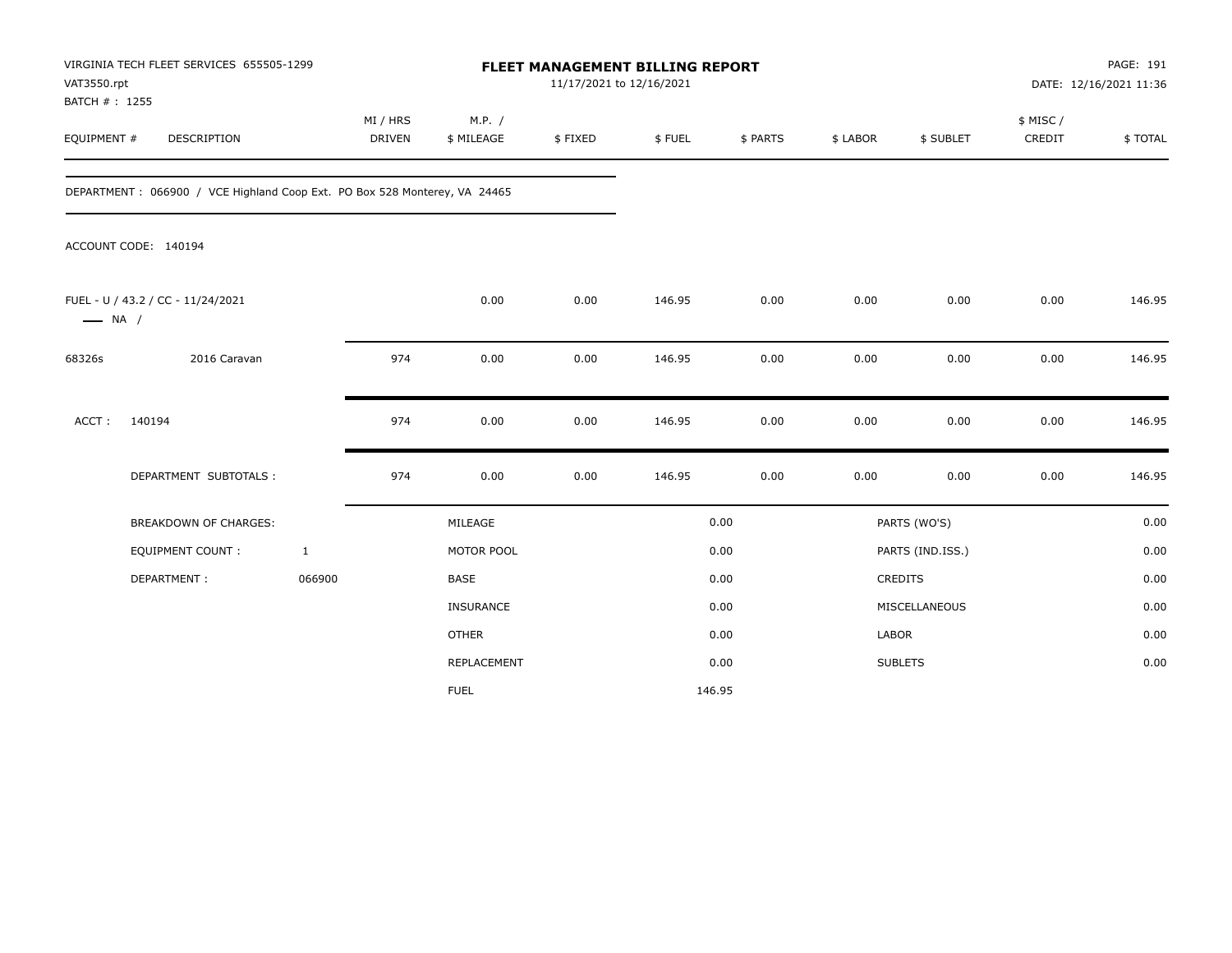| VAT3550.rpt<br>BATCH #: 1255 | VIRGINIA TECH FLEET SERVICES 655505-1299                                     |                           |                      | FLEET MANAGEMENT BILLING REPORT<br>11/17/2021 to 12/16/2021 |        |          |              |                  |                     | PAGE: 192<br>DATE: 12/16/2021 11:36 |
|------------------------------|------------------------------------------------------------------------------|---------------------------|----------------------|-------------------------------------------------------------|--------|----------|--------------|------------------|---------------------|-------------------------------------|
| EQUIPMENT #                  | <b>DESCRIPTION</b>                                                           | MI / HRS<br><b>DRIVEN</b> | M.P. /<br>\$ MILEAGE | \$FIXED                                                     | \$FUEL | \$ PARTS | \$ LABOR     | \$ SUBLET        | \$ MISC /<br>CREDIT | \$TOTAL                             |
|                              | DEPARTMENT: 068300 / VCE-MADISON PO BOX 10 MADISON VA 22727 - Katie Woodward |                           |                      |                                                             |        |          |              |                  |                     |                                     |
|                              | ACCOUNT CODE: 140255                                                         |                           |                      |                                                             |        |          |              |                  |                     |                                     |
| $\longrightarrow$ NA /       | FUEL - U / 33.4 / CC - 11/24/2021                                            |                           | 0.00                 | 0.00                                                        | 111.24 | 0.00     | 0.00         | 0.00             | 0.00                | 111.24                              |
| 58871s                       | 2010 IMPALA                                                                  | 876                       | 0.00                 | 0.00                                                        | 111.24 | 0.00     | 0.00         | 0.00             | 0.00                | 111.24                              |
| $ACCT$ :                     | 140255                                                                       | 876                       | 0.00                 | 0.00                                                        | 111.24 | 0.00     | 0.00         | 0.00             | 0.00                | 111.24                              |
|                              | DEPARTMENT SUBTOTALS :                                                       | 876                       | 0.00                 | 0.00                                                        | 111.24 | 0.00     | 0.00         | 0.00             | 0.00                | 111.24                              |
|                              | <b>BREAKDOWN OF CHARGES:</b>                                                 |                           | MILEAGE              |                                                             |        | 0.00     |              | PARTS (WO'S)     |                     | 0.00                                |
|                              | <b>EQUIPMENT COUNT:</b>                                                      | $\mathbf{1}$              | MOTOR POOL           |                                                             |        | 0.00     |              | PARTS (IND.ISS.) |                     | 0.00                                |
|                              | DEPARTMENT:                                                                  | 068300                    | <b>BASE</b>          |                                                             |        | 0.00     |              | <b>CREDITS</b>   |                     | 0.00                                |
|                              |                                                                              |                           | <b>INSURANCE</b>     |                                                             |        | 0.00     |              | MISCELLANEOUS    |                     | 0.00                                |
|                              |                                                                              |                           | <b>OTHER</b>         |                                                             |        | 0.00     | <b>LABOR</b> |                  |                     | 0.00                                |
|                              |                                                                              |                           | REPLACEMENT          |                                                             |        | 0.00     |              | <b>SUBLETS</b>   |                     | 0.00                                |
|                              |                                                                              |                           | <b>FUEL</b>          |                                                             |        | 111.24   |              |                  |                     |                                     |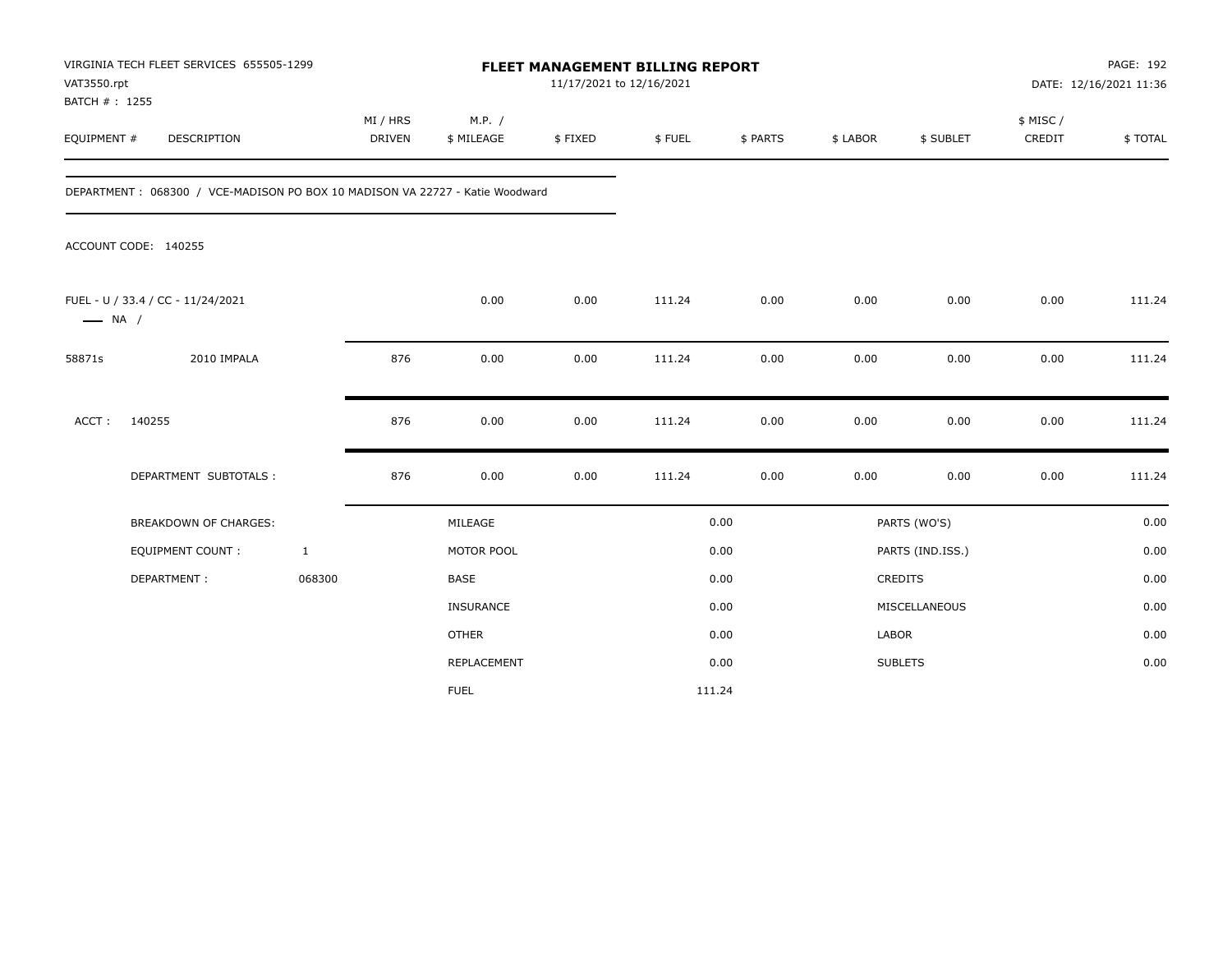| VAT3550.rpt<br>BATCH #: 1255                 | VIRGINIA TECH FLEET SERVICES 655505-1299                                  |              |                           |                      | 11/17/2021 to 12/16/2021 | FLEET MANAGEMENT BILLING REPORT |          |          |                  |                    | PAGE: 193<br>DATE: 12/16/2021 11:36 |
|----------------------------------------------|---------------------------------------------------------------------------|--------------|---------------------------|----------------------|--------------------------|---------------------------------|----------|----------|------------------|--------------------|-------------------------------------|
| EQUIPMENT #                                  | <b>DESCRIPTION</b>                                                        |              | MI / HRS<br><b>DRIVEN</b> | M.P. /<br>\$ MILEAGE | \$FIXED                  | \$FUEL                          | \$ PARTS | \$ LABOR | \$ SUBLET        | \$ MISC/<br>CREDIT | \$TOTAL                             |
|                                              | DEPARTMENT: 070500 / SCHIFFERT HEALTH CENTER - Sheila Walker-Davis (0140) |              |                           |                      |                          |                                 |          |          |                  |                    |                                     |
|                                              | ACCOUNT CODE: 153005                                                      |              |                           |                      |                          |                                 |          |          |                  |                    |                                     |
| $\longrightarrow$ NA /                       | FUEL - U / 1.5 / 11 - 11/16/2021                                          |              |                           | 0.00                 | 0.00                     | 4.14                            | 0.00     | 0.00     | 0.00             | 0.00               | 4.14                                |
| <b>BASE CHARGE</b><br>$\longrightarrow$ NA / |                                                                           |              |                           | 0.00                 | 483.00                   | 0.00                            | 0.00     | 0.00     | 0.00             | 0.00               | 483.00                              |
| <b>PA27</b>                                  | 2012 IMPALA                                                               |              | $\mathbf 0$               | 0.00                 | 483.00                   | 4.14                            | 0.00     | 0.00     | 0.00             | 0.00               | 487.14                              |
| ACCT:                                        | 153005                                                                    |              | $\pmb{0}$                 | 0.00                 | 483.00                   | 4.14                            | 0.00     | 0.00     | 0.00             | 0.00               | 487.14                              |
|                                              | DEPARTMENT SUBTOTALS :                                                    |              | $\mathbf 0$               | 0.00                 | 483.00                   | 4.14                            | 0.00     | 0.00     | 0.00             | 0.00               | 487.14                              |
|                                              | <b>BREAKDOWN OF CHARGES:</b>                                              |              |                           | MILEAGE              |                          |                                 | 0.00     |          | PARTS (WO'S)     |                    | 0.00                                |
|                                              | <b>EQUIPMENT COUNT:</b>                                                   | $\mathbf{1}$ |                           | MOTOR POOL           |                          |                                 | 0.00     |          | PARTS (IND.ISS.) |                    | 0.00                                |
|                                              | DEPARTMENT:                                                               | 070500       |                           | <b>BASE</b>          |                          |                                 | 483.00   |          | CREDITS          |                    | 0.00                                |
|                                              |                                                                           |              |                           | <b>INSURANCE</b>     |                          |                                 | 0.00     |          | MISCELLANEOUS    |                    | 0.00                                |
|                                              |                                                                           |              |                           | <b>OTHER</b>         |                          |                                 | 0.00     | LABOR    |                  |                    | 0.00                                |
|                                              |                                                                           |              |                           | REPLACEMENT          |                          |                                 | 0.00     |          | <b>SUBLETS</b>   |                    | 0.00                                |
|                                              |                                                                           |              |                           | <b>FUEL</b>          |                          |                                 | 4.14     |          |                  |                    |                                     |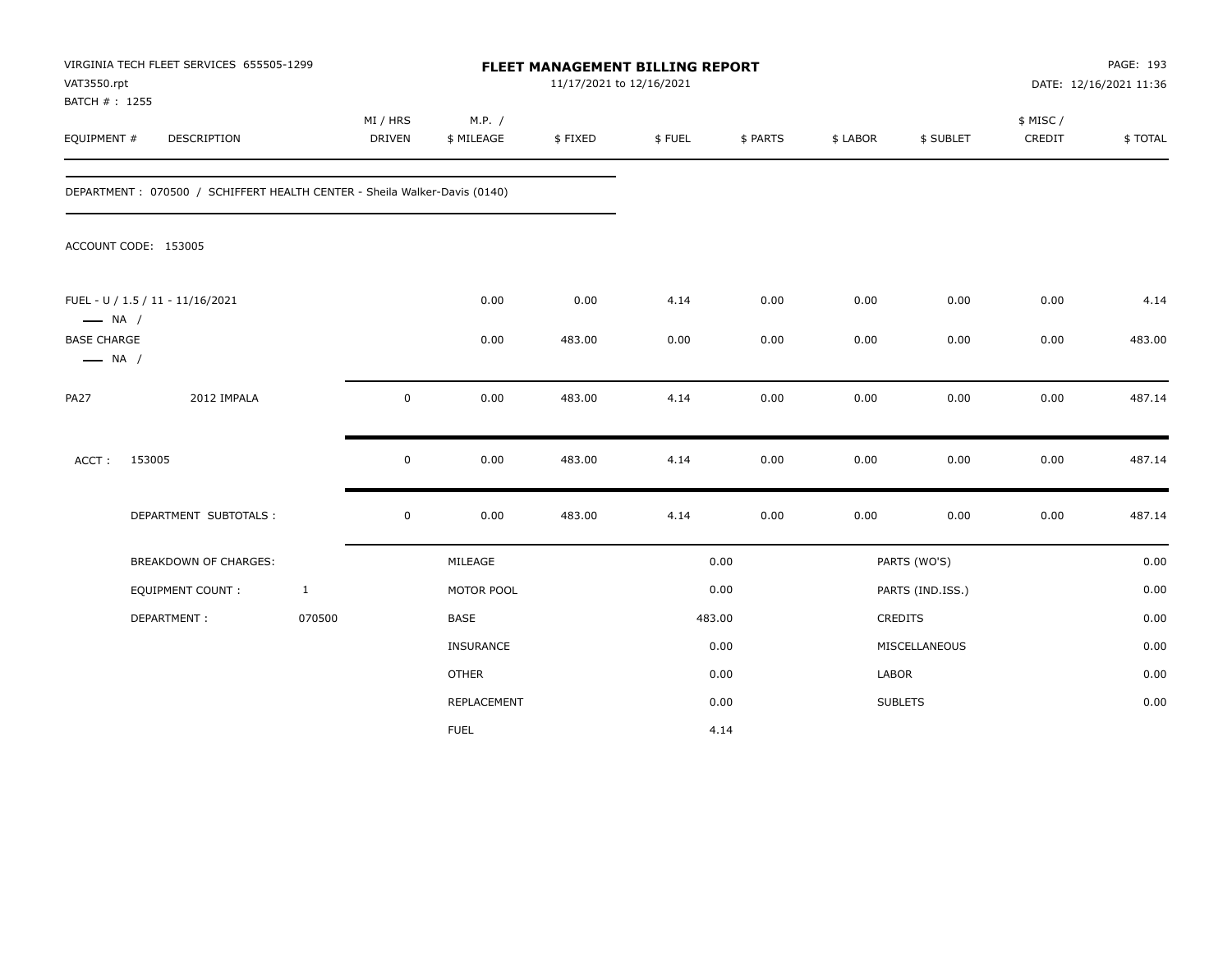| VAT3550.rpt<br>BATCH #: 1255                 | VIRGINIA TECH FLEET SERVICES 655505-1299             |                    |                      | FLEET MANAGEMENT BILLING REPORT<br>11/17/2021 to 12/16/2021 |        |          |          |           |                    | PAGE: 194<br>DATE: 12/16/2021 11:36 |
|----------------------------------------------|------------------------------------------------------|--------------------|----------------------|-------------------------------------------------------------|--------|----------|----------|-----------|--------------------|-------------------------------------|
| EQUIPMENT #                                  | DESCRIPTION                                          | MI / HRS<br>DRIVEN | M.P. /<br>\$ MILEAGE | \$FIXED                                                     | \$FUEL | \$ PARTS | \$ LABOR | \$ SUBLET | \$ MISC/<br>CREDIT | \$TOTAL                             |
|                                              | DEPARTMENT: 070900 / REC SPORTS-AUX Carrie Reed 0358 |                    |                      |                                                             |        |          |          |           |                    |                                     |
| ACCOUNT CODE: 153374                         |                                                      |                    |                      |                                                             |        |          |          |           |                    |                                     |
| $\longrightarrow$ NA /                       | FUEL - U / 13.0 / 11 - 12/13/2021                    |                    | 0.00                 | 0.00                                                        | 34.79  | 0.00     | 0.00     | 0.00      | 0.00               | 34.79                               |
| <b>BASE CHARGE</b><br>$\longrightarrow$ NA / |                                                      |                    | 0.00                 | 483.00                                                      | 0.00   | 0.00     | 0.00     | 0.00      | 0.00               | 483.00                              |
| <b>PA13</b>                                  | 2014 IMPALA                                          | 578                | 0.00                 | 483.00                                                      | 34.79  | 0.00     | 0.00     | 0.00      | 0.00               | 517.79                              |
| <b>BASE CHARGE</b><br>$\longrightarrow$ NA / |                                                      |                    | 0.00                 | 502.00                                                      | 0.00   | 0.00     | 0.00     | 0.00      | 0.00               | 502.00                              |
| <b>PA55</b>                                  | 2013 F250                                            | 154                | 0.00                 | 502.00                                                      | 0.00   | 0.00     | 0.00     | 0.00      | 0.00               | 502.00                              |
| ACCT: 153374                                 |                                                      | 732                | 0.00                 | 985.00                                                      | 34.79  | 0.00     | 0.00     | 0.00      | 0.00               | 1,019.79                            |
| ACCOUNT CODE: 155324                         |                                                      |                    |                      |                                                             |        |          |          |           |                    |                                     |
| $\longrightarrow$ NA /                       | FUEL - U / 8.9 / 11 - 12/05/2021                     |                    | 0.00                 | 0.00                                                        | 23.74  | 0.00     | 0.00     | 0.00      | 0.00               | 23.74                               |
| 55283S                                       | 2008 Express 3500                                    | 90                 | 0.00                 | 0.00                                                        | 23.74  | 0.00     | 0.00     | 0.00      | 0.00               | 23.74                               |
| ACCT: 155324                                 |                                                      | 90                 | 0.00                 | 0.00                                                        | 23.74  | 0.00     | 0.00     | 0.00      | 0.00               | 23.74                               |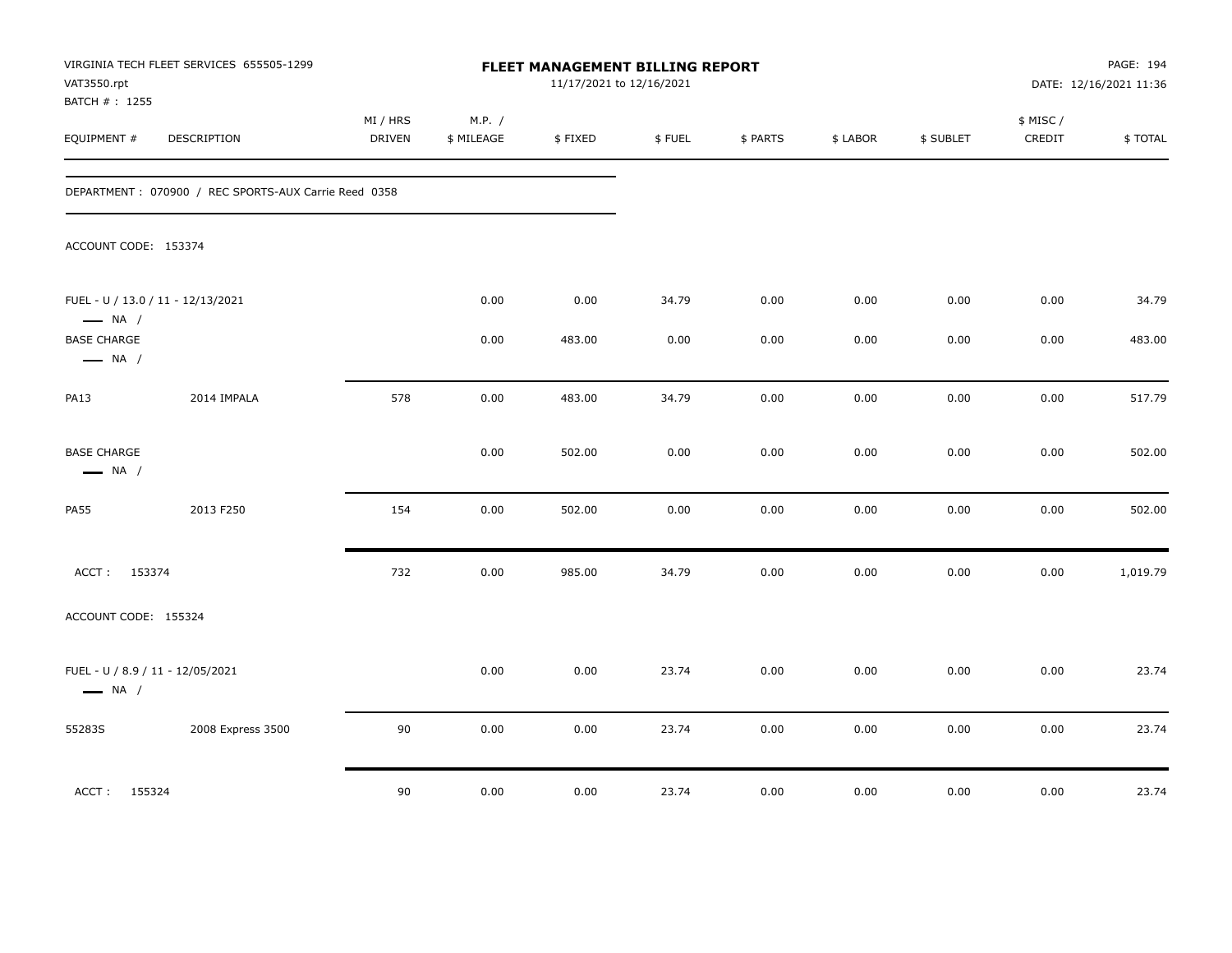| VIRGINIA TECH FLEET SERVICES 655505-1299<br>VAT3550.rpt<br>BATCH # : 1255 |        |                    | PAGE: 195<br>DATE: 12/16/2021 11:36 |         |        |          |          |                  |                    |          |
|---------------------------------------------------------------------------|--------|--------------------|-------------------------------------|---------|--------|----------|----------|------------------|--------------------|----------|
| EQUIPMENT #<br>DESCRIPTION                                                |        | MI / HRS<br>DRIVEN | M.P. /<br>\$ MILEAGE                | \$FIXED | \$FUEL | \$ PARTS | \$ LABOR | \$ SUBLET        | \$ MISC/<br>CREDIT | \$TOTAL  |
| DEPARTMENT SUBTOTALS :                                                    |        | 822                | 0.00                                | 985.00  | 58.53  | 0.00     | 0.00     | 0.00             | 0.00               | 1,043.53 |
| <b>BREAKDOWN OF CHARGES:</b>                                              |        |                    | MILEAGE                             |         |        | 0.00     |          | PARTS (WO'S)     |                    | 0.00     |
| EQUIPMENT COUNT:                                                          | 3      |                    | MOTOR POOL                          |         |        | 0.00     |          | PARTS (IND.ISS.) |                    | 0.00     |
| DEPARTMENT:                                                               | 070900 |                    | BASE                                |         |        | 985.00   |          | <b>CREDITS</b>   |                    | 0.00     |
|                                                                           |        |                    | <b>INSURANCE</b>                    |         |        | 0.00     |          | MISCELLANEOUS    |                    | 0.00     |
|                                                                           |        |                    | OTHER                               |         |        | 0.00     | LABOR    |                  |                    | 0.00     |
|                                                                           |        |                    | REPLACEMENT                         |         |        | 0.00     |          | <b>SUBLETS</b>   |                    | 0.00     |
|                                                                           |        |                    | <b>FUEL</b>                         |         |        | 58.53    |          |                  |                    |          |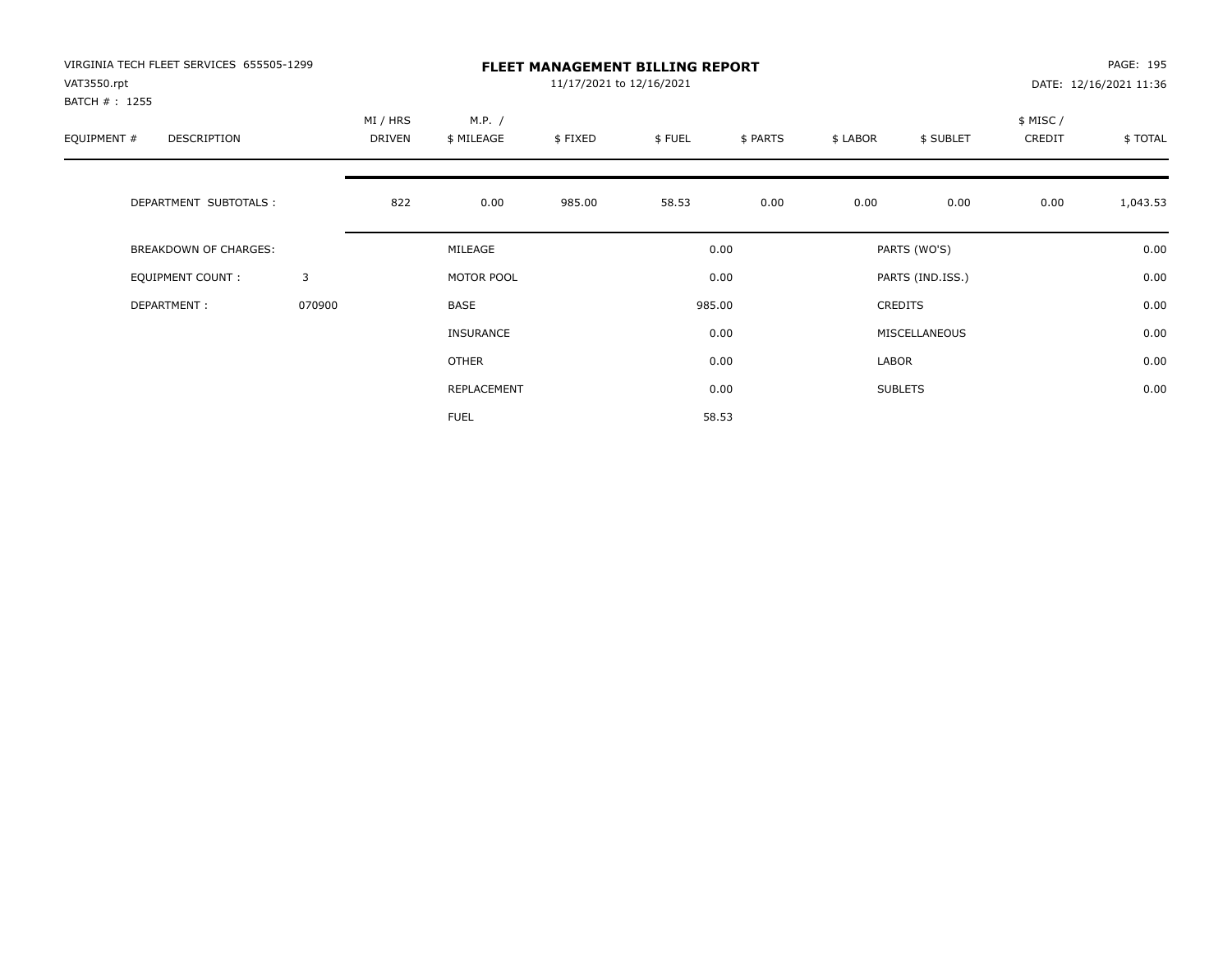| VAT3550.rpt<br>BATCH #: 1255                               | VIRGINIA TECH FLEET SERVICES 655505-1299                                 |                           |                      | FLEET MANAGEMENT BILLING REPORT | 11/17/2021 to 12/16/2021 |          |          |           |                     | PAGE: 196<br>DATE: 12/16/2021 11:36 |
|------------------------------------------------------------|--------------------------------------------------------------------------|---------------------------|----------------------|---------------------------------|--------------------------|----------|----------|-----------|---------------------|-------------------------------------|
| EQUIPMENT #                                                | <b>DESCRIPTION</b>                                                       | MI / HRS<br><b>DRIVEN</b> | M.P. /<br>\$ MILEAGE | \$FIXED                         | \$FUEL                   | \$ PARTS | \$ LABOR | \$ SUBLET | \$ MISC /<br>CREDIT | \$TOTAL                             |
|                                                            | DEPARTMENT: 071300 / New Student and Family Program Brandy Morse MC 0255 |                           |                      |                                 |                          |          |          |           |                     |                                     |
| ACCOUNT CODE: 155370                                       |                                                                          |                           |                      |                                 |                          |          |          |           |                     |                                     |
| FUEL - U / 3.0 / 12 - 11/16/2021<br>$\longrightarrow$ NA / |                                                                          |                           | 0.00                 | 0.00                            | 8.14                     | 0.00     | 0.00     | 0.00      | 0.00                | 8.14                                |
| EGUV047                                                    | 2015 CLUB CAR                                                            | $\mathbf 0$               | 0.00                 | 0.00                            | 8.14                     | 0.00     | 0.00     | 0.00      | 0.00                | 8.14                                |
| FUEL - U / 0.8 / 12 - 12/06/2021<br>$\longrightarrow$ NA / |                                                                          |                           | 0.00                 | 0.00                            | 2.00                     | 0.00     | 0.00     | 0.00      | 0.00                | 2.00                                |
| FUEL - U / 1.3 / 12 - 12/06/2021<br>$\longrightarrow$ NA / |                                                                          |                           | 0.00                 | 0.00                            | 3.55                     | 0.00     | 0.00     | 0.00      | 0.00                | 3.55                                |
| FUEL - U / 0.8 / 12 - 11/16/2021<br>$\longrightarrow$ NA / |                                                                          |                           | 0.00                 | 0.00                            | 2.07                     | 0.00     | 0.00     | 0.00      | 0.00                | 2.07                                |
| FUEL - U / 0.2 / 12 - 11/16/2021<br>$\longrightarrow$ NA / |                                                                          |                           | 0.00                 | 0.00                            | 0.50                     | 0.00     | 0.00     | 0.00      | 0.00                | 0.50                                |
| EGUV077                                                    | 2014 ATV                                                                 | $\mathsf 0$               | 0.00                 | 0.00                            | 8.12                     | 0.00     | 0.00     | 0.00      | 0.00                | 8.12                                |
| ACCT: 155370                                               |                                                                          | $\mathbf 0$               | 0.00                 | 0.00                            | 16.26                    | 0.00     | 0.00     | 0.00      | 0.00                | 16.26                               |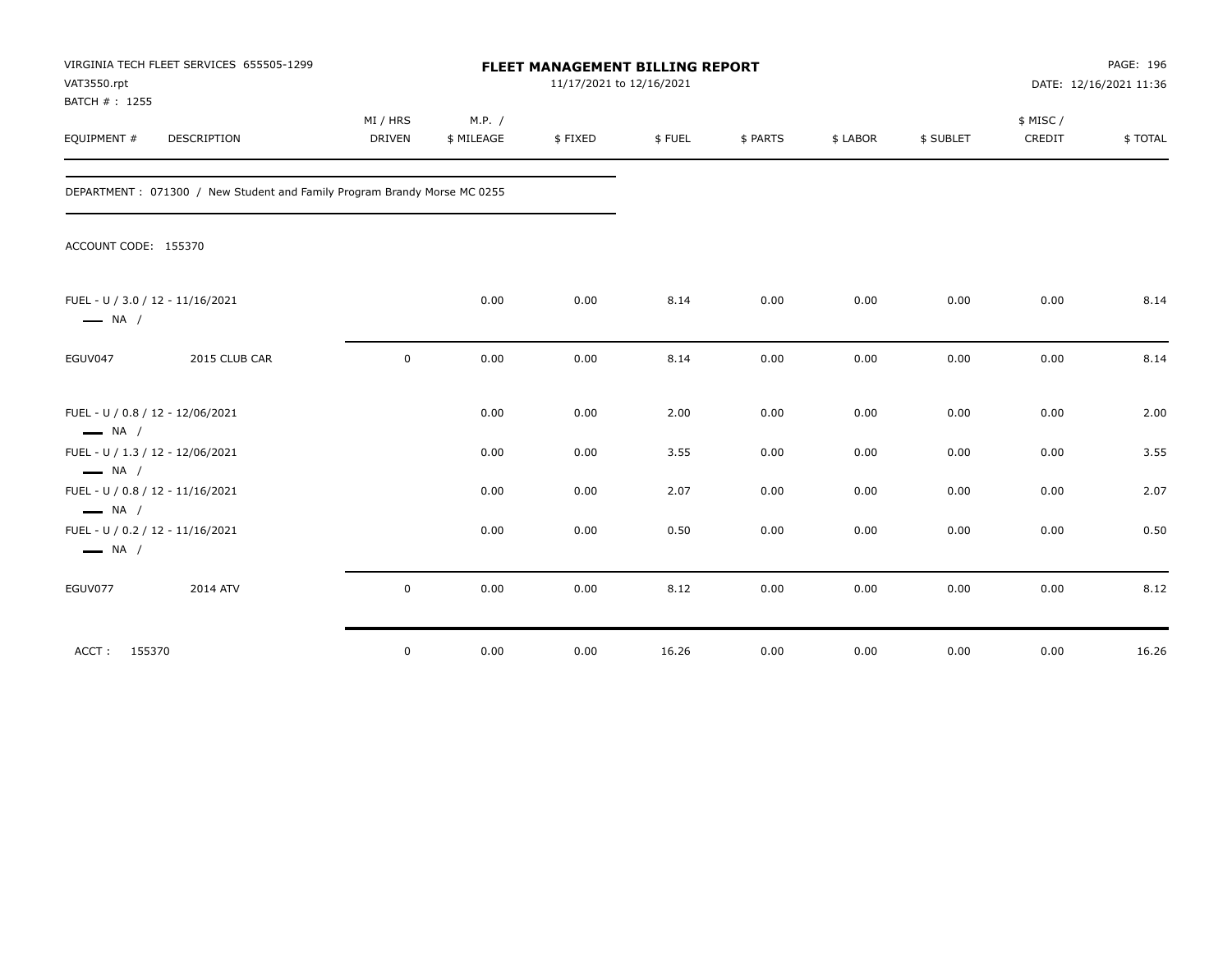| VIRGINIA TECH FLEET SERVICES 655505-1299<br>VAT3550.rpt<br>BATCH # : 1255 |                |                    |                      | PAGE: 197<br>DATE: 12/16/2021 11:36 |        |          |          |                  |                    |          |
|---------------------------------------------------------------------------|----------------|--------------------|----------------------|-------------------------------------|--------|----------|----------|------------------|--------------------|----------|
| EQUIPMENT #<br>DESCRIPTION                                                |                | MI / HRS<br>DRIVEN | M.P. /<br>\$ MILEAGE | \$FIXED                             | \$FUEL | \$ PARTS | \$ LABOR | \$ SUBLET        | \$ MISC/<br>CREDIT | \$ TOTAL |
| DEPARTMENT SUBTOTALS :                                                    |                | $\mathbf 0$        | 0.00                 | 0.00                                | 16.26  | 0.00     | 0.00     | 0.00             | 0.00               | 16.26    |
| BREAKDOWN OF CHARGES:                                                     |                |                    | MILEAGE              |                                     |        | 0.00     |          | PARTS (WO'S)     |                    | 0.00     |
| <b>EQUIPMENT COUNT:</b>                                                   | $\overline{2}$ |                    | MOTOR POOL           |                                     |        | 0.00     |          | PARTS (IND.ISS.) |                    | 0.00     |
| DEPARTMENT:                                                               | 071300         |                    | BASE                 |                                     |        | 0.00     |          | <b>CREDITS</b>   |                    | 0.00     |
|                                                                           |                |                    | <b>INSURANCE</b>     |                                     |        | 0.00     |          | MISCELLANEOUS    |                    | 0.00     |
|                                                                           |                |                    | OTHER                |                                     |        | 0.00     | LABOR    |                  |                    | 0.00     |
|                                                                           |                |                    | REPLACEMENT          |                                     |        | 0.00     |          | <b>SUBLETS</b>   |                    | 0.00     |
|                                                                           |                |                    | <b>FUEL</b>          |                                     |        | 16.26    |          |                  |                    |          |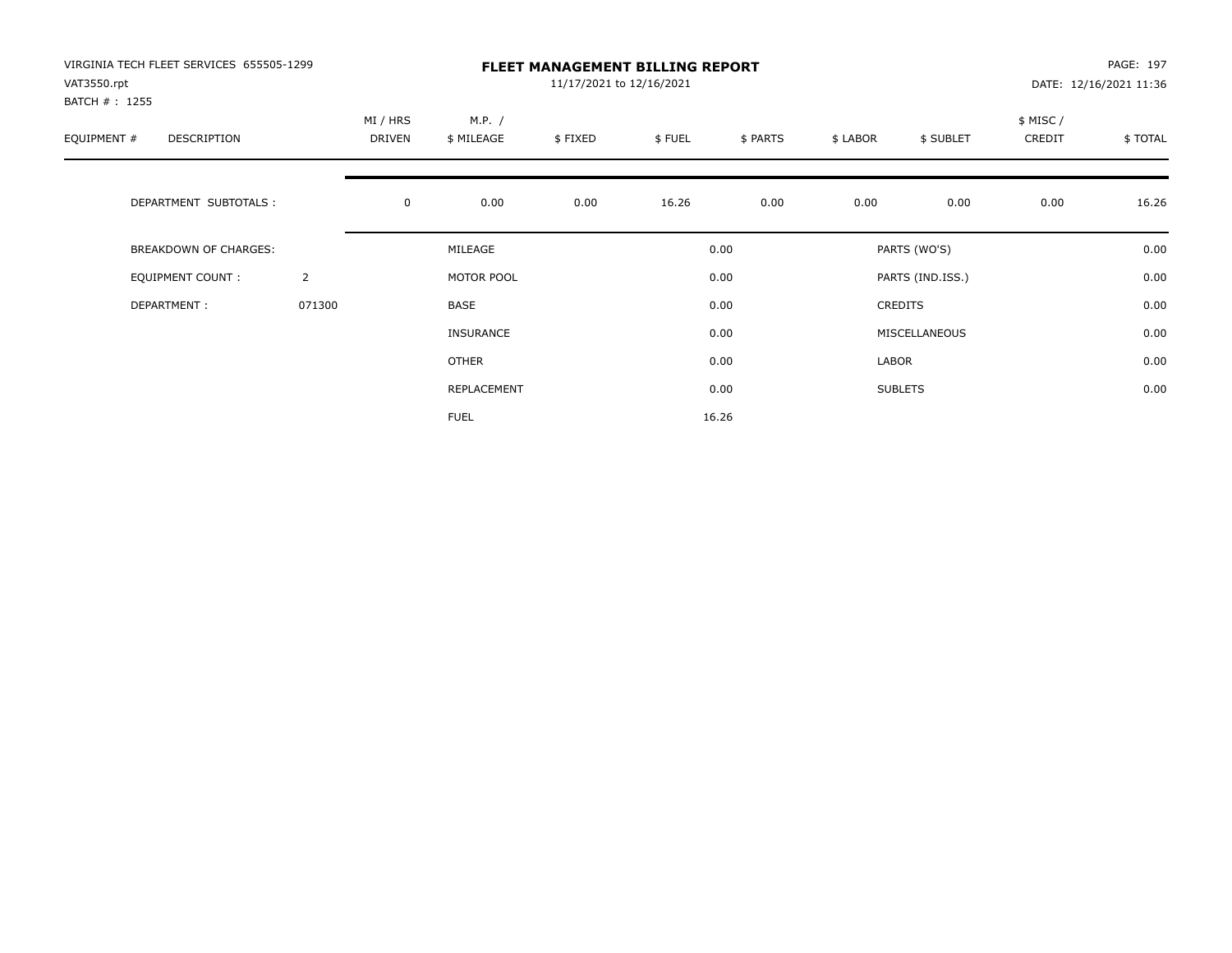| VAT3550.rpt<br>BATCH #: 1255 | VIRGINIA TECH FLEET SERVICES 655505-1299                   |              |                           |                      | 11/17/2021 to 12/16/2021 | FLEET MANAGEMENT BILLING REPORT |          |          |                  |                     | PAGE: 198<br>DATE: 12/16/2021 11:36 |
|------------------------------|------------------------------------------------------------|--------------|---------------------------|----------------------|--------------------------|---------------------------------|----------|----------|------------------|---------------------|-------------------------------------|
| EQUIPMENT #                  | <b>DESCRIPTION</b>                                         |              | MI / HRS<br><b>DRIVEN</b> | M.P. /<br>\$ MILEAGE | \$FIXED                  | \$FUEL                          | \$ PARTS | \$ LABOR | \$ SUBLET        | \$ MISC /<br>CREDIT | \$TOTAL                             |
|                              | DEPARTMENT : 072200 / IT FOR ADMIN SVCS Brandy Cole (0372) |              |                           |                      |                          |                                 |          |          |                  |                     |                                     |
|                              | ACCOUNT CODE: 119319                                       |              |                           |                      |                          |                                 |          |          |                  |                     |                                     |
| $\longrightarrow$ NA /       | FUEL - U / 17.9 / 11 - 11/23/2021                          |              |                           | 0.00                 | 0.00                     | 49.51                           | 0.00     | 0.00     | 0.00             | 0.00                | 49.51                               |
| 58876S                       | 2010 Caravan                                               |              | 62                        | 0.00                 | 0.00                     | 49.51                           | 0.00     | 0.00     | 0.00             | 0.00                | 49.51                               |
| ACCT:                        | 119319                                                     |              | 62                        | 0.00                 | 0.00                     | 49.51                           | 0.00     | 0.00     | 0.00             | 0.00                | 49.51                               |
|                              | DEPARTMENT SUBTOTALS :                                     |              | 62                        | 0.00                 | 0.00                     | 49.51                           | 0.00     | 0.00     | 0.00             | 0.00                | 49.51                               |
|                              | <b>BREAKDOWN OF CHARGES:</b>                               |              |                           | MILEAGE              |                          |                                 | 0.00     |          | PARTS (WO'S)     |                     | 0.00                                |
|                              | <b>EQUIPMENT COUNT:</b>                                    | $\mathbf{1}$ |                           | MOTOR POOL           |                          |                                 | 0.00     |          | PARTS (IND.ISS.) |                     | 0.00                                |
|                              | DEPARTMENT:                                                | 072200       |                           | <b>BASE</b>          |                          |                                 | 0.00     |          | <b>CREDITS</b>   |                     | 0.00                                |
|                              |                                                            |              |                           | INSURANCE            |                          |                                 | 0.00     |          | MISCELLANEOUS    |                     | 0.00                                |
|                              |                                                            |              |                           | <b>OTHER</b>         |                          |                                 | 0.00     | LABOR    |                  |                     | 0.00                                |
|                              |                                                            |              |                           | REPLACEMENT          |                          |                                 | 0.00     |          | <b>SUBLETS</b>   |                     | 0.00                                |
|                              |                                                            |              |                           | <b>FUEL</b>          |                          |                                 | 49.51    |          |                  |                     |                                     |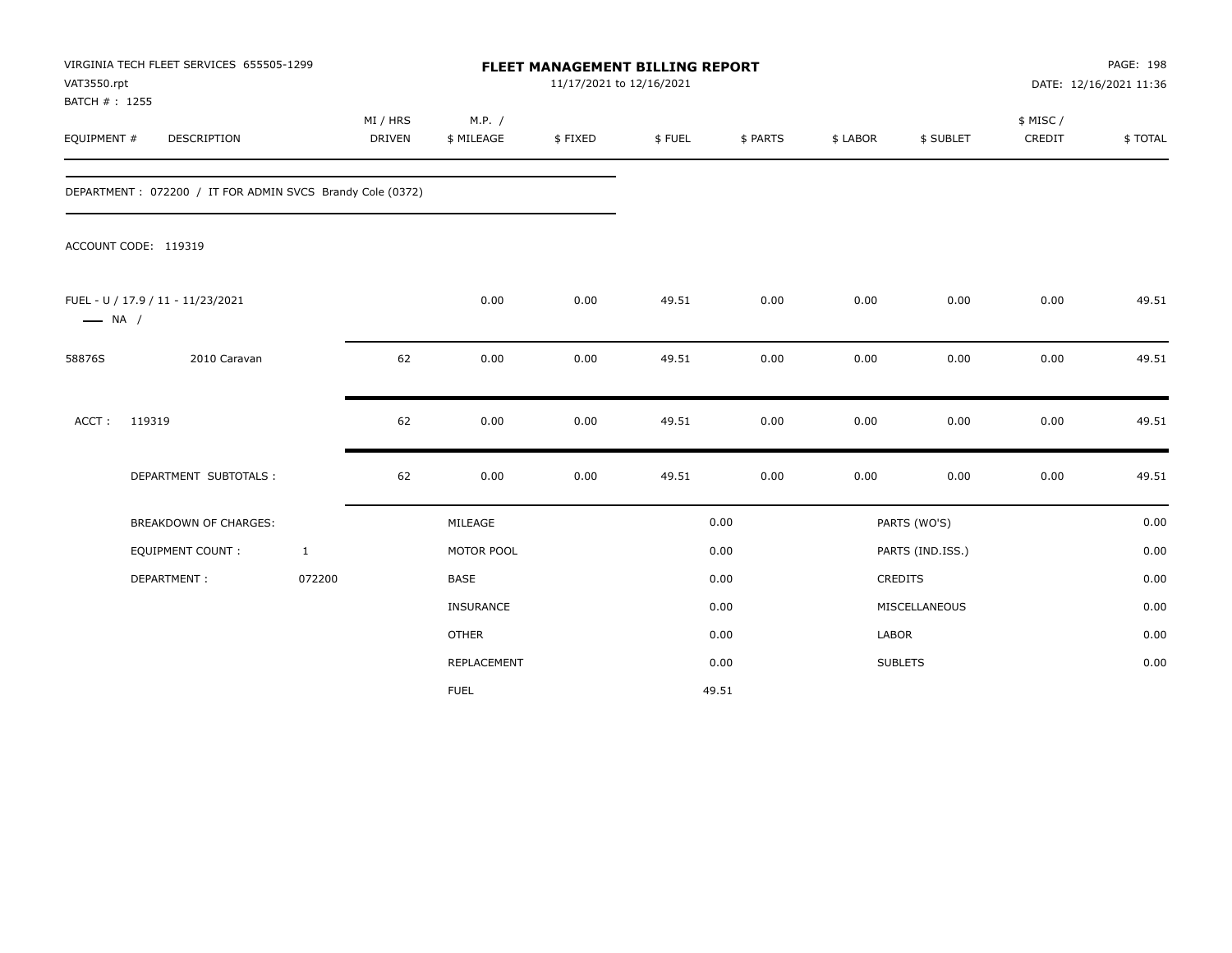| VAT3550.rpt                   | VIRGINIA TECH FLEET SERVICES 655505-1299                |                    |                      | FLEET MANAGEMENT BILLING REPORT<br>11/17/2021 to 12/16/2021 |        |          |          |           |                     | PAGE: 199<br>DATE: 12/16/2021 11:36 |
|-------------------------------|---------------------------------------------------------|--------------------|----------------------|-------------------------------------------------------------|--------|----------|----------|-----------|---------------------|-------------------------------------|
| BATCH # : 1255<br>EQUIPMENT # | DESCRIPTION                                             | MI / HRS<br>DRIVEN | M.P. /<br>\$ MILEAGE | \$FIXED                                                     | \$FUEL | \$ PARTS | \$ LABOR | \$ SUBLET | \$ MISC /<br>CREDIT | \$TOTAL                             |
|                               | DEPARTMENT: 072300 / Parking Services - Pam Tate (0540) |                    |                      |                                                             |        |          |          |           |                     |                                     |
| ACCOUNT CODE: 153054          |                                                         |                    |                      |                                                             |        |          |          |           |                     |                                     |
| $\longrightarrow$ NA /        | FUEL - U / 10.8 / 11 - 12/02/2021                       |                    | 0.00                 | 0.00                                                        | 28.78  | 0.00     | 0.00     | 0.00      | 0.00                | 28.78                               |
| $\longrightarrow$ NA /        | FUEL - U / 11.1 / 11 - 12/10/2021                       |                    | 0.00                 | 0.00                                                        | 29.69  | 0.00     | 0.00     | 0.00      | 0.00                | 29.69                               |
| 43275S                        | 2012 IMPALA                                             | 202                | 0.00                 | 0.00                                                        | 58.47  | 0.00     | 0.00     | 0.00      | 0.00                | 58.47                               |
| $\longrightarrow$ NA /        | FUEL - U / 20.3 / 12 - 12/06/2021                       |                    | 0.00                 | 0.00                                                        | 54.31  | 0.00     | 0.00     | 0.00      | 0.00                | 54.31                               |
| $\longrightarrow$ NA /        | FUEL - U / 22.0 / 11 - 12/15/2021                       |                    | 0.00                 | 0.00                                                        | 58.79  | 0.00     | 0.00     | 0.00      | 0.00                | 58.79                               |
| $\longrightarrow$ NA /        | FUEL - U / 21.7 / 11 - 11/17/2021                       |                    | 0.00                 | 0.00                                                        | 59.89  | 0.00     | 0.00     | 0.00      | 0.00                | 59.89                               |
| $\longrightarrow$ NA /        | FUEL - U / 18.6 / 11 - 11/24/2021                       |                    | 0.00                 | 0.00                                                        | 51.34  | 0.00     | 0.00     | 0.00      | 0.00                | 51.34                               |
| 63772S                        | 2012 F250-4x4                                           | 556                | 0.00                 | 0.00                                                        | 224.33 | 0.00     | 0.00     | 0.00      | 0.00                | 224.33                              |
| $\longrightarrow$ NA /        | FUEL - U / 13.0 / 11 - 12/02/2021                       |                    | 0.00                 | 0.00                                                        | 34.66  | 0.00     | 0.00     | 0.00      | 0.00                | 34.66                               |
| $\longrightarrow$ NA /        | FUEL - U / 16.1 / 11 - 12/11/2021                       |                    | 0.00                 | 0.00                                                        | 43.01  | 0.00     | 0.00     | 0.00      | 0.00                | 43.01                               |
| $\longrightarrow$ NA /        | FUEL - U / 16.1 / 11 - 11/19/2021                       |                    | 0.00                 | 0.00                                                        | 44.30  | 0.00     | 0.00     | 0.00      | 0.00                | 44.30                               |
| 65559S                        | 2014 F250-4x4                                           | 391                | 0.00                 | 0.00                                                        | 121.97 | 0.00     | 0.00     | 0.00      | 0.00                | 121.97                              |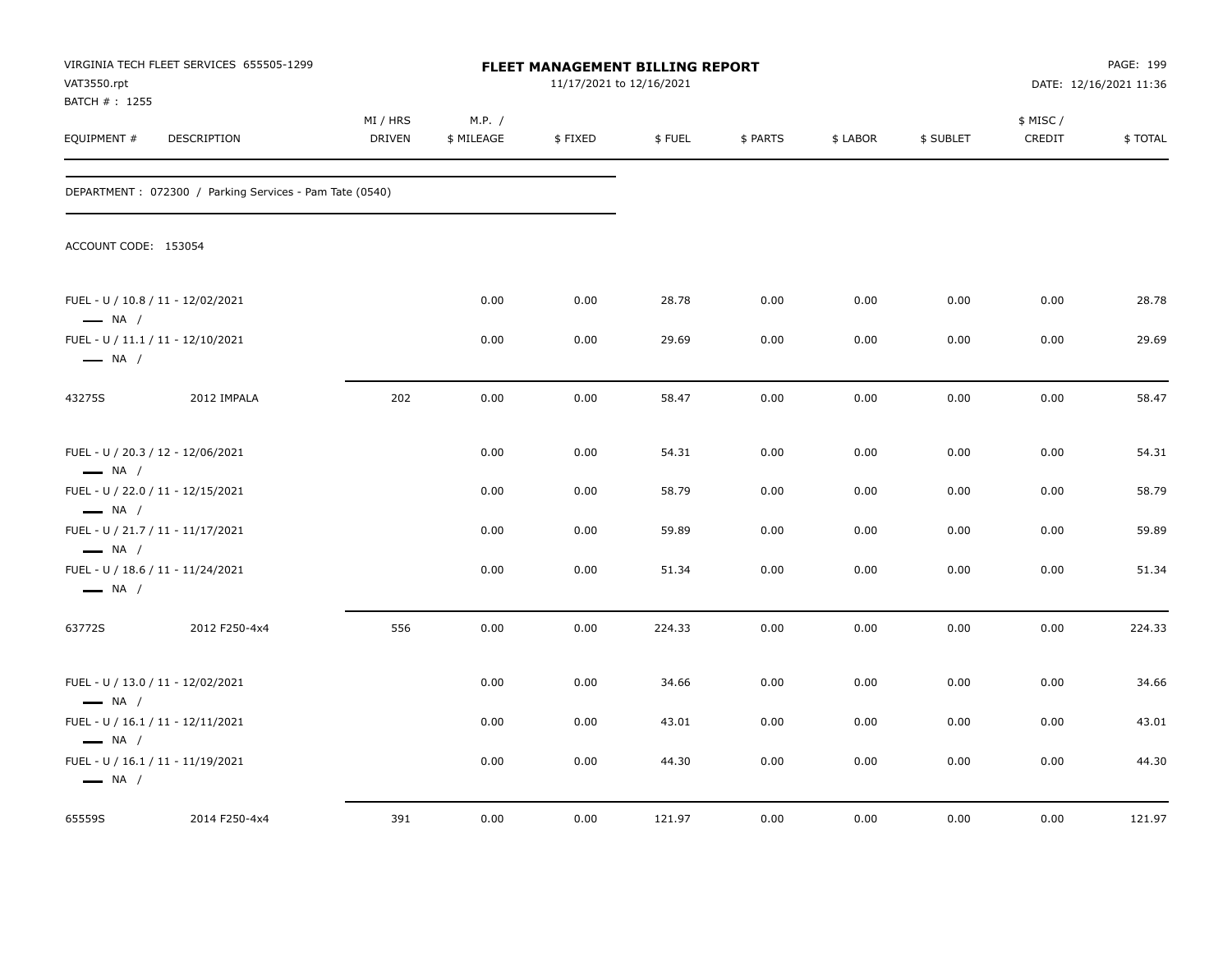| VAT3550.rpt                 | VIRGINIA TECH FLEET SERVICES 655505-1299                |                           |                      | <b>FLEET MANAGEMENT BILLING REPORT</b><br>11/17/2021 to 12/16/2021 |        |          |          |           |                    | PAGE: 200<br>DATE: 12/16/2021 11:36 |
|-----------------------------|---------------------------------------------------------|---------------------------|----------------------|--------------------------------------------------------------------|--------|----------|----------|-----------|--------------------|-------------------------------------|
| BATCH #: 1255<br>EQUIPMENT# | DESCRIPTION                                             | MI / HRS<br><b>DRIVEN</b> | M.P. /<br>\$ MILEAGE | \$FIXED                                                            | \$FUEL | \$ PARTS | \$ LABOR | \$ SUBLET | \$ MISC/<br>CREDIT | \$TOTAL                             |
|                             | DEPARTMENT: 072300 / Parking Services - Pam Tate (0540) |                           |                      |                                                                    |        |          |          |           |                    |                                     |
| $\longrightarrow$ NA /      | FUEL - U / 12.4 / 12 - 12/07/2021                       |                           | 0.00                 | 0.00                                                               | 33.11  | 0.00     | 0.00     | 0.00      | 0.00               | 33.11                               |
| $\longrightarrow$ NA /      | FUEL - U / 11.5 / 12 - 11/16/2021                       |                           | 0.00                 | 0.00                                                               | 31.74  | 0.00     | 0.00     | 0.00      | 0.00               | 31.74                               |
| $\longrightarrow$ NA /      | FUEL - U / 10.6 / 12 - 11/23/2021                       |                           | 0.00                 | 0.00                                                               | 29.26  | 0.00     | 0.00     | 0.00      | 0.00               | 29.26                               |
| 66939S                      | 2014 IMPALA                                             | 400                       | 0.00                 | 0.00                                                               | 94.11  | 0.00     | 0.00     | 0.00      | 0.00               | 94.11                               |
| $\longrightarrow$ NA /      | FUEL - U / 10.0 / 11 - 12/02/2021                       |                           | 0.00                 | 0.00                                                               | 26.70  | 0.00     | 0.00     | 0.00      | 0.00               | 26.70                               |
| $\longrightarrow$ NA /      | FUEL - U / 10.0 / 11 - 12/08/2021                       |                           | 0.00                 | 0.00                                                               | 26.70  | 0.00     | 0.00     | 0.00      | 0.00               | 26.70                               |
| $\longrightarrow$ NA /      | FUEL - U / 9.5 / 11 - 12/15/2021                        |                           | 0.00                 | 0.00                                                               | 25.37  | 0.00     | 0.00     | 0.00      | 0.00               | 25.37                               |
| $\longrightarrow$ NA /      | FUEL - U / 9.4 / 12 - 11/19/2021                        |                           | 0.00                 | 0.00                                                               | 26.03  | 0.00     | 0.00     | 0.00      | 0.00               | 26.03                               |
| 68339S                      | 2016 IMPALA                                             | 250                       | 0.00                 | 0.00                                                               | 104.80 | 0.00     | 0.00     | 0.00      | 0.00               | 104.80                              |
| $\longrightarrow$ NA /      | FUEL - U / 9.2 / 11 - 12/03/2021                        |                           | 0.00                 | 0.00                                                               | 24.51  | 0.00     | 0.00     | 0.00      | 0.00               | 24.51                               |
| $\longrightarrow$ NA /      | FUEL - U / 7.1 / 11 - 12/10/2021                        |                           | 0.00                 | 0.00                                                               | 18.82  | 0.00     | 0.00     | 0.00      | 0.00               | 18.82                               |
| $\longrightarrow$ NA /      | FUEL - U / 11.7 / 11 - 12/14/2021                       |                           | 0.00                 | 0.00                                                               | 31.13  | 0.00     | 0.00     | 0.00      | 0.00               | 31.13                               |
| $\longrightarrow$ NA /      | FUEL - U / 8.8 / 11 - 11/19/2021                        |                           | 0.00                 | 0.00                                                               | 24.26  | 0.00     | 0.00     | 0.00      | 0.00               | 24.26                               |
| $\longrightarrow$ NA /      | FUEL - U / 12.2 / 11 - 11/30/2021                       |                           | 0.00                 | 0.00                                                               | 32.65  | 0.00     | 0.00     | 0.00      | 0.00               | 32.65                               |
| 71544s                      | 2017 F150                                               | 388                       | 0.00                 | 0.00                                                               | 131.37 | 0.00     | 0.00     | 0.00      | 0.00               | 131.37                              |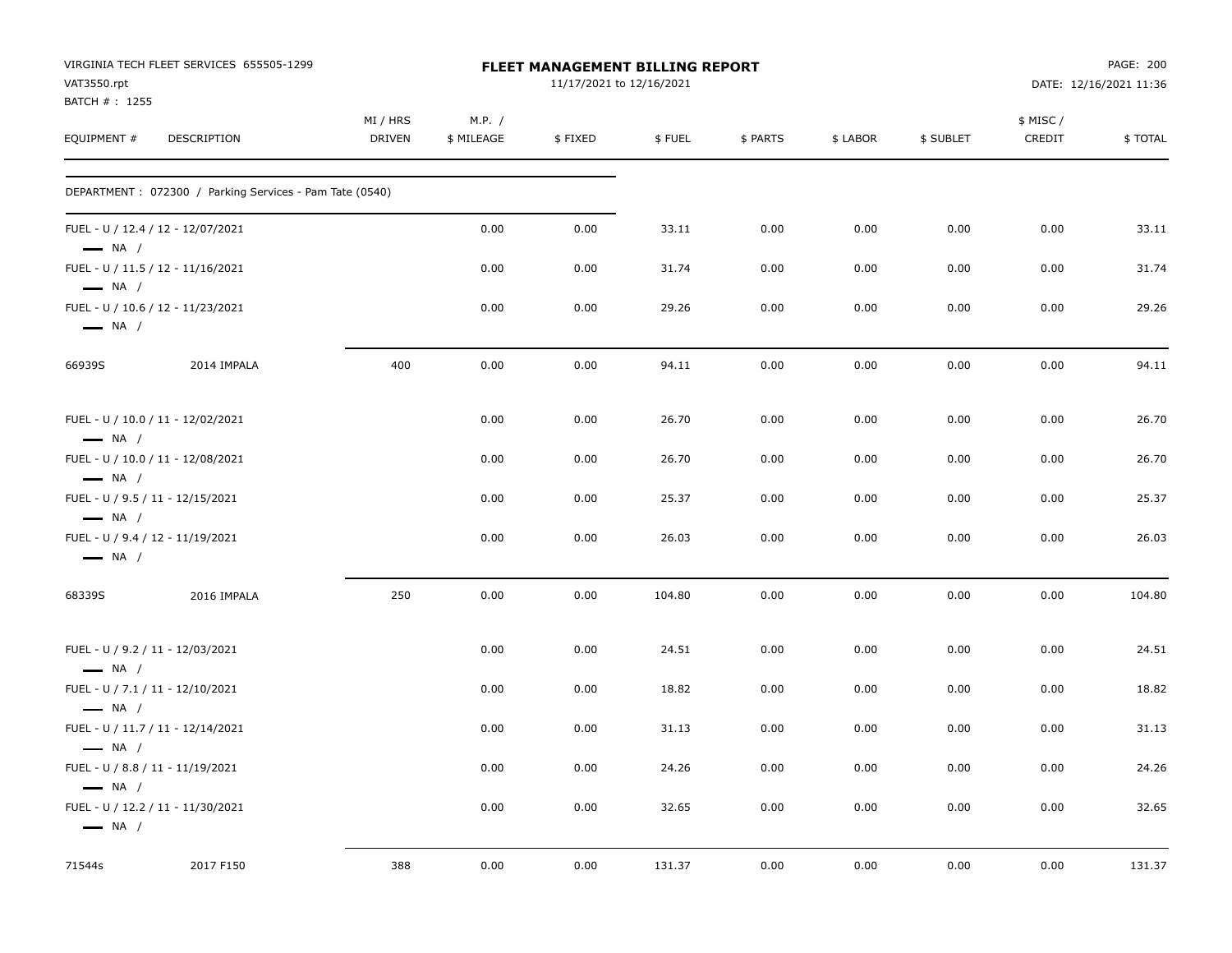| VAT3550.rpt                                                | VIRGINIA TECH FLEET SERVICES 655505-1299                |                    |                      | FLEET MANAGEMENT BILLING REPORT<br>11/17/2021 to 12/16/2021 |        |          |          |           |                    | PAGE: 201<br>DATE: 12/16/2021 11:36 |
|------------------------------------------------------------|---------------------------------------------------------|--------------------|----------------------|-------------------------------------------------------------|--------|----------|----------|-----------|--------------------|-------------------------------------|
| BATCH #: 1255<br>EQUIPMENT #                               | DESCRIPTION                                             | MI / HRS<br>DRIVEN | M.P. /<br>\$ MILEAGE | \$FIXED                                                     | \$FUEL | \$ PARTS | \$ LABOR | \$ SUBLET | \$ MISC/<br>CREDIT | \$TOTAL                             |
|                                                            | DEPARTMENT: 072300 / Parking Services - Pam Tate (0540) |                    |                      |                                                             |        |          |          |           |                    |                                     |
| $\longrightarrow$ NA /                                     | FUEL - U / 17.1 / 11 - 12/03/2021                       |                    | 0.00                 | 0.00                                                        | 45.68  | 0.00     | 0.00     | 0.00      | 0.00               | 45.68                               |
| $\longrightarrow$ NA /                                     | FUEL - U / 17.0 / 11 - 11/17/2021                       |                    | 0.00                 | 0.00                                                        | 46.92  | 0.00     | 0.00     | 0.00      | 0.00               | 46.92                               |
| 76257S                                                     | 2019 F150                                               | 377                | 0.00                 | 0.00                                                        | 92.60  | 0.00     | 0.00     | 0.00      | 0.00               | 92.60                               |
| FUEL - U / 8.5 / 11 - 12/07/2021<br>$\longrightarrow$ NA / |                                                         |                    | 0.00                 | 0.00                                                        | 22.70  | 0.00     | 0.00     | 0.00      | 0.00               | 22.70                               |
| $\longrightarrow$ NA /                                     | FUEL - U / 11.2 / 11 - 12/15/2021                       |                    | 0.00                 | 0.00                                                        | 29.90  | 0.00     | 0.00     | 0.00      | 0.00               | 29.90                               |
| $\longrightarrow$ NA /                                     | FUEL - U / 13.6 / 11 - 11/30/2021                       |                    | 0.00                 | 0.00                                                        | 36.26  | 0.00     | 0.00     | 0.00      | 0.00               | 36.26                               |
| 77346s                                                     | 2019 Frontier                                           | 365                | 0.00                 | 0.00                                                        | 88.86  | 0.00     | 0.00     | 0.00      | 0.00               | 88.86                               |
| FUEL - U / 2.7 / 12 - 12/13/2021<br>$\longrightarrow$ NA / |                                                         |                    | 0.00                 | 0.00                                                        | 7.18   | 0.00     | 0.00     | 0.00      | 0.00               | 7.18                                |
| $\longrightarrow$ NA /                                     | FUEL - U / 1.2 / 11 - 11/18/2021                        |                    | 0.00                 | 0.00                                                        | 3.20   | 0.00     | 0.00     | 0.00      | 0.00               | 3.20                                |
| $\longrightarrow$ NA /                                     | FUEL - U / 2.8 / 11 - 11/30/2021                        |                    | 0.00                 | 0.00                                                        | 7.48   | 0.00     | 0.00     | 0.00      | 0.00               | 7.48                                |
| EGUV091                                                    | 2013 CARRYALL 6                                         | $\mathbf 0$        | 0.00                 | 0.00                                                        | 17.86  | 0.00     | 0.00     | 0.00      | 0.00               | 17.86                               |
| $\longrightarrow$ NA /                                     | FUEL - U / 14.8 / 11 - 12/03/2021                       |                    | 0.00                 | 0.00                                                        | 39.52  | 0.00     | 0.00     | 0.00      | 0.00               | 39.52                               |
| $\longrightarrow$ NA $/$                                   | FUEL - U / 15.7 / 11 - 12/10/2021                       |                    | 0.00                 | 0.00                                                        | 41.84  | 0.00     | 0.00     | 0.00      | 0.00               | 41.84                               |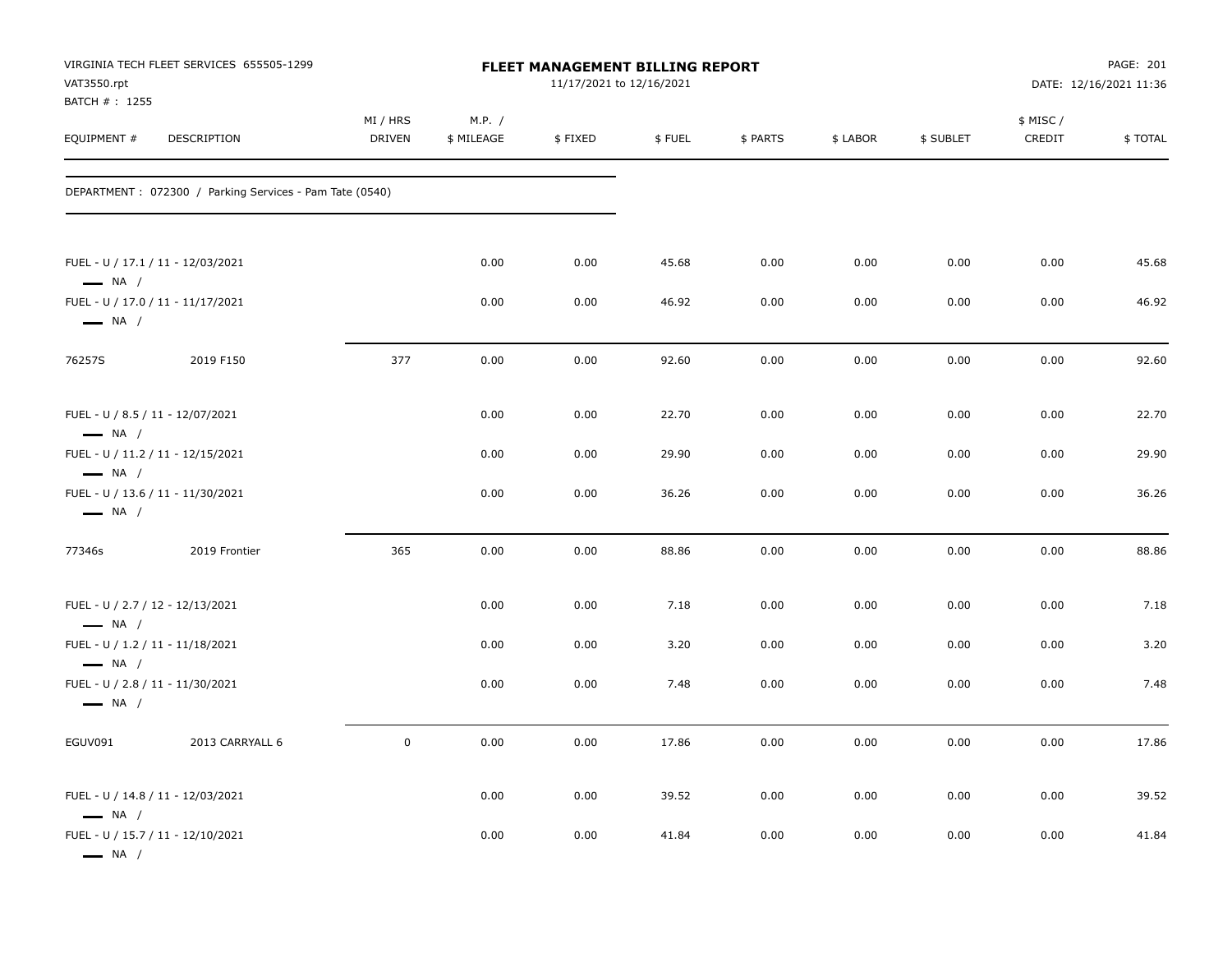| VAT3550.rpt                                                            | VIRGINIA TECH FLEET SERVICES 655505-1299                |                           |                      |         | FLEET MANAGEMENT BILLING REPORT<br>11/17/2021 to 12/16/2021 |          |          |                  |                     | PAGE: 202<br>DATE: 12/16/2021 11:36 |
|------------------------------------------------------------------------|---------------------------------------------------------|---------------------------|----------------------|---------|-------------------------------------------------------------|----------|----------|------------------|---------------------|-------------------------------------|
| BATCH #: 1255<br>EQUIPMENT #                                           | <b>DESCRIPTION</b>                                      | MI / HRS<br><b>DRIVEN</b> | M.P. /<br>\$ MILEAGE | \$FIXED | \$FUEL                                                      | \$ PARTS | \$ LABOR | \$ SUBLET        | \$ MISC /<br>CREDIT | \$TOTAL                             |
|                                                                        | DEPARTMENT: 072300 / Parking Services - Pam Tate (0540) |                           |                      |         |                                                             |          |          |                  |                     |                                     |
| $\longrightarrow$ NA /                                                 | FUEL - U / 12.1 / 11 - 11/18/2021                       |                           | 0.00                 | 0.00    | 33.34                                                       | 0.00     | 0.00     | 0.00             | 0.00                | 33.34                               |
|                                                                        | FUEL - U / 12.0 / 11 - 11/24/2021                       |                           | 0.00                 | 0.00    | 33.12                                                       | 0.00     | 0.00     | 0.00             | 0.00                | 33.12                               |
| $\longrightarrow$ NA /<br><b>BASE CHARGE</b><br>$\longrightarrow$ NA / |                                                         |                           | 0.00                 | 553.00  | 0.00                                                        | 0.00     | 0.00     | 0.00             | 0.00                | 553.00                              |
| <b>PA54</b>                                                            | 2013 Caravan                                            | 1,258                     | 0.00                 | 553.00  | 147.82                                                      | 0.00     | 0.00     | 0.00             | 0.00                | 700.82                              |
| ACCT:                                                                  | 153054                                                  | 4,187                     | 0.00                 | 553.00  | 1,082.19                                                    | 0.00     | 0.00     | 0.00             | 0.00                | 1,635.19                            |
|                                                                        | DEPARTMENT SUBTOTALS :                                  | 4,187                     | 0.00                 | 553.00  | 1,082.19                                                    | 0.00     | 0.00     | 0.00             | 0.00                | 1,635.19                            |
|                                                                        | <b>BREAKDOWN OF CHARGES:</b>                            |                           | MILEAGE              |         |                                                             | 0.00     |          | PARTS (WO'S)     |                     | 0.00                                |
|                                                                        | <b>EQUIPMENT COUNT:</b>                                 | 10                        | MOTOR POOL           |         |                                                             | 0.00     |          | PARTS (IND.ISS.) |                     | 0.00                                |
|                                                                        | DEPARTMENT:                                             | 072300                    | <b>BASE</b>          |         |                                                             | 553.00   |          | CREDITS          |                     | 0.00                                |
|                                                                        |                                                         |                           | INSURANCE            |         |                                                             | 0.00     |          | MISCELLANEOUS    |                     | 0.00                                |
|                                                                        |                                                         |                           | <b>OTHER</b>         |         |                                                             | 0.00     | LABOR    |                  |                     | 0.00                                |
|                                                                        |                                                         |                           | REPLACEMENT          |         |                                                             | 0.00     |          | <b>SUBLETS</b>   |                     | 0.00                                |
|                                                                        |                                                         |                           | <b>FUEL</b>          |         | 1,082.19                                                    |          |          |                  |                     |                                     |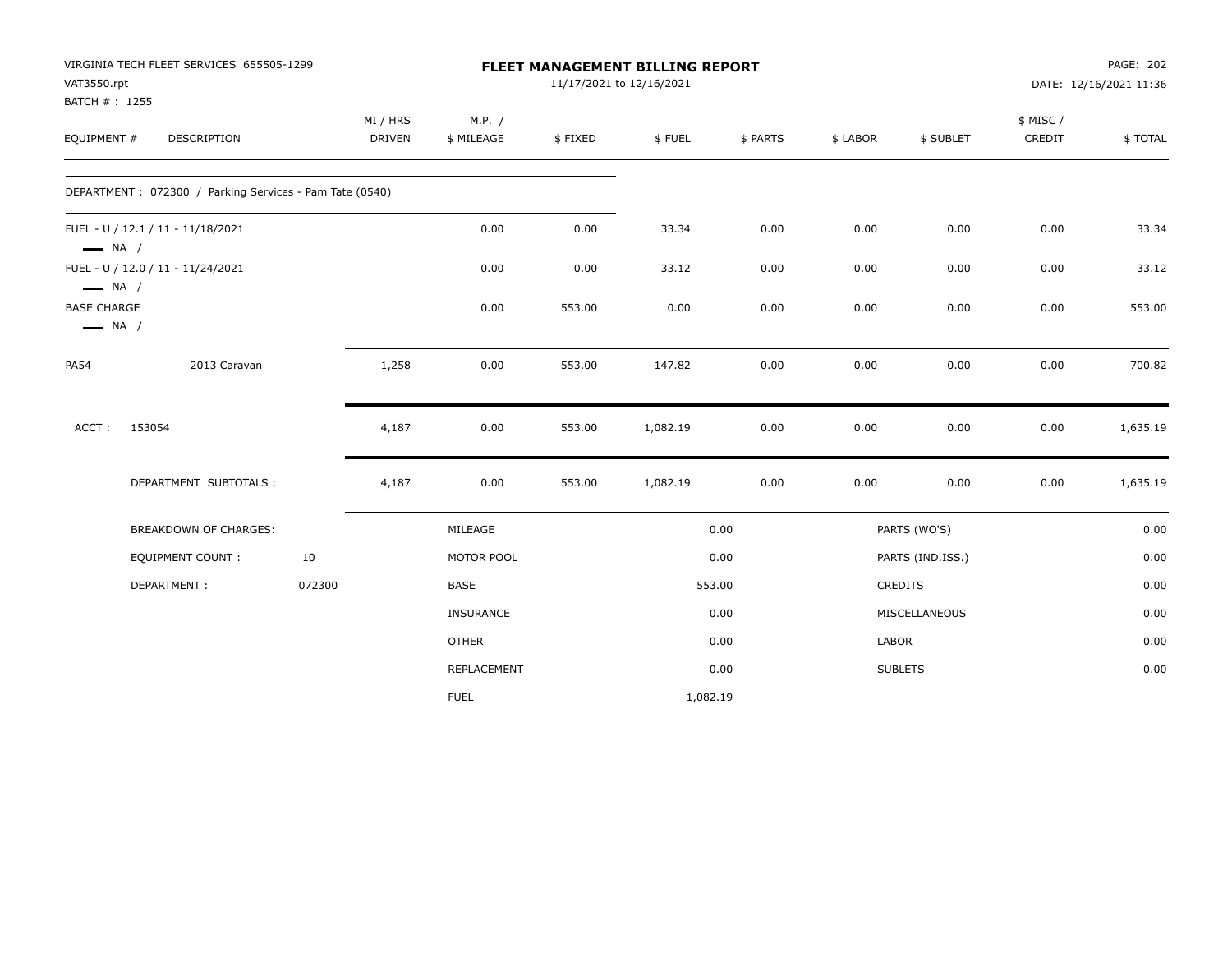| VAT3550.rpt<br>BATCH #: 1255                                | VIRGINIA TECH FLEET SERVICES 655505-1299               |                    |                      | 11/17/2021 to 12/16/2021 | FLEET MANAGEMENT BILLING REPORT |          |          |           |                    | PAGE: 203<br>DATE: 12/16/2021 11:36 |
|-------------------------------------------------------------|--------------------------------------------------------|--------------------|----------------------|--------------------------|---------------------------------|----------|----------|-----------|--------------------|-------------------------------------|
| EQUIPMENT #                                                 | DESCRIPTION                                            | MI / HRS<br>DRIVEN | M.P. /<br>\$ MILEAGE | \$FIXED                  | \$FUEL                          | \$ PARTS | \$ LABOR | \$ SUBLET | \$ MISC/<br>CREDIT | \$TOTAL                             |
|                                                             | DEPARTMENT: 072500 / TELECOMMUN AUX. Angela Jones 0506 |                    |                      |                          |                                 |          |          |           |                    |                                     |
| ACCOUNT CODE: 153057                                        |                                                        |                    |                      |                          |                                 |          |          |           |                    |                                     |
| FUEL - U / 15.5 / 11 - 12/09/2021<br>$\longrightarrow$ NA / |                                                        |                    | 0.00                 | 0.00                     | 41.49                           | 0.00     | 0.00     | 0.00      | 0.00               | 41.49                               |
| 23811S                                                      | 1997 Astro                                             | 220                | 0.00                 | 0.00                     | 41.49                           | 0.00     | 0.00     | 0.00      | 0.00               | 41.49                               |
| FUEL - U / 24.1 / 11 - 12/10/2021<br>$\longrightarrow$ NA / |                                                        |                    | 0.00                 | 0.00                     | 64.45                           | 0.00     | 0.00     | 0.00      | 0.00               | 64.45                               |
| 37455S                                                      | 1994 C1500                                             | 300                | 0.00                 | 0.00                     | 64.45                           | 0.00     | 0.00     | 0.00      | 0.00               | 64.45                               |
| FUEL - U / 18.8 / 11 - 12/10/2021<br>$\longrightarrow$ NA / |                                                        |                    | 0.00                 | 0.00                     | 50.22                           | 0.00     | 0.00     | 0.00      | 0.00               | 50.22                               |
| FUEL - U / 20.3 / 11 - 11/19/2021<br>$\longrightarrow$ NA / |                                                        |                    | 0.00                 | 0.00                     | 55.97                           | 0.00     | 0.00     | 0.00      | 0.00               | 55.97                               |
| 40064S                                                      | 1998 E150 VAN                                          | 402                | 0.00                 | 0.00                     | 106.19                          | 0.00     | 0.00     | 0.00      | 0.00               | 106.19                              |
| FUEL - U / 11.2 / 12 - 12/07/2021<br>$\longrightarrow$ NA / |                                                        |                    | 0.00                 | 0.00                     | 29.80                           | 0.00     | 0.00     | 0.00      | 0.00               | 29.80                               |
| 41422S                                                      | 1999 SPORT UTIL                                        | 134                | 0.00                 | 0.00                     | 29.80                           | 0.00     | 0.00     | 0.00      | 0.00               | 29.80                               |
| FUEL - U / 14.8 / 12 - 12/08/2021<br>$\longrightarrow$ NA / |                                                        |                    | 0.00                 | 0.00                     | 39.44                           | 0.00     | 0.00     | 0.00      | 0.00               | 39.44                               |
| FUEL - U / 5.4 / 11 - 11/22/2021<br>$\longrightarrow$ NA /  |                                                        |                    | 0.00                 | 0.00                     | 14.85                           | 0.00     | 0.00     | 0.00      | 0.00               | 14.85                               |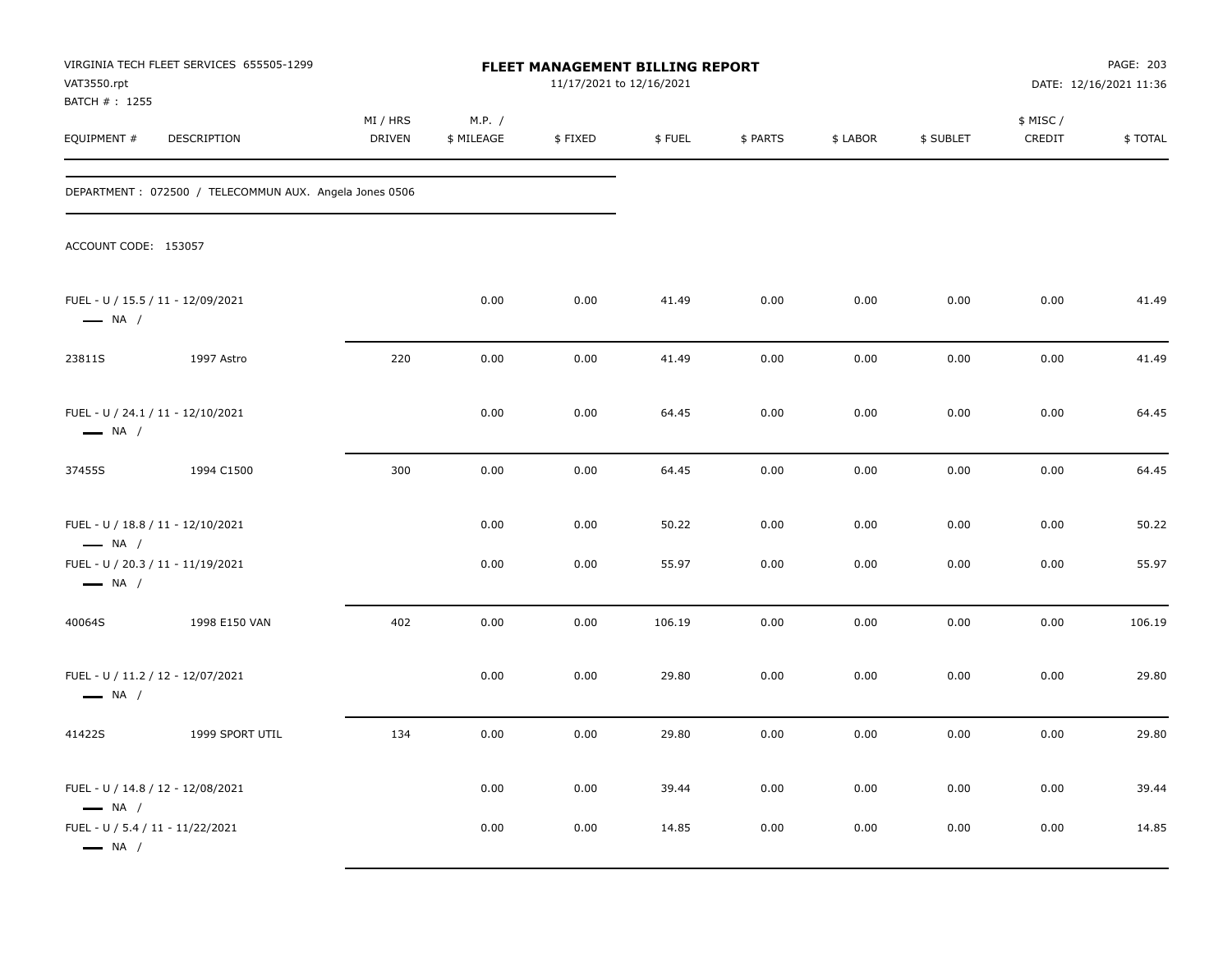| VAT3550.rpt<br>BATCH #: 1255                                | VIRGINIA TECH FLEET SERVICES 655505-1299               |                    |                      | <b>FLEET MANAGEMENT BILLING REPORT</b><br>11/17/2021 to 12/16/2021 |        |          |          |           |                     | PAGE: 204<br>DATE: 12/16/2021 11:36 |
|-------------------------------------------------------------|--------------------------------------------------------|--------------------|----------------------|--------------------------------------------------------------------|--------|----------|----------|-----------|---------------------|-------------------------------------|
| EQUIPMENT #                                                 | DESCRIPTION                                            | MI / HRS<br>DRIVEN | M.P. /<br>\$ MILEAGE | \$FIXED                                                            | \$FUEL | \$ PARTS | \$ LABOR | \$ SUBLET | \$ MISC /<br>CREDIT | \$TOTAL                             |
|                                                             | DEPARTMENT: 072500 / TELECOMMUN AUX. Angela Jones 0506 |                    |                      |                                                                    |        |          |          |           |                     |                                     |
| 43296S                                                      | 2012 COLORADO                                          | 206                | 0.00                 | 0.00                                                               | 54.29  | 0.00     | 0.00     | 0.00      | 0.00                | 54.29                               |
| FUEL - U / 13.8 / 11 - 12/01/2021<br>$\longrightarrow$ NA / |                                                        |                    | 0.00                 | 0.00                                                               | 36.87  | 0.00     | 0.00     | 0.00      | 0.00                | 36.87                               |
| 43300S                                                      | 2012 Caravan                                           | 203                | 0.00                 | 0.00                                                               | 36.87  | 0.00     | 0.00     | 0.00      | 0.00                | 36.87                               |
| FUEL - U / 21.2 / 11 - 12/02/2021<br>$\longrightarrow$ NA / |                                                        |                    | 0.00                 | 0.00                                                               | 56.55  | 0.00     | 0.00     | 0.00      | 0.00                | 56.55                               |
| 47256S                                                      | 2012 Express 2500                                      | 292                | 0.00                 | 0.00                                                               | 56.55  | 0.00     | 0.00     | 0.00      | 0.00                | 56.55                               |
| FUEL - U / 17.7 / 11 - 12/13/2021<br>$\longrightarrow$ NA / |                                                        |                    | 0.00                 | 0.00                                                               | 47.26  | 0.00     | 0.00     | 0.00      | 0.00                | 47.26                               |
| FUEL - U / 30.8 / 11 - 11/18/2021<br>$\longrightarrow$ NA / |                                                        |                    | 0.00                 | 0.00                                                               | 84.98  | 0.00     | 0.00     | 0.00      | 0.00                | 84.98                               |
| 52479S                                                      | 2006 E-150 VAN                                         | 574                | 0.00                 | 0.00                                                               | 132.24 | 0.00     | 0.00     | 0.00      | 0.00                | 132.24                              |
| FUEL - U / 25.4 / 11 - 12/10/2021<br>$\longrightarrow$ NA / |                                                        |                    | 0.00                 | 0.00                                                               | 67.68  | 0.00     | 0.00     | 0.00      | 0.00                | 67.68                               |
| FUEL - U / 26.3 / 11 - 11/19/2021<br>$\longrightarrow$ NA / |                                                        |                    | 0.00                 | 0.00                                                               | 72.67  | 0.00     | 0.00     | 0.00      | 0.00                | 72.67                               |
| 52480S                                                      | 2006 E-150 VAN                                         | 378                | 0.00                 | 0.00                                                               | 140.35 | 0.00     | 0.00     | 0.00      | 0.00                | 140.35                              |
| FUEL - U / 33.0 / 11 - 12/02/2021<br>$\longrightarrow$ NA / |                                                        |                    | 0.00                 | 0.00                                                               | 88.11  | 0.00     | 0.00     | 0.00      | 0.00                | 88.11                               |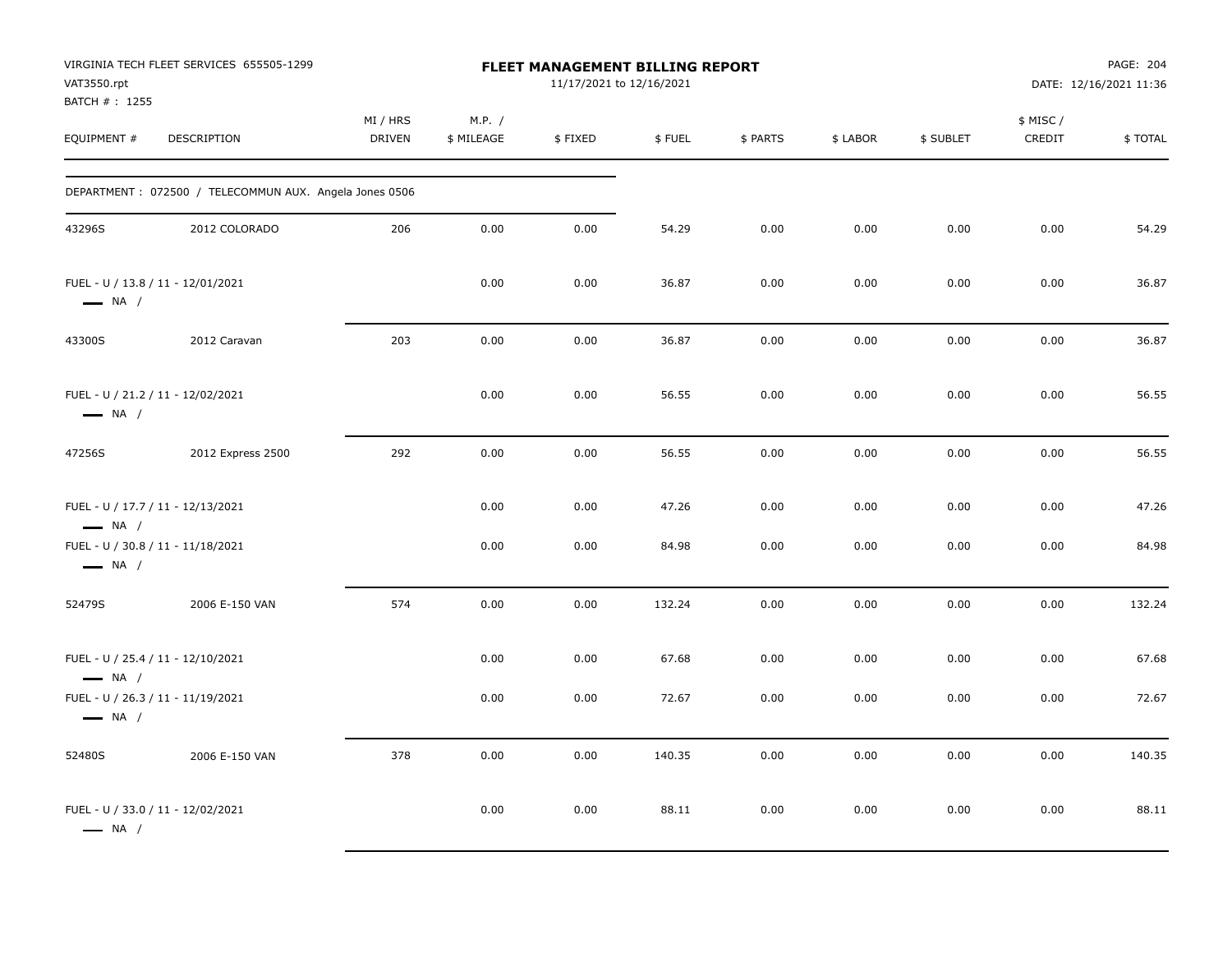| VAT3550.rpt<br>BATCH # : 1255                               | VIRGINIA TECH FLEET SERVICES 655505-1299               |                           |                      | FLEET MANAGEMENT BILLING REPORT<br>11/17/2021 to 12/16/2021 |        |          |          |           |                     | PAGE: 205<br>DATE: 12/16/2021 11:36 |
|-------------------------------------------------------------|--------------------------------------------------------|---------------------------|----------------------|-------------------------------------------------------------|--------|----------|----------|-----------|---------------------|-------------------------------------|
| EQUIPMENT #                                                 | DESCRIPTION                                            | MI / HRS<br><b>DRIVEN</b> | M.P. /<br>\$ MILEAGE | \$FIXED                                                     | \$FUEL | \$ PARTS | \$ LABOR | \$ SUBLET | \$ MISC /<br>CREDIT | \$TOTAL                             |
|                                                             | DEPARTMENT: 072500 / TELECOMMUN AUX. Angela Jones 0506 |                           |                      |                                                             |        |          |          |           |                     |                                     |
| 52481S                                                      | 2006 E-150 VAN                                         | 256                       | 0.00                 | 0.00                                                        | 88.11  | 0.00     | 0.00     | 0.00      | 0.00                | 88.11                               |
| FUEL - U / 28.4 / 12 - 11/29/2021<br>$\longrightarrow$ NA / |                                                        |                           | 0.00                 | 0.00                                                        | 75.69  | 0.00     | 0.00     | 0.00      | 0.00                | 75.69                               |
| 55243S                                                      | 2007 Express 2500                                      | 238                       | 0.00                 | 0.00                                                        | 75.69  | 0.00     | 0.00     | 0.00      | 0.00                | 75.69                               |
| FUEL - U / 18.1 / 11 - 11/23/2021<br>$\longrightarrow$ NA / |                                                        |                           | 0.00                 | 0.00                                                        | 50.07  | 0.00     | 0.00     | 0.00      | 0.00                | 50.07                               |
| 57594S                                                      | 2009 Caravan                                           | 196                       | 0.00                 | 0.00                                                        | 50.07  | 0.00     | 0.00     | 0.00      | 0.00                | 50.07                               |
| FUEL - U / 4.4 / 12 - 11/18/2021<br>$\longrightarrow$ NA /  |                                                        |                           | 0.00                 | 0.00                                                        | 12.23  | 0.00     | 0.00     | 0.00      | 0.00                | 12.23                               |
| FUEL - U / 31.5 / 11 - 11/30/2021<br>$\longrightarrow$ NA / |                                                        |                           | 0.00                 | 0.00                                                        | 83.97  | 0.00     | 0.00     | 0.00      | 0.00                | 83.97                               |
| 57595S                                                      | 2009 F250-4x4                                          | 291                       | 0.00                 | 0.00                                                        | 96.20  | 0.00     | 0.00     | 0.00      | 0.00                | 96.20                               |
| FUEL - U / 26.2 / 11 - 12/01/2021<br>$\longrightarrow$ NA / |                                                        |                           | 0.00                 | 0.00                                                        | 69.93  | 0.00     | 0.00     | 0.00      | 0.00                | 69.93                               |
| FUEL - U / 22.5 / 12 - 12/13/2021<br>$\longrightarrow$ NA / |                                                        |                           | 0.00                 | 0.00                                                        | 60.02  | 0.00     | 0.00     | 0.00      | 0.00                | 60.02                               |
| 57598S                                                      | 2009 Silverado                                         | $\mathbf 0$               | 0.00                 | 0.00                                                        | 129.95 | 0.00     | 0.00     | 0.00      | 0.00                | 129.95                              |
| FUEL - U / 16.4 / 11 - 12/13/2021<br>$\longrightarrow$ NA / |                                                        |                           | 0.00                 | 0.00                                                        | 43.65  | 0.00     | 0.00     | 0.00      | 0.00                | 43.65                               |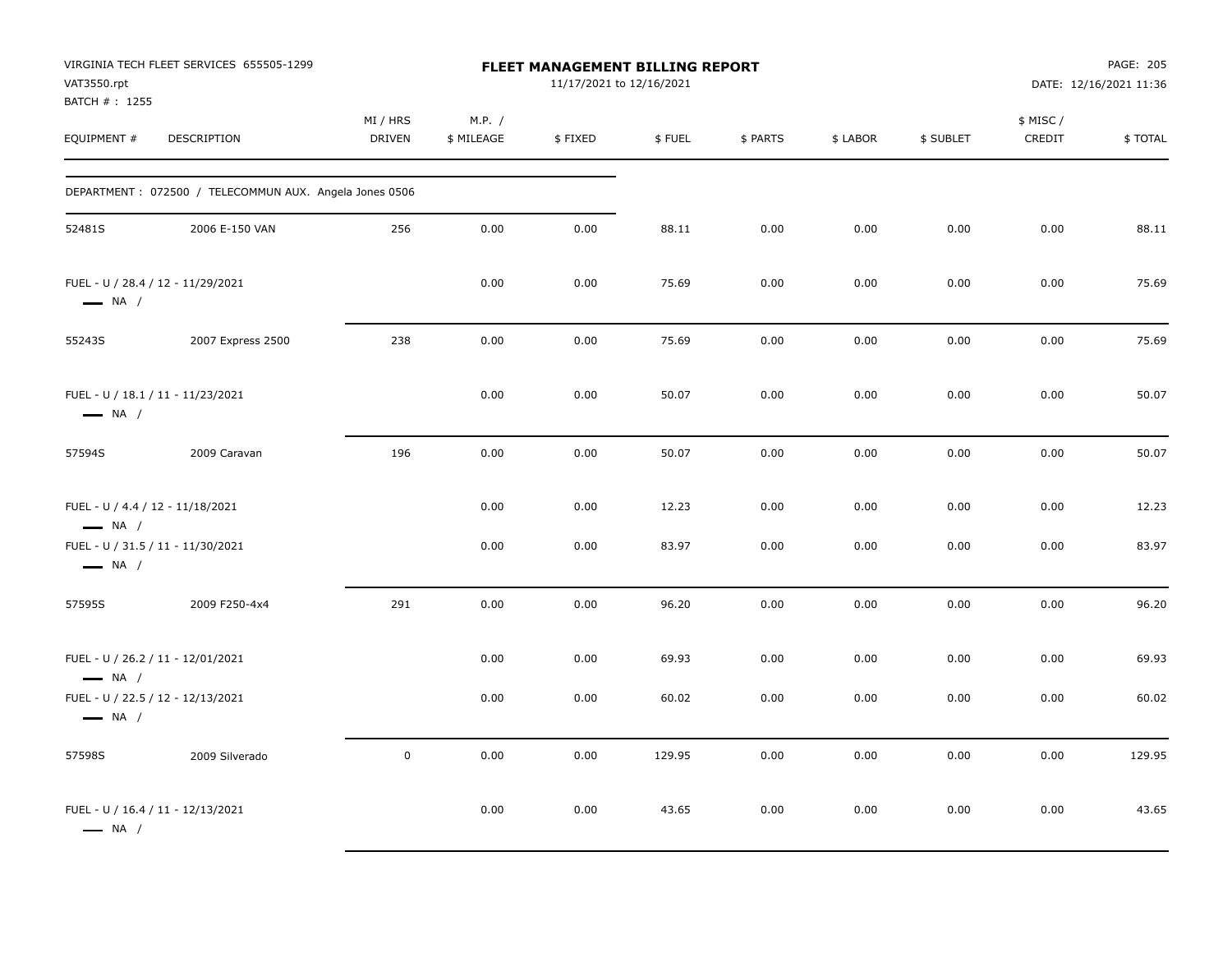| VAT3550.rpt<br>BATCH #: 1255                                | VIRGINIA TECH FLEET SERVICES 655505-1299               |                           |                      | 11/17/2021 to 12/16/2021 | FLEET MANAGEMENT BILLING REPORT |          |          |           |                    | PAGE: 206<br>DATE: 12/16/2021 11:36 |
|-------------------------------------------------------------|--------------------------------------------------------|---------------------------|----------------------|--------------------------|---------------------------------|----------|----------|-----------|--------------------|-------------------------------------|
| EQUIPMENT #                                                 | DESCRIPTION                                            | MI / HRS<br><b>DRIVEN</b> | M.P. /<br>\$ MILEAGE | \$FIXED                  | \$FUEL                          | \$ PARTS | \$ LABOR | \$ SUBLET | \$ MISC/<br>CREDIT | \$TOTAL                             |
|                                                             | DEPARTMENT: 072500 / TELECOMMUN AUX. Angela Jones 0506 |                           |                      |                          |                                 |          |          |           |                    |                                     |
| 61755S                                                      | 2013 RAM VAN                                           | 242                       | 0.00                 | 0.00                     | 43.65                           | 0.00     | 0.00     | 0.00      | 0.00               | 43.65                               |
| FUEL - U / 30.9 / 11 - 12/01/2021<br>$\longrightarrow$ NA / |                                                        |                           | 0.00                 | 0.00                     | 82.45                           | 0.00     | 0.00     | 0.00      | 0.00               | 82.45                               |
| 61764S                                                      | 2013 F150                                              | 372                       | 0.00                 | 0.00                     | 82.45                           | 0.00     | 0.00     | 0.00      | 0.00               | 82.45                               |
| FUEL - U / 13.3 / 12 - 12/06/2021<br>$\longrightarrow$ NA / |                                                        |                           | 0.00                 | 0.00                     | 35.38                           | 0.00     | 0.00     | 0.00      | 0.00               | 35.38                               |
| 65577S                                                      | 2013 RAM VAN                                           | 144                       | 0.00                 | 0.00                     | 35.38                           | 0.00     | 0.00     | 0.00      | 0.00               | 35.38                               |
| FUEL - U / 12.3 / 11 - 12/01/2021<br>$\longrightarrow$ NA / |                                                        |                           | 0.00                 | 0.00                     | 32.92                           | 0.00     | 0.00     | 0.00      | 0.00               | 32.92                               |
| FUEL - U / 12.7 / 11 - 12/10/2021<br>$\longrightarrow$ NA / |                                                        |                           | 0.00                 | 0.00                     | 34.02                           | 0.00     | 0.00     | 0.00      | 0.00               | 34.02                               |
| FUEL - U / 13.9 / 11 - 11/16/2021<br>$\longrightarrow$ NA / |                                                        |                           | 0.00                 | 0.00                     | 38.25                           | 0.00     | 0.00     | 0.00      | 0.00               | 38.25                               |
| 65579S                                                      | 2013 RAM VAN                                           | 462                       | 0.00                 | 0.00                     | 105.19                          | 0.00     | 0.00     | 0.00      | 0.00               | 105.19                              |
| FUEL - U / 14.8 / 11 - 12/06/2021<br>$\longrightarrow$ NA / |                                                        |                           | 0.00                 | 0.00                     | 39.38                           | 0.00     | 0.00     | 0.00      | 0.00               | 39.38                               |
| $\longrightarrow$ NA /                                      | FUEL - U / 16.5 / 11 - 11/17/2021                      |                           | 0.00                 | 0.00                     | 45.60                           | 0.00     | 0.00     | 0.00      | 0.00               | 45.60                               |
| 65650S                                                      | 2013 RAM VAN                                           | 408                       | 0.00                 | 0.00                     | 84.98                           | 0.00     | 0.00     | 0.00      | 0.00               | 84.98                               |
| ACCT: 153057                                                |                                                        | 5,318                     | 0.00                 | 0.00                     | 1,453.90                        | 0.00     | 0.00     | 0.00      | 0.00               | 1,453.90                            |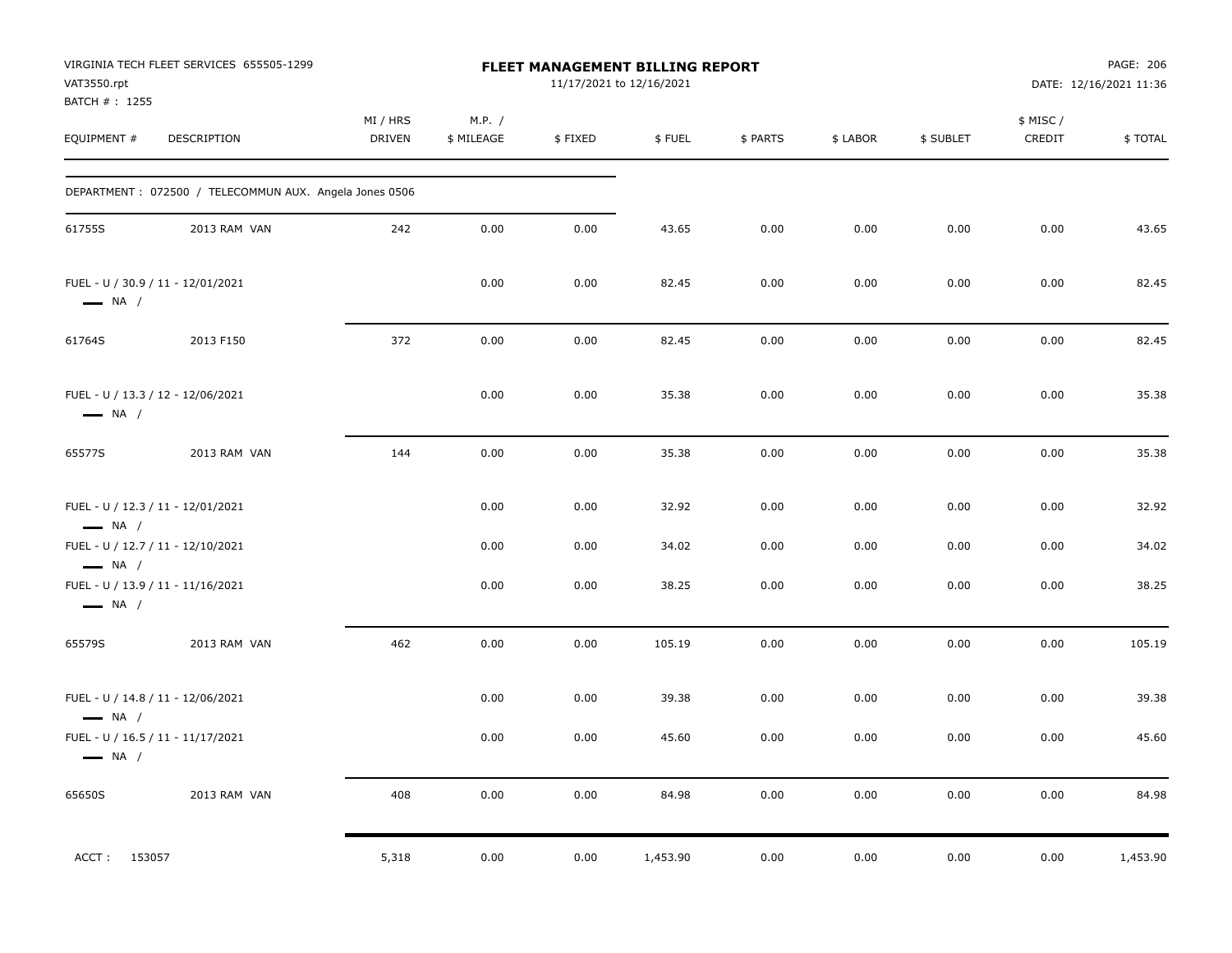| VIRGINIA TECH FLEET SERVICES 655505-1299<br>VAT3550.rpt<br>BATCH # : 1255 |        |                    |                      |         | <b>FLEET MANAGEMENT BILLING REPORT</b><br>11/17/2021 to 12/16/2021 |          |          |                  |                    | PAGE: 207<br>DATE: 12/16/2021 11:36 |
|---------------------------------------------------------------------------|--------|--------------------|----------------------|---------|--------------------------------------------------------------------|----------|----------|------------------|--------------------|-------------------------------------|
| EQUIPMENT #<br>DESCRIPTION                                                |        | MI / HRS<br>DRIVEN | M.P. /<br>\$ MILEAGE | \$FIXED | \$FUEL                                                             | \$ PARTS | \$ LABOR | \$ SUBLET        | \$ MISC/<br>CREDIT | \$TOTAL                             |
| DEPARTMENT SUBTOTALS :                                                    |        | 5,318              | 0.00                 | 0.00    | 1,453.90                                                           | 0.00     | 0.00     | 0.00             | 0.00               | 1,453.90                            |
| BREAKDOWN OF CHARGES:                                                     |        |                    | MILEAGE              |         |                                                                    | 0.00     |          | PARTS (WO'S)     |                    | 0.00                                |
| <b>EQUIPMENT COUNT:</b>                                                   | 19     |                    | MOTOR POOL           |         |                                                                    | 0.00     |          | PARTS (IND.ISS.) |                    | 0.00                                |
| DEPARTMENT:                                                               | 072500 |                    | BASE                 |         |                                                                    | 0.00     |          | <b>CREDITS</b>   |                    | 0.00                                |
|                                                                           |        |                    | <b>INSURANCE</b>     |         |                                                                    | 0.00     |          | MISCELLANEOUS    |                    | 0.00                                |
|                                                                           |        |                    | OTHER                |         |                                                                    | 0.00     | LABOR    |                  |                    | 0.00                                |
|                                                                           |        |                    | REPLACEMENT          |         |                                                                    | 0.00     |          | <b>SUBLETS</b>   |                    | 0.00                                |
|                                                                           |        |                    | <b>FUEL</b>          |         | 1,453.90                                                           |          |          |                  |                    |                                     |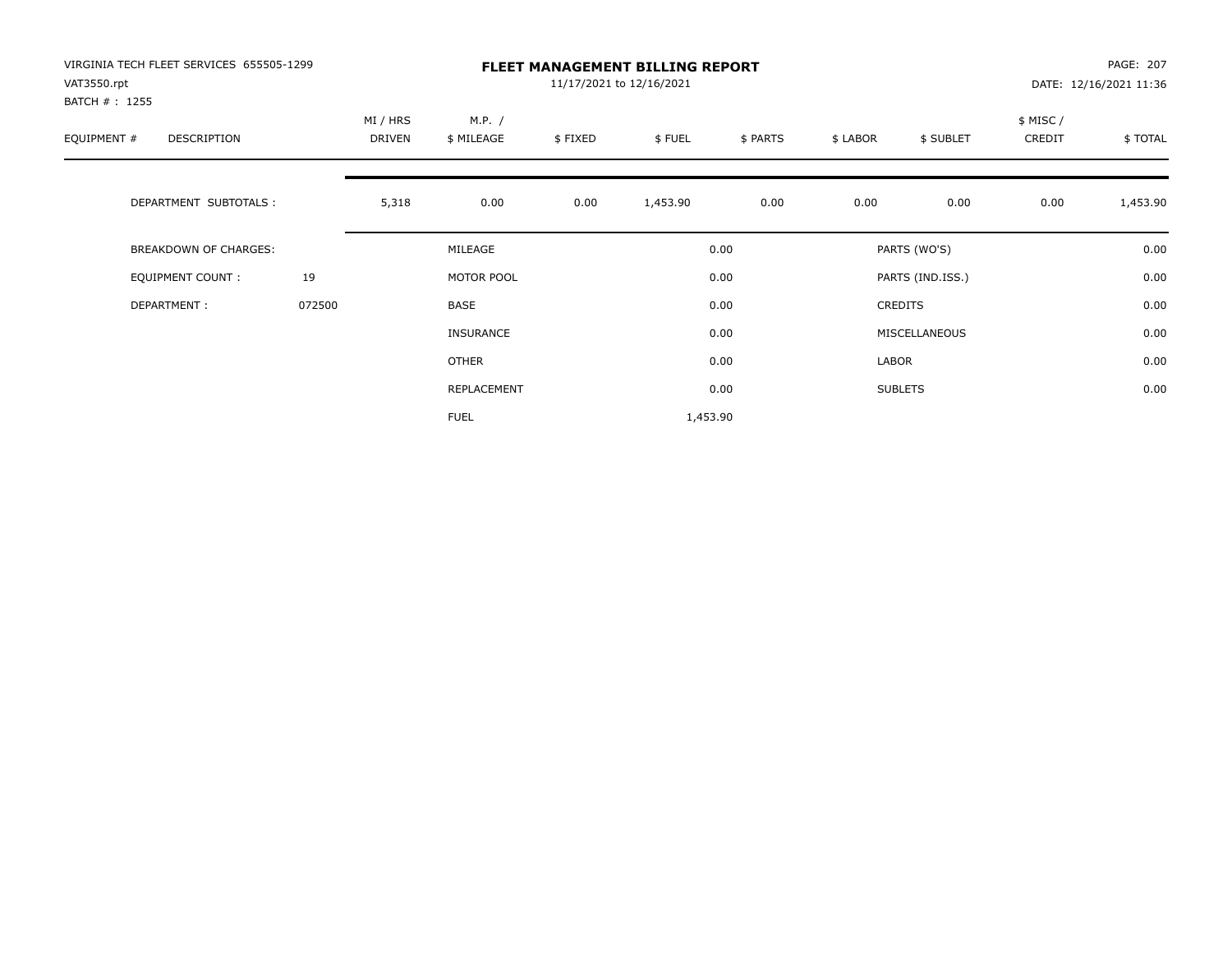| VAT3550.rpt<br>BATCH #: 1255                                                          | VIRGINIA TECH FLEET SERVICES 655505-1299               |                    |                      | FLEET MANAGEMENT BILLING REPORT<br>11/17/2021 to 12/16/2021<br>\$FIXED<br>\$FUEL<br>\$ PARTS<br>\$ LABOR<br>0.00<br>31.51<br>0.00<br>0.00<br>0.00<br>31.51<br>0.00<br>0.00 |        |      |      |           | PAGE: 208<br>DATE: 12/16/2021 11:36 |         |  |  |
|---------------------------------------------------------------------------------------|--------------------------------------------------------|--------------------|----------------------|----------------------------------------------------------------------------------------------------------------------------------------------------------------------------|--------|------|------|-----------|-------------------------------------|---------|--|--|
| EQUIPMENT #                                                                           | DESCRIPTION                                            | MI / HRS<br>DRIVEN | M.P. /<br>\$ MILEAGE |                                                                                                                                                                            |        |      |      | \$ SUBLET | \$ MISC /<br>CREDIT                 | \$TOTAL |  |  |
|                                                                                       | DEPARTMENT: 072600 / Residential Mail Brandy Cole 0372 |                    |                      |                                                                                                                                                                            |        |      |      |           |                                     |         |  |  |
| ACCOUNT CODE: 122529                                                                  |                                                        |                    |                      |                                                                                                                                                                            |        |      |      |           |                                     |         |  |  |
| FUEL - U / 11.8 / 11 - 12/09/2021<br>$\longrightarrow$ NA /                           |                                                        |                    | 0.00                 |                                                                                                                                                                            |        |      |      | 0.00      | 0.00                                | 31.51   |  |  |
| 60154S                                                                                | 2010 12 PAS VAN                                        | 88                 | 0.00                 |                                                                                                                                                                            |        |      |      | 0.00      | 0.00                                | 31.51   |  |  |
| FUEL - U / 21.4 / 12 - 12/03/2021<br>$\longrightarrow$ NA /                           |                                                        |                    | 0.00                 | 0.00                                                                                                                                                                       | 57.03  | 0.00 | 0.00 | 0.00      | 0.00                                | 57.03   |  |  |
| FUEL - U / 19.0 / 12 - 12/15/2021<br>$\longrightarrow$ NA /                           |                                                        |                    | 0.00                 | 0.00                                                                                                                                                                       | 50.81  | 0.00 | 0.00 | 0.00      | 0.00                                | 50.81   |  |  |
| FUEL - U / 14.5 / 11 - 11/18/2021<br>$\longrightarrow$ NA /                           |                                                        |                    | 0.00                 | 0.00                                                                                                                                                                       | 40.02  | 0.00 | 0.00 | 0.00      | 0.00                                | 40.02   |  |  |
| 60174S                                                                                | 2011 12 PAS VAN                                        | 474                | 0.00                 | 0.00                                                                                                                                                                       | 147.86 | 0.00 | 0.00 | 0.00      | 0.00                                | 147.86  |  |  |
| FUEL - U / 18.9 / 11 - 12/03/2021<br>$\longrightarrow$ NA /                           |                                                        |                    | 0.00                 | 0.00                                                                                                                                                                       | 50.33  | 0.00 | 0.00 | 0.00      | 0.00                                | 50.33   |  |  |
| FUEL - U / 17.5 / 12 - 12/10/2021                                                     |                                                        |                    | 0.00                 | 0.00                                                                                                                                                                       | 46.62  | 0.00 | 0.00 | 0.00      | 0.00                                | 46.62   |  |  |
| $\longrightarrow$ NA /<br>FUEL - U / 19.2 / 12 - 11/23/2021<br>$\longrightarrow$ NA / |                                                        |                    | 0.00                 | 0.00                                                                                                                                                                       | 52.88  | 0.00 | 0.00 | 0.00      | 0.00                                | 52.88   |  |  |
| 60205S                                                                                | 2011 12 PAS VAN                                        | 530                | 0.00                 | 0.00                                                                                                                                                                       | 149.83 | 0.00 | 0.00 | 0.00      | 0.00                                | 149.83  |  |  |
| FUEL - U / 11.6 / 11 - 12/03/2021<br>$\longrightarrow$ NA /                           |                                                        |                    | 0.00                 | 0.00                                                                                                                                                                       | 31.03  | 0.00 | 0.00 | 0.00      | 0.00                                | 31.03   |  |  |
| FUEL - U / 10.1 / 12 - 12/10/2021<br>$\longrightarrow$ NA /                           |                                                        |                    | 0.00                 | 0.00                                                                                                                                                                       | 26.99  | 0.00 | 0.00 | 0.00      | 0.00                                | 26.99   |  |  |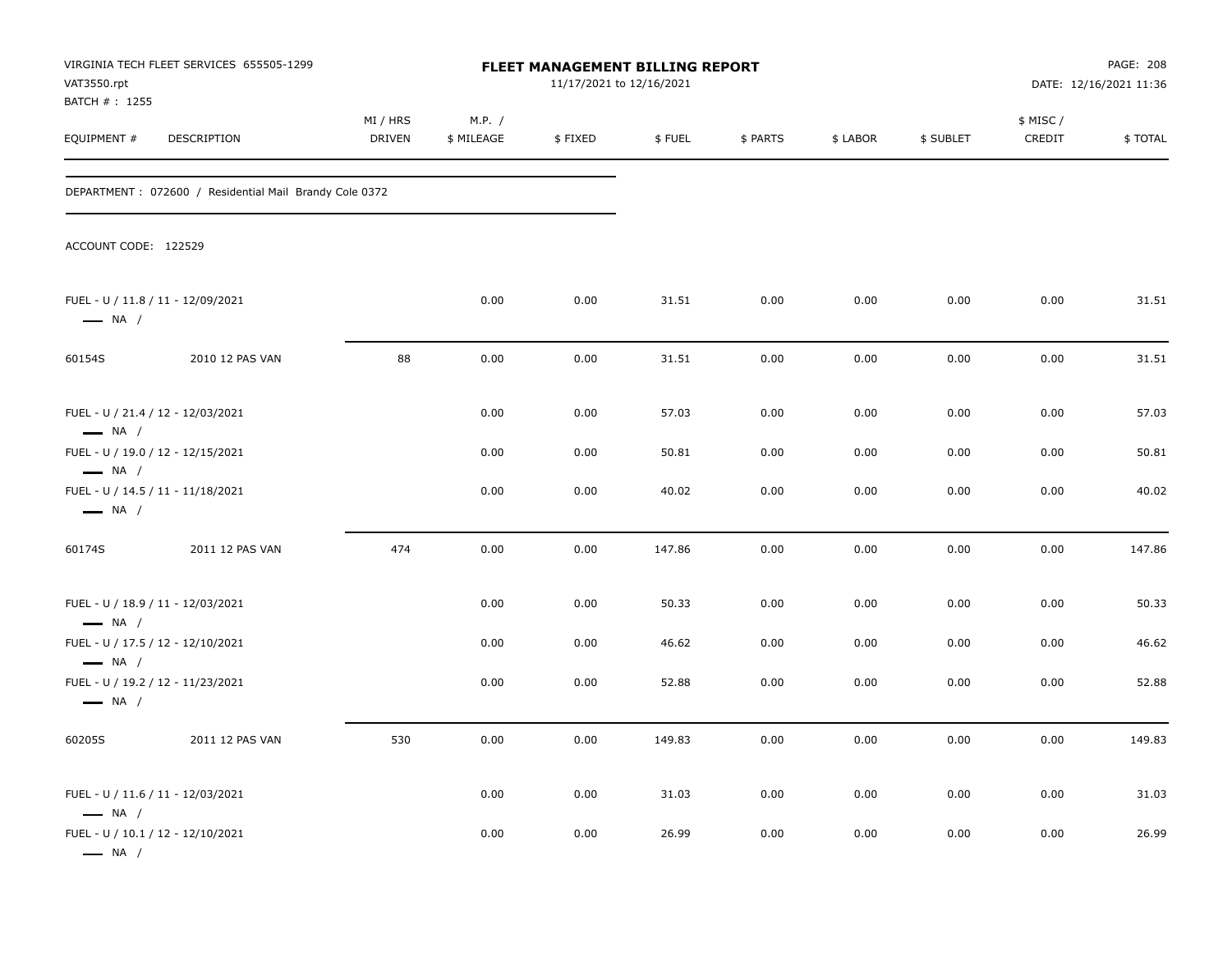| VAT3550.rpt            | VIRGINIA TECH FLEET SERVICES 655505-1299                |        |                           |                      | 11/17/2021 to 12/16/2021 | <b>FLEET MANAGEMENT BILLING REPORT</b> |          |              |                  |                    | PAGE: 209<br>DATE: 12/16/2021 11:36 |
|------------------------|---------------------------------------------------------|--------|---------------------------|----------------------|--------------------------|----------------------------------------|----------|--------------|------------------|--------------------|-------------------------------------|
| BATCH #: 1255          |                                                         |        |                           |                      |                          |                                        |          |              |                  |                    |                                     |
| EQUIPMENT #            | DESCRIPTION                                             |        | MI / HRS<br><b>DRIVEN</b> | M.P. /<br>\$ MILEAGE | \$FIXED                  | \$FUEL                                 | \$ PARTS | \$ LABOR     | \$ SUBLET        | \$ MISC/<br>CREDIT | \$TOTAL                             |
|                        | DEPARTMENT : 072600 / Residential Mail Brandy Cole 0372 |        |                           |                      |                          |                                        |          |              |                  |                    |                                     |
| $\longrightarrow$ NA / | FUEL - U / 11.1 / 12 - 12/16/2021                       |        |                           | 0.00                 | 0.00                     | 29.66                                  | 0.00     | 0.00         | 0.00             | 0.00               | 29.66                               |
| $\longrightarrow$ NA / | FUEL - U / 9.9 / 11 - 11/17/2021                        |        |                           | 0.00                 | 0.00                     | 27.30                                  | 0.00     | 0.00         | 0.00             | 0.00               | 27.30                               |
| $\longrightarrow$ NA / | FUEL - U / 8.1 / 11 - 11/19/2021                        |        |                           | 0.00                 | 0.00                     | 22.47                                  | 0.00     | 0.00         | 0.00             | 0.00               | 22.47                               |
| $\longrightarrow$ NA / | FUEL - U / 12.0 / 12 - 11/30/2021                       |        |                           | 0.00                 | 0.00                     | 32.01                                  | 0.00     | 0.00         | 0.00             | 0.00               | 32.01                               |
| 65611S                 | 2013 IMPALA                                             |        | 1,835                     | 0.00                 | 0.00                     | 169.46                                 | 0.00     | 0.00         | 0.00             | 0.00               | 169.46                              |
| $\longrightarrow$ NA / | FUEL - U / 11.9 / 11 - 12/14/2021                       |        |                           | 0.00                 | 0.00                     | 31.75                                  | 0.00     | 0.00         | 0.00             | 0.00               | 31.75                               |
| 71525s                 | 2015 Transit-350                                        |        | 153                       | 0.00                 | 0.00                     | 31.75                                  | 0.00     | 0.00         | 0.00             | 0.00               | 31.75                               |
| ACCT:                  | 122529                                                  |        | 3,080                     | 0.00                 | 0.00                     | 530.41                                 | 0.00     | 0.00         | 0.00             | 0.00               | 530.41                              |
|                        | DEPARTMENT SUBTOTALS :                                  |        | 3,080                     | 0.00                 | 0.00                     | 530.41                                 | 0.00     | 0.00         | 0.00             | 0.00               | 530.41                              |
|                        | BREAKDOWN OF CHARGES:                                   |        |                           | MILEAGE              |                          |                                        | 0.00     |              | PARTS (WO'S)     |                    | 0.00                                |
|                        | <b>EQUIPMENT COUNT:</b>                                 | 5      |                           | MOTOR POOL           |                          |                                        | 0.00     |              | PARTS (IND.ISS.) |                    | 0.00                                |
|                        | DEPARTMENT:                                             | 072600 |                           | <b>BASE</b>          |                          |                                        | 0.00     |              | <b>CREDITS</b>   |                    | 0.00                                |
|                        |                                                         |        |                           | <b>INSURANCE</b>     |                          |                                        | 0.00     |              | MISCELLANEOUS    |                    | 0.00                                |
|                        |                                                         |        |                           | <b>OTHER</b>         |                          |                                        | 0.00     | <b>LABOR</b> |                  |                    | 0.00                                |
|                        |                                                         |        |                           | REPLACEMENT          |                          |                                        | 0.00     |              | <b>SUBLETS</b>   |                    | 0.00                                |
|                        |                                                         |        |                           | <b>FUEL</b>          |                          | 530.41                                 |          |              |                  |                    |                                     |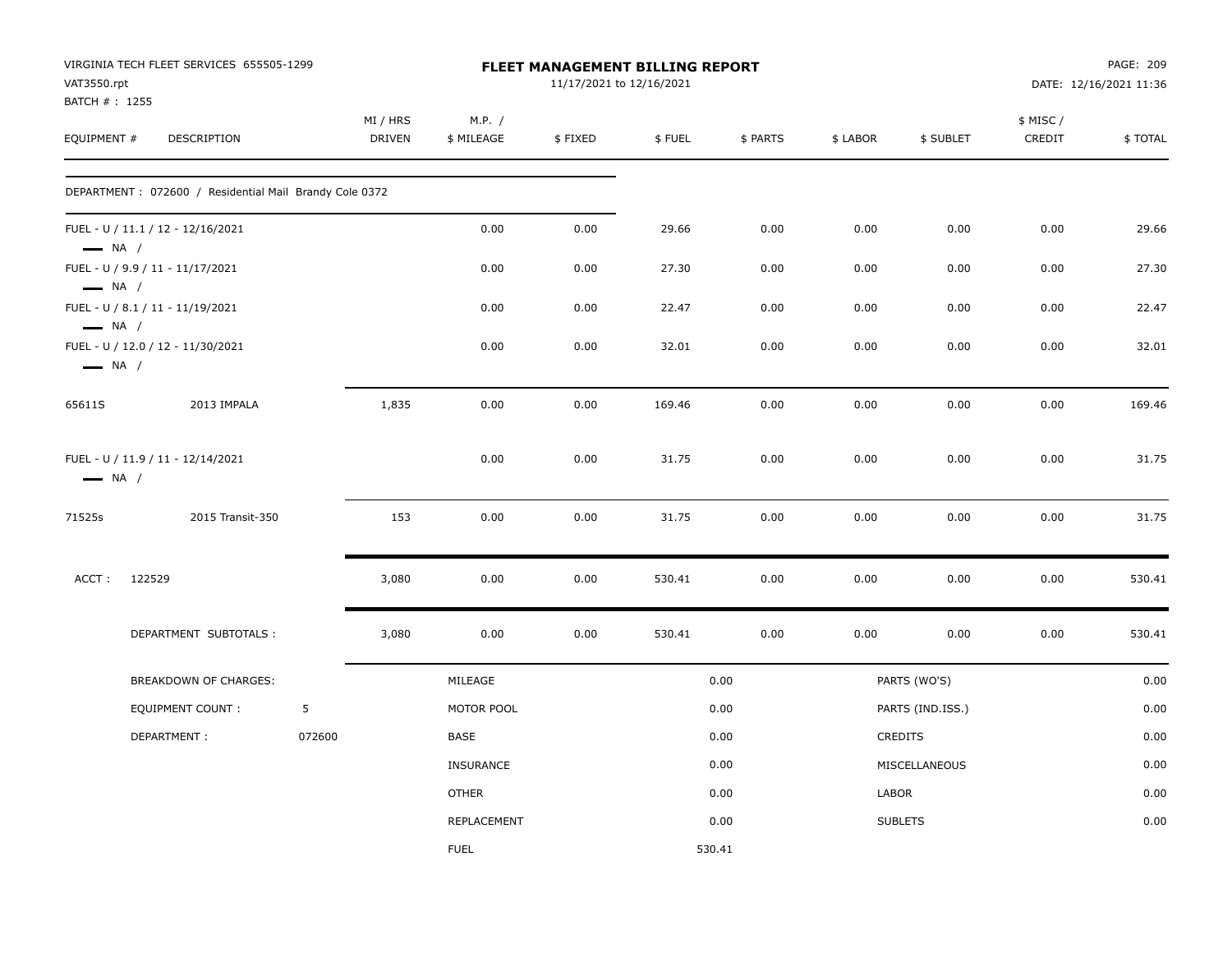| VAT3550.rpt<br>BATCH #: 1255 | VIRGINIA TECH FLEET SERVICES 655505-1299                       |                    |                      | FLEET MANAGEMENT BILLING REPORT<br>11/17/2021 to 12/16/2021 |        |          |          |                  |                     | PAGE: 210<br>DATE: 12/16/2021 11:36 |
|------------------------------|----------------------------------------------------------------|--------------------|----------------------|-------------------------------------------------------------|--------|----------|----------|------------------|---------------------|-------------------------------------|
| EQUIPMENT #                  | DESCRIPTION                                                    | MI / HRS<br>DRIVEN | M.P. /<br>\$ MILEAGE | \$FIXED                                                     | \$FUEL | \$ PARTS | \$ LABOR | \$ SUBLET        | \$ MISC /<br>CREDIT | \$TOTAL                             |
|                              | DEPARTMENT: 076002 / Copier Mangement Program Brandy Cole 0372 |                    |                      |                                                             |        |          |          |                  |                     |                                     |
|                              | ACCOUNT CODE: 655539                                           |                    |                      |                                                             |        |          |          |                  |                     |                                     |
| $\longrightarrow$ NA /       | FUEL - U / 16.6 / 11 - 11/18/2021                              |                    | 0.00                 | 0.00                                                        | 45.84  | 0.00     | 0.00     | 0.00             | 0.00                | 45.84                               |
| 52457S                       | 2006 Caravan                                                   | 183                | 0.00                 | 0.00                                                        | 45.84  | 0.00     | 0.00     | 0.00             | 0.00                | 45.84                               |
| ACCT:                        | 655539                                                         | 183                | 0.00                 | 0.00                                                        | 45.84  | 0.00     | 0.00     | 0.00             | 0.00                | 45.84                               |
|                              | DEPARTMENT SUBTOTALS :                                         | 183                | 0.00                 | 0.00                                                        | 45.84  | 0.00     | 0.00     | 0.00             | 0.00                | 45.84                               |
|                              | <b>BREAKDOWN OF CHARGES:</b>                                   |                    | MILEAGE              |                                                             |        | 0.00     |          | PARTS (WO'S)     |                     | 0.00                                |
|                              | EQUIPMENT COUNT:                                               | $\mathbf{1}$       | MOTOR POOL           |                                                             |        | 0.00     |          | PARTS (IND.ISS.) |                     | 0.00                                |
|                              | DEPARTMENT:                                                    | 076002             | <b>BASE</b>          |                                                             |        | 0.00     |          | CREDITS          |                     | 0.00                                |
|                              |                                                                |                    | <b>INSURANCE</b>     |                                                             |        | 0.00     |          | MISCELLANEOUS    |                     | 0.00                                |
|                              |                                                                |                    | <b>OTHER</b>         |                                                             |        | 0.00     | LABOR    |                  |                     | 0.00                                |
|                              |                                                                |                    | <b>REPLACEMENT</b>   |                                                             |        | 0.00     |          | <b>SUBLETS</b>   |                     | 0.00                                |
|                              |                                                                |                    | <b>FUEL</b>          |                                                             |        | 45.84    |          |                  |                     |                                     |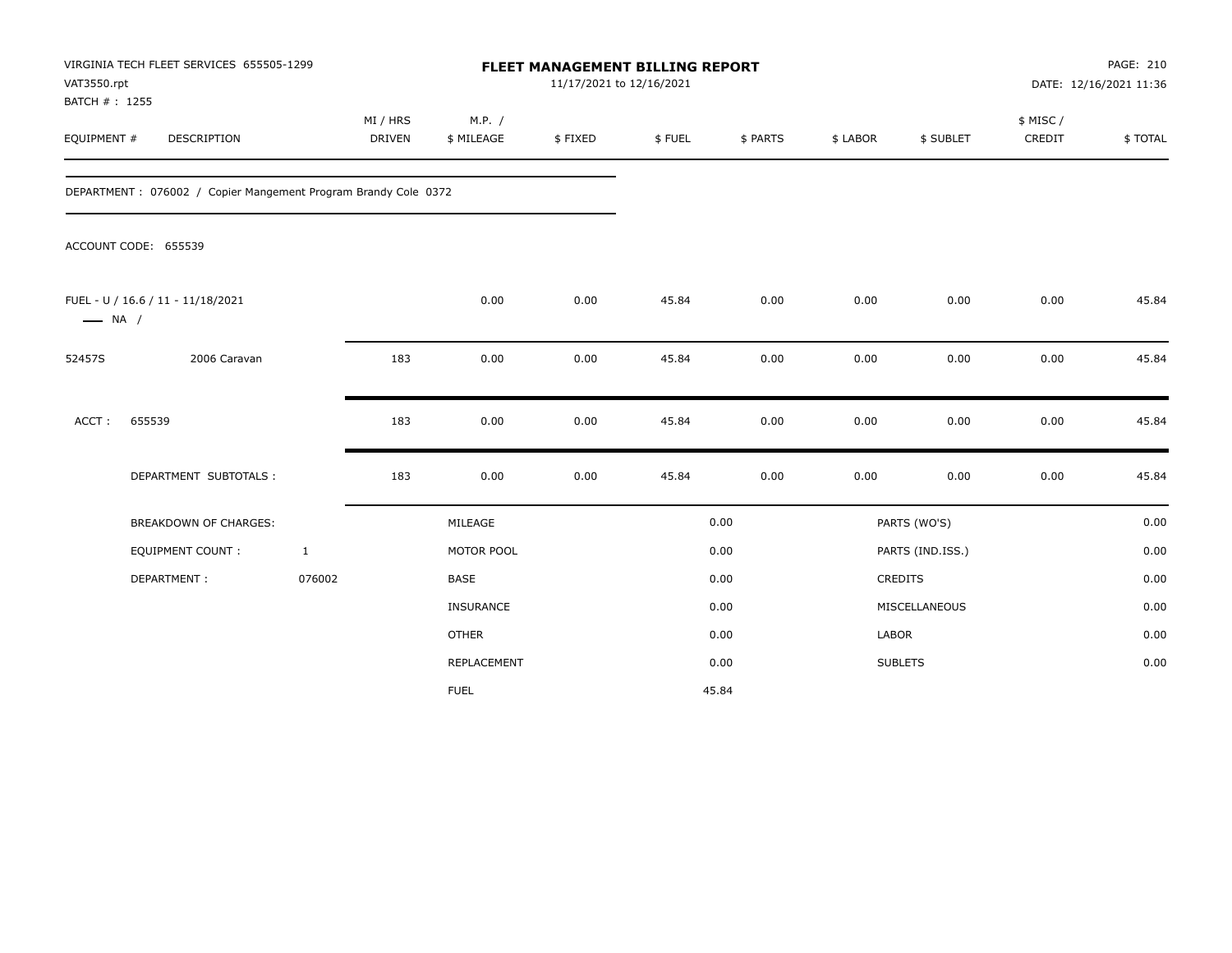| VAT3550.rpt<br>BATCH #: 1255 | VIRGINIA TECH FLEET SERVICES 655505-1299          |              |                    |                      | FLEET MANAGEMENT BILLING REPORT<br>11/17/2021 to 12/16/2021 |        |          |          |                  |                    | PAGE: 211<br>DATE: 12/16/2021 11:36 |
|------------------------------|---------------------------------------------------|--------------|--------------------|----------------------|-------------------------------------------------------------|--------|----------|----------|------------------|--------------------|-------------------------------------|
| EQUIPMENT #                  | <b>DESCRIPTION</b>                                |              | MI / HRS<br>DRIVEN | M.P. /<br>\$ MILEAGE | \$FIXED                                                     | \$FUEL | \$ PARTS | \$ LABOR | \$ SUBLET        | \$ MISC/<br>CREDIT | \$TOTAL                             |
|                              | DEPARTMENT: 076100 / Sign Shop - Brandy Cole 0372 |              |                    |                      |                                                             |        |          |          |                  |                    |                                     |
|                              | ACCOUNT CODE: 176033                              |              |                    |                      |                                                             |        |          |          |                  |                    |                                     |
| $\longrightarrow$ NA /       | FUEL - U / 16.4 / 12 - 12/07/2021                 |              |                    | 0.00                 | 0.00                                                        | 43.84  | 0.00     | 0.00     | 0.00             | 0.00               | 43.84                               |
| 74628s                       | 2008 UPLANDER                                     |              | 240                | 0.00                 | 0.00                                                        | 43.84  | 0.00     | 0.00     | 0.00             | 0.00               | 43.84                               |
| ACCT:                        | 176033                                            |              | 240                | 0.00                 | 0.00                                                        | 43.84  | 0.00     | 0.00     | 0.00             | 0.00               | 43.84                               |
|                              | DEPARTMENT SUBTOTALS :                            |              | 240                | 0.00                 | 0.00                                                        | 43.84  | 0.00     | 0.00     | 0.00             | 0.00               | 43.84                               |
|                              | BREAKDOWN OF CHARGES:                             |              |                    | MILEAGE              |                                                             |        | 0.00     |          | PARTS (WO'S)     |                    | 0.00                                |
|                              | <b>EQUIPMENT COUNT:</b>                           | $\mathbf{1}$ |                    | MOTOR POOL           |                                                             |        | 0.00     |          | PARTS (IND.ISS.) |                    | 0.00                                |
|                              | DEPARTMENT:                                       | 076100       |                    | <b>BASE</b>          |                                                             |        | 0.00     |          | CREDITS          |                    | 0.00                                |
|                              |                                                   |              |                    | INSURANCE            |                                                             |        | 0.00     |          | MISCELLANEOUS    |                    | 0.00                                |
|                              |                                                   |              |                    | <b>OTHER</b>         |                                                             |        | 0.00     | LABOR    |                  |                    | 0.00                                |
|                              |                                                   |              |                    | REPLACEMENT          |                                                             |        | 0.00     |          | <b>SUBLETS</b>   |                    | 0.00                                |
|                              |                                                   |              |                    | <b>FUEL</b>          |                                                             |        | 43.84    |          |                  |                    |                                     |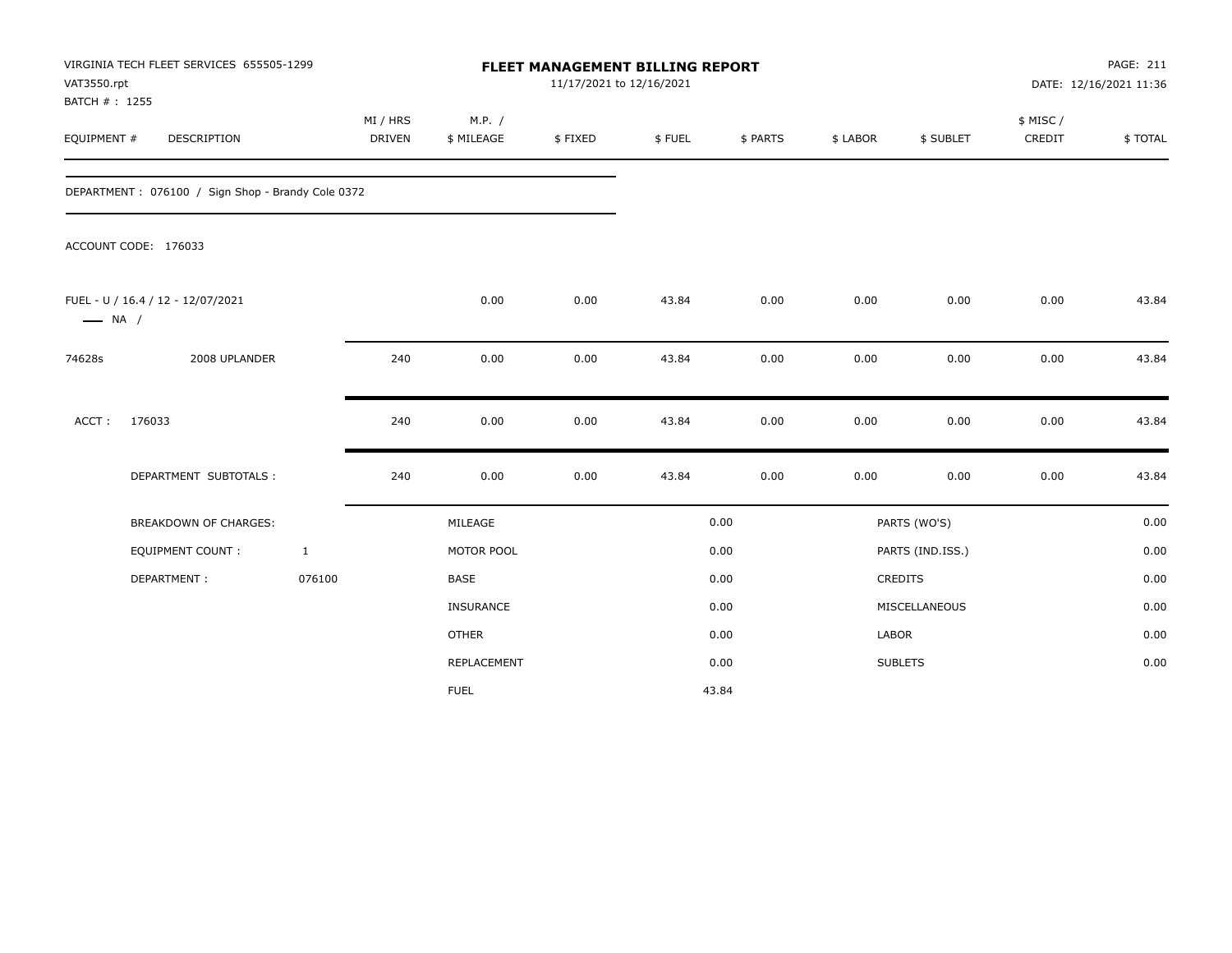| VAT3550.rpt                   | VIRGINIA TECH FLEET SERVICES 655505-1299                    |                           |                      | FLEET MANAGEMENT BILLING REPORT<br>11/17/2021 to 12/16/2021 |        |          |          |           |                     | <b>PAGE: 212</b><br>DATE: 12/16/2021 11:36 |
|-------------------------------|-------------------------------------------------------------|---------------------------|----------------------|-------------------------------------------------------------|--------|----------|----------|-----------|---------------------|--------------------------------------------|
| BATCH # : 1255<br>EQUIPMENT # | <b>DESCRIPTION</b>                                          | MI / HRS<br><b>DRIVEN</b> | M.P. /<br>\$ MILEAGE | \$FIXED                                                     | \$FUEL | \$ PARTS | \$ LABOR | \$ SUBLET | \$ MISC /<br>CREDIT | \$TOTAL                                    |
|                               | DEPARTMENT : 077000 / VT ELECTRIC SERVICE Renae Criner 0529 |                           |                      |                                                             |        |          |          |           |                     |                                            |
| ACCOUNT CODE: 153111          |                                                             |                           |                      |                                                             |        |          |          |           |                     |                                            |
| $\longrightarrow$ NA /        | FUEL - U / 16.9 / 11 - 11/29/2021                           |                           | 0.00                 | 0.00                                                        | 44.99  | 0.00     | 0.00     | 0.00      | 0.00                | 44.99                                      |
| 31882S                        | 1989 Bronco                                                 | 206                       | 0.00                 | 0.00                                                        | 44.99  | 0.00     | 0.00     | 0.00      | 0.00                | 44.99                                      |
| $\longrightarrow$ NA /        | FUEL - U / 21.8 / 11 - 11/29/2021                           |                           | 0.00                 | 0.00                                                        | 58.26  | 0.00     | 0.00     | 0.00      | 0.00                | 58.26                                      |
| 41542s                        | 1999 Silverado                                              | 244                       | 0.00                 | 0.00                                                        | 58.26  | 0.00     | 0.00     | 0.00      | 0.00                | 58.26                                      |
| $\longrightarrow$ NA /        | FUEL - D / 19.1 / 14 - 11/30/2021                           |                           | 0.00                 | 0.00                                                        | 53.59  | 0.00     | 0.00     | 0.00      | 0.00                | 53.59                                      |
| 45230S                        | 1995 F800                                                   | 210                       | 0.00                 | 0.00                                                        | 53.59  | 0.00     | 0.00     | 0.00      | 0.00                | 53.59                                      |
| $\longrightarrow$ NA /        | FUEL - U / 13.5 / 11 - 11/16/2021                           |                           | 0.00                 | 0.00                                                        | 37.15  | 0.00     | 0.00     | 0.00      | 0.00                | 37.15                                      |
| 47547S                        | 2002 LIBERTY                                                | 164                       | 0.00                 | 0.00                                                        | 37.15  | 0.00     | 0.00     | 0.00      | 0.00                | 37.15                                      |
| $\longrightarrow$ NA /        | FUEL - U / 23.5 / 12 - 11/22/2021                           |                           | 0.00                 | 0.00                                                        | 64.86  | 0.00     | 0.00     | 0.00      | 0.00                | 64.86                                      |
| 48999S                        | 2004 F150                                                   | 187                       | 0.00                 | 0.00                                                        | 64.86  | 0.00     | 0.00     | 0.00      | 0.00                | 64.86                                      |
|                               | FUEL - U / 30.9 / 11 - 12/06/2021                           |                           | 0.00                 | 0.00                                                        | 82.42  | 0.00     | 0.00     | 0.00      | 0.00                | 82.42                                      |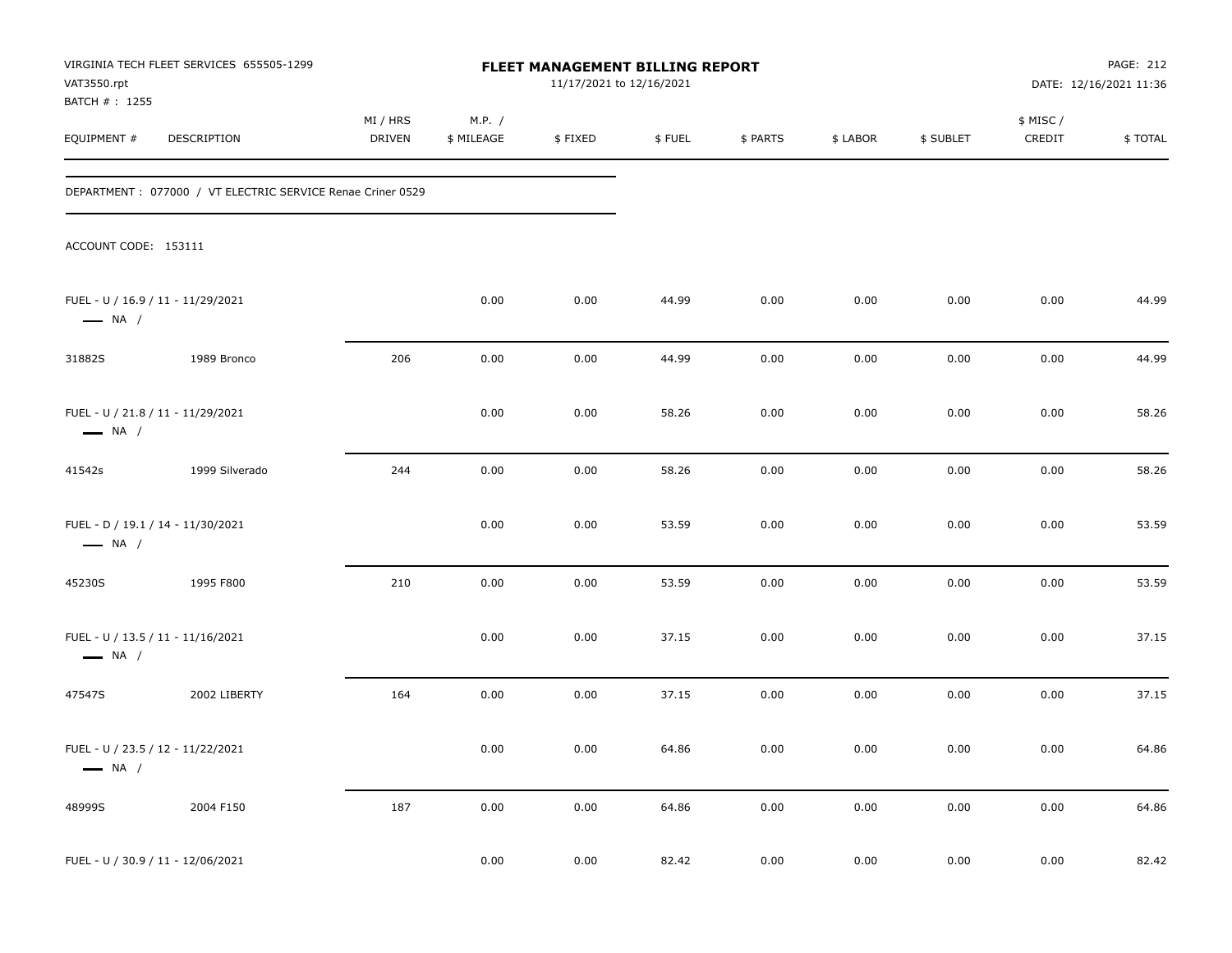| VAT3550.rpt<br>BATCH #: 1255                                | VIRGINIA TECH FLEET SERVICES 655505-1299                    |                           |                      |         | <b>FLEET MANAGEMENT BILLING REPORT</b><br>11/17/2021 to 12/16/2021 |          |          |           |                    | PAGE: 213<br>DATE: 12/16/2021 11:36 |
|-------------------------------------------------------------|-------------------------------------------------------------|---------------------------|----------------------|---------|--------------------------------------------------------------------|----------|----------|-----------|--------------------|-------------------------------------|
| EQUIPMENT #                                                 | DESCRIPTION                                                 | MI / HRS<br><b>DRIVEN</b> | M.P. /<br>\$ MILEAGE | \$FIXED | \$FUEL                                                             | \$ PARTS | \$ LABOR | \$ SUBLET | \$ MISC/<br>CREDIT | \$TOTAL                             |
|                                                             | DEPARTMENT : 077000 / VT ELECTRIC SERVICE Renae Criner 0529 |                           |                      |         |                                                                    |          |          |           |                    |                                     |
| $\longrightarrow$ NA /                                      |                                                             |                           |                      |         |                                                                    |          |          |           |                    |                                     |
| 49042S                                                      | 2004 F350 4\4                                               | 139                       | 0.00                 | 0.00    | 82.42                                                              | 0.00     | 0.00     | 0.00      | 0.00               | 82.42                               |
| FUEL - U / 11.2 / 11 - 12/01/2021<br>$\longrightarrow$ NA / |                                                             |                           | 0.00                 | 0.00    | 29.98                                                              | 0.00     | 0.00     | 0.00      | 0.00               | 29.98                               |
| FUEL - U / 11.1 / 11 - 12/08/2021<br>$\longrightarrow$ NA / |                                                             |                           | 0.00                 | 0.00    | 29.64                                                              | 0.00     | 0.00     | 0.00      | 0.00               | 29.64                               |
| FUEL - U / 10.9 / 12 - 12/15/2021<br>$\longrightarrow$ NA / |                                                             |                           | 0.00                 | 0.00    | 29.00                                                              | 0.00     | 0.00     | 0.00      | 0.00               | 29.00                               |
| FUEL - U / 13.5 / 11 - 11/17/2021<br>$\longrightarrow$ NA / |                                                             |                           | 0.00                 | 0.00    | 37.18                                                              | 0.00     | 0.00     | 0.00      | 0.00               | 37.18                               |
| 50169S                                                      | 2005 COLORADO                                               | 480                       | 0.00                 | 0.00    | 125.80                                                             | 0.00     | 0.00     | 0.00      | 0.00               | 125.80                              |
| FUEL - U / 21.0 / 11 - 11/24/2021<br>$\longrightarrow$ NA / |                                                             |                           | 0.00                 | 0.00    | 57.96                                                              | 0.00     | 0.00     | 0.00      | 0.00               | 57.96                               |
| 57527S                                                      | 2008 F250                                                   | 164                       | 0.00                 | 0.00    | 57.96                                                              | 0.00     | 0.00     | 0.00      | 0.00               | 57.96                               |
| FUEL - U / 27.0 / 11 - 12/10/2021<br>$\longrightarrow$ NA / |                                                             |                           | 0.00                 | 0.00    | 72.09                                                              | 0.00     | 0.00     | 0.00      | 0.00               | 72.09                               |
| FUEL - U / 22.2 / 11 - 11/23/2021<br>$\longrightarrow$ NA / |                                                             |                           | 0.00                 | 0.00    | 61.13                                                              | 0.00     | 0.00     | 0.00      | 0.00               | 61.13                               |
| 61749S                                                      | 2012 F350 4\4                                               | 272                       | 0.00                 | 0.00    | 133.22                                                             | 0.00     | 0.00     | 0.00      | 0.00               | 133.22                              |
| FUEL - U / 30.7 / 11 - 12/06/2021<br>$\longrightarrow$ NA / |                                                             |                           | 0.00                 | 0.00    | 81.97                                                              | 0.00     | 0.00     | 0.00      | 0.00               | 81.97                               |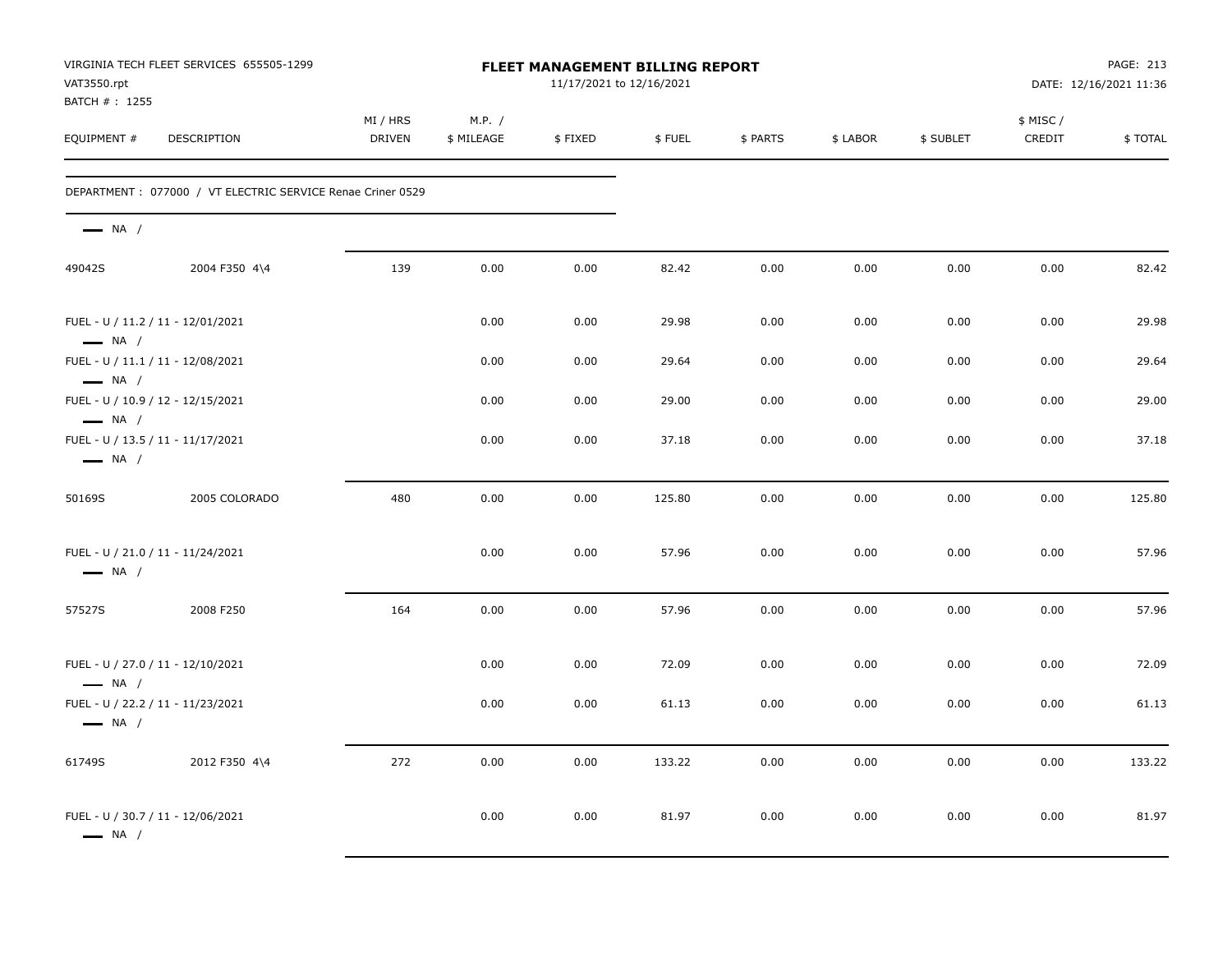| VAT3550.rpt<br>BATCH #: 1255                     | VIRGINIA TECH FLEET SERVICES 655505-1299                               |                     |                      | FLEET MANAGEMENT BILLING REPORT<br>11/17/2021 to 12/16/2021 |                |              |              |              |                     | PAGE: 214<br>DATE: 12/16/2021 11:36 |
|--------------------------------------------------|------------------------------------------------------------------------|---------------------|----------------------|-------------------------------------------------------------|----------------|--------------|--------------|--------------|---------------------|-------------------------------------|
| EQUIPMENT #                                      | DESCRIPTION                                                            | MI / HRS<br>DRIVEN  | M.P. /<br>\$ MILEAGE | \$FIXED                                                     | \$FUEL         | \$ PARTS     | \$ LABOR     | \$ SUBLET    | \$ MISC /<br>CREDIT | \$TOTAL                             |
|                                                  | DEPARTMENT: 077000 / VT ELECTRIC SERVICE Renae Criner 0529             |                     |                      |                                                             |                |              |              |              |                     |                                     |
| 65569S                                           | 2014 F350 TRUCK                                                        | $\mathsf{O}\xspace$ | 0.00                 | 0.00                                                        | 81.97          | 0.00         | 0.00         | 0.00         | 0.00                | 81.97                               |
| $\longrightarrow$ NA /                           | FUEL - D / 29.6 / 14 - 12/02/2021                                      |                     | 0.00                 | 0.00                                                        | 83.23          | 0.00         | 0.00         | 0.00         | 0.00                | 83.23                               |
| 66905S                                           | 2014 4300                                                              | 42                  | 0.00                 | 0.00                                                        | 83.23          | 0.00         | 0.00         | 0.00         | 0.00                | 83.23                               |
| $\longrightarrow$ NA /                           | FUEL - U / 27.3 / 11 - 11/30/2021                                      |                     | 0.00                 | 0.00                                                        | 72.86          | 0.00         | 0.00         | 0.00         | 0.00                | 72.86                               |
| 66979S                                           | 2015 F350 4\4                                                          | 122                 | 0.00                 | 0.00                                                        | 72.86          | 0.00         | 0.00         | 0.00         | 0.00                | 72.86                               |
| $\longrightarrow$ NA /<br>$\longrightarrow$ NA / | FUEL - U / 10.5 / 11 - 12/10/2021<br>FUEL - U / 10.8 / 11 - 11/23/2021 |                     | 0.00<br>0.00         | 0.00<br>0.00                                                | 28.12<br>29.73 | 0.00<br>0.00 | 0.00<br>0.00 | 0.00<br>0.00 | 0.00<br>0.00        | 28.12<br>29.73                      |
| 68299S                                           | 2015 COMPASS                                                           | 376                 | 0.00                 | 0.00                                                        | 57.85          | 0.00         | 0.00         | 0.00         | 0.00                | 57.85                               |
| $\longrightarrow$ NA /                           | FUEL - U / 11.2 / 11 - 12/08/2021                                      |                     | 0.00                 | 0.00                                                        | 29.80          | 0.00         | 0.00         | 0.00         | 0.00                | 29.80                               |
| 71535s                                           | 2017 COMPASS                                                           | 187                 | 0.00                 | 0.00                                                        | 29.80          | 0.00         | 0.00         | 0.00         | 0.00                | 29.80                               |
| $\longrightarrow$ NA /                           | FUEL - U / 26.2 / 11 - 12/08/2021                                      |                     | 0.00                 | 0.00                                                        | 69.87          | 0.00         | 0.00         | 0.00         | 0.00                | 69.87                               |
| $\longrightarrow$ NA /                           | FUEL - U / 21.7 / 11 - 12/15/2021                                      |                     | 0.00                 | 0.00                                                        | 58.05          | 0.00         | 0.00         | 0.00         | 0.00                | 58.05                               |
|                                                  | FUEL - U / 27.6 / 11 - 11/29/2021                                      |                     | 0.00                 | 0.00                                                        | 73.59          | 0.00         | 0.00         | 0.00         | 0.00                | 73.59                               |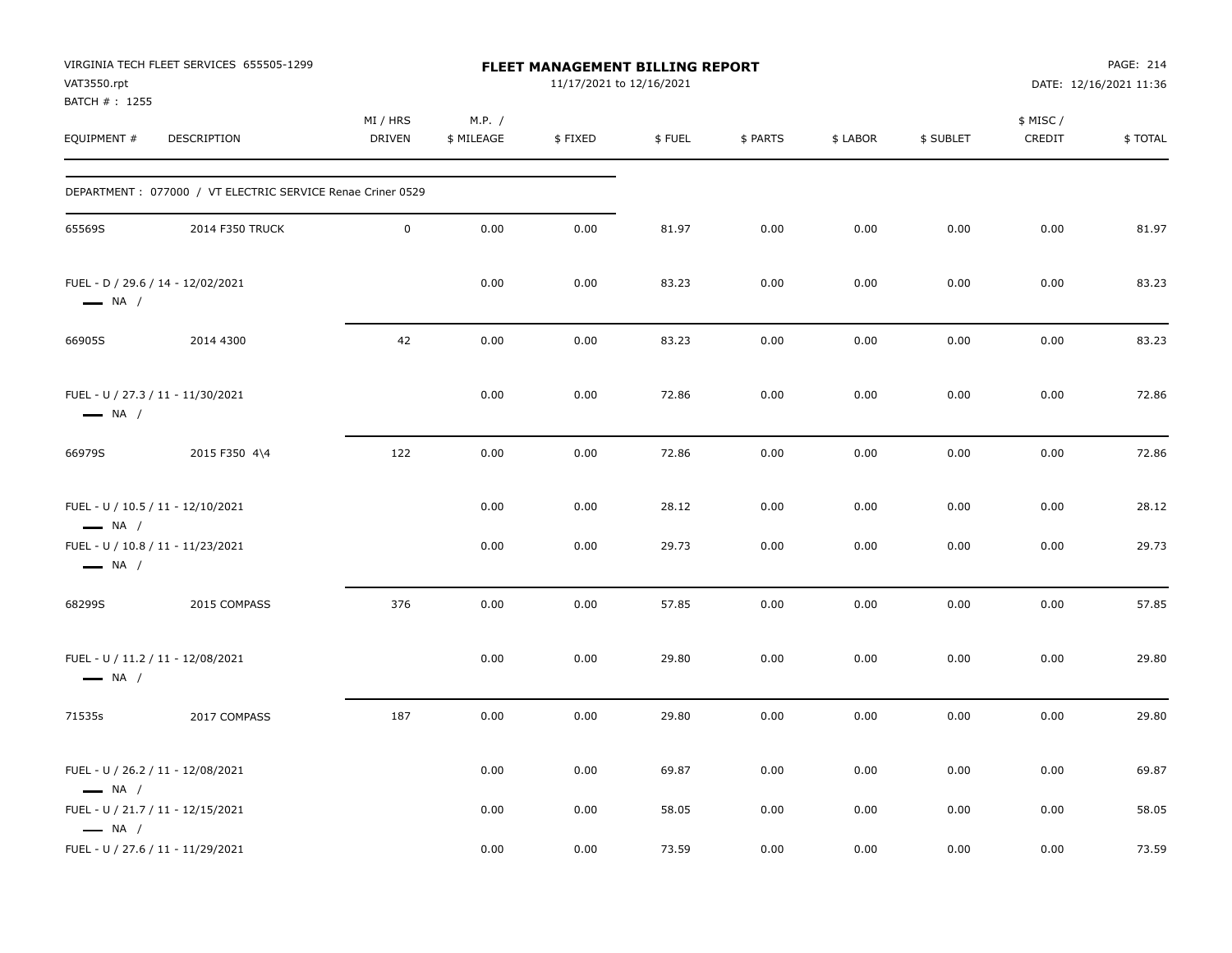| VAT3550.rpt<br>BATCH #: 1255                                | VIRGINIA TECH FLEET SERVICES 655505-1299                    |                    |                      | <b>FLEET MANAGEMENT BILLING REPORT</b><br>11/17/2021 to 12/16/2021 |        |          |          |           |                    | PAGE: 215<br>DATE: 12/16/2021 11:36 |
|-------------------------------------------------------------|-------------------------------------------------------------|--------------------|----------------------|--------------------------------------------------------------------|--------|----------|----------|-----------|--------------------|-------------------------------------|
| EQUIPMENT #                                                 | <b>DESCRIPTION</b>                                          | MI / HRS<br>DRIVEN | M.P. /<br>\$ MILEAGE | \$FIXED                                                            | \$FUEL | \$ PARTS | \$ LABOR | \$ SUBLET | \$ MISC/<br>CREDIT | \$TOTAL                             |
|                                                             | DEPARTMENT : 077000 / VT ELECTRIC SERVICE Renae Criner 0529 |                    |                      |                                                                    |        |          |          |           |                    |                                     |
| $\longrightarrow$ NA /                                      |                                                             |                    |                      |                                                                    |        |          |          |           |                    |                                     |
| 76254S                                                      | 2019 F350 4\4                                               | 362                | 0.00                 | 0.00                                                               | 201.51 | 0.00     | 0.00     | 0.00      | 0.00               | 201.51                              |
| FUEL - U / 19.8 / 11 - 12/03/2021<br>$\longrightarrow$ NA / |                                                             |                    | 0.00                 | 0.00                                                               | 52.84  | 0.00     | 0.00     | 0.00      | 0.00               | 52.84                               |
| FUEL - U / 23.7 / 11 - 12/15/2021<br>$\longrightarrow$ NA / |                                                             |                    | 0.00                 | 0.00                                                               | 63.31  | 0.00     | 0.00     | 0.00      | 0.00               | 63.31                               |
| $\longrightarrow$ NA /                                      | FUEL - U / 22.9 / 11 - 11/16/2021                           |                    | 0.00                 | 0.00                                                               | 63.07  | 0.00     | 0.00     | 0.00      | 0.00               | 63.07                               |
| 76255S                                                      | 2019 F350 4\4                                               | 391                | 0.00                 | 0.00                                                               | 179.22 | 0.00     | 0.00     | 0.00      | 0.00               | 179.22                              |
| FUEL - U / 22.4 / 11 - 12/15/2021<br>$\longrightarrow$ NA / |                                                             |                    | 0.00                 | 0.00                                                               | 59.83  | 0.00     | 0.00     | 0.00      | 0.00               | 59.83                               |
| FUEL - U / 22.5 / 11 - 11/29/2021<br>$\longrightarrow$ NA / |                                                             |                    | 0.00                 | 0.00                                                               | 60.05  | 0.00     | 0.00     | 0.00      | 0.00               | 60.05                               |
| 76256S                                                      | 2019 F350 4\4                                               | 194                | 0.00                 | 0.00                                                               | 119.88 | 0.00     | 0.00     | 0.00      | 0.00               | 119.88                              |
| FUEL - D / 9.3 / 14 - 11/19/2021<br>$\longrightarrow$ NA /  |                                                             |                    | 0.00                 | 0.00                                                               | 27.96  | 0.00     | 0.00     | 0.00      | 0.00               | 27.96                               |
| 76281s                                                      | 2019 TRAILER                                                | $\mathbf 0$        | 0.00                 | 0.00                                                               | 27.96  | 0.00     | 0.00     | 0.00      | 0.00               | 27.96                               |
| FUEL - U / 9.5 / 11 - 12/15/2021<br>$\longrightarrow$ NA /  |                                                             |                    | 0.00                 | 0.00                                                               | 25.37  | 0.00     | 0.00     | 0.00      | 0.00               | 25.37                               |
| 76290S                                                      | 2019 FUSION                                                 | 165                | 0.00                 | 0.00                                                               | 25.37  | 0.00     | 0.00     | 0.00      | 0.00               | 25.37                               |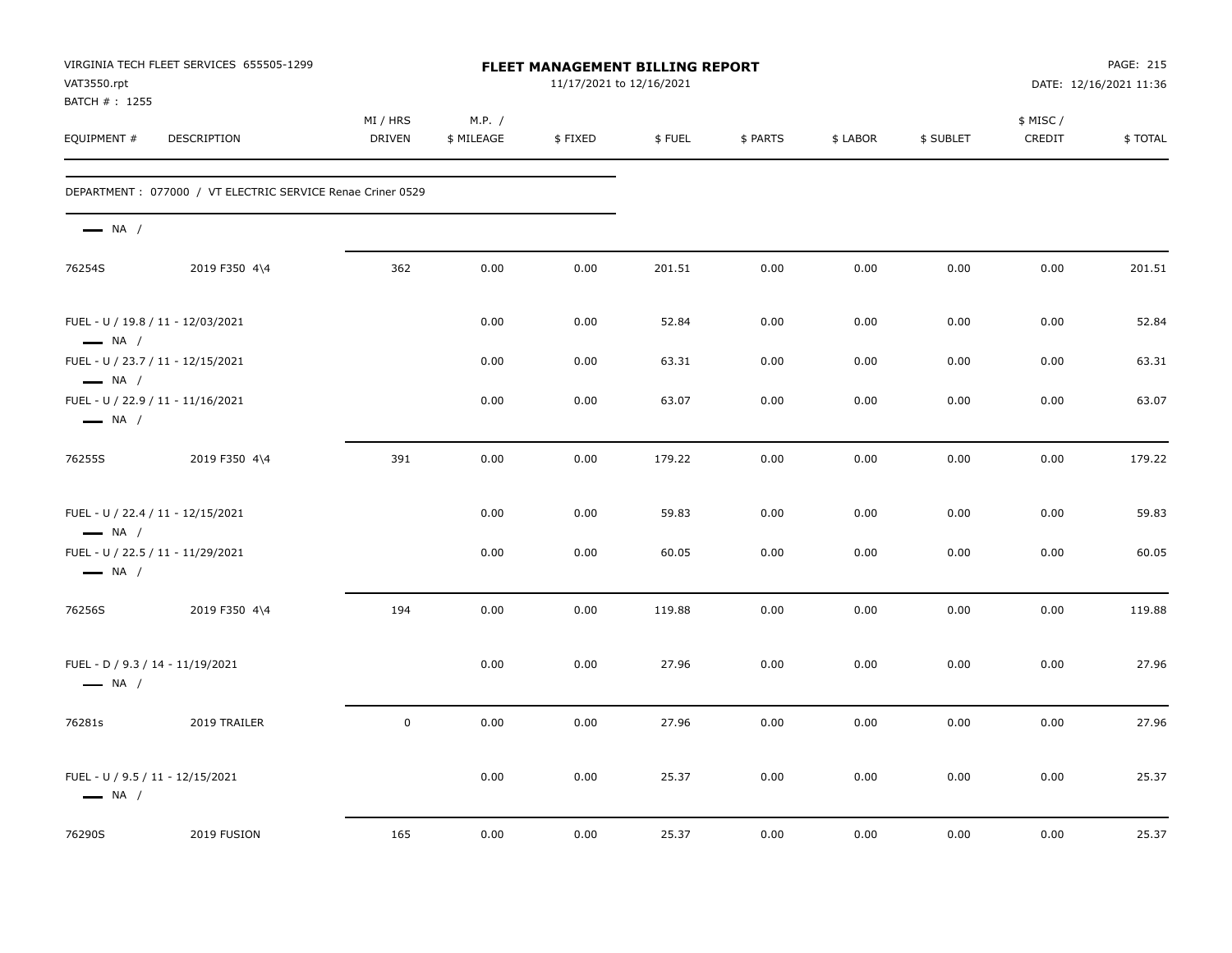| VAT3550.rpt<br>BATCH #: 1255                               | VIRGINIA TECH FLEET SERVICES 655505-1299                    |                    |                      |         | <b>FLEET MANAGEMENT BILLING REPORT</b><br>11/17/2021 to 12/16/2021 |          |          |           |                     | PAGE: 216<br>DATE: 12/16/2021 11:36 |
|------------------------------------------------------------|-------------------------------------------------------------|--------------------|----------------------|---------|--------------------------------------------------------------------|----------|----------|-----------|---------------------|-------------------------------------|
| EQUIPMENT #                                                | DESCRIPTION                                                 | MI / HRS<br>DRIVEN | M.P. /<br>\$ MILEAGE | \$FIXED | \$FUEL                                                             | \$ PARTS | \$ LABOR | \$ SUBLET | \$ MISC /<br>CREDIT | \$TOTAL                             |
|                                                            | DEPARTMENT : 077000 / VT ELECTRIC SERVICE Renae Criner 0529 |                    |                      |         |                                                                    |          |          |           |                     |                                     |
| $\longrightarrow$ NA /                                     | FUEL - U / 24.4 / 12 - 12/06/2021                           |                    | 0.00                 | 0.00    | 65.23                                                              | 0.00     | 0.00     | 0.00      | 0.00                | 65.23                               |
| $\longrightarrow$ NA /                                     | FUEL - U / 22.8 / 12 - 11/18/2021                           |                    | 0.00                 | 0.00    | 62.87                                                              | 0.00     | 0.00     | 0.00      | 0.00                | 62.87                               |
| 77349s                                                     | 2019 F350                                                   | 237                | 0.00                 | 0.00    | 128.10                                                             | 0.00     | 0.00     | 0.00      | 0.00                | 128.10                              |
| $\longrightarrow$ NA /                                     | FUEL - U / 29.0 / 11 - 12/06/2021                           |                    | 0.00                 | 0.00    | 77.43                                                              | 0.00     | 0.00     | 0.00      | 0.00                | 77.43                               |
| 77350s                                                     | 2019 F350                                                   | 137                | 0.00                 | 0.00    | 77.43                                                              | 0.00     | 0.00     | 0.00      | 0.00                | 77.43                               |
| $\longrightarrow$ NA /                                     | FUEL - D / 11.6 / 13 - 12/13/2021                           |                    | 0.00                 | 0.00    | 32.54                                                              | 0.00     | 0.00     | 0.00      | 0.00                | 32.54                               |
| EU11                                                       | <b>1990 CANS</b>                                            | $\mathsf 0$        | 0.00                 | 0.00    | 32.54                                                              | 0.00     | 0.00     | 0.00      | 0.00                | 32.54                               |
| FUEL - D / 6.7 / 14 - 12/08/2021<br>$\longrightarrow$ NA / |                                                             |                    | 0.00                 | 0.00    | 18.86                                                              | 0.00     | 0.00     | 0.00      | 0.00                | 18.86                               |
| FUEL - U / 9.1 / 12 - 12/08/2021<br>$\longrightarrow$ NA / |                                                             |                    | 0.00                 | 0.00    | 24.35                                                              | 0.00     | 0.00     | 0.00      | 0.00                | 24.35                               |
| $\longrightarrow$ NA /                                     | FUEL - D / 28.8 / 13 - 12/09/2021                           |                    | 0.00                 | 0.00    | 81.04                                                              | 0.00     | 0.00     | 0.00      | 0.00                | 81.04                               |
| eu5                                                        | 1990 WASH                                                   | 0                  | 0.00                 | 0.00    | 124.25                                                             | 0.00     | 0.00     | 0.00      | 0.00                | 124.25                              |
| ACCT: 153111                                               |                                                             | 4,279              | 0.00                 | 0.00    | 1,900.22                                                           | 0.00     | 0.00     | 0.00      | 0.00                | 1,900.22                            |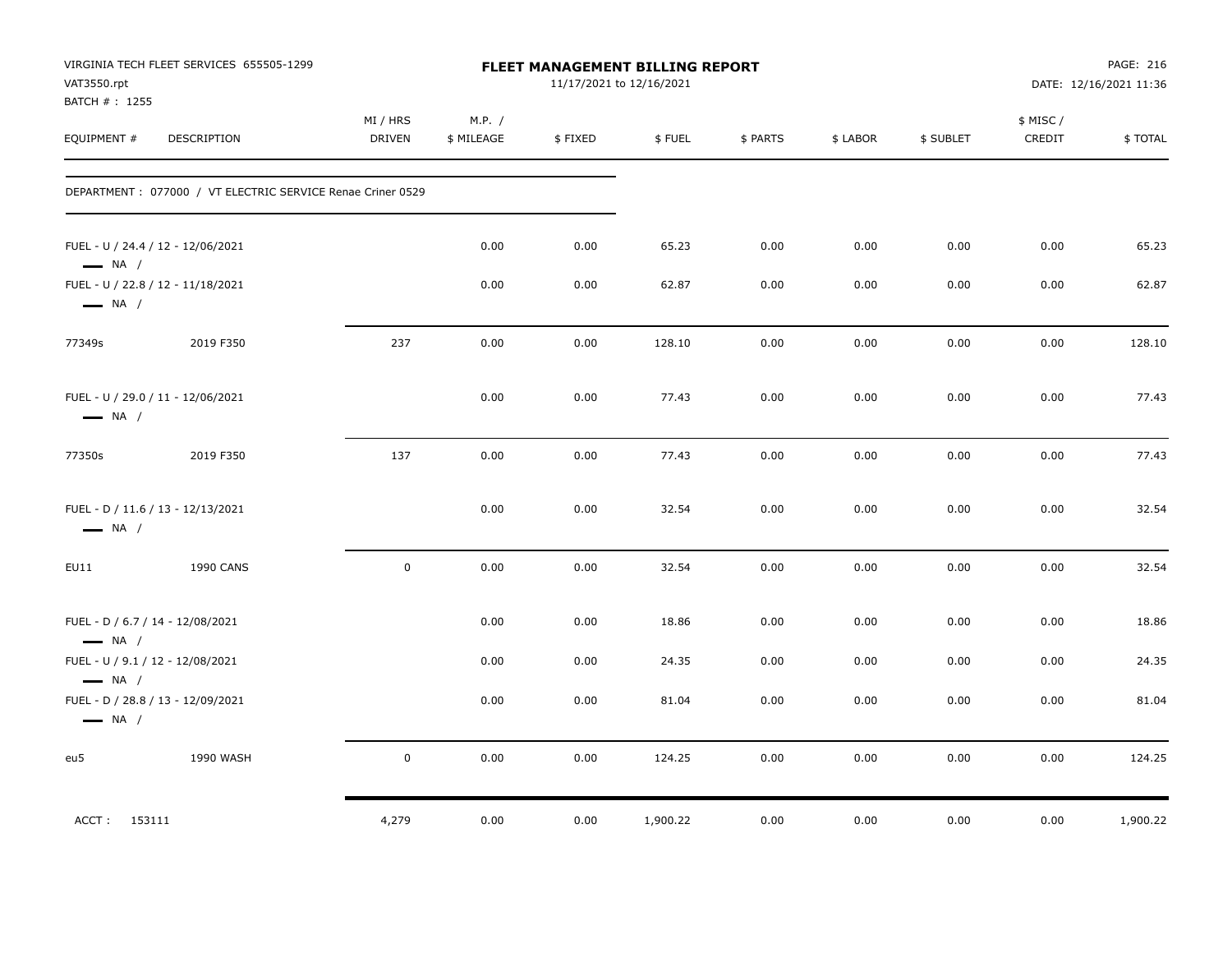| VIRGINIA TECH FLEET SERVICES 655505-1299<br>VAT3550.rpt<br>BATCH # : 1255 |        | <b>FLEET MANAGEMENT BILLING REPORT</b><br>11/17/2021 to 12/16/2021 |                      |         |          |          |          |                  |                    | PAGE: 217<br>DATE: 12/16/2021 11:36 |  |
|---------------------------------------------------------------------------|--------|--------------------------------------------------------------------|----------------------|---------|----------|----------|----------|------------------|--------------------|-------------------------------------|--|
| EQUIPMENT #<br>DESCRIPTION                                                |        | MI / HRS<br>DRIVEN                                                 | M.P. /<br>\$ MILEAGE | \$FIXED | \$FUEL   | \$ PARTS | \$ LABOR | \$ SUBLET        | \$ MISC/<br>CREDIT | \$TOTAL                             |  |
| DEPARTMENT SUBTOTALS :                                                    |        | 4,279                                                              | 0.00                 | 0.00    | 1,900.22 | 0.00     | 0.00     | 0.00             | 0.00               | 1,900.22                            |  |
| BREAKDOWN OF CHARGES:                                                     |        |                                                                    | MILEAGE              |         |          | 0.00     |          | PARTS (WO'S)     |                    | 0.00                                |  |
| <b>EQUIPMENT COUNT:</b>                                                   | 23     |                                                                    | MOTOR POOL           |         |          | 0.00     |          | PARTS (IND.ISS.) |                    | 0.00                                |  |
| DEPARTMENT:                                                               | 077000 |                                                                    | BASE                 |         |          | 0.00     |          | <b>CREDITS</b>   |                    | 0.00                                |  |
|                                                                           |        |                                                                    | <b>INSURANCE</b>     |         |          | 0.00     |          | MISCELLANEOUS    |                    | 0.00                                |  |
|                                                                           |        |                                                                    | <b>OTHER</b>         |         |          | 0.00     | LABOR    |                  |                    | 0.00                                |  |
|                                                                           |        |                                                                    | REPLACEMENT          |         |          | 0.00     |          | <b>SUBLETS</b>   |                    | 0.00                                |  |
|                                                                           |        |                                                                    | <b>FUEL</b>          |         | 1,900.22 |          |          |                  |                    |                                     |  |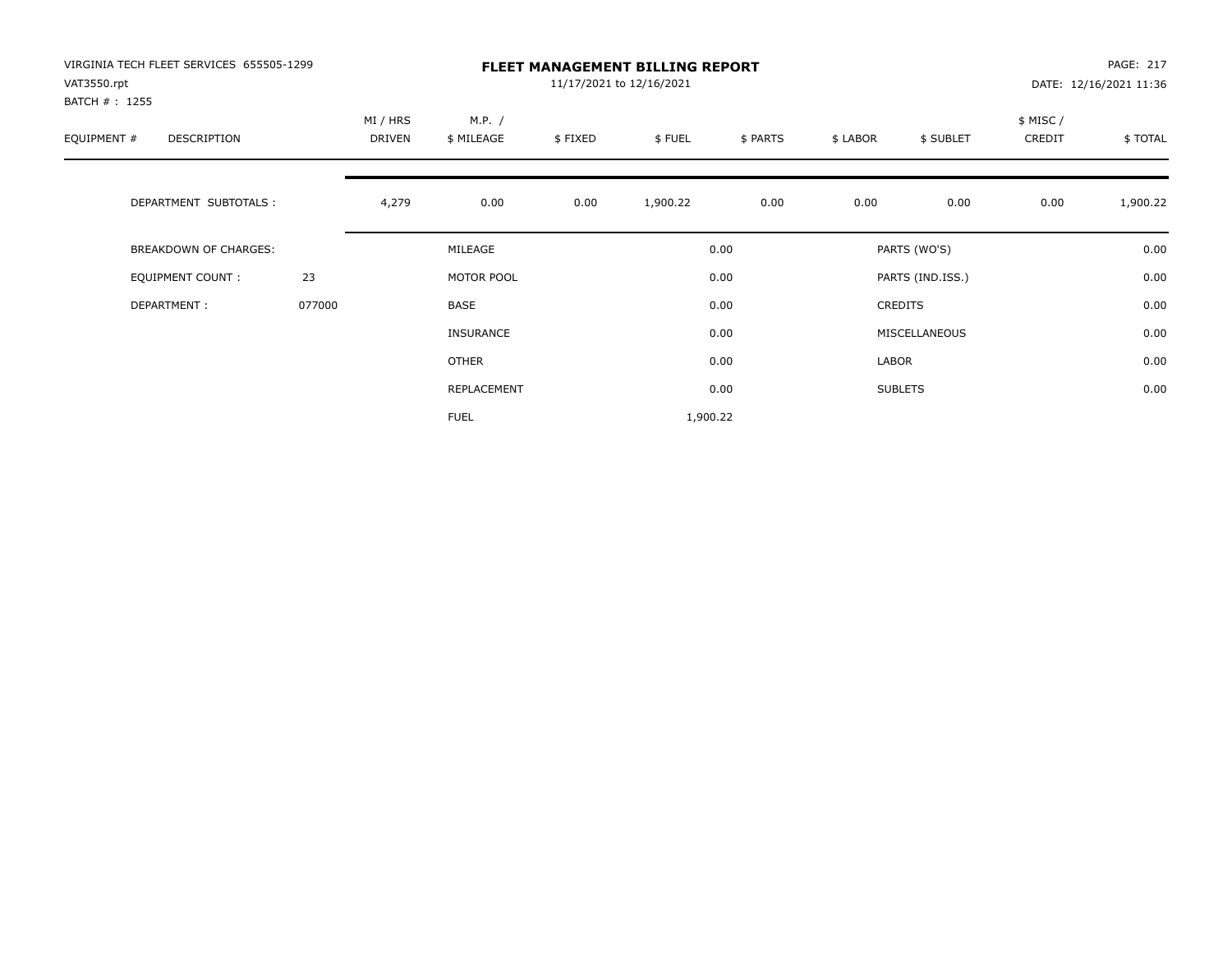| VAT3550.rpt<br>BATCH #: 1255 | VIRGINIA TECH FLEET SERVICES 655505-1299                        | <b>FLEET MANAGEMENT BILLING REPORT</b><br>11/17/2021 to 12/16/2021 |                      |         |        |          |          |           |                     | PAGE: 218<br>DATE: 12/16/2021 11:36 |  |
|------------------------------|-----------------------------------------------------------------|--------------------------------------------------------------------|----------------------|---------|--------|----------|----------|-----------|---------------------|-------------------------------------|--|
| EQUIPMENT #                  | <b>DESCRIPTION</b>                                              | MI / HRS<br><b>DRIVEN</b>                                          | M.P. /<br>\$ MILEAGE | \$FIXED | \$FUEL | \$ PARTS | \$ LABOR | \$ SUBLET | \$ MISC /<br>CREDIT | \$TOTAL                             |  |
|                              | DEPARTMENT: 077201 / FS-Minor Modifications Renae Criner (0529) |                                                                    |                      |         |        |          |          |           |                     |                                     |  |
| ACCOUNT CODE: 235319         |                                                                 |                                                                    |                      |         |        |          |          |           |                     |                                     |  |
| $\longrightarrow$ NA /       | FUEL - U / 17.0 / 11 - 12/01/2021                               |                                                                    | 0.00                 | 0.00    | 45.28  | 0.00     | 0.00     | 0.00      | 0.00                | 45.28                               |  |
| $\longrightarrow$ NA /       | FUEL - U / 12.8 / 11 - 12/09/2021                               |                                                                    | 0.00                 | 0.00    | 34.26  | 0.00     | 0.00     | 0.00      | 0.00                | 34.26                               |  |
| 79416s                       | 2020 Transit-250                                                | 306                                                                | 0.00                 | 0.00    | 79.54  | 0.00     | 0.00     | 0.00      | 0.00                | 79.54                               |  |
| $\longrightarrow$ NA /       | FUEL - U / 19.9 / 11 - 12/02/2021                               |                                                                    | 0.00                 | 0.00    | 53.05  | 0.00     | 0.00     | 0.00      | 0.00                | 53.05                               |  |
| $\longrightarrow$ NA /       | FUEL - U / 19.6 / 11 - 12/14/2021                               |                                                                    | 0.00                 | 0.00    | 52.31  | 0.00     | 0.00     | 0.00      | 0.00                | 52.31                               |  |
| $\longrightarrow$ NA /       | FUEL - U / 21.4 / 11 - 11/16/2021                               |                                                                    | 0.00                 | 0.00    | 58.93  | 0.00     | 0.00     | 0.00      | 0.00                | 58.93                               |  |
| 79417s                       | 2020 Transit-250                                                | 552                                                                | 0.00                 | 0.00    | 164.29 | 0.00     | 0.00     | 0.00      | 0.00                | 164.29                              |  |
| ACCT:                        | 235319                                                          | 858                                                                | 0.00                 | 0.00    | 243.83 | 0.00     | 0.00     | 0.00      | 0.00                | 243.83                              |  |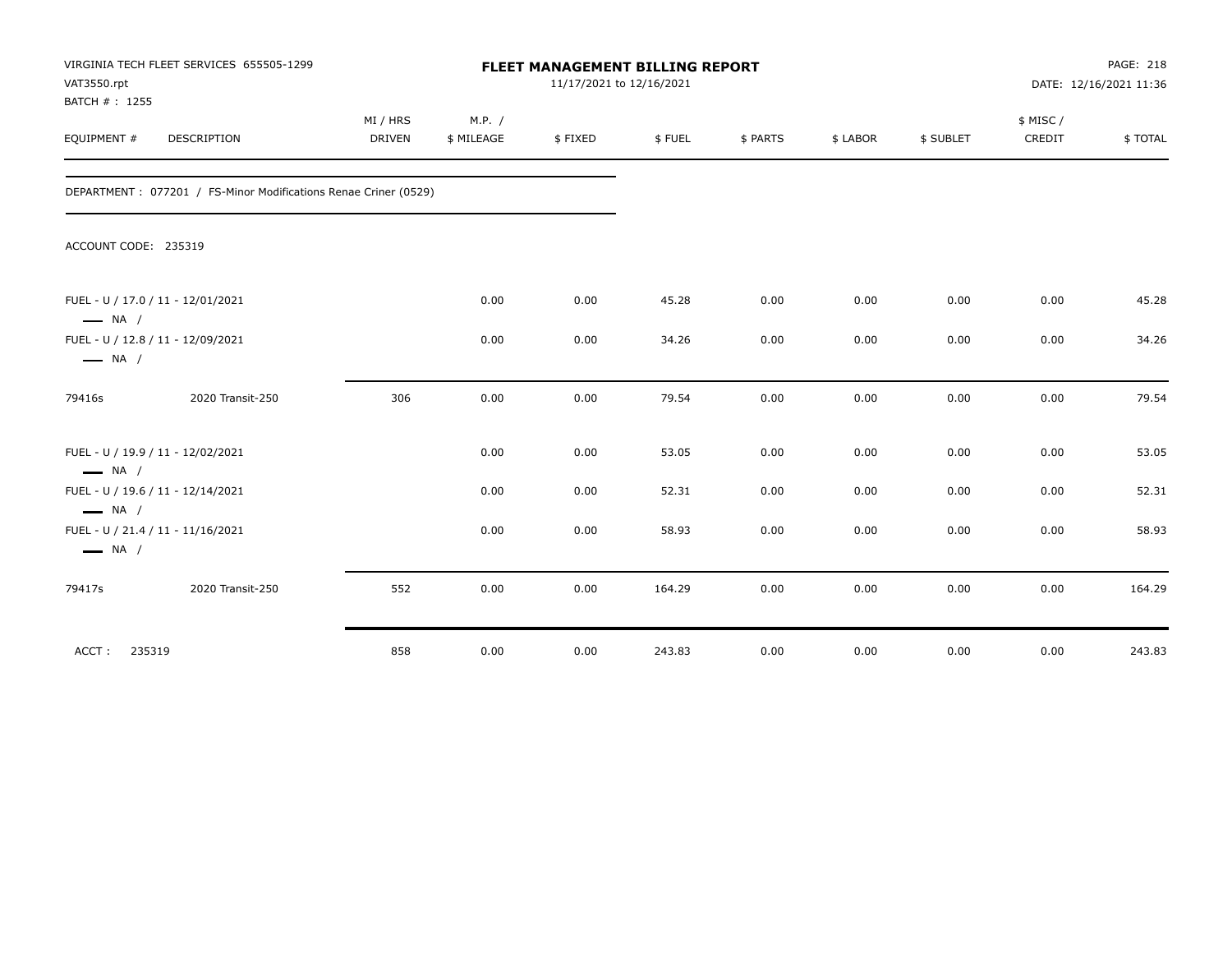| VIRGINIA TECH FLEET SERVICES 655505-1299<br>VAT3550.rpt<br>BATCH # : 1255 |                |                    |                      | 11/17/2021 to 12/16/2021 | <b>FLEET MANAGEMENT BILLING REPORT</b> |          |          |                  |                    | PAGE: 219<br>DATE: 12/16/2021 11:36 |
|---------------------------------------------------------------------------|----------------|--------------------|----------------------|--------------------------|----------------------------------------|----------|----------|------------------|--------------------|-------------------------------------|
| EQUIPMENT #<br>DESCRIPTION                                                |                | MI / HRS<br>DRIVEN | M.P. /<br>\$ MILEAGE | \$FIXED                  | \$FUEL                                 | \$ PARTS | \$ LABOR | \$ SUBLET        | \$ MISC/<br>CREDIT | \$ TOTAL                            |
| DEPARTMENT SUBTOTALS :                                                    |                | 858                | 0.00                 | 0.00                     | 243.83                                 | 0.00     | 0.00     | 0.00             | 0.00               | 243.83                              |
| BREAKDOWN OF CHARGES:                                                     |                |                    | MILEAGE              |                          |                                        | 0.00     |          | PARTS (WO'S)     |                    | 0.00                                |
| <b>EQUIPMENT COUNT:</b>                                                   | $\overline{2}$ |                    | MOTOR POOL           |                          |                                        | 0.00     |          | PARTS (IND.ISS.) |                    | 0.00                                |
| DEPARTMENT:                                                               | 077201         |                    | BASE                 |                          |                                        | 0.00     |          | <b>CREDITS</b>   |                    | 0.00                                |
|                                                                           |                |                    | <b>INSURANCE</b>     |                          |                                        | 0.00     |          | MISCELLANEOUS    |                    | 0.00                                |
|                                                                           |                |                    | <b>OTHER</b>         |                          |                                        | 0.00     | LABOR    |                  |                    | 0.00                                |
|                                                                           |                |                    | REPLACEMENT          |                          |                                        | 0.00     |          | <b>SUBLETS</b>   |                    | 0.00                                |
|                                                                           |                |                    | <b>FUEL</b>          |                          |                                        | 243.83   |          |                  |                    |                                     |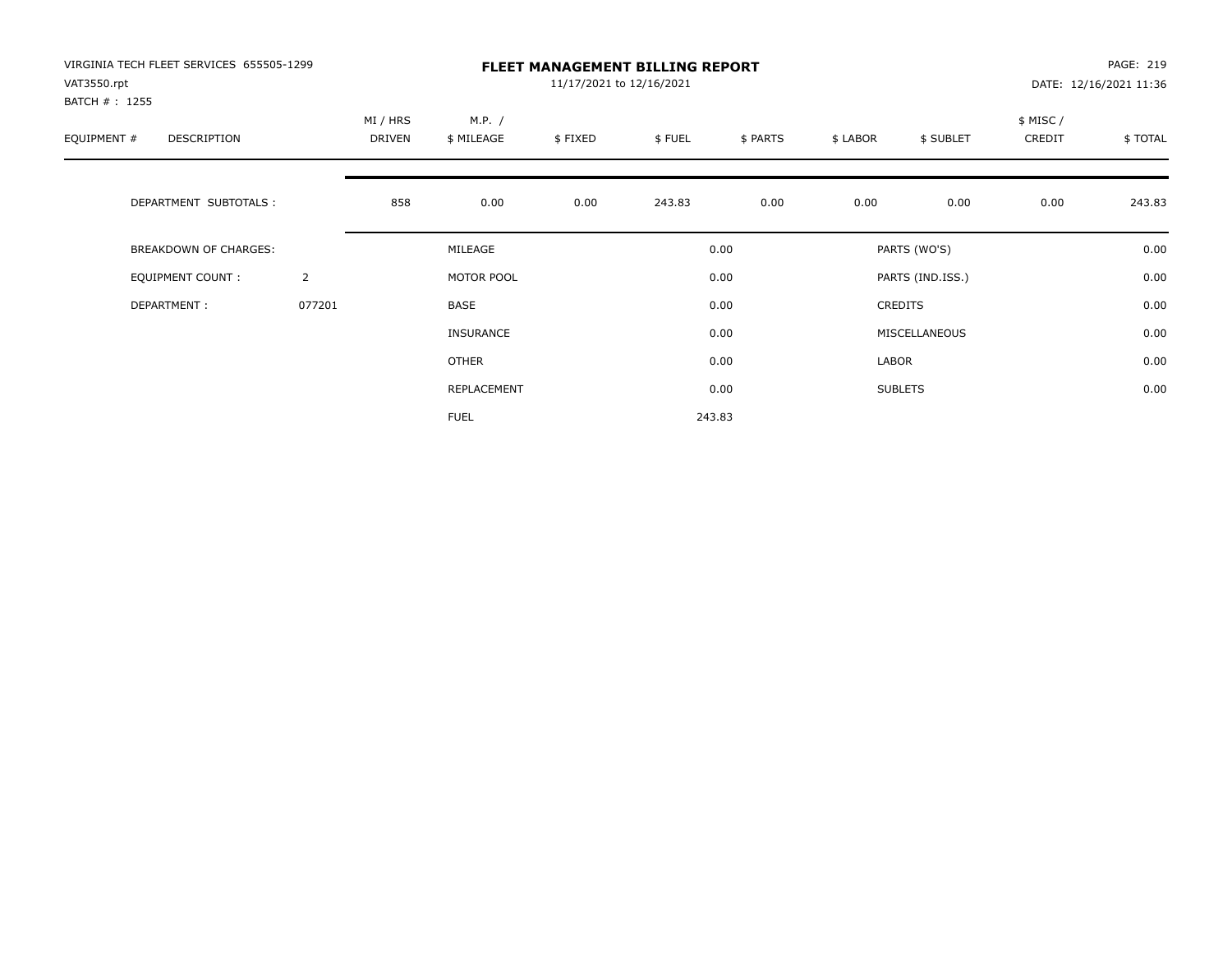| VAT3550.rpt                                                                                    | VIRGINIA TECH FLEET SERVICES 655505-1299<br>FLEET MANAGEMENT BILLING REPORT<br>11/17/2021 to 12/16/2021 |                    |                      |              |                |              | PAGE: 220<br>DATE: 12/16/2021 11:36 |              |                     |                |
|------------------------------------------------------------------------------------------------|---------------------------------------------------------------------------------------------------------|--------------------|----------------------|--------------|----------------|--------------|-------------------------------------|--------------|---------------------|----------------|
| BATCH #: 1255<br>EQUIPMENT #                                                                   | DESCRIPTION                                                                                             | MI / HRS<br>DRIVEN | M.P. /<br>\$ MILEAGE | \$FIXED      | \$FUEL         | \$ PARTS     | \$ LABOR                            | \$ SUBLET    | \$ MISC /<br>CREDIT | \$TOTAL        |
|                                                                                                | DEPARTMENT: 077300 / QUARRY Renae Criner 0529                                                           |                    |                      |              |                |              |                                     |              |                     |                |
| ACCOUNT CODE: 230161                                                                           |                                                                                                         |                    |                      |              |                |              |                                     |              |                     |                |
| $\longrightarrow$ NA /                                                                         | FUEL - U / 26.0 / 12 - 11/22/2021                                                                       |                    | 0.00                 | 0.00         | 71.76          | 0.00         | 0.00                                | 0.00         | 0.00                | 71.76          |
| 47527S                                                                                         | 2002 Silverado                                                                                          | 149                | 0.00                 | 0.00         | 71.76          | 0.00         | 0.00                                | 0.00         | 0.00                | 71.76          |
| $\longrightarrow$ NA /                                                                         | FUEL - U / 27.1 / 11 - 12/10/2021                                                                       |                    | 0.00                 | 0.00         | 72.44          | 0.00         | 0.00                                | 0.00         | 0.00                | 72.44          |
| 48467S                                                                                         | 2003 SAVANA                                                                                             | 79                 | 0.00                 | 0.00         | 72.44          | 0.00         | 0.00                                | 0.00         | 0.00                | 72.44          |
| $\longrightarrow$ NA /                                                                         | FUEL - D / 60.0 / 13 - 12/14/2021                                                                       |                    | 0.00                 | 0.00         | 168.60         | 0.00         | 0.00                                | 0.00         | 0.00                | 168.60         |
| 50121S                                                                                         | 2004 7600                                                                                               | 215                | 0.00                 | 0.00         | 168.60         | 0.00         | 0.00                                | 0.00         | 0.00                | 168.60         |
| FUEL - D / 7.5 / 13 - 12/03/2021<br>$\longrightarrow$ NA /<br>FUEL - D / 8.9 / 13 - 11/17/2021 |                                                                                                         |                    | 0.00<br>0.00         | 0.00<br>0.00 | 21.08<br>26.64 | 0.00<br>0.00 | 0.00<br>0.00                        | 0.00<br>0.00 | 0.00<br>0.00        | 21.08<br>26.64 |
| $\longrightarrow$ NA /                                                                         |                                                                                                         |                    |                      |              |                |              |                                     |              |                     |                |
| 50198S                                                                                         | 2006 SIERRA                                                                                             | 164                | 0.00                 | 0.00         | 47.72          | 0.00         | 0.00                                | 0.00         | 0.00                | 47.72          |
| $\longrightarrow$ NA /                                                                         | FUEL - D / 19.0 / 14 - 11/29/2021                                                                       |                    | 0.00                 | 0.00         | 53.39          | 0.00         | 0.00                                | 0.00         | 0.00                | 53.39          |
| 65576S                                                                                         | 2014 F250-4x4                                                                                           | 194                | 0.00                 | 0.00         | 53.39          | 0.00         | 0.00                                | 0.00         | 0.00                | 53.39          |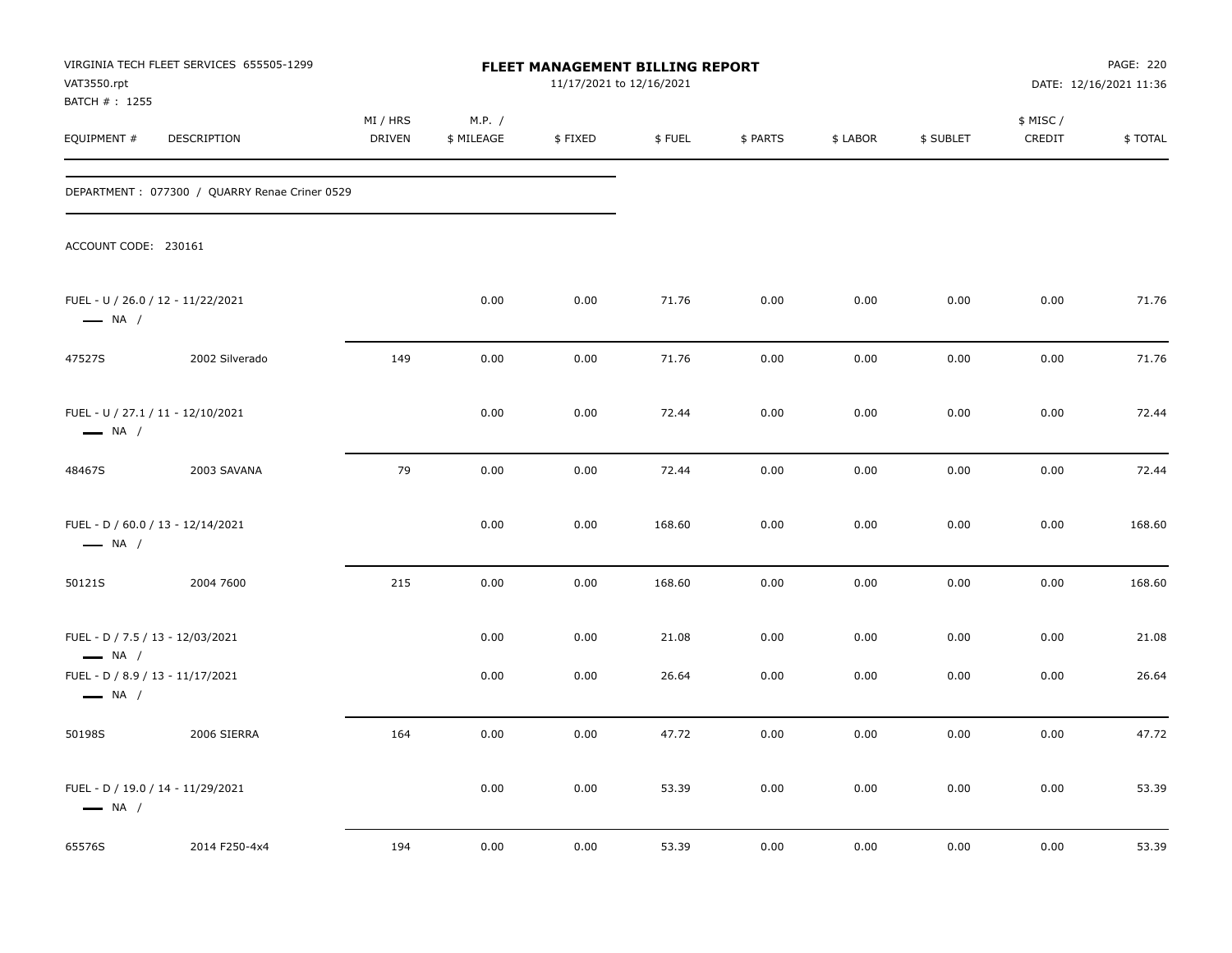| VAT3550.rpt<br>BATCH #: 1255 | VIRGINIA TECH FLEET SERVICES 655505-1299      |        |                    |                      | <b>FLEET MANAGEMENT BILLING REPORT</b><br>11/17/2021 to 12/16/2021 |        |          |          |                  |                     | <b>PAGE: 221</b><br>DATE: 12/16/2021 11:36 |
|------------------------------|-----------------------------------------------|--------|--------------------|----------------------|--------------------------------------------------------------------|--------|----------|----------|------------------|---------------------|--------------------------------------------|
| EQUIPMENT #                  | DESCRIPTION                                   |        | MI / HRS<br>DRIVEN | M.P. /<br>\$ MILEAGE | \$FIXED                                                            | \$FUEL | \$ PARTS | \$ LABOR | \$ SUBLET        | \$ MISC /<br>CREDIT | \$TOTAL                                    |
|                              | DEPARTMENT: 077300 / QUARRY Renae Criner 0529 |        |                    |                      |                                                                    |        |          |          |                  |                     |                                            |
| ACCT:                        | 230161                                        |        | 801                | 0.00                 | 0.00                                                               | 413.91 | 0.00     | 0.00     | 0.00             | 0.00                | 413.91                                     |
|                              | DEPARTMENT SUBTOTALS :                        |        | 801                | 0.00                 | 0.00                                                               | 413.91 | 0.00     | 0.00     | 0.00             | 0.00                | 413.91                                     |
|                              | <b>BREAKDOWN OF CHARGES:</b>                  |        |                    | MILEAGE              |                                                                    |        | 0.00     |          | PARTS (WO'S)     |                     | 0.00                                       |
|                              | <b>EQUIPMENT COUNT:</b>                       | 5      |                    | MOTOR POOL           |                                                                    |        | 0.00     |          | PARTS (IND.ISS.) |                     | 0.00                                       |
|                              | DEPARTMENT:                                   | 077300 |                    | <b>BASE</b>          |                                                                    |        | 0.00     |          | <b>CREDITS</b>   |                     | 0.00                                       |
|                              |                                               |        |                    | <b>INSURANCE</b>     |                                                                    |        | 0.00     |          | MISCELLANEOUS    |                     | 0.00                                       |
|                              |                                               |        |                    | <b>OTHER</b>         |                                                                    |        | 0.00     | LABOR    |                  |                     | 0.00                                       |
|                              |                                               |        |                    | REPLACEMENT          |                                                                    |        | 0.00     |          | <b>SUBLETS</b>   |                     | 0.00                                       |
|                              |                                               |        |                    | <b>FUEL</b>          |                                                                    |        | 413.91   |          |                  |                     |                                            |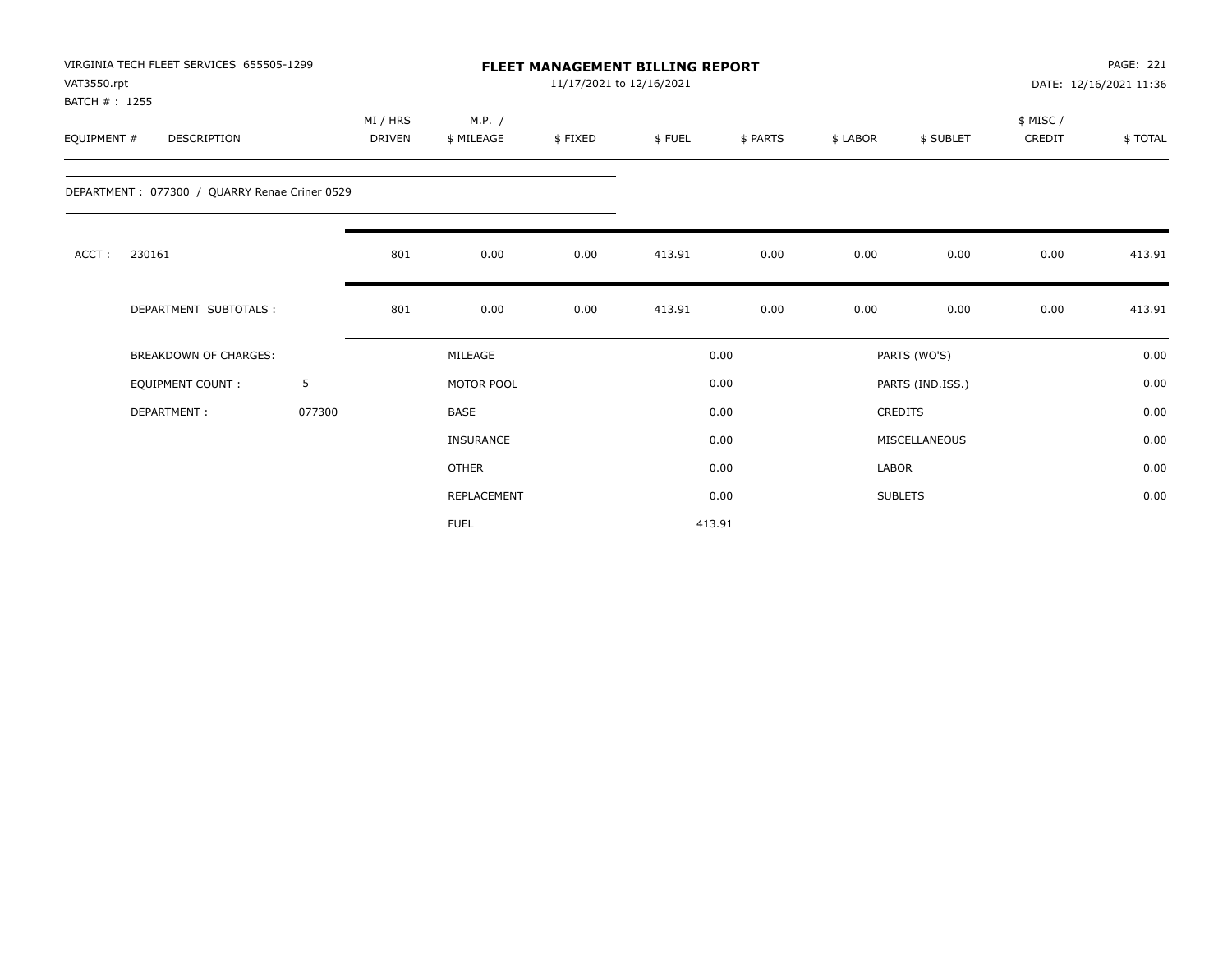| VAT3550.rpt<br>BATCH #: 1255                 | VIRGINIA TECH FLEET SERVICES 655505-1299                 |                           | FLEET MANAGEMENT BILLING REPORT | <b>PAGE: 222</b><br>DATE: 12/16/2021 11:36 |        |          |          |           |                    |         |
|----------------------------------------------|----------------------------------------------------------|---------------------------|---------------------------------|--------------------------------------------|--------|----------|----------|-----------|--------------------|---------|
| EQUIPMENT #                                  | <b>DESCRIPTION</b>                                       | MI / HRS<br><b>DRIVEN</b> | M.P. /<br>\$ MILEAGE            | \$FIXED                                    | \$FUEL | \$ PARTS | \$ LABOR | \$ SUBLET | \$ MISC/<br>CREDIT | \$TOTAL |
|                                              |                                                          |                           |                                 |                                            |        |          |          |           |                    |         |
|                                              | DEPARTMENT : 077700 / Inn at Virginia Tech Bob Muse 0104 |                           |                                 |                                            |        |          |          |           |                    |         |
| ACCOUNT CODE: 153129                         |                                                          |                           |                                 |                                            |        |          |          |           |                    |         |
| <b>BASE CHARGE</b><br>$\longrightarrow$ NA / |                                                          |                           | 0.00                            | 602.00                                     | 0.00   | 0.00     | 0.00     | 0.00      | 0.00               | 602.00  |
| PA23                                         | 2014 12 PAS VAN                                          | $\mathbf 0$               | 0.00                            | 602.00                                     | 0.00   | 0.00     | 0.00     | 0.00      | 0.00               | 602.00  |
| ACCT: 153129                                 |                                                          | $\mathsf 0$               | 0.00                            | 602.00                                     | 0.00   | 0.00     | 0.00     | 0.00      | 0.00               | 602.00  |
| ACCOUNT CODE: 153132                         |                                                          |                           |                                 |                                            |        |          |          |           |                    |         |
| <b>BASE CHARGE</b><br>$\longrightarrow$ NA / |                                                          |                           | 0.00                            | 502.00                                     | 0.00   | 0.00     | 0.00     | 0.00      | 0.00               | 502.00  |
| <b>PA72</b>                                  | 2007 Express 3500                                        | $\mathbf 0$               | 0.00                            | 502.00                                     | 0.00   | 0.00     | 0.00     | 0.00      | 0.00               | 502.00  |
| ACCT: 153132                                 |                                                          | 0                         | 0.00                            | 502.00                                     | 0.00   | 0.00     | 0.00     | 0.00      | 0.00               | 502.00  |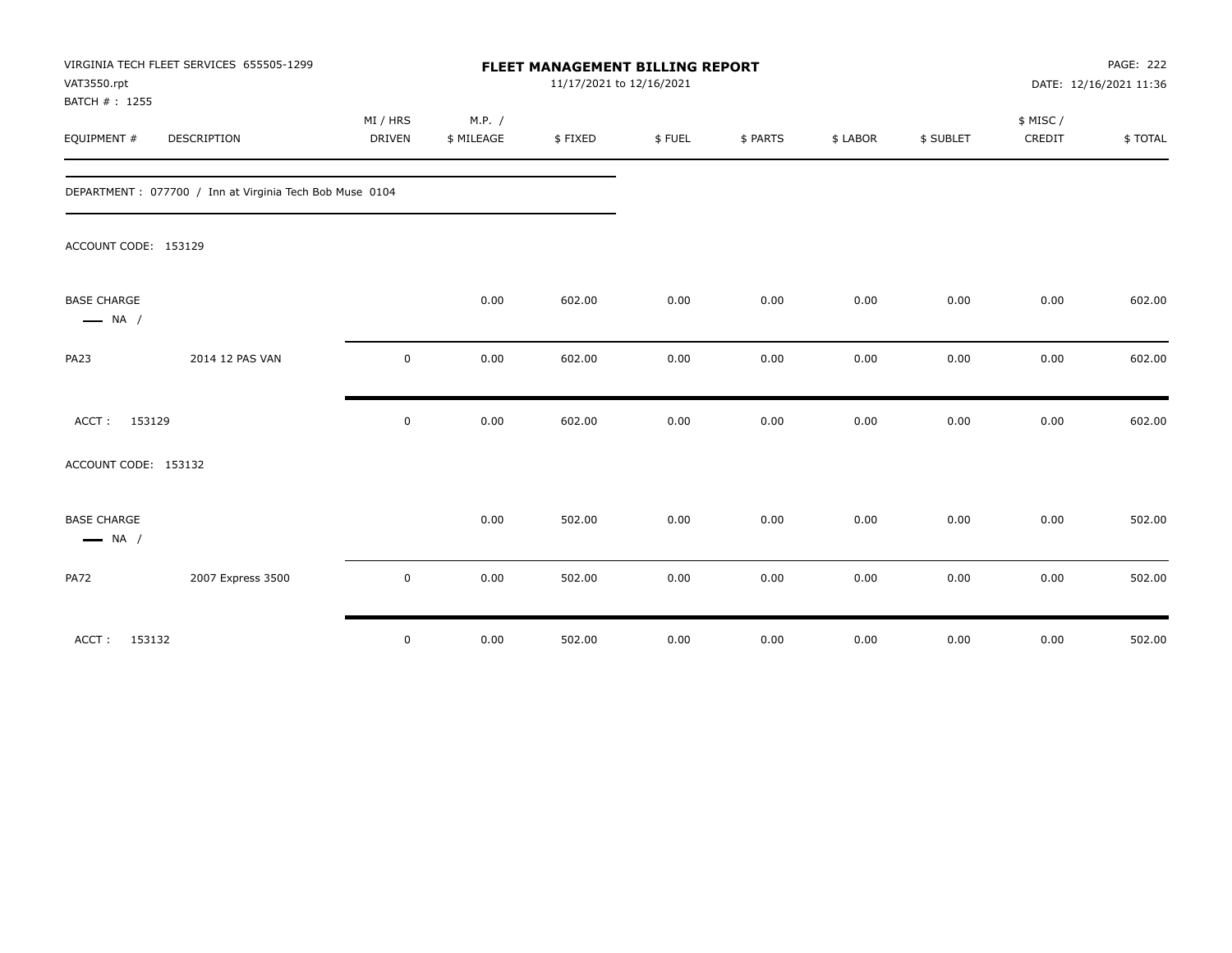| VIRGINIA TECH FLEET SERVICES 655505-1299<br>VAT3550.rpt |                |                    |                      | <b>FLEET MANAGEMENT BILLING REPORT</b><br>11/17/2021 to 12/16/2021 |          |          |          |                  |                    | PAGE: 223<br>DATE: 12/16/2021 11:36 |
|---------------------------------------------------------|----------------|--------------------|----------------------|--------------------------------------------------------------------|----------|----------|----------|------------------|--------------------|-------------------------------------|
| BATCH #: 1255<br>EQUIPMENT #<br>DESCRIPTION             |                | MI / HRS<br>DRIVEN | M.P. /<br>\$ MILEAGE | \$FIXED                                                            | \$FUEL   | \$ PARTS | \$ LABOR | \$ SUBLET        | \$ MISC/<br>CREDIT | \$TOTAL                             |
| DEPARTMENT SUBTOTALS :                                  |                | $\mathbf 0$        | 0.00                 | 1,104.00                                                           | 0.00     | 0.00     | 0.00     | 0.00             | 0.00               | 1,104.00                            |
| BREAKDOWN OF CHARGES:                                   |                |                    | MILEAGE              |                                                                    |          | 0.00     |          | PARTS (WO'S)     |                    | 0.00                                |
| <b>EQUIPMENT COUNT:</b>                                 | $\overline{2}$ |                    | MOTOR POOL           |                                                                    |          | 0.00     |          | PARTS (IND.ISS.) |                    | 0.00                                |
| DEPARTMENT:                                             | 077700         |                    | BASE                 |                                                                    | 1,104.00 |          |          | <b>CREDITS</b>   |                    | 0.00                                |
|                                                         |                |                    | <b>INSURANCE</b>     |                                                                    |          | 0.00     |          | MISCELLANEOUS    |                    | 0.00                                |
|                                                         |                |                    | OTHER                |                                                                    |          | 0.00     | LABOR    |                  |                    | 0.00                                |
|                                                         |                |                    | REPLACEMENT          |                                                                    |          | 0.00     |          | <b>SUBLETS</b>   |                    | 0.00                                |
|                                                         |                |                    | <b>FUEL</b>          |                                                                    |          | 0.00     |          |                  |                    |                                     |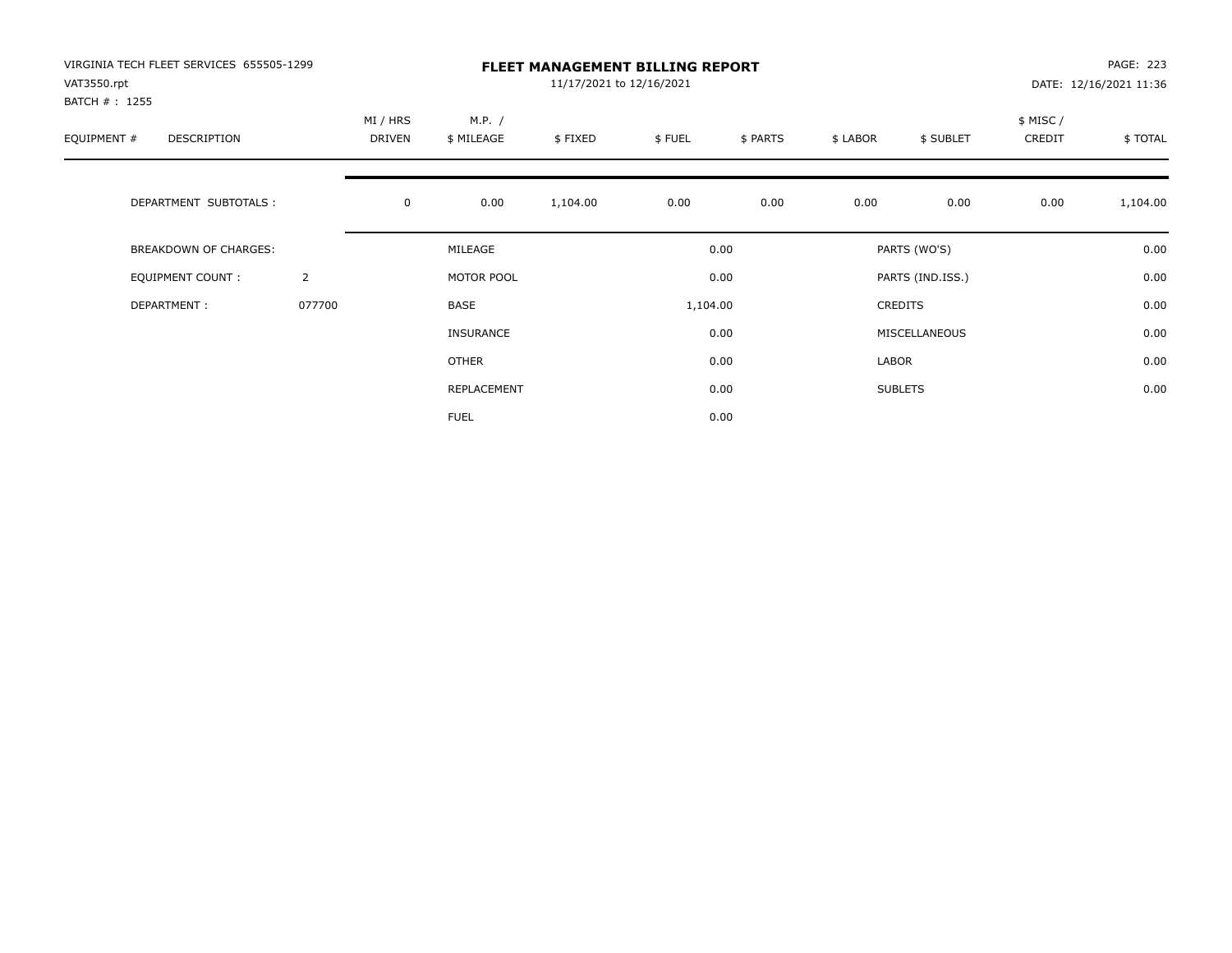| VAT3550.rpt<br>BATCH #: 1255 | VIRGINIA TECH FLEET SERVICES 655505-1299                          |                |                           |                      | FLEET MANAGEMENT BILLING REPORT<br>11/17/2021 to 12/16/2021 |        |          |          |                  |                    | PAGE: 224<br>DATE: 12/16/2021 11:36 |
|------------------------------|-------------------------------------------------------------------|----------------|---------------------------|----------------------|-------------------------------------------------------------|--------|----------|----------|------------------|--------------------|-------------------------------------|
| EQUIPMENT #                  | DESCRIPTION                                                       |                | MI / HRS<br><b>DRIVEN</b> | M.P. /<br>\$ MILEAGE | \$FIXED                                                     | \$FUEL | \$ PARTS | \$ LABOR | \$ SUBLET        | \$ MISC/<br>CREDIT | \$TOTAL                             |
|                              | DEPARTMENT : 077900 / HOKIE PASSPORT ID OFFICE Joe Griffitts 0268 |                |                           |                      |                                                             |        |          |          |                  |                    |                                     |
|                              | ACCOUNT CODE: 655072                                              |                |                           |                      |                                                             |        |          |          |                  |                    |                                     |
| $\longrightarrow$ NA /       | FUEL - U / 5.6 / 11 - 11/23/2021                                  |                |                           | 0.00                 | 0.00                                                        | 15.54  | 0.00     | 0.00     | 0.00             | 0.00               | 15.54                               |
| 43273S                       | 2012 Express 1500                                                 |                | 54                        | 0.00                 | 0.00                                                        | 15.54  | 0.00     | 0.00     | 0.00             | 0.00               | 15.54                               |
| $\longrightarrow$ NA /       | FUEL - U / 16.2 / 11 - 11/23/2021                                 |                |                           | 0.00                 | 0.00                                                        | 44.82  | 0.00     | 0.00     | 0.00             | 0.00               | 44.82                               |
| 43291S                       | 2012 RAM VAN                                                      |                | 165                       | 0.00                 | 0.00                                                        | 44.82  | 0.00     | 0.00     | 0.00             | 0.00               | 44.82                               |
| ACCT:                        | 655072                                                            |                | 219                       | 0.00                 | 0.00                                                        | 60.36  | 0.00     | 0.00     | 0.00             | $0.00\,$           | 60.36                               |
|                              | DEPARTMENT SUBTOTALS :                                            |                | 219                       | 0.00                 | 0.00                                                        | 60.36  | 0.00     | 0.00     | 0.00             | 0.00               | 60.36                               |
|                              | <b>BREAKDOWN OF CHARGES:</b>                                      |                |                           | MILEAGE              |                                                             |        | 0.00     |          | PARTS (WO'S)     |                    | 0.00                                |
|                              | EQUIPMENT COUNT:                                                  | $\overline{2}$ |                           | MOTOR POOL           |                                                             |        | 0.00     |          | PARTS (IND.ISS.) |                    | 0.00                                |
|                              | DEPARTMENT:                                                       | 077900         |                           | BASE                 |                                                             |        | 0.00     |          | <b>CREDITS</b>   |                    | 0.00                                |
|                              |                                                                   |                |                           | <b>INSURANCE</b>     |                                                             |        | 0.00     |          | MISCELLANEOUS    |                    | 0.00                                |
|                              |                                                                   |                |                           | <b>OTHER</b>         |                                                             |        | 0.00     | LABOR    |                  |                    | 0.00                                |
|                              |                                                                   |                |                           | <b>REPLACEMENT</b>   |                                                             |        | 0.00     |          | <b>SUBLETS</b>   |                    | 0.00                                |
|                              |                                                                   |                |                           | <b>FUEL</b>          |                                                             |        | 60.36    |          |                  |                    |                                     |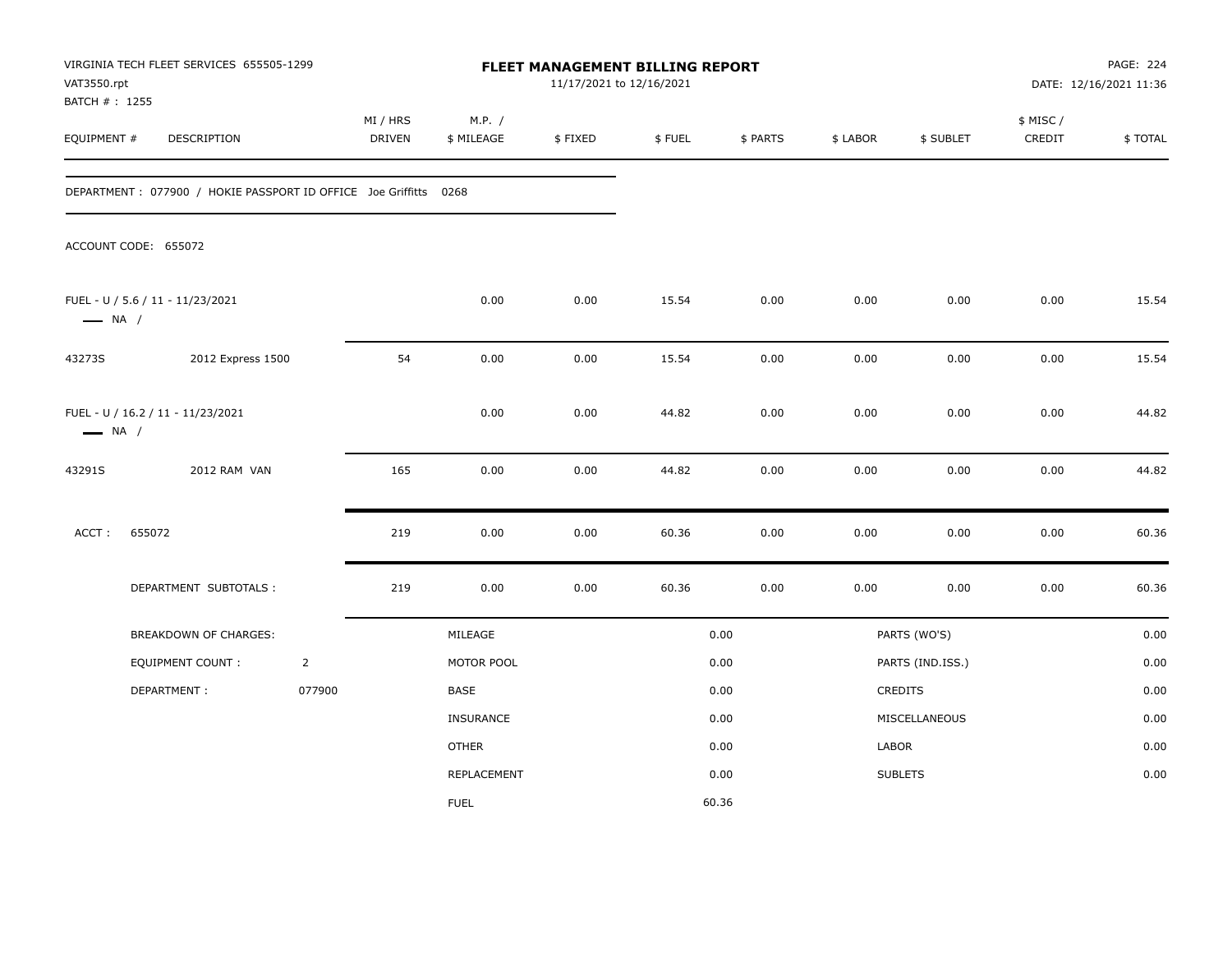| VAT3550.rpt<br>BATCH #: 1255 | VIRGINIA TECH FLEET SERVICES 655505-1299                            | FLEET MANAGEMENT BILLING REPORT<br>11/17/2021 to 12/16/2021 |                      |         |        |          |          |           |                    | PAGE: 225<br>DATE: 12/16/2021 11:36 |  |
|------------------------------|---------------------------------------------------------------------|-------------------------------------------------------------|----------------------|---------|--------|----------|----------|-----------|--------------------|-------------------------------------|--|
| EQUIPMENT #                  | DESCRIPTION                                                         | MI / HRS<br>DRIVEN                                          | M.P. /<br>\$ MILEAGE | \$FIXED | \$FUEL | \$ PARTS | \$ LABOR | \$ SUBLET | \$ MISC/<br>CREDIT | \$TOTAL                             |  |
|                              |                                                                     |                                                             |                      |         |        |          |          |           |                    |                                     |  |
|                              | DEPARTMENT : 080000 / General and Administrative Jonathon Poff 0428 |                                                             |                      |         |        |          |          |           |                    |                                     |  |
| ACCOUNT CODE: 153157         |                                                                     |                                                             |                      |         |        |          |          |           |                    |                                     |  |
| $\longrightarrow$ NA /       | FUEL - U / 22.2 / 11 - 11/18/2021                                   |                                                             | 0.00                 | 0.00    | 61.16  | 0.00     | 0.00     | 0.00      | 0.00               | 61.16                               |  |
| 71534s                       | 2016 Transist Wagon                                                 | 0                                                           | 0.00                 | 0.00    | 61.16  | 0.00     | 0.00     | 0.00      | 0.00               | 61.16                               |  |
| ACCT:                        | 153157                                                              | $\mathbf 0$                                                 | 0.00                 | 0.00    | 61.16  | 0.00     | 0.00     | 0.00      | 0.00               | 61.16                               |  |
| ACCOUNT CODE: 153520         |                                                                     |                                                             |                      |         |        |          |          |           |                    |                                     |  |
| $\longrightarrow$ NA /       | FUEL - U / 20.0 / 11 - 11/19/2021                                   |                                                             | 0.00                 | 0.00    | 55.20  | 0.00     | 0.00     | 0.00      | 0.00               | 55.20                               |  |
| 68306S                       | 2014 Ram                                                            | 276                                                         | 0.00                 | 0.00    | 55.20  | 0.00     | 0.00     | 0.00      | 0.00               | 55.20                               |  |
| ACCT:                        | 153520                                                              | 276                                                         | 0.00                 | 0.00    | 55.20  | 0.00     | 0.00     | 0.00      | 0.00               | 55.20                               |  |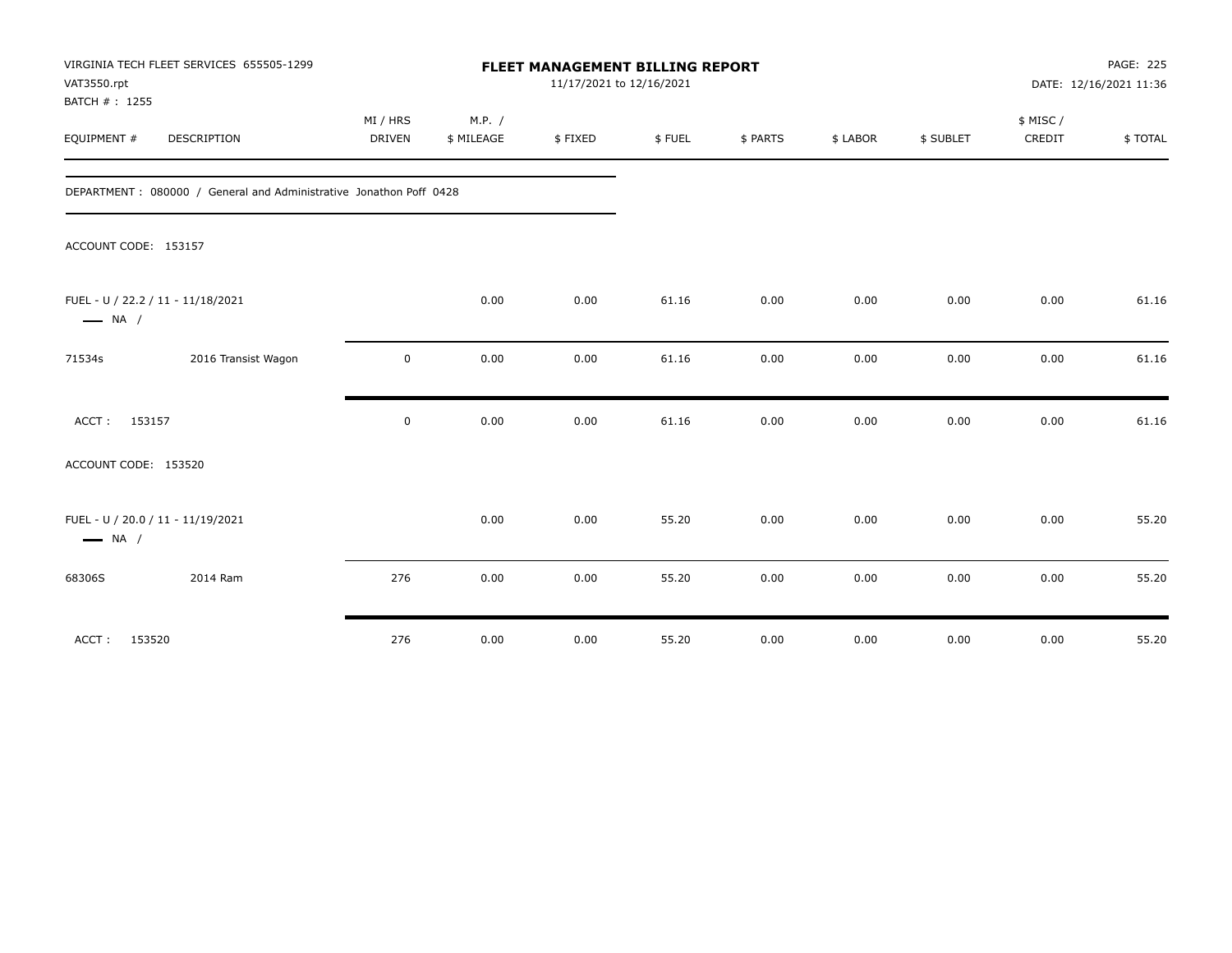| VIRGINIA TECH FLEET SERVICES 655505-1299<br>VAT3550.rpt<br>BATCH # : 1255 |                |                    |                      | 11/17/2021 to 12/16/2021 | <b>FLEET MANAGEMENT BILLING REPORT</b> |          |          |                  |                    | PAGE: 226<br>DATE: 12/16/2021 11:36 |
|---------------------------------------------------------------------------|----------------|--------------------|----------------------|--------------------------|----------------------------------------|----------|----------|------------------|--------------------|-------------------------------------|
| EQUIPMENT #<br>DESCRIPTION                                                |                | MI / HRS<br>DRIVEN | M.P. /<br>\$ MILEAGE | \$FIXED                  | \$FUEL                                 | \$ PARTS | \$ LABOR | \$ SUBLET        | \$ MISC/<br>CREDIT | \$ TOTAL                            |
| DEPARTMENT SUBTOTALS :                                                    |                | 276                | 0.00                 | 0.00                     | 116.36                                 | 0.00     | 0.00     | 0.00             | 0.00               | 116.36                              |
| BREAKDOWN OF CHARGES:                                                     |                |                    | MILEAGE              |                          |                                        | 0.00     |          | PARTS (WO'S)     |                    | 0.00                                |
| <b>EQUIPMENT COUNT:</b>                                                   | $\overline{2}$ |                    | MOTOR POOL           |                          |                                        | 0.00     |          | PARTS (IND.ISS.) |                    | 0.00                                |
| DEPARTMENT:                                                               | 080000         |                    | <b>BASE</b>          |                          |                                        | 0.00     |          | <b>CREDITS</b>   |                    | 0.00                                |
|                                                                           |                |                    | INSURANCE            |                          |                                        | 0.00     |          | MISCELLANEOUS    |                    | 0.00                                |
|                                                                           |                |                    | OTHER                |                          |                                        | 0.00     | LABOR    |                  |                    | 0.00                                |
|                                                                           |                |                    | REPLACEMENT          |                          |                                        | 0.00     |          | <b>SUBLETS</b>   |                    | 0.00                                |
|                                                                           |                |                    | <b>FUEL</b>          |                          |                                        | 116.36   |          |                  |                    |                                     |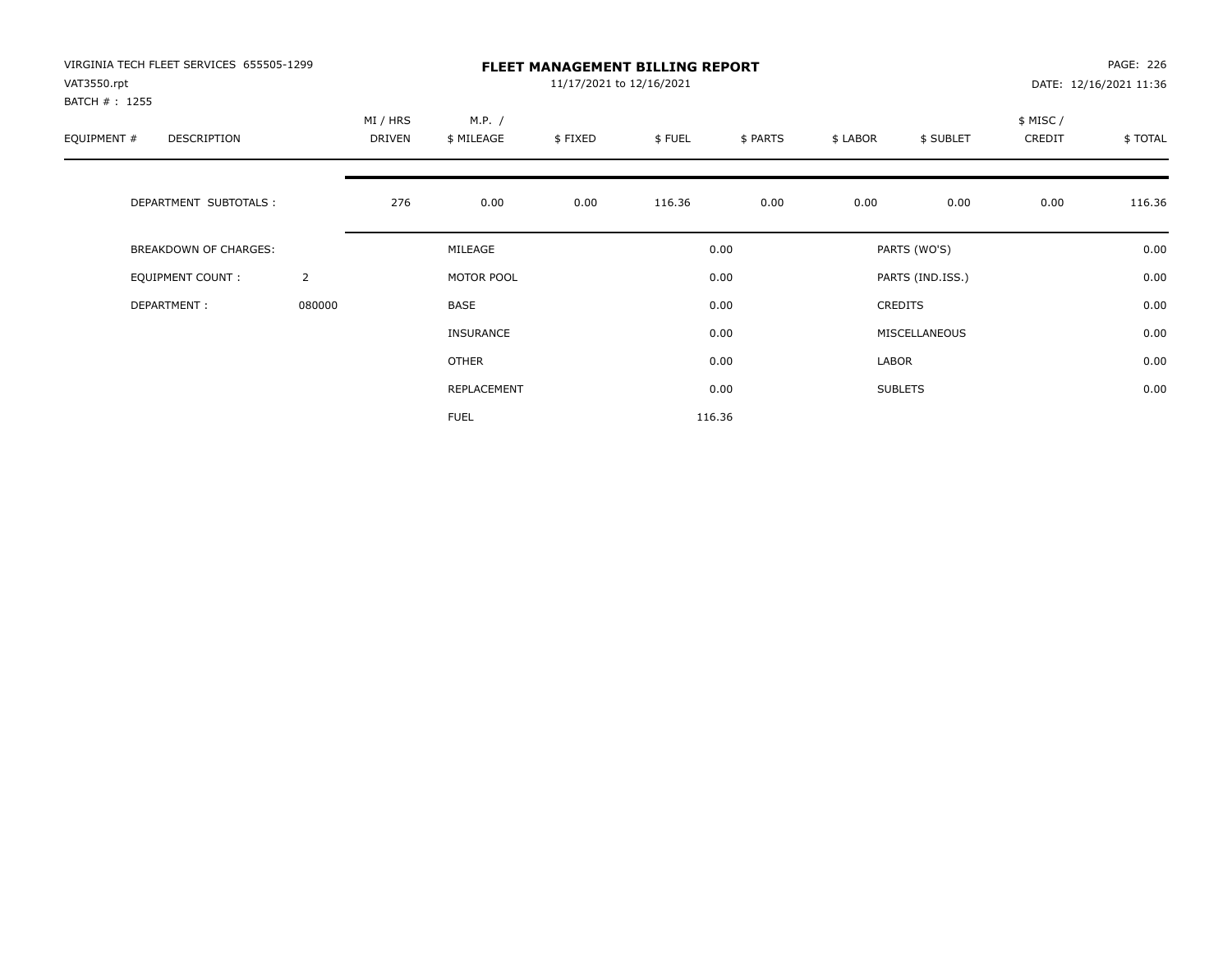| VAT3550.rpt<br>BATCH #: 1255                     | VIRGINIA TECH FLEET SERVICES 655505-1299                |              |                           |                      | FLEET MANAGEMENT BILLING REPORT<br>11/17/2021 to 12/16/2021 |        |          |          |                  |                     | <b>PAGE: 227</b><br>DATE: 12/16/2021 11:36 |
|--------------------------------------------------|---------------------------------------------------------|--------------|---------------------------|----------------------|-------------------------------------------------------------|--------|----------|----------|------------------|---------------------|--------------------------------------------|
| EQUIPMENT #                                      | DESCRIPTION                                             |              | MI / HRS<br><b>DRIVEN</b> | M.P. /<br>\$ MILEAGE | \$FIXED                                                     | \$FUEL | \$ PARTS | \$ LABOR | \$ SUBLET        | \$ MISC /<br>CREDIT | \$TOTAL                                    |
|                                                  | DEPARTMENT: 080001 / Judical Affairs Jonathon Poff 0428 |              |                           |                      |                                                             |        |          |          |                  |                     |                                            |
|                                                  | ACCOUNT CODE: 153154                                    |              |                           |                      |                                                             |        |          |          |                  |                     |                                            |
| $\longrightarrow$ NA /                           | FUEL - U / 1.6 / 11 - 12/01/2021                        |              |                           | 0.00                 | 0.00                                                        | 4.27   | 0.00     | 0.00     | 0.00             | 0.00                | 4.27                                       |
|                                                  | FUEL - U / 7.3 / 12 - 12/01/2021                        |              |                           | 0.00                 | 0.00                                                        | 19.57  | 0.00     | 0.00     | 0.00             | 0.00                | 19.57                                      |
| $\longrightarrow$ NA /<br>$\longrightarrow$ NA / | FUEL - U / 6.2 / 11 - 11/30/2021                        |              |                           | 0.00                 | 0.00                                                        | 16.66  | 0.00     | 0.00     | 0.00             | 0.00                | 16.66                                      |
| 68252S                                           | 2014 Caravan                                            |              | 285                       | 0.00                 | 0.00                                                        | 40.50  | 0.00     | 0.00     | 0.00             | 0.00                | 40.50                                      |
| ACCT:                                            | 153154                                                  |              | 285                       | 0.00                 | 0.00                                                        | 40.50  | 0.00     | 0.00     | 0.00             | 0.00                | 40.50                                      |
|                                                  | DEPARTMENT SUBTOTALS :                                  |              | 285                       | 0.00                 | 0.00                                                        | 40.50  | 0.00     | 0.00     | 0.00             | 0.00                | 40.50                                      |
|                                                  | BREAKDOWN OF CHARGES:                                   |              |                           | MILEAGE              |                                                             |        | 0.00     |          | PARTS (WO'S)     |                     | 0.00                                       |
|                                                  | <b>EQUIPMENT COUNT:</b>                                 | $\mathbf{1}$ |                           | MOTOR POOL           |                                                             |        | 0.00     |          | PARTS (IND.ISS.) |                     | 0.00                                       |
|                                                  | DEPARTMENT:                                             | 080001       |                           | <b>BASE</b>          |                                                             |        | 0.00     |          | <b>CREDITS</b>   |                     | 0.00                                       |
|                                                  |                                                         |              |                           | <b>INSURANCE</b>     |                                                             |        | 0.00     |          | MISCELLANEOUS    |                     | 0.00                                       |
|                                                  |                                                         |              |                           | <b>OTHER</b>         |                                                             |        | 0.00     | LABOR    |                  |                     | 0.00                                       |
|                                                  |                                                         |              |                           | <b>REPLACEMENT</b>   |                                                             |        | 0.00     |          | <b>SUBLETS</b>   |                     | 0.00                                       |
|                                                  |                                                         |              |                           | <b>FUEL</b>          |                                                             |        | 40.50    |          |                  |                     |                                            |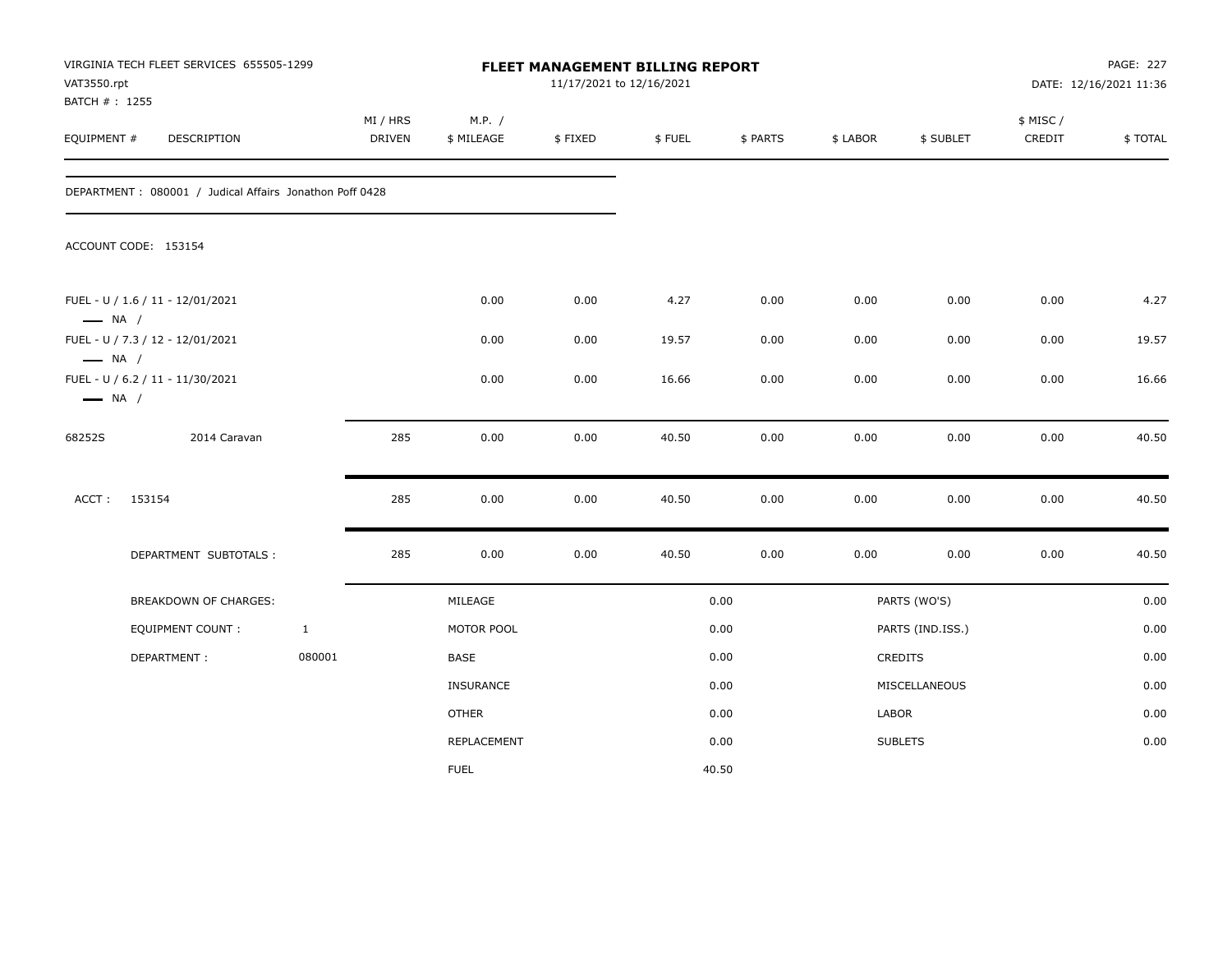| VAT3550.rpt                                                | VIRGINIA TECH FLEET SERVICES 655505-1299                    |                           |                      | FLEET MANAGEMENT BILLING REPORT<br>11/17/2021 to 12/16/2021 |        |          |          |           |                     | PAGE: 228<br>DATE: 12/16/2021 11:36 |
|------------------------------------------------------------|-------------------------------------------------------------|---------------------------|----------------------|-------------------------------------------------------------|--------|----------|----------|-----------|---------------------|-------------------------------------|
| BATCH #: 1255<br>EQUIPMENT #                               | <b>DESCRIPTION</b>                                          | MI / HRS<br><b>DRIVEN</b> | M.P. /<br>\$ MILEAGE | \$FIXED                                                     | \$FUEL | \$ PARTS | \$ LABOR | \$ SUBLET | \$ MISC /<br>CREDIT | \$TOTAL                             |
|                                                            | DEPARTMENT: 080201 / F&O - Adminstration Jonathon Poff 0428 |                           |                      |                                                             |        |          |          |           |                     |                                     |
| ACCOUNT CODE: 153152                                       |                                                             |                           |                      |                                                             |        |          |          |           |                     |                                     |
| $\longrightarrow$ NA /                                     | FUEL - U / 14.6 / 12 - 12/09/2021                           |                           | 0.00                 | 0.00                                                        | 38.90  | 0.00     | 0.00     | 0.00      | 0.00                | 38.90                               |
| $\longrightarrow$ NA /                                     | FUEL - U / 14.0 / 11 - 11/30/2021                           |                           | 0.00                 | 0.00                                                        | 37.30  | 0.00     | 0.00     | 0.00      | 0.00                | 37.30                               |
| 41849S                                                     | 2001 S10                                                    | 445                       | 0.00                 | 0.00                                                        | 76.20  | 0.00     | 0.00     | 0.00      | 0.00                | 76.20                               |
| FUEL - U / 9.3 / 11 - 11/29/2021<br>$\longrightarrow$ NA / |                                                             |                           | 0.00                 | 0.00                                                        | 24.91  | 0.00     | 0.00     | 0.00      | 0.00                | 24.91                               |
| 55222S                                                     | 2007 COLORADO                                               | 162                       | 0.00                 | 0.00                                                        | 24.91  | 0.00     | 0.00     | 0.00      | 0.00                | 24.91                               |
| $\longrightarrow$ NA /                                     | FUEL - U / 26.8 / 11 - 11/29/2021                           |                           | 0.00                 | 0.00                                                        | 73.97  | 0.00     | 0.00     | 0.00      | 0.00                | 73.97                               |
| 55275S                                                     | 2008 E-150 VAN                                              | 466                       | 0.00                 | 0.00                                                        | 73.97  | 0.00     | 0.00     | 0.00      | 0.00                | 73.97                               |
| $\longrightarrow$ NA /                                     | FUEL - U / 39.1 / 12 - 11/24/2021                           |                           | 0.00                 | 0.00                                                        | 107.94 | 0.00     | 0.00     | 0.00      | 0.00                | 107.94                              |
| 65585S                                                     | 2014 E350                                                   | 275                       | 0.00                 | 0.00                                                        | 107.94 | 0.00     | 0.00     | 0.00      | 0.00                | 107.94                              |
| FUEL - D / 9.2 / 14 - 12/14/2021<br>$\longrightarrow$ NA / |                                                             |                           | 0.00                 | 0.00                                                        | 25.74  | 0.00     | 0.00     | 0.00      | 0.00                | 25.74                               |
| erdp                                                       | <b>1990 CANS</b>                                            | $\mathsf 0$               | 0.00                 | 0.00                                                        | 25.74  | 0.00     | 0.00     | 0.00      | 0.00                | 25.74                               |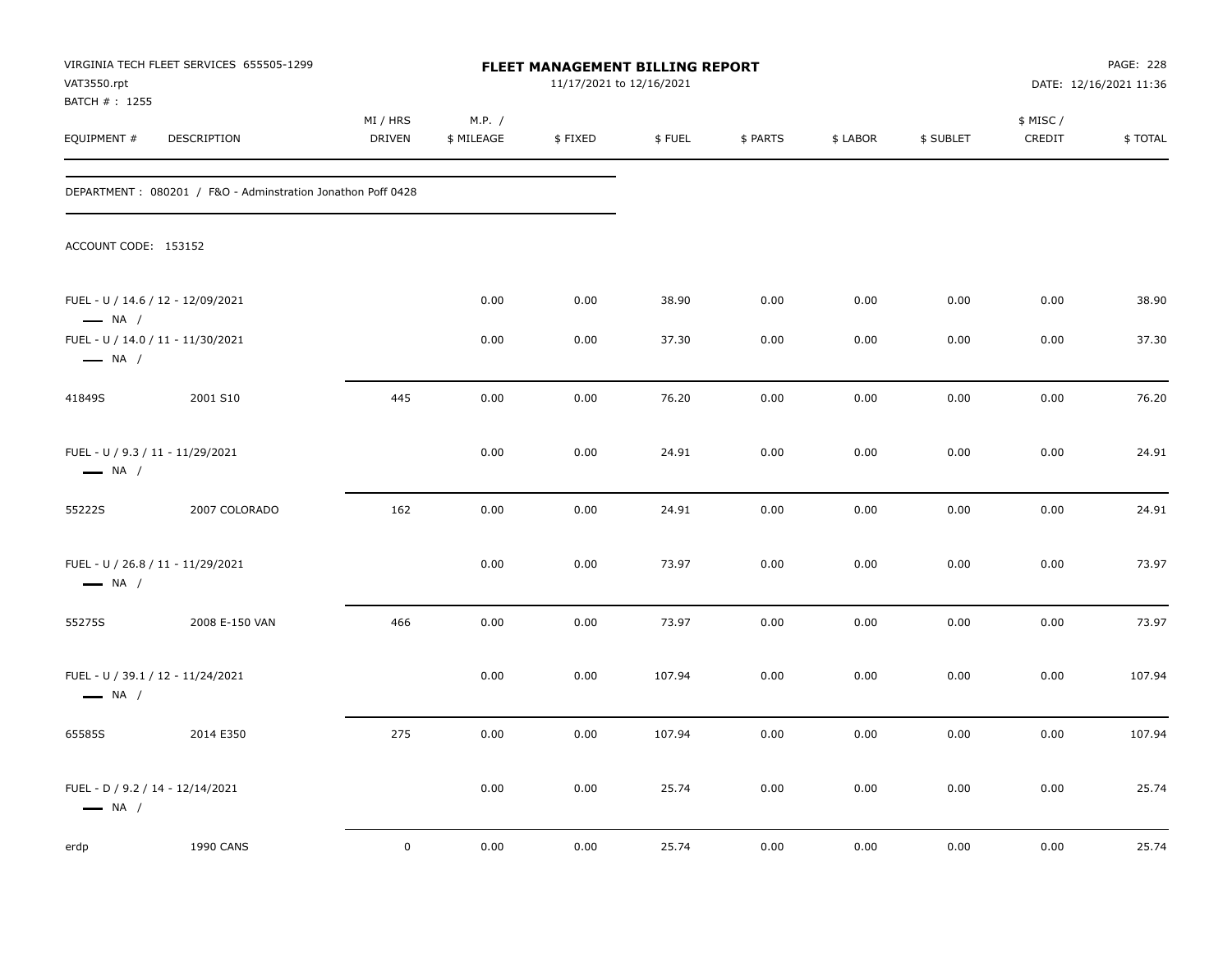| VAT3550.rpt<br>BATCH #: 1255 | VIRGINIA TECH FLEET SERVICES 655505-1299                    |        |                           |                      | FLEET MANAGEMENT BILLING REPORT<br>11/17/2021 to 12/16/2021 |        |          |          |                  |                     | PAGE: 229<br>DATE: 12/16/2021 11:36 |
|------------------------------|-------------------------------------------------------------|--------|---------------------------|----------------------|-------------------------------------------------------------|--------|----------|----------|------------------|---------------------|-------------------------------------|
| EQUIPMENT #                  | <b>DESCRIPTION</b>                                          |        | MI / HRS<br><b>DRIVEN</b> | M.P. /<br>\$ MILEAGE | \$FIXED                                                     | \$FUEL | \$ PARTS | \$ LABOR | \$ SUBLET        | \$ MISC /<br>CREDIT | \$TOTAL                             |
|                              | DEPARTMENT: 080201 / F&O - Adminstration Jonathon Poff 0428 |        |                           |                      |                                                             |        |          |          |                  |                     |                                     |
|                              | ACCT: 153152                                                |        | 1,348                     | 0.00                 | 0.00                                                        | 308.76 | 0.00     | 0.00     | 0.00             | 0.00                | 308.76                              |
|                              | ACCOUNT CODE: 155382                                        |        |                           |                      |                                                             |        |          |          |                  |                     |                                     |
| $\longrightarrow$ NA /       | FUEL - U / 11.2 / 12 - 12/15/2021                           |        |                           | 0.00                 | 0.00                                                        | 29.82  | 0.00     | 0.00     | 0.00             | 0.00                | 29.82                               |
| 68259S                       | 2014 Caravan                                                |        | 284                       | 0.00                 | 0.00                                                        | 29.82  | 0.00     | 0.00     | 0.00             | 0.00                | 29.82                               |
| ACCT:                        | 155382                                                      |        | 284                       | 0.00                 | 0.00                                                        | 29.82  | 0.00     | 0.00     | 0.00             | 0.00                | 29.82                               |
|                              | DEPARTMENT SUBTOTALS :                                      |        | 1,632                     | 0.00                 | 0.00                                                        | 338.58 | 0.00     | 0.00     | 0.00             | 0.00                | 338.58                              |
|                              | BREAKDOWN OF CHARGES:                                       |        |                           | MILEAGE              |                                                             |        | 0.00     |          | PARTS (WO'S)     |                     | 0.00                                |
|                              | <b>EQUIPMENT COUNT:</b>                                     | 6      |                           | MOTOR POOL           |                                                             |        | 0.00     |          | PARTS (IND.ISS.) |                     | 0.00                                |
|                              | DEPARTMENT:                                                 | 080201 |                           | <b>BASE</b>          |                                                             |        | 0.00     |          | CREDITS          |                     | 0.00                                |
|                              |                                                             |        |                           | <b>INSURANCE</b>     |                                                             |        | 0.00     |          | MISCELLANEOUS    |                     | 0.00                                |
|                              |                                                             |        |                           | <b>OTHER</b>         |                                                             |        | 0.00     | LABOR    |                  |                     | 0.00                                |
|                              |                                                             |        |                           | REPLACEMENT          |                                                             |        | 0.00     |          | <b>SUBLETS</b>   |                     | 0.00                                |
|                              |                                                             |        |                           | <b>FUEL</b>          |                                                             |        | 338.58   |          |                  |                     |                                     |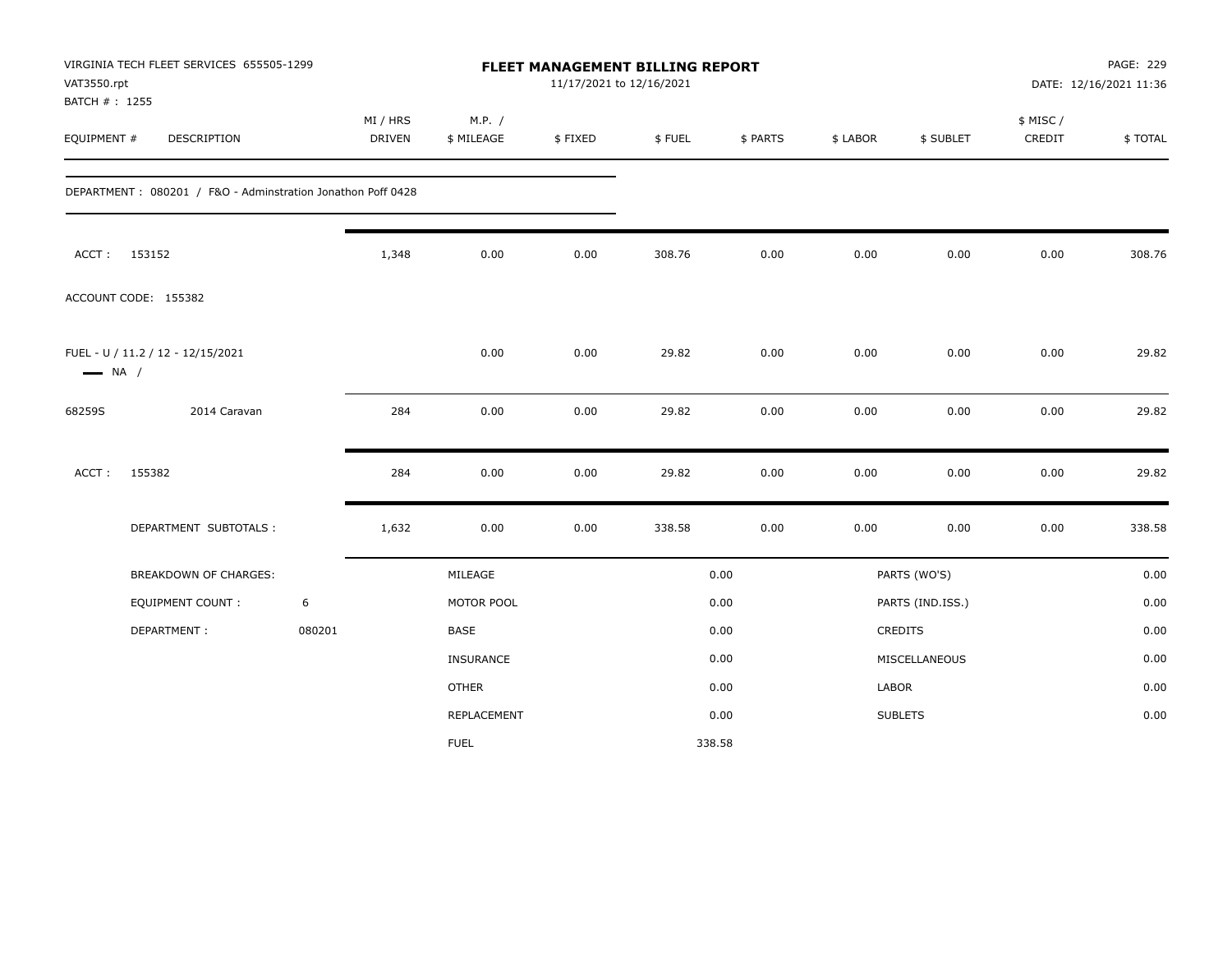| VAT3550.rpt<br>BATCH #: 1255                     | VIRGINIA TECH FLEET SERVICES 655505-1299                   |              |                           |                      | 11/17/2021 to 12/16/2021 | FLEET MANAGEMENT BILLING REPORT |          |          |                  |                    | PAGE: 230<br>DATE: 12/16/2021 11:36 |
|--------------------------------------------------|------------------------------------------------------------|--------------|---------------------------|----------------------|--------------------------|---------------------------------|----------|----------|------------------|--------------------|-------------------------------------|
| EQUIPMENT #                                      | DESCRIPTION                                                |              | MI / HRS<br><b>DRIVEN</b> | M.P. /<br>\$ MILEAGE | \$FIXED                  | \$FUEL                          | \$ PARTS | \$ LABOR | \$ SUBLET        | \$ MISC/<br>CREDIT | \$TOTAL                             |
|                                                  | DEPARTMENT: 080202 / F&O - Housekeeping Jonathon Poff 0428 |              |                           |                      |                          |                                 |          |          |                  |                    |                                     |
|                                                  | ACCOUNT CODE: 153519                                       |              |                           |                      |                          |                                 |          |          |                  |                    |                                     |
| $\longrightarrow$ NA /                           | FUEL - U / 11.0 / 12 - 12/07/2021                          |              |                           | 0.00                 | 0.00                     | 29.37                           | 0.00     | 0.00     | 0.00             | 0.00               | 29.37                               |
|                                                  | FUEL - U / 11.0 / 11 - 12/14/2021                          |              |                           | 0.00                 | 0.00                     | 29.37                           | 0.00     | 0.00     | 0.00             | 0.00               | 29.37                               |
| $\longrightarrow$ NA /                           | FUEL - U / 12.3 / 12 - 11/16/2021                          |              |                           | 0.00                 | 0.00                     | 33.95                           | 0.00     | 0.00     | 0.00             | 0.00               | 33.95                               |
| $\longrightarrow$ NA /<br>$\longrightarrow$ NA / | FUEL - U / 13.7 / 11 - 11/30/2021                          |              |                           | 0.00                 | 0.00                     | 36.50                           | 0.00     | 0.00     | 0.00             | 0.00               | 36.50                               |
| 68253S                                           | 2014 Caravan                                               |              | 411                       | 0.00                 | 0.00                     | 129.19                          | 0.00     | 0.00     | 0.00             | 0.00               | 129.19                              |
| ACCT:                                            | 153519                                                     |              | 411                       | 0.00                 | 0.00                     | 129.19                          | 0.00     | 0.00     | 0.00             | 0.00               | 129.19                              |
|                                                  | DEPARTMENT SUBTOTALS :                                     |              | 411                       | 0.00                 | 0.00                     | 129.19                          | 0.00     | 0.00     | 0.00             | 0.00               | 129.19                              |
|                                                  | <b>BREAKDOWN OF CHARGES:</b>                               |              |                           | MILEAGE              |                          |                                 | 0.00     |          | PARTS (WO'S)     |                    | 0.00                                |
|                                                  | <b>EQUIPMENT COUNT:</b>                                    | $\mathbf{1}$ |                           | MOTOR POOL           |                          |                                 | 0.00     |          | PARTS (IND.ISS.) |                    | 0.00                                |
|                                                  | DEPARTMENT:                                                | 080202       |                           | BASE                 |                          |                                 | 0.00     |          | CREDITS          |                    | 0.00                                |
|                                                  |                                                            |              |                           | <b>INSURANCE</b>     |                          |                                 | 0.00     |          | MISCELLANEOUS    |                    | 0.00                                |
|                                                  |                                                            |              |                           | <b>OTHER</b>         |                          |                                 | 0.00     | LABOR    |                  |                    | 0.00                                |
|                                                  |                                                            |              |                           | REPLACEMENT          |                          |                                 | 0.00     |          | <b>SUBLETS</b>   |                    | 0.00                                |
|                                                  |                                                            |              |                           | <b>FUEL</b>          |                          | 129.19                          |          |          |                  |                    |                                     |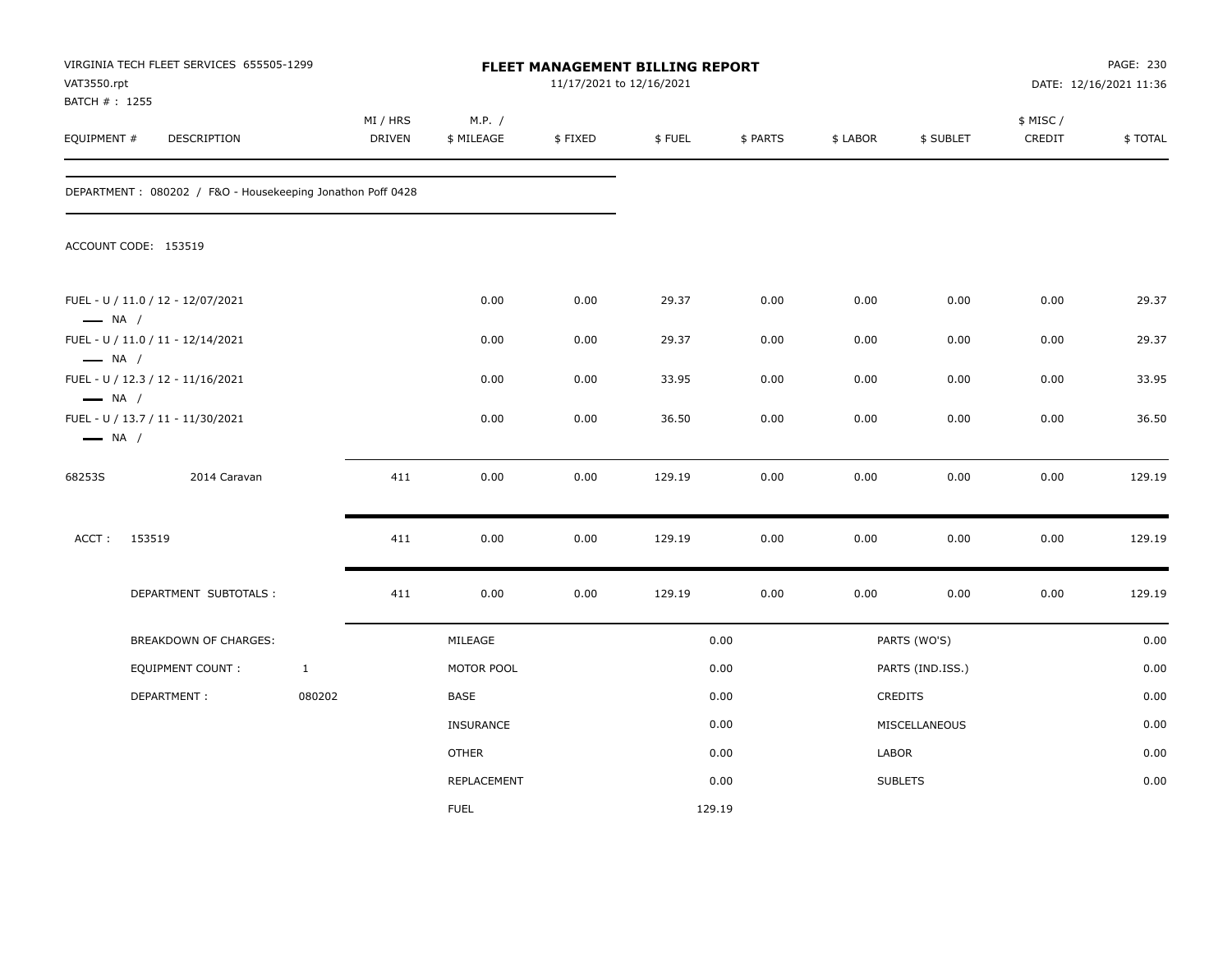| VAT3550.rpt                                                | VIRGINIA TECH FLEET SERVICES 655505-1299                  |                     |                      | FLEET MANAGEMENT BILLING REPORT<br>11/17/2021 to 12/16/2021 |        |          |          |           |                    | PAGE: 231<br>DATE: 12/16/2021 11:36 |
|------------------------------------------------------------|-----------------------------------------------------------|---------------------|----------------------|-------------------------------------------------------------|--------|----------|----------|-----------|--------------------|-------------------------------------|
| BATCH #: 1255<br>EQUIPMENT #                               | DESCRIPTION                                               | MI / HRS<br>DRIVEN  | M.P. /<br>\$ MILEAGE | \$FIXED                                                     | \$FUEL | \$ PARTS | \$ LABOR | \$ SUBLET | \$ MISC/<br>CREDIT | \$TOTAL                             |
|                                                            | DEPARTMENT: 080203 / F&O - Maintenance Jonathon Poff 0428 |                     |                      |                                                             |        |          |          |           |                    |                                     |
| ACCOUNT CODE: 153520                                       |                                                           |                     |                      |                                                             |        |          |          |           |                    |                                     |
| $\longrightarrow$ NA /                                     | FUEL - U / 24.4 / 11 - 12/01/2021                         |                     | 0.00                 | 0.00                                                        | 65.25  | 0.00     | 0.00     | 0.00      | 0.00               | 65.25                               |
| $\longrightarrow$ NA /                                     | FUEL - U / 25.7 / 11 - 12/13/2021                         |                     | 0.00                 | 0.00                                                        | 68.59  | 0.00     | 0.00     | 0.00      | 0.00               | 68.59                               |
| 77348s                                                     | 2019 F250                                                 | 352                 | 0.00                 | 0.00                                                        | 133.84 | 0.00     | 0.00     | 0.00      | 0.00               | 133.84                              |
| FUEL - U / 4.5 / 11 - 11/30/2021<br>$\longrightarrow$ NA / |                                                           |                     | 0.00                 | 0.00                                                        | 11.96  | 0.00     | 0.00     | 0.00      | 0.00               | 11.96                               |
| EGUV002                                                    | 2012 CARRYALL 6                                           | $\mathbf 0$         | 0.00                 | 0.00                                                        | 11.96  | 0.00     | 0.00     | 0.00      | 0.00               | 11.96                               |
| FUEL - U / 4.7 / 11 - 12/07/2021<br>$\longrightarrow$ NA / |                                                           |                     | 0.00                 | 0.00                                                        | 12.66  | 0.00     | 0.00     | 0.00      | 0.00               | 12.66                               |
| EGUV004                                                    | 2012 CARRYALL 6                                           | $\mathsf{O}\xspace$ | 0.00                 | 0.00                                                        | 12.66  | 0.00     | 0.00     | 0.00      | 0.00               | 12.66                               |
| FUEL - U / 4.0 / 12 - 11/23/2021<br>$\longrightarrow$ NA / |                                                           |                     | 0.00                 | 0.00                                                        | 11.15  | 0.00     | 0.00     | 0.00      | 0.00               | 11.15                               |
| EGUV008                                                    | 2012 CARRYALL 6                                           | $\mathbf 0$         | 0.00                 | 0.00                                                        | 11.15  | 0.00     | 0.00     | 0.00      | 0.00               | 11.15                               |
| FUEL - U / 3.2 / 11 - 12/10/2021<br>$\longrightarrow$ NA / |                                                           |                     | 0.00                 | 0.00                                                        | 8.52   | 0.00     | 0.00     | 0.00      | 0.00               | 8.52                                |
| EGUV009                                                    | 2012 CARRYALL 6                                           | $\mathbf 0$         | 0.00                 | 0.00                                                        | 8.52   | 0.00     | 0.00     | 0.00      | 0.00               | 8.52                                |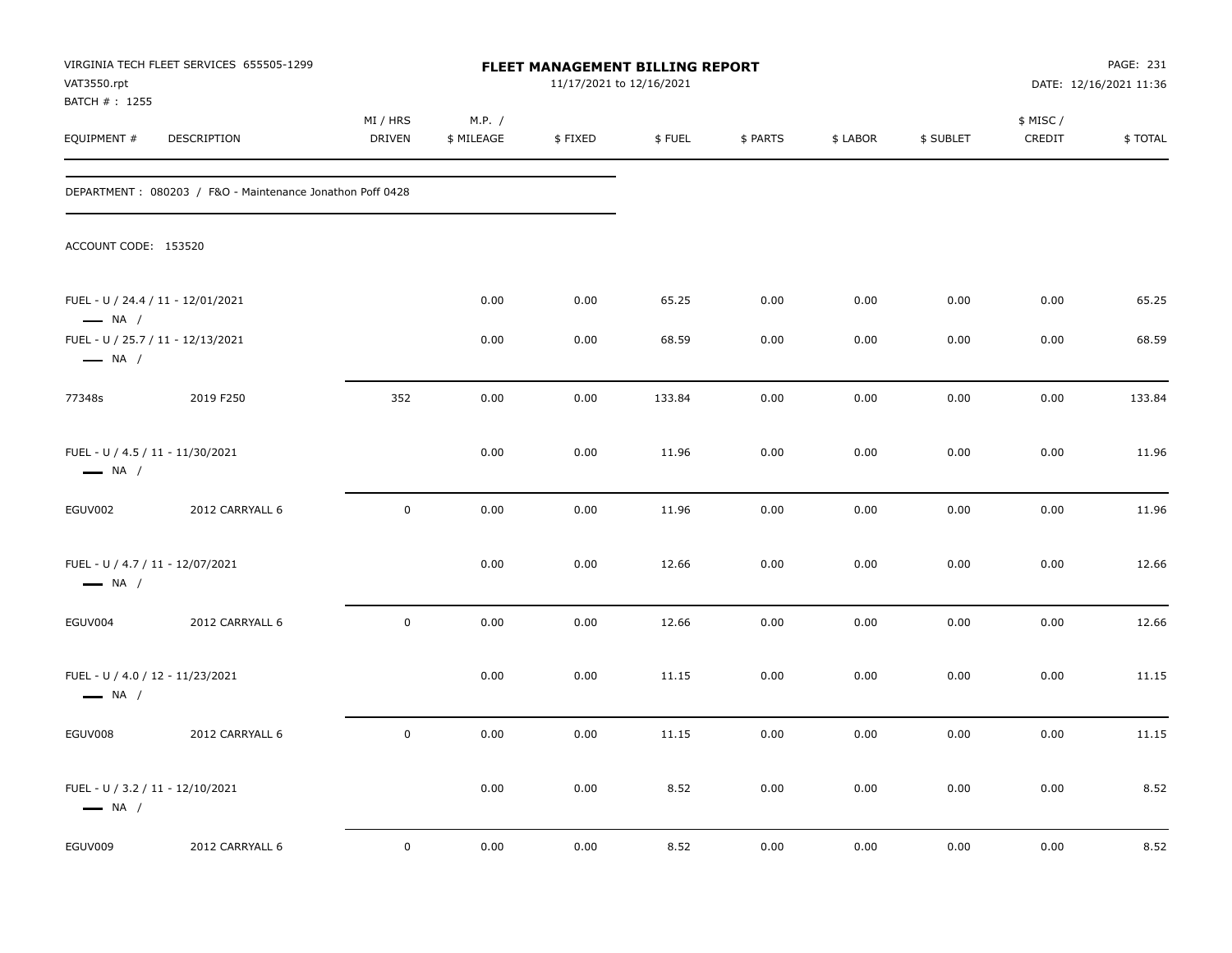| VAT3550.rpt<br>BATCH #: 1255                               | VIRGINIA TECH FLEET SERVICES 655505-1299                  |                     |                      | FLEET MANAGEMENT BILLING REPORT<br>11/17/2021 to 12/16/2021 |        |          |          |           |                    | PAGE: 232<br>DATE: 12/16/2021 11:36 |
|------------------------------------------------------------|-----------------------------------------------------------|---------------------|----------------------|-------------------------------------------------------------|--------|----------|----------|-----------|--------------------|-------------------------------------|
| EQUIPMENT #                                                | DESCRIPTION                                               | MI / HRS<br>DRIVEN  | M.P. /<br>\$ MILEAGE | \$FIXED                                                     | \$FUEL | \$ PARTS | \$ LABOR | \$ SUBLET | \$ MISC/<br>CREDIT | \$TOTAL                             |
|                                                            | DEPARTMENT: 080203 / F&O - Maintenance Jonathon Poff 0428 |                     |                      |                                                             |        |          |          |           |                    |                                     |
| FUEL - U / 4.0 / 11 - 12/10/2021<br>$\longrightarrow$ NA / |                                                           |                     | 0.00                 | 0.00                                                        | 10.79  | 0.00     | 0.00     | 0.00      | 0.00               | 10.79                               |
| FUEL - U / 4.3 / 11 - 11/19/2021<br>$\longrightarrow$ NA / |                                                           |                     | 0.00                 | 0.00                                                        | 11.98  | 0.00     | 0.00     | 0.00      | 0.00               | 11.98                               |
| EGUV011                                                    | 2012 CARRYALL 6                                           | $\mathbf 0$         | 0.00                 | 0.00                                                        | 22.77  | 0.00     | 0.00     | 0.00      | 0.00               | 22.77                               |
| FUEL - U / 4.8 / 11 - 11/16/2021<br>$\longrightarrow$ NA / |                                                           |                     | 0.00                 | 0.00                                                        | 13.25  | 0.00     | 0.00     | 0.00      | 0.00               | 13.25                               |
| EGUV014                                                    | 2012 CARRYALL 6                                           | $\mathbf 0$         | 0.00                 | 0.00                                                        | 13.25  | 0.00     | 0.00     | 0.00      | 0.00               | 13.25                               |
| FUEL - U / 3.4 / 11 - 12/01/2021<br>$\longrightarrow$ NA / |                                                           |                     | 0.00                 | 0.00                                                        | 9.00   | 0.00     | 0.00     | 0.00      | 0.00               | 9.00                                |
| EGUV016                                                    | 2012 CARRYALL 6                                           | $\mathsf{O}\xspace$ | 0.00                 | 0.00                                                        | 9.00   | 0.00     | 0.00     | 0.00      | 0.00               | 9.00                                |
| FUEL - U / 4.3 / 11 - 12/02/2021<br>$\longrightarrow$ NA / |                                                           |                     | 0.00                 | 0.00                                                        | 11.51  | 0.00     | 0.00     | 0.00      | 0.00               | 11.51                               |
| EGUV018                                                    | 2012 CARRYALL 6                                           | $\mathbf 0$         | 0.00                 | 0.00                                                        | 11.51  | 0.00     | 0.00     | 0.00      | 0.00               | 11.51                               |
| FUEL - U / 4.4 / 11 - 12/07/2021<br>$\longrightarrow$ NA / |                                                           |                     | 0.00                 | 0.00                                                        | 11.69  | 0.00     | 0.00     | 0.00      | 0.00               | 11.69                               |
| FUEL - U / 4.6 / 11 - 11/22/2021<br>$\longrightarrow$ NA / |                                                           |                     | 0.00                 | 0.00                                                        | 12.61  | 0.00     | 0.00     | 0.00      | 0.00               | 12.61                               |
| EGUV019                                                    | 2012 CARRYALL 6                                           | $\mathbf 0$         | 0.00                 | 0.00                                                        | 24.30  | 0.00     | 0.00     | 0.00      | 0.00               | 24.30                               |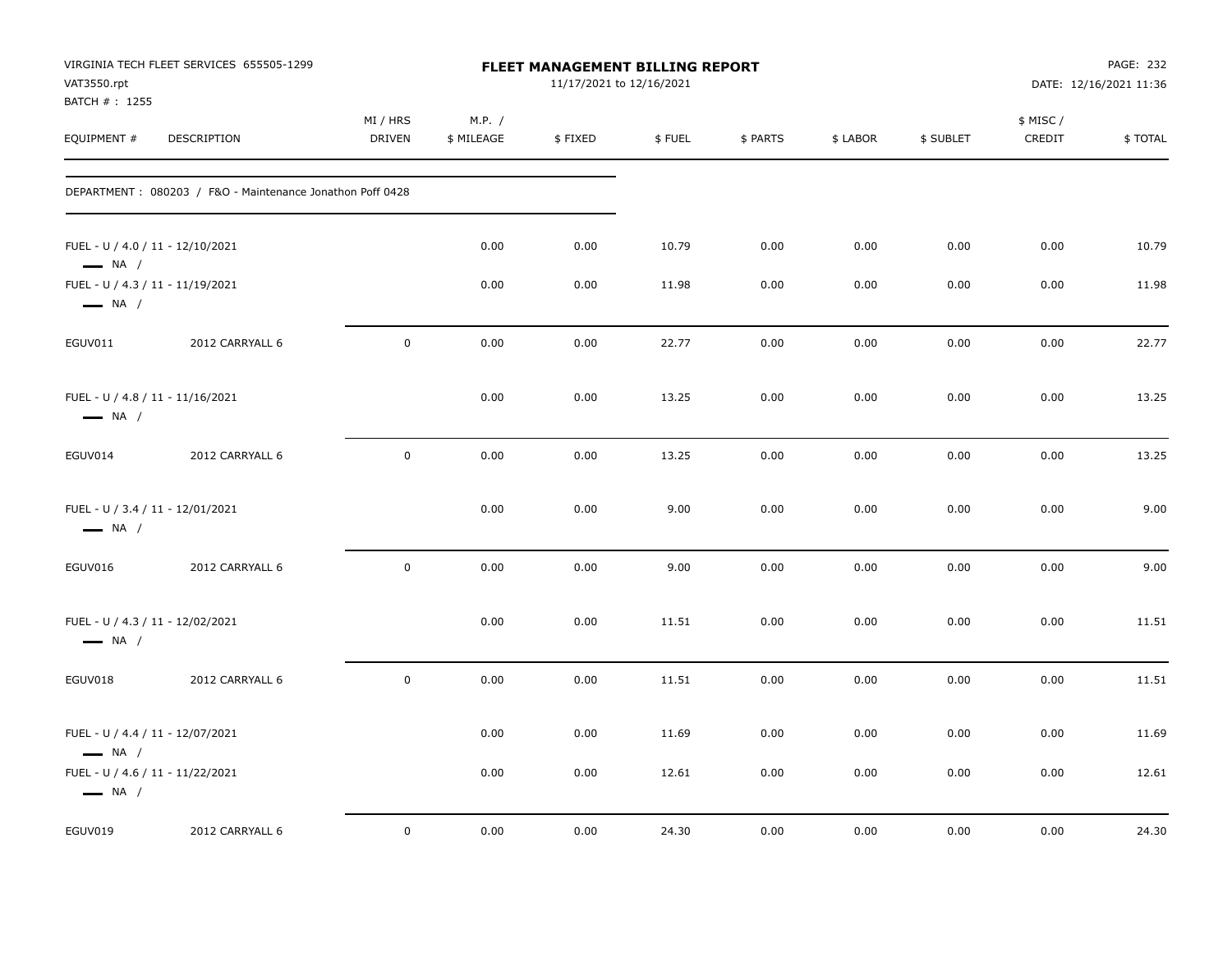| VAT3550.rpt<br>BATCH #: 1255 | VIRGINIA TECH FLEET SERVICES 655505-1299                  |                     |                      | <b>FLEET MANAGEMENT BILLING REPORT</b><br>11/17/2021 to 12/16/2021 |        |          |          |           |                    | PAGE: 233<br>DATE: 12/16/2021 11:36 |
|------------------------------|-----------------------------------------------------------|---------------------|----------------------|--------------------------------------------------------------------|--------|----------|----------|-----------|--------------------|-------------------------------------|
| EQUIPMENT #                  | DESCRIPTION                                               | MI / HRS<br>DRIVEN  | M.P. /<br>\$ MILEAGE | \$FIXED                                                            | \$FUEL | \$ PARTS | \$ LABOR | \$ SUBLET | \$ MISC/<br>CREDIT | \$TOTAL                             |
|                              | DEPARTMENT: 080203 / F&O - Maintenance Jonathon Poff 0428 |                     |                      |                                                                    |        |          |          |           |                    |                                     |
| $\longrightarrow$ NA /       | FUEL - U / 4.9 / 11 - 12/06/2021                          |                     | 0.00                 | 0.00                                                               | 13.14  | 0.00     | 0.00     | 0.00      | 0.00               | 13.14                               |
| EGUV020                      | 2012 CARRYALL 6                                           | 11                  | 0.00                 | 0.00                                                               | 13.14  | 0.00     | 0.00     | 0.00      | 0.00               | 13.14                               |
| $\longrightarrow$ NA /       | FUEL - U / 3.7 / 11 - 11/22/2021                          |                     | 0.00                 | 0.00                                                               | 10.24  | 0.00     | 0.00     | 0.00      | 0.00               | 10.24                               |
| EGUV023                      | 2013 CARRYALL 6                                           | $\mathsf{O}\xspace$ | 0.00                 | 0.00                                                               | 10.24  | 0.00     | 0.00     | 0.00      | 0.00               | 10.24                               |
| $\longrightarrow$ NA /       | FUEL - U / 2.9 / 11 - 11/29/2021                          |                     | 0.00                 | 0.00                                                               | 7.72   | 0.00     | 0.00     | 0.00      | 0.00               | 7.72                                |
| EGUV028                      | 2007 XRT-810                                              | $\mathbf 0$         | 0.00                 | 0.00                                                               | 7.72   | 0.00     | 0.00     | 0.00      | 0.00               | 7.72                                |
| $\longrightarrow$ NA /       | FUEL - U / 2.7 / 11 - 12/01/2021                          |                     | 0.00                 | 0.00                                                               | 7.13   | 0.00     | 0.00     | 0.00      | 0.00               | 7.13                                |
| EGUV029                      | 2009 ST SPORT 2                                           | $\mathbf 0$         | 0.00                 | 0.00                                                               | 7.13   | 0.00     | 0.00     | 0.00      | 0.00               | 7.13                                |
| $\longrightarrow$ NA /       | FUEL - U / 3.5 / 11 - 12/13/2021                          |                     | 0.00                 | 0.00                                                               | 9.32   | 0.00     | 0.00     | 0.00      | 0.00               | 9.32                                |
| EGUV037                      | 2006 DS                                                   | $\mathsf{O}$        | 0.00                 | 0.00                                                               | 9.32   | 0.00     | 0.00     | 0.00      | 0.00               | 9.32                                |
| $\longrightarrow$ NA /       | FUEL - U / 3.9 / 11 - 12/07/2021                          |                     | 0.00                 | 0.00                                                               | 10.47  | 0.00     | 0.00     | 0.00      | 0.00               | 10.47                               |
| EGUV057                      | 2017 All Terrain                                          | $\mathsf{O}\xspace$ | 0.00                 | 0.00                                                               | 10.47  | 0.00     | 0.00     | 0.00      | 0.00               | 10.47                               |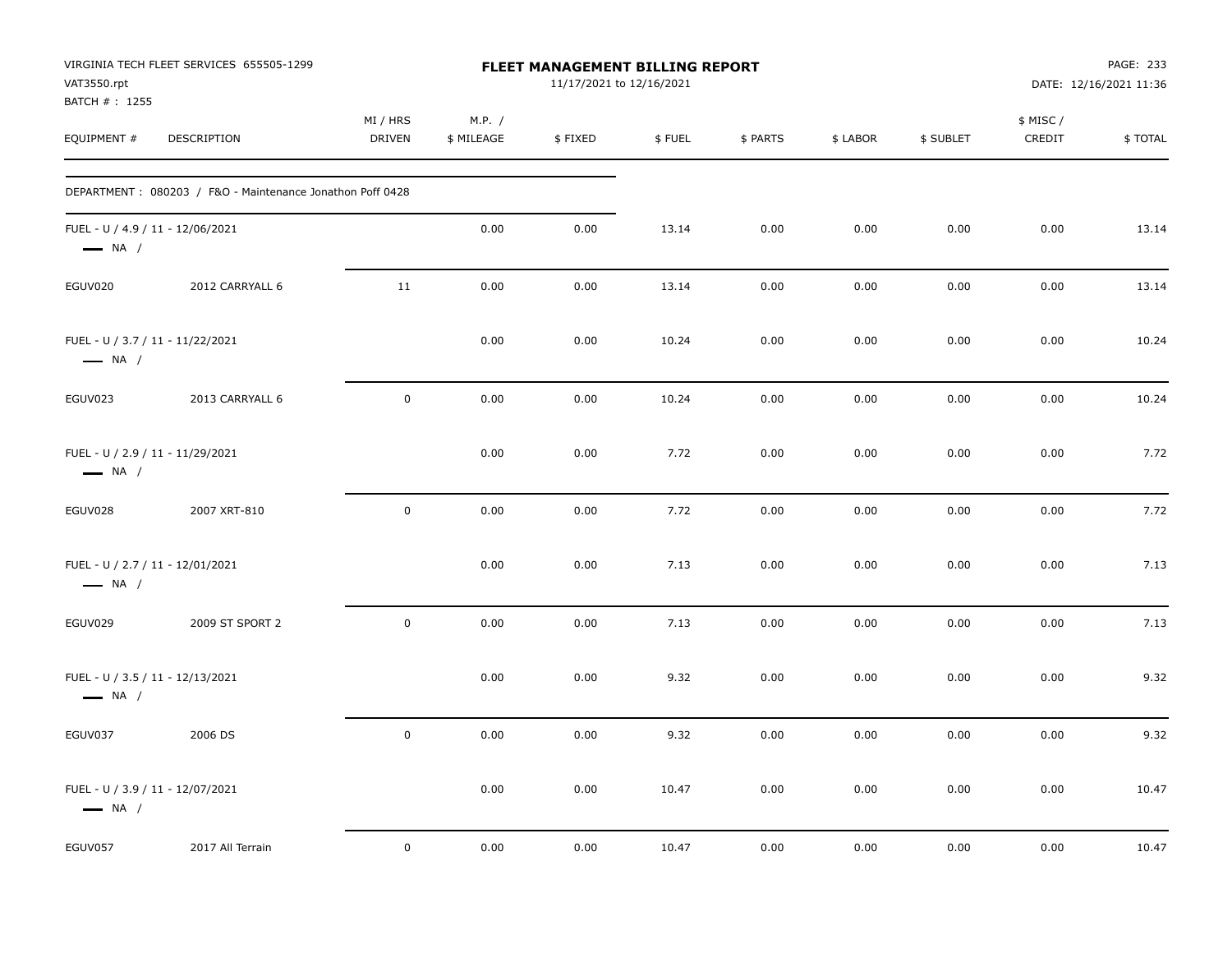| VAT3550.rpt<br>BATCH #: 1255                               | VIRGINIA TECH FLEET SERVICES 655505-1299                  |                           |                      |         | FLEET MANAGEMENT BILLING REPORT<br>11/17/2021 to 12/16/2021 |          |          |           |                     | PAGE: 234<br>DATE: 12/16/2021 11:36 |
|------------------------------------------------------------|-----------------------------------------------------------|---------------------------|----------------------|---------|-------------------------------------------------------------|----------|----------|-----------|---------------------|-------------------------------------|
| EQUIPMENT #                                                | DESCRIPTION                                               | MI / HRS<br><b>DRIVEN</b> | M.P. /<br>\$ MILEAGE | \$FIXED | \$FUEL                                                      | \$ PARTS | \$ LABOR | \$ SUBLET | \$ MISC /<br>CREDIT | \$TOTAL                             |
|                                                            | DEPARTMENT: 080203 / F&O - Maintenance Jonathon Poff 0428 |                           |                      |         |                                                             |          |          |           |                     |                                     |
| FUEL - U / 3.8 / 11 - 12/02/2021<br>$\longrightarrow$ NA / |                                                           |                           | 0.00                 | 0.00    | 10.23                                                       | 0.00     | 0.00     | 0.00      | 0.00                | 10.23                               |
| EGUV058                                                    | 2017 All Terrain                                          | $\mathsf{O}$              | 0.00                 | 0.00    | 10.23                                                       | 0.00     | 0.00     | 0.00      | 0.00                | 10.23                               |
| FUEL - U / 4.0 / 12 - 12/01/2021<br>$\longrightarrow$ NA / |                                                           |                           | 0.00                 | 0.00    | 10.76                                                       | 0.00     | 0.00     | 0.00      | 0.00                | 10.76                               |
| FUEL - U / 0.0 / 11 - 12/15/2021<br>$\longrightarrow$ NA / |                                                           |                           | 0.00                 | 0.00    | 0.05                                                        | 0.00     | 0.00     | 0.00      | 0.00                | 0.05                                |
| FUEL - U / 4.7 / 11 - 12/15/2021<br>$\longrightarrow$ NA / |                                                           |                           | 0.00                 | 0.00    | 12.52                                                       | 0.00     | 0.00     | 0.00      | 0.00                | 12.52                               |
| eguv061                                                    | 2017 ATV                                                  | 24                        | 0.00                 | 0.00    | 23.33                                                       | 0.00     | 0.00     | 0.00      | 0.00                | 23.33                               |
| FUEL - U / 4.2 / 11 - 12/14/2021<br>$\longrightarrow$ NA / |                                                           |                           | 0.00                 | 0.00    | 11.21                                                       | 0.00     | 0.00     | 0.00      | 0.00                | 11.21                               |
| eguv064                                                    | 2017 ATV                                                  | $\mathsf{O}$              | 0.00                 | 0.00    | 11.21                                                       | 0.00     | 0.00     | 0.00      | 0.00                | 11.21                               |
| FUEL - U / 1.8 / 11 - 12/01/2021<br>$\longrightarrow$ NA / |                                                           |                           | 0.00                 | 0.00    | 4.81                                                        | 0.00     | 0.00     | 0.00      | 0.00                | 4.81                                |
| FUEL - U / 3.6 / 11 - 12/14/2021<br>$\longrightarrow$ NA / |                                                           |                           | 0.00                 | 0.00    | 9.69                                                        | 0.00     | 0.00     | 0.00      | 0.00                | 9.69                                |
| eguv065                                                    | 2017 ATV                                                  | $\mathbf 0$               | 0.00                 | 0.00    | 14.50                                                       | 0.00     | 0.00     | 0.00      | 0.00                | 14.50                               |
| FUEL - U / 3.3 / 11 - 11/18/2021<br>$\longrightarrow$ NA / |                                                           |                           | 0.00                 | 0.00    | 9.16                                                        | 0.00     | 0.00     | 0.00      | 0.00                | 9.16                                |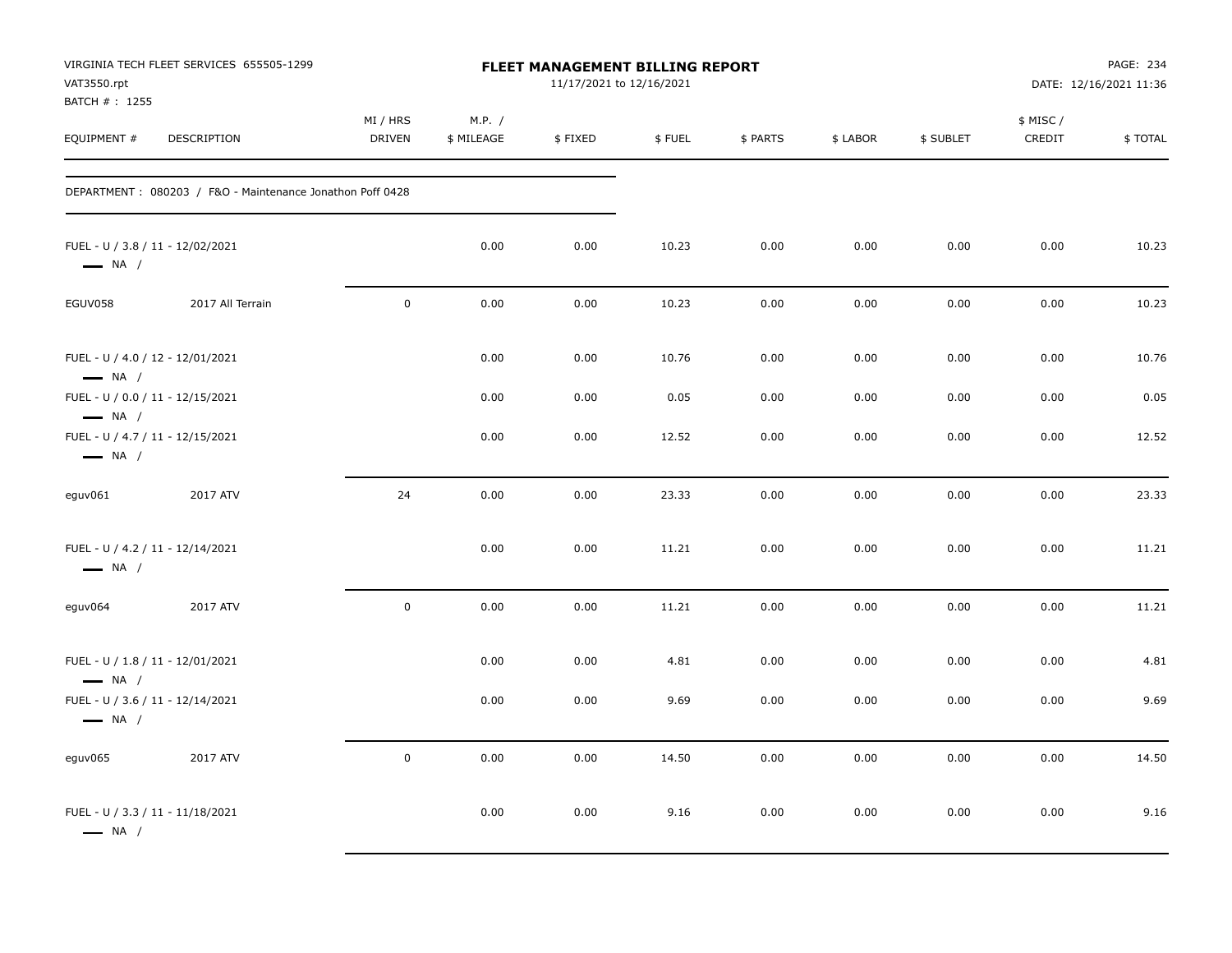| VAT3550.rpt            | VIRGINIA TECH FLEET SERVICES 655505-1299                  |               |            | FLEET MANAGEMENT BILLING REPORT<br>11/17/2021 to 12/16/2021 |        |          |          |           |          | PAGE: 235<br>DATE: 12/16/2021 11:36 |
|------------------------|-----------------------------------------------------------|---------------|------------|-------------------------------------------------------------|--------|----------|----------|-----------|----------|-------------------------------------|
| BATCH #: 1255          |                                                           |               |            |                                                             |        |          |          |           |          |                                     |
|                        |                                                           | MI / HRS      | M.P. /     |                                                             |        |          |          |           | \$ MISC/ |                                     |
| EQUIPMENT #            | DESCRIPTION                                               | <b>DRIVEN</b> | \$ MILEAGE | \$FIXED                                                     | \$FUEL | \$ PARTS | \$ LABOR | \$ SUBLET | CREDIT   | \$ TOTAL                            |
|                        | DEPARTMENT: 080203 / F&O - Maintenance Jonathon Poff 0428 |               |            |                                                             |        |          |          |           |          |                                     |
| eguv067                | 2017 ATV                                                  | $\mathbf 0$   | 0.00       | 0.00                                                        | 9.16   | 0.00     | 0.00     | 0.00      | 0.00     | 9.16                                |
| $\longrightarrow$ NA / | FUEL - U / 4.0 / 11 - 12/07/2021                          |               | 0.00       | 0.00                                                        | 10.55  | 0.00     | 0.00     | 0.00      | 0.00     | 10.55                               |
| eguv068                | 2017 ATV                                                  | $\mathbf 0$   | 0.00       | 0.00                                                        | 10.55  | 0.00     | 0.00     | 0.00      | 0.00     | 10.55                               |
| $\longrightarrow$ NA / | FUEL - U / 4.1 / 11 - 12/15/2021                          |               | 0.00       | 0.00                                                        | 10.87  | 0.00     | 0.00     | 0.00      | 0.00     | 10.87                               |
| eguv069                | 2017 ATV                                                  | $\mathbf 0$   | 0.00       | 0.00                                                        | 10.87  | 0.00     | 0.00     | 0.00      | 0.00     | 10.87                               |
| $\longrightarrow$ NA / | FUEL - U / 4.3 / 12 - 12/06/2021                          |               | 0.00       | 0.00                                                        | 11.37  | 0.00     | 0.00     | 0.00      | 0.00     | 11.37                               |
| $\longrightarrow$ NA / | FUEL - U / 4.2 / 12 - 12/15/2021                          |               | 0.00       | 0.00                                                        | 11.24  | 0.00     | 0.00     | 0.00      | 0.00     | 11.24                               |
| eguv070                | 2017 ATV                                                  | $\mathbf 0$   | 0.00       | 0.00                                                        | 22.61  | 0.00     | 0.00     | 0.00      | 0.00     | 22.61                               |
| ACCT: 153520           |                                                           | 387           | 0.00       | 0.00                                                        | 429.44 | 0.00     | 0.00     | 0.00      | 0.00     | 429.44                              |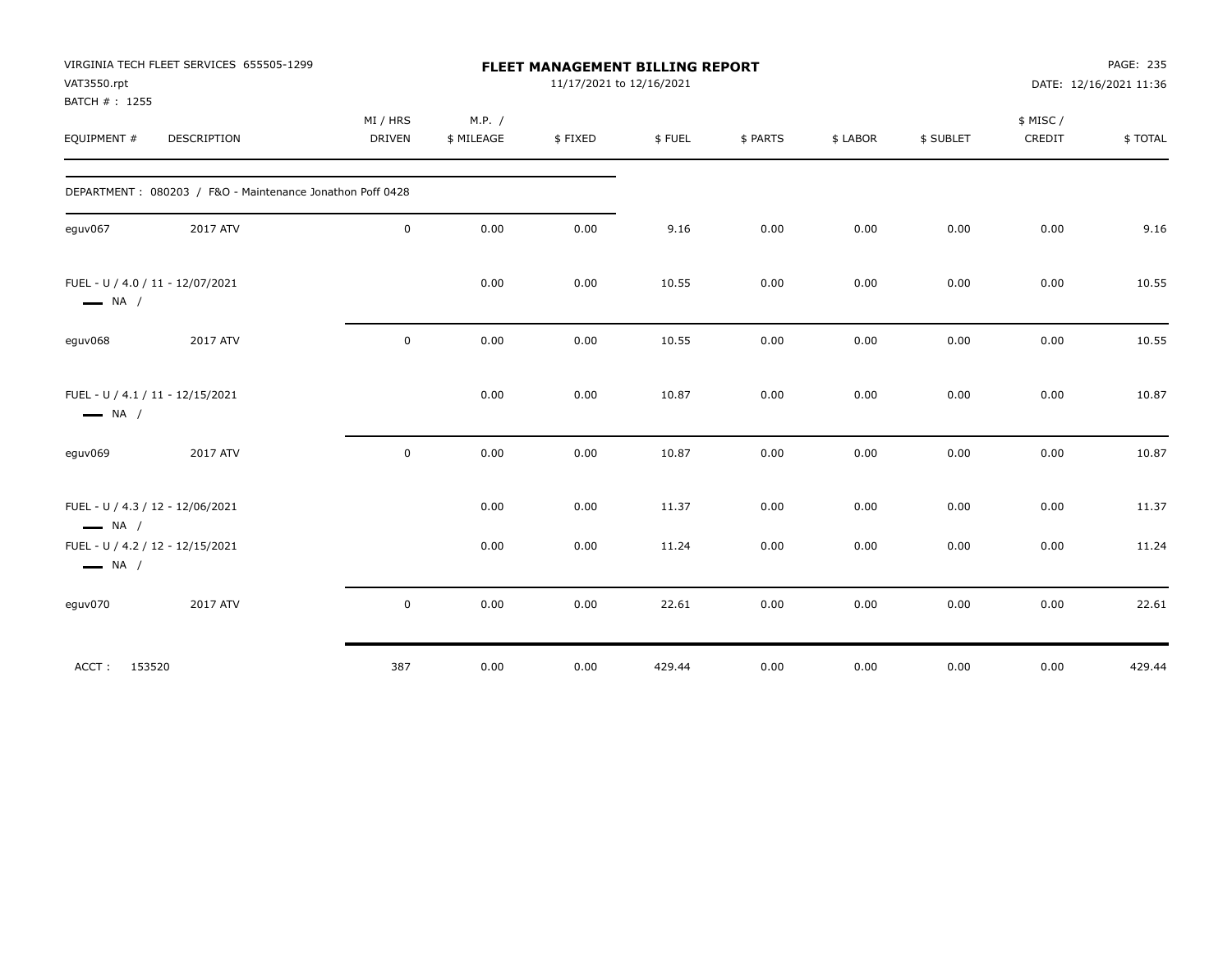| VIRGINIA TECH FLEET SERVICES 655505-1299<br>VAT3550.rpt<br>BATCH # : 1255 |        |                    |                      | 11/17/2021 to 12/16/2021 | <b>FLEET MANAGEMENT BILLING REPORT</b> |          |          |                  |                    | PAGE: 236<br>DATE: 12/16/2021 11:36 |
|---------------------------------------------------------------------------|--------|--------------------|----------------------|--------------------------|----------------------------------------|----------|----------|------------------|--------------------|-------------------------------------|
| EQUIPMENT #<br>DESCRIPTION                                                |        | MI / HRS<br>DRIVEN | M.P. /<br>\$ MILEAGE | \$FIXED                  | \$FUEL                                 | \$ PARTS | \$ LABOR | \$ SUBLET        | \$ MISC/<br>CREDIT | \$ TOTAL                            |
| DEPARTMENT SUBTOTALS :                                                    |        | 387                | 0.00                 | 0.00                     | 429.44                                 | 0.00     | 0.00     | 0.00             | 0.00               | 429.44                              |
| BREAKDOWN OF CHARGES:                                                     |        |                    | MILEAGE              |                          |                                        | 0.00     |          | PARTS (WO'S)     |                    | 0.00                                |
| <b>EQUIPMENT COUNT:</b>                                                   | 24     |                    | MOTOR POOL           |                          |                                        | 0.00     |          | PARTS (IND.ISS.) |                    | 0.00                                |
| DEPARTMENT:                                                               | 080203 |                    | BASE                 |                          |                                        | 0.00     |          | <b>CREDITS</b>   |                    | 0.00                                |
|                                                                           |        |                    | <b>INSURANCE</b>     |                          |                                        | 0.00     |          | MISCELLANEOUS    |                    | 0.00                                |
|                                                                           |        |                    | OTHER                |                          |                                        | 0.00     | LABOR    |                  |                    | 0.00                                |
|                                                                           |        |                    | REPLACEMENT          |                          |                                        | 0.00     |          | <b>SUBLETS</b>   |                    | 0.00                                |
|                                                                           |        |                    | <b>FUEL</b>          |                          |                                        | 429.44   |          |                  |                    |                                     |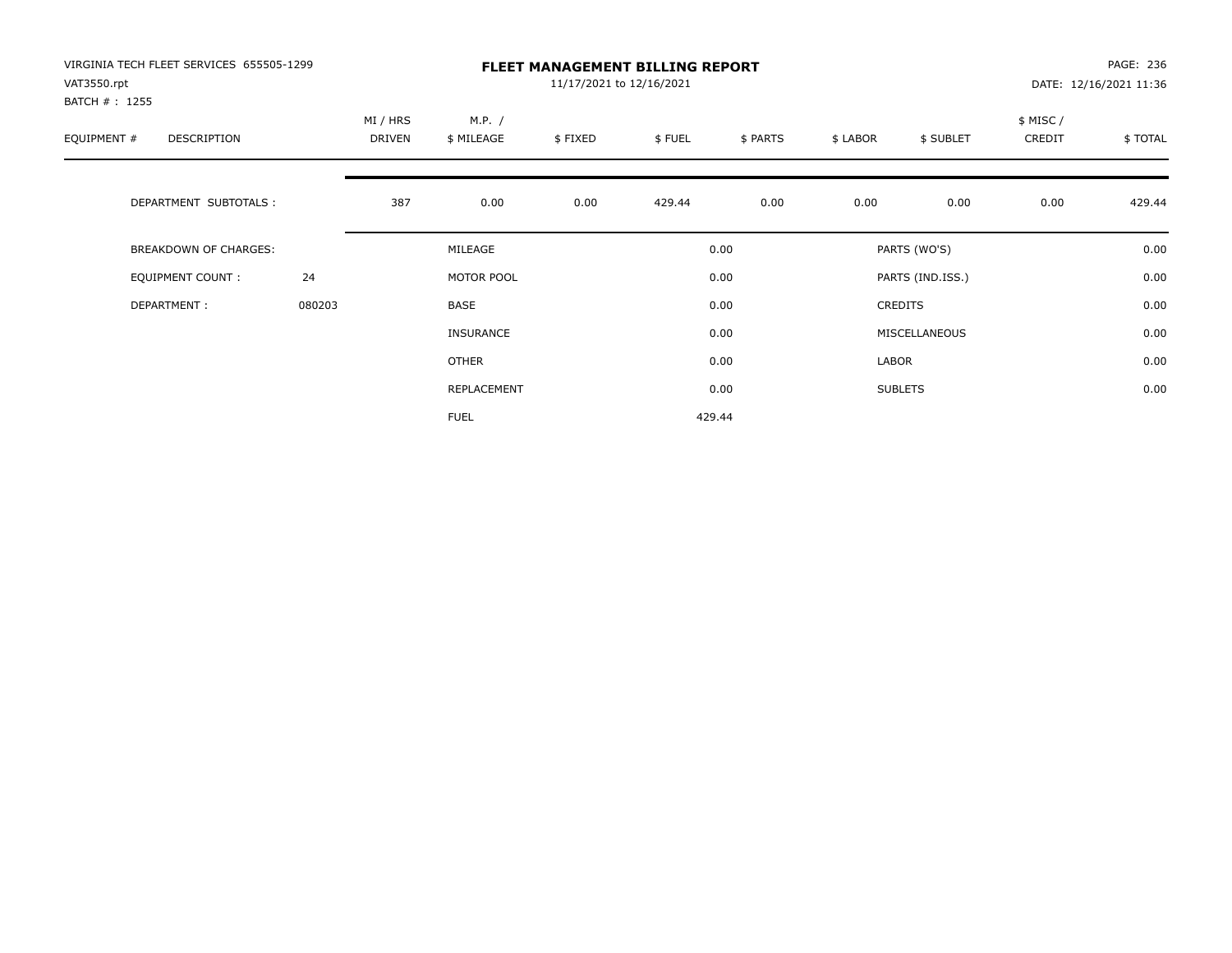| VAT3550.rpt                                                                          | VIRGINIA TECH FLEET SERVICES 655505-1299                    |                    |                      | <b>FLEET MANAGEMENT BILLING REPORT</b><br>11/17/2021 to 12/16/2021 |        |          |          |           |                     | PAGE: 237<br>DATE: 12/16/2021 11:36 |
|--------------------------------------------------------------------------------------|-------------------------------------------------------------|--------------------|----------------------|--------------------------------------------------------------------|--------|----------|----------|-----------|---------------------|-------------------------------------|
| BATCH # : 1255<br>EQUIPMENT #                                                        | DESCRIPTION                                                 | MI / HRS<br>DRIVEN | M.P. /<br>\$ MILEAGE | \$FIXED                                                            | \$FUEL | \$ PARTS | \$ LABOR | \$ SUBLET | \$ MISC /<br>CREDIT | \$TOTAL                             |
|                                                                                      | DEPARTMENT: 080205 / F&O - Const. Trades Jonathon Poff 0428 |                    |                      |                                                                    |        |          |          |           |                     |                                     |
| ACCOUNT CODE: 153522                                                                 |                                                             |                    |                      |                                                                    |        |          |          |           |                     |                                     |
| FUEL - U / 19.8 / 11 - 12/14/2021<br>$\longrightarrow$ NA /                          |                                                             |                    | 0.00                 | 0.00                                                               | 52.79  | 0.00     | 0.00     | 0.00      | 0.00                | 52.79                               |
| $\longrightarrow$ NA /                                                               | FUEL - U / 18.3 / 11 - 11/29/2021                           |                    | 0.00                 | 0.00                                                               | 48.86  | 0.00     | 0.00     | 0.00      | 0.00                | 48.86                               |
| 74601s                                                                               | 2017 Transit-250                                            | 335                | 0.00                 | 0.00                                                               | 101.65 | 0.00     | 0.00     | 0.00      | 0.00                | 101.65                              |
| FUEL - U / 23.6 / 11 - 12/08/2021<br>$\longrightarrow$ NA /                          |                                                             |                    | 0.00                 | 0.00                                                               | 62.96  | 0.00     | 0.00     | 0.00      | 0.00                | 62.96                               |
| 77314s                                                                               | 2019 4500C                                                  | 161                | 0.00                 | 0.00                                                               | 62.96  | 0.00     | 0.00     | 0.00      | 0.00                | 62.96                               |
| $\longrightarrow$ NA /                                                               | FUEL - D / 17.0 / 14 - 12/01/2021                           |                    | 0.00                 | 0.00                                                               | 47.77  | 0.00     | 0.00     | 0.00      | 0.00                | 47.77                               |
| $\longrightarrow$ NA /                                                               | FUEL - D / 20.9 / 14 - 12/07/2021                           |                    | 0.00                 | 0.00                                                               | 58.76  | 0.00     | 0.00     | 0.00      | 0.00                | 58.76                               |
| FUEL - D / 7.2 / 14 - 12/13/2021<br>$\longrightarrow$ NA /                           |                                                             |                    | 0.00                 | 0.00                                                               | 20.15  | 0.00     | 0.00     | 0.00      | 0.00                | 20.15                               |
| FUEL - D / 10.2 / 14 - 12/13/2021                                                    |                                                             |                    | 0.00                 | 0.00                                                               | 28.72  | 0.00     | 0.00     | 0.00      | 0.00                | 28.72                               |
| $\longrightarrow$ NA /<br>FUEL - D / 8.2 / 13 - 11/19/2021<br>$\longrightarrow$ NA / |                                                             |                    | 0.00                 | 0.00                                                               | 24.51  | 0.00     | 0.00     | 0.00      | 0.00                | 24.51                               |
| $\longrightarrow$ NA /                                                               | FUEL - D / 23.0 / 13 - 11/19/2021                           |                    | 0.00                 | 0.00                                                               | 69.03  | 0.00     | 0.00     | 0.00      | 0.00                | 69.03                               |
| 77315S                                                                               | 2020 268A                                                   | 462                | 0.00                 | 0.00                                                               | 248.94 | 0.00     | 0.00     | 0.00      | 0.00                | 248.94                              |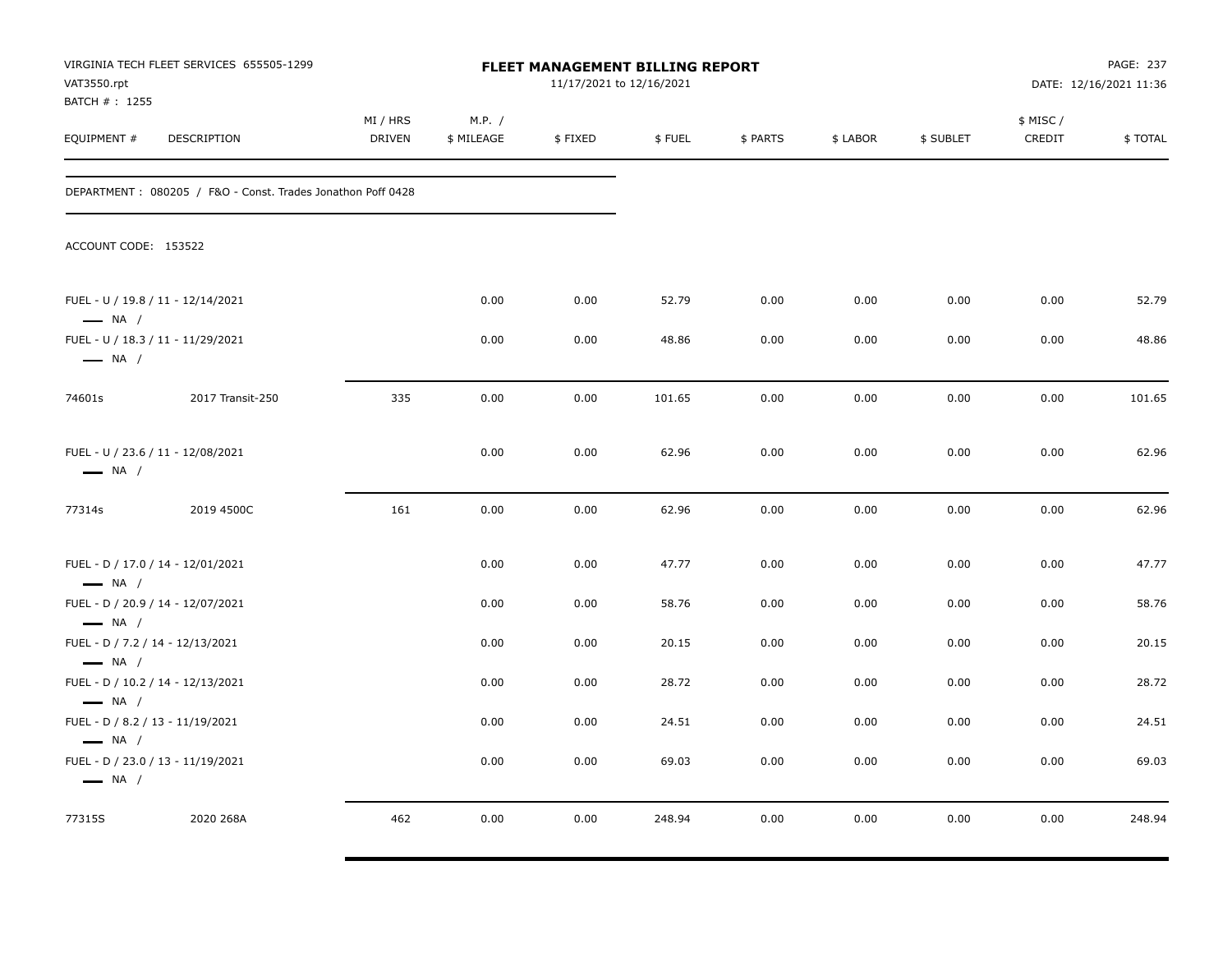| VAT3550.rpt<br>BATCH #: 1255 | VIRGINIA TECH FLEET SERVICES 655505-1299                    |        |                           |                      |         | FLEET MANAGEMENT BILLING REPORT<br>11/17/2021 to 12/16/2021 |          |              |                  |                    | PAGE: 238<br>DATE: 12/16/2021 11:36 |
|------------------------------|-------------------------------------------------------------|--------|---------------------------|----------------------|---------|-------------------------------------------------------------|----------|--------------|------------------|--------------------|-------------------------------------|
| EQUIPMENT #                  | DESCRIPTION                                                 |        | MI / HRS<br><b>DRIVEN</b> | M.P. /<br>\$ MILEAGE | \$FIXED | \$FUEL                                                      | \$ PARTS | \$ LABOR     | \$ SUBLET        | \$ MISC/<br>CREDIT | \$TOTAL                             |
|                              | DEPARTMENT: 080205 / F&O - Const. Trades Jonathon Poff 0428 |        |                           |                      |         |                                                             |          |              |                  |                    |                                     |
| ACCT:                        | 153522                                                      |        | 958                       | 0.00                 | 0.00    | 413.55                                                      | 0.00     | 0.00         | 0.00             | 0.00               | 413.55                              |
|                              | DEPARTMENT SUBTOTALS :                                      |        | 958                       | 0.00                 | 0.00    | 413.55                                                      | 0.00     | 0.00         | 0.00             | 0.00               | 413.55                              |
|                              | <b>BREAKDOWN OF CHARGES:</b>                                |        |                           | MILEAGE              |         |                                                             | 0.00     |              | PARTS (WO'S)     |                    | 0.00                                |
|                              | <b>EQUIPMENT COUNT:</b>                                     | 3      |                           | MOTOR POOL           |         |                                                             | 0.00     |              | PARTS (IND.ISS.) |                    | 0.00                                |
|                              | DEPARTMENT:                                                 | 080205 |                           | <b>BASE</b>          |         |                                                             | 0.00     |              | <b>CREDITS</b>   |                    | 0.00                                |
|                              |                                                             |        |                           | <b>INSURANCE</b>     |         |                                                             | 0.00     |              | MISCELLANEOUS    |                    | 0.00                                |
|                              |                                                             |        |                           | <b>OTHER</b>         |         |                                                             | 0.00     | <b>LABOR</b> |                  |                    | 0.00                                |
|                              |                                                             |        |                           | REPLACEMENT          |         |                                                             | 0.00     |              | <b>SUBLETS</b>   |                    | 0.00                                |
|                              |                                                             |        |                           | <b>FUEL</b>          |         |                                                             | 413.55   |              |                  |                    |                                     |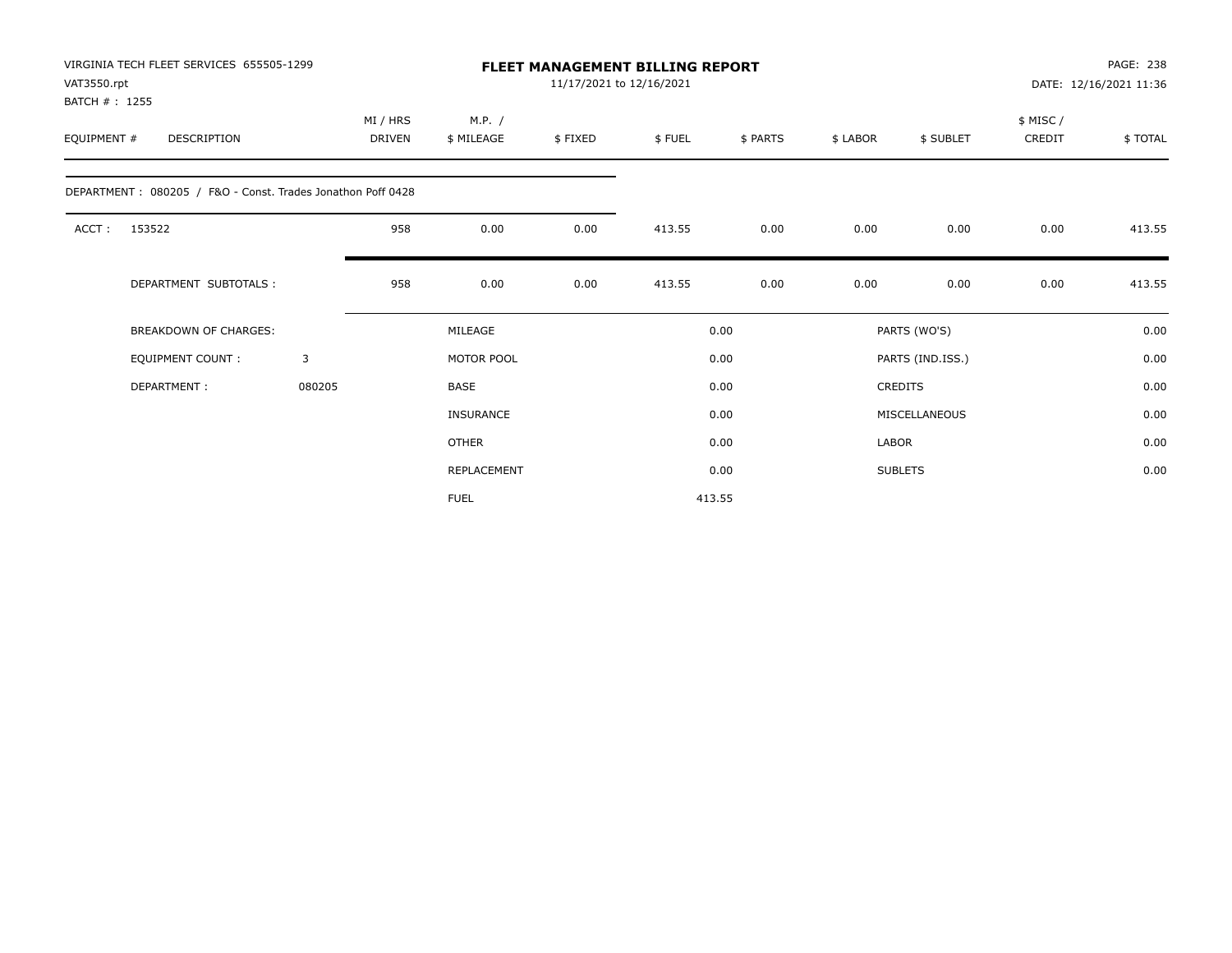| VAT3550.rpt<br>BATCH #: 1255                                | VIRGINIA TECH FLEET SERVICES 655505-1299                               |                    |                      | FLEET MANAGEMENT BILLING REPORT<br>11/17/2021 to 12/16/2021 |        |          |          |           |                     | PAGE: 239<br>DATE: 12/16/2021 11:36 |
|-------------------------------------------------------------|------------------------------------------------------------------------|--------------------|----------------------|-------------------------------------------------------------|--------|----------|----------|-----------|---------------------|-------------------------------------|
| EQUIPMENT #                                                 | DESCRIPTION                                                            | MI / HRS<br>DRIVEN | M.P. /<br>\$ MILEAGE | \$FIXED                                                     | \$FUEL | \$ PARTS | \$ LABOR | \$ SUBLET | \$ MISC /<br>CREDIT | \$TOTAL                             |
|                                                             | DEPARTMENT : 081000 / Dining Service Administration Jonathon Poff 0428 |                    |                      |                                                             |        |          |          |           |                     |                                     |
| ACCOUNT CODE: 153157                                        |                                                                        |                    |                      |                                                             |        |          |          |           |                     |                                     |
| FUEL - U / 13.2 / 11 - 12/08/2021<br>$\longrightarrow$ NA / |                                                                        |                    | 0.00                 | 0.00                                                        | 35.32  | 0.00     | 0.00     | 0.00      | 0.00                | 35.32                               |
| 60185S                                                      | 2011 HHR                                                               | 194                | 0.00                 | 0.00                                                        | 35.32  | 0.00     | 0.00     | 0.00      | 0.00                | 35.32                               |
| FUEL - U / 19.5 / 11 - 12/13/2021<br>$\longrightarrow$ NA / |                                                                        |                    | 0.00                 | 0.00                                                        | 52.07  | 0.00     | 0.00     | 0.00      | 0.00                | 52.07                               |
| FUEL - U / 10.9 / 11 - 12/13/2021<br>$\longrightarrow$ NA / |                                                                        |                    | 0.00                 | 0.00                                                        | 29.08  | 0.00     | 0.00     | 0.00      | 0.00                | 29.08                               |
| 63773S                                                      | 2012 E150 VAN                                                          | 413                | 0.00                 | 0.00                                                        | 81.15  | 0.00     | 0.00     | 0.00      | 0.00                | 81.15                               |
| FUEL - U / 26.9 / 11 - 11/17/2021<br>$\longrightarrow$ NA / |                                                                        |                    | 0.00                 | 0.00                                                        | 74.35  | 0.00     | 0.00     | 0.00      | 0.00                | 74.35                               |
| 68286S                                                      | 2014 SAVANA                                                            | 175                | 0.00                 | 0.00                                                        | 74.35  | 0.00     | 0.00     | 0.00      | 0.00                | 74.35                               |
| FUEL - U / 14.0 / 11 - 12/14/2021<br>$\longrightarrow$ NA / |                                                                        |                    | 0.00                 | 0.00                                                        | 37.33  | 0.00     | 0.00     | 0.00      | 0.00                | 37.33                               |
| 69965S                                                      | 2015 Caravan                                                           | 150                | 0.00                 | 0.00                                                        | 37.33  | 0.00     | 0.00     | 0.00      | 0.00                | 37.33                               |
| FUEL - U / 18.0 / 11 - 11/23/2021<br>$\longrightarrow$ NA / |                                                                        |                    | 0.00                 | 0.00                                                        | 49.76  | 0.00     | 0.00     | 0.00      | 0.00                | 49.76                               |
| 69966S                                                      | 2015 Ram                                                               | $\mathbf 0$        | 0.00                 | 0.00                                                        | 49.76  | 0.00     | 0.00     | 0.00      | 0.00                | 49.76                               |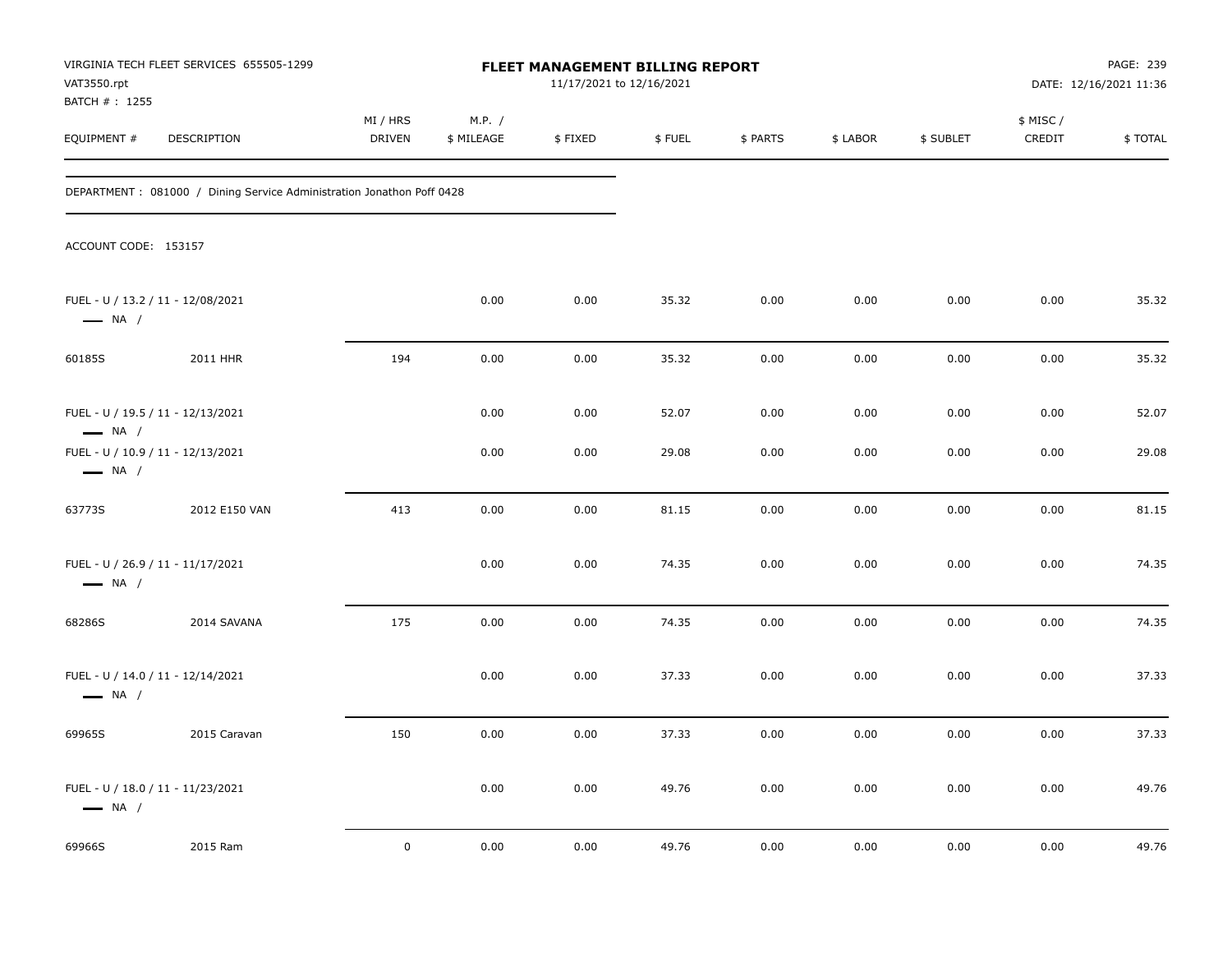| VAT3550.rpt<br>BATCH #: 1255                                | VIRGINIA TECH FLEET SERVICES 655505-1299                               |                           |                      | <b>FLEET MANAGEMENT BILLING REPORT</b><br>11/17/2021 to 12/16/2021 |        |          |          |           |                     | PAGE: 240<br>DATE: 12/16/2021 11:36 |
|-------------------------------------------------------------|------------------------------------------------------------------------|---------------------------|----------------------|--------------------------------------------------------------------|--------|----------|----------|-----------|---------------------|-------------------------------------|
| EQUIPMENT #                                                 | DESCRIPTION                                                            | MI / HRS<br><b>DRIVEN</b> | M.P. /<br>\$ MILEAGE | \$FIXED                                                            | \$FUEL | \$ PARTS | \$ LABOR | \$ SUBLET | \$ MISC /<br>CREDIT | \$TOTAL                             |
|                                                             | DEPARTMENT : 081000 / Dining Service Administration Jonathon Poff 0428 |                           |                      |                                                                    |        |          |          |           |                     |                                     |
| FUEL - U / 20.3 / 11 - 11/30/2021<br>$\longrightarrow$ NA / |                                                                        |                           | 0.00                 | 0.00                                                               | 54.07  | 0.00     | 0.00     | 0.00      | 0.00                | 54.07                               |
| 71522s                                                      | 2016 Transit-150                                                       | 199                       | 0.00                 | 0.00                                                               | 54.07  | 0.00     | 0.00     | 0.00      | 0.00                | 54.07                               |
| FUEL - U / 21.2 / 11 - 12/08/2021<br>$\longrightarrow$ NA / |                                                                        |                           | 0.00                 | 0.00                                                               | 56.58  | 0.00     | 0.00     | 0.00      | 0.00                | 56.58                               |
| 74659s                                                      | 2016 Transist Wagon                                                    | 380                       | 0.00                 | 0.00                                                               | 56.58  | 0.00     | 0.00     | 0.00      | 0.00                | 56.58                               |
| ACCT: 153157                                                |                                                                        | 1,511                     | 0.00                 | 0.00                                                               | 388.56 | 0.00     | 0.00     | 0.00      | 0.00                | 388.56                              |
| ACCOUNT CODE: 153165                                        |                                                                        |                           |                      |                                                                    |        |          |          |           |                     |                                     |
| FUEL - U / 16.7 / 11 - 12/10/2021<br>$\longrightarrow$ NA / |                                                                        |                           | 0.00                 | 0.00                                                               | 44.56  | 0.00     | 0.00     | 0.00      | 0.00                | 44.56                               |
| 74611s                                                      | 2018 Transit-250                                                       | 125                       | 0.00                 | 0.00                                                               | 44.56  | 0.00     | 0.00     | 0.00      | 0.00                | 44.56                               |
| FUEL - U / 18.9 / 11 - 12/08/2021<br>$\longrightarrow$ NA / |                                                                        |                           | 0.00                 | 0.00                                                               | 50.33  | 0.00     | 0.00     | 0.00      | 0.00                | 50.33                               |
| 74612s                                                      | 2018 Transit-250                                                       | 170                       | 0.00                 | 0.00                                                               | 50.33  | 0.00     | 0.00     | 0.00      | 0.00                | 50.33                               |
| FUEL - U / 23.0 / 11 - 12/09/2021<br>$\longrightarrow$ NA / |                                                                        |                           | 0.00                 | 0.00                                                               | 61.52  | 0.00     | 0.00     | 0.00      | 0.00                | 61.52                               |
| 74613s                                                      | 2018 Transit-250                                                       | 176                       | 0.00                 | 0.00                                                               | 61.52  | 0.00     | 0.00     | 0.00      | 0.00                | 61.52                               |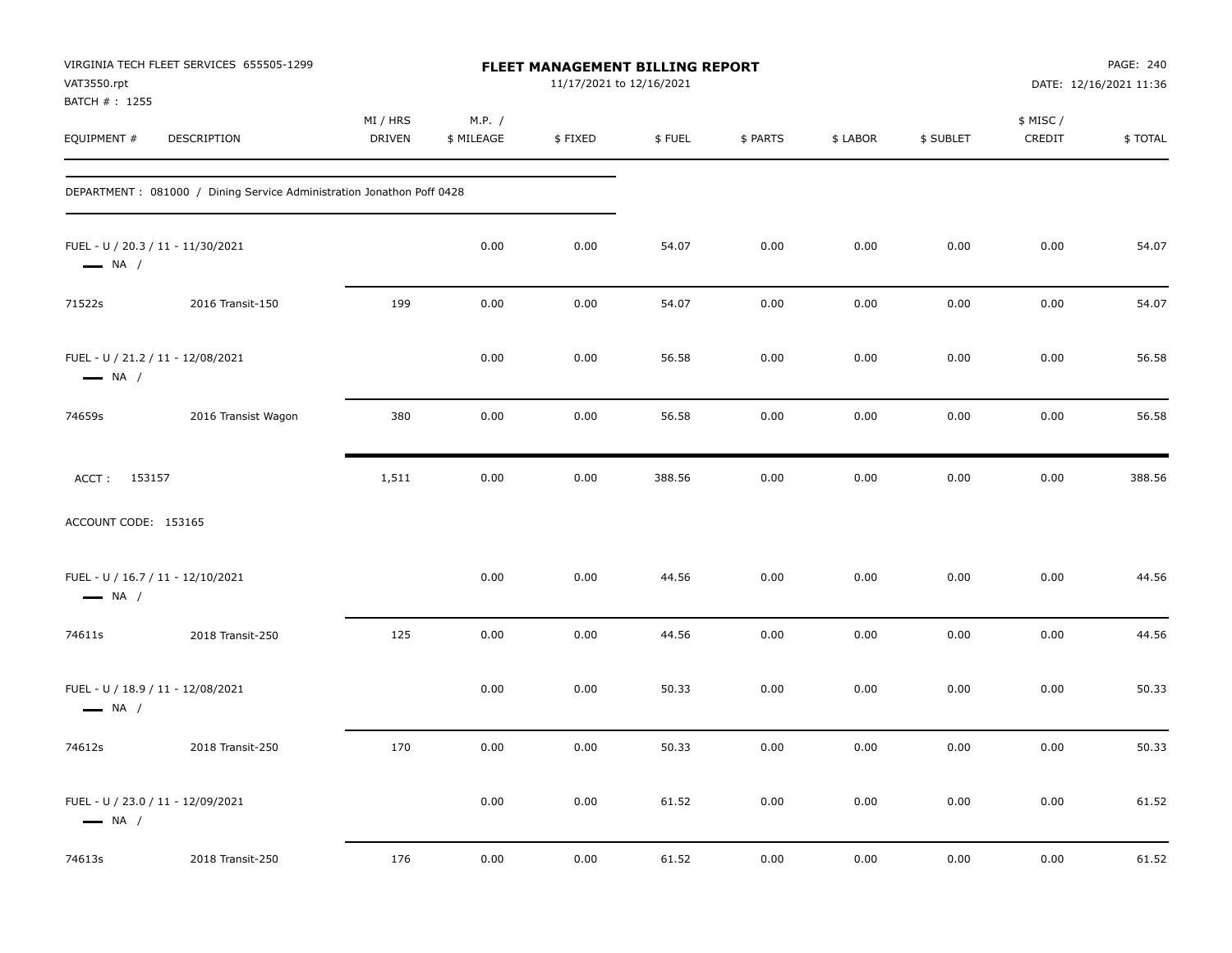| VAT3550.rpt<br>BATCH #: 1255 | VIRGINIA TECH FLEET SERVICES 655505-1299                               |                           |                      | FLEET MANAGEMENT BILLING REPORT<br>11/17/2021 to 12/16/2021 |        |          |          |           |                     | PAGE: 241<br>DATE: 12/16/2021 11:36 |
|------------------------------|------------------------------------------------------------------------|---------------------------|----------------------|-------------------------------------------------------------|--------|----------|----------|-----------|---------------------|-------------------------------------|
| EQUIPMENT #                  | <b>DESCRIPTION</b>                                                     | MI / HRS<br><b>DRIVEN</b> | M.P. /<br>\$ MILEAGE | \$FIXED                                                     | \$FUEL | \$ PARTS | \$ LABOR | \$ SUBLET | \$ MISC /<br>CREDIT | \$TOTAL                             |
|                              | DEPARTMENT : 081000 / Dining Service Administration Jonathon Poff 0428 |                           |                      |                                                             |        |          |          |           |                     |                                     |
| $\longrightarrow$ NA /       | FUEL - U / 18.3 / 11 - 12/15/2021                                      |                           | 0.00                 | 0.00                                                        | 48.78  | 0.00     | 0.00     | 0.00      | 0.00                | 48.78                               |
| $\longrightarrow$ NA /       | FUEL - U / 19.5 / 11 - 11/16/2021                                      |                           | 0.00                 | 0.00                                                        | 53.90  | 0.00     | 0.00     | 0.00      | 0.00                | 53.90                               |
| 74615s                       | 2018 Transit-250                                                       | 350                       | 0.00                 | 0.00                                                        | 102.68 | 0.00     | 0.00     | 0.00      | 0.00                | 102.68                              |
| $\longrightarrow$ NA /       | FUEL - U / 15.1 / 11 - 11/29/2021                                      |                           | 0.00                 | 0.00                                                        | 40.18  | 0.00     | 0.00     | 0.00      | 0.00                | 40.18                               |
| 74632s                       | 2018 Transit-250                                                       | 154                       | 0.00                 | 0.00                                                        | 40.18  | 0.00     | 0.00     | 0.00      | 0.00                | 40.18                               |
| ACCT: 153165                 |                                                                        | 975                       | 0.00                 | 0.00                                                        | 299.27 | 0.00     | 0.00     | 0.00      | 0.00                | 299.27                              |
| ACCOUNT CODE: 155398         |                                                                        |                           |                      |                                                             |        |          |          |           |                     |                                     |
| $\longrightarrow$ NA /       | FUEL - U / 0.6 / 11 - 12/09/2021                                       |                           | 0.00                 | 0.00                                                        | 1.50   | 0.00     | 0.00     | 0.00      | 0.00                | 1.50                                |
| $\longrightarrow$ NA /       | FUEL - U / 13.1 / 11 - 12/09/2021                                      |                           | 0.00                 | 0.00                                                        | 35.06  | 0.00     | 0.00     | 0.00      | 0.00                | 35.06                               |
| 66941s                       | 2014 IMPALA                                                            | 226                       | 0.00                 | 0.00                                                        | 36.56  | 0.00     | 0.00     | 0.00      | 0.00                | 36.56                               |
| ACCT: 155398                 |                                                                        | 226                       | 0.00                 | 0.00                                                        | 36.56  | 0.00     | 0.00     | 0.00      | 0.00                | 36.56                               |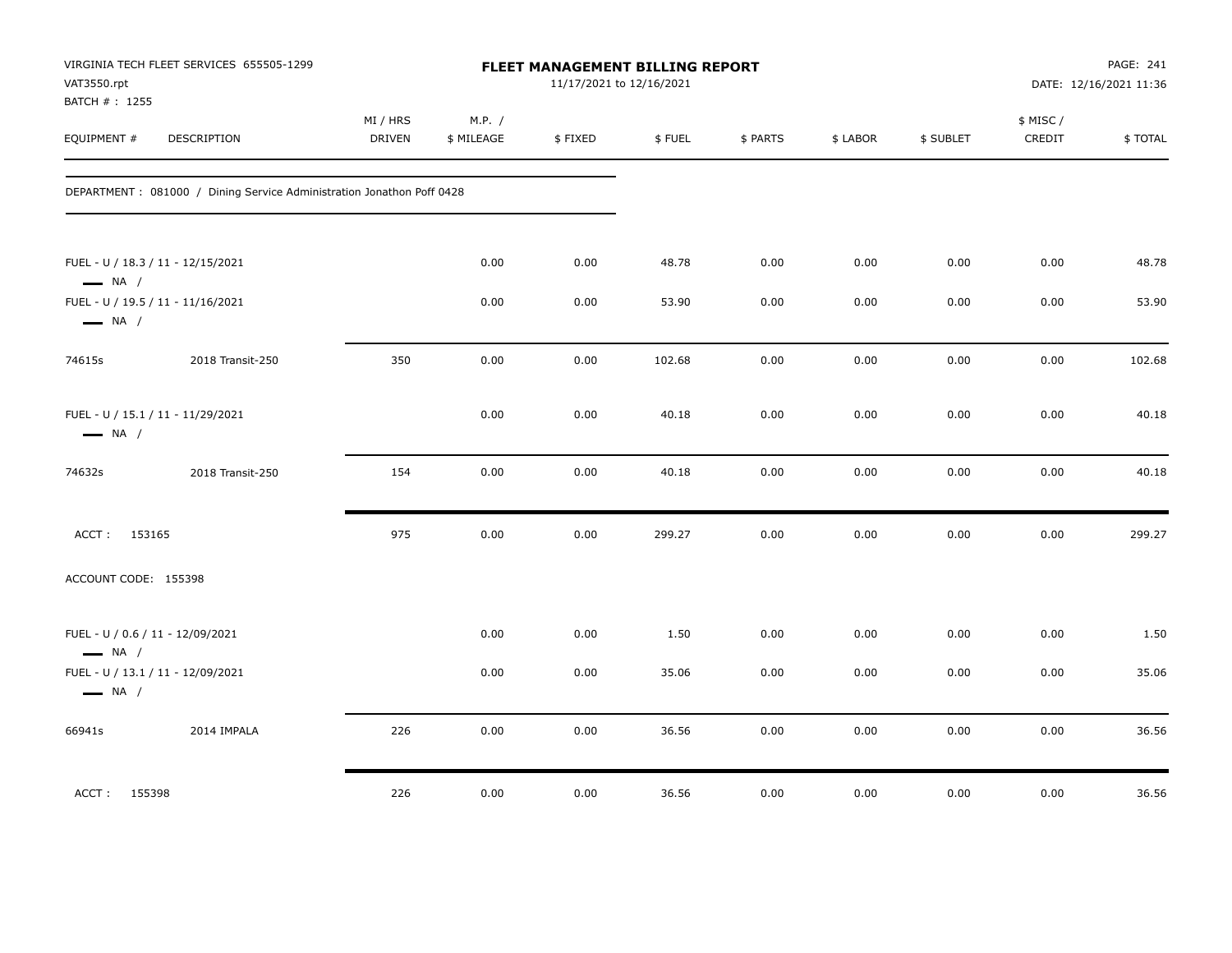| VIRGINIA TECH FLEET SERVICES 655505-1299<br>VAT3550.rpt<br>BATCH # : 1255 |        | <b>FLEET MANAGEMENT BILLING REPORT</b><br>11/17/2021 to 12/16/2021 |                      |         |        |          |          |                  |                    | PAGE: 242<br>DATE: 12/16/2021 11:36 |  |
|---------------------------------------------------------------------------|--------|--------------------------------------------------------------------|----------------------|---------|--------|----------|----------|------------------|--------------------|-------------------------------------|--|
| EQUIPMENT #<br>DESCRIPTION                                                |        | MI / HRS<br><b>DRIVEN</b>                                          | M.P. /<br>\$ MILEAGE | \$FIXED | \$FUEL | \$ PARTS | \$ LABOR | \$ SUBLET        | \$ MISC/<br>CREDIT | \$TOTAL                             |  |
| DEPARTMENT SUBTOTALS :                                                    |        | 2,712                                                              | 0.00                 | 0.00    | 724.39 | 0.00     | 0.00     | 0.00             | 0.00               | 724.39                              |  |
| <b>BREAKDOWN OF CHARGES:</b>                                              |        |                                                                    | MILEAGE              |         |        | 0.00     |          | PARTS (WO'S)     |                    | 0.00                                |  |
| EQUIPMENT COUNT:                                                          | 13     |                                                                    | MOTOR POOL           |         |        | 0.00     |          | PARTS (IND.ISS.) |                    | 0.00                                |  |
| DEPARTMENT:                                                               | 081000 |                                                                    | <b>BASE</b>          |         |        | 0.00     |          | <b>CREDITS</b>   |                    | 0.00                                |  |
|                                                                           |        |                                                                    | <b>INSURANCE</b>     |         |        | 0.00     |          | MISCELLANEOUS    |                    | 0.00                                |  |
|                                                                           |        |                                                                    | OTHER                |         |        | 0.00     | LABOR    |                  |                    | 0.00                                |  |
|                                                                           |        |                                                                    | REPLACEMENT          |         |        | 0.00     |          | <b>SUBLETS</b>   |                    | 0.00                                |  |
|                                                                           |        |                                                                    | <b>FUEL</b>          |         |        | 724.39   |          |                  |                    |                                     |  |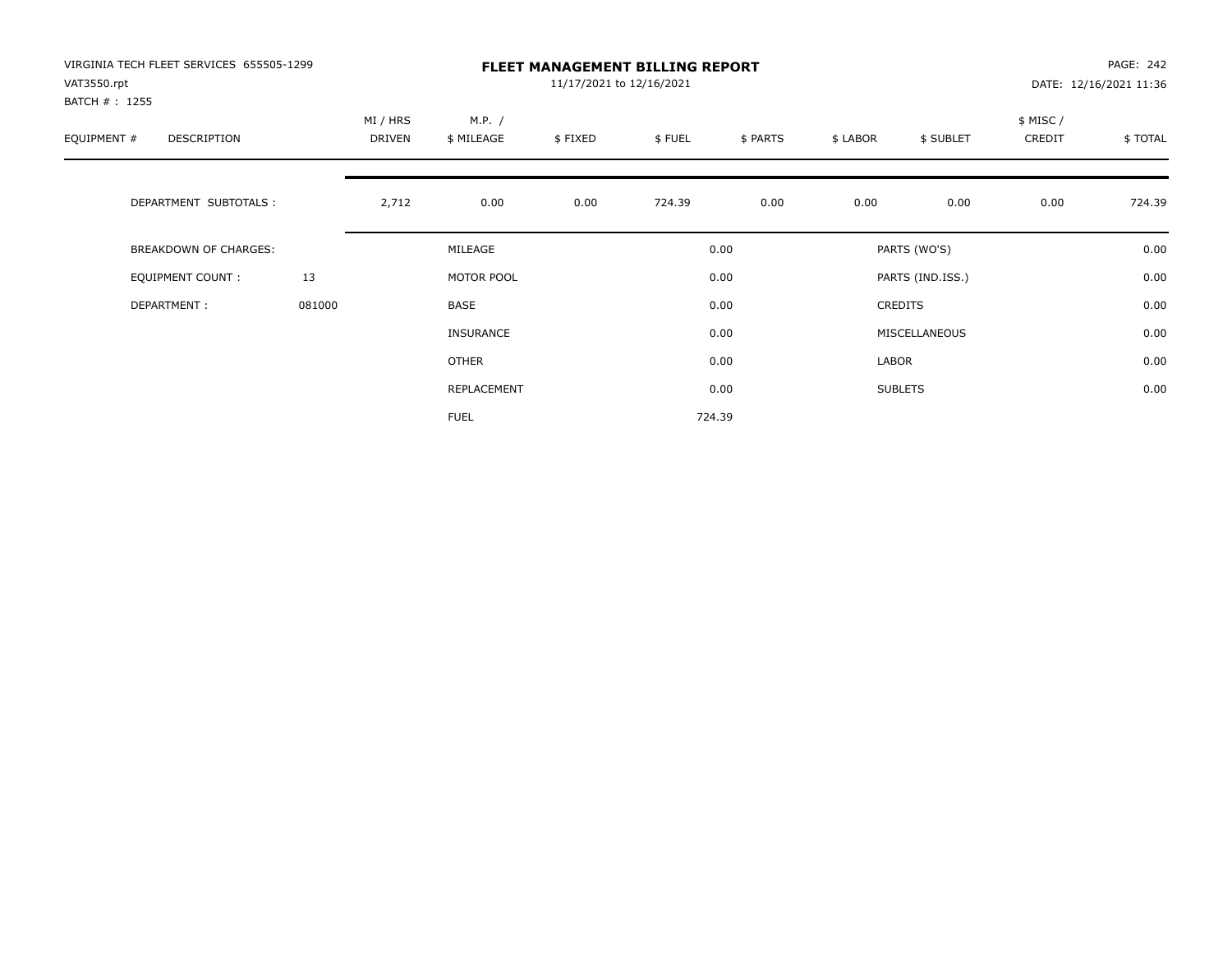| VAT3550.rpt<br>BATCH #: 1255                               | VIRGINIA TECH FLEET SERVICES 655505-1299                              |                           |                      |         | <b>FLEET MANAGEMENT BILLING REPORT</b><br>11/17/2021 to 12/16/2021 |          |          |           | PAGE: 243<br>DATE: 12/16/2021 11:36 |         |
|------------------------------------------------------------|-----------------------------------------------------------------------|---------------------------|----------------------|---------|--------------------------------------------------------------------|----------|----------|-----------|-------------------------------------|---------|
| EQUIPMENT #                                                | <b>DESCRIPTION</b>                                                    | MI / HRS<br><b>DRIVEN</b> | M.P. /<br>\$ MILEAGE | \$FIXED | \$FUEL                                                             | \$ PARTS | \$ LABOR | \$ SUBLET | \$ MISC /<br>CREDIT                 | \$TOTAL |
|                                                            | DEPARTMENT : 082500 / ATHLETIC ASSOC BUSINESS DEPT Kellie Shaver 0502 |                           |                      |         |                                                                    |          |          |           |                                     |         |
| ACCOUNT CODE: 655191                                       |                                                                       |                           |                      |         |                                                                    |          |          |           |                                     |         |
| FUEL - U / 4.9 / 11 - 12/09/2021<br>$\longrightarrow$ NA / |                                                                       |                           | 0.00                 | 0.00    | 13.16                                                              | 0.00     | 0.00     | 0.00      | 0.00                                | 13.16   |
| FUEL - U / 4.2 / 11 - 12/11/2021<br>$\longrightarrow$ NA / |                                                                       |                           | 0.00                 | 0.00    | 11.08                                                              | 0.00     | 0.00     | 0.00      | 0.00                                | 11.08   |
| FUEL - U / 4.6 / 11 - 12/13/2021<br>$\longrightarrow$ NA / |                                                                       |                           | 0.00                 | 0.00    | 12.15                                                              | 0.00     | 0.00     | 0.00      | 0.00                                | 12.15   |
| FUEL - U / 5.7 / 11 - 12/14/2021                           |                                                                       |                           | 0.00                 | 0.00    | 15.22                                                              | 0.00     | 0.00     | 0.00      | 0.00                                | 15.22   |
| $\longrightarrow$ NA /<br>FUEL - U / 3.8 / 11 - 11/17/2021 |                                                                       |                           | 0.00                 | 0.00    | 10.57                                                              | 0.00     | 0.00     | 0.00      | 0.00                                | 10.57   |
| $\longrightarrow$ NA /<br>FUEL - U / 3.8 / 12 - 11/17/2021 |                                                                       |                           | 0.00                 | 0.00    | 10.54                                                              | 0.00     | 0.00     | 0.00      | 0.00                                | 10.54   |
| $\longrightarrow$ NA /<br>FUEL - U / 8.3 / 11 - 11/18/2021 |                                                                       |                           | 0.00                 | 0.00    | 22.99                                                              | 0.00     | 0.00     | 0.00      | 0.00                                | 22.99   |
| $\longrightarrow$ NA /<br>FUEL - U / 3.0 / 11 - 11/29/2021 |                                                                       |                           | 0.00                 | 0.00    | 7.88                                                               | 0.00     | 0.00     | 0.00      | 0.00                                | 7.88    |
| $\longrightarrow$ NA /<br>FUEL - U / 4.7 / 11 - 11/29/2021 |                                                                       |                           | 0.00                 | 0.00    | 12.55                                                              | 0.00     | 0.00     | 0.00      | 0.00                                | 12.55   |
| $\longrightarrow$ NA /<br>FUEL - U / 4.7 / 11 - 11/29/2021 |                                                                       |                           | 0.00                 | 0.00    | 12.58                                                              | 0.00     | 0.00     | 0.00      | 0.00                                | 12.58   |
| $\longrightarrow$ NA /<br>FUEL - U / 4.7 / 11 - 11/29/2021 |                                                                       |                           | 0.00                 | 0.00    | 12.47                                                              | 0.00     | 0.00     | 0.00      | 0.00                                | 12.47   |
| $\longrightarrow$ NA /<br>FUEL - U / 0.1 / 11 - 11/29/2021 |                                                                       |                           | 0.00                 | 0.00    | 0.16                                                               | 0.00     | 0.00     | 0.00      | 0.00                                | 0.16    |
| $\longrightarrow$ NA /<br>FUEL - U / 4.6 / 12 - 11/29/2021 |                                                                       |                           | 0.00                 | 0.00    | 12.34                                                              | 0.00     | 0.00     | 0.00      | 0.00                                | 12.34   |
| $\longrightarrow$ NA /                                     |                                                                       |                           |                      |         |                                                                    |          |          |           |                                     |         |
| ead                                                        | 1990 EQUIPMENT                                                        | $\mathsf 0$               | 0.00                 | 0.00    | 153.69                                                             | 0.00     | 0.00     | 0.00      | 0.00                                | 153.69  |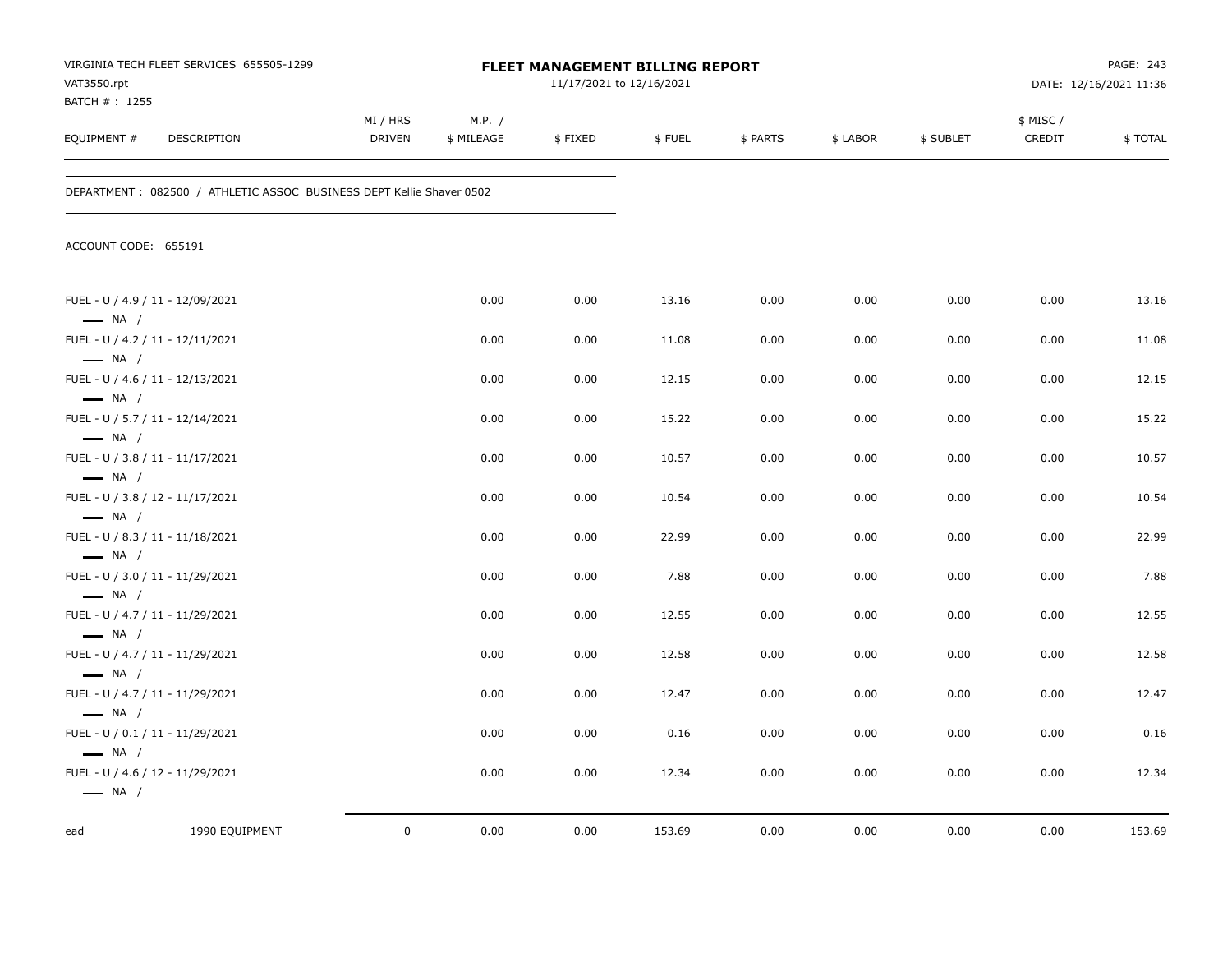| VAT3550.rpt<br>BATCH #: 1255 | VIRGINIA TECH FLEET SERVICES 655505-1299                             |                |                           |                      | 11/17/2021 to 12/16/2021 | FLEET MANAGEMENT BILLING REPORT |          |          |                  |                     | PAGE: 244<br>DATE: 12/16/2021 11:36 |
|------------------------------|----------------------------------------------------------------------|----------------|---------------------------|----------------------|--------------------------|---------------------------------|----------|----------|------------------|---------------------|-------------------------------------|
| EQUIPMENT #                  | <b>DESCRIPTION</b>                                                   |                | MI / HRS<br><b>DRIVEN</b> | M.P. /<br>\$ MILEAGE | \$FIXED                  | \$FUEL                          | \$ PARTS | \$ LABOR | \$ SUBLET        | \$ MISC /<br>CREDIT | \$TOTAL                             |
|                              | DEPARTMENT: 082500 / ATHLETIC ASSOC BUSINESS DEPT Kellie Shaver 0502 |                |                           |                      |                          |                                 |          |          |                  |                     |                                     |
| ACCT:                        | 655191                                                               |                | $\mathbf 0$               | 0.00                 | 0.00                     | 153.69                          | 0.00     | 0.00     | 0.00             | 0.00                | 153.69                              |
|                              | ACCOUNT CODE: 655201                                                 |                |                           |                      |                          |                                 |          |          |                  |                     |                                     |
| $\longrightarrow$ NA /       | FUEL - D / 19.9 / 13 - 12/01/2021                                    |                |                           | 0.00                 | 0.00                     | 56.03                           | 0.00     | 0.00     | 0.00             | 0.00                | 56.03                               |
| $\longrightarrow$ NA /       | FUEL - D / 11.5 / CC - 11/24/2021                                    |                |                           | 0.00                 | 0.00                     | 40.16                           | 0.00     | 0.00     | 0.00             | 0.00                | 40.16                               |
| 77332S                       | 2019 SPRINTER                                                        |                | 561                       | 0.00                 | 0.00                     | 96.19                           | 0.00     | 0.00     | 0.00             | 0.00                | 96.19                               |
| ACCT:                        | 655201                                                               |                | 561                       | 0.00                 | 0.00                     | 96.19                           | 0.00     | 0.00     | 0.00             | 0.00                | 96.19                               |
|                              | DEPARTMENT SUBTOTALS :                                               |                | 561                       | 0.00                 | 0.00                     | 249.88                          | 0.00     | 0.00     | 0.00             | 0.00                | 249.88                              |
|                              | <b>BREAKDOWN OF CHARGES:</b>                                         |                |                           | MILEAGE              |                          |                                 | 0.00     |          | PARTS (WO'S)     |                     | 0.00                                |
|                              | EQUIPMENT COUNT:                                                     | $\overline{2}$ |                           | MOTOR POOL           |                          |                                 | 0.00     |          | PARTS (IND.ISS.) |                     | 0.00                                |
|                              | DEPARTMENT:                                                          | 082500         |                           | BASE                 |                          |                                 | 0.00     |          | CREDITS          |                     | 0.00                                |
|                              |                                                                      |                |                           | <b>INSURANCE</b>     |                          |                                 | 0.00     |          | MISCELLANEOUS    |                     | 0.00                                |
|                              |                                                                      |                |                           | <b>OTHER</b>         |                          |                                 | 0.00     | LABOR    |                  |                     | 0.00                                |
|                              |                                                                      |                |                           | REPLACEMENT          |                          |                                 | 0.00     |          | <b>SUBLETS</b>   |                     | 0.00                                |
|                              |                                                                      |                |                           | <b>FUEL</b>          |                          |                                 | 249.88   |          |                  |                     |                                     |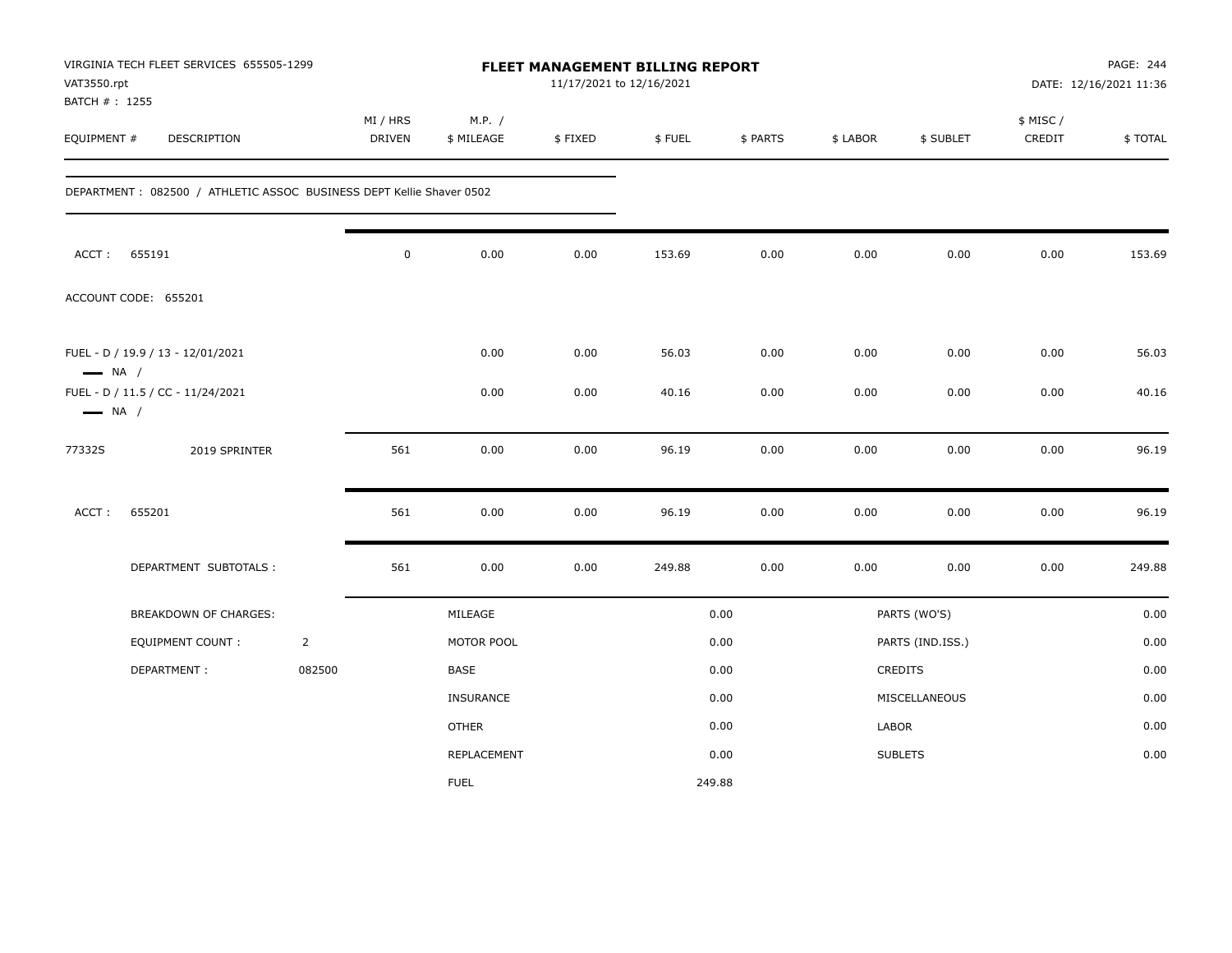| VAT3550.rpt<br>BATCH # : 1255                | VIRGINIA TECH FLEET SERVICES 655505-1299                                   |                           |                      |          | <b>FLEET MANAGEMENT BILLING REPORT</b><br>11/17/2021 to 12/16/2021 |          |          |           |                     | PAGE: 245<br>DATE: 12/16/2021 11:36 |
|----------------------------------------------|----------------------------------------------------------------------------|---------------------------|----------------------|----------|--------------------------------------------------------------------|----------|----------|-----------|---------------------|-------------------------------------|
| EQUIPMENT #                                  | DESCRIPTION                                                                | MI / HRS<br><b>DRIVEN</b> | M.P. /<br>\$ MILEAGE | \$FIXED  | \$FUEL                                                             | \$ PARTS | \$ LABOR | \$ SUBLET | \$ MISC /<br>CREDIT | \$TOTAL                             |
|                                              | DEPARTMENT : 082502 / External Affairs & Sports Finance Kellie Shaver 0502 |                           |                      |          |                                                                    |          |          |           |                     |                                     |
| ACCOUNT CODE: 655215                         |                                                                            |                           |                      |          |                                                                    |          |          |           |                     |                                     |
| $\longrightarrow$ NA /                       | FUEL - U / 24.4 / 11 - 12/01/2021                                          |                           | 0.00                 | 0.00     | 65.04                                                              | 0.00     | 0.00     | 0.00      | 0.00                | 65.04                               |
| $\longrightarrow$ NA /                       | FUEL - U / 23.0 / 11 - 12/13/2021                                          |                           | 0.00                 | 0.00     | 61.36                                                              | 0.00     | 0.00     | 0.00      | 0.00                | 61.36                               |
| $\longrightarrow$ NA /                       | FUEL - U / 23.0 / 11 - 11/17/2021                                          |                           | 0.00                 | 0.00     | 63.56                                                              | 0.00     | 0.00     | 0.00      | 0.00                | 63.56                               |
| $\longrightarrow$ NA /                       | FUEL - U / 88.2 / CC - 11/24/2021                                          |                           | 0.00                 | 0.00     | 292.14                                                             | 0.00     | 0.00     | 0.00      | 0.00                | 292.14                              |
| <b>BASE CHARGE</b><br>$\longrightarrow$ NA / |                                                                            |                           | 0.00                 | 602.00   | 0.00                                                               | 0.00     | 0.00     | 0.00      | 0.00                | 602.00                              |
| PA49                                         | 2010 12 PAS VAN                                                            | 1,392                     | 0.00                 | 602.00   | 482.10                                                             | 0.00     | 0.00     | 0.00      | 0.00                | 1,084.10                            |
| $\longrightarrow$ NA /                       | FUEL - U / 25.5 / 12 - 12/14/2021                                          |                           | 0.00                 | 0.00     | 68.08                                                              | 0.00     | 0.00     | 0.00      | 0.00                | 68.08                               |
| $\longrightarrow$ NA /                       | FUEL - U / 22.4 / 12 - 11/17/2021                                          |                           | 0.00                 | 0.00     | 61.80                                                              | 0.00     | 0.00     | 0.00      | 0.00                | 61.80                               |
| $\longrightarrow$ NA /                       | FUEL - U / 20.0 / 11 - 11/21/2021                                          |                           | 0.00                 | 0.00     | 55.31                                                              | 0.00     | 0.00     | 0.00      | 0.00                | 55.31                               |
| $\longrightarrow$ NA /                       | FUEL - U / 34.6 / CC - 11/24/2021                                          |                           | 0.00                 | 0.00     | 112.23                                                             | 0.00     | 0.00     | 0.00      | 0.00                | 112.23                              |
| <b>BASE CHARGE</b><br>$\longrightarrow$ NA / |                                                                            |                           | 0.00                 | 602.00   | 0.00                                                               | 0.00     | 0.00     | 0.00      | 0.00                | 602.00                              |
| pa86                                         | 2014 12 PAS VAN                                                            | 1,287                     | 0.00                 | 602.00   | 297.42                                                             | 0.00     | 0.00     | 0.00      | 0.00                | 899.42                              |
| ACCT:<br>655215                              |                                                                            | 2,679                     | 0.00                 | 1,204.00 | 779.52                                                             | 0.00     | 0.00     | 0.00      | 0.00                | 1,983.52                            |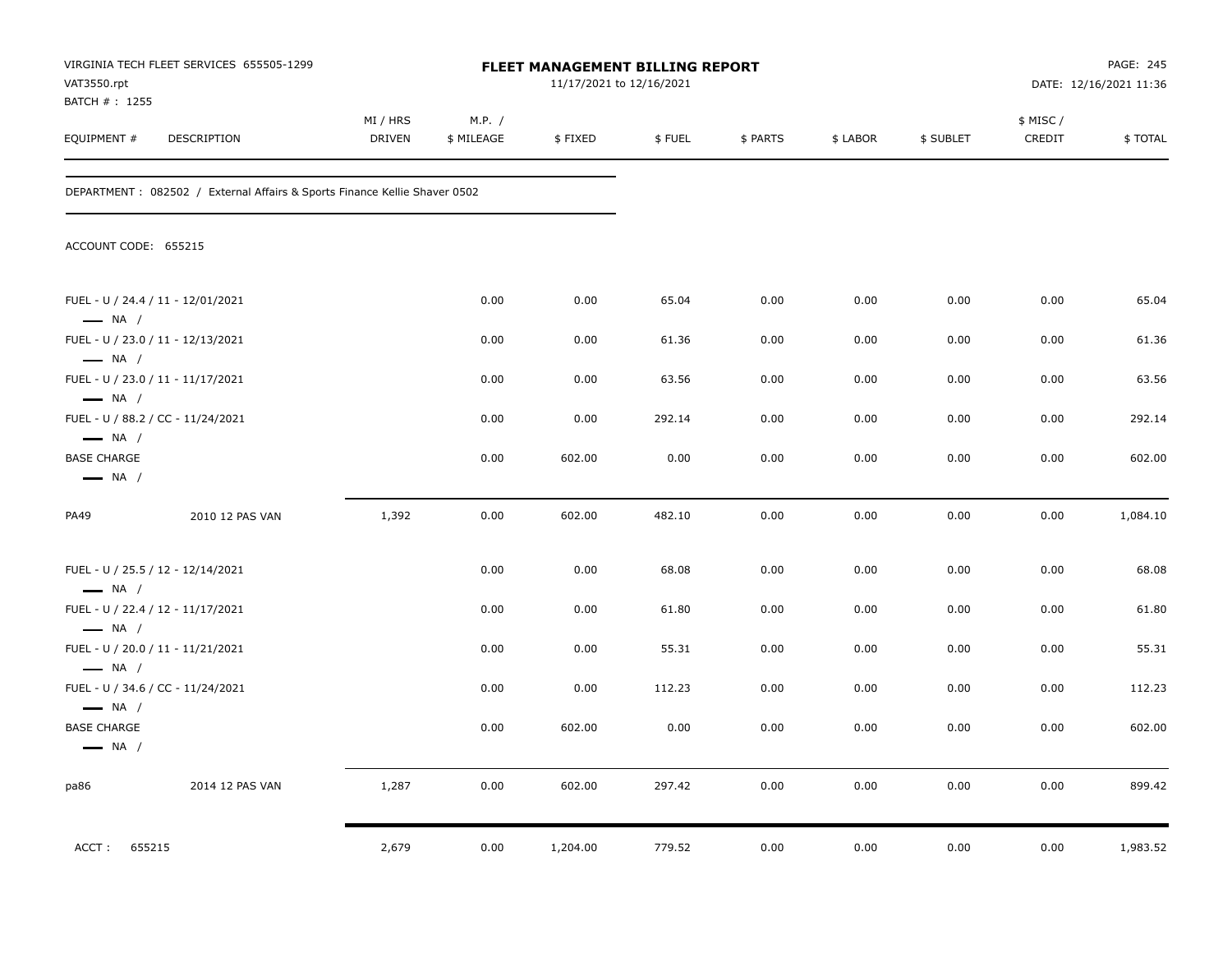| VIRGINIA TECH FLEET SERVICES 655505-1299<br>VAT3550.rpt<br>BATCH # : 1255 |                | <b>FLEET MANAGEMENT BILLING REPORT</b><br>11/17/2021 to 12/16/2021 |                      |          |          |          |          |                  |                    | PAGE: 246<br>DATE: 12/16/2021 11:36 |  |  |
|---------------------------------------------------------------------------|----------------|--------------------------------------------------------------------|----------------------|----------|----------|----------|----------|------------------|--------------------|-------------------------------------|--|--|
| EQUIPMENT #<br>DESCRIPTION                                                |                | MI / HRS<br>DRIVEN                                                 | M.P. /<br>\$ MILEAGE | \$FIXED  | \$FUEL   | \$ PARTS | \$ LABOR | \$ SUBLET        | \$ MISC/<br>CREDIT | \$ TOTAL                            |  |  |
| DEPARTMENT SUBTOTALS :                                                    |                | 2,679                                                              | 0.00                 | 1,204.00 | 779.52   | 0.00     | 0.00     | 0.00             | 0.00               | 1,983.52                            |  |  |
| BREAKDOWN OF CHARGES:                                                     |                |                                                                    | MILEAGE              |          |          | 0.00     |          | PARTS (WO'S)     |                    | 0.00                                |  |  |
| <b>EQUIPMENT COUNT:</b>                                                   | $\overline{2}$ |                                                                    | MOTOR POOL           |          |          | 0.00     |          | PARTS (IND.ISS.) |                    | 0.00                                |  |  |
| DEPARTMENT:                                                               | 082502         |                                                                    | BASE                 |          | 1,204.00 |          |          | <b>CREDITS</b>   |                    | 0.00                                |  |  |
|                                                                           |                |                                                                    | <b>INSURANCE</b>     |          |          | 0.00     |          | MISCELLANEOUS    |                    | 0.00                                |  |  |
|                                                                           |                |                                                                    | OTHER                |          |          | 0.00     | LABOR    |                  |                    | 0.00                                |  |  |
|                                                                           |                |                                                                    | REPLACEMENT          |          |          | 0.00     |          | <b>SUBLETS</b>   |                    | 0.00                                |  |  |
|                                                                           |                |                                                                    | <b>FUEL</b>          |          |          | 779.52   |          |                  |                    |                                     |  |  |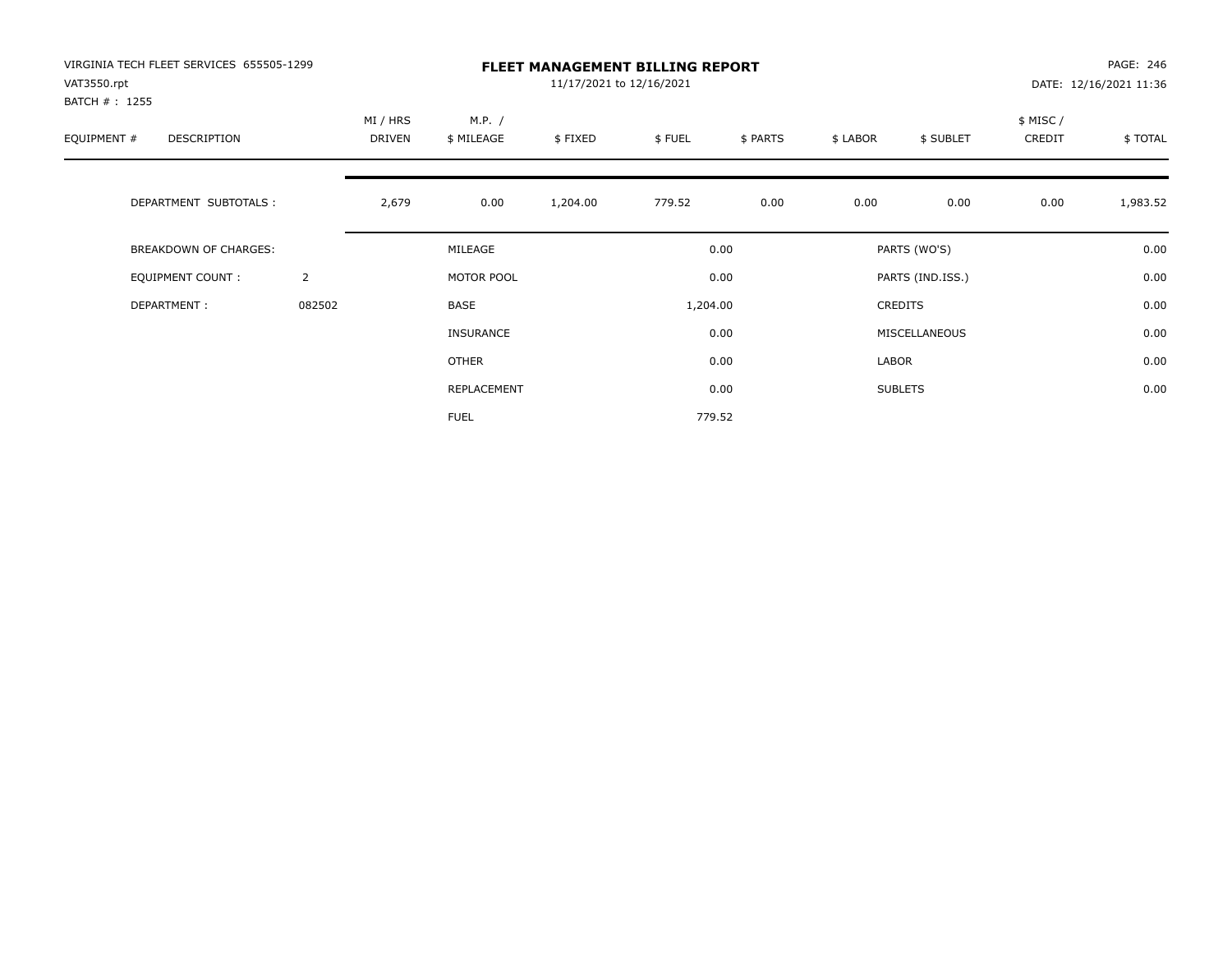| VAT3550.rpt<br>BATCH #: 1255 | VIRGINIA TECH FLEET SERVICES 655505-1299                              |              |                           |                      | 11/17/2021 to 12/16/2021 | FLEET MANAGEMENT BILLING REPORT |          |          |                  |                    | PAGE: 247<br>DATE: 12/16/2021 11:36 |
|------------------------------|-----------------------------------------------------------------------|--------------|---------------------------|----------------------|--------------------------|---------------------------------|----------|----------|------------------|--------------------|-------------------------------------|
| EQUIPMENT #                  | DESCRIPTION                                                           |              | MI / HRS<br><b>DRIVEN</b> | M.P. /<br>\$ MILEAGE | \$FIXED                  | \$FUEL                          | \$ PARTS | \$ LABOR | \$ SUBLET        | \$ MISC/<br>CREDIT | \$TOTAL                             |
|                              | DEPARTMENT : 082503 / Athletic Business Department Kellie Shaver 0502 |              |                           |                      |                          |                                 |          |          |                  |                    |                                     |
|                              | ACCOUNT CODE: 655423                                                  |              |                           |                      |                          |                                 |          |          |                  |                    |                                     |
| $\longrightarrow$ NA /       | FUEL - D / 49.0 / CC - 11/24/2021                                     |              |                           | 0.00                 | 0.00                     | 176.51                          | 0.00     | 0.00     | 0.00             | 0.00               | 176.51                              |
| $\longrightarrow$ NA /       | WORK ORDER # 0000112788                                               |              |                           | 0.00                 | 0.00                     | 0.00                            | 22.32    | 48.75    | 0.00             | 0.00               | 71.07                               |
| 68301S                       | 2015 SPRINTER                                                         |              | $-850$                    | 0.00                 | 0.00                     | 176.51                          | 22.32    | 48.75    | 0.00             | 0.00               | 247.58                              |
| ACCT:                        | 655423                                                                |              | $-850$                    | 0.00                 | 0.00                     | 176.51                          | 22.32    | 48.75    | 0.00             | 0.00               | 247.58                              |
|                              | DEPARTMENT SUBTOTALS :                                                |              | $-850$                    | 0.00                 | 0.00                     | 176.51                          | 22.32    | 48.75    | 0.00             | 0.00               | 247.58                              |
|                              | BREAKDOWN OF CHARGES:                                                 |              |                           | MILEAGE              |                          |                                 | 0.00     |          | PARTS (WO'S)     |                    | 22.32                               |
|                              | <b>EQUIPMENT COUNT:</b>                                               | $\mathbf{1}$ |                           | MOTOR POOL           |                          |                                 | 0.00     |          | PARTS (IND.ISS.) |                    | 0.00                                |
|                              | DEPARTMENT:                                                           | 082503       |                           | BASE                 |                          |                                 | 0.00     |          | <b>CREDITS</b>   |                    | 0.00                                |
|                              |                                                                       |              |                           | INSURANCE            |                          |                                 | 0.00     |          | MISCELLANEOUS    |                    | 0.00                                |
|                              |                                                                       |              |                           | <b>OTHER</b>         |                          |                                 | 0.00     | LABOR    |                  |                    | 48.75                               |
|                              |                                                                       |              |                           | REPLACEMENT          |                          |                                 | 0.00     |          | <b>SUBLETS</b>   |                    | 0.00                                |
|                              |                                                                       |              |                           | <b>FUEL</b>          |                          | 176.51                          |          |          |                  |                    |                                     |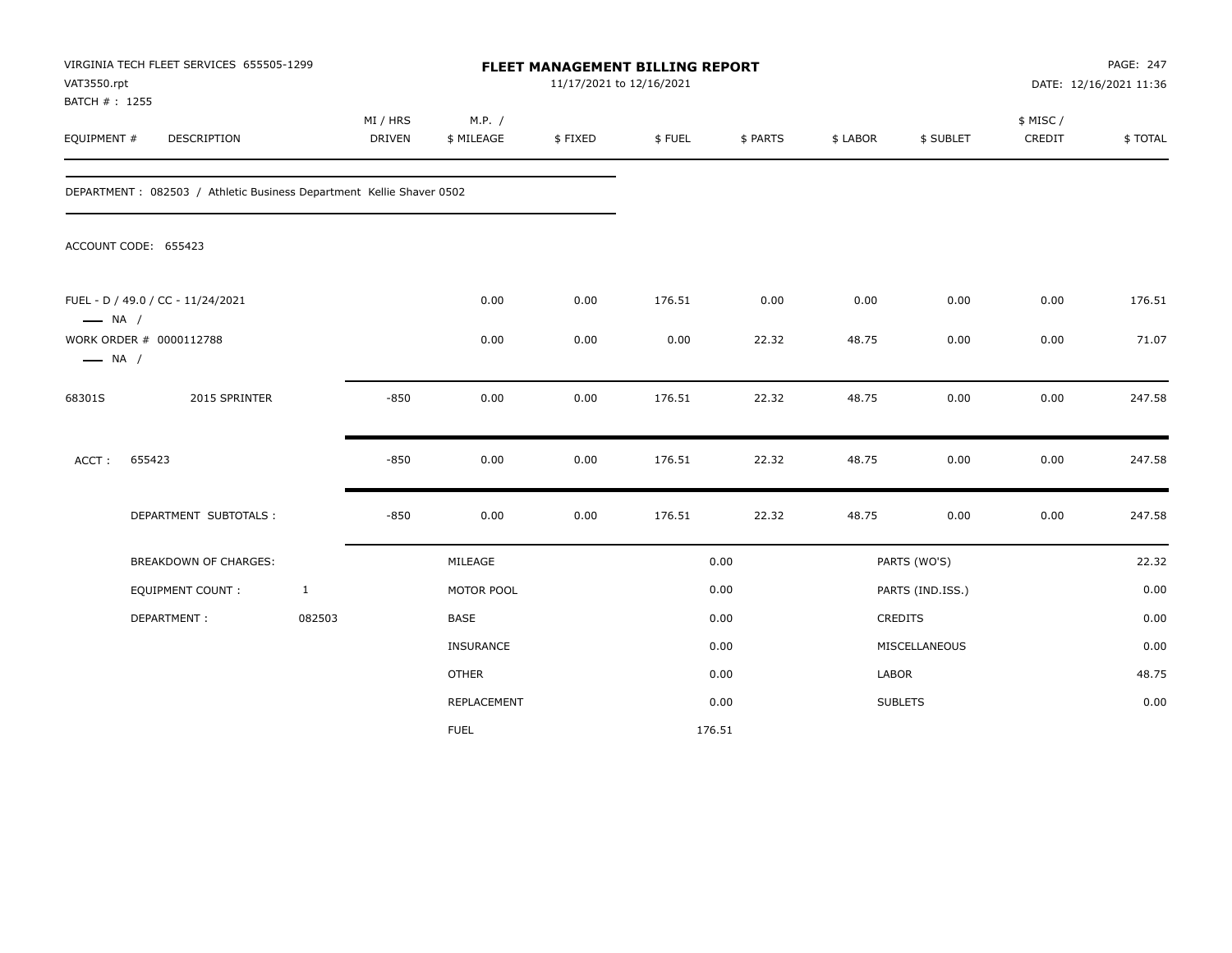| VAT3550.rpt<br>BATCH #: 1255                 | VIRGINIA TECH FLEET SERVICES 655505-1299                      |              |                           |                      | FLEET MANAGEMENT BILLING REPORT<br>11/17/2021 to 12/16/2021 |        |          |          |                  |                    | PAGE: 248<br>DATE: 12/16/2021 11:36 |
|----------------------------------------------|---------------------------------------------------------------|--------------|---------------------------|----------------------|-------------------------------------------------------------|--------|----------|----------|------------------|--------------------|-------------------------------------|
| EQUIPMENT #                                  | DESCRIPTION                                                   |              | MI / HRS<br><b>DRIVEN</b> | M.P. /<br>\$ MILEAGE | \$FIXED                                                     | \$FUEL | \$ PARTS | \$ LABOR | \$ SUBLET        | \$ MISC/<br>CREDIT | \$TOTAL                             |
|                                              | DEPARTMENT: 082504 / Athletics Post Season Kellie Shaver 0502 |              |                           |                      |                                                             |        |          |          |                  |                    |                                     |
|                                              | ACCOUNT CODE: 655202                                          |              |                           |                      |                                                             |        |          |          |                  |                    |                                     |
| $\longrightarrow$ NA /                       | FUEL - U / 14.0 / 12 - 11/23/2021                             |              |                           | 0.00                 | 0.00                                                        | 38.67  | 0.00     | 0.00     | 0.00             | 0.00               | 38.67                               |
| <b>BASE CHARGE</b><br>$\longrightarrow$ NA / |                                                               |              |                           | 0.00                 | 602.00                                                      | 0.00   | 0.00     | 0.00     | 0.00             | 0.00               | 602.00                              |
| PA6                                          | 2015 12 PAS VAN                                               |              | 327                       | 0.00                 | 602.00                                                      | 38.67  | 0.00     | 0.00     | 0.00             | 0.00               | 640.67                              |
| ACCT:                                        | 655202                                                        |              | 327                       | 0.00                 | 602.00                                                      | 38.67  | 0.00     | 0.00     | 0.00             | 0.00               | 640.67                              |
|                                              | DEPARTMENT SUBTOTALS :                                        |              | 327                       | 0.00                 | 602.00                                                      | 38.67  | 0.00     | 0.00     | 0.00             | 0.00               | 640.67                              |
|                                              | <b>BREAKDOWN OF CHARGES:</b>                                  |              |                           | MILEAGE              |                                                             |        | 0.00     |          | PARTS (WO'S)     |                    | 0.00                                |
|                                              | <b>EQUIPMENT COUNT:</b>                                       | $\mathbf{1}$ |                           | MOTOR POOL           |                                                             |        | 0.00     |          | PARTS (IND.ISS.) |                    | 0.00                                |
|                                              | DEPARTMENT:                                                   | 082504       |                           | BASE                 |                                                             |        | 602.00   |          | <b>CREDITS</b>   |                    | 0.00                                |
|                                              |                                                               |              |                           | INSURANCE            |                                                             |        | 0.00     |          | MISCELLANEOUS    |                    | 0.00                                |
|                                              |                                                               |              |                           | <b>OTHER</b>         |                                                             |        | 0.00     | LABOR    |                  |                    | 0.00                                |
|                                              |                                                               |              |                           | REPLACEMENT          |                                                             |        | 0.00     |          | <b>SUBLETS</b>   |                    | 0.00                                |
|                                              |                                                               |              |                           | <b>FUEL</b>          |                                                             |        | 38.67    |          |                  |                    |                                     |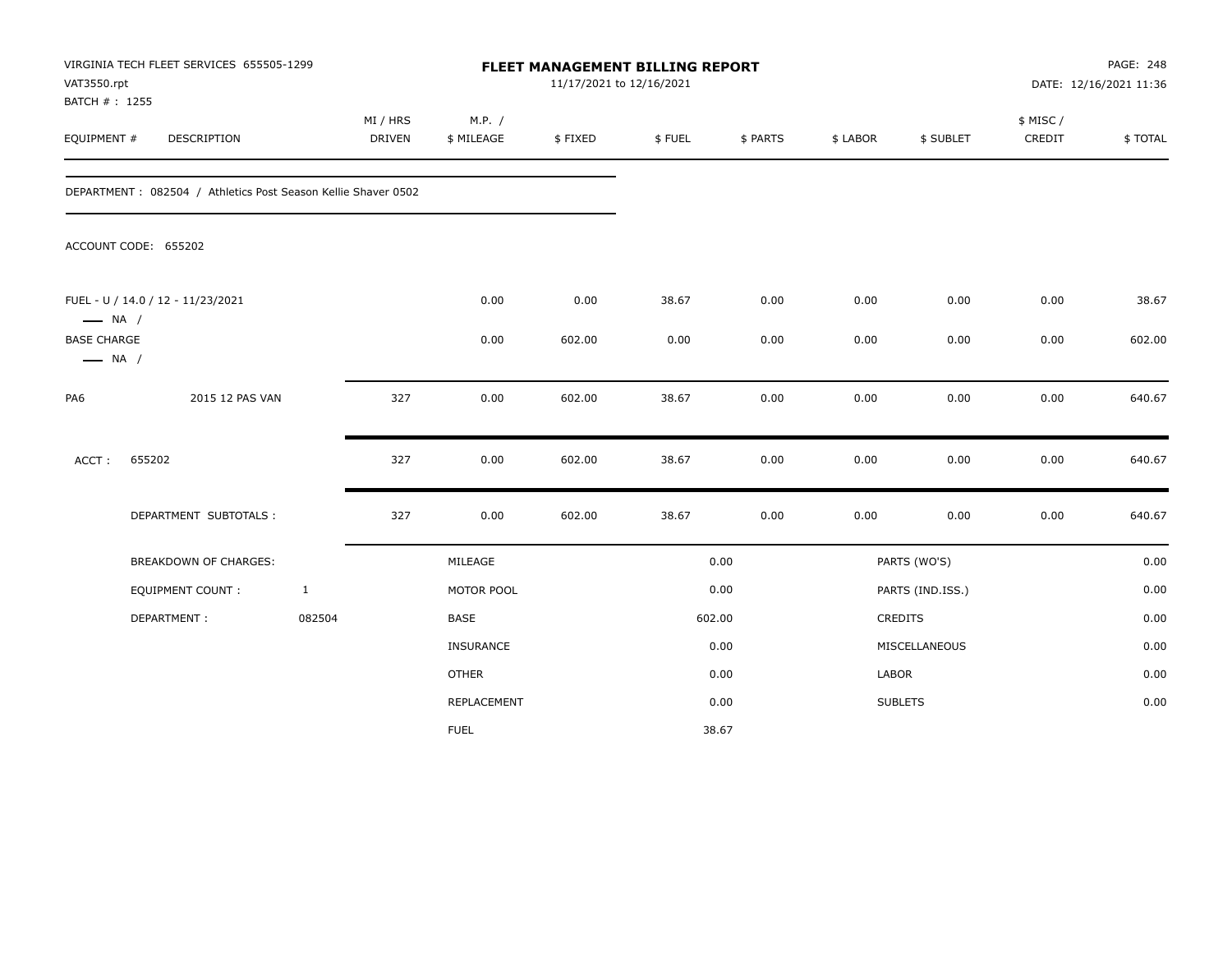| VAT3550.rpt                  | VIRGINIA TECH FLEET SERVICES 655505-1299                                   |                           |                      | <b>FLEET MANAGEMENT BILLING REPORT</b> | 11/17/2021 to 12/16/2021 |          |          |                  |                     | PAGE: 249<br>DATE: 12/16/2021 11:36 |
|------------------------------|----------------------------------------------------------------------------|---------------------------|----------------------|----------------------------------------|--------------------------|----------|----------|------------------|---------------------|-------------------------------------|
| BATCH #: 1255<br>EQUIPMENT # | DESCRIPTION                                                                | MI / HRS<br><b>DRIVEN</b> | M.P. /<br>\$ MILEAGE | \$FIXED                                | \$FUEL                   | \$ PARTS | \$ LABOR | \$ SUBLET        | \$ MISC /<br>CREDIT | \$TOTAL                             |
|                              | DEPARTMENT: 087600 / Rappahannock Coop Ext PO Box 119 Washington, VA 22747 |                           |                      |                                        |                          |          |          |                  |                     |                                     |
|                              | ACCOUNT CODE: 140259                                                       |                           |                      |                                        |                          |          |          |                  |                     |                                     |
| $\longrightarrow$ NA /       | FUEL - U / 30.6 / CC - 11/24/2021                                          |                           | 0.00                 | 0.00                                   | 100.90                   | 0.00     | 0.00     | 0.00             | 0.00                | 100.90                              |
| 74608s                       | 2012 IMPALA                                                                | 778                       | 0.00                 | 0.00                                   | 100.90                   | 0.00     | 0.00     | 0.00             | 0.00                | 100.90                              |
| ACCT:                        | 140259                                                                     | 778                       | 0.00                 | 0.00                                   | 100.90                   | 0.00     | 0.00     | 0.00             | 0.00                | 100.90                              |
|                              | DEPARTMENT SUBTOTALS :                                                     | 778                       | 0.00                 | 0.00                                   | 100.90                   | 0.00     | 0.00     | 0.00             | 0.00                | 100.90                              |
|                              | <b>BREAKDOWN OF CHARGES:</b>                                               |                           | MILEAGE              |                                        |                          | 0.00     |          | PARTS (WO'S)     |                     | 0.00                                |
|                              | EQUIPMENT COUNT:                                                           | $\mathbf{1}$              | MOTOR POOL           |                                        |                          | 0.00     |          | PARTS (IND.ISS.) |                     | 0.00                                |
|                              | DEPARTMENT:                                                                | 087600                    | <b>BASE</b>          |                                        |                          | 0.00     |          | <b>CREDITS</b>   |                     | 0.00                                |
|                              |                                                                            |                           | <b>INSURANCE</b>     |                                        |                          | 0.00     |          | MISCELLANEOUS    |                     | 0.00                                |
|                              |                                                                            |                           | <b>OTHER</b>         |                                        |                          | 0.00     | LABOR    |                  |                     | 0.00                                |
|                              |                                                                            |                           | <b>REPLACEMENT</b>   |                                        |                          | 0.00     |          | <b>SUBLETS</b>   |                     | 0.00                                |
|                              |                                                                            |                           | <b>FUEL</b>          |                                        |                          | 100.90   |          |                  |                     |                                     |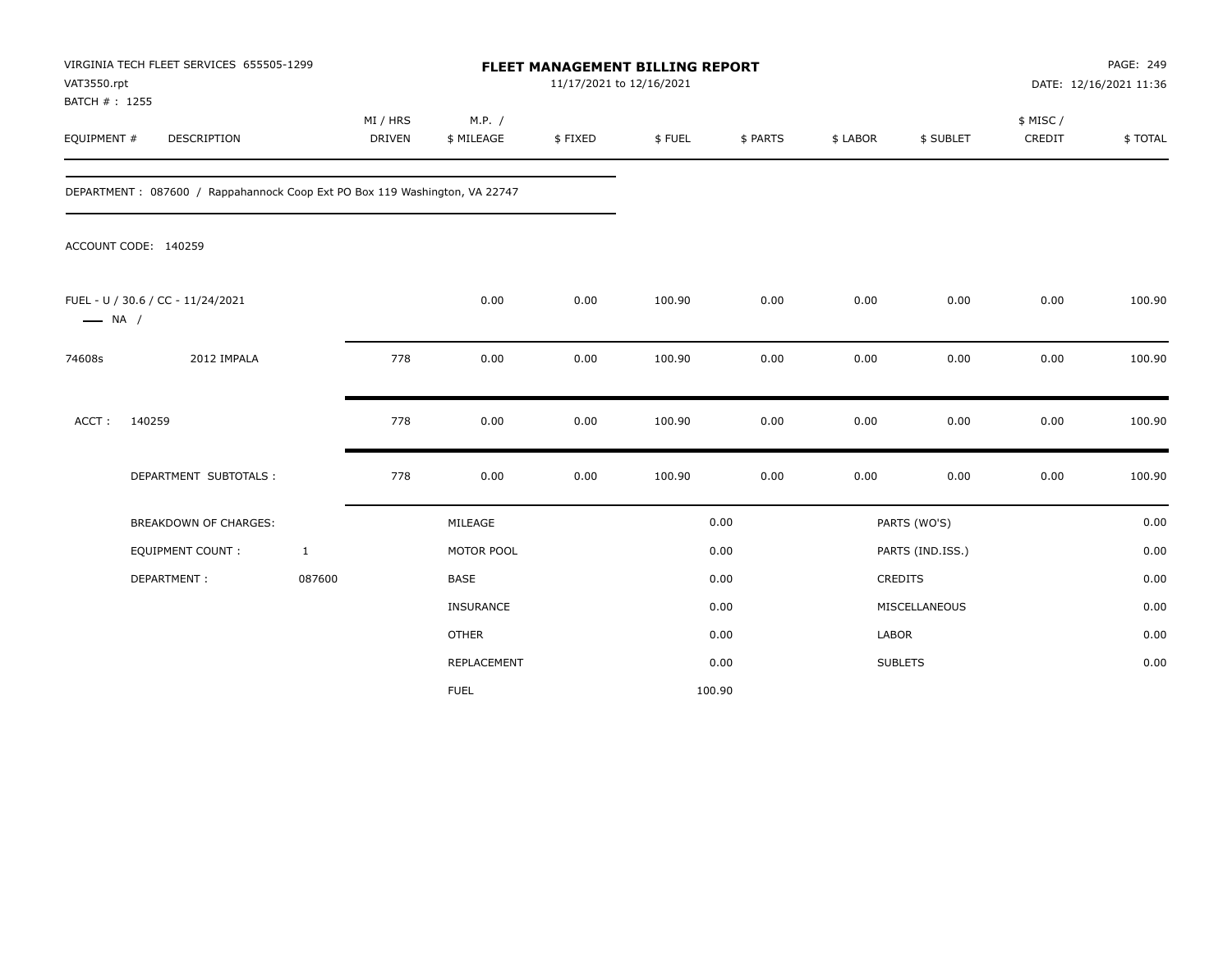| VAT3550.rpt                   | VIRGINIA TECH FLEET SERVICES 655505-1299                                         |                |                           |                      | 11/17/2021 to 12/16/2021 | FLEET MANAGEMENT BILLING REPORT |          |          |                  |                     | PAGE: 250<br>DATE: 12/16/2021 11:36 |
|-------------------------------|----------------------------------------------------------------------------------|----------------|---------------------------|----------------------|--------------------------|---------------------------------|----------|----------|------------------|---------------------|-------------------------------------|
| BATCH # : 1255<br>EQUIPMENT # | DESCRIPTION                                                                      |                | MI / HRS<br><b>DRIVEN</b> | M.P. /<br>\$ MILEAGE | \$FIXED                  | \$FUEL                          | \$ PARTS | \$ LABOR | \$ SUBLET        | \$ MISC /<br>CREDIT | \$TOTAL                             |
|                               | DEPARTMENT: 088200 / Rockingham Ext 965 Pleasant Valley Rd Harrisonburg VA 22801 |                |                           |                      |                          |                                 |          |          |                  |                     |                                     |
|                               | ACCOUNT CODE: 140201                                                             |                |                           |                      |                          |                                 |          |          |                  |                     |                                     |
| $\longrightarrow$ NA /        | FUEL - U / 87.9 / CC - 11/24/2021                                                |                |                           | 0.00                 | 0.00                     | 282.74                          | 0.00     | 0.00     | 0.00             | 0.00                | 282.74                              |
| 65573s                        | 2013 Caravan                                                                     |                | 2,047                     | 0.00                 | 0.00                     | 282.74                          | 0.00     | 0.00     | 0.00             | 0.00                | 282.74                              |
| $\longrightarrow$ NA /        | FUEL - U / 54.9 / CC - 11/24/2021                                                |                |                           | 0.00                 | 0.00                     | 181.15                          | 0.00     | 0.00     | 0.00             | 0.00                | 181.15                              |
| 80214S                        | 2020 Caravan                                                                     |                | 1,203                     | 0.00                 | 0.00                     | 181.15                          | 0.00     | 0.00     | 0.00             | 0.00                | 181.15                              |
| ACCT:                         | 140201                                                                           |                | 3,250                     | 0.00                 | 0.00                     | 463.89                          | 0.00     | 0.00     | 0.00             | 0.00                | 463.89                              |
|                               | DEPARTMENT SUBTOTALS :                                                           |                | 3,250                     | 0.00                 | 0.00                     | 463.89                          | 0.00     | 0.00     | 0.00             | 0.00                | 463.89                              |
|                               | BREAKDOWN OF CHARGES:                                                            |                |                           | MILEAGE              |                          |                                 | 0.00     |          | PARTS (WO'S)     |                     | 0.00                                |
|                               | <b>EQUIPMENT COUNT:</b>                                                          | $\overline{2}$ |                           | MOTOR POOL           |                          |                                 | 0.00     |          | PARTS (IND.ISS.) |                     | 0.00                                |
|                               | DEPARTMENT:                                                                      | 088200         |                           | BASE                 |                          |                                 | 0.00     |          | <b>CREDITS</b>   |                     | 0.00                                |
|                               |                                                                                  |                |                           | INSURANCE            |                          |                                 | 0.00     |          | MISCELLANEOUS    |                     | 0.00                                |
|                               |                                                                                  |                |                           | <b>OTHER</b>         |                          |                                 | 0.00     | LABOR    |                  |                     | 0.00                                |
|                               |                                                                                  |                |                           | REPLACEMENT          |                          |                                 | 0.00     |          | <b>SUBLETS</b>   |                     | 0.00                                |
|                               |                                                                                  |                |                           | <b>FUEL</b>          |                          | 463.89                          |          |          |                  |                     |                                     |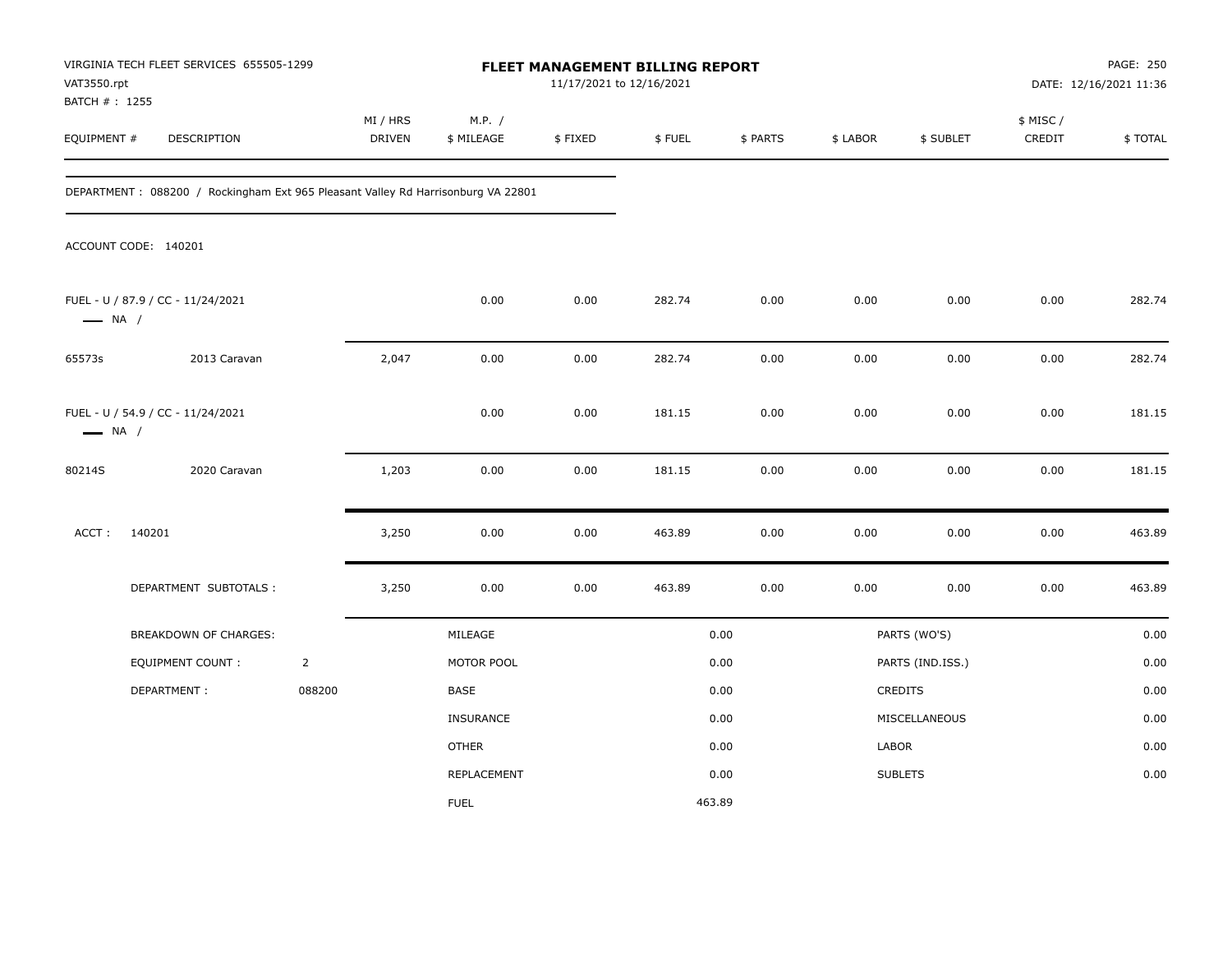| VAT3550.rpt<br>BATCH #: 1255 | VIRGINIA TECH FLEET SERVICES 655505-1299                      |                    |                      |         | FLEET MANAGEMENT BILLING REPORT<br>11/17/2021 to 12/16/2021 |          |          |           |                    | PAGE: 251<br>DATE: 12/16/2021 11:36 |
|------------------------------|---------------------------------------------------------------|--------------------|----------------------|---------|-------------------------------------------------------------|----------|----------|-----------|--------------------|-------------------------------------|
| EQUIPMENT #                  | DESCRIPTION                                                   | MI / HRS<br>DRIVEN | M.P. /<br>\$ MILEAGE | \$FIXED | \$FUEL                                                      | \$ PARTS | \$ LABOR | \$ SUBLET | \$ MISC/<br>CREDIT | \$TOTAL                             |
|                              | DEPARTMENT: 089000 / SOUTHWEST4H 25236 HILLMAN ABINGDON 24210 |                    |                      |         |                                                             |          |          |           |                    |                                     |
|                              | ACCOUNT CODE: 140283                                          |                    |                      |         |                                                             |          |          |           |                    |                                     |
| $\longrightarrow$ NA /       | FUEL - U / 43.7 / CC - 11/24/2021                             |                    | 0.00                 | 0.00    | 142.35                                                      | 0.00     | 0.00     | 0.00      | 0.00               | 142.35                              |
| 45295S                       | 2002 F350                                                     | 215                | 0.00                 | 0.00    | 142.35                                                      | 0.00     | 0.00     | 0.00      | 0.00               | 142.35                              |
| $\longrightarrow$ NA /       | FUEL - U / 16.2 / CC - 11/24/2021                             |                    | 0.00                 | 0.00    | 52.26                                                       | 0.00     | 0.00     | 0.00      | 0.00               | 52.26                               |
| 52454S                       | 2006 Caravan                                                  | 974                | 0.00                 | 0.00    | 52.26                                                       | 0.00     | 0.00     | 0.00      | 0.00               | 52.26                               |
| $\longrightarrow$ NA /       | FUEL - U / 73.2 / CC - 11/24/2021                             |                    | 0.00                 | 0.00    | 238.19                                                      | 0.00     | 0.00     | 0.00      | 0.00               | 238.19                              |
| 64120S                       | 2017 SPORT VAN                                                | 2,893              | 0.00                 | 0.00    | 238.19                                                      | 0.00     | 0.00     | 0.00      | 0.00               | 238.19                              |
| ACCT:                        | 140283                                                        | 4,082              | 0.00                 | 0.00    | 432.80                                                      | 0.00     | 0.00     | 0.00      | 0.00               | 432.80                              |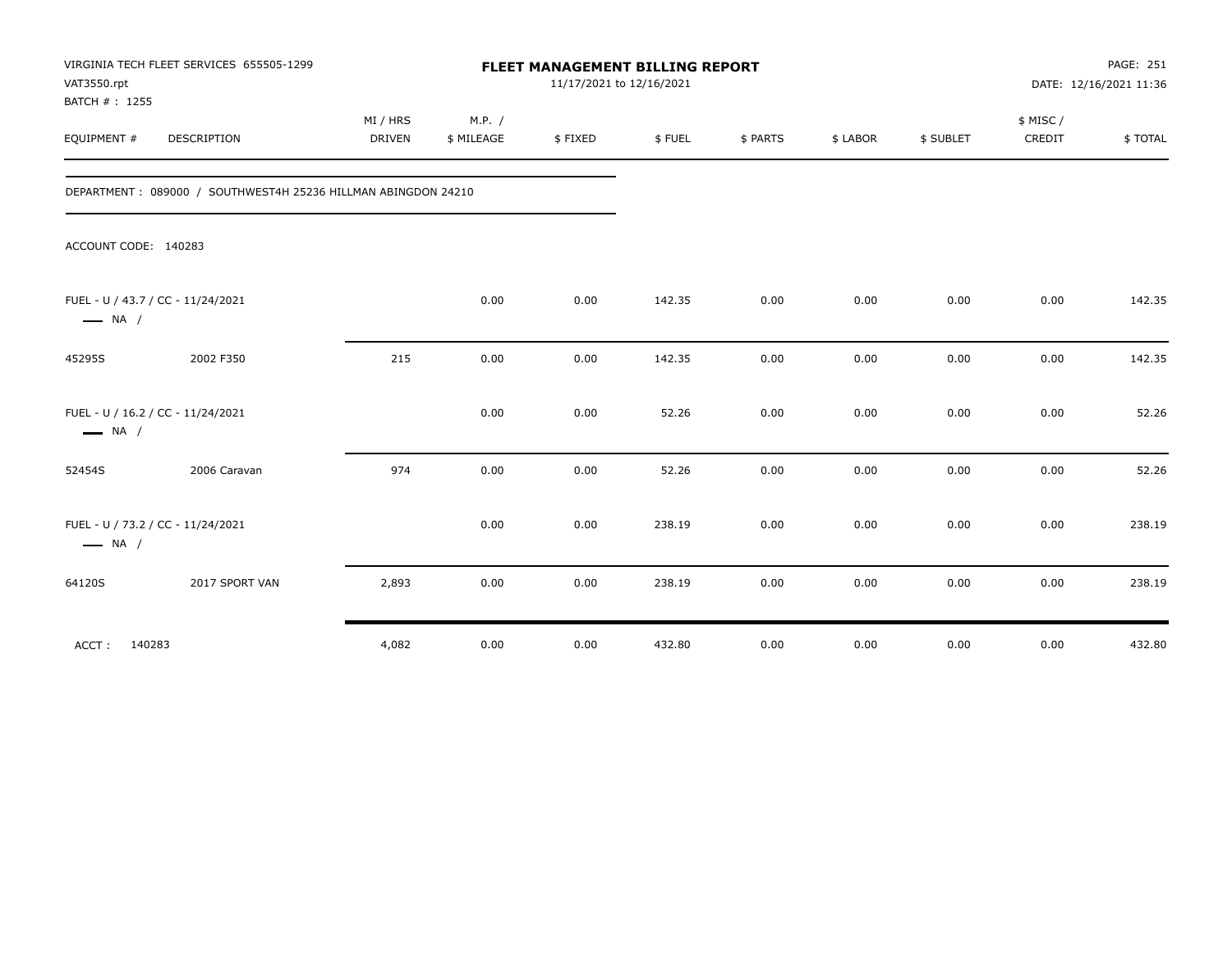| VIRGINIA TECH FLEET SERVICES 655505-1299<br>VAT3550.rpt<br>BATCH # : 1255 |        | <b>FLEET MANAGEMENT BILLING REPORT</b><br>11/17/2021 to 12/16/2021 |                      |         |        |          |          |                  |                    | PAGE: 252<br>DATE: 12/16/2021 11:36 |  |
|---------------------------------------------------------------------------|--------|--------------------------------------------------------------------|----------------------|---------|--------|----------|----------|------------------|--------------------|-------------------------------------|--|
| EQUIPMENT #<br>DESCRIPTION                                                |        | MI / HRS<br>DRIVEN                                                 | M.P. /<br>\$ MILEAGE | \$FIXED | \$FUEL | \$ PARTS | \$ LABOR | \$ SUBLET        | \$ MISC/<br>CREDIT | \$TOTAL                             |  |
| DEPARTMENT SUBTOTALS :                                                    |        | 4,082                                                              | 0.00                 | 0.00    | 432.80 | 0.00     | 0.00     | 0.00             | 0.00               | 432.80                              |  |
| <b>BREAKDOWN OF CHARGES:</b>                                              |        |                                                                    | MILEAGE              |         |        | 0.00     |          | PARTS (WO'S)     |                    | 0.00                                |  |
| EQUIPMENT COUNT:                                                          | 3      |                                                                    | MOTOR POOL           |         |        | 0.00     |          | PARTS (IND.ISS.) |                    | 0.00                                |  |
| DEPARTMENT:                                                               | 089000 |                                                                    | BASE                 |         |        | 0.00     |          | <b>CREDITS</b>   |                    | 0.00                                |  |
|                                                                           |        |                                                                    | <b>INSURANCE</b>     |         |        | 0.00     |          | MISCELLANEOUS    |                    | 0.00                                |  |
|                                                                           |        |                                                                    | OTHER                |         |        | 0.00     | LABOR    |                  |                    | 0.00                                |  |
|                                                                           |        |                                                                    | REPLACEMENT          |         |        | 0.00     |          | <b>SUBLETS</b>   |                    | 0.00                                |  |
|                                                                           |        |                                                                    | <b>FUEL</b>          |         |        | 432.80   |          |                  |                    |                                     |  |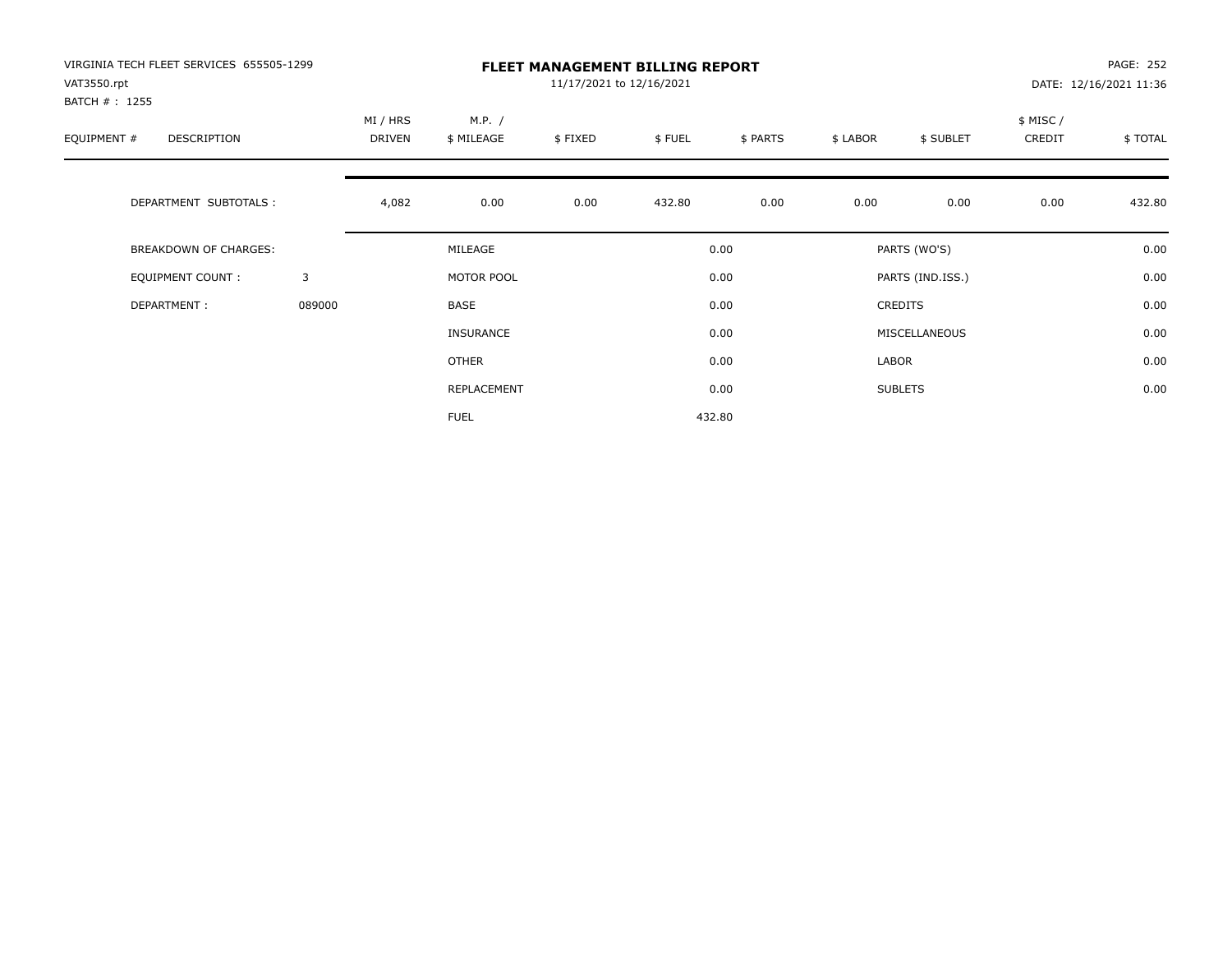| VAT3550.rpt<br>BATCH # : 1255                                                          | VIRGINIA TECH FLEET SERVICES 655505-1299                      | FLEET MANAGEMENT BILLING REPORT<br>11/17/2021 to 12/16/2021 |                      |                 |              |              |              |              |                     | PAGE: 253<br>DATE: 12/16/2021 11:36 |  |
|----------------------------------------------------------------------------------------|---------------------------------------------------------------|-------------------------------------------------------------|----------------------|-----------------|--------------|--------------|--------------|--------------|---------------------|-------------------------------------|--|
| EQUIPMENT #                                                                            | DESCRIPTION                                                   | MI / HRS<br><b>DRIVEN</b>                                   | M.P. /<br>\$ MILEAGE | \$FIXED         | \$FUEL       | \$ PARTS     | \$ LABOR     | \$ SUBLET    | \$ MISC /<br>CREDIT | \$TOTAL                             |  |
|                                                                                        | DEPARTMENT: 099500 / CENTRAL TRANSPORTATION Melissa Ball 0558 |                                                             |                      |                 |              |              |              |              |                     |                                     |  |
| ACCOUNT CODE: 175263                                                                   |                                                               |                                                             |                      |                 |              |              |              |              |                     |                                     |  |
| <b>BASE CHARGE</b><br>$\longrightarrow$ NA /                                           |                                                               |                                                             | 0.00                 | 883.00          | 0.00         | 0.00         | 0.00         | 0.00         | 0.00                | 883.00                              |  |
| PA41                                                                                   | 2014 IMPALA                                                   | 51                                                          | 0.00                 | 883.00          | 0.00         | 0.00         | 0.00         | 0.00         | 0.00                | 883.00                              |  |
| FUEL - U / 7.4 / CC - 11/24/2021<br>$\longrightarrow$ NA /                             |                                                               |                                                             | 0.00                 | 0.00            | 22.11        | 0.00         | 0.00         | 0.00         | 0.00                | 22.11                               |  |
| <b>BASE CHARGE</b><br>$\longrightarrow$ NA /<br>OTHER CHARGE<br>$\longrightarrow$ NA / |                                                               |                                                             | 0.00<br>0.00         | 883.00<br>13.00 | 0.00<br>0.00 | 0.00<br>0.00 | 0.00<br>0.00 | 0.00<br>0.00 | 0.00<br>0.00        | 883.00<br>13.00                     |  |
| PA61                                                                                   | 2016 IMPALA                                                   | 302                                                         | 0.00                 | 896.00          | 22.11        | 0.00         | 0.00         | 0.00         | 0.00                | 918.11                              |  |
| FUEL - U / 7.5 / 11 - 12/03/2021<br>$\longrightarrow$ NA /                             |                                                               |                                                             | 0.00                 | 0.00            | 20.11        | 0.00         | 0.00         | 0.00         | 0.00                | 20.11                               |  |
| FUEL - U / 3.3 / CC - 11/22/2001<br>$\longrightarrow$ NA /                             |                                                               |                                                             | 0.00                 | 0.00            | 28.91        | 0.00         | 0.00         | 0.00         | 0.00                | 28.91                               |  |
| <b>BASE CHARGE</b><br>$\longrightarrow$ NA /                                           |                                                               |                                                             | 0.00                 | 461.00          | 0.00         | 0.00         | 0.00         | 0.00         | 0.00                | 461.00                              |  |
| PA7                                                                                    | 2017 Corolla                                                  | 578                                                         | 0.00                 | 461.00          | 49.02        | 0.00         | 0.00         | 0.00         | 0.00                | 510.02                              |  |
| ACCT: 175263                                                                           |                                                               | 931                                                         | 0.00                 | 2,240.00        | 71.13        | 0.00         | $0.00\,$     | 0.00         | 0.00                | 2,311.13                            |  |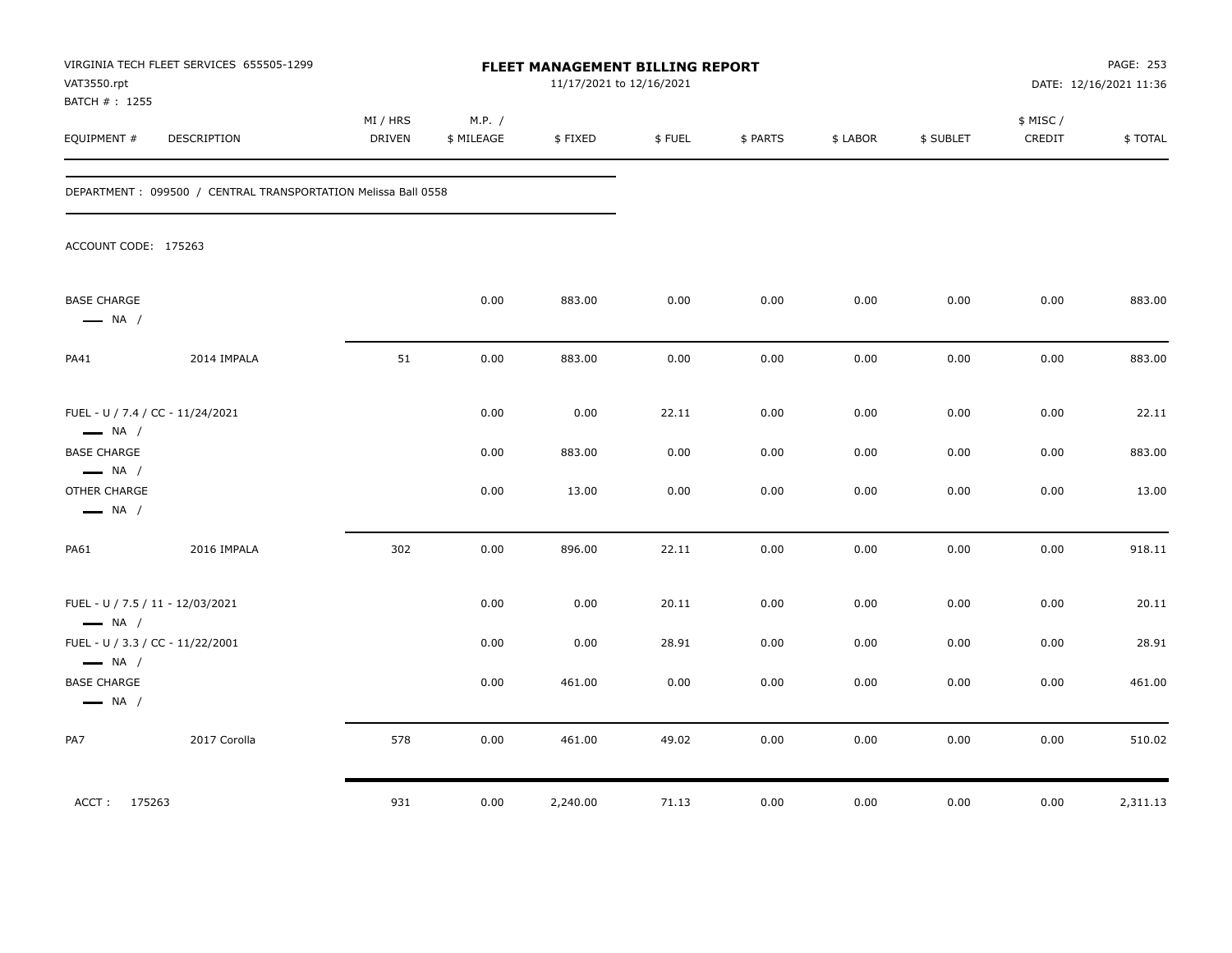| VIRGINIA TECH FLEET SERVICES 655505-1299<br>VAT3550.rpt<br>BATCH # : 1255 | <b>FLEET MANAGEMENT BILLING REPORT</b><br>11/17/2021 to 12/16/2021 |                           |                      |          |          |          |                |                  | PAGE: 254<br>DATE: 12/16/2021 11:36 |          |  |
|---------------------------------------------------------------------------|--------------------------------------------------------------------|---------------------------|----------------------|----------|----------|----------|----------------|------------------|-------------------------------------|----------|--|
| EQUIPMENT #<br><b>DESCRIPTION</b>                                         |                                                                    | MI / HRS<br><b>DRIVEN</b> | M.P. /<br>\$ MILEAGE | \$FIXED  | \$FUEL   | \$ PARTS | \$ LABOR       | \$ SUBLET        | \$ MISC /<br>CREDIT                 | \$TOTAL  |  |
| DEPARTMENT SUBTOTALS :                                                    |                                                                    | 931                       | 0.00                 | 2,240.00 | 71.13    | 0.00     | 0.00           | 0.00             | 0.00                                | 2,311.13 |  |
| <b>BREAKDOWN OF CHARGES:</b>                                              |                                                                    |                           | MILEAGE              |          |          | 0.00     |                | PARTS (WO'S)     |                                     | 0.00     |  |
| <b>EQUIPMENT COUNT:</b>                                                   | 3                                                                  |                           | MOTOR POOL           |          |          | 0.00     |                | PARTS (IND.ISS.) |                                     | 0.00     |  |
| DEPARTMENT:                                                               | 099500                                                             |                           | <b>BASE</b>          |          | 2,227.00 |          | <b>CREDITS</b> |                  | 0.00                                |          |  |
|                                                                           |                                                                    |                           | INSURANCE            |          | 0.00     |          | MISCELLANEOUS  |                  |                                     | 0.00     |  |
|                                                                           |                                                                    |                           | <b>OTHER</b>         |          |          | 13.00    | LABOR          |                  |                                     | 0.00     |  |
|                                                                           |                                                                    |                           | REPLACEMENT          |          |          | 0.00     |                | <b>SUBLETS</b>   |                                     | 0.00     |  |
|                                                                           |                                                                    |                           | <b>FUEL</b>          |          |          | 71.13    |                |                  |                                     |          |  |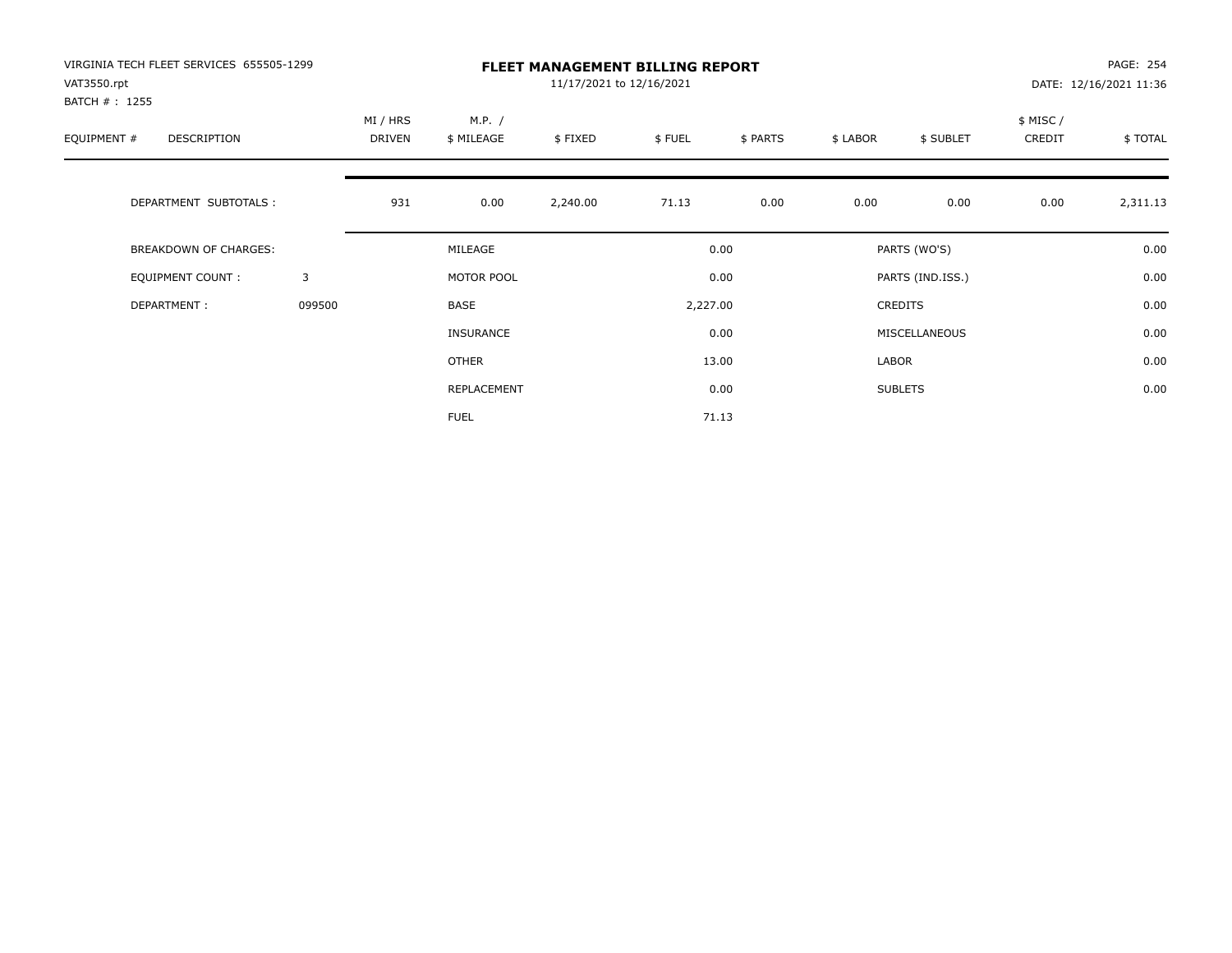| VAT3550.rpt<br>BATCH #: 1255 | VIRGINIA TECH FLEET SERVICES 655505-1299              |              | FLEET MANAGEMENT BILLING REPORT<br>11/17/2021 to 12/16/2021 |                      |         |        |          |          |                  |                    | PAGE: 255<br>DATE: 12/16/2021 11:36 |  |
|------------------------------|-------------------------------------------------------|--------------|-------------------------------------------------------------|----------------------|---------|--------|----------|----------|------------------|--------------------|-------------------------------------|--|
| EQUIPMENT #                  | DESCRIPTION                                           |              | MI / HRS<br><b>DRIVEN</b>                                   | M.P. /<br>\$ MILEAGE | \$FIXED | \$FUEL | \$ PARTS | \$ LABOR | \$ SUBLET        | \$ MISC/<br>CREDIT | <b>\$TOTAL</b>                      |  |
|                              | DEPARTMENT: 900104 / VTF - Property Management (0490) |              |                                                             |                      |         |        |          |          |                  |                    |                                     |  |
|                              | ACCOUNT CODE: 880220                                  |              |                                                             |                      |         |        |          |          |                  |                    |                                     |  |
| $\longrightarrow$ NA /       | FUEL - U / 20.3 / 11 - 12/08/2021                     |              |                                                             | 0.00                 | 0.00    | 54.25  | 0.00     | 0.00     | 0.00             | 0.00               | 54.25                               |  |
| $\longrightarrow$ NA /       | FUEL - U / 27.0 / 11 - 11/23/2021                     |              |                                                             | 0.00                 | 0.00    | 74.55  | 0.00     | 0.00     | 0.00             | 0.00               | 74.55                               |  |
| <b>UPA4748</b>               | 2013 SIERRA                                           |              | 493                                                         | 0.00                 | 0.00    | 128.80 | 0.00     | 0.00     | 0.00             | 0.00               | 128.80                              |  |
| ACCT:                        | 880220                                                |              | 493                                                         | 0.00                 | 0.00    | 128.80 | 0.00     | 0.00     | 0.00             | 0.00               | 128.80                              |  |
|                              | DEPARTMENT SUBTOTALS :                                |              | 493                                                         | 0.00                 | 0.00    | 128.80 | 0.00     | 0.00     | 0.00             | 0.00               | 128.80                              |  |
|                              | BREAKDOWN OF CHARGES:                                 |              | MILEAGE                                                     |                      |         |        | 0.00     |          | PARTS (WO'S)     |                    | 0.00                                |  |
|                              | <b>EQUIPMENT COUNT:</b>                               | $\mathbf{1}$ |                                                             | MOTOR POOL           |         |        | 0.00     |          | PARTS (IND.ISS.) |                    | 0.00                                |  |
|                              | DEPARTMENT:                                           | 900104       |                                                             | <b>BASE</b>          |         |        | 0.00     |          | CREDITS          |                    | 0.00                                |  |
|                              |                                                       |              |                                                             | <b>INSURANCE</b>     |         |        | 0.00     |          | MISCELLANEOUS    |                    | 0.00                                |  |
|                              |                                                       |              |                                                             | <b>OTHER</b>         |         |        | 0.00     | LABOR    |                  |                    | 0.00                                |  |
|                              |                                                       |              |                                                             | REPLACEMENT          |         |        | 0.00     |          | <b>SUBLETS</b>   |                    | 0.00                                |  |
|                              |                                                       |              |                                                             | <b>FUEL</b>          |         | 128.80 |          |          |                  |                    |                                     |  |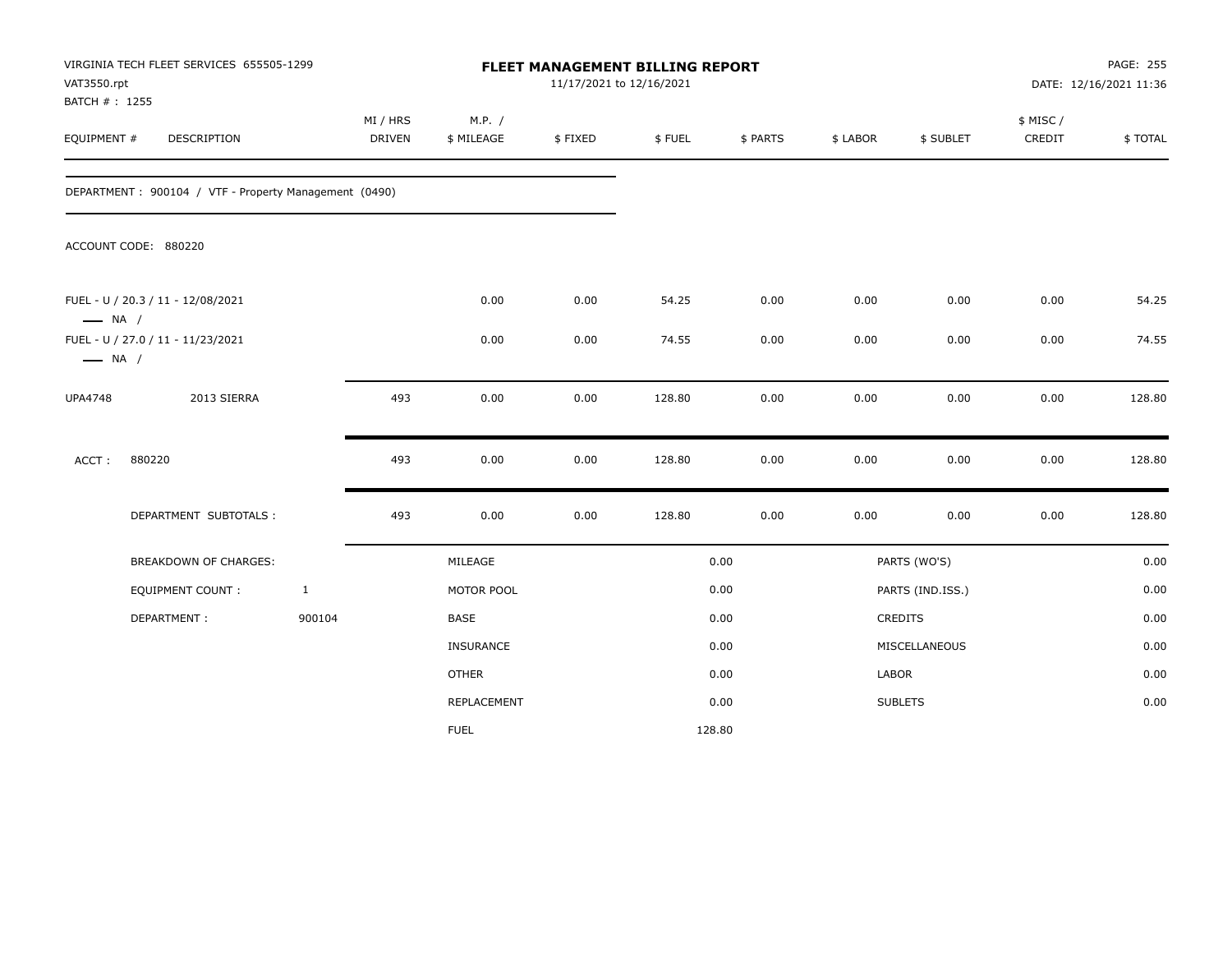| VAT3550.rpt<br>BATCH #: 1255 | VIRGINIA TECH FLEET SERVICES 655505-1299                                       | FLEET MANAGEMENT BILLING REPORT<br>11/17/2021 to 12/16/2021 |                    |                      |          |        |          |          | PAGE: 256<br>DATE: 12/16/2021 11:36 |                    |         |
|------------------------------|--------------------------------------------------------------------------------|-------------------------------------------------------------|--------------------|----------------------|----------|--------|----------|----------|-------------------------------------|--------------------|---------|
| EQUIPMENT #                  | <b>DESCRIPTION</b>                                                             |                                                             | MI / HRS<br>DRIVEN | M.P. /<br>\$ MILEAGE | \$FIXED  | \$FUEL | \$ PARTS | \$ LABOR | \$ SUBLET                           | \$ MISC/<br>CREDIT | \$TOTAL |
|                              | DEPARTMENT : VT AIR / VA Tech-Montgomery Executive Airport Lynette Austin 0501 |                                                             |                    |                      |          |        |          |          |                                     |                    |         |
|                              | ACCOUNT CODE: 905594478                                                        |                                                             |                    |                      |          |        |          |          |                                     |                    |         |
| $\longrightarrow$ NA /       | FUEL - D / 39.5 / 14 - 11/22/2021                                              |                                                             |                    | 0.00                 | 0.00     | 118.44 | 0.00     | 0.00     | 0.00                                | 0.00               | 118.44  |
| 43230S                       | 2006 F350 4\4                                                                  |                                                             | 291                | 0.00                 | 0.00     | 118.44 | 0.00     | 0.00     | 0.00                                | 0.00               | 118.44  |
| $\longrightarrow$ NA /       | FUEL - D / 55.1 / 13 - 12/13/2021                                              |                                                             |                    | 0.00                 | 0.00     | 154.77 | 0.00     | 0.00     | 0.00                                | 0.00               | 154.77  |
| eap                          | 1970 EQUIPMENT                                                                 |                                                             | $\mathsf 0$        | 0.00                 | 0.00     | 154.77 | 0.00     | 0.00     | 0.00                                | 0.00               | 154.77  |
| ACCT:                        | 905594478                                                                      |                                                             | 291                | 0.00                 | 0.00     | 273.21 | 0.00     | 0.00     | 0.00                                | 0.00               | 273.21  |
|                              | DEPARTMENT SUBTOTALS :                                                         |                                                             | 291                | 0.00                 | $0.00\,$ | 273.21 | $0.00\,$ | 0.00     | 0.00                                | 0.00               | 273.21  |
|                              | BREAKDOWN OF CHARGES:                                                          |                                                             |                    | MILEAGE              |          |        | 0.00     |          | PARTS (WO'S)                        |                    | 0.00    |
|                              | <b>EQUIPMENT COUNT:</b>                                                        | $\overline{2}$                                              |                    | MOTOR POOL           |          |        | 0.00     |          | PARTS (IND.ISS.)                    |                    | 0.00    |
|                              | DEPARTMENT:                                                                    | VT AIR                                                      |                    | BASE                 |          |        | 0.00     |          | CREDITS                             |                    | 0.00    |
|                              |                                                                                |                                                             |                    | INSURANCE            |          |        | 0.00     |          | MISCELLANEOUS                       |                    | 0.00    |
|                              |                                                                                |                                                             |                    | <b>OTHER</b>         |          |        | 0.00     | LABOR    |                                     |                    | 0.00    |
|                              |                                                                                |                                                             |                    | REPLACEMENT          |          |        | 0.00     |          | <b>SUBLETS</b>                      |                    | 0.00    |
|                              |                                                                                |                                                             |                    | <b>FUEL</b>          |          |        | 273.21   |          |                                     |                    |         |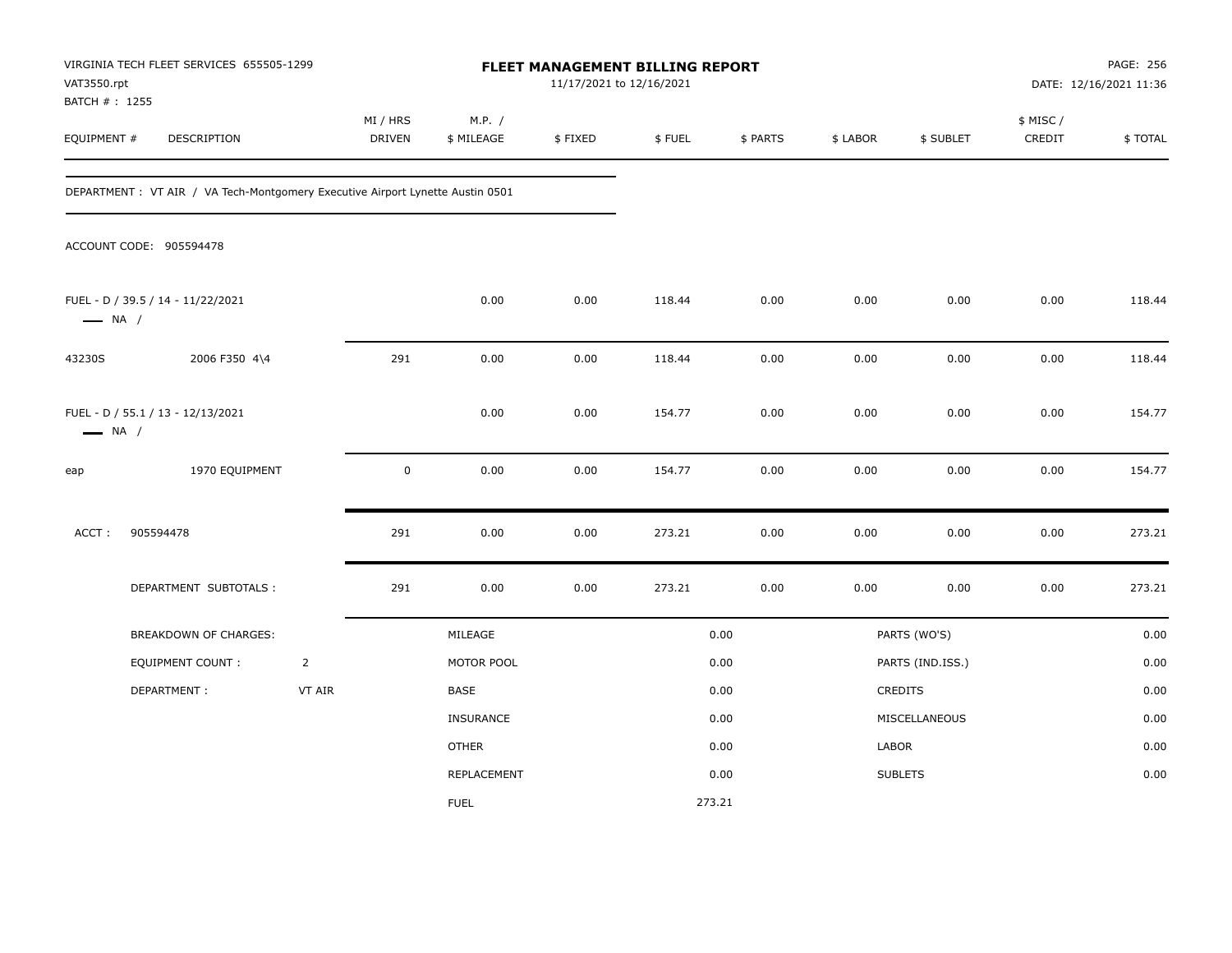| VIRGINIA TECH FLEET SERVICES 655505-1299<br>VAT3550.rpt<br>BATCH #: 1255 |                    |                                               | <b>FLEET MANAGEMENT BILLING REPORT</b><br>11/17/2021 to 12/16/2021 |                           | PAGE: 257<br>DATE: 12/16/2021 11:36 |                                                     |                |                     |           |
|--------------------------------------------------------------------------|--------------------|-----------------------------------------------|--------------------------------------------------------------------|---------------------------|-------------------------------------|-----------------------------------------------------|----------------|---------------------|-----------|
| EQUIPMENT #<br>DESCRIPTION                                               | MI / HRS<br>DRIVEN | M.P. /<br>\$ MILEAGE                          | \$FIXED                                                            | \$FUEL                    | \$ PARTS                            | \$ LABOR                                            | \$ SUBLET      | \$ MISC /<br>CREDIT | \$TOTAL   |
| <b>COMPANY TOTALS:</b>                                                   | 191,517            | 0.00                                          | 22,745.23                                                          | 48,440.12                 | 82.83                               | 280.00                                              | 265.00         | 15.00               | 71,828.18 |
| <b>COMPANY BREAKDOWN OF CHARGES:</b>                                     |                    | MILEAGE                                       |                                                                    |                           | 0.00                                |                                                     | PARTS (WO'S)   |                     | 82.83     |
|                                                                          |                    | MOTOR POOL<br><b>BASE</b><br><b>INSURANCE</b> |                                                                    | 0.00<br>22,033.00<br>0.00 |                                     | PARTS (IND.ISS.)<br><b>CREDITS</b><br>MISCELLANEOUS |                | 0.00<br>0.00        |           |
|                                                                          |                    |                                               |                                                                    |                           |                                     |                                                     |                |                     |           |
|                                                                          |                    |                                               |                                                                    |                           |                                     |                                                     |                |                     | 15.00     |
|                                                                          |                    | <b>OTHER</b>                                  |                                                                    | 712.23                    |                                     | LABOR                                               |                |                     | 280.00    |
|                                                                          |                    | REPLACEMENT                                   |                                                                    |                           | 0.00                                |                                                     | <b>SUBLETS</b> |                     | 265.00    |
| 503<br><b>EQUIPMENT COUNT:</b>                                           |                    | <b>FUEL</b>                                   |                                                                    | 48,440.12                 |                                     |                                                     |                |                     |           |

COMPANY : 001 / VIRGINIA TECH FLEET SERVICES